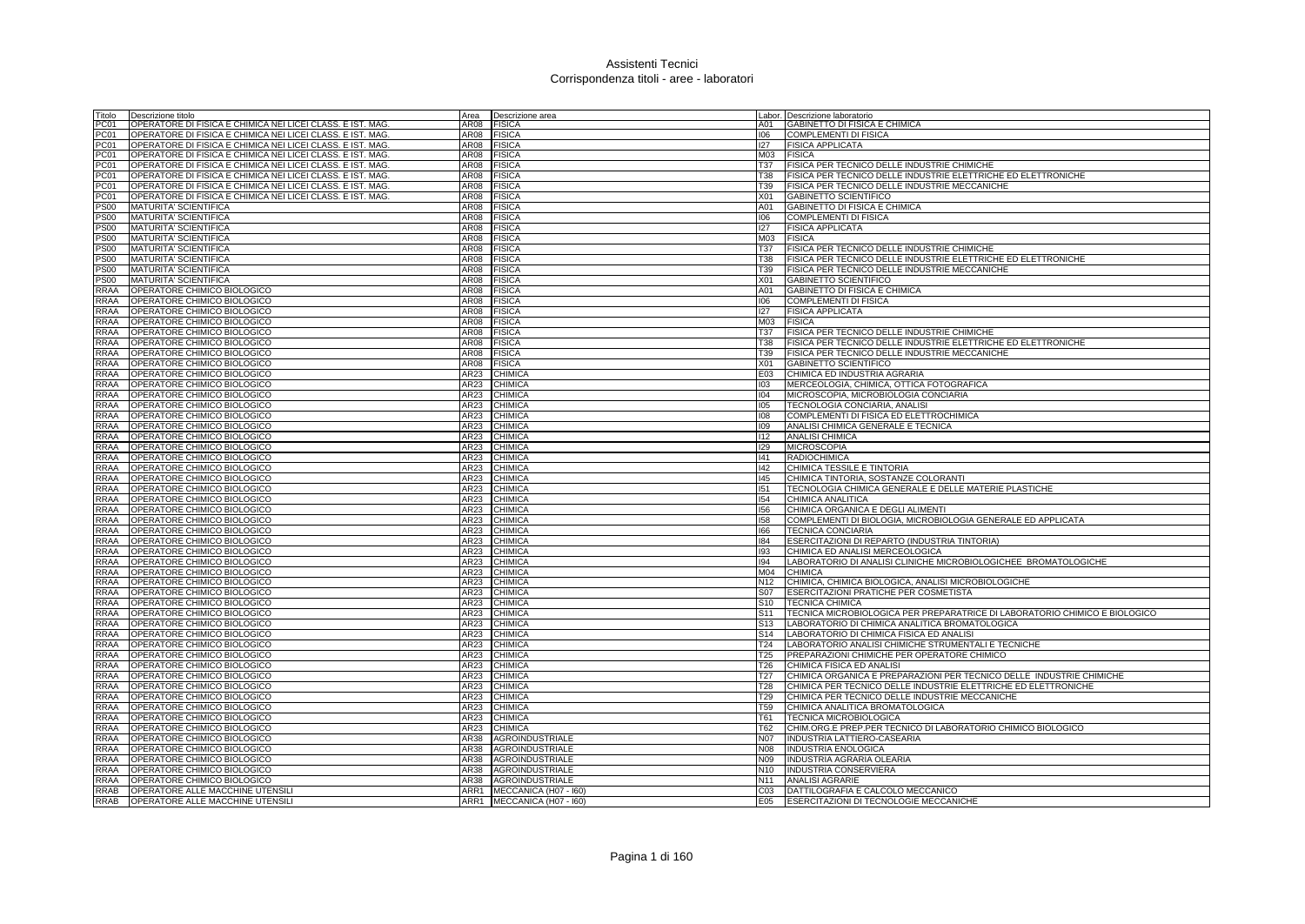| Titolo      | Descrizione titolo               | Area             | Descrizione area      |                 | Labor. Descrizione laboratorio                                                |
|-------------|----------------------------------|------------------|-----------------------|-----------------|-------------------------------------------------------------------------------|
| RRAB        | OPERATORE ALLE MACCHINE UTENSILI | ARR1             | MECCANICA (H07 - I60) | E06             | ESERCITAZIONI DI MOTORI E MACCHINE AGRICOLE                                   |
| RRAB        | OPERATORE ALLE MACCHINE UTENSILI | ARR1             | MECCANICA (H07 - I60) | G01             | <b>DATTILOGRAFIA</b>                                                          |
| RRAB        | OPERATORE ALLE MACCHINE UTENSILI | ARR1             | MECCANICA (H07 - I60) | G02             | RAGIONERIA E MACCHINE CONTABILI                                               |
| RRAB        | OPERATORE ALLE MACCHINE UTENSILI | ARR1             | MECCANICA (H07 - I60) | G03             | TECNICA COMMERCIALE E MACCHINE CALCOLATRICI                                   |
| RRAB        | OPERATORE ALLE MACCHINE UTENSILI | ARR1             | MECCANICA (H07 - I60) | H05             | COSTRUZIONE E MANUTENZIONE DI IMPIANTI AUSILIARI                              |
| <b>RRAB</b> | OPERATORE ALLE MACCHINE UTENSILI | ARR1             | MECCANICA (H07 - I60) | H07             | CONDUZIONE E MANUTENZIONE DI IMPIANTI TERMICI                                 |
| RRAB        | OPERATORE ALLE MACCHINE UTENSILI | ARR1             | MECCANICA (H07 - I60) | 116             | TECNOLOGIE MECCANICHE DELLE OROLOGERIE                                        |
|             |                                  |                  |                       |                 |                                                                               |
| RRAB        | OPERATORE ALLE MACCHINE UTENSILI | ARR1             | MECCANICA (H07 - I60) | 128             | MECCANICA, MACCHINE                                                           |
| RRAB        | OPERATORE ALLE MACCHINE UTENSILI | ARR1             | MECCANICA (H07 - I60) | 131             | <b>TECNOLOGIA MECCANICA</b>                                                   |
| RRAB        | OPERATORE ALLE MACCHINE UTENSILI | ARR1             | MECCANICA (H07 - I60) | 132             | CONDUZIONE E MANUTENZIONE DI AUTOVEICOLI                                      |
| RRAB        | OPERATORE ALLE MACCHINE UTENSILI | ARR1             | MECCANICA (H07 - I60) | $ 46\rangle$    | <b>TECNOLOGIA TESSILE</b>                                                     |
| <b>RRAB</b> | OPERATORE ALLE MACCHINE UTENSILI | ARR1             | MECCANICA (H07 - I60) | 152             | MACCHINE A FLUIDO                                                             |
| RRAB        | OPERATORE ALLE MACCHINE UTENSILI | ARR1             | MECCANICA (H07 - I60) | 153             | TECNOLOGIA DELLA MECCANICA FINE E DI PRECISIONE                               |
| RRAB        | OPERATORE ALLE MACCHINE UTENSILI | ARR1             | MECCANICA (H07 - I60) | 160             | TERMOTECNICA, MACCHINE A FLUIDO                                               |
| RRAB        | OPERATORE ALLE MACCHINE UTENSILI | ARR1             | MECCANICA (H07 - I60) | 162             | <b>AGGIUSTAGGIO</b>                                                           |
| RRAB        | OPERATORE ALLE MACCHINE UTENSILI | ARR1             | MECCANICA (H07 - I60) | 169             | <b>CRONOMETRIA</b>                                                            |
| RRAB        | OPERATORE ALLE MACCHINE UTENSILI | ARR1             | MECCANICA (H07 - I60) | 172             | <b>FUCINA</b>                                                                 |
| RRAB        | OPERATORE ALLE MACCHINE UTENSILI | ARR1             | MECCANICA (H07 - I60) | 173             | <b>SALDATURA</b>                                                              |
| RRAB        | OPERATORE ALLE MACCHINE UTENSILI | ARR1             | MECCANICA (H07 - I60) | 174             | <b>MACCHINE UTENSILI</b>                                                      |
| RRAB        | OPERATORE ALLE MACCHINE UTENSILI | ARR1             | MECCANICA (H07 - I60) | 178             | <b>FONDERIA</b>                                                               |
| RRAB        | OPERATORE ALLE MACCHINE UTENSILI | ARR1             | MECCANICA (H07 - I60) | 182             | ESERCITAZIONI DI REPARTO (INDUSTRIA TESSILE)                                  |
| RRAB        | OPERATORE ALLE MACCHINE UTENSILI | ARR1             | MECCANICA (H07 - I60) | 186             | MATERIE PLASTICHE                                                             |
| RRAB        | OPERATORE ALLE MACCHINE UTENSILI | ARR1             | MECCANICA (H07 - I60) | 187             | <b>TRATTAMENTI TERMICI</b>                                                    |
|             | OPERATORE ALLE MACCHINE UTENSILI | ARR1             | MECCANICA (H07 - I60) | 188             | MECCANICA DI PRECISIONE                                                       |
| RRAB        |                                  |                  |                       |                 |                                                                               |
| RRAB        | OPERATORE ALLE MACCHINE UTENSILI | ARR1             | MECCANICA (H07 - I60) | N <sub>02</sub> | OFFICINA MECCANICA AGRICOLA E MACCHINE AGRICOLE                               |
| RRAB        | OPERATORE ALLE MACCHINE UTENSILI | ARR1             | MECCANICA (H07 - I60) | <b>R01</b>      | DATTILOG. DUPLICAZIONI MACCHINE CALCOLATRI. CONTA BILI (ELETTR. ED ELETTRON.) |
| RRAB        | OPERATORE ALLE MACCHINE UTENSILI | ARR1             | MECCANICA (H07 - I60) | T <sub>10</sub> | AGGIUSTAGGIO PER LAVORAZIONI MECCANICHE                                       |
| RRAB        | OPERATORE ALLE MACCHINE UTENSILI | ARR1             | MECCANICA (H07 - I60) | T <sub>12</sub> | LAVORAZIONI AL BANCO ASSISTENTE DI FILATURA E TESSITURA                       |
| RRAB        | OPERATORE ALLE MACCHINE UTENSILI | ARR1             | MECCANICA (H07 - I60) | T <sub>13</sub> | <b>FUCINA E SALDATURA</b>                                                     |
| RRAB        | OPERATORE ALLE MACCHINE UTENSILI | ARR1             | MECCANICA (H07 - I60) | T <sub>17</sub> | LABORATORIO TECNOLOGICO                                                       |
| RRAB        | OPERATORE ALLE MACCHINE UTENSILI | ARR1             | MECCANICA (H07 - 160) | T18             | <b>OFFICINA E MACCHINE UTENSIL</b>                                            |
| <b>RRAB</b> | OPERATORE ALLE MACCHINE UTENSILI | ARR1             | MECCANICA (H07 - I60) | T <sub>23</sub> | MACCHINE TERMICHE, OFF.AUTOMEZZI, OFF.MOTORI PER MECCANICO RIPARATORE AUTOVE. |
| RRAB        | OPERATORE ALLE MACCHINE UTENSILI | ARR1             | MECCANICA (H07 - I60) | T44             | MODELLISTA FORMATORE                                                          |
| RRAB        | OPERATORE ALLE MACCHINE UTENSILI | ARR <sub>2</sub> | MECCANICA (I32)       | C03             | DATTILOGRAFIA E CALCOLO MECCANICO                                             |
| RRAB        | OPERATORE ALLE MACCHINE UTENSILI |                  | ARR2 MECCANICA (I32)  | E05             | ESERCITAZIONI DI TECNOLOGIE MECCANICHE                                        |
| <b>RRAB</b> | OPERATORE ALLE MACCHINE UTENSILI | ARR2             | MECCANICA (I32)       | E06             | ESERCITAZIONI DI MOTORI E MACCHINE AGRICOLE                                   |
| RRAB        | OPERATORE ALLE MACCHINE UTENSILI |                  | ARR2 MECCANICA (I32)  | G01             | <b>DATTILOGRAFIA</b>                                                          |
| RRAB        | OPERATORE ALLE MACCHINE UTENSILI |                  | ARR2 MECCANICA (I32)  | G02             | RAGIONERIA E MACCHINE CONTABILI                                               |
| RRAB        | OPERATORE ALLE MACCHINE UTENSILI |                  | ARR2 MECCANICA (I32)  | G03             | TECNICA COMMERCIALE E MACCHINE CALCOLATRICI                                   |
| <b>RRAB</b> | OPERATORE ALLE MACCHINE UTENSILI | ARR <sub>2</sub> | MECCANICA (I32)       | H <sub>05</sub> | COSTRUZIONE E MANUTENZIONE DI IMPIANTI AUSILIARI                              |
|             |                                  | ARR <sub>2</sub> |                       |                 |                                                                               |
| RRAB        | OPERATORE ALLE MACCHINE UTENSILI |                  | MECCANICA (I32)       | H07             | CONDUZIONE E MANUTENZIONE DI IMPIANTI TERMICI                                 |
| RRAB        | OPERATORE ALLE MACCHINE UTENSILI |                  | ARR2 MECCANICA (I32)  | 116             | TECNOLOGIE MECCANICHE DELLE OROLOGERIE                                        |
| RRAB        | OPERATORE ALLE MACCHINE UTENSILI |                  | ARR2 MECCANICA (I32)  | 128             | MECCANICA, MACCHINE                                                           |
| RRAB        | OPERATORE ALLE MACCHINE UTENSILI | ARR2             | MECCANICA (I32)       | 131             | TECNOLOGIA MECCANICA                                                          |
| RRAB        | OPERATORE ALLE MACCHINE UTENSILI | ARR <sub>2</sub> | MECCANICA (I32)       | 132             | CONDUZIONE E MANUTENZIONE DI AUTOVEICOLI                                      |
| RRAB        | OPERATORE ALLE MACCHINE UTENSILI |                  | ARR2 MECCANICA (I32)  | 146             | <b>TECNOLOGIA TESSILE</b>                                                     |
| RRAB        | OPERATORE ALLE MACCHINE UTENSILI |                  | ARR2 MECCANICA (I32)  | 152             | <b>MACCHINE A FLUIDO</b>                                                      |
| RRAB        | OPERATORE ALLE MACCHINE UTENSILI | ARR2             | MECCANICA (132)       | 153             | TECNOLOGIA DELLA MECCANICA FINE E DI PRECISIONE                               |
| RRAB        | OPERATORE ALLE MACCHINE UTENSILI | ARR <sub>2</sub> | MECCANICA (I32)       | 160             | TERMOTECNICA, MACCHINE A FLUIDO                                               |
| RRAB        | OPERATORE ALLE MACCHINE UTENSILI |                  | ARR2 MECCANICA (I32)  | 162             | AGGIUSTAGGIO                                                                  |
| RRAB        | OPERATORE ALLE MACCHINE UTENSILI |                  | ARR2 MECCANICA (I32)  | 169             | <b>CRONOMETRIA</b>                                                            |
| RRAB        | OPERATORE ALLE MACCHINE UTENSILI |                  | ARR2 MECCANICA (I32)  | 172             | <b>FUCINA</b>                                                                 |
| <b>RRAB</b> | OPERATORE ALLE MACCHINE UTENSILI | ARR2             | MECCANICA (I32)       | 173             | <b>SALDATURA</b>                                                              |
| RRAB        | OPERATORE ALLE MACCHINE UTENSILI |                  | ARR2 MECCANICA (I32)  | 174             | MACCHINE UTENSILI                                                             |
| RRAB        | OPERATORE ALLE MACCHINE UTENSILI |                  | ARR2 MECCANICA (I32)  | 178             | <b>FONDERIA</b>                                                               |
| RRAB        | OPERATORE ALLE MACCHINE UTENSILI |                  | ARR2 MECCANICA (I32)  | 182             | ESERCITAZIONI DI REPARTO (INDUSTRIA TESSILE)                                  |
| <b>RRAB</b> | OPERATORE ALLE MACCHINE UTENSILI | ARR2             | MECCANICA (132)       | 186             | <b>MATERIE PLASTICHE</b>                                                      |
| RRAB        | OPERATORE ALLE MACCHINE UTENSILI | ARR2             | MECCANICA (I32)       | 187             | <b>TRATTAMENTI TERMICI</b>                                                    |
| <b>RRAB</b> |                                  |                  |                       |                 |                                                                               |
|             | OPERATORE ALLE MACCHINE UTENSILI | ARR2             | MECCANICA (132)       | 188             | MECCANICA DI PRECISIONE                                                       |
| RRAB        | OPERATORE ALLE MACCHINE UTENSILI | ARR2             | MECCANICA (I32)       | N <sub>02</sub> | OFFICINA MECCANICA AGRICOLA E MACCHINE AGRICOLE                               |
| <b>RRAB</b> | OPERATORE ALLE MACCHINE UTENSILI | ARR2             | MECCANICA (I32)       | <b>R01</b>      | DATTILOG. DUPLICAZIONI MACCHINE CALCOLATRI. CONTA BILI (ELETTR. ED ELETTRON.) |
| <b>RRAB</b> | OPERATORE ALLE MACCHINE UTENSILI | ARR <sub>2</sub> | MECCANICA (I32)       | T <sub>10</sub> | AGGIUSTAGGIO PER LAVORAZIONI MECCANICHE                                       |
| <b>RRAB</b> | OPERATORE ALLE MACCHINE UTENSILI |                  | ARR2 MECCANICA (I32)  | T <sub>12</sub> | LAVORAZIONI AL BANCO ASSISTENTE DI FILATURA E TESSITURA                       |
| RRAB        | OPERATORE ALLE MACCHINE UTENSILI |                  | ARR2 MECCANICA (I32)  | T <sub>13</sub> | <b>FUCINA E SALDATURA</b>                                                     |
| RRAB        | OPERATORE ALLE MACCHINE UTENSILI |                  | ARR2 MECCANICA (I32)  | T17             | LABORATORIO TECNOLOGICO                                                       |
| RRAB        | OPERATORE ALLE MACCHINE UTENSILI |                  | ARR2 MECCANICA (I32)  |                 | T18 OFFICINA E MACCHINE UTENSILI                                              |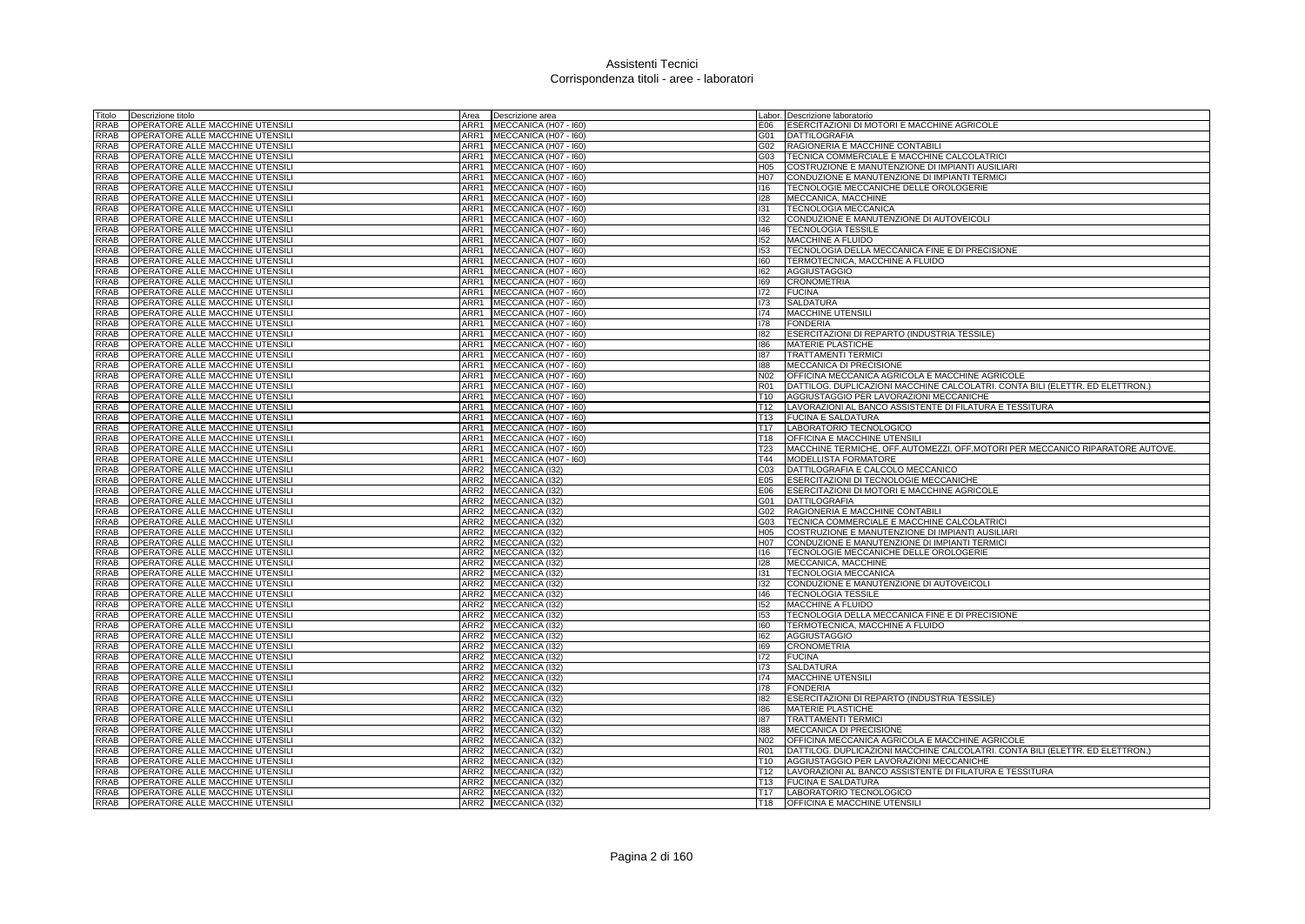| Titolo      | Descrizione titolo                 | Area             | Descrizione area                    |                 | Labor. Descrizione laboratorio                                                        |
|-------------|------------------------------------|------------------|-------------------------------------|-----------------|---------------------------------------------------------------------------------------|
| RRAB        | OPERATORE ALLE MACCHINE UTENSIL    | ARR2             | MECCANICA (I32)                     | T23             | MACCHINE TERMICHE, OFF.AUTOMEZZI, OFF.MOTORI PER MECCANICO RIPARATORE AUTOVE.         |
| RRAB        | OPERATORE ALLE MACCHINE UTENSILI   | ARR <sub>2</sub> | MECCANICA (I32)                     | T44             | <b>MODELLISTA FORMATORE</b>                                                           |
| RRAB        | OPERATORE ALLE MACCHINE UTENSIL    | ARR3             | MECCANICA (ALTRI LABORATORI)        | C <sub>03</sub> | DATTILOGRAFIA E CALCOLO MECCANICO                                                     |
| RRAB        | OPERATORE ALLE MACCHINE UTENSILI   |                  | ARR3 MECCANICA (ALTRI LABORATORI)   | E05             | ESERCITAZIONI DI TECNOLOGIE MECCANICHE                                                |
| RRAB        | OPERATORE ALLE MACCHINE UTENSIL    | ARR3             | MECCANICA (ALTRI LABORATORI)        | E06             | ESERCITAZIONI DI MOTORI E MACCHINE AGRICOLE                                           |
| <b>RRAB</b> | OPERATORE ALLE MACCHINE UTENSILI   | ARR3             | MECCANICA (ALTRI LABORATORI)        | G01             | <b>DATTILOGRAFIA</b>                                                                  |
| RRAB        | OPERATORE ALLE MACCHINE UTENSILI   | ARR3             | MECCANICA (ALTRI LABORATORI)        | G02             | RAGIONERIA E MACCHINE CONTABILI                                                       |
| RRAB        | OPERATORE ALLE MACCHINE UTENSILI   | ARR3             | MECCANICA (ALTRI LABORATORI)        | G03             | TECNICA COMMERCIALE E MACCHINE CALCOLATRICI                                           |
| RRAB        | OPERATORE ALLE MACCHINE UTENSILI   | ARR3             | MECCANICA (ALTRI LABORATORI)        | H <sub>05</sub> | COSTRUZIONE E MANUTENZIONE DI IMPIANTI AUSILIARI                                      |
| RRAB        | OPERATORE ALLE MACCHINE UTENSILI   | ARR3             | MECCANICA (ALTRI LABORATORI)        | H07             | CONDUZIONE E MANUTENZIONE DI IMPIANTI TERMICI                                         |
| RRAB        | OPERATORE ALLE MACCHINE UTENSIL    | ARR3             | MECCANICA (ALTRI LABORATORI)        | 116             | TECNOLOGIE MECCANICHE DELLE OROLOGERIE                                                |
| RRAB        |                                    | ARR3             |                                     | 128             |                                                                                       |
| RRAB        | OPERATORE ALLE MACCHINE UTENSILI   | ARR3             | MECCANICA (ALTRI LABORATORI)        | 131             | MECCANICA, MACCHINE                                                                   |
|             | OPERATORE ALLE MACCHINE UTENSILI   |                  | MECCANICA (ALTRI LABORATORI)        |                 | <b>TECNOLOGIA MECCANICA</b>                                                           |
| RRAB        | OPERATORE ALLE MACCHINE UTENSIL    | ARR3             | MECCANICA (ALTRI LABORATORI         | 132             | CONDUZIONE E MANUTENZIONE DI AUTOVEICOLI                                              |
| <b>RRAB</b> | OPERATORE ALLE MACCHINE UTENSIL    | ARR3             | MECCANICA (ALTRI LABORATORI)        | 146             | <b>TECNOLOGIA TESSILE</b>                                                             |
| RRAB        | OPERATORE ALLE MACCHINE UTENSILI   | ARR3             | MECCANICA (ALTRI LABORATORI)        | 152             | MACCHINE A FLUIDO                                                                     |
| RAB         | OPERATORE ALLE MACCHINE UTENSILI   | ARR3             | MECCANICA (ALTRI LABORATORI)        | 153             | TECNOLOGIA DELLA MECCANICA FINE E DI PRECISIONE                                       |
| RRAB        | OPERATORE ALLE MACCHINE UTENSIL    | ARR3             | MECCANICA (ALTRI LABORATORI)        | 160             | TERMOTECNICA, MACCHINE A FLUIDO                                                       |
| <b>RRAB</b> | OPERATORE ALLE MACCHINE UTENSIL    | ARR3             | MECCANICA (ALTRI LABORATORI)        | 162             | <b>AGGIUSTAGGIO</b>                                                                   |
| <b>RRAB</b> | OPERATORE ALLE MACCHINE UTENSILI   | ARR3             | MECCANICA (ALTRI LABORATORI)        | 169             | <b>CRONOMETRIA</b>                                                                    |
| RRAB        | OPERATORE ALLE MACCHINE UTENSILI   | ARR3             | <b>MECCANICA (ALTRI LABORATORI)</b> | 172             | <b>FUCINA</b>                                                                         |
| RRAB        | OPERATORE ALLE MACCHINE UTENSILI   | ARR3             | MECCANICA (ALTRI LABORATORI)        | 173             | <b>SALDATURA</b>                                                                      |
| RRAB        | OPERATORE ALLE MACCHINE UTENSILI   | ARR3             | MECCANICA (ALTRI LABORATORI)        | 174             | MACCHINE UTENSIL                                                                      |
| RRAB        | OPERATORE ALLE MACCHINE UTENSILI   | ARR3             | MECCANICA (ALTRI LABORATORI)        | 178             | <b>FONDERIA</b>                                                                       |
| RRAB        | OPERATORE ALLE MACCHINE UTENSILI   | ARR3             | MECCANICA (ALTRI LABORATORI)        | 182             | ESERCITAZIONI DI REPARTO (INDUSTRIA TESSILE)                                          |
| RRAB        | OPERATORE ALLE MACCHINE UTENSILI   | ARR3             | MECCANICA (ALTRI LABORATORI)        | 186             | <b>MATERIE PLASTICHE</b>                                                              |
| RRAB        | OPERATORE ALLE MACCHINE UTENSIL    | ARR3             | MECCANICA (ALTRI LABORATORI)        | 187             | <b>TRATTAMENTI TERMIC</b>                                                             |
| RRAB        | OPERATORE ALLE MACCHINE UTENSIL    | ARR3             | MECCANICA (ALTRI LABORATORI)        | 188             | MECCANICA DI PRECISIONE                                                               |
| RRAB        | OPERATORE ALLE MACCHINE UTENSILI   | ARR3             | MECCANICA (ALTRI LABORATORI)        | N <sub>02</sub> | OFFICINA MECCANICA AGRICOLA E MACCHINE AGRICOLE                                       |
| RRAB        | OPERATORE ALLE MACCHINE UTENSILI   | ARR3             | MECCANICA (ALTRI LABORATORI)        | R01             | DATTILOG. DUPLICAZIONI MACCHINE CALCOLATRI. CONTA BILI (ELETTR. ED ELETTRON.)         |
| RRAB        | OPERATORE ALLE MACCHINE UTENSIL    | ARR3             | MECCANICA (ALTRI LABORATORI         | T <sub>10</sub> | AGGIUSTAGGIO PER LAVORAZIONI MECCANICHE                                               |
| RRAB        | OPERATORE ALLE MACCHINE UTENSIL    | ARR3             | MECCANICA (ALTRI LABORATORI)        | T <sub>12</sub> | LAVORAZIONI AL BANCO ASSISTENTE DI FILATURA E TESSITURA                               |
| RRAB        | OPERATORE ALLE MACCHINE UTENSIL    | ARR3             | MECCANICA (ALTRI LABORATORI)        | T <sub>13</sub> | <b>FUCINA E SALDATURA</b>                                                             |
| RRAB        | OPERATORE ALLE MACCHINE UTENSILI   | ARR3             | MECCANICA (ALTRI LABORATORI)        | T <sub>17</sub> | LABORATORIO TECNOLOGICO                                                               |
| RRAB        | OPERATORE ALLE MACCHINE UTENSILI   | ARR3             | MECCANICA (ALTRI LABORATORI)        | T <sub>18</sub> | <b>OFFICINA E MACCHINE UTENSILI</b>                                                   |
| RRAB        | OPERATORE ALLE MACCHINE UTENSILI   | ARR3             | MECCANICA (ALTRI LABORATORI)        | T <sub>23</sub> | <b>IMACCHINE TERMICHE, OFF.AUTOMEZZI, OFF.MOTORI PER MECCANICO RIPARATORE AUTOVE.</b> |
| <b>RRAB</b> | OPERATORE ALLE MACCHINE UTENSILI   | ARR3             | MECCANICA (ALTRI LABORATORI)        | T44             | MODELLISTA FORMATORE                                                                  |
| RRAB        | OPERATORE ALLE MACCHINE UTENSILI   | AR08             |                                     | A01             | <b>GABINETTO DI FISICA E CHIMICA</b>                                                  |
| RRAB        | OPERATORE ALLE MACCHINE UTENSILI   | AR08             | <b>FISICA</b>                       |                 | <b>COMPLEMENTI DI FISICA</b>                                                          |
|             |                                    |                  | <b>FISICA</b>                       | 106             |                                                                                       |
| <b>RRAB</b> | OPERATORE ALLE MACCHINE UTENSILI   | AR08             | <b>FISICA</b>                       | 127             | <b>FISICA APPLICATA</b>                                                               |
| RRAB        | OPERATORE ALLE MACCHINE UTENSILI   | AR08             | <b>FISICA</b>                       | M <sub>03</sub> | <b>FISICA</b>                                                                         |
| RRAB        | OPERATORE ALLE MACCHINE UTENSILI   | AR08             | <b>FISICA</b>                       | <b>T37</b>      | <b>FISICA PER TECNICO DELLE INDUSTRIE CHIMICHE</b>                                    |
| RRAB        | OPERATORE ALLE MACCHINE UTENSILI   | AR08             | <b>FISICA</b>                       | <b>T38</b>      | FISICA PER TECNICO DELLE INDUSTRIE ELETTRICHE ED ELETTRONICHE                         |
| RRAB        | OPERATORE ALLE MACCHINE UTENSIL    | AR08             | <b>FISICA</b>                       | T39             | FISICA PER TECNICO DELLE INDUSTRIE MECCANICHE                                         |
| RRAB        | OPERATORE ALLE MACCHINE UTENSILI   | AR08             | <b>FISICA</b>                       | X01             | <b>GABINETTO SCIENTIFICO</b>                                                          |
| RRAC        | OPERATORE D'IMPIANTI PETROLCHIMICI | ARR1             | MECCANICA (H07 - I60)               | C <sub>03</sub> | DATTILOGRAFIA E CALCOLO MECCANICO                                                     |
| RRAC        | OPERATORE D'IMPIANTI PETROLCHIMICI | ARR1             | MECCANICA (H07 - I60)               | E05             | ESERCITAZIONI DI TECNOLOGIE MECCANICHE                                                |
| RRAC        | OPERATORE D'IMPIANTI PETROLCHIMICI | ARR1             | MECCANICA (H07 - I60)               | E06             | ESERCITAZIONI DI MOTORI E MACCHINE AGRICOLE                                           |
| <b>RRAC</b> | OPERATORE D'IMPIANTI PETROLCHIMICI | ARR1             | MECCANICA (H07 - I60)               | G01             | <b>DATTILOGRAFIA</b>                                                                  |
| RRAC        | OPERATORE D'IMPIANTI PETROLCHIMICI | ARR1             | MECCANICA (H07 - I60)               | G02             | RAGIONERIA E MACCHINE CONTABILI                                                       |
| RRAC        | OPERATORE D'IMPIANTI PETROLCHIMICI | ARR1             | MECCANICA (H07 - I60)               | G03             | TECNICA COMMERCIALE E MACCHINE CALCOLATRICI                                           |
| RRAC        | OPERATORE D'IMPIANTI PETROLCHIMICI | ARR1             | MECCANICA (H07 - I60)               | H <sub>05</sub> | COSTRUZIONE E MANUTENZIONE DI IMPIANTI AUSILIARI                                      |
| RRAC        | OPERATORE D'IMPIANTI PETROLCHIMICI | ARR1             | MECCANICA (H07 - I60)               | H07             | CONDUZIONE E MANUTENZIONE DI IMPIANTI TERMICI                                         |
| RRAC        | OPERATORE D'IMPIANTI PETROLCHIMICI | ARR1             | MECCANICA (H07 - 160)               | 116             | TECNOLOGIE MECCANICHE DELLE OROLOGERIE                                                |
| RRAC        | OPERATORE D'IMPIANTI PETROLCHIMICI | ARR1             | MECCANICA (H07 - I60)               | 128             | MECCANICA, MACCHINE                                                                   |
| <b>RRAC</b> | OPERATORE D'IMPIANTI PETROLCHIMICI | ARR1             | MECCANICA (H07 - I60)               | 131             | TECNOLOGIA MECCANICA                                                                  |
| <b>RRAC</b> | OPERATORE D'IMPIANTI PETROLCHIMICI | ARR1             | MECCANICA (H07 - I60)               | 132             | CONDUZIONE E MANUTENZIONE DI AUTOVEICOLI                                              |
| <b>RRAC</b> | OPERATORE D'IMPIANTI PETROLCHIMICI | ARR1             | MECCANICA (H07 - I60)               | 146             | <b>TECNOLOGIA TESSILE</b>                                                             |
| RRAC        | OPERATORE D'IMPIANTI PETROLCHIMICI | ARR1             | MECCANICA (H07 - I60)               | 152             | <b>MACCHINE A FLUIDO</b>                                                              |
| RRAC        | OPERATORE D'IMPIANTI PETROLCHIMICI | ARR1             | MECCANICA (H07 - I60)               | 153             | TECNOLOGIA DELLA MECCANICA FINE E DI PRECISIONE                                       |
| RRAC        | OPERATORE D'IMPIANTI PETROLCHIMICI | ARR1             | MECCANICA (H07 - I60)               | 160             | TERMOTECNICA, MACCHINE A FLUIDO                                                       |
| <b>RRAC</b> | OPERATORE D'IMPIANTI PETROLCHIMICI | ARR1             | MECCANICA (H07 - I60)               | 162             | <b>AGGIUSTAGGIO</b>                                                                   |
| RRAC        | OPERATORE D'IMPIANTI PETROLCHIMICI | ARR1             | MECCANICA (H07 - I60)               | 169             | <b>CRONOMETRIA</b>                                                                    |
| RAC         | OPERATORE D'IMPIANTI PETROLCHIMICI | ARR1             | MECCANICA (H07 - I60)               | 172             | <b>FUCINA</b>                                                                         |
| RRAC        | OPERATORE D'IMPIANTI PETROLCHIMICI |                  | ARR1 MECCANICA (H07 - 160)          | 173             | <b>SALDATURA</b>                                                                      |
| RRAC        | OPERATORE D'IMPIANTI PETROLCHIMICI |                  | ARR1 MECCANICA (H07 - 160)          | 174             | <b>MACCHINE UTENSIL</b>                                                               |
|             |                                    |                  |                                     |                 |                                                                                       |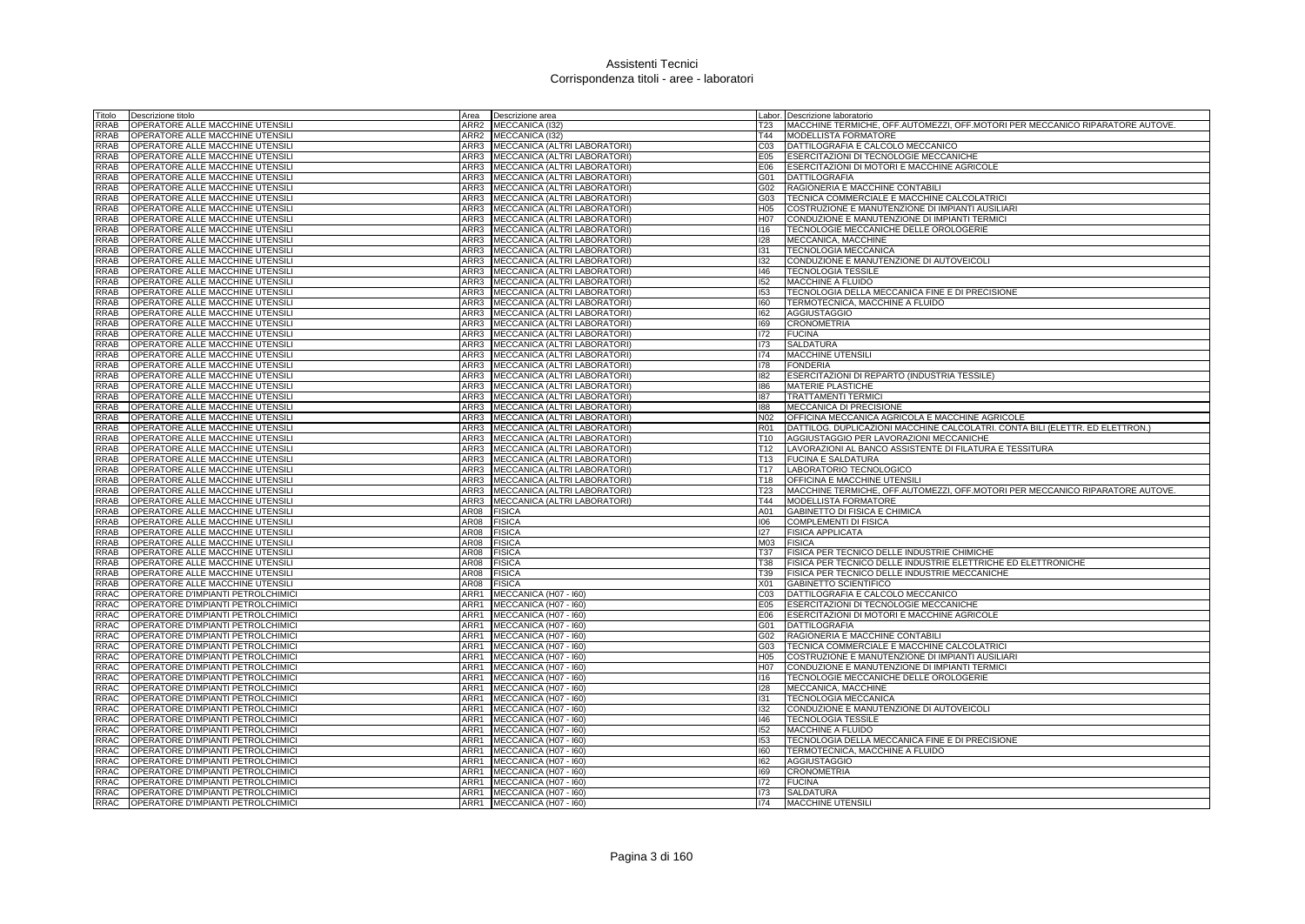| Titolo                     | Descrizione titolo                                                       | Area             | Descrizione area                             |                        | Labor. Descrizione laboratorio                                                                                           |
|----------------------------|--------------------------------------------------------------------------|------------------|----------------------------------------------|------------------------|--------------------------------------------------------------------------------------------------------------------------|
| <b>RRAC</b>                | OPERATORE D'IMPIANTI PETROLCHIMICI                                       | ARR1             | MECCANICA (H07 - I60)                        | 178                    | <b>FONDERIA</b>                                                                                                          |
| <b>RRAC</b>                | OPERATORE D'IMPIANTI PETROLCHIMICI                                       | ARR1             | MECCANICA (H07 - I60)                        | 182                    | ESERCITAZIONI DI REPARTO (INDUSTRIA TESSILE)                                                                             |
| RRAC                       | OPERATORE D'IMPIANTI PETROLCHIMICI                                       | ARR1             | MECCANICA (H07 - I60)                        | 186                    | <b>MATERIE PLASTICHE</b>                                                                                                 |
| RRAC                       | OPERATORE D'IMPIANTI PETROLCHIMICI                                       | ARR1             | MECCANICA (H07 - I60)                        | 187                    | <b>TRATTAMENTI TERMICI</b>                                                                                               |
| <b>RRAC</b>                | OPERATORE D'IMPIANTI PETROLCHIMICI                                       | ARR1             | MECCANICA (H07 - 160)                        | 188                    | MECCANICA DI PRECISIONE                                                                                                  |
| RRAC                       | OPERATORE D'IMPIANTI PETROLCHIMICI                                       | ARR1             | MECCANICA (H07 - I60)                        | N02                    | OFFICINA MECCANICA AGRICOLA E MACCHINE AGRICOLE                                                                          |
| <b>RRAC</b>                | OPERATORE D'IMPIANTI PETROLCHIMICI                                       | ARR1             | MECCANICA (H07 - I60)                        | <b>R01</b>             | DATTILOG. DUPLICAZIONI MACCHINE CALCOLATRI. CONTA BILI (ELETTR. ED ELETTRON.)                                            |
| RRAC                       | OPERATORE D'IMPIANTI PETROLCHIMICI                                       | ARR1             | MECCANICA (H07 - I60)                        | T10                    | AGGIUSTAGGIO PER LAVORAZIONI MECCANICHE                                                                                  |
| <b>RRAC</b>                | OPERATORE D'IMPIANTI PETROLCHIMICI                                       | ARR1             | MECCANICA (H07 - I60)                        | T <sub>12</sub>        | LAVORAZIONI AL BANCO ASSISTENTE DI FILATURA E TESSITURA                                                                  |
| RRAC                       | OPERATORE D'IMPIANTI PETROLCHIMICI                                       | ARR1             | MECCANICA (H07 - 160)                        | T <sub>13</sub>        | <b>FUCINA E SALDATURA</b>                                                                                                |
| RRAC                       | OPERATORE D'IMPIANTI PETROLCHIMICI                                       | ARR1             | MECCANICA (H07 - I60)                        | T <sub>17</sub>        | LABORATORIO TECNOLOGICO                                                                                                  |
| <b>RRAC</b>                | OPERATORE D'IMPIANTI PETROLCHIMICI                                       | ARR1             | MECCANICA (H07 - I60)                        | T18                    | OFFICINA E MACCHINE UTENSILI                                                                                             |
| <b>RRAC</b><br><b>RRAC</b> | OPERATORE D'IMPIANTI PETROLCHIMICI                                       | ARR1             | MECCANICA (H07 - I60)                        | T23                    | MACCHINE TERMICHE, OFF.AUTOMEZZI, OFF.MOTORI PER MECCANICO RIPARATORE AUTOVE.                                            |
| RRAC                       | OPERATORE D'IMPIANTI PETROLCHIMICI                                       | ARR1<br>ARR2     | MECCANICA (H07 - I60)                        | T44                    | MODELLISTA FORMATORE<br>DATTILOGRAFIA E CALCOLO MECCANICO                                                                |
| <b>RRAC</b>                | OPERATORE D'IMPIANTI PETROLCHIMICI<br>OPERATORE D'IMPIANTI PETROLCHIMICI | ARR <sub>2</sub> | MECCANICA (I32)                              | CO <sub>3</sub><br>E05 | ESERCITAZIONI DI TECNOLOGIE MECCANICHE                                                                                   |
| RRAC                       | OPERATORE D'IMPIANTI PETROLCHIMICI                                       |                  | MECCANICA (I32)<br>ARR2 MECCANICA (I32)      | E06                    | ESERCITAZIONI DI MOTORI E MACCHINE AGRICOLE                                                                              |
| <b>RRAC</b>                | OPERATORE D'IMPIANTI PETROLCHIMICI                                       | ARR2             | MECCANICA (I32)                              | G01                    | <b>DATTILOGRAFIA</b>                                                                                                     |
| RRAC                       | OPERATORE D'IMPIANTI PETROLCHIMICI                                       |                  | ARR2 MECCANICA (I32)                         | G02                    | RAGIONERIA E MACCHINE CONTABILI                                                                                          |
| <b>RRAC</b>                | OPERATORE D'IMPIANTI PETROLCHIMICI                                       |                  | ARR2 MECCANICA (I32)                         | G03                    | TECNICA COMMERCIALE E MACCHINE CALCOLATRICI                                                                              |
| RRAC                       | OPERATORE D'IMPIANTI PETROLCHIMICI                                       |                  | ARR2 MECCANICA (I32)                         | H05                    | COSTRUZIONE E MANUTENZIONE DI IMPIANTI AUSILIARI                                                                         |
| <b>RRAC</b>                | OPERATORE D'IMPIANTI PETROLCHIMICI                                       | ARR <sub>2</sub> | MECCANICA (132)                              | H07                    | CONDUZIONE E MANUTENZIONE DI IMPIANTI TERMICI                                                                            |
| RRAC                       | OPERATORE D'IMPIANTI PETROLCHIMICI                                       | ARR2             | MECCANICA (I32)                              | 116                    | TECNOLOGIE MECCANICHE DELLE OROLOGERIE                                                                                   |
| <b>RRAC</b>                | OPERATORE D'IMPIANTI PETROLCHIMICI                                       |                  | ARR2 MECCANICA (I32)                         | 128                    | MECCANICA, MACCHINE                                                                                                      |
| RRAC                       | OPERATORE D'IMPIANTI PETROLCHIMICI                                       |                  | ARR2 MECCANICA (I32)                         | 131                    | <b>TECNOLOGIA MECCANICA</b>                                                                                              |
| <b>RRAC</b>                | OPERATORE D'IMPIANTI PETROLCHIMICI                                       | ARR2             | MECCANICA (I32)                              | 132                    | CONDUZIONE E MANUTENZIONE DI AUTOVEICOL                                                                                  |
| RRAC                       | OPERATORE D'IMPIANTI PETROLCHIMICI                                       | ARR <sub>2</sub> | MECCANICA (I32)                              | 146                    | <b>TECNOLOGIA TESSILE</b>                                                                                                |
| RRAC                       | OPERATORE D'IMPIANTI PETROLCHIMICI                                       |                  | ARR2 MECCANICA (I32)                         | 152                    | MACCHINE A FLUIDO                                                                                                        |
| RRAC                       | OPERATORE D'IMPIANTI PETROLCHIMICI                                       |                  | ARR2 MECCANICA (I32)                         | 153                    | TECNOLOGIA DELLA MECCANICA FINE E DI PRECISIONE                                                                          |
| RRAC                       | OPERATORE D'IMPIANTI PETROLCHIMICI                                       |                  | ARR2 MECCANICA (I32)                         | 160                    | TERMOTECNICA, MACCHINE A FLUIDO                                                                                          |
| <b>RRAC</b>                | OPERATORE D'IMPIANTI PETROLCHIMICI                                       | ARR <sub>2</sub> | MECCANICA (I32)                              | 162                    | <b>AGGIUSTAGGIO</b>                                                                                                      |
| RRAC                       | OPERATORE D'IMPIANTI PETROLCHIMICI                                       |                  | ARR2 MECCANICA (I32)                         | 169                    | <b>CRONOMETRIA</b>                                                                                                       |
| RRAC                       | OPERATORE D'IMPIANTI PETROLCHIMICI                                       |                  | ARR2 MECCANICA (I32)                         | 172                    | <b>FUCINA</b>                                                                                                            |
| <b>RRAC</b>                | OPERATORE D'IMPIANTI PETROLCHIMICI                                       |                  | ARR2 MECCANICA (I32)                         | 173                    | <b>SALDATURA</b>                                                                                                         |
| <b>RRAC</b>                | OPERATORE D'IMPIANTI PETROLCHIMICI                                       | ARR2             | MECCANICA (132)                              | 174                    | MACCHINE UTENSILI                                                                                                        |
| <b>RRAC</b>                | OPERATORE D'IMPIANTI PETROLCHIMICI                                       | ARR <sub>2</sub> | MECCANICA (I32)                              | 178                    | <b>FONDERIA</b>                                                                                                          |
| RRAC                       | OPERATORE D'IMPIANTI PETROLCHIMICI                                       |                  | ARR2 MECCANICA (I32)                         | 182                    | ESERCITAZIONI DI REPARTO (INDUSTRIA TESSILE)                                                                             |
| <b>RRAC</b>                | OPERATORE D'IMPIANTI PETROLCHIMICI                                       | ARR2             | MECCANICA (I32)                              | 186                    | <b>MATERIE PLASTICHE</b>                                                                                                 |
| <b>RRAC</b>                | OPERATORE D'IMPIANTI PETROLCHIMICI                                       | ARR2             | MECCANICA (I32)                              | 187                    | <b>TRATTAMENTI TERMIC</b>                                                                                                |
| <b>RRAC</b>                | OPERATORE D'IMPIANTI PETROLCHIMICI                                       | ARR <sub>2</sub> | MECCANICA (I32)                              | 188                    | <b>MECCANICA DI PRECISIONE</b>                                                                                           |
| RRAC                       | OPERATORE D'IMPIANTI PETROLCHIMICI                                       |                  | ARR2 MECCANICA (I32)                         | N02                    | OFFICINA MECCANICA AGRICOLA E MACCHINE AGRICOLE                                                                          |
| RRAC<br>RRAC               | OPERATORE D'IMPIANTI PETROLCHIMICI<br>OPERATORE D'IMPIANTI PETROLCHIMICI |                  | ARR2 MECCANICA (I32)<br>ARR2 MECCANICA (I32) | R01<br>T10             | DATTILOG. DUPLICAZIONI MACCHINE CALCOLATRI. CONTA BILI (ELETTR. ED ELETTRON.)<br>AGGIUSTAGGIO PER LAVORAZIONI MECCANICHE |
| RRAC                       | OPERATORE D'IMPIANTI PETROLCHIMICI                                       |                  | ARR2 MECCANICA (132)                         | T12                    | LAVORAZIONI AL BANCO ASSISTENTE DI FILATURA E TESSITURA                                                                  |
| RRAC                       | OPERATORE D'IMPIANTI PETROLCHIMICI                                       | ARR2             | MECCANICA (I32)                              | T <sub>13</sub>        | <b>FUCINA E SALDATURA</b>                                                                                                |
| <b>RRAC</b>                | OPERATORE D'IMPIANTI PETROLCHIMICI                                       |                  | ARR2 MECCANICA (I32)                         | T <sub>17</sub>        | LABORATORIO TECNOLOGICO                                                                                                  |
| RRAC                       | OPERATORE D'IMPIANTI PETROLCHIMICI                                       |                  | ARR2 MECCANICA (I32)                         | T18                    | OFFICINA E MACCHINE UTENSILI                                                                                             |
| RRAC                       | OPERATORE D'IMPIANTI PETROLCHIMICI                                       | ARR <sub>2</sub> | MECCANICA (132)                              | T23                    | MACCHINE TERMICHE, OFF.AUTOMEZZI, OFF.MOTORI PER MECCANICO RIPARATORE AUTOVE                                             |
| RRAC                       | OPERATORE D'IMPIANTI PETROLCHIMICI                                       | ARR2             | MECCANICA (I32)                              | T44                    | MODELLISTA FORMATORE                                                                                                     |
| <b>RRAC</b>                | OPERATORE D'IMPIANTI PETROLCHIMICI                                       | ARR3             | MECCANICA (ALTRI LABORATORI)                 | CO <sub>3</sub>        | DATTILOGRAFIA E CALCOLO MECCANICO                                                                                        |
| <b>RRAC</b>                | OPERATORE D'IMPIANTI PETROLCHIMICI                                       | ARR3             | MECCANICA (ALTRI LABORATORI)                 | E05                    | ESERCITAZIONI DI TECNOLOGIE MECCANICHE                                                                                   |
| <b>RRAC</b>                | OPERATORE D'IMPIANTI PETROLCHIMICI                                       | ARR3             | MECCANICA (ALTRI LABORATORI)                 | E06                    | ESERCITAZIONI DI MOTORI E MACCHINE AGRICOLE                                                                              |
| <b>RRAC</b>                | OPERATORE D'IMPIANTI PETROLCHIMICI                                       | ARR3             | MECCANICA (ALTRI LABORATORI)                 | G01                    | <b>DATTILOGRAFIA</b>                                                                                                     |
| RRAC                       | OPERATORE D'IMPIANTI PETROLCHIMICI                                       |                  | ARR3 MECCANICA (ALTRI LABORATORI)            | G02                    | RAGIONERIA E MACCHINE CONTABILI                                                                                          |
| RRAC                       | OPERATORE D'IMPIANTI PETROLCHIMICI                                       |                  | ARR3 MECCANICA (ALTRI LABORATORI)            | G03                    | TECNICA COMMERCIALE E MACCHINE CALCOLATRICI                                                                              |
| RRAC                       | OPERATORE D'IMPIANTI PETROLCHIMICI                                       |                  | ARR3 MECCANICA (ALTRI LABORATORI)            | H05                    | COSTRUZIONE E MANUTENZIONE DI IMPIANTI AUSILIARI                                                                         |
| <b>RRAC</b>                | OPERATORE D'IMPIANTI PETROLCHIMICI                                       | ARR3             | MECCANICA (ALTRI LABORATORI)                 | H07                    | CONDUZIONE E MANUTENZIONE DI IMPIANTI TERMICI                                                                            |
| RRAC                       | OPERATORE D'IMPIANTI PETROLCHIMICI                                       | ARR3             | MECCANICA (ALTRI LABORATORI)                 | 116                    | TECNOLOGIE MECCANICHE DELLE OROLOGERIE                                                                                   |
| RRAC                       | OPERATORE D'IMPIANTI PETROLCHIMICI                                       |                  | ARR3 MECCANICA (ALTRI LABORATORI)            | 128                    | MECCANICA, MACCHINE                                                                                                      |
| RRAC                       | OPERATORE D'IMPIANTI PETROLCHIMICI                                       | ARR3             | MECCANICA (ALTRI LABORATORI)                 | 131                    | <b>TECNOLOGIA MECCANICA</b>                                                                                              |
| <b>RRAC</b>                | OPERATORE D'IMPIANTI PETROLCHIMICI                                       | ARR3             | MECCANICA (ALTRI LABORATORI)                 | 132                    | CONDUZIONE E MANUTENZIONE DI AUTOVEICOLI                                                                                 |
| <b>RRAC</b>                | OPERATORE D'IMPIANTI PETROLCHIMICI                                       | ARR3             | MECCANICA (ALTRI LABORATORI)                 | $ 46\rangle$           | <b>TECNOLOGIA TESSILE</b>                                                                                                |
| RRAC                       | OPERATORE D'IMPIANTI PETROLCHIMICI                                       |                  | ARR3 MECCANICA (ALTRI LABORATORI)            | 152                    | MACCHINE A FLUIDO                                                                                                        |
| RRAC                       | OPERATORE D'IMPIANTI PETROLCHIMICI                                       |                  | ARR3 MECCANICA (ALTRI LABORATORI)            | 153                    | TECNOLOGIA DELLA MECCANICA FINE E DI PRECISIONE                                                                          |
| RRAC                       | OPERATORE D'IMPIANTI PETROLCHIMICI                                       |                  | ARR3 MECCANICA (ALTRI LABORATORI)            | 160                    | TERMOTECNICA, MACCHINE A FLUIDO                                                                                          |
| RRAC                       | OPERATORE D'IMPIANTI PETROLCHIMICI                                       |                  | ARR3 MECCANICA (ALTRI LABORATORI)            | 162                    | <b>AGGIUSTAGGIO</b>                                                                                                      |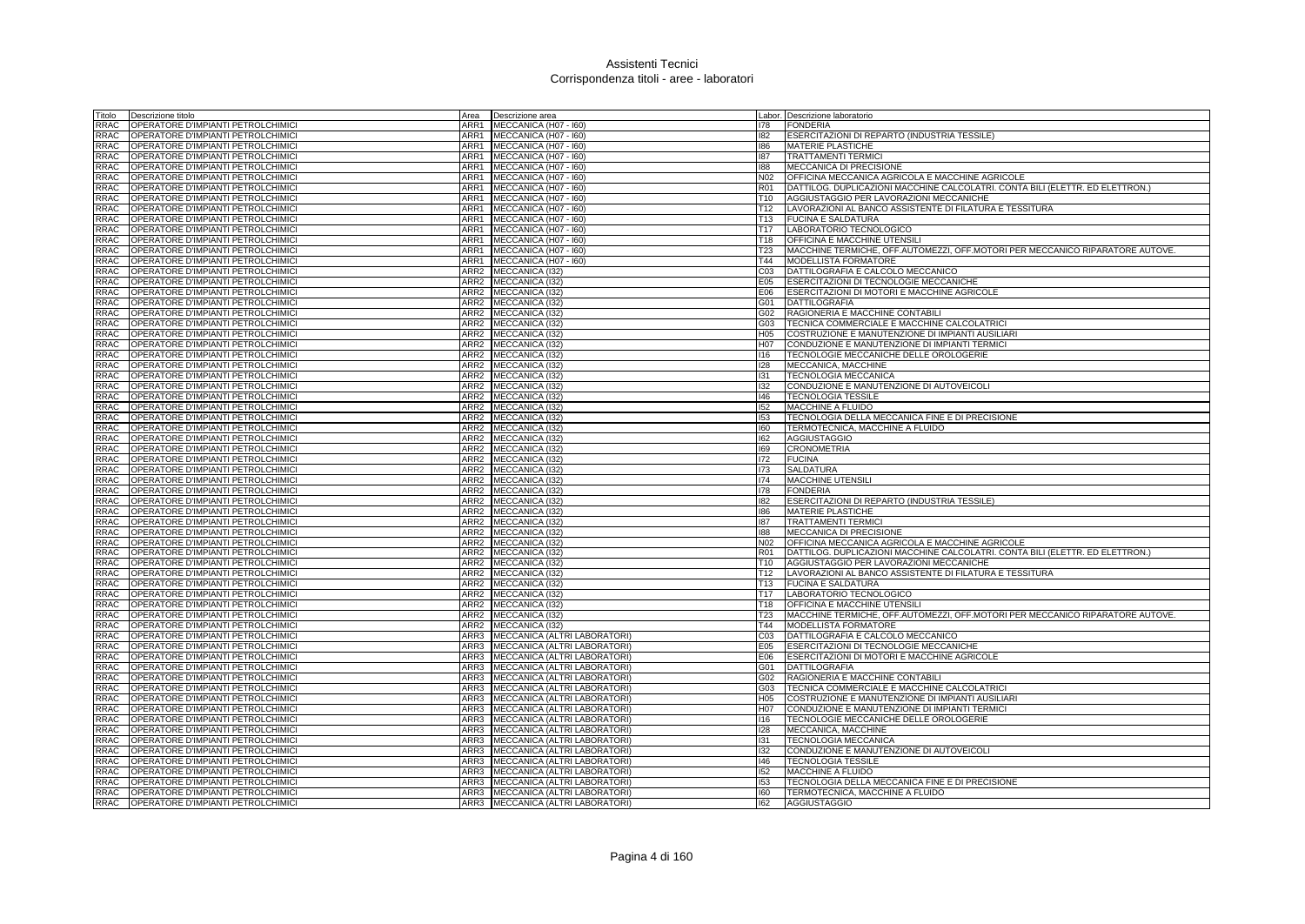| Titolo              | Descrizione titolo                                                       | Area         | Descrizione area                  |                 | Labor. Descrizione laboratorio                                                   |
|---------------------|--------------------------------------------------------------------------|--------------|-----------------------------------|-----------------|----------------------------------------------------------------------------------|
| RRAC                | OPERATORE D'IMPIANTI PETROLCHIMICI                                       |              | ARR3 MECCANICA (ALTRI LABORATORI) | 169             | <b>CRONOMETRIA</b>                                                               |
| RRAC                | OPERATORE D'IMPIANTI PETROLCHIMICI                                       |              | ARR3 MECCANICA (ALTRI LABORATORI) | 172             | <b>FUCINA</b>                                                                    |
| RRAC                | OPERATORE D'IMPIANTI PETROLCHIMICI                                       |              | ARR3 MECCANICA (ALTRI LABORATORI) | 173             | <b>SALDATURA</b>                                                                 |
| RRAC                | OPERATORE D'IMPIANTI PETROLCHIMICI                                       |              | ARR3 MECCANICA (ALTRI LABORATORI) | 174             | MACCHINE UTENSILI                                                                |
| RRAC                | OPERATORE D'IMPIANTI PETROLCHIMICI                                       | ARR3         | MECCANICA (ALTRI LABORATORI)      | 178             | <b>FONDERIA</b>                                                                  |
| RRAC                | OPERATORE D'IMPIANTI PETROLCHIMICI                                       |              | ARR3 MECCANICA (ALTRI LABORATORI) | 182             | ESERCITAZIONI DI REPARTO (INDUSTRIA TESSILE)                                     |
| RRAC                | OPERATORE D'IMPIANTI PETROLCHIMICI                                       | ARR3         | MECCANICA (ALTRI LABORATORI)      | 186             | <b>MATERIE PLASTICHE</b>                                                         |
| <b>RRAC</b>         | OPERATORE D'IMPIANTI PETROLCHIMICI                                       | ARR3         | MECCANICA (ALTRI LABORATORI)      | 187             | <b>TRATTAMENTI TERMICI</b>                                                       |
| RRAC                | OPERATORE D'IMPIANTI PETROLCHIMICI                                       | ARR3         | MECCANICA (ALTRI LABORATORI)      | 188             | MECCANICA DI PRECISIONE                                                          |
| <b>RRAC</b>         | OPERATORE D'IMPIANTI PETROLCHIMICI                                       | ARR3         | MECCANICA (ALTRI LABORATORI)      | N <sub>02</sub> | OFFICINA MECCANICA AGRICOLA E MACCHINE AGRICOLE                                  |
| RRAC                | OPERATORE D'IMPIANTI PETROLCHIMICI                                       | ARR3         | MECCANICA (ALTRI LABORATORI)      | <b>R01</b>      | DATTILOG. DUPLICAZIONI MACCHINE CALCOLATRI. CONTA BILI (ELETTR. ED ELETTRON.)    |
| RRAC                | OPERATORE D'IMPIANTI PETROLCHIMICI                                       |              | ARR3 MECCANICA (ALTRI LABORATORI) | T10             | AGGIUSTAGGIO PER LAVORAZIONI MECCANICHE                                          |
| <b>RRAC</b>         | OPERATORE D'IMPIANTI PETROLCHIMICI                                       |              | ARR3 MECCANICA (ALTRI LABORATORI) | T12             | LAVORAZIONI AL BANCO ASSISTENTE DI FILATURA E TESSITURA                          |
| <b>RRAC</b>         | OPERATORE D'IMPIANTI PETROLCHIMICI                                       | ARR3         | MECCANICA (ALTRI LABORATORI)      | T13             | <b>FUCINA E SALDATURA</b>                                                        |
| RRAC                | OPERATORE D'IMPIANTI PETROLCHIMICI                                       | ARR3         | MECCANICA (ALTRI LABORATORI)      | T17             | LABORATORIO TECNOLOGICO                                                          |
| <b>RRAC</b>         | OPERATORE D'IMPIANTI PETROLCHIMICI                                       | ARR3         | MECCANICA (ALTRI LABORATORI)      | T18             | OFFICINA E MACCHINE UTENSILI                                                     |
| <b>RRAC</b>         | OPERATORE D'IMPIANTI PETROLCHIMICI                                       | ARR3         | MECCANICA (ALTRI LABORATORI)      | T23             | MACCHINE TERMICHE, OFF.AUTOMEZZI, OFF.MOTORI PER MECCANICO RIPARATORE AUTOVE.    |
| <b>RRAC</b>         | OPERATORE D'IMPIANTI PETROLCHIMICI                                       | ARR3         | MECCANICA (ALTRI LABORATORI)      | T44             | MODELLISTA FORMATORE                                                             |
| RRAC                | OPERATORE D'IMPIANTI PETROLCHIMICI                                       | AR08         | <b>FISICA</b>                     | A01             | GABINETTO DI FISICA E CHIMICA                                                    |
| <b>RRAC</b>         | OPERATORE D'IMPIANTI PETROLCHIMICI                                       | AR08         | <b>FISICA</b>                     | 001             | <b>COMPLEMENTI DI FISICA</b>                                                     |
| <b>RRAC</b>         | OPERATORE D'IMPIANTI PETROLCHIMICI                                       | AR08         | <b>FISICA</b>                     | 127             | <b>FISICA APPLICATA</b>                                                          |
| <b>RRAC</b>         | OPERATORE D'IMPIANTI PETROLCHIMICI                                       | AR08         | <b>FISICA</b>                     | M03             | <b>FISICA</b>                                                                    |
| RRAC                | OPERATORE D'IMPIANTI PETROLCHIMICI                                       | AR08         | <b>FISICA</b>                     | T37             | FISICA PER TECNICO DELLE INDUSTRIE CHIMICHE                                      |
| RRAC                | OPERATORE D'IMPIANTI PETROLCHIMICI                                       | AR08         | <b>FISICA</b>                     | T38             | FISICA PER TECNICO DELLE INDUSTRIE ELETTRICHE ED ELETTRONICHE                    |
| RRAC                | OPERATORE D'IMPIANTI PETROLCHIMICI                                       | AR08         | <b>FISICA</b>                     | T39             | FISICA PER TECNICO DELLE INDUSTRIE MECCANICHE                                    |
| RRAC                | OPERATORE D'IMPIANTI PETROLCHIMICI                                       | AR08         | <b>FISICA</b>                     | X01             | GABINETTO SCIENTIFICO                                                            |
| <b>RRAC</b>         | OPERATORE D'IMPIANTI PETROLCHIMICI                                       | AR11         | METALLURGICO-MINERARIA            | 133             | MINERALOGIA, GEOLOGIA                                                            |
| RRAC                | OPERATORE D'IMPIANTI PETROLCHIMICI                                       | AR11         | METALLURGICO-MINERARIA            | 134             | CHIMICA METALLURGICA E MINERALURGIA                                              |
| <b>RRAC</b>         | OPERATORE D'IMPIANTI PETROLCHIMICI                                       | AR11         | METALLURGICO-MINERARIA            | 136             | <b>ARTE MINERARIA</b>                                                            |
| RRAC                | OPERATORE D'IMPIANTI PETROLCHIMICI                                       | AR11         | METALLURGICO-MINERARIA            | 137             | ARRICCHIMENTO DEI MINERALI                                                       |
| <b>RRAC</b>         | OPERATORE D'IMPIANTI PETROLCHIMICI                                       | AR11         | METALLURGICO-MINERARIA            | 155             | METALLURGIA, SIDERURGIA                                                          |
| RRAC                | OPERATORE D'IMPIANTI PETROLCHIMICI                                       | AR11         | METALLURGICO-MINERARIA            | 179             | <b>IMPIANTI MINERARI</b>                                                         |
| RRAC<br><b>RRAC</b> | OPERATORE D'IMPIANTI PETROLCHIMICI                                       | AR11<br>AR23 | METALLURGICO-MINERARIA            | 189<br>E03      | <b>METALLURGIA</b>                                                               |
|                     | OPERATORE D'IMPIANTI PETROLCHIMICI                                       |              | <b>CHIMICA</b>                    |                 | CHIMICA ED INDUSTRIA AGRARIA                                                     |
| RRAC<br>RRAC        | OPERATORE D'IMPIANTI PETROLCHIMICI<br>OPERATORE D'IMPIANTI PETROLCHIMICI | AR23<br>AR23 | <b>CHIMICA</b><br><b>CHIMICA</b>  | 103<br>104      | MERCEOLOGIA, CHIMICA, OTTICA FOTOGRAFICA<br>MICROSCOPIA, MICROBIOLOGIA CONCIARIA |
| <b>RRAC</b>         | OPERATORE D'IMPIANTI PETROLCHIMICI                                       | AR23         | <b>CHIMICA</b>                    | 105             | TECNOLOGIA CONCIARIA, ANALISI                                                    |
| <b>RRAC</b>         | OPERATORE D'IMPIANTI PETROLCHIMICI                                       | AR23         | CHIMICA                           | 108             | COMPLEMENTI DI FISICA ED ELETTROCHIMICA                                          |
| <b>RRAC</b>         | OPERATORE D'IMPIANTI PETROLCHIMICI                                       | AR23         | <b>CHIMICA</b>                    | 109             | ANALISI CHIMICA GENERALE E TECNICA                                               |
| <b>RRAC</b>         | OPERATORE D'IMPIANTI PETROLCHIMICI                                       | AR23         | <b>CHIMICA</b>                    | 112             | <b>ANALISI CHIMICA</b>                                                           |
| <b>RRAC</b>         | OPERATORE D'IMPIANTI PETROLCHIMICI                                       | <b>AR23</b>  | <b>CHIMICA</b>                    | 129             | <b>MICROSCOPIA</b>                                                               |
| <b>RRAC</b>         | OPERATORE D'IMPIANTI PETROLCHIMICI                                       | AR23         | <b>CHIMICA</b>                    | 141             | <b>RADIOCHIMICA</b>                                                              |
| <b>RRAC</b>         | OPERATORE D'IMPIANTI PETROLCHIMICI                                       | AR23         | <b>CHIMICA</b>                    | 42              | CHIMICA TESSILE E TINTORIA                                                       |
| <b>RRAC</b>         | OPERATORE D'IMPIANTI PETROLCHIMICI                                       | AR23         | <b>CHIMICA</b>                    | 145             | CHIMICA TINTORIA, SOSTANZE COLORANTI                                             |
| RRAC                | OPERATORE D'IMPIANTI PETROLCHIMICI                                       | AR23         | <b>CHIMICA</b>                    | 151             | TECNOLOGIA CHIMICA GENERALE E DELLE MATERIE PLASTICHE                            |
| RRAC                | OPERATORE D'IMPIANTI PETROLCHIMICI                                       | AR23         | <b>CHIMICA</b>                    | 154             | CHIMICA ANALITICA                                                                |
| RRAC                | OPERATORE D'IMPIANTI PETROLCHIMICI                                       | AR23         | <b>CHIMICA</b>                    | 156             | CHIMICA ORGANICA E DEGLI ALIMENTI                                                |
| RRAC                | OPERATORE D'IMPIANTI PETROLCHIMICI                                       | AR23         | <b>CHIMICA</b>                    | 158             | COMPLEMENTI DI BIOLOGIA, MICROBIOLOGIA GENERALE ED APPLICATA                     |
| RRAC                | OPERATORE D'IMPIANTI PETROLCHIMICI                                       | AR23         | <b>CHIMICA</b>                    | 166             | <b>TECNICA CONCIARIA</b>                                                         |
| RRAC                | OPERATORE D'IMPIANTI PETROLCHIMICI                                       | AR23         | <b>CHIMICA</b>                    | 184             | ESERCITAZIONI DI REPARTO (INDUSTRIA TINTORIA)                                    |
| <b>RRAC</b>         | OPERATORE D'IMPIANTI PETROLCHIMICI                                       | AR23         | <b>CHIMICA</b>                    | 193             | CHIMICA ED ANALISI MERCEOLOGICA                                                  |
| <b>RRAC</b>         | OPERATORE D'IMPIANTI PETROLCHIMICI                                       | AR23         | <b>CHIMICA</b>                    | 194             | LABORATORIO DI ANALISI CLINICHE MICROBIOLOGICHEE BROMATOLOGICHE                  |
| RRAC                | OPERATORE D'IMPIANTI PETROLCHIMICI                                       | AR23         | <b>CHIMICA</b>                    | M04             | <b>CHIMICA</b>                                                                   |
| RRAC                | OPERATORE D'IMPIANTI PETROLCHIMICI                                       | AR23         | <b>CHIMICA</b>                    | N <sub>12</sub> | CHIMICA, CHIMICA BIOLOGICA, ANALISI MICROBIOLOGICHE                              |
| RRAC                | OPERATORE D'IMPIANTI PETROLCHIMICI                                       | AR23         | <b>CHIMICA</b>                    | S07             | <b>ESERCITAZIONI PRATICHE PER COSMETISTA</b>                                     |
| <b>RRAC</b>         | OPERATORE D'IMPIANTI PETROLCHIMICI                                       | AR23         | <b>CHIMICA</b>                    | S <sub>10</sub> | <b>TECNICA CHIMICA</b>                                                           |
| <b>RRAC</b>         | OPERATORE D'IMPIANTI PETROLCHIMICI                                       | AR23         | <b>CHIMICA</b>                    | S <sub>11</sub> | TECNICA MICROBIOLOGICA PER PREPARATRICE DI LABORATORIO CHIMICO E BIOLOGICO       |
| RRAC                | OPERATORE D'IMPIANTI PETROLCHIMICI                                       | AR23         | <b>CHIMICA</b>                    | S <sub>13</sub> | LABORATORIO DI CHIMICA ANALITICA BROMATOLOGICA                                   |
| RRAC                | OPERATORE D'IMPIANTI PETROLCHIMICI                                       | AR23         | <b>CHIMICA</b>                    | S <sub>14</sub> | LABORATORIO DI CHIMICA FISICA ED ANALISI                                         |
| RRAC                | OPERATORE D'IMPIANTI PETROLCHIMICI                                       | AR23         | <b>CHIMICA</b>                    | T <sub>24</sub> | LABORATORIO ANALISI CHIMICHE STRUMENTALI E TECNICHE                              |
| RRAC                | OPERATORE D'IMPIANTI PETROLCHIMICI                                       | AR23         | <b>CHIMICA</b>                    | <b>T25</b>      | PREPARAZIONI CHIMICHE PER OPERATORE CHIMICO                                      |
| RRAC                | OPERATORE D'IMPIANTI PETROLCHIMICI                                       | <b>AR23</b>  | <b>CHIMICA</b>                    | T26             | CHIMICA FISICA ED ANALISI                                                        |
| <b>RRAC</b>         | OPERATORE D'IMPIANTI PETROLCHIMICI                                       | AR23         | <b>CHIMICA</b>                    | T <sub>27</sub> | CHIMICA ORGANICA E PREPARAZIONI PER TECNICO DELLE INDUSTRIE CHIMICHE             |
| RRAC                | OPERATORE D'IMPIANTI PETROLCHIMICI                                       | <b>AR23</b>  | <b>CHIMICA</b>                    | T28             | CHIMICA PER TECNICO DELLE INDUSTRIE ELETTRICHE ED ELETTRONICHE                   |
| RRAC                | OPERATORE D'IMPIANTI PETROLCHIMICI                                       | AR23         | <b>CHIMICA</b>                    | T29             | CHIMICA PER TECNICO DELLE INDUSTRIE MECCANICHE                                   |
| <b>RRAC</b>         | OPERATORE D'IMPIANTI PETROLCHIMICI                                       | <b>AR23</b>  | <b>CHIMICA</b>                    | T <sub>59</sub> | CHIMICA ANALITICA BROMATOLOGICA                                                  |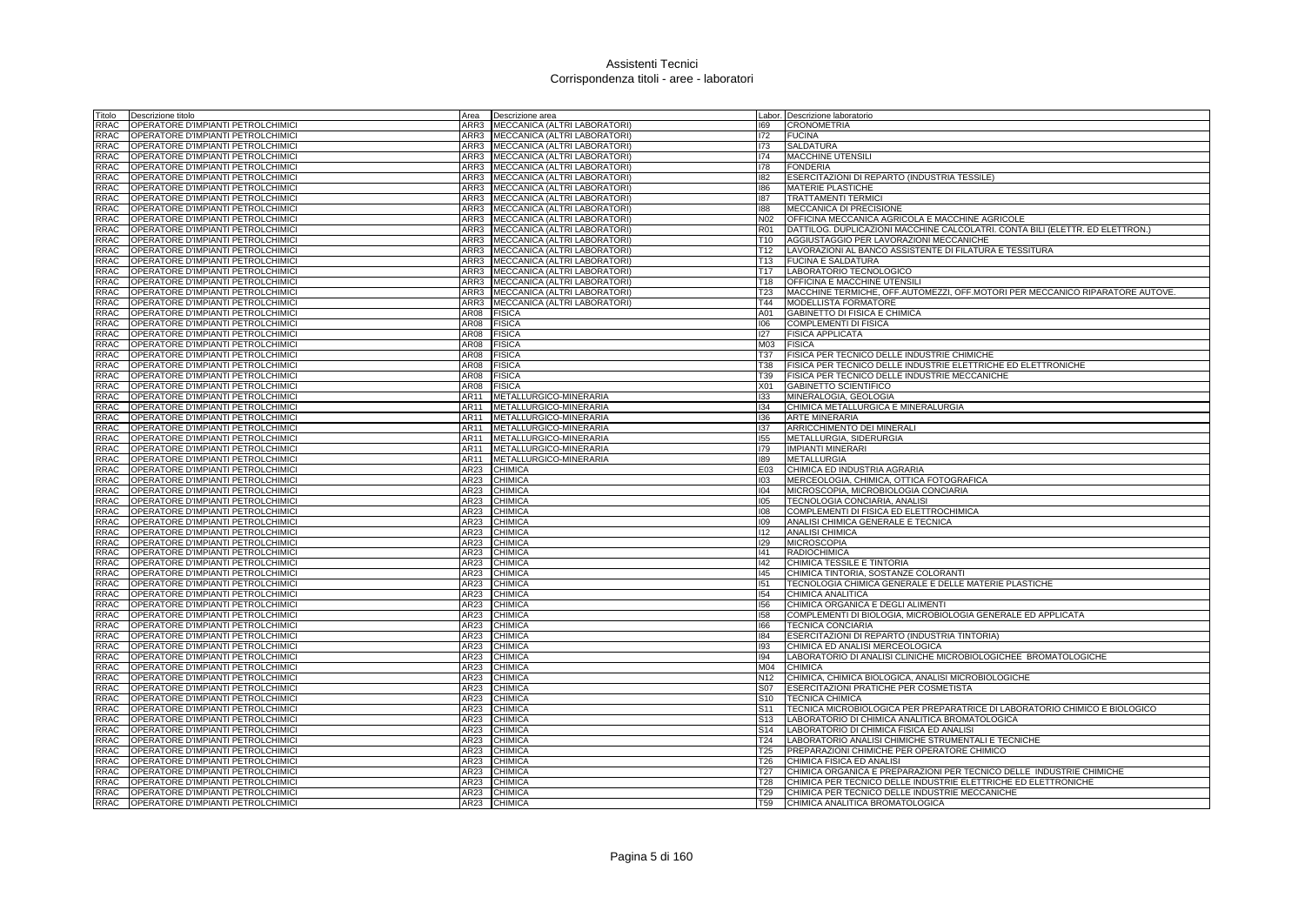| Fitolo | Descrizione titolo                 | Area             | Descrizione area             |                 | Labor. Descrizione laboratorio                                                |
|--------|------------------------------------|------------------|------------------------------|-----------------|-------------------------------------------------------------------------------|
| RRAC   | OPERATORE D'IMPIANTI PETROLCHIMICI | AR23             | <b>CHIMICA</b>               | T61             | TECNICA MICROBIOLOGICA                                                        |
| RRAC   | OPERATORE D'IMPIANTI PETROLCHIMICI | AR23             | <b>CHIMICA</b>               | T62             | CHIM.ORG.E PREP.PER TECNICO DI LABORATORIO CHIMICO BIOLOGICO                  |
| RRAD   | <b>ORAFO</b>                       | AR33             | METALLI ED OREFICERIA        | Y02             | ARTE DEL CORALLO                                                              |
| RRAD   | <b>ORAFO</b>                       | AR33             | METALLI ED OREFICERIA        | Y03             | <b>OREFICERIA</b>                                                             |
| RRAD   | <b>ORAFO</b>                       | AR33             | <b>METALLI ED OREFICERIA</b> | Y09             | ARTE DEI METALLI E DELL'OREFICERIA                                            |
| RRAD   | <b>ORAFO</b>                       | AR33             | METALLI ED OREFICERIA        | Y35             | ARTE DELLE PIETRE DURE (GEMME)                                                |
| RRAE   | OROLOGIAIO MECCANICO               | ARR1             | MECCANICA (H07 - I60)        | CO <sub>3</sub> | DATTILOGRAFIA E CALCOLO MECCANICO                                             |
| RRAE   | OROLOGIAIO MECCANICO               | ARR1             | MECCANICA (H07 - I60)        | E05             | ESERCITAZIONI DI TECNOLOGIE MECCANICHE                                        |
| RRAE   | OROLOGIAIO MECCANICO               | ARR1             | MECCANICA (H07 - I60)        | E06             | ESERCITAZIONI DI MOTORI E MACCHINE AGRICOLE                                   |
| RRAE   | OROLOGIAIO MECCANICO               | ARR1             | MECCANICA (H07 - 160)        | G01             | <b>DATTILOGRAFIA</b>                                                          |
| RRAE   | OROLOGIAIO MECCANICO               | ARR1             | MECCANICA (H07 - I60)        | G02             | RAGIONERIA E MACCHINE CONTABILI                                               |
| RRAE   | OROLOGIAIO MECCANICO               | ARR1             | MECCANICA (H07 - I60)        | G03             | TECNICA COMMERCIALE E MACCHINE CALCOLATRICI                                   |
| RRAE   | OROLOGIAIO MECCANICO               | ARR1             | MECCANICA (H07 - I60)        | H05             | COSTRUZIONE E MANUTENZIONE DI IMPIANTI AUSILIARI                              |
| RRAE   | OROLOGIAIO MECCANICO               | ARR1             | MECCANICA (H07 - I60)        | H07             | CONDUZIONE E MANUTENZIONE DI IMPIANTI TERMICI                                 |
| RRAE   | OROLOGIAIO MECCANICO               | ARR1             | MECCANICA (H07 - I60)        | 116             | TECNOLOGIE MECCANICHE DELLE OROLOGERIE                                        |
| RRAE   | OROLOGIAIO MECCANICO               | ARR1             | MECCANICA (H07 - I60)        | 128             | MECCANICA, MACCHINE                                                           |
| RRAE   | OROLOGIAIO MECCANICO               | ARR1             | MECCANICA (H07 - I60)        | 131             | TECNOLOGIA MECCANICA                                                          |
| RRAE   | OROLOGIAIO MECCANICO               | ARR1             | MECCANICA (H07 - I60)        | 132             | CONDUZIONE E MANUTENZIONE DI AUTOVEICOLI                                      |
| RRAE   | OROLOGIAIO MECCANICO               | ARR1             | MECCANICA (H07 - I60)        | 46              | <b>TECNOLOGIA TESSILE</b>                                                     |
| RRAE   | OROLOGIAIO MECCANICO               |                  | ARR1 MECCANICA (H07 - 160)   | 152             | <b>MACCHINE A FLUIDO</b>                                                      |
| RRAE   | OROLOGIAIO MECCANICO               |                  | ARR1 MECCANICA (H07 - 160)   | 153             | TECNOLOGIA DELLA MECCANICA FINE E DI PRECISIONE                               |
|        |                                    |                  |                              |                 |                                                                               |
| RRAE   | OROLOGIAIO MECCANICO               | ARR1             | MECCANICA (H07 - 160)        | 160             | TERMOTECNICA, MACCHINE A FLUIDO                                               |
| RRAE   | OROLOGIAIO MECCANICO               | ARR1             | MECCANICA (H07 - I60)        | 162<br>169      | <b>AGGIUSTAGGIO</b>                                                           |
| RRAE   | OROLOGIAIO MECCANICO               | ARR1             | MECCANICA (H07 - I60)        |                 | <b>CRONOMETRIA</b>                                                            |
| RRAE   | OROLOGIAIO MECCANICO               | ARR1             | MECCANICA (H07 - I60)        | 172             | <b>FUCINA</b>                                                                 |
| RRAE   | OROLOGIAIO MECCANICO               | ARR1             | MECCANICA (H07 - I60)        | 173             | <b>SALDATURA</b>                                                              |
| RRAE   | OROLOGIAIO MECCANICO               | ARR1             | MECCANICA (H07 - I60)        | 174             | <b>MACCHINE UTENSILI</b>                                                      |
| RRAE   | OROLOGIAIO MECCANICO               | ARR1             | MECCANICA (H07 - I60)        | 178             | <b>FONDERIA</b>                                                               |
| RRAE   | OROLOGIAIO MECCANICO               | ARR1             | MECCANICA (H07 - I60)        | 182             | ESERCITAZIONI DI REPARTO (INDUSTRIA TESSILE)                                  |
| RRAE   | OROLOGIAIO MECCANICO               | ARR1             | MECCANICA (H07 - I60)        | 186             | <b>MATERIE PLASTICHE</b>                                                      |
| RRAE   | OROLOGIAIO MECCANICO               | ARR1             | MECCANICA (H07 - I60)        | 187             | <b>TRATTAMENTI TERMIC</b>                                                     |
| RRAE   | OROLOGIAIO MECCANICO               | ARR1             | MECCANICA (H07 - 160)        | 188             | MECCANICA DI PRECISIONE                                                       |
| RRAE   | OROLOGIAIO MECCANICO               | ARR1             | MECCANICA (H07 - I60)        | N <sub>02</sub> | OFFICINA MECCANICA AGRICOLA E MACCHINE AGRICOLE                               |
| RRAE   | OROLOGIAIO MECCANICO               | ARR1             | MECCANICA (H07 - I60)        | <b>R01</b>      | DATTILOG. DUPLICAZIONI MACCHINE CALCOLATRI. CONTA BILI (ELETTR. ED ELETTRON.) |
| RRAE   | OROLOGIAIO MECCANICO               | ARR1             | MECCANICA (H07 - 160)        | T <sub>10</sub> | AGGIUSTAGGIO PER LAVORAZIONI MECCANICHE                                       |
| RRAE   | OROLOGIAIO MECCANICO               | ARR1             | MECCANICA (H07 - I60)        | T <sub>12</sub> | LAVORAZIONI AL BANCO ASSISTENTE DI FILATURA E TESSITURA                       |
| RRAE   | OROLOGIAIO MECCANICO               | ARR1             | MECCANICA (H07 - I60)        | T <sub>13</sub> | <b>FUCINA E SALDATURA</b>                                                     |
| RRAE   | OROLOGIAIO MECCANICO               | ARR1             | MECCANICA (H07 - I60)        | T <sub>17</sub> | LABORATORIO TECNOLOGICO                                                       |
| RRAE   | OROLOGIAIO MECCANICO               | ARR1             | MECCANICA (H07 - I60)        | T <sub>18</sub> | <b>OFFICINA E MACCHINE UTENSIL</b>                                            |
| RRAE   | OROLOGIAIO MECCANICO               | ARR1             | MECCANICA (H07 - I60)        | T <sub>23</sub> | MACCHINE TERMICHE, OFF.AUTOMEZZI, OFF.MOTORI PER MECCANICO RIPARATORE AUTOVE. |
| RRAE   | OROLOGIAIO MECCANICO               | ARR1             | MECCANICA (H07 - I60)        | T44             | MODELLISTA FORMATORE                                                          |
| RRAE   | OROLOGIAIO MECCANICO               | ARR2             | MECCANICA (I32)              | CO <sub>3</sub> | DATTILOGRAFIA E CALCOLO MECCANICO                                             |
| RRAE   | OROLOGIAIO MECCANICO               | ARR2             | MECCANICA (I32)              | E05             | ESERCITAZIONI DI TECNOLOGIE MECCANICHE                                        |
| RRAE   | OROLOGIAIO MECCANICO               | ARR2             | MECCANICA (I32)              | E06             | ESERCITAZIONI DI MOTORI E MACCHINE AGRICOLE                                   |
| RRAE   | OROLOGIAIO MECCANICO               | ARR <sub>2</sub> | MECCANICA (I32)              | G01             | <b>DATTILOGRAFIA</b>                                                          |
| RRAE   | OROLOGIAIO MECCANICO               | ARR2             | MECCANICA (132)              | G02             | RAGIONERIA E MACCHINE CONTABILI                                               |
| RRAE   | OROLOGIAIO MECCANICO               | ARR2             | MECCANICA (I32)              | G03             | TECNICA COMMERCIALE E MACCHINE CALCOLATRICI                                   |
| RRAE   | OROLOGIAIO MECCANICO               | ARR2             | MECCANICA (132)              | H <sub>05</sub> | COSTRUZIONE E MANUTENZIONE DI IMPIANTI AUSILIARI                              |
| RRAE   | OROLOGIAIO MECCANICO               | ARR <sub>2</sub> | MECCANICA (I32)              | H07             | CONDUZIONE E MANUTENZIONE DI IMPIANTI TERMICI                                 |
| RRAE   | OROLOGIAIO MECCANICO               | ARR2             | MECCANICA (I32)              | 116             | TECNOLOGIE MECCANICHE DELLE OROLOGERIE                                        |
| RRAE   | OROLOGIAIO MECCANICO               | ARR2             | MECCANICA (I32)              | 128             | MECCANICA, MACCHINE                                                           |
| RRAE   | OROLOGIAIO MECCANICO               | ARR2             | MECCANICA (I32)              | 131             | TECNOLOGIA MECCANICA                                                          |
| RRAE   | OROLOGIAIO MECCANICO               | ARR <sub>2</sub> | MECCANICA (I32)              | 132             | CONDUZIONE E MANUTENZIONE DI AUTOVEICOLI                                      |
| RRAE   | OROLOGIAIO MECCANICO               | ARR2             | MECCANICA (I32)              | 146             | <b>TECNOLOGIA TESSILE</b>                                                     |
| RRAE   | OROLOGIAIO MECCANICO               | ARR2             | MECCANICA (132)              | 152             | <b>MACCHINE A FLUIDO</b>                                                      |
| RRAE   | OROLOGIAIO MECCANICO               | ARR2             | MECCANICA (I32)              | 153             | TECNOLOGIA DELLA MECCANICA FINE E DI PRECISIONE                               |
| RRAE   | OROLOGIAIO MECCANICO               | ARR2             | MECCANICA (I32)              | 160             | TERMOTECNICA, MACCHINE A FLUIDO                                               |
| RRAE   | OROLOGIAIO MECCANICO               | ARR2             | MECCANICA (I32)              | 162             | <b>AGGIUSTAGGIO</b>                                                           |
| RRAE   | OROLOGIAIO MECCANICO               | ARR2             | MECCANICA (132)              | 169             | <b>CRONOMETRIA</b>                                                            |
| RRAE   | OROLOGIAIO MECCANICO               | ARR2             | MECCANICA (I32)              | 172             | <b>FUCINA</b>                                                                 |
| RRAE   | OROLOGIAIO MECCANICO               | ARR2             | MECCANICA (132)              | 173             | <b>SALDATURA</b>                                                              |
| RRAE   | OROLOGIAIO MECCANICO               | ARR <sub>2</sub> | MECCANICA (I32)              | 174             | <b>MACCHINE UTENSILI</b>                                                      |
| RRAE   | OROLOGIAIO MECCANICO               | ARR2             | MECCANICA (132)              | 178             | <b>FONDERIA</b>                                                               |
| RRAE   | OROLOGIAIO MECCANICO               | ARR2             | MECCANICA (132)              | 182             | ESERCITAZIONI DI REPARTO (INDUSTRIA TESSILE)                                  |
| RRAE   | OROLOGIAIO MECCANICO               |                  | ARR2 MECCANICA (I32)         | 186             | <b>MATERIE PLASTICHE</b>                                                      |
| RRAE   | OROLOGIAIO MECCANICO               |                  | ARR2 MECCANICA (I32)         | 187             | <b>TRATTAMENTI TERMIC</b>                                                     |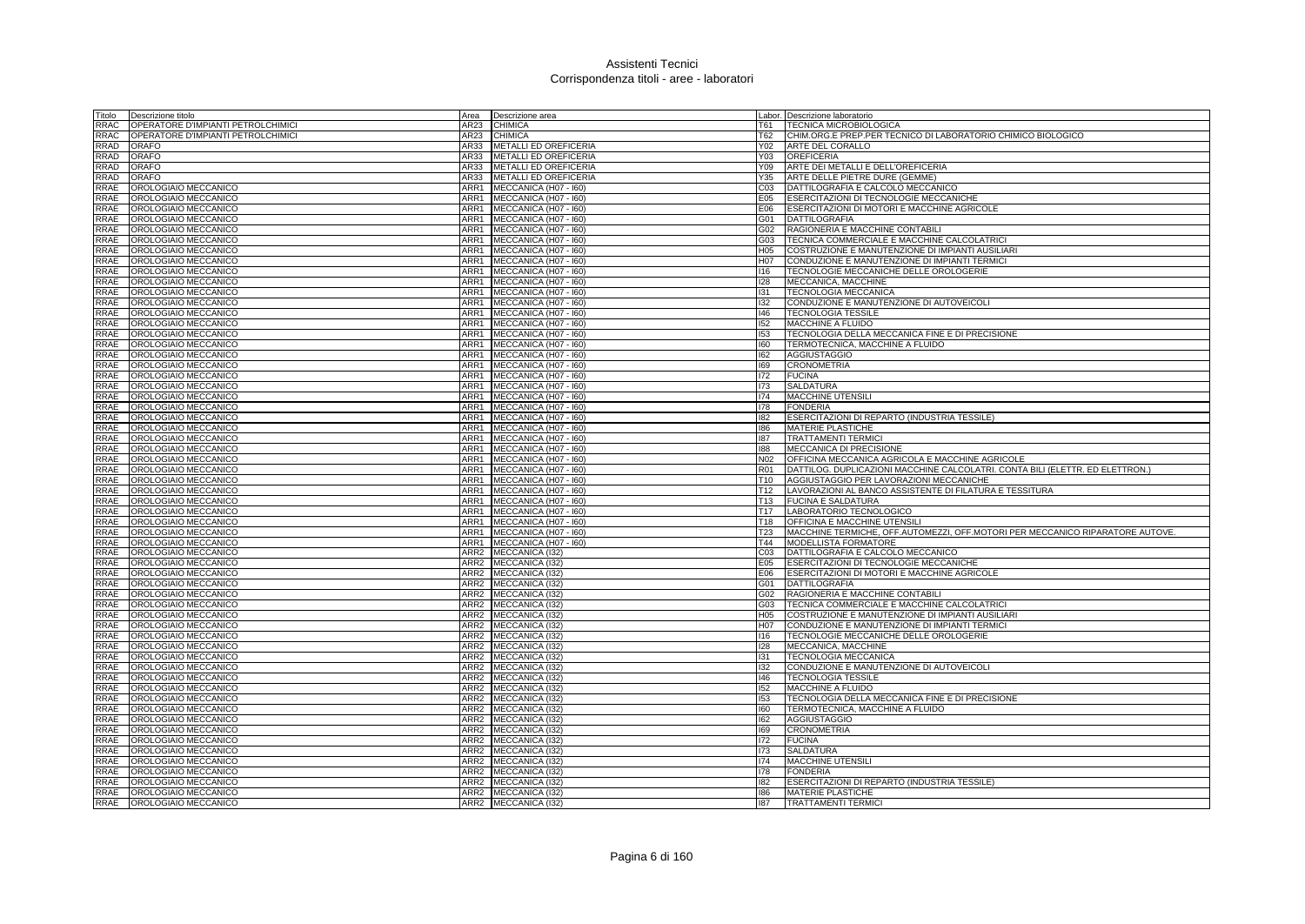| Titolo      | Descrizione titolo<br>Area               | Descrizione area                    |                 | abor. Descrizione laboratorio                                                 |
|-------------|------------------------------------------|-------------------------------------|-----------------|-------------------------------------------------------------------------------|
| RRAE        | OROLOGIAIO MECCANICO<br>ARR <sub>2</sub> | MECCANICA (132                      | 188             | MECCANICA DI PRECISIONE                                                       |
| RRAE        | ARR <sub>2</sub><br>OROLOGIAIO MECCANICO | MECCANICA (I32)                     | N02             | OFFICINA MECCANICA AGRICOLA E MACCHINE AGRICOLE                               |
| RRAE        | OROLOGIAIO MECCANICO<br>ARR2             | MECCANICA (I32)                     | R01             | DATTILOG. DUPLICAZIONI MACCHINE CALCOLATRI. CONTA BILI (ELETTR. ED ELETTRON.) |
| RRAE        | OROLOGIAIO MECCANICO<br>ARR2             | MECCANICA (I32)                     | T10             | AGGIUSTAGGIO PER LAVORAZIONI MECCANICHE                                       |
| RRAE        | ARR <sub>2</sub><br>OROLOGIAIO MECCANICO | MECCANICA (I32)                     | T12             | LAVORAZIONI AL BANCO ASSISTENTE DI FILATURA E TESSITURA                       |
| RRAE        | OROLOGIAIO MECCANICO<br>ARR <sub>2</sub> | MECCANICA (I32)                     | T <sub>13</sub> | <b>FUCINA E SALDATURA</b>                                                     |
| RRAE        | OROLOGIAIO MECCANICO<br>ARR <sub>2</sub> | MECCANICA (I32)                     | T17             | LABORATORIO TECNOLOGICO                                                       |
| RRAE        | OROLOGIAIO MECCANICO<br>ARR2             | MECCANICA (132)                     | T18             | OFFICINA E MACCHINE UTENSILI                                                  |
| RRAE        | OROLOGIAIO MECCANICO<br>ARR <sub>2</sub> |                                     |                 | MACCHINE TERMICHE, OFF.AUTOMEZZI, OFF.MOTORI PER MECCANICO RIPARATORE AUTOVE. |
| RRAE        | ARR <sub>2</sub>                         | MECCANICA (I32)                     | T23<br>T44      |                                                                               |
|             | OROLOGIAIO MECCANICO                     | MECCANICA (132)                     |                 | MODELLISTA FORMATORE                                                          |
| RRAE        | OROLOGIAIO MECCANICO<br>ARR3             | MECCANICA (ALTRI LABORATORI)        | C03             | DATTILOGRAFIA E CALCOLO MECCANICO                                             |
| RRAE        | OROLOGIAIO MECCANICO<br>ARR3             | MECCANICA (ALTRI LABORATORI)        | E05             | ESERCITAZIONI DI TECNOLOGIE MECCANICHE                                        |
| RRAE        | OROLOGIAIO MECCANICO<br>ARR3             | MECCANICA (ALTRI LABORATORI)        | E06             | ESERCITAZIONI DI MOTORI E MACCHINE AGRICOLE                                   |
| RRAE        | OROLOGIAIO MECCANICO<br>ARR3             | MECCANICA (ALTRI LABORATORI)        | G01             | <b>DATTILOGRAFIA</b>                                                          |
| RRAE        | OROLOGIAIO MECCANICO<br>ARR3             | MECCANICA (ALTRI LABORATORI)        | G02             | RAGIONERIA E MACCHINE CONTABILI                                               |
| RRAE        | OROLOGIAIO MECCANICO<br>ARR3             | MECCANICA (ALTRI LABORATORI)        | G03             | TECNICA COMMERCIALE E MACCHINE CALCOLATRICI                                   |
| RRAE        | OROLOGIAIO MECCANICO<br>ARR3             | MECCANICA (ALTRI LABORATORI)        | H05             | COSTRUZIONE E MANUTENZIONE DI IMPIANTI AUSILIARI                              |
| RRAE        | OROLOGIAIO MECCANICO<br>ARR3             | MECCANICA (ALTRI LABORATORI)        | H07             | CONDUZIONE E MANUTENZIONE DI IMPIANTI TERMICI                                 |
| RRAE        | OROLOGIAIO MECCANICO<br>ARR3             | MECCANICA (ALTRI LABORATORI)        | 116             | TECNOLOGIE MECCANICHE DELLE OROLOGERIE                                        |
| RRAE        | OROLOGIAIO MECCANICO<br>ARR3             | MECCANICA (ALTRI LABORATORI)        | 128             | MECCANICA, MACCHINE                                                           |
| RRAE        | OROLOGIAIO MECCANICO<br>ARR3             | <b>MECCANICA (ALTRI LABORATORI)</b> | 131             | TECNOLOGIA MECCANICA                                                          |
| RRAE        | ARR3<br>OROLOGIAIO MECCANICO             | MECCANICA (ALTRI LABORATORI)        | 132             | CONDUZIONE E MANUTENZIONE DI AUTOVEICOLI                                      |
| RRAE        | OROLOGIAIO MECCANICO<br>ARR3             | MECCANICA (ALTRI LABORATORI)        | 146             | <b>TECNOLOGIA TESSILE</b>                                                     |
| RRAE        | OROLOGIAIO MECCANICO<br>ARR3             | MECCANICA (ALTRI LABORATORI)        | 152             | MACCHINE A FLUIDO                                                             |
| RRAE        | OROLOGIAIO MECCANICO<br>ARR3             | MECCANICA (ALTRI LABORATORI)        | 153             | TECNOLOGIA DELLA MECCANICA FINE E DI PRECISIONE                               |
| RRAE        | OROLOGIAIO MECCANICO<br>ARR3             | MECCANICA (ALTRI LABORATORI)        | 160             | TERMOTECNICA, MACCHINE A FLUIDO                                               |
| RRAE        | OROLOGIAIO MECCANICO<br>ARR3             | MECCANICA (ALTRI LABORATORI)        | 162             | <b>AGGIUSTAGGIO</b>                                                           |
| RRAE        | OROLOGIAIO MECCANICO<br>ARR3             | MECCANICA (ALTRI LABORATORI)        | 169             | <b>CRONOMETRIA</b>                                                            |
|             |                                          |                                     |                 |                                                                               |
| RRAE        | OROLOGIAIO MECCANICO<br>ARR3             | MECCANICA (ALTRI LABORATORI)        | 172             | <b>FUCINA</b>                                                                 |
| RRAE        | OROLOGIAIO MECCANICO<br>ARR3             | MECCANICA (ALTRI LABORATORI)        | 173             | SALDATURA                                                                     |
| RRAE        | OROLOGIAIO MECCANICO<br>ARR3             | MECCANICA (ALTRI LABORATORI)        | 174             | <b>MACCHINE UTENSILI</b>                                                      |
| RRAE        | OROLOGIAIO MECCANICO<br>ARR3             | MECCANICA (ALTRI LABORATORI)        | 178             | <b>FONDERIA</b>                                                               |
| RRAE        | OROLOGIAIO MECCANICO<br>ARR3             | MECCANICA (ALTRI LABORATORI)        | 182             | ESERCITAZIONI DI REPARTO (INDUSTRIA TESSILE)                                  |
| RRAE        | OROLOGIAIO MECCANICO<br>ARR3             | MECCANICA (ALTRI LABORATORI)        | 186             | <b>MATERIE PLASTICHE</b>                                                      |
| RRAE        | OROLOGIAIO MECCANICO<br>ARR3             | MECCANICA (ALTRI LABORATORI)        | 187             | <b>TRATTAMENTI TERMICI</b>                                                    |
| RRAE        | OROLOGIAIO MECCANICO<br>ARR3             | MECCANICA (ALTRI LABORATORI)        | 188             | MECCANICA DI PRECISIONE                                                       |
| RRAE        | OROLOGIAIO MECCANICO<br>ARR3             | MECCANICA (ALTRI LABORATORI)        | N02             | OFFICINA MECCANICA AGRICOLA E MACCHINE AGRICOLE                               |
| RRAE        | OROLOGIAIO MECCANICO<br>ARR3             | MECCANICA (ALTRI LABORATORI)        | R01             | DATTILOG. DUPLICAZIONI MACCHINE CALCOLATRI. CONTA BILI (ELETTR. ED ELETTRON.) |
| RRAE        | OROLOGIAIO MECCANICO<br>ARR3             | MECCANICA (ALTRI LABORATORI)        | T10             | AGGIUSTAGGIO PER LAVORAZIONI MECCANICHE                                       |
| RRAE        | OROLOGIAIO MECCANICO<br>ARR3             | MECCANICA (ALTRI LABORATORI)        | T <sub>12</sub> | LAVORAZIONI AL BANCO ASSISTENTE DI FILATURA E TESSITURA                       |
| <b>RRAE</b> | OROLOGIAIO MECCANICO<br>ARR3             | MECCANICA (ALTRI LABORATORI)        | T <sub>13</sub> | <b>FUCINA E SALDATURA</b>                                                     |
| RRAE        | OROLOGIAIO MECCANICO<br>ARR3             | MECCANICA (ALTRI LABORATORI)        | T <sub>17</sub> | LABORATORIO TECNOLOGICO                                                       |
| RRAE        | OROLOGIAIO MECCANICO<br>ARR3             | MECCANICA (ALTRI LABORATORI)        | T <sub>18</sub> | OFFICINA E MACCHINE UTENSILI                                                  |
| RRAE        | OROLOGIAIO MECCANICO<br>ARR3             | MECCANICA (ALTRI LABORATORI)        | T23             | MACCHINE TERMICHE, OFF.AUTOMEZZI, OFF.MOTORI PER MECCANICO RIPARATORE AUTOVE. |
| RRAE        | OROLOGIAIO MECCANICO<br>ARR3             | MECCANICA (ALTRI LABORATORI)        | T44             | MODELLISTA FORMATORE                                                          |
| RRAF        | <b>OTTICO</b><br>AR27                    | <b>OTTICA</b>                       | 139             | STRUMENTI OTTICI, TECNOLOGIA DEL VETRO                                        |
| RRAF        | <b>OTTICO</b><br>AR27                    | <b>OTTICA</b>                       | 181             | <b>INDUSTRIA OTTICA</b>                                                       |
| RRAF        | <b>OTTICO</b><br>AR27                    | OTTICA                              | T54             | <b>OTTICA</b>                                                                 |
| RRA0        | MECCANICO TORNITORE<br>ARR1              | MECCANICA (H07 - 160)               | C03             | DATTILOGRAFIA E CALCOLO MECCANICO                                             |
| RRA0        | <b>MECCANICO TORNITORE</b><br>ARR1       | MECCANICA (H07 - 160)               | E05             | ESERCITAZIONI DI TECNOLOGIE MECCANICHE                                        |
| RRA0        | <b>MECCANICO TORNITORE</b><br>ARR1       | MECCANICA (H07 - I60)               | E06             | ESERCITAZIONI DI MOTORI E MACCHINE AGRICOLE                                   |
| RRA0        | <b>MECCANICO TORNITORE</b><br>ARR1       |                                     |                 | <b>DATTILOGRAFIA</b>                                                          |
|             |                                          | MECCANICA (H07 - 160)               | G01             |                                                                               |
| RRA0        | <b>MECCANICO TORNITORE</b><br>ARR1       | MECCANICA (H07 - I60)               | G02             | RAGIONERIA E MACCHINE CONTABILI                                               |
| RRA0        | <b>MECCANICO TORNITORE</b><br>ARR1       | MECCANICA (H07 - 160)               | G03             | TECNICA COMMERCIALE E MACCHINE CALCOLATRICI                                   |
| RRA0        | <b>MECCANICO TORNITORE</b><br>ARR1       | MECCANICA (H07 - I60)               | H05             | COSTRUZIONE E MANUTENZIONE DI IMPIANTI AUSILIARI                              |
| RRA0        | <b>MECCANICO TORNITORE</b><br>ARR1       | MECCANICA (H07 - I60)               | H07             | CONDUZIONE E MANUTENZIONE DI IMPIANTI TERMICI                                 |
| RRA0        | MECCANICO TORNITORE<br>ARR1              | MECCANICA (H07 - 160)               | 116             | TECNOLOGIE MECCANICHE DELLE OROLOGERIE                                        |
| RRA0        | <b>MECCANICO TORNITORE</b><br>ARR1       | MECCANICA (H07 - I60)               | 128             | MECCANICA, MACCHINE                                                           |
| RRA0        | MECCANICO TORNITORE<br>ARR1              | MECCANICA (H07 - I60)               | 131             | TECNOLOGIA MECCANICA                                                          |
| RRAO        | <b>MECCANICO TORNITORE</b><br>ARR1       | MECCANICA (H07 - I60)               | 132             | CONDUZIONE E MANUTENZIONE DI AUTOVEICOLI                                      |
| RRA0        | MECCANICO TORNITORE<br>ARR1              | MECCANICA (H07 - 160)               | 146             | <b>TECNOLOGIA TESSILE</b>                                                     |
| RRA0        | <b>MECCANICO TORNITORE</b><br>ARR1       | MECCANICA (H07 - I60)               | 152             | MACCHINE A FLUIDO                                                             |
| RRA0        | MECCANICO TORNITORE<br>ARR1              | MECCANICA (H07 - I60)               | 153             | TECNOLOGIA DELLA MECCANICA FINE E DI PRECISIONE                               |
| RAO         | <b>MECCANICO TORNITORE</b><br>ARR1       | MECCANICA (H07 - I60)               | 60              | TERMOTECNICA, MACCHINE A FLUIDO                                               |
| RRA0        | <b>MECCANICO TORNITORE</b><br>ARR1       | MECCANICA (H07 - I60)               | 162             | <b>AGGIUSTAGGIO</b>                                                           |
| RRA0        | MECCANICO TORNITORE<br>ARR1              | MECCANICA (H07 - 160)               | 169             | <b>CRONOMETRIA</b>                                                            |
|             |                                          |                                     |                 |                                                                               |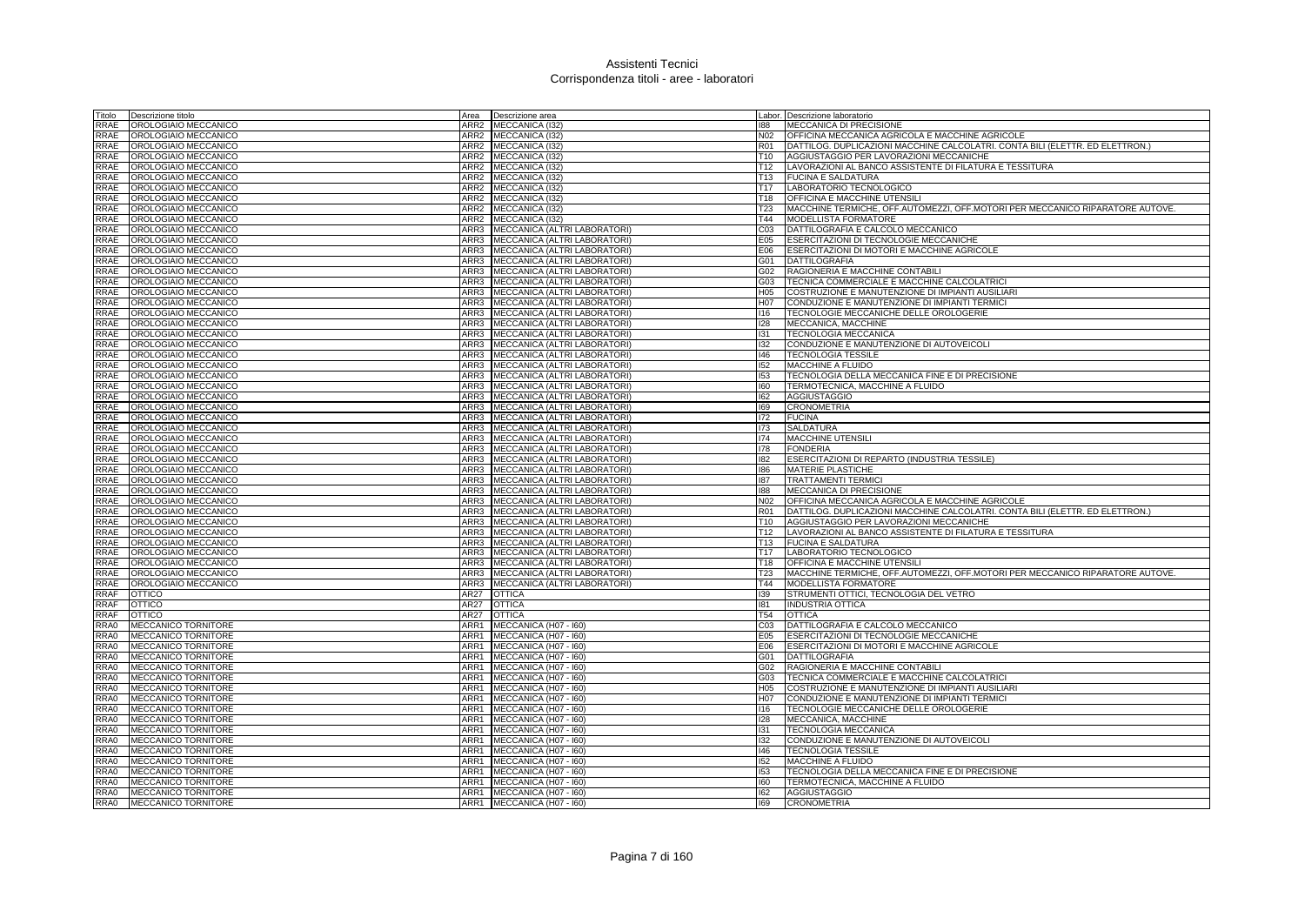| Titolo | Descrizione titolo         | Area             | Descrizione area                  |                 | Labor. Descrizione laboratorio                                                |
|--------|----------------------------|------------------|-----------------------------------|-----------------|-------------------------------------------------------------------------------|
| RRA0   | MECCANICO TORNITORE        | ARR1             | MECCANICA (H07 - I60)             | 172             | <b>FUCINA</b>                                                                 |
| RRA0   | <b>MECCANICO TORNITORE</b> | ARR1             | MECCANICA (H07 - I60)             | 173             | SALDATURA                                                                     |
| RRA0   | MECCANICO TORNITORE        | ARR1             | MECCANICA (H07 - I60)             | 174             | MACCHINE UTENSILI                                                             |
| RRA0   | MECCANICO TORNITORE        |                  | ARR1 MECCANICA (H07 - 160)        | 178             | <b>FONDERIA</b>                                                               |
| RRA0   | <b>MECCANICO TORNITORE</b> |                  | ARR1 MECCANICA (H07 - I60)        | 182             | ESERCITAZIONI DI REPARTO (INDUSTRIA TESSILE)                                  |
| RRA0   | <b>MECCANICO TORNITORE</b> | ARR1             | MECCANICA (H07 - I60)             | 186             | MATERIE PLASTICHE                                                             |
| RRA0   | <b>MECCANICO TORNITORE</b> | ARR1             | MECCANICA (H07 - I60)             | 187             | <b>TRATTAMENTI TERMICI</b>                                                    |
| RRA0   | MECCANICO TORNITORE        | ARR1             | MECCANICA (H07 - I60)             | 188             | MECCANICA DI PRECISIONE                                                       |
| RRA0   | <b>MECCANICO TORNITORE</b> | ARR1             | MECCANICA (H07 - I60)             | N02             | OFFICINA MECCANICA AGRICOLA E MACCHINE AGRICOLE                               |
| RRA0   | <b>MECCANICO TORNITORE</b> | ARR1             | MECCANICA (H07 - I60)             | <b>R01</b>      | DATTILOG. DUPLICAZIONI MACCHINE CALCOLATRI. CONTA BILI (ELETTR. ED ELETTRON.) |
| RRA0   | MECCANICO TORNITORE        | ARR1             | MECCANICA (H07 - I60)             | T <sub>10</sub> | AGGIUSTAGGIO PER LAVORAZIONI MECCANICHE                                       |
| RRA0   | MECCANICO TORNITORE        | ARR1             | MECCANICA (H07 - I60)             | T <sub>12</sub> | LAVORAZIONI AL BANCO ASSISTENTE DI FILATURA E TESSITURA                       |
| RRA0   | <b>MECCANICO TORNITORE</b> | ARR1             | MECCANICA (H07 - I60)             | T <sub>13</sub> | <b>FUCINA E SALDATURA</b>                                                     |
| RRA0   | <b>MECCANICO TORNITORE</b> | ARR1             | MECCANICA (H07 - I60)             | T <sub>17</sub> | LABORATORIO TECNOLOGICO                                                       |
| RRA0   | <b>MECCANICO TORNITORE</b> | ARR1             | MECCANICA (H07 - I60)             | T18             | OFFICINA E MACCHINE UTENSIL                                                   |
| RRA0   | MECCANICO TORNITORE        | ARR1             | MECCANICA (H07 - I60)             | T <sub>23</sub> | MACCHINE TERMICHE, OFF AUTOMEZZI, OFF MOTORI PER MECCANICO RIPARATORE AUTOVE. |
| RRA0   | <b>MECCANICO TORNITORE</b> | ARR1             |                                   | T44             | MODELLISTA FORMATORE                                                          |
|        |                            |                  | MECCANICA (H07 - I60)             |                 |                                                                               |
| RRA0   | <b>MECCANICO TORNITORE</b> | ARR2             | MECCANICA (132)                   | CO <sub>3</sub> | DATTILOGRAFIA E CALCOLO MECCANICO                                             |
| RRA0   | MECCANICO TORNITORE        | ARR2             | MECCANICA (I32)                   | E05             | ESERCITAZIONI DI TECNOLOGIE MECCANICHE                                        |
| RRA0   | MECCANICO TORNITORE        | ARR2             | <b>MECCANICA (I32)</b>            | E06             | ESERCITAZIONI DI MOTORI E MACCHINE AGRICOLE                                   |
| RRA0   | <b>MECCANICO TORNITORE</b> |                  | ARR2 MECCANICA (I32)              | G01             | <b>DATTILOGRAFIA</b>                                                          |
| RRA0   | MECCANICO TORNITORE        |                  | ARR2 MECCANICA (I32)              | G02             | RAGIONERIA E MACCHINE CONTABILI                                               |
| RRA0   | <b>MECCANICO TORNITORE</b> | ARR2             | MECCANICA (I32)                   | G03             | TECNICA COMMERCIALE E MACCHINE CALCOLATRICI                                   |
| RRA0   | MECCANICO TORNITORE        | ARR2             | MECCANICA (I32)                   | H <sub>05</sub> | COSTRUZIONE E MANUTENZIONE DI IMPIANTI AUSILIARI                              |
| RRA0   | <b>MECCANICO TORNITORE</b> | ARR2             | MECCANICA (I32)                   | <b>H07</b>      | CONDUZIONE E MANUTENZIONE DI IMPIANTI TERMICI                                 |
| RRA0   | MECCANICO TORNITORE        | ARR2             | MECCANICA (I32)                   | 116             | TECNOLOGIE MECCANICHE DELLE OROLOGERIE                                        |
| RRA0   | <b>MECCANICO TORNITORE</b> | ARR2             | MECCANICA (132)                   | 128             | MECCANICA, MACCHINE                                                           |
| RRA0   | <b>MECCANICO TORNITORE</b> | ARR <sub>2</sub> | MECCANICA (I32)                   | 131             | <b>TECNOLOGIA MECCANICA</b>                                                   |
| RRA0   | <b>MECCANICO TORNITORE</b> | ARR2             | MECCANICA (I32)                   | 132             | CONDUZIONE E MANUTENZIONE DI AUTOVEICOLI                                      |
| RRA0   | <b>MECCANICO TORNITORE</b> | ARR2             | MECCANICA (I32)                   | 146             | <b>TECNOLOGIA TESSILE</b>                                                     |
| RRA0   | <b>MECCANICO TORNITORE</b> | ARR2             | MECCANICA (I32)                   | 152             | <b>MACCHINE A FLUIDO</b>                                                      |
| RRA0   | <b>MECCANICO TORNITORE</b> | ARR2             | MECCANICA (I32)                   | 153             | TECNOLOGIA DELLA MECCANICA FINE E DI PRECISIONE                               |
| RRA0   | <b>MECCANICO TORNITORE</b> | ARR2             | MECCANICA (I32)                   | 160             | TERMOTECNICA, MACCHINE A FLUIDO                                               |
| RRA0   | MECCANICO TORNITORE        | ARR2             | MECCANICA (I32)                   | 162             | <b>AGGIUSTAGGIO</b>                                                           |
| RRA0   | MECCANICO TORNITORE        |                  | ARR2 MECCANICA (I32)              | 169             | <b>CRONOMETRIA</b>                                                            |
| RRA0   | MECCANICO TORNITORE        | ARR2             | MECCANICA (I32)                   | 172             | <b>FUCINA</b>                                                                 |
| RRA0   | MECCANICO TORNITORE        | ARR2             | MECCANICA (I32)                   | 173             | SALDATURA                                                                     |
| RRA0   | <b>MECCANICO TORNITORE</b> |                  | ARR2 MECCANICA (I32)              | 174             | MACCHINE UTENSILI                                                             |
| RRA0   | MECCANICO TORNITORE        |                  | ARR2 MECCANICA (I32)              | 178             | <b>FONDERIA</b>                                                               |
| RRA0   | <b>MECCANICO TORNITORE</b> | ARR2             | MECCANICA (132)                   | 182             | ESERCITAZIONI DI REPARTO (INDUSTRIA TESSILE)                                  |
| RRA0   | MECCANICO TORNITORE        | ARR2             | MECCANICA (I32)                   | 186             | MATERIE PLASTICHE                                                             |
| RRA0   | <b>MECCANICO TORNITORE</b> | ARR2             | MECCANICA (I32)                   | 187             | <b>TRATTAMENTI TERMICI</b>                                                    |
| RRA0   | <b>MECCANICO TORNITORE</b> |                  | ARR2 MECCANICA (132)              | 188             | MECCANICA DI PRECISIONE                                                       |
| RRA0   | <b>MECCANICO TORNITORE</b> |                  | ARR2 MECCANICA (I32)              | N02             | OFFICINA MECCANICA AGRICOLA E MACCHINE AGRICOLE                               |
| RRA0   | MECCANICO TORNITORE        |                  | ARR2 MECCANICA (I32)              | <b>R01</b>      | DATTILOG. DUPLICAZIONI MACCHINE CALCOLATRI. CONTA BILI (ELETTR. ED ELETTRON.) |
| RRA0   | <b>MECCANICO TORNITORE</b> |                  | ARR2 MECCANICA (I32)              | T <sub>10</sub> | AGGIUSTAGGIO PER LAVORAZIONI MECCANICHE                                       |
| RRA0   | MECCANICO TORNITORE        |                  | ARR2 MECCANICA (132)              | T <sub>12</sub> | LAVORAZIONI AL BANCO ASSISTENTE DI FILATURA E TESSITURA                       |
| RRA0   | <b>MECCANICO TORNITORE</b> |                  | ARR2 MECCANICA (I32)              | T13             | <b>FUCINA E SALDATURA</b>                                                     |
| RRA0   | <b>MECCANICO TORNITORE</b> |                  | ARR2 MECCANICA (I32)              | T <sub>17</sub> | LABORATORIO TECNOLOGICO                                                       |
| RRA0   | MECCANICO TORNITORE        |                  | ARR2 MECCANICA (I32)              | T18             | OFFICINA E MACCHINE UTENSILI                                                  |
| RRA0   | <b>MECCANICO TORNITORE</b> | ARR2             | MECCANICA (132)                   | T23             | MACCHINE TERMICHE, OFF.AUTOMEZZI, OFF.MOTORI PER MECCANICO RIPARATORE AUTOVE. |
| RRA0   | MECCANICO TORNITORE        |                  | ARR2 MECCANICA (I32)              | T44             | MODELLISTA FORMATORE                                                          |
| RRA0   | MECCANICO TORNITORE        | ARR3             | MECCANICA (ALTRI LABORATORI)      | CO <sub>3</sub> | DATTILOGRAFIA E CALCOLO MECCANICO                                             |
| RRA0   | MECCANICO TORNITORE        | ARR3             | MECCANICA (ALTRI LABORATORI)      | E05             | ESERCITAZIONI DI TECNOLOGIE MECCANICHE                                        |
| RRA0   | <b>MECCANICO TORNITORE</b> | ARR3             | MECCANICA (ALTRI LABORATORI)      | E06             | ESERCITAZIONI DI MOTORI E MACCHINE AGRICOLE                                   |
| RRA0   | <b>MECCANICO TORNITORE</b> |                  | ARR3 MECCANICA (ALTRI LABORATORI) | G01             | <b>DATTILOGRAFIA</b>                                                          |
| RRA0   | <b>MECCANICO TORNITORE</b> |                  | ARR3 MECCANICA (ALTRI LABORATORI) | G02             | RAGIONERIA E MACCHINE CONTABILI                                               |
| RRA0   | <b>MECCANICO TORNITORE</b> | ARR3             | MECCANICA (ALTRI LABORATORI)      | G03             | TECNICA COMMERCIALE E MACCHINE CALCOLATRICI                                   |
| RRA0   | <b>MECCANICO TORNITORE</b> | ARR3             | MECCANICA (ALTRI LABORATORI)      | H05             | COSTRUZIONE E MANUTENZIONE DI IMPIANTI AUSILIARI                              |
| RRA0   | <b>MECCANICO TORNITORE</b> |                  | ARR3 MECCANICA (ALTRI LABORATORI) | H07             | CONDUZIONE E MANUTENZIONE DI IMPIANTI TERMICI                                 |
| RRA0   | <b>MECCANICO TORNITORE</b> | ARR3             | MECCANICA (ALTRI LABORATORI)      | 116             | TECNOLOGIE MECCANICHE DELLE OROLOGERIE                                        |
| RRA0   | MECCANICO TORNITORE        | ARR3             | MECCANICA (ALTRI LABORATORI)      | 128             | MECCANICA, MACCHINE                                                           |
| RRA0   | <b>MECCANICO TORNITORE</b> | ARR3             | MECCANICA (ALTRI LABORATORI)      | 131             | <b>TECNOLOGIA MECCANICA</b>                                                   |
| RRA0   | <b>MECCANICO TORNITORE</b> |                  | ARR3 MECCANICA (ALTRI LABORATORI) | 132             | CONDUZIONE E MANUTENZIONE DI AUTOVEICOLI                                      |
| RRA0   | <b>MECCANICO TORNITORE</b> |                  | ARR3 MECCANICA (ALTRI LABORATORI) | 146             | <b>TECNOLOGIA TESSILE</b>                                                     |
| RRA0   | <b>MECCANICO TORNITORE</b> |                  | ARR3 MECCANICA (ALTRI LABORATORI) | 152             | MACCHINE A FLUIDO                                                             |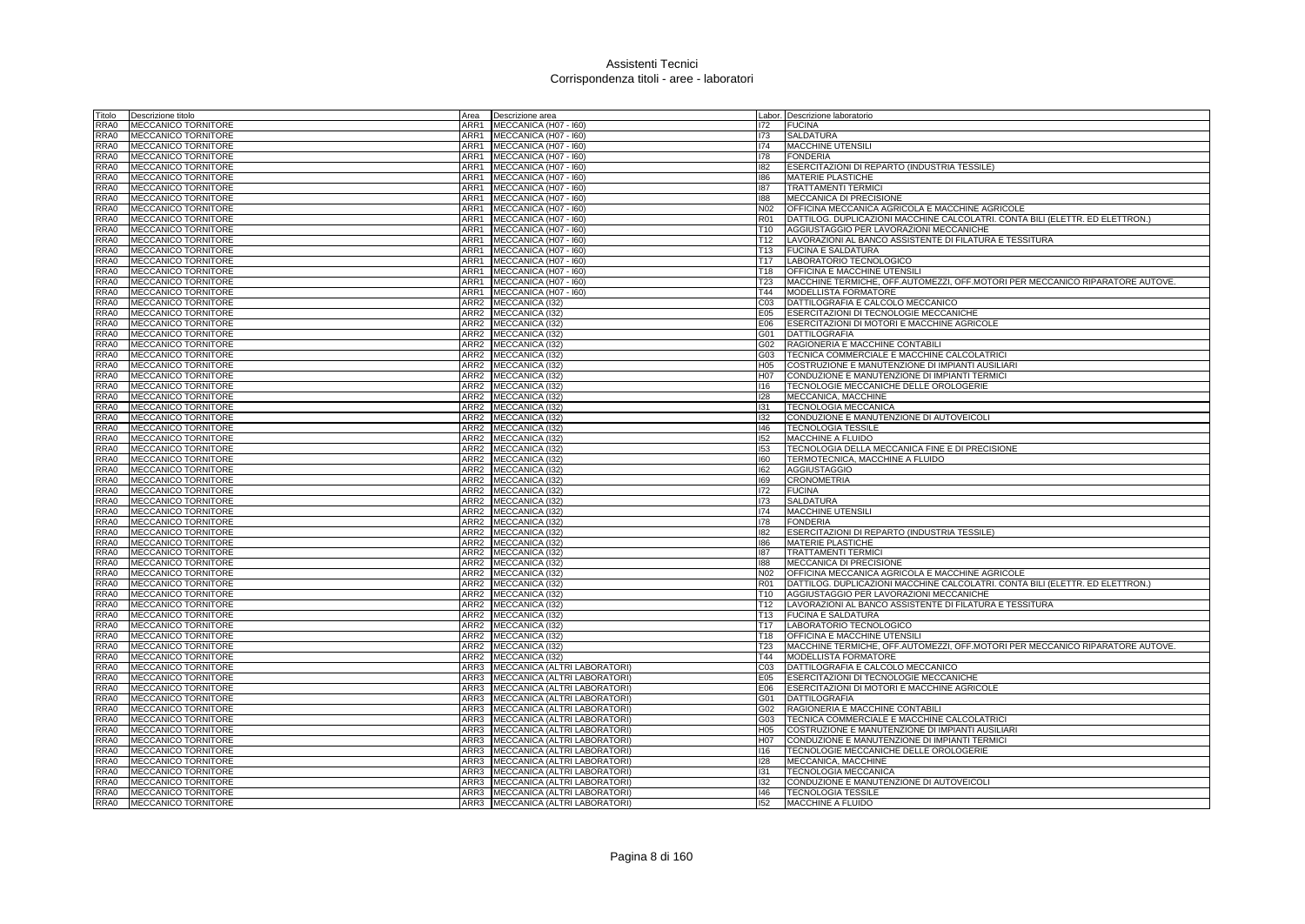| Fitolo           | Descrizione titolo            | Area             | Descrizione area             |                  | Labor. Descrizione laboratorio                                                |
|------------------|-------------------------------|------------------|------------------------------|------------------|-------------------------------------------------------------------------------|
| RRA0             | <b>MECCANICO TORNITORE</b>    | ARR3             | MECCANICA (ALTRI LABORATORI) | 153              | TECNOLOGIA DELLA MECCANICA FINE E DI PRECISIONE                               |
| RRA0             | MECCANICO TORNITORE           | ARR3             | MECCANICA (ALTRI LABORATORI) | 160              | TERMOTECNICA, MACCHINE A FLUIDO                                               |
| RRA0             | <b>MECCANICO TORNITORE</b>    | ARR3             | MECCANICA (ALTRI LABORATORI) | 162              | <b>AGGIUSTAGGIO</b>                                                           |
| RRA0             | <b>MECCANICO TORNITORE</b>    | ARR3             | MECCANICA (ALTRI LABORATORI) | 169              | <b>CRONOMETRIA</b>                                                            |
| RRA0             | MECCANICO TORNITORE           | ARR3             | MECCANICA (ALTRI LABORATORI) | 172              | <b>FUCINA</b>                                                                 |
| RRA0             | MECCANICO TORNITORE           | ARR3             | MECCANICA (ALTRI LABORATORI) | 173              | SALDATURA                                                                     |
| RRA0             | MECCANICO TORNITORE           | ARR3             | MECCANICA (ALTRI LABORATORI) | 174              | <b>MACCHINE UTENSILI</b>                                                      |
| RRA0             | <b>MECCANICO TORNITORE</b>    | ARR3             | MECCANICA (ALTRI LABORATORI) | 178              | <b>FONDERIA</b>                                                               |
| RRA0             | MECCANICO TORNITORE           | ARR3             | MECCANICA (ALTRI LABORATORI) | 182              | ESERCITAZIONI DI REPARTO (INDUSTRIA TESSILE)                                  |
| RRA0             | <b>MECCANICO TORNITORE</b>    | ARR3             | MECCANICA (ALTRI LABORATORI) | 186              | <b>MATERIE PLASTICHE</b>                                                      |
| RRA0             | <b>MECCANICO TORNITORE</b>    | ARR3             | MECCANICA (ALTRI LABORATORI) | 187              | <b>TRATTAMENTI TERMICI</b>                                                    |
| RRA0             | <b>MECCANICO TORNITORE</b>    | ARR3             | MECCANICA (ALTRI LABORATORI) | 188              | MECCANICA DI PRECISIONE                                                       |
| RRA0             | MECCANICO TORNITORE           | ARR3             | MECCANICA (ALTRI LABORATORI) | N02              | OFFICINA MECCANICA AGRICOLA E MACCHINE AGRICOLE                               |
| RRA0             | <b>MECCANICO TORNITORE</b>    | ARR3             | MECCANICA (ALTRI LABORATORI) | <b>R01</b>       | DATTILOG. DUPLICAZIONI MACCHINE CALCOLATRI. CONTA BILI (ELETTR. ED ELETTRON.) |
| RRA0             | MECCANICO TORNITORE           | ARR3             | MECCANICA (ALTRI LABORATORI) | T10              | AGGIUSTAGGIO PER LAVORAZIONI MECCANICHE                                       |
| RRA0             | MECCANICO TORNITORE           | ARR3             | MECCANICA (ALTRI LABORATORI) | T12              | LAVORAZIONI AL BANCO ASSISTENTE DI FILATURA E TESSITURA                       |
| RRA0             | MECCANICO TORNITORE           | ARR3             | MECCANICA (ALTRI LABORATORI) | T <sub>13</sub>  | <b>FUCINA E SALDATURA</b>                                                     |
| RRA0             | MECCANICO TORNITORE           | ARR3             | MECCANICA (ALTRI LABORATORI) | T <sub>17</sub>  | LABORATORIO TECNOLOGICO                                                       |
| RRA0             | MECCANICO TORNITORE           | ARR3             | MECCANICA (ALTRI LABORATORI) | T <sub>18</sub>  | OFFICINA E MACCHINE UTENSILI                                                  |
| RRA0             | <b>MECCANICO TORNITORE</b>    | ARR3             | MECCANICA (ALTRI LABORATORI) | T <sub>23</sub>  | MACCHINE TERMICHE, OFF.AUTOMEZZI, OFF.MOTORI PER MECCANICO RIPARATORE AUTOVE. |
| RRA0             | <b>MECCANICO TORNITORE</b>    | ARR3             | MECCANICA (ALTRI LABORATORI) | T44              | MODELLISTA FORMATORE                                                          |
| RRA0             | <b>MECCANICO TORNITORE</b>    | AR31             | <b>METALLI</b>               | Y05              | <b>ARTE DEI METALLI</b>                                                       |
| RRA2             | <b>MODELLISTA DI FONDERIA</b> | ARR1             | MECCANICA (H07 - I60)        | CO <sub>3</sub>  | DATTILOGRAFIA E CALCOLO MECCANICO                                             |
| RRA2             | MODELLISTA DI FONDERIA        | ARR1             | MECCANICA (H07 - I60)        | E05              | ESERCITAZIONI DI TECNOLOGIE MECCANICHE                                        |
| RRA2             | MODELLISTA DI FONDERIA        | ARR1             | MECCANICA (H07 - I60)        | E06              | ESERCITAZIONI DI MOTORI E MACCHINE AGRICOLE                                   |
| RRA2             | MODELLISTA DI FONDERIA        | ARR1             | MECCANICA (H07 - I60)        | G01              | DATTILOGRAFIA                                                                 |
| RRA2             | MODELLISTA DI FONDERIA        | ARR1             | MECCANICA (H07 - I60)        | G02              | RAGIONERIA E MACCHINE CONTABILI                                               |
| RRA2             | MODELLISTA DI FONDERIA        | ARR1             | MECCANICA (H07 - I60)        | G03              | TECNICA COMMERCIALE E MACCHINE CALCOLATRICI                                   |
| RRA2             | MODELLISTA DI FONDERIA        | ARR1             | MECCANICA (H07 - I60)        | H05              | COSTRUZIONE E MANUTENZIONE DI IMPIANTI AUSILIARI                              |
| RRA2             | MODELLISTA DI FONDERIA        |                  | ARR1 MECCANICA (H07 - 160)   | H07              | CONDUZIONE E MANUTENZIONE DI IMPIANTI TERMICI                                 |
| RRA2             | MODELLISTA DI FONDERIA        | ARR1             | MECCANICA (H07 - I60)        | 116              | TECNOLOGIE MECCANICHE DELLE OROLOGERIE                                        |
| RRA2             | <b>MODELLISTA DI FONDERIA</b> | ARR1             | MECCANICA (H07 - 160)        | 128              | MECCANICA, MACCHINE                                                           |
| RRA2             | MODELLISTA DI FONDERIA        | ARR1             | MECCANICA (H07 - I60)        | 131              | TECNOLOGIA MECCANICA                                                          |
| RRA2             | MODELLISTA DI FONDERIA        | ARR1             | MECCANICA (H07 - I60)        | 132              | CONDUZIONE E MANUTENZIONE DI AUTOVEICOLI                                      |
| RRA2             | MODELLISTA DI FONDERIA        | ARR1             | MECCANICA (H07 - I60)        | 146              | <b>TECNOLOGIA TESSILE</b>                                                     |
| RRA2             | MODELLISTA DI FONDERIA        | ARR1             | MECCANICA (H07 - I60)        | 152              | <b>MACCHINE A FLUIDO</b>                                                      |
| RRA <sub>2</sub> | MODELLISTA DI FONDERIA        | ARR1             | MECCANICA (H07 - I60)        | 153              | TECNOLOGIA DELLA MECCANICA FINE E DI PRECISIONE                               |
| RRA2             | <b>MODELLISTA DI FONDERIA</b> | ARR1             | MECCANICA (H07 - I60)        | 160              | TERMOTECNICA, MACCHINE A FLUIDO                                               |
| RRA2             | MODELLISTA DI FONDERIA        | ARR1             | MECCANICA (H07 - I60)        | 162              | <b>AGGIUSTAGGIO</b>                                                           |
| RRA2             | MODELLISTA DI FONDERIA        | ARR1             | MECCANICA (H07 - I60)        | 169              | <b>CRONOMETRIA</b>                                                            |
| RRA2             | MODELLISTA DI FONDERIA        | ARR1             | MECCANICA (H07 - I60)        | 172              | <b>FUCINA</b>                                                                 |
| RRA2             | MODELLISTA DI FONDERIA        | ARR1             | MECCANICA (H07 - I60)        | 173              | <b>SALDATURA</b>                                                              |
| RRA2             | MODELLISTA DI FONDERIA        |                  | ARR1 MECCANICA (H07 - 160)   | 174              | <b>MACCHINE UTENSILI</b>                                                      |
| RRA2             | MODELLISTA DI FONDERIA        | ARR1             | MECCANICA (H07 - I60)        | 178              | <b>FONDERIA</b>                                                               |
| RRA2             | MODELLISTA DI FONDERIA        | ARR1             | MECCANICA (H07 - I60)        | 182              | ESERCITAZIONI DI REPARTO (INDUSTRIA TESSILE)                                  |
| RRA2             | MODELLISTA DI FONDERIA        | ARR1             | MECCANICA (H07 - 160)        | 186              | <b>MATERIE PLASTICHE</b>                                                      |
| RRA2             | <b>MODELLISTA DI FONDERIA</b> | ARR1             | MECCANICA (H07 - I60)        | 187              | <b>TRATTAMENTI TERMICI</b>                                                    |
| RRA2             | <b>MODELLISTA DI FONDERIA</b> | ARR1             | MECCANICA (H07 - I60)        | 188              | MECCANICA DI PRECISIONE                                                       |
| RRA2             | MODELLISTA DI FONDERIA        | ARR1             | MECCANICA (H07 - I60)        | N <sub>02</sub>  | OFFICINA MECCANICA AGRICOLA E MACCHINE AGRICOLE                               |
| RRA2             | MODELLISTA DI FONDERIA        | ARR1             | MECCANICA (H07 - I60)        | R <sub>01</sub>  | DATTILOG. DUPLICAZIONI MACCHINE CALCOLATRI. CONTA BILI (ELETTR. ED ELETTRON.) |
| RRA2             | <b>MODELLISTA DI FONDERIA</b> | ARR1             | MECCANICA (H07 - I60)        | T <sub>10</sub>  | AGGIUSTAGGIO PER LAVORAZIONI MECCANICHE                                       |
| RRA2             | MODELLISTA DI FONDERIA        | ARR1             | MECCANICA (H07 - I60)        | T12              | LAVORAZIONI AL BANCO ASSISTENTE DI FILATURA E TESSITURA                       |
| RRA2             | MODELLISTA DI FONDERIA        | ARR1             | MECCANICA (H07 - I60)        | T <sub>13</sub>  | <b>FUCINA E SALDATURA</b>                                                     |
| RRA2             | MODELLISTA DI FONDERIA        | ARR1             | MECCANICA (H07 - 160)        | T17              | LABORATORIO TECNOLOGICO                                                       |
| RRA2             | <b>MODELLISTA DI FONDERIA</b> | ARR1             | MECCANICA (H07 - I60)        | T18              | OFFICINA E MACCHINE UTENSILI                                                  |
| RRA2             | MODELLISTA DI FONDERIA        |                  | ARR1 MECCANICA (H07 - 160)   | T <sub>23</sub>  | MACCHINE TERMICHE, OFF.AUTOMEZZI, OFF.MOTORI PER MECCANICO RIPARATORE AUTOVE. |
| RRA2             | MODELLISTA DI FONDERIA        | ARR1             | MECCANICA (H07 - I60)        | T44              | MODELLISTA FORMATORE                                                          |
| RRA2             | MODELLISTA DI FONDERIA        | ARR <sub>2</sub> | MECCANICA (I32)              | CO <sub>3</sub>  | DATTILOGRAFIA E CALCOLO MECCANICO                                             |
| RRA2             | MODELLISTA DI FONDERIA        | ARR2             | MECCANICA (I32)              | E05              | <b>ESERCITAZIONI DI TECNOLOGIE MECCANICHE</b>                                 |
| RRA2             | MODELLISTA DI FONDERIA        |                  | ARR2 MECCANICA (I32)         | E06              | ESERCITAZIONI DI MOTORI E MACCHINE AGRICOLE                                   |
| RRA2             | MODELLISTA DI FONDERIA        |                  | ARR2 MECCANICA (I32)         | G01              | <b>DATTILOGRAFIA</b>                                                          |
| RRA2             | MODELLISTA DI FONDERIA        | ARR2             | MECCANICA (I32)              | G02              | RAGIONERIA E MACCHINE CONTABILI                                               |
| RRA2             | MODELLISTA DI FONDERIA        |                  | ARR2 MECCANICA (I32)         | G03              | TECNICA COMMERCIALE E MACCHINE CALCOLATRICI                                   |
| RRA2             | <b>MODELLISTA DI FONDERIA</b> |                  | ARR2 MECCANICA (132)         | H05              | COSTRUZIONE E MANUTENZIONE DI IMPIANTI AUSILIARI                              |
| RRA2             | MODELLISTA DI FONDERIA        |                  | ARR2 MECCANICA (I32)         | H <sub>0</sub> 7 | CONDUZIONE E MANUTENZIONE DI IMPIANTI TERMICI                                 |
| RRA2             | MODELLISTA DI FONDERIA        |                  | ARR2 MECCANICA (I32)         | 116              | TECNOLOGIE MECCANICHE DELLE OROLOGERIE                                        |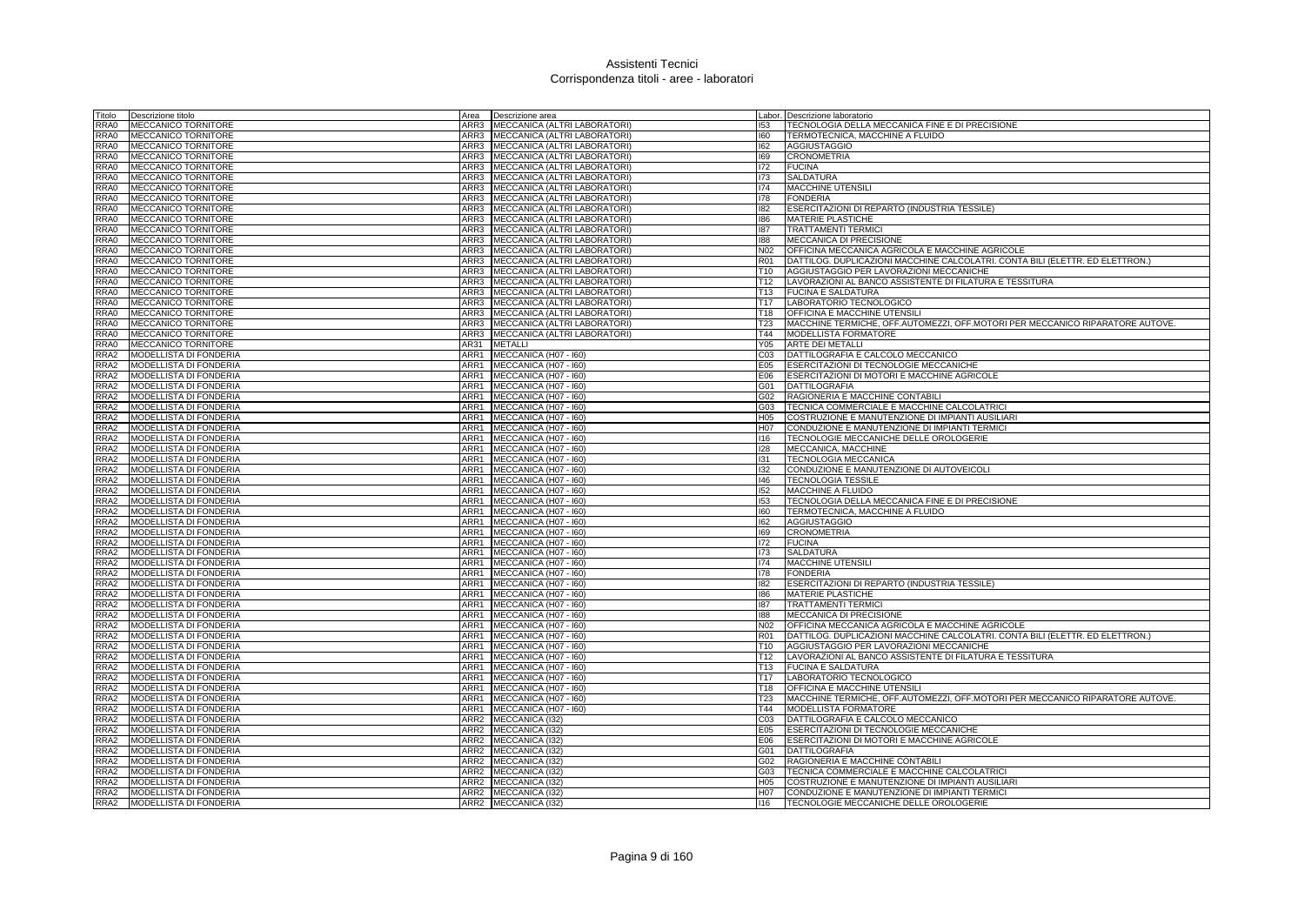| Titolo           | Descrizione titolo            | Area | Descrizione area                    |                 | Labor. Descrizione laboratorio                                                |
|------------------|-------------------------------|------|-------------------------------------|-----------------|-------------------------------------------------------------------------------|
| RRA2             | MODELLISTA DI FONDERIA        |      | ARR2 MECCANICA (I32                 | 128             | MECCANICA, MACCHINE                                                           |
| RRA2             | MODELLISTA DI FONDERIA        | ARR2 | MECCANICA (I32)                     | 131             | TECNOLOGIA MECCANICA                                                          |
| RRA2             | MODELLISTA DI FONDERIA        |      | ARR2 MECCANICA (I32)                | 132             | CONDUZIONE E MANUTENZIONE DI AUTOVEICOLI                                      |
| RRA2             | MODELLISTA DI FONDERIA        |      | ARR2 MECCANICA (I32)                | 146             | <b>TECNOLOGIA TESSILE</b>                                                     |
| RRA2             | MODELLISTA DI FONDERIA        |      | ARR2 MECCANICA (I32)                | 152             | MACCHINE A FLUIDO                                                             |
| RRA2             | MODELLISTA DI FONDERIA        |      | ARR2 MECCANICA (I32)                | 153             | TECNOLOGIA DELLA MECCANICA FINE E DI PRECISIONE                               |
| RRA2             | MODELLISTA DI FONDERIA        |      | ARR2 MECCANICA (I32)                | 160             | TERMOTECNICA, MACCHINE A FLUIDO                                               |
| RRA2             | MODELLISTA DI FONDERIA        |      | ARR2 MECCANICA (I32)                | 162             | <b>AGGIUSTAGGIO</b>                                                           |
| RRA2             | MODELLISTA DI FONDERIA        |      | ARR2 MECCANICA (I32)                | 169             | <b>CRONOMETRIA</b>                                                            |
| RRA2             | MODELLISTA DI FONDERIA        |      | ARR2 MECCANICA (I32)                | 172             | <b>FUCINA</b>                                                                 |
| RRA2             | MODELLISTA DI FONDERIA        |      | ARR2 MECCANICA (I32)                | 173             | <b>SALDATURA</b>                                                              |
| RRA2             | MODELLISTA DI FONDERIA        |      | ARR2 MECCANICA (I32)                | 174             | <b>MACCHINE UTENSILI</b>                                                      |
| RRA2             | MODELLISTA DI FONDERIA        |      | ARR2 MECCANICA (I32)                | 178             | <b>FONDERIA</b>                                                               |
| RRA2             | MODELLISTA DI FONDERIA        |      | ARR2 MECCANICA (132)                | 182             | ESERCITAZIONI DI REPARTO (INDUSTRIA TESSILE)                                  |
| RRA2             | MODELLISTA DI FONDERIA        |      | ARR2 MECCANICA (I32)                | 186             | MATERIE PLASTICHE                                                             |
| RRA2             | MODELLISTA DI FONDERIA        |      | ARR2 MECCANICA (I32)                | 187             | <b>TRATTAMENTI TERMICI</b>                                                    |
| RRA2             | MODELLISTA DI FONDERIA        |      | ARR2 MECCANICA (I32)                | 188             | <b>MECCANICA DI PRECISIONE</b>                                                |
| RRA2             | MODELLISTA DI FONDERIA        |      | ARR2 MECCANICA (132)                | N <sub>02</sub> | OFFICINA MECCANICA AGRICOLA E MACCHINE AGRICOLE                               |
| RRA2             | MODELLISTA DI FONDERIA        |      | ARR2 MECCANICA (I32)                | R01             | DATTILOG. DUPLICAZIONI MACCHINE CALCOLATRI. CONTA BILI (ELETTR. ED ELETTRON.) |
| RRA2             | MODELLISTA DI FONDERIA        |      | ARR2 MECCANICA (I32)                | T <sub>10</sub> | AGGIUSTAGGIO PER LAVORAZIONI MECCANICHE                                       |
| RRA2             | MODELLISTA DI FONDERIA        |      | ARR2 MECCANICA (132)                | T12             | LAVORAZIONI AL BANCO ASSISTENTE DI FILATURA E TESSITURA                       |
| RRA2             | MODELLISTA DI FONDERIA        |      | ARR2 MECCANICA (I32)                | T <sub>13</sub> | <b>FUCINA E SALDATURA</b>                                                     |
| RRA2             | MODELLISTA DI FONDERIA        |      | ARR2 MECCANICA (I32)                | T <sub>17</sub> | LABORATORIO TECNOLOGICO                                                       |
| RRA2             | MODELLISTA DI FONDERIA        |      | ARR2 MECCANICA (I32)                | T18             | OFFICINA E MACCHINE UTENSILI                                                  |
| RRA2             | MODELLISTA DI FONDERIA        |      | ARR2 MECCANICA (I32)                | T <sub>23</sub> | MACCHINE TERMICHE, OFF.AUTOMEZZI, OFF.MOTORI PER MECCANICO RIPARATORE AUTOVE. |
| RRA2             | MODELLISTA DI FONDERIA        |      | ARR2 MECCANICA (I32)                | T44             | MODELLISTA FORMATORE                                                          |
| RRA2             | MODELLISTA DI FONDERIA        |      | ARR3 MECCANICA (ALTRI LABORATORI)   | CO <sub>3</sub> | DATTILOGRAFIA E CALCOLO MECCANICO                                             |
| RRA2             | MODELLISTA DI FONDERIA        |      | ARR3 MECCANICA (ALTRI LABORATORI)   | E05             | ESERCITAZIONI DI TECNOLOGIE MECCANICHE                                        |
| RRA2             | MODELLISTA DI FONDERIA        |      | ARR3 MECCANICA (ALTRI LABORATORI)   | E06             | ESERCITAZIONI DI MOTORI E MACCHINE AGRICOLE                                   |
| RRA2             | MODELLISTA DI FONDERIA        |      | ARR3 MECCANICA (ALTRI LABORATORI)   | G01             | <b>DATTILOGRAFIA</b>                                                          |
| RRA2             | MODELLISTA DI FONDERIA        |      | ARR3 MECCANICA (ALTRI LABORATORI)   | G02             | RAGIONERIA E MACCHINE CONTABILI                                               |
| RRA <sub>2</sub> | MODELLISTA DI FONDERIA        |      | ARR3 MECCANICA (ALTRI LABORATORI)   | G03             | TECNICA COMMERCIALE E MACCHINE CALCOLATRICI                                   |
| RRA2             | MODELLISTA DI FONDERIA        | ARR3 | MECCANICA (ALTRI LABORATORI)        | H <sub>05</sub> | COSTRUZIONE E MANUTENZIONE DI IMPIANTI AUSILIARI                              |
| RRA2             | MODELLISTA DI FONDERIA        |      | ARR3 MECCANICA (ALTRI LABORATORI)   | H07             | CONDUZIONE E MANUTENZIONE DI IMPIANTI TERMICI                                 |
| RRA2             | MODELLISTA DI FONDERIA        | ARR3 | MECCANICA (ALTRI LABORATORI)        | 116             | TECNOLOGIE MECCANICHE DELLE OROLOGERIE                                        |
| RRA2             | MODELLISTA DI FONDERIA        | ARR3 | MECCANICA (ALTRI LABORATORI)        | 128             | MECCANICA, MACCHINE                                                           |
| RRA2             | MODELLISTA DI FONDERIA        | ARR3 | MECCANICA (ALTRI LABORATORI)        | 131             | <b>TECNOLOGIA MECCANICA</b>                                                   |
| RRA2             | MODELLISTA DI FONDERIA        |      | ARR3 MECCANICA (ALTRI LABORATORI)   | 132             | CONDUZIONE E MANUTENZIONE DI AUTOVEICOLI                                      |
| RRA2             | MODELLISTA DI FONDERIA        | ARR3 | MECCANICA (ALTRI LABORATORI)        | 146             | <b>TECNOLOGIA TESSILE</b>                                                     |
| RRA2             | MODELLISTA DI FONDERIA        | ARR3 | MECCANICA (ALTRI LABORATORI)        | 152             | MACCHINE A FLUIDO                                                             |
| RRA2             | MODELLISTA DI FONDERIA        | ARR3 | MECCANICA (ALTRI LABORATORI)        | 153             | TECNOLOGIA DELLA MECCANICA FINE E DI PRECISIONE                               |
| RRA2             | MODELLISTA DI FONDERIA        | ARR3 | MECCANICA (ALTRI LABORATORI)        | 160             | TERMOTECNICA, MACCHINE A FLUIDO                                               |
| RRA2             | MODELLISTA DI FONDERIA        |      | ARR3 MECCANICA (ALTRI LABORATORI)   | 162             | <b>AGGIUSTAGGIO</b>                                                           |
| RRA2             | MODELLISTA DI FONDERIA        | ARR3 | MECCANICA (ALTRI LABORATORI)        | 169             | <b>CRONOMETRIA</b>                                                            |
| RRA2             | MODELLISTA DI FONDERIA        |      | ARR3 MECCANICA (ALTRI LABORATORI)   | 172             | <b>FUCINA</b>                                                                 |
| RRA2             | MODELLISTA DI FONDERIA        |      | ARR3 MECCANICA (ALTRI LABORATORI)   | 173             | <b>SALDATURA</b>                                                              |
| RRA2             | MODELLISTA DI FONDERIA        |      | ARR3 MECCANICA (ALTRI LABORATORI)   | 174             | <b>MACCHINE UTENSILI</b>                                                      |
| RRA2             | MODELLISTA DI FONDERIA        |      | ARR3 MECCANICA (ALTRI LABORATORI)   | 178             | <b>FONDERIA</b>                                                               |
| RRA2             | MODELLISTA DI FONDERIA        | ARR3 | MECCANICA (ALTRI LABORATORI)        | 182             | ESERCITAZIONI DI REPARTO (INDUSTRIA TESSILE)                                  |
| RRA2             | MODELLISTA DI FONDERIA        |      | ARR3 MECCANICA (ALTRI LABORATORI)   | 186             | MATERIE PLASTICHE                                                             |
| RRA2             | MODELLISTA DI FONDERIA        |      | ARR3 MECCANICA (ALTRI LABORATORI)   | 187             | <b>TRATTAMENTI TERMICI</b>                                                    |
| RRA2             | MODELLISTA DI FONDERIA        | ARR3 | MECCANICA (ALTRI LABORATORI)        | 188             | MECCANICA DI PRECISIONE                                                       |
| RRA2             | MODELLISTA DI FONDERIA        | ARR3 | MECCANICA (ALTRI LABORATORI)        | N <sub>02</sub> | OFFICINA MECCANICA AGRICOLA E MACCHINE AGRICOLE                               |
| RRA2             | MODELLISTA DI FONDERIA        |      | ARR3   MECCANICA (ALTRI LABORATORI) | R <sub>01</sub> | DATTILOG. DUPLICAZIONI MACCHINE CALCOLATRI. CONTA BILI (ELETTR. ED ELETTRON.) |
| RRA <sub>2</sub> | MODELLISTA DI FONDERIA        |      | ARR3 MECCANICA (ALTRI LABORATORI)   | T <sub>10</sub> | AGGIUSTAGGIO PER LAVORAZIONI MECCANICHE                                       |
| RRA <sub>2</sub> | MODELLISTA DI FONDERIA        | ARR3 | MECCANICA (ALTRI LABORATORI)        | T <sub>12</sub> | LAVORAZIONI AL BANCO ASSISTENTE DI FILATURA E TESSITURA                       |
| RRA2             | MODELLISTA DI FONDERIA        | ARR3 | MECCANICA (ALTRI LABORATORI)        | T <sub>13</sub> | <b>FUCINA E SALDATURA</b>                                                     |
| RRA2             | MODELLISTA DI FONDERIA        | ARR3 | MECCANICA (ALTRI LABORATORI)        | T <sub>17</sub> | LABORATORIO TECNOLOGICO                                                       |
| RRA <sub>2</sub> | MODELLISTA DI FONDERIA        | ARR3 | MECCANICA (ALTRI LABORATORI)        | T <sub>18</sub> | OFFICINA E MACCHINE UTENSILI                                                  |
| RRA <sub>2</sub> | MODELLISTA DI FONDERIA        | ARR3 | MECCANICA (ALTRI LABORATORI)        | T <sub>23</sub> | MACCHINE TERMICHE, OFF.AUTOMEZZI, OFF.MOTORI PER MECCANICO RIPARATORE AUTOVE. |
| RRA2             | MODELLISTA DI FONDERIA        | ARR3 | MECCANICA (ALTRI LABORATORI)        | T44             | MODELLISTA FORMATORE                                                          |
| RRA2             | <b>MODELLISTA DI FONDERIA</b> | AR12 | ARCHITETTURA ED ARREDAMENTO         | C <sub>06</sub> | TECNICA PROFESSIONALE ED ESERCITAZIONI PRATICHE DI ADDETTA ALLA VETRINA       |
| RRA <sub>2</sub> | MODELLISTA DI FONDERIA        |      | AR12 ARCHITETTURA ED ARREDAMENTO    | 163             | <b>FALEGNAMERIA</b>                                                           |
| RRA2             | MODELLISTA DI FONDERIA        | AR12 | ARCHITETTURA ED ARREDAMENTO         | S08             | TECNICA PROFESSIONALE PER DISEGNATRICE GRAFICO-PUBBLICITARIA                  |
| RRA2             | MODELLISTA DI FONDERIA        |      | AR12 ARCHITETTURA ED ARREDAMENTO    | <b>T48</b>      | LABORATORI E REPARTI DI LAVORAZIONE NELLA QUALIFICA ATIPICA DI LIUTAI         |
|                  | RRA2 MODELLISTA DI FONDERIA   |      | AR12 ARCHITETTURA ED ARREDAMENTO    | T49             | LAVORAZIONE NELLA QUALIFICA ATIPICA DI LAVORAZIONE DEL MOBILE                 |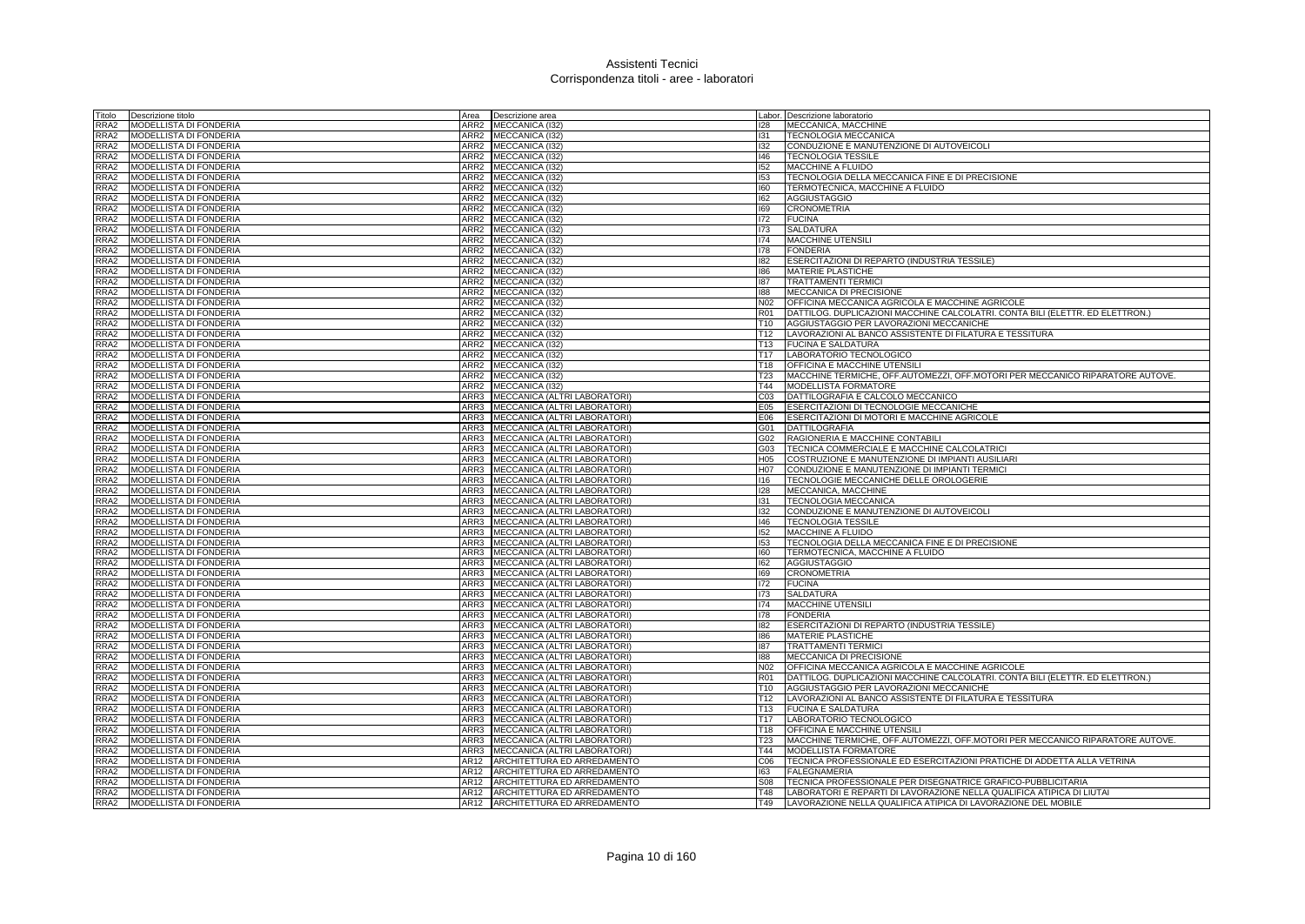| Titolo       | Descrizione titolo                                  | Area             | Descrizione area                               |                         | Labor. Descrizione laboratorio                                                          |
|--------------|-----------------------------------------------------|------------------|------------------------------------------------|-------------------------|-----------------------------------------------------------------------------------------|
| RRA2         | MODELLISTA DI FONDERIA                              | AR12             | ARCHITETTURA ED ARREDAMENTO                    | Y01                     | ARTE DEL LEGNO                                                                          |
| RRA2         | MODELLISTA DI FONDERIA                              | AR12             | ARCHITETTURA ED ARREDAMENTO                    | Y07                     | DISEGNATORI DI ARCHITETTURA ED ARREDAMENTO                                              |
| RRA2         | MODELLISTA DI FONDERIA                              | AR12             | ARCHITETTURA ED ARREDAMENTO                    | Y15                     | ARREDAMENTO                                                                             |
| RRA2         | MODELLISTA DI FONDERIA                              | AR12             | ARCHITETTURA ED ARREDAMENTO                    |                         | Y16 DISEGNATORI DI ARCHITETTURA                                                         |
| RRA2         | MODELLISTA DI FONDERIA                              | AR12             | ARCHITETTURA ED ARREDAMENTO                    | Y25                     | <b>SCENOTECNICA</b>                                                                     |
| RRA2         | MODELLISTA DI FONDERIA                              | AR12             | ARCHITETTURA ED ARREDAMENTO                    | Y27                     | ARTE DEL MOBILE                                                                         |
| RRA2         | MODELLISTA DI FONDERIA                              | AR31             | <b>METALLI</b>                                 | Y05                     | <b>ARTE DEI METALLI</b>                                                                 |
| RRA3         | MODELLISTA FORMATORE                                | ARR1             | MECCANICA (H07 - I60)                          |                         | C03 DATTILOGRAFIA E CALCOLO MECCANICO                                                   |
| RRA3         | <b>MODELLISTA FORMATORE</b>                         | ARR1             | MECCANICA (H07 - I60)                          | E05                     | <b>ESERCITAZIONI DI TECNOLOGIE MECCANICHE</b>                                           |
| RRA3         | MODELLISTA FORMATORE                                | ARR1             | MECCANICA (H07 - I60)                          | E06                     | ESERCITAZIONI DI MOTORI E MACCHINE AGRICOLE                                             |
| RRA3         | MODELLISTA FORMATORE                                | ARR1             | MECCANICA (H07 - I60)                          | G01                     | <b>DATTILOGRAFIA</b>                                                                    |
| RRA3         | <b>MODELLISTA FORMATORE</b>                         | ARR1             | MECCANICA (H07 - I60)                          | G <sub>02</sub>         | RAGIONERIA E MACCHINE CONTABILI                                                         |
| RRA3         | MODELLISTA FORMATORE                                | ARR1             | MECCANICA (H07 - I60)                          | G03                     | TECNICA COMMERCIALE E MACCHINE CALCOLATRICI                                             |
| RRA3         | MODELLISTA FORMATORE                                | ARR1             | MECCANICA (H07 - I60)                          | H05                     | COSTRUZIONE E MANUTENZIONE DI IMPIANTI AUSILIARI                                        |
| RRA3         | MODELLISTA FORMATORE                                | ARR1<br>ARR1     | MECCANICA (H07 - I60)                          | H07                     | CONDUZIONE E MANUTENZIONE DI IMPIANTI TERMICI                                           |
| RRA3<br>RRA3 | MODELLISTA FORMATORE<br>MODELLISTA FORMATORE        |                  | MECCANICA (H07 - I60)                          | 116                     | TECNOLOGIE MECCANICHE DELLE OROLOGERIE<br>MECCANICA, MACCHINE                           |
| RRA3         | MODELLISTA FORMATORE                                | ARR1<br>ARR1     | MECCANICA (H07 - I60)                          | 128<br>131              |                                                                                         |
| RRA3         | MODELLISTA FORMATORE                                | ARR1             | MECCANICA (H07 - I60)<br>MECCANICA (H07 - I60) | 132                     | TECNOLOGIA MECCANICA<br>CONDUZIONE E MANUTENZIONE DI AUTOVEICOLI                        |
| RRA3         | <b>MODELLISTA FORMATORE</b>                         |                  | ARR1 MECCANICA (H07 - 160)                     | 146                     | <b>TECNOLOGIA TESSILE</b>                                                               |
| RRA3         | MODELLISTA FORMATORE                                | ARR1             | MECCANICA (H07 - I60)                          | 152                     | MACCHINE A FLUIDO                                                                       |
| RRA3         | MODELLISTA FORMATORE                                | ARR1             | MECCANICA (H07 - I60)                          | 153                     | TECNOLOGIA DELLA MECCANICA FINE E DI PRECISIONE                                         |
| RRA3         | MODELLISTA FORMATORE                                | ARR1             | MECCANICA (H07 - I60)                          | 160                     | TERMOTECNICA, MACCHINE A FLUIDO                                                         |
| RRA3         | MODELLISTA FORMATORE                                | ARR1             | MECCANICA (H07 - I60)                          | 162                     | <b>AGGIUSTAGGIO</b>                                                                     |
| RRA3         | MODELLISTA FORMATORE                                | ARR1             | MECCANICA (H07 - I60)                          | 169                     | <b>CRONOMETRIA</b>                                                                      |
| RRA3         | <b>MODELLISTA FORMATORE</b>                         | ARR1             | MECCANICA (H07 - I60)                          | 172                     | <b>FUCINA</b>                                                                           |
| RRA3         | MODELLISTA FORMATORE                                | ARR1             | MECCANICA (H07 - I60)                          | 173                     | <b>SALDATURA</b>                                                                        |
| RRA3         | <b>MODELLISTA FORMATORE</b>                         | ARR1             | MECCANICA (H07 - I60)                          | 174                     | MACCHINE UTENSILI                                                                       |
| RRA3         | MODELLISTA FORMATORE                                | ARR1             | MECCANICA (H07 - I60)                          | 178                     | <b>FONDERIA</b>                                                                         |
| RRA3         | MODELLISTA FORMATORE                                | ARR1             | MECCANICA (H07 - I60)                          | 182                     | ESERCITAZIONI DI REPARTO (INDUSTRIA TESSILE)                                            |
| RRA3         | <b>MODELLISTA FORMATORE</b>                         | ARR1             | MECCANICA (H07 - I60)                          | 186                     | <b>MATERIE PLASTICHE</b>                                                                |
| RRA3         | MODELLISTA FORMATORE                                | ARR1             | MECCANICA (H07 - I60)                          | 187                     | <b>TRATTAMENTI TERMICI</b>                                                              |
| RRA3         | MODELLISTA FORMATORE                                | ARR1             | MECCANICA (H07 - I60)                          | 188                     | MECCANICA DI PRECISIONE                                                                 |
| RRA3         | MODELLISTA FORMATORE                                | ARR1             | MECCANICA (H07 - I60)                          | N02                     | OFFICINA MECCANICA AGRICOLA E MACCHINE AGRICOLE                                         |
| RRA3         | MODELLISTA FORMATORE                                | ARR1             | MECCANICA (H07 - I60)                          | <b>R01</b>              | DATTILOG. DUPLICAZIONI MACCHINE CALCOLATRI. CONTA BILI (ELETTR. ED ELETTRON.)           |
| RRA3         | MODELLISTA FORMATORE                                | ARR1             | MECCANICA (H07 - I60)                          | T <sub>10</sub>         | AGGIUSTAGGIO PER LAVORAZIONI MECCANICHE                                                 |
| RRA3         | <b>MODELLISTA FORMATORE</b>                         | ARR1             | MECCANICA (H07 - I60)                          | T <sub>12</sub>         | LAVORAZIONI AL BANCO ASSISTENTE DI FILATURA E TESSITURA                                 |
| RRA3         | MODELLISTA FORMATORE                                | ARR1             | MECCANICA (H07 - I60)                          | T <sub>13</sub>         | <b>FUCINA E SALDATURA</b>                                                               |
| RRA3         | MODELLISTA FORMATORE                                | ARR1             | MECCANICA (H07 - I60)                          | T <sub>17</sub>         | LABORATORIO TECNOLOGICO                                                                 |
| RRA3         | MODELLISTA FORMATORE                                | ARR1             | MECCANICA (H07 - I60)                          | T18                     | OFFICINA E MACCHINE UTENSILI                                                            |
| RRA3         | MODELLISTA FORMATORE                                | ARR1             | MECCANICA (H07 - I60)                          | <b>T23</b>              | MACCHINE TERMICHE, OFF.AUTOMEZZI, OFF.MOTORI PER MECCANICO RIPARATORE AUTOVE.           |
| RRA3         | MODELLISTA FORMATORE                                | ARR1             | MECCANICA (H07 - I60)                          | T44                     | MODELLISTA FORMATORE                                                                    |
| RRA3         | MODELLISTA FORMATORE                                | ARR2             | MECCANICA (132)                                |                         | C03   DATTILOGRAFIA E CALCOLO MECCANICO                                                 |
| RRA3         | <b>MODELLISTA FORMATORE</b>                         | ARR2             | MECCANICA (132)                                | E05                     | <b>ESERCITAZIONI DI TECNOLOGIE MECCANICHE</b>                                           |
| RRA3         | MODELLISTA FORMATORE                                | ARR2             | MECCANICA (I32)                                | E06                     | ESERCITAZIONI DI MOTORI E MACCHINE AGRICOLE                                             |
| RRA3         | MODELLISTA FORMATORE                                | ARR2             | MECCANICA (I32)                                | G01                     | DATTILOGRAFIA                                                                           |
| RRA3         | MODELLISTA FORMATORE                                | ARR2             | MECCANICA (I32)                                | G02                     | RAGIONERIA E MACCHINE CONTABILI                                                         |
| RRA3         | <b>MODELLISTA FORMATORE</b>                         | ARR2             | MECCANICA (132)                                | G03                     | TECNICA COMMERCIALE E MACCHINE CALCOLATRICI                                             |
| RRA3         | MODELLISTA FORMATORE                                | ARR <sub>2</sub> | MECCANICA (I32)                                | H05                     | COSTRUZIONE E MANUTENZIONE DI IMPIANTI AUSILIARI                                        |
| RRA3<br>RRA3 | MODELLISTA FORMATORE<br>MODELLISTA FORMATORE        | ARR2<br>ARR2     | MECCANICA (I32)<br>MECCANICA (I32)             | H <sub>0</sub> 7<br>116 | CONDUZIONE E MANUTENZIONE DI IMPIANTI TERMICI<br>TECNOLOGIE MECCANICHE DELLE OROLOGERIE |
|              |                                                     |                  |                                                |                         |                                                                                         |
| RRA3<br>RRA3 | <b>MODELLISTA FORMATORE</b><br>MODELLISTA FORMATORE | ARR2<br>ARR2     | MECCANICA (I32)<br>MECCANICA (I32)             | 128<br>131              | MECCANICA, MACCHINE<br>TECNOLOGIA MECCANICA                                             |
|              | MODELLISTA FORMATORE                                | ARR2             | MECCANICA (I32)                                | 132                     | CONDUZIONE E MANUTENZIONE DI AUTOVEICOLI                                                |
| RRA3<br>RRA3 | <b>MODELLISTA FORMATORE</b>                         | ARR2             | MECCANICA (I32)                                | 146                     | <b>TECNOLOGIA TESSILE</b>                                                               |
| RRA3         | MODELLISTA FORMATORE                                |                  | ARR2 MECCANICA (I32)                           | 152                     | MACCHINE A FLUIDO                                                                       |
| RRA3         | MODELLISTA FORMATORE                                | ARR2             | MECCANICA (132)                                | 153                     | TECNOLOGIA DELLA MECCANICA FINE E DI PRECISIONE                                         |
| RRA3         | MODELLISTA FORMATORE                                | ARR <sub>2</sub> | MECCANICA (I32)                                | 160                     | TERMOTECNICA, MACCHINE A FLUIDO                                                         |
| RRA3         | MODELLISTA FORMATORE                                | ARR2             | MECCANICA (I32)                                | 162                     | <b>AGGIUSTAGGIO</b>                                                                     |
| RRA3         | MODELLISTA FORMATORE                                | ARR2             | MECCANICA (I32)                                | 169                     | <b>CRONOMETRIA</b>                                                                      |
| RRA3         | MODELLISTA FORMATORE                                | ARR2             | MECCANICA (132)                                | 172                     | <b>FUCINA</b>                                                                           |
| RRA3         | MODELLISTA FORMATORE                                | ARR <sub>2</sub> | MECCANICA (I32)                                | 173                     | <b>SALDATURA</b>                                                                        |
| RRA3         | MODELLISTA FORMATORE                                | ARR2             | MECCANICA (I32)                                | 174                     | MACCHINE UTENSILI                                                                       |
| RRA3         | <b>MODELLISTA FORMATORE</b>                         |                  | ARR2 MECCANICA (132)                           | 178                     | <b>FONDERIA</b>                                                                         |
| RRA3         | <b>MODELLISTA FORMATORE</b>                         |                  | ARR2 MECCANICA (132)                           | 182                     | ESERCITAZIONI DI REPARTO (INDUSTRIA TESSILE)                                            |
|              | RRA3 MODELLISTA FORMATORE                           |                  | ARR2 MECCANICA (I32)                           | 186                     | <b>MATERIE PLASTICHE</b>                                                                |
|              |                                                     |                  |                                                |                         |                                                                                         |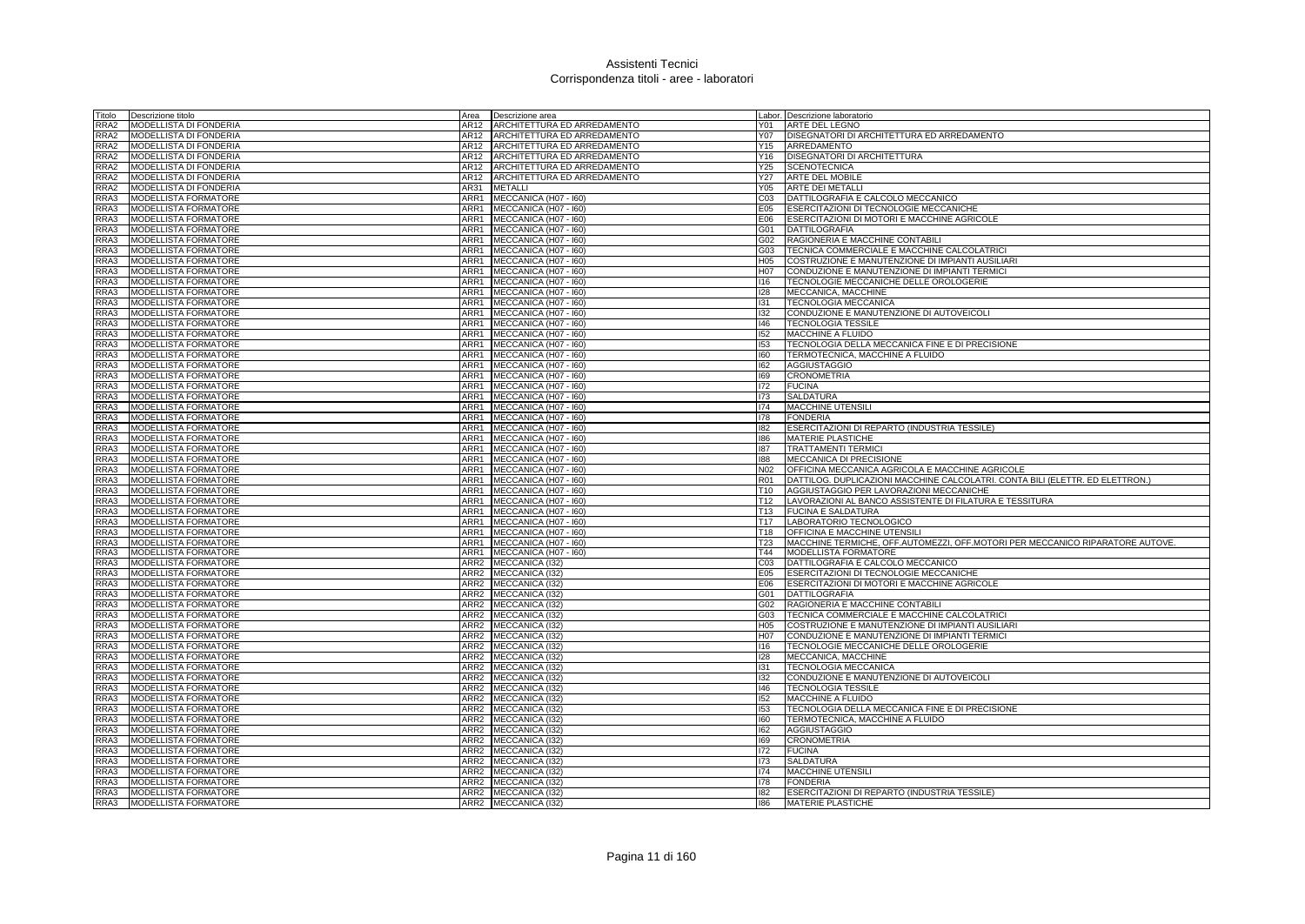| Titolo       | Descrizione titolo          | Area         | Descrizione area                               |                  | Labor. Descrizione laboratorio                                                |
|--------------|-----------------------------|--------------|------------------------------------------------|------------------|-------------------------------------------------------------------------------|
| RRA3         | MODELLISTA FORMATORE        |              | ARR2 MECCANICA (I32)                           | 187              | <b>TRATTAMENTI TERMICI</b>                                                    |
| RRA3         | <b>MODELLISTA FORMATORE</b> | ARR2         | MECCANICA (132)                                | 188              | MECCANICA DI PRECISIONE                                                       |
| RRA3         | MODELLISTA FORMATORE        | ARR2         | MECCANICA (I32)                                | N02              | OFFICINA MECCANICA AGRICOLA E MACCHINE AGRICOLE                               |
| RRA3         | <b>MODELLISTA FORMATORE</b> |              | ARR2 MECCANICA (132)                           | R01              | DATTILOG. DUPLICAZIONI MACCHINE CALCOLATRI. CONTA BILI (ELETTR. ED ELETTRON.) |
| RRA3         | MODELLISTA FORMATORE        |              | ARR2 MECCANICA (I32)                           |                  | T10 AGGIUSTAGGIO PER LAVORAZIONI MECCANICHE                                   |
| RRA3         | <b>MODELLISTA FORMATORE</b> | ARR2         | MECCANICA (I32)                                | T12              | LAVORAZIONI AL BANCO ASSISTENTE DI FILATURA E TESSITURA                       |
| RRA3         | MODELLISTA FORMATORE        | ARR2         | MECCANICA (I32)                                | T <sub>13</sub>  | <b>FUCINA E SALDATURA</b>                                                     |
| RRA3         | MODELLISTA FORMATORE        | ARR2         | MECCANICA (I32)                                | T17              | LABORATORIO TECNOLOGICO                                                       |
| RRA3         | MODELLISTA FORMATORE        | ARR2         | MECCANICA (I32)                                | T18              | <b>OFFICINA E MACCHINE UTENSILI</b>                                           |
| RRA3         | MODELLISTA FORMATORE        | ARR2         | MECCANICA (I32)                                | <b>T23</b>       | MACCHINE TERMICHE, OFF.AUTOMEZZI, OFF.MOTORI PER MECCANICO RIPARATORE AUTOVE. |
| RRA3         | MODELLISTA FORMATORE        | ARR2         | MECCANICA (I32)                                | T44              | MODELLISTA FORMATORE                                                          |
| RRA3         | MODELLISTA FORMATORE        | ARR3         | MECCANICA (ALTRI LABORATORI)                   | C <sub>03</sub>  | DATTILOGRAFIA E CALCOLO MECCANICO                                             |
| RRA3         | MODELLISTA FORMATORE        |              | ARR3 MECCANICA (ALTRI LABORATORI)              | E05              | ESERCITAZIONI DI TECNOLOGIE MECCANICHE                                        |
| RRA3         | MODELLISTA FORMATORE        | ARR3         | MECCANICA (ALTRI LABORATORI)                   | E06              | ESERCITAZIONI DI MOTORI E MACCHINE AGRICOLE                                   |
| RRA3         | MODELLISTA FORMATORE        | ARR3         | MECCANICA (ALTRI LABORATORI)                   | G01              | <b>DATTILOGRAFIA</b>                                                          |
| RRA3         | MODELLISTA FORMATORE        | ARR3         | MECCANICA (ALTRI LABORATORI)                   | G02              | RAGIONERIA E MACCHINE CONTABILI                                               |
| RRA3         | MODELLISTA FORMATORE        | ARR3         | MECCANICA (ALTRI LABORATORI)                   | G03              | TECNICA COMMERCIALE E MACCHINE CALCOLATRICI                                   |
| RRA3         | MODELLISTA FORMATORE        | ARR3         | MECCANICA (ALTRI LABORATORI)                   | H <sub>05</sub>  | COSTRUZIONE E MANUTENZIONE DI IMPIANTI AUSILIARI                              |
| RRA3         | MODELLISTA FORMATORE        | ARR3         | MECCANICA (ALTRI LABORATORI)                   | H07              | CONDUZIONE E MANUTENZIONE DI IMPIANTI TERMICI                                 |
| RRA3         | MODELLISTA FORMATORE        | ARR3         | MECCANICA (ALTRI LABORATORI)                   | 116              | TECNOLOGIE MECCANICHE DELLE OROLOGERIE                                        |
| RRA3         | <b>MODELLISTA FORMATORE</b> | ARR3         | MECCANICA (ALTRI LABORATORI)                   | 128              | MECCANICA, MACCHINE                                                           |
| RRA3         | MODELLISTA FORMATORE        | ARR3         | MECCANICA (ALTRI LABORATORI)                   | 131              | <b>TECNOLOGIA MECCANICA</b>                                                   |
| RRA3         | MODELLISTA FORMATORE        | ARR3         | MECCANICA (ALTRI LABORATORI)                   | 132              | CONDUZIONE E MANUTENZIONE DI AUTOVEICOLI                                      |
| RRA3         | MODELLISTA FORMATORE        | ARR3         | MECCANICA (ALTRI LABORATORI)                   | 146              | <b>TECNOLOGIA TESSILE</b>                                                     |
| RRA3         | MODELLISTA FORMATORE        | ARR3         | MECCANICA (ALTRI LABORATORI)                   | 152              | MACCHINE A FLUIDO                                                             |
| RRA3         | MODELLISTA FORMATORE        | ARR3         | MECCANICA (ALTRI LABORATORI)                   | 153              | TECNOLOGIA DELLA MECCANICA FINE E DI PRECISIONE                               |
| RRA3         | MODELLISTA FORMATORE        | ARR3         | MECCANICA (ALTRI LABORATORI)                   | 160              | TERMOTECNICA, MACCHINE A FLUIDO                                               |
| RRA3         | MODELLISTA FORMATORE        | ARR3         | MECCANICA (ALTRI LABORATORI)                   | 162              | <b>AGGIUSTAGGIO</b>                                                           |
| RRA3         | MODELLISTA FORMATORE        | ARR3         | MECCANICA (ALTRI LABORATORI)                   | 169              | <b>CRONOMETRIA</b>                                                            |
| RRA3         | MODELLISTA FORMATORE        | ARR3         | MECCANICA (ALTRI LABORATORI)                   | 172              | <b>FUCINA</b>                                                                 |
| RRA3         | MODELLISTA FORMATORE        | ARR3         | MECCANICA (ALTRI LABORATORI)                   | 173              | <b>SALDATURA</b>                                                              |
| RRA3         | MODELLISTA FORMATORE        | ARR3         | MECCANICA (ALTRI LABORATORI)                   | 174              | <b>MACCHINE UTENSILI</b>                                                      |
| RRA3         | MODELLISTA FORMATORE        | ARR3         | MECCANICA (ALTRI LABORATORI)                   | 178              | <b>FONDERIA</b>                                                               |
| RRA3         | MODELLISTA FORMATORE        | ARR3         | MECCANICA (ALTRI LABORATORI)                   | 182              | ESERCITAZIONI DI REPARTO (INDUSTRIA TESSILE)                                  |
| RRA3         | MODELLISTA FORMATORE        | ARR3         | MECCANICA (ALTRI LABORATORI)                   | 186              | <b>MATERIE PLASTICHE</b>                                                      |
| RRA3         | MODELLISTA FORMATORE        | ARR3         | MECCANICA (ALTRI LABORATORI)                   | 187              | <b>TRATTAMENTI TERMICI</b>                                                    |
| RRA3         | MODELLISTA FORMATORE        | ARR3         | MECCANICA (ALTRI LABORATORI)                   | 188              | MECCANICA DI PRECISIONE                                                       |
| RRA3         | MODELLISTA FORMATORE        |              | ARR3 MECCANICA (ALTRI LABORATORI)              | N <sub>02</sub>  | OFFICINA MECCANICA AGRICOLA E MACCHINE AGRICOLE                               |
| RRA3         | MODELLISTA FORMATORE        | ARR3         | MECCANICA (ALTRI LABORATORI)                   | <b>R01</b>       | DATTILOG. DUPLICAZIONI MACCHINE CALCOLATRI. CONTA BILI (ELETTR. ED ELETTRON.) |
| RRA3         | MODELLISTA FORMATORE        | ARR3         | MECCANICA (ALTRI LABORATORI)                   | T <sub>10</sub>  | AGGIUSTAGGIO PER LAVORAZIONI MECCANICHE                                       |
| RRA3         | MODELLISTA FORMATORE        | ARR3         | MECCANICA (ALTRI LABORATORI)                   | T12              | LAVORAZIONI AL BANCO ASSISTENTE DI FILATURA E TESSITURA                       |
| RRA3         | MODELLISTA FORMATORE        | ARR3         | MECCANICA (ALTRI LABORATORI)                   | T <sub>13</sub>  | <b>FUCINA E SALDATURA</b>                                                     |
| RRA3         | MODELLISTA FORMATORE        | ARR3         | MECCANICA (ALTRI LABORATORI)                   | T17              | LABORATORIO TECNOLOGICO                                                       |
| RRA3         | MODELLISTA FORMATORE        | ARR3         | MECCANICA (ALTRI LABORATORI)                   | T <sub>18</sub>  | <b>OFFICINA E MACCHINE UTENSILI</b>                                           |
| RRA3         | MODELLISTA FORMATORE        | ARR3         | MECCANICA (ALTRI LABORATORI)                   | <b>T23</b>       | MACCHINE TERMICHE, OFF.AUTOMEZZI, OFF.MOTORI PER MECCANICO RIPARATORE AUTOVE. |
| RRA3         | MODELLISTA FORMATORE        | ARR3         | MECCANICA (ALTRI LABORATORI)                   | T44              | MODELLISTA FORMATORE                                                          |
| RRA4         | <b>MONTATORE AUTO</b>       | ARR1         | MECCANICA (H07 - I60)                          | CO <sub>3</sub>  | DATTILOGRAFIA E CALCOLO MECCANICO                                             |
| RRA4         | MONTATORE AUTO              | ARR1         |                                                | E05              | <b>ESERCITAZIONI DI TECNOLOGIE MECCANICHE</b>                                 |
| RRA4         | MONTATORE AUTO              | ARR1         | MECCANICA (H07 - I60)<br>MECCANICA (H07 - I60) | E06              | ESERCITAZIONI DI MOTORI E MACCHINE AGRICOLE                                   |
| RRA4         | MONTATORE AUTO              | ARR1         | MECCANICA (H07 - I60)                          | G01              | <b>DATTILOGRAFIA</b>                                                          |
|              |                             | ARR1         |                                                |                  |                                                                               |
| RRA4<br>RRA4 | MONTATORE AUTO              |              | MECCANICA (H07 - I60)                          | G02              | RAGIONERIA E MACCHINE CONTABILI                                               |
|              | MONTATORE AUTO              | ARR1         | MECCANICA (H07 - I60)                          | G03              | TECNICA COMMERCIALE E MACCHINE CALCOLATRICI                                   |
| RRA4         | <b>MONTATORE AUTO</b>       | ARR1         | MECCANICA (H07 - I60)                          | H <sub>05</sub>  | COSTRUZIONE E MANUTENZIONE DI IMPIANTI AUSILIARI                              |
| RRA4<br>RRA4 | <b>MONTATORE AUTO</b>       | ARR1<br>ARR1 | MECCANICA (H07 - 160)<br>MECCANICA (H07 - I60) | H <sub>0</sub> 7 | CONDUZIONE E MANUTENZIONE DI IMPIANTI TERMICI                                 |
|              | <b>MONTATORE AUTO</b>       |              |                                                | 116              | TECNOLOGIE MECCANICHE DELLE OROLOGERIE                                        |
| RRA4         | <b>MONTATORE AUTO</b>       | ARR1         | MECCANICA (H07 - I60)                          | 128              | MECCANICA, MACCHINE                                                           |
| RRA4         | MONTATORE AUTO              | ARR1         | MECCANICA (H07 - I60)                          | 131              | <b>TECNOLOGIA MECCANICA</b>                                                   |
| RRA4         | MONTATORE AUTO              | ARR1         | MECCANICA (H07 - I60)                          | 132              | CONDUZIONE E MANUTENZIONE DI AUTOVEICOLI                                      |
| RRA4         | <b>MONTATORE AUTO</b>       | ARR1         | MECCANICA (H07 - I60)                          | 146              | <b>TECNOLOGIA TESSILE</b>                                                     |
| RRA4         | MONTATORE AUTO              | ARR1         | MECCANICA (H07 - I60)                          | 152              | MACCHINE A FLUIDO                                                             |
| RRA4         | <b>MONTATORE AUTO</b>       | ARR1         | MECCANICA (H07 - I60)                          | 153              | TECNOLOGIA DELLA MECCANICA FINE E DI PRECISIONE                               |
| RRA4         | MONTATORE AUTO              | ARR1         | MECCANICA (H07 - I60)                          | 160              | TERMOTECNICA, MACCHINE A FLUIDO                                               |
| RRA4         | MONTATORE AUTO              |              | ARR1 MECCANICA (H07 - 160)                     | 162              | AGGIUSTAGGIO                                                                  |
| RRA4         | <b>MONTATORE AUTO</b>       |              | ARR1 MECCANICA (H07 - 160)                     | 169              | <b>CRONOMETRIA</b>                                                            |
| RRA4         | <b>MONTATORE AUTO</b>       | ARR1         | MECCANICA (H07 - I60)                          | 172              | <b>FUCINA</b>                                                                 |
| RRA4         | <b>MONTATORE AUTO</b>       |              | ARR1 MECCANICA (H07 - 160)                     | 173              | <b>SALDATURA</b>                                                              |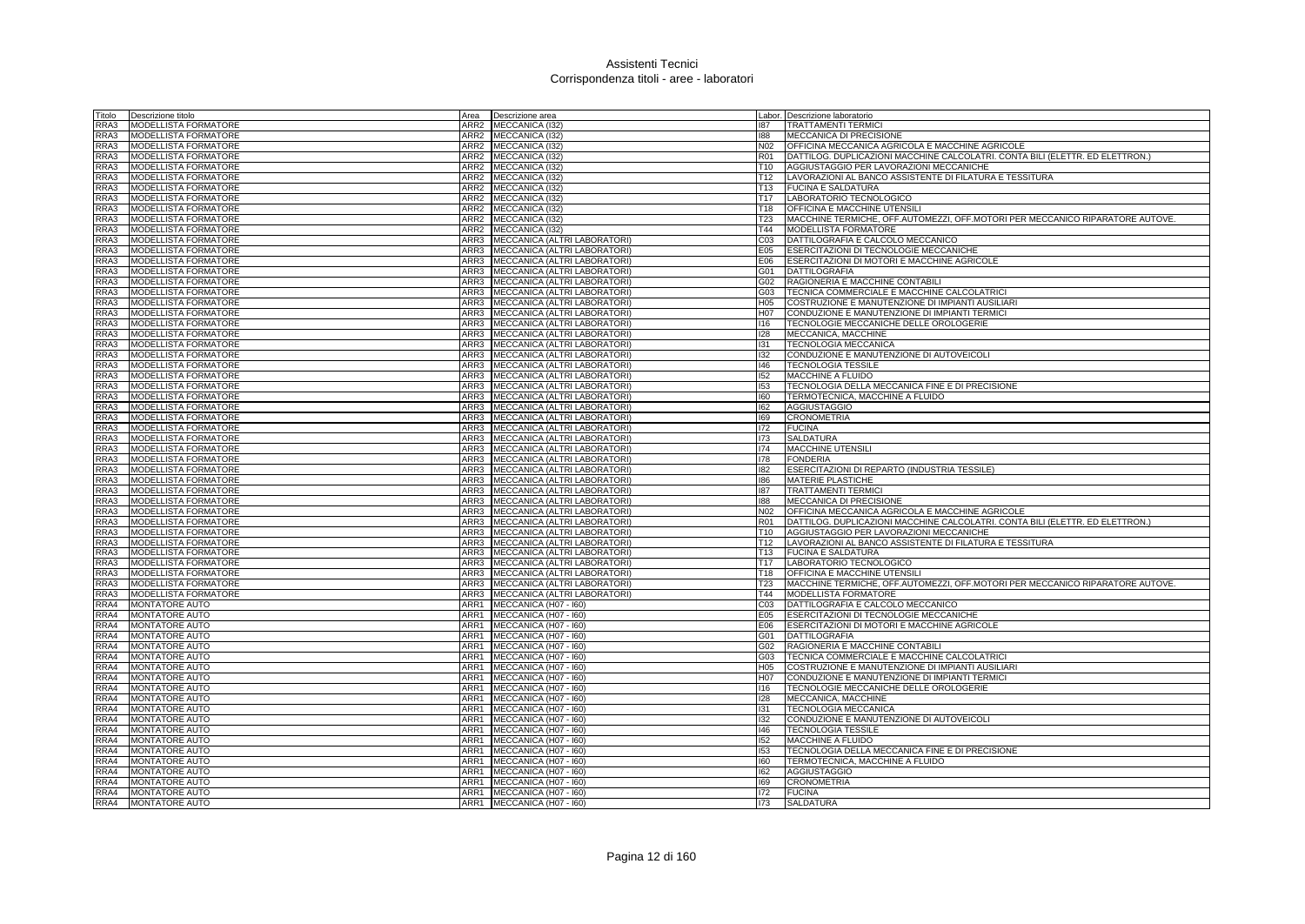| Titolo       | Descrizione titolo                             | Area         | Descrizione area                                |                                    | Labor. Descrizione laboratorio                                                          |
|--------------|------------------------------------------------|--------------|-------------------------------------------------|------------------------------------|-----------------------------------------------------------------------------------------|
| RRA4         | <b>MONTATORE AUTO</b>                          | ARR1         | MECCANICA (H07 - I60)                           | 174                                | <b>MACCHINE UTENSILI</b>                                                                |
| RRA4         | MONTATORE AUTO                                 | ARR1         | MECCANICA (H07 - I60)                           | 178                                | <b>FONDERIA</b>                                                                         |
| RRA4         | <b>MONTATORE AUTO</b>                          | ARR1         | MECCANICA (H07 - I60)                           | 182                                | ESERCITAZIONI DI REPARTO (INDUSTRIA TESSILE)                                            |
| RRA4         | <b>MONTATORE AUTO</b>                          |              | ARR1 MECCANICA (H07 - 160)                      | 186                                | MATERIE PLASTICHE                                                                       |
| RRA4         | <b>MONTATORE AUTO</b>                          | ARR1         | MECCANICA (H07 - I60)                           | 187                                | <b>TRATTAMENTI TERMIC</b>                                                               |
| RRA4         | MONTATORE AUTO                                 | ARR1         | MECCANICA (H07 - I60)                           | 188                                | MECCANICA DI PRECISIONE                                                                 |
| RRA4         | MONTATORE AUTO                                 | ARR1         | MECCANICA (H07 - I60)                           | N02                                | OFFICINA MECCANICA AGRICOLA E MACCHINE AGRICOLE                                         |
| RRA4         | MONTATORE AUTO                                 | ARR1         | MECCANICA (H07 - I60)                           | <b>R01</b>                         | DATTILOG. DUPLICAZIONI MACCHINE CALCOLATRI. CONTA BILI (ELETTR. ED ELETTRON.)           |
| RRA4         | <b>MONTATORE AUTO</b>                          | ARR1         | MECCANICA (H07 - I60)                           | T <sub>10</sub>                    | AGGIUSTAGGIO PER LAVORAZIONI MECCANICHE                                                 |
| RRA4<br>RRA4 | <b>MONTATORE AUTO</b><br><b>MONTATORE AUTO</b> | ARR1<br>ARR1 | MECCANICA (H07 - 160)<br>MECCANICA (H07 - I60)  | T <sub>12</sub><br>T <sub>13</sub> | LAVORAZIONI AL BANCO ASSISTENTE DI FILATURA E TESSITURA<br><b>FUCINA E SALDATURA</b>    |
| RRA4         | MONTATORE AUTO                                 |              | ARR1 MECCANICA (H07 - 160)                      | T <sub>17</sub>                    | LABORATORIO TECNOLOGICO                                                                 |
| RRA4         | MONTATORE AUTO                                 |              | ARR1 MECCANICA (H07 - I60)                      |                                    | T18 OFFICINA E MACCHINE UTENSILI                                                        |
| RRA4         | <b>MONTATORE AUTO</b>                          | ARR1         | MECCANICA (H07 - I60)                           | T <sub>23</sub>                    | <b>IMACCHINE TERMICHE, OFF, AUTOMEZZI, OFF, MOTORI PER MECCANICO RIPARATORE AUTOVE.</b> |
| RRA4         | <b>MONTATORE AUTO</b>                          | ARR1         | MECCANICA (H07 - I60)                           | T44                                | MODELLISTA FORMATORE                                                                    |
| RRA4         | MONTATORE AUTO                                 | ARR2         | MECCANICA (132)                                 | CO <sub>3</sub>                    | DATTILOGRAFIA E CALCOLO MECCANICO                                                       |
| RRA4         | MONTATORE AUTO                                 |              | ARR2 MECCANICA (I32)                            | E05                                | ESERCITAZIONI DI TECNOLOGIE MECCANICHE                                                  |
| RRA4         | <b>MONTATORE AUTO</b>                          | ARR2         | MECCANICA (I32)                                 | E06                                | ESERCITAZIONI DI MOTORI E MACCHINE AGRICOLE                                             |
| RRA4         | MONTATORE AUTO                                 | ARR2         | MECCANICA (I32)                                 | G01                                | <b>DATTILOGRAFIA</b>                                                                    |
| RRA4         | <b>MONTATORE AUTO</b>                          |              | ARR2 MECCANICA (132)                            | G02                                | RAGIONERIA E MACCHINE CONTABILI                                                         |
| RRA4         | MONTATORE AUTO                                 |              | ARR2 MECCANICA (I32)                            | G03                                | TECNICA COMMERCIALE E MACCHINE CALCOLATRICI                                             |
| RRA4         | MONTATORE AUTO                                 |              | ARR2 MECCANICA (I32)                            | H05                                | COSTRUZIONE E MANUTENZIONE DI IMPIANTI AUSILIARI                                        |
| RRA4         | MONTATORE AUTO                                 |              | ARR2 MECCANICA (I32)                            | H07                                | CONDUZIONE E MANUTENZIONE DI IMPIANTI TERMICI                                           |
| RRA4         | <b>MONTATORE AUTO</b>                          | ARR2         | MECCANICA (132)                                 | 116                                | TECNOLOGIE MECCANICHE DELLE OROLOGERIE                                                  |
| RRA4         | MONTATORE AUTO                                 |              | ARR2 MECCANICA (I32)                            | 128                                | MECCANICA, MACCHINE                                                                     |
| RRA4         | MONTATORE AUTO                                 |              | ARR2 MECCANICA (I32)                            | 131                                | TECNOLOGIA MECCANICA                                                                    |
| RRA4         | MONTATORE AUTO                                 |              | ARR2 MECCANICA (I32)                            | 132                                | CONDUZIONE E MANUTENZIONE DI AUTOVEICOLI                                                |
| RRA4         | <b>MONTATORE AUTO</b>                          |              | ARR2 MECCANICA (I32)                            | 146                                | <b>TECNOLOGIA TESSILE</b>                                                               |
| RRA4         | MONTATORE AUTO                                 |              | ARR2 MECCANICA (I32)                            | 152                                | <b>MACCHINE A FLUIDO</b>                                                                |
| RRA4         | MONTATORE AUTO                                 |              | ARR2 MECCANICA (I32)                            | 153                                | TECNOLOGIA DELLA MECCANICA FINE E DI PRECISIONE                                         |
| RRA4<br>RRA4 | <b>MONTATORE AUTO</b><br><b>MONTATORE AUTO</b> | ARR2         | ARR2 MECCANICA (132)<br>MECCANICA (132)         | 160<br>162                         | <b>TERMOTECNICA, MACCHINE A FLUIDO</b><br><b>AGGIUSTAGGIO</b>                           |
| RRA4         | MONTATORE AUTO                                 | ARR2         | MECCANICA (132)                                 | 169                                | <b>CRONOMETRIA</b>                                                                      |
| RRA4         | <b>MONTATORE AUTO</b>                          | ARR2         | MECCANICA (I32)                                 | 172                                | <b>FUCINA</b>                                                                           |
| RRA4         | <b>MONTATORE AUTO</b>                          | ARR2         | MECCANICA (I32)                                 | 173                                | <b>SALDATURA</b>                                                                        |
| RRA4         | MONTATORE AUTO                                 | ARR2         | MECCANICA (I32)                                 | 174                                | MACCHINE UTENSILI                                                                       |
| RRA4         | MONTATORE AUTO                                 | ARR2         | MECCANICA (132)                                 | 178                                | <b>FONDERIA</b>                                                                         |
| RRA4         | <b>MONTATORE AUTO</b>                          |              | ARR2 MECCANICA (I32)                            | 182                                | ESERCITAZIONI DI REPARTO (INDUSTRIA TESSILE)                                            |
| RRA4         | <b>MONTATORE AUTO</b>                          |              | ARR2 MECCANICA (I32)                            | 186                                | MATERIE PLASTICHE                                                                       |
| RRA4         | MONTATORE AUTO                                 | ARR2         | MECCANICA (I32)                                 | 187                                | <b>TRATTAMENTI TERMICI</b>                                                              |
| RRA4         | <b>MONTATORE AUTO</b>                          | ARR2         | MECCANICA (132)                                 | 188                                | <b>MECCANICA DI PRECISIONE</b>                                                          |
| RRA4         | MONTATORE AUTO                                 |              | ARR2 MECCANICA (I32)                            | N02                                | OFFICINA MECCANICA AGRICOLA E MACCHINE AGRICOLE                                         |
| RRA4         | <b>MONTATORE AUTO</b>                          | ARR2         | <b>MECCANICA (132)</b>                          | R01                                | DATTILOG. DUPLICAZIONI MACCHINE CALCOLATRI. CONTA BILI (ELETTR. ED ELETTRON.)           |
| RRA4         | <b>MONTATORE AUTO</b>                          | ARR2         | MECCANICA (132)                                 | T <sub>10</sub>                    | AGGIUSTAGGIO PER LAVORAZIONI MECCANICHE                                                 |
| RRA4         | MONTATORE AUTO                                 | ARR2         | MECCANICA (I32)                                 | T <sub>12</sub>                    | LAVORAZIONI AL BANCO ASSISTENTE DI FILATURA E TESSITURA                                 |
| RRA4         | <b>MONTATORE AUTO</b>                          | ARR2         | MECCANICA (I32)                                 | T <sub>13</sub>                    | <b>FUCINA E SALDATURA</b>                                                               |
| RRA4         | <b>MONTATORE AUTO</b>                          | ARR2         | MECCANICA (I32)                                 | T17                                | LABORATORIO TECNOLOGICO                                                                 |
| RRA4         | MONTATORE AUTO                                 | ARR2         | MECCANICA (I32)                                 | T <sub>18</sub>                    | <b>OFFICINA E MACCHINE UTENSIL</b>                                                      |
| RRA4         | <b>MONTATORE AUTO</b>                          | ARR2         | MECCANICA (I32)                                 | T <sub>23</sub>                    | MACCHINE TERMICHE, OFF.AUTOMEZZI, OFF.MOTORI PER MECCANICO RIPARATORE AUTOVE.           |
| RRA4<br>RRA4 | MONTATORE AUTO<br><b>MONTATORE AUTO</b>        | ARR2<br>ARR3 | MECCANICA (I32)<br>MECCANICA (ALTRI LABORATORI) | T44<br>C <sub>03</sub>             | MODELLISTA FORMATORE<br>DATTILOGRAFIA E CALCOLO MECCANICO                               |
| RRA4         | <b>MONTATORE AUTO</b>                          | ARR3         | MECCANICA (ALTRI LABORATORI)                    | E05                                | ESERCITAZIONI DI TECNOLOGIE MECCANICHE                                                  |
| RRA4         | MONTATORE AUTO                                 | ARR3         | MECCANICA (ALTRI LABORATORI)                    | E06                                | ESERCITAZIONI DI MOTORI E MACCHINE AGRICOLE                                             |
| RRA4         | MONTATORE AUTO                                 | ARR3         | MECCANICA (ALTRI LABORATORI)                    | G01                                | DATTILOGRAFIA                                                                           |
| RRA4         | <b>MONTATORE AUTO</b>                          | ARR3         | MECCANICA (ALTRI LABORATORI)                    | G02                                | RAGIONERIA E MACCHINE CONTABILI                                                         |
| RRA4         | MONTATORE AUTO                                 | ARR3         | MECCANICA (ALTRI LABORATORI)                    | G03                                | TECNICA COMMERCIALE E MACCHINE CALCOLATRICI                                             |
| RRA4         | MONTATORE AUTO                                 | ARR3         | MECCANICA (ALTRI LABORATORI)                    | H05                                | COSTRUZIONE E MANUTENZIONE DI IMPIANTI AUSILIARI                                        |
| RRA4         | MONTATORE AUTO                                 | ARR3         | MECCANICA (ALTRI LABORATORI)                    | H07                                | CONDUZIONE E MANUTENZIONE DI IMPIANTI TERMICI                                           |
| RRA4         | MONTATORE AUTO                                 | ARR3         | MECCANICA (ALTRI LABORATORI)                    | 116                                | TECNOLOGIE MECCANICHE DELLE OROLOGERIE                                                  |
| RRA4         | MONTATORE AUTO                                 | ARR3         | MECCANICA (ALTRI LABORATORI)                    | 128                                | MECCANICA, MACCHINE                                                                     |
| RRA4         | MONTATORE AUTO                                 | ARR3         | MECCANICA (ALTRI LABORATORI)                    | 131                                | <b>TECNOLOGIA MECCANICA</b>                                                             |
| RRA4         | <b>MONTATORE AUTO</b>                          | ARR3         | MECCANICA (ALTRI LABORATORI)                    | 132                                | CONDUZIONE E MANUTENZIONE DI AUTOVEICOLI                                                |
| RRA4         | <b>MONTATORE AUTO</b>                          | ARR3         | MECCANICA (ALTRI LABORATORI)                    | 146                                | <b>TECNOLOGIA TESSILE</b>                                                               |
| RRA4         | <b>MONTATORE AUTO</b>                          | ARR3         | MECCANICA (ALTRI LABORATORI)                    | 152                                | MACCHINE A FLUIDO                                                                       |
| RRA4         | <b>MONTATORE AUTO</b>                          |              | ARR3 MECCANICA (ALTRI LABORATORI)               | 153                                | TECNOLOGIA DELLA MECCANICA FINE E DI PRECISIONE                                         |
|              | RRA4 MONTATORE AUTO                            |              | ARR3 MECCANICA (ALTRI LABORATORI)               | 160                                | TERMOTECNICA, MACCHINE A FLUIDO                                                         |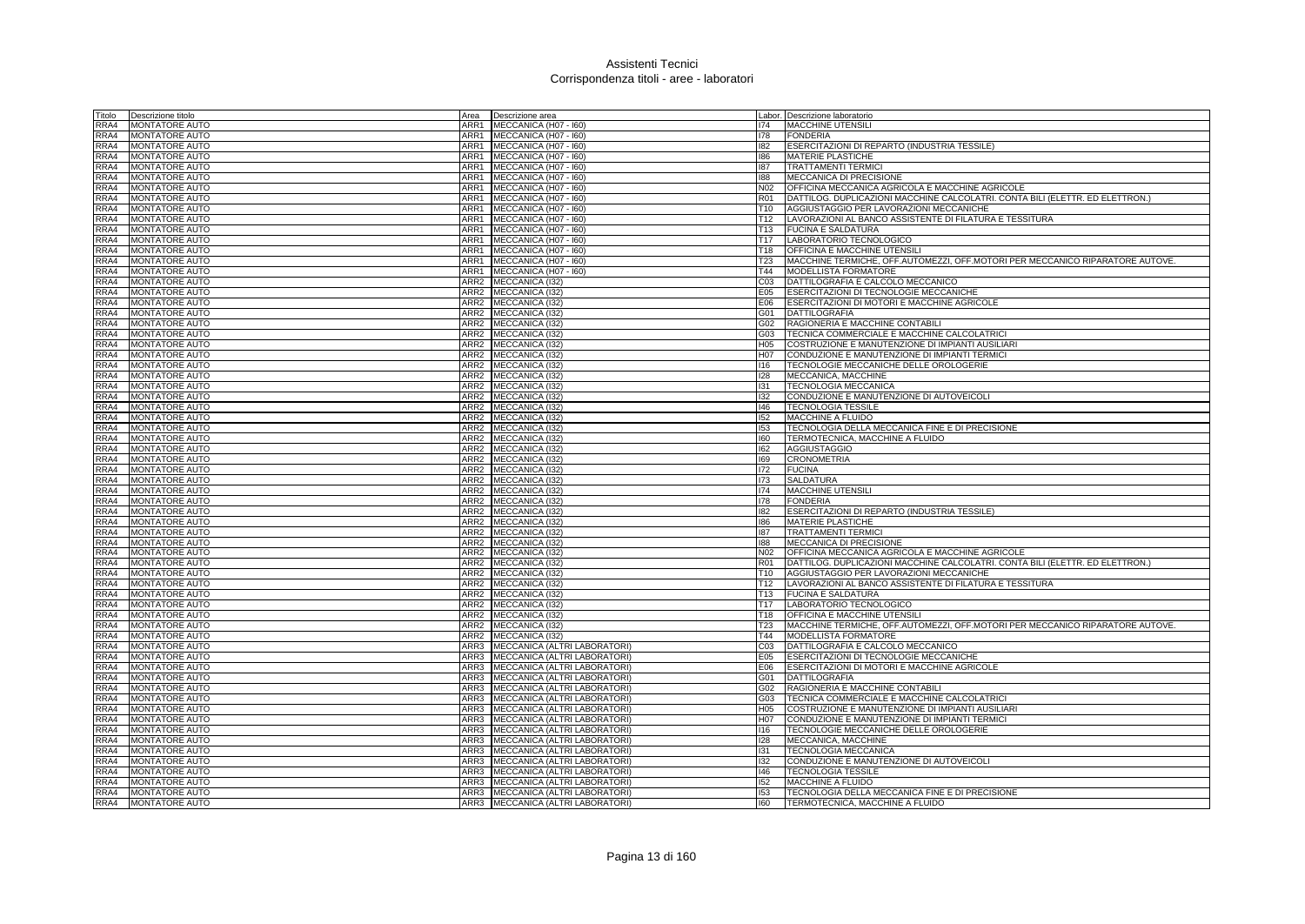| Fitolo       | Descrizione titolo                                                                               | Area         | Descrizione area                                                  |                   | Labor. Descrizione laboratorio                                                                                                   |
|--------------|--------------------------------------------------------------------------------------------------|--------------|-------------------------------------------------------------------|-------------------|----------------------------------------------------------------------------------------------------------------------------------|
| RRA4         | <b>MONTATORE AUTO</b>                                                                            | ARR3         | MECCANICA (ALTRI LABORATORI)                                      | 162               | <b>AGGIUSTAGGIO</b>                                                                                                              |
| RRA4         | <b>MONTATORE AUTO</b>                                                                            | ARR3         | MECCANICA (ALTRI LABORATORI)                                      | 169               | <b>CRONOMETRIA</b>                                                                                                               |
| RRA4         | MONTATORE AUTO                                                                                   | ARR3         | MECCANICA (ALTRI LABORATORI)                                      | 172               | <b>FUCINA</b>                                                                                                                    |
| RRA4         | <b>MONTATORE AUTO</b>                                                                            |              | ARR3 MECCANICA (ALTRI LABORATORI)                                 | 173               | <b>SALDATURA</b>                                                                                                                 |
| RRA4         | <b>MONTATORE AUTO</b>                                                                            | ARR3         | MECCANICA (ALTRI LABORATORI)                                      | 174               | <b>MACCHINE UTENSIL</b>                                                                                                          |
| RRA4         | MONTATORE AUTO                                                                                   | ARR3         | MECCANICA (ALTRI LABORATORI)                                      | 178               | <b>FONDERIA</b>                                                                                                                  |
| RRA4         | MONTATORE AUTO                                                                                   | ARR3         | MECCANICA (ALTRI LABORATORI)                                      | 182               | ESERCITAZIONI DI REPARTO (INDUSTRIA TESSILE)                                                                                     |
| RRA4         | MONTATORE AUTO                                                                                   | ARR3         | MECCANICA (ALTRI LABORATORI)                                      | 186               | <b>MATERIE PLASTICHE</b>                                                                                                         |
| RRA4         | <b>MONTATORE AUTO</b>                                                                            | ARR3         | MECCANICA (ALTRI LABORATORI)                                      | 187               | <b>TRATTAMENTI TERMIC</b>                                                                                                        |
| RRA4         | MONTATORE AUTO                                                                                   | ARR3<br>ARR3 | MECCANICA (ALTRI LABORATORI)                                      | 188               | MECCANICA DI PRECISIONE                                                                                                          |
| RRA4<br>RRA4 | <b>MONTATORE AUTO</b><br><b>MONTATORE AUTO</b>                                                   |              | MECCANICA (ALTRI LABORATORI)<br>ARR3 MECCANICA (ALTRI LABORATORI) | N02<br><b>R01</b> | OFFICINA MECCANICA AGRICOLA E MACCHINE AGRICOLE<br>DATTILOG. DUPLICAZIONI MACCHINE CALCOLATRI. CONTA BILI (ELETTR. ED ELETTRON.) |
| RRA4         | <b>MONTATORE AUTO</b>                                                                            | ARR3         | MECCANICA (ALTRI LABORATORI)                                      | T <sub>10</sub>   | AGGIUSTAGGIO PER LAVORAZIONI MECCANICHE                                                                                          |
| RRA4         | <b>MONTATORE AUTO</b>                                                                            | ARR3         | MECCANICA (ALTRI LABORATORI)                                      | T <sub>12</sub>   | LAVORAZIONI AL BANCO ASSISTENTE DI FILATURA E TESSITURA                                                                          |
| RRA4         | <b>MONTATORE AUTO</b>                                                                            | ARR3         | MECCANICA (ALTRI LABORATORI                                       | T <sub>13</sub>   | <b>FUCINA E SALDATURA</b>                                                                                                        |
| RRA4         | MONTATORE AUTO                                                                                   | ARR3         | MECCANICA (ALTRI LABORATORI)                                      | T <sub>17</sub>   | LABORATORIO TECNOLOGICO                                                                                                          |
| RRA4         | <b>MONTATORE AUTO</b>                                                                            | ARR3         | MECCANICA (ALTRI LABORATORI)                                      | T18               | <b>OFFICINA E MACCHINE UTENSILI</b>                                                                                              |
| RRA4         | <b>MONTATORE AUTO</b>                                                                            | ARR3         | MECCANICA (ALTRI LABORATORI)                                      | T <sub>23</sub>   | MACCHINE TERMICHE, OFF.AUTOMEZZI, OFF.MOTORI PER MECCANICO RIPARATORE AUTOVE.                                                    |
| RRA4         | <b>MONTATORE AUTO</b>                                                                            | ARR3         | MECCANICA (ALTRI LABORATORI)                                      | T44               | MODELLISTA FORMATORE                                                                                                             |
| RRA4         | <b>MONTATORE AUTO</b>                                                                            | AR08         | <b>FISICA</b>                                                     | A01               | <b>GABINETTO DI FISICA E CHIMICA</b>                                                                                             |
| RRA4         | <b>MONTATORE AUTO</b>                                                                            | AR08         | <b>FISICA</b>                                                     | 106               | <b>COMPLEMENTI DI FISICA</b>                                                                                                     |
| RRA4         | <b>MONTATORE AUTO</b>                                                                            | AR08         | <b>FISICA</b>                                                     | 127               | <b>FISICA APPLICATA</b>                                                                                                          |
| RRA4         | MONTATORE AUTO                                                                                   | AR08         | <b>FISICA</b>                                                     | M03               | <b>FISICA</b>                                                                                                                    |
| RRA4         | MONTATORE AUTO                                                                                   | AR08         | <b>FISICA</b>                                                     | T37               | FISICA PER TECNICO DELLE INDUSTRIE CHIMICHE                                                                                      |
| RRA4         | <b>MONTATORE AUTO</b>                                                                            | AR08         | <b>FISICA</b>                                                     | <b>T38</b>        | FISICA PER TECNICO DELLE INDUSTRIE ELETTRICHE ED ELETTRONICHE                                                                    |
| RRA4         | <b>MONTATORE AUTO</b>                                                                            | AR08         | <b>FISICA</b>                                                     | T39               | FISICA PER TECNICO DELLE INDUSTRIE MECCANICHE                                                                                    |
| RRA4         | <b>MONTATORE AUTO</b>                                                                            | AR08         | <b>FISICA</b>                                                     | X01               | <b>GABINETTO SCIENTIFICO</b>                                                                                                     |
| RRA5         | MONTATORE IMPIANTI DI DISTRIBUZIONE CARBURANTI                                                   | AR08         | <b>FISICA</b>                                                     | A01               | GABINETTO DI FISICA E CHIMICA                                                                                                    |
| RRA5         | MONTATORE IMPIANTI DI DISTRIBUZIONE CARBURANTI                                                   | AR08         | <b>FISICA</b>                                                     | 106               | <b>COMPLEMENTI DI FISICA</b>                                                                                                     |
| RRA5         | MONTATORE IMPIANTI DI DISTRIBUZIONE CARBURANTI                                                   | AR08         | <b>FISICA</b>                                                     | 127               | <b>FISICA APPLICATA</b>                                                                                                          |
| RRA5         | MONTATORE IMPIANTI DI DISTRIBUZIONE CARBURANTI                                                   | AR08         | <b>FISICA</b>                                                     | M03               | <b>FISICA</b>                                                                                                                    |
| RRA5<br>RRA5 | MONTATORE IMPIANTI DI DISTRIBUZIONE CARBURANTI                                                   | AR08         | <b>FISICA</b>                                                     | T37<br>T38        | FISICA PER TECNICO DELLE INDUSTRIE CHIMICHE                                                                                      |
| RRA5         | MONTATORE IMPIANTI DI DISTRIBUZIONE CARBURANTI<br>MONTATORE IMPIANTI DI DISTRIBUZIONE CARBURANTI | AR08<br>AR08 | <b>FISICA</b><br><b>FISICA</b>                                    | T39               | FISICA PER TECNICO DELLE INDUSTRIE ELETTRICHE ED ELETTRONICHE<br>FISICA PER TECNICO DELLE INDUSTRIE MECCANICHE                   |
| RRA5         | MONTATORE IMPIANTI DI DISTRIBUZIONE CARBURANTI                                                   | AR08         | <b>FISICA</b>                                                     | X01               | <b>GABINETTO SCIENTIFICO</b>                                                                                                     |
| RRA6         | MONTATORE RIPARATORE APPARECCHI RADIO-TV                                                         | AR02         | ELETTRONICA ED ELETTROTECNICA                                     | F01               | ELETTRONICA, RADIO, RADARTECNICA                                                                                                 |
| RRA6         | MONTATORE RIPARATORE APPARECCHI RADIO-TV                                                         | AR02         | ELETTRONICA ED ELETTROTECNICA                                     | 107               | <b>ELETTROTECNICA</b>                                                                                                            |
| RRA6         | MONTATORE RIPARATORE APPARECCHI RADIO-TV                                                         | AR02         | ELETTRONICA ED ELETTROTECNICA                                     | 111               | <b>ELETTRONICA</b>                                                                                                               |
| RRA6         | MONTATORE RIPARATORE APPARECCHI RADIO-TV                                                         | AR02         | ELETTRONICA ED ELETTROTECNICA                                     | 115               | ELETTROTECNICA, CRONOMETRIA                                                                                                      |
| RRA6         | MONTATORE RIPARATORE APPARECCHI RADIO-TV                                                         | AR02         | ELETTRONICA ED ELETTROTECNICA                                     | 119               | ELETTROTECNICA GENERALE, MISURE ELETTRICHE                                                                                       |
| RRA6         | MONTATORE RIPARATORE APPARECCHI RADIO-TV                                                         | AR02         | ELETTRONICA ED ELETTROTECNICA                                     | 120               | ELETTRONICA GENERALE, MISURE ELETTRONICHE                                                                                        |
| RRA6         | MONTATORE RIPARATORE APPARECCHI RADIO-TV                                                         | AR02         | ELETTRONICA ED ELETTROTECNICA                                     | 121               | ELETTRONICA INDUSTRIALE, CONTROLLI E SERVOMECCANISMI                                                                             |
| RRA6         | MONTATORE RIPARATORE APPARECCHI RADIO-TV                                                         | AR02         | ELETTRONICA ED ELETTROTECNICA                                     | 122               | TECNOLOGIA GENERALE, TECNOLOGIA DELLE COSTRUZIONI ELETTRONICHE                                                                   |
| RRA6         | MONTATORE RIPARATORE APPARECCHI RADIO-TV                                                         | AR02         | ELETTRONICA ED ELETTROTECNICA                                     | 123               | MISURE ELETTRICHE                                                                                                                |
| RRA6         | MONTATORE RIPARATORE APPARECCHI RADIO-TV                                                         | AR02         | ELETTRONICA ED ELETTROTECNICA                                     | 125               | ELETTRONICA GENERALE E NUCLEARE, MISURE ELETTRONICHE                                                                             |
| RRA6         | MONTATORE RIPARATORE APPARECCHI RADIO-TV                                                         | AR02         | ELETTRONICA ED ELETTROTECNICA                                     | 126               | CONTROLLI, SERVOMECCANISMI ED APPLICAZIONI                                                                                       |
| RRA6         | MONTATORE RIPARATORE APPARECCHI RADIO-TV                                                         | AR02         | ELETTRONICA ED ELETTROTECNICA                                     | 147               | ELABORATORI, PROGRAMMAZIONE                                                                                                      |
| RRA6         | MONTATORE RIPARATORE APPARECCHI RADIO-TV                                                         | AR02         | ELETTRONICA ED ELETTROTECNICA                                     | 157               | ELETTRONICA APPLICATA                                                                                                            |
| RRA6         | MONTATORE RIPARATORE APPARECCHI RADIO-TV                                                         | AR02         | ELETTRONICA ED ELETTROTECNICA                                     | 159               | MISURE ELETTRICHE, MISURE ELETTRONICHE                                                                                           |
| RRA6         | MONTATORE RIPARATORE APPARECCHI RADIO-TV                                                         | AR02         | ELETTRONICA ED ELETTROTECNICA                                     | 175               | COSTRUZIONI ELETTROMECCANICHE                                                                                                    |
| RRA6         | MONTATORE RIPARATORE APPARECCHI RADIO-TV                                                         | AR02         | ELETTRONICA ED ELETTROTECNICA                                     | 176               | <b>IMPIANTI ELETTRICI</b>                                                                                                        |
| RRA6         | MONTATORE RIPARATORE APPARECCHI RADIO-TV                                                         | AR02<br>AR02 | ELETTRONICA ED ELETTROTECNICA                                     | 190               | COSTRUZIONI PER TELECOMUNICAZIONI                                                                                                |
| RRA6<br>RRA6 | MONTATORE RIPARATORE APPARECCHI RADIO-TV<br>MONTATORE RIPARATORE APPARECCHI RADIO-TV             | AR02         | ELETTRONICA ED ELETTROTECNICA<br>ELETTRONICA ED ELETTROTECNICA    | 192<br>195        | COSTRUZIONI ELETTRONICHE<br>TRATTAMENTO TESTI CONTABILITA' ELETTRONICA E APPLICAZIONI GESTIONALI                                 |
| RRA6         | MONTATORE RIPARATORE APPARECCHI RADIO-TV                                                         | AR02         | ELETTRONICA ED ELETTROTECNICA                                     | L01               | LABORATORIO LINGUISTICO                                                                                                          |
| RRA6         | MONTATORE RIPARATORE APPARECCHI RADIO-TV                                                         | AR02         | ELETTRONICA ED ELETTROTECNICA                                     | <b>T30</b>        | MISURAZIONI ELETTRICHE ED ELETTRONICHE                                                                                           |
| RRA6         | MONTATORE RIPARATORE APPARECCHI RADIO-TV                                                         | AR02         | ELETTRONICA ED ELETTROTECNICA                                     | T31               | <b>ESERCITAZIONI PRATICHE PER APPARECCHIATORE ELETTRONICO</b>                                                                    |
| RRA6         | MONTATORE RIPARATORE APPARECCHI RADIO-TV                                                         | AR02         | ELETTRONICA ED ELETTROTECNICA                                     | T32               | ELETTROTECNICA ED ELETTRONICA                                                                                                    |
| RRA6         | MONTATORE RIPARATORE APPARECCHI RADIO-TV                                                         | AR02         | ELETTRONICA ED ELETTROTECNICA                                     | <b>T33</b>        | MISURAZIONI PER TECNICO DELLE INDUSTRIE ELETTRICHE ED ELETTRONICHE                                                               |
| RRA6         | MONTATORE RIPARATORE APPARECCHI RADIO-TV                                                         | AR02         | ELETTRONICA ED ELETTROTECNICA                                     | <b>T34</b>        | MISURAZIONI ELETTRICHE                                                                                                           |
| RRA6         | MONTATORE RIPARATORE APPARECCHI RADIO-TV                                                         | AR02         | ELETTRONICA ED ELETTROTECNICA                                     | T35               | OFFICINA ELETTRICA                                                                                                               |
| RRA6         | MONTATORE RIPARATORE APPARECCHI RADIO-TV                                                         | AR02         | ELETTRONICA ED ELETTROTECNICA                                     | T36               | COSTRUZIONI ELETTROMECCANICHE PER ELETTRICISTA INSTALLATORE ED ELETTROMECC.                                                      |
| RRA6         | MONTATORE RIPARATORE APPARECCHI RADIO-TV                                                         | AR02         | ELETTRONICA ED ELETTROTECNICA                                     | T65               | RADIOTELEGRAFISTA, PRATICA APPARATI E OFFICINA RADIOELETTRICA                                                                    |
| RRA6         | MONTATORE RIPARATORE APPARECCHI RADIO-TV                                                         |              | AR02 ELETTRONICA ED ELETTROTECNICA                                | T72               | <b>INFORMATICA</b>                                                                                                               |
| RRA6         | MONTATORE RIPARATORE APPARECCHI RADIO-TV                                                         | AR02         | ELETTRONICA ED ELETTROTECNICA                                     | T76               | ESERCITAZIONI PRATICHEPER MONTATORI RIPARATORI AP PARECCHI RADIO E TV                                                            |
| RRA6         | MONTATORE RIPARATORE APPARECCHI RADIO-TV                                                         | AR02         | ELETTRONICA ED ELETTROTECNICA                                     | Z02               | IMPIANTI SERVIZI EDIFICI CIVILI, RURALI E SERRE                                                                                  |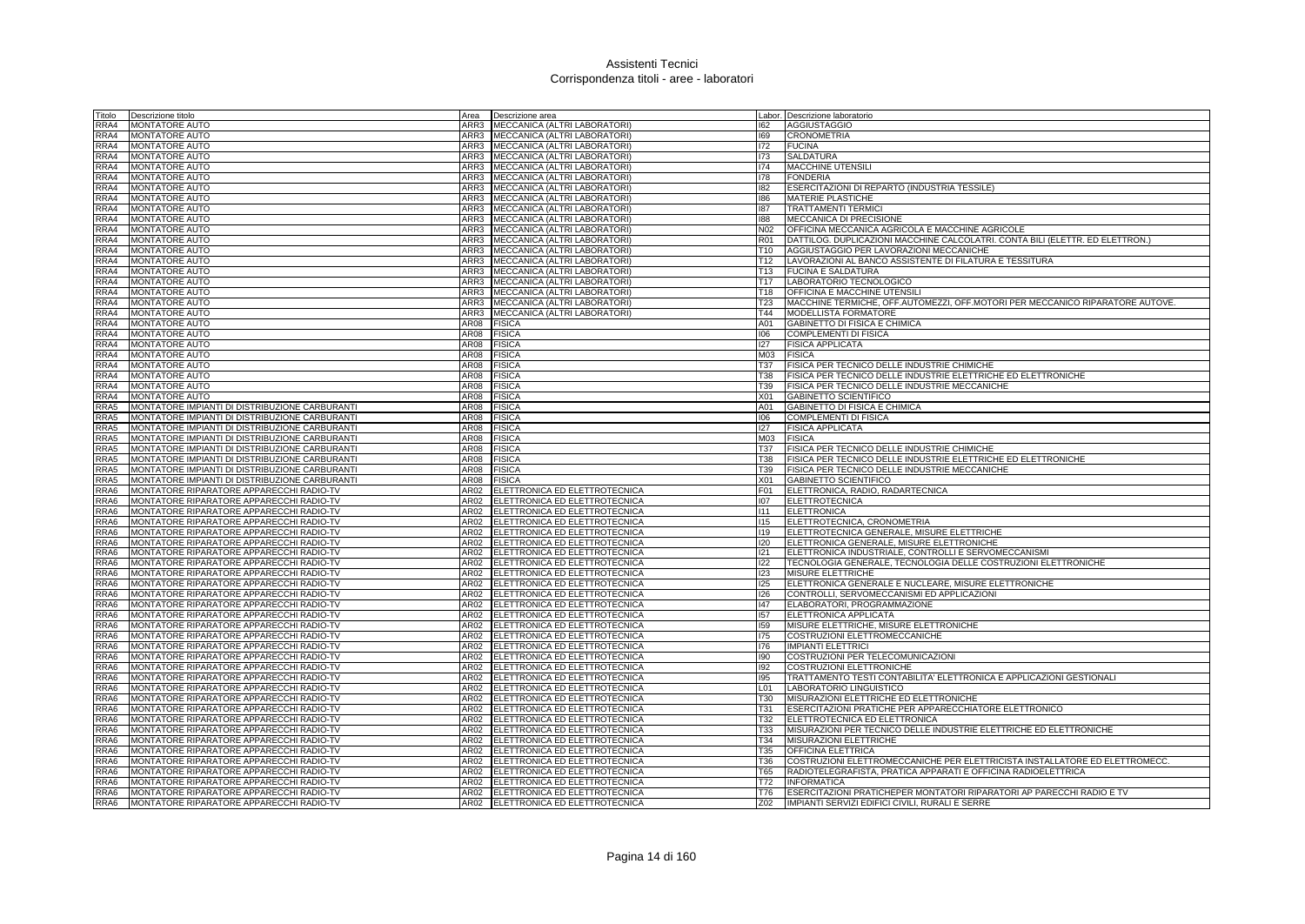| Titolo       | Descrizione titolo                       | Area             | Descrizione area                 |                 | Labor. Descrizione laboratorio                                                                              |
|--------------|------------------------------------------|------------------|----------------------------------|-----------------|-------------------------------------------------------------------------------------------------------------|
| RRA6         | MONTATORE RIPARATORE APPARECCHI RADIO-TV | AR08             | <b>FISICA</b>                    | A01             | GABINETTO DI FISICA E CHIMICA                                                                               |
| RRA6         | MONTATORE RIPARATORE APPARECCHI RADIO-TV | AR08             | <b>FISICA</b>                    | 106             | COMPLEMENTI DI FISICA                                                                                       |
| RRA6         | MONTATORE RIPARATORE APPARECCHI RADIO-TV | AR08             | <b>FISICA</b>                    | 127             | <b>FISICA APPLICATA</b>                                                                                     |
| RRA6         | MONTATORE RIPARATORE APPARECCHI RADIO-TV | AR08             | <b>FISICA</b>                    | M03 FISICA      |                                                                                                             |
| RRA6         | MONTATORE RIPARATORE APPARECCHI RADIO-TV | AR08             | <b>FISICA</b>                    | T37             | FISICA PER TECNICO DELLE INDUSTRIE CHIMICHE                                                                 |
| RRA6         | MONTATORE RIPARATORE APPARECCHI RADIO-TV | AR08             | <b>FISICA</b>                    | T38             | FISICA PER TECNICO DELLE INDUSTRIE ELETTRICHE ED ELETTRONICHE                                               |
| RRA6         | MONTATORE RIPARATORE APPARECCHI RADIO-TV | AR08             | <b>FISICA</b>                    | T39             | FISICA PER TECNICO DELLE INDUSTRIE MECCANICHE                                                               |
| RRA6         | MONTATORE RIPARATORE APPARECCHI RADIO-TV | AR08             | <b>FISICA</b>                    | X <sub>01</sub> | GABINETTO SCIENTIFICO                                                                                       |
| RRA7         | <b>MURATORE</b>                          | AR10             | <b>EDILE</b>                     | 118             | TECNOLOGIE DEI MATERIALI E DELLE COSTRUZIONI                                                                |
| RRA7         | <b>MURATORE</b>                          | AR10             | <b>EDILE</b>                     | 135             | TOPOGRAFIA, DISEGNO                                                                                         |
| RRA7         | <b>MURATORE</b>                          | AR10             | <b>EDILE</b>                     | 171             | <b>CANTIERE EDILE</b>                                                                                       |
| RRA7         | <b>MURATORE</b>                          | AR10             | <b>EDILE</b>                     | M01             | <b>COSTRUZIONI</b>                                                                                          |
| RRA7         | <b>MURATORE</b>                          | AR10             | <b>EDILE</b>                     |                 | M02   TOPOGRAFIA                                                                                            |
| RRA7         | <b>MURATORE</b>                          | AR10             | <b>EDILE</b>                     | T40             | LABORATORIO TECNOLOGICO ED ESERCITAZIONI PRATICHE ASSISTENTE EDILE                                          |
| RRA7         | <b>MURATORE</b>                          | AR10             | <b>EDILE</b>                     | T41             | LABORATORIO TECNOLOGICO ED ESERCITAZIONI PRATICHE DISEGNATORE EDILE                                         |
| RRA7         | <b>MURATORE</b>                          | AR10             | <b>EDILE</b>                     | Z03             | <b>STRUTTURE MURARIE</b>                                                                                    |
| RRA7         | <b>MURATORE</b>                          | AR29             | <b>CERAMICA</b>                  | S <sub>12</sub> | TECNICA PROFESSIONALE ED ESERCITAZIONI PRATICHE PER CERAMISTE                                               |
| RRA7         | <b>MURATORE</b>                          | AR29             | <b>CERAMICA</b>                  | T42             | <b>IESERCITAZIONI PER QUALIFICHE ATIPICHE FOGGIATORE PORCELLANA E CERAMICA</b>                              |
| RRA7         | <b>MURATORE</b>                          | AR29             | <b>CERAMICA</b>                  | T43             | DECORATORE DELLA PORCELLANA E DELLA CERAMICA                                                                |
| RRA7<br>RRA7 | <b>MURATORE</b><br><b>MURATORE</b>       | AR29<br>AR29     | <b>CERAMICA</b><br>CERAMICA      | T45<br>T46      | <b>TECNICA DELLA LAVORAZIONE DELLA CERAMICA</b><br>LAVORAZIONE NELLA QUALIFICA ATIPICA DI CHIMICO CERAMISTA |
| RRA7         |                                          |                  |                                  |                 | LAVORAZIONE PER CHIMICO DELLE INDUSTRIE CERAMICHE                                                           |
| RRA7         | <b>MURATORE</b><br><b>MURATORE</b>       | AR29<br>AR29     | <b>CERAMICA</b><br>CERAMICA      | T47<br>Y14      | ARTE DELLA CERAMICA                                                                                         |
| RRA7         | <b>MURATORE</b>                          | AR29             | <b>CERAMICA</b>                  | Y18             | <b>TECNOLOGIA CERAMICA</b>                                                                                  |
| RRA7         | <b>MURATORE</b>                          | AR29             | CERAMICA                         | Y21             | ARTE DELLA PORCELLANA                                                                                       |
| RRA7         | <b>MURATORE</b>                          | AR29             | <b>CERAMICA</b>                  | Y28             | <b>ARTE DEL GRES</b>                                                                                        |
| RRA7         | <b>MURATORE</b>                          | AR29             | CERAMICA                         | Y29             | ARTE DEI RIVESTIMENTI CERAMICI EDILIZI                                                                      |
| RRA8         | <b>ODONTOTECNICO</b>                     | AR <sub>26</sub> | <b>ODONTOTECNICA</b>             | T53             | ESERCITAZIONI PRATICHE PER ODONTOTECNICO                                                                    |
| RRA9         | OPERATORE CHIMICO                        | AR08             | <b>FISICA</b>                    | A01             | GABINETTO DI FISICA E CHIMICA                                                                               |
| RRA9         | OPERATORE CHIMICO                        | AR08             | <b>FISICA</b>                    | 106             | <b>COMPLEMENTI DI FISICA</b>                                                                                |
| RRA9         | OPERATORE CHIMICO                        | AR08             | <b>FISICA</b>                    | 127             | <b>FISICA APPLICATA</b>                                                                                     |
| RRA9         | OPERATORE CHIMICO                        | <b>AR08</b>      | <b>FISICA</b>                    | M <sub>03</sub> | <b>FISICA</b>                                                                                               |
| RRA9         | OPERATORE CHIMICO                        | AR08             | <b>FISICA</b>                    | <b>T37</b>      | FISICA PER TECNICO DELLE INDUSTRIE CHIMICHE                                                                 |
| RRA9         | OPERATORE CHIMICO                        | AR08             | <b>FISICA</b>                    | T38             | FISICA PER TECNICO DELLE INDUSTRIE ELETTRICHE ED ELETTRONICHE                                               |
| RRA9         | OPERATORE CHIMICO                        | AR08             | <b>FISICA</b>                    | T39             | FISICA PER TECNICO DELLE INDUSTRIE MECCANICHE                                                               |
| RRA9         | OPERATORE CHIMICO                        | AR08             | <b>FISICA</b>                    | X <sub>01</sub> | <b>GABINETTO SCIENTIFICO</b>                                                                                |
| RRA9         | OPERATORE CHIMICO                        | AR11             | METALLURGICO-MINERARIA           | 133             | MINERALOGIA, GEOLOGIA                                                                                       |
| RRA9         | OPERATORE CHIMICO                        | AR11             | METALLURGICO-MINERARIA           | 134             | CHIMICA METALLURGICA E MINERALURGIA                                                                         |
| RRA9         | OPERATORE CHIMICO                        | AR11             | METALLURGICO-MINERARIA           | 136             | <b>ARTE MINERARIA</b>                                                                                       |
| RRA9         | OPERATORE CHIMICO                        | AR11             | METALLURGICO-MINERARIA           | 137             | ARRICCHIMENTO DEI MINERALI                                                                                  |
| RRA9         | OPERATORE CHIMICO                        | AR11             | METALLURGICO-MINERARIA           | 155             | METALLURGIA, SIDERURGIA                                                                                     |
| RRA9         | OPERATORE CHIMICO                        | AR11             | METALLURGICO-MINERARIA           | 179             | <b>IMPIANTI MINERARI</b>                                                                                    |
| RRA9         | OPERATORE CHIMICO                        | AR11             | METALLURGICO-MINERARIA           | 189             | <b>METALLURGIA</b>                                                                                          |
| RRA9         | OPERATORE CHIMICO                        | AR23             | <b>CHIMICA</b>                   | E03             | CHIMICA ED INDUSTRIA AGRARIA                                                                                |
| RRA9         | OPERATORE CHIMICO                        | AR23             | <b>CHIMICA</b>                   | 103             | MERCEOLOGIA, CHIMICA, OTTICA FOTOGRAFICA                                                                    |
| RRA9         | OPERATORE CHIMICO                        | AR23             | <b>CHIMICA</b>                   | 104             | MICROSCOPIA, MICROBIOLOGIA CONCIARIA                                                                        |
| RRA9         | OPERATORE CHIMICO                        | AR23             | <b>CHIMICA</b>                   | 105             | TECNOLOGIA CONCIARIA, ANALISI                                                                               |
| RRA9         | OPERATORE CHIMICO                        | AR23             | <b>CHIMICA</b>                   | 108             | COMPLEMENTI DI FISICA ED ELETTROCHIMICA                                                                     |
| RRA9         | OPERATORE CHIMICO                        | AR23             | CHIMICA                          | 109             | ANALISI CHIMICA GENERALE E TECNICA                                                                          |
| RRA9         | OPERATORE CHIMICO                        | AR23             | <b>CHIMICA</b>                   | $ 112\rangle$   | <b>ANALISI CHIMICA</b>                                                                                      |
| RRA9         | OPERATORE CHIMICO                        | AR23             | <b>CHIMICA</b>                   | 129             | <b>MICROSCOPIA</b>                                                                                          |
| RRA9         | OPERATORE CHIMICO                        | AR23             | <b>CHIMICA</b>                   | 41              | <b>RADIOCHIMICA</b>                                                                                         |
| RRA9         | OPERATORE CHIMICO                        | AR23             | <b>CHIMICA</b>                   | $ 42\rangle$    | CHIMICA TESSILE E TINTORIA                                                                                  |
| RRA9         | OPERATORE CHIMICO                        | AR23             | <b>CHIMICA</b>                   | 145             | CHIMICA TINTORIA, SOSTANZE COLORANTI                                                                        |
| RRA9         | OPERATORE CHIMICO                        | AR23             | <b>CHIMICA</b>                   | 151             | TECNOLOGIA CHIMICA GENERALE E DELLE MATERIE PLASTICHE                                                       |
| RRA9         | OPERATORE CHIMICO                        | AR23             | <b>CHIMICA</b>                   | 154             | CHIMICA ANALITICA                                                                                           |
| RRA9         | OPERATORE CHIMICO                        | AR23             | <b>CHIMICA</b>                   | 156             | CHIMICA ORGANICA E DEGLI ALIMENTI                                                                           |
| RRA9         | OPERATORE CHIMICO                        | AR23             | <b>CHIMICA</b>                   | 158             | COMPLEMENTI DI BIOLOGIA, MICROBIOLOGIA GENERALE ED APPLICATA                                                |
| RRA9<br>RRA9 | OPERATORE CHIMICO                        | AR23             | <b>CHIMICA</b>                   | 166             | <b>TECNICA CONCIARIA</b>                                                                                    |
| RRA9         | OPERATORE CHIMICO                        | AR23<br>AR23     | <b>CHIMICA</b><br><b>CHIMICA</b> | 184<br>193      | ESERCITAZIONI DI REPARTO (INDUSTRIA TINTORIA)<br>CHIMICA ED ANALISI MERCEOLOGICA                            |
| RRA9         | OPERATORE CHIMICO<br>OPERATORE CHIMICO   | AR23             | <b>CHIMICA</b>                   | 194             | LABORATORIO DI ANALISI CLINICHE MICROBIOLOGICHEE BROMATOLOGICHE                                             |
| RRA9         | OPERATORE CHIMICO                        | AR23             | <b>CHIMICA</b>                   | M <sub>04</sub> | CHIMICA                                                                                                     |
| RRA9         | OPERATORE CHIMICO                        | AR23             | <b>CHIMICA</b>                   | N <sub>12</sub> | CHIMICA, CHIMICA BIOLOGICA, ANALISI MICROBIOLOGICHE                                                         |
| RRA9         | <b>OPERATORE CHIMICO</b>                 | AR23             | <b>CHIMICA</b>                   | S07             | <b>ESERCITAZIONI PRATICHE PER COSMETISTA</b>                                                                |
| RRA9         | OPERATORE CHIMICO                        | <b>AR23</b>      | <b>CHIMICA</b>                   |                 | S10 <b>TECNICA CHIMICA</b>                                                                                  |
|              |                                          |                  |                                  |                 |                                                                                                             |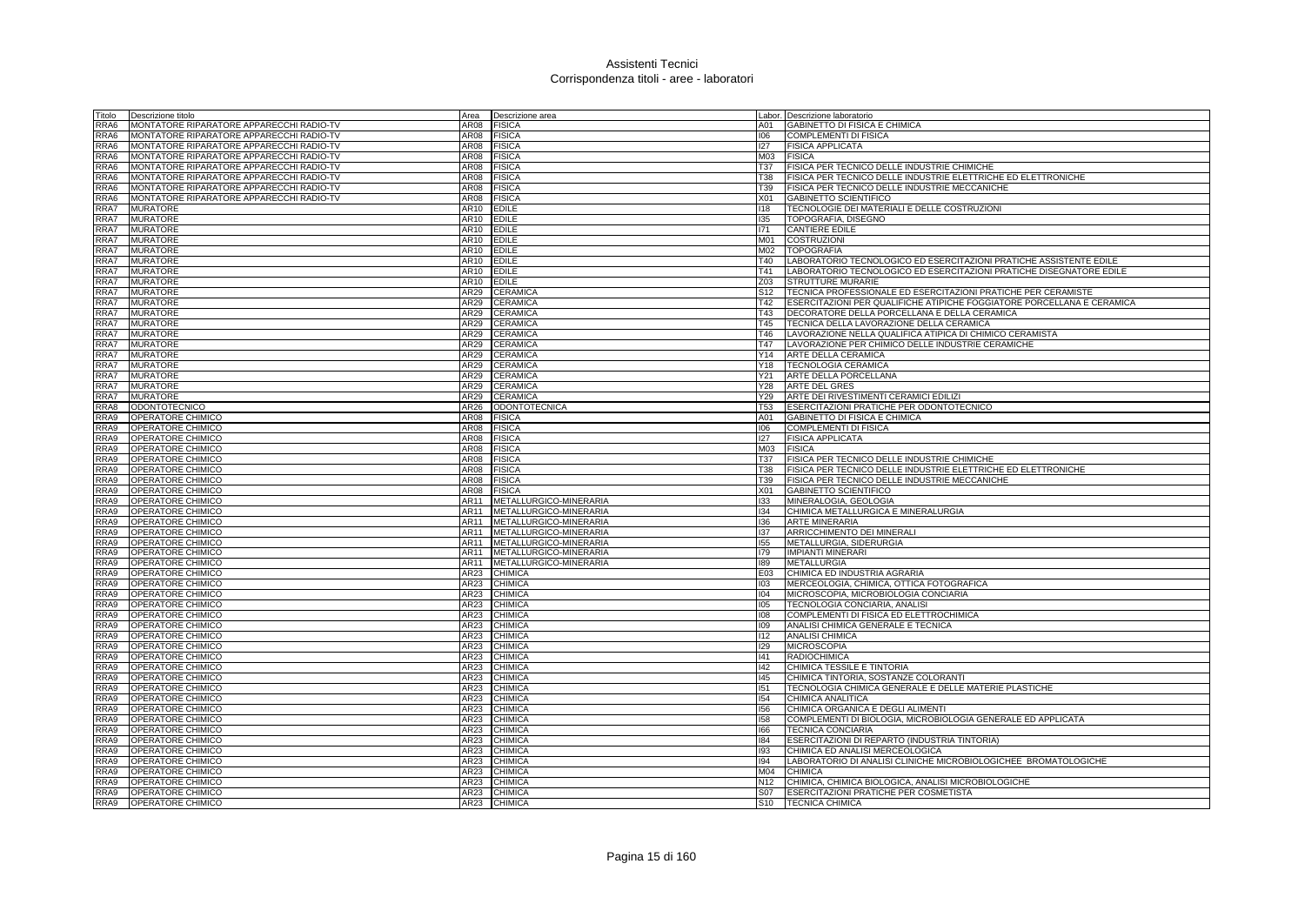| Titolo      | Descrizione titolo                | Area        | Descrizione area                          |                 | Labor. Descrizione laboratorio                                                 |
|-------------|-----------------------------------|-------------|-------------------------------------------|-----------------|--------------------------------------------------------------------------------|
| RRA9        | OPERATORE CHIMICO                 | AR23        | CHIMICA                                   | S11             | TECNICA MICROBIOLOGICA PER PREPARATRICE DI LABORATORIO CHIMICO E BIOLOGICO     |
| RRA9        | OPERATORE CHIMICO                 | AR23        | CHIMICA                                   | S <sub>13</sub> | LABORATORIO DI CHIMICA ANALITICA BROMATOLOGICA                                 |
| RRA9        | OPERATORE CHIMICO                 | AR23        | CHIMICA                                   | S14             | LABORATORIO DI CHIMICA FISICA ED ANALISI                                       |
| RRA9        | OPERATORE CHIMICO                 | AR23        | CHIMICA                                   | T24             | LABORATORIO ANALISI CHIMICHE STRUMENTALI E TECNICHE                            |
|             |                                   |             |                                           |                 |                                                                                |
| RRA9        | OPERATORE CHIMICO                 | AR23        | CHIMICA                                   | T25             | PREPARAZIONI CHIMICHE PER OPERATORE CHIMICO                                    |
| RRA9        | OPERATORE CHIMICO                 | AR23        | CHIMICA                                   | T26             | CHIMICA FISICA ED ANALISI                                                      |
| RRA9        | OPERATORE CHIMICO                 | AR23        | CHIMICA                                   | T <sub>27</sub> | CHIMICA ORGANICA E PREPARAZIONI PER TECNICO DELLE INDUSTRIE CHIMICHE           |
| RRA9        | OPERATORE CHIMICO                 | AR23        | CHIMICA                                   | T28             | CHIMICA PER TECNICO DELLE INDUSTRIE ELETTRICHE ED ELETTRONICHE                 |
| RRA9        | OPERATORE CHIMICO                 | AR23        | CHIMICA                                   | T29             | CHIMICA PER TECNICO DELLE INDUSTRIE MECCANICHE                                 |
| RRA9        | OPERATORE CHIMICO                 | AR23        | CHIMICA                                   | T59             | CHIMICA ANALITICA BROMATOLOGICA                                                |
| RRA9        | OPERATORE CHIMICO                 | AR23        | CHIMICA                                   | T61             | TECNICA MICROBIOLOGICA                                                         |
| RRA9        | OPERATORE CHIMICO                 | AR23        | CHIMICA                                   | T62             | CHIM.ORG.E PREP.PER TECNICO DI LABORATORIO CHIMICO BIOLOGICO                   |
| RRA9        | OPERATORE CHIMICO                 | AR29        | CERAMICA                                  | S <sub>12</sub> | TECNICA PROFESSIONALE ED ESERCITAZIONI PRATICHE PER CERAMISTE                  |
| RRA9        | OPERATORE CHIMICO                 | AR29        | CERAMICA                                  | T42             | ESERCITAZIONI PER QUALIFICHE ATIPICHE FOGGIATORE PORCELLANA E CERAMICA         |
| RRA9        | OPERATORE CHIMICO                 | AR29        | CERAMICA                                  | T43             | DECORATORE DELLA PORCELLANA E DELLA CERAMICA                                   |
| RRA9        | OPERATORE CHIMICO                 | AR29        | CERAMICA                                  | T45             | TECNICA DELLA LAVORAZIONE DELLA CERAMICA                                       |
| RRA9        | OPERATORE CHIMICO                 | AR29        | CERAMICA                                  | T46             | LAVORAZIONE NELLA QUALIFICA ATIPICA DI CHIMICO CERAMISTA                       |
| RRA9        | OPERATORE CHIMICC                 | AR29        | CERAMICA                                  | T47             | LAVORAZIONE PER CHIMICO DELLE INDUSTRIE CERAMICHE                              |
| RRA9        | OPERATORE CHIMICO                 | AR29        | CERAMICA                                  | Y14             | ARTE DELLA CERAMICA                                                            |
| RRA9        | OPERATORE CHIMICO                 | AR29        | <b>CERAMICA</b>                           | Y18             | <b>TECNOLOGIA CERAMICA</b>                                                     |
| RRA9        | OPERATORE CHIMICO                 | AR29        | <b>CERAMICA</b>                           | Y21             | ARTE DELLA PORCELLANA                                                          |
| RRA9        | OPERATORE CHIMICO                 | <b>AR29</b> | <b>CERAMICA</b>                           | Y28             | ARTE DEL GRES                                                                  |
|             |                                   |             |                                           |                 |                                                                                |
| RRA9        | OPERATORE CHIMICO                 | AR29        | CERAMICA                                  | Y29             | ARTE DEI RIVESTIMENTI CERAMICI EDILIZI                                         |
| RRA9        | OPERATORE CHIMICO                 | AR38        | <b>AGROINDUSTRIALE</b>                    | N07             | INDUSTRIA LATTIERO-CASEARIA                                                    |
| RRA9        | OPERATORE CHIMICO                 | AR38        | <b>AGROINDUSTRIALE</b>                    | N08             | <b>INDUSTRIA ENOLOGICA</b>                                                     |
| RRA9        | OPERATORE CHIMICO                 | AR38        | <b>AGROINDUSTRIALE</b>                    | N09             | INDUSTRIA AGRARIA OLEARIA                                                      |
| RRA9        | OPERATORE CHIMICO                 | AR38        | <b>AGROINDUSTRIALE</b>                    | N <sub>10</sub> | INDUSTRIA CONSERVIERA                                                          |
| RRA9        | OPERATORE CHIMICO                 | AR38        | <b>AGROINDUSTRIALE</b>                    | N11             | <b>ANALISI AGRARIE</b>                                                         |
| RRBA        | <b>TIPOIMPRESSORE</b>             | AR37        | <b>STAMPA E RESTAURO</b>                  | <b>T77</b>      | ESERCITAZIONI PRATICHE PER TIPOCOMPOSITORE                                     |
| RRBA        | <b>TIPOIMPRESSORE</b>             | <b>AR37</b> | STAMPA E RESTAURO                         | Y20             | ARTE DELLA STAMPA                                                              |
| <b>RRBA</b> | <b>TIPOIMPRESSORE</b>             | AR37        | <b>STAMPA E RESTAURO</b>                  | Y33             | RILEGATURA ARTISTICA E RESTAURO DEL LIBRO                                      |
| RRBB        | <b>FOTORIPRODUTTORE</b>           | <b>AR13</b> | <b>GRAFICA ED INCISIONE</b>               | T <sub>01</sub> | FOTOINCISIONE, RIPROD. FOTOGRAFICA, FOTORITOCCO, FOTOLITOGRAFIA PER FOTOINCIS. |
| <b>RRBB</b> | <b>FOTORIPRODUTTORE</b>           | <b>AR13</b> | <b>GRAFICA ED INCISIONE</b>               | T <sub>02</sub> | ESERCITAZIONI PRATICHE PER FOTOLITOGRAFO E PER LITOIMPRESSORE                  |
| RRBB        | <b>FOTORIPRODUTTORE</b>           | AR13        | <b>GRAFICA ED INCISIONE</b>               | T04             | COMPOSIZIONE A MANO E MONTAGGI                                                 |
| RRBB        | <b>FOTORIPRODUTTORE</b>           | AR13        | <b>GRAFICA ED INCISIONE</b>               | T05             | ESERCITAZIONI PRATICHE PER TIPOIMPRESSORE E TIPOCOMPOSITORE                    |
| RRBB        | <b>FOTORIPRODUTTORE</b>           | AR13        | <b>GRAFICA ED INCISIONE</b>               | Y11             | <b>ARTI GRAFICHE</b>                                                           |
| RRBB        | <b>FOTORIPRODUTTORE</b>           | AR13        | <b>GRAFICA ED INCISIONE</b>               | Y30             | CALCOGRAFIA                                                                    |
| RRBB        | <b>FOTORIPRODUTTORE</b>           | AR13        | <b>GRAFICA ED INCISIONE</b>               | Y31             | LITOGRAFIA                                                                     |
| RRBB        | <b>FOTORIPRODUTTORE</b>           | AR13        | <b>GRAFICA ED INCISIONE</b>               | Y32             | <b>XILOGRAFIA</b>                                                              |
| RRBB        | <b>FOTORIPRODUTTORE</b>           | AR15        | GRAFICA PUBBLICITARIA E FOTOGRAFIA        | 164             | <b>ARTI FOTOGRAFICHE</b>                                                       |
| RRBB        | <b>FOTORIPRODUTTORE</b>           | AR15        | GRAFICA PUBBLICITARIA E FOTOGRAFIA        | 165             | <b>ARTI GRAFICHE</b>                                                           |
| RRBB        | <b>FOTORIPRODUTTORE</b>           | AR15        | GRAFICA PUBBLICITARIA E FOTOGRAFIA        | S17             | <b>FOTOGRAFIA</b>                                                              |
| RRBB        | <b>FOTORIPRODUTTORE</b>           | AR15        | GRAFICA PUBBLICITARIA E FOTOGRAFIA        | тоз             | ESERCITAZIONI PER LA QUALIFICA ATIPICA DI ARTE FOTOGRAFICA                     |
| RRBB        | <b>FOTORIPRODUTTORE</b>           | AR15        | GRAFICA PUBBLICITARIA E FOTOGRAFIA        | Y04             | ARTE DELLA GRAFICA PUBBLICITARIA E DELLA FOTOGRAFIA                            |
| RRBB        | <b>FOTORIPRODUTTORE</b>           | AR15        | GRAFICA PUBBLICITARIA E FOTOGRAFIA        | Y12             | ARTE PUBBLICITARIA                                                             |
| RRBB        | <b>FOTORIPRODUTTORE</b>           | AR15        | <b>GRAFICA PUBBLICITARIA E FOTOGRAFIA</b> | Y13             | FOTOGRAFIA ARTISTICA                                                           |
| RRBB        | <b>FOTORIPRODUTTORE</b>           | AR15        | GRAFICA PUBBLICITARIA E FOTOGRAFIA        | Y24             | GRAFICA PUBBLICITARIA E FOTOGRAFIA                                             |
| <b>RRBC</b> | CHIMICO DELLE INDUSTRIE CERAMICHE | AR08        |                                           | A01             | GABINETTO DI FISICA E CHIMICA                                                  |
|             |                                   |             | <b>FISICA</b>                             | 106             |                                                                                |
| <b>RRBC</b> | CHIMICO DELLE INDUSTRIE CERAMICHE | AR08        | <b>FISICA</b>                             |                 | <b>COMPLEMENTI DI FISICA</b>                                                   |
| <b>RRBC</b> | CHIMICO DELLE INDUSTRIE CERAMICHE | AR08        | <b>FISICA</b>                             | 127             | <b>FISICA APPLICATA</b>                                                        |
| <b>RRBC</b> | CHIMICO DELLE INDUSTRIE CERAMICHE | AR08        | <b>FISICA</b>                             | M03             | <b>FISICA</b>                                                                  |
| <b>RRBC</b> | CHIMICO DELLE INDUSTRIE CERAMICHE | AR08        | FISICA                                    | T37             | FISICA PER TECNICO DELLE INDUSTRIE CHIMICHE                                    |
| <b>RRBC</b> | CHIMICO DELLE INDUSTRIE CERAMICHE | AR08        | <b>FISICA</b>                             | <b>T38</b>      | FISICA PER TECNICO DELLE INDUSTRIE ELETTRICHE ED ELETTRONICHE                  |
| <b>RRBC</b> | CHIMICO DELLE INDUSTRIE CERAMICHE | AR08        | <b>FISICA</b>                             | T39             | FISICA PER TECNICO DELLE INDUSTRIE MECCANICHE                                  |
| RRBC        | CHIMICO DELLE INDUSTRIE CERAMICHE | AR08        | <b>FISICA</b>                             | X01             | <b>GABINETTO SCIENTIFICO</b>                                                   |
| RRBC        | CHIMICO DELLE INDUSTRIE CERAMICHE | <b>AR23</b> | <b>CHIMICA</b>                            | E03             | CHIMICA ED INDUSTRIA AGRARIA                                                   |
| <b>RRBC</b> | CHIMICO DELLE INDUSTRIE CERAMICHE | AR23        | CHIMICA                                   | 103             | MERCEOLOGIA, CHIMICA, OTTICA FOTOGRAFICA                                       |
| RRBC        | CHIMICO DELLE INDUSTRIE CERAMICHE | <b>AR23</b> | CHIMICA                                   | 104             | MICROSCOPIA, MICROBIOLOGIA CONCIARIA                                           |
| RRBC        | CHIMICO DELLE INDUSTRIE CERAMICHE | AR23        | CHIMICA                                   | 105             | TECNOLOGIA CONCIARIA, ANALISI                                                  |
| RRBC        | CHIMICO DELLE INDUSTRIE CERAMICHE | <b>AR23</b> | CHIMICA                                   | 108             | COMPLEMENTI DI FISICA ED ELETTROCHIMICA                                        |
| RRBC        | CHIMICO DELLE INDUSTRIE CERAMICHE | AR23        | CHIMICA                                   | 109             | ANALISI CHIMICA GENERALE E TECNICA                                             |
| <b>RRBC</b> | CHIMICO DELLE INDUSTRIE CERAMICHE | AR23        | CHIMICA                                   | 112             | <b>ANALISI CHIMICA</b>                                                         |
| RRBC        | CHIMICO DELLE INDUSTRIE CERAMICHE | AR23        | <b>CHIMICA</b>                            | 129             | <b>MICROSCOPIA</b>                                                             |
| RRBC        | CHIMICO DELLE INDUSTRIE CERAMICHE | AR23        | <b>CHIMICA</b>                            | 141             | <b>RADIOCHIMICA</b>                                                            |
| RRBC        | CHIMICO DELLE INDUSTRIE CERAMICHE | AR23        | CHIMICA                                   | 142             | CHIMICA TESSILE E TINTORIA                                                     |
| RRBC        | CHIMICO DELLE INDUSTRIE CERAMICHE | AR23        | <b>CHIMICA</b>                            | 145             | CHIMICA TINTORIA, SOSTANZE COLORANTI                                           |
|             |                                   |             |                                           |                 |                                                                                |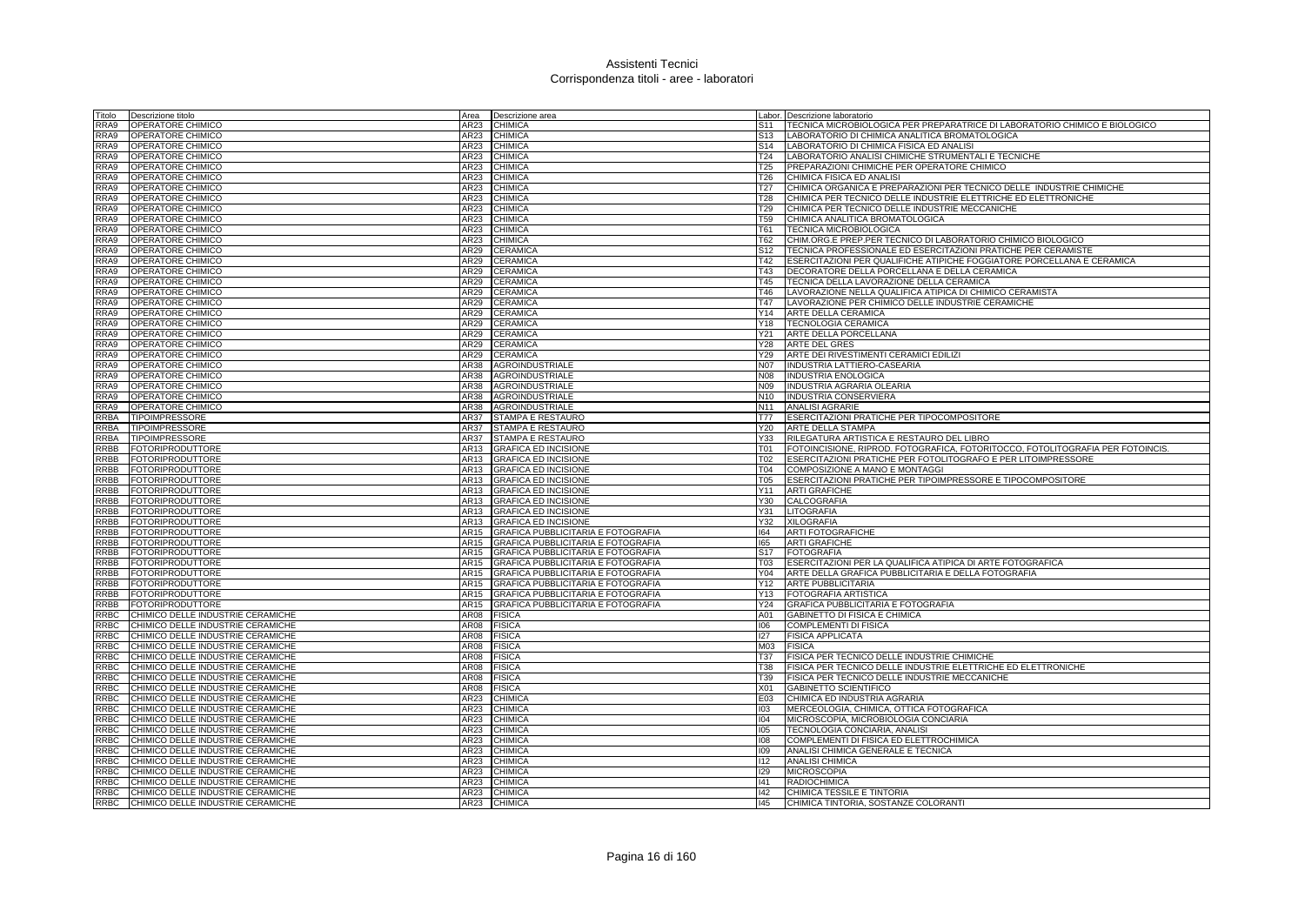| Titolo      | Descrizione titolo                | Area             | Descrizione area       |                 | Labor. Descrizione laboratorio                                             |
|-------------|-----------------------------------|------------------|------------------------|-----------------|----------------------------------------------------------------------------|
| RRBC        | CHIMICO DELLE INDUSTRIE CERAMICHE | AR23             | CHIMICA                | 151             | TECNOLOGIA CHIMICA GENERALE E DELLE MATERIE PLASTICHE                      |
| RRBC        | CHIMICO DELLE INDUSTRIE CERAMICHE | AR23             | <b>CHIMICA</b>         | 154             | CHIMICA ANALITICA                                                          |
| RRBC        | CHIMICO DELLE INDUSTRIE CERAMICHE | AR23             | <b>CHIMICA</b>         | 156             | CHIMICA ORGANICA E DEGLI ALIMENTI                                          |
| RRBC        | CHIMICO DELLE INDUSTRIE CERAMICHE | AR23             | <b>CHIMICA</b>         | 158             | COMPLEMENTI DI BIOLOGIA, MICROBIOLOGIA GENERALE ED APPLICATA               |
| RRBC        | CHIMICO DELLE INDUSTRIE CERAMICHE |                  | CHIMICA                |                 |                                                                            |
|             |                                   | AR23             |                        | 166             | <b>TECNICA CONCIARIA</b>                                                   |
| <b>RRBC</b> | CHIMICO DELLE INDUSTRIE CERAMICHE | AR23             | <b>CHIMICA</b>         | 184             | ESERCITAZIONI DI REPARTO (INDUSTRIA TINTORIA)                              |
| RRBC        | CHIMICO DELLE INDUSTRIE CERAMICHE | AR23             | CHIMICA                | 193             | CHIMICA ED ANALISI MERCEOLOGICA                                            |
| RRBC        | CHIMICO DELLE INDUSTRIE CERAMICHE | AR23             | <b>CHIMICA</b>         | 194             | LABORATORIO DI ANALISI CLINICHE MICROBIOLOGICHEE BROMATOLOGICHE            |
| RRBC        | CHIMICO DELLE INDUSTRIE CERAMICHE | AR23             | CHIMICA                | M04             | <b>CHIMICA</b>                                                             |
| RRBC        | CHIMICO DELLE INDUSTRIE CERAMICHE | AR23             | <b>CHIMICA</b>         | N <sub>12</sub> | CHIMICA, CHIMICA BIOLOGICA, ANALISI MICROBIOLOGICHE                        |
| <b>RRBC</b> | CHIMICO DELLE INDUSTRIE CERAMICHE | AR23             | <b>CHIMICA</b>         | S07             | <b>ESERCITAZIONI PRATICHE PER COSMETISTA</b>                               |
| <b>RRBC</b> | CHIMICO DELLE INDUSTRIE CERAMICHE | AR23             | <b>CHIMICA</b>         | S <sub>10</sub> | <b>TECNICA CHIMICA</b>                                                     |
| <b>RRBC</b> | CHIMICO DELLE INDUSTRIE CERAMICHE | AR23             | <b>CHIMICA</b>         | S <sub>11</sub> | TECNICA MICROBIOLOGICA PER PREPARATRICE DI LABORATORIO CHIMICO E BIOLOGICO |
| <b>RRBC</b> | CHIMICO DELLE INDUSTRIE CERAMICHE | AR23             | CHIMICA                | S <sub>13</sub> | LABORATORIO DI CHIMICA ANALITICA BROMATOLOGICA                             |
| <b>RRBC</b> | CHIMICO DELLE INDUSTRIE CERAMICHE | AR23             | <b>CHIMICA</b>         | S <sub>14</sub> | LABORATORIO DI CHIMICA FISICA ED ANALISI                                   |
| <b>RRBC</b> | CHIMICO DELLE INDUSTRIE CERAMICHE | AR23             | CHIMICA                | T <sub>24</sub> | LABORATORIO ANALISI CHIMICHE STRUMENTALI E TECNICHE                        |
|             |                                   |                  |                        |                 |                                                                            |
| <b>RRBC</b> | CHIMICO DELLE INDUSTRIE CERAMICHE | AR23             | CHIMICA                | T <sub>25</sub> | PREPARAZIONI CHIMICHE PER OPERATORE CHIMICO                                |
| <b>RRBC</b> | CHIMICO DELLE INDUSTRIE CERAMICHE | AR23             | CHIMICA                | T26             | CHIMICA FISICA ED ANALISI                                                  |
| <b>RRBC</b> | CHIMICO DELLE INDUSTRIE CERAMICHE | AR23             | <b>CHIMICA</b>         | T <sub>27</sub> | CHIMICA ORGANICA E PREPARAZIONI PER TECNICO DELLE INDUSTRIE CHIMICHE       |
| <b>RRBC</b> | CHIMICO DELLE INDUSTRIE CERAMICHE | AR23             | CHIMICA                | <b>T28</b>      | CHIMICA PER TECNICO DELLE INDUSTRIE ELETTRICHE ED ELETTRONICHE             |
| RRBC        | CHIMICO DELLE INDUSTRIE CERAMICHE | AR23             | <b>CHIMICA</b>         | T <sub>29</sub> | CHIMICA PER TECNICO DELLE INDUSTRIE MECCANICHE                             |
| RRBC        | CHIMICO DELLE INDUSTRIE CERAMICHE | AR23             | <b>CHIMICA</b>         | T <sub>59</sub> | CHIMICA ANALITICA BROMATOLOGICA                                            |
| RRBC        | CHIMICO DELLE INDUSTRIE CERAMICHE | AR23             | <b>CHIMICA</b>         | T61             | <b>TECNICA MICROBIOLOGICA</b>                                              |
| RRBC        | CHIMICO DELLE INDUSTRIE CERAMICHE | AR23             | CHIMICA                | <b>T62</b>      | CHIM.ORG.E PREP.PER TECNICO DI LABORATORIO CHIMICO BIOLOGICO               |
| RRBC        | CHIMICO DELLE INDUSTRIE CERAMICHE | AR29             | CERAMICA               | S <sub>12</sub> | TECNICA PROFESSIONALE ED ESERCITAZIONI PRATICHE PER CERAMISTE              |
| RRBC        | CHIMICO DELLE INDUSTRIE CERAMICHE | AR29             | CERAMICA               | T42             | ESERCITAZIONI PER QUALIFICHE ATIPICHE FOGGIATORE PORCELLANA E CERAMICA     |
| RRBC        | CHIMICO DELLE INDUSTRIE CERAMICHE | AR29             | CERAMICA               | T43             | DECORATORE DELLA PORCELLANA E DELLA CERAMICA                               |
|             |                                   |                  |                        |                 |                                                                            |
| RRBC        | CHIMICO DELLE INDUSTRIE CERAMICHE | AR29             | CERAMICA               | T45             | TECNICA DELLA LAVORAZIONE DELLA CERAMICA                                   |
| RRBC        | CHIMICO DELLE INDUSTRIE CERAMICHE | AR29             | <b>CERAMICA</b>        | T46             | LAVORAZIONE NELLA QUALIFICA ATIPICA DI CHIMICO CERAMISTA                   |
| RRBC        | CHIMICO DELLE INDUSTRIE CERAMICHE | AR29             | <b>CERAMICA</b>        | T47             | LAVORAZIONE PER CHIMICO DELLE INDUSTRIE CERAMICHE                          |
| <b>RRBC</b> | CHIMICO DELLE INDUSTRIE CERAMICHE | AR29             | CERAMICA               | Y14             | ARTE DELLA CERAMICA                                                        |
| <b>RRBC</b> | CHIMICO DELLE INDUSTRIE CERAMICHE | AR29             | <b>CERAMICA</b>        | Y18             | <b>TECNOLOGIA CERAMICA</b>                                                 |
| RRBC        | CHIMICO DELLE INDUSTRIE CERAMICHE | AR29             | CERAMICA               | Y21             | ARTE DELLA PORCELLANA                                                      |
| RRBC        | CHIMICO DELLE INDUSTRIE CERAMICHE | AR29             | <b>CERAMICA</b>        | Y28             | <b>ARTE DEL GRES</b>                                                       |
| RRBC        | CHIMICO DELLE INDUSTRIE CERAMICHE | AR29             | <b>CERAMICA</b>        | Y29             | ARTE DEI RIVESTIMENTI CERAMICI EDILIZI                                     |
| RRBE        | OTTICO (POST-QUALIFICA)           | AR08             | <b>FISICA</b>          | A01             | GABINETTO DI FISICA E CHIMICA                                              |
| RRBE        | OTTICO (POST-QUALIFICA)           | <b>AR08</b>      | <b>FISICA</b>          | 106             | <b>COMPLEMENTI DI FISICA</b>                                               |
| RRBE        | OTTICO (POST-QUALIFICA)           | AR08             | <b>FISICA</b>          | 127             | <b>FISICA APPLICATA</b>                                                    |
| RRBE        | OTTICO (POST-QUALIFICA)           | AR08             | <b>FISICA</b>          | M <sub>03</sub> | <b>FISICA</b>                                                              |
| RRBE        | OTTICO (POST-QUALIFICA)           | AR08             | <b>FISICA</b>          | <b>T37</b>      | <b>FISICA PER TECNICO DELLE INDUSTRIE CHIMICHE</b>                         |
|             |                                   |                  |                        |                 |                                                                            |
| RRBE        | OTTICO (POST-QUALIFICA)           | AR08             | <b>FISICA</b>          | <b>T38</b>      | FISICA PER TECNICO DELLE INDUSTRIE ELETTRICHE ED ELETTRONICHE              |
| RRBE        | OTTICO (POST-QUALIFICA)           | AR08             | <b>FISICA</b>          | T39             | FISICA PER TECNICO DELLE INDUSTRIE MECCANICHE                              |
| RRBE        | OTTICO (POST-QUALIFICA)           | AR08             | <b>FISICA</b>          | X01             | <b>GABINETTO SCIENTIFICO</b>                                               |
| RRBF        | TECNICO DELLE INDUSTRIE CHIMICHE  | AR08             | <b>FISICA</b>          | A01             | GABINETTO DI FISICA E CHIMICA                                              |
| RRBF        | TECNICO DELLE INDUSTRIE CHIMICHE  | AR08             | <b>FISICA</b>          | 106             | <b>COMPLEMENTI DI FISICA</b>                                               |
| RRBF        | TECNICO DELLE INDUSTRIE CHIMICHE  | AR08             | <b>FISICA</b>          | 127             | <b>FISICA APPLICATA</b>                                                    |
| RRBF        | TECNICO DELLE INDUSTRIE CHIMICHE  | AR08             | <b>FISICA</b>          | M <sub>03</sub> | <b>FISICA</b>                                                              |
| RRBF        | TECNICO DELLE INDUSTRIE CHIMICHE  | AR08             | <b>FISICA</b>          | T37             | FISICA PER TECNICO DELLE INDUSTRIE CHIMICHE                                |
| RRBF        | TECNICO DELLE INDUSTRIE CHIMICHE  | AR08             | <b>FISICA</b>          | <b>T38</b>      | FISICA PER TECNICO DELLE INDUSTRIE ELETTRICHE ED ELETTRONICHE              |
| RRBF        | TECNICO DELLE INDUSTRIE CHIMICHE  | AR08             | <b>FISICA</b>          | T39             | FISICA PER TECNICO DELLE INDUSTRIE MECCANICHE                              |
| RRBF        | TECNICO DELLE INDUSTRIE CHIMICHE  | AR08             | <b>FISICA</b>          | X01             | GABINETTO SCIENTIFICO                                                      |
| RRBF        | TECNICO DELLE INDUSTRIE CHIMICHE  | AR11             | METALLURGICO-MINERARIA | 133             |                                                                            |
|             |                                   |                  |                        |                 | MINERALOGIA, GEOLOGIA                                                      |
| RRBF        | TECNICO DELLE INDUSTRIE CHIMICHE  | AR11             | METALLURGICO-MINERARIA | 134             | CHIMICA METALLURGICA E MINERALURGIA                                        |
| <b>RRBF</b> | TECNICO DELLE INDUSTRIE CHIMICHE  | AR11             | METALLURGICO-MINERARIA | 136             | <b>ARTE MINERARIA</b>                                                      |
| RRBF        | TECNICO DELLE INDUSTRIE CHIMICHE  | AR11             | METALLURGICO-MINERARIA | 137             | ARRICCHIMENTO DEI MINERALI                                                 |
| RRBF        | TECNICO DELLE INDUSTRIE CHIMICHE  | AR11             | METALLURGICO-MINERARIA | 155             | METALLURGIA, SIDERURGIA                                                    |
| <b>RRBF</b> | TECNICO DELLE INDUSTRIE CHIMICHE  | AR11             | METALLURGICO-MINERARIA | 179             | <b>IMPIANTI MINERARI</b>                                                   |
| RRBF        | TECNICO DELLE INDUSTRIE CHIMICHE  | AR11             | METALLURGICO-MINERARIA | 189             | <b>METALLURGIA</b>                                                         |
| <b>RRBF</b> | TECNICO DELLE INDUSTRIE CHIMICHE  | AR <sub>23</sub> | CHIMICA                | E03             | CHIMICA ED INDUSTRIA AGRARIA                                               |
| RRBF        | TECNICO DELLE INDUSTRIE CHIMICHE  | AR23             | <b>CHIMICA</b>         | 103             | MERCEOLOGIA, CHIMICA, OTTICA FOTOGRAFICA                                   |
| RRBF        | TECNICO DELLE INDUSTRIE CHIMICHE  | AR23             | CHIMICA                | 104             | MICROSCOPIA, MICROBIOLOGIA CONCIARIA                                       |
| <b>RRBF</b> | TECNICO DELLE INDUSTRIE CHIMICHE  | AR23             | <b>CHIMICA</b>         | 105             | TECNOLOGIA CONCIARIA, ANALISI                                              |
| <b>RRBF</b> | TECNICO DELLE INDUSTRIE CHIMICHE  | AR23             | <b>CHIMICA</b>         | 108             | COMPLEMENTI DI FISICA ED ELETTROCHIMICA                                    |
| RRBF        | TECNICO DELLE INDUSTRIE CHIMICHE  | AR23             | <b>CHIMICA</b>         | 109             | ANALISI CHIMICA GENERALE E TECNICA                                         |
| <b>RRBF</b> | TECNICO DELLE INDUSTRIE CHIMICHE  | AR23             | <b>CHIMICA</b>         | 112             | <b>ANALISI CHIMICA</b>                                                     |
|             |                                   |                  |                        |                 |                                                                            |
| RRBF        | TECNICO DELLE INDUSTRIE CHIMICHE  |                  | AR23 CHIMICA           | 129             | <b>MICROSCOPIA</b>                                                         |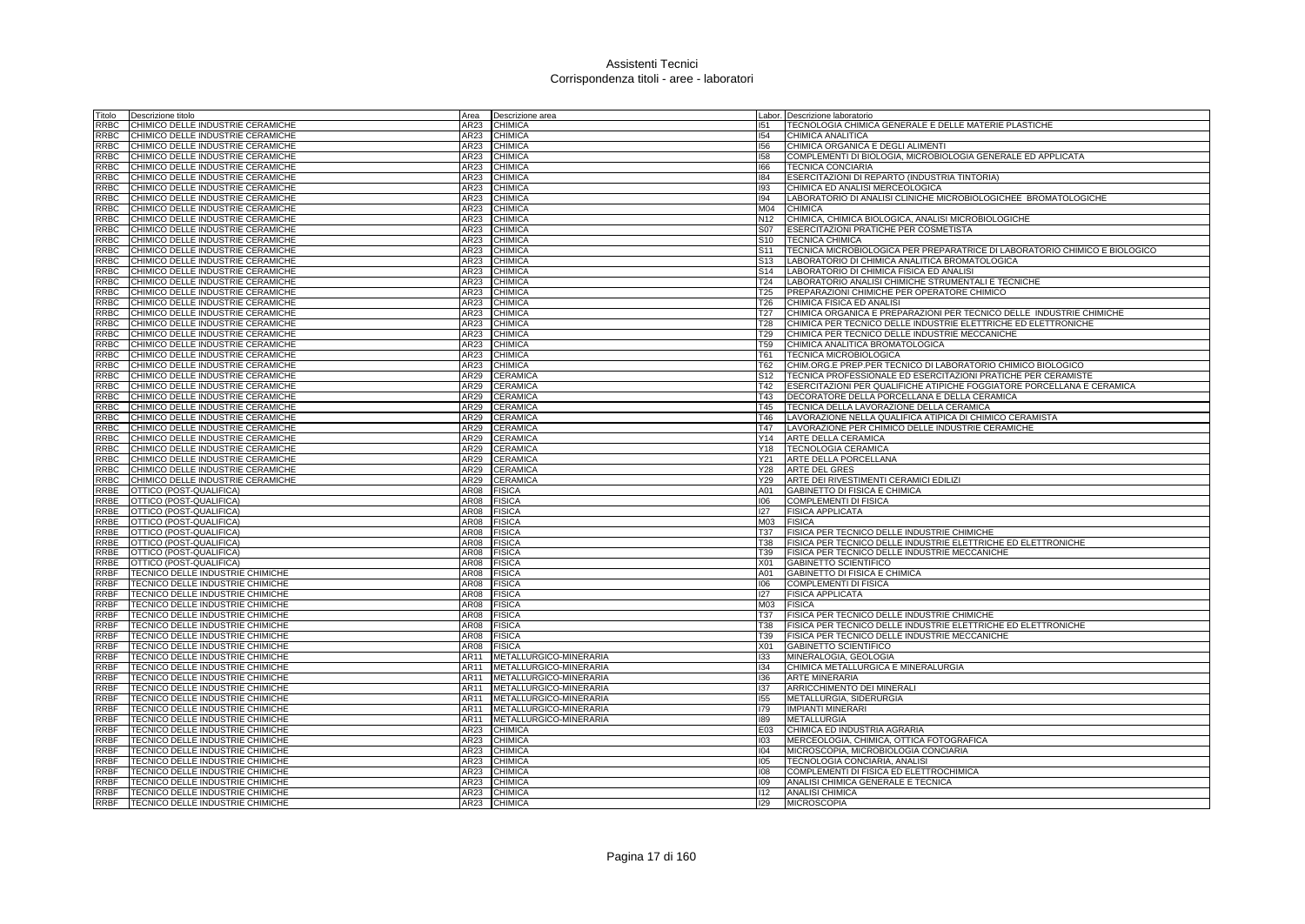| Fitolo           | Descrizione titolo                                                   | Area             | Descrizione area                                                                                   |                                    | Labor. Descrizione laboratorio                                             |
|------------------|----------------------------------------------------------------------|------------------|----------------------------------------------------------------------------------------------------|------------------------------------|----------------------------------------------------------------------------|
| RRBF             | TECNICO DELLE INDUSTRIE CHIMICHE                                     | AR23             | <b>CHIMICA</b>                                                                                     | 141                                | <b>RADIOCHIMICA</b>                                                        |
| RRBF             | TECNICO DELLE INDUSTRIE CHIMICHE                                     | AR23             | <b>CHIMICA</b>                                                                                     | 142                                | CHIMICA TESSILE E TINTORIA                                                 |
| RRBF             | TECNICO DELLE INDUSTRIE CHIMICHE                                     | AR23             | <b>CHIMICA</b>                                                                                     | 145                                | CHIMICA TINTORIA, SOSTANZE COLORANTI                                       |
| RRBF             | TECNICO DELLE INDUSTRIE CHIMICHE                                     | AR23             | <b>CHIMICA</b>                                                                                     | 151                                | TECNOLOGIA CHIMICA GENERALE E DELLE MATERIE PLASTICHE                      |
| RRBF             | TECNICO DELLE INDUSTRIE CHIMICHE                                     | AR23             | <b>CHIMICA</b>                                                                                     | 154                                | CHIMICA ANALITICA                                                          |
| RRBF             | TECNICO DELLE INDUSTRIE CHIMICHE                                     | AR23             | <b>CHIMICA</b>                                                                                     | 156                                | CHIMICA ORGANICA E DEGLI ALIMENTI                                          |
| RRBF             | TECNICO DELLE INDUSTRIE CHIMICHE                                     | AR23             | <b>CHIMICA</b>                                                                                     | 158                                | COMPLEMENTI DI BIOLOGIA, MICROBIOLOGIA GENERALE ED APPLICATA               |
| RRBF             | TECNICO DELLE INDUSTRIE CHIMICHE                                     | AR23             | <b>CHIMICA</b>                                                                                     | 166                                | <b>TECNICA CONCIARIA</b>                                                   |
| RRBF             | TECNICO DELLE INDUSTRIE CHIMICHE                                     | AR23             | CHIMICA                                                                                            | 184                                | ESERCITAZIONI DI REPARTO (INDUSTRIA TINTORIA)                              |
| <b>RRBF</b>      | TECNICO DELLE INDUSTRIE CHIMICHE                                     | AR23             | <b>CHIMICA</b>                                                                                     | 193                                | CHIMICA ED ANALISI MERCEOLOGICA                                            |
| <b>RRBF</b>      | TECNICO DELLE INDUSTRIE CHIMICHE                                     | AR23             | <b>CHIMICA</b>                                                                                     | 94                                 | LABORATORIO DI ANALISI CLINICHE MICROBIOLOGICHEE BROMATOLOGICHE            |
| RRBF             | TECNICO DELLE INDUSTRIE CHIMICHE                                     | AR23             | <b>CHIMICA</b>                                                                                     | M04                                | <b>CHIMICA</b>                                                             |
| <b>RRBF</b>      | TECNICO DELLE INDUSTRIE CHIMICHE                                     | AR23             | <b>CHIMICA</b>                                                                                     | N12                                | CHIMICA, CHIMICA BIOLOGICA, ANALISI MICROBIOLOGICHE                        |
| <b>RRBF</b>      | TECNICO DELLE INDUSTRIE CHIMICHE                                     | AR23             | <b>CHIMICA</b>                                                                                     | S07                                | <b>ESERCITAZIONI PRATICHE PER COSMETISTA</b>                               |
| <b>RRBF</b>      | TECNICO DELLE INDUSTRIE CHIMICHE                                     | AR <sub>23</sub> | CHIMICA                                                                                            | S <sub>10</sub>                    | <b>TECNICA CHIMICA</b>                                                     |
| RRBF             | TECNICO DELLE INDUSTRIE CHIMICHE                                     | AR23             | <b>CHIMICA</b>                                                                                     | S <sub>11</sub>                    | TECNICA MICROBIOLOGICA PER PREPARATRICE DI LABORATORIO CHIMICO E BIOLOGICO |
| RRBF             |                                                                      | AR23             | <b>CHIMICA</b>                                                                                     |                                    | LABORATORIO DI CHIMICA ANALITICA BROMATOLOGICA                             |
|                  | TECNICO DELLE INDUSTRIE CHIMICHE                                     |                  |                                                                                                    | S <sub>13</sub>                    | LABORATORIO DI CHIMICA FISICA ED ANALISI                                   |
| RRBF             | TECNICO DELLE INDUSTRIE CHIMICHE                                     | AR23             | <b>CHIMICA</b>                                                                                     | S14                                |                                                                            |
| <b>RRBF</b>      | TECNICO DELLE INDUSTRIE CHIMICHE                                     | AR23             | CHIMICA                                                                                            | T24                                | LABORATORIO ANALISI CHIMICHE STRUMENTALI E TECNICHE                        |
| RRBF<br>RRBF     | TECNICO DELLE INDUSTRIE CHIMICHE                                     | AR23<br>AR23     | <b>CHIMICA</b>                                                                                     | T <sub>25</sub><br>T <sub>26</sub> | PREPARAZIONI CHIMICHE PER OPERATORE CHIMICO                                |
|                  | TECNICO DELLE INDUSTRIE CHIMICHE                                     |                  | <b>CHIMICA</b>                                                                                     |                                    | CHIMICA FISICA ED ANALISI                                                  |
| RRBF             | TECNICO DELLE INDUSTRIE CHIMICHE                                     | AR23             | CHIMICA                                                                                            | T27                                | CHIMICA ORGANICA E PREPARAZIONI PER TECNICO DELLE INDUSTRIE CHIMICHE       |
| RRBF             | TECNICO DELLE INDUSTRIE CHIMICHE                                     | AR23             | <b>CHIMICA</b>                                                                                     | <b>T28</b>                         | CHIMICA PER TECNICO DELLE INDUSTRIE ELETTRICHE ED ELETTRONICHE             |
| RRBF             | TECNICO DELLE INDUSTRIE CHIMICHE                                     | AR23             | CHIMICA                                                                                            | T <sub>29</sub>                    | CHIMICA PER TECNICO DELLE INDUSTRIE MECCANICHE                             |
| RRBF             | TECNICO DELLE INDUSTRIE CHIMICHE                                     | AR23             | <b>CHIMICA</b>                                                                                     | <b>T59</b>                         | CHIMICA ANALITICA BROMATOLOGICA                                            |
| RRBF             | TECNICO DELLE INDUSTRIE CHIMICHE                                     | AR23             | CHIMICA                                                                                            | T61                                | TECNICA MICROBIOLOGICA                                                     |
| RRBF             | TECNICO DELLE INDUSTRIE CHIMICHE                                     | AR23             | <b>CHIMICA</b>                                                                                     | T62                                | CHIM.ORG.E PREP.PER TECNICO DI LABORATORIO CHIMICO BIOLOGICO               |
| RRBF             | TECNICO DELLE INDUSTRIE CHIMICHE                                     | AR29             | <b>CERAMICA</b>                                                                                    | S <sub>12</sub>                    | TECNICA PROFESSIONALE ED ESERCITAZIONI PRATICHE PER CERAMISTE              |
| RRBF             | TECNICO DELLE INDUSTRIE CHIMICHE                                     | AR29             | <b>CERAMICA</b>                                                                                    | T42                                | ESERCITAZIONI PER QUALIFICHE ATIPICHE FOGGIATORE PORCELLANA E CERAMICA     |
| RRBF             | TECNICO DELLE INDUSTRIE CHIMICHE                                     | AR29             | <b>CERAMICA</b>                                                                                    | T43                                | DECORATORE DELLA PORCELLANA E DELLA CERAMICA                               |
| RRBF             | TECNICO DELLE INDUSTRIE CHIMICHE                                     | AR29             | <b>CERAMICA</b>                                                                                    | T45                                | <b>TECNICA DELLA LAVORAZIONE DELLA CERAMICA</b>                            |
| <b>RRBF</b>      | TECNICO DELLE INDUSTRIE CHIMICHE                                     | AR29             | <b>CERAMICA</b>                                                                                    | T46                                | LAVORAZIONE NELLA QUALIFICA ATIPICA DI CHIMICO CERAMISTA                   |
| RRBF             | TECNICO DELLE INDUSTRIE CHIMICHE                                     | AR29             | CERAMICA                                                                                           | <b>T47</b>                         | LAVORAZIONE PER CHIMICO DELLE INDUSTRIE CERAMICHE                          |
| RRBF             | TECNICO DELLE INDUSTRIE CHIMICHE                                     | AR29             | <b>CERAMICA</b>                                                                                    | Y14                                | ARTE DELLA CERAMICA                                                        |
| RRBF             | TECNICO DELLE INDUSTRIE CHIMICHE                                     | AR29             | CERAMICA                                                                                           | Y18                                | <b>TECNOLOGIA CERAMICA</b>                                                 |
| RRBF             | TECNICO DELLE INDUSTRIE CHIMICHE                                     | AR29             | CERAMICA                                                                                           | Y21                                | ARTE DELLA PORCELLANA                                                      |
| RRBF<br>RRBF     | TECNICO DELLE INDUSTRIE CHIMICHE<br>TECNICO DELLE INDUSTRIE CHIMICHE | AR29<br>AR29     | CERAMICA<br><b>CERAMICA</b>                                                                        | Y28<br>Y29                         | <b>ARTE DEL GRES</b><br>ARTE DEI RIVESTIMENTI CERAMICI EDILIZI             |
| RRB <sub>0</sub> | PADRONE MARITTIMO PER IL TRAFFICO E LA PESCA                         | AR03             |                                                                                                    | 138                                | TECNOLOGIE NAVALMECCANICHE                                                 |
| RRB0             | PADRONE MARITTIMO PER IL TRAFFICO E LA PESCA                         | AR03             | COSTRUZIONI NAVALI E TECNOLOGIE METALMECCANICHE<br>COSTRUZIONI NAVALI E TECNOLOGIE METALMECCANICHE | 180                                | CARPENTERIA NAVALE                                                         |
| RRB0             | PADRONE MARITTIMO PER IL TRAFFICO E LA PESCA                         | AR03             | COSTRUZIONI NAVALI E TECNOLOGIE METALMECCANICHE                                                    | T22                                | MACCHINE, OFFICINA MECCANICA, MACCHINE MARINE PER MECCANICO NAVALE         |
| RRB0             | PADRONE MARITTIMO PER IL TRAFFICO E LA PESCA                         | AR03             | COSTRUZIONI NAVALI E TECNOLOGIE METALMECCANICHE                                                    | T63                                | <b>COSTRUZIONI NAVALI</b>                                                  |
| RRB0             | PADRONE MARITTIMO PER IL TRAFFICO E LA PESCA                         | AR03             | COSTRUZIONI NAVALI E TECNOLOGIE METALMECCANICHE                                                    | <b>T64</b>                         | NAVIGAZIONE, METEOROLOGIA ED OCEANOGRAFIA                                  |
| RRB0             | PADRONE MARITTIMO PER IL TRAFFICO E LA PESCA                         | AR03             | COSTRUZIONI NAVALI E TECNOLOGIE METALMECCANICHE                                                    | <b>T67</b>                         | IMBARCAZIONI SCUOLE OFFICINE ANNESSE: ARMAMENTO                            |
| RRB1             | SISTEMI DIGITALI PER PROCEDURE AUTOMATIZZATE                         | AR02             | ELETTRONICA ED ELETTROTECNICA                                                                      | F01                                | ELETTRONICA, RADIO, RADARTECNICA                                           |
| RRB1             | SISTEMI DIGITALI PER PROCEDURE AUTOMATIZZATE                         | AR02             | ELETTRONICA ED ELETTROTECNICA                                                                      | 107                                | <b>ELETTROTECNICA</b>                                                      |
| RRB1             | SISTEMI DIGITALI PER PROCEDURE AUTOMATIZZATE                         | AR02             | ELETTRONICA ED ELETTROTECNICA                                                                      | 1111                               | <b>ELETTRONICA</b>                                                         |
| RRB1             | SISTEMI DIGITALI PER PROCEDURE AUTOMATIZZATE                         | AR02             | ELETTRONICA ED ELETTROTECNICA                                                                      | 115                                | ELETTROTECNICA, CRONOMETRIA                                                |
| RRB1             | SISTEMI DIGITALI PER PROCEDURE AUTOMATIZZATE                         | AR02             | ELETTRONICA ED ELETTROTECNICA                                                                      | 119                                | ELETTROTECNICA GENERALE, MISURE ELETTRICHE                                 |
| RRB1             | SISTEMI DIGITALI PER PROCEDURE AUTOMATIZZATE                         | AR02             | ELETTRONICA ED ELETTROTECNICA                                                                      | 120                                | ELETTRONICA GENERALE, MISURE ELETTRONICHE                                  |
| RRB1             | SISTEMI DIGITALI PER PROCEDURE AUTOMATIZZATE                         | AR02             | ELETTRONICA ED ELETTROTECNICA                                                                      | 121                                | ELETTRONICA INDUSTRIALE, CONTROLLI E SERVOMECCANISMI                       |
| RRB1             | SISTEMI DIGITALI PER PROCEDURE AUTOMATIZZATE                         | AR02             | ELETTRONICA ED ELETTROTECNICA                                                                      | 122                                | TECNOLOGIA GENERALE, TECNOLOGIA DELLE COSTRUZIONI ELETTRONICHE             |
| RRB1             | SISTEMI DIGITALI PER PROCEDURE AUTOMATIZZATE                         | AR02             | ELETTRONICA ED ELETTROTECNICA                                                                      | 123                                | MISURE ELETTRICHE                                                          |
| RRB1             | SISTEMI DIGITALI PER PROCEDURE AUTOMATIZZATE                         | AR02             | ELETTRONICA ED ELETTROTECNICA                                                                      | 125                                | ELETTRONICA GENERALE E NUCLEARE, MISURE ELETTRONICHE                       |
| RRB1             | SISTEMI DIGITALI PER PROCEDURE AUTOMATIZZATE                         | AR02             | ELETTRONICA ED ELETTROTECNICA                                                                      | 126                                | CONTROLLI, SERVOMECCANISMI ED APPLICAZIONI                                 |
| RRB1             | SISTEMI DIGITALI PER PROCEDURE AUTOMATIZZATE                         | AR02             | ELETTRONICA ED ELETTROTECNICA                                                                      | 147                                | ELABORATORI, PROGRAMMAZIONE                                                |
| RRB1             | SISTEMI DIGITALI PER PROCEDURE AUTOMATIZZATE                         | AR02             | ELETTRONICA ED ELETTROTECNICA                                                                      | 157                                | <b>ELETTRONICA APPLICATA</b>                                               |
| RRB1             | SISTEMI DIGITALI PER PROCEDURE AUTOMATIZZATE                         | AR02             | ELETTRONICA ED ELETTROTECNICA                                                                      | 159                                | MISURE ELETTRICHE, MISURE ELETTRONICHE                                     |
| RRB1             | SISTEMI DIGITALI PER PROCEDURE AUTOMATIZZATE                         | AR <sub>02</sub> | ELETTRONICA ED ELETTROTECNICA                                                                      | 175                                | COSTRUZIONI ELETTROMECCANICHE                                              |
| RRB1             | SISTEMI DIGITALI PER PROCEDURE AUTOMATIZZATE                         | AR02             | ELETTRONICA ED ELETTROTECNICA                                                                      | 176                                | <b>IMPIANTI ELETTRICI</b>                                                  |
| RRB1             | SISTEMI DIGITALI PER PROCEDURE AUTOMATIZZATE                         | AR02             | ELETTRONICA ED ELETTROTECNICA                                                                      | 190                                | COSTRUZIONI PER TELECOMUNICAZIONI                                          |
| RRB1             | SISTEMI DIGITALI PER PROCEDURE AUTOMATIZZATE                         | AR02             | ELETTRONICA ED ELETTROTECNICA                                                                      | 192                                | COSTRUZIONI ELETTRONICHE                                                   |
| RRB1             | SISTEMI DIGITALI PER PROCEDURE AUTOMATIZZATE                         | AR02             | ELETTRONICA ED ELETTROTECNICA                                                                      | 195                                | TRATTAMENTO TESTI CONTABILITA' ELETTRONICA E APPLICAZIONI GESTIONALI       |
| RRB1             | SISTEMI DIGITALI PER PROCEDURE AUTOMATIZZATE                         | AR02             | ELETTRONICA ED ELETTROTECNICA                                                                      | L <sub>01</sub>                    | LABORATORIO LINGUISTICO                                                    |
| RRB1             | SISTEMI DIGITALI PER PROCEDURE AUTOMATIZZATE                         | AR02             | ELETTRONICA ED ELETTROTECNICA                                                                      | <b>T30</b>                         | MISURAZIONI ELETTRICHE ED ELETTRONICHE                                     |
| RRB1             | SISTEMI DIGITALI PER PROCEDURE AUTOMATIZZATE                         |                  | AR02 ELETTRONICA ED ELETTROTECNICA                                                                 | <b>T31</b>                         | ESERCITAZIONI PRATICHE PER APPARECCHIATORE ELETTRONICO                     |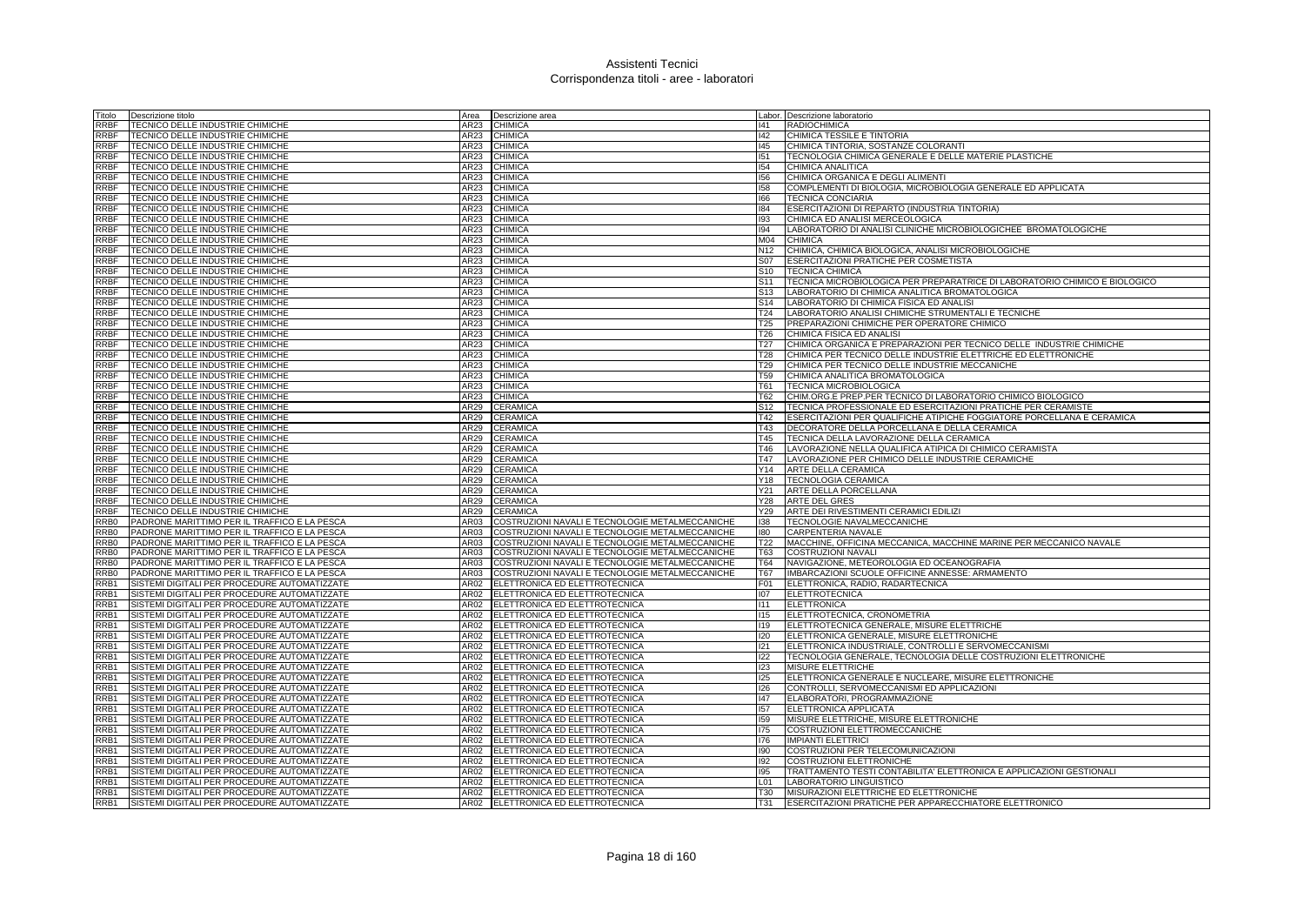| Titolo                               | Descrizione titolo                                       | Area             | Descrizione area                                                                                   |                 | Labor. Descrizione laboratorio                                              |
|--------------------------------------|----------------------------------------------------------|------------------|----------------------------------------------------------------------------------------------------|-----------------|-----------------------------------------------------------------------------|
| RRB1                                 | SISTEMI DIGITALI PER PROCEDURE AUTOMATIZZATE             | AR02             | ELETTRONICA ED ELETTROTECNICA                                                                      | T32             | ELETTROTECNICA ED ELETTRONICA                                               |
| RRB1                                 | SISTEMI DIGITALI PER PROCEDURE AUTOMATIZZATE             | AR02             | ELETTRONICA ED ELETTROTECNICA                                                                      | <b>T33</b>      | MISURAZIONI PER TECNICO DELLE INDUSTRIE ELETTRICHE ED ELETTRONICHE          |
| RRB1                                 | SISTEMI DIGITALI PER PROCEDURE AUTOMATIZZATE             |                  | AR02 ELETTRONICA ED ELETTROTECNICA                                                                 | T34             | MISURAZIONI ELETTRICHE                                                      |
| RRB1                                 | SISTEMI DIGITALI PER PROCEDURE AUTOMATIZZATE             | AR02             | ELETTRONICA ED ELETTROTECNICA                                                                      | <b>T35</b>      | <b>OFFICINA ELETTRICA</b>                                                   |
| RRB1                                 | SISTEMI DIGITALI PER PROCEDURE AUTOMATIZZATE             | AR02             | ELETTRONICA ED ELETTROTECNICA                                                                      | <b>T36</b>      | COSTRUZIONI ELETTROMECCANICHE PER ELETTRICISTA INSTALLATORE ED ELETTROMECC  |
| RRB1                                 | SISTEMI DIGITALI PER PROCEDURE AUTOMATIZZATE             | AR02             | ELETTRONICA ED ELETTROTECNICA                                                                      | <b>T65</b>      | RADIOTELEGRAFISTA, PRATICA APPARATI E OFFICINA RADIOELETTRICA               |
| RRB1                                 | SISTEMI DIGITALI PER PROCEDURE AUTOMATIZZATE             | AR02             | ELETTRONICA ED ELETTROTECNICA                                                                      | T72             | <b>INFORMATICA</b>                                                          |
| RRB1                                 | SISTEMI DIGITALI PER PROCEDURE AUTOMATIZZATE             | AR02             | ELETTRONICA ED ELETTROTECNICA                                                                      | T76             | ESERCITAZIONI PRATICHEPER MONTATORI RIPARATORI AP PARECCHI RADIO E TV       |
| RRB1                                 | SISTEMI DIGITALI PER PROCEDURE AUTOMATIZZATE             | AR02             | ELETTRONICA ED ELETTROTECNICA                                                                      | Z02             | IMPIANTI SERVIZI EDIFICI CIVILI, RURALI E SERRE                             |
| RRB1                                 | SISTEMI DIGITALI PER PROCEDURE AUTOMATIZZATE             | <b>AR08</b>      | <b>FISICA</b>                                                                                      | A01             | <b>GABINETTO DI FISICA E CHIMICA</b>                                        |
| RRB1                                 | SISTEMI DIGITALI PER PROCEDURE AUTOMATIZZATE             | AR08             | <b>FISICA</b>                                                                                      | 106             | <b>COMPLEMENTI DI FISICA</b>                                                |
| RRB1                                 | SISTEMI DIGITALI PER PROCEDURE AUTOMATIZZATE             | AR08             | <b>FISICA</b>                                                                                      | 127             | <b>FISICA APPLICATA</b>                                                     |
| RRB1                                 | SISTEMI DIGITALI PER PROCEDURE AUTOMATIZZATE             | AR08             | <b>FISICA</b>                                                                                      | M03             | <b>FISICA</b>                                                               |
| RRB1                                 | SISTEMI DIGITALI PER PROCEDURE AUTOMATIZZATE             | AR08             | <b>FISICA</b>                                                                                      | <b>T37</b>      | FISICA PER TECNICO DELLE INDUSTRIE CHIMICHE                                 |
| RRB1                                 | SISTEMI DIGITALI PER PROCEDURE AUTOMATIZZATE             | AR08             | <b>FISICA</b>                                                                                      | <b>T38</b>      | FISICA PER TECNICO DELLE INDUSTRIE ELETTRICHE ED ELETTRONICHE               |
| RRB1                                 | SISTEMI DIGITALI PER PROCEDURE AUTOMATIZZATE             | AR08             | <b>FISICA</b>                                                                                      | T39             | FISICA PER TECNICO DELLE INDUSTRIE MECCANICHE                               |
| RRB1                                 | SISTEMI DIGITALI PER PROCEDURE AUTOMATIZZATE             | AR08<br>AR02     | <b>FISICA</b>                                                                                      | X01<br>F01      | GABINETTO SCIENTIFICO                                                       |
| RRB <sub>2</sub><br>RRB <sub>2</sub> | RADIOTELEGRAFISTA DI BORDO<br>RADIOTELEGRAFISTA DI BORDO | AR02             | ELETTRONICA ED ELETTROTECNICA<br>ELETTRONICA ED ELETTROTECNICA                                     | 107             | ELETTRONICA, RADIO, RADARTECNICA                                            |
| RRB <sub>2</sub>                     | RADIOTELEGRAFISTA DI BORDO                               | AR02             | ELETTRONICA ED ELETTROTECNICA                                                                      | 1111            | <b>ELETTROTECNICA</b><br><b>ELETTRONICA</b>                                 |
| RRB <sub>2</sub>                     | RADIOTELEGRAFISTA DI BORDO                               | AR02             | ELETTRONICA ED ELETTROTECNICA                                                                      | 115             | ELETTROTECNICA, CRONOMETRIA                                                 |
| RRB <sub>2</sub>                     | RADIOTELEGRAFISTA DI BORDO                               | AR02             | ELETTRONICA ED ELETTROTECNICA                                                                      | 119             | ELETTROTECNICA GENERALE, MISURE ELETTRICHE                                  |
| RRB <sub>2</sub>                     | RADIOTELEGRAFISTA DI BORDO                               | AR02             | ELETTRONICA ED ELETTROTECNICA                                                                      | 120             | ELETTRONICA GENERALE, MISURE ELETTRONICHE                                   |
| RRB <sub>2</sub>                     | RADIOTELEGRAFISTA DI BORDO                               | AR02             | ELETTRONICA ED ELETTROTECNICA                                                                      | 121             | ELETTRONICA INDUSTRIALE, CONTROLLI E SERVOMECCANISMI                        |
| RRB <sub>2</sub>                     | RADIOTELEGRAFISTA DI BORDO                               | AR02             | ELETTRONICA ED ELETTROTECNICA                                                                      | 122             | TECNOLOGIA GENERALE, TECNOLOGIA DELLE COSTRUZIONI ELETTRONICHE              |
| RRB <sub>2</sub>                     | RADIOTELEGRAFISTA DI BORDO                               | AR02             | ELETTRONICA ED ELETTROTECNICA                                                                      | 123             | <b>MISURE ELETTRICHE</b>                                                    |
| RRB <sub>2</sub>                     | RADIOTELEGRAFISTA DI BORDO                               | AR02             | ELETTRONICA ED ELETTROTECNICA                                                                      | 125             | ELETTRONICA GENERALE E NUCLEARE, MISURE ELETTRONICHE                        |
| RRB <sub>2</sub>                     | RADIOTELEGRAFISTA DI BORDO                               | AR02             | ELETTRONICA ED ELETTROTECNICA                                                                      | 126             | CONTROLLI, SERVOMECCANISMI ED APPLICAZIONI                                  |
| RRB <sub>2</sub>                     | RADIOTELEGRAFISTA DI BORDO                               | AR02             | ELETTRONICA ED ELETTROTECNICA                                                                      | 47              | ELABORATORI, PROGRAMMAZIONE                                                 |
| RRB <sub>2</sub>                     | RADIOTELEGRAFISTA DI BORDO                               | AR02             | ELETTRONICA ED ELETTROTECNICA                                                                      | 157             | ELETTRONICA APPLICATA                                                       |
| RRB <sub>2</sub>                     | RADIOTELEGRAFISTA DI BORDO                               | AR02             | ELETTRONICA ED ELETTROTECNICA                                                                      | 159             | MISURE ELETTRICHE, MISURE ELETTRONICHE                                      |
| RRB <sub>2</sub>                     | RADIOTELEGRAFISTA DI BORDO                               | AR02             | ELETTRONICA ED ELETTROTECNICA                                                                      | 175             | COSTRUZIONI ELETTROMECCANICHE                                               |
| RRB <sub>2</sub>                     | RADIOTELEGRAFISTA DI BORDO                               | AR02             | ELETTRONICA ED ELETTROTECNICA                                                                      | 176             | <b>IMPIANTI ELETTRICI</b>                                                   |
| RRB <sub>2</sub>                     | RADIOTELEGRAFISTA DI BORDO                               | AR02             | ELETTRONICA ED ELETTROTECNICA                                                                      | 190             | COSTRUZIONI PER TELECOMUNICAZIONI                                           |
| RRB <sub>2</sub>                     | RADIOTELEGRAFISTA DI BORDO                               | AR02             | ELETTRONICA ED ELETTROTECNICA                                                                      | 192             | <b>COSTRUZIONI ELETTRONICHE</b>                                             |
| RRB <sub>2</sub>                     | RADIOTELEGRAFISTA DI BORDO                               | AR02             | ELETTRONICA ED ELETTROTECNICA                                                                      | 195             | TRATTAMENTO TESTI CONTABILITA' ELETTRONICA E APPLICAZIONI GESTIONALI        |
| RRB <sub>2</sub>                     | RADIOTELEGRAFISTA DI BORDO                               | AR02             | ELETTRONICA ED ELETTROTECNICA                                                                      | L <sub>01</sub> | LABORATORIO LINGUISTICO                                                     |
| RRB <sub>2</sub>                     | RADIOTELEGRAFISTA DI BORDO                               | AR02             | ELETTRONICA ED ELETTROTECNICA                                                                      | <b>T30</b>      | MISURAZIONI ELETTRICHE ED ELETTRONICHE                                      |
| RRB <sub>2</sub>                     | RADIOTELEGRAFISTA DI BORDO                               | AR02             | ELETTRONICA ED ELETTROTECNICA                                                                      | <b>T31</b>      | ESERCITAZIONI PRATICHE PER APPARECCHIATORE ELETTRONICO                      |
| RRB <sub>2</sub>                     | RADIOTELEGRAFISTA DI BORDO                               | AR02             | ELETTRONICA ED ELETTROTECNICA                                                                      | T32             | ELETTROTECNICA ED ELETTRONICA                                               |
| RRB <sub>2</sub>                     | RADIOTELEGRAFISTA DI BORDO                               | AR02             | ELETTRONICA ED ELETTROTECNICA                                                                      | T33             | MISURAZIONI PER TECNICO DELLE INDUSTRIE ELETTRICHE ED ELETTRONICHE          |
| RRB <sub>2</sub>                     | RADIOTELEGRAFISTA DI BORDO                               | <b>AR02</b>      | ELETTRONICA ED ELETTROTECNICA                                                                      | T34             | MISURAZIONI ELETTRICHE                                                      |
| RRB <sub>2</sub>                     | RADIOTELEGRAFISTA DI BORDO                               | AR <sub>02</sub> | ELETTRONICA ED ELETTROTECNICA                                                                      | <b>T35</b>      | <b>OFFICINA ELETTRICA</b>                                                   |
| RRB <sub>2</sub>                     | RADIOTELEGRAFISTA DI BORDO                               | AR02             | ELETTRONICA ED ELETTROTECNICA                                                                      | T36             | COSTRUZIONI ELETTROMECCANICHE PER ELETTRICISTA INSTALLATORE ED ELETTROMECC. |
| RRB <sub>2</sub>                     | RADIOTELEGRAFISTA DI BORDO                               | AR02             | ELETTRONICA ED ELETTROTECNICA                                                                      | T65             | RADIOTELEGRAFISTA, PRATICA APPARATI E OFFICINA RADIOELETTRICA               |
| RRB <sub>2</sub>                     | RADIOTELEGRAFISTA DI BORDO                               | AR02             | ELETTRONICA ED ELETTROTECNICA                                                                      | T72             | <b>INFORMATICA</b>                                                          |
| RRB <sub>2</sub>                     | RADIOTELEGRAFISTA DI BORDO                               | AR02             | ELETTRONICA ED ELETTROTECNICA                                                                      | T76             | ESERCITAZIONI PRATICHEPER MONTATORI RIPARATORI AP PARECCHI RADIO E TV       |
| RRB <sub>2</sub>                     | RADIOTELEGRAFISTA DI BORDO                               | AR02             | ELETTRONICA ED ELETTROTECNICA                                                                      | Z02             | IMPIANTI SERVIZI EDIFICI CIVILI, RURALI E SERRE                             |
| RRB <sub>2</sub>                     | RADIOTELEGRAFISTA DI BORDO<br>RADIOTELEGRAFISTA DI BORDO | AR03<br>AR03     | COSTRUZIONI NAVALI E TECNOLOGIE METALMECCANICHE<br>COSTRUZIONI NAVALI E TECNOLOGIE METALMECCANICHE | 138<br>180      | TECNOLOGIE NAVALMECCANICHE<br>CARPENTERIA NAVALE                            |
| RRB <sub>2</sub><br>RRB <sub>2</sub> | RADIOTELEGRAFISTA DI BORDO                               | AR03             | COSTRUZIONI NAVALI E TECNOLOGIE METALMECCANICHE                                                    | T22             | MACCHINE, OFFICINA MECCANICA, MACCHINE MARINE PER MECCANICO NAVALE          |
| RRB <sub>2</sub>                     | RADIOTELEGRAFISTA DI BORDO                               | AR03             | COSTRUZIONI NAVALI E TECNOLOGIE METALMECCANICHE                                                    | T63             | <b>COSTRUZIONI NAVALI</b>                                                   |
| RRB <sub>2</sub>                     | RADIOTELEGRAFISTA DI BORDO                               | AR03             | COSTRUZIONI NAVALI E TECNOLOGIE METALMECCANICHE                                                    | <b>T64</b>      | NAVIGAZIONE, METEOROLOGIA ED OCEANOGRAFIA                                   |
| RRB <sub>2</sub>                     | RADIOTELEGRAFISTA DI BORDO                               | AR03             | COSTRUZIONI NAVALI E TECNOLOGIE METALMECCANICHE                                                    | <b>T67</b>      | IMBARCAZIONI SCUOLE OFFICINE ANNESSE: ARMAMENTO                             |
| RRB3                                 | SALDATORE AL CANNELLO ED ELETTRICO                       | ARR1             | MECCANICA (H07 - I60)                                                                              | CO <sub>3</sub> | DATTILOGRAFIA E CALCOLO MECCANICO                                           |
| RRB3                                 | SALDATORE AL CANNELLO ED ELETTRICO                       | ARR1             | MECCANICA (H07 - I60)                                                                              | E05             | ESERCITAZIONI DI TECNOLOGIE MECCANICHE                                      |
| RRB3                                 | SALDATORE AL CANNELLO ED ELETTRICO                       | ARR1             | MECCANICA (H07 - I60)                                                                              | E06             | ESERCITAZIONI DI MOTORI E MACCHINE AGRICOLE                                 |
| RRB3                                 | SALDATORE AL CANNELLO ED ELETTRICO                       | ARR1             | MECCANICA (H07 - I60)                                                                              | G01             | <b>DATTILOGRAFIA</b>                                                        |
| RRB3                                 | SALDATORE AL CANNELLO ED ELETTRICO                       | ARR1             | MECCANICA (H07 - I60)                                                                              | G02             | RAGIONERIA E MACCHINE CONTABILI                                             |
| RRB3                                 | SALDATORE AL CANNELLO ED ELETTRICO                       | ARR1             | MECCANICA (H07 - I60)                                                                              | G03             | TECNICA COMMERCIALE E MACCHINE CALCOLATRICI                                 |
| RRB3                                 | SALDATORE AL CANNELLO ED ELETTRICO                       | ARR1             | MECCANICA (H07 - I60)                                                                              | H <sub>05</sub> | COSTRUZIONE E MANUTENZIONE DI IMPIANTI AUSILIARI                            |
| RRB3                                 | SALDATORE AL CANNELLO ED ELETTRICO                       | ARR1             | MECCANICA (H07 - I60)                                                                              | H07             | CONDUZIONE E MANUTENZIONE DI IMPIANTI TERMICI                               |
| RRB3                                 | SALDATORE AL CANNELLO ED ELETTRICO                       | ARR1             | MECCANICA (H07 - I60)                                                                              | 116             | TECNOLOGIE MECCANICHE DELLE OROLOGERIE                                      |
| RRB <sub>3</sub>                     | SALDATORE AL CANNELLO ED ELETTRICO                       |                  | ARR1 MECCANICA (H07 - 160)                                                                         | 128             | MECCANICA, MACCHINE                                                         |
| RRB3                                 | SALDATORE AL CANNELLO ED ELETTRICO                       |                  | ARR1 MECCANICA (H07 - 160)                                                                         | 131             | <b>TECNOLOGIA MECCANICA</b>                                                 |
| RRB3                                 | SALDATORE AL CANNELLO ED ELETTRICO                       |                  | ARR1 MECCANICA (H07 - 160)                                                                         | 132             | CONDUZIONE E MANUTENZIONE DI AUTOVEICOLI                                    |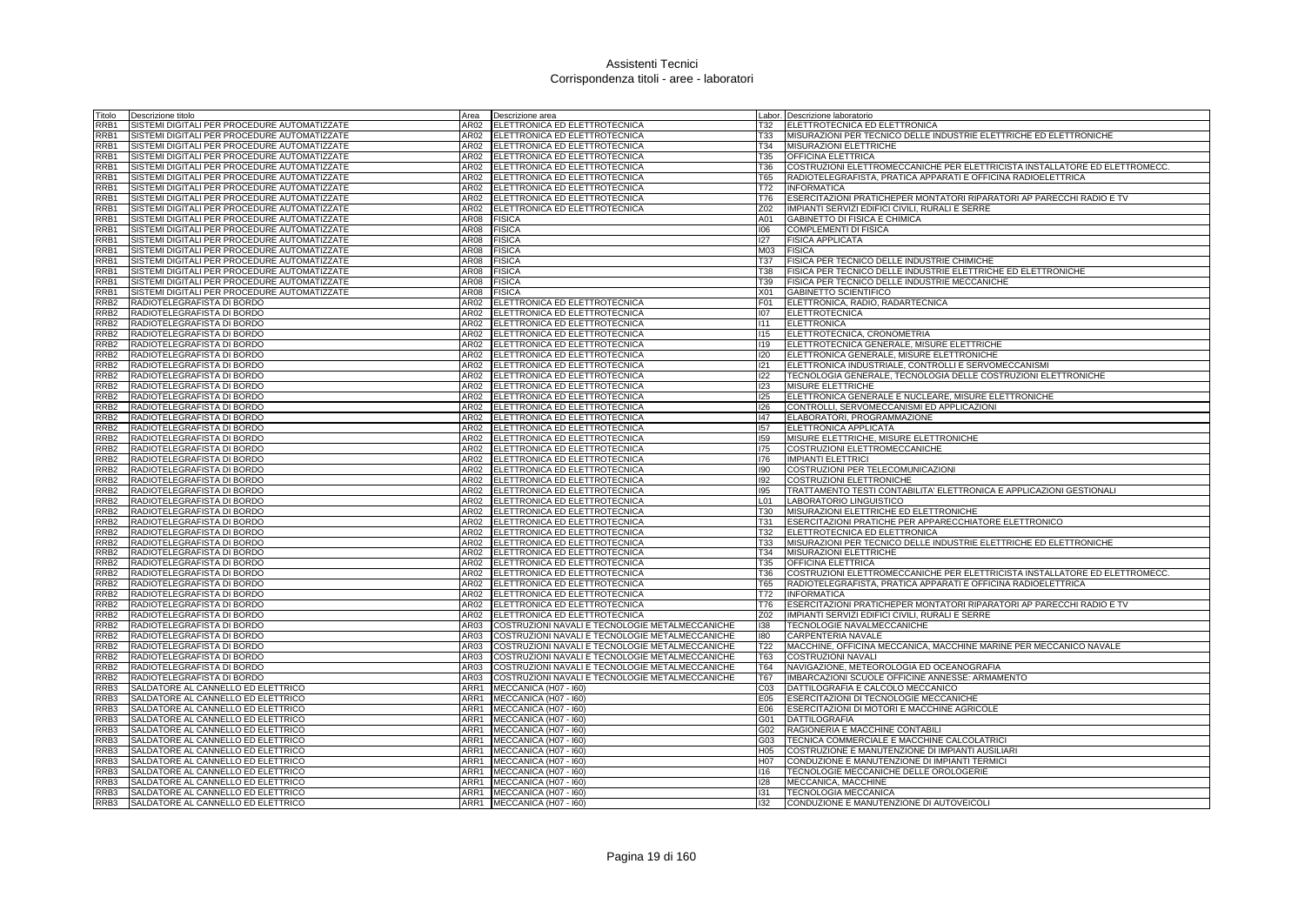| Titolo           | Descrizione titolo                 | Area             | Descrizione area                    |                 | Labor. Descrizione laboratorio                                                |
|------------------|------------------------------------|------------------|-------------------------------------|-----------------|-------------------------------------------------------------------------------|
| RRB3             | SALDATORE AL CANNELLO ED ELETTRICO | ARR1             | MECCANICA (H07 - I60)               | 146             | <b>TECNOLOGIA TESSILE</b>                                                     |
| RRB3             | SALDATORE AL CANNELLO ED ELETTRICO | ARR1             | MECCANICA (H07 - I60)               | 152             | MACCHINE A FLUIDO                                                             |
| RRB3             | SALDATORE AL CANNELLO ED ELETTRICO | ARR1             | MECCANICA (H07 - I60)               | 153             | TECNOLOGIA DELLA MECCANICA FINE E DI PRECISIONE                               |
| RB3              | SALDATORE AL CANNELLO ED ELETTRICO | ARR1             | MECCANICA (H07 - I60)               | 160             | TERMOTECNICA, MACCHINE A FLUIDO                                               |
| RRB3             | SALDATORE AL CANNELLO ED ELETTRICO | ARR1             | MECCANICA (H07 - I60)               | 162             | <b>AGGIUSTAGGIO</b>                                                           |
| RRB3             | SALDATORE AL CANNELLO ED ELETTRICO | ARR1             | MECCANICA (H07 - I60)               | 169             | <b>CRONOMETRIA</b>                                                            |
| RRB3             | SALDATORE AL CANNELLO ED ELETTRICO | ARR1             | MECCANICA (H07 - I60)               | 172             | <b>FUCINA</b>                                                                 |
| RRB3             | SALDATORE AL CANNELLO ED ELETTRICO | ARR1             | MECCANICA (H07 - I60)               | 173             | <b>SALDATURA</b>                                                              |
|                  |                                    |                  |                                     |                 |                                                                               |
| RRB3             | SALDATORE AL CANNELLO ED ELETTRICO | ARR1             | MECCANICA (H07 - I60)               | 174             | MACCHINE UTENSIL                                                              |
| RRB3             | SALDATORE AL CANNELLO ED ELETTRICO | ARR1             | MECCANICA (H07 - I60)               | 178             | <b>FONDERIA</b>                                                               |
| RRB3             | SALDATORE AL CANNELLO ED ELETTRICO | ARR1             | MECCANICA (H07 - I60)               | 182             | ESERCITAZIONI DI REPARTO (INDUSTRIA TESSILE)                                  |
| RRB3             | SALDATORE AL CANNELLO ED ELETTRICO | ARR1             | MECCANICA (H07 - I60)               | 186             | <b>MATERIE PLASTICHE</b>                                                      |
| RB3              | SALDATORE AL CANNELLO ED ELETTRICO | ARR1             | MECCANICA (H07 - I60)               | 187             | <b>TRATTAMENTI TERMICI</b>                                                    |
| RRB3             | SALDATORE AL CANNELLO ED ELETTRICO | ARR1             | MECCANICA (H07 - I60)               | 188             | <b>MECCANICA DI PRECISIONE</b>                                                |
| RRB3             | SALDATORE AL CANNELLO ED ELETTRICO | ARR1             | MECCANICA (H07 - I60)               | N02             | OFFICINA MECCANICA AGRICOLA E MACCHINE AGRICOLE                               |
| RRB3             | SALDATORE AL CANNELLO ED ELETTRICO | ARR1             | MECCANICA (H07 - I60)               | <b>R01</b>      | DATTILOG. DUPLICAZIONI MACCHINE CALCOLATRI. CONTA BILI (ELETTR. ED ELETTRON.) |
| RB3              | SALDATORE AL CANNELLO ED ELETTRICO | ARR1             | MECCANICA (H07 - I60)               | T <sub>10</sub> | AGGIUSTAGGIO PER LAVORAZIONI MECCANICHE                                       |
| RRB3             | SALDATORE AL CANNELLO ED ELETTRICO | ARR1             | MECCANICA (H07 - 160)               | T12             | LAVORAZIONI AL BANCO ASSISTENTE DI FILATURA E TESSITURA                       |
| RRB3             | SALDATORE AL CANNELLO ED ELETTRICO | ARR1             | MECCANICA (H07 - 160)               | T <sub>13</sub> | <b>FUCINA E SALDATURA</b>                                                     |
| RRB3             | SALDATORE AL CANNELLO ED ELETTRICO | ARR1             | MECCANICA (H07 - I60)               | T <sub>17</sub> | LABORATORIO TECNOLOGICO                                                       |
| RRB3             | SALDATORE AL CANNELLO ED ELETTRICO | ARR1             | MECCANICA (H07 - I60)               | T18             | OFFICINA E MACCHINE UTENSILI                                                  |
| RB3              | SALDATORE AL CANNELLO ED ELETTRICO | ARR1             | MECCANICA (H07 - I60)               | T <sub>23</sub> | MACCHINE TERMICHE, OFF.AUTOMEZZI, OFF.MOTORI PER MECCANICO RIPARATORE AUTOVE. |
| RRB3             | SALDATORE AL CANNELLO ED ELETTRICO | ARR1             | MECCANICA (H07 - I60)               | T44             | <b>MODELLISTA FORMATORE</b>                                                   |
| RRB3             | SALDATORE AL CANNELLO ED ELETTRICO | ARR <sub>2</sub> | MECCANICA (132)                     | C <sub>03</sub> | DATTILOGRAFIA E CALCOLO MECCANICO                                             |
| RRB3             | SALDATORE AL CANNELLO ED ELETTRICO | ARR <sub>2</sub> | MECCANICA (132)                     | E05             | ESERCITAZIONI DI TECNOLOGIE MECCANICHE                                        |
| RB3              | SALDATORE AL CANNELLO ED ELETTRICO | ARR <sub>2</sub> | MECCANICA (132)                     | E06             | ESERCITAZIONI DI MOTORI E MACCHINE AGRICOLE                                   |
|                  |                                    |                  |                                     |                 |                                                                               |
| RRB3             | SALDATORE AL CANNELLO ED ELETTRICO | ARR2             | MECCANICA (I32)                     | G01             | <b>DATTILOGRAFIA</b>                                                          |
| RRB3             | SALDATORE AL CANNELLO ED ELETTRICO | ARR2             | MECCANICA (I32)                     | G02             | RAGIONERIA E MACCHINE CONTABILI                                               |
| RRB3             | SALDATORE AL CANNELLO ED ELETTRICO | ARR2             | MECCANICA (I32)                     | G03             | TECNICA COMMERCIALE E MACCHINE CALCOLATRICI                                   |
| RB3              | SALDATORE AL CANNELLO ED ELETTRICO | ARR2             | MECCANICA (132)                     | H05             | COSTRUZIONE E MANUTENZIONE DI IMPIANTI AUSILIARI                              |
| RRB3             | SALDATORE AL CANNELLO ED ELETTRICO | ARR <sub>2</sub> | MECCANICA (132)                     | H07             | CONDUZIONE E MANUTENZIONE DI IMPIANTI TERMICI                                 |
| RRB3             | SALDATORE AL CANNELLO ED ELETTRICO | ARR <sub>2</sub> | MECCANICA (132)                     | 116             | TECNOLOGIE MECCANICHE DELLE OROLOGERIE                                        |
| RRB3             | SALDATORE AL CANNELLO ED ELETTRICO | ARR2             | MECCANICA (I32)                     | 128             | MECCANICA, MACCHINE                                                           |
| RRB3             | SALDATORE AL CANNELLO ED ELETTRICO | ARR <sub>2</sub> | MECCANICA (132)                     | 131             | TECNOLOGIA MECCANICA                                                          |
| RRB3             | SALDATORE AL CANNELLO ED ELETTRICO | ARR <sub>2</sub> | MECCANICA (I32)                     | 132             | CONDUZIONE E MANUTENZIONE DI AUTOVEICOLI                                      |
| RRB3             | SALDATORE AL CANNELLO ED ELETTRICO | ARR <sub>2</sub> | MECCANICA (I32)                     | 146             | <b>TECNOLOGIA TESSILE</b>                                                     |
| RRB3             | SALDATORE AL CANNELLO ED ELETTRICO | ARR <sub>2</sub> | <b>MECCANICA (I32)</b>              | 152             | MACCHINE A FLUIDO                                                             |
| RRB3             | SALDATORE AL CANNELLO ED ELETTRICO | ARR <sub>2</sub> | MECCANICA (I32)                     | 153             | TECNOLOGIA DELLA MECCANICA FINE E DI PRECISIONE                               |
| RRB3             | SALDATORE AL CANNELLO ED ELETTRICO | ARR <sub>2</sub> | MECCANICA (I32)                     | 160             | TERMOTECNICA, MACCHINE A FLUIDO                                               |
| RRB3             | SALDATORE AL CANNELLO ED ELETTRICO | ARR2             | MECCANICA (I32)                     | 162             | <b>AGGIUSTAGGIO</b>                                                           |
| RRB3             | SALDATORE AL CANNELLO ED ELETTRICO | ARR2             | MECCANICA (I32)                     | 169             | CRONOMETRIA                                                                   |
| RRB3             | SALDATORE AL CANNELLO ED ELETTRICO | ARR2             | MECCANICA (I32)                     | 172             | <b>FUCINA</b>                                                                 |
| RRB3             | SALDATORE AL CANNELLO ED ELETTRICO | ARR <sub>2</sub> | MECCANICA (I32)                     | 173             | <b>SALDATURA</b>                                                              |
| RRB3             | SALDATORE AL CANNELLO ED ELETTRICO | ARR <sub>2</sub> | MECCANICA (I32)                     | 174             | <b>MACCHINE UTENSILI</b>                                                      |
| RRB3             | SALDATORE AL CANNELLO ED ELETTRICO | ARR <sub>2</sub> | MECCANICA (I32)                     | 178             | <b>FONDERIA</b>                                                               |
| RRB3             | SALDATORE AL CANNELLO ED ELETTRICO | ARR <sub>2</sub> | MECCANICA (132)                     | 182             | ESERCITAZIONI DI REPARTO (INDUSTRIA TESSILE)                                  |
| RRB3             | SALDATORE AL CANNELLO ED ELETTRICO | ARR <sub>2</sub> | MECCANICA (I32)                     | 186             | <b>MATERIE PLASTICHE</b>                                                      |
| RRB3             | SALDATORE AL CANNELLO ED ELETTRICO | ARR <sub>2</sub> | MECCANICA (I32)                     | 187             | <b>TRATTAMENTI TERMICI</b>                                                    |
| RRB3             | SALDATORE AL CANNELLO ED ELETTRICO | ARR <sub>2</sub> | MECCANICA (I32)                     | 188             | MECCANICA DI PRECISIONE                                                       |
| RRB3             | SALDATORE AL CANNELLO ED ELETTRICO | ARR <sub>2</sub> | MECCANICA (I32)                     | <b>N02</b>      | OFFICINA MECCANICA AGRICOLA E MACCHINE AGRICOLE                               |
| RRB3             | SALDATORE AL CANNELLO ED ELETTRICO | ARR <sub>2</sub> | MECCANICA (132)                     | <b>R01</b>      | DATTILOG. DUPLICAZIONI MACCHINE CALCOLATRI. CONTA BILI (ELETTR. ED ELETTRON.) |
|                  |                                    |                  |                                     |                 |                                                                               |
| RRB3             | SALDATORE AL CANNELLO ED ELETTRICO | ARR <sub>2</sub> | MECCANICA (132)                     | T <sub>10</sub> | AGGIUSTAGGIO PER LAVORAZIONI MECCANICHE                                       |
| RRB3             | SALDATORE AL CANNELLO ED ELETTRICO | ARR2             | MECCANICA (I32)                     | T12             | LAVORAZIONI AL BANCO ASSISTENTE DI FILATURA E TESSITURA                       |
| RRB3             | SALDATORE AL CANNELLO ED ELETTRICO | ARR <sub>2</sub> | MECCANICA (I32)                     | <b>T13</b>      | <b>FUCINA E SALDATURA</b>                                                     |
| RRB3             | SALDATORE AL CANNELLO ED ELETTRICO | ARR2             | MECCANICA (132)                     | T17             | LABORATORIO TECNOLOGICO                                                       |
| RRB3             | SALDATORE AL CANNELLO ED ELETTRICO | ARR <sub>2</sub> | MECCANICA (I32)                     | T18             | OFFICINA E MACCHINE UTENSILI                                                  |
| RRB3             | SALDATORE AL CANNELLO ED ELETTRICO | ARR <sub>2</sub> | MECCANICA (132)                     | <b>T23</b>      | MACCHINE TERMICHE, OFF.AUTOMEZZI, OFF.MOTORI PER MECCANICO RIPARATORE AUTOVE. |
| RRB3             | SALDATORE AL CANNELLO ED ELETTRICO | ARR <sub>2</sub> | MECCANICA (I32)                     | T44             | MODELLISTA FORMATORE                                                          |
| RRB3             | SALDATORE AL CANNELLO ED ELETTRICO | ARR3             | MECCANICA (ALTRI LABORATORI)        | C <sub>03</sub> | DATTILOGRAFIA E CALCOLO MECCANICO                                             |
| RRB3             | SALDATORE AL CANNELLO ED ELETTRICO | ARR3             | MECCANICA (ALTRI LABORATORI)        | E05             | ESERCITAZIONI DI TECNOLOGIE MECCANICHE                                        |
| RRB3             | SALDATORE AL CANNELLO ED ELETTRICO | ARR3             | MECCANICA (ALTRI LABORATORI)        | E06             | ESERCITAZIONI DI MOTORI E MACCHINE AGRICOLE                                   |
| RRB3             | SALDATORE AL CANNELLO ED ELETTRICO | ARR3             | MECCANICA (ALTRI LABORATORI)        | G01             | DATTILOGRAFIA                                                                 |
| RRB3             | SALDATORE AL CANNELLO ED ELETTRICO | ARR3             | MECCANICA (ALTRI LABORATORI)        | G02             | RAGIONERIA E MACCHINE CONTABILI                                               |
| RRB3             | SALDATORE AL CANNELLO ED ELETTRICO | ARR3             | <b>MECCANICA (ALTRI LABORATORI)</b> | G03             | TECNICA COMMERCIALE E MACCHINE CALCOLATRICI                                   |
| RRB3             | SALDATORE AL CANNELLO ED ELETTRICO |                  | ARR3   MECCANICA (ALTRI LABORATORI) | H <sub>05</sub> | COSTRUZIONE E MANUTENZIONE DI IMPIANTI AUSILIARI                              |
| RRB <sub>3</sub> | SALDATORE AL CANNELLO ED ELETTRICO |                  | ARR3 MECCANICA (ALTRI LABORATORI)   | H07             | CONDUZIONE E MANUTENZIONE DI IMPIANTI TERMICI                                 |
|                  |                                    |                  |                                     |                 |                                                                               |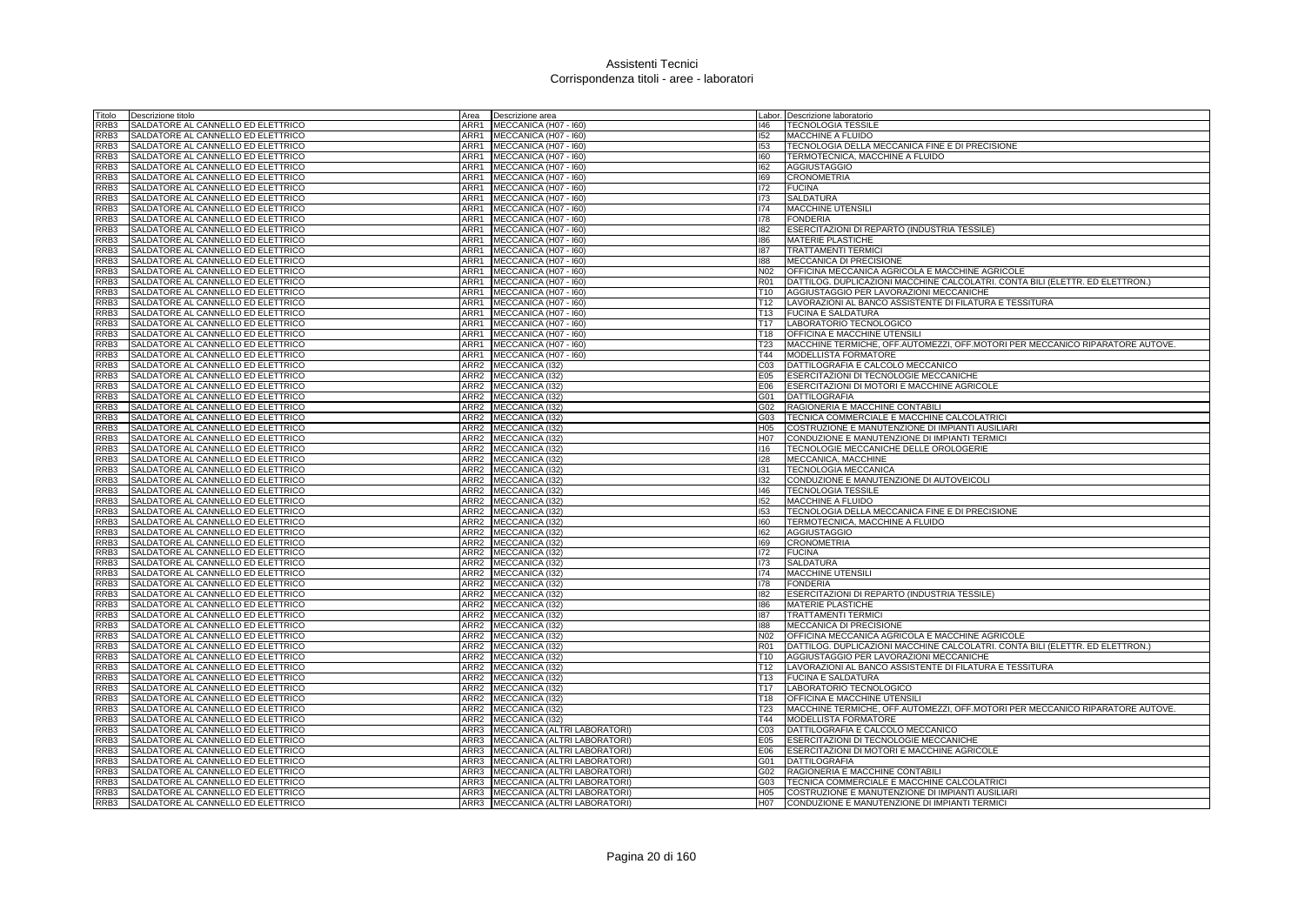| Titolo           | Descrizione titolo                                                                                       | Area        | Descrizione area                                                         |                 | Labor. Descrizione laboratorio                                                |
|------------------|----------------------------------------------------------------------------------------------------------|-------------|--------------------------------------------------------------------------|-----------------|-------------------------------------------------------------------------------|
| RRB3             | SALDATORE AL CANNELLO ED ELETTRICO                                                                       |             | ARR3 MECCANICA (ALTRI LABORATORI)                                        | 116             | TECNOLOGIE MECCANICHE DELLE OROLOGERIE                                        |
| RRB3             | SALDATORE AL CANNELLO ED ELETTRICO                                                                       | ARR3        | MECCANICA (ALTRI LABORATORI)                                             | 128             | MECCANICA, MACCHINE                                                           |
| RRB3             | SALDATORE AL CANNELLO ED ELETTRICO                                                                       |             | ARR3 MECCANICA (ALTRI LABORATORI)                                        | 131             | <b>TECNOLOGIA MECCANICA</b>                                                   |
| RRB3             | SALDATORE AL CANNELLO ED ELETTRICO                                                                       |             | ARR3 MECCANICA (ALTRI LABORATORI)                                        | 132             | CONDUZIONE E MANUTENZIONE DI AUTOVEICOLI                                      |
| RRB3             | SALDATORE AL CANNELLO ED ELETTRICO                                                                       |             | ARR3 MECCANICA (ALTRI LABORATORI)                                        | 146             | <b>TECNOLOGIA TESSILE</b>                                                     |
| RRB3             | SALDATORE AL CANNELLO ED ELETTRICO                                                                       | ARR3        | MECCANICA (ALTRI LABORATORI)                                             | 152             | MACCHINE A FLUIDO                                                             |
| RRB3             | SALDATORE AL CANNELLO ED ELETTRICO                                                                       | ARR3        | MECCANICA (ALTRI LABORATORI)                                             | 153             | TECNOLOGIA DELLA MECCANICA FINE E DI PRECISIONE                               |
| RRB3             | SALDATORE AL CANNELLO ED ELETTRICO                                                                       | ARR3        | MECCANICA (ALTRI LABORATORI)                                             | 160             | TERMOTECNICA, MACCHINE A FLUIDO                                               |
| RRB3             | SALDATORE AL CANNELLO ED ELETTRICO                                                                       | ARR3        | MECCANICA (ALTRI LABORATORI)                                             | 162             | <b>AGGIUSTAGGIO</b>                                                           |
| RRB <sub>3</sub> | SALDATORE AL CANNELLO ED ELETTRICO                                                                       | ARR3        | MECCANICA (ALTRI LABORATORI)                                             | 169             | <b>CRONOMETRIA</b>                                                            |
| RRB3             | SALDATORE AL CANNELLO ED ELETTRICO                                                                       | ARR3        | MECCANICA (ALTRI LABORATORI)                                             | 172             | <b>FUCINA</b>                                                                 |
| RRB3             | SALDATORE AL CANNELLO ED ELETTRICO                                                                       |             | ARR3 MECCANICA (ALTRI LABORATORI)                                        | 173             | <b>SALDATURA</b>                                                              |
| RRB3             | SALDATORE AL CANNELLO ED ELETTRICO                                                                       |             | ARR3 MECCANICA (ALTRI LABORATORI)                                        | 174             | MACCHINE UTENSILI                                                             |
| RRB3             | SALDATORE AL CANNELLO ED ELETTRICO                                                                       | ARR3        | MECCANICA (ALTRI LABORATORI)                                             | 178             | <b>FONDERIA</b>                                                               |
| RRB3             | SALDATORE AL CANNELLO ED ELETTRICO                                                                       | ARR3        | MECCANICA (ALTRI LABORATORI)                                             | 182             | ESERCITAZIONI DI REPARTO (INDUSTRIA TESSILE)                                  |
| RRB3             | SALDATORE AL CANNELLO ED ELETTRICO                                                                       | ARR3        | MECCANICA (ALTRI LABORATORI)                                             | 186             | <b>MATERIE PLASTICHE</b>                                                      |
| RRB3             | SALDATORE AL CANNELLO ED ELETTRICO                                                                       | ARR3        | MECCANICA (ALTRI LABORATORI)                                             | 187             | <b>TRATTAMENTI TERMICI</b>                                                    |
| RRB3             | SALDATORE AL CANNELLO ED ELETTRICO                                                                       | ARR3        | MECCANICA (ALTRI LABORATORI)                                             | 188             | MECCANICA DI PRECISIONE                                                       |
| RRB3             | SALDATORE AL CANNELLO ED ELETTRICO                                                                       | ARR3        | MECCANICA (ALTRI LABORATORI)                                             | N <sub>02</sub> | OFFICINA MECCANICA AGRICOLA E MACCHINE AGRICOLE                               |
| RRB3             | SALDATORE AL CANNELLO ED ELETTRICO                                                                       | ARR3        | MECCANICA (ALTRI LABORATORI)                                             | <b>R01</b>      | DATTILOG. DUPLICAZIONI MACCHINE CALCOLATRI. CONTA BILI (ELETTR. ED ELETTRON.) |
| RRB <sub>3</sub> | SALDATORE AL CANNELLO ED ELETTRICO                                                                       |             | ARR3   MECCANICA (ALTRI LABORATORI)                                      | T10.            | AGGIUSTAGGIO PER LAVORAZIONI MECCANICHE                                       |
| RRB3             | SALDATORE AL CANNELLO ED ELETTRICO                                                                       | ARR3        | MECCANICA (ALTRI LABORATORI)                                             | T12             | LAVORAZIONI AL BANCO ASSISTENTE DI FILATURA E TESSITURA                       |
| RRB3             | SALDATORE AL CANNELLO ED ELETTRICO                                                                       | ARR3        | MECCANICA (ALTRI LABORATORI)                                             | T13             | <b>FUCINA E SALDATURA</b>                                                     |
| RRB3             | SALDATORE AL CANNELLO ED ELETTRICO                                                                       | ARR3        | MECCANICA (ALTRI LABORATORI)                                             | T17             | LABORATORIO TECNOLOGICO                                                       |
| RRB3             | SALDATORE AL CANNELLO ED ELETTRICO                                                                       | ARR3        | MECCANICA (ALTRI LABORATORI)                                             | T18             | OFFICINA E MACCHINE UTENSILI                                                  |
| RRB3             | SALDATORE AL CANNELLO ED ELETTRICO                                                                       | ARR3        | MECCANICA (ALTRI LABORATORI)                                             | <b>T23</b>      | MACCHINE TERMICHE, OFF.AUTOMEZZI, OFF.MOTORI PER MECCANICO RIPARATORE AUTOVE. |
| RRB3             | SALDATORE AL CANNELLO ED ELETTRICO                                                                       | ARR3        | MECCANICA (ALTRI LABORATORI)                                             | T44             | MODELLISTA FORMATORE                                                          |
| RRB4             | SPECIALISTA DEL MARMO IN SCULTURA E MODELLATURA                                                          | AR36        | <b>PLASTICA</b>                                                          | T50             | LAVORAZIONE NELLA QUALIFICA ATIPICA DI LAVORAZIONE DEL MARMO                  |
| RRB4             | SPECIALISTA DEL MARMO IN SCULTURA E MODELLATURA                                                          | AR36        | <b>PLASTICA</b>                                                          | Y10             | DECORAZIONE PLASTICA                                                          |
| RRB4             | SPECIALISTA DEL MARMO IN SCULTURA E MODELLATURA                                                          | AR36        | <b>PLASTICA</b>                                                          | Y37             | ARTE DELL'ALABASTRO                                                           |
| RRB <sub>6</sub> | TECNICO ARTE BIANCA                                                                                      | AR25        | <b>ARTE BIANCA</b>                                                       | T71             | ESERCITAZIONI PRATICHE PER QUALIFICA ARTE BIANCA                              |
| RRB7             | TECNICO DI RADIOLOGIA MEDICA                                                                             | <b>AR08</b> | <b>FISICA</b>                                                            | A01             | GABINETTO DI FISICA E CHIMICA                                                 |
| RRB7             | TECNICO DI RADIOLOGIA MEDICA                                                                             | AR08        | <b>FISICA</b>                                                            | 106             | <b>COMPLEMENTI DI FISICA</b>                                                  |
| RRB7             | TECNICO DI RADIOLOGIA MEDICA                                                                             | AR08        | <b>FISICA</b>                                                            | 127             | <b>FISICA APPLICATA</b>                                                       |
| RRB7             | TECNICO DI RADIOLOGIA MEDICA                                                                             | AR08        | <b>FISICA</b>                                                            | M03             | <b>FISICA</b>                                                                 |
| RRB7             | TECNICO DI RADIOLOGIA MEDICA                                                                             | AR08        | <b>FISICA</b>                                                            | <b>T37</b>      | FISICA PER TECNICO DELLE INDUSTRIE CHIMICHE                                   |
| RRB7             | TECNICO DI RADIOLOGIA MEDICA                                                                             | AR08        | <b>FISICA</b>                                                            | <b>T38</b>      | FISICA PER TECNICO DELLE INDUSTRIE ELETTRICHE ED ELETTRONICHE                 |
| RRB7             | TECNICO DI RADIOLOGIA MEDICA                                                                             | AR08        | <b>FISICA</b>                                                            | T39             | FISICA PER TECNICO DELLE INDUSTRIE MECCANICHE                                 |
| RRB7             | TECNICO DI RADIOLOGIA MEDICA                                                                             | AR08        | <b>FISICA</b>                                                            | X01             | GABINETTO SCIENTIFICO                                                         |
| RRB7             | TECNICO DI RADIOLOGIA MEDICA                                                                             | AR09        | <b>FISICA NUCLEARE</b>                                                   | 110             | <b>FISICA NUCLEARE</b>                                                        |
| RRB7             | TECNICO DI RADIOLOGIA MEDICA                                                                             | AR09        | <b>FISICA NUCLEARE</b>                                                   | 124             | FISICA ATOMICA E NUCLEARE, STRUMENTAZIONE                                     |
| RRB7             | TECNICO DI RADIOLOGIA MEDICA                                                                             | AR09        | <b>FISICA NUCLEARE</b>                                                   | <b>T56</b>      | ESERCITAZIONI DI FISICA E PROTEZIONISTICA                                     |
| RRB7             | TECNICO DI RADIOLOGIA MEDICA                                                                             | AR09        | <b>FISICA NUCLEARE</b>                                                   | T <sub>57</sub> | ESERCITAZIONI DI TIROCINIO DI RADIOLOGIA                                      |
| RRB7             | TECNICO DI RADIOLOGIA MEDICA                                                                             | AR09        | <b>FISICA NUCLEARE</b>                                                   | <b>T58</b>      | ESERCITAZIONI DI CAMERA OSCURA PER TECNICO DI RADIOLOGIA MEDICA               |
| RRB8             | ADDETTO ALLA PASTICCERIA E INDUSTRIA DOLCIARIA                                                           | AR20        | ALBERGHIERA                                                              | H <sub>01</sub> | REPARTO CUCINA                                                                |
| RRB8             | ADDETTO ALLA PASTICCERIA E INDUSTRIA DOLCIARIA                                                           | AR20        | ALBERGHIERA                                                              | H <sub>02</sub> | <b>REPARTO SALA BAR</b>                                                       |
| RRB8             | ADDETTO ALLA PASTICCERIA E INDUSTRIA DOLCIARIA                                                           | AR25        | <b>ARTE BIANCA</b>                                                       | T71             | ESERCITAZIONI PRATICHE PER QUALIFICA ARTE BIANCA                              |
| RRB9             | <b>TIPOCOMPOSITORE</b>                                                                                   | AR37        | <b>STAMPA E RESTAURO</b>                                                 | T77             | ESERCITAZIONI PRATICHE PER TIPOCOMPOSITORE                                    |
| RRB9             | TIPOCOMPOSITORE                                                                                          | AR37        | STAMPA E RESTAURO                                                        | Y20             | ARTE DELLA STAMPA                                                             |
| RRB9             | TIPOCOMPOSITORE                                                                                          | AR37        | STAMPA E RESTAURO                                                        | Y33             | RILEGATURA ARTISTICA E RESTAURO DEL LIBRO                                     |
| RRC0             | TIPOGRAFO-LINOTIPISTA                                                                                    | AR37        | STAMPA E RESTAURO                                                        | T77             | ESERCITAZIONI PRATICHE PER TIPOCOMPOSITORE                                    |
| RRC0             | TIPOGRAFO-LINOTIPISTA                                                                                    | AR37        | STAMPA E RESTAURO                                                        | Y20             | ARTE DELLA STAMPA                                                             |
| RRC0             | TIPOGRAFO-LINOTIPISTA                                                                                    | AR37        | STAMPA E RESTAURO                                                        | Y33             | RILEGATURA ARTISTICA E RESTAURO DEL LIBRO                                     |
| RRC1             | TECNICO DELLE INDUSTRIE ELETTRICHE ED ELETTRONICHE                                                       | AR02        | ELETTRONICA ED ELETTROTECNICA                                            | F <sub>01</sub> | ELETTRONICA, RADIO, RADARTECNICA                                              |
| RRC1             | TECNICO DELLE INDUSTRIE ELETTRICHE ED ELETTRONICHE                                                       |             | AR02 ELETTRONICA ED ELETTROTECNICA                                       | 107             | <b>ELETTROTECNICA</b>                                                         |
| RRC1             | TECNICO DELLE INDUSTRIE ELETTRICHE ED ELETTRONICHE                                                       |             | AR02 ELETTRONICA ED ELETTROTECNICA                                       | 111             | <b>ELETTRONICA</b>                                                            |
| RRC1             | TECNICO DELLE INDUSTRIE ELETTRICHE ED ELETTRONICHE                                                       | AR02        | ELETTRONICA ED ELETTROTECNICA                                            | 115             | ELETTROTECNICA, CRONOMETRIA                                                   |
| RRC1             | TECNICO DELLE INDUSTRIE ELETTRICHE ED ELETTRONICHE                                                       | AR02        | ELETTRONICA ED ELETTROTECNICA                                            | <b>I19</b>      | ELETTROTECNICA GENERALE, MISURE ELETTRICHE                                    |
| RRC1             | TECNICO DELLE INDUSTRIE ELETTRICHE ED ELETTRONICHE                                                       |             | AR02 ELETTRONICA ED ELETTROTECNICA                                       | 120             | ELETTRONICA GENERALE, MISURE ELETTRONICHE                                     |
| RRC1             | TECNICO DELLE INDUSTRIE ELETTRICHE ED ELETTRONICHE                                                       |             | AR02 ELETTRONICA ED ELETTROTECNICA                                       | 121             | ELETTRONICA INDUSTRIALE, CONTROLLI E SERVOMECCANISMI                          |
| RRC1             | TECNICO DELLE INDUSTRIE ELETTRICHE ED ELETTRONICHE                                                       |             | AR02 ELETTRONICA ED ELETTROTECNICA                                       | 122             | TECNOLOGIA GENERALE, TECNOLOGIA DELLE COSTRUZIONI ELETTRONICHE                |
| RRC1             | TECNICO DELLE INDUSTRIE ELETTRICHE ED ELETTRONICHE                                                       | AR02        | ELETTRONICA ED ELETTROTECNICA                                            | 123             | MISURE ELETTRICHE                                                             |
| RRC1             | TECNICO DELLE INDUSTRIE ELETTRICHE ED ELETTRONICHE                                                       |             | AR02 ELETTRONICA ED ELETTROTECNICA                                       | 125             | ELETTRONICA GENERALE E NUCLEARE, MISURE ELETTRONICHE                          |
| RRC1<br>RRC1     | TECNICO DELLE INDUSTRIE ELETTRICHE ED ELETTRONICHE<br>TECNICO DELLE INDUSTRIE ELETTRICHE ED ELETTRONICHE |             | AR02 ELETTRONICA ED ELETTROTECNICA<br>AR02 ELETTRONICA ED ELETTROTECNICA | 126<br>147      | CONTROLLI, SERVOMECCANISMI ED APPLICAZIONI<br>ELABORATORI, PROGRAMMAZIONE     |
| RRC1             |                                                                                                          |             | AR02 ELETTRONICA ED ELETTROTECNICA                                       | 157             | <b>ELETTRONICA APPLICATA</b>                                                  |
|                  | TECNICO DELLE INDUSTRIE ELETTRICHE ED ELETTRONICHE                                                       |             |                                                                          |                 |                                                                               |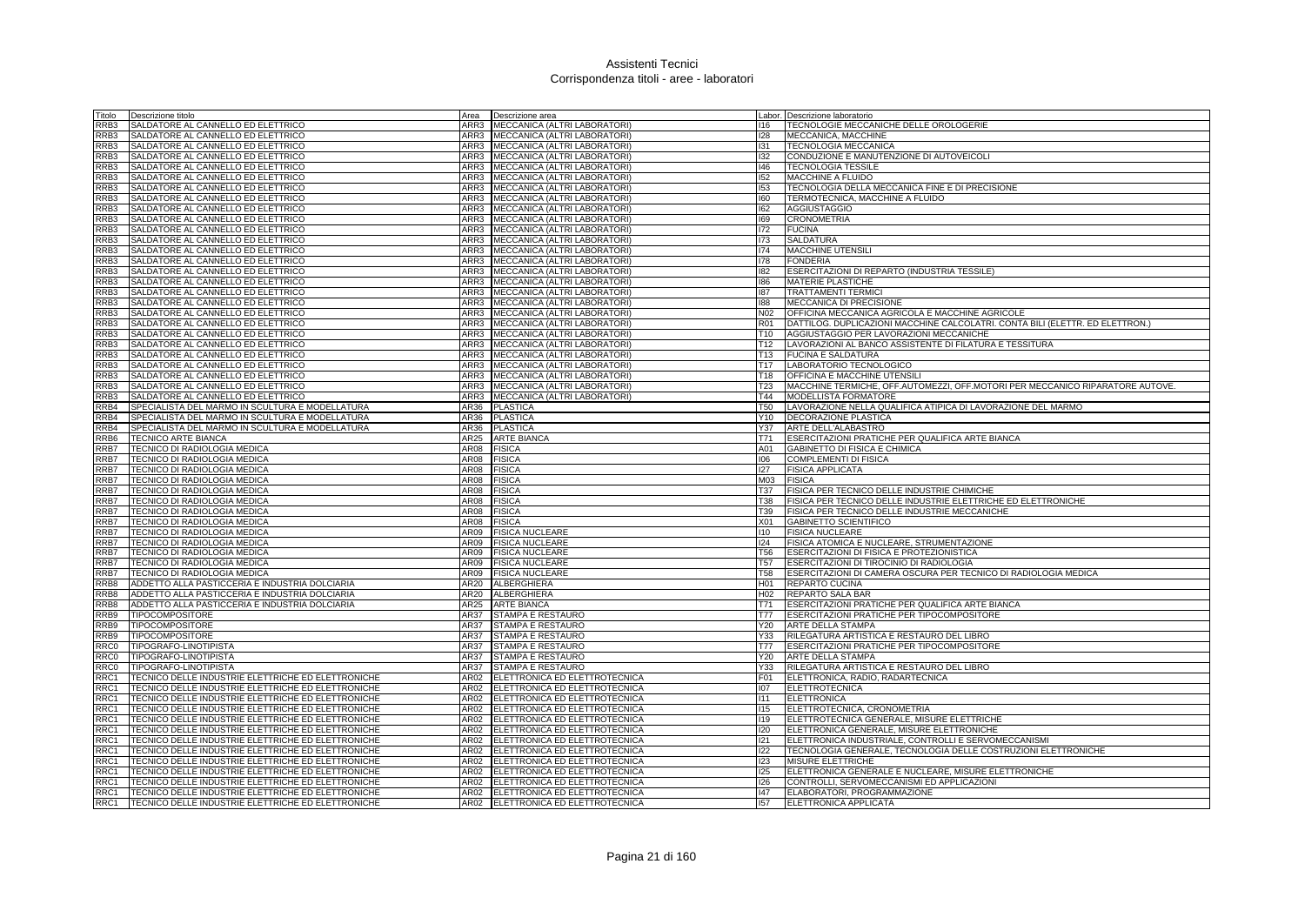| Titolo                               | Descrizione titolo                                                                                       | Area         | Descrizione area                             | Labor.                 | Descrizione laboratorio                                                       |
|--------------------------------------|----------------------------------------------------------------------------------------------------------|--------------|----------------------------------------------|------------------------|-------------------------------------------------------------------------------|
| RRC1                                 | TECNICO DELLE INDUSTRIE ELETTRICHE ED ELETTRONICHE                                                       | AR02         | ELETTRONICA ED ELETTROTECNICA                | 159                    | MISURE ELETTRICHE, MISURE ELETTRONICHE                                        |
| RRC1                                 | TECNICO DELLE INDUSTRIE ELETTRICHE ED ELETTRONICHE                                                       |              | AR02 ELETTRONICA ED ELETTROTECNICA           | 175                    | COSTRUZIONI ELETTROMECCANICHE                                                 |
| RRC1                                 | TECNICO DELLE INDUSTRIE ELETTRICHE ED ELETTRONICHE                                                       |              | AR02 ELETTRONICA ED ELETTROTECNICA           | 176                    | <b>IMPIANTI ELETTRICI</b>                                                     |
| RRC1                                 | TECNICO DELLE INDUSTRIE ELETTRICHE ED ELETTRONICHE                                                       |              | AR02 ELETTRONICA ED ELETTROTECNICA           | 190                    | COSTRUZIONI PER TELECOMUNICAZIONI                                             |
| RRC1                                 | TECNICO DELLE INDUSTRIE ELETTRICHE ED ELETTRONICHE                                                       | AR02         | ELETTRONICA ED ELETTROTECNICA                | 192                    | COSTRUZIONI ELETTRONICHE                                                      |
| RRC1                                 | TECNICO DELLE INDUSTRIE ELETTRICHE ED ELETTRONICHE                                                       | AR02         | ELETTRONICA ED ELETTROTECNICA                | 195                    | TRATTAMENTO TESTI CONTABILITA' ELETTRONICA E APPLICAZIONI GESTIONALI          |
| RRC1                                 | TECNICO DELLE INDUSTRIE ELETTRICHE ED ELETTRONICHE                                                       | AR02         | ELETTRONICA ED ELETTROTECNICA                | L <sub>01</sub>        | LABORATORIO LINGUISTICO                                                       |
| RRC1                                 | TECNICO DELLE INDUSTRIE ELETTRICHE ED ELETTRONICHE                                                       | AR02         | ELETTRONICA ED ELETTROTECNICA                | T30                    | MISURAZIONI ELETTRICHE ED ELETTRONICHE                                        |
| RRC1                                 | TECNICO DELLE INDUSTRIE ELETTRICHE ED ELETTRONICHE                                                       | AR02         | ELETTRONICA ED ELETTROTECNICA                | T31                    | ESERCITAZIONI PRATICHE PER APPARECCHIATORE ELETTRONICO                        |
| RRC1                                 | TECNICO DELLE INDUSTRIE ELETTRICHE ED ELETTRONICHE                                                       | AR02         | ELETTRONICA ED ELETTROTECNICA                | T32                    | ELETTROTECNICA ED ELETTRONICA                                                 |
| RRC1                                 | TECNICO DELLE INDUSTRIE ELETTRICHE ED ELETTRONICHE                                                       | 4R02         | ELETTRONICA ED ELETTROTECNICA                | <b>T33</b>             | MISURAZIONI PER TECNICO DELLE INDUSTRIE ELETTRICHE ED ELETTRONICHE            |
| RRC1                                 | TECNICO DELLE INDUSTRIE ELETTRICHE ED ELETTRONICHE                                                       |              | AR02 ELETTRONICA ED ELETTROTECNICA           | T34                    | MISURAZIONI ELETTRICHE                                                        |
| RRC1                                 | TECNICO DELLE INDUSTRIE ELETTRICHE ED ELETTRONICHE                                                       | AR02         | ELETTRONICA ED ELETTROTECNICA                | T35                    | OFFICINA ELETTRICA                                                            |
| RRC1                                 | TECNICO DELLE INDUSTRIE ELETTRICHE ED ELETTRONICHE                                                       | AR02         | ELETTRONICA ED ELETTROTECNICA                | T36                    | COSTRUZIONI ELETTROMECCANICHE PER ELETTRICISTA INSTALLATORE ED ELETTROMECC    |
| RRC1                                 | TECNICO DELLE INDUSTRIE ELETTRICHE ED ELETTRONICHE                                                       | AR02         | ELETTRONICA ED ELETTROTECNICA                | T65                    | RADIOTELEGRAFISTA, PRATICA APPARATI E OFFICINA RADIOELETTRICA                 |
| RRC1                                 | TECNICO DELLE INDUSTRIE ELETTRICHE ED ELETTRONICHE                                                       |              | AR02 ELETTRONICA ED ELETTROTECNICA           | T72                    | <b>INFORMATICA</b>                                                            |
| RRC1                                 | TECNICO DELLE INDUSTRIE ELETTRICHE ED ELETTRONICHE                                                       | AR02         | ELETTRONICA ED ELETTROTECNICA                | T76                    | ESERCITAZIONI PRATICHEPER MONTATORI RIPARATORI AP PARECCHI RADIO E TV         |
| RRC1                                 | TECNICO DELLE INDUSTRIE ELETTRICHE ED ELETTRONICHE                                                       | AR02         | ELETTRONICA ED ELETTROTECNICA                | Z02                    | IMPIANTI SERVIZI EDIFICI CIVILI. RURALI E SERRE                               |
| RRC1                                 | TECNICO DELLE INDUSTRIE ELETTRICHE ED ELETTRONICHE                                                       | AR08         | <b>FISICA</b>                                | A01                    | GABINETTO DI FISICA E CHIMICA                                                 |
| RRC1                                 | TECNICO DELLE INDUSTRIE ELETTRICHE ED ELETTRONICHE                                                       | AR08         | <b>FISICA</b>                                | 106                    | COMPLEMENTI DI FISICA                                                         |
| RRC1                                 | TECNICO DELLE INDUSTRIE ELETTRICHE ED ELETTRONICHE                                                       | 4R08         | <b>FISICA</b>                                | 127                    | <b>FISICA APPLICATA</b>                                                       |
| RRC1<br>RRC1                         | TECNICO DELLE INDUSTRIE ELETTRICHE ED ELETTRONICHE<br>TECNICO DELLE INDUSTRIE ELETTRICHE ED ELETTRONICHE | AR08<br>AR08 | <b>FISICA</b><br><b>FISICA</b>               | M03<br><b>T37</b>      | <b>FISICA</b><br>FISICA PER TECNICO DELLE INDUSTRIE CHIMICHE                  |
| RRC1                                 | TECNICO DELLE INDUSTRIE ELETTRICHE ED ELETTRONICHE                                                       | AR08         | <b>FISICA</b>                                | <b>T38</b>             | FISICA PER TECNICO DELLE INDUSTRIE ELETTRICHE ED ELETTRONICHE                 |
| RRC1                                 | TECNICO DELLE INDUSTRIE ELETTRICHE ED ELETTRONICHE                                                       | AR08         | <b>FISICA</b>                                | T39                    | FISICA PER TECNICO DELLE INDUSTRIE MECCANICHE                                 |
| RRC1                                 | TECNICO DELLE INDUSTRIE ELETTRICHE ED ELETTRONICHE                                                       | AR08         | <b>FISICA</b>                                | X01                    | <b>GABINETTO SCIENTIFICO</b>                                                  |
| RRC <sub>2</sub>                     | TECNICO DELLE INDUSTRIE GRAFICHE                                                                         | ARR1         | MECCANICA (H07 - I60)                        | CO <sub>3</sub>        | DATTILOGRAFIA E CALCOLO MECCANICO                                             |
| RRC <sub>2</sub>                     | TECNICO DELLE INDUSTRIE GRAFICHE                                                                         | ARR1         | MECCANICA (H07 - I60)                        | E05                    | ESERCITAZIONI DI TECNOLOGIE MECCANICHE                                        |
| RRC <sub>2</sub>                     | TECNICO DELLE INDUSTRIE GRAFICHE                                                                         | ARR1         | MECCANICA (H07 - I60)                        | E06                    | ESERCITAZIONI DI MOTORI E MACCHINE AGRICOLE                                   |
| RRC <sub>2</sub>                     | TECNICO DELLE INDUSTRIE GRAFICHE                                                                         |              | ARR1 MECCANICA (H07 - 160)                   | G01                    | DATTILOGRAFIA                                                                 |
| RRC <sub>2</sub>                     | TECNICO DELLE INDUSTRIE GRAFICHE                                                                         |              | ARR1 MECCANICA (H07 - 160)                   | G02                    | RAGIONERIA E MACCHINE CONTABILI                                               |
| RRC <sub>2</sub>                     | TECNICO DELLE INDUSTRIE GRAFICHE                                                                         |              | ARR1 MECCANICA (H07 - 160)                   | G03                    | TECNICA COMMERCIALE E MACCHINE CALCOLATRICI                                   |
| RRC <sub>2</sub>                     | TECNICO DELLE INDUSTRIE GRAFICHE                                                                         | ARR1         | MECCANICA (H07 - I60)                        | H <sub>05</sub>        | COSTRUZIONE E MANUTENZIONE DI IMPIANTI AUSILIARI                              |
| RRC <sub>2</sub>                     | TECNICO DELLE INDUSTRIE GRAFICHE                                                                         |              | ARR1 MECCANICA (H07 - 160)                   | H07                    | CONDUZIONE E MANUTENZIONE DI IMPIANTI TERMICI                                 |
| RRC <sub>2</sub>                     | TECNICO DELLE INDUSTRIE GRAFICHE                                                                         | ARR1         | MECCANICA (H07 - I60)                        | 116                    | TECNOLOGIE MECCANICHE DELLE OROLOGERIE                                        |
| RRC <sub>2</sub>                     | TECNICO DELLE INDUSTRIE GRAFICHE                                                                         | ARR1         | MECCANICA (H07 - I60)                        | <b>I28</b>             | MECCANICA, MACCHINE                                                           |
| RRC <sub>2</sub>                     | TECNICO DELLE INDUSTRIE GRAFICHE                                                                         |              | ARR1 MECCANICA (H07 - 160)                   | 131                    | <b>TECNOLOGIA MECCANICA</b>                                                   |
| RRC <sub>2</sub>                     | TECNICO DELLE INDUSTRIE GRAFICHE                                                                         |              | ARR1 MECCANICA (H07 - 160)                   | 132                    | CONDUZIONE E MANUTENZIONE DI AUTOVEICOLI                                      |
| RRC <sub>2</sub>                     | TECNICO DELLE INDUSTRIE GRAFICHE                                                                         |              | ARR1 MECCANICA (H07 - I60)                   | 146                    | <b>TECNOLOGIA TESSILE</b>                                                     |
| RRC <sub>2</sub>                     | TECNICO DELLE INDUSTRIE GRAFICHE                                                                         |              | ARR1 MECCANICA (H07 - 160)                   | 152                    | MACCHINE A FLUIDO                                                             |
| RRC2                                 | TECNICO DELLE INDUSTRIE GRAFICHE                                                                         |              | ARR1 MECCANICA (H07 - 160)                   | 153                    | TECNOLOGIA DELLA MECCANICA FINE E DI PRECISIONE                               |
| RRC <sub>2</sub>                     | TECNICO DELLE INDUSTRIE GRAFICHE                                                                         |              | ARR1 MECCANICA (H07 - 160)                   | 160                    | TERMOTECNICA, MACCHINE A FLUIDO                                               |
| RRC <sub>2</sub>                     | TECNICO DELLE INDUSTRIE GRAFICHE                                                                         |              | ARR1 MECCANICA (H07 - 160)                   | 162                    | <b>AGGIUSTAGGIO</b>                                                           |
| RRC <sub>2</sub>                     | TECNICO DELLE INDUSTRIE GRAFICHE                                                                         | ARR1         | MECCANICA (H07 - I60)                        | 169                    | <b>CRONOMETRIA</b>                                                            |
| RRC <sub>2</sub>                     | TECNICO DELLE INDUSTRIE GRAFICHE                                                                         | ARR1         | MECCANICA (H07 - I60)                        | 172                    | <b>FUCINA</b>                                                                 |
| RRC <sub>2</sub>                     | TECNICO DELLE INDUSTRIE GRAFICHE                                                                         |              | ARR1 MECCANICA (H07 - 160)                   | 173                    | <b>SALDATURA</b>                                                              |
| RRC <sub>2</sub>                     | TECNICO DELLE INDUSTRIE GRAFICHE                                                                         |              | ARR1 MECCANICA (H07 - 160)                   | 174                    | MACCHINE UTENSILI                                                             |
| RRC <sub>2</sub>                     | TECNICO DELLE INDUSTRIE GRAFICHE                                                                         |              | ARR1 MECCANICA (H07 - I60)                   | 178                    | <b>FONDERIA</b>                                                               |
| RRC <sub>2</sub>                     | TECNICO DELLE INDUSTRIE GRAFICHE                                                                         |              | ARR1 MECCANICA (H07 - 160)                   | 182                    | ESERCITAZIONI DI REPARTO (INDUSTRIA TESSILE)                                  |
| RRC <sub>2</sub>                     | TECNICO DELLE INDUSTRIE GRAFICHE                                                                         |              | ARR1 MECCANICA (H07 - 160)                   | 186                    | MATERIE PLASTICHE                                                             |
| RRC <sub>2</sub>                     | TECNICO DELLE INDUSTRIE GRAFICHE                                                                         |              | ARR1 MECCANICA (H07 - 160)                   | 187                    | <b>TRATTAMENTI TERMICI</b>                                                    |
| RRC2                                 | TECNICO DELLE INDUSTRIE GRAFICHE                                                                         |              | ARR1 MECCANICA (H07 - I60)                   | 188                    | MECCANICA DI PRECISIONE                                                       |
| RRC <sub>2</sub>                     | TECNICO DELLE INDUSTRIE GRAFICHE                                                                         |              | ARR1 MECCANICA (H07 - 160)                   | N <sub>02</sub>        | OFFICINA MECCANICA AGRICOLA E MACCHINE AGRICOLE                               |
| RRC <sub>2</sub>                     | TECNICO DELLE INDUSTRIE GRAFICHE                                                                         |              | ARR1 MECCANICA (H07 - 160)                   | R <sub>01</sub>        | DATTILOG. DUPLICAZIONI MACCHINE CALCOLATRI. CONTA BILI (ELETTR. ED ELETTRON.) |
| RRC <sub>2</sub>                     | TECNICO DELLE INDUSTRIE GRAFICHE                                                                         |              | ARR1 MECCANICA (H07 - 160)                   | T <sub>10</sub>        | AGGIUSTAGGIO PER LAVORAZIONI MECCANICHE                                       |
| RRC <sub>2</sub>                     | TECNICO DELLE INDUSTRIE GRAFICHE                                                                         |              | ARR1 MECCANICA (H07 - 160)                   | T <sub>12</sub>        | LAVORAZIONI AL BANCO ASSISTENTE DI FILATURA E TESSITURA                       |
| RRC <sub>2</sub>                     | TECNICO DELLE INDUSTRIE GRAFICHE                                                                         |              | ARR1 MECCANICA (H07 - 160)                   | T <sub>13</sub>        | <b>FUCINA E SALDATURA</b>                                                     |
| RRC <sub>2</sub>                     | TECNICO DELLE INDUSTRIE GRAFICHE                                                                         |              | ARR1 MECCANICA (H07 - 160)                   | T <sub>17</sub>        | LABORATORIO TECNOLOGICO                                                       |
| RRC2                                 | TECNICO DELLE INDUSTRIE GRAFICHE                                                                         |              | ARR1 MECCANICA (H07 - 160)                   | T18                    | OFFICINA E MACCHINE UTENSILI                                                  |
| RRC <sub>2</sub>                     | TECNICO DELLE INDUSTRIE GRAFICHE                                                                         |              | ARR1 MECCANICA (H07 - 160)                   | T <sub>23</sub>        | MACCHINE TERMICHE, OFF.AUTOMEZZI, OFF.MOTORI PER MECCANICO RIPARATORE AUTOVE. |
| RRC2                                 | TECNICO DELLE INDUSTRIE GRAFICHE                                                                         |              | ARR1 MECCANICA (H07 - 160)                   | T44                    | MODELLISTA FORMATORE                                                          |
| RRC2                                 | TECNICO DELLE INDUSTRIE GRAFICHE                                                                         |              | ARR2 MECCANICA (I32)                         | CO <sub>3</sub>        | DATTILOGRAFIA E CALCOLO MECCANICO                                             |
| RRC <sub>2</sub>                     | TECNICO DELLE INDUSTRIE GRAFICHE                                                                         |              | ARR2 MECCANICA (I32)                         | E05                    | ESERCITAZIONI DI TECNOLOGIE MECCANICHE                                        |
| RRC <sub>2</sub><br>RRC <sub>2</sub> | TECNICO DELLE INDUSTRIE GRAFICHE                                                                         |              | ARR2 MECCANICA (132)                         | E06<br>G <sub>01</sub> | ESERCITAZIONI DI MOTORI E MACCHINE AGRICOLE                                   |
| RRC2                                 | TECNICO DELLE INDUSTRIE GRAFICHE<br>TECNICO DELLE INDUSTRIE GRAFICHE                                     |              | ARR2 MECCANICA (I32)<br>ARR2 MECCANICA (I32) | G02                    | <b>DATTILOGRAFIA</b><br>RAGIONERIA E MACCHINE CONTABILI                       |
|                                      |                                                                                                          |              |                                              |                        |                                                                               |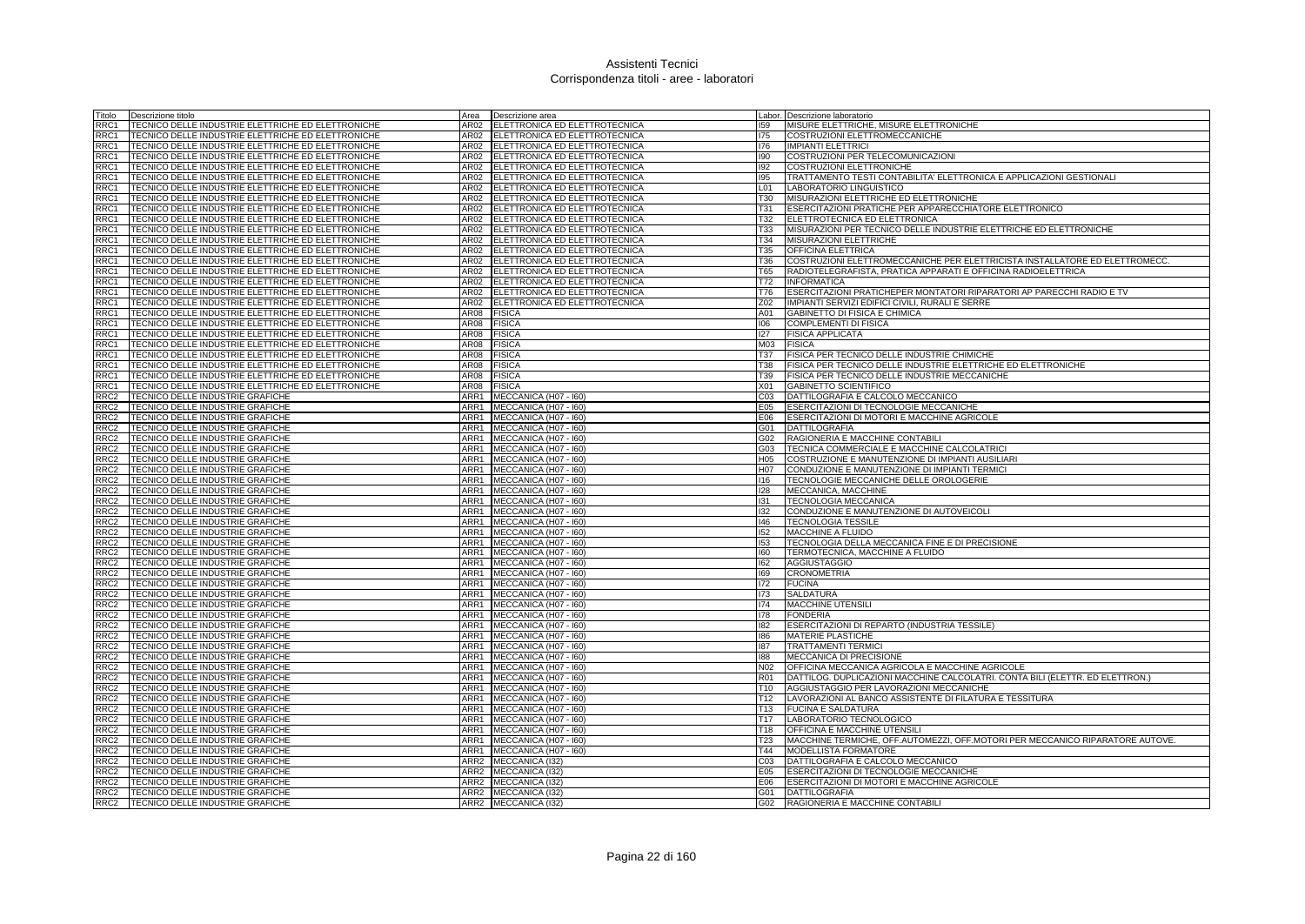| Fitolo           | Descrizione titolo                                                   | Area             | Descrizione area                                             |                 | Labor. Descrizione laboratorio                                                               |
|------------------|----------------------------------------------------------------------|------------------|--------------------------------------------------------------|-----------------|----------------------------------------------------------------------------------------------|
| RRC2             | TECNICO DELLE INDUSTRIE GRAFICHE                                     | ARR2             | MECCANICA (I32)                                              | G03             | TECNICA COMMERCIALE E MACCHINE CALCOLATRIC                                                   |
| RRC2             | TECNICO DELLE INDUSTRIE GRAFICHE                                     | ARR <sub>2</sub> | MECCANICA (I32)                                              | H05             | COSTRUZIONE E MANUTENZIONE DI IMPIANTI AUSILIARI                                             |
| RRC2             | TECNICO DELLE INDUSTRIE GRAFICHE                                     | ARR <sub>2</sub> | MECCANICA (I32)                                              | H07             | CONDUZIONE E MANUTENZIONE DI IMPIANTI TERMICI                                                |
| RRC2             | TECNICO DELLE INDUSTRIE GRAFICHE                                     |                  | ARR2 MECCANICA (132)                                         | 116             | TECNOLOGIE MECCANICHE DELLE OROLOGERIE                                                       |
| RRC2             | TECNICO DELLE INDUSTRIE GRAFICHE                                     | ARR2             | MECCANICA (132)                                              | 128             | MECCANICA, MACCHINE                                                                          |
| RRC2             | TECNICO DELLE INDUSTRIE GRAFICHE                                     | ARR2             | MECCANICA (I32)                                              | 131             | <b>TECNOLOGIA MECCANICA</b>                                                                  |
| RRC2             | TECNICO DELLE INDUSTRIE GRAFICHE                                     | ARR2             | MECCANICA (I32)                                              | 132             | CONDUZIONE E MANUTENZIONE DI AUTOVEICOLI                                                     |
| RRC2             | TECNICO DELLE INDUSTRIE GRAFICHE                                     |                  | ARR2 MECCANICA (I32)                                         | 146             | <b>TECNOLOGIA TESSILE</b>                                                                    |
| RRC2             | TECNICO DELLE INDUSTRIE GRAFICHE                                     |                  | ARR2 MECCANICA (I32)                                         | 152             | MACCHINE A FLUIDO                                                                            |
| RRC2             | TECNICO DELLE INDUSTRIE GRAFICHE                                     | ARR2             | MECCANICA (132)                                              | 153             | TECNOLOGIA DELLA MECCANICA FINE E DI PRECISIONE                                              |
| RRC2             | TECNICO DELLE INDUSTRIE GRAFICHE                                     | ARR2             | MECCANICA (I32)                                              | 160             | TERMOTECNICA, MACCHINE A FLUIDO                                                              |
| RRC2             | TECNICO DELLE INDUSTRIE GRAFICHE                                     | ARR2             | MECCANICA (132)                                              | 162             | <b>AGGIUSTAGGIO</b>                                                                          |
| RRC <sub>2</sub> | TECNICO DELLE INDUSTRIE GRAFICHE                                     | ARR2             | MECCANICA (I32)                                              | 169             | <b>CRONOMETRIA</b>                                                                           |
| RRC <sub>2</sub> | TECNICO DELLE INDUSTRIE GRAFICHE                                     | ARR2             | MECCANICA (I32)                                              | 172             | <b>FUCINA</b>                                                                                |
| RRC2             | TECNICO DELLE INDUSTRIE GRAFICHE                                     | ARR <sub>2</sub> | MECCANICA (I32)                                              | 173             | <b>SALDATURA</b>                                                                             |
| RRC2             | TECNICO DELLE INDUSTRIE GRAFICHE                                     | ARR2             | MECCANICA (I32)                                              | 174             | <b>MACCHINE UTENSILI</b>                                                                     |
| RRC2             | TECNICO DELLE INDUSTRIE GRAFICHE                                     | ARR2             | MECCANICA (I32)                                              | 178             | <b>FONDERIA</b>                                                                              |
| RRC2             | TECNICO DELLE INDUSTRIE GRAFICHE                                     | ARR2             | MECCANICA (132)                                              | 182             | ESERCITAZIONI DI REPARTO (INDUSTRIA TESSILE)                                                 |
| RRC2             | TECNICO DELLE INDUSTRIE GRAFICHE                                     | ARR <sub>2</sub> | MECCANICA (I32)                                              | 186             | <b>MATERIE PLASTICHE</b>                                                                     |
| RRC <sub>2</sub> | TECNICO DELLE INDUSTRIE GRAFICHE                                     |                  | ARR2 MECCANICA (I32)                                         | 87              | <b>TRATTAMENTI TERMICI</b>                                                                   |
| RRC2             | TECNICO DELLE INDUSTRIE GRAFICHE                                     | ARR2             | MECCANICA (132)                                              | 188             | <b>MECCANICA DI PRECISIONE</b>                                                               |
| RRC2             | TECNICO DELLE INDUSTRIE GRAFICHE                                     |                  | ARR2 MECCANICA (I32)                                         | N02             | OFFICINA MECCANICA AGRICOLA E MACCHINE AGRICOLE                                              |
| RRC2             | TECNICO DELLE INDUSTRIE GRAFICHE                                     | ARR2             |                                                              | <b>R01</b>      | DATTILOG. DUPLICAZIONI MACCHINE CALCOLATRI. CONTA BILI (ELETTR. ED ELETTRON.)                |
|                  |                                                                      | ARR2             | MECCANICA (I32)                                              | T10             |                                                                                              |
| RRC2             | TECNICO DELLE INDUSTRIE GRAFICHE                                     |                  | MECCANICA (I32)                                              |                 | AGGIUSTAGGIO PER LAVORAZIONI MECCANICHE                                                      |
| RRC2             | TECNICO DELLE INDUSTRIE GRAFICHE                                     | ARR2             | MECCANICA (I32)                                              | T12             | LAVORAZIONI AL BANCO ASSISTENTE DI FILATURA E TESSITURA                                      |
| RRC2             | TECNICO DELLE INDUSTRIE GRAFICHE                                     |                  | ARR2 MECCANICA (I32)                                         | T <sub>13</sub> | <b>FUCINA E SALDATURA</b>                                                                    |
| RRC2             | TECNICO DELLE INDUSTRIE GRAFICHE                                     | ARR2             | MECCANICA (I32)                                              | T17             | LABORATORIO TECNOLOGICO                                                                      |
| RRC2             | TECNICO DELLE INDUSTRIE GRAFICHE                                     | ARR <sub>2</sub> | MECCANICA (I32)                                              | T18             | OFFICINA E MACCHINE UTENSILI                                                                 |
| RRC2             | TECNICO DELLE INDUSTRIE GRAFICHE                                     | ARR2             | MECCANICA (132)                                              | T23             | MACCHINE TERMICHE, OFF.AUTOMEZZI, OFF.MOTORI PER MECCANICO RIPARATORE AUTOVE.                |
| RRC2             | TECNICO DELLE INDUSTRIE GRAFICHE                                     | ARR2             | MECCANICA (I32)                                              | T44             | MODELLISTA FORMATORE                                                                         |
| RRC2             | TECNICO DELLE INDUSTRIE GRAFICHE                                     | ARR3<br>ARR3     | MECCANICA (ALTRI LABORATORI)                                 | C <sub>03</sub> | DATTILOGRAFIA E CALCOLO MECCANICO                                                            |
| RRC2<br>RRC2     | TECNICO DELLE INDUSTRIE GRAFICHE<br>TECNICO DELLE INDUSTRIE GRAFICHE | ARR3             | MECCANICA (ALTRI LABORATORI)<br>MECCANICA (ALTRI LABORATORI) | E05<br>E06      | <b>ESERCITAZIONI DI TECNOLOGIE MECCANICHE</b><br>ESERCITAZIONI DI MOTORI E MACCHINE AGRICOLE |
| RRC2             | TECNICO DELLE INDUSTRIE GRAFICHE                                     | ARR3             | MECCANICA (ALTRI LABORATORI)                                 | G01             | <b>DATTILOGRAFIA</b>                                                                         |
| RRC2             | TECNICO DELLE INDUSTRIE GRAFICHE                                     | ARR3             | MECCANICA (ALTRI LABORATORI)                                 | G02             | RAGIONERIA E MACCHINE CONTABILI                                                              |
| RRC2             | TECNICO DELLE INDUSTRIE GRAFICHE                                     | ARR3             | MECCANICA (ALTRI LABORATORI)                                 | G03             | TECNICA COMMERCIALE E MACCHINE CALCOLATRICI                                                  |
| RRC2             | TECNICO DELLE INDUSTRIE GRAFICHE                                     | ARR3             | MECCANICA (ALTRI LABORATORI)                                 | H05             | COSTRUZIONE E MANUTENZIONE DI IMPIANTI AUSILIARI                                             |
| RRC2             | TECNICO DELLE INDUSTRIE GRAFICHE                                     |                  | ARR3 MECCANICA (ALTRI LABORATORI)                            | H07             | CONDUZIONE E MANUTENZIONE DI IMPIANTI TERMICI                                                |
| RRC2             | TECNICO DELLE INDUSTRIE GRAFICHE                                     | ARR3             | MECCANICA (ALTRI LABORATORI)                                 | 116             | TECNOLOGIE MECCANICHE DELLE OROLOGERIE                                                       |
| RRC2             | TECNICO DELLE INDUSTRIE GRAFICHE                                     | ARR3             | MECCANICA (ALTRI LABORATORI)                                 | 128             | MECCANICA, MACCHINE                                                                          |
| RRC2             | TECNICO DELLE INDUSTRIE GRAFICHE                                     | ARR3             | MECCANICA (ALTRI LABORATORI                                  | 131             | <b>TECNOLOGIA MECCANICA</b>                                                                  |
| RRC2             | TECNICO DELLE INDUSTRIE GRAFICHE                                     | ARR3             | MECCANICA (ALTRI LABORATORI)                                 | 132             | CONDUZIONE E MANUTENZIONE DI AUTOVEICOLI                                                     |
| RRC2             | TECNICO DELLE INDUSTRIE GRAFICHE                                     | ARR3             | MECCANICA (ALTRI LABORATORI)                                 | $ 46\rangle$    | <b>TECNOLOGIA TESSILE</b>                                                                    |
| RRC2             | TECNICO DELLE INDUSTRIE GRAFICHE                                     | ARR3             | MECCANICA (ALTRI LABORATORI)                                 | 152             | MACCHINE A FLUIDO                                                                            |
| RRC2             | TECNICO DELLE INDUSTRIE GRAFICHE                                     | ARR3             | MECCANICA (ALTRI LABORATORI)                                 | 153             | TECNOLOGIA DELLA MECCANICA FINE E DI PRECISIONE                                              |
| RRC2             | TECNICO DELLE INDUSTRIE GRAFICHE                                     | ARR3             | MECCANICA (ALTRI LABORATORI)                                 | 160             | TERMOTECNICA, MACCHINE A FLUIDO                                                              |
| RRC2             | TECNICO DELLE INDUSTRIE GRAFICHE                                     | ARR3             | MECCANICA (ALTRI LABORATORI)                                 | 162             | <b>AGGIUSTAGGIO</b>                                                                          |
| RRC2             |                                                                      | ARR3             |                                                              |                 |                                                                                              |
| RRC2             | TECNICO DELLE INDUSTRIE GRAFICHE<br>TECNICO DELLE INDUSTRIE GRAFICHE | ARR3             | MECCANICA (ALTRI LABORATORI)<br>MECCANICA (ALTRI LABORATORI) | 169<br>172      | <b>CRONOMETRIA</b><br><b>FUCINA</b>                                                          |
| RRC2             | TECNICO DELLE INDUSTRIE GRAFICHE                                     | ARR3             | MECCANICA (ALTRI LABORATORI)                                 | 173             | SALDATURA                                                                                    |
| RRC2             |                                                                      | ARR3             | MECCANICA (ALTRI LABORATORI)                                 | 174             |                                                                                              |
|                  | TECNICO DELLE INDUSTRIE GRAFICHE                                     | ARR3             |                                                              |                 | MACCHINE UTENSILI                                                                            |
| RRC2<br>RRC2     | TECNICO DELLE INDUSTRIE GRAFICHE                                     | ARR3             | MECCANICA (ALTRI LABORATORI)                                 | 178<br>182      | <b>FONDERIA</b>                                                                              |
| RRC2             | TECNICO DELLE INDUSTRIE GRAFICHE<br>TECNICO DELLE INDUSTRIE GRAFICHE | ARR3             | MECCANICA (ALTRI LABORATORI)<br>MECCANICA (ALTRI LABORATORI) | 186             | ESERCITAZIONI DI REPARTO (INDUSTRIA TESSILE)<br><b>MATERIE PLASTICHE</b>                     |
| RRC2             | TECNICO DELLE INDUSTRIE GRAFICHE                                     | ARR3             | MECCANICA (ALTRI LABORATORI)                                 | 187             | <b>TRATTAMENTI TERMICI</b>                                                                   |
| RC2              | TECNICO DELLE INDUSTRIE GRAFICHE                                     | ARR3             | MECCANICA (ALTRI LABORATORI)                                 | 188             | MECCANICA DI PRECISIONE                                                                      |
| RRC2             | TECNICO DELLE INDUSTRIE GRAFICHE                                     | ARR3             | MECCANICA (ALTRI LABORATORI)                                 | N <sub>02</sub> | OFFICINA MECCANICA AGRICOLA E MACCHINE AGRICOLE                                              |
| RRC2             | TECNICO DELLE INDUSTRIE GRAFICHE                                     | ARR3             | MECCANICA (ALTRI LABORATORI)                                 | <b>R01</b>      | DATTILOG. DUPLICAZIONI MACCHINE CALCOLATRI. CONTA BILI (ELETTR. ED ELETTRON.)                |
| RRC2             | TECNICO DELLE INDUSTRIE GRAFICHE                                     | ARR3             | MECCANICA (ALTRI LABORATORI)                                 | T <sub>10</sub> | AGGIUSTAGGIO PER LAVORAZIONI MECCANICHE                                                      |
| RRC2             | TECNICO DELLE INDUSTRIE GRAFICHE                                     | ARR3             | MECCANICA (ALTRI LABORATORI)                                 | T <sub>12</sub> | LAVORAZIONI AL BANCO ASSISTENTE DI FILATURA E TESSITURA                                      |
| RRC2             | TECNICO DELLE INDUSTRIE GRAFICHE                                     | ARR3             | MECCANICA (ALTRI LABORATORI)                                 | T <sub>13</sub> | <b>FUCINA E SALDATURA</b>                                                                    |
| RRC2             | TECNICO DELLE INDUSTRIE GRAFICHE                                     | ARR3             | MECCANICA (ALTRI LABORATORI)                                 | T <sub>17</sub> | LABORATORIO TECNOLOGICO                                                                      |
| RRC <sub>2</sub> | TECNICO DELLE INDUSTRIE GRAFICHE                                     | ARR3             | MECCANICA (ALTRI LABORATORI)                                 | T <sub>18</sub> | OFFICINA E MACCHINE UTENSILI                                                                 |
| RRC <sub>2</sub> | TECNICO DELLE INDUSTRIE GRAFICHE                                     | ARR3             | MECCANICA (ALTRI LABORATORI)                                 | T <sub>23</sub> | MACCHINE TERMICHE, OFF, AUTOMEZZI, OFF, MOTORI PER MECCANICO RIPARATORE AUTOVE.              |
| RRC2             | TECNICO DELLE INDUSTRIE GRAFICHE                                     | ARR3             | MECCANICA (ALTRI LABORATORI)                                 | T44             | <b>MODELLISTA FORMATORE</b>                                                                  |
| RRC2             | TECNICO DELLE INDUSTRIE GRAFICHE                                     | AR08             | <b>FISICA</b>                                                | A01             | <b>GABINETTO DI FISICA E CHIMICA</b>                                                         |
|                  |                                                                      |                  |                                                              |                 |                                                                                              |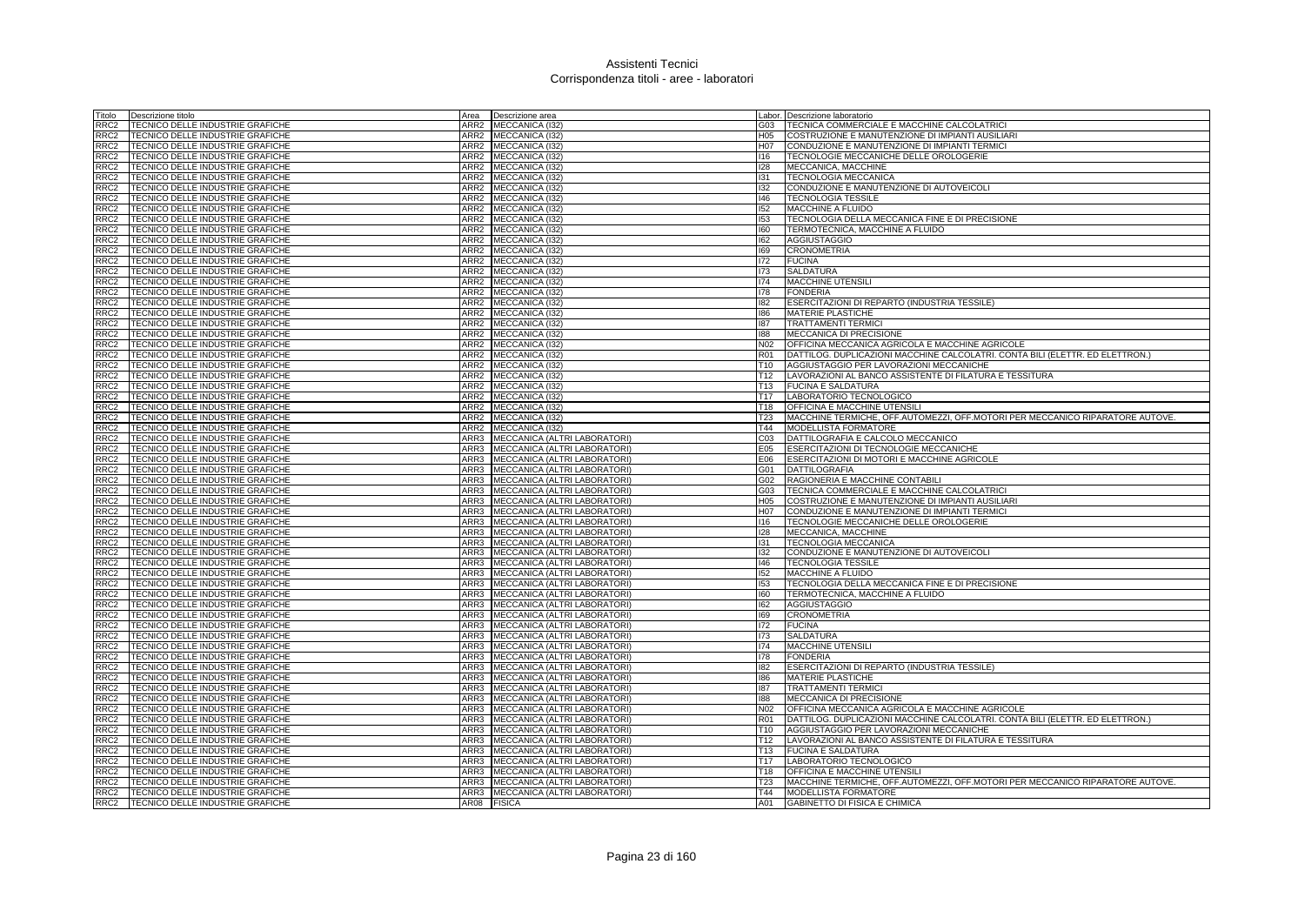| Titolo           | Descrizione titolo                                    | Area             | Descrizione area       |                 | Labor. Descrizione laboratorio                                                |
|------------------|-------------------------------------------------------|------------------|------------------------|-----------------|-------------------------------------------------------------------------------|
| RRC <sub>2</sub> | TECNICO DELLE INDUSTRIE GRAFICHE                      | AR08             | <b>FISICA</b>          | 106             | <b>COMPLEMENTI DI FISICA</b>                                                  |
| RRC2             | TECNICO DELLE INDUSTRIE GRAFICHE                      | AR08             | <b>FISICA</b>          | 127             | <b>FISICA APPLICATA</b>                                                       |
| RRC <sub>2</sub> | TECNICO DELLE INDUSTRIE GRAFICHE                      | AR08             | <b>FISICA</b>          | M03             | <b>FISICA</b>                                                                 |
| RRC <sub>2</sub> | TECNICO DELLE INDUSTRIE GRAFICHE                      | AR08             | <b>FISICA</b>          | <b>T37</b>      | FISICA PER TECNICO DELLE INDUSTRIE CHIMICHE                                   |
| RRC <sub>2</sub> | TECNICO DELLE INDUSTRIE GRAFICHE                      | AR08             | <b>FISICA</b>          | <b>T38</b>      | FISICA PER TECNICO DELLE INDUSTRIE ELETTRICHE ED ELETTRONICHE                 |
| RRC <sub>2</sub> | TECNICO DELLE INDUSTRIE GRAFICHE                      | AR08             | <b>FISICA</b>          | T39             | FISICA PER TECNICO DELLE INDUSTRIE MECCANICHE                                 |
| RRC <sub>2</sub> | TECNICO DELLE INDUSTRIE GRAFICHE                      | AR08             | <b>FISICA</b>          | X01             | GABINETTO SCIENTIFICO                                                         |
| RRC <sub>2</sub> | TECNICO DELLE INDUSTRIE GRAFICHE                      | AR11             | METALLURGICO-MINERARIA | 133             | MINERALOGIA, GEOLOGIA                                                         |
| RRC <sub>2</sub> | TECNICO DELLE INDUSTRIE GRAFICHE                      | AR11             | METALLURGICO-MINERARIA | 134             | CHIMICA METALLURGICA E MINERALURGIA                                           |
| RRC <sub>2</sub> | TECNICO DELLE INDUSTRIE GRAFICHE                      | AR11             | METALLURGICO-MINERARIA | 136             | <b>ARTE MINERARIA</b>                                                         |
| RRC <sub>2</sub> | TECNICO DELLE INDUSTRIE GRAFICHE                      | AR11             | METALLURGICO-MINERARIA | 137             | ARRICCHIMENTO DEI MINERALI                                                    |
| RRC <sub>2</sub> | TECNICO DELLE INDUSTRIE GRAFICHE                      | AR11             | METALLURGICO-MINERARIA | 155             | METALLURGIA, SIDERURGIA                                                       |
| RRC2             | TECNICO DELLE INDUSTRIE GRAFICHE                      | AR11             | METALLURGICO-MINERARIA | 179             | <b>IMPIANTI MINERARI</b>                                                      |
| RRC <sub>2</sub> | TECNICO DELLE INDUSTRIE GRAFICHE                      | AR11             | METALLURGICO-MINERARIA | 189             | <b>METALLURGIA</b>                                                            |
| RRC3             | TECNICO DELLE INDUSTRIE MECCANICHE E DELL'AUTOVEICOLO | ARR1             | MECCANICA (H07 - I60)  | CO <sub>3</sub> | DATTILOGRAFIA E CALCOLO MECCANICO                                             |
| RRC3             | TECNICO DELLE INDUSTRIE MECCANICHE E DELL'AUTOVEICOLO | ARR1             | MECCANICA (H07 - I60)  | E05             | ESERCITAZIONI DI TECNOLOGIE MECCANICHE                                        |
| RRC3             | TECNICO DELLE INDUSTRIE MECCANICHE E DELL'AUTOVEICOLO | ARR1             | MECCANICA (H07 - I60)  | E06             | ESERCITAZIONI DI MOTORI E MACCHINE AGRICOLE                                   |
| RRC3             | TECNICO DELLE INDUSTRIE MECCANICHE E DELL'AUTOVEICOLO | ARR1             | MECCANICA (H07 - I60)  | G01             | <b>DATTILOGRAFIA</b>                                                          |
| RRC3             | TECNICO DELLE INDUSTRIE MECCANICHE E DELL'AUTOVEICOLO | ARR1             | MECCANICA (H07 - I60)  | G02             | RAGIONERIA E MACCHINE CONTABILI                                               |
| RRC3             | TECNICO DELLE INDUSTRIE MECCANICHE E DELL'AUTOVEICOLO | ARR1             | MECCANICA (H07 - I60)  | G03             | TECNICA COMMERCIALE E MACCHINE CALCOLATRICI                                   |
| RRC3             | TECNICO DELLE INDUSTRIE MECCANICHE E DELL'AUTOVEICOLO | ARR1             | MECCANICA (H07 - I60)  | H05             | COSTRUZIONE E MANUTENZIONE DI IMPIANTI AUSILIARI                              |
| RRC3             | TECNICO DELLE INDUSTRIE MECCANICHE E DELL'AUTOVEICOLO | ARR1             | MECCANICA (H07 - I60)  | H07             | CONDUZIONE E MANUTENZIONE DI IMPIANTI TERMICI                                 |
| RRC3             | TECNICO DELLE INDUSTRIE MECCANICHE E DELL'AUTOVEICOLO | ARR1             | MECCANICA (H07 - I60)  | 116             | TECNOLOGIE MECCANICHE DELLE OROLOGERIE                                        |
| RRC3             | TECNICO DELLE INDUSTRIE MECCANICHE E DELL'AUTOVEICOLO | ARR1             | MECCANICA (H07 - I60)  | 128             | MECCANICA, MACCHINE                                                           |
| RRC3             | TECNICO DELLE INDUSTRIE MECCANICHE E DELL'AUTOVEICOLO | ARR1             | MECCANICA (H07 - I60)  | 131             | <b>TECNOLOGIA MECCANICA</b>                                                   |
| RRC3             | TECNICO DELLE INDUSTRIE MECCANICHE E DELL'AUTOVEICOLO | ARR1             | MECCANICA (H07 - I60)  | 132             | CONDUZIONE E MANUTENZIONE DI AUTOVEICOLI                                      |
| RRC3             | TECNICO DELLE INDUSTRIE MECCANICHE E DELL'AUTOVEICOLO | ARR1             | MECCANICA (H07 - I60)  | 146             | <b>TECNOLOGIA TESSILE</b>                                                     |
| RRC3             | TECNICO DELLE INDUSTRIE MECCANICHE E DELL'AUTOVEICOLO | ARR1             | MECCANICA (H07 - I60)  | 152             | MACCHINE A FLUIDO                                                             |
| RRC3             | TECNICO DELLE INDUSTRIE MECCANICHE E DELL'AUTOVEICOLO | ARR1             | MECCANICA (H07 - I60)  | 153             | TECNOLOGIA DELLA MECCANICA FINE E DI PRECISIONE                               |
| RRC3             | TECNICO DELLE INDUSTRIE MECCANICHE E DELL'AUTOVEICOLO | ARR1             | MECCANICA (H07 - I60)  | 160             | TERMOTECNICA, MACCHINE A FLUIDO                                               |
| RRC3             | TECNICO DELLE INDUSTRIE MECCANICHE E DELL'AUTOVEICOLO | ARR1             | MECCANICA (H07 - I60)  | 162             | <b>AGGIUSTAGGIO</b>                                                           |
| RRC3             | TECNICO DELLE INDUSTRIE MECCANICHE E DELL'AUTOVEICOLO | ARR1             | MECCANICA (H07 - I60)  | 169             | <b>CRONOMETRIA</b>                                                            |
| RRC3             | TECNICO DELLE INDUSTRIE MECCANICHE E DELL'AUTOVEICOLO | ARR1             | MECCANICA (H07 - I60)  | 172             | <b>FUCINA</b>                                                                 |
| RRC3             | TECNICO DELLE INDUSTRIE MECCANICHE E DELL'AUTOVEICOLO | ARR1             | MECCANICA (H07 - I60)  | 173             | <b>SALDATURA</b>                                                              |
| RRC3             | TECNICO DELLE INDUSTRIE MECCANICHE E DELL'AUTOVEICOLO | ARR1             | MECCANICA (H07 - I60)  | 174             | MACCHINE UTENSILI                                                             |
| RRC3             | TECNICO DELLE INDUSTRIE MECCANICHE E DELL'AUTOVEICOLO | ARR1             | MECCANICA (H07 - I60)  | 178             | <b>FONDERIA</b>                                                               |
| RRC3             | TECNICO DELLE INDUSTRIE MECCANICHE E DELL'AUTOVEICOLO | ARR1             | MECCANICA (H07 - I60)  | 182             | ESERCITAZIONI DI REPARTO (INDUSTRIA TESSILE)                                  |
| RRC3             | TECNICO DELLE INDUSTRIE MECCANICHE E DELL'AUTOVEICOLO | ARR1             | MECCANICA (H07 - I60)  | 186             | <b>MATERIE PLASTICHE</b>                                                      |
| RRC3             | TECNICO DELLE INDUSTRIE MECCANICHE E DELL'AUTOVEICOLO | ARR1             | MECCANICA (H07 - I60)  | 187             | <b>TRATTAMENTI TERMICI</b>                                                    |
| RRC3             | TECNICO DELLE INDUSTRIE MECCANICHE E DELL'AUTOVEICOLO | ARR1             | MECCANICA (H07 - I60)  | 188             | <b>MECCANICA DI PRECISIONE</b>                                                |
| RRC3             | TECNICO DELLE INDUSTRIE MECCANICHE E DELL'AUTOVEICOLO | ARR1             | MECCANICA (H07 - I60)  | N02             | OFFICINA MECCANICA AGRICOLA E MACCHINE AGRICOLE                               |
| RRC3             | TECNICO DELLE INDUSTRIE MECCANICHE E DELL'AUTOVEICOLO | ARR1             | MECCANICA (H07 - I60)  | <b>R01</b>      | DATTILOG. DUPLICAZIONI MACCHINE CALCOLATRI. CONTA BILI (ELETTR. ED ELETTRON.) |
| RRC3             | TECNICO DELLE INDUSTRIE MECCANICHE E DELL'AUTOVEICOLO | ARR1             | MECCANICA (H07 - I60)  | T <sub>10</sub> | AGGIUSTAGGIO PER LAVORAZIONI MECCANICHE                                       |
| RRC3             | TECNICO DELLE INDUSTRIE MECCANICHE E DELL'AUTOVEICOLO | ARR1             | MECCANICA (H07 - I60)  | T <sub>12</sub> | LAVORAZIONI AL BANCO ASSISTENTE DI FILATURA E TESSITURA                       |
| RRC3             | TECNICO DELLE INDUSTRIE MECCANICHE E DELL'AUTOVEICOLO | ARR1             | MECCANICA (H07 - I60)  | T <sub>13</sub> | <b>FUCINA E SALDATURA</b>                                                     |
| RRC3             | TECNICO DELLE INDUSTRIE MECCANICHE E DELL'AUTOVEICOLO | ARR1             | MECCANICA (H07 - I60)  | T <sub>17</sub> | LABORATORIO TECNOLOGICO                                                       |
| RRC3             | TECNICO DELLE INDUSTRIE MECCANICHE E DELL'AUTOVEICOLO | ARR1             | MECCANICA (H07 - I60)  | T <sub>18</sub> | OFFICINA E MACCHINE UTENSILI                                                  |
| RRC3             | TECNICO DELLE INDUSTRIE MECCANICHE E DELL'AUTOVEICOLO | ARR1             | MECCANICA (H07 - I60)  | T <sub>23</sub> | MACCHINE TERMICHE, OFF.AUTOMEZZI, OFF.MOTORI PER MECCANICO RIPARATORE AUTOVE. |
| RRC3             | TECNICO DELLE INDUSTRIE MECCANICHE E DELL'AUTOVEICOLO | ARR1             | MECCANICA (H07 - I60)  | T44             | MODELLISTA FORMATORE                                                          |
| RRC3             | TECNICO DELLE INDUSTRIE MECCANICHE E DELL'AUTOVEICOLO | ARR2             | MECCANICA (I32)        | C <sub>03</sub> | DATTILOGRAFIA E CALCOLO MECCANICO                                             |
| RRC3             | TECNICO DELLE INDUSTRIE MECCANICHE E DELL'AUTOVEICOLO | ARR2             | MECCANICA (I32)        | E05             | ESERCITAZIONI DI TECNOLOGIE MECCANICHE                                        |
| RRC3             | TECNICO DELLE INDUSTRIE MECCANICHE E DELL'AUTOVEICOLO | ARR2             | MECCANICA (I32)        | E06             | ESERCITAZIONI DI MOTORI E MACCHINE AGRICOLE                                   |
| RRC3             | TECNICO DELLE INDUSTRIE MECCANICHE E DELL'AUTOVEICOLO | ARR <sub>2</sub> | MECCANICA (I32)        | G01             | <b>DATTILOGRAFIA</b>                                                          |
| RRC3             | TECNICO DELLE INDUSTRIE MECCANICHE E DELL'AUTOVEICOLO | ARR2             | MECCANICA (I32)        | G02             | RAGIONERIA E MACCHINE CONTABILI                                               |
| RRC3             | TECNICO DELLE INDUSTRIE MECCANICHE E DELL'AUTOVEICOLO | ARR2             | MECCANICA (132)        | G03             | TECNICA COMMERCIALE E MACCHINE CALCOLATRICI                                   |
| RRC3             | TECNICO DELLE INDUSTRIE MECCANICHE E DELL'AUTOVEICOLO | ARR2             | MECCANICA (I32)        | H05             | COSTRUZIONE E MANUTENZIONE DI IMPIANTI AUSILIARI                              |
| RRC3             | TECNICO DELLE INDUSTRIE MECCANICHE E DELL'AUTOVEICOLO | ARR2             | MECCANICA (132)        | H07             | CONDUZIONE E MANUTENZIONE DI IMPIANTI TERMICI                                 |
| RRC3             | TECNICO DELLE INDUSTRIE MECCANICHE E DELL'AUTOVEICOLO | ARR <sub>2</sub> | MECCANICA (I32)        | 116             | TECNOLOGIE MECCANICHE DELLE OROLOGERIE                                        |
| RRC3             | TECNICO DELLE INDUSTRIE MECCANICHE E DELL'AUTOVEICOLO | ARR2             | MECCANICA (I32)        | 128             | MECCANICA, MACCHINE                                                           |
| RRC3             | TECNICO DELLE INDUSTRIE MECCANICHE E DELL'AUTOVEICOLO | ARR2             | MECCANICA (I32)        | 131             | <b>TECNOLOGIA MECCANICA</b>                                                   |
| RRC3             | TECNICO DELLE INDUSTRIE MECCANICHE E DELL'AUTOVEICOLO | ARR2             | MECCANICA (I32)        | 132             | CONDUZIONE E MANUTENZIONE DI AUTOVEICOLI                                      |
| RRC3             | TECNICO DELLE INDUSTRIE MECCANICHE E DELL'AUTOVEICOLO | ARR <sub>2</sub> | MECCANICA (I32)        | 146             | <b>TECNOLOGIA TESSILE</b>                                                     |
| RRC3             | TECNICO DELLE INDUSTRIE MECCANICHE E DELL'AUTOVEICOLO | ARR2             | MECCANICA (I32)        | 152             | MACCHINE A FLUIDO                                                             |
| RRC3             | TECNICO DELLE INDUSTRIE MECCANICHE E DELL'AUTOVEICOLO | ARR2             | MECCANICA (132)        | 153             | TECNOLOGIA DELLA MECCANICA FINE E DI PRECISIONE                               |
| RRC3             | TECNICO DELLE INDUSTRIE MECCANICHE E DELL'AUTOVEICOLO |                  | ARR2 MECCANICA (132)   | 160             | TERMOTECNICA, MACCHINE A FLUIDO                                               |
| RRC3             | TECNICO DELLE INDUSTRIE MECCANICHE E DELL'AUTOVEICOLO |                  | ARR2 MECCANICA (132)   | 162             | <b>AGGIUSTAGGIO</b>                                                           |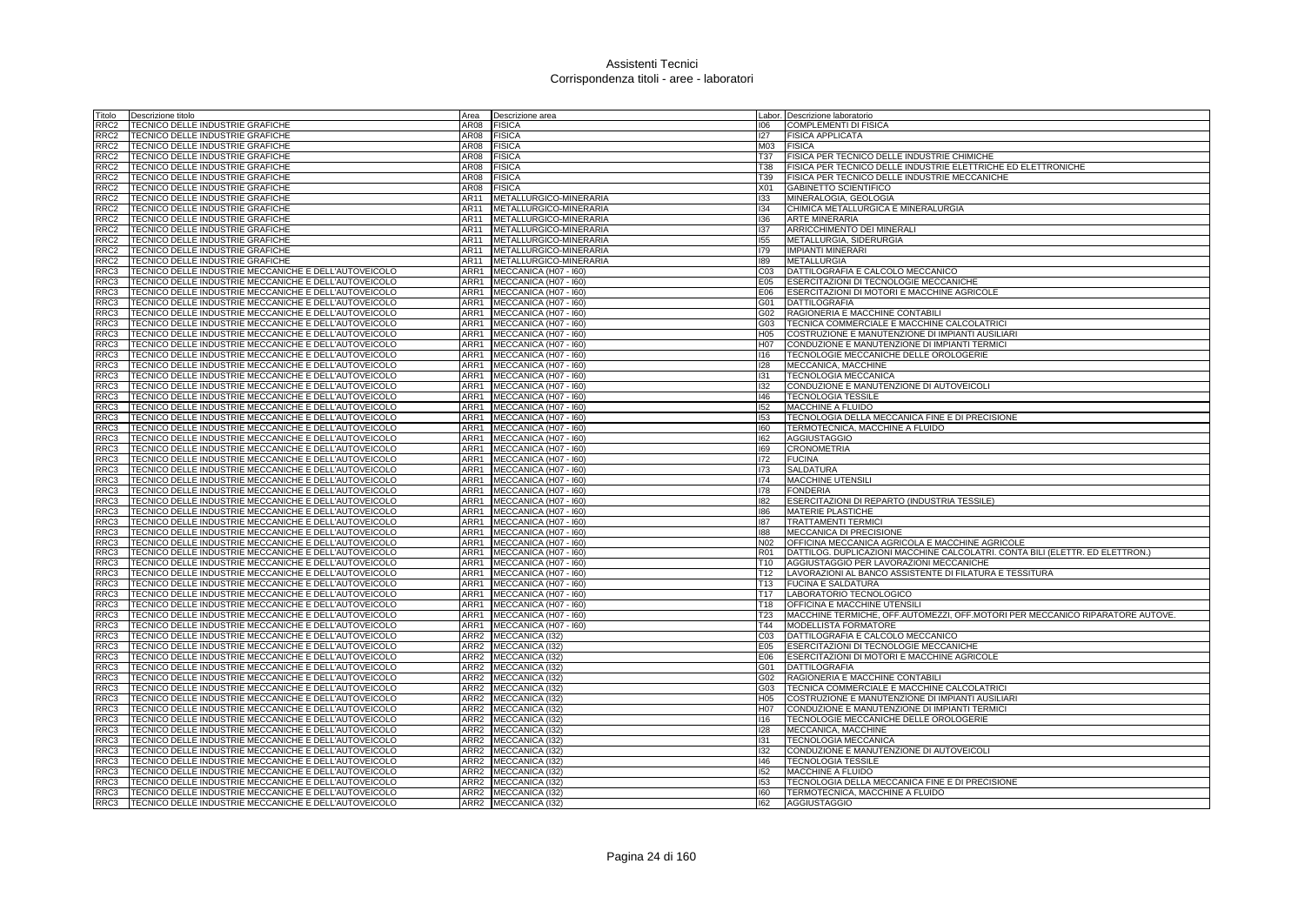| Fitolo | Descrizione titolo                                    | Area             | Descrizione area              |                 | Labor. Descrizione laboratorio                                                |
|--------|-------------------------------------------------------|------------------|-------------------------------|-----------------|-------------------------------------------------------------------------------|
| RRC3   | TECNICO DELLE INDUSTRIE MECCANICHE E DELL'AUTOVEICOLO | ARR2             | MECCANICA (I32                | 169             | <b>CRONOMETRIA</b>                                                            |
| RRC3   | TECNICO DELLE INDUSTRIE MECCANICHE E DELL'AUTOVEICOLO |                  | ARR2 MECCANICA (I32)          | 172             | <b>FUCINA</b>                                                                 |
| RRC3   | TECNICO DELLE INDUSTRIE MECCANICHE E DELL'AUTOVEICOLO | ARR2             | MECCANICA (132)               | 173             | <b>SALDATURA</b>                                                              |
| RRC3   | TECNICO DELLE INDUSTRIE MECCANICHE E DELL'AUTOVEICOLO |                  | ARR2 MECCANICA (I32)          | 174             | MACCHINE UTENSILI                                                             |
| RRC3   | TECNICO DELLE INDUSTRIE MECCANICHE E DELL'AUTOVEICOLO | ARR2             | MECCANICA (132)               | 178             | <b>FONDERIA</b>                                                               |
| RRC3   | TECNICO DELLE INDUSTRIE MECCANICHE E DELL'AUTOVEICOLO | ARR2             | MECCANICA (I32)               | 182             | ESERCITAZIONI DI REPARTO (INDUSTRIA TESSILE)                                  |
| RRC3   | TECNICO DELLE INDUSTRIE MECCANICHE E DELL'AUTOVEICOLO | ARR2             | MECCANICA (I32)               | 186             | <b>MATERIE PLASTICHE</b>                                                      |
| RRC3   | TECNICO DELLE INDUSTRIE MECCANICHE E DELL'AUTOVEICOLO | ARR2             | MECCANICA (I32)               | 187             | <b>TRATTAMENTI TERMICI</b>                                                    |
| RRC3   | TECNICO DELLE INDUSTRIE MECCANICHE E DELL'AUTOVEICOLO | ARR2             | MECCANICA (I32)               | 188             | MECCANICA DI PRECISIONE                                                       |
| RRC3   | TECNICO DELLE INDUSTRIE MECCANICHE E DELL'AUTOVEICOLO | ARR2             | MECCANICA (I32)               | N <sub>02</sub> | OFFICINA MECCANICA AGRICOLA E MACCHINE AGRICOLE                               |
| RRC3   | TECNICO DELLE INDUSTRIE MECCANICHE E DELL'AUTOVEICOLO | ARR2             | MECCANICA (I32)               | <b>R01</b>      | DATTILOG. DUPLICAZIONI MACCHINE CALCOLATRI. CONTA BILI (ELETTR. ED ELETTRON.) |
| RRC3   | TECNICO DELLE INDUSTRIE MECCANICHE E DELL'AUTOVEICOLO |                  | ARR2 MECCANICA (I32)          | T <sub>10</sub> | AGGIUSTAGGIO PER LAVORAZIONI MECCANICHE                                       |
| RRC3   | TECNICO DELLE INDUSTRIE MECCANICHE E DELL'AUTOVEICOLO | ARR2             | MECCANICA (I32)               | T12             | LAVORAZIONI AL BANCO ASSISTENTE DI FILATURA E TESSITURA                       |
| RRC3   | TECNICO DELLE INDUSTRIE MECCANICHE E DELL'AUTOVEICOLO | ARR <sub>2</sub> | MECCANICA (I32)               | T <sub>13</sub> | <b>FUCINA E SALDATURA</b>                                                     |
| RRC3   | TECNICO DELLE INDUSTRIE MECCANICHE E DELL'AUTOVEICOLO | ARR2             | MECCANICA (I32)               | T17             | LABORATORIO TECNOLOGICO                                                       |
| RRC3   | TECNICO DELLE INDUSTRIE MECCANICHE E DELL'AUTOVEICOLO | ARR2             | MECCANICA (I32)               | T <sub>18</sub> | OFFICINA E MACCHINE UTENSILI                                                  |
| RRC3   | TECNICO DELLE INDUSTRIE MECCANICHE E DELL'AUTOVEICOLO | ARR2             | MECCANICA (I32)               | T23             | MACCHINE TERMICHE, OFF.AUTOMEZZI, OFF.MOTORI PER MECCANICO RIPARATORE AUTOVE. |
| RRC3   | TECNICO DELLE INDUSTRIE MECCANICHE E DELL'AUTOVEICOLO | ARR2             | MECCANICA (I32)               | T44             | MODELLISTA FORMATORE                                                          |
| RRC3   | TECNICO DELLE INDUSTRIE MECCANICHE E DELL'AUTOVEICOLO | ARR3             | MECCANICA (ALTRI LABORATORI)  | CO <sub>3</sub> | DATTILOGRAFIA E CALCOLO MECCANICO                                             |
| RRC3   | TECNICO DELLE INDUSTRIE MECCANICHE E DELL'AUTOVEICOLO | ARR3             | MECCANICA (ALTRI LABORATORI)  | E05             | ESERCITAZIONI DI TECNOLOGIE MECCANICHE                                        |
| RRC3   | TECNICO DELLE INDUSTRIE MECCANICHE E DELL'AUTOVEICOLO | ARR3             | MECCANICA (ALTRI LABORATORI)  | E06             | ESERCITAZIONI DI MOTORI E MACCHINE AGRICOLE                                   |
| RRC3   | TECNICO DELLE INDUSTRIE MECCANICHE E DELL'AUTOVEICOLO | ARR3             | MECCANICA (ALTRI LABORATORI)  | G01             | <b>DATTILOGRAFIA</b>                                                          |
| RRC3   | TECNICO DELLE INDUSTRIE MECCANICHE E DELL'AUTOVEICOLO | ARR3             | MECCANICA (ALTRI LABORATORI)  | G02             | RAGIONERIA E MACCHINE CONTABILI                                               |
|        | TECNICO DELLE INDUSTRIE MECCANICHE E DELL'AUTOVEICOLO | ARR3             |                               |                 |                                                                               |
| RRC3   |                                                       | ARR3             | MECCANICA (ALTRI LABORATORI)  | G03<br>H05      | TECNICA COMMERCIALE E MACCHINE CALCOLATRICI                                   |
| RRC3   | TECNICO DELLE INDUSTRIE MECCANICHE E DELL'AUTOVEICOLO |                  | MECCANICA (ALTRI LABORATORI)  |                 | COSTRUZIONE E MANUTENZIONE DI IMPIANTI AUSILIARI                              |
| RRC3   | TECNICO DELLE INDUSTRIE MECCANICHE E DELL'AUTOVEICOLO | ARR3             | MECCANICA (ALTRI LABORATORI   | H07             | CONDUZIONE E MANUTENZIONE DI IMPIANTI TERMICI                                 |
| RRC3   | TECNICO DELLE INDUSTRIE MECCANICHE E DELL'AUTOVEICOLO | ARR3             | MECCANICA (ALTRI LABORATORI)  | 116             | TECNOLOGIE MECCANICHE DELLE OROLOGERIE                                        |
| RRC3   | TECNICO DELLE INDUSTRIE MECCANICHE E DELL'AUTOVEICOLO | ARR3             | MECCANICA (ALTRI LABORATORI)  | 128             | MECCANICA, MACCHINE                                                           |
| RRC3   | TECNICO DELLE INDUSTRIE MECCANICHE E DELL'AUTOVEICOLO | ARR3             | MECCANICA (ALTRI LABORATORI)  | 131             | <b>TECNOLOGIA MECCANICA</b>                                                   |
| RRC3   | TECNICO DELLE INDUSTRIE MECCANICHE E DELL'AUTOVEICOLO | ARR3             | MECCANICA (ALTRI LABORATORI   | 132             | CONDUZIONE E MANUTENZIONE DI AUTOVEICOLI                                      |
| RRC3   | TECNICO DELLE INDUSTRIE MECCANICHE E DELL'AUTOVEICOLO | ARR3             | MECCANICA (ALTRI LABORATORI)  | 146             | <b>TECNOLOGIA TESSILE</b>                                                     |
| RRC3   | TECNICO DELLE INDUSTRIE MECCANICHE E DELL'AUTOVEICOLO | ARR3             | MECCANICA (ALTRI LABORATORI)  | 152             | MACCHINE A FLUIDO                                                             |
| RRC3   | TECNICO DELLE INDUSTRIE MECCANICHE E DELL'AUTOVEICOLO | ARR3             | MECCANICA (ALTRI LABORATORI)  | 153             | TECNOLOGIA DELLA MECCANICA FINE E DI PRECISIONE                               |
| RRC3   | TECNICO DELLE INDUSTRIE MECCANICHE E DELL'AUTOVEICOLO | ARR3             | MECCANICA (ALTRI LABORATORI)  | 160             | TERMOTECNICA, MACCHINE A FLUIDO                                               |
| RRC3   | TECNICO DELLE INDUSTRIE MECCANICHE E DELL'AUTOVEICOLO | ARR3             | MECCANICA (ALTRI LABORATORI)  | 162             | <b>AGGIUSTAGGIO</b>                                                           |
| RRC3   | TECNICO DELLE INDUSTRIE MECCANICHE E DELL'AUTOVEICOLO | ARR3             | MECCANICA (ALTRI LABORATORI)  | 169             | <b>CRONOMETRIA</b>                                                            |
| RRC3   | TECNICO DELLE INDUSTRIE MECCANICHE E DELL'AUTOVEICOLO | ARR3             | MECCANICA (ALTRI LABORATORI)  | 172             | <b>FUCINA</b>                                                                 |
| RRC3   | TECNICO DELLE INDUSTRIE MECCANICHE E DELL'AUTOVEICOLO | ARR3             | MECCANICA (ALTRI LABORATORI)  | 173             | SALDATURA                                                                     |
| RRC3   | TECNICO DELLE INDUSTRIE MECCANICHE E DELL'AUTOVEICOLO | ARR3             | MECCANICA (ALTRI LABORATORI)  | 174             | MACCHINE UTENSIL                                                              |
| RRC3   | TECNICO DELLE INDUSTRIE MECCANICHE E DELL'AUTOVEICOLO | ARR3             | MECCANICA (ALTRI LABORATORI)  | 178             | <b>FONDERIA</b>                                                               |
| RRC3   | TECNICO DELLE INDUSTRIE MECCANICHE E DELL'AUTOVEICOLO | ARR3             | MECCANICA (ALTRI LABORATORI)  | 182             | ESERCITAZIONI DI REPARTO (INDUSTRIA TESSILE)                                  |
| RC3    | TECNICO DELLE INDUSTRIE MECCANICHE E DELL'AUTOVEICOLO | ARR3             | MECCANICA (ALTRI LABORATORI)  | 186             | MATERIE PLASTICHE                                                             |
| RRC3   | TECNICO DELLE INDUSTRIE MECCANICHE E DELL'AUTOVEICOLO | ARR3             | MECCANICA (ALTRI LABORATORI)  | 187             | <b>TRATTAMENTI TERMIC</b>                                                     |
| RRC3   | TECNICO DELLE INDUSTRIE MECCANICHE E DELL'AUTOVEICOLO | ARR3             | MECCANICA (ALTRI LABORATORI)  | 188             | MECCANICA DI PRECISIONE                                                       |
| RRC3   | TECNICO DELLE INDUSTRIE MECCANICHE E DELL'AUTOVEICOLO | ARR3             | MECCANICA (ALTRI LABORATORI)  | N02             | OFFICINA MECCANICA AGRICOLA E MACCHINE AGRICOLE                               |
| RRC3   | TECNICO DELLE INDUSTRIE MECCANICHE E DELL'AUTOVEICOLO | ARR3             | MECCANICA (ALTRI LABORATORI)  | <b>R01</b>      | DATTILOG. DUPLICAZIONI MACCHINE CALCOLATRI. CONTA BILI (ELETTR. ED ELETTRON.) |
| RRC3   | TECNICO DELLE INDUSTRIE MECCANICHE E DELL'AUTOVEICOLO | ARR3             | MECCANICA (ALTRI LABORATORI)  | T <sub>10</sub> | AGGIUSTAGGIO PER LAVORAZIONI MECCANICHE                                       |
| RRC3   | TECNICO DELLE INDUSTRIE MECCANICHE E DELL'AUTOVEICOLO | ARR3             | MECCANICA (ALTRI LABORATORI)  | T <sub>12</sub> | LAVORAZIONI AL BANCO ASSISTENTE DI FILATURA E TESSITURA                       |
| RRC3   | TECNICO DELLE INDUSTRIE MECCANICHE E DELL'AUTOVEICOLO | ARR3             | MECCANICA (ALTRI LABORATORI)  | T13             | <b>FUCINA E SALDATURA</b>                                                     |
| RRC3   | TECNICO DELLE INDUSTRIE MECCANICHE E DELL'AUTOVEICOLO | ARR3             | MECCANICA (ALTRI LABORATORI)  | T <sub>17</sub> | LABORATORIO TECNOLOGICO                                                       |
| RRC3   | TECNICO DELLE INDUSTRIE MECCANICHE E DELL'AUTOVEICOLO | ARR3             | MECCANICA (ALTRI LABORATORI)  | T18             | OFFICINA E MACCHINE UTENSILI                                                  |
| RRC3   | TECNICO DELLE INDUSTRIE MECCANICHE E DELL'AUTOVEICOLO | ARR3             | MECCANICA (ALTRI LABORATORI)  | T <sub>23</sub> | MACCHINE TERMICHE, OFF.AUTOMEZZI, OFF.MOTORI PER MECCANICO RIPARATORE AUTOVE. |
| RRC3   | TECNICO DELLE INDUSTRIE MECCANICHE E DELL'AUTOVEICOLO | ARR3             | MECCANICA (ALTRI LABORATORI)  | T44             | MODELLISTA FORMATORE                                                          |
| RRC3   | TECNICO DELLE INDUSTRIE MECCANICHE E DELL'AUTOVEICOLO | AR08             | <b>FISICA</b>                 | A01             | <b>GABINETTO DI FISICA E CHIMICA</b>                                          |
| RRC3   | TECNICO DELLE INDUSTRIE MECCANICHE E DELL'AUTOVEICOLO | AR08             | <b>FISICA</b>                 | 106             | <b>COMPLEMENTI DI FISICA</b>                                                  |
| RRC3   | TECNICO DELLE INDUSTRIE MECCANICHE E DELL'AUTOVEICOLO | AR08             | <b>FISICA</b>                 | 127             | <b>FISICA APPLICATA</b>                                                       |
| RRC3   | TECNICO DELLE INDUSTRIE MECCANICHE E DELL'AUTOVEICOLO | AR08             | <b>FISICA</b>                 | M03             | <b>FISICA</b>                                                                 |
| RRC3   | TECNICO DELLE INDUSTRIE MECCANICHE E DELL'AUTOVEICOLO | AR08             | <b>FISICA</b>                 | <b>T37</b>      | FISICA PER TECNICO DELLE INDUSTRIE CHIMICHE                                   |
| RC3    | TECNICO DELLE INDUSTRIE MECCANICHE E DELL'AUTOVEICOLO | AR08             | <b>FISICA</b>                 | <b>T38</b>      | FISICA PER TECNICO DELLE INDUSTRIE ELETTRICHE ED ELETTRONICHE                 |
| RRC3   | TECNICO DELLE INDUSTRIE MECCANICHE E DELL'AUTOVEICOLO | AR08             | <b>FISICA</b>                 | T39             | FISICA PER TECNICO DELLE INDUSTRIE MECCANICHE                                 |
| RRC3   | TECNICO DELLE INDUSTRIE MECCANICHE E DELL'AUTOVEICOLO | AR08             | <b>FISICA</b>                 | <b>X01</b>      | <b>GABINETTO SCIENTIFICO</b>                                                  |
| RRC4   | STRUMENTISTA APPARECCHIATORE ELETTRONICO              | AR02             | ELETTRONICA ED ELETTROTECNICA | F01             | ELETTRONICA, RADIO, RADARTECNICA                                              |
| RRC4   | STRUMENTISTA APPARECCHIATORE ELETTRONICO              | AR02             | ELETTRONICA ED ELETTROTECNICA | 107             | <b>ELETTROTECNICA</b>                                                         |
| RRC4   | STRUMENTISTA APPARECCHIATORE ELETTRONICO              | AR02             | ELETTRONICA ED ELETTROTECNICA | 1111            | <b>ELETTRONICA</b>                                                            |
| RRC4   | STRUMENTISTA APPARECCHIATORE ELETTRONICO              | AR02             | ELETTRONICA ED ELETTROTECNICA | 115             | ELETTROTECNICA, CRONOMETRIA                                                   |
| RRC4   | STRUMENTISTA APPARECCHIATORE ELETTRONICO              | AR <sub>02</sub> | ELETTRONICA ED ELETTROTECNICA | 119             | ELETTROTECNICA GENERALE, MISURE ELETTRICHE                                    |
|        |                                                       |                  |                               |                 |                                                                               |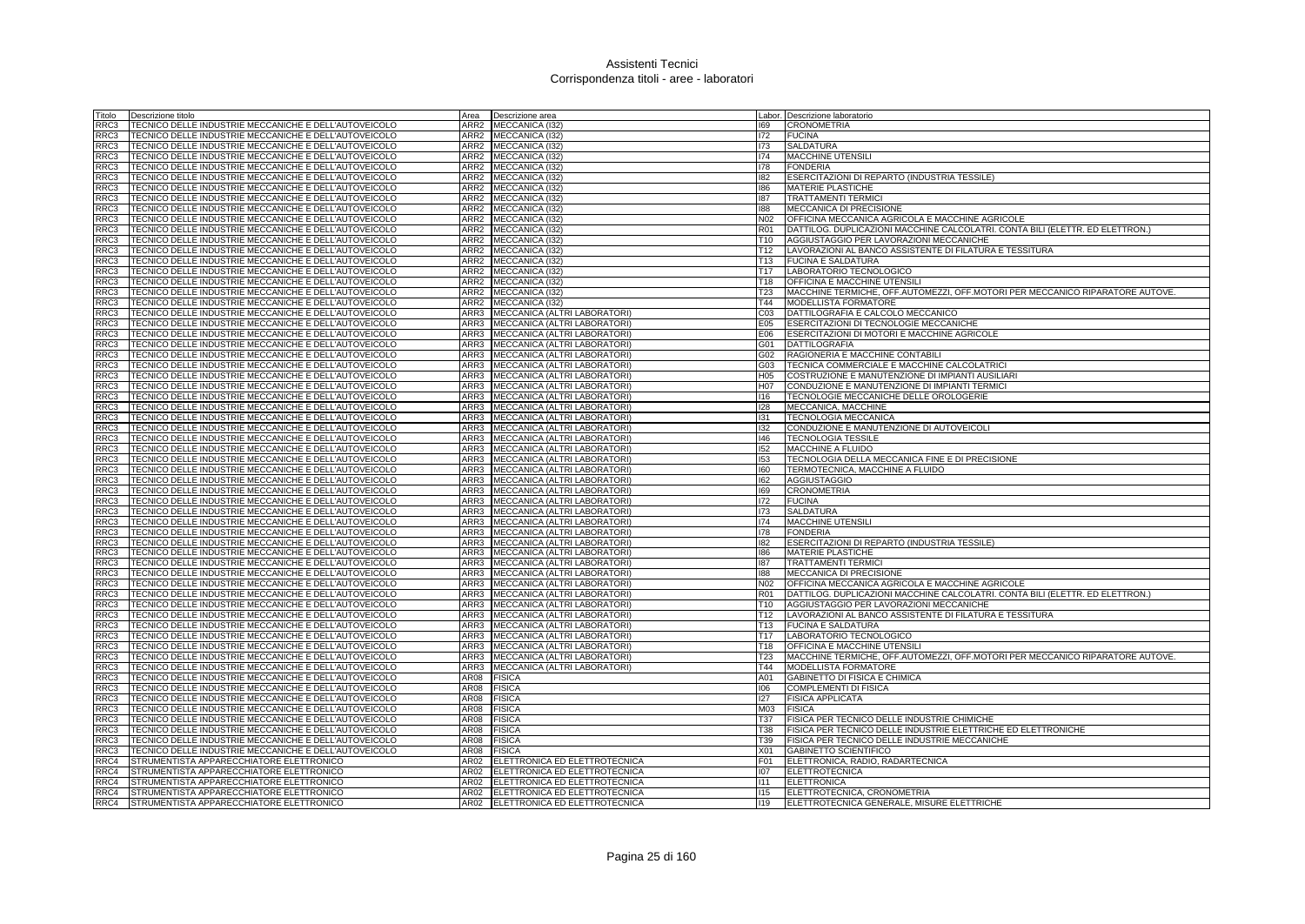| Titolo       | Descrizione titolo                                                                   | Area             | Descrizione area                                               |                   | Labor. Descrizione laboratorio                                             |
|--------------|--------------------------------------------------------------------------------------|------------------|----------------------------------------------------------------|-------------------|----------------------------------------------------------------------------|
| RRC4         | STRUMENTISTA APPARECCHIATORE ELETTRONICO                                             | AR02             | ELETTRONICA ED ELETTROTECNICA                                  | 120               | ELETTRONICA GENERALE, MISURE ELETTRONICHE                                  |
| RRC4         | STRUMENTISTA APPARECCHIATORE ELETTRONICO                                             | AR02             | ELETTRONICA ED ELETTROTECNICA                                  | 121               | ELETTRONICA INDUSTRIALE, CONTROLLI E SERVOMECCANISMI                       |
| RRC4         | STRUMENTISTA APPARECCHIATORE ELETTRONICO                                             |                  | AR02 ELETTRONICA ED ELETTROTECNICA                             | 122               | TECNOLOGIA GENERALE, TECNOLOGIA DELLE COSTRUZIONI ELETTRONICHE             |
| RRC4         | STRUMENTISTA APPARECCHIATORE ELETTRONICO                                             | AR02             | ELETTRONICA ED ELETTROTECNICA                                  | 123               | <b>MISURE ELETTRICHE</b>                                                   |
| RRC4         | STRUMENTISTA APPARECCHIATORE ELETTRONICO                                             | AR02             | ELETTRONICA ED ELETTROTECNICA                                  | 125               | ELETTRONICA GENERALE E NUCLEARE, MISURE ELETTRONICHE                       |
| RRC4         | STRUMENTISTA APPARECCHIATORE ELETTRONICO                                             | AR02             | ELETTRONICA ED ELETTROTECNICA                                  | 126               | CONTROLLI, SERVOMECCANISMI ED APPLICAZIONI                                 |
| RRC4         | STRUMENTISTA APPARECCHIATORE ELETTRONICO                                             | AR02             | ELETTRONICA ED ELETTROTECNICA                                  | 147               | ELABORATORI, PROGRAMMAZIONE                                                |
| RRC4         | STRUMENTISTA APPARECCHIATORE ELETTRONICO                                             | AR02             | ELETTRONICA ED ELETTROTECNICA                                  | 157               | ELETTRONICA APPLICATA                                                      |
| RRC4         | STRUMENTISTA APPARECCHIATORE ELETTRONICO                                             | AR02             | ELETTRONICA ED ELETTROTECNICA                                  | 159               | MISURE ELETTRICHE, MISURE ELETTRONICHE                                     |
| RRC4         | STRUMENTISTA APPARECCHIATORE ELETTRONICO                                             | AR02             | ELETTRONICA ED ELETTROTECNICA                                  | 175               | COSTRUZIONI ELETTROMECCANICHE                                              |
| RRC4         | STRUMENTISTA APPARECCHIATORE ELETTRONICO                                             | AR02             | ELETTRONICA ED ELETTROTECNICA                                  | 176               | <b>IMPIANTI ELETTRICI</b>                                                  |
| RRC4         | STRUMENTISTA APPARECCHIATORE ELETTRONICO                                             | AR02             | ELETTRONICA ED ELETTROTECNICA                                  | 190               | COSTRUZIONI PER TELECOMUNICAZIONI                                          |
| RRC4         | STRUMENTISTA APPARECCHIATORE ELETTRONICO                                             | AR02             | ELETTRONICA ED ELETTROTECNICA                                  | 192               | COSTRUZIONI ELETTRONICHE                                                   |
| RRC4         | STRUMENTISTA APPARECCHIATORE ELETTRONICO                                             | AR02             | ELETTRONICA ED ELETTROTECNICA                                  | 195               | TRATTAMENTO TESTI CONTABILITA' ELETTRONICA E APPLICAZIONI GESTIONALI       |
| RRC4         | STRUMENTISTA APPARECCHIATORE ELETTRONICO                                             | AR02             | ELETTRONICA ED ELETTROTECNICA                                  | L <sub>01</sub>   | LABORATORIO LINGUISTICO                                                    |
| RRC4         | STRUMENTISTA APPARECCHIATORE ELETTRONICO                                             | AR02             | ELETTRONICA ED ELETTROTECNICA                                  | <b>T30</b>        | MISURAZIONI ELETTRICHE ED ELETTRONICHE                                     |
| RRC4         | STRUMENTISTA APPARECCHIATORE ELETTRONICO                                             | AR02             | ELETTRONICA ED ELETTROTECNICA                                  | <b>T31</b>        | ESERCITAZIONI PRATICHE PER APPARECCHIATORE ELETTRONICO                     |
| RRC4         | STRUMENTISTA APPARECCHIATORE ELETTRONICO                                             | AR02             | ELETTRONICA ED ELETTROTECNICA                                  | T32               | ELETTROTECNICA ED ELETTRONICA                                              |
| RRC4         | STRUMENTISTA APPARECCHIATORE ELETTRONICO                                             | AR02             | ELETTRONICA ED ELETTROTECNICA                                  | T33               | MISURAZIONI PER TECNICO DELLE INDUSTRIE ELETTRICHE ED ELETTRONICHE         |
| RRC4<br>RRC4 | STRUMENTISTA APPARECCHIATORE ELETTRONICO<br>STRUMENTISTA APPARECCHIATORE ELETTRONICO | AR02<br>AR02     | ELETTRONICA ED ELETTROTECNICA<br>ELETTRONICA ED ELETTROTECNICA | T34               | MISURAZIONI ELETTRICHE<br><b>OFFICINA ELETTRICA</b>                        |
| RRC4         | STRUMENTISTA APPARECCHIATORE ELETTRONICO                                             | AR02             | ELETTRONICA ED ELETTROTECNICA                                  | T35<br><b>T36</b> | COSTRUZIONI ELETTROMECCANICHE PER ELETTRICISTA INSTALLATORE ED ELETTROMECC |
| RRC4         | STRUMENTISTA APPARECCHIATORE ELETTRONICO                                             | AR02             | ELETTRONICA ED ELETTROTECNICA                                  | <b>T65</b>        | RADIOTELEGRAFISTA, PRATICA APPARATI E OFFICINA RADIOELETTRICA              |
| RRC4         | STRUMENTISTA APPARECCHIATORE ELETTRONICO                                             | AR02             | ELETTRONICA ED ELETTROTECNICA                                  | T72               | <b>INFORMATICA</b>                                                         |
| RRC4         | STRUMENTISTA APPARECCHIATORE ELETTRONICO                                             | AR02             | ELETTRONICA ED ELETTROTECNICA                                  | T76               | ESERCITAZIONI PRATICHEPER MONTATORI RIPARATORI AP PARECCHI RADIO E TV      |
| RRC4         | STRUMENTISTA APPARECCHIATORE ELETTRONICO                                             | AR02             | ELETTRONICA ED ELETTROTECNICA                                  | Z02               | IMPIANTI SERVIZI EDIFICI CIVILI, RURALI E SERRE                            |
| RRC4         | STRUMENTISTA APPARECCHIATORE ELETTRONICO                                             | AR08             | <b>FISICA</b>                                                  | A01               | GABINETTO DI FISICA E CHIMICA                                              |
| RRC4         | STRUMENTISTA APPARECCHIATORE ELETTRONICO                                             | AR08             | <b>FISICA</b>                                                  | 106               | <b>COMPLEMENTI DI FISICA</b>                                               |
| RRC4         | STRUMENTISTA APPARECCHIATORE ELETTRONICO                                             | AR08             | <b>FISICA</b>                                                  | 127               | <b>FISICA APPLICATA</b>                                                    |
| RRC4         | STRUMENTISTA APPARECCHIATORE ELETTRONICO                                             | AR08             | <b>FISICA</b>                                                  | M03               | <b>FISICA</b>                                                              |
| RRC4         | STRUMENTISTA APPARECCHIATORE ELETTRONICO                                             | <b>AR08</b>      | <b>FISICA</b>                                                  | <b>T37</b>        | FISICA PER TECNICO DELLE INDUSTRIE CHIMICHE                                |
| RRC4         | STRUMENTISTA APPARECCHIATORE ELETTRONICO                                             | AR08             | <b>FISICA</b>                                                  | <b>T38</b>        | FISICA PER TECNICO DELLE INDUSTRIE ELETTRICHE ED ELETTRONICHE              |
| RRC4         | STRUMENTISTA APPARECCHIATORE ELETTRONICO                                             | AR08             | <b>FISICA</b>                                                  | T39               | FISICA PER TECNICO DELLE INDUSTRIE MECCANICHE                              |
| RRC4         | STRUMENTISTA APPARECCHIATORE ELETTRONICO                                             | AR08             | <b>FISICA</b>                                                  | X01               | <b>GABINETTO SCIENTIFICO</b>                                               |
| RRC4         | STRUMENTISTA APPARECCHIATORE ELETTRONICO                                             | AR11             | METALLURGICO-MINERARIA                                         | 133               | MINERALOGIA, GEOLOGIA                                                      |
| RRC4         | STRUMENTISTA APPARECCHIATORE ELETTRONICO                                             | AR11             | METALLURGICO-MINERARIA                                         | 134               | CHIMICA METALLURGICA E MINERALURGIA                                        |
| RRC4         | STRUMENTISTA APPARECCHIATORE ELETTRONICO                                             | AR11             | METALLURGICO-MINERARIA                                         | 136               | <b>ARTE MINERARIA</b>                                                      |
| RRC4         | STRUMENTISTA APPARECCHIATORE ELETTRONICO                                             | AR11             | METALLURGICO-MINERARIA                                         | 137               | ARRICCHIMENTO DEI MINERALI                                                 |
| RRC4         | STRUMENTISTA APPARECCHIATORE ELETTRONICO                                             | AR11             | METALLURGICO-MINERARIA                                         | 155               | METALLURGIA, SIDERURGIA                                                    |
| RRC4         | STRUMENTISTA APPARECCHIATORE ELETTRONICO                                             | AR11             | METALLURGICO-MINERARIA                                         | 179               | <b>IMPIANTI MINERARI</b>                                                   |
| RRC4         | STRUMENTISTA APPARECCHIATORE ELETTRONICO                                             | AR11             | METALLURGICO-MINERARIA                                         | 189               | <b>METALLURGIA</b>                                                         |
| RRC5         | ELETTRICISTA DI BORDO                                                                | AR02             | ELETTRONICA ED ELETTROTECNICA                                  | F01               | ELETTRONICA, RADIO, RADARTECNICA                                           |
| RRC5         | <b>ELETTRICISTA DI BORDO</b>                                                         | AR <sub>02</sub> | ELETTRONICA ED ELETTROTECNICA                                  | 107               | <b>ELETTROTECNICA</b>                                                      |
| RRC5         | <b>ELETTRICISTA DI BORDO</b>                                                         | AR02             | ELETTRONICA ED ELETTROTECNICA                                  | 111               | <b>ELETTRONICA</b>                                                         |
| RRC5         | <b>ELETTRICISTA DI BORDO</b>                                                         | AR02             | ELETTRONICA ED ELETTROTECNICA                                  | 115               | ELETTROTECNICA, CRONOMETRIA                                                |
| RRC5         | <b>ELETTRICISTA DI BORDO</b>                                                         | AR02             | ELETTRONICA ED ELETTROTECNICA                                  | 119               | ELETTROTECNICA GENERALE, MISURE ELETTRICHE                                 |
| RRC5         | <b>ELETTRICISTA DI BORDO</b>                                                         | AR02             | ELETTRONICA ED ELETTROTECNICA                                  | 120               | ELETTRONICA GENERALE, MISURE ELETTRONICHE                                  |
| RRC5         | ELETTRICISTA DI BORDO                                                                | AR02             | ELETTRONICA ED ELETTROTECNICA                                  | 121               | ELETTRONICA INDUSTRIALE, CONTROLLI E SERVOMECCANISMI                       |
| RRC5         | ELETTRICISTA DI BORDO                                                                | AR02             | ELETTRONICA ED ELETTROTECNICA                                  | 122               | TECNOLOGIA GENERALE, TECNOLOGIA DELLE COSTRUZIONI ELETTRONICHE             |
| RRC5         | <b>ELETTRICISTA DI BORDO</b>                                                         | AR02             | ELETTRONICA ED ELETTROTECNICA                                  | 123               | MISURE ELETTRICHE                                                          |
| RRC5         | ELETTRICISTA DI BORDO                                                                | AR02             | ELETTRONICA ED ELETTROTECNICA                                  | 125               | ELETTRONICA GENERALE E NUCLEARE, MISURE ELETTRONICHE                       |
| RRC5         | ELETTRICISTA DI BORDO                                                                | AR02             | ELETTRONICA ED ELETTROTECNICA                                  | 126               | CONTROLLI, SERVOMECCANISMI ED APPLICAZIONI                                 |
| RRC5         | <b>ELETTRICISTA DI BORDO</b>                                                         | AR02             | ELETTRONICA ED ELETTROTECNICA                                  | 147               | ELABORATORI, PROGRAMMAZIONE                                                |
| RRC5         | <b>ELETTRICISTA DI BORDO</b>                                                         | AR02             | ELETTRONICA ED ELETTROTECNICA                                  | 157<br>159        | <b>ELETTRONICA APPLICATA</b>                                               |
| RRC5         | ELETTRICISTA DI BORDO                                                                | AR02             | ELETTRONICA ED ELETTROTECNICA                                  |                   | MISURE ELETTRICHE, MISURE ELETTRONICHE                                     |
| RRC5         | <b>ELETTRICISTA DI BORDO</b>                                                         | AR02             | ELETTRONICA ED ELETTROTECNICA<br>ELETTRONICA ED ELETTROTECNICA | 175               | COSTRUZIONI ELETTROMECCANICHE                                              |
| RRC5<br>RRC5 | <b>ELETTRICISTA DI BORDO</b><br>ELETTRICISTA DI BORDO                                | AR02<br>AR02     | ELETTRONICA ED ELETTROTECNICA                                  | 176<br>190        | <b>IMPIANTI ELETTRICI</b><br>COSTRUZIONI PER TELECOMUNICAZIONI             |
| RRC5         | ELETTRICISTA DI BORDO                                                                | AR02             | ELETTRONICA ED ELETTROTECNICA                                  | 192               | COSTRUZIONI ELETTRONICHE                                                   |
| RRC5         | ELETTRICISTA DI BORDO                                                                | AR02             | ELETTRONICA ED ELETTROTECNICA                                  | 195               | TRATTAMENTO TESTI CONTABILITA' ELETTRONICA E APPLICAZIONI GESTIONALI       |
| RRC5         | ELETTRICISTA DI BORDO                                                                | AR02             | ELETTRONICA ED ELETTROTECNICA                                  | L01               | LABORATORIO LINGUISTICO                                                    |
| RRC5         | ELETTRICISTA DI BORDO                                                                | AR02             | ELETTRONICA ED ELETTROTECNICA                                  | <b>T30</b>        | MISURAZIONI ELETTRICHE ED ELETTRONICHE                                     |
| RRC5         | <b>ELETTRICISTA DI BORDO</b>                                                         | AR02             | ELETTRONICA ED ELETTROTECNICA                                  | T31               | ESERCITAZIONI PRATICHE PER APPARECCHIATORE ELETTRONICO                     |
| RRC5         | ELETTRICISTA DI BORDO                                                                | AR02             | ELETTRONICA ED ELETTROTECNICA                                  | T32               | ELETTROTECNICA ED ELETTRONICA                                              |
|              | RRC5 ELETTRICISTA DI BORDO                                                           | AR02             | ELETTRONICA ED ELETTROTECNICA                                  | <b>T33</b>        | MISURAZIONI PER TECNICO DELLE INDUSTRIE ELETTRICHE ED ELETTRONICHE         |
|              | RRC5 ELETTRICISTA DI BORDO                                                           | AR02             | ELETTRONICA ED ELETTROTECNICA                                  | <b>T34</b>        | MISURAZIONI ELETTRICHE                                                     |
|              |                                                                                      |                  |                                                                |                   |                                                                            |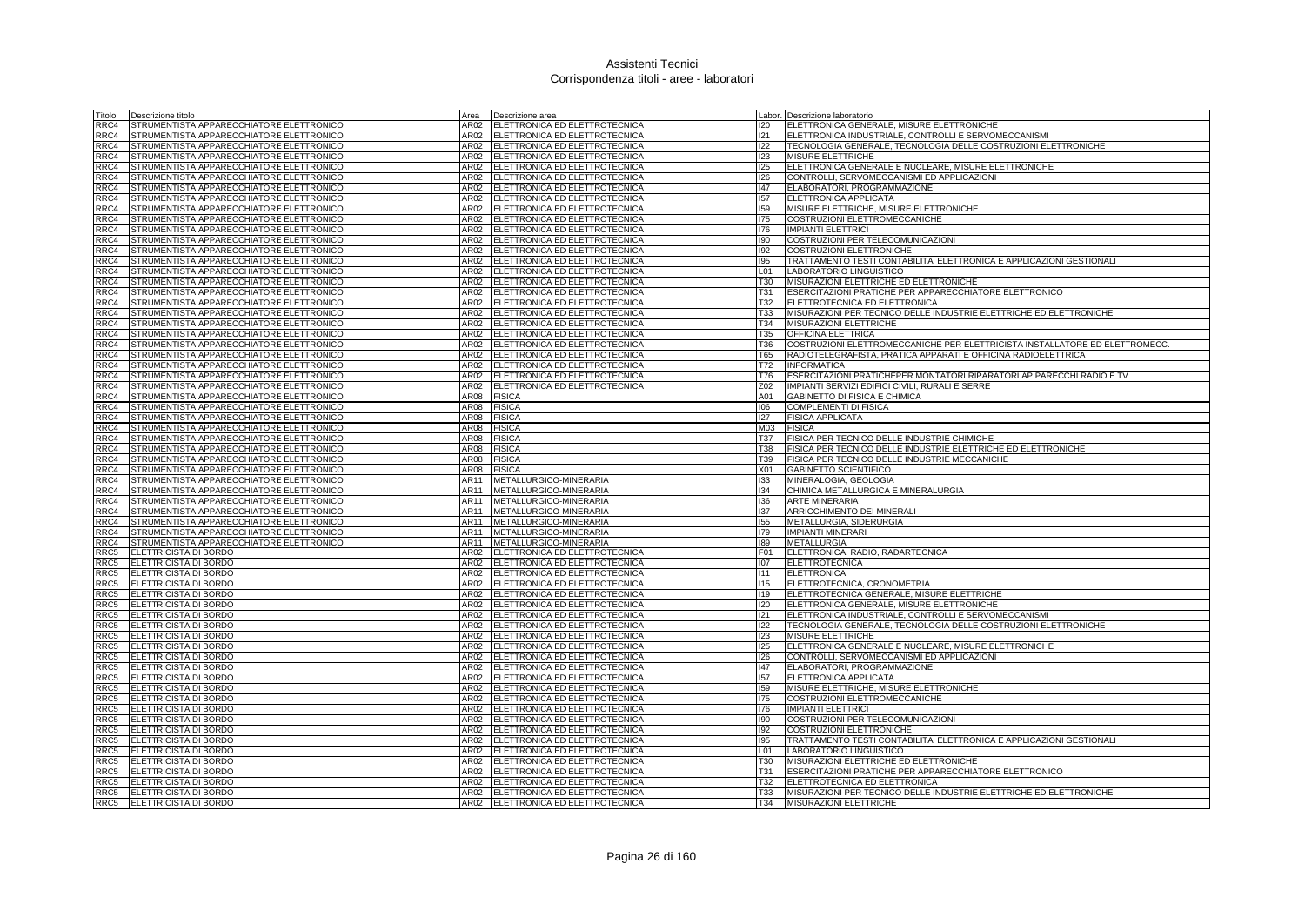| Titolo           | Descrizione titolo                                                                   | Area         | Descrizione area                                 |                 | Labor. Descrizione laboratorio                                               |
|------------------|--------------------------------------------------------------------------------------|--------------|--------------------------------------------------|-----------------|------------------------------------------------------------------------------|
| RRC5             | ELETTRICISTA DI BORDO                                                                | AR02         | ELETTRONICA ED ELETTROTECNICA                    | T35             | <b>OFFICINA ELETTRICA</b>                                                    |
| RRC5             | <b>ELETTRICISTA DI BORDO</b>                                                         | AR02         | ELETTRONICA ED ELETTROTECNICA                    | T36             | COSTRUZIONI ELETTROMECCANICHE PER ELETTRICISTA INSTALLATORE ED ELETTROMECC.  |
| RRC5             | <b>ELETTRICISTA DI BORDO</b>                                                         |              | AR02 ELETTRONICA ED ELETTROTECNICA               | T65             | RADIOTELEGRAFISTA, PRATICA APPARATI E OFFICINA RADIOELETTRICA                |
|                  | RRC5 ELETTRICISTA DI BORDO                                                           | AR02         | ELETTRONICA ED ELETTROTECNICA                    | T72             | <b>INFORMATICA</b>                                                           |
| RRC5             | <b>ELETTRICISTA DI BORDO</b>                                                         | AR02         | ELETTRONICA ED ELETTROTECNICA                    | <b>T76</b>      | ESERCITAZIONI PRATICHEPER MONTATORI RIPARATORI AP PARECCHI RADIO E TV        |
| RRC5             | <b>ELETTRICISTA DI BORDO</b>                                                         | AR02         | ELETTRONICA ED ELETTROTECNICA                    | Z02             | IMPIANTI SERVIZI EDIFICI CIVILI, RURALI E SERRE                              |
| RRC5             | ELETTRICISTA DI BORDO                                                                | AR03         | COSTRUZIONI NAVALI E TECNOLOGIE METALMECCANICHE  | 138             | TECNOLOGIE NAVALMECCANICHE                                                   |
|                  | RRC5 ELETTRICISTA DI BORDO                                                           | AR03         | COSTRUZIONI NAVALI E TECNOLOGIE METALMECCANICHE  | 180             | CARPENTERIA NAVALE                                                           |
| RRC <sub>5</sub> | <b>ELETTRICISTA DI BORDO</b>                                                         | AR03         | COSTRUZIONI NAVALI E TECNOLOGIE METALMECCANICHE  | T <sub>22</sub> | MACCHINE, OFFICINA MECCANICA, MACCHINE MARINE PER MECCANICO NAVALE           |
| RRC5             | <b>ELETTRICISTA DI BORDO</b>                                                         | AR03         | COSTRUZIONI NAVALI E TECNOLOGIE METALMECCANICHE  | T63             | <b>COSTRUZIONI NAVALI</b>                                                    |
| RRC5             | <b>ELETTRICISTA DI BORDO</b>                                                         | AR03         | COSTRUZIONI NAVALI E TECNOLOGIE METALMECCANICHE  | <b>T64</b>      | NAVIGAZIONE, METEOROLOGIA ED OCEANOGRAFIA                                    |
| RRC5             | ELETTRICISTA DI BORDO                                                                | AR03         | COSTRUZIONI NAVALI E TECNOLOGIE METALMECCANICHE  | <b>T67</b>      | IMBARCAZIONI SCUOLE OFFICINE ANNESSE: ARMAMENTO                              |
| RRC5             | ELETTRICISTA DI BORDO                                                                | AR05         | IMBAR.SCUOLA-IMP.ELETTRICI-COND.CALDAIE A VAPORE | T68             | IMBARC.SCUOLE OFF.ANN.COND.E MAN.MOTORI E AUSIL.BORDO:COND. CALDAIE A VAPORE |
| RRC5             | ELETTRICISTA DI BORDO                                                                | AR05         | IMBAR.SCUOLA-IMP.ELETTRICI-COND.CALDAIE A VAPORE | <b>T70</b>      | IMBARCAZIONI SCUOLA OFFICINE ANNESSE: IMPIANTI ELETTRICI DI BORDO            |
| RRC5             | <b>ELETTRICISTA DI BORDO</b>                                                         | AR08         | <b>FISICA</b>                                    | A01             | GABINETTO DI FISICA E CHIMICA                                                |
| RRC5             | ELETTRICISTA DI BORDO                                                                | AR08         | <b>FISICA</b>                                    | 106             | COMPLEMENTI DI FISICA                                                        |
| RRC5             | <b>ELETTRICISTA DI BORDO</b>                                                         | AR08         | <b>FISICA</b>                                    | 127             | <b>FISICA APPLICATA</b>                                                      |
| RRC5             | ELETTRICISTA DI BORDO                                                                | AR08         | <b>FISICA</b>                                    | M03             | <b>FISICA</b>                                                                |
| RRC5             | <b>ELETTRICISTA DI BORDO</b>                                                         | AR08         | <b>FISICA</b>                                    | T37             | FISICA PER TECNICO DELLE INDUSTRIE CHIMICHE                                  |
| RRC5             | <b>ELETTRICISTA DI BORDO</b>                                                         | AR08         | <b>FISICA</b>                                    | <b>T38</b>      | FISICA PER TECNICO DELLE INDUSTRIE ELETTRICHE ED ELETTRONICHE                |
| RRC5             | <b>ELETTRICISTA DI BORDO</b>                                                         | AR08         | <b>FISICA</b>                                    | T39             | FISICA PER TECNICO DELLE INDUSTRIE MECCANICHE                                |
| RRC5             | ELETTRICISTA DI BORDO                                                                | AR08         | <b>FISICA</b>                                    | X01             | <b>GABINETTO SCIENTIFICO</b>                                                 |
| RRC8             | TECNICO DI LABORATORIO CHIMICO-BIOLOGICO                                             | AR08         | <b>FISICA</b>                                    | A01             | GABINETTO DI FISICA E CHIMICA                                                |
| RRC8             | TECNICO DI LABORATORIO CHIMICO-BIOLOGICO                                             | AR08         | <b>FISICA</b>                                    | 106             | <b>COMPLEMENTI DI FISICA</b>                                                 |
| RRC8             | TECNICO DI LABORATORIO CHIMICO-BIOLOGICO                                             | <b>AR08</b>  | <b>FISICA</b>                                    | 127             | <b>FISICA APPLICATA</b>                                                      |
| RRC8             | TECNICO DI LABORATORIO CHIMICO-BIOLOGICO                                             | AR08         | <b>FISICA</b>                                    | M03             | <b>FISICA</b>                                                                |
| RRC8             | TECNICO DI LABORATORIO CHIMICO-BIOLOGICO                                             | AR08         | <b>FISICA</b>                                    | <b>T37</b>      | FISICA PER TECNICO DELLE INDUSTRIE CHIMICHE                                  |
| RRC8             | TECNICO DI LABORATORIO CHIMICO-BIOLOGICO                                             | AR08         | <b>FISICA</b>                                    | <b>T38</b>      | FISICA PER TECNICO DELLE INDUSTRIE ELETTRICHE ED ELETTRONICHE                |
| RRC8             | TECNICO DI LABORATORIO CHIMICO-BIOLOGICO                                             | AR08         | <b>FISICA</b>                                    | T39             | FISICA PER TECNICO DELLE INDUSTRIE MECCANICHE                                |
| RRC8             | TECNICO DI LABORATORIO CHIMICO-BIOLOGICO                                             | AR08         | <b>FISICA</b>                                    | X01             | GABINETTO SCIENTIFICO                                                        |
| RRC8             | TECNICO DI LABORATORIO CHIMICO-BIOLOGICO<br>TECNICO DI LABORATORIO CHIMICO-BIOLOGICO | AR23<br>AR23 | <b>CHIMICA</b><br><b>CHIMICA</b>                 | E03<br>103      | CHIMICA ED INDUSTRIA AGRARIA                                                 |
| RRC8             |                                                                                      | AR23         | <b>CHIMICA</b>                                   | 104             | MERCEOLOGIA, CHIMICA, OTTICA FOTOGRAFICA                                     |
| RRC8<br>RRC8     | TECNICO DI LABORATORIO CHIMICO-BIOLOGICO<br>TECNICO DI LABORATORIO CHIMICO-BIOLOGICO | AR23         | <b>CHIMICA</b>                                   | 105             | MICROSCOPIA, MICROBIOLOGIA CONCIARIA<br>TECNOLOGIA CONCIARIA, ANALISI        |
| RRC8             | TECNICO DI LABORATORIO CHIMICO-BIOLOGICO                                             | AR23         | <b>CHIMICA</b>                                   | 108             | COMPLEMENTI DI FISICA ED ELETTROCHIMICA                                      |
| RRC8             | TECNICO DI LABORATORIO CHIMICO-BIOLOGICO                                             | AR23         | <b>CHIMICA</b>                                   | 109             | ANALISI CHIMICA GENERALE E TECNICA                                           |
| RRC8             | TECNICO DI LABORATORIO CHIMICO-BIOLOGICO                                             | AR23         | <b>CHIMICA</b>                                   | 112             | <b>ANALISI CHIMICA</b>                                                       |
| RRC8             | TECNICO DI LABORATORIO CHIMICO-BIOLOGICO                                             | AR23         | <b>CHIMICA</b>                                   | 129             | <b>MICROSCOPIA</b>                                                           |
| RRC8             | TECNICO DI LABORATORIO CHIMICO-BIOLOGICO                                             | AR23         | CHIMICA                                          | 41              | <b>RADIOCHIMICA</b>                                                          |
| RRC <sub>8</sub> | TECNICO DI LABORATORIO CHIMICO-BIOLOGICO                                             | <b>AR23</b>  | <b>CHIMICA</b>                                   | 142             | CHIMICA TESSILE E TINTORIA                                                   |
| RRC8             | TECNICO DI LABORATORIO CHIMICO-BIOLOGICO                                             | AR23         | CHIMICA                                          | 145             | CHIMICA TINTORIA, SOSTANZE COLORANTI                                         |
| RRC8             | TECNICO DI LABORATORIO CHIMICO-BIOLOGICO                                             | AR23         | <b>CHIMICA</b>                                   | 151             | TECNOLOGIA CHIMICA GENERALE E DELLE MATERIE PLASTICHE                        |
| RRC8             | TECNICO DI LABORATORIO CHIMICO-BIOLOGICO                                             | AR23         | <b>CHIMICA</b>                                   | 154             | CHIMICA ANALITICA                                                            |
| RRC8             | TECNICO DI LABORATORIO CHIMICO-BIOLOGICO                                             | AR23         | <b>CHIMICA</b>                                   | 156             | CHIMICA ORGANICA E DEGLI ALIMENTI                                            |
| RRC8             | TECNICO DI LABORATORIO CHIMICO-BIOLOGICO                                             | AR23         | <b>CHIMICA</b>                                   | 158             | COMPLEMENTI DI BIOLOGIA, MICROBIOLOGIA GENERALE ED APPLICATA                 |
| RRC8             | TECNICO DI LABORATORIO CHIMICO-BIOLOGICO                                             | AR23         | <b>CHIMICA</b>                                   | 166             | <b>TECNICA CONCIARIA</b>                                                     |
| RRC8             | TECNICO DI LABORATORIO CHIMICO-BIOLOGICO                                             | AR23         | <b>CHIMICA</b>                                   | 184             | ESERCITAZIONI DI REPARTO (INDUSTRIA TINTORIA)                                |
| RRC8             | TECNICO DI LABORATORIO CHIMICO-BIOLOGICO                                             | AR23         | CHIMICA                                          | 193             | CHIMICA ED ANALISI MERCEOLOGICA                                              |
| RRC8             | TECNICO DI LABORATORIO CHIMICO-BIOLOGICO                                             | AR23         | <b>CHIMICA</b>                                   | 194             | LABORATORIO DI ANALISI CLINICHE MICROBIOLOGICHEE BROMATOLOGICHE              |
| RRC8             | TECNICO DI LABORATORIO CHIMICO-BIOLOGICO                                             | AR23         | <b>CHIMICA</b>                                   | M04             | <b>CHIMICA</b>                                                               |
| RRC8             | TECNICO DI LABORATORIO CHIMICO-BIOLOGICO                                             | AR23         | <b>CHIMICA</b>                                   | N12             | CHIMICA, CHIMICA BIOLOGICA, ANALISI MICROBIOLOGICHE                          |
| RRC8             | TECNICO DI LABORATORIO CHIMICO-BIOLOGICO                                             | AR23         | CHIMICA                                          | S07             | ESERCITAZIONI PRATICHE PER COSMETISTA                                        |
| RRC8             | TECNICO DI LABORATORIO CHIMICO-BIOLOGICO                                             | <b>AR23</b>  | <b>CHIMICA</b>                                   | S <sub>10</sub> | <b>TECNICA CHIMICA</b>                                                       |
| RRC8             | TECNICO DI LABORATORIO CHIMICO-BIOLOGICO                                             | AR23         | <b>CHIMICA</b>                                   | S11             | TECNICA MICROBIOLOGICA PER PREPARATRICE DI LABORATORIO CHIMICO E BIOLOGICO   |
| RRC8             | TECNICO DI LABORATORIO CHIMICO-BIOLOGICO                                             | AR23         | <b>CHIMICA</b>                                   | S <sub>13</sub> | LABORATORIO DI CHIMICA ANALITICA BROMATOLOGICA                               |
| RRC8             | TECNICO DI LABORATORIO CHIMICO-BIOLOGICO                                             | AR23         | <b>CHIMICA</b>                                   | S14             | LABORATORIO DI CHIMICA FISICA ED ANALISI                                     |
| RRC8             | TECNICO DI LABORATORIO CHIMICO-BIOLOGICO                                             | AR23         | <b>CHIMICA</b>                                   | T24             | LABORATORIO ANALISI CHIMICHE STRUMENTALI E TECNICHE                          |
| RRC8             | TECNICO DI LABORATORIO CHIMICO-BIOLOGICO                                             | AR23         | <b>CHIMICA</b>                                   | T <sub>25</sub> | PREPARAZIONI CHIMICHE PER OPERATORE CHIMICO                                  |
| RRC8             | TECNICO DI LABORATORIO CHIMICO-BIOLOGICO                                             | AR23         | <b>CHIMICA</b>                                   | T26             | CHIMICA FISICA ED ANALISI                                                    |
| RRC8             | TECNICO DI LABORATORIO CHIMICO-BIOLOGICO                                             | AR23         | <b>CHIMICA</b>                                   | T <sub>27</sub> | CHIMICA ORGANICA E PREPARAZIONI PER TECNICO DELLE INDUSTRIE CHIMICHE         |
| RRC8             | TECNICO DI LABORATORIO CHIMICO-BIOLOGICO                                             | AR23         | CHIMICA                                          | <b>T28</b>      | CHIMICA PER TECNICO DELLE INDUSTRIE ELETTRICHE ED ELETTRONICHE               |
| RRC8             | TECNICO DI LABORATORIO CHIMICO-BIOLOGICO                                             | AR23         | <b>CHIMICA</b>                                   | T29             | CHIMICA PER TECNICO DELLE INDUSTRIE MECCANICHE                               |
| RRC8             | TECNICO DI LABORATORIO CHIMICO-BIOLOGICO                                             | AR23         | <b>CHIMICA</b>                                   | <b>T59</b>      | CHIMICA ANALITICA BROMATOLOGICA                                              |
| RRC8             | TECNICO DI LABORATORIO CHIMICO-BIOLOGICO                                             | AR23         | <b>CHIMICA</b>                                   | T61             | <b>TECNICA MICROBIOLOGICA</b>                                                |
| RRC8             | TECNICO DI LABORATORIO CHIMICO-BIOLOGICO                                             | AR23         | <b>CHIMICA</b>                                   | T62             | CHIM.ORG.E PREP.PER TECNICO DI LABORATORIO CHIMICO BIOLOGICO                 |
| RRC8             | TECNICO DI LABORATORIO CHIMICO-BIOLOGICO                                             |              | AR38 AGROINDUSTRIALE                             | <b>N07</b>      | <b>INDUSTRIA LATTIERO-CASEARIA</b>                                           |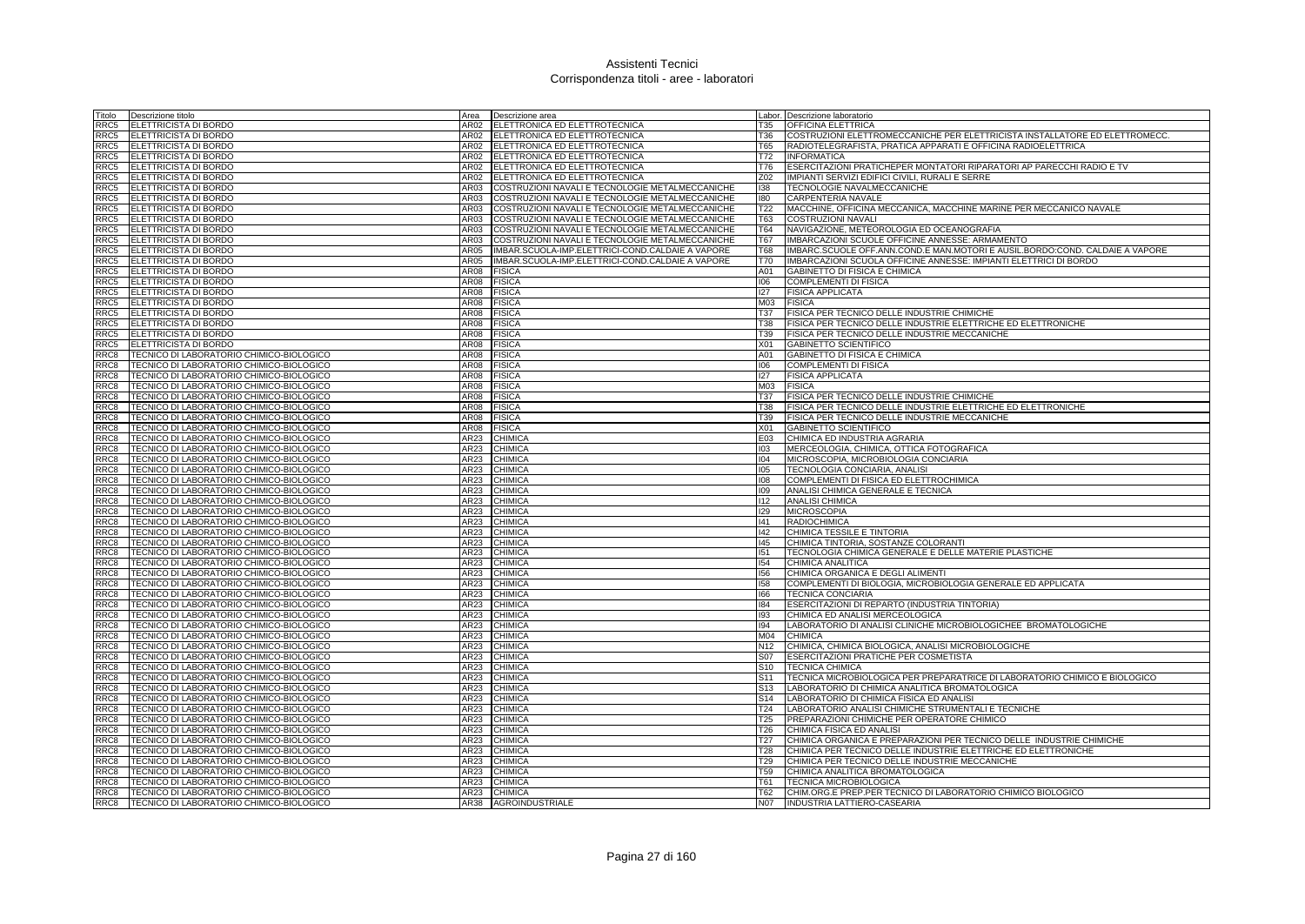| Fitolo      | Descrizione titolo                            | Area             | Descrizione area           |                 | Labor. Descrizione laboratorio                                                |
|-------------|-----------------------------------------------|------------------|----------------------------|-----------------|-------------------------------------------------------------------------------|
| RRC8        | TECNICO DI LABORATORIO CHIMICO-BIOLOGICO      | AR38             | <b>AGROINDUSTRIALE</b>     | N08             | <b>INDUSTRIA ENOLOGICA</b>                                                    |
| RRC8        | TECNICO DI LABORATORIO CHIMICO-BIOLOGICO      | AR38             | <b>AGROINDUSTRIALE</b>     | N09             | INDUSTRIA AGRARIA OLEARIA                                                     |
| RRC8        | TECNICO DI LABORATORIO CHIMICO-BIOLOGICO      | AR38             | <b>AGROINDUSTRIALE</b>     | N10             | INDUSTRIA CONSERVIERA                                                         |
| RRC8        | TECNICO DI LABORATORIO CHIMICO-BIOLOGICO      | AR38             | <b>AGROINDUSTRIALE</b>     | N11             | <b>ANALISI AGRARIE</b>                                                        |
| RRC9        | TECNICO DI RADIOLOGIA MEDICA (POST-QUALIFICA) | AR08             | <b>FISICA</b>              | A01             | GABINETTO DI FISICA E CHIMICA                                                 |
| RRC9        | TECNICO DI RADIOLOGIA MEDICA (POST-QUALIFICA) | AR08             | <b>FISICA</b>              | 106             | <b>COMPLEMENTI DI FISICA</b>                                                  |
| RRC9        | TECNICO DI RADIOLOGIA MEDICA (POST-QUALIFICA) | AR08             | <b>FISICA</b>              | 127             | <b>FISICA APPLICATA</b>                                                       |
| RRC9        | TECNICO DI RADIOLOGIA MEDICA (POST-QUALIFICA) | AR08             | <b>FISICA</b>              | M03             | <b>FISICA</b>                                                                 |
| RRC9        | TECNICO DI RADIOLOGIA MEDICA (POST-QUALIFICA) | AR08             | <b>FISICA</b>              | <b>T37</b>      | <b>FISICA PER TECNICO DELLE INDUSTRIE CHIMICHE</b>                            |
| RRC9        | TECNICO DI RADIOLOGIA MEDICA (POST-QUALIFICA) | AR08             | <b>FISICA</b>              | <b>T38</b>      | FISICA PER TECNICO DELLE INDUSTRIE ELETTRICHE ED ELETTRONICHE                 |
| RRC9        | TECNICO DI RADIOLOGIA MEDICA (POST-QUALIFICA) | AR08             | <b>FISICA</b>              | T39             | FISICA PER TECNICO DELLE INDUSTRIE MECCANICHE                                 |
| RRC9        | TECNICO DI RADIOLOGIA MEDICA (POST-QUALIFICA) | AR08             | <b>FISICA</b>              | X01             | <b>GABINETTO SCIENTIFICO</b>                                                  |
| RRC9        | TECNICO DI RADIOLOGIA MEDICA (POST-QUALIFICA) | AR09             | <b>FISICA NUCLEARE</b>     | 110             | <b>FISICA NUCLEARE</b>                                                        |
| RRC9        | TECNICO DI RADIOLOGIA MEDICA (POST-QUALIFICA) | AR09             | <b>FISICA NUCLEARE</b>     | 124             | FISICA ATOMICA E NUCLEARE, STRUMENTAZIONE                                     |
| RRC9        | TECNICO DI RADIOLOGIA MEDICA (POST-QUALIFICA) | AR09             | <b>FISICA NUCLEARE</b>     | <b>T56</b>      | ESERCITAZIONI DI FISICA E PROTEZIONISTICA                                     |
| RRC9        | TECNICO DI RADIOLOGIA MEDICA (POST-QUALIFICA) | AR09             | <b>FISICA NUCLEARE</b>     | T <sub>57</sub> | ESERCITAZIONI DI TIROCINIO DI RADIOLOGIA                                      |
| RRC9        | TECNICO DI RADIOLOGIA MEDICA (POST-QUALIFICA) | AR09             | <b>FISICA NUCLEARE</b>     | <b>T58</b>      | ESERCITAZIONI DI CAMERA OSCURA PER TECNICO DI RADIOLOGIA MEDICA               |
| <b>RRDA</b> | IMPIANTISTI SOLARI (SPERIMENTALE)             | ARR1             | MECCANICA (H07 - I60)      | CO <sub>3</sub> | DATTILOGRAFIA E CALCOLO MECCANICO                                             |
| RRDA        | IMPIANTISTI SOLARI (SPERIMENTALE)             | ARR1             | MECCANICA (H07 - I60)      | E05             | ESERCITAZIONI DI TECNOLOGIE MECCANICHE                                        |
| RRDA        | IMPIANTISTI SOLARI (SPERIMENTALE)             |                  | ARR1 MECCANICA (H07 - 160) | E06             | ESERCITAZIONI DI MOTORI E MACCHINE AGRICOLE                                   |
| RRDA        | IMPIANTISTI SOLARI (SPERIMENTALE)             |                  | ARR1 MECCANICA (H07 - 160) | G01             | <b>DATTILOGRAFIA</b>                                                          |
| <b>RRDA</b> | IMPIANTISTI SOLARI (SPERIMENTALE)             | ARR1             | MECCANICA (H07 - 160)      | G02             | RAGIONERIA E MACCHINE CONTABILI                                               |
| <b>RRDA</b> | IMPIANTISTI SOLARI (SPERIMENTALE)             | ARR1             | MECCANICA (H07 - I60)      | G03             | TECNICA COMMERCIALE E MACCHINE CALCOLATRICI                                   |
| <b>RRDA</b> | IMPIANTISTI SOLARI (SPERIMENTALE)             | ARR1             | MECCANICA (H07 - I60)      | H05             | COSTRUZIONE E MANUTENZIONE DI IMPIANTI AUSILIARI                              |
| RDA         | IMPIANTISTI SOLARI (SPERIMENTALE)             | ARR1             | MECCANICA (H07 - I60)      | H <sub>07</sub> | CONDUZIONE E MANUTENZIONE DI IMPIANTI TERMICI                                 |
| RRDA        | IMPIANTISTI SOLARI (SPERIMENTALE)             | ARR1             | MECCANICA (H07 - I60)      | 116             | TECNOLOGIE MECCANICHE DELLE OROLOGERIE                                        |
| <b>RRDA</b> | IMPIANTISTI SOLARI (SPERIMENTALE)             | ARR1             | MECCANICA (H07 - I60)      | 128             | MECCANICA, MACCHINE                                                           |
| RRDA        | IMPIANTISTI SOLARI (SPERIMENTALE)             | ARR1             | MECCANICA (H07 - I60)      | 131             | TECNOLOGIA MECCANICA                                                          |
| RRDA        | IMPIANTISTI SOLARI (SPERIMENTALE)             | ARR1             | MECCANICA (H07 - I60)      | 132             | CONDUZIONE E MANUTENZIONE DI AUTOVEICOLI                                      |
| RRDA        | IMPIANTISTI SOLARI (SPERIMENTALE)             | ARR1             | MECCANICA (H07 - I60)      | 146             | <b>TECNOLOGIA TESSILE</b>                                                     |
| <b>RRDA</b> | IMPIANTISTI SOLARI (SPERIMENTALE)             | ARR1             | MECCANICA (H07 - I60)      | 152             | <b>MACCHINE A FLUIDO</b>                                                      |
| <b>RRDA</b> | IMPIANTISTI SOLARI (SPERIMENTALE)             | ARR1             | MECCANICA (H07 - 160)      | 153             | TECNOLOGIA DELLA MECCANICA FINE E DI PRECISIONE                               |
| <b>RRDA</b> | IMPIANTISTI SOLARI (SPERIMENTALE)             | ARR1             | MECCANICA (H07 - I60)      | 160             | TERMOTECNICA, MACCHINE A FLUIDO                                               |
| RRDA        | IMPIANTISTI SOLARI (SPERIMENTALE)             | ARR1             | MECCANICA (H07 - I60)      | 162             | <b>AGGIUSTAGGIO</b>                                                           |
| <b>RRDA</b> | IMPIANTISTI SOLARI (SPERIMENTALE)             | ARR1             | MECCANICA (H07 - 160)      | 169             | <b>CRONOMETRIA</b>                                                            |
| <b>RRDA</b> | IMPIANTISTI SOLARI (SPERIMENTALE)             | ARR1             | MECCANICA (H07 - I60)      | 172             | <b>FUCINA</b>                                                                 |
| <b>RRDA</b> | IMPIANTISTI SOLARI (SPERIMENTALE)             | ARR1             | MECCANICA (H07 - I60)      | 173             | <b>SALDATURA</b>                                                              |
| RRDA        | IMPIANTISTI SOLARI (SPERIMENTALE)             | ARR1             | MECCANICA (H07 - I60)      | 174             | <b>MACCHINE UTENSILI</b>                                                      |
| <b>RRDA</b> | IMPIANTISTI SOLARI (SPERIMENTALE)             | ARR1             | MECCANICA (H07 - I60)      | 178             | <b>FONDERIA</b>                                                               |
| <b>RRDA</b> | IMPIANTISTI SOLARI (SPERIMENTALE)             | ARR1             | MECCANICA (H07 - I60)      | 182             | ESERCITAZIONI DI REPARTO (INDUSTRIA TESSILE)                                  |
| RRDA        | <b>IMPIANTISTI SOLARI (SPERIMENTALE)</b>      | ARR1             | MECCANICA (H07 - I60)      | 186             | <b>MATERIE PLASTICHE</b>                                                      |
| RRDA        | IMPIANTISTI SOLARI (SPERIMENTALE)             | ARR1             | MECCANICA (H07 - I60)      | 187             | <b>TRATTAMENTI TERMIC</b>                                                     |
| RRDA        | IMPIANTISTI SOLARI (SPERIMENTALE)             | ARR1             | MECCANICA (H07 - I60)      | 188             | MECCANICA DI PRECISIONE                                                       |
| RRDA        | IMPIANTISTI SOLARI (SPERIMENTALE)             | ARR1             | MECCANICA (H07 - I60)      | N <sub>02</sub> | OFFICINA MECCANICA AGRICOLA E MACCHINE AGRICOLE                               |
| <b>RRDA</b> | IMPIANTISTI SOLARI (SPERIMENTALE)             | ARR1             | MECCANICA (H07 - I60)      | <b>R01</b>      | DATTILOG. DUPLICAZIONI MACCHINE CALCOLATRI. CONTA BILI (ELETTR. ED ELETTRON.) |
| RRDA        | IMPIANTISTI SOLARI (SPERIMENTALE)             | ARR1             | MECCANICA (H07 - I60)      | T <sub>10</sub> | AGGIUSTAGGIO PER LAVORAZIONI MECCANICHE                                       |
| RRDA        | IMPIANTISTI SOLARI (SPERIMENTALE)             | ARR1             | MECCANICA (H07 - I60)      | T <sub>12</sub> | LAVORAZIONI AL BANCO ASSISTENTE DI FILATURA E TESSITURA                       |
| <b>RRDA</b> | IMPIANTISTI SOLARI (SPERIMENTALE)             | ARR1             | MECCANICA (H07 - I60)      | T <sub>13</sub> | <b>FUCINA E SALDATURA</b>                                                     |
| <b>RRDA</b> | IMPIANTISTI SOLARI (SPERIMENTALE)             | ARR1             | MECCANICA (H07 - I60)      | T <sub>17</sub> | LABORATORIO TECNOLOGICO                                                       |
| <b>RRDA</b> | IMPIANTISTI SOLARI (SPERIMENTALE)             | ARR1             | MECCANICA (H07 - I60)      | T <sub>18</sub> | OFFICINA E MACCHINE UTENSILI                                                  |
| RRDA        | IMPIANTISTI SOLARI (SPERIMENTALE)             | ARR1             | MECCANICA (H07 - I60)      | T <sub>23</sub> | MACCHINE TERMICHE, OFF.AUTOMEZZI, OFF.MOTORI PER MECCANICO RIPARATORE AUTOVE. |
| <b>RRDA</b> | IMPIANTISTI SOLARI (SPERIMENTALE)             | ARR1             | MECCANICA (H07 - I60)      | T44             | <b>MODELLISTA FORMATORE</b>                                                   |
| <b>RRDA</b> | IMPIANTISTI SOLARI (SPERIMENTALE)             | ARR <sub>2</sub> | <b>MECCANICA (I32)</b>     | CO <sub>3</sub> | DATTILOGRAFIA E CALCOLO MECCANICO                                             |
| RRDA        | IMPIANTISTI SOLARI (SPERIMENTALE)             | ARR2             | MECCANICA (I32)            | E05             | ESERCITAZIONI DI TECNOLOGIE MECCANICHE                                        |
| RRDA        | IMPIANTISTI SOLARI (SPERIMENTALE)             | ARR2             | MECCANICA (132)            | E06             | ESERCITAZIONI DI MOTORI E MACCHINE AGRICOLE                                   |
| RDA         | IMPIANTISTI SOLARI (SPERIMENTALE)             | ARR2             | MECCANICA (I32)            | G01             | DATTILOGRAFIA                                                                 |
| RRDA        | IMPIANTISTI SOLARI (SPERIMENTALE)             | ARR2             | MECCANICA (132)            | G02             | RAGIONERIA E MACCHINE CONTABILI                                               |
| RRDA        | IMPIANTISTI SOLARI (SPERIMENTALE)             | ARR2             | MECCANICA (I32)            | G03             | TECNICA COMMERCIALE E MACCHINE CALCOLATRICI                                   |
| RRDA        | IMPIANTISTI SOLARI (SPERIMENTALE)             | ARR2             | MECCANICA (I32)            | H05             | COSTRUZIONE E MANUTENZIONE DI IMPIANTI AUSILIARI                              |
| RRDA        | IMPIANTISTI SOLARI (SPERIMENTALE)             | ARR2             | MECCANICA (I32)            | H07             | CONDUZIONE E MANUTENZIONE DI IMPIANTI TERMICI                                 |
| RRDA        | IMPIANTISTI SOLARI (SPERIMENTALE)             | ARR2             | MECCANICA (132)            | 116             | TECNOLOGIE MECCANICHE DELLE OROLOGERIE                                        |
| <b>RRDA</b> | IMPIANTISTI SOLARI (SPERIMENTALE)             | ARR <sub>2</sub> | MECCANICA (I32)            | 128             | MECCANICA, MACCHINE                                                           |
| <b>RRDA</b> | IMPIANTISTI SOLARI (SPERIMENTALE)             | ARR2             | MECCANICA (132)            | 131             | <b>TECNOLOGIA MECCANICA</b>                                                   |
| RRDA        | IMPIANTISTI SOLARI (SPERIMENTALE)             |                  | ARR2 MECCANICA (132)       | 132             | CONDUZIONE E MANUTENZIONE DI AUTOVEICOLI                                      |
| RRDA        | IMPIANTISTI SOLARI (SPERIMENTALE)             |                  | ARR2 MECCANICA (I32)       | 146             | <b>TECNOLOGIA TESSILE</b>                                                     |
| RRDA        | IMPIANTISTI SOLARI (SPERIMENTALE)             |                  | ARR2 MECCANICA (I32)       | 152             | <b>MACCHINE A FLUIDO</b>                                                      |
|             |                                               |                  |                            |                 |                                                                               |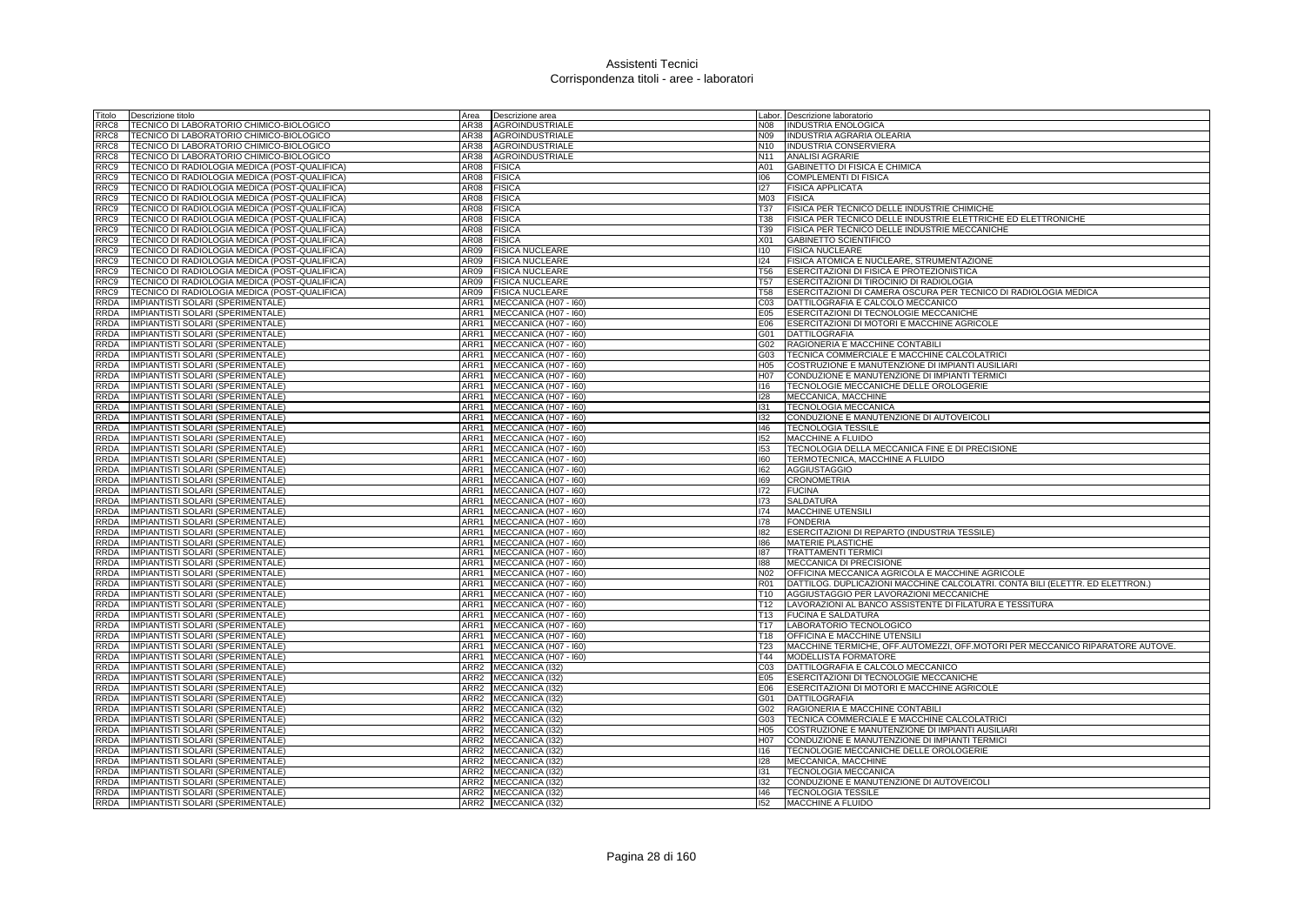| Titolo      | Descrizione titolo                        | Area | Descrizione area                    |                 | Labor. Descrizione laboratorio                                                |
|-------------|-------------------------------------------|------|-------------------------------------|-----------------|-------------------------------------------------------------------------------|
| <b>RRDA</b> | IMPIANTISTI SOLARI (SPERIMENTALE)         | ARR2 | MECCANICA (I32                      | 153             | TECNOLOGIA DELLA MECCANICA FINE E DI PRECISIONE                               |
| <b>RRDA</b> | IMPIANTISTI SOLARI (SPERIMENTALE)         |      | ARR2 MECCANICA (I32)                | 160             | TERMOTECNICA, MACCHINE A FLUIDO                                               |
| <b>RRDA</b> | IMPIANTISTI SOLARI (SPERIMENTALE)         |      | ARR2 MECCANICA (I32)                | 162             | <b>AGGIUSTAGGIO</b>                                                           |
| <b>RRDA</b> | IMPIANTISTI SOLARI (SPERIMENTALE)         |      | ARR2 MECCANICA (I32)                | 169             | <b>CRONOMETRIA</b>                                                            |
| <b>RRDA</b> | IMPIANTISTI SOLARI (SPERIMENTALE)         |      | ARR2 MECCANICA (I32)                | 172             | <b>FUCINA</b>                                                                 |
| <b>RRDA</b> | IMPIANTISTI SOLARI (SPERIMENTALE)         |      | ARR2 MECCANICA (I32)                | 173             | <b>SALDATURA</b>                                                              |
| <b>RRDA</b> | IMPIANTISTI SOLARI (SPERIMENTALE)         |      | ARR2 MECCANICA (I32)                | 174             | <b>MACCHINE UTENSILI</b>                                                      |
| <b>RRDA</b> | IMPIANTISTI SOLARI (SPERIMENTALE)         |      | ARR2 MECCANICA (I32)                | 178             | <b>FONDERIA</b>                                                               |
| <b>RRDA</b> | IMPIANTISTI SOLARI (SPERIMENTALE)         |      | ARR2 MECCANICA (I32)                | 182             | ESERCITAZIONI DI REPARTO (INDUSTRIA TESSILE)                                  |
| <b>RRDA</b> | IMPIANTISTI SOLARI (SPERIMENTALE)         |      | ARR2 MECCANICA (132)                | 186             | <b>MATERIE PLASTICHE</b>                                                      |
| <b>RRDA</b> | IMPIANTISTI SOLARI (SPERIMENTALE)         |      | ARR2 MECCANICA (I32)                | 187             | <b>TRATTAMENTI TERMICI</b>                                                    |
| <b>RRDA</b> | IMPIANTISTI SOLARI (SPERIMENTALE)         |      | ARR2 MECCANICA (I32)                | 188             | MECCANICA DI PRECISIONE                                                       |
| <b>RRDA</b> | IMPIANTISTI SOLARI (SPERIMENTALE)         | ARR2 | MECCANICA (I32)                     | N <sub>02</sub> | OFFICINA MECCANICA AGRICOLA E MACCHINE AGRICOLE                               |
| <b>RRDA</b> | IMPIANTISTI SOLARI (SPERIMENTALE)         | ARR2 | MECCANICA (I32)                     | R01             | DATTILOG. DUPLICAZIONI MACCHINE CALCOLATRI. CONTA BILI (ELETTR. ED ELETTRON.) |
| <b>RRDA</b> | <b>IMPIANTISTI SOLARI (SPERIMENTALE)</b>  | ARR2 | MECCANICA (I32)                     | T <sub>10</sub> | AGGIUSTAGGIO PER LAVORAZIONI MECCANICHE                                       |
| <b>RRDA</b> | IMPIANTISTI SOLARI (SPERIMENTALE)         | ARR2 | MECCANICA (I32)                     | T <sub>12</sub> | LAVORAZIONI AL BANCO ASSISTENTE DI FILATURA E TESSITURA                       |
| <b>RRDA</b> | MPIANTISTI SOLARI (SPERIMENTALE)          | ARR2 | MECCANICA (I32)                     | T <sub>13</sub> | <b>FUCINA E SALDATURA</b>                                                     |
| <b>RRDA</b> | IMPIANTISTI SOLARI (SPERIMENTALE)         |      | ARR2 MECCANICA (I32)                | T <sub>17</sub> | LABORATORIO TECNOLOGICO                                                       |
| <b>RRDA</b> | <b>IMPIANTISTI SOLARI (SPERIMENTALE)</b>  |      | ARR2 MECCANICA (I32)                | T18             | OFFICINA E MACCHINE UTENSILI                                                  |
| <b>RRDA</b> | <b>IMPIANTISTI SOLARI (SPERIMENTALE)</b>  |      | ARR2 MECCANICA (I32)                | T <sub>23</sub> | MACCHINE TERMICHE, OFF.AUTOMEZZI, OFF.MOTORI PER MECCANICO RIPARATORE AUTOVE. |
| <b>RRDA</b> | IMPIANTISTI SOLARI (SPERIMENTALE)         |      | ARR2 MECCANICA (132)                | T44             | <b>MODELLISTA FORMATORE</b>                                                   |
| <b>RRDA</b> | IMPIANTISTI SOLARI (SPERIMENTALE)         |      | ARR3 MECCANICA (ALTRI LABORATORI)   | C <sub>03</sub> | DATTILOGRAFIA E CALCOLO MECCANICO                                             |
| <b>RRDA</b> | IMPIANTISTI SOLARI (SPERIMENTALE)         |      | ARR3 MECCANICA (ALTRI LABORATORI)   | E05             | <b>ESERCITAZIONI DI TECNOLOGIE MECCANICHE</b>                                 |
| <b>RRDA</b> | IMPIANTISTI SOLARI (SPERIMENTALE)         | ARR3 | MECCANICA (ALTRI LABORATORI)        | E06             | ESERCITAZIONI DI MOTORI E MACCHINE AGRICOLE                                   |
| <b>RRDA</b> | IMPIANTISTI SOLARI (SPERIMENTALE)         |      | ARR3   MECCANICA (ALTRI LABORATORI) | G01             | DATTILOGRAFIA                                                                 |
| <b>RRDA</b> | IMPIANTISTI SOLARI (SPERIMENTALE)         |      | ARR3 MECCANICA (ALTRI LABORATORI)   | G02             | RAGIONERIA E MACCHINE CONTABILI                                               |
| <b>RRDA</b> | IMPIANTISTI SOLARI (SPERIMENTALE)         | ARR3 | MECCANICA (ALTRI LABORATORI)        | G03             | TECNICA COMMERCIALE E MACCHINE CALCOLATRICI                                   |
| <b>RRDA</b> | IMPIANTISTI SOLARI (SPERIMENTALE)         | ARR3 | MECCANICA (ALTRI LABORATORI)        | H <sub>05</sub> | COSTRUZIONE E MANUTENZIONE DI IMPIANTI AUSILIARI                              |
| <b>RRDA</b> | <b>IMPIANTISTI SOLARI (SPERIMENTALE)</b>  |      | ARR3 MECCANICA (ALTRI LABORATORI)   | H07             | CONDUZIONE E MANUTENZIONE DI IMPIANTI TERMICI                                 |
| <b>RRDA</b> | IMPIANTISTI SOLARI (SPERIMENTALE)         |      | ARR3 MECCANICA (ALTRI LABORATORI)   | 116             | TECNOLOGIE MECCANICHE DELLE OROLOGERIE                                        |
| <b>RRDA</b> | IMPIANTISTI SOLARI (SPERIMENTALE)         |      | ARR3 MECCANICA (ALTRI LABORATORI)   | 128             | MECCANICA, MACCHINE                                                           |
| <b>RRDA</b> | IMPIANTISTI SOLARI (SPERIMENTALE)         | ARR3 | MECCANICA (ALTRI LABORATORI)        | 131             | <b>TECNOLOGIA MECCANICA</b>                                                   |
| <b>RRDA</b> | <b>IMPIANTISTI SOLARI (SPERIMENTALE)</b>  |      | ARR3 MECCANICA (ALTRI LABORATORI)   | 132             | CONDUZIONE E MANUTENZIONE DI AUTOVEICOLI                                      |
| <b>RRDA</b> | IMPIANTISTI SOLARI (SPERIMENTALE)         |      | ARR3 MECCANICA (ALTRI LABORATORI)   | 146             | <b>TECNOLOGIA TESSILE</b>                                                     |
| <b>RRDA</b> | IMPIANTISTI SOLARI (SPERIMENTALE)         |      | ARR3 MECCANICA (ALTRI LABORATORI)   | 152             | MACCHINE A FLUIDO                                                             |
| <b>RRDA</b> | IMPIANTISTI SOLARI (SPERIMENTALE)         |      | ARR3 MECCANICA (ALTRI LABORATORI)   | 153             | TECNOLOGIA DELLA MECCANICA FINE E DI PRECISIONE                               |
| <b>RRDA</b> | <b>IMPIANTISTI SOLARI (SPERIMENTALE)</b>  |      | ARR3 MECCANICA (ALTRI LABORATORI)   | 160             | TERMOTECNICA, MACCHINE A FLUIDO                                               |
| <b>RRDA</b> | IMPIANTISTI SOLARI (SPERIMENTALE)         |      | ARR3 MECCANICA (ALTRI LABORATORI)   | 162             | <b>AGGIUSTAGGIO</b>                                                           |
| <b>RRDA</b> | IMPIANTISTI SOLARI (SPERIMENTALE)         |      | ARR3 MECCANICA (ALTRI LABORATORI)   | 169             | <b>CRONOMETRIA</b>                                                            |
| <b>RRDA</b> | IMPIANTISTI SOLARI (SPERIMENTALE)         |      | ARR3 MECCANICA (ALTRI LABORATORI)   | 172             | <b>FUCINA</b>                                                                 |
| <b>RRDA</b> | <b>IMPIANTISTI SOLARI (SPERIMENTALE)</b>  | ARR3 | MECCANICA (ALTRI LABORATORI)        | 173             | <b>SALDATURA</b>                                                              |
| <b>RRDA</b> | IMPIANTISTI SOLARI (SPERIMENTALE)         |      | ARR3 MECCANICA (ALTRI LABORATORI)   | 174             | MACCHINE UTENSILI                                                             |
| <b>RRDA</b> | IMPIANTISTI SOLARI (SPERIMENTALE)         |      | ARR3 MECCANICA (ALTRI LABORATORI)   | 178             | <b>FONDERIA</b>                                                               |
| <b>RRDA</b> | IMPIANTISTI SOLARI (SPERIMENTALE)         |      | ARR3 MECCANICA (ALTRI LABORATORI)   | 182             | ESERCITAZIONI DI REPARTO (INDUSTRIA TESSILE)                                  |
| <b>RRDA</b> | IMPIANTISTI SOLARI (SPERIMENTALE)         | ARR3 | MECCANICA (ALTRI LABORATORI)        | 186             | MATERIE PLASTICHE                                                             |
| <b>RRDA</b> | IMPIANTISTI SOLARI (SPERIMENTALE)         |      | ARR3 MECCANICA (ALTRI LABORATORI)   | 187             | <b>TRATTAMENTI TERMICI</b>                                                    |
| <b>RRDA</b> | IMPIANTISTI SOLARI (SPERIMENTALE)         |      | ARR3 MECCANICA (ALTRI LABORATORI)   | 188             | MECCANICA DI PRECISIONE                                                       |
| <b>RRDA</b> | <b>IMPIANTISTI SOLARI (SPERIMENTALE)</b>  |      | ARR3 MECCANICA (ALTRI LABORATORI)   | N02             | OFFICINA MECCANICA AGRICOLA E MACCHINE AGRICOLE                               |
| <b>RRDA</b> | <b>IMPIANTISTI SOLARI (SPERIMENTALE)</b>  | ARR3 | MECCANICA (ALTRI LABORATORI)        | R01             | DATTILOG. DUPLICAZIONI MACCHINE CALCOLATRI. CONTA BILI (ELETTR. ED ELETTRON.) |
| <b>RRDA</b> | IMPIANTISTI SOLARI (SPERIMENTALE)         |      | ARR3 MECCANICA (ALTRI LABORATORI)   | T10             | AGGIUSTAGGIO PER LAVORAZIONI MECCANICHE                                       |
| <b>RRDA</b> | IMPIANTISTI SOLARI (SPERIMENTALE)         |      | ARR3 MECCANICA (ALTRI LABORATORI)   | T <sub>12</sub> | LAVORAZIONI AL BANCO ASSISTENTE DI FILATURA E TESSITURA                       |
| <b>RRDA</b> | IMPIANTISTI SOLARI (SPERIMENTALE)         |      | ARR3 MECCANICA (ALTRI LABORATORI)   | T <sub>13</sub> | <b>FUCINA E SALDATURA</b>                                                     |
| <b>RRDA</b> | IMPIANTISTI SOLARI (SPERIMENTALE)         | ARR3 | MECCANICA (ALTRI LABORATORI)        | T <sub>17</sub> | LABORATORIO TECNOLOGICO                                                       |
| <b>RRDA</b> | IMPIANTISTI SOLARI (SPERIMENTALE)         |      | ARR3 MECCANICA (ALTRI LABORATORI)   | T <sub>18</sub> | <b>OFFICINA E MACCHINE UTENSILI</b>                                           |
| <b>RRDA</b> | IMPIANTISTI SOLARI (SPERIMENTALE)         | ARR3 | MECCANICA (ALTRI LABORATORI)        | T <sub>23</sub> | MACCHINE TERMICHE, OFF.AUTOMEZZI, OFF.MOTORI PER MECCANICO RIPARATORE AUTOVE. |
| <b>RRDA</b> | IMPIANTISTI SOLARI (SPERIMENTALE)         | ARR3 | MECCANICA (ALTRI LABORATORI)        | T44             | MODELLISTA FORMATORE                                                          |
| <b>RRDA</b> | IMPIANTISTI SOLARI (SPERIMENTALE)         | AR08 | <b>FISICA</b>                       | A01             | GABINETTO DI FISICA E CHIMICA                                                 |
| <b>RRDA</b> | <b>IMPIANTISTI SOLARI (SPERIMENTALE)</b>  | AR08 | <b>FISICA</b>                       | 106             | <b>COMPLEMENTI DI FISICA</b>                                                  |
| <b>RRDA</b> | <b>IMPIANTISTI SOLARI (SPERIMENTALE)</b>  | AR08 | <b>FISICA</b>                       | 127             | <b>FISICA APPLICATA</b>                                                       |
| <b>RRDA</b> | MPIANTISTI SOLARI (SPERIMENTALE)          | AR08 | <b>FISICA</b>                       | M03             | <b>FISICA</b>                                                                 |
| <b>RRDA</b> | IMPIANTISTI SOLARI (SPERIMENTALE)         | AR08 | <b>FISICA</b>                       | <b>T37</b>      | FISICA PER TECNICO DELLE INDUSTRIE CHIMICHE                                   |
| <b>RRDA</b> | <b>IMPIANTISTI SOLARI (SPERIMENTALE)</b>  | AR08 | <b>FISICA</b>                       | T38             | FISICA PER TECNICO DELLE INDUSTRIE ELETTRICHE ED ELETTRONICHE                 |
| <b>RRDA</b> | IMPIANTISTI SOLARI (SPERIMENTALE)         | AR08 | <b>FISICA</b>                       | T39             | FISICA PER TECNICO DELLE INDUSTRIE MECCANICHE                                 |
| <b>RRDA</b> | IMPIANTISTI SOLARI (SPERIMENTALE)         | AR08 | <b>FISICA</b>                       | X <sub>01</sub> | <b>GABINETTO SCIENTIFICO</b>                                                  |
| <b>RRDD</b> | OPERATORE PER TELECOMUNICAZIONI MARITTIME |      | AR02 ELETTRONICA ED ELETTROTECNICA  | F01             | ELETTRONICA, RADIO, RADARTECNICA                                              |
| RRDD        | OPERATORE PER TELECOMUNICAZIONI MARITTIME |      | AR02 ELETTRONICA ED ELETTROTECNICA  | 107             | <b>ELETTROTECNICA</b>                                                         |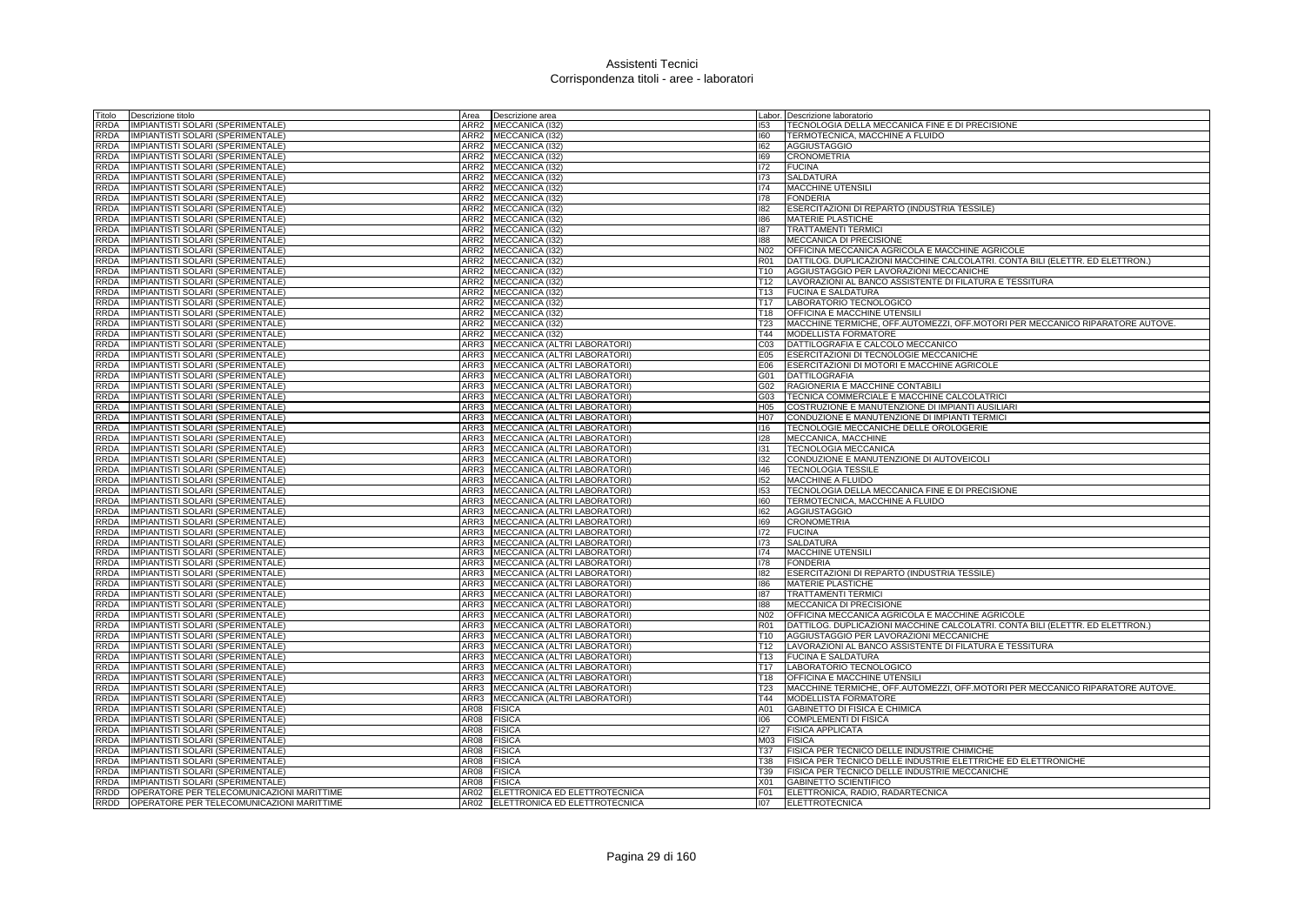| Titolo<br>Descrizione titolo                                                                                                                        | Area<br>Descrizione area                                                       |                        | Labor. Descrizione laboratorio                                                                  |
|-----------------------------------------------------------------------------------------------------------------------------------------------------|--------------------------------------------------------------------------------|------------------------|-------------------------------------------------------------------------------------------------|
| RRDD<br>OPERATORE PER TELECOMUNICAZIONI MARITTIME                                                                                                   | ELETTRONICA ED ELETTROTECNICA<br>AR02                                          | 111                    | <b>ELETTRONICA</b>                                                                              |
| OPERATORE PER TELECOMUNICAZIONI MARITTIME<br>RRDD                                                                                                   | AR02<br>ELETTRONICA ED ELETTROTECNICA                                          | 115                    | ELETTROTECNICA, CRONOMETRIA                                                                     |
| RRDD<br>OPERATORE PER TELECOMUNICAZIONI MARITTIME                                                                                                   | AR02<br>ELETTRONICA ED ELETTROTECNICA                                          | 119                    | ELETTROTECNICA GENERALE, MISURE ELETTRICHE                                                      |
| RRDD<br>OPERATORE PER TELECOMUNICAZIONI MARITTIME                                                                                                   | AR02<br>ELETTRONICA ED ELETTROTECNICA                                          | 120                    | ELETTRONICA GENERALE, MISURE ELETTRONICHE                                                       |
| RRDD<br>OPERATORE PER TELECOMUNICAZIONI MARITTIME                                                                                                   | AR02<br>ELETTRONICA ED ELETTROTECNICA                                          | 121                    | ELETTRONICA INDUSTRIALE, CONTROLLI E SERVOMECCANISMI                                            |
| RRDD<br>OPERATORE PER TELECOMUNICAZIONI MARITTIME                                                                                                   | AR02<br>ELETTRONICA ED ELETTROTECNICA                                          | 122                    | TECNOLOGIA GENERALE, TECNOLOGIA DELLE COSTRUZIONI ELETTRONICHE                                  |
| OPERATORE PER TELECOMUNICAZIONI MARITTIME<br><b>RRDD</b>                                                                                            | AR02<br>ELETTRONICA ED ELETTROTECNICA                                          | 123                    | <b>MISURE ELETTRICHE</b>                                                                        |
| <b>RRDD</b><br>OPERATORE PER TELECOMUNICAZIONI MARITTIME                                                                                            | AR02<br>ELETTRONICA ED ELETTROTECNICA                                          | 125                    | ELETTRONICA GENERALE E NUCLEARE, MISURE ELETTRONICHE                                            |
| OPERATORE PER TELECOMUNICAZIONI MARITTIME<br><b>RRDD</b>                                                                                            | ELETTRONICA ED ELETTROTECNICA<br>AR02                                          | 126                    | CONTROLLI, SERVOMECCANISMI ED APPLICAZIONI                                                      |
| OPERATORE PER TELECOMUNICAZIONI MARITTIME<br><b>RRDD</b>                                                                                            | AR <sub>02</sub><br>ELETTRONICA ED ELETTROTECNICA                              | 47                     | ELABORATORI, PROGRAMMAZIONE                                                                     |
| RRDD<br>OPERATORE PER TELECOMUNICAZIONI MARITTIME                                                                                                   | AR02<br>ELETTRONICA ED ELETTROTECNICA                                          | 157                    | ELETTRONICA APPLICATA                                                                           |
| OPERATORE PER TELECOMUNICAZIONI MARITTIME<br>RRDD                                                                                                   | AR02<br>ELETTRONICA ED ELETTROTECNICA                                          | 159                    | MISURE ELETTRICHE, MISURE ELETTRONICHE                                                          |
| RRDD<br>OPERATORE PER TELECOMUNICAZIONI MARITTIME                                                                                                   | AR02<br>ELETTRONICA ED ELETTROTECNICA                                          | 175                    | COSTRUZIONI ELETTROMECCANICHE                                                                   |
| RRDD<br>OPERATORE PER TELECOMUNICAZIONI MARITTIME                                                                                                   | AR02<br>ELETTRONICA ED ELETTROTECNICA                                          | 176                    | <b>IMPIANTI ELETTRICI</b>                                                                       |
| RRDD<br>OPERATORE PER TELECOMUNICAZIONI MARITTIME                                                                                                   | AR02<br>ELETTRONICA ED ELETTROTECNICA                                          | 190                    | COSTRUZIONI PER TELECOMUNICAZIONI                                                               |
| RRDD<br>OPERATORE PER TELECOMUNICAZIONI MARITTIME<br><b>RRDD</b>                                                                                    | AR02<br>ELETTRONICA ED ELETTROTECNICA                                          | 192                    | COSTRUZIONI ELETTRONICHE                                                                        |
| OPERATORE PER TELECOMUNICAZIONI MARITTIME<br>OPERATORE PER TELECOMUNICAZIONI MARITTIME<br>RRDD                                                      | ELETTRONICA ED ELETTROTECNICA<br>AR02<br>AR02                                  | 195<br>L <sub>01</sub> | TRATTAMENTO TESTI CONTABILITA' ELETTRONICA E APPLICAZIONI GESTIONALI<br>LABORATORIO LINGUISTICO |
| <b>RRDD</b><br>OPERATORE PER TELECOMUNICAZIONI MARITTIME                                                                                            | ELETTRONICA ED ELETTROTECNICA<br>AR02<br>ELETTRONICA ED ELETTROTECNICA         | <b>T30</b>             | MISURAZIONI ELETTRICHE ED ELETTRONICHE                                                          |
| OPERATORE PER TELECOMUNICAZIONI MARITTIME<br><b>RRDD</b>                                                                                            | ELETTRONICA ED ELETTROTECNICA<br>AR02                                          | T31                    | ESERCITAZIONI PRATICHE PER APPARECCHIATORE ELETTRONICO                                          |
| <b>RRDD</b><br>OPERATORE PER TELECOMUNICAZIONI MARITTIME                                                                                            | AR02<br>ELETTRONICA ED ELETTROTECNICA                                          | T32                    | ELETTROTECNICA ED ELETTRONICA                                                                   |
| <b>RRDD</b><br>OPERATORE PER TELECOMUNICAZIONI MARITTIME                                                                                            | AR02<br>ELETTRONICA ED ELETTROTECNICA                                          | <b>T33</b>             | MISURAZIONI PER TECNICO DELLE INDUSTRIE ELETTRICHE ED ELETTRONICHE                              |
| RRDD<br>OPERATORE PER TELECOMUNICAZIONI MARITTIME                                                                                                   | AR02<br>ELETTRONICA ED ELETTROTECNICA                                          | T34                    | MISURAZIONI ELETTRICHE                                                                          |
| RRDD<br>OPERATORE PER TELECOMUNICAZIONI MARITTIME                                                                                                   | AR02<br>ELETTRONICA ED ELETTROTECNICA                                          | T35                    | <b>OFFICINA ELETTRICA</b>                                                                       |
| RRDD<br>OPERATORE PER TELECOMUNICAZIONI MARITTIME                                                                                                   | AR02<br>ELETTRONICA ED ELETTROTECNICA                                          | T36                    | COSTRUZIONI ELETTROMECCANICHE PER ELETTRICISTA INSTALLATORE ED ELETTROMECC.                     |
| RRDD<br>OPERATORE PER TELECOMUNICAZIONI MARITTIME                                                                                                   | AR02<br>ELETTRONICA ED ELETTROTECNICA                                          | <b>T65</b>             | RADIOTELEGRAFISTA, PRATICA APPARATI E OFFICINA RADIOELETTRICA                                   |
| RRDD<br>OPERATORE PER TELECOMUNICAZIONI MARITTIME                                                                                                   | AR02<br>ELETTRONICA ED ELETTROTECNICA                                          | T72                    | <b>INFORMATICA</b>                                                                              |
| <b>RRDD</b><br>OPERATORE PER TELECOMUNICAZIONI MARITTIME                                                                                            | ELETTRONICA ED ELETTROTECNICA<br>AR02                                          | T76                    | ESERCITAZIONI PRATICHEPER MONTATORI RIPARATORI AP PARECCHI RADIO E TV                           |
| OPERATORE PER TELECOMUNICAZIONI MARITTIME<br><b>RRDD</b>                                                                                            | AR02<br>ELETTRONICA ED ELETTROTECNICA                                          | Z02                    | IMPIANTI SERVIZI EDIFICI CIVILI, RURALI E SERRE                                                 |
| <b>RRDD</b><br>OPERATORE PER TELECOMUNICAZIONI MARITTIME                                                                                            | AR03<br>COSTRUZIONI NAVALI E TECNOLOGIE METALMECCANICHE                        | 138                    | TECNOLOGIE NAVALMECCANICHE                                                                      |
| OPERATORE PER TELECOMUNICAZIONI MARITTIME<br><b>RRDD</b>                                                                                            | AR03<br>COSTRUZIONI NAVALI E TECNOLOGIE METALMECCANICHE                        | 180                    | CARPENTERIA NAVALE                                                                              |
| OPERATORE PER TELECOMUNICAZIONI MARITTIME<br><b>RRDD</b>                                                                                            | COSTRUZIONI NAVALI E TECNOLOGIE METALMECCANICHE<br>AR03                        | T <sub>22</sub>        | MACCHINE, OFFICINA MECCANICA, MACCHINE MARINE PER MECCANICO NAVALE                              |
| OPERATORE PER TELECOMUNICAZIONI MARITTIME<br>RRDD                                                                                                   | AR03<br>COSTRUZIONI NAVALI E TECNOLOGIE METALMECCANICHE                        | <b>T63</b>             | <b>COSTRUZIONI NAVALI</b>                                                                       |
| RRDD<br>OPERATORE PER TELECOMUNICAZIONI MARITTIME                                                                                                   | AR03<br>COSTRUZIONI NAVALI E TECNOLOGIE METALMECCANICHE                        | <b>T64</b>             | NAVIGAZIONE, METEOROLOGIA ED OCEANOGRAFIA                                                       |
| RRDD<br>OPERATORE PER TELECOMUNICAZIONI MARITTIME                                                                                                   | COSTRUZIONI NAVALI E TECNOLOGIE METALMECCANICHE<br>AR03                        | <b>T67</b>             | IMBARCAZIONI SCUOLE OFFICINE ANNESSE: ARMAMENTO                                                 |
| <b>RRDG</b><br>ADDETTO ALLA MANUTENZ. DI UNITA' DI ELABORAZIONE ELETTRONICA                                                                         | AR02<br>ELETTRONICA ED ELETTROTECNICA                                          | F01                    | ELETTRONICA, RADIO, RADARTECNICA                                                                |
| ADDETTO ALLA MANUTENZ. DI UNITA' DI ELABORAZIONE ELETTRONICA<br><b>RRDG</b>                                                                         | AR02<br>ELETTRONICA ED ELETTROTECNICA                                          | 107                    | <b>ELETTROTECNICA</b>                                                                           |
| <b>RRDG</b><br>ADDETTO ALLA MANUTENZ. DI UNITA' DI ELABORAZIONE ELETTRONICA                                                                         | AR02<br>ELETTRONICA ED ELETTROTECNICA                                          | 111                    | <b>ELETTRONICA</b>                                                                              |
| <b>RRDG</b><br>ADDETTO ALLA MANUTENZ. DI UNITA' DI ELABORAZIONE ELETTRONICA                                                                         | AR02<br>ELETTRONICA ED ELETTROTECNICA                                          | 115                    | ELETTROTECNICA, CRONOMETRIA                                                                     |
| ADDETTO ALLA MANUTENZ. DI UNITA' DI ELABORAZIONE ELETTRONICA<br><b>RRDG</b>                                                                         | AR02<br>ELETTRONICA ED ELETTROTECNICA                                          | 119                    | ELETTROTECNICA GENERALE, MISURE ELETTRICHE                                                      |
| ADDETTO ALLA MANUTENZ. DI UNITA' DI ELABORAZIONE ELETTRONICA<br><b>RRDG</b>                                                                         | AR02<br>ELETTRONICA ED ELETTROTECNICA                                          | 120                    | ELETTRONICA GENERALE, MISURE ELETTRONICHE                                                       |
| ADDETTO ALLA MANUTENZ. DI UNITA' DI ELABORAZIONE ELETTRONICA<br><b>RRDG</b>                                                                         | AR02<br>ELETTRONICA ED ELETTROTECNICA                                          | 121                    | ELETTRONICA INDUSTRIALE, CONTROLLI E SERVOMECCANISMI                                            |
| <b>RRDG</b><br>ADDETTO ALLA MANUTENZ. DI UNITA' DI ELABORAZIONE ELETTRONICA                                                                         | ELETTRONICA ED ELETTROTECNICA<br>AR02                                          | 122                    | TECNOLOGIA GENERALE, TECNOLOGIA DELLE COSTRUZIONI ELETTRONICHE                                  |
| <b>RRDG</b><br>ADDETTO ALLA MANUTENZ. DI UNITA' DI ELABORAZIONE ELETTRONICA                                                                         | AR02<br>ELETTRONICA ED ELETTROTECNICA                                          | 123                    | MISURE ELETTRICHE                                                                               |
| RRDG<br>ADDETTO ALLA MANUTENZ. DI UNITA' DI ELABORAZIONE ELETTRONICA                                                                                | AR02<br>ELETTRONICA ED ELETTROTECNICA                                          | 125                    | ELETTRONICA GENERALE E NUCLEARE, MISURE ELETTRONICHE                                            |
| ADDETTO ALLA MANUTENZ. DI UNITA' DI ELABORAZIONE ELETTRONICA<br><b>RRDG</b>                                                                         | AR02<br>ELETTRONICA ED ELETTROTECNICA                                          | 126                    | CONTROLLI, SERVOMECCANISMI ED APPLICAZIONI                                                      |
| <b>RRDG</b><br>ADDETTO ALLA MANUTENZ. DI UNITA' DI ELABORAZIONE ELETTRONICA                                                                         | AR02<br>ELETTRONICA ED ELETTROTECNICA                                          | 147                    | ELABORATORI, PROGRAMMAZIONE                                                                     |
| <b>RRDG</b><br>ADDETTO ALLA MANUTENZ. DI UNITA' DI ELABORAZIONE ELETTRONICA<br>RRDG                                                                 | AR02<br>ELETTRONICA ED ELETTROTECNICA<br>AR02                                  | 157<br>159             | <b>ELETTRONICA APPLICATA</b>                                                                    |
| ADDETTO ALLA MANUTENZ. DI UNITA' DI ELABORAZIONE ELETTRONICA                                                                                        | ELETTRONICA ED ELETTROTECNICA                                                  |                        | MISURE ELETTRICHE, MISURE ELETTRONICHE                                                          |
| RRDG<br>ADDETTO ALLA MANUTENZ. DI UNITA' DI ELABORAZIONE ELETTRONICA<br><b>RRDG</b><br>ADDETTO ALLA MANUTENZ. DI UNITA' DI ELABORAZIONE ELETTRONICA | AR02<br>ELETTRONICA ED ELETTROTECNICA<br>AR02<br>ELETTRONICA ED ELETTROTECNICA | 175<br>176             | COSTRUZIONI ELETTROMECCANICHE<br><b>IMPIANTI ELETTRICI</b>                                      |
| <b>RRDG</b><br>ADDETTO ALLA MANUTENZ. DI UNITA' DI ELABORAZIONE ELETTRONICA                                                                         | AR02<br>ELETTRONICA ED ELETTROTECNICA                                          | 190                    | COSTRUZIONI PER TELECOMUNICAZIONI                                                               |
| ADDETTO ALLA MANUTENZ. DI UNITA' DI ELABORAZIONE ELETTRONICA<br><b>RRDG</b>                                                                         | ELETTRONICA ED ELETTROTECNICA<br>AR02                                          | 192                    | <b>COSTRUZIONI ELETTRONICHE</b>                                                                 |
| ADDETTO ALLA MANUTENZ. DI UNITA' DI ELABORAZIONE ELETTRONICA<br><b>RRDG</b>                                                                         | AR <sub>02</sub><br>ELETTRONICA ED ELETTROTECNICA                              | 195                    | TRATTAMENTO TESTI CONTABILITA' ELETTRONICA E APPLICAZIONI GESTIONALI                            |
| <b>RRDG</b><br>ADDETTO ALLA MANUTENZ. DI UNITA' DI ELABORAZIONE ELETTRONICA                                                                         | AR02<br>ELETTRONICA ED ELETTROTECNICA                                          | L <sub>01</sub>        | LABORATORIO LINGUISTICO                                                                         |
| ADDETTO ALLA MANUTENZ. DI UNITA' DI ELABORAZIONE ELETTRONICA<br><b>RRDG</b>                                                                         | ELETTRONICA ED ELETTROTECNICA<br>AR02                                          | <b>T30</b>             | MISURAZIONI ELETTRICHE ED ELETTRONICHE                                                          |
| <b>RRDG</b><br>ADDETTO ALLA MANUTENZ. DI UNITA' DI ELABORAZIONE ELETTRONICA                                                                         | AR02<br>ELETTRONICA ED ELETTROTECNICA                                          | <b>T31</b>             | ESERCITAZIONI PRATICHE PER APPARECCHIATORE ELETTRONICO                                          |
| RRDG<br>ADDETTO ALLA MANUTENZ. DI UNITA' DI ELABORAZIONE ELETTRONICA                                                                                | AR02<br>ELETTRONICA ED ELETTROTECNICA                                          | T32                    | ELETTROTECNICA ED ELETTRONICA                                                                   |
| <b>RRDG</b><br>ADDETTO ALLA MANUTENZ. DI UNITA' DI ELABORAZIONE ELETTRONICA                                                                         | ELETTRONICA ED ELETTROTECNICA<br>AR02                                          | <b>T33</b>             | MISURAZIONI PER TECNICO DELLE INDUSTRIE ELETTRICHE ED ELETTRONICHE                              |
| <b>RRDG</b><br>ADDETTO ALLA MANUTENZ. DI UNITA' DI ELABORAZIONE ELETTRONICA                                                                         | AR02<br>ELETTRONICA ED ELETTROTECNICA                                          | <b>T34</b>             | MISURAZIONI ELETTRICHE                                                                          |
| <b>RRDG</b><br>ADDETTO ALLA MANUTENZ. DI UNITA' DI ELABORAZIONE ELETTRONICA                                                                         | ELETTRONICA ED ELETTROTECNICA<br>AR02                                          | <b>T35</b>             | <b>OFFICINA ELETTRICA</b>                                                                       |
| <b>RRDG</b><br>ADDETTO ALLA MANUTENZ. DI UNITA' DI ELABORAZIONE ELETTRONICA                                                                         | AR02<br>ELETTRONICA ED ELETTROTECNICA                                          | T36                    | COSTRUZIONI ELETTROMECCANICHE PER ELETTRICISTA INSTALLATORE ED ELETTROMECC.                     |
| RRDG<br>ADDETTO ALLA MANUTENZ. DI UNITA' DI ELABORAZIONE ELETTRONICA                                                                                | ELETTRONICA ED ELETTROTECNICA<br>AR02                                          | <b>T65</b>             | RADIOTELEGRAFISTA, PRATICA APPARATI E OFFICINA RADIOELETTRICA                                   |
| ADDETTO ALLA MANUTENZ. DI UNITA' DI ELABORAZIONE ELETTRONICA<br><b>RRDG</b>                                                                         | AR02<br>ELETTRONICA ED ELETTROTECNICA                                          | T72                    | <b>INFORMATICA</b>                                                                              |
| <b>RRDG</b><br>ADDETTO ALLA MANUTENZ. DI UNITA' DI ELABORAZIONE ELETTRONICA                                                                         | ELETTRONICA ED ELETTROTECNICA<br>AR02                                          | T76                    | ESERCITAZIONI PRATICHEPER MONTATORI RIPARATORI AP PARECCHI RADIO E TV                           |
| RRDG ADDETTO ALLA MANUTENZ. DI UNITA' DI ELABORAZIONE ELETTRONICA                                                                                   | AR02<br>ELETTRONICA ED ELETTROTECNICA                                          | Z02                    | IMPIANTI SERVIZI EDIFICI CIVILI, RURALI E SERRE                                                 |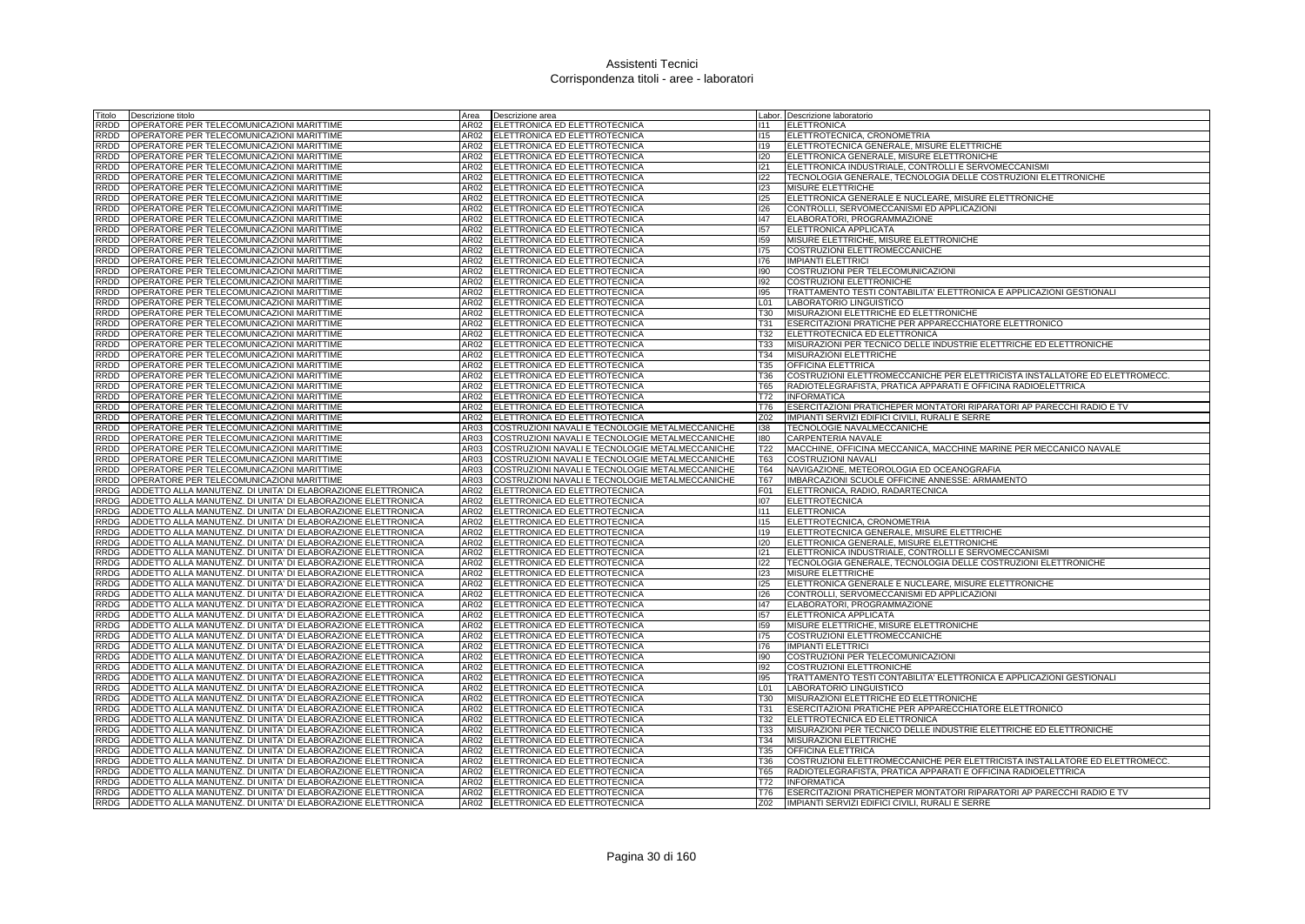| Fitolo      | Descrizione titolo                                           | Area             | Descrizione area       |                 | Labor. Descrizione laboratorio                                                |
|-------------|--------------------------------------------------------------|------------------|------------------------|-----------------|-------------------------------------------------------------------------------|
| RRDG        | ADDETTO ALLA MANUTENZ. DI UNITA' DI ELABORAZIONE ELETTRONICA | AR08             | <b>FISICA</b>          | A01             | GABINETTO DI FISICA E CHIMICA                                                 |
| RRDG        | ADDETTO ALLA MANUTENZ. DI UNITA' DI ELABORAZIONE ELETTRONICA | AR08             | <b>FISICA</b>          | 106             | <b>COMPLEMENTI DI FISICA</b>                                                  |
| RRDG        | ADDETTO ALLA MANUTENZ. DI UNITA' DI ELABORAZIONE ELETTRONICA | AR08             | <b>FISICA</b>          | 127             | <b>FISICA APPLICATA</b>                                                       |
| RRDG        | ADDETTO ALLA MANUTENZ. DI UNITA' DI ELABORAZIONE ELETTRONICA | AR08             | <b>FISICA</b>          | M03             | <b>FISICA</b>                                                                 |
| RRDG        | ADDETTO ALLA MANUTENZ. DI UNITA' DI ELABORAZIONE ELETTRONICA | AR08             | <b>FISICA</b>          | T37             | FISICA PER TECNICO DELLE INDUSTRIE CHIMICHE                                   |
| RRDG        | ADDETTO ALLA MANUTENZ. DI UNITA' DI ELABORAZIONE ELETTRONICA | AR08             | <b>FISICA</b>          | T38             | FISICA PER TECNICO DELLE INDUSTRIE ELETTRICHE ED ELETTRONICHE                 |
| RRDG        | ADDETTO ALLA MANUTENZ. DI UNITA' DI ELABORAZIONE ELETTRONICA | AR08             | <b>FISICA</b>          | T39             | FISICA PER TECNICO DELLE INDUSTRIE MECCANICHE                                 |
| RRDG        | ADDETTO ALLA MANUTENZ. DI UNITA' DI ELABORAZIONE ELETTRONICA | AR08             | <b>FISICA</b>          | X01             | <b>GABINETTO SCIENTIFICO</b>                                                  |
| RRDM        | IMECCANICO ADDETTO CONDUZ, MANUTENZ, MACCHINE UTENSILI DISP  | ARR1             | MECCANICA (H07 - I60)  | CO <sub>3</sub> | DATTILOGRAFIA E CALCOLO MECCANICO                                             |
| RRDM        | MECCANICO ADDETTO CONDUZ. MANUTENZ. MACCHINE UTENSILI DISP   | ARR1             | MECCANICA (H07 - I60)  | E05             | ESERCITAZIONI DI TECNOLOGIE MECCANICHE                                        |
| RRDM        | MECCANICO ADDETTO CONDUZ. MANUTENZ. MACCHINE UTENSILI DISP   | ARR1             | MECCANICA (H07 - I60)  | E06             | ESERCITAZIONI DI MOTORI E MACCHINE AGRICOLE                                   |
| RRDM        | MECCANICO ADDETTO CONDUZ. MANUTENZ. MACCHINE UTENSILI DISP   | ARR1             | MECCANICA (H07 - I60)  | 301             | <b>DATTILOGRAFIA</b>                                                          |
| RRDM        |                                                              | ARR1             |                        |                 | RAGIONERIA E MACCHINE CONTABILI                                               |
| <b>RRDM</b> | MECCANICO ADDETTO CONDUZ. MANUTENZ. MACCHINE UTENSILI DISP   | ARR1             | MECCANICA (H07 - I60)  | G02             |                                                                               |
|             | MECCANICO ADDETTO CONDUZ. MANUTENZ. MACCHINE UTENSILI DISP   |                  | MECCANICA (H07 - 160)  | G03             | TECNICA COMMERCIALE E MACCHINE CALCOLATRICI                                   |
| RRDM        | MECCANICO ADDETTO CONDUZ. MANUTENZ. MACCHINE UTENSILI DISP   | ARR1             | MECCANICA (H07 - I60)  | H05             | COSTRUZIONE E MANUTENZIONE DI IMPIANTI AUSILIARI                              |
| RRDM        | MECCANICO ADDETTO CONDUZ. MANUTENZ. MACCHINE UTENSILI DISP   | ARR1             | MECCANICA (H07 - I60)  | H07             | CONDUZIONE E MANUTENZIONE DI IMPIANTI TERMICI                                 |
| RRDM        | MECCANICO ADDETTO CONDUZ. MANUTENZ. MACCHINE UTENSILI DISP   | ARR1             | MECCANICA (H07 - I60)  | 116             | TECNOLOGIE MECCANICHE DELLE OROLOGERIE                                        |
| RRDM        | MECCANICO ADDETTO CONDUZ. MANUTENZ. MACCHINE UTENSILI DISP   | ARR1             | MECCANICA (H07 - I60)  | 128             | MECCANICA, MACCHINE                                                           |
| <b>RRDM</b> | MECCANICO ADDETTO CONDUZ. MANUTENZ. MACCHINE UTENSILI DISP   | ARR1             | MECCANICA (H07 - I60)  | 131             | TECNOLOGIA MECCANICA                                                          |
| RRDM        | IMECCANICO ADDETTO CONDUZ, MANUTENZ, MACCHINE UTENSILI DISP  | ARR1             | MECCANICA (H07 - I60)  | 132             | CONDUZIONE E MANUTENZIONE DI AUTOVEICOLI                                      |
| RRDM        | MECCANICO ADDETTO CONDUZ. MANUTENZ. MACCHINE UTENSILI DISP   | ARR1             | MECCANICA (H07 - 160)  | 146             | <b>TECNOLOGIA TESSILE</b>                                                     |
| RRDM        | MECCANICO ADDETTO CONDUZ. MANUTENZ. MACCHINE UTENSILI DISP   | ARR1             | MECCANICA (H07 - I60)  | 152             | MACCHINE A FLUIDO                                                             |
| <b>RRDM</b> | MECCANICO ADDETTO CONDUZ. MANUTENZ. MACCHINE UTENSILI DISP   | ARR1             | MECCANICA (H07 - 160)  | 153             | TECNOLOGIA DELLA MECCANICA FINE E DI PRECISIONE                               |
| RRDM        | MECCANICO ADDETTO CONDUZ. MANUTENZ. MACCHINE UTENSILI DISP   | ARR1             | MECCANICA (H07 - I60)  | 160             | TERMOTECNICA, MACCHINE A FLUIDO                                               |
| RRDM        | MECCANICO ADDETTO CONDUZ. MANUTENZ. MACCHINE UTENSILI DISP   | ARR1             | MECCANICA (H07 - I60)  | 162             | AGGIUSTAGGIO                                                                  |
| RRDM        | MECCANICO ADDETTO CONDUZ. MANUTENZ. MACCHINE UTENSILI DISP   | ARR1             | MECCANICA (H07 - I60)  | 169             | <b>CRONOMETRIA</b>                                                            |
| RRDM        | MECCANICO ADDETTO CONDUZ. MANUTENZ. MACCHINE UTENSILI DISP   | ARR1             | MECCANICA (H07 - I60)  | 172             | <b>FUCINA</b>                                                                 |
| RRDM        | MECCANICO ADDETTO CONDUZ. MANUTENZ. MACCHINE UTENSILI DISP   | ARR1             | MECCANICA (H07 - I60)  | 173             | <b>SALDATURA</b>                                                              |
| RRDM        | MECCANICO ADDETTO CONDUZ. MANUTENZ. MACCHINE UTENSILI DISP   | ARR1             | MECCANICA (H07 - I60)  | 174             | <b>MACCHINE UTENSILI</b>                                                      |
| RRDM        | MECCANICO ADDETTO CONDUZ. MANUTENZ. MACCHINE UTENSILI DISP.  | ARR1             | MECCANICA (H07 - I60)  | 178             | <b>FONDERIA</b>                                                               |
| RRDM        | IMECCANICO ADDETTO CONDUZ, MANUTENZ, MACCHINE UTENSILI DISP  | ARR1             | MECCANICA (H07 - I60)  | 182             | ESERCITAZIONI DI REPARTO (INDUSTRIA TESSILE)                                  |
| RRDM        | MECCANICO ADDETTO CONDUZ. MANUTENZ. MACCHINE UTENSILI DISP   | ARR1             | MECCANICA (H07 - I60)  | 186             | <b>MATERIE PLASTICHE</b>                                                      |
| RRDM        | MECCANICO ADDETTO CONDUZ. MANUTENZ. MACCHINE UTENSILI DISP   | ARR1             | MECCANICA (H07 - I60)  | 187             | <b>TRATTAMENTI TERMIC</b>                                                     |
| RRDM        | MECCANICO ADDETTO CONDUZ. MANUTENZ. MACCHINE UTENSILI DISP   | ARR1             | MECCANICA (H07 - I60)  | 188             | MECCANICA DI PRECISIONE                                                       |
| RRDM        | MECCANICO ADDETTO CONDUZ. MANUTENZ. MACCHINE UTENSILI DISP   | ARR1             | MECCANICA (H07 - I60)  | N02             | OFFICINA MECCANICA AGRICOLA E MACCHINE AGRICOLE                               |
| RRDM        | MECCANICO ADDETTO CONDUZ. MANUTENZ. MACCHINE UTENSILI DISP   | ARR1             | MECCANICA (H07 - 160)  | R01             | DATTILOG. DUPLICAZIONI MACCHINE CALCOLATRI. CONTA BILI (ELETTR. ED ELETTRON.) |
| RRDM        | MECCANICO ADDETTO CONDUZ. MANUTENZ. MACCHINE UTENSILI DISP   | ARR1             | MECCANICA (H07 - I60)  | T10             | AGGIUSTAGGIO PER LAVORAZIONI MECCANICHE                                       |
| RRDM        | MECCANICO ADDETTO CONDUZ. MANUTENZ. MACCHINE UTENSILI DISP   | ARR1             | MECCANICA (H07 - I60)  | T12             | LAVORAZIONI AL BANCO ASSISTENTE DI FILATURA E TESSITURA                       |
| RRDM        | MECCANICO ADDETTO CONDUZ. MANUTENZ. MACCHINE UTENSILI DISP   | ARR1             | MECCANICA (H07 - I60)  | T13             | <b>FUCINA E SALDATURA</b>                                                     |
| <b>RRDM</b> |                                                              | ARR1             |                        | T <sub>17</sub> |                                                                               |
|             | MECCANICO ADDETTO CONDUZ. MANUTENZ. MACCHINE UTENSILI DISP   |                  | MECCANICA (H07 - I60)  |                 | LABORATORIO TECNOLOGICO                                                       |
| RRDM        | MECCANICO ADDETTO CONDUZ. MANUTENZ. MACCHINE UTENSILI DISP   | ARR1             | MECCANICA (H07 - I60)  | T18             | OFFICINA E MACCHINE UTENSILI                                                  |
| RRDM        | MECCANICO ADDETTO CONDUZ. MANUTENZ. MACCHINE UTENSILI DISP   | ARR1<br>ARR1     | MECCANICA (H07 - I60)  | T23             | MACCHINE TERMICHE, OFF.AUTOMEZZI, OFF.MOTORI PER MECCANICO RIPARATORE AUTOVE. |
| RRDM        | MECCANICO ADDETTO CONDUZ. MANUTENZ. MACCHINE UTENSILI DISP   |                  | MECCANICA (H07 - I60)  | T44             | MODELLISTA FORMATORE                                                          |
| RRDM        | MECCANICO ADDETTO CONDUZ. MANUTENZ. MACCHINE UTENSILI DISP   | ARR2             | MECCANICA (I32)        | C03             | DATTILOGRAFIA E CALCOLO MECCANICO                                             |
| RRDM        | MECCANICO ADDETTO CONDUZ. MANUTENZ. MACCHINE UTENSILI DISP   | ARR <sub>2</sub> | MECCANICA (132)        | E05             | ESERCITAZIONI DI TECNOLOGIE MECCANICHE                                        |
| RRDM        | MECCANICO ADDETTO CONDUZ. MANUTENZ. MACCHINE UTENSILI DISP   | ARR <sub>2</sub> | MECCANICA (I32)        | E06             | ESERCITAZIONI DI MOTORI E MACCHINE AGRICOLE                                   |
| RRDM        | MECCANICO ADDETTO CONDUZ. MANUTENZ. MACCHINE UTENSILI DISP   | ARR <sub>2</sub> | MECCANICA (I32)        | 301             | <b>DATTILOGRAFIA</b>                                                          |
| RRDM        | MECCANICO ADDETTO CONDUZ. MANUTENZ. MACCHINE UTENSILI DISP.  | ARR <sub>2</sub> | MECCANICA (I32)        | G02             | RAGIONERIA E MACCHINE CONTABILI                                               |
| <b>RRDM</b> | MECCANICO ADDETTO CONDUZ. MANUTENZ. MACCHINE UTENSILI DISP   | ARR <sub>2</sub> | MECCANICA (I32)        | G03             | TECNICA COMMERCIALE E MACCHINE CALCOLATRICI                                   |
| RRDM        | MECCANICO ADDETTO CONDUZ. MANUTENZ. MACCHINE UTENSILI DISP   | ARR <sub>2</sub> | MECCANICA (I32)        | H05             | COSTRUZIONE E MANUTENZIONE DI IMPIANTI AUSILIARI                              |
| RRDM        | MECCANICO ADDETTO CONDUZ. MANUTENZ. MACCHINE UTENSILI DISP   | ARR <sub>2</sub> | MECCANICA (132)        | H07             | CONDUZIONE E MANUTENZIONE DI IMPIANTI TERMICI                                 |
| RRDM        | MECCANICO ADDETTO CONDUZ. MANUTENZ. MACCHINE UTENSILI DISP   | ARR <sub>2</sub> | MECCANICA (132)        | 116             | TECNOLOGIE MECCANICHE DELLE OROLOGERIE                                        |
| RRDM        | IMECCANICO ADDETTO CONDUZ, MANUTENZ, MACCHINE UTENSILI DISP  | ARR <sub>2</sub> | MECCANICA (132)        | 128             | MECCANICA, MACCHINE                                                           |
| RRDM        | MECCANICO ADDETTO CONDUZ. MANUTENZ. MACCHINE UTENSILI DISP   | ARR <sub>2</sub> | <b>MECCANICA (I32)</b> | 131             | <b>TECNOLOGIA MECCANICA</b>                                                   |
| <b>RRDM</b> | MECCANICO ADDETTO CONDUZ. MANUTENZ. MACCHINE UTENSILI DISP   | ARR <sub>2</sub> | MECCANICA (132)        | 132             | CONDUZIONE E MANUTENZIONE DI AUTOVEICOLI                                      |
| RRDM        | MECCANICO ADDETTO CONDUZ. MANUTENZ. MACCHINE UTENSILI DISP   | ARR2             | MECCANICA (132)        | 146             | <b>TECNOLOGIA TESSILE</b>                                                     |
| RRDM        | MECCANICO ADDETTO CONDUZ. MANUTENZ. MACCHINE UTENSILI DISP   | ARR <sub>2</sub> | MECCANICA (132)        | 152             | MACCHINE A FLUIDO                                                             |
| RRDM        | MECCANICO ADDETTO CONDUZ. MANUTENZ. MACCHINE UTENSILI DISP   | ARR <sub>2</sub> | MECCANICA (I32)        | 153             | TECNOLOGIA DELLA MECCANICA FINE E DI PRECISIONE                               |
| RRDM        | MECCANICO ADDETTO CONDUZ. MANUTENZ. MACCHINE UTENSILI DISP   | ARR <sub>2</sub> | MECCANICA (132)        | 160             | TERMOTECNICA, MACCHINE A FLUIDO                                               |
| RRDM        | MECCANICO ADDETTO CONDUZ. MANUTENZ. MACCHINE UTENSILI DISP   | ARR <sub>2</sub> | MECCANICA (132)        | 162             | <b>AGGIUSTAGGIO</b>                                                           |
| RRDM        | MECCANICO ADDETTO CONDUZ. MANUTENZ. MACCHINE UTENSILI DISP   | ARR <sub>2</sub> | MECCANICA (I32)        | 169             | <b>CRONOMETRIA</b>                                                            |
| RRDM        | MECCANICO ADDETTO CONDUZ. MANUTENZ. MACCHINE UTENSILI DISP   | ARR <sub>2</sub> | MECCANICA (I32)        | 172             | <b>FUCINA</b>                                                                 |
| RRDM        | MECCANICO ADDETTO CONDUZ. MANUTENZ. MACCHINE UTENSILI DISP   | ARR <sub>2</sub> | MECCANICA (I32)        | 173             | <b>SALDATURA</b>                                                              |
| RRDM        | IMECCANICO ADDETTO CONDUZ, MANUTENZ, MACCHINE UTENSILI DISP  |                  | ARR2 MECCANICA (132)   | 174             | <b>MACCHINE UTENSILI</b>                                                      |
| RRDM        | MECCANICO ADDETTO CONDUZ. MANUTENZ. MACCHINE UTENSILI DISP.  |                  | ARR2 MECCANICA (I32)   | 178             | <b>FONDERIA</b>                                                               |
| RRDM        | MECCANICO ADDETTO CONDUZ. MANUTENZ. MACCHINE UTENSILI DISP   |                  | ARR2 MECCANICA (I32)   | 182             | ESERCITAZIONI DI REPARTO (INDUSTRIA TESSILE)                                  |
|             |                                                              |                  |                        |                 |                                                                               |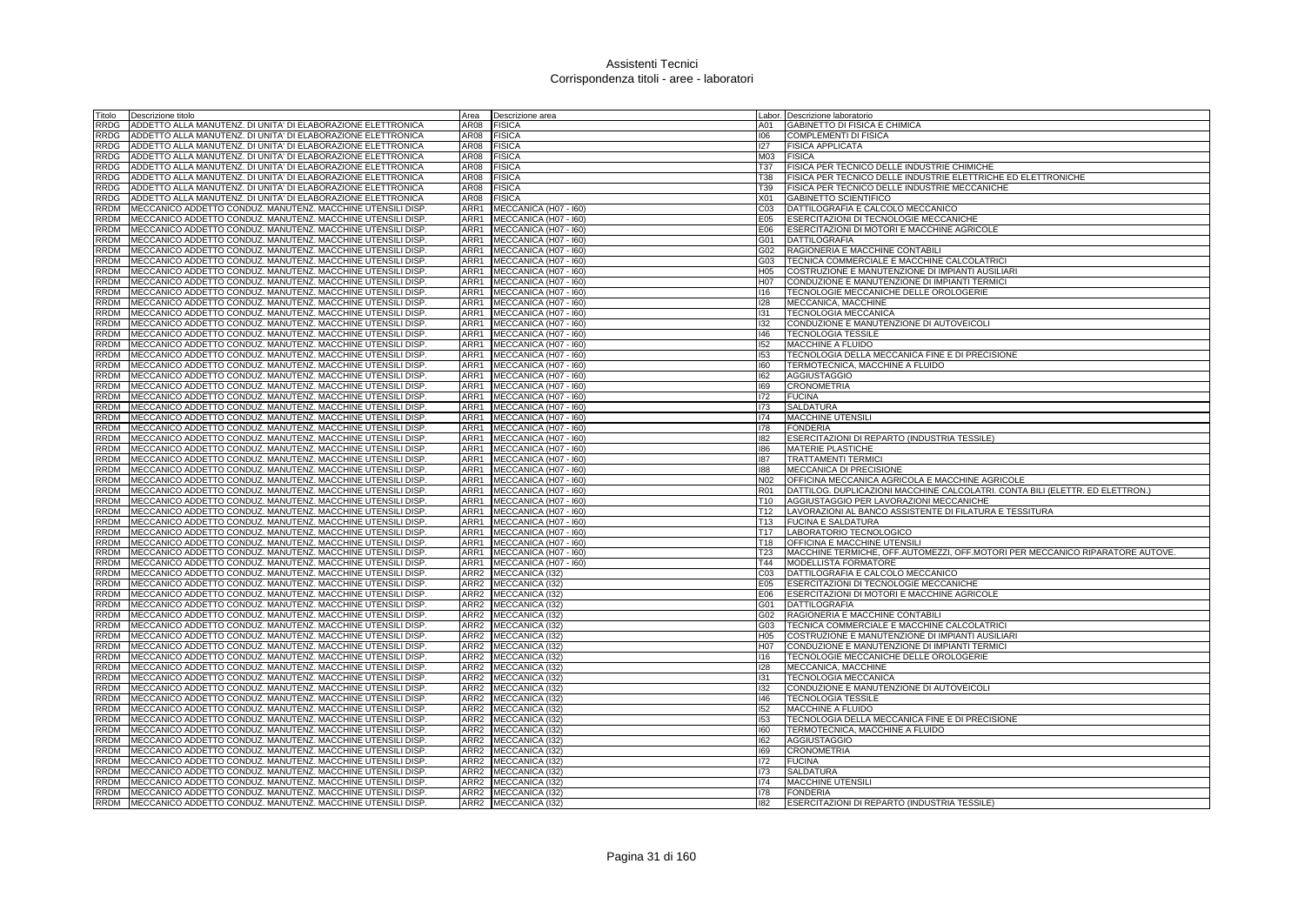| Fitolo      | Descrizione titolo                                         | Area             | Descrizione area              |                 | Labor. Descrizione laboratorio                                                |
|-------------|------------------------------------------------------------|------------------|-------------------------------|-----------------|-------------------------------------------------------------------------------|
| RRDM        | MECCANICO ADDETTO CONDUZ. MANUTENZ. MACCHINE UTENSILI DISP | ARR2             | MECCANICA (I32)               | 186             | <b>MATERIE PLASTICHE</b>                                                      |
| RRDM        | MECCANICO ADDETTO CONDUZ. MANUTENZ. MACCHINE UTENSILI DISP | ARR <sub>2</sub> | MECCANICA (I32)               | 187             | <b>TRATTAMENTI TERMICI</b>                                                    |
| RRDM        | MECCANICO ADDETTO CONDUZ. MANUTENZ. MACCHINE UTENSILI DISP | ARR2             | MECCANICA (I32)               | 188             | MECCANICA DI PRECISIONE                                                       |
| RRDM        | MECCANICO ADDETTO CONDUZ. MANUTENZ. MACCHINE UTENSILI DISP | ARR <sub>2</sub> | MECCANICA (132)               | N02             | OFFICINA MECCANICA AGRICOLA E MACCHINE AGRICOLE                               |
| RRDM        |                                                            | ARR <sub>2</sub> |                               | <b>R01</b>      | DATTILOG. DUPLICAZIONI MACCHINE CALCOLATRI. CONTA BILI (ELETTR. ED ELETTRON.) |
|             | MECCANICO ADDETTO CONDUZ. MANUTENZ. MACCHINE UTENSILI DISP |                  | MECCANICA (132)               |                 |                                                                               |
| RRDM        | MECCANICO ADDETTO CONDUZ. MANUTENZ. MACCHINE UTENSILI DISP | ARR2             | MECCANICA (132)               | T <sub>10</sub> | AGGIUSTAGGIO PER LAVORAZIONI MECCANICHE                                       |
| RRDM        | MECCANICO ADDETTO CONDUZ. MANUTENZ. MACCHINE UTENSILI DISP | ARR <sub>2</sub> | MECCANICA (I32)               | T12             | LAVORAZIONI AL BANCO ASSISTENTE DI FILATURA E TESSITURA                       |
| RRDM        | MECCANICO ADDETTO CONDUZ. MANUTENZ. MACCHINE UTENSILI DISP | ARR2             | MECCANICA (I32)               | T <sub>13</sub> | <b>FUCINA E SALDATURA</b>                                                     |
| RRDM        | MECCANICO ADDETTO CONDUZ. MANUTENZ. MACCHINE UTENSILI DISP | ARR <sub>2</sub> | MECCANICA (132)               | T <sub>17</sub> | LABORATORIO TECNOLOGICO                                                       |
| <b>RRDM</b> | MECCANICO ADDETTO CONDUZ. MANUTENZ. MACCHINE UTENSILI DISP | ARR <sub>2</sub> | MECCANICA (I32)               | T <sub>18</sub> | OFFICINA E MACCHINE UTENSILI                                                  |
| <b>RRDM</b> | MECCANICO ADDETTO CONDUZ. MANUTENZ. MACCHINE UTENSILI DISP | ARR <sub>2</sub> | <b>MECCANICA (I32)</b>        | T <sub>23</sub> | MACCHINE TERMICHE, OFF.AUTOMEZZI, OFF.MOTORI PER MECCANICO RIPARATORE AUTOVE. |
| RRDM        | MECCANICO ADDETTO CONDUZ. MANUTENZ. MACCHINE UTENSILI DISP | ARR <sub>2</sub> | MECCANICA (132)               | T44             | <b>MODELLISTA FORMATORE</b>                                                   |
| RRDM        | MECCANICO ADDETTO CONDUZ. MANUTENZ. MACCHINE UTENSILI DISP | ARR3             | MECCANICA (ALTRI LABORATORI)  | C03             | DATTILOGRAFIA E CALCOLO MECCANICO                                             |
| <b>RRDM</b> | MECCANICO ADDETTO CONDUZ, MANUTENZ, MACCHINE UTENSILI DISP | ARR3             | MECCANICA (ALTRI LABORATORI)  | E05             | ESERCITAZIONI DI TECNOLOGIE MECCANICHE                                        |
|             |                                                            |                  |                               |                 |                                                                               |
| <b>RRDM</b> | MECCANICO ADDETTO CONDUZ. MANUTENZ. MACCHINE UTENSILI DISP | ARR3             | MECCANICA (ALTRI LABORATORI)  | E06             | ESERCITAZIONI DI MOTORI E MACCHINE AGRICOLE                                   |
| RRDM        | MECCANICO ADDETTO CONDUZ. MANUTENZ. MACCHINE UTENSILI DISP | ARR3             | MECCANICA (ALTRI LABORATORI)  | G01             | <b>DATTILOGRAFIA</b>                                                          |
| RRDM        | MECCANICO ADDETTO CONDUZ. MANUTENZ. MACCHINE UTENSILI DISP | ARR3             | MECCANICA (ALTRI LABORATORI)  | G02             | RAGIONERIA E MACCHINE CONTABILI                                               |
| RRDM        | MECCANICO ADDETTO CONDUZ. MANUTENZ. MACCHINE UTENSILI DISP | ARR3             | MECCANICA (ALTRI LABORATORI)  | G03             | TECNICA COMMERCIALE E MACCHINE CALCOLATRICI                                   |
| RRDM        | MECCANICO ADDETTO CONDUZ. MANUTENZ. MACCHINE UTENSILI DISP | ARR3             | MECCANICA (ALTRI LABORATORI)  | H05             | COSTRUZIONE E MANUTENZIONE DI IMPIANTI AUSILIARI                              |
| RRDM        | MECCANICO ADDETTO CONDUZ. MANUTENZ. MACCHINE UTENSILI DISP | ARR3             | MECCANICA (ALTRI LABORATORI)  | H07             | CONDUZIONE E MANUTENZIONE DI IMPIANTI TERMICI                                 |
| RRDM        | MECCANICO ADDETTO CONDUZ. MANUTENZ. MACCHINE UTENSILI DISP | ARR3             | MECCANICA (ALTRI LABORATORI)  | 116             | TECNOLOGIE MECCANICHE DELLE OROLOGERIE                                        |
| RRDM        | MECCANICO ADDETTO CONDUZ. MANUTENZ. MACCHINE UTENSILI DISP | ARR3             | MECCANICA (ALTRI LABORATORI)  | 128             | MECCANICA, MACCHINE                                                           |
| <b>RRDM</b> | MECCANICO ADDETTO CONDUZ. MANUTENZ. MACCHINE UTENSILI DISP | ARR3             | MECCANICA (ALTRI LABORATORI)  | 131             | TECNOLOGIA MECCANICA                                                          |
|             |                                                            | ARR3             |                               |                 |                                                                               |
| RRDM        | MECCANICO ADDETTO CONDUZ. MANUTENZ. MACCHINE UTENSILI DISP |                  | MECCANICA (ALTRI LABORATORI)  | 132             | CONDUZIONE E MANUTENZIONE DI AUTOVEICOLI                                      |
| RRDM        | MECCANICO ADDETTO CONDUZ. MANUTENZ. MACCHINE UTENSILI DISP | ARR3             | MECCANICA (ALTRI LABORATORI)  | 146             | TECNOLOGIA TESSILE                                                            |
| RRDM        | MECCANICO ADDETTO CONDUZ. MANUTENZ. MACCHINE UTENSILI DISP | ARR3             | MECCANICA (ALTRI LABORATORI)  | 152             | MACCHINE A FLUIDO                                                             |
| RRDM        | MECCANICO ADDETTO CONDUZ. MANUTENZ. MACCHINE UTENSILI DISP | ARR3             | MECCANICA (ALTRI LABORATORI)  | 153             | TECNOLOGIA DELLA MECCANICA FINE E DI PRECISIONE                               |
| RRDM        | MECCANICO ADDETTO CONDUZ. MANUTENZ. MACCHINE UTENSILI DISP | ARR3             | MECCANICA (ALTRI LABORATORI)  | 160             | TERMOTECNICA, MACCHINE A FLUIDO                                               |
| RRDM        | MECCANICO ADDETTO CONDUZ. MANUTENZ. MACCHINE UTENSILI DISP | ARR3             | MECCANICA (ALTRI LABORATORI)  | 162             | <b>AGGIUSTAGGIO</b>                                                           |
| RRDM        | MECCANICO ADDETTO CONDUZ. MANUTENZ. MACCHINE UTENSILI DISP | ARR3             | MECCANICA (ALTRI LABORATORI)  | 169             | <b>CRONOMETRIA</b>                                                            |
| <b>RRDM</b> | MECCANICO ADDETTO CONDUZ, MANUTENZ, MACCHINE UTENSILI DISP | ARR3             | MECCANICA (ALTRI LABORATORI)  | 172             | <b>FUCINA</b>                                                                 |
| RRDM        | MECCANICO ADDETTO CONDUZ. MANUTENZ. MACCHINE UTENSILI DISP | ARR3             | MECCANICA (ALTRI LABORATORI)  | 173             | <b>SALDATURA</b>                                                              |
| RRDM        | MECCANICO ADDETTO CONDUZ. MANUTENZ. MACCHINE UTENSILI DISP | ARR3             | MECCANICA (ALTRI LABORATORI)  | 174             | MACCHINE UTENSILI                                                             |
| RRDM        | MECCANICO ADDETTO CONDUZ. MANUTENZ. MACCHINE UTENSILI DISP | ARR3             | MECCANICA (ALTRI LABORATORI)  | 178             | <b>FONDERIA</b>                                                               |
|             |                                                            |                  |                               |                 |                                                                               |
| RRDM        | MECCANICO ADDETTO CONDUZ. MANUTENZ. MACCHINE UTENSILI DISP | ARR3             | MECCANICA (ALTRI LABORATORI)  | 182             | ESERCITAZIONI DI REPARTO (INDUSTRIA TESSILE)                                  |
| RRDM        | MECCANICO ADDETTO CONDUZ. MANUTENZ. MACCHINE UTENSILI DISP | ARR3             | MECCANICA (ALTRI LABORATORI)  | 186             | MATERIE PLASTICHE                                                             |
| RRDM        | MECCANICO ADDETTO CONDUZ. MANUTENZ. MACCHINE UTENSILI DISP | ARR3             | MECCANICA (ALTRI LABORATORI)  | 187             | <b>TRATTAMENTI TERMICI</b>                                                    |
| RRDM        | MECCANICO ADDETTO CONDUZ. MANUTENZ. MACCHINE UTENSILI DISP | ARR3             | MECCANICA (ALTRI LABORATORI)  | 188             | <b>MECCANICA DI PRECISIONE</b>                                                |
| RRDM        | MECCANICO ADDETTO CONDUZ. MANUTENZ. MACCHINE UTENSILI DISP | ARR3             | MECCANICA (ALTRI LABORATORI)  | N02             | OFFICINA MECCANICA AGRICOLA E MACCHINE AGRICOLE                               |
| <b>RRDM</b> | MECCANICO ADDETTO CONDUZ. MANUTENZ. MACCHINE UTENSILI DISP | ARR3             | MECCANICA (ALTRI LABORATORI)  | R01             | DATTILOG. DUPLICAZIONI MACCHINE CALCOLATRI. CONTA BILI (ELETTR. ED ELETTRON.) |
| RRDM        | MECCANICO ADDETTO CONDUZ. MANUTENZ. MACCHINE UTENSILI DISP | ARR3             | MECCANICA (ALTRI LABORATORI)  | T10             | AGGIUSTAGGIO PER LAVORAZIONI MECCANICHE                                       |
| RRDM        | MECCANICO ADDETTO CONDUZ. MANUTENZ. MACCHINE UTENSILI DISP | ARR3             | MECCANICA (ALTRI LABORATORI)  | T <sub>12</sub> | LAVORAZIONI AL BANCO ASSISTENTE DI FILATURA E TESSITURA                       |
| RRDM        | MECCANICO ADDETTO CONDUZ. MANUTENZ. MACCHINE UTENSILI DISP | ARR3             | MECCANICA (ALTRI LABORATORI)  | T <sub>13</sub> | <b>FUCINA E SALDATURA</b>                                                     |
| RRDM        | MECCANICO ADDETTO CONDUZ. MANUTENZ. MACCHINE UTENSILI DISP | ARR3             | MECCANICA (ALTRI LABORATORI)  | T <sub>17</sub> | LABORATORIO TECNOLOGICO                                                       |
| RRDM        | MECCANICO ADDETTO CONDUZ. MANUTENZ. MACCHINE UTENSILI DISP | ARR3             | MECCANICA (ALTRI LABORATORI)  | T18             | OFFICINA E MACCHINE UTENSILI                                                  |
|             |                                                            |                  |                               |                 |                                                                               |
| <b>RRDM</b> | MECCANICO ADDETTO CONDUZ. MANUTENZ. MACCHINE UTENSILI DISP | ARR3             | MECCANICA (ALTRI LABORATORI)  | T23             | MACCHINE TERMICHE, OFF.AUTOMEZZI, OFF.MOTORI PER MECCANICO RIPARATORE AUTOVE. |
| RRDM        | MECCANICO ADDETTO CONDUZ. MANUTENZ. MACCHINE UTENSILI DISP | ARR3             | MECCANICA (ALTRI LABORATORI)  | T44             | <b>MODELLISTA FORMATORE</b>                                                   |
| <b>RRDM</b> | MECCANICO ADDETTO CONDUZ. MANUTENZ. MACCHINE UTENSILI DISP | AR08             | <b>FISICA</b>                 | A01             | GABINETTO DI FISICA E CHIMICA                                                 |
| <b>RRDM</b> | MECCANICO ADDETTO CONDUZ. MANUTENZ. MACCHINE UTENSILI DISP | <b>AR08</b>      | <b>FISICA</b>                 | 106             | <b>COMPLEMENTI DI FISICA</b>                                                  |
| RRDM        | MECCANICO ADDETTO CONDUZ. MANUTENZ. MACCHINE UTENSILI DISP | <b>AR08</b>      | <b>FISICA</b>                 | 127             | <b>FISICA APPLICATA</b>                                                       |
| RRDM        | MECCANICO ADDETTO CONDUZ. MANUTENZ. MACCHINE UTENSILI DISP | AR08             | <b>FISICA</b>                 | M03             | <b>FISICA</b>                                                                 |
| RRDM        | MECCANICO ADDETTO CONDUZ. MANUTENZ. MACCHINE UTENSILI DISP | AR08             | FISICA                        | T37             | FISICA PER TECNICO DELLE INDUSTRIE CHIMICHE                                   |
| RRDM        | MECCANICO ADDETTO CONDUZ. MANUTENZ. MACCHINE UTENSILI DISP | <b>AR08</b>      | <b>FISICA</b>                 | T38             | FISICA PER TECNICO DELLE INDUSTRIE ELETTRICHE ED ELETTRONICHE                 |
| RRDM        | MECCANICO ADDETTO CONDUZ. MANUTENZ. MACCHINE UTENSILI DISP | <b>AR08</b>      | <b>FISICA</b>                 | T39             | FISICA PER TECNICO DELLE INDUSTRIE MECCANICHE                                 |
| RRDM        | MECCANICO ADDETTO CONDUZ. MANUTENZ. MACCHINE UTENSILI DISP | AR08             | FISICA                        | X01             | <b>GABINETTO SCIENTIFICO</b>                                                  |
| RRDZ        |                                                            | AR02             | ELETTRONICA ED ELETTROTECNICA | F01             |                                                                               |
|             | OPERATORE DI ELABORAZIONE DATI                             |                  |                               |                 | ELETTRONICA, RADIO, RADARTECNICA                                              |
| <b>RRDZ</b> | OPERATORE DI ELABORAZIONE DATI                             | AR02             | ELETTRONICA ED ELETTROTECNICA | 107             | <b>ELETTROTECNICA</b>                                                         |
| RRDZ        | OPERATORE DI ELABORAZIONE DATI                             | AR02             | ELETTRONICA ED ELETTROTECNICA | 111             | <b>ELETTRONICA</b>                                                            |
| RRDZ        | OPERATORE DI ELABORAZIONE DATI                             | AR02             | ELETTRONICA ED ELETTROTECNICA | 115             | ELETTROTECNICA, CRONOMETRIA                                                   |
| RRDZ        | OPERATORE DI ELABORAZIONE DATI                             | AR02             | ELETTRONICA ED ELETTROTECNICA | 119             | ELETTROTECNICA GENERALE, MISURE ELETTRICHE                                    |
| RRDZ        | OPERATORE DI ELABORAZIONE DATI                             | AR02             | ELETTRONICA ED ELETTROTECNICA | 120             | ELETTRONICA GENERALE, MISURE ELETTRONICHE                                     |
| RRDZ        | OPERATORE DI ELABORAZIONE DATI                             | AR02             | ELETTRONICA ED ELETTROTECNICA | 121             | ELETTRONICA INDUSTRIALE, CONTROLLI E SERVOMECCANISMI                          |
| <b>RRDZ</b> | OPERATORE DI ELABORAZIONE DATI                             | AR02             | ELETTRONICA ED ELETTROTECNICA | 122             | TECNOLOGIA GENERALE, TECNOLOGIA DELLE COSTRUZIONI ELETTRONICHE                |
| RRDZ        | OPERATORE DI ELABORAZIONE DATI                             | AR02             | ELETTRONICA ED ELETTROTECNICA | 123             | <b>MISURE ELETTRICHE</b>                                                      |
| RRDZ        | OPERATORE DI ELABORAZIONE DATI                             | AR02             | ELETTRONICA ED ELETTROTECNICA | 125             | ELETTRONICA GENERALE E NUCLEARE, MISURE ELETTRONICHE                          |
| RRDZ        | OPERATORE DI ELABORAZIONE DATI                             | AR02             | ELETTRONICA ED ELETTROTECNICA | 126             | CONTROLLI. SERVOMECCANISMI ED APPLICAZIONI                                    |
|             |                                                            |                  |                               |                 |                                                                               |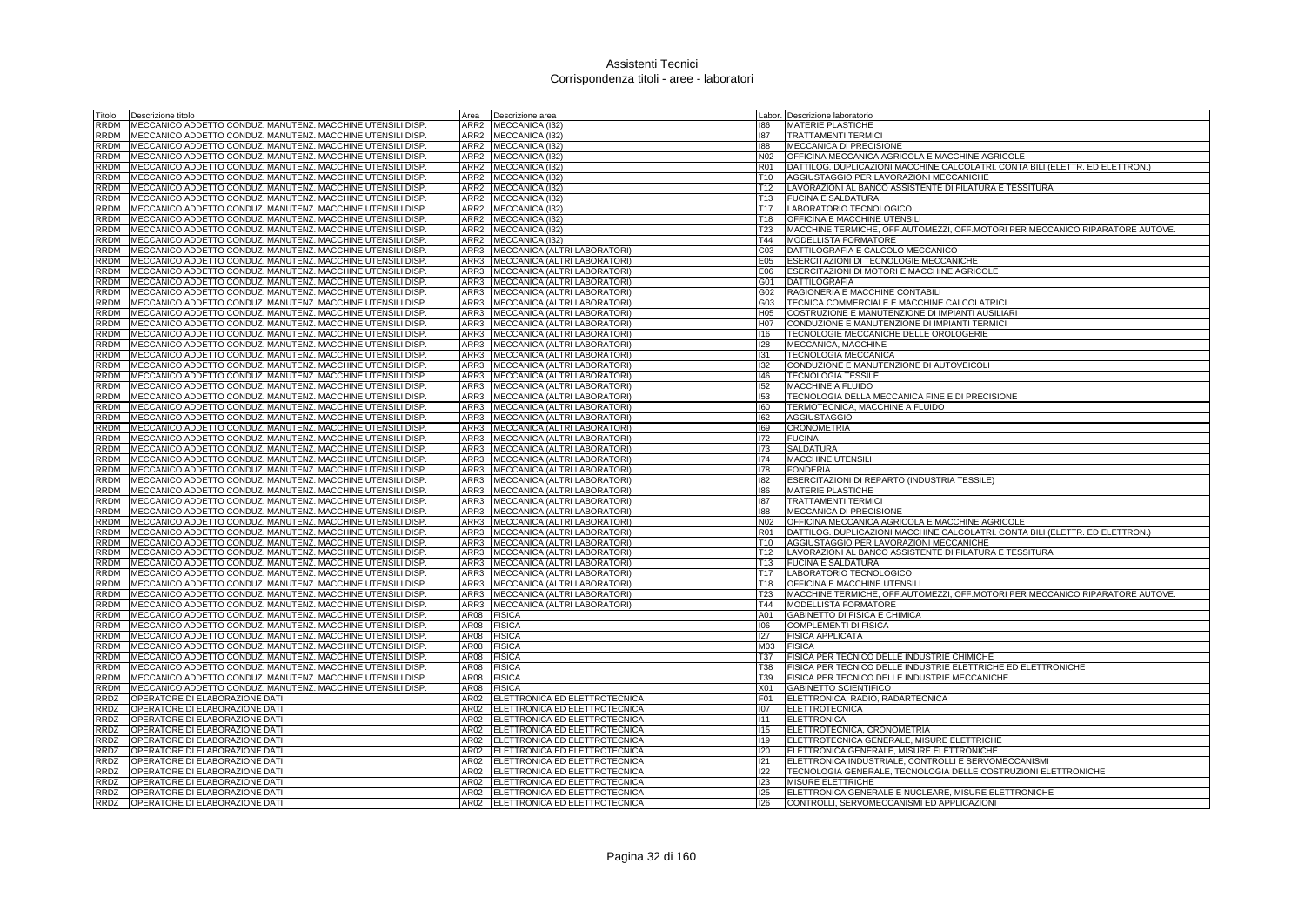| Titolo           | Descrizione titolo                                         | Area             | Descrizione area              |                 | Labor. Descrizione laboratorio                                              |
|------------------|------------------------------------------------------------|------------------|-------------------------------|-----------------|-----------------------------------------------------------------------------|
| RRDZ             | OPERATORE DI ELABORAZIONE DATI                             | AR02             | ELETTRONICA ED ELETTROTECNICA | 147             | ELABORATORI, PROGRAMMAZIONE                                                 |
| RRDZ             | OPERATORE DI ELABORAZIONE DATI                             | AR02             | ELETTRONICA ED ELETTROTECNICA | 157             | <b>ELETTRONICA APPLICATA</b>                                                |
| RRDZ             | OPERATORE DI ELABORAZIONE DATI                             | AR02             | ELETTRONICA ED ELETTROTECNICA | 159             | MISURE ELETTRICHE, MISURE ELETTRONICHE                                      |
| RRDZ             | OPERATORE DI ELABORAZIONE DATI                             | AR02             | ELETTRONICA ED ELETTROTECNICA | 175             | COSTRUZIONI ELETTROMECCANICHE                                               |
| RRDZ             | OPERATORE DI ELABORAZIONE DATI                             | AR02             | ELETTRONICA ED ELETTROTECNICA | 176             | <b>IMPIANTI ELETTRICI</b>                                                   |
| RRDZ             | OPERATORE DI ELABORAZIONE DATI                             | AR02             | ELETTRONICA ED ELETTROTECNICA | 190             | COSTRUZIONI PER TELECOMUNICAZIONI                                           |
| RRDZ             | OPERATORE DI ELABORAZIONE DATI                             | AR02             | ELETTRONICA ED ELETTROTECNICA | 192             | <b>COSTRUZIONI ELETTRONICHE</b>                                             |
| <b>RRDZ</b>      | OPERATORE DI ELABORAZIONE DATI                             | AR02             | ELETTRONICA ED ELETTROTECNICA | 195             | TRATTAMENTO TESTI CONTABILITA' ELETTRONICA E APPLICAZIONI GESTIONALI        |
| RRDZ             | OPERATORE DI ELABORAZIONE DATI                             | AR02             | ELETTRONICA ED ELETTROTECNICA | L <sub>01</sub> | LABORATORIO LINGUISTICO                                                     |
| <b>RRDZ</b>      | OPERATORE DI ELABORAZIONE DATI                             | AR02             | ELETTRONICA ED ELETTROTECNICA | <b>T30</b>      | MISURAZIONI ELETTRICHE ED ELETTRONICHE                                      |
| RRDZ             | OPERATORE DI ELABORAZIONE DATI                             | AR02             | ELETTRONICA ED ELETTROTECNICA | <b>T31</b>      | ESERCITAZIONI PRATICHE PER APPARECCHIATORE ELETTRONICO                      |
| RRDZ             | OPERATORE DI ELABORAZIONE DATI                             | AR02             | ELETTRONICA ED ELETTROTECNICA | T32             | ELETTROTECNICA ED ELETTRONICA                                               |
|                  | RRDZ OPERATORE DI ELABORAZIONE DATI                        | AR02             | ELETTRONICA ED ELETTROTECNICA | T33             | MISURAZIONI PER TECNICO DELLE INDUSTRIE ELETTRICHE ED ELETTRONICHE          |
| RRDZ             | OPERATORE DI ELABORAZIONE DATI                             | AR02             | ELETTRONICA ED ELETTROTECNICA | T34             | MISURAZIONI ELETTRICHE                                                      |
| RRDZ             | OPERATORE DI ELABORAZIONE DATI                             | AR02             | ELETTRONICA ED ELETTROTECNICA | T35             | OFFICINA ELETTRICA                                                          |
| RRDZ             | OPERATORE DI ELABORAZIONE DATI                             | AR02             | ELETTRONICA ED ELETTROTECNICA | <b>T36</b>      | COSTRUZIONI ELETTROMECCANICHE PER ELETTRICISTA INSTALLATORE ED ELETTROMECC. |
| RRDZ             | OPERATORE DI ELABORAZIONE DATI                             | AR02             | ELETTRONICA ED ELETTROTECNICA | T65             | RADIOTELEGRAFISTA, PRATICA APPARATI E OFFICINA RADIOELETTRICA               |
| RRDZ             | OPERATORE DI ELABORAZIONE DATI                             | AR02             | ELETTRONICA ED ELETTROTECNICA | T72             | <b>INFORMATICA</b>                                                          |
| RRDZ             | OPERATORE DI ELABORAZIONE DATI                             | AR02             | ELETTRONICA ED ELETTROTECNICA | T76             | ESERCITAZIONI PRATICHEPER MONTATORI RIPARATORI AP PARECCHI RADIO E TV       |
| RRDZ             | OPERATORE DI ELABORAZIONE DATI                             | AR02             | ELETTRONICA ED ELETTROTECNICA | Z02             | IMPIANTI SERVIZI EDIFICI CIVILI, RURALI E SERRE                             |
| RRDZ             | OPERATORE DI ELABORAZIONE DATI                             | AR08             | <b>FISICA</b>                 | A01             | GABINETTO DI FISICA E CHIMICA                                               |
| RRDZ             | OPERATORE DI ELABORAZIONE DATI                             | AR08             | <b>FISICA</b>                 | 106             | <b>COMPLEMENTI DI FISICA</b>                                                |
| RRDZ             | OPERATORE DI ELABORAZIONE DATI                             | AR08             | <b>FISICA</b>                 | 127             | <b>FISICA APPLICATA</b>                                                     |
| RRDZ             | OPERATORE DI ELABORAZIONE DATI                             | AR08             | <b>FISICA</b>                 | M <sub>03</sub> | <b>FISICA</b>                                                               |
| RRDZ             | OPERATORE DI ELABORAZIONE DATI                             | AR08             | <b>FISICA</b>                 | <b>T37</b>      | FISICA PER TECNICO DELLE INDUSTRIE CHIMICHE                                 |
| RRDZ             | OPERATORE DI ELABORAZIONE DATI                             | AR08             | <b>FISICA</b>                 | <b>T38</b>      | FISICA PER TECNICO DELLE INDUSTRIE ELETTRICHE ED ELETTRONICHE               |
| RRDZ             | OPERATORE DI ELABORAZIONE DATI                             | AR08             | <b>FISICA</b>                 | T39             | FISICA PER TECNICO DELLE INDUSTRIE MECCANICHE                               |
| RRDZ             | OPERATORE DI ELABORAZIONE DATI                             | AR08             | <b>FISICA</b>                 | X01             | <b>GABINETTO SCIENTIFICO</b>                                                |
| RRD <sub>2</sub> | <b>OPERATORE TURISTICO SPERIMENTALE</b>                    | AR28             | <b>AZIENDA AGRARIA</b>        | E01             | SCIENZE NATURALI, PATOLOGIA VEGETALE ED ENTOMOLOGIA AGRARIA                 |
| RRD <sub>2</sub> | OPERATORE TURISTICO SPERIMENTALE                           | AR <sub>28</sub> | AZIENDA AGRARIA               | E02             | <b>ZOOTECNICA</b>                                                           |
| RRD <sub>2</sub> | OPERATORE TURISTICO SPERIMENTALE                           | AR28             | <b>AZIENDA AGRARIA</b>        | E04             | <b>AZIENDA AGRARIA</b>                                                      |
| RRD <sub>2</sub> | OPERATORE TURISTICO SPERIMENTALE                           | AR28             | <b>AZIENDA AGRARIA</b>        | L <sub>02</sub> | <b>SCIENZE NATURALI</b>                                                     |
| RRD <sub>2</sub> | OPERATORE TURISTICO SPERIMENTALE                           | AR28             | <b>AZIENDA AGRARIA</b>        | N <sub>03</sub> | <b>COLTIVAZIONI</b>                                                         |
| RRD <sub>2</sub> | OPERATORE TURISTICO SPERIMENTALE                           | AR28             | AZIENDA AGRARIA               | N04             | COLTIVAZIONI FLOREALI                                                       |
| RRD <sub>2</sub> | OPERATORE TURISTICO SPERIMENTALE                           | AR28             | AZIENDA AGRARIA               | <b>N05</b>      | <b>COLTIVAZIONI FORESTALI</b>                                               |
| RRD <sub>2</sub> | OPERATORE TURISTICO SPERIMENTALE                           | AR28             | <b>AZIENDA AGRARIA</b>        | N06             | ALLEVAMENTI ZOOTECNICI                                                      |
| RRD <sub>2</sub> | OPERATORE TURISTICO SPERIMENTALE                           | AR28             | <b>AZIENDA AGRARIA</b>        | N <sub>13</sub> | SCIENZE FISICHE NATURALI E MATERIE PROFESSIONALI DEL SETTORE AGRARIO        |
| RRD <sub>2</sub> | OPERATORE TURISTICO SPERIMENTALE                           | AR28             | AZIENDA AGRARIA               | N14             | COLTIVAZIONI ORTOFRUTTICOLE E VIVAISTICHE                                   |
| RRD4             | AGROSILVOPASTORALE SPERIMENTALE                            | AR28             | <b>AZIENDA AGRARIA</b>        | E01             | SCIENZE NATURALI, PATOLOGIA VEGETALE ED ENTOMOLOGIA AGRARIA                 |
| RRD4             | AGROSILVOPASTORALE SPERIMENTALE                            | AR28             | AZIENDA AGRARIA               | E02             | <b>ZOOTECNICA</b>                                                           |
| RRD4             | AGROSILVOPASTORALE SPERIMENTALE                            | AR28             | AZIENDA AGRARIA               | E04             | <b>AZIENDA AGRARIA</b>                                                      |
| RRD4             | AGROSILVOPASTORALE SPERIMENTALE                            | AR28             | AZIENDA AGRARIA               | L02             | <b>SCIENZE NATURALI</b>                                                     |
| RRD4             | AGROSILVOPASTORALE SPERIMENTALE                            | AR28             | AZIENDA AGRARIA               | N <sub>03</sub> | <b>COLTIVAZIONI</b>                                                         |
| RRD4             | AGROSILVOPASTORALE SPERIMENTALE                            | AR28             | AZIENDA AGRARIA               | N04             | <b>COLTIVAZIONI FLOREALI</b>                                                |
| RRD4             | AGROSILVOPASTORALE SPERIMENTALE                            | AR28             | <b>AZIENDA AGRARIA</b>        | <b>N05</b>      | COLTIVAZIONI FORESTALI                                                      |
| RRD4             | AGROSILVOPASTORALE SPERIMENTALE                            | AR28             | <b>AZIENDA AGRARIA</b>        | N06             | ALLEVAMENTI ZOOTECNICI                                                      |
| RRD4             | AGROSILVOPASTORALE SPERIMENTALE                            | AR28             | <b>AZIENDA AGRARIA</b>        | N <sub>13</sub> | SCIENZE FISICHE NATURALI E MATERIE PROFESSIONALI DEL SETTORE AGRARIO        |
| RRD4             | AGROSILVOPASTORALE SPERIMENTALE                            | AR28             | <b>AZIENDA AGRARIA</b>        | N <sub>14</sub> | COLTIVAZIONI ORTOFRUTTICOLE E VIVAISTICHE                                   |
| RRD4             | AGROSILVOPASTORALE SPERIMENTALE                            | AR38             | <b>AGROINDUSTRIALE</b>        | <b>N07</b>      | <b>INDUSTRIA LATTIERO-CASEARIA</b>                                          |
| RRD4             | AGROSILVOPASTORALE SPERIMENTALE                            | AR38             | AGROINDUSTRIALE               | <b>N08</b>      | <b>INDUSTRIA ENOLOGICA</b>                                                  |
| RRD4             | AGROSILVOPASTORALE SPERIMENTALE                            | AR38             | <b>AGROINDUSTRIALE</b>        | N09             | INDUSTRIA AGRARIA OLEARIA                                                   |
| RRD4             | AGROSILVOPASTORALE SPERIMENTALE                            | AR38             | <b>AGROINDUSTRIALE</b>        |                 | N10 INDUSTRIA CONSERVIERA                                                   |
| RRD4             | AGROSILVOPASTORALE SPERIMENTALE                            | AR38             | AGROINDUSTRIALE               | N <sub>11</sub> | <b>ANALISI AGRARIE</b>                                                      |
| RRE1             | MECCANICI PER IMP.DISTRIBUZ.GAS E FLUIDI E CONDUZ. CALDAIE | ARR1             | MECCANICA (H07 - 160)         | CO <sub>3</sub> | DATTILOGRAFIA E CALCOLO MECCANICO                                           |
| RRE1             | MECCANICI PER IMP.DISTRIBUZ.GAS E FLUIDI E CONDUZ. CALDAIE | ARR1             | MECCANICA (H07 - I60)         | E05             | ESERCITAZIONI DI TECNOLOGIE MECCANICHE                                      |
| RRE1             | MECCANICI PER IMP.DISTRIBUZ.GAS E FLUIDI E CONDUZ. CALDAIE | ARR1             | MECCANICA (H07 - I60)         | E06             | ESERCITAZIONI DI MOTORI E MACCHINE AGRICOLE                                 |
| RRE1             | MECCANICI PER IMP.DISTRIBUZ.GAS E FLUIDI E CONDUZ. CALDAIE | ARR1             | MECCANICA (H07 - I60)         | G01             | <b>DATTILOGRAFIA</b>                                                        |
| RRE1             | MECCANICI PER IMP.DISTRIBUZ.GAS E FLUIDI E CONDUZ. CALDAIE | ARR1             | MECCANICA (H07 - I60)         | G02             | RAGIONERIA E MACCHINE CONTABILI                                             |
| RRE1             | MECCANICI PER IMP.DISTRIBUZ.GAS E FLUIDI E CONDUZ. CALDAIE | ARR1             | MECCANICA (H07 - I60)         | G03             | TECNICA COMMERCIALE E MACCHINE CALCOLATRICI                                 |
| RRE1             | MECCANICI PER IMP.DISTRIBUZ.GAS E FLUIDI E CONDUZ. CALDAIE | ARR1             | MECCANICA (H07 - I60)         | H <sub>05</sub> | COSTRUZIONE E MANUTENZIONE DI IMPIANTI AUSILIARI                            |
| RRE1             | MECCANICI PER IMP.DISTRIBUZ.GAS E FLUIDI E CONDUZ. CALDAIE | ARR1             | MECCANICA (H07 - I60)         | H07             | CONDUZIONE E MANUTENZIONE DI IMPIANTI TERMICI                               |
| RRE1             | MECCANICI PER IMP.DISTRIBUZ.GAS E FLUIDI E CONDUZ. CALDAIE | ARR1             | MECCANICA (H07 - I60)         | 116             | TECNOLOGIE MECCANICHE DELLE OROLOGERIE                                      |
| RRE1             | MECCANICI PER IMP.DISTRIBUZ.GAS E FLUIDI E CONDUZ. CALDAIE | ARR1             | MECCANICA (H07 - I60)         | 128             | MECCANICA, MACCHINE                                                         |
| RRE1             | MECCANICI PER IMP.DISTRIBUZ.GAS E FLUIDI E CONDUZ. CALDAIE | ARR1             | MECCANICA (H07 - I60)         | 131             | TECNOLOGIA MECCANICA                                                        |
| RRE1             | MECCANICI PER IMP.DISTRIBUZ.GAS E FLUIDI E CONDUZ. CALDAIE | ARR1             | MECCANICA (H07 - I60)         | 132             | CONDUZIONE E MANUTENZIONE DI AUTOVEICOLI                                    |
| RRE1             | MECCANICI PER IMP.DISTRIBUZ.GAS E FLUIDI E CONDUZ. CALDAIE | ARR1             | MECCANICA (H07 - I60)         | 146             | <b>TECNOLOGIA TESSILE</b>                                                   |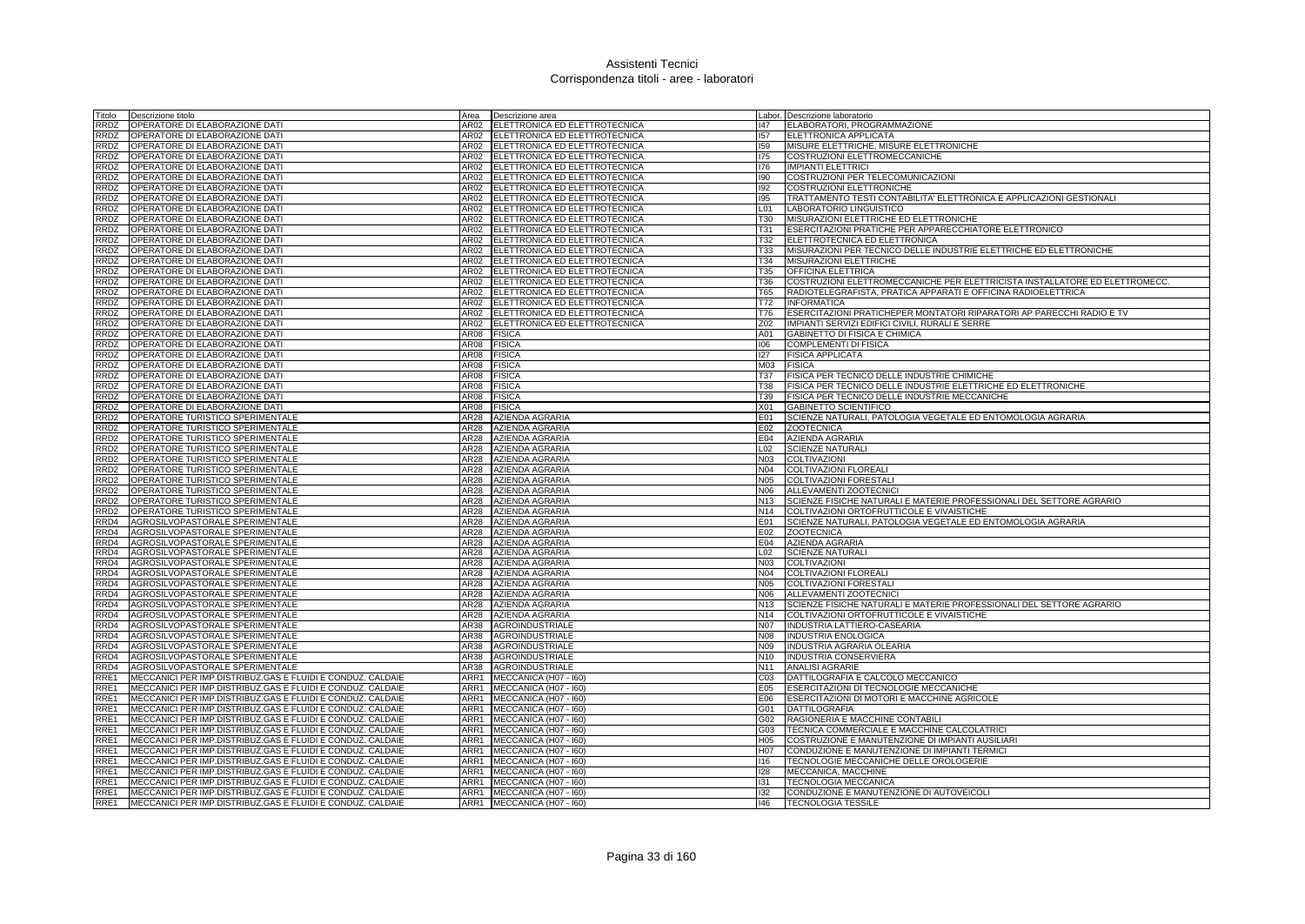| Titolo           | Descrizione titolo                                                                                                       | Area                     | Descrizione area                   |                 | Labor. Descrizione laboratorio                                                |
|------------------|--------------------------------------------------------------------------------------------------------------------------|--------------------------|------------------------------------|-----------------|-------------------------------------------------------------------------------|
| RRE1             | MECCANICI PER IMP.DISTRIBUZ.GAS E FLUIDI E CONDUZ. CALDAIE                                                               | ARR1                     | MECCANICA (H07 - I60)              | 152             | MACCHINE A FLUIDO                                                             |
| RRE1             | MECCANICI PER IMP.DISTRIBUZ.GAS E FLUIDI E CONDUZ. CALDAIE                                                               | ARR1                     | MECCANICA (H07 - I60)              | 153             | TECNOLOGIA DELLA MECCANICA FINE E DI PRECISIONE                               |
| RRE1             | MECCANICI PER IMP.DISTRIBUZ.GAS E FLUIDI E CONDUZ. CALDAIE                                                               | ARR1                     | MECCANICA (H07 - I60)              | 160             | TERMOTECNICA, MACCHINE A FLUIDO                                               |
| RRE1             | MECCANICI PER IMP.DISTRIBUZ.GAS E FLUIDI E CONDUZ. CALDAIE                                                               | ARR1                     | MECCANICA (H07 - I60)              | 162             | <b>AGGIUSTAGGIO</b>                                                           |
| RRE1             | MECCANICI PER IMP.DISTRIBUZ.GAS E FLUIDI E CONDUZ. CALDAIE                                                               | ARR1                     | MECCANICA (H07 - I60)              | 169             | <b>CRONOMETRIA</b>                                                            |
| RRE1             | MECCANICI PER IMP.DISTRIBUZ.GAS E FLUIDI E CONDUZ. CALDAIE                                                               | ARR1                     | MECCANICA (H07 - I60)              | 172             | <b>FUCINA</b>                                                                 |
| RRE1             | MECCANICI PER IMP.DISTRIBUZ.GAS E FLUIDI E CONDUZ. CALDAIE                                                               | ARR1                     | MECCANICA (H07 - I60)              | 173             | <b>SALDATURA</b>                                                              |
| RRE1             | MECCANICI PER IMP.DISTRIBUZ.GAS E FLUIDI E CONDUZ. CALDAIE                                                               | ARR1                     | MECCANICA (H07 - I60)              | 174             | <b>MACCHINE UTENSILI</b>                                                      |
| RRE1             | MECCANICI PER IMP.DISTRIBUZ.GAS E FLUIDI E CONDUZ. CALDAIE                                                               | ARR1                     | MECCANICA (H07 - 160)              | I78             | <b>FONDERIA</b>                                                               |
| RRE1             | MECCANICI PER IMP.DISTRIBUZ.GAS E FLUIDI E CONDUZ. CALDAIE                                                               | ARR1                     | MECCANICA (H07 - I60)              | 182             | ESERCITAZIONI DI REPARTO (INDUSTRIA TESSILE)                                  |
| RRE1             | MECCANICI PER IMP.DISTRIBUZ.GAS E FLUIDI E CONDUZ. CALDAIE                                                               | ARR1                     | MECCANICA (H07 - I60)              | 186             | <b>MATERIE PLASTICHE</b>                                                      |
| RRE1             | MECCANICI PER IMP.DISTRIBUZ.GAS E FLUIDI E CONDUZ. CALDAIE                                                               | ARR1                     | MECCANICA (H07 - I60)              | 187             | <b>TRATTAMENTI TERMICI</b>                                                    |
| RRE1             | MECCANICI PER IMP.DISTRIBUZ.GAS E FLUIDI E CONDUZ. CALDAIE                                                               | ARR1                     | MECCANICA (H07 - I60)              | 188             | MECCANICA DI PRECISIONE                                                       |
| RRE1             | MECCANICI PER IMP.DISTRIBUZ.GAS E FLUIDI E CONDUZ. CALDAIE                                                               | ARR1                     | MECCANICA (H07 - I60)              | N02             | OFFICINA MECCANICA AGRICOLA E MACCHINE AGRICOLE                               |
| RRE1             | MECCANICI PER IMP.DISTRIBUZ.GAS E FLUIDI E CONDUZ. CALDAIE                                                               | ARR1                     | MECCANICA (H07 - I60)              | <b>R01</b>      | DATTILOG. DUPLICAZIONI MACCHINE CALCOLATRI. CONTA BILI (ELETTR. ED ELETTRON.) |
| RRE1             | MECCANICI PER IMP.DISTRIBUZ.GAS E FLUIDI E CONDUZ. CALDAIE                                                               | ARR1                     | MECCANICA (H07 - I60)              | T <sub>10</sub> | AGGIUSTAGGIO PER LAVORAZIONI MECCANICHE                                       |
| RRE1             | MECCANICI PER IMP.DISTRIBUZ.GAS E FLUIDI E CONDUZ. CALDAIE                                                               | ARR1                     | MECCANICA (H07 - I60)              | T <sub>12</sub> | LAVORAZIONI AL BANCO ASSISTENTE DI FILATURA E TESSITURA                       |
| RRE1             | MECCANICI PER IMP.DISTRIBUZ.GAS E FLUIDI E CONDUZ. CALDAIE                                                               | ARR1                     | MECCANICA (H07 - I60)              | T <sub>13</sub> | <b>FUCINA E SALDATURA</b>                                                     |
| RRE1             | MECCANICI PER IMP.DISTRIBUZ.GAS E FLUIDI E CONDUZ. CALDAIE                                                               | ARR1                     | MECCANICA (H07 - I60)              | T17             | LABORATORIO TECNOLOGICO                                                       |
| RRE1             | MECCANICI PER IMP.DISTRIBUZ.GAS E FLUIDI E CONDUZ. CALDAIE                                                               |                          | ARR1 MECCANICA (H07 - 160)         | T18             | <b>OFFICINA E MACCHINE UTENSILI</b>                                           |
| RRE1             | MECCANICI PER IMP.DISTRIBUZ.GAS E FLUIDI E CONDUZ. CALDAIE                                                               | ARR1                     | MECCANICA (H07 - I60)              | T23             | MACCHINE TERMICHE, OFF.AUTOMEZZI, OFF.MOTORI PER MECCANICO RIPARATORE AUTOVE. |
| RRE1             | MECCANICI PER IMP.DISTRIBUZ.GAS E FLUIDI E CONDUZ. CALDAIE                                                               | ARR1                     | MECCANICA (H07 - I60)              | T44             | MODELLISTA FORMATORE                                                          |
| RRE1             | MECCANICI PER IMP.DISTRIBUZ.GAS E FLUIDI E CONDUZ. CALDAIE                                                               | ARR <sub>2</sub>         | MECCANICA (I32)                    | C <sub>03</sub> | DATTILOGRAFIA E CALCOLO MECCANICO                                             |
| RRE1             | MECCANICI PER IMP.DISTRIBUZ.GAS E FLUIDI E CONDUZ. CALDAIE                                                               | ARR2                     | MECCANICA (I32)                    | E05             | ESERCITAZIONI DI TECNOLOGIE MECCANICHE                                        |
| RRE1             | MECCANICI PER IMP.DISTRIBUZ.GAS E FLUIDI E CONDUZ. CALDAIE                                                               | ARR2                     | MECCANICA (I32)                    | E06             | ESERCITAZIONI DI MOTORI E MACCHINE AGRICOLE                                   |
| RRE <sub>1</sub> | MECCANICI PER IMP.DISTRIBUZ.GAS E FLUIDI E CONDUZ. CALDAIE                                                               | ARR2                     | MECCANICA (132)                    | G01             | <b>DATTILOGRAFIA</b>                                                          |
| RRE1             | MECCANICI PER IMP.DISTRIBUZ.GAS E FLUIDI E CONDUZ. CALDAIE                                                               | ARR <sub>2</sub>         | MECCANICA (I32)                    | G02             | RAGIONERIA E MACCHINE CONTABILI                                               |
| RRE1             | MECCANICI PER IMP.DISTRIBUZ.GAS E FLUIDI E CONDUZ. CALDAIE                                                               | ARR2                     | MECCANICA (132)                    | G03             | TECNICA COMMERCIALE E MACCHINE CALCOLATRICI                                   |
| RRE1             | MECCANICI PER IMP.DISTRIBUZ.GAS E FLUIDI E CONDUZ. CALDAIE                                                               | ARR2                     | MECCANICA (I32)                    | H05             | COSTRUZIONE E MANUTENZIONE DI IMPIANTI AUSILIARI                              |
| RRE1             | MECCANICI PER IMP.DISTRIBUZ.GAS E FLUIDI E CONDUZ. CALDAIE                                                               | ARR2                     | MECCANICA (I32)                    | H07             | CONDUZIONE E MANUTENZIONE DI IMPIANTI TERMICI                                 |
| RRE1             | MECCANICI PER IMP.DISTRIBUZ.GAS E FLUIDI E CONDUZ. CALDAIE                                                               | ARR2                     | MECCANICA (I32)                    | 116             | TECNOLOGIE MECCANICHE DELLE OROLOGERIE                                        |
| RRE1             | MECCANICI PER IMP.DISTRIBUZ.GAS E FLUIDI E CONDUZ. CALDAIE                                                               | ARR2                     | <b>MECCANICA (132)</b>             | 128             | MECCANICA, MACCHINE                                                           |
| RRE1             | MECCANICI PER IMP.DISTRIBUZ.GAS E FLUIDI E CONDUZ. CALDAIE                                                               | ARR2                     | MECCANICA (I32)                    | 131             | TECNOLOGIA MECCANICA                                                          |
| RRE1             | MECCANICI PER IMP.DISTRIBUZ.GAS E FLUIDI E CONDUZ. CALDAIE                                                               | ARR2                     | MECCANICA (I32)                    | 132             | CONDUZIONE E MANUTENZIONE DI AUTOVEICOLI                                      |
| RRE <sub>1</sub> | MECCANICI PER IMP.DISTRIBUZ.GAS E FLUIDI E CONDUZ. CALDAIE                                                               | ARR2                     | MECCANICA (132)                    | 146             | <b>TECNOLOGIA TESSILE</b>                                                     |
| RRE1             | MECCANICI PER IMP.DISTRIBUZ.GAS E FLUIDI E CONDUZ. CALDAIE                                                               | ARR <sub>2</sub>         | MECCANICA (I32)                    | 152             | <b>MACCHINE A FLUIDO</b>                                                      |
| RRE1             | MECCANICI PER IMP.DISTRIBUZ.GAS E FLUIDI E CONDUZ. CALDAIE                                                               | ARR2                     | MECCANICA (132)                    | 153             | TECNOLOGIA DELLA MECCANICA FINE E DI PRECISIONE                               |
| RRE1             | MECCANICI PER IMP.DISTRIBUZ.GAS E FLUIDI E CONDUZ. CALDAIE                                                               | ARR2                     | MECCANICA (I32)                    | 160             | TERMOTECNICA, MACCHINE A FLUIDO                                               |
| RRE1             | MECCANICI PER IMP.DISTRIBUZ.GAS E FLUIDI E CONDUZ. CALDAIE                                                               | ARR2                     | MECCANICA (132)                    | 162             | <b>AGGIUSTAGGIO</b>                                                           |
| RRE1             | MECCANICI PER IMP.DISTRIBUZ.GAS E FLUIDI E CONDUZ. CALDAIE                                                               | ARR2                     | MECCANICA (I32)                    | 169             | <b>CRONOMETRIA</b>                                                            |
| RRE1             | MECCANICI PER IMP.DISTRIBUZ.GAS E FLUIDI E CONDUZ. CALDAIE                                                               | ARR2                     | MECCANICA (132)                    | 172             | <b>FUCINA</b>                                                                 |
| RRE1             | MECCANICI PER IMP.DISTRIBUZ.GAS E FLUIDI E CONDUZ. CALDAIE                                                               | ARR2                     | MECCANICA (I32)                    | 173             | <b>SALDATURA</b>                                                              |
| RRE1             | MECCANICI PER IMP.DISTRIBUZ.GAS E FLUIDI E CONDUZ. CALDAIE                                                               | ARR2                     | MECCANICA (132)                    | 174             | <b>MACCHINE UTENSILI</b>                                                      |
| RRE1             | MECCANICI PER IMP.DISTRIBUZ.GAS E FLUIDI E CONDUZ. CALDAIE                                                               | ARR2<br>ARR <sub>2</sub> | MECCANICA (132)                    | 178             | <b>FONDERIA</b>                                                               |
| RRE1<br>RRE1     | MECCANICI PER IMP.DISTRIBUZ.GAS E FLUIDI E CONDUZ. CALDAIE                                                               | ARR2                     | MECCANICA (I32)                    | 182<br>186      | ESERCITAZIONI DI REPARTO (INDUSTRIA TESSILE)<br><b>MATERIE PLASTICHE</b>      |
| RRE1             | MECCANICI PER IMP.DISTRIBUZ.GAS E FLUIDI E CONDUZ. CALDAIE<br>MECCANICI PER IMP.DISTRIBUZ.GAS E FLUIDI E CONDUZ. CALDAIE | ARR2                     | MECCANICA (132)                    | 187             | <b>TRATTAMENTI TERMIC</b>                                                     |
| RRE1             | MECCANICI PER IMP.DISTRIBUZ.GAS E FLUIDI E CONDUZ. CALDAIE                                                               | ARR2                     | MECCANICA (I32)<br>MECCANICA (132) | 188             | MECCANICA DI PRECISIONE                                                       |
| RRE1             | MECCANICI PER IMP.DISTRIBUZ.GAS E FLUIDI E CONDUZ. CALDAIE                                                               | ARR2                     | MECCANICA (I32)                    | N02             | OFFICINA MECCANICA AGRICOLA E MACCHINE AGRICOLE                               |
| RRE1             | MECCANICI PER IMP.DISTRIBUZ.GAS E FLUIDI E CONDUZ. CALDAIE                                                               | ARR2                     | MECCANICA (I32)                    | R01             | DATTILOG. DUPLICAZIONI MACCHINE CALCOLATRI. CONTA BILI (ELETTR. ED ELETTRON.) |
| RRE1             | MECCANICI PER IMP.DISTRIBUZ.GAS E FLUIDI E CONDUZ. CALDAIE                                                               | ARR2                     | MECCANICA (I32)                    | T <sub>10</sub> | AGGIUSTAGGIO PER LAVORAZIONI MECCANICHE                                       |
| RRE1             | MECCANICI PER IMP.DISTRIBUZ.GAS E FLUIDI E CONDUZ. CALDAIE                                                               | ARR2                     | MECCANICA (132)                    | T <sub>12</sub> | LAVORAZIONI AL BANCO ASSISTENTE DI FILATURA E TESSITURA                       |
| RRE1             | IMECCANICI PER IMP.DISTRIBUZ.GAS E FLUIDI E CONDUZ. CALDAIE                                                              | ARR2                     | MECCANICA (I32)                    | T <sub>13</sub> | <b>FUCINA E SALDATURA</b>                                                     |
| RRE1             | MECCANICI PER IMP.DISTRIBUZ.GAS E FLUIDI E CONDUZ. CALDAIE                                                               | ARR2                     | <b>MECCANICA (I32)</b>             | T <sub>17</sub> | LABORATORIO TECNOLOGICO                                                       |
| RRE1             | MECCANICI PER IMP.DISTRIBUZ.GAS E FLUIDI E CONDUZ. CALDAIE                                                               | ARR2                     | MECCANICA (I32)                    | T18             | OFFICINA E MACCHINE UTENSIL                                                   |
| RRE1             | MECCANICI PER IMP.DISTRIBUZ.GAS E FLUIDI E CONDUZ. CALDAIE                                                               | ARR2                     | MECCANICA (I32)                    | T <sub>23</sub> | MACCHINE TERMICHE, OFF.AUTOMEZZI, OFF.MOTORI PER MECCANICO RIPARATORE AUTOVE. |
| RRE1             | MECCANICI PER IMP.DISTRIBUZ.GAS E FLUIDI E CONDUZ. CALDAIE                                                               | ARR2                     | MECCANICA (I32)                    | T44             | MODELLISTA FORMATORE                                                          |
| RRE1             | MECCANICI PER IMP.DISTRIBUZ.GAS E FLUIDI E CONDUZ. CALDAIE                                                               | ARR3                     | MECCANICA (ALTRI LABORATORI)       | CO <sub>3</sub> | DATTILOGRAFIA E CALCOLO MECCANICO                                             |
| RRE1             | MECCANICI PER IMP.DISTRIBUZ.GAS E FLUIDI E CONDUZ. CALDAIE                                                               | ARR3                     | MECCANICA (ALTRI LABORATORI)       | E05             | ESERCITAZIONI DI TECNOLOGIE MECCANICHE                                        |
| RRE1             | MECCANICI PER IMP.DISTRIBUZ.GAS E FLUIDI E CONDUZ. CALDAIE                                                               | ARR3                     | MECCANICA (ALTRI LABORATORI)       | E06             | ESERCITAZIONI DI MOTORI E MACCHINE AGRICOLE                                   |
| RRE1             | MECCANICI PER IMP.DISTRIBUZ.GAS E FLUIDI E CONDUZ. CALDAIE                                                               | ARR3                     | MECCANICA (ALTRI LABORATORI)       | G01             | <b>DATTILOGRAFIA</b>                                                          |
| RRE1             | MECCANICI PER IMP.DISTRIBUZ.GAS E FLUIDI E CONDUZ. CALDAIE                                                               | ARR3                     | MECCANICA (ALTRI LABORATORI)       | G02             | RAGIONERIA E MACCHINE CONTABILI                                               |
| RRE1             | MECCANICI PER IMP.DISTRIBUZ.GAS E FLUIDI E CONDUZ. CALDAIE                                                               | ARR3                     | MECCANICA (ALTRI LABORATORI)       | G03             | TECNICA COMMERCIALE E MACCHINE CALCOLATRICI                                   |
| RRE1             | IMECCANICI PER IMP.DISTRIBUZ.GAS E FLUIDI E CONDUZ. CALDAIE                                                              |                          | ARR3 MECCANICA (ALTRI LABORATORI)  | H <sub>05</sub> | <b>COSTRUZIONE E MANUTENZIONE DI IMPIANTI AUSILIARI</b>                       |
| RRE1             | MECCANICI PER IMP.DISTRIBUZ.GAS E FLUIDI E CONDUZ. CALDAIE                                                               |                          | ARR3 MECCANICA (ALTRI LABORATORI)  | H <sub>07</sub> | CONDUZIONE E MANUTENZIONE DI IMPIANTI TERMICI                                 |
| RRE1             | MECCANICI PER IMP.DISTRIBUZ.GAS E FLUIDI E CONDUZ. CALDAIE                                                               |                          | ARR3 MECCANICA (ALTRI LABORATORI)  | 116             | TECNOLOGIE MECCANICHE DELLE OROLOGERIE                                        |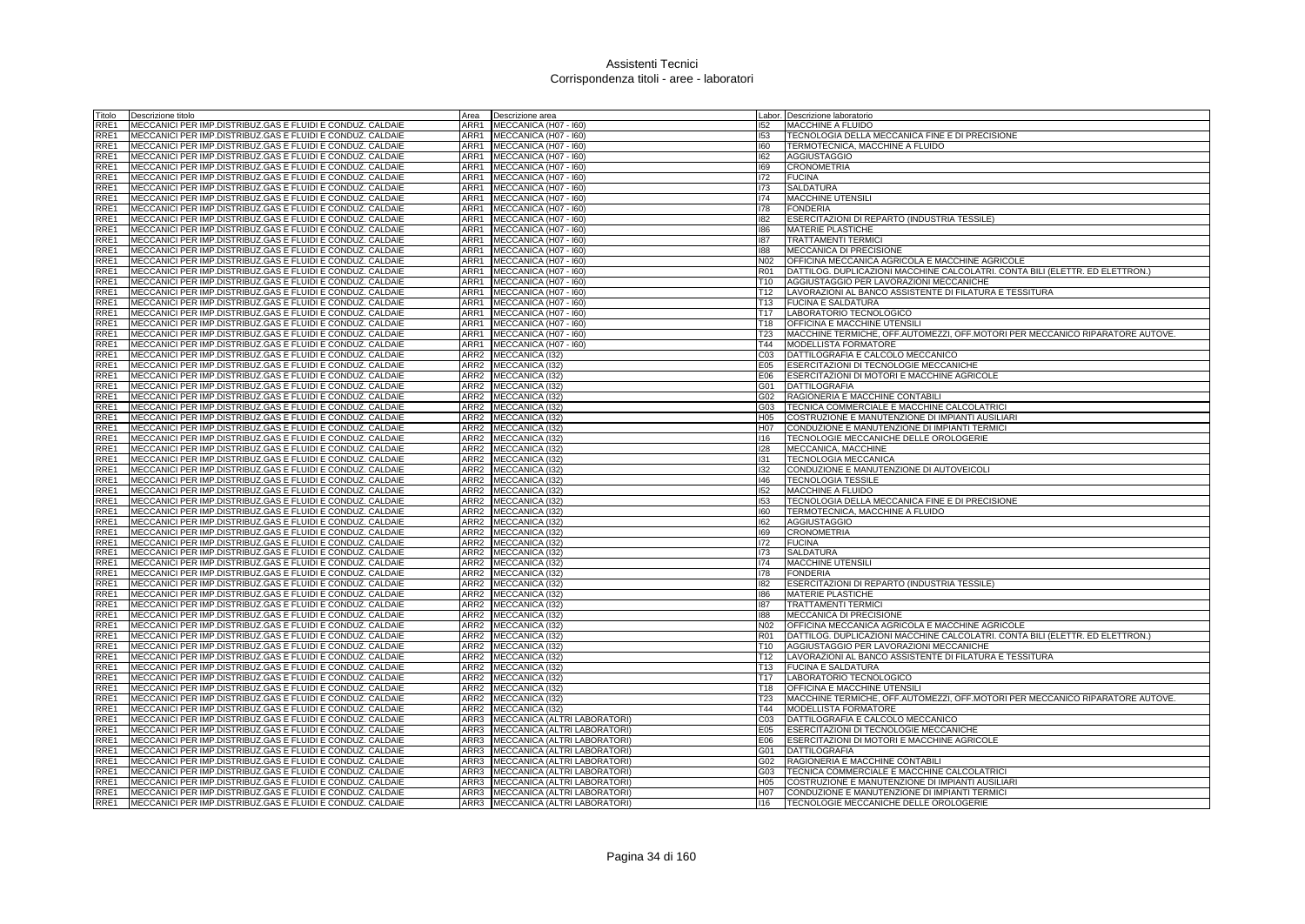| Titolo           | Descrizione titolo                                                | Area        | Descrizione area                    |                  | Labor. Descrizione laboratorio                                                |
|------------------|-------------------------------------------------------------------|-------------|-------------------------------------|------------------|-------------------------------------------------------------------------------|
| RRE1             | MECCANICI PER IMP.DISTRIBUZ.GAS E FLUIDI E CONDUZ. CALDAIE        | ARR3        | MECCANICA (ALTRI LABORATORI)        | 128              | MECCANICA, MACCHINE                                                           |
| RRE1             | MECCANICI PER IMP.DISTRIBUZ.GAS E FLUIDI E CONDUZ. CALDAIE        | ARR3        | MECCANICA (ALTRI LABORATORI)        | 131              | <b>TECNOLOGIA MECCANICA</b>                                                   |
| RRE1             | MECCANICI PER IMP.DISTRIBUZ.GAS E FLUIDI E CONDUZ. CALDAIE        |             | ARR3 MECCANICA (ALTRI LABORATORI)   | 132              | CONDUZIONE E MANUTENZIONE DI AUTOVEICOLI                                      |
| RRE1             | MECCANICI PER IMP.DISTRIBUZ.GAS E FLUIDI E CONDUZ. CALDAIE        | ARR3        | MECCANICA (ALTRI LABORATORI)        | 146              | <b>TECNOLOGIA TESSILE</b>                                                     |
| RRE1             | MECCANICI PER IMP.DISTRIBUZ.GAS E FLUIDI E CONDUZ. CALDAIE        | ARR3        | MECCANICA (ALTRI LABORATORI)        | 152              | <b>MACCHINE A FLUIDO</b>                                                      |
| RRE1             | MECCANICI PER IMP.DISTRIBUZ.GAS E FLUIDI E CONDUZ. CALDAIE        | ARR3        | MECCANICA (ALTRI LABORATORI)        | 153              | TECNOLOGIA DELLA MECCANICA FINE E DI PRECISIONE                               |
| RRE1             | MECCANICI PER IMP.DISTRIBUZ.GAS E FLUIDI E CONDUZ. CALDAIE        | ARR3        | MECCANICA (ALTRI LABORATORI)        | 160              | TERMOTECNICA, MACCHINE A FLUIDO                                               |
| RRE1             | MECCANICI PER IMP.DISTRIBUZ.GAS E FLUIDI E CONDUZ. CALDAIE        | ARR3        | MECCANICA (ALTRI LABORATORI)        | 162              | <b>AGGIUSTAGGIO</b>                                                           |
| RRE1             | IMECCANICI PER IMP.DISTRIBUZ.GAS E FLUIDI E CONDUZ. CALDAIE       | ARR3        | MECCANICA (ALTRI LABORATORI)        | 169              | <b>CRONOMETRIA</b>                                                            |
| RRE1             | MECCANICI PER IMP.DISTRIBUZ.GAS E FLUIDI E CONDUZ. CALDAIE        | ARR3        | MECCANICA (ALTRI LABORATORI)        | 172              | <b>FUCINA</b>                                                                 |
| RRE1             | MECCANICI PER IMP.DISTRIBUZ.GAS E FLUIDI E CONDUZ. CALDAIE        | ARR3        | MECCANICA (ALTRI LABORATORI)        | 173              | <b>SALDATURA</b>                                                              |
| RRE1             | MECCANICI PER IMP.DISTRIBUZ.GAS E FLUIDI E CONDUZ. CALDAIE        | ARR3        | MECCANICA (ALTRI LABORATORI)        | 174              | MACCHINE UTENSILI                                                             |
| RRE1             | MECCANICI PER IMP.DISTRIBUZ.GAS E FLUIDI E CONDUZ. CALDAIE        | ARR3        | MECCANICA (ALTRI LABORATORI)        | 178              | <b>FONDERIA</b>                                                               |
| RRE1             | MECCANICI PER IMP.DISTRIBUZ.GAS E FLUIDI E CONDUZ. CALDAIE        | ARR3        | MECCANICA (ALTRI LABORATORI)        | 182              | ESERCITAZIONI DI REPARTO (INDUSTRIA TESSILE)                                  |
| RRE1             | MECCANICI PER IMP.DISTRIBUZ.GAS E FLUIDI E CONDUZ. CALDAIE        | ARR3        | MECCANICA (ALTRI LABORATORI)        | 186              | <b>MATERIE PLASTICHE</b>                                                      |
| RRE1             | MECCANICI PER IMP.DISTRIBUZ.GAS E FLUIDI E CONDUZ. CALDAIE        | ARR3        | MECCANICA (ALTRI LABORATORI)        | 187              | <b>TRATTAMENTI TERMIC</b>                                                     |
| RRE1             | MECCANICI PER IMP.DISTRIBUZ.GAS E FLUIDI E CONDUZ. CALDAIE        | ARR3        | MECCANICA (ALTRI LABORATORI)        | 188              | MECCANICA DI PRECISIONE                                                       |
| RRE1             | MECCANICI PER IMP.DISTRIBUZ.GAS E FLUIDI E CONDUZ. CALDAIE        | ARR3        | MECCANICA (ALTRI LABORATORI)        | N <sub>02</sub>  | OFFICINA MECCANICA AGRICOLA E MACCHINE AGRICOLE                               |
| RRE1             | MECCANICI PER IMP.DISTRIBUZ.GAS E FLUIDI E CONDUZ. CALDAIE        | ARR3        | MECCANICA (ALTRI LABORATORI)        | <b>R01</b>       | DATTILOG. DUPLICAZIONI MACCHINE CALCOLATRI. CONTA BILI (ELETTR. ED ELETTRON.) |
| RRE1             | MECCANICI PER IMP.DISTRIBUZ.GAS E FLUIDI E CONDUZ. CALDAIE        |             | ARR3 MECCANICA (ALTRI LABORATORI)   | T <sub>10</sub>  | AGGIUSTAGGIO PER LAVORAZIONI MECCANICHE                                       |
| RRE1             | MECCANICI PER IMP.DISTRIBUZ.GAS E FLUIDI E CONDUZ. CALDAIE        |             | ARR3   MECCANICA (ALTRI LABORATORI) | T12              | LAVORAZIONI AL BANCO ASSISTENTE DI FILATURA E TESSITURA                       |
| RRE1             | MECCANICI PER IMP.DISTRIBUZ.GAS E FLUIDI E CONDUZ. CALDAIE        | ARR3        | MECCANICA (ALTRI LABORATORI)        | T <sub>13</sub>  | <b>FUCINA E SALDATURA</b>                                                     |
| RRE1             | MECCANICI PER IMP.DISTRIBUZ.GAS E FLUIDI E CONDUZ. CALDAIE        | ARR3        | MECCANICA (ALTRI LABORATORI)        | T <sub>17</sub>  | LABORATORIO TECNOLOGICO                                                       |
| RRE1             | MECCANICI PER IMP.DISTRIBUZ.GAS E FLUIDI E CONDUZ. CALDAIE        | ARR3        | MECCANICA (ALTRI LABORATORI)        | T <sub>18</sub>  | OFFICINA E MACCHINE UTENSIL                                                   |
| RRE1             | MECCANICI PER IMP.DISTRIBUZ.GAS E FLUIDI E CONDUZ. CALDAIE        | ARR3        | MECCANICA (ALTRI LABORATORI)        | T <sub>23</sub>  | MACCHINE TERMICHE, OFF.AUTOMEZZI, OFF.MOTORI PER MECCANICO RIPARATORE AUTOVE. |
| RRE1             | MECCANICI PER IMP.DISTRIBUZ.GAS E FLUIDI E CONDUZ. CALDAIE        | ARR3        | MECCANICA (ALTRI LABORATORI)        | T44              | MODELLISTA FORMATORE                                                          |
| RRE1             | MECCANICI PER IMP.DISTRIBUZ.GAS E FLUIDI E CONDUZ. CALDAIE        | AR08        | <b>FISICA</b>                       | A01              | GABINETTO DI FISICA E CHIMICA                                                 |
| RRE1             | MECCANICI PER IMP.DISTRIBUZ.GAS E FLUIDI E CONDUZ. CALDAIE        | AR08        | <b>FISICA</b>                       | 106              | <b>COMPLEMENTI DI FISICA</b>                                                  |
| RRE1             | MECCANICI PER IMP.DISTRIBUZ.GAS E FLUIDI E CONDUZ. CALDAIE        | AR08        | <b>FISICA</b>                       | 127              | <b>FISICA APPLICATA</b>                                                       |
| RRE1             | MECCANICI PER IMP.DISTRIBUZ.GAS E FLUIDI E CONDUZ. CALDAIE        | AR08        | <b>FISICA</b>                       | M03              | <b>FISICA</b>                                                                 |
| RRE1             | MECCANICI PER IMP.DISTRIBUZ.GAS E FLUIDI E CONDUZ. CALDAIE        | AR08        | <b>FISICA</b>                       | <b>T37</b>       | FISICA PER TECNICO DELLE INDUSTRIE CHIMICHE                                   |
| RRE1             | MECCANICI PER IMP.DISTRIBUZ.GAS E FLUIDI E CONDUZ. CALDAIE        | <b>AR08</b> | <b>FISICA</b>                       | <b>T38</b>       | FISICA PER TECNICO DELLE INDUSTRIE ELETTRICHE ED ELETTRONICHE                 |
| RRE1             | MECCANICI PER IMP.DISTRIBUZ.GAS E FLUIDI E CONDUZ. CALDAIE        | AR08        | FISICA                              | T39              | FISICA PER TECNICO DELLE INDUSTRIE MECCANICHE                                 |
| RRE1             | MECCANICI PER IMP.DISTRIBUZ.GAS E FLUIDI E CONDUZ. CALDAIE        | AR08        | <b>FISICA</b>                       | X01              | <b>GABINETTO SCIENTIFICO</b>                                                  |
| RRE <sub>2</sub> | ELETTROMECCANICI PER IMPIANTI SIDERURGICI DI TERMOREGOLAZION      | AR02        | ELETTRONICA ED ELETTROTECNICA       | F01              | ELETTRONICA, RADIO, RADARTECNICA                                              |
| RRE2             | ELETTROMECCANICI PER IMPIANTI SIDERURGICI DI TERMOREGOLAZION      | AR02        | ELETTRONICA ED ELETTROTECNICA       | 107              | <b>ELETTROTECNICA</b>                                                         |
| RRE2             | ELETTROMECCANICI PER IMPIANTI SIDERURGICI DI TERMOREGOLAZION      | AR02        | ELETTRONICA ED ELETTROTECNICA       | 111              | <b>ELETTRONICA</b>                                                            |
| RRE2             | ELETTROMECCANICI PER IMPIANTI SIDERURGICI DI TERMOREGOLAZION      | AR02        | ELETTRONICA ED ELETTROTECNICA       | 115              | ELETTROTECNICA, CRONOMETRIA                                                   |
| RRE <sub>2</sub> | ELETTROMECCANICI PER IMPIANTI SIDERURGICI DI TERMOREGOLAZION      | AR02        | ELETTRONICA ED ELETTROTECNICA       | 119              | ELETTROTECNICA GENERALE, MISURE ELETTRICHE                                    |
| RRE2             | ELETTROMECCANICI PER IMPIANTI SIDERURGICI DI TERMOREGOLAZION      | <b>AR02</b> | ELETTRONICA ED ELETTROTECNICA       | 120              | ELETTRONICA GENERALE, MISURE ELETTRONICHE                                     |
| RRE2             | ELETTROMECCANICI PER IMPIANTI SIDERURGICI DI TERMOREGOLAZION      | AR02        | ELETTRONICA ED ELETTROTECNICA       | 121              | ELETTRONICA INDUSTRIALE, CONTROLLI E SERVOMECCANISMI                          |
| RRE2             | ELETTROMECCANICI PER IMPIANTI SIDERURGICI DI TERMOREGOLAZION      | AR02        | ELETTRONICA ED ELETTROTECNICA       | 122              | TECNOLOGIA GENERALE, TECNOLOGIA DELLE COSTRUZIONI ELETTRONICHE                |
| RRE2             | ELETTROMECCANICI PER IMPIANTI SIDERURGICI DI TERMOREGOLAZION      | AR02        | ELETTRONICA ED ELETTROTECNICA       | 123              | <b>MISURE ELETTRICHE</b>                                                      |
| RRE2             | ELETTROMECCANICI PER IMPIANTI SIDERURGICI DI TERMOREGOLAZION      | AR02        | ELETTRONICA ED ELETTROTECNICA       | 125              | ELETTRONICA GENERALE E NUCLEARE, MISURE ELETTRONICHE                          |
| RRE2             | ELETTROMECCANICI PER IMPIANTI SIDERURGICI DI TERMOREGOLAZION      | AR02        | ELETTRONICA ED ELETTROTECNICA       | 126              | CONTROLLI, SERVOMECCANISMI ED APPLICAZIONI                                    |
| RRE2             | ELETTROMECCANICI PER IMPIANTI SIDERURGICI DI TERMOREGOLAZION      | AR02        | ELETTRONICA ED ELETTROTECNICA       | 147              | ELABORATORI, PROGRAMMAZIONE                                                   |
| RRE2             | ELETTROMECCANICI PER IMPIANTI SIDERURGICI DI TERMOREGOLAZION      | AR02        | ELETTRONICA ED ELETTROTECNICA       | 157              | ELETTRONICA APPLICATA                                                         |
| RRE2             | ELETTROMECCANICI PER IMPIANTI SIDERURGICI DI TERMOREGOLAZION      | AR02        | ELETTRONICA ED ELETTROTECNICA       | 159              | MISURE ELETTRICHE, MISURE ELETTRONICHE                                        |
| RRE2             | ELETTROMECCANICI PER IMPIANTI SIDERURGICI DI TERMOREGOLAZION      | AR02        | ELETTRONICA ED ELETTROTECNICA       | 175              | COSTRUZIONI ELETTROMECCANICHE                                                 |
| RRE2             | ELETTROMECCANICI PER IMPIANTI SIDERURGICI DI TERMOREGOLAZION      | AR02        | ELETTRONICA ED ELETTROTECNICA       | 176              | <b>IMPIANTI ELETTRICI</b>                                                     |
| RRE2             | ELETTROMECCANICI PER IMPIANTI SIDERURGICI DI TERMOREGOLAZION      | AR02        | ELETTRONICA ED ELETTROTECNICA       | 190 <sub>1</sub> | COSTRUZIONI PER TELECOMUNICAZIONI                                             |
| RRE <sub>2</sub> | ELETTROMECCANICI PER IMPIANTI SIDERURGICI DI TERMOREGOLAZION      | AR02        | ELETTRONICA ED ELETTROTECNICA       | 192              | <b>COSTRUZIONI ELETTRONICHE</b>                                               |
| RRE2             | ELETTROMECCANICI PER IMPIANTI SIDERURGICI DI TERMOREGOLAZION      | AR02        | ELETTRONICA ED ELETTROTECNICA       | 195              | TRATTAMENTO TESTI CONTABILITA' ELETTRONICA E APPLICAZIONI GESTIONALI          |
| RRE2             | ELETTROMECCANICI PER IMPIANTI SIDERURGICI DI TERMOREGOLAZION      | AR02        | ELETTRONICA ED ELETTROTECNICA       | L <sub>01</sub>  | LABORATORIO LINGUISTICO                                                       |
| RRE2             | ELETTROMECCANICI PER IMPIANTI SIDERURGICI DI TERMOREGOLAZION      | AR02        | ELETTRONICA ED ELETTROTECNICA       | <b>T30</b>       | MISURAZIONI ELETTRICHE ED ELETTRONICHE                                        |
| RRE2             | ELETTROMECCANICI PER IMPIANTI SIDERURGICI DI TERMOREGOLAZION      | AR02        | ELETTRONICA ED ELETTROTECNICA       | <b>T31</b>       | ESERCITAZIONI PRATICHE PER APPARECCHIATORE ELETTRONICO                        |
| RRE2             | ELETTROMECCANICI PER IMPIANTI SIDERURGICI DI TERMOREGOLAZION      | AR02        | ELETTRONICA ED ELETTROTECNICA       | T32              | ELETTROTECNICA ED ELETTRONICA                                                 |
| RRE <sub>2</sub> | ELETTROMECCANICI PER IMPIANTI SIDERURGICI DI TERMOREGOLAZION      | AR02        | ELETTRONICA ED ELETTROTECNICA       | <b>T33</b>       | MISURAZIONI PER TECNICO DELLE INDUSTRIE ELETTRICHE ED ELETTRONICHE            |
| RRE2             | ELETTROMECCANICI PER IMPIANTI SIDERURGICI DI TERMOREGOLAZION      | AR02        | ELETTRONICA ED ELETTROTECNICA       | T34              | MISURAZIONI ELETTRICHE                                                        |
| RRE2             | ELETTROMECCANICI PER IMPIANTI SIDERURGICI DI TERMOREGOLAZION      | AR02        | ELETTRONICA ED ELETTROTECNICA       | T35              | OFFICINA ELETTRICA                                                            |
| RRE2             | ELETTROMECCANICI PER IMPIANTI SIDERURGICI DI TERMOREGOLAZION      | AR02        | ELETTRONICA ED ELETTROTECNICA       | T36              | COSTRUZIONI ELETTROMECCANICHE PER ELETTRICISTA INSTALLATORE ED ELETTROMECC    |
| RRE2             | ELETTROMECCANICI PER IMPIANTI SIDERURGICI DI TERMOREGOLAZION      | AR02        | ELETTRONICA ED ELETTROTECNICA       | T65              | RADIOTELEGRAFISTA, PRATICA APPARATI E OFFICINA RADIOELETTRICA                 |
| RRE <sub>2</sub> | ELETTROMECCANICI PER IMPIANTI SIDERURGICI DI TERMOREGOLAZION      | AR02        | ELETTRONICA ED ELETTROTECNICA       | T72              | <b>INFORMATICA</b>                                                            |
| RRE2             | ELETTROMECCANICI PER IMPIANTI SIDERURGICI DI TERMOREGOLAZION      | AR02        | ELETTRONICA ED ELETTROTECNICA       | T76              | ESERCITAZIONI PRATICHEPER MONTATORI RIPARATORI AP PARECCHI RADIO E TV         |
| RRE2             | ELETTROMECCANICI PER IMPIANTI SIDERURGICI DI TERMOREGOLAZION      | AR02        | ELETTRONICA ED ELETTROTECNICA       | Z02              | IMPIANTI SERVIZI EDIFICI CIVILI, RURALI E SERRE                               |
|                  | RRE3 MECCANICI RIPARATORI CENTRI MANUTENZIONE REPARTI SIDERURGICI |             | ARR1 MECCANICA (H07 - 160)          | CO <sub>3</sub>  | DATTILOGRAFIA E CALCOLO MECCANICO                                             |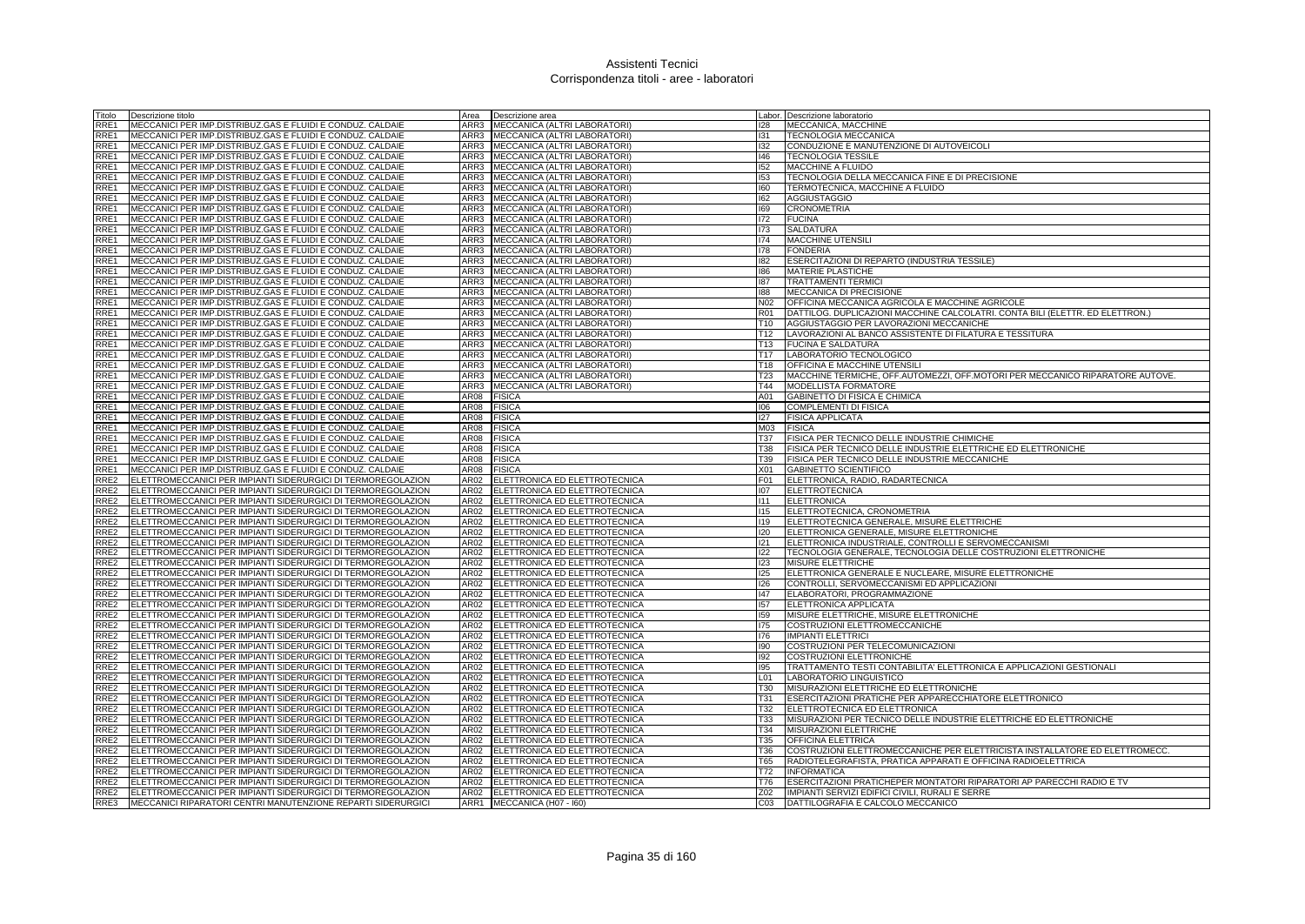| Titolo       | Descrizione titolo                                           | Area             | Descrizione area       |                  | Labor. Descrizione laboratorio                                                |
|--------------|--------------------------------------------------------------|------------------|------------------------|------------------|-------------------------------------------------------------------------------|
| RRE3         | MECCANICI RIPARATORI CENTRI MANUTENZIONE REPARTI SIDERURGICI | ARR1             | MECCANICA (H07 - I60)  | E05              | ESERCITAZIONI DI TECNOLOGIE MECCANICHE                                        |
| RRE3         | MECCANICI RIPARATORI CENTRI MANUTENZIONE REPARTI SIDERURGICI | ARR1             | MECCANICA (H07 - I60)  | E06              | ESERCITAZIONI DI MOTORI E MACCHINE AGRICOLE                                   |
| RRE3         | MECCANICI RIPARATORI CENTRI MANUTENZIONE REPARTI SIDERURGICI | ARR1             | MECCANICA (H07 - I60)  | G01              | <b>DATTILOGRAFIA</b>                                                          |
| RRE3         | MECCANICI RIPARATORI CENTRI MANUTENZIONE REPARTI SIDERURGICI | ARR1             | MECCANICA (H07 - I60)  | G02              | RAGIONERIA E MACCHINE CONTABILI                                               |
| RRE3         | MECCANICI RIPARATORI CENTRI MANUTENZIONE REPARTI SIDERURGICI | ARR1             | MECCANICA (H07 - I60)  | G03              | TECNICA COMMERCIALE E MACCHINE CALCOLATRICI                                   |
| RRE3         | MECCANICI RIPARATORI CENTRI MANUTENZIONE REPARTI SIDERURGICI | ARR1             | MECCANICA (H07 - I60)  | H05              | COSTRUZIONE E MANUTENZIONE DI IMPIANTI AUSILIARI                              |
| RRE3         | MECCANICI RIPARATORI CENTRI MANUTENZIONE REPARTI SIDERURGICI | ARR1             | MECCANICA (H07 - I60)  | H <sub>0</sub> 7 | CONDUZIONE E MANUTENZIONE DI IMPIANTI TERMICI                                 |
| RRE3         | MECCANICI RIPARATORI CENTRI MANUTENZIONE REPARTI SIDERURGICI | ARR1             | MECCANICA (H07 - I60)  | 116              | TECNOLOGIE MECCANICHE DELLE OROLOGERIE                                        |
| RRE3         | MECCANICI RIPARATORI CENTRI MANUTENZIONE REPARTI SIDERURGIC  | ARR1             | MECCANICA (H07 - I60)  | 128              | MECCANICA, MACCHINE                                                           |
| RRE3         | MECCANICI RIPARATORI CENTRI MANUTENZIONE REPARTI SIDERURGICI | ARR1             | MECCANICA (H07 - 160)  | 131              | TECNOLOGIA MECCANICA                                                          |
| RRE3         | MECCANICI RIPARATORI CENTRI MANUTENZIONE REPARTI SIDERURGICI | ARR1             | MECCANICA (H07 - I60)  | 132              | CONDUZIONE E MANUTENZIONE DI AUTOVEICOLI                                      |
| RRE3         | MECCANICI RIPARATORI CENTRI MANUTENZIONE REPARTI SIDERURGICI | ARR1             | MECCANICA (H07 - I60)  | 146              | <b>TECNOLOGIA TESSILE</b>                                                     |
| RRE3         | MECCANICI RIPARATORI CENTRI MANUTENZIONE REPARTI SIDERURGICI | ARR1             | MECCANICA (H07 - I60)  | 152              | MACCHINE A FLUIDO                                                             |
| RRE3         | MECCANICI RIPARATORI CENTRI MANUTENZIONE REPARTI SIDERURGICI | ARR1             | MECCANICA (H07 - I60)  | 153              | TECNOLOGIA DELLA MECCANICA FINE E DI PRECISIONE                               |
| RRE3         | MECCANICI RIPARATORI CENTRI MANUTENZIONE REPARTI SIDERURGICI | ARR1             | MECCANICA (H07 - 160)  | 160              | TERMOTECNICA, MACCHINE A FLUIDO                                               |
| RRE3         | MECCANICI RIPARATORI CENTRI MANUTENZIONE REPARTI SIDERURGICI | ARR1             | MECCANICA (H07 - I60)  | 162              | <b>AGGIUSTAGGIO</b>                                                           |
| RRE3         | MECCANICI RIPARATORI CENTRI MANUTENZIONE REPARTI SIDERURGICI | ARR1             |                        | 169              | <b>CRONOMETRIA</b>                                                            |
|              |                                                              |                  | MECCANICA (H07 - I60)  |                  |                                                                               |
| RRE3         | MECCANICI RIPARATORI CENTRI MANUTENZIONE REPARTI SIDERURGIC  | ARR1             | MECCANICA (H07 - 160)  | 172              | <b>FUCINA</b>                                                                 |
| RRE3         | MECCANICI RIPARATORI CENTRI MANUTENZIONE REPARTI SIDERURGICI | ARR1             | MECCANICA (H07 - I60)  | 173              | <b>SALDATURA</b>                                                              |
| RRE3         | MECCANICI RIPARATORI CENTRI MANUTENZIONE REPARTI SIDERURGICI | ARR1             | MECCANICA (H07 - I60)  | 174              | <b>MACCHINE UTENSILI</b>                                                      |
| RRE3         | MECCANICI RIPARATORI CENTRI MANUTENZIONE REPARTI SIDERURGICI | ARR1             | MECCANICA (H07 - 160)  | 178              | <b>FONDERIA</b>                                                               |
| RRE3         | MECCANICI RIPARATORI CENTRI MANUTENZIONE REPARTI SIDERURGICI | ARR1             | MECCANICA (H07 - I60)  | 182              | ESERCITAZIONI DI REPARTO (INDUSTRIA TESSILE)                                  |
| RRE3         | MECCANICI RIPARATORI CENTRI MANUTENZIONE REPARTI SIDERURGICI | ARR1             | MECCANICA (H07 - I60)  | 186              | <b>MATERIE PLASTICHE</b>                                                      |
| RRE3         | MECCANICI RIPARATORI CENTRI MANUTENZIONE REPARTI SIDERURGICI | ARR1             | MECCANICA (H07 - I60)  | 187              | <b>TRATTAMENTI TERMICI</b>                                                    |
| RRE3         | MECCANICI RIPARATORI CENTRI MANUTENZIONE REPARTI SIDERURGICI | ARR1             | MECCANICA (H07 - I60)  | 188              | MECCANICA DI PRECISIONE                                                       |
| RRE3         | MECCANICI RIPARATORI CENTRI MANUTENZIONE REPARTI SIDERURGICI | ARR1             | MECCANICA (H07 - I60)  | N02              | OFFICINA MECCANICA AGRICOLA E MACCHINE AGRICOLE                               |
| RRE3         | MECCANICI RIPARATORI CENTRI MANUTENZIONE REPARTI SIDERURGICI | ARR1             | MECCANICA (H07 - I60)  | <b>R01</b>       | DATTILOG. DUPLICAZIONI MACCHINE CALCOLATRI. CONTA BILI (ELETTR. ED ELETTRON.) |
| RRE3         | MECCANICI RIPARATORI CENTRI MANUTENZIONE REPARTI SIDERURGICI | ARR1             | MECCANICA (H07 - I60)  | T10              | AGGIUSTAGGIO PER LAVORAZIONI MECCANICHE                                       |
| RRE3         | MECCANICI RIPARATORI CENTRI MANUTENZIONE REPARTI SIDERURGICI | ARR1             | MECCANICA (H07 - I60)  | T <sub>12</sub>  | LAVORAZIONI AL BANCO ASSISTENTE DI FILATURA E TESSITURA                       |
| RRE3         | MECCANICI RIPARATORI CENTRI MANUTENZIONE REPARTI SIDERURGICI | ARR1             | MECCANICA (H07 - I60)  | T13              | <b>FUCINA E SALDATURA</b>                                                     |
| RRE3         | MECCANICI RIPARATORI CENTRI MANUTENZIONE REPARTI SIDERURGICI | ARR1             | MECCANICA (H07 - I60)  | T <sub>17</sub>  | LABORATORIO TECNOLOGICO                                                       |
| RRE3         | MECCANICI RIPARATORI CENTRI MANUTENZIONE REPARTI SIDERURGICI | ARR1             | MECCANICA (H07 - 160)  | T <sub>18</sub>  | OFFICINA E MACCHINE UTENSILI                                                  |
| RRE3         | MECCANICI RIPARATORI CENTRI MANUTENZIONE REPARTI SIDERURGICI | ARR1             | MECCANICA (H07 - I60)  | T <sub>23</sub>  | MACCHINE TERMICHE, OFF.AUTOMEZZI, OFF.MOTORI PER MECCANICO RIPARATORE AUTOVE. |
| RRE3         | MECCANICI RIPARATORI CENTRI MANUTENZIONE REPARTI SIDERURGICI | ARR1             | MECCANICA (H07 - I60)  | T44              | <b>MODELLISTA FORMATORE</b>                                                   |
| RRE3         | MECCANICI RIPARATORI CENTRI MANUTENZIONE REPARTI SIDERURGICI | ARR2             | MECCANICA (I32)        | CO <sub>3</sub>  | DATTILOGRAFIA E CALCOLO MECCANICO                                             |
| RRE3         | MECCANICI RIPARATORI CENTRI MANUTENZIONE REPARTI SIDERURGICI | ARR <sub>2</sub> | MECCANICA (I32)        | E05              | <b>ESERCITAZIONI DI TECNOLOGIE MECCANICHE</b>                                 |
| RRE3         | MECCANICI RIPARATORI CENTRI MANUTENZIONE REPARTI SIDERURGICI |                  | ARR2 MECCANICA (I32)   | E06              | ESERCITAZIONI DI MOTORI E MACCHINE AGRICOLE                                   |
| RRE3         | MECCANICI RIPARATORI CENTRI MANUTENZIONE REPARTI SIDERURGICI |                  | ARR2 MECCANICA (I32)   | G01              | <b>DATTILOGRAFIA</b>                                                          |
| RRE3         | MECCANICI RIPARATORI CENTRI MANUTENZIONE REPARTI SIDERURGICI |                  | ARR2 MECCANICA (I32)   | G02              | RAGIONERIA E MACCHINE CONTABILI                                               |
| RRE3         | MECCANICI RIPARATORI CENTRI MANUTENZIONE REPARTI SIDERURGICI | ARR2             | MECCANICA (I32)        | G03              | TECNICA COMMERCIALE E MACCHINE CALCOLATRICI                                   |
| RRE3         | MECCANICI RIPARATORI CENTRI MANUTENZIONE REPARTI SIDERURGICI | ARR <sub>2</sub> | <b>MECCANICA (I32)</b> | H05              | COSTRUZIONE E MANUTENZIONE DI IMPIANTI AUSILIARI                              |
| RRE3         | MECCANICI RIPARATORI CENTRI MANUTENZIONE REPARTI SIDERURGICI |                  | ARR2 MECCANICA (I32)   | H07              | CONDUZIONE E MANUTENZIONE DI IMPIANTI TERMICI                                 |
| RRE3         | MECCANICI RIPARATORI CENTRI MANUTENZIONE REPARTI SIDERURGICI |                  | ARR2 MECCANICA (I32)   | 116              | TECNOLOGIE MECCANICHE DELLE OROLOGERIE                                        |
| RRE3         | MECCANICI RIPARATORI CENTRI MANUTENZIONE REPARTI SIDERURGIC  | ARR2             | MECCANICA (I32)        | 128              | MECCANICA, MACCHINE                                                           |
| RRE3         | MECCANICI RIPARATORI CENTRI MANUTENZIONE REPARTI SIDERURGICI | ARR <sub>2</sub> | MECCANICA (I32)        | 131              | <b>TECNOLOGIA MECCANICA</b>                                                   |
| RRE3         | MECCANICI RIPARATORI CENTRI MANUTENZIONE REPARTI SIDERURGICI |                  | ARR2 MECCANICA (I32)   | 132              | CONDUZIONE E MANUTENZIONE DI AUTOVEICOLI                                      |
| RRE3         | MECCANICI RIPARATORI CENTRI MANUTENZIONE REPARTI SIDERURGICI | ARR2             | MECCANICA (132)        | 146              | <b>TECNOLOGIA TESSILE</b>                                                     |
| RRE3         | MECCANICI RIPARATORI CENTRI MANUTENZIONE REPARTI SIDERURGICI | ARR <sub>2</sub> | MECCANICA (132)        | 152              | <b>MACCHINE A FLUIDO</b>                                                      |
| RRE3         | MECCANICI RIPARATORI CENTRI MANUTENZIONE REPARTI SIDERURGICI | ARR2             | MECCANICA (I32)        | 153              | TECNOLOGIA DELLA MECCANICA FINE E DI PRECISIONE                               |
| RRE3         | MECCANICI RIPARATORI CENTRI MANUTENZIONE REPARTI SIDERURGICI |                  | ARR2 MECCANICA (I32)   | 160              | TERMOTECNICA, MACCHINE A FLUIDO                                               |
| RRE3         | MECCANICI RIPARATORI CENTRI MANUTENZIONE REPARTI SIDERURGICI |                  | ARR2 MECCANICA (I32)   | 162              | <b>AGGIUSTAGGIO</b>                                                           |
| RRE3         | MECCANICI RIPARATORI CENTRI MANUTENZIONE REPARTI SIDERURGICI | ARR <sub>2</sub> | MECCANICA (I32)        | 169              | <b>CRONOMETRIA</b>                                                            |
| RRE3         | MECCANICI RIPARATORI CENTRI MANUTENZIONE REPARTI SIDERURGIC  | ARR <sub>2</sub> | MECCANICA (I32)        | 172              | <b>FUCINA</b>                                                                 |
| RRE3         | MECCANICI RIPARATORI CENTRI MANUTENZIONE REPARTI SIDERURGICI | ARR <sub>2</sub> | MECCANICA (I32)        | 173              | <b>SALDATURA</b>                                                              |
| RRE3         | MECCANICI RIPARATORI CENTRI MANUTENZIONE REPARTI SIDERURGICI |                  | ARR2 MECCANICA (I32)   | 174              | <b>MACCHINE UTENSILI</b>                                                      |
|              |                                                              |                  |                        | 178              | <b>FONDERIA</b>                                                               |
| RRE3<br>RRE3 | MECCANICI RIPARATORI CENTRI MANUTENZIONE REPARTI SIDERURGICI |                  | ARR2 MECCANICA (I32)   |                  | ESERCITAZIONI DI REPARTO (INDUSTRIA TESSILE)                                  |
|              | MECCANICI RIPARATORI CENTRI MANUTENZIONE REPARTI SIDERURGICI | ARR <sub>2</sub> | ARR2 MECCANICA (I32)   | 182              |                                                                               |
| RRE3         | MECCANICI RIPARATORI CENTRI MANUTENZIONE REPARTI SIDERURGICI |                  | MECCANICA (I32)        | 186              | MATERIE PLASTICHE                                                             |
| RRE3         | MECCANICI RIPARATORI CENTRI MANUTENZIONE REPARTI SIDERURGICI | ARR2             | MECCANICA (I32)        | 187              | <b>TRATTAMENTI TERMICI</b>                                                    |
| RRE3         | MECCANICI RIPARATORI CENTRI MANUTENZIONE REPARTI SIDERURGICI |                  | ARR2 MECCANICA (I32)   | 188              | MECCANICA DI PRECISIONE                                                       |
| RRE3         | MECCANICI RIPARATORI CENTRI MANUTENZIONE REPARTI SIDERURGICI |                  | ARR2 MECCANICA (I32)   | N02              | OFFICINA MECCANICA AGRICOLA E MACCHINE AGRICOLE                               |
| RRE3         | MECCANICI RIPARATORI CENTRI MANUTENZIONE REPARTI SIDERURGICI | ARR <sub>2</sub> | MECCANICA (I32)        | <b>R01</b>       | DATTILOG. DUPLICAZIONI MACCHINE CALCOLATRI. CONTA BILI (ELETTR. ED ELETTRON.) |
| RRE3         | MECCANICI RIPARATORI CENTRI MANUTENZIONE REPARTI SIDERURGICI |                  | ARR2 MECCANICA (I32)   | T10              | AGGIUSTAGGIO PER LAVORAZIONI MECCANICHE                                       |
| RRE3         | MECCANICI RIPARATORI CENTRI MANUTENZIONE REPARTI SIDERURGICI |                  | ARR2 MECCANICA (I32)   | T <sub>12</sub>  | LAVORAZIONI AL BANCO ASSISTENTE DI FILATURA E TESSITURA                       |
| RRE3         | MECCANICI RIPARATORI CENTRI MANUTENZIONE REPARTI SIDERURGICI |                  | ARR2 MECCANICA (I32)   | T13              | <b>FUCINA E SALDATURA</b>                                                     |
| RRE3         | MECCANICI RIPARATORI CENTRI MANUTENZIONE REPARTI SIDERURGICI |                  | ARR2 MECCANICA (I32)   | T <sub>17</sub>  | LABORATORIO TECNOLOGICO                                                       |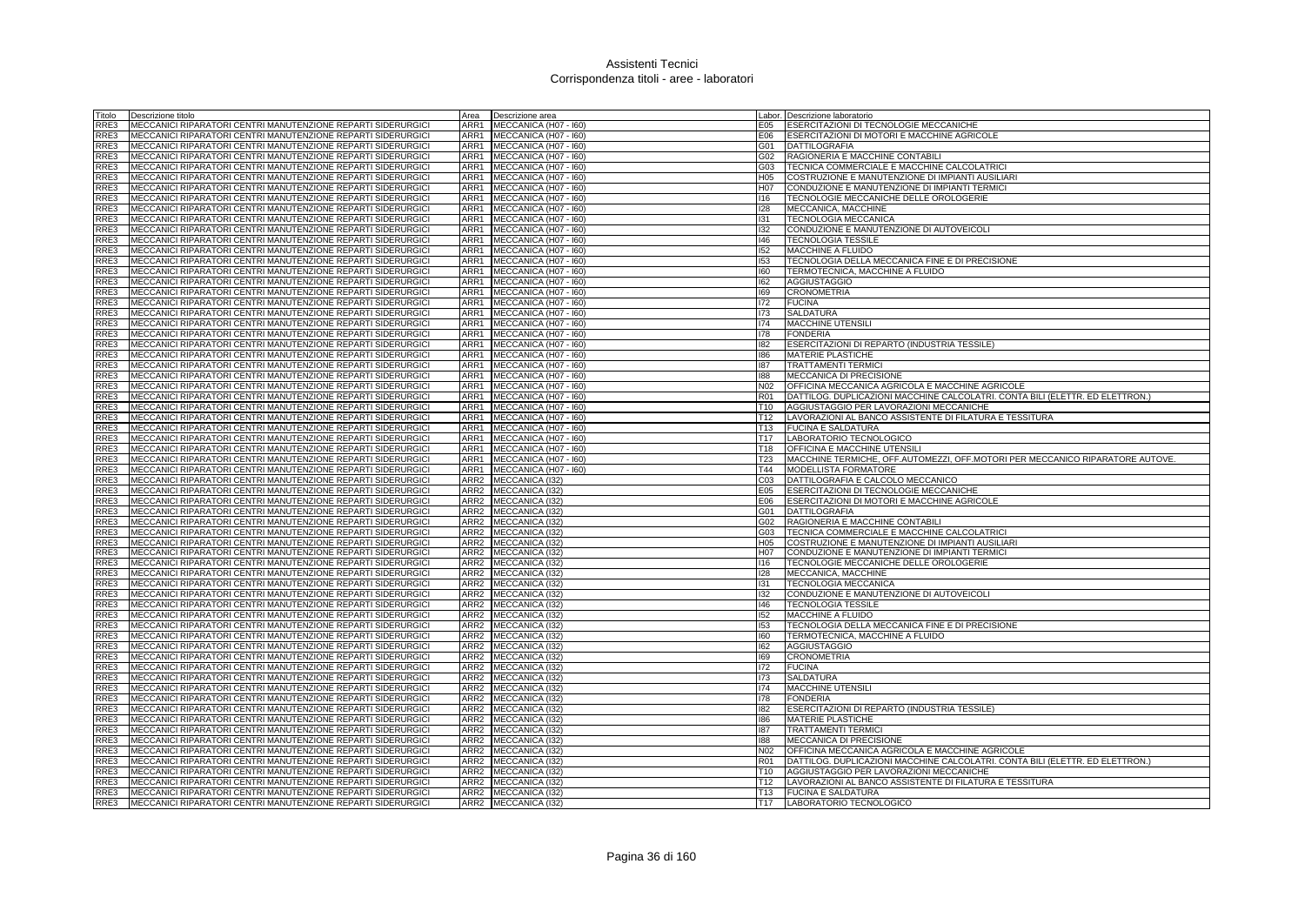| Fitolo       | Descrizione titolo                                                                                                           | Area             | Descrizione area                                               |                 | Labor. Descrizione laboratorio                                                          |
|--------------|------------------------------------------------------------------------------------------------------------------------------|------------------|----------------------------------------------------------------|-----------------|-----------------------------------------------------------------------------------------|
| RRE3         | MECCANICI RIPARATORI CENTRI MANUTENZIONE REPARTI SIDERURGICI                                                                 | ARR <sub>2</sub> | MECCANICA (I32)                                                | T18             | OFFICINA E MACCHINE UTENSILI                                                            |
| RRE3         | MECCANICI RIPARATORI CENTRI MANUTENZIONE REPARTI SIDERURGICI                                                                 |                  | ARR2 MECCANICA (I32)                                           | T <sub>23</sub> | MACCHINE TERMICHE, OFF.AUTOMEZZI, OFF.MOTORI PER MECCANICO RIPARATORE AUTOVE.           |
| RRE3         | MECCANICI RIPARATORI CENTRI MANUTENZIONE REPARTI SIDERURGICI                                                                 |                  | ARR2 MECCANICA (I32)                                           | T44             | MODELLISTA FORMATORE                                                                    |
| RRE3         | MECCANICI RIPARATORI CENTRI MANUTENZIONE REPARTI SIDERURGICI                                                                 | ARR3             | MECCANICA (ALTRI LABORATORI)                                   | C <sub>03</sub> | DATTILOGRAFIA E CALCOLO MECCANICO                                                       |
| RRE3         | MECCANICI RIPARATORI CENTRI MANUTENZIONE REPARTI SIDERURGICI                                                                 | ARR3             | MECCANICA (ALTRI LABORATORI)                                   | E05             | ESERCITAZIONI DI TECNOLOGIE MECCANICHE                                                  |
| RRE3         | MECCANICI RIPARATORI CENTRI MANUTENZIONE REPARTI SIDERURGICI                                                                 | ARR3             | MECCANICA (ALTRI LABORATORI)                                   | E06             | ESERCITAZIONI DI MOTORI E MACCHINE AGRICOLE                                             |
| RRE3         | MECCANICI RIPARATORI CENTRI MANUTENZIONE REPARTI SIDERURGICI                                                                 | ARR3             | MECCANICA (ALTRI LABORATORI)                                   | G01             | <b>DATTILOGRAFIA</b>                                                                    |
| RRE3         | MECCANICI RIPARATORI CENTRI MANUTENZIONE REPARTI SIDERURGICI                                                                 | ARR3             | MECCANICA (ALTRI LABORATORI)                                   | G02             | RAGIONERIA E MACCHINE CONTABILI                                                         |
| RRE3         | MECCANICI RIPARATORI CENTRI MANUTENZIONE REPARTI SIDERURGICI                                                                 | ARR3             | MECCANICA (ALTRI LABORATORI)                                   | G03             | TECNICA COMMERCIALE E MACCHINE CALCOLATRICI                                             |
| RRE3         | MECCANICI RIPARATORI CENTRI MANUTENZIONE REPARTI SIDERURGICI                                                                 | ARR3             | MECCANICA (ALTRI LABORATORI)                                   | H <sub>05</sub> | COSTRUZIONE E MANUTENZIONE DI IMPIANTI AUSILIARI                                        |
| RRE3         | MECCANICI RIPARATORI CENTRI MANUTENZIONE REPARTI SIDERURGICI                                                                 | ARR3             | MECCANICA (ALTRI LABORATORI)                                   | H <sub>07</sub> | CONDUZIONE E MANUTENZIONE DI IMPIANTI TERMICI                                           |
| RRE3         | MECCANICI RIPARATORI CENTRI MANUTENZIONE REPARTI SIDERURGICI                                                                 | ARR3             | MECCANICA (ALTRI LABORATORI)                                   | 116             | TECNOLOGIE MECCANICHE DELLE OROLOGERIE                                                  |
| RRE3<br>RRE3 | MECCANICI RIPARATORI CENTRI MANUTENZIONE REPARTI SIDERURGICI                                                                 | ARR3<br>ARR3     | MECCANICA (ALTRI LABORATORI)                                   | 128<br>131      | MECCANICA, MACCHINE                                                                     |
| RRE3         | MECCANICI RIPARATORI CENTRI MANUTENZIONE REPARTI SIDERURGICI                                                                 | ARR3             | MECCANICA (ALTRI LABORATORI)                                   | 132             | TECNOLOGIA MECCANICA                                                                    |
| RRE3         | MECCANICI RIPARATORI CENTRI MANUTENZIONE REPARTI SIDERURGICI<br>MECCANICI RIPARATORI CENTRI MANUTENZIONE REPARTI SIDERURGICI | ARR3             | MECCANICA (ALTRI LABORATORI)<br>MECCANICA (ALTRI LABORATORI)   | 146             | CONDUZIONE E MANUTENZIONE DI AUTOVEICOLI<br><b>TECNOLOGIA TESSILE</b>                   |
| RRE3         | MECCANICI RIPARATORI CENTRI MANUTENZIONE REPARTI SIDERURGICI                                                                 | ARR3             | MECCANICA (ALTRI LABORATORI)                                   | 152             | MACCHINE A FLUIDO                                                                       |
| RRE3         | MECCANICI RIPARATORI CENTRI MANUTENZIONE REPARTI SIDERURGICI                                                                 | ARR3             | MECCANICA (ALTRI LABORATORI)                                   | 153             | TECNOLOGIA DELLA MECCANICA FINE E DI PRECISIONE                                         |
| RRE3         | MECCANICI RIPARATORI CENTRI MANUTENZIONE REPARTI SIDERURGICI                                                                 | ARR3             | MECCANICA (ALTRI LABORATORI)                                   | 160             | TERMOTECNICA, MACCHINE A FLUIDO                                                         |
| RRE3         | MECCANICI RIPARATORI CENTRI MANUTENZIONE REPARTI SIDERURGICI                                                                 | ARR3             | MECCANICA (ALTRI LABORATORI)                                   | 162             | <b>AGGIUSTAGGIO</b>                                                                     |
| RRE3         | MECCANICI RIPARATORI CENTRI MANUTENZIONE REPARTI SIDERURGICI                                                                 | ARR3             | MECCANICA (ALTRI LABORATORI)                                   | 169             | <b>CRONOMETRIA</b>                                                                      |
| RRE3         | MECCANICI RIPARATORI CENTRI MANUTENZIONE REPARTI SIDERURGICI                                                                 | ARR3             | MECCANICA (ALTRI LABORATORI)                                   | 172             | <b>FUCINA</b>                                                                           |
| RRE3         | MECCANICI RIPARATORI CENTRI MANUTENZIONE REPARTI SIDERURGICI                                                                 | ARR3             | MECCANICA (ALTRI LABORATORI)                                   | 173             | SALDATURA                                                                               |
| RRE3         | MECCANICI RIPARATORI CENTRI MANUTENZIONE REPARTI SIDERURGICI                                                                 | ARR3             | MECCANICA (ALTRI LABORATORI)                                   | 174             | <b>MACCHINE UTENSILI</b>                                                                |
| RRE3         | MECCANICI RIPARATORI CENTRI MANUTENZIONE REPARTI SIDERURGICI                                                                 | ARR3             | MECCANICA (ALTRI LABORATORI)                                   | 178             | <b>FONDERIA</b>                                                                         |
| RRE3         | MECCANICI RIPARATORI CENTRI MANUTENZIONE REPARTI SIDERURGICI                                                                 | ARR3             | MECCANICA (ALTRI LABORATORI)                                   | 182             | ESERCITAZIONI DI REPARTO (INDUSTRIA TESSILE)                                            |
| RRE3         | MECCANICI RIPARATORI CENTRI MANUTENZIONE REPARTI SIDERURGICI                                                                 | ARR3             | MECCANICA (ALTRI LABORATORI)                                   | 186             | <b>MATERIE PLASTICHE</b>                                                                |
| RRE3         | MECCANICI RIPARATORI CENTRI MANUTENZIONE REPARTI SIDERURGICI                                                                 | ARR3             | MECCANICA (ALTRI LABORATORI)                                   | 187             | <b>TRATTAMENTI TERMICI</b>                                                              |
| RRE3         | MECCANICI RIPARATORI CENTRI MANUTENZIONE REPARTI SIDERURGICI                                                                 | ARR3             | MECCANICA (ALTRI LABORATORI)                                   | 188             | MECCANICA DI PRECISIONE                                                                 |
| RRE3         | MECCANICI RIPARATORI CENTRI MANUTENZIONE REPARTI SIDERURGICI                                                                 | ARR3             | MECCANICA (ALTRI LABORATORI)                                   | N <sub>02</sub> | OFFICINA MECCANICA AGRICOLA E MACCHINE AGRICOLE                                         |
| RRE3         | MECCANICI RIPARATORI CENTRI MANUTENZIONE REPARTI SIDERURGICI                                                                 | ARR3             | MECCANICA (ALTRI LABORATORI)                                   | R <sub>01</sub> | DATTILOG. DUPLICAZIONI MACCHINE CALCOLATRI. CONTA BILI (ELETTR. ED ELETTRON.)           |
| RRE3         | MECCANICI RIPARATORI CENTRI MANUTENZIONE REPARTI SIDERURGICI                                                                 | ARR3             | MECCANICA (ALTRI LABORATORI)                                   | T10             | AGGIUSTAGGIO PER LAVORAZIONI MECCANICHE                                                 |
| RRE3         | MECCANICI RIPARATORI CENTRI MANUTENZIONE REPARTI SIDERURGICI                                                                 | ARR3             | MECCANICA (ALTRI LABORATORI)                                   | T12             | LAVORAZIONI AL BANCO ASSISTENTE DI FILATURA E TESSITURA                                 |
| RRE3         | MECCANICI RIPARATORI CENTRI MANUTENZIONE REPARTI SIDERURGICI                                                                 | ARR3             | MECCANICA (ALTRI LABORATORI)                                   | T13             | <b>FUCINA E SALDATURA</b>                                                               |
| RRE3         | MECCANICI RIPARATORI CENTRI MANUTENZIONE REPARTI SIDERURGICI                                                                 | ARR3             | MECCANICA (ALTRI LABORATORI)                                   | T17             | LABORATORIO TECNOLOGICO                                                                 |
| RRE3         | MECCANICI RIPARATORI CENTRI MANUTENZIONE REPARTI SIDERURGICI                                                                 | ARR3             | MECCANICA (ALTRI LABORATORI)                                   | T18             | OFFICINA E MACCHINE UTENSILI                                                            |
| RRE3         | MECCANICI RIPARATORI CENTRI MANUTENZIONE REPARTI SIDERURGICI                                                                 | ARR3             | MECCANICA (ALTRI LABORATORI)                                   | T23             | MACCHINE TERMICHE, OFF.AUTOMEZZI, OFF.MOTORI PER MECCANICO RIPARATORE AUTOVE.           |
| RRE3         | MECCANICI RIPARATORI CENTRI MANUTENZIONE REPARTI SIDERURGICI                                                                 | ARR3             | MECCANICA (ALTRI LABORATORI)                                   | T44             | MODELLISTA FORMATORE                                                                    |
| RRE4         | ELETTRICISTI ADDETTI AGLI IMPIANTI SIDERURGICI                                                                               | AR02             | ELETTRONICA ED ELETTROTECNICA                                  | F01             | ELETTRONICA, RADIO, RADARTECNICA                                                        |
| RRE4         | ELETTRICISTI ADDETTI AGLI IMPIANTI SIDERURGICI                                                                               | AR02             | ELETTRONICA ED ELETTROTECNICA                                  | 107             | <b>ELETTROTECNICA</b>                                                                   |
| RRE4         | ELETTRICISTI ADDETTI AGLI IMPIANTI SIDERURGICI                                                                               | AR02             | ELETTRONICA ED ELETTROTECNICA                                  | 111             | <b>ELETTRONICA</b>                                                                      |
| RRE4         | ELETTRICISTI ADDETTI AGLI IMPIANTI SIDERURGICI                                                                               | AR02             | ELETTRONICA ED ELETTROTECNICA                                  | 115             | ELETTROTECNICA, CRONOMETRIA                                                             |
| RRE4<br>RRE4 | ELETTRICISTI ADDETTI AGLI IMPIANTI SIDERURGICI<br>ELETTRICISTI ADDETTI AGLI IMPIANTI SIDERURGICI                             | AR02<br>AR02     | ELETTRONICA ED ELETTROTECNICA<br>ELETTRONICA ED ELETTROTECNICA | 119<br>120      | ELETTROTECNICA GENERALE, MISURE ELETTRICHE<br>ELETTRONICA GENERALE, MISURE ELETTRONICHE |
| RRE4         | ELETTRICISTI ADDETTI AGLI IMPIANTI SIDERURGICI                                                                               | AR02             | ELETTRONICA ED ELETTROTECNICA                                  | 121             | ELETTRONICA INDUSTRIALE, CONTROLLI E SERVOMECCANISMI                                    |
| RRE4         | ELETTRICISTI ADDETTI AGLI IMPIANTI SIDERURGICI                                                                               | AR02             | ELETTRONICA ED ELETTROTECNICA                                  | 122             | TECNOLOGIA GENERALE, TECNOLOGIA DELLE COSTRUZIONI ELETTRONICHE                          |
| RRE4         | ELETTRICISTI ADDETTI AGLI IMPIANTI SIDERURGICI                                                                               | AR02             | ELETTRONICA ED ELETTROTECNICA                                  | 123             | MISURE ELETTRICHE                                                                       |
| RRE4         | ELETTRICISTI ADDETTI AGLI IMPIANTI SIDERURGICI                                                                               | AR02             | ELETTRONICA ED ELETTROTECNICA                                  | 125             | ELETTRONICA GENERALE E NUCLEARE, MISURE ELETTRONICHE                                    |
| RRE4         | ELETTRICISTI ADDETTI AGLI IMPIANTI SIDERURGICI                                                                               | <b>AR02</b>      | ELETTRONICA ED ELETTROTECNICA                                  | 126             | CONTROLLI, SERVOMECCANISMI ED APPLICAZIONI                                              |
| RRE4         | ELETTRICISTI ADDETTI AGLI IMPIANTI SIDERURGICI                                                                               | AR02             | ELETTRONICA ED ELETTROTECNICA                                  | 47              | ELABORATORI, PROGRAMMAZIONE                                                             |
| RRE4         | ELETTRICISTI ADDETTI AGLI IMPIANTI SIDERURGICI                                                                               | AR02             | ELETTRONICA ED ELETTROTECNICA                                  | 157             | ELETTRONICA APPLICATA                                                                   |
| RRE4         | ELETTRICISTI ADDETTI AGLI IMPIANTI SIDERURGICI                                                                               | AR02             | ELETTRONICA ED ELETTROTECNICA                                  | 159             | MISURE ELETTRICHE, MISURE ELETTRONICHE                                                  |
| RRE4         | ELETTRICISTI ADDETTI AGLI IMPIANTI SIDERURGICI                                                                               | AR02             | ELETTRONICA ED ELETTROTECNICA                                  | 175             | COSTRUZIONI ELETTROMECCANICHE                                                           |
| RRE4         | ELETTRICISTI ADDETTI AGLI IMPIANTI SIDERURGICI                                                                               | AR02             | ELETTRONICA ED ELETTROTECNICA                                  | 176             | <b>IMPIANTI ELETTRICI</b>                                                               |
| RRE4         | ELETTRICISTI ADDETTI AGLI IMPIANTI SIDERURGICI                                                                               | AR02             | ELETTRONICA ED ELETTROTECNICA                                  | 190             | COSTRUZIONI PER TELECOMUNICAZIONI                                                       |
| RRE4         | ELETTRICISTI ADDETTI AGLI IMPIANTI SIDERURGICI                                                                               | AR02             | ELETTRONICA ED ELETTROTECNICA                                  | 192             | COSTRUZIONI ELETTRONICHE                                                                |
| RRE4         | ELETTRICISTI ADDETTI AGLI IMPIANTI SIDERURGICI                                                                               | AR02             | ELETTRONICA ED ELETTROTECNICA                                  | 195             | TRATTAMENTO TESTI CONTABILITA' ELETTRONICA E APPLICAZIONI GESTIONALI                    |
| RRE4         | ELETTRICISTI ADDETTI AGLI IMPIANTI SIDERURGICI                                                                               | AR02             | ELETTRONICA ED ELETTROTECNICA                                  | L01             | LABORATORIO LINGUISTICO                                                                 |
| RRE4         | ELETTRICISTI ADDETTI AGLI IMPIANTI SIDERURGICI                                                                               | AR02             | ELETTRONICA ED ELETTROTECNICA                                  | <b>T30</b>      | MISURAZIONI ELETTRICHE ED ELETTRONICHE                                                  |
| RRE4         | ELETTRICISTI ADDETTI AGLI IMPIANTI SIDERURGICI                                                                               | AR02             | ELETTRONICA ED ELETTROTECNICA                                  | <b>T31</b>      | <b>ESERCITAZIONI PRATICHE PER APPARECCHIATORE ELETTRONICO</b>                           |
| RRE4         | ELETTRICISTI ADDETTI AGLI IMPIANTI SIDERURGICI                                                                               | AR02             | ELETTRONICA ED ELETTROTECNICA                                  | T32             | ELETTROTECNICA ED ELETTRONICA                                                           |
| RRE4         | ELETTRICISTI ADDETTI AGLI IMPIANTI SIDERURGICI                                                                               | AR02             | ELETTRONICA ED ELETTROTECNICA                                  | <b>T33</b>      | MISURAZIONI PER TECNICO DELLE INDUSTRIE ELETTRICHE ED ELETTRONICHE                      |
| RRE4         | ELETTRICISTI ADDETTI AGLI IMPIANTI SIDERURGICI                                                                               | AR02             | ELETTRONICA ED ELETTROTECNICA                                  | T34             | <b>MISURAZIONI ELETTRICHE</b>                                                           |
| RRE4         | ELETTRICISTI ADDETTI AGLI IMPIANTI SIDERURGICI                                                                               | AR02             | ELETTRONICA ED ELETTROTECNICA                                  | T35             | <b>OFFICINA ELETTRICA</b>                                                               |
| RRE4         | ELETTRICISTI ADDETTI AGLI IMPIANTI SIDERURGICI                                                                               | AR02             | ELETTRONICA ED ELETTROTECNICA                                  | T36             | COSTRUZIONI ELETTROMECCANICHE PER ELETTRICISTA INSTALLATORE ED ELETTROMECC.             |
| RRE4         | ELETTRICISTI ADDETTI AGLI IMPIANTI SIDERURGICI                                                                               | <b>AR02</b>      | ELETTRONICA ED ELETTROTECNICA                                  | <b>T65</b>      | RADIOTELEGRAFISTA, PRATICA APPARATI E OFFICINA RADIOELETTRICA                           |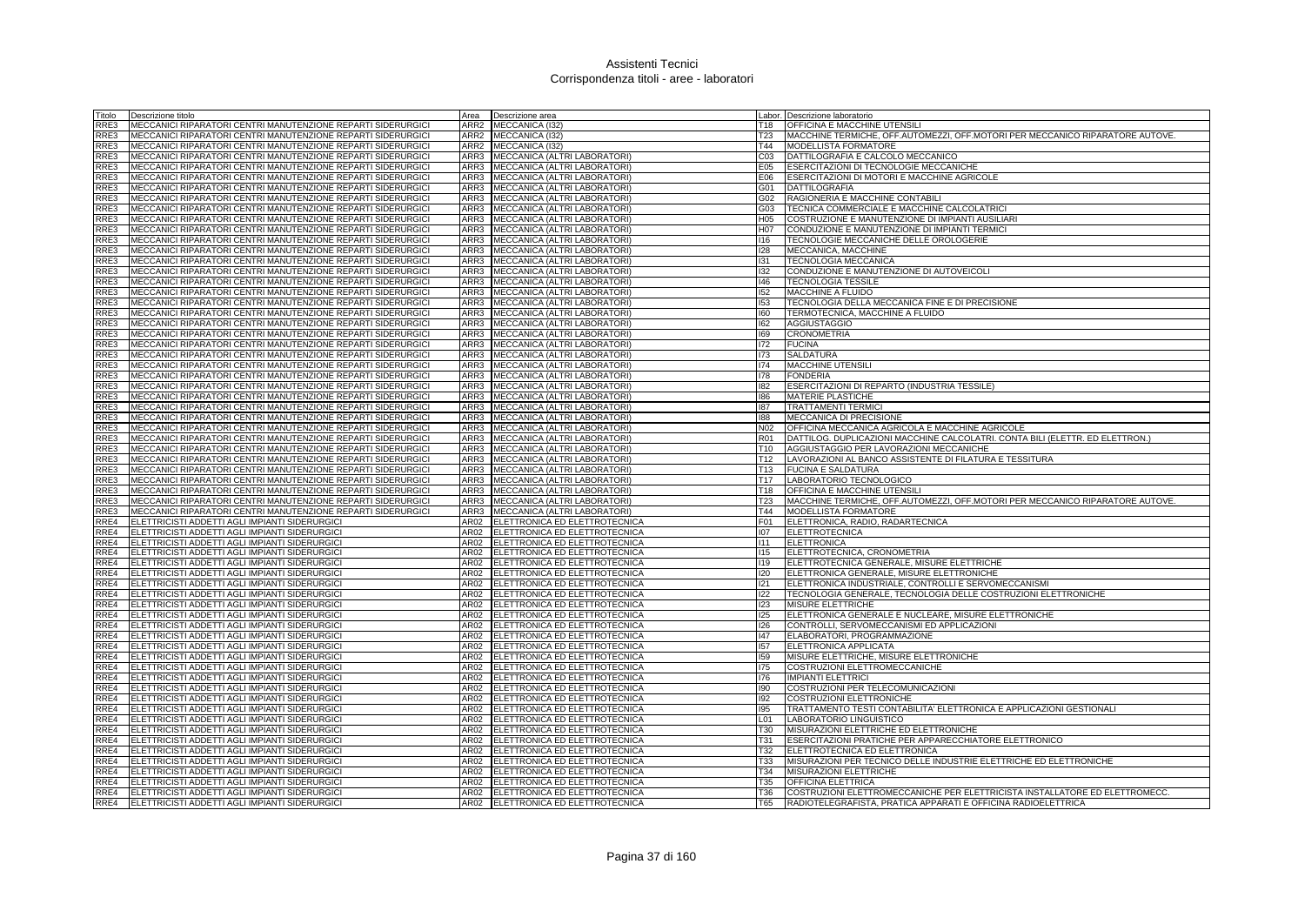| Titolo           | Descrizione titolo                                           | Area | Descrizione area                   | Labor.          | Descrizione laboratorio                                                     |
|------------------|--------------------------------------------------------------|------|------------------------------------|-----------------|-----------------------------------------------------------------------------|
| RRE4             | ELETTRICISTI ADDETTI AGLI IMPIANTI SIDERURGICI               | AR02 | ELETTRONICA ED ELETTROTECNICA      | T72             | <b>INFORMATICA</b>                                                          |
| RRE4             | ELETTRICISTI ADDETTI AGLI IMPIANTI SIDERURGICI               |      | AR02 ELETTRONICA ED ELETTROTECNICA | T76             | ESERCITAZIONI PRATICHEPER MONTATORI RIPARATORI AP PARECCHI RADIO E TV       |
| RRE4             | ELETTRICISTI ADDETTI AGLI IMPIANTI SIDERURGICI               |      | AR02 ELETTRONICA ED ELETTROTECNICA | Z02             | IMPIANTI SERVIZI EDIFICI CIVILI, RURALI E SERRE                             |
| RRE5             | RIPARATORE IMPIANTI ELETTRICI ED ELETTRONICI PER L'INDUSTRIA |      | AR02 ELETTRONICA ED ELETTROTECNICA | F01             | ELETTRONICA, RADIO, RADARTECNICA                                            |
| RRE5             | RIPARATORE IMPIANTI ELETTRICI ED ELETTRONICI PER L'INDUSTRIA | AR02 | ELETTRONICA ED ELETTROTECNICA      | 107             | <b>ELETTROTECNICA</b>                                                       |
| RRE5             | RIPARATORE IMPIANTI ELETTRICI ED ELETTRONICI PER L'INDUSTRIA |      | AR02 ELETTRONICA ED ELETTROTECNICA | 111             | <b>ELETTRONICA</b>                                                          |
| RRE5             | RIPARATORE IMPIANTI ELETTRICI ED ELETTRONICI PER L'INDUSTRIA |      | AR02 ELETTRONICA ED ELETTROTECNICA | 115             | ELETTROTECNICA, CRONOMETRIA                                                 |
| RRE5             | RIPARATORE IMPIANTI ELETTRICI ED ELETTRONICI PER L'INDUSTRIA | AR02 | ELETTRONICA ED ELETTROTECNICA      | 119             | ELETTROTECNICA GENERALE, MISURE ELETTRICHE                                  |
| RRE5             | RIPARATORE IMPIANTI ELETTRICI ED ELETTRONICI PER L'INDUSTRIA | AR02 | ELETTRONICA ED ELETTROTECNICA      | 120             | ELETTRONICA GENERALE, MISURE ELETTRONICHE                                   |
| RRE <sub>5</sub> | RIPARATORE IMPIANTI ELETTRICI ED ELETTRONICI PER L'INDUSTRIA | AR02 | ELETTRONICA ED ELETTROTECNICA      | 121             | ELETTRONICA INDUSTRIALE, CONTROLLI E SERVOMECCANISMI                        |
| RRE5             | RIPARATORE IMPIANTI ELETTRICI ED ELETTRONICI PER L'INDUSTRIA |      | AR02 ELETTRONICA ED ELETTROTECNICA | 122             | TECNOLOGIA GENERALE, TECNOLOGIA DELLE COSTRUZIONI ELETTRONICHE              |
| RRE5             | RIPARATORE IMPIANTI ELETTRICI ED ELETTRONICI PER L'INDUSTRIA | 4R02 | ELETTRONICA ED ELETTROTECNICA      | 123             | <b>MISURE ELETTRICHE</b>                                                    |
| RRE5             | RIPARATORE IMPIANTI ELETTRICI ED ELETTRONICI PER L'INDUSTRIA | AR02 | ELETTRONICA ED ELETTROTECNICA      | <b>I25</b>      | ELETTRONICA GENERALE E NUCLEARE, MISURE ELETTRONICHE                        |
| RRE5             | RIPARATORE IMPIANTI ELETTRICI ED ELETTRONICI PER L'INDUSTRIA | AR02 | ELETTRONICA ED ELETTROTECNICA      | 126             | CONTROLLI, SERVOMECCANISMI ED APPLICAZIONI                                  |
| RRE5             | RIPARATORE IMPIANTI ELETTRICI ED ELETTRONICI PER L'INDUSTRIA |      | AR02 ELETTRONICA ED ELETTROTECNICA | 147             | ELABORATORI, PROGRAMMAZIONE                                                 |
|                  |                                                              |      |                                    | 157             |                                                                             |
| RRE5             | RIPARATORE IMPIANTI ELETTRICI ED ELETTRONICI PER L'INDUSTRIA |      | AR02 ELETTRONICA ED ELETTROTECNICA |                 | ELETTRONICA APPLICATA                                                       |
| RRE5             | RIPARATORE IMPIANTI ELETTRICI ED ELETTRONICI PER L'INDUSTRIA | AR02 | ELETTRONICA ED ELETTROTECNICA      | 159             | MISURE ELETTRICHE, MISURE ELETTRONICHE                                      |
| RRE5             | RIPARATORE IMPIANTI ELETTRICI ED ELETTRONICI PER L'INDUSTRIA | AR02 | ELETTRONICA ED ELETTROTECNICA      | 175             | COSTRUZIONI ELETTROMECCANICHE                                               |
| RRE5             | RIPARATORE IMPIANTI ELETTRICI ED ELETTRONICI PER L'INDUSTRIA |      | AR02 ELETTRONICA ED ELETTROTECNICA | 176             | <b>IMPIANTI ELETTRICI</b>                                                   |
| RRE5             | RIPARATORE IMPIANTI ELETTRICI ED ELETTRONICI PER L'INDUSTRIA |      | AR02 ELETTRONICA ED ELETTROTECNICA | 190             | COSTRUZIONI PER TELECOMUNICAZIONI                                           |
| RRE5             | RIPARATORE IMPIANTI ELETTRICI ED ELETTRONICI PER L'INDUSTRIA | AR02 | ELETTRONICA ED ELETTROTECNICA      | 192             | <b>COSTRUZIONI ELETTRONICHE</b>                                             |
| RRE5             | RIPARATORE IMPIANTI ELETTRICI ED ELETTRONICI PER L'INDUSTRIA | AR02 | ELETTRONICA ED ELETTROTECNICA      | 195             | TRATTAMENTO TESTI CONTABILITA' ELETTRONICA E APPLICAZIONI GESTIONALI        |
| RRE5             | RIPARATORE IMPIANTI ELETTRICI ED ELETTRONICI PER L'INDUSTRIA | AR02 | ELETTRONICA ED ELETTROTECNICA      | L01             | LABORATORIO LINGUISTICO                                                     |
| RRE5             | RIPARATORE IMPIANTI ELETTRICI ED ELETTRONICI PER L'INDUSTRIA | AR02 | ELETTRONICA ED ELETTROTECNICA      | T30             | MISURAZIONI ELETTRICHE ED ELETTRONICHE                                      |
| RRE5             | RIPARATORE IMPIANTI ELETTRICI ED ELETTRONICI PER L'INDUSTRIA | AR02 | ELETTRONICA ED ELETTROTECNICA      | <b>T31</b>      | ESERCITAZIONI PRATICHE PER APPARECCHIATORE ELETTRONICO                      |
| RRE5             | RIPARATORE IMPIANTI ELETTRICI ED ELETTRONICI PER L'INDUSTRIA | AR02 | ELETTRONICA ED ELETTROTECNICA      | T32             | ELETTROTECNICA ED ELETTRONICA                                               |
| RRE5             | RIPARATORE IMPIANTI ELETTRICI ED ELETTRONICI PER L'INDUSTRIA | AR02 | ELETTRONICA ED ELETTROTECNICA      | <b>T33</b>      | MISURAZIONI PER TECNICO DELLE INDUSTRIE ELETTRICHE ED ELETTRONICHE          |
| RRE5             | RIPARATORE IMPIANTI ELETTRICI ED ELETTRONICI PER L'INDUSTRIA |      | AR02 ELETTRONICA ED ELETTROTECNICA | T34             | MISURAZIONI ELETTRICHE                                                      |
| RRE5             | RIPARATORE IMPIANTI ELETTRICI ED ELETTRONICI PER L'INDUSTRIA |      | AR02 ELETTRONICA ED ELETTROTECNICA | T35             | <b>OFFICINA ELETTRICA</b>                                                   |
| RRE5             | RIPARATORE IMPIANTI ELETTRICI ED ELETTRONICI PER L'INDUSTRIA | AR02 | ELETTRONICA ED ELETTROTECNICA      | T36             | COSTRUZIONI ELETTROMECCANICHE PER ELETTRICISTA INSTALLATORE ED ELETTROMECC. |
| RRE5             | RIPARATORE IMPIANTI ELETTRICI ED ELETTRONICI PER L'INDUSTRIA | AR02 | ELETTRONICA ED ELETTROTECNICA      | <b>T65</b>      | RADIOTELEGRAFISTA, PRATICA APPARATI E OFFICINA RADIOELETTRICA               |
| RRE <sub>5</sub> | RIPARATORE IMPIANTI ELETTRICI ED ELETTRONICI PER L'INDUSTRIA | AR02 | ELETTRONICA ED ELETTROTECNICA      | T72             | <b>INFORMATICA</b>                                                          |
| RRE5             | RIPARATORE IMPIANTI ELETTRICI ED ELETTRONICI PER L'INDUSTRIA | AR02 | ELETTRONICA ED ELETTROTECNICA      | <b>T76</b>      | ESERCITAZIONI PRATICHEPER MONTATORI RIPARATORI AP PARECCHI RADIO E TV       |
| RRE5             | RIPARATORE IMPIANTI ELETTRICI ED ELETTRONICI PER L'INDUSTRIA | 4R02 | ELETTRONICA ED ELETTROTECNICA      | Z02             | IMPIANTI SERVIZI EDIFICI CIVILI, RURALI E SERRE                             |
| RRE5             | RIPARATORE IMPIANTI ELETTRICI ED ELETTRONICI PER L'INDUSTRIA | AR08 | <b>FISICA</b>                      | A01             | GABINETTO DI FISICA E CHIMICA                                               |
| RRE5             | RIPARATORE IMPIANTI ELETTRICI ED ELETTRONICI PER L'INDUSTRIA | AR08 | <b>FISICA</b>                      | 106             | COMPLEMENTI DI FISICA                                                       |
| RRE5             | RIPARATORE IMPIANTI ELETTRICI ED ELETTRONICI PER L'INDUSTRIA | AR08 | <b>FISICA</b>                      | 127             | <b>FISICA APPLICATA</b>                                                     |
| RRE5             | RIPARATORE IMPIANTI ELETTRICI ED ELETTRONICI PER L'INDUSTRIA | AR08 | <b>FISICA</b>                      | M03             | <b>FISICA</b>                                                               |
| RRE5             | RIPARATORE IMPIANTI ELETTRICI ED ELETTRONICI PER L'INDUSTRIA | AR08 | <b>FISICA</b>                      | T37             | FISICA PER TECNICO DELLE INDUSTRIE CHIMICHE                                 |
| RRE5             | RIPARATORE IMPIANTI ELETTRICI ED ELETTRONICI PER L'INDUSTRIA | AR08 | <b>FISICA</b>                      | <b>T38</b>      | FISICA PER TECNICO DELLE INDUSTRIE ELETTRICHE ED ELETTRONICHE               |
| RRE5             | RIPARATORE IMPIANTI ELETTRICI ED ELETTRONICI PER L'INDUSTRIA | AR08 | <b>FISICA</b>                      | T39             | FISICA PER TECNICO DELLE INDUSTRIE MECCANICHE                               |
| RRE5             | RIPARATORE IMPIANTI ELETTRICI ED ELETTRONICI PER L'INDUSTRIA | AR08 | <b>FISICA</b>                      | X01             | GABINETTO SCIENTIFICO                                                       |
| <b>RRFB</b>      | MECCANICI ADDETTI CIRCUITI FLUIDO-DINAMICI                   | ARR1 | MECCANICA (H07 - I60)              | C <sub>03</sub> | DATTILOGRAFIA E CALCOLO MECCANICO                                           |
| RRFB             | MECCANICI ADDETTI CIRCUITI FLUIDO-DINAMICI                   | ARR1 | MECCANICA (H07 - I60)              | E05             | ESERCITAZIONI DI TECNOLOGIE MECCANICHE                                      |
| RRFB             | MECCANICI ADDETTI CIRCUITI FLUIDO-DINAMICI                   |      | ARR1 MECCANICA (H07 - 160)         | E06             | ESERCITAZIONI DI MOTORI E MACCHINE AGRICOLE                                 |
| RRFB             | MECCANICI ADDETTI CIRCUITI FLUIDO-DINAMICI                   |      | ARR1 MECCANICA (H07 - 160)         | G01             | DATTILOGRAFIA                                                               |
| RRFB             | MECCANICI ADDETTI CIRCUITI FLUIDO-DINAMICI                   |      | ARR1 MECCANICA (H07 - I60)         | G02             | RAGIONERIA E MACCHINE CONTABILI                                             |
| RRFB             | MECCANICI ADDETTI CIRCUITI FLUIDO-DINAMICI                   |      | ARR1 MECCANICA (H07 - 160)         | G03             | TECNICA COMMERCIALE E MACCHINE CALCOLATRICI                                 |
| RRFB             | MECCANICI ADDETTI CIRCUITI FLUIDO-DINAMICI                   |      | ARR1 MECCANICA (H07 - 160)         | H <sub>05</sub> | COSTRUZIONE E MANUTENZIONE DI IMPIANTI AUSILIARI                            |
| RRFB             | MECCANICI ADDETTI CIRCUITI FLUIDO-DINAMICI                   |      | ARR1 MECCANICA (H07 - I60)         | <b>H07</b>      | CONDUZIONE E MANUTENZIONE DI IMPIANTI TERMICI                               |
|                  | RRFB MECCANICI ADDETTI CIRCUITI FLUIDO-DINAMICI              |      | ARR1 MECCANICA (H07 - I60)         | 116             | TECNOLOGIE MECCANICHE DELLE OROLOGERIE                                      |
| <b>RRFB</b>      | MECCANICI ADDETTI CIRCUITI FLUIDO-DINAMICI                   |      | ARR1 MECCANICA (H07 - 160)         | 128             | MECCANICA, MACCHINE                                                         |
| RRFB             | MECCANICI ADDETTI CIRCUITI FLUIDO-DINAMICI                   |      | ARR1 MECCANICA (H07 - 160)         | 131             | TECNOLOGIA MECCANICA                                                        |
| <b>RRFB</b>      | MECCANICI ADDETTI CIRCUITI FLUIDO-DINAMICI                   |      | ARR1 MECCANICA (H07 - 160)         | 132             | CONDUZIONE E MANUTENZIONE DI AUTOVEICOLI                                    |
| <b>RRFB</b>      | MECCANICI ADDETTI CIRCUITI FLUIDO-DINAMICI                   |      | ARR1 MECCANICA (H07 - 160)         | 146             | <b>TECNOLOGIA TESSILE</b>                                                   |
| RRFB             | MECCANICI ADDETTI CIRCUITI FLUIDO-DINAMICI                   |      | ARR1 MECCANICA (H07 - 160)         | 152             | MACCHINE A FLUIDO                                                           |
| RRFB             | MECCANICI ADDETTI CIRCUITI FLUIDO-DINAMICI                   |      | ARR1 MECCANICA (H07 - 160)         | 153             | TECNOLOGIA DELLA MECCANICA FINE E DI PRECISIONE                             |
| RRFB             | MECCANICI ADDETTI CIRCUITI FLUIDO-DINAMICI                   |      | ARR1 MECCANICA (H07 - 160)         | 160             | TERMOTECNICA, MACCHINE A FLUIDO                                             |
| <b>RRFB</b>      | MECCANICI ADDETTI CIRCUITI FLUIDO-DINAMICI                   |      | ARR1 MECCANICA (H07 - 160)         | 162             | <b>AGGIUSTAGGIO</b>                                                         |
|                  | RRFB MECCANICI ADDETTI CIRCUITI FLUIDO-DINAMICI              |      | ARR1 MECCANICA (H07 - 160)         | 169             | <b>CRONOMETRIA</b>                                                          |
| RRFB             | MECCANICI ADDETTI CIRCUITI FLUIDO-DINAMICI                   |      | ARR1 MECCANICA (H07 - 160)         | 172             | <b>FUCINA</b>                                                               |
| RRFB             | MECCANICI ADDETTI CIRCUITI FLUIDO-DINAMICI                   |      | ARR1 MECCANICA (H07 - 160)         | 173             | <b>SALDATURA</b>                                                            |
| <b>RRFB</b>      | <b>IMECCANICI ADDETTI CIRCUITI FLUIDO-DINAMICI</b>           |      | ARR1 MECCANICA (H07 - 160)         | 174             | <b>MACCHINE UTENSILI</b>                                                    |
| RRFB             | MECCANICI ADDETTI CIRCUITI FLUIDO-DINAMICI                   |      | ARR1 MECCANICA (H07 - I60)         | 178             | <b>FONDERIA</b>                                                             |
| <b>RRFB</b>      | MECCANICI ADDETTI CIRCUITI FLUIDO-DINAMICI                   |      | ARR1 MECCANICA (H07 - I60)         | 182             | ESERCITAZIONI DI REPARTO (INDUSTRIA TESSILE)                                |
| <b>RRFB</b>      | MECCANICI ADDETTI CIRCUITI FLUIDO-DINAMICI                   |      | ARR1 MECCANICA (H07 - 160)         | 186             | MATERIE PLASTICHE                                                           |
|                  |                                                              |      |                                    |                 |                                                                             |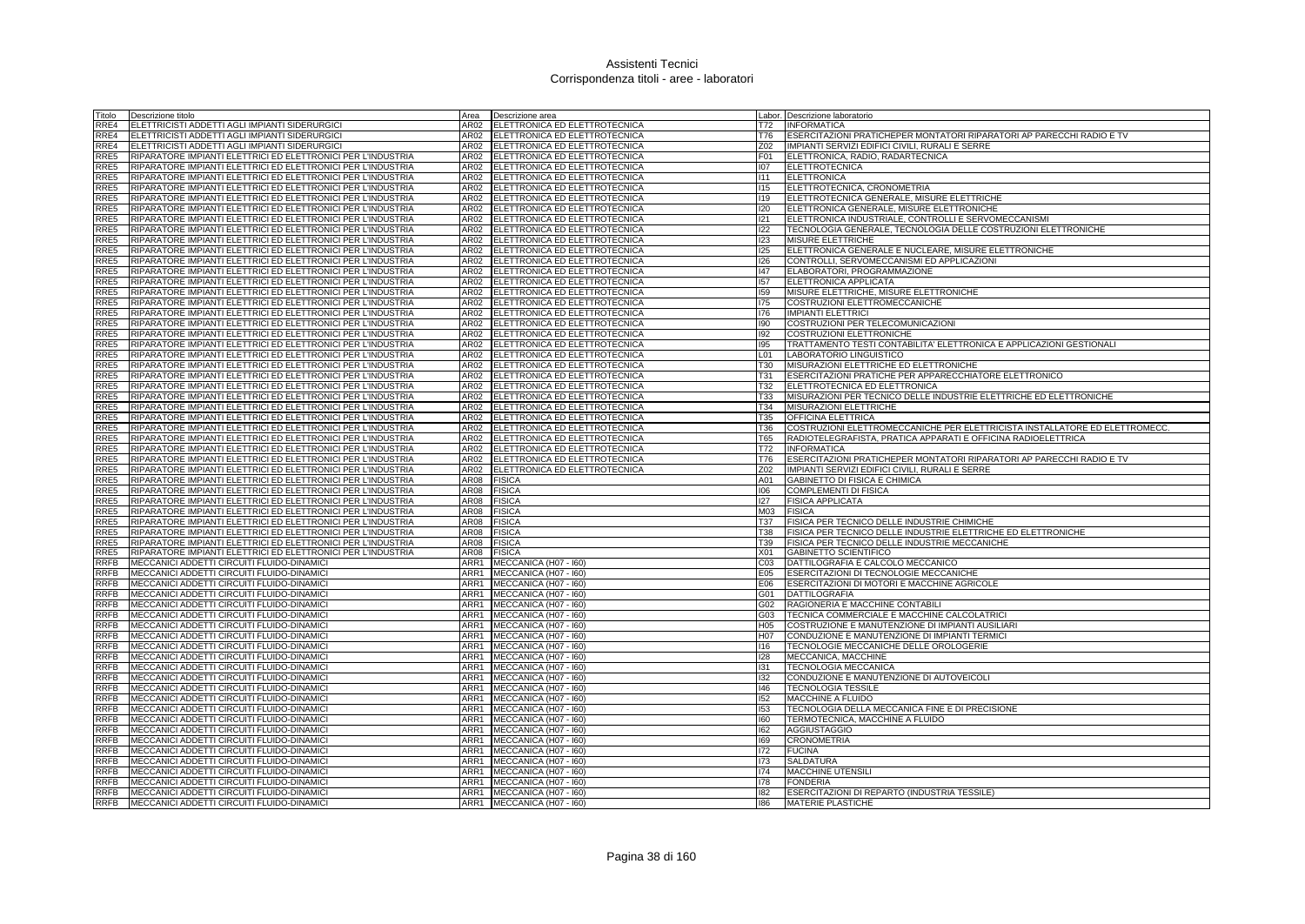| Titolo      | Descrizione titolo                                | Area             | Descrizione area                  |                                    | Labor. Descrizione laboratorio                                                |
|-------------|---------------------------------------------------|------------------|-----------------------------------|------------------------------------|-------------------------------------------------------------------------------|
| RRFB        | MECCANICI ADDETTI CIRCUITI FLUIDO-DINAMICI        | ARR1             | MECCANICA (H07 - I60)             | 187                                | <b>TRATTAMENTI TERMIC</b>                                                     |
| RRFB        | MECCANICI ADDETTI CIRCUITI FLUIDO-DINAMICI        | ARR1             | MECCANICA (H07 - I60)             | 188                                | MECCANICA DI PRECISIONE                                                       |
| RRFB        | MECCANICI ADDETTI CIRCUITI FLUIDO-DINAMICI        |                  | ARR1 MECCANICA (H07 - 160)        | N02                                | OFFICINA MECCANICA AGRICOLA E MACCHINE AGRICOLE                               |
| RRFB        | MECCANICI ADDETTI CIRCUITI FLUIDO-DINAMICI        |                  | ARR1 MECCANICA (H07 - 160)        | <b>R01</b>                         | DATTILOG. DUPLICAZIONI MACCHINE CALCOLATRI. CONTA BILI (ELETTR. ED ELETTRON.) |
| RRFB        | MECCANICI ADDETTI CIRCUITI FLUIDO-DINAMICI        |                  | ARR1 MECCANICA (H07 - 160)        | T <sub>10</sub>                    | AGGIUSTAGGIO PER LAVORAZIONI MECCANICHE                                       |
| <b>RRFB</b> | MECCANICI ADDETTI CIRCUITI FLUIDO-DINAMICI        | ARR1             | MECCANICA (H07 - I60)             | T <sub>12</sub>                    | LAVORAZIONI AL BANCO ASSISTENTE DI FILATURA E TESSITURA                       |
| RRFB        | MECCANICI ADDETTI CIRCUITI FLUIDO-DINAMICI        | ARR1             | MECCANICA (H07 - I60)             | T <sub>13</sub>                    | <b>FUCINA E SALDATURA</b>                                                     |
| <b>RRFB</b> | MECCANICI ADDETTI CIRCUITI FLUIDO-DINAMICI        |                  | ARR1 MECCANICA (H07 - 160)        | T <sub>17</sub>                    | LABORATORIO TECNOLOGICO                                                       |
| <b>RRFB</b> | MECCANICI ADDETTI CIRCUITI FLUIDO-DINAMICI        | ARR1             | MECCANICA (H07 - I60)             | T <sub>18</sub>                    | <b>OFFICINA E MACCHINE UTENSILI</b>                                           |
| RRFB        | MECCANICI ADDETTI CIRCUITI FLUIDO-DINAMICI        | ARR1             | MECCANICA (H07 - I60)             | <b>T23</b>                         | MACCHINE TERMICHE, OFF.AUTOMEZZI, OFF.MOTORI PER MECCANICO RIPARATORE AUTOVE. |
| <b>RRFB</b> | MECCANICI ADDETTI CIRCUITI FLUIDO-DINAMICI        | ARR1             | MECCANICA (H07 - I60)             | T44                                | MODELLISTA FORMATORE                                                          |
| RRFB        | MECCANICI ADDETTI CIRCUITI FLUIDO-DINAMICI        | ARR2             | MECCANICA (I32)                   | CO <sub>3</sub>                    | DATTILOGRAFIA E CALCOLO MECCANICO                                             |
| <b>RRFB</b> | MECCANICI ADDETTI CIRCUITI FLUIDO-DINAMICI        |                  | ARR2 MECCANICA (I32)              | E05                                | ESERCITAZIONI DI TECNOLOGIE MECCANICHE                                        |
| <b>RRFB</b> | MECCANICI ADDETTI CIRCUITI FLUIDO-DINAMICI        | ARR2             |                                   | E06                                | ESERCITAZIONI DI MOTORI E MACCHINE AGRICOLE                                   |
|             |                                                   | ARR2             | MECCANICA (I32)                   |                                    |                                                                               |
| <b>RRFB</b> | MECCANICI ADDETTI CIRCUITI FLUIDO-DINAMICI        |                  | MECCANICA (I32)                   | G01                                | <b>DATTILOGRAFIA</b>                                                          |
| <b>RRFB</b> | MECCANICI ADDETTI CIRCUITI FLUIDO-DINAMICI        | ARR2             | MECCANICA (I32)                   | G02                                | RAGIONERIA E MACCHINE CONTABILI                                               |
| <b>RRFB</b> | MECCANICI ADDETTI CIRCUITI FLUIDO-DINAMICI        | ARR2             | MECCANICA (I32)                   | G03                                | TECNICA COMMERCIALE E MACCHINE CALCOLATRICI                                   |
| <b>RRFB</b> | MECCANICI ADDETTI CIRCUITI FLUIDO-DINAMICI        | ARR2             | MECCANICA (I32)                   | H05                                | COSTRUZIONE E MANUTENZIONE DI IMPIANTI AUSILIARI                              |
| <b>RRFB</b> | MECCANICI ADDETTI CIRCUITI FLUIDO-DINAMICI        | ARR2             | MECCANICA (I32)                   | H <sub>07</sub>                    | CONDUZIONE E MANUTENZIONE DI IMPIANTI TERMICI                                 |
| <b>RRFB</b> | MECCANICI ADDETTI CIRCUITI FLUIDO-DINAMICI        |                  | ARR2 MECCANICA (I32)              | 116                                | TECNOLOGIE MECCANICHE DELLE OROLOGERIE                                        |
| <b>RRFB</b> | MECCANICI ADDETTI CIRCUITI FLUIDO-DINAMICI        |                  | ARR2 MECCANICA (I32)              | 128                                | MECCANICA, MACCHINE                                                           |
| <b>RRFB</b> | MECCANICI ADDETTI CIRCUITI FLUIDO-DINAMICI        |                  | ARR2 MECCANICA (I32)              | 131                                | TECNOLOGIA MECCANICA                                                          |
| RRFB        | MECCANICI ADDETTI CIRCUITI FLUIDO-DINAMICI        | ARR2             | MECCANICA (I32)                   | 132                                | CONDUZIONE E MANUTENZIONE DI AUTOVEICOLI                                      |
| <b>RRFB</b> | MECCANICI ADDETTI CIRCUITI FLUIDO-DINAMICI        | ARR2             | MECCANICA (I32)                   | 146                                | <b>TECNOLOGIA TESSILE</b>                                                     |
| RRFB        | MECCANICI ADDETTI CIRCUITI FLUIDO-DINAMICI        | ARR2             | MECCANICA (I32)                   | 152                                | <b>MACCHINE A FLUIDO</b>                                                      |
| RRFB        | MECCANICI ADDETTI CIRCUITI FLUIDO-DINAMICI        |                  | ARR2 MECCANICA (I32)              | 153                                | TECNOLOGIA DELLA MECCANICA FINE E DI PRECISIONE                               |
| RRFB        | MECCANICI ADDETTI CIRCUITI FLUIDO-DINAMICI        | ARR2             | MECCANICA (132)                   | 160                                | TERMOTECNICA, MACCHINE A FLUIDO                                               |
| <b>RRFB</b> | MECCANICI ADDETTI CIRCUITI FLUIDO-DINAMICI        | ARR2             | MECCANICA (I32)                   | 162                                | AGGIUSTAGGIO                                                                  |
| <b>RRFB</b> | MECCANICI ADDETTI CIRCUITI FLUIDO-DINAMICI        |                  | ARR2 MECCANICA (I32)              | 169                                | <b>CRONOMETRIA</b>                                                            |
| RRFB        | MECCANICI ADDETTI CIRCUITI FLUIDO-DINAMICI        |                  | ARR2 MECCANICA (I32)              | 172                                | <b>FUCINA</b>                                                                 |
| RRFB        | MECCANICI ADDETTI CIRCUITI FLUIDO-DINAMICI        | ARR2             | MECCANICA (I32)                   | 173                                | <b>SALDATURA</b>                                                              |
| <b>RRFB</b> | MECCANICI ADDETTI CIRCUITI FLUIDO-DINAMICI        | ARR2             | MECCANICA (132)                   | 174                                | <b>MACCHINE UTENSILI</b>                                                      |
| <b>RRFB</b> | MECCANICI ADDETTI CIRCUITI FLUIDO-DINAMICI        |                  | ARR2 MECCANICA (I32)              | 178                                | <b>FONDERIA</b>                                                               |
| <b>RRFB</b> | MECCANICI ADDETTI CIRCUITI FLUIDO-DINAMICI        |                  | ARR2 MECCANICA (I32)              | 182                                | ESERCITAZIONI DI REPARTO (INDUSTRIA TESSILE)                                  |
| <b>RRFB</b> | MECCANICI ADDETTI CIRCUITI FLUIDO-DINAMICI        |                  | ARR2 MECCANICA (I32)              | 186                                | MATERIE PLASTICHE                                                             |
| <b>RRFB</b> | MECCANICI ADDETTI CIRCUITI FLUIDO-DINAMICI        |                  | ARR2 MECCANICA (I32)              | 187                                | <b>TRATTAMENTI TERMICI</b>                                                    |
| <b>RRFB</b> | MECCANICI ADDETTI CIRCUITI FLUIDO-DINAMICI        |                  | ARR2 MECCANICA (I32)              | 188                                | MECCANICA DI PRECISIONE                                                       |
| <b>RRFB</b> | <b>MECCANICI ADDETTI CIRCUITI FLUIDO-DINAMICI</b> |                  | ARR2 MECCANICA (I32)              | N <sub>02</sub>                    | OFFICINA MECCANICA AGRICOLA E MACCHINE AGRICOLE                               |
| <b>RRFB</b> | MECCANICI ADDETTI CIRCUITI FLUIDO-DINAMICI        |                  | ARR2 MECCANICA (I32)              | <b>R01</b>                         | DATTILOG. DUPLICAZIONI MACCHINE CALCOLATRI. CONTA BILI (ELETTR. ED ELETTRON.) |
| <b>RRFB</b> | MECCANICI ADDETTI CIRCUITI FLUIDO-DINAMICI        | ARR <sub>2</sub> | MECCANICA (I32)                   | T <sub>10</sub>                    | AGGIUSTAGGIO PER LAVORAZIONI MECCANICHE                                       |
|             |                                                   |                  |                                   |                                    |                                                                               |
| <b>RRFB</b> | MECCANICI ADDETTI CIRCUITI FLUIDO-DINAMICI        | ARR <sub>2</sub> | MECCANICA (I32)                   | T <sub>12</sub>                    | LAVORAZIONI AL BANCO ASSISTENTE DI FILATURA E TESSITURA                       |
| <b>RRFB</b> | MECCANICI ADDETTI CIRCUITI FLUIDO-DINAMICI        | ARR2             | MECCANICA (I32)                   | T <sub>13</sub><br>T <sub>17</sub> | <b>FUCINA E SALDATURA</b>                                                     |
| <b>RRFB</b> | MECCANICI ADDETTI CIRCUITI FLUIDO-DINAMICI        |                  | ARR2 MECCANICA (I32)              |                                    | LABORATORIO TECNOLOGICO                                                       |
| <b>RRFB</b> | MECCANICI ADDETTI CIRCUITI FLUIDO-DINAMICI        | ARR2             | MECCANICA (I32)                   | T18                                | <b>OFFICINA E MACCHINE UTENSILI</b>                                           |
| <b>RRFB</b> | MECCANICI ADDETTI CIRCUITI FLUIDO-DINAMICI        | ARR2             | MECCANICA (I32)                   | <b>T23</b>                         | MACCHINE TERMICHE, OFF.AUTOMEZZI, OFF.MOTORI PER MECCANICO RIPARATORE AUTOVE. |
| RRFB        | MECCANICI ADDETTI CIRCUITI FLUIDO-DINAMICI        | ARR2             | MECCANICA (I32)                   | T44                                | MODELLISTA FORMATORE                                                          |
| <b>RRFB</b> | MECCANICI ADDETTI CIRCUITI FLUIDO-DINAMICI        |                  | ARR3 MECCANICA (ALTRI LABORATORI) | CO <sub>3</sub>                    | DATTILOGRAFIA E CALCOLO MECCANICO                                             |
| RRFB        | MECCANICI ADDETTI CIRCUITI FLUIDO-DINAMICI        | ARR3             | MECCANICA (ALTRI LABORATORI)      | E05                                | <b>ESERCITAZIONI DI TECNOLOGIE MECCANICHE</b>                                 |
| <b>RRFB</b> | MECCANICI ADDETTI CIRCUITI FLUIDO-DINAMICI        | ARR3             | MECCANICA (ALTRI LABORATORI)      | E06                                | ESERCITAZIONI DI MOTORI E MACCHINE AGRICOLE                                   |
| RRFB        | MECCANICI ADDETTI CIRCUITI FLUIDO-DINAMICI        | ARR3             | MECCANICA (ALTRI LABORATORI)      | G01                                | <b>DATTILOGRAFIA</b>                                                          |
| <b>RRFB</b> | MECCANICI ADDETTI CIRCUITI FLUIDO-DINAMICI        |                  | ARR3 MECCANICA (ALTRI LABORATORI) | G02                                | RAGIONERIA E MACCHINE CONTABILI                                               |
| <b>RRFB</b> | MECCANICI ADDETTI CIRCUITI FLUIDO-DINAMICI        | ARR3             | MECCANICA (ALTRI LABORATORI)      | G03                                | TECNICA COMMERCIALE E MACCHINE CALCOLATRICI                                   |
| <b>RRFB</b> | MECCANICI ADDETTI CIRCUITI FLUIDO-DINAMICI        | ARR3             | MECCANICA (ALTRI LABORATORI)      | H <sub>05</sub>                    | COSTRUZIONE E MANUTENZIONE DI IMPIANTI AUSILIARI                              |
| <b>RRFB</b> | MECCANICI ADDETTI CIRCUITI FLUIDO-DINAMICI        | ARR3             | MECCANICA (ALTRI LABORATORI)      | H <sub>0</sub> 7                   | CONDUZIONE E MANUTENZIONE DI IMPIANTI TERMICI                                 |
| RRFB        | MECCANICI ADDETTI CIRCUITI FLUIDO-DINAMICI        | ARR3             | MECCANICA (ALTRI LABORATORI)      | 116                                | TECNOLOGIE MECCANICHE DELLE OROLOGERIE                                        |
| <b>RRFB</b> | MECCANICI ADDETTI CIRCUITI FLUIDO-DINAMICI        | ARR3             | MECCANICA (ALTRI LABORATORI)      | 128                                | MECCANICA, MACCHINE                                                           |
| <b>RRFB</b> | MECCANICI ADDETTI CIRCUITI FLUIDO-DINAMICI        | ARR3             | MECCANICA (ALTRI LABORATORI)      | 131                                | <b>TECNOLOGIA MECCANICA</b>                                                   |
| <b>RRFB</b> | MECCANICI ADDETTI CIRCUITI FLUIDO-DINAMICI        | ARR3             | MECCANICA (ALTRI LABORATORI)      | 132                                | CONDUZIONE E MANUTENZIONE DI AUTOVEICOLI                                      |
| <b>RRFB</b> | MECCANICI ADDETTI CIRCUITI FLUIDO-DINAMICI        | ARR3             | MECCANICA (ALTRI LABORATORI)      | 146                                | <b>TECNOLOGIA TESSILE</b>                                                     |
| <b>RRFB</b> | MECCANICI ADDETTI CIRCUITI FLUIDO-DINAMICI        | ARR3             | MECCANICA (ALTRI LABORATORI)      | 152                                | MACCHINE A FLUIDO                                                             |
| <b>RRFB</b> | MECCANICI ADDETTI CIRCUITI FLUIDO-DINAMICI        | ARR3             | MECCANICA (ALTRI LABORATORI)      | 153                                | TECNOLOGIA DELLA MECCANICA FINE E DI PRECISIONE                               |
| <b>RRFB</b> | MECCANICI ADDETTI CIRCUITI FLUIDO-DINAMICI        | ARR3             | MECCANICA (ALTRI LABORATORI)      | 160                                | TERMOTECNICA, MACCHINE A FLUIDO                                               |
| <b>RRFB</b> | MECCANICI ADDETTI CIRCUITI FLUIDO-DINAMICI        | ARR3             | MECCANICA (ALTRI LABORATORI)      | 162                                | <b>AGGIUSTAGGIO</b>                                                           |
| <b>RRFB</b> | MECCANICI ADDETTI CIRCUITI FLUIDO-DINAMICI        |                  | ARR3 MECCANICA (ALTRI LABORATORI) | 169                                | <b>CRONOMETRIA</b>                                                            |
| <b>RRFB</b> | MECCANICI ADDETTI CIRCUITI FLUIDO-DINAMICI        |                  | ARR3 MECCANICA (ALTRI LABORATORI) | 172                                | <b>FUCINA</b>                                                                 |
| <b>RRFB</b> | MECCANICI ADDETTI CIRCUITI FLUIDO-DINAMICI        |                  | ARR3 MECCANICA (ALTRI LABORATORI) | 173                                | <b>SALDATURA</b>                                                              |
|             |                                                   |                  |                                   |                                    |                                                                               |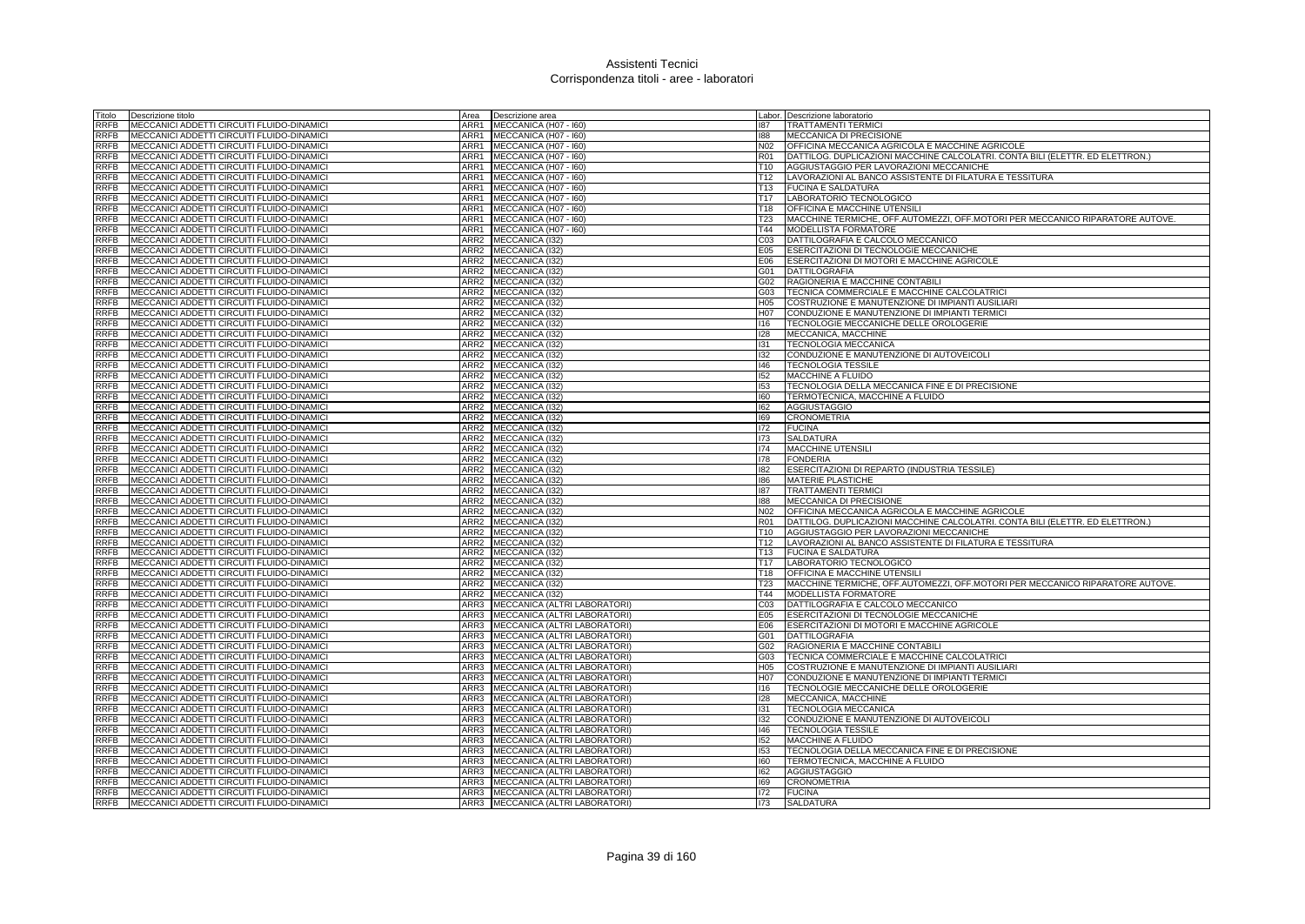| Fitolo                     | Descrizione titolo                                                                                                     | Area             | Descrizione area                               |                 | Labor. Descrizione laboratorio                                                |
|----------------------------|------------------------------------------------------------------------------------------------------------------------|------------------|------------------------------------------------|-----------------|-------------------------------------------------------------------------------|
| RRFB                       | MECCANICI ADDETTI CIRCUITI FLUIDO-DINAMICI                                                                             | ARR3             | MECCANICA (ALTRI LABORATORI)                   | 174             | <b>MACCHINE UTENSIL</b>                                                       |
| RRFB                       | MECCANICI ADDETTI CIRCUITI FLUIDO-DINAMICI                                                                             | ARR3             | MECCANICA (ALTRI LABORATORI)                   | 178             | <b>FONDERIA</b>                                                               |
| <b>RRFB</b>                | MECCANICI ADDETTI CIRCUITI FLUIDO-DINAMICI                                                                             | ARR3             | MECCANICA (ALTRI LABORATORI)                   | 182             | ESERCITAZIONI DI REPARTO (INDUSTRIA TESSILE)                                  |
| <b>RRFB</b>                | MECCANICI ADDETTI CIRCUITI FLUIDO-DINAMICI                                                                             | ARR3             | MECCANICA (ALTRI LABORATORI)                   | 186             | <b>MATERIE PLASTICHE</b>                                                      |
| <b>RRFB</b>                | MECCANICI ADDETTI CIRCUITI FLUIDO-DINAMICI                                                                             | ARR3             | MECCANICA (ALTRI LABORATORI                    | 187             | <b>TRATTAMENTI TERMIC</b>                                                     |
| RRFB                       | MECCANICI ADDETTI CIRCUITI FLUIDO-DINAMICI                                                                             | ARR3             | MECCANICA (ALTRI LABORATORI)                   | 188             | MECCANICA DI PRECISIONE                                                       |
| <b>RRFB</b>                | MECCANICI ADDETTI CIRCUITI FLUIDO-DINAMICI                                                                             | ARR3             | MECCANICA (ALTRI LABORATORI)                   | N <sub>02</sub> | OFFICINA MECCANICA AGRICOLA E MACCHINE AGRICOLE                               |
| RRFB                       | MECCANICI ADDETTI CIRCUITI FLUIDO-DINAMICI                                                                             | ARR3             | MECCANICA (ALTRI LABORATORI)                   | <b>R01</b>      | DATTILOG. DUPLICAZIONI MACCHINE CALCOLATRI. CONTA BILI (ELETTR. ED ELETTRON.) |
| RRFB                       | MECCANICI ADDETTI CIRCUITI FLUIDO-DINAMICI                                                                             | ARR3             | MECCANICA (ALTRI LABORATORI                    | T <sub>10</sub> | AGGIUSTAGGIO PER LAVORAZIONI MECCANICHE                                       |
| <b>RRFB</b>                | MECCANICI ADDETTI CIRCUITI FLUIDO-DINAMICI                                                                             | ARR3             | MECCANICA (ALTRI LABORATORI)                   | T <sub>12</sub> | LAVORAZIONI AL BANCO ASSISTENTE DI FILATURA E TESSITURA                       |
| <b>RRFB</b>                | MECCANICI ADDETTI CIRCUITI FLUIDO-DINAMICI                                                                             | ARR3             | MECCANICA (ALTRI LABORATORI                    | T <sub>13</sub> | <b>FUCINA E SALDATURA</b>                                                     |
| RRFB                       | MECCANICI ADDETTI CIRCUITI FLUIDO-DINAMICI                                                                             | ARR3             | MECCANICA (ALTRI LABORATORI)                   | T <sub>17</sub> | LABORATORIO TECNOLOGICO                                                       |
| RRFB                       | MECCANICI ADDETTI CIRCUITI FLUIDO-DINAMICI                                                                             | ARR3             | MECCANICA (ALTRI LABORATORI)                   | T18             | OFFICINA E MACCHINE UTENSILI                                                  |
| RRFB                       | MECCANICI ADDETTI CIRCUITI FLUIDO-DINAMICI                                                                             | ARR3             | MECCANICA (ALTRI LABORATORI)                   | <b>T23</b>      | MACCHINE TERMICHE, OFF.AUTOMEZZI, OFF.MOTORI PER MECCANICO RIPARATORE AUTOVE. |
| RRFB                       | MECCANICI ADDETTI CIRCUITI FLUIDO-DINAMICI                                                                             | ARR3             | MECCANICA (ALTRI LABORATORI)                   | T44             | MODELLISTA FORMATORE                                                          |
| RRFB                       | MECCANICI ADDETTI CIRCUITI FLUIDO-DINAMICI                                                                             | AR08             | <b>FISICA</b>                                  | A01             | GABINETTO DI FISICA E CHIMICA                                                 |
| RRFB                       | MECCANICI ADDETTI CIRCUITI FLUIDO-DINAMICI                                                                             | AR08             | <b>FISICA</b>                                  | 106             | COMPLEMENTI DI FISICA                                                         |
| RRFB                       | MECCANICI ADDETTI CIRCUITI FLUIDO-DINAMICI                                                                             | AR08             | <b>FISICA</b>                                  | 127             | <b>FISICA APPLICATA</b>                                                       |
| <b>RRFB</b>                | MECCANICI ADDETTI CIRCUITI FLUIDO-DINAMICI                                                                             | AR08             | <b>FISICA</b>                                  | M03             | <b>FISICA</b>                                                                 |
| <b>RRFB</b>                | MECCANICI ADDETTI CIRCUITI FLUIDO-DINAMICI                                                                             | AR08             | <b>FISICA</b>                                  | <b>T37</b>      | FISICA PER TECNICO DELLE INDUSTRIE CHIMICHE                                   |
| RRFB                       | MECCANICI ADDETTI CIRCUITI FLUIDO-DINAMICI                                                                             | <b>AR08</b>      | <b>FISICA</b>                                  | T38             | FISICA PER TECNICO DELLE INDUSTRIE ELETTRICHE ED ELETTRONICHE                 |
| RRFB                       | MECCANICI ADDETTI CIRCUITI FLUIDO-DINAMICI                                                                             | AR08             | <b>FISICA</b>                                  | T39             | FISICA PER TECNICO DELLE INDUSTRIE MECCANICHE                                 |
| <b>RRFB</b>                | MECCANICI ADDETTI CIRCUITI FLUIDO-DINAMICI                                                                             | AR08             | <b>FISICA</b>                                  | <b>X01</b>      | <b>GABINETTO SCIENTIFICO</b>                                                  |
| <b>RRFC</b>                | MECC. ADDETTI ALLE MACCHINE UTENSILI A CONTROLLO NUMERICO                                                              | ARR1             | MECCANICA (H07 - I60)                          | CO <sub>3</sub> | DATTILOGRAFIA E CALCOLO MECCANICO                                             |
| <b>RRFC</b>                | MECC. ADDETTI ALLE MACCHINE UTENSILI A CONTROLLO NUMERICO                                                              | ARR1             | MECCANICA (H07 - I60)                          | E05             | ESERCITAZIONI DI TECNOLOGIE MECCANICHE                                        |
|                            |                                                                                                                        | ARR1             |                                                |                 |                                                                               |
| RRFC                       | MECC. ADDETTI ALLE MACCHINE UTENSILI A CONTROLLO NUMERICO                                                              |                  | MECCANICA (H07 - I60)                          | E06             | ESERCITAZIONI DI MOTORI E MACCHINE AGRICOLE                                   |
| RRFC                       | MECC. ADDETTI ALLE MACCHINE UTENSILI A CONTROLLO NUMERICO                                                              | ARR1             | MECCANICA (H07 - I60)                          | G01             | <b>DATTILOGRAFIA</b>                                                          |
| <b>RRFC</b>                | MECC. ADDETTI ALLE MACCHINE UTENSILI A CONTROLLO NUMERICO                                                              | ARR1             | MECCANICA (H07 - I60)                          | G02             | RAGIONERIA E MACCHINE CONTABILI                                               |
| RRFC                       | MECC. ADDETTI ALLE MACCHINE UTENSILI A CONTROLLO NUMERICO                                                              | ARR1             | MECCANICA (H07 - I60)                          | G03             | TECNICA COMMERCIALE E MACCHINE CALCOLATRICI                                   |
| RRFC                       | MECC. ADDETTI ALLE MACCHINE UTENSILI A CONTROLLO NUMERICO                                                              | ARR1             | MECCANICA (H07 - I60)                          | H05             | COSTRUZIONE E MANUTENZIONE DI IMPIANTI AUSILIARI                              |
| <b>RRFC</b><br><b>RRFC</b> | MECC. ADDETTI ALLE MACCHINE UTENSILI A CONTROLLO NUMERICO                                                              | ARR1             | MECCANICA (H07 - I60)                          | H07             | CONDUZIONE E MANUTENZIONE DI IMPIANTI TERMICI                                 |
| <b>RRFC</b>                | MECC. ADDETTI ALLE MACCHINE UTENSILI A CONTROLLO NUMERICO<br>MECC. ADDETTI ALLE MACCHINE UTENSILI A CONTROLLO NUMERICO | ARR1<br>ARR1     | MECCANICA (H07 - I60)                          | 116<br>128      | TECNOLOGIE MECCANICHE DELLE OROLOGERIE<br>MECCANICA, MACCHINE                 |
| <b>RRFC</b>                | MECC. ADDETTI ALLE MACCHINE UTENSILI A CONTROLLO NUMERICO                                                              | ARR1             | MECCANICA (H07 - I60)<br>MECCANICA (H07 - I60) | 131             | TECNOLOGIA MECCANICA                                                          |
| <b>RRFC</b>                | MECC. ADDETTI ALLE MACCHINE UTENSILI A CONTROLLO NUMERICO                                                              | ARR1             | MECCANICA (H07 - I60)                          | 132             | CONDUZIONE E MANUTENZIONE DI AUTOVEICOLI                                      |
| <b>RRFC</b>                | MECC. ADDETTI ALLE MACCHINE UTENSILI A CONTROLLO NUMERICO                                                              | ARR1             | MECCANICA (H07 - I60)                          | 146             | <b>TECNOLOGIA TESSILE</b>                                                     |
| <b>RRFC</b>                | MECC. ADDETTI ALLE MACCHINE UTENSILI A CONTROLLO NUMERICO                                                              | ARR1             | MECCANICA (H07 - I60)                          | 152             | <b>MACCHINE A FLUIDO</b>                                                      |
| <b>RRFC</b>                | MECC. ADDETTI ALLE MACCHINE UTENSILI A CONTROLLO NUMERICO                                                              | ARR1             | MECCANICA (H07 - I60)                          | 153             | TECNOLOGIA DELLA MECCANICA FINE E DI PRECISIONE                               |
| <b>RRFC</b>                | MECC. ADDETTI ALLE MACCHINE UTENSILI A CONTROLLO NUMERICO                                                              | ARR1             | MECCANICA (H07 - I60)                          | 160             | TERMOTECNICA, MACCHINE A FLUIDO                                               |
| <b>RRFC</b>                | MECC. ADDETTI ALLE MACCHINE UTENSILI A CONTROLLO NUMERICO                                                              | ARR1             | MECCANICA (H07 - I60)                          | 162             | <b>AGGIUSTAGGIO</b>                                                           |
| <b>RRFC</b>                | MECC. ADDETTI ALLE MACCHINE UTENSILI A CONTROLLO NUMERICO                                                              | ARR1             | MECCANICA (H07 - I60)                          | 169             | <b>CRONOMETRIA</b>                                                            |
| RRFC                       | MECC. ADDETTI ALLE MACCHINE UTENSILI A CONTROLLO NUMERICO                                                              | ARR1             | MECCANICA (H07 - I60)                          | 172             | <b>FUCINA</b>                                                                 |
| RRFC                       | MECC. ADDETTI ALLE MACCHINE UTENSILI A CONTROLLO NUMERICO                                                              | ARR1             | MECCANICA (H07 - I60)                          | 173             | <b>SALDATURA</b>                                                              |
| RRFC                       | MECC. ADDETTI ALLE MACCHINE UTENSILI A CONTROLLO NUMERICO                                                              | ARR1             | MECCANICA (H07 - I60)                          | 174             | MACCHINE UTENSILI                                                             |
| <b>RRFC</b>                | MECC. ADDETTI ALLE MACCHINE UTENSILI A CONTROLLO NUMERICO                                                              | ARR1             | MECCANICA (H07 - I60)                          | 178             | <b>FONDERIA</b>                                                               |
| <b>RRFC</b>                | MECC. ADDETTI ALLE MACCHINE UTENSILI A CONTROLLO NUMERICO                                                              | ARR1             | MECCANICA (H07 - 160)                          | 182             | ESERCITAZIONI DI REPARTO (INDUSTRIA TESSILE)                                  |
| <b>RRFC</b>                | MECC. ADDETTI ALLE MACCHINE UTENSILI A CONTROLLO NUMERICO                                                              | ARR1             | MECCANICA (H07 - I60)                          | 186             | <b>MATERIE PLASTICHE</b>                                                      |
| <b>RRFC</b>                | MECC. ADDETTI ALLE MACCHINE UTENSILI A CONTROLLO NUMERICO                                                              | ARR1             | MECCANICA (H07 - I60)                          | 187             | <b>TRATTAMENTI TERMIC</b>                                                     |
| <b>RRFC</b>                | MECC. ADDETTI ALLE MACCHINE UTENSILI A CONTROLLO NUMERICO                                                              | ARR1             | MECCANICA (H07 - I60)                          | 188             | <b>MECCANICA DI PRECISIONE</b>                                                |
| <b>RRFC</b>                | MECC. ADDETTI ALLE MACCHINE UTENSILI A CONTROLLO NUMERICO                                                              | ARR1             | MECCANICA (H07 - I60)                          | <b>N02</b>      | OFFICINA MECCANICA AGRICOLA E MACCHINE AGRICOLE                               |
| <b>RRFC</b>                | MECC. ADDETTI ALLE MACCHINE UTENSILI A CONTROLLO NUMERICO                                                              | ARR1             | MECCANICA (H07 - I60)                          | <b>R01</b>      | DATTILOG. DUPLICAZIONI MACCHINE CALCOLATRI. CONTA BILI (ELETTR. ED ELETTRON.) |
| <b>RRFC</b>                | MECC. ADDETTI ALLE MACCHINE UTENSILI A CONTROLLO NUMERICO                                                              | ARR1             | MECCANICA (H07 - I60)                          | T <sub>10</sub> | AGGIUSTAGGIO PER LAVORAZIONI MECCANICHE                                       |
| <b>RRFC</b>                | MECC. ADDETTI ALLE MACCHINE UTENSILI A CONTROLLO NUMERICO                                                              | ARR1             | MECCANICA (H07 - I60)                          | T <sub>12</sub> | LAVORAZIONI AL BANCO ASSISTENTE DI FILATURA E TESSITURA                       |
| RRFC                       | MECC. ADDETTI ALLE MACCHINE UTENSILI A CONTROLLO NUMERICO                                                              | ARR1             | MECCANICA (H07 - I60)                          | <b>T13</b>      | <b>FUCINA E SALDATURA</b>                                                     |
| RRFC                       | MECC. ADDETTI ALLE MACCHINE UTENSILI A CONTROLLO NUMERICO                                                              | ARR1             | MECCANICA (H07 - I60)                          | T17             | LABORATORIO TECNOLOGICO                                                       |
| <b>RRFC</b>                | MECC. ADDETTI ALLE MACCHINE UTENSILI A CONTROLLO NUMERICO                                                              | ARR1             | MECCANICA (H07 - I60)                          | T18             | <b>OFFICINA E MACCHINE UTENSILI</b>                                           |
| <b>RRFC</b>                | MECC. ADDETTI ALLE MACCHINE UTENSILI A CONTROLLO NUMERICO                                                              | ARR1             | MECCANICA (H07 - I60)                          | T <sub>23</sub> | MACCHINE TERMICHE, OFF.AUTOMEZZI, OFF.MOTORI PER MECCANICO RIPARATORE AUTOVE. |
| <b>RRFC</b>                | MECC. ADDETTI ALLE MACCHINE UTENSILI A CONTROLLO NUMERICO                                                              | ARR1             | MECCANICA (H07 - I60)                          | T44             | <b>MODELLISTA FORMATORE</b>                                                   |
| <b>RRFC</b>                | MECC. ADDETTI ALLE MACCHINE UTENSILI A CONTROLLO NUMERICO                                                              | ARR <sub>2</sub> | MECCANICA (I32)                                | C <sub>03</sub> | DATTILOGRAFIA E CALCOLO MECCANICO                                             |
| <b>RRFC</b>                | MECC. ADDETTI ALLE MACCHINE UTENSILI A CONTROLLO NUMERICO                                                              | ARR2             | MECCANICA (I32)                                | E05             | ESERCITAZIONI DI TECNOLOGIE MECCANICHE                                        |
| <b>RRFC</b>                | MECC. ADDETTI ALLE MACCHINE UTENSILI A CONTROLLO NUMERICO                                                              | ARR2             | MECCANICA (I32)                                | E06             | ESERCITAZIONI DI MOTORI E MACCHINE AGRICOLE                                   |
| <b>RRFC</b>                | MECC. ADDETTI ALLE MACCHINE UTENSILI A CONTROLLO NUMERICO                                                              | ARR2             | MECCANICA (I32)                                | G01             | <b>DATTILOGRAFIA</b>                                                          |
| <b>RRFC</b>                | MECC. ADDETTI ALLE MACCHINE UTENSILI A CONTROLLO NUMERICO                                                              | ARR2             | MECCANICA (I32)                                | G02             | RAGIONERIA E MACCHINE CONTABILI                                               |
| <b>RRFC</b>                | MECC. ADDETTI ALLE MACCHINE UTENSILI A CONTROLLO NUMERICO                                                              |                  | ARR2 MECCANICA (132)                           | G03             | TECNICA COMMERCIALE E MACCHINE CALCOLATRICI                                   |
| RRFC                       | MECC. ADDETTI ALLE MACCHINE UTENSILI A CONTROLLO NUMERICO                                                              |                  | ARR2 MECCANICA (I32)                           | H <sub>05</sub> | COSTRUZIONE E MANUTENZIONE DI IMPIANTI AUSILIARI                              |
| <b>RRFC</b>                | MECC. ADDETTI ALLE MACCHINE UTENSILI A CONTROLLO NUMERICO                                                              |                  | ARR2 MECCANICA (I32)                           | H07             | CONDUZIONE E MANUTENZIONE DI IMPIANTI TERMICI                                 |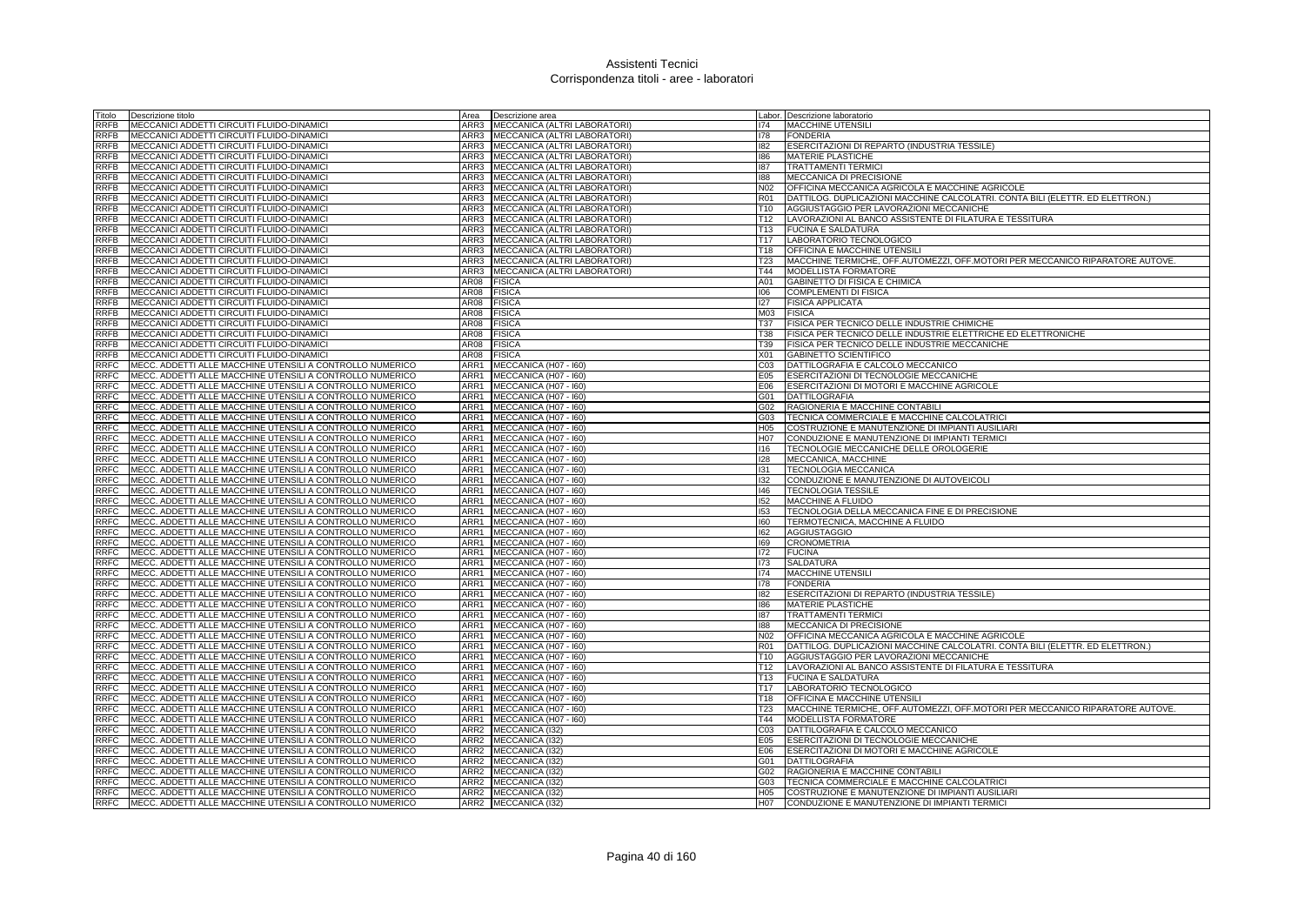| Fitolo      | Descrizione titolo                                        | Area             | Descrizione area                    |                 | Labor. Descrizione laboratorio                                                |
|-------------|-----------------------------------------------------------|------------------|-------------------------------------|-----------------|-------------------------------------------------------------------------------|
| RRFC        | MECC. ADDETTI ALLE MACCHINE UTENSILI A CONTROLLO NUMERICO | ARR2             | MECCANICA (I32                      | 116             | TECNOLOGIE MECCANICHE DELLE OROLOGERIE                                        |
| <b>RRFC</b> | MECC. ADDETTI ALLE MACCHINE UTENSILI A CONTROLLO NUMERICO | ARR2             | MECCANICA (I32)                     | 128             | MECCANICA, MACCHINE                                                           |
| RRFC        | MECC. ADDETTI ALLE MACCHINE UTENSILI A CONTROLLO NUMERICO | ARR2             | MECCANICA (I32)                     | 131             | <b>TECNOLOGIA MECCANICA</b>                                                   |
| <b>RRFC</b> | MECC. ADDETTI ALLE MACCHINE UTENSILI A CONTROLLO NUMERICO |                  | ARR2 MECCANICA (I32)                | 132             | CONDUZIONE E MANUTENZIONE DI AUTOVEICOLI                                      |
| <b>RRFC</b> | MECC. ADDETTI ALLE MACCHINE UTENSILI A CONTROLLO NUMERICO | ARR2             | MECCANICA (I32)                     | 146             | <b>TECNOLOGIA TESSILE</b>                                                     |
| <b>RRFC</b> | MECC. ADDETTI ALLE MACCHINE UTENSILI A CONTROLLO NUMERICO | ARR <sub>2</sub> | MECCANICA (I32)                     | 152             | MACCHINE A FLUIDO                                                             |
| <b>RRFC</b> | MECC. ADDETTI ALLE MACCHINE UTENSILI A CONTROLLO NUMERICO | ARR <sub>2</sub> | MECCANICA (I32)                     | 153             | TECNOLOGIA DELLA MECCANICA FINE E DI PRECISIONE                               |
| <b>RRFC</b> | MECC. ADDETTI ALLE MACCHINE UTENSILI A CONTROLLO NUMERICO | ARR <sub>2</sub> | MECCANICA (I32)                     | 160             | TERMOTECNICA, MACCHINE A FLUIDO                                               |
| <b>RRFC</b> | MECC. ADDETTI ALLE MACCHINE UTENSILI A CONTROLLO NUMERICO | ARR2             | MECCANICA (I32)                     | 162             | <b>AGGIUSTAGGIO</b>                                                           |
| <b>RRFC</b> | MECC. ADDETTI ALLE MACCHINE UTENSILI A CONTROLLO NUMERICO | ARR <sub>2</sub> | <b>MECCANICA (I32)</b>              | 169             | <b>CRONOMETRIA</b>                                                            |
| <b>RRFC</b> | MECC. ADDETTI ALLE MACCHINE UTENSILI A CONTROLLO NUMERICO | ARR2             | MECCANICA (I32)                     | 172             | <b>FUCINA</b>                                                                 |
| <b>RRFC</b> | MECC. ADDETTI ALLE MACCHINE UTENSILI A CONTROLLO NUMERICO |                  | ARR2 MECCANICA (132)                | 173             | <b>SALDATURA</b>                                                              |
| <b>RRFC</b> | MECC. ADDETTI ALLE MACCHINE UTENSILI A CONTROLLO NUMERICO | ARR2             | MECCANICA (I32)                     | 174             | MACCHINE UTENSILI                                                             |
| <b>RRFC</b> | MECC. ADDETTI ALLE MACCHINE UTENSILI A CONTROLLO NUMERICO | ARR2             | MECCANICA (132)                     | 178             | <b>FONDERIA</b>                                                               |
| <b>RRFC</b> | MECC. ADDETTI ALLE MACCHINE UTENSILI A CONTROLLO NUMERICO | ARR <sub>2</sub> | <b>MECCANICA (I32)</b>              | 182             | ESERCITAZIONI DI REPARTO (INDUSTRIA TESSILE)                                  |
| RRFC        | MECC. ADDETTI ALLE MACCHINE UTENSILI A CONTROLLO NUMERICO | ARR2             | MECCANICA (I32)                     | 186             | <b>MATERIE PLASTICHE</b>                                                      |
| RRFC        | MECC. ADDETTI ALLE MACCHINE UTENSILI A CONTROLLO NUMERICO | ARR2             | MECCANICA (I32)                     | 187             | <b>TRATTAMENTI TERMICI</b>                                                    |
| RRFC        | MECC. ADDETTI ALLE MACCHINE UTENSILI A CONTROLLO NUMERICO | ARR2             | MECCANICA (I32)                     | 188             | MECCANICA DI PRECISIONE                                                       |
| <b>RRFC</b> | MECC. ADDETTI ALLE MACCHINE UTENSILI A CONTROLLO NUMERICO | ARR2             | MECCANICA (I32)                     | N <sub>02</sub> | OFFICINA MECCANICA AGRICOLA E MACCHINE AGRICOLE                               |
| RRFC        | MECC. ADDETTI ALLE MACCHINE UTENSILI A CONTROLLO NUMERICO | ARR2             | MECCANICA (I32)                     | <b>R01</b>      | DATTILOG. DUPLICAZIONI MACCHINE CALCOLATRI. CONTA BILI (ELETTR. ED ELETTRON.) |
| <b>RFC</b>  | MECC. ADDETTI ALLE MACCHINE UTENSILI A CONTROLLO NUMERICO | ARR2             | MECCANICA (132)                     | T10             | AGGIUSTAGGIO PER LAVORAZIONI MECCANICHE                                       |
| <b>RRFC</b> | MECC. ADDETTI ALLE MACCHINE UTENSILI A CONTROLLO NUMERICO | ARR2             | MECCANICA (I32)                     | T12             | LAVORAZIONI AL BANCO ASSISTENTE DI FILATURA E TESSITURA                       |
| <b>RRFC</b> | MECC. ADDETTI ALLE MACCHINE UTENSILI A CONTROLLO NUMERICO | ARR2             | MECCANICA (I32)                     | T <sub>13</sub> | <b>FUCINA E SALDATURA</b>                                                     |
| <b>RRFC</b> | MECC. ADDETTI ALLE MACCHINE UTENSILI A CONTROLLO NUMERICO | ARR2             | MECCANICA (I32)                     | T17             | LABORATORIO TECNOLOGICO                                                       |
| <b>RRFC</b> | MECC. ADDETTI ALLE MACCHINE UTENSILI A CONTROLLO NUMERICO | ARR2             | MECCANICA (I32)                     | T <sub>18</sub> | OFFICINA E MACCHINE UTENSILI                                                  |
| <b>RRFC</b> | MECC. ADDETTI ALLE MACCHINE UTENSILI A CONTROLLO NUMERICO | ARR2             | MECCANICA (I32)                     | T <sub>23</sub> | MACCHINE TERMICHE, OFF.AUTOMEZZI, OFF.MOTORI PER MECCANICO RIPARATORE AUTOVE. |
| <b>RRFC</b> | MECC. ADDETTI ALLE MACCHINE UTENSILI A CONTROLLO NUMERICO | ARR2             | MECCANICA (132)                     | T44             | <b>MODELLISTA FORMATORE</b>                                                   |
| <b>RRFC</b> | MECC. ADDETTI ALLE MACCHINE UTENSILI A CONTROLLO NUMERICO | ARR3             | MECCANICA (ALTRI LABORATORI)        | CO <sub>3</sub> | DATTILOGRAFIA E CALCOLO MECCANICO                                             |
| <b>RRFC</b> | MECC. ADDETTI ALLE MACCHINE UTENSILI A CONTROLLO NUMERICO | ARR3             | MECCANICA (ALTRI LABORATORI)        | E05             | <b>ESERCITAZIONI DI TECNOLOGIE MECCANICHE</b>                                 |
| <b>RRFC</b> | MECC. ADDETTI ALLE MACCHINE UTENSILI A CONTROLLO NUMERICO | ARR3             | MECCANICA (ALTRI LABORATORI)        | E06             | ESERCITAZIONI DI MOTORI E MACCHINE AGRICOLE                                   |
| <b>RRFC</b> | MECC. ADDETTI ALLE MACCHINE UTENSILI A CONTROLLO NUMERICO | ARR3             | MECCANICA (ALTRI LABORATORI)        | G01             | <b>DATTILOGRAFIA</b>                                                          |
| <b>RRFC</b> | MECC. ADDETTI ALLE MACCHINE UTENSILI A CONTROLLO NUMERICO | ARR3             | MECCANICA (ALTRI LABORATORI)        | G02             | RAGIONERIA E MACCHINE CONTABILI                                               |
| <b>RRFC</b> | MECC. ADDETTI ALLE MACCHINE UTENSILI A CONTROLLO NUMERICO | ARR3             | MECCANICA (ALTRI LABORATORI)        | G03             | TECNICA COMMERCIALE E MACCHINE CALCOLATRICI                                   |
| <b>RRFC</b> | MECC. ADDETTI ALLE MACCHINE UTENSILI A CONTROLLO NUMERICO | ARR3             | MECCANICA (ALTRI LABORATORI)        | H05             | COSTRUZIONE E MANUTENZIONE DI IMPIANTI AUSILIARI                              |
| RRFC        | MECC. ADDETTI ALLE MACCHINE UTENSILI A CONTROLLO NUMERICO | ARR3             | MECCANICA (ALTRI LABORATORI)        | H07             | CONDUZIONE E MANUTENZIONE DI IMPIANTI TERMICI                                 |
| <b>RRFC</b> | MECC. ADDETTI ALLE MACCHINE UTENSILI A CONTROLLO NUMERICO | ARR3             | MECCANICA (ALTRI LABORATORI)        | 116             | TECNOLOGIE MECCANICHE DELLE OROLOGERIE                                        |
| <b>RRFC</b> | MECC. ADDETTI ALLE MACCHINE UTENSILI A CONTROLLO NUMERICO | ARR3             | MECCANICA (ALTRI LABORATORI)        | 128             | MECCANICA, MACCHINE                                                           |
| <b>RRFC</b> | MECC. ADDETTI ALLE MACCHINE UTENSILI A CONTROLLO NUMERICO | ARR3             | MECCANICA (ALTRI LABORATORI)        | 131             | <b>TECNOLOGIA MECCANICA</b>                                                   |
| <b>RRFC</b> | MECC. ADDETTI ALLE MACCHINE UTENSILI A CONTROLLO NUMERICO | ARR3             | MECCANICA (ALTRI LABORATORI)        | 132             | CONDUZIONE E MANUTENZIONE DI AUTOVEICOLI                                      |
| <b>RRFC</b> | MECC. ADDETTI ALLE MACCHINE UTENSILI A CONTROLLO NUMERICO | ARR3             | MECCANICA (ALTRI LABORATORI)        | 146             | <b>TECNOLOGIA TESSILE</b>                                                     |
| <b>RRFC</b> | MECC. ADDETTI ALLE MACCHINE UTENSILI A CONTROLLO NUMERICO | ARR3             | MECCANICA (ALTRI LABORATORI)        | 152             | MACCHINE A FLUIDO                                                             |
| <b>RRFC</b> | MECC. ADDETTI ALLE MACCHINE UTENSILI A CONTROLLO NUMERICO | ARR3             | MECCANICA (ALTRI LABORATORI)        | 153             | TECNOLOGIA DELLA MECCANICA FINE E DI PRECISIONE                               |
| RRFC        | MECC. ADDETTI ALLE MACCHINE UTENSILI A CONTROLLO NUMERICO | ARR3             | <b>MECCANICA (ALTRI LABORATORI)</b> | 160             | TERMOTECNICA, MACCHINE A FLUIDO                                               |
| <b>RRFC</b> | MECC. ADDETTI ALLE MACCHINE UTENSILI A CONTROLLO NUMERICO | ARR3             | MECCANICA (ALTRI LABORATORI)        | 162             | <b>AGGIUSTAGGIO</b>                                                           |
| <b>RRFC</b> | MECC. ADDETTI ALLE MACCHINE UTENSILI A CONTROLLO NUMERICO | ARR3             | MECCANICA (ALTRI LABORATORI)        | 169             | <b>CRONOMETRIA</b>                                                            |
| <b>RRFC</b> | MECC. ADDETTI ALLE MACCHINE UTENSILI A CONTROLLO NUMERICO | ARR3             | MECCANICA (ALTRI LABORATORI)        | 172             | <b>FUCINA</b>                                                                 |
| <b>RRFC</b> | MECC. ADDETTI ALLE MACCHINE UTENSILI A CONTROLLO NUMERICO | ARR3             | MECCANICA (ALTRI LABORATORI)        | 173             | <b>SALDATURA</b>                                                              |
| <b>RRFC</b> | MECC. ADDETTI ALLE MACCHINE UTENSILI A CONTROLLO NUMERICO | ARR3             | <b>MECCANICA (ALTRI LABORATORI</b>  | 174             | <b>MACCHINE UTENSIL</b>                                                       |
| <b>RRFC</b> | MECC. ADDETTI ALLE MACCHINE UTENSILI A CONTROLLO NUMERICO | ARR3             | MECCANICA (ALTRI LABORATORI)        | 178             | <b>FONDERIA</b>                                                               |
| <b>RRFC</b> | MECC. ADDETTI ALLE MACCHINE UTENSILI A CONTROLLO NUMERICO | ARR3             | MECCANICA (ALTRI LABORATORI)        | 182             | ESERCITAZIONI DI REPARTO (INDUSTRIA TESSILE)                                  |
| <b>RRFC</b> | MECC. ADDETTI ALLE MACCHINE UTENSILI A CONTROLLO NUMERICO | ARR3             | MECCANICA (ALTRI LABORATORI)        | 186             | <b>MATERIE PLASTICHE</b>                                                      |
| RRFC        | MECC. ADDETTI ALLE MACCHINE UTENSILI A CONTROLLO NUMERICO | ARR3             | MECCANICA (ALTRI LABORATORI)        | 187             | <b>TRATTAMENTI TERMIC</b>                                                     |
| <b>RRFC</b> | MECC. ADDETTI ALLE MACCHINE UTENSILI A CONTROLLO NUMERICO | ARR3             | MECCANICA (ALTRI LABORATORI)        | 188             | MECCANICA DI PRECISIONE                                                       |
| <b>RRFC</b> | MECC. ADDETTI ALLE MACCHINE UTENSILI A CONTROLLO NUMERICO | ARR3             | MECCANICA (ALTRI LABORATORI)        | N <sub>02</sub> | OFFICINA MECCANICA AGRICOLA E MACCHINE AGRICOLE                               |
| RRFC        | MECC. ADDETTI ALLE MACCHINE UTENSILI A CONTROLLO NUMERICO | ARR3             | MECCANICA (ALTRI LABORATORI)        | <b>R01</b>      | DATTILOG. DUPLICAZIONI MACCHINE CALCOLATRI. CONTA BILI (ELETTR. ED ELETTRON.) |
| RRFC        | MECC. ADDETTI ALLE MACCHINE UTENSILI A CONTROLLO NUMERICO | ARR3             | MECCANICA (ALTRI LABORATORI)        | T10             | AGGIUSTAGGIO PER LAVORAZIONI MECCANICHE                                       |
| <b>RRFC</b> | MECC. ADDETTI ALLE MACCHINE UTENSILI A CONTROLLO NUMERICO | ARR3             | MECCANICA (ALTRI LABORATORI)        | T <sub>12</sub> | LAVORAZIONI AL BANCO ASSISTENTE DI FILATURA E TESSITURA                       |
| <b>RRFC</b> | MECC. ADDETTI ALLE MACCHINE UTENSILI A CONTROLLO NUMERICO | ARR3             | MECCANICA (ALTRI LABORATORI)        | T <sub>13</sub> | <b>FUCINA E SALDATURA</b>                                                     |
| <b>RRFC</b> | MECC. ADDETTI ALLE MACCHINE UTENSILI A CONTROLLO NUMERICO | ARR3             | MECCANICA (ALTRI LABORATORI)        | T <sub>17</sub> | LABORATORIO TECNOLOGICO                                                       |
| RRFC        | MECC. ADDETTI ALLE MACCHINE UTENSILI A CONTROLLO NUMERICO | ARR3             | MECCANICA (ALTRI LABORATORI)        | T <sub>18</sub> | OFFICINA E MACCHINE UTENSILI                                                  |
| <b>RRFC</b> | MECC. ADDETTI ALLE MACCHINE UTENSILI A CONTROLLO NUMERICO | ARR3             | MECCANICA (ALTRI LABORATORI         | T <sub>23</sub> | MACCHINE TERMICHE, OFF.AUTOMEZZI, OFF.MOTORI PER MECCANICO RIPARATORE AUTOVE  |
| <b>RRFC</b> | MECC. ADDETTI ALLE MACCHINE UTENSILI A CONTROLLO NUMERICO | ARR3             | MECCANICA (ALTRI LABORATORI)        | T44             | MODELLISTA FORMATORE                                                          |
| <b>RRFC</b> | MECC. ADDETTI ALLE MACCHINE UTENSILI A CONTROLLO NUMERICO | AR08             | <b>FISICA</b>                       | A01             | GABINETTO DI FISICA E CHIMICA                                                 |
| RRFC        | MECC. ADDETTI ALLE MACCHINE UTENSILI A CONTROLLO NUMERICO | AR08             | <b>FISICA</b>                       | 106             | <b>COMPLEMENTI DI FISICA</b>                                                  |
| RRFC        | MECC. ADDETTI ALLE MACCHINE UTENSILI A CONTROLLO NUMERICO | AR08             | <b>FISICA</b>                       | 127             | <b>FISICA APPLICATA</b>                                                       |
| <b>RRFC</b> | MECC. ADDETTI ALLE MACCHINE UTENSILI A CONTROLLO NUMERICO | AR08             | <b>FISICA</b>                       | M03             | <b>FISICA</b>                                                                 |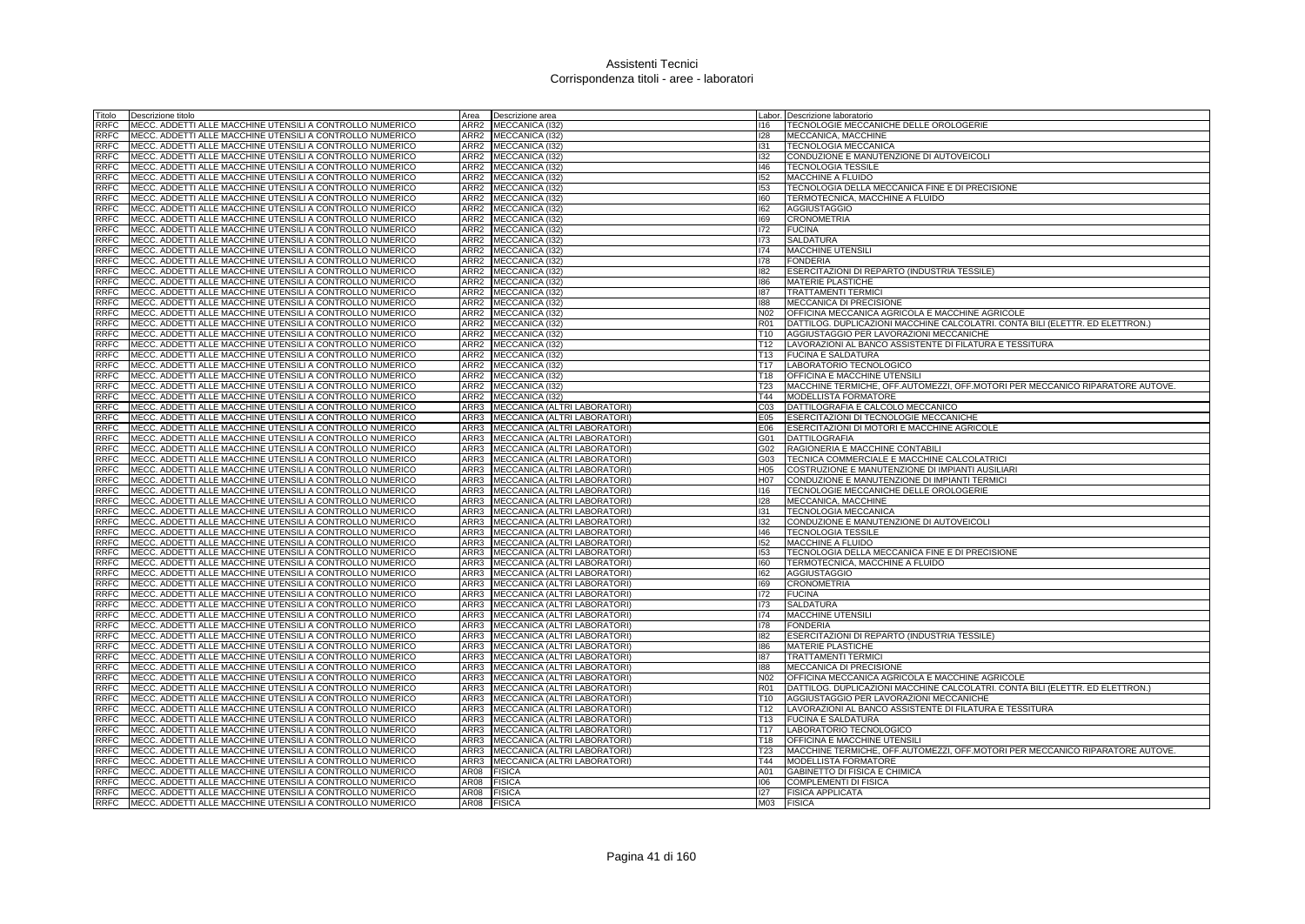| Titolo      | Descrizione titolo                                        | Area | Descrizione area                     |                  | Labor. Descrizione laboratorio                                             |
|-------------|-----------------------------------------------------------|------|--------------------------------------|------------------|----------------------------------------------------------------------------|
| RRFC        | MECC. ADDETTI ALLE MACCHINE UTENSILI A CONTROLLO NUMERICO | AR08 | <b>FISICA</b>                        | T37              | FISICA PER TECNICO DELLE INDUSTRIE CHIMICHE                                |
| <b>RRFC</b> | MECC. ADDETTI ALLE MACCHINE UTENSILI A CONTROLLO NUMERICO | AR08 | <b>FISICA</b>                        | T38              | FISICA PER TECNICO DELLE INDUSTRIE ELETTRICHE ED ELETTRONICHE              |
| RRFC        | MECC. ADDETTI ALLE MACCHINE UTENSILI A CONTROLLO NUMERICO | AR08 | <b>FISICA</b>                        | T39              | FISICA PER TECNICO DELLE INDUSTRIE MECCANICHE                              |
| <b>RRFC</b> | MECC. ADDETTI ALLE MACCHINE UTENSILI A CONTROLLO NUMERICO | AR08 | <b>FISICA</b>                        | X01              | <b>GABINETTO SCIENTIFICO</b>                                               |
| RRFD        | ADDETTO MAN. ELETTRICA ED ELETTRONICA AD IMP. SIDERURGICI | AR02 | ELETTRONICA ED ELETTROTECNICA        | F <sub>01</sub>  | ELETTRONICA, RADIO, RADARTECNICA                                           |
| RRFD        | ADDETTO MAN. ELETTRICA ED ELETTRONICA AD IMP. SIDERURGICI | AR02 | ELETTRONICA ED ELETTROTECNICA        | 107              | <b>ELETTROTECNICA</b>                                                      |
| RRFD        | ADDETTO MAN. ELETTRICA ED ELETTRONICA AD IMP. SIDERURGICI | AR02 | ELETTRONICA ED ELETTROTECNICA        | 1111             | <b>ELETTRONICA</b>                                                         |
| <b>RRFD</b> | ADDETTO MAN. ELETTRICA ED ELETTRONICA AD IMP. SIDERURGICI | AR02 | ELETTRONICA ED ELETTROTECNICA        | 115              | ELETTROTECNICA, CRONOMETRIA                                                |
| RRFD        | ADDETTO MAN. ELETTRICA ED ELETTRONICA AD IMP. SIDERURGICI | AR02 | ELETTRONICA ED ELETTROTECNICA        | <b>I19</b>       | ELETTROTECNICA GENERALE, MISURE ELETTRICHE                                 |
| <b>RRFD</b> | ADDETTO MAN. ELETTRICA ED ELETTRONICA AD IMP. SIDERURGICI | AR02 | ELETTRONICA ED ELETTROTECNICA        | 120              | ELETTRONICA GENERALE, MISURE ELETTRONICHE                                  |
| RRFD        | ADDETTO MAN. ELETTRICA ED ELETTRONICA AD IMP. SIDERURGICI | AR02 | ELETTRONICA ED ELETTROTECNICA        | 121              | ELETTRONICA INDUSTRIALE, CONTROLLI E SERVOMECCANISMI                       |
| RRFD        | ADDETTO MAN. ELETTRICA ED ELETTRONICA AD IMP. SIDERURGICI | AR02 | ELETTRONICA ED ELETTROTECNICA        | 122              | TECNOLOGIA GENERALE, TECNOLOGIA DELLE COSTRUZIONI ELETTRONICHE             |
| RRFD        | ADDETTO MAN. ELETTRICA ED ELETTRONICA AD IMP. SIDERURGICI | AR02 | ELETTRONICA ED ELETTROTECNICA        | 123              | MISURE ELETTRICHE                                                          |
| RRFD        | ADDETTO MAN. ELETTRICA ED ELETTRONICA AD IMP. SIDERURGICI | AR02 | ELETTRONICA ED ELETTROTECNICA        | 125              | ELETTRONICA GENERALE E NUCLEARE, MISURE ELETTRONICHE                       |
| RRFD        | ADDETTO MAN. ELETTRICA ED ELETTRONICA AD IMP. SIDERURGICI | AR02 | ELETTRONICA ED ELETTROTECNICA        | 126              | CONTROLLI, SERVOMECCANISMI ED APPLICAZIONI                                 |
| RRFD        | ADDETTO MAN. ELETTRICA ED ELETTRONICA AD IMP. SIDERURGICI | AR02 | ELETTRONICA ED ELETTROTECNICA        | 47               | ELABORATORI, PROGRAMMAZIONE                                                |
| <b>RRFD</b> | ADDETTO MAN. ELETTRICA ED ELETTRONICA AD IMP. SIDERURGICI | AR02 | ELETTRONICA ED ELETTROTECNICA        | 157              | ELETTRONICA APPLICATA                                                      |
| RRFD        | ADDETTO MAN. ELETTRICA ED ELETTRONICA AD IMP. SIDERURGICI | AR02 | ELETTRONICA ED ELETTROTECNICA        | 159              | MISURE ELETTRICHE, MISURE ELETTRONICHE                                     |
| RRFD        | ADDETTO MAN, ELETTRICA ED ELETTRONICA AD IMP. SIDERURGICI | AR02 | <b>ELETTRONICA ED ELETTROTECNICA</b> | 175              | COSTRUZIONI ELETTROMECCANICHE                                              |
| RRFD        | ADDETTO MAN. ELETTRICA ED ELETTRONICA AD IMP. SIDERURGICI | AR02 | ELETTRONICA ED ELETTROTECNICA        | 176              | <b>IMPIANTI ELETTRICI</b>                                                  |
| RRFD        | ADDETTO MAN. ELETTRICA ED ELETTRONICA AD IMP. SIDERURGICI | AR02 | ELETTRONICA ED ELETTROTECNICA        | 190              | COSTRUZIONI PER TELECOMUNICAZIONI                                          |
| <b>RRFD</b> | ADDETTO MAN. ELETTRICA ED ELETTRONICA AD IMP. SIDERURGICI | AR02 | ELETTRONICA ED ELETTROTECNICA        | 192              | COSTRUZIONI ELETTRONICHE                                                   |
| RRFD        | ADDETTO MAN. ELETTRICA ED ELETTRONICA AD IMP. SIDERURGICI | AR02 | ELETTRONICA ED ELETTROTECNICA        | 195              | TRATTAMENTO TESTI CONTABILITA' ELETTRONICA E APPLICAZIONI GESTIONALI       |
| RRFD        | ADDETTO MAN. ELETTRICA ED ELETTRONICA AD IMP. SIDERURGICI | AR02 | ELETTRONICA ED ELETTROTECNICA        | L <sub>01</sub>  | LABORATORIO LINGUISTICO                                                    |
| RRFD        | ADDETTO MAN. ELETTRICA ED ELETTRONICA AD IMP. SIDERURGICI | AR02 | ELETTRONICA ED ELETTROTECNICA        | <b>T30</b>       | MISURAZIONI ELETTRICHE ED ELETTRONICHE                                     |
| <b>RRFD</b> | ADDETTO MAN. ELETTRICA ED ELETTRONICA AD IMP. SIDERURGICI | AR02 | ELETTRONICA ED ELETTROTECNICA        | T31              | ESERCITAZIONI PRATICHE PER APPARECCHIATORE ELETTRONICO                     |
| RRFD        | ADDETTO MAN. ELETTRICA ED ELETTRONICA AD IMP. SIDERURGICI | AR02 | ELETTRONICA ED ELETTROTECNICA        | T32              | ELETTROTECNICA ED ELETTRONICA                                              |
| RRFD        | ADDETTO MAN. ELETTRICA ED ELETTRONICA AD IMP. SIDERURGICI | AR02 | ELETTRONICA ED ELETTROTECNICA        | T33              | MISURAZIONI PER TECNICO DELLE INDUSTRIE ELETTRICHE ED ELETTRONICHE         |
| RRFD        | ADDETTO MAN. ELETTRICA ED ELETTRONICA AD IMP. SIDERURGICI | AR02 | ELETTRONICA ED ELETTROTECNICA        | T34              | MISURAZIONI ELETTRICHE                                                     |
| <b>RRFD</b> | ADDETTO MAN, ELETTRICA ED ELETTRONICA AD IMP. SIDERURGICI | AR02 | ELETTRONICA ED ELETTROTECNICA        | T35              | <b>OFFICINA ELETTRICA</b>                                                  |
| RRFD        | ADDETTO MAN. ELETTRICA ED ELETTRONICA AD IMP. SIDERURGICI | AR02 | ELETTRONICA ED ELETTROTECNICA        | T36              | COSTRUZIONI ELETTROMECCANICHE PER ELETTRICISTA INSTALLATORE ED ELETTROMECC |
| RRFD        | ADDETTO MAN. ELETTRICA ED ELETTRONICA AD IMP. SIDERURGICI | AR02 | ELETTRONICA ED ELETTROTECNICA        | T65              | RADIOTELEGRAFISTA, PRATICA APPARATI E OFFICINA RADIOELETTRICA              |
| <b>RRFD</b> | ADDETTO MAN. ELETTRICA ED ELETTRONICA AD IMP. SIDERURGICI | AR02 | ELETTRONICA ED ELETTROTECNICA        | T72              | <b>INFORMATICA</b>                                                         |
| RRFD        | ADDETTO MAN. ELETTRICA ED ELETTRONICA AD IMP. SIDERURGICI | AR02 | ELETTRONICA ED ELETTROTECNICA        | T76              | ESERCITAZIONI PRATICHEPER MONTATORI RIPARATORI AP PARECCHI RADIO E TV      |
| RRFD        | ADDETTO MAN. ELETTRICA ED ELETTRONICA AD IMP. SIDERURGICI | AR02 | ELETTRONICA ED ELETTROTECNICA        | Z02              | IMPIANTI SERVIZI EDIFICI CIVILI, RURALI E SERRE                            |
| RRFD        | ADDETTO MAN. ELETTRICA ED ELETTRONICA AD IMP. SIDERURGICI | AR08 | <b>FISICA</b>                        | A01              | GABINETTO DI FISICA E CHIMICA                                              |
| <b>RRFD</b> | ADDETTO MAN. ELETTRICA ED ELETTRONICA AD IMP. SIDERURGICI | AR08 | <b>FISICA</b>                        | 106              | <b>COMPLEMENTI DI FISICA</b>                                               |
| RRFD        | ADDETTO MAN. ELETTRICA ED ELETTRONICA AD IMP. SIDERURGICI | AR08 | <b>FISICA</b>                        | 127              | <b>FISICA APPLICATA</b>                                                    |
| <b>RRFD</b> | ADDETTO MAN. ELETTRICA ED ELETTRONICA AD IMP. SIDERURGICI | AR08 | <b>FISICA</b>                        | M03              | <b>FISICA</b>                                                              |
| RRFD        | ADDETTO MAN. ELETTRICA ED ELETTRONICA AD IMP. SIDERURGICI | AR08 | <b>FISICA</b>                        | T37              | FISICA PER TECNICO DELLE INDUSTRIE CHIMICHE                                |
| RRFD        | ADDETTO MAN. ELETTRICA ED ELETTRONICA AD IMP. SIDERURGICI | AR08 | <b>FISICA</b>                        | <b>T38</b>       | FISICA PER TECNICO DELLE INDUSTRIE ELETTRICHE ED ELETTRONICHE              |
| RRFD        | ADDETTO MAN. ELETTRICA ED ELETTRONICA AD IMP. SIDERURGICI | AR08 | <b>FISICA</b>                        | T39              | FISICA PER TECNICO DELLE INDUSTRIE MECCANICHE                              |
| RRFD        | ADDETTO MAN. ELETTRICA ED ELETTRONICA AD IMP. SIDERURGICI | AR08 | <b>FISICA</b>                        | X01              | <b>GABINETTO SCIENTIFICO</b>                                               |
| RRFE        | ADDETTI ALLE LAVORAZIONI SIDERURGICHE                     | ARR1 | MECCANICA (H07 - I60)                | CO <sub>3</sub>  | DATTILOGRAFIA E CALCOLO MECCANICO                                          |
| RRFE        | ADDETTI ALLE LAVORAZIONI SIDERURGICHE                     | ARR1 | MECCANICA (H07 - I60)                | E05              | ESERCITAZIONI DI TECNOLOGIE MECCANICHE                                     |
| RRFE        | ADDETTI ALLE LAVORAZIONI SIDERURGICHE                     | ARR1 | MECCANICA (H07 - I60)                | E06              | ESERCITAZIONI DI MOTORI E MACCHINE AGRICOLE                                |
| RRFE        | ADDETTI ALLE LAVORAZIONI SIDERURGICHE                     | ARR1 | MECCANICA (H07 - I60)                | G01              | <b>DATTILOGRAFIA</b>                                                       |
| RRFE        | ADDETTI ALLE LAVORAZIONI SIDERURGICHE                     | ARR1 | MECCANICA (H07 - I60)                | G02              | RAGIONERIA E MACCHINE CONTABILI                                            |
| RRFE        | ADDETTI ALLE LAVORAZIONI SIDERURGICHE                     | ARR1 | MECCANICA (H07 - I60)                | G03              | TECNICA COMMERCIALE E MACCHINE CALCOLATRICI                                |
| RRFE        | ADDETTI ALLE LAVORAZIONI SIDERURGICHE                     |      | ARR1 MECCANICA (H07 - 160)           | H <sub>05</sub>  | COSTRUZIONE E MANUTENZIONE DI IMPIANTI AUSILIARI                           |
| RRFE        | ADDETTI ALLE LAVORAZIONI SIDERURGICHE                     |      | ARR1 MECCANICA (H07 - 160)           | H <sub>0</sub> 7 | CONDUZIONE E MANUTENZIONE DI IMPIANTI TERMICI                              |
| RRFE        | ADDETTI ALLE LAVORAZIONI SIDERURGICHE                     | ARR1 | MECCANICA (H07 - I60)                | 116              | TECNOLOGIE MECCANICHE DELLE OROLOGERIE                                     |
| RRFE        | ADDETTI ALLE LAVORAZIONI SIDERURGICHE                     | ARR1 | MECCANICA (H07 - I60)                | 128              | MECCANICA, MACCHINE                                                        |
| <b>RRFE</b> | ADDETTI ALLE LAVORAZIONI SIDERURGICHE                     | ARR1 | MECCANICA (H07 - I60)                | 131              | <b>TECNOLOGIA MECCANICA</b>                                                |
| RRFE        | ADDETTI ALLE LAVORAZIONI SIDERURGICHE                     |      | ARR1 MECCANICA (H07 - 160)           | 132              | CONDUZIONE E MANUTENZIONE DI AUTOVEICOLI                                   |
| RRFE        | ADDETTI ALLE LAVORAZIONI SIDERURGICHE                     | ARR1 | MECCANICA (H07 - I60)                | 146              | <b>TECNOLOGIA TESSILE</b>                                                  |
| RRFE        | ADDETTI ALLE LAVORAZIONI SIDERURGICHE                     | ARR1 | MECCANICA (H07 - I60)                | 152              | MACCHINE A FLUIDO                                                          |
| RRFE        | ADDETTI ALLE LAVORAZIONI SIDERURGICHE                     | ARR1 | MECCANICA (H07 - I60)                | 153              | TECNOLOGIA DELLA MECCANICA FINE E DI PRECISIONE                            |
| RRFE        | ADDETTI ALLE LAVORAZIONI SIDERURGICHE                     |      | ARR1 MECCANICA (H07 - 160)           | 160              | TERMOTECNICA, MACCHINE A FLUIDO                                            |
| RRFE        | ADDETTI ALLE LAVORAZIONI SIDERURGICHE                     |      | ARR1 MECCANICA (H07 - 160)           | 162              | <b>AGGIUSTAGGIO</b>                                                        |
| RRFE        | ADDETTI ALLE LAVORAZIONI SIDERURGICHE                     | ARR1 | MECCANICA (H07 - 160)                | 169              | <b>CRONOMETRIA</b>                                                         |
| RRFE        | ADDETTI ALLE LAVORAZIONI SIDERURGICHE                     | ARR1 | MECCANICA (H07 - I60)                | 172              | <b>FUCINA</b>                                                              |
| RRFE        | ADDETTI ALLE LAVORAZIONI SIDERURGICHE                     |      | ARR1 MECCANICA (H07 - 160)           | 173              | <b>SALDATURA</b>                                                           |
| RRFE        | ADDETTI ALLE LAVORAZIONI SIDERURGICHE                     |      | ARR1 MECCANICA (H07 - 160)           | 174              | <b>MACCHINE UTENSILI</b>                                                   |
| RRFE        | ADDETTI ALLE LAVORAZIONI SIDERURGICHE                     |      | ARR1 MECCANICA (H07 - 160)           | 178              | <b>FONDERIA</b>                                                            |
| RRFE        | ADDETTI ALLE LAVORAZIONI SIDERURGICHE                     |      | ARR1 MECCANICA (H07 - 160)           | 182              | ESERCITAZIONI DI REPARTO (INDUSTRIA TESSILE)                               |
|             |                                                           |      |                                      |                  |                                                                            |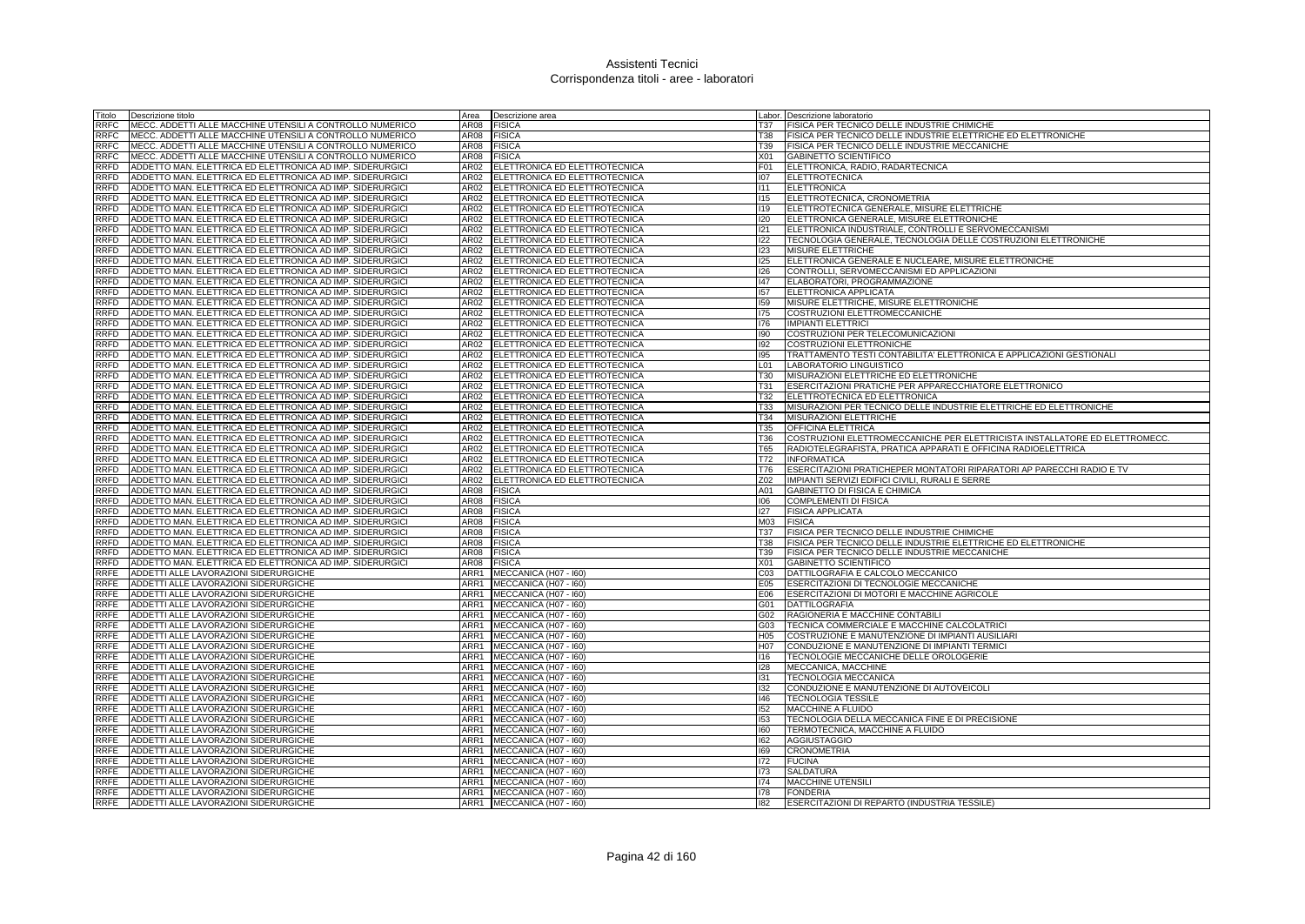| Titolo              | Descrizione titolo                                                             | Area             | Descrizione area                   |                  | Labor. Descrizione laboratorio                                                |
|---------------------|--------------------------------------------------------------------------------|------------------|------------------------------------|------------------|-------------------------------------------------------------------------------|
| RRFE                | ADDETTI ALLE LAVORAZIONI SIDERURGICHE                                          | ARR1             | MECCANICA (H07 - I60)              | 186              | <b>MATERIE PLASTICHE</b>                                                      |
| RRFE                | ADDETTI ALLE LAVORAZIONI SIDERURGICHE                                          | ARR1             | MECCANICA (H07 - I60)              | 187              | <b>TRATTAMENTI TERMICI</b>                                                    |
| RRFE                | ADDETTI ALLE LAVORAZIONI SIDERURGICHE                                          | ARR1             | MECCANICA (H07 - I60)              | 188              | MECCANICA DI PRECISIONE                                                       |
| RRFE                | ADDETTI ALLE LAVORAZIONI SIDERURGICHE                                          | ARR1             | MECCANICA (H07 - I60)              | N02              | OFFICINA MECCANICA AGRICOLA E MACCHINE AGRICOLE                               |
| RRFE                | ADDETTI ALLE LAVORAZIONI SIDERURGICHE                                          | ARR1             | MECCANICA (H07 - I60)              | R01              | DATTILOG. DUPLICAZIONI MACCHINE CALCOLATRI. CONTA BILI (ELETTR. ED ELETTRON.) |
| RRFE                | ADDETTI ALLE LAVORAZIONI SIDERURGICHE                                          | ARR1             | MECCANICA (H07 - I60)              | T10              | AGGIUSTAGGIO PER LAVORAZIONI MECCANICHE                                       |
| RRFE                | ADDETTI ALLE LAVORAZIONI SIDERURGICHE                                          | ARR1             | MECCANICA (H07 - I60)              | T12              | LAVORAZIONI AL BANCO ASSISTENTE DI FILATURA E TESSITURA                       |
| RRFE                | ADDETTI ALLE LAVORAZIONI SIDERURGICHE                                          | ARR1             | MECCANICA (H07 - I60)              | T <sub>13</sub>  | <b>FUCINA E SALDATURA</b>                                                     |
| RRFE                | ADDETTI ALLE LAVORAZIONI SIDERURGICHE                                          | ARR1             | MECCANICA (H07 - I60)              | T <sub>17</sub>  | LABORATORIO TECNOLOGICO                                                       |
| <b>RRFE</b>         | ADDETTI ALLE LAVORAZIONI SIDERURGICHE                                          | ARR1             | MECCANICA (H07 - I60)              | T18              | <b>OFFICINA E MACCHINE UTENSILI</b>                                           |
| <b>RRFE</b>         | ADDETTI ALLE LAVORAZIONI SIDERURGICHE                                          | ARR1             | MECCANICA (H07 - I60)              | <b>T23</b>       | MACCHINE TERMICHE, OFF.AUTOMEZZI, OFF.MOTORI PER MECCANICO RIPARATORE AUTOVE. |
| <b>RRFE</b>         | ADDETTI ALLE LAVORAZIONI SIDERURGICHE                                          | ARR1             | MECCANICA (H07 - I60)              | T44              | <b>MODELLISTA FORMATORE</b>                                                   |
| <b>RRFE</b>         | ADDETTI ALLE LAVORAZIONI SIDERURGICHE                                          | ARR2             | MECCANICA (I32)                    | CO <sub>3</sub>  | DATTILOGRAFIA E CALCOLO MECCANICO                                             |
| <b>RRFE</b>         | ADDETTI ALLE LAVORAZIONI SIDERURGICHE                                          | ARR <sub>2</sub> | MECCANICA (132)                    | E05              | <b>ESERCITAZIONI DI TECNOLOGIE MECCANICHE</b>                                 |
| <b>RRFE</b>         | ADDETTI ALLE LAVORAZIONI SIDERURGICHE                                          | ARR <sub>2</sub> | MECCANICA (I32)                    | E06              | ESERCITAZIONI DI MOTORI E MACCHINE AGRICOLE                                   |
| <b>RRFE</b>         | ADDETTI ALLE LAVORAZIONI SIDERURGICHE                                          | ARR2             | MECCANICA (I32)                    | G01              | <b>DATTILOGRAFIA</b>                                                          |
| <b>RRFE</b>         | ADDETTI ALLE LAVORAZIONI SIDERURGICHE                                          | ARR2             | MECCANICA (I32)                    | G02              | RAGIONERIA E MACCHINE CONTABILI                                               |
| <b>RRFE</b>         | ADDETTI ALLE LAVORAZIONI SIDERURGICHE                                          | ARR2             | MECCANICA (I32)                    | G03              | TECNICA COMMERCIALE E MACCHINE CALCOLATRICI                                   |
| RRFE                | ADDETTI ALLE LAVORAZIONI SIDERURGICHE                                          | ARR <sub>2</sub> | MECCANICA (I32)                    | H <sub>05</sub>  | COSTRUZIONE E MANUTENZIONE DI IMPIANTI AUSILIARI                              |
| <b>RRFE</b>         | ADDETTI ALLE LAVORAZIONI SIDERURGICHE                                          | ARR <sub>2</sub> | MECCANICA (I32)                    | H <sub>0</sub> 7 | CONDUZIONE E MANUTENZIONE DI IMPIANTI TERMICI                                 |
| <b>RRFE</b>         | ADDETTI ALLE LAVORAZIONI SIDERURGICHE                                          | ARR2             | <b>MECCANICA (I32)</b>             | 116              | TECNOLOGIE MECCANICHE DELLE OROLOGERIE                                        |
| RRFE                | ADDETTI ALLE LAVORAZIONI SIDERURGICHE                                          | ARR2             | MECCANICA (I32)                    | 128              | MECCANICA, MACCHINE                                                           |
| RRFE                | ADDETTI ALLE LAVORAZIONI SIDERURGICHE                                          | ARR2             | MECCANICA (132)                    | 131              | <b>TECNOLOGIA MECCANICA</b>                                                   |
| RRFE                | ADDETTI ALLE LAVORAZIONI SIDERURGICHE                                          | ARR2             | MECCANICA (I32)                    | 132              | CONDUZIONE E MANUTENZIONE DI AUTOVEICOLI                                      |
| RRFE                | ADDETTI ALLE LAVORAZIONI SIDERURGICHE                                          | ARR2             | MECCANICA (I32)                    | 146              | <b>TECNOLOGIA TESSILE</b>                                                     |
| RRFE                | ADDETTI ALLE LAVORAZIONI SIDERURGICHE                                          | ARR2             | MECCANICA (I32)                    | 152              | MACCHINE A FLUIDO                                                             |
| RRFE                | ADDETTI ALLE LAVORAZIONI SIDERURGICHE                                          | ARR2             | MECCANICA (132)                    | 153              |                                                                               |
| <b>RRFE</b>         |                                                                                | ARR <sub>2</sub> |                                    | 160              | TECNOLOGIA DELLA MECCANICA FINE E DI PRECISIONE                               |
|                     | ADDETTI ALLE LAVORAZIONI SIDERURGICHE<br>ADDETTI ALLE LAVORAZIONI SIDERURGICHE |                  | MECCANICA (I32)                    | 162              | TERMOTECNICA, MACCHINE A FLUIDO                                               |
| RRFE                |                                                                                | ARR2             | MECCANICA (I32)                    | 169              | AGGIUSTAGGIO                                                                  |
| RRFE<br><b>RRFE</b> | ADDETTI ALLE LAVORAZIONI SIDERURGICHE<br>ADDETTI ALLE LAVORAZIONI SIDERURGICHE | ARR2             | ARR2 MECCANICA (I32)               | 172              | <b>CRONOMETRIA</b>                                                            |
| <b>RRFE</b>         | ADDETTI ALLE LAVORAZIONI SIDERURGICHE                                          | ARR2             | MECCANICA (132)<br>MECCANICA (I32) | 173              | <b>FUCINA</b><br><b>SALDATURA</b>                                             |
| RRFE                | ADDETTI ALLE LAVORAZIONI SIDERURGICHE                                          | ARR2             | MECCANICA (I32)                    | 174              | <b>MACCHINE UTENSILI</b>                                                      |
| RRFE                | ADDETTI ALLE LAVORAZIONI SIDERURGICHE                                          | ARR2             | MECCANICA (I32)                    | 178              | <b>FONDERIA</b>                                                               |
| RRFE                | ADDETTI ALLE LAVORAZIONI SIDERURGICHE                                          | ARR2             | MECCANICA (I32)                    | 182              | ESERCITAZIONI DI REPARTO (INDUSTRIA TESSILE)                                  |
| <b>RRFE</b>         | ADDETTI ALLE LAVORAZIONI SIDERURGICHE                                          | ARR2             | MECCANICA (I32)                    | 186              | MATERIE PLASTICHE                                                             |
| <b>RRFE</b>         | ADDETTI ALLE LAVORAZIONI SIDERURGICHE                                          | ARR2             | <b>MECCANICA (I32)</b>             | 187              | <b>TRATTAMENTI TERMICI</b>                                                    |
| RRFE                | ADDETTI ALLE LAVORAZIONI SIDERURGICHE                                          |                  | ARR2 MECCANICA (I32)               | 188              | MECCANICA DI PRECISIONE                                                       |
| <b>RRFE</b>         | ADDETTI ALLE LAVORAZIONI SIDERURGICHE                                          | ARR2             | MECCANICA (I32)                    | N <sub>02</sub>  | OFFICINA MECCANICA AGRICOLA E MACCHINE AGRICOLE                               |
| <b>RRFE</b>         | ADDETTI ALLE LAVORAZIONI SIDERURGICHE                                          | ARR2             | MECCANICA (I32)                    | <b>R01</b>       | DATTILOG, DUPLICAZIONI MACCHINE CALCOLATRI, CONTA BILI (ELETTR, ED ELETTRON.) |
| <b>RRFE</b>         | ADDETTI ALLE LAVORAZIONI SIDERURGICHE                                          | ARR <sub>2</sub> | MECCANICA (I32)                    | T <sub>10</sub>  | AGGIUSTAGGIO PER LAVORAZIONI MECCANICHE                                       |
| <b>RRFE</b>         | ADDETTI ALLE LAVORAZIONI SIDERURGICHE                                          | ARR2             | MECCANICA (I32)                    | T <sub>12</sub>  | LAVORAZIONI AL BANCO ASSISTENTE DI FILATURA E TESSITURA                       |
| <b>RRFE</b>         | ADDETTI ALLE LAVORAZIONI SIDERURGICHE                                          | ARR2             | <b>MECCANICA (I32)</b>             | T13              | <b>FUCINA E SALDATURA</b>                                                     |
| <b>RRFE</b>         | ADDETTI ALLE LAVORAZIONI SIDERURGICHE                                          | ARR2             | MECCANICA (I32)                    | T17              | LABORATORIO TECNOLOGICO                                                       |
| RRFE                | ADDETTI ALLE LAVORAZIONI SIDERURGICHE                                          | ARR2             | MECCANICA (I32)                    | <b>T18</b>       | OFFICINA E MACCHINE UTENSILI                                                  |
| RRFE                | ADDETTI ALLE LAVORAZIONI SIDERURGICHE                                          | ARR2             | MECCANICA (I32)                    | <b>T23</b>       | MACCHINE TERMICHE, OFF.AUTOMEZZI, OFF.MOTORI PER MECCANICO RIPARATORE AUTOVE. |
| <b>RRFE</b>         | ADDETTI ALLE LAVORAZIONI SIDERURGICHE                                          |                  | ARR2 MECCANICA (132)               | T44              | MODELLISTA FORMATORE                                                          |
| RRFE                | ADDETTI ALLE LAVORAZIONI SIDERURGICHE                                          | ARR3             | MECCANICA (ALTRI LABORATORI)       | CO <sub>3</sub>  | DATTILOGRAFIA E CALCOLO MECCANICO                                             |
| RRFE                | ADDETTI ALLE LAVORAZIONI SIDERURGICHE                                          | ARR3             | MECCANICA (ALTRI LABORATORI)       | E05              | ESERCITAZIONI DI TECNOLOGIE MECCANICHE                                        |
| RRFE                | ADDETTI ALLE LAVORAZIONI SIDERURGICHE                                          | ARR3             | MECCANICA (ALTRI LABORATORI)       | E06              | ESERCITAZIONI DI MOTORI E MACCHINE AGRICOLE                                   |
| RRFE                | ADDETTI ALLE LAVORAZIONI SIDERURGICHE                                          | ARR3             | MECCANICA (ALTRI LABORATORI)       | G01              | DATTILOGRAFIA                                                                 |
| RRFE                | ADDETTI ALLE LAVORAZIONI SIDERURGICHE                                          | ARR3             | MECCANICA (ALTRI LABORATORI)       | G02              | RAGIONERIA E MACCHINE CONTABILI                                               |
| RRFE                | ADDETTI ALLE LAVORAZIONI SIDERURGICHE                                          | ARR3             | MECCANICA (ALTRI LABORATORI)       | G03              | TECNICA COMMERCIALE E MACCHINE CALCOLATRICI                                   |
| <b>RRFE</b>         | ADDETTI ALLE LAVORAZIONI SIDERURGICHE                                          | ARR3             | MECCANICA (ALTRI LABORATORI)       | H <sub>05</sub>  | COSTRUZIONE E MANUTENZIONE DI IMPIANTI AUSILIARI                              |
| <b>RRFE</b>         | ADDETTI ALLE LAVORAZIONI SIDERURGICHE                                          | ARR3             | MECCANICA (ALTRI LABORATORI)       | H07              | CONDUZIONE E MANUTENZIONE DI IMPIANTI TERMICI                                 |
| <b>RRFE</b>         | ADDETTI ALLE LAVORAZIONI SIDERURGICHE                                          | ARR3             | MECCANICA (ALTRI LABORATORI)       | 116              | TECNOLOGIE MECCANICHE DELLE OROLOGERIE                                        |
| <b>RRFE</b>         | ADDETTI ALLE LAVORAZIONI SIDERURGICHE                                          | ARR3             | MECCANICA (ALTRI LABORATORI)       | 128              | MECCANICA, MACCHINE                                                           |
| <b>RRFE</b>         | ADDETTI ALLE LAVORAZIONI SIDERURGICHE                                          | ARR3             | MECCANICA (ALTRI LABORATORI)       | 131              | <b>TECNOLOGIA MECCANICA</b>                                                   |
| <b>RRFE</b>         | ADDETTI ALLE LAVORAZIONI SIDERURGICHE                                          | ARR3             | MECCANICA (ALTRI LABORATORI)       | 132              | CONDUZIONE E MANUTENZIONE DI AUTOVEICOLI                                      |
| <b>RRFE</b>         | ADDETTI ALLE LAVORAZIONI SIDERURGICHE                                          | ARR3             | MECCANICA (ALTRI LABORATORI)       | 146              | <b>TECNOLOGIA TESSILE</b>                                                     |
| <b>RRFE</b>         | ADDETTI ALLE LAVORAZIONI SIDERURGICHE                                          | ARR3             | MECCANICA (ALTRI LABORATORI)       | 152              | <b>MACCHINE A FLUIDO</b>                                                      |
| <b>RRFE</b>         | ADDETTI ALLE LAVORAZIONI SIDERURGICHE                                          | ARR3             | MECCANICA (ALTRI LABORATORI)       | 153              | TECNOLOGIA DELLA MECCANICA FINE E DI PRECISIONE                               |
| <b>RRFE</b>         | ADDETTI ALLE LAVORAZIONI SIDERURGICHE                                          | ARR3             | MECCANICA (ALTRI LABORATORI)       | 160              | TERMOTECNICA, MACCHINE A FLUIDO                                               |
| RRFE                | ADDETTI ALLE LAVORAZIONI SIDERURGICHE                                          | ARR3             | MECCANICA (ALTRI LABORATORI)       | 162              | <b>AGGIUSTAGGIO</b>                                                           |
| <b>RRFE</b>         | ADDETTI ALLE LAVORAZIONI SIDERURGICHE                                          | ARR3             | MECCANICA (ALTRI LABORATORI)       | 169              | <b>CRONOMETRIA</b>                                                            |
|                     | RRFE ADDETTI ALLE LAVORAZIONI SIDERURGICHE                                     | ARR3             | MECCANICA (ALTRI LABORATORI)       | 172              | <b>FUCINA</b>                                                                 |
|                     |                                                                                |                  |                                    |                  |                                                                               |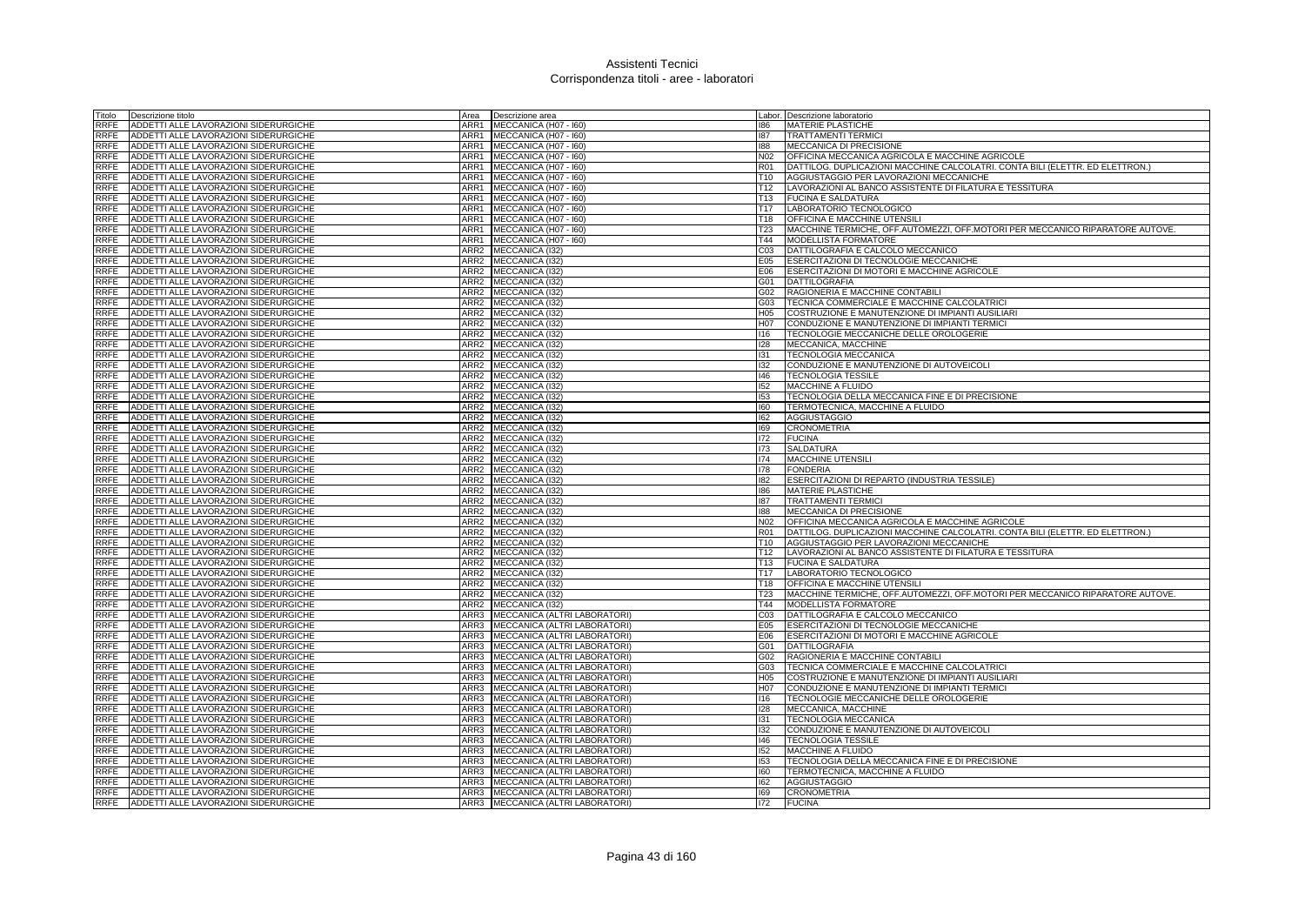| Titolo           | Descrizione titolo                     | Area         | Descrizione area                                   |                 | Labor. Descrizione laboratorio                                                |
|------------------|----------------------------------------|--------------|----------------------------------------------------|-----------------|-------------------------------------------------------------------------------|
| RRFE             | ADDETTI ALLE LAVORAZIONI SIDERURGICHE  | ARR3         | MECCANICA (ALTRI LABORATORI)                       | 173             | <b>SALDATURA</b>                                                              |
| RRFE             | ADDETTI ALLE LAVORAZIONI SIDERURGICHE  | ARR3         | MECCANICA (ALTRI LABORATORI)                       | 174             | MACCHINE UTENSILI                                                             |
| RRFE             | ADDETTI ALLE LAVORAZIONI SIDERURGICHE  | ARR3         | MECCANICA (ALTRI LABORATORI)                       | 178             | <b>FONDERIA</b>                                                               |
| RRFE             | ADDETTI ALLE LAVORAZIONI SIDERURGICHE  |              | ARR3 MECCANICA (ALTRI LABORATORI)                  | 182             | ESERCITAZIONI DI REPARTO (INDUSTRIA TESSILE)                                  |
| RRFE             | ADDETTI ALLE LAVORAZIONI SIDERURGICHE  | ARR3         | MECCANICA (ALTRI LABORATORI)                       | 186             | <b>MATERIE PLASTICHE</b>                                                      |
| RRFE             | ADDETTI ALLE LAVORAZIONI SIDERURGICHE  | ARR3         | MECCANICA (ALTRI LABORATORI)                       | 187             | <b>TRATTAMENTI TERMICI</b>                                                    |
| RRFE             | ADDETTI ALLE LAVORAZIONI SIDERURGICHE  | ARR3         | MECCANICA (ALTRI LABORATORI)                       | 188             | MECCANICA DI PRECISIONE                                                       |
| RRFE             | ADDETTI ALLE LAVORAZIONI SIDERURGICHE  | ARR3         | MECCANICA (ALTRI LABORATORI)                       | N <sub>02</sub> | OFFICINA MECCANICA AGRICOLA E MACCHINE AGRICOLE                               |
| RRFE             | ADDETTI ALLE LAVORAZIONI SIDERURGICHE  | ARR3         | MECCANICA (ALTRI LABORATORI)                       | <b>R01</b>      | DATTILOG. DUPLICAZIONI MACCHINE CALCOLATRI. CONTA BILI (ELETTR. ED ELETTRON.) |
| RRFE             | ADDETTI ALLE LAVORAZIONI SIDERURGICHE  | ARR3         | MECCANICA (ALTRI LABORATORI)                       | T <sub>10</sub> | AGGIUSTAGGIO PER LAVORAZIONI MECCANICHE                                       |
| RRFE             | ADDETTI ALLE LAVORAZIONI SIDERURGICHE  | ARR3         | MECCANICA (ALTRI LABORATORI)                       | T12             | LAVORAZIONI AL BANCO ASSISTENTE DI FILATURA E TESSITURA                       |
| RRFE             | ADDETTI ALLE LAVORAZIONI SIDERURGICHE  |              | ARR3 MECCANICA (ALTRI LABORATORI)                  | T <sub>13</sub> | <b>FUCINA E SALDATURA</b>                                                     |
| RRFE             | ADDETTI ALLE LAVORAZIONI SIDERURGICHE  |              | ARR3 MECCANICA (ALTRI LABORATORI)                  | T17             | LABORATORIO TECNOLOGICO                                                       |
| RRFE             | ADDETTI ALLE LAVORAZIONI SIDERURGICHE  | ARR3         | MECCANICA (ALTRI LABORATORI)                       | T <sub>18</sub> | OFFICINA E MACCHINE UTENSIL                                                   |
| RRFE             | ADDETTI ALLE LAVORAZIONI SIDERURGICHE  | ARR3         | MECCANICA (ALTRI LABORATORI)                       | T <sub>23</sub> | MACCHINE TERMICHE, OFF.AUTOMEZZI, OFF.MOTORI PER MECCANICO RIPARATORE AUTOVE. |
| RRFE             | ADDETTI ALLE LAVORAZIONI SIDERURGICHE  | ARR3         | MECCANICA (ALTRI LABORATORI)                       | T44             | MODELLISTA FORMATORE                                                          |
| RRF2             |                                        | AR18         | ECONOMIA DOMESTICA E SERVIZI AUSILIARI ALBERGHIERI | C01             |                                                                               |
|                  | ANALISTA AGRICOLO                      |              |                                                    |                 | ECONOMIA DOMESTICA                                                            |
| RRF2             | ANALISTA AGRICOLO                      | AR18         | ECONOMIA DOMESTICA E SERVIZI AUSILIARI ALBERGHIERI | CO <sub>2</sub> | <b>LAVORI FEMMINILI</b>                                                       |
| RRF2             | ANALISTA AGRICOLO                      | AR18         | ECONOMIA DOMESTICA E SERVIZI AUSILIARI ALBERGHIERI | H04             | LAVANDERIA E GUARDAROBA                                                       |
| RRF2             | ANALISTA AGRICOLO                      | AR18         | ECONOMIA DOMESTICA E SERVIZI AUSILIARI ALBERGHIERI | 148             | FILATURA, TECNOLOGIA MAGLIERA                                                 |
| RRF2             | ANALISTA AGRICOLO                      | AR18         | ECONOMIA DOMESTICA E SERVIZI AUSILIARI ALBERGHIERI | 150             | ELEMENTI DI TINTORIA                                                          |
| RRF2             | ANALISTA AGRICOLO                      | AR18         | ECONOMIA DOMESTICA E SERVIZI AUSILIARI ALBERGHIERI | 167             | REPARTO DI LAVORAZIONE (CONFEZIONI INDUSTRIALI)                               |
| RRF2             | ANALISTA AGRICOLO                      | AR18         | ECONOMIA DOMESTICA E SERVIZI AUSILIARI ALBERGHIERI | 185             | ESERCITAZIONI DI REPARTO (INDUSTRIA MAGLIERIA)                                |
| RRF2             | ANALISTA AGRICOLO                      | AR18         | ECONOMIA DOMESTICA E SERVIZI AUSILIARI ALBERGHIERI | N01             | ECONOMIA FAMILIARE O ECONOMIA DOMESTICA RURALE                                |
| RRF <sub>2</sub> | ANALISTA AGRICOLO                      | AR18         | ECONOMIA DOMESTICA E SERVIZI AUSILIARI ALBERGHIERI | S04             | ESERCITAZIONI PER ADDETTA AI SERVIZI AUSILIARI DI ALBERGHI E PENSIONI         |
| RRF2             | <b>ANALISTA AGRICOLO</b>               | AR28         | <b>AZIENDA AGRARIA</b>                             | E01             | SCIENZE NATURALI, PATOLOGIA VEGETALE ED ENTOMOLOGIA AGRARIA                   |
| RRF <sub>2</sub> | ANALISTA AGRICOLO                      | AR28         | AZIENDA AGRARIA                                    | E02             | <b>ZOOTECNICA</b>                                                             |
| RRF2             | <b>ANALISTA AGRICOLO</b>               | AR28         | <b>AZIENDA AGRARIA</b>                             | E04             | <b>AZIENDA AGRARIA</b>                                                        |
| RRF <sub>2</sub> | ANALISTA AGRICOLO                      | AR28         | <b>AZIENDA AGRARIA</b>                             | L02             | <b>SCIENZE NATURALI</b>                                                       |
| RRF2             | ANALISTA AGRICOLO                      | <b>AR28</b>  | <b>AZIENDA AGRARIA</b>                             | N03             | <b>COLTIVAZIONI</b>                                                           |
| RRF <sub>2</sub> | ANALISTA AGRICOLO                      | AR28         | <b>AZIENDA AGRARIA</b>                             | N04             | <b>COLTIVAZIONI FLOREALI</b>                                                  |
| RRF2             | <b>ANALISTA AGRICOLO</b>               | <b>AR28</b>  | AZIENDA AGRARIA                                    | N <sub>05</sub> | <b>COLTIVAZIONI FORESTALI</b>                                                 |
| RRF2             | ANALISTA AGRICOLO                      | <b>AR28</b>  | AZIENDA AGRARIA                                    | N06             | ALLEVAMENTI ZOOTECNICI                                                        |
| RRF2             | ANALISTA AGRICOLO                      | AR28         | AZIENDA AGRARIA                                    | N13             | SCIENZE FISICHE NATURALI E MATERIE PROFESSIONALI DEL SETTORE AGRARIO          |
| RRF2             | ANALISTA AGRICOLO                      | AR28         | AZIENDA AGRARIA                                    | N14             | COLTIVAZIONI ORTOFRUTTICOLE E VIVAISTICHE                                     |
| RRF <sub>2</sub> | ANALISTA AGRICOLO                      | AR38         | <b>AGROINDUSTRIALE</b>                             | <b>N07</b>      | <b>INDUSTRIA LATTIERO-CASEARIA</b>                                            |
| RRF2             | ANALISTA AGRICOLO<br>ANALISTA AGRICOLO | AR38<br>AR38 | <b>AGROINDUSTRIALE</b><br>AGROINDUSTRIALE          | N08<br>N09      | <b>INDUSTRIA ENOLOGICA</b><br>INDUSTRIA AGRARIA OLEARIA                       |
| RRF2<br>RRF2     | ANALISTA AGRICOLO                      | AR38         | <b>AGROINDUSTRIALE</b>                             | N10             | <b>INDUSTRIA CONSERVIERA</b>                                                  |
| RRF <sub>2</sub> | ANALISTA AGRICOLO                      | AR38         | <b>AGROINDUSTRIALE</b>                             | N <sub>11</sub> | <b>ANALISI AGRARIE</b>                                                        |
| RRF3             | GOVERNANTE D'ALBERGO                   | AR18         | ECONOMIA DOMESTICA E SERVIZI AUSILIARI ALBERGHIERI | C01             | ECONOMIA DOMESTICA                                                            |
| RRF3             | GOVERNANTE D'ALBERGO                   | AR18         | ECONOMIA DOMESTICA E SERVIZI AUSILIARI ALBERGHIERI | CO <sub>2</sub> | LAVORI FEMMINILI                                                              |
| RRF3             | <b>GOVERNANTE D'ALBERGO</b>            | AR18         | ECONOMIA DOMESTICA E SERVIZI AUSILIARI ALBERGHIERI | H <sub>04</sub> | LAVANDERIA E GUARDAROBA                                                       |
| RRF3             | <b>GOVERNANTE D'ALBERGO</b>            | AR18         | ECONOMIA DOMESTICA E SERVIZI AUSILIARI ALBERGHIERI | 148             | FILATURA, TECNOLOGIA MAGLIERA                                                 |
| RRF3             | <b>GOVERNANTE D'ALBERGO</b>            | AR18         | ECONOMIA DOMESTICA E SERVIZI AUSILIARI ALBERGHIERI | 150             | ELEMENTI DI TINTORIA                                                          |
| RRF3             | <b>GOVERNANTE D'ALBERGO</b>            | AR18         | ECONOMIA DOMESTICA E SERVIZI AUSILIARI ALBERGHIERI | 167             | REPARTO DI LAVORAZIONE (CONFEZIONI INDUSTRIALI)                               |
| RRF3             | <b>GOVERNANTE D'ALBERGO</b>            | AR18         | ECONOMIA DOMESTICA E SERVIZI AUSILIARI ALBERGHIERI | 185             | ESERCITAZIONI DI REPARTO (INDUSTRIA MAGLIERIA)                                |
| RRF3             | <b>GOVERNANTE D'ALBERGO</b>            | AR18         | ECONOMIA DOMESTICA E SERVIZI AUSILIARI ALBERGHIERI | N01             | ECONOMIA FAMILIARE O ECONOMIA DOMESTICA RURALE                                |
| RRF3             | GOVERNANTE D'ALBERGO                   | AR18         | ECONOMIA DOMESTICA E SERVIZI AUSILIARI ALBERGHIERI | S04             | ESERCITAZIONI PER ADDETTA AI SERVIZI AUSILIARI DI ALBERGHI E PENSIONI         |
| RRF4             | <b>FRIGORISTA DI BORDO</b>             | ARR1         | MECCANICA (H07 - I60)                              | C <sub>03</sub> | DATTILOGRAFIA E CALCOLO MECCANICO                                             |
| RRF4             | FRIGORISTA DI BORDO                    | ARR1         | MECCANICA (H07 - I60)                              | E05             | ESERCITAZIONI DI TECNOLOGIE MECCANICHE                                        |
| RRF4             | <b>FRIGORISTA DI BORDO</b>             | ARR1         | MECCANICA (H07 - I60)                              | E06             | ESERCITAZIONI DI MOTORI E MACCHINE AGRICOLE                                   |
| RRF4             | <b>FRIGORISTA DI BORDO</b>             | ARR1         | MECCANICA (H07 - I60)                              | G01             | <b>DATTILOGRAFIA</b>                                                          |
|                  | RRF4 FRIGORISTA DI BORDO               | ARR1         | MECCANICA (H07 - 160)                              | G02             | RAGIONERIA E MACCHINE CONTABILI                                               |
| RRF4             | <b>FRIGORISTA DI BORDO</b>             | ARR1         | MECCANICA (H07 - I60)                              | G03             | TECNICA COMMERCIALE E MACCHINE CALCOLATRICI                                   |
| RRF4             | FRIGORISTA DI BORDO                    | ARR1         | MECCANICA (H07 - I60)                              | H05             | COSTRUZIONE E MANUTENZIONE DI IMPIANTI AUSILIARI                              |
| RRF4             | <b>FRIGORISTA DI BORDO</b>             | ARR1         | MECCANICA (H07 - I60)                              | H07             | CONDUZIONE E MANUTENZIONE DI IMPIANTI TERMICI                                 |
| RRF4             | FRIGORISTA DI BORDO                    | ARR1         | MECCANICA (H07 - 160)                              | 116             | TECNOLOGIE MECCANICHE DELLE OROLOGERIE                                        |
| RRF4             | <b>FRIGORISTA DI BORDO</b>             | ARR1         | MECCANICA (H07 - I60)                              | 128             | MECCANICA, MACCHINE                                                           |
| RRF4             | <b>FRIGORISTA DI BORDO</b>             | ARR1         | MECCANICA (H07 - I60)                              | 131             | TECNOLOGIA MECCANICA                                                          |
| RRF4             | <b>FRIGORISTA DI BORDO</b>             | ARR1         | MECCANICA (H07 - I60)                              | 132             | CONDUZIONE E MANUTENZIONE DI AUTOVEICOLI                                      |
| RRF4             | <b>FRIGORISTA DI BORDO</b>             | ARR1         | MECCANICA (H07 - I60)                              | 146             | <b>TECNOLOGIA TESSILE</b>                                                     |
| RRF4             | <b>FRIGORISTA DI BORDO</b>             | ARR1         | MECCANICA (H07 - I60)                              | 152             | MACCHINE A FLUIDO                                                             |
| RRF4             | <b>FRIGORISTA DI BORDO</b>             | ARR1         | MECCANICA (H07 - I60)                              | 153             | TECNOLOGIA DELLA MECCANICA FINE E DI PRECISIONE                               |
|                  | RRF4 FRIGORISTA DI BORDO               |              | ARR1 MECCANICA (H07 - 160)                         | 160             | TERMOTECNICA, MACCHINE A FLUIDO                                               |
|                  | RRF4 FRIGORISTA DI BORDO               |              | ARR1 MECCANICA (H07 - 160)                         | 162             | <b>AGGIUSTAGGIO</b>                                                           |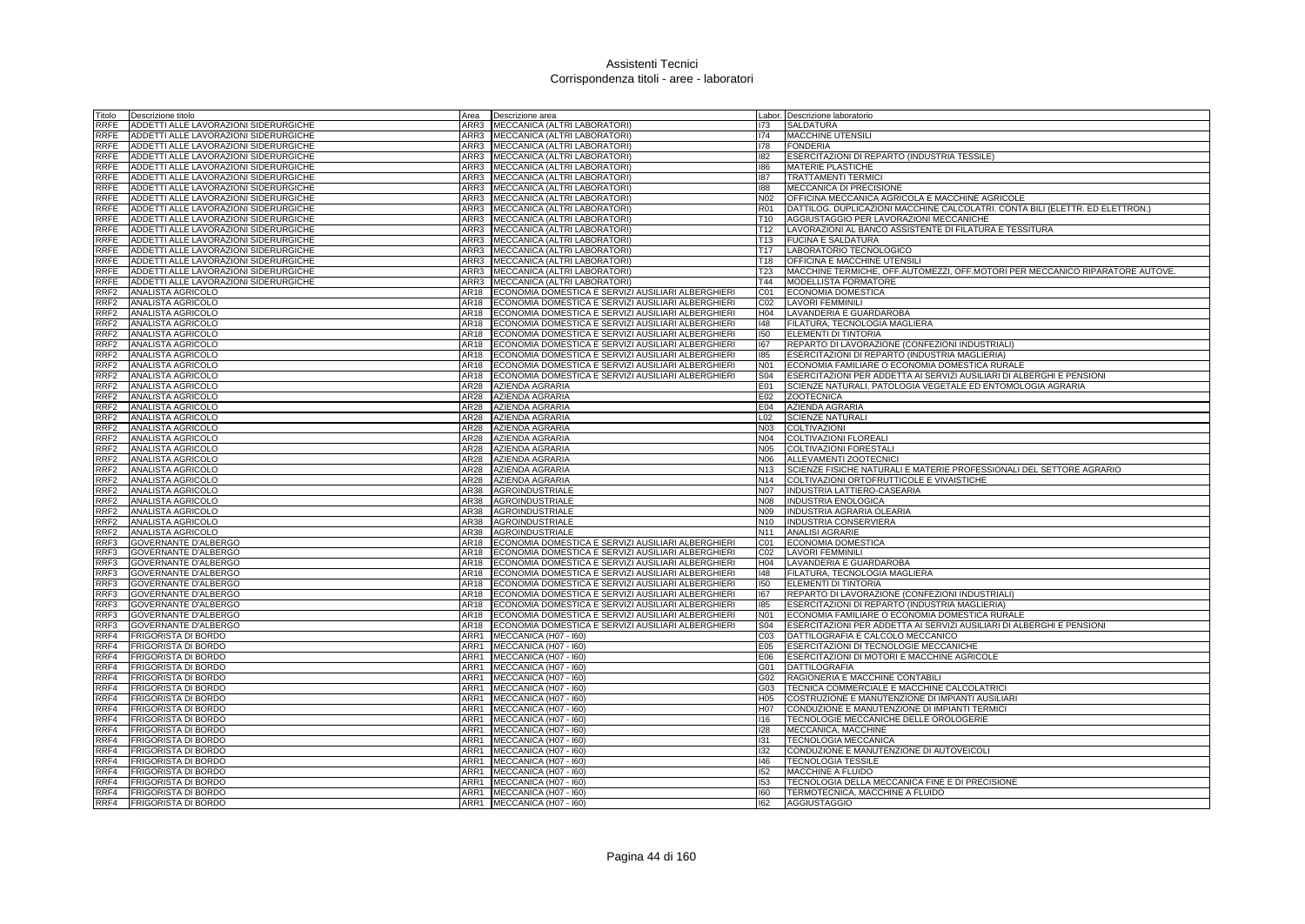| Titolo | Descrizione titolo         | Area | Descrizione area                  |                 | Labor. Descrizione laboratorio                                                |
|--------|----------------------------|------|-----------------------------------|-----------------|-------------------------------------------------------------------------------|
| RRF4   | FRIGORISTA DI BORDO        | ARR1 | MECCANICA (H07 - I60)             | 169             | <b>CRONOMETRIA</b>                                                            |
| RRF4   | <b>FRIGORISTA DI BORDO</b> |      | ARR1 MECCANICA (H07 - 160)        | 172             | <b>FUCINA</b>                                                                 |
| RRF4   | <b>FRIGORISTA DI BORDO</b> |      | ARR1 MECCANICA (H07 - 160)        | 173             | SALDATURA                                                                     |
| RRF4   | <b>FRIGORISTA DI BORDO</b> |      | ARR1 MECCANICA (H07 - I60)        | 174             | MACCHINE UTENSILI                                                             |
| RRF4   | FRIGORISTA DI BORDO        |      | ARR1 MECCANICA (H07 - I60)        | 178             | <b>FONDERIA</b>                                                               |
| RRF4   | FRIGORISTA DI BORDO        |      | ARR1 MECCANICA (H07 - 160)        | 182             | ESERCITAZIONI DI REPARTO (INDUSTRIA TESSILE)                                  |
| RRF4   | <b>FRIGORISTA DI BORDO</b> |      | ARR1 MECCANICA (H07 - 160)        | 186             | MATERIE PLASTICHE                                                             |
| RRF4   | FRIGORISTA DI BORDO        |      | ARR1 MECCANICA (H07 - 160)        | 187             | <b>TRATTAMENTI TERMICI</b>                                                    |
| RRF4   | FRIGORISTA DI BORDO        |      | ARR1 MECCANICA (H07 - 160)        | 188             | MECCANICA DI PRECISIONE                                                       |
| RRF4   | <b>FRIGORISTA DI BORDO</b> | ARR1 | MECCANICA (H07 - I60)             | N02             | OFFICINA MECCANICA AGRICOLA E MACCHINE AGRICOLE                               |
| RRF4   | FRIGORISTA DI BORDO        | ARR1 | MECCANICA (H07 - 160)             | <b>R01</b>      | DATTILOG. DUPLICAZIONI MACCHINE CALCOLATRI. CONTA BILI (ELETTR. ED ELETTRON.) |
| RRF4   | <b>FRIGORISTA DI BORDO</b> |      | ARR1 MECCANICA (H07 - I60)        | T <sub>10</sub> | AGGIUSTAGGIO PER LAVORAZIONI MECCANICHE                                       |
| RRF4   | <b>FRIGORISTA DI BORDO</b> |      | ARR1 MECCANICA (H07 - 160)        | T <sub>12</sub> | LAVORAZIONI AL BANCO ASSISTENTE DI FILATURA E TESSITURA                       |
| RRF4   | FRIGORISTA DI BORDO        |      | ARR1 MECCANICA (H07 - 160)        | T <sub>13</sub> | <b>FUCINA E SALDATURA</b>                                                     |
| RRF4   | FRIGORISTA DI BORDO        | ARR1 | MECCANICA (H07 - I60)             | T <sub>17</sub> | LABORATORIO TECNOLOGICO                                                       |
| RRF4   | <b>FRIGORISTA DI BORDO</b> | ARR1 | MECCANICA (H07 - I60)             | T18             | OFFICINA E MACCHINE UTENSILI                                                  |
| RRF4   | FRIGORISTA DI BORDO        | ARR1 | MECCANICA (H07 - I60)             | T <sub>23</sub> | MACCHINE TERMICHE, OFF.AUTOMEZZI, OFF.MOTORI PER MECCANICO RIPARATORE AUTOVE. |
| RRF4   | FRIGORISTA DI BORDO        | ARR1 | MECCANICA (H07 - I60)             | T44             | <b>MODELLISTA FORMATORE</b>                                                   |
| RRF4   | <b>FRIGORISTA DI BORDO</b> | ARR2 | MECCANICA (I32)                   | CO <sub>3</sub> | DATTILOGRAFIA E CALCOLO MECCANICO                                             |
| RRF4   | <b>FRIGORISTA DI BORDO</b> |      | ARR2 MECCANICA (I32)              | E05             | ESERCITAZIONI DI TECNOLOGIE MECCANICHE                                        |
| RRF4   | <b>FRIGORISTA DI BORDO</b> |      | ARR2 MECCANICA (132)              | E06             | ESERCITAZIONI DI MOTORI E MACCHINE AGRICOLE                                   |
| RRF4   | FRIGORISTA DI BORDO        |      | ARR2 MECCANICA (I32)              | G01             | <b>DATTILOGRAFIA</b>                                                          |
| RRF4   | <b>FRIGORISTA DI BORDO</b> |      | ARR2 MECCANICA (I32)              | G02             | RAGIONERIA E MACCHINE CONTABILI                                               |
| RRF4   | FRIGORISTA DI BORDO        |      | ARR2 MECCANICA (I32)              | G03             | TECNICA COMMERCIALE E MACCHINE CALCOLATRICI                                   |
| RRF4   | <b>FRIGORISTA DI BORDO</b> |      | ARR2 MECCANICA (I32)              | H <sub>05</sub> | COSTRUZIONE E MANUTENZIONE DI IMPIANTI AUSILIARI                              |
| RRF4   | FRIGORISTA DI BORDO        |      | ARR2 MECCANICA (I32)              | H07             | CONDUZIONE E MANUTENZIONE DI IMPIANTI TERMICI                                 |
| RRF4   | FRIGORISTA DI BORDO        |      | ARR2 MECCANICA (I32)              | 116             | TECNOLOGIE MECCANICHE DELLE OROLOGERIE                                        |
| RRF4   | FRIGORISTA DI BORDO        |      | ARR2 MECCANICA (I32)              | 128             | MECCANICA, MACCHINE                                                           |
| RRF4   | FRIGORISTA DI BORDO        |      | ARR2 MECCANICA (132)              | 131             | <b>TECNOLOGIA MECCANICA</b>                                                   |
| RRF4   | FRIGORISTA DI BORDO        |      | ARR2 MECCANICA (I32)              | 132             | CONDUZIONE E MANUTENZIONE DI AUTOVEICOLI                                      |
| RRF4   | FRIGORISTA DI BORDO        |      | ARR2 MECCANICA (I32)              | 146             | <b>TECNOLOGIA TESSILE</b>                                                     |
| RRF4   | <b>FRIGORISTA DI BORDO</b> |      | ARR2 MECCANICA (I32)              | 152             | <b>MACCHINE A FLUIDO</b>                                                      |
| RRF4   | <b>FRIGORISTA DI BORDO</b> |      | ARR2 MECCANICA (I32)              | 153             | TECNOLOGIA DELLA MECCANICA FINE E DI PRECISIONE                               |
| RRF4   | FRIGORISTA DI BORDO        |      | ARR2 MECCANICA (I32)              | 160             | TERMOTECNICA, MACCHINE A FLUIDO                                               |
| RRF4   | FRIGORISTA DI BORDO        |      | ARR2 MECCANICA (I32)              | 162             | <b>AGGIUSTAGGIO</b>                                                           |
| RRF4   | <b>FRIGORISTA DI BORDO</b> |      | ARR2 MECCANICA (I32)              | 169             | <b>CRONOMETRIA</b>                                                            |
| RRF4   | <b>FRIGORISTA DI BORDO</b> |      | ARR2 MECCANICA (I32)              | 172             | <b>FUCINA</b>                                                                 |
| RRF4   | FRIGORISTA DI BORDO        |      | ARR2 MECCANICA (132)              | 173             | <b>SALDATURA</b>                                                              |
| RRF4   | <b>FRIGORISTA DI BORDO</b> |      | ARR2 MECCANICA (I32)              | 174             | <b>MACCHINE UTENSILI</b>                                                      |
| RRF4   | FRIGORISTA DI BORDO        |      | ARR2 MECCANICA (I32)              | 178             | <b>FONDERIA</b>                                                               |
| RRF4   | <b>FRIGORISTA DI BORDO</b> |      | ARR2 MECCANICA (I32)              | 182             | ESERCITAZIONI DI REPARTO (INDUSTRIA TESSILE)                                  |
| RRF4   | <b>FRIGORISTA DI BORDO</b> |      | ARR2 MECCANICA (I32)              | 186             | MATERIE PLASTICHE                                                             |
| RRF4   | <b>FRIGORISTA DI BORDO</b> |      | ARR2 MECCANICA (I32)              | 187             | <b>TRATTAMENTI TERMICI</b>                                                    |
| RRF4   | FRIGORISTA DI BORDO        |      | ARR2 MECCANICA (I32)              | 188             | MECCANICA DI PRECISIONE                                                       |
| RRF4   | FRIGORISTA DI BORDO        | ARR2 | MECCANICA (I32)                   | N02             | OFFICINA MECCANICA AGRICOLA E MACCHINE AGRICOLE                               |
| RRF4   | <b>FRIGORISTA DI BORDO</b> |      | ARR2 MECCANICA (I32)              | R01             | DATTILOG. DUPLICAZIONI MACCHINE CALCOLATRI. CONTA BILI (ELETTR. ED ELETTRON.) |
| RRF4   | <b>FRIGORISTA DI BORDO</b> |      | ARR2 MECCANICA (I32)              | T <sub>10</sub> | AGGIUSTAGGIO PER LAVORAZIONI MECCANICHE                                       |
| RRF4   | FRIGORISTA DI BORDO        |      | ARR2 MECCANICA (I32)              | T <sub>12</sub> | LAVORAZIONI AL BANCO ASSISTENTE DI FILATURA E TESSITURA                       |
| RRF4   | FRIGORISTA DI BORDO        |      | ARR2 MECCANICA (I32)              | T13             | <b>FUCINA E SALDATURA</b>                                                     |
| RRF4   | <b>FRIGORISTA DI BORDO</b> |      | ARR2 MECCANICA (I32)              | T17             | LABORATORIO TECNOLOGICO                                                       |
| RRF4   | FRIGORISTA DI BORDO        |      | ARR2 MECCANICA (I32)              | T18             | <b>OFFICINA E MACCHINE UTENSILI</b>                                           |
| RRF4   | FRIGORISTA DI BORDO        |      | ARR2 MECCANICA (I32)              | T <sub>23</sub> | MACCHINE TERMICHE, OFF.AUTOMEZZI, OFF.MOTORI PER MECCANICO RIPARATORE AUTOVE. |
| RRF4   | FRIGORISTA DI BORDO        |      | ARR2 MECCANICA (I32)              | T44             | MODELLISTA FORMATORE                                                          |
| RRF4   | <b>FRIGORISTA DI BORDO</b> |      | ARR3 MECCANICA (ALTRI LABORATORI) | C <sub>03</sub> | DATTILOGRAFIA E CALCOLO MECCANICO                                             |
| RRF4   | <b>FRIGORISTA DI BORDO</b> | ARR3 | MECCANICA (ALTRI LABORATORI)      | E05             | ESERCITAZIONI DI TECNOLOGIE MECCANICHE                                        |
| RRF4   | <b>FRIGORISTA DI BORDO</b> | ARR3 | MECCANICA (ALTRI LABORATORI)      | E06             | ESERCITAZIONI DI MOTORI E MACCHINE AGRICOLE                                   |
| RRF4   | FRIGORISTA DI BORDO        | ARR3 | MECCANICA (ALTRI LABORATORI)      | G01             | <b>DATTILOGRAFIA</b>                                                          |
| RRF4   | FRIGORISTA DI BORDO        | ARR3 | MECCANICA (ALTRI LABORATORI)      | G02             | RAGIONERIA E MACCHINE CONTABILI                                               |
| RRF4   | <b>FRIGORISTA DI BORDO</b> | ARR3 | MECCANICA (ALTRI LABORATORI)      | G03             | TECNICA COMMERCIALE E MACCHINE CALCOLATRICI                                   |
| RRF4   | FRIGORISTA DI BORDO        | ARR3 | MECCANICA (ALTRI LABORATORI)      | H05             | COSTRUZIONE E MANUTENZIONE DI IMPIANTI AUSILIARI                              |
| RRF4   | FRIGORISTA DI BORDO        | ARR3 | MECCANICA (ALTRI LABORATORI)      | <b>H07</b>      | CONDUZIONE E MANUTENZIONE DI IMPIANTI TERMICI                                 |
| RRF4   | FRIGORISTA DI BORDO        | ARR3 | MECCANICA (ALTRI LABORATORI)      | 116             | TECNOLOGIE MECCANICHE DELLE OROLOGERIE                                        |
| RRF4   | <b>FRIGORISTA DI BORDO</b> |      | ARR3 MECCANICA (ALTRI LABORATORI) | 128             | MECCANICA, MACCHINE                                                           |
| RRF4   | <b>FRIGORISTA DI BORDO</b> |      | ARR3 MECCANICA (ALTRI LABORATORI) | 131             | <b>TECNOLOGIA MECCANICA</b>                                                   |
| RRF4   | <b>FRIGORISTA DI BORDO</b> |      | ARR3 MECCANICA (ALTRI LABORATORI) | 132             | CONDUZIONE E MANUTENZIONE DI AUTOVEICOLI                                      |
| RRF4   | <b>FRIGORISTA DI BORDO</b> |      | ARR3 MECCANICA (ALTRI LABORATORI) | 146             | <b>TECNOLOGIA TESSILE</b>                                                     |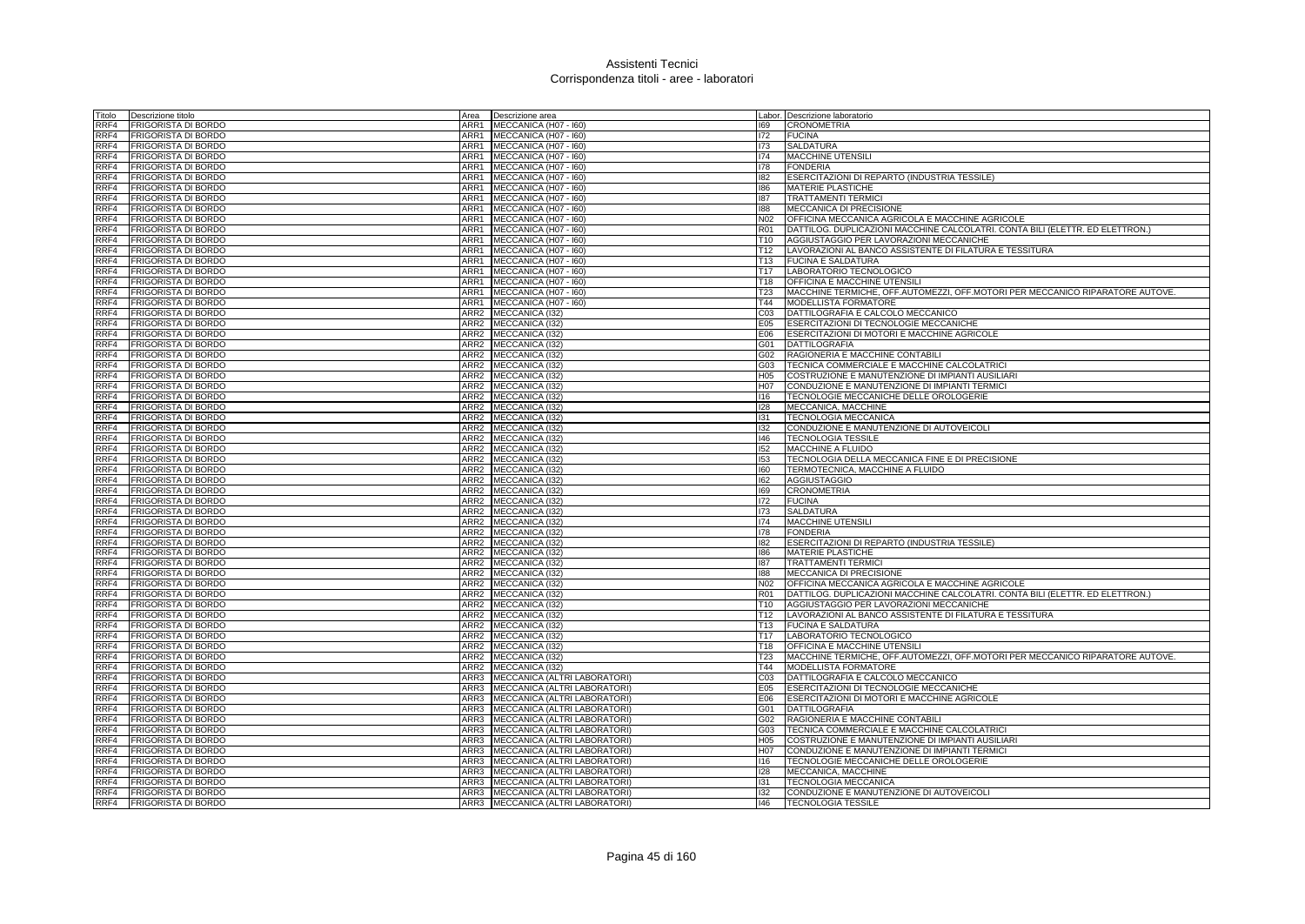| Fitolo                   | Descrizione titolo                                                         | Area         | Descrizione area                                |                          | Labor. Descrizione laboratorio                                                |
|--------------------------|----------------------------------------------------------------------------|--------------|-------------------------------------------------|--------------------------|-------------------------------------------------------------------------------|
| RRF4                     | <b>FRIGORISTA DI BORDO</b>                                                 | ARR3         | MECCANICA (ALTRI LABORATORI)                    | 152                      | <b>MACCHINE A FLUIDO</b>                                                      |
| RRF4                     | <b>FRIGORISTA DI BORDO</b>                                                 | ARR3         | MECCANICA (ALTRI LABORATORI)                    | 153                      | TECNOLOGIA DELLA MECCANICA FINE E DI PRECISIONE                               |
| RRF4                     | <b>FRIGORISTA DI BORDO</b>                                                 | ARR3         | MECCANICA (ALTRI LABORATORI)                    | 160                      | TERMOTECNICA, MACCHINE A FLUIDO                                               |
| RRF4                     | <b>FRIGORISTA DI BORDO</b>                                                 |              | ARR3 MECCANICA (ALTRI LABORATORI)               | 162                      | AGGIUSTAGGIO                                                                  |
| RRF4                     | <b>FRIGORISTA DI BORDO</b>                                                 | ARR3         | MECCANICA (ALTRI LABORATORI)                    | 169                      | <b>CRONOMETRIA</b>                                                            |
| RRF4                     | <b>FRIGORISTA DI BORDO</b>                                                 | ARR3         | MECCANICA (ALTRI LABORATORI)                    | 172                      | <b>FUCINA</b>                                                                 |
| RRF4                     | FRIGORISTA DI BORDO                                                        | ARR3         | MECCANICA (ALTRI LABORATORI)                    | 173                      | <b>SALDATURA</b>                                                              |
| RRF4                     | FRIGORISTA DI BORDO                                                        | ARR3         | MECCANICA (ALTRI LABORATORI)                    | 174                      | MACCHINE UTENSILI                                                             |
| RRF4                     | <b>FRIGORISTA DI BORDO</b>                                                 | ARR3         | MECCANICA (ALTRI LABORATORI)                    | 178                      | <b>FONDERIA</b>                                                               |
| RRF4                     | <b>FRIGORISTA DI BORDO</b>                                                 | ARR3         | MECCANICA (ALTRI LABORATORI)                    | 182                      | ESERCITAZIONI DI REPARTO (INDUSTRIA TESSILE)                                  |
| RRF4                     | <b>FRIGORISTA DI BORDO</b>                                                 | ARR3         | MECCANICA (ALTRI LABORATORI)                    | 186                      | <b>MATERIE PLASTICHE</b>                                                      |
| RRF4                     | <b>FRIGORISTA DI BORDO</b>                                                 |              | ARR3 MECCANICA (ALTRI LABORATORI)               | 187                      | <b>TRATTAMENTI TERMICI</b>                                                    |
| RRF4                     | <b>FRIGORISTA DI BORDO</b>                                                 | ARR3         | MECCANICA (ALTRI LABORATORI)                    | 188                      | MECCANICA DI PRECISIONE                                                       |
| RRF4                     | <b>FRIGORISTA DI BORDO</b>                                                 | ARR3         | MECCANICA (ALTRI LABORATORI)                    | N <sub>02</sub>          | OFFICINA MECCANICA AGRICOLA E MACCHINE AGRICOLE                               |
| RRF4                     | <b>FRIGORISTA DI BORDO</b>                                                 | ARR3         | MECCANICA (ALTRI LABORATORI)                    | <b>R01</b>               | DATTILOG. DUPLICAZIONI MACCHINE CALCOLATRI. CONTA BILI (ELETTR. ED ELETTRON.) |
| RRF4                     | <b>FRIGORISTA DI BORDO</b>                                                 | ARR3         | MECCANICA (ALTRI LABORATORI)                    | T <sub>10</sub>          | AGGIUSTAGGIO PER LAVORAZIONI MECCANICHE                                       |
| RRF4                     | <b>FRIGORISTA DI BORDO</b>                                                 | ARR3         | MECCANICA (ALTRI LABORATORI)                    | T <sub>12</sub>          | LAVORAZIONI AL BANCO ASSISTENTE DI FILATURA E TESSITURA                       |
| RRF4                     | <b>FRIGORISTA DI BORDO</b>                                                 | ARR3         | MECCANICA (ALTRI LABORATORI)                    | T <sub>13</sub>          | <b>FUCINA E SALDATURA</b>                                                     |
| RRF4                     | <b>FRIGORISTA DI BORDO</b>                                                 | ARR3         | MECCANICA (ALTRI LABORATORI)                    | T <sub>17</sub>          | LABORATORIO TECNOLOGICO                                                       |
| RRF4                     | <b>FRIGORISTA DI BORDO</b>                                                 |              | ARR3 MECCANICA (ALTRI LABORATORI)               | T18                      | <b>OFFICINA E MACCHINE UTENSILI</b>                                           |
| RRF4                     | <b>FRIGORISTA DI BORDO</b>                                                 | ARR3         | MECCANICA (ALTRI LABORATORI)                    | T <sub>23</sub>          | MACCHINE TERMICHE, OFF.AUTOMEZZI, OFF.MOTORI PER MECCANICO RIPARATORE AUTOVE. |
| RRF4                     | <b>FRIGORISTA DI BORDO</b>                                                 | ARR3<br>AR03 | MECCANICA (ALTRI LABORATORI)                    | T44                      | <b>MODELLISTA FORMATORE</b>                                                   |
| RRF4                     | FRIGORISTA DI BORDO                                                        |              | COSTRUZIONI NAVALI E TECNOLOGIE METALMECCANICHE | 138<br>180               | TECNOLOGIE NAVALMECCANICHE                                                    |
| RRF4                     | <b>FRIGORISTA DI BORDO</b>                                                 | AR03<br>AR03 | COSTRUZIONI NAVALI E TECNOLOGIE METALMECCANICHE |                          | CARPENTERIA NAVALE                                                            |
| RRF4<br>RRF4             | <b>FRIGORISTA DI BORDO</b>                                                 |              | COSTRUZIONI NAVALI E TECNOLOGIE METALMECCANICHE | T22                      | MACCHINE, OFFICINA MECCANICA, MACCHINE MARINE PER MECCANICO NAVALE            |
|                          | <b>FRIGORISTA DI BORDO</b>                                                 | AR03<br>AR03 | COSTRUZIONI NAVALI E TECNOLOGIE METALMECCANICHE | T63                      | <b>COSTRUZIONI NAVALI</b>                                                     |
| RRF4                     | FRIGORISTA DI BORDO                                                        |              | COSTRUZIONI NAVALI E TECNOLOGIE METALMECCANICHE | <b>T64</b><br><b>T67</b> | NAVIGAZIONE, METEOROLOGIA ED OCEANOGRAFIA                                     |
| RRF4<br>RRF <sub>6</sub> | <b>FRIGORISTA DI BORDO</b>                                                 | AR03<br>AR20 | COSTRUZIONI NAVALI E TECNOLOGIE METALMECCANICHE | H <sub>01</sub>          | IMBARCAZIONI SCUOLE OFFICINE ANNESSE: ARMAMENTO                               |
| RRF <sub>6</sub>         | ADDETTO AI SERVIZI SALA E BAR DI BORDO                                     |              | <b>ALBERGHIERA</b>                              |                          | REPARTO CUCINA                                                                |
| RRF <sub>9</sub>         | ADDETTO AI SERVIZI SALA E BAR DI BORDO<br>ESPERTO IN PRODUZIONI ALIMENTARI | AR20<br>AR23 | <b>ALBERGHIERA</b><br><b>CHIMICA</b>            | H <sub>02</sub>          | <b>REPARTO SALA BAR</b><br>CHIMICA ED INDUSTRIA AGRARIA                       |
| RRF9                     | ESPERTO IN PRODUZIONI ALIMENTARI                                           | AR23         | <b>CHIMICA</b>                                  | E03<br>103               | MERCEOLOGIA, CHIMICA, OTTICA FOTOGRAFICA                                      |
| RRF9                     | ESPERTO IN PRODUZIONI ALIMENTARI                                           | AR23         | <b>CHIMICA</b>                                  | 104                      | MICROSCOPIA, MICROBIOLOGIA CONCIARIA                                          |
| RRF9                     | ESPERTO IN PRODUZIONI ALIMENTARI                                           | AR23         | <b>CHIMICA</b>                                  | 105                      | TECNOLOGIA CONCIARIA, ANALISI                                                 |
| RRF9                     | ESPERTO IN PRODUZIONI ALIMENTARI                                           | AR23         | <b>CHIMICA</b>                                  | 108                      | COMPLEMENTI DI FISICA ED ELETTROCHIMICA                                       |
| RRF9                     | ESPERTO IN PRODUZIONI ALIMENTARI                                           | AR23         | <b>CHIMICA</b>                                  | 109                      | ANALISI CHIMICA GENERALE E TECNICA                                            |
| RRF9                     | ESPERTO IN PRODUZIONI ALIMENTARI                                           | AR23         | <b>CHIMICA</b>                                  | 112                      | <b>ANALISI CHIMICA</b>                                                        |
| RRF9                     | ESPERTO IN PRODUZIONI ALIMENTARI                                           | AR23         | <b>CHIMICA</b>                                  | 129                      | <b>MICROSCOPIA</b>                                                            |
| RRF9                     | ESPERTO IN PRODUZIONI ALIMENTARI                                           | AR23         | <b>CHIMICA</b>                                  | 141                      | <b>RADIOCHIMICA</b>                                                           |
| RRF9                     | ESPERTO IN PRODUZIONI ALIMENTARI                                           | AR23         | <b>CHIMICA</b>                                  | 142                      | CHIMICA TESSILE E TINTORIA                                                    |
| RRF9                     | ESPERTO IN PRODUZIONI ALIMENTARI                                           | AR23         | <b>CHIMICA</b>                                  | 145                      | CHIMICA TINTORIA, SOSTANZE COLORANTI                                          |
| RRF9                     | ESPERTO IN PRODUZIONI ALIMENTARI                                           | AR23         | <b>CHIMICA</b>                                  | 151                      | TECNOLOGIA CHIMICA GENERALE E DELLE MATERIE PLASTICHE                         |
| RRF9                     | ESPERTO IN PRODUZIONI ALIMENTARI                                           | AR23         | <b>CHIMICA</b>                                  | 154                      | CHIMICA ANALITICA                                                             |
| RRF9                     | ESPERTO IN PRODUZIONI ALIMENTARI                                           | AR23         | <b>CHIMICA</b>                                  | 156                      | CHIMICA ORGANICA E DEGLI ALIMENTI                                             |
| RRF9                     | ESPERTO IN PRODUZIONI ALIMENTARI                                           | AR23         | <b>CHIMICA</b>                                  | 158                      | COMPLEMENTI DI BIOLOGIA, MICROBIOLOGIA GENERALE ED APPLICATA                  |
| RRF9                     | ESPERTO IN PRODUZIONI ALIMENTARI                                           | AR23         | <b>CHIMICA</b>                                  | 166                      | <b>TECNICA CONCIARIA</b>                                                      |
| RRF9                     | ESPERTO IN PRODUZIONI ALIMENTARI                                           | AR23         | CHIMICA                                         | 184                      | ESERCITAZIONI DI REPARTO (INDUSTRIA TINTORIA)                                 |
| RRF9                     | ESPERTO IN PRODUZIONI ALIMENTARI                                           | AR23         | <b>CHIMICA</b>                                  | 193                      | CHIMICA ED ANALISI MERCEOLOGICA                                               |
| RRF9                     | ESPERTO IN PRODUZIONI ALIMENTARI                                           | AR23         | CHIMICA                                         | 194                      | LABORATORIO DI ANALISI CLINICHE MICROBIOLOGICHEE BROMATOLOGICHE               |
| RRF9                     | ESPERTO IN PRODUZIONI ALIMENTARI                                           | AR23         | <b>CHIMICA</b>                                  | M04                      | <b>CHIMICA</b>                                                                |
| RRF9                     | ESPERTO IN PRODUZIONI ALIMENTARI                                           | AR23         | <b>CHIMICA</b>                                  | N <sub>12</sub>          | CHIMICA, CHIMICA BIOLOGICA, ANALISI MICROBIOLOGICHE                           |
| RRF9                     | ESPERTO IN PRODUZIONI ALIMENTARI                                           | AR23         | <b>CHIMICA</b>                                  | S07                      | <b>ESERCITAZIONI PRATICHE PER COSMETISTA</b>                                  |
| RRF9                     | ESPERTO IN PRODUZIONI ALIMENTARI                                           | AR23         | <b>CHIMICA</b>                                  | S <sub>10</sub>          | <b>TECNICA CHIMICA</b>                                                        |
| RRF9                     | ESPERTO IN PRODUZIONI ALIMENTARI                                           | AR23         | <b>CHIMICA</b>                                  | S11                      | TECNICA MICROBIOLOGICA PER PREPARATRICE DI LABORATORIO CHIMICO E BIOLOGICO    |
| RRF9                     | ESPERTO IN PRODUZIONI ALIMENTARI                                           | AR23         | <b>CHIMICA</b>                                  | S <sub>13</sub>          | LABORATORIO DI CHIMICA ANALITICA BROMATOLOGICA                                |
| RRF9                     | ESPERTO IN PRODUZIONI ALIMENTARI                                           | AR23         | CHIMICA                                         | S <sub>14</sub>          | LABORATORIO DI CHIMICA FISICA ED ANALISI                                      |
| RRF9                     | ESPERTO IN PRODUZIONI ALIMENTARI                                           | AR23         | <b>CHIMICA</b>                                  | T24                      | LABORATORIO ANALISI CHIMICHE STRUMENTALI E TECNICHE                           |
| RRF9                     | ESPERTO IN PRODUZIONI ALIMENTARI                                           | AR23         | <b>CHIMICA</b>                                  | T <sub>25</sub>          | PREPARAZIONI CHIMICHE PER OPERATORE CHIMICO                                   |
| RRF9                     | ESPERTO IN PRODUZIONI ALIMENTARI                                           | AR23         | <b>CHIMICA</b>                                  | T <sub>26</sub>          | CHIMICA FISICA ED ANALISI                                                     |
| RRF9                     | ESPERTO IN PRODUZIONI ALIMENTARI                                           | AR23         | CHIMICA                                         | T <sub>27</sub>          | CHIMICA ORGANICA E PREPARAZIONI PER TECNICO DELLE INDUSTRIE CHIMICHE          |
| RRF9                     | ESPERTO IN PRODUZIONI ALIMENTARI                                           | AR23         | <b>CHIMICA</b>                                  | <b>T28</b>               | CHIMICA PER TECNICO DELLE INDUSTRIE ELETTRICHE ED ELETTRONICHE                |
| RRF9                     | ESPERTO IN PRODUZIONI ALIMENTARI                                           | AR23         | <b>CHIMICA</b>                                  | T <sub>29</sub>          | CHIMICA PER TECNICO DELLE INDUSTRIE MECCANICHE                                |
| RRF <sub>9</sub>         | ESPERTO IN PRODUZIONI ALIMENTARI                                           | AR23         | <b>CHIMICA</b>                                  | T <sub>59</sub>          | CHIMICA ANALITICA BROMATOLOGICA                                               |
| RRF9                     | ESPERTO IN PRODUZIONI ALIMENTARI                                           | AR23         | CHIMICA                                         | T61                      | <b>TECNICA MICROBIOLOGICA</b>                                                 |
| RRF9                     | ESPERTO IN PRODUZIONI ALIMENTARI                                           | AR23         | <b>CHIMICA</b>                                  | T62                      | ICHIM.ORG.E PREP.PER TECNICO DI LABORATORIO CHIMICO BIOLOGICO                 |
| RRF9                     | ESPERTO IN PRODUZIONI ALIMENTARI                                           |              | AR28 AZIENDA AGRARIA                            | E01                      | SCIENZE NATURALI, PATOLOGIA VEGETALE ED ENTOMOLOGIA AGRARIA                   |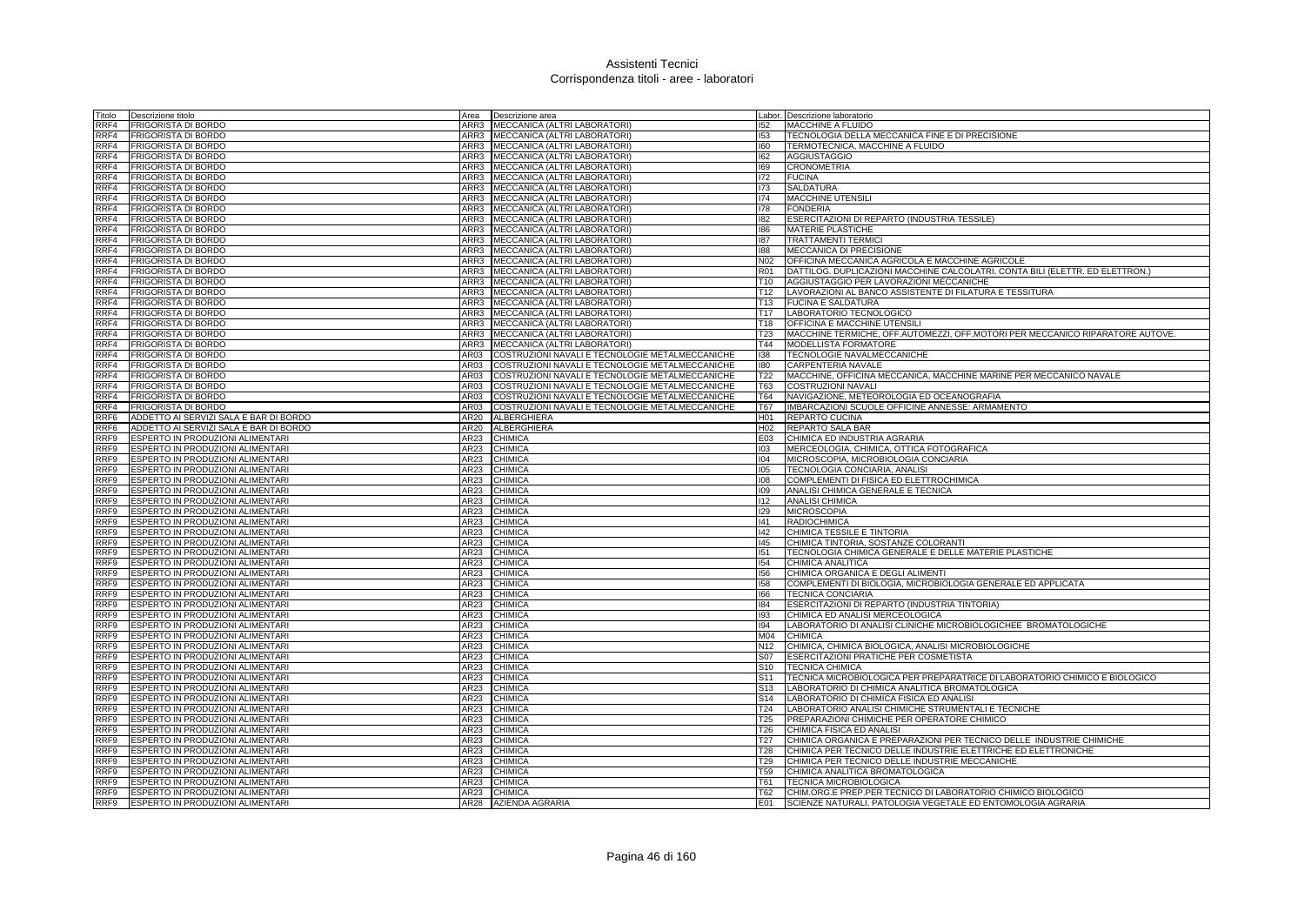| Titolo                  | Descrizione titolo                                                                                                           | Area             | Descrizione area                                               |                   | Labor. Descrizione laboratorio                                                          |
|-------------------------|------------------------------------------------------------------------------------------------------------------------------|------------------|----------------------------------------------------------------|-------------------|-----------------------------------------------------------------------------------------|
| RRF9                    | SPERTO IN PRODUZIONI ALIMENTARI:                                                                                             | AR28             | AZIENDA AGRARIA                                                | E02               | <b>ZOOTECNICA</b>                                                                       |
| RRF9                    | ESPERTO IN PRODUZIONI ALIMENTARI                                                                                             | AR28             | AZIENDA AGRARIA                                                | E04               | AZIENDA AGRARIA                                                                         |
| RRF9                    | SPERTO IN PRODUZIONI ALIMENTARI                                                                                              | AR28             | AZIENDA AGRARIA                                                | L02               | <b>SCIENZE NATURALI</b>                                                                 |
| RF9                     | ESPERTO IN PRODUZIONI ALIMENTARI                                                                                             | AR28             | AZIENDA AGRARIA                                                | <b>N03</b>        | <b>COLTIVAZIONI</b>                                                                     |
| RRF9                    | ESPERTO IN PRODUZIONI ALIMENTARI                                                                                             | AR28             | AZIENDA AGRARIA                                                | N04               | COLTIVAZIONI FLOREALI                                                                   |
| RRF9                    | <b>ESPERTO IN PRODUZIONI ALIMENTARI</b>                                                                                      | AR28             | AZIENDA AGRARIA                                                | <b>N05</b>        | COLTIVAZIONI FORESTALI                                                                  |
| RRF9                    | SPERTO IN PRODUZIONI ALIMENTARI                                                                                              | AR28             | AZIENDA AGRARIA                                                | N06               | ALLEVAMENTI ZOOTECNICI                                                                  |
| RRF9                    | <b>ESPERTO IN PRODUZIONI ALIMENTARI</b>                                                                                      | AR28             | AZIENDA AGRARIA                                                | N <sub>13</sub>   | SCIENZE FISICHE NATURALI E MATERIE PROFESSIONALI DEL SETTORE AGRARIO                    |
| RRF9                    | SPERTO IN PRODUZIONI ALIMENTARI:                                                                                             | AR28             | AZIENDA AGRARIA                                                | N <sub>14</sub>   | COLTIVAZIONI ORTOFRUTTICOLE E VIVAISTICHE                                               |
| RRF9                    | <b>ESPERTO IN PRODUZIONI ALIMENTARI</b>                                                                                      | <b>AR38</b>      | <b>AGROINDUSTRIALE</b>                                         | N <sub>07</sub>   | INDUSTRIA LATTIERO-CASEARIA                                                             |
| RRF9                    | <b>ESPERTO IN PRODUZIONI ALIMENTARI</b>                                                                                      | AR38             | <b>AGROINDUSTRIALE</b>                                         | <b>N08</b>        | <b>INDUSTRIA ENOLOGICA</b>                                                              |
| RRF9                    | ESPERTO IN PRODUZIONI ALIMENTARI                                                                                             | AR38             | <b>AGROINDUSTRIALE</b>                                         | N09               | INDUSTRIA AGRARIA OLEARIA                                                               |
| RRF9                    | ESPERTO IN PRODUZIONI ALIMENTARI                                                                                             | <b>AR38</b>      | <b>AGROINDUSTRIALE</b>                                         | N <sub>10</sub>   | <b>INDUSTRIA CONSERVIERA</b>                                                            |
| RRF9                    | ESPERTO IN PRODUZIONI ALIMENTARI                                                                                             | AR38             | <b>AGROINDUSTRIALE</b>                                         | N <sub>11</sub>   | <b>ANALISI AGRARIE</b>                                                                  |
| RRGA                    | CONDUTTORE DI CALDAIE A VAPORE RIL. DALL'ISP. DEL LAVORO                                                                     | AR03             | COSTRUZIONI NAVALI E TECNOLOGIE METALMECCANICHE                | 138               | TECNOLOGIE NAVALMECCANICHE                                                              |
| <b>RRGA</b>             | CONDUTTORE DI CALDAIE A VAPORE RIL. DALL'ISP. DEL LAVORO                                                                     | AR03             | COSTRUZIONI NAVALI E TECNOLOGIE METALMECCANICHE                | 180               | <b>CARPENTERIA NAVALE</b>                                                               |
| RRGA                    | CONDUTTORE DI CALDAIE A VAPORE RIL. DALL'ISP. DEL LAVORO                                                                     | AR03             | COSTRUZIONI NAVALI E TECNOLOGIE METALMECCANICHE                | T22               | MACCHINE, OFFICINA MECCANICA, MACCHINE MARINE PER MECCANICO NAVALE                      |
| <b>RRGA</b>             | CONDUTTORE DI CALDAIE A VAPORE RIL. DALL'ISP. DEL LAVORO                                                                     | AR03             | COSTRUZIONI NAVALI E TECNOLOGIE METALMECCANICHE                | T63               | <b>COSTRUZIONI NAVALI</b>                                                               |
| <b>RRGA</b>             | CONDUTTORE DI CALDAIE A VAPORE RIL. DALL'ISP. DEL LAVORO                                                                     | AR03             | COSTRUZIONI NAVALI E TECNOLOGIE METALMECCANICHE                | <b>T64</b>        | NAVIGAZIONE, METEOROLOGIA ED OCEANOGRAFIA                                               |
| RRGA                    | CONDUTTORE DI CALDAIE A VAPORE RIL. DALL'ISP. DEL LAVORO                                                                     | AR03             | COSTRUZIONI NAVALI E TECNOLOGIE METALMECCANICHE                | <b>T67</b>        | IMBARCAZIONI SCUOLE OFFICINE ANNESSE: ARMAMENTO                                         |
| RRGA                    | CONDUTTORE DI CALDAIE A VAPORE RIL. DALL'ISP. DEL LAVORO                                                                     | AR06             | <b>IMBARCAZIONI SCUOLA: CONDUZIONE CALDAIE A VAPORE</b>        | T69               | IMBARCAZIONI SCUOLA OFFICINE ANNESSE: CONDUZIONE DI CALDAIE A VAPORE                    |
| $\overline{\text{RGO}}$ | OPERATORE DI RIPRESA                                                                                                         | AR17             | RIPRESA CINEMATOGRAFICA E TELEVISIVA                           | <b>T51</b>        | LAVORAZIONE NELLA QUALIFICA ATIPICA PER CINEMATOGRAFIA E TELEVISIONE                    |
| RRG0                    | OPERATORE DI RIPRESA                                                                                                         | AR17             | RIPRESA CINEMATOGRAFICA E TELEVISIVA                           | Y34               | <b>DISEGNO ANIMATO</b>                                                                  |
| RRG1                    | MONTATORE CINEMATOGRAFICO                                                                                                    | AR14             | MONTAGGIO CINEMATOGRAFICO E VIDEOMAGNETICO                     | <b>T52</b>        | MONTAGGIO, RIPRESA, EDIZIONE E REGISTR. PER TECNICO DELLA CINEMATOGRAFIA E TV           |
| RRG2                    | FOTOGRAFO DI SCENA, FOTOREPORTER                                                                                             | AR15             | GRAFICA PUBBLICITARIA E FOTOGRAFIA                             | 164               | <b>ARTI FOTOGRAFICHE</b>                                                                |
| RRG2                    | FOTOGRAFO DI SCENA, FOTOREPORTER                                                                                             | AR15             | GRAFICA PUBBLICITARIA E FOTOGRAFIA                             | 165               | <b>ARTI GRAFICHE</b>                                                                    |
| RRG2                    | FOTOGRAFO DI SCENA, FOTOREPORTER                                                                                             | AR15             | GRAFICA PUBBLICITARIA E FOTOGRAFIA                             | <b>S17</b>        | <b>FOTOGRAFIA</b>                                                                       |
| RRG2                    | FOTOGRAFO DI SCENA, FOTOREPORTER                                                                                             | AR15             | GRAFICA PUBBLICITARIA E FOTOGRAFIA                             | T03               | ESERCITAZIONI PER LA QUALIFICA ATIPICA DI ARTE FOTOGRAFICA                              |
| RRG2                    | FOTOGRAFO DI SCENA, FOTOREPORTER                                                                                             | AR15             | GRAFICA PUBBLICITARIA E FOTOGRAFIA                             | Y04               | ARTE DELLA GRAFICA PUBBLICITARIA E DELLA FOTOGRAFIA                                     |
| RRG2                    | FOTOGRAFO DI SCENA, FOTOREPORTER                                                                                             | AR15             | GRAFICA PUBBLICITARIA E FOTOGRAFIA                             | Y12               | <b>ARTE PUBBLICITARIA</b>                                                               |
| RRG <sub>2</sub>        | FOTOGRAFO DI SCENA, FOTOREPORTER                                                                                             | AR15             | GRAFICA PUBBLICITARIA E FOTOGRAFIA                             | Y13               | <b>FOTOGRAFIA ARTISTICA</b>                                                             |
| RRG2                    | FOTOGRAFO DI SCENA, FOTOREPORTER                                                                                             | <b>AR15</b>      | GRAFICA PUBBLICITARIA E FOTOGRAFIA                             | Y24               | GRAFICA PUBBLICITARIA E FOTOGRAFIA                                                      |
| RRG3                    | ASSISTENTE ALL'INFANZIA                                                                                                      | AR19             | ASSISTENZA INFANZIA E ASSISTENZA SOCIALE                       | C07               | LABORATORIO ASILI NIDO                                                                  |
| RRG3                    | ASSISTENTE ALL'INFANZIA                                                                                                      | AR19             | ASSISTENZA INFANZIA E ASSISTENZA SOCIALE                       | <b>S05</b>        | ESERCITAZIONI PRATICHE PER ADDETTA AI SERVIZI DI ASSISTENZA FAMILIARE E SOC             |
| RRG3                    | ASSISTENTE ALL'INFANZIA                                                                                                      | AR19             | ASSISTENZA INFANZIA E ASSISTENZA SOCIALE                       | S06               | ESERCITAZIONI PER L'ASSISTENZA ALL'INFANZIA                                             |
| RRG3                    | ASSISTENTE ALL'INFANZIA                                                                                                      | AR19             | ASSISTENZA INFANZIA E ASSISTENZA SOCIALE                       | S <sub>18</sub>   | METODOLOGIE OPERATIVE NEI SERVIZI SOCIALI                                               |
| RRG4                    | UFF. RADIOTELEGRAFISTA DI I O II CLASSE RIL. DAL MIN. PP.TT.                                                                 | AR02             | ELETTRONICA ED ELETTROTECNICA                                  | F01               | ELETTRONICA, RADIO, RADARTECNICA                                                        |
| RRG4                    | UFF. RADIOTELEGRAFISTA DI IO II CLASSE RIL. DAL MIN. PP.TT                                                                   | AR02             | ELETTRONICA ED ELETTROTECNICA                                  | 107               | <b>ELETTROTECNICA</b>                                                                   |
| RRG4                    | JFF. RADIOTELEGRAFISTA DI I O II CLASSE RIL. DAL MIN. PP.TT                                                                  | AR02             | ELETTRONICA ED ELETTROTECNICA                                  | 1111              | <b>ELETTRONICA</b>                                                                      |
| RRG4                    | JFF. RADIOTELEGRAFISTA DI I O II CLASSE RIL. DAL MIN. PP.TT.                                                                 | AR02             | ELETTRONICA ED ELETTROTECNICA                                  | 115               | ELETTROTECNICA, CRONOMETRIA                                                             |
| RRG4                    | JFF. RADIOTELEGRAFISTA DI I O II CLASSE RIL. DAL MIN. PP.TT.                                                                 | AR02             | ELETTRONICA ED ELETTROTECNICA                                  | 119               | ELETTROTECNICA GENERALE, MISURE ELETTRICHE                                              |
| RRG4                    | JFF. RADIOTELEGRAFISTA DI I O II CLASSE RIL. DAL MIN. PP.TT                                                                  | <b>AR02</b>      | ELETTRONICA ED ELETTROTECNICA                                  | 120               | ELETTRONICA GENERALE, MISURE ELETTRONICHE                                               |
| RRG4                    | JFF. RADIOTELEGRAFISTA DI I O II CLASSE RIL. DAL MIN. PP.TT                                                                  | AR02             | ELETTRONICA ED ELETTROTECNICA                                  | 121               | ELETTRONICA INDUSTRIALE, CONTROLLI E SERVOMECCANISMI                                    |
| RRG4                    | UFF. RADIOTELEGRAFISTA DI I O II CLASSE RIL. DAL MIN. PP.TT                                                                  | AR02             | ELETTRONICA ED ELETTROTECNICA                                  | 122               | TECNOLOGIA GENERALE, TECNOLOGIA DELLE COSTRUZIONI ELETTRONICHE                          |
| RRG4                    | JFF. RADIOTELEGRAFISTA DI I O II CLASSE RIL. DAL MIN. PP.TT                                                                  | AR02             | ELETTRONICA ED ELETTROTECNICA                                  | 123               | MISURE ELETTRICHE                                                                       |
| RRG4                    | UFF. RADIOTELEGRAFISTA DI I O II CLASSE RIL. DAL MIN. PP.TT.                                                                 | AR02             | ELETTRONICA ED ELETTROTECNICA                                  | 125               | ELETTRONICA GENERALE E NUCLEARE, MISURE ELETTRONICHE                                    |
| RRG4                    | UFF. RADIOTELEGRAFISTA DI I O II CLASSE RIL. DAL MIN. PP.TT.                                                                 | AR02             | ELETTRONICA ED ELETTROTECNICA                                  | 126               | CONTROLLI, SERVOMECCANISMI ED APPLICAZIONI                                              |
| RRG4                    | UFF. RADIOTELEGRAFISTA DI I O II CLASSE RIL. DAL MIN. PP.TT                                                                  | AR02             | ELETTRONICA ED ELETTROTECNICA                                  | 147               | ELABORATORI, PROGRAMMAZIONE                                                             |
| RRG4                    | JFF. RADIOTELEGRAFISTA DI I O II CLASSE RIL. DAL MIN. PP.TT.                                                                 | AR02             | ELETTRONICA ED ELETTROTECNICA                                  | 157               | ELETTRONICA APPLICATA                                                                   |
| RRG4                    | UFF. RADIOTELEGRAFISTA DI I O II CLASSE RIL. DAL MIN. PP.TT.                                                                 | AR02             | ELETTRONICA ED ELETTROTECNICA                                  | 159               | MISURE ELETTRICHE, MISURE ELETTRONICHE                                                  |
| RRG4                    | JFF. RADIOTELEGRAFISTA DI I O II CLASSE RIL. DAL MIN. PP.TT                                                                  | AR02             | ELETTRONICA ED ELETTROTECNICA                                  | 175               | COSTRUZIONI ELETTROMECCANICHE                                                           |
| RRG4                    | UFF. RADIOTELEGRAFISTA DI I O II CLASSE RIL. DAL MIN. PP.TT                                                                  | AR02             | ELETTRONICA ED ELETTROTECNICA                                  | 176               | <b>IMPIANTI ELETTRICI</b>                                                               |
| RRG4                    | UFF. RADIOTELEGRAFISTA DI I O II CLASSE RIL. DAL MIN. PP.TT.                                                                 | AR02             | ELETTRONICA ED ELETTROTECNICA                                  | 190               | COSTRUZIONI PER TELECOMUNICAZIONI                                                       |
| RRG4<br>RRG4            | UFF. RADIOTELEGRAFISTA DI I O II CLASSE RIL. DAL MIN. PP.TT                                                                  | AR02<br>AR02     | ELETTRONICA ED ELETTROTECNICA                                  | 192               | <b>COSTRUZIONI ELETTRONICHE</b>                                                         |
|                         | UFF. RADIOTELEGRAFISTA DI I O II CLASSE RIL. DAL MIN. PP.TT.                                                                 |                  | ELETTRONICA ED ELETTROTECNICA                                  | 195               | TRATTAMENTO TESTI CONTABILITA' ELETTRONICA E APPLICAZIONI GESTIONALI                    |
| RRG4<br>RRG4            | UFF. RADIOTELEGRAFISTA DI I O II CLASSE RIL. DAL MIN. PP.TT<br>UFF. RADIOTELEGRAFISTA DI I O II CLASSE RIL. DAL MIN. PP.TT.  | AR02<br>AR02     | ELETTRONICA ED ELETTROTECNICA<br>ELETTRONICA ED ELETTROTECNICA | L01<br><b>T30</b> | LABORATORIO LINGUISTICO<br>MISURAZIONI ELETTRICHE ED ELETTRONICHE                       |
|                         | JFF. RADIOTELEGRAFISTA DI I O II CLASSE RIL. DAL MIN. PP.TT.                                                                 |                  |                                                                |                   |                                                                                         |
| RRG4<br>RRG4            |                                                                                                                              | AR02<br>AR02     | ELETTRONICA ED ELETTROTECNICA<br>ELETTRONICA ED ELETTROTECNICA | T31<br>T32        | ESERCITAZIONI PRATICHE PER APPARECCHIATORE ELETTRONICO<br>ELETTROTECNICA ED ELETTRONICA |
| RRG4                    | UFF. RADIOTELEGRAFISTA DI I O II CLASSE RIL. DAL MIN. PP.TT.<br>UFF. RADIOTELEGRAFISTA DI I O II CLASSE RIL. DAL MIN. PP.TT. | AR02             | ELETTRONICA ED ELETTROTECNICA                                  | <b>T33</b>        | MISURAZIONI PER TECNICO DELLE INDUSTRIE ELETTRICHE ED ELETTRONICHE                      |
| RRG4                    | UFF. RADIOTELEGRAFISTA DI I O II CLASSE RIL. DAL MIN. PP.TT.                                                                 | AR02             | ELETTRONICA ED ELETTROTECNICA                                  | T34               | MISURAZIONI ELETTRICHE                                                                  |
| RRG4                    | UFF. RADIOTELEGRAFISTA DI I O II CLASSE RIL. DAL MIN. PP.TT                                                                  | AR02             | ELETTRONICA ED ELETTROTECNICA                                  | T35               | OFFICINA ELETTRICA                                                                      |
| RRG4                    | UFF. RADIOTELEGRAFISTA DI I O II CLASSE RIL. DAL MIN. PP.TT.                                                                 | AR02             | ELETTRONICA ED ELETTROTECNICA                                  | T36               | COSTRUZIONI ELETTROMECCANICHE PER ELETTRICISTA INSTALLATORE ED ELETTROMECC.             |
| RRG4                    | UFF. RADIOTELEGRAFISTA DI I O II CLASSE RIL. DAL MIN. PP.TT.                                                                 | AR02             | ELETTRONICA ED ELETTROTECNICA                                  | T65               | RADIOTELEGRAFISTA, PRATICA APPARATI E OFFICINA RADIOELETTRICA                           |
| RRG4                    | UFF. RADIOTELEGRAFISTA DI I O II CLASSE RIL. DAL MIN. PP.TT                                                                  | AR <sub>02</sub> | ELETTRONICA ED ELETTROTECNICA                                  | T72               | <b>INFORMATICA</b>                                                                      |
| RRG4                    | UFF. RADIOTELEGRAFISTA DI I O II CLASSE RIL. DAL MIN. PP.TT.                                                                 | <b>AR02</b>      | ELETTRONICA ED ELETTROTECNICA                                  | T76               | ESERCITAZIONI PRATICHEPER MONTATORI RIPARATORI AP PARECCHI RADIO E TV                   |
|                         |                                                                                                                              |                  |                                                                |                   |                                                                                         |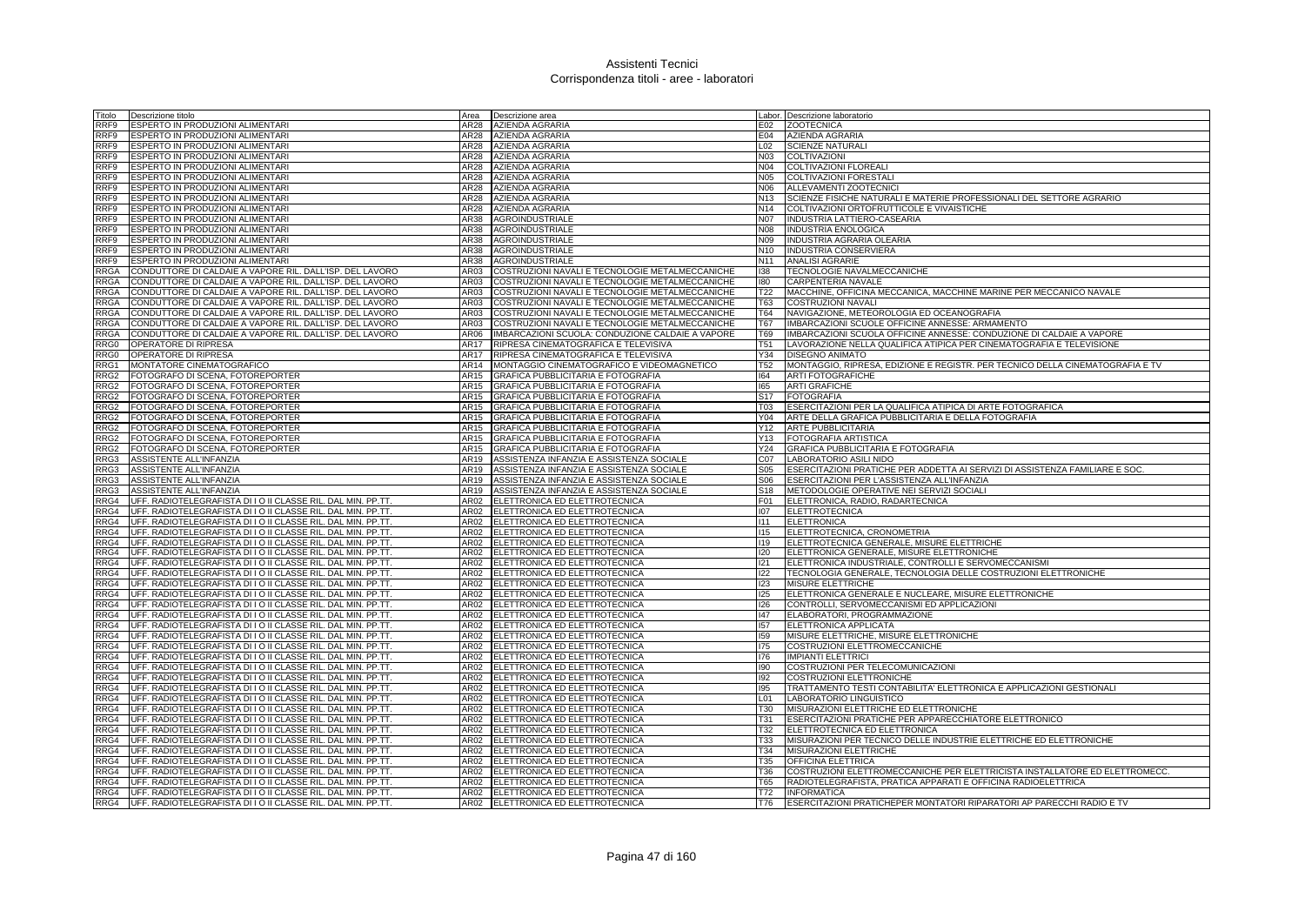| Titolo                     | Descrizione titolo                                                                                                       | Area         | Descrizione area                                                                                   | Labor.                 | Descrizione laboratorio                                                                  |
|----------------------------|--------------------------------------------------------------------------------------------------------------------------|--------------|----------------------------------------------------------------------------------------------------|------------------------|------------------------------------------------------------------------------------------|
| RRG4                       | UFF. RADIOTELEGRAFISTA DI I O II CLASSE RIL. DAL MIN. PP.TT.                                                             | AR02         | ELETTRONICA ED ELETTROTECNICA                                                                      | Z02                    | IMPIANTI SERVIZI EDIFICI CIVILI, RURALI E SERRE                                          |
| RRG5                       | PADRONE MARIT. PER TRAF. E PESCA CON TIT. PROF. MAR. CAP. P.                                                             | AR03         | COSTRUZIONI NAVALI E TECNOLOGIE METALMECCANICHE                                                    | 138                    | TECNOLOGIE NAVALMECCANICHE                                                               |
| RRG5                       | PADRONE MARIT. PER TRAF. E PESCA CON TIT. PROF. MAR. CAP. P.                                                             | AR03         | COSTRUZIONI NAVALI E TECNOLOGIE METALMECCANICHE                                                    | 180                    | CARPENTERIA NAVALE                                                                       |
| RRG5                       | PADRONE MARIT. PER TRAF. E PESCA CON TIT. PROF. MAR. CAP. P                                                              | AR03         | COSTRUZIONI NAVALI E TECNOLOGIE METALMECCANICHE                                                    | T22                    | MACCHINE, OFFICINA MECCANICA, MACCHINE MARINE PER MECCANICO NAVALE                       |
| RRG5                       | PADRONE MARIT. PER TRAF. E PESCA CON TIT. PROF. MAR. CAP. P                                                              | AR03         | COSTRUZIONI NAVALI E TECNOLOGIE METALMECCANICHE                                                    | T63                    | <b>COSTRUZIONI NAVALI</b>                                                                |
| RRG5                       | PADRONE MARIT. PER TRAF. E PESCA CON TIT. PROF. MAR. CAP. P.                                                             | AR03         | COSTRUZIONI NAVALI E TECNOLOGIE METALMECCANICHE                                                    | <b>T64</b>             | NAVIGAZIONE, METEOROLOGIA ED OCEANOGRAFIA                                                |
| RRG5                       | PADRONE MARIT. PER TRAF. E PESCA CON TIT. PROF. MAR. CAP. P.                                                             | AR03         | COSTRUZIONI NAVALI E TECNOLOGIE METALMECCANICHE                                                    | <b>T67</b>             | IMBARCAZIONI SCUOLE OFFICINE ANNESSE: ARMAMENTO                                          |
| RRG5                       | PADRONE MARIT. PER TRAF. E PESCA CON TIT. PROF. MAR. CAP. P                                                              | AR04         | IMBARCAZIONI SCUOLA E OFFICINE                                                                     | <b>T66</b>             | IMBARCAZIONI SCUOLE OFFICINE ANNESSE MANUTENZIONE E CONDUZIONE                           |
| RRG5                       | PADRONE MARIT. PER TRAF. E PESCA CON TIT. PROF. MAR. CAP. P.                                                             | AR04         | IMBARCAZIONI SCUOLA E OFFICINE                                                                     | T75                    | CONDUZIONI DELLE IMBARCAZIONI                                                            |
| RRG6                       | <b>ISCRIZIONE TRA LA GENTE DI MARE</b>                                                                                   | AR03         | COSTRUZIONI NAVALI E TECNOLOGIE METALMECCANICHE                                                    | 138                    | TECNOLOGIE NAVALMECCANICHE                                                               |
| RRG <sub>6</sub>           | <b>ISCRIZIONE TRA LA GENTE DI MARE</b>                                                                                   | AR03         | COSTRUZIONI NAVALI E TECNOLOGIE METALMECCANICHE                                                    | 180                    | CARPENTERIA NAVALE                                                                       |
| RRG6                       | <b>ISCRIZIONE TRA LA GENTE DI MARE</b>                                                                                   | AR03         | COSTRUZIONI NAVALI E TECNOLOGIE METALMECCANICHE                                                    | T22                    | MACCHINE, OFFICINA MECCANICA, MACCHINE MARINE PER MECCANICO NAVALE                       |
| RRG <sub>6</sub>           | <b>ISCRIZIONE TRA LA GENTE DI MARE</b>                                                                                   | AR03         | COSTRUZIONI NAVALI E TECNOLOGIE METALMECCANICHE                                                    | <b>T63</b>             | <b>COSTRUZIONI NAVALI</b>                                                                |
| RRG6                       | <b>ISCRIZIONE TRA LA GENTE DI MARE</b>                                                                                   | AR03         | COSTRUZIONI NAVALI E TECNOLOGIE METALMECCANICHE                                                    | <b>T64</b>             | NAVIGAZIONE, METEOROLOGIA ED OCEANOGRAFIA                                                |
| RRG6                       | <b>ISCRIZIONE TRA LA GENTE DI MARE</b>                                                                                   | AR03         | COSTRUZIONI NAVALI E TECNOLOGIE METALMECCANICHE                                                    | <b>T67</b>             | IMBARCAZIONI SCUOLE OFFICINE ANNESSE: ARMAMENTO                                          |
| RRG7                       | MECCANICO NAVALE I CLASSE SPECIALIZZ. RIL. DALLE CAP. DI P.                                                              | AR03         | COSTRUZIONI NAVALI E TECNOLOGIE METALMECCANICHE                                                    | 138                    | TECNOLOGIE NAVALMECCANICHE                                                               |
| RRG7<br>RRG7               | MECCANICO NAVALE I CLASSE SPECIALIZZ. RIL. DALLE CAP. DI P                                                               | AR03<br>AR03 | COSTRUZIONI NAVALI E TECNOLOGIE METALMECCANICHE                                                    | 180<br>T <sub>22</sub> | CARPENTERIA NAVALE<br>MACCHINE, OFFICINA MECCANICA, MACCHINE MARINE PER MECCANICO NAVALE |
|                            | MECCANICO NAVALE I CLASSE SPECIALIZZ. RIL. DALLE CAP. DI P                                                               | AR03         | COSTRUZIONI NAVALI E TECNOLOGIE METALMECCANICHE<br>COSTRUZIONI NAVALI E TECNOLOGIE METALMECCANICHE | <b>T63</b>             | <b>COSTRUZIONI NAVALI</b>                                                                |
| RRG7<br>RRG7               | MECCANICO NAVALE I CLASSE SPECIALIZZ. RIL. DALLE CAP. DI P<br>MECCANICO NAVALE I CLASSE SPECIALIZZ. RIL. DALLE CAP. DI P | AR03         | COSTRUZIONI NAVALI E TECNOLOGIE METALMECCANICHE                                                    | T64                    | NAVIGAZIONE, METEOROLOGIA ED OCEANOGRAFIA                                                |
| RRG7                       | MECCANICO NAVALE I CLASSE SPECIALIZZ. RIL. DALLE CAP. DI P                                                               | AR03         | COSTRUZIONI NAVALI E TECNOLOGIE METALMECCANICHE                                                    | T67                    | IMBARCAZIONI SCUOLE OFFICINE ANNESSE: ARMAMENTO                                          |
| RRG7                       | MECCANICO NAVALE I CLASSE SPECIALIZZ. RIL. DALLE CAP. DI P.                                                              | AR05         | IMBAR.SCUOLA-IMP.ELETTRICI-COND.CALDAIE A VAPORE                                                   | <b>T68</b>             | IMBARC.SCUOLE OFF.ANN.COND.E MAN.MOTORI E AUSIL.BORDO:COND. CALDAIE A VAPORE             |
| RRG7                       | MECCANICO NAVALE I CLASSE SPECIALIZZ. RIL. DALLE CAP. DI P.                                                              | AR05         | IMBAR.SCUOLA-IMP.ELETTRICI-COND.CALDAIE A VAPORE                                                   | T70                    | IMBARCAZIONI SCUOLA OFFICINE ANNESSE: IMPIANTI ELETTRICI DI BORDO                        |
| RRG8                       | MECCANICO NAVALE I CLASSE RIL. DALLE CAP. DI PORTO                                                                       | AR03         | COSTRUZIONI NAVALI E TECNOLOGIE METALMECCANICHE                                                    | 138                    | TECNOLOGIE NAVALMECCANICHE                                                               |
| RRG8                       | MECCANICO NAVALE I CLASSE RIL. DALLE CAP. DI PORTO                                                                       | AR03         | COSTRUZIONI NAVALI E TECNOLOGIE METALMECCANICHE                                                    | 180                    | CARPENTERIA NAVALE                                                                       |
| RRG8                       | MECCANICO NAVALE I CLASSE RIL. DALLE CAP. DI PORTO                                                                       | AR03         | COSTRUZIONI NAVALI E TECNOLOGIE METALMECCANICHE                                                    | T22                    | MACCHINE, OFFICINA MECCANICA, MACCHINE MARINE PER MECCANICO NAVALE                       |
| RRG8                       | MECCANICO NAVALE I CLASSE RIL. DALLE CAP. DI PORTO                                                                       | AR03         | COSTRUZIONI NAVALI E TECNOLOGIE METALMECCANICHE                                                    | <b>T63</b>             | <b>COSTRUZIONI NAVALI</b>                                                                |
| RRG8                       | MECCANICO NAVALE I CLASSE RIL. DALLE CAP. DI PORTO                                                                       | AR03         | <b>COSTRUZIONI NAVALI E TECNOLOGIE METALMECCANICHE</b>                                             | T64                    | NAVIGAZIONE, METEOROLOGIA ED OCEANOGRAFIA                                                |
| RRG8                       | MECCANICO NAVALE I CLASSE RIL. DALLE CAP. DI PORTO                                                                       | AR03         | COSTRUZIONI NAVALI E TECNOLOGIE METALMECCANICHE                                                    | <b>T67</b>             | IMBARCAZIONI SCUOLE OFFICINE ANNESSE: ARMAMENTO                                          |
| RRG8                       | MECCANICO NAVALE I CLASSE RIL. DALLE CAP. DI PORTO                                                                       | AR05         | IMBAR.SCUOLA-IMP.ELETTRICI-COND.CALDAIE A VAPORE                                                   | T68                    | IMBARC.SCUOLE OFF.ANN.COND.E MAN.MOTORI E AUSIL.BORDO:COND. CALDAIE A VAPORE             |
| RRG8                       | MECCANICO NAVALE I CLASSE RIL. DALLE CAP. DI PORTO                                                                       | AR05         | IMBAR.SCUOLA-IMP.ELETTRICI-COND.CALDAIE A VAPORE                                                   | T70                    | IMBARCAZIONI SCUOLA OFFICINE ANNESSE: IMPIANTI ELETTRICI DI BORDO                        |
| RRG9                       | MECCANICO NAVALE II CLASSE RIL. DALLE CAP. DI PORTO                                                                      | AR03         | COSTRUZIONI NAVALI E TECNOLOGIE METALMECCANICHE                                                    | 138                    | TECNOLOGIE NAVALMECCANICHE                                                               |
| RRG9                       | MECCANICO NAVALE II CLASSE RIL. DALLE CAP. DI PORTO                                                                      | AR03         | COSTRUZIONI NAVALI E TECNOLOGIE METALMECCANICHE                                                    | 180                    | CARPENTERIA NAVALE                                                                       |
| RRG9                       | MECCANICO NAVALE II CLASSE RIL. DALLE CAP. DI PORTO                                                                      | AR03         | COSTRUZIONI NAVALI E TECNOLOGIE METALMECCANICHE                                                    | T22                    | MACCHINE, OFFICINA MECCANICA, MACCHINE MARINE PER MECCANICO NAVALE                       |
| RRG9                       | MECCANICO NAVALE II CLASSE RIL. DALLE CAP. DI PORTO                                                                      | AR03         | COSTRUZIONI NAVALI E TECNOLOGIE METALMECCANICHE                                                    | T63                    | <b>COSTRUZIONI NAVALI</b>                                                                |
| RRG9                       | MECCANICO NAVALE II CLASSE RIL. DALLE CAP. DI PORTO                                                                      | AR03         | COSTRUZIONI NAVALI E TECNOLOGIE METALMECCANICHE                                                    | <b>T64</b>             | NAVIGAZIONE, METEOROLOGIA ED OCEANOGRAFIA                                                |
| RRG9                       | MECCANICO NAVALE II CLASSE RIL. DALLE CAP. DI PORTO                                                                      | AR03         | COSTRUZIONI NAVALI E TECNOLOGIE METALMECCANICHE                                                    | T67                    | IMBARCAZIONI SCUOLE OFFICINE ANNESSE: ARMAMENTO                                          |
| RRG9                       | MECCANICO NAVALE II CLASSE RIL. DALLE CAP. DI PORTO                                                                      | AR05         | IMBAR.SCUOLA-IMP.ELETTRICI-COND.CALDAIE A VAPORE                                                   | T68                    | IMBARC.SCUOLE OFF.ANN.COND.E MAN.MOTORI E AUSIL.BORDO:COND. CALDAIE A VAPORE             |
| RRG9                       | MECCANICO NAVALE II CLASSE RIL. DALLE CAP. DI PORTO                                                                      | AR05         | IMBAR.SCUOLA-IMP.ELETTRICI-COND.CALDAIE A VAPORE                                                   | <b>T70</b>             | IMBARCAZIONI SCUOLA OFFICINE ANNESSE: IMPIANTI ELETTRICI DI BORDO                        |
| RRHB                       | MECCANICO RIPARATORE                                                                                                     | ARR1         | MECCANICA (H07 - I60)                                                                              | C <sub>03</sub>        | DATTILOGRAFIA E CALCOLO MECCANICO                                                        |
| RRHB                       | MECCANICO RIPARATORE                                                                                                     | ARR1         | MECCANICA (H07 - I60)                                                                              | E05                    | ESERCITAZIONI DI TECNOLOGIE MECCANICHE                                                   |
| RRHB<br><b>RRHB</b>        | MECCANICO RIPARATORE<br><b>MECCANICO RIPARATORE</b>                                                                      | ARR1<br>ARR1 | MECCANICA (H07 - I60)<br>MECCANICA (H07 - I60)                                                     | E06<br>G01             | ESERCITAZIONI DI MOTORI E MACCHINE AGRICOLE<br><b>DATTILOGRAFIA</b>                      |
| <b>RRHB</b>                | MECCANICO RIPARATORE                                                                                                     | ARR1         | MECCANICA (H07 - I60)                                                                              | G02                    | RAGIONERIA E MACCHINE CONTABILI                                                          |
| <b>RRHB</b>                | MECCANICO RIPARATORE                                                                                                     | ARR1         | MECCANICA (H07 - I60)                                                                              | G03                    | TECNICA COMMERCIALE E MACCHINE CALCOLATRICI                                              |
| <b>RRHB</b>                | MECCANICO RIPARATORE                                                                                                     | ARR1         | MECCANICA (H07 - I60)                                                                              | H <sub>05</sub>        | COSTRUZIONE E MANUTENZIONE DI IMPIANTI AUSILIARI                                         |
| <b>RRHB</b>                | <b>MECCANICO RIPARATORE</b>                                                                                              | ARR1         | MECCANICA (H07 - I60)                                                                              | H <sub>0</sub> 7       | CONDUZIONE E MANUTENZIONE DI IMPIANTI TERMICI                                            |
| <b>RRHB</b>                | <b>MECCANICO RIPARATORE</b>                                                                                              | ARR1         | MECCANICA (H07 - I60)                                                                              | 116                    | TECNOLOGIE MECCANICHE DELLE OROLOGERIE                                                   |
| RRHB                       | <b>MECCANICO RIPARATORE</b>                                                                                              | ARR1         | MECCANICA (H07 - I60)                                                                              | 128                    | MECCANICA, MACCHINE                                                                      |
| RRHB                       | <b>MECCANICO RIPARATORE</b>                                                                                              | ARR1         | MECCANICA (H07 - I60)                                                                              | 131                    | <b>TECNOLOGIA MECCANICA</b>                                                              |
| RRHB                       | <b>MECCANICO RIPARATORE</b>                                                                                              | ARR1         | MECCANICA (H07 - I60)                                                                              | 132                    | CONDUZIONE E MANUTENZIONE DI AUTOVEICOLI                                                 |
| RRHB                       | MECCANICO RIPARATORE                                                                                                     | ARR1         | MECCANICA (H07 - 160)                                                                              | 146                    | <b>TECNOLOGIA TESSILE</b>                                                                |
| RRHB                       | MECCANICO RIPARATORE                                                                                                     | ARR1         | MECCANICA (H07 - I60)                                                                              | 152                    | MACCHINE A FLUIDO                                                                        |
| RRHB                       | MECCANICO RIPARATORE                                                                                                     | ARR1         | MECCANICA (H07 - I60)                                                                              | 153                    | TECNOLOGIA DELLA MECCANICA FINE E DI PRECISIONE                                          |
| RRHB                       | MECCANICO RIPARATORE                                                                                                     | ARR1         | MECCANICA (H07 - I60)                                                                              | 160                    | TERMOTECNICA, MACCHINE A FLUIDO                                                          |
| RRHB                       | <b>MECCANICO RIPARATORE</b>                                                                                              | ARR1         | MECCANICA (H07 - I60)                                                                              | 162                    | AGGIUSTAGGIO                                                                             |
| RRHB                       | MECCANICO RIPARATORE                                                                                                     | ARR1         | MECCANICA (H07 - I60)                                                                              | 169                    | CRONOMETRIA                                                                              |
| RRHB                       | MECCANICO RIPARATORE                                                                                                     | ARR1         | MECCANICA (H07 - I60)                                                                              | 172                    | <b>FUCINA</b>                                                                            |
| RRHB                       | MECCANICO RIPARATORE                                                                                                     | ARR1         | MECCANICA (H07 - I60)                                                                              | 173                    | SALDATURA                                                                                |
| <b>RRHB</b>                | MECCANICO RIPARATORE                                                                                                     | ARR1         | MECCANICA (H07 - I60)                                                                              | 174                    | MACCHINE UTENSILI                                                                        |
| <b>RRHB</b>                | MECCANICO RIPARATORE                                                                                                     | ARR1         | MECCANICA (H07 - I60)                                                                              | 178                    | <b>FONDERIA</b>                                                                          |
| RRHB                       | MECCANICO RIPARATORE                                                                                                     | ARR1         | MECCANICA (H07 - I60)                                                                              | 182                    | ESERCITAZIONI DI REPARTO (INDUSTRIA TESSILE)                                             |
| <b>RRHB</b>                | MECCANICO RIPARATORE                                                                                                     | ARR1         | MECCANICA (H07 - I60)                                                                              | 186                    | <b>MATERIE PLASTICHE</b>                                                                 |
| <b>RRHB</b><br><b>RRHB</b> | <b>MECCANICO RIPARATORE</b><br><b>MECCANICO RIPARATORE</b>                                                               | ARR1<br>ARR1 | MECCANICA (H07 - I60)<br>MECCANICA (H07 - 160)                                                     | 187<br>188             | TRATTAMENTI TERMIC<br><b>MECCANICA DI PRECISIONE</b>                                     |
|                            | RRHB MECCANICO RIPARATORE                                                                                                |              | ARR1 MECCANICA (H07 - 160)                                                                         | N <sub>02</sub>        | OFFICINA MECCANICA AGRICOLA E MACCHINE AGRICOLE                                          |
|                            |                                                                                                                          |              |                                                                                                    |                        |                                                                                          |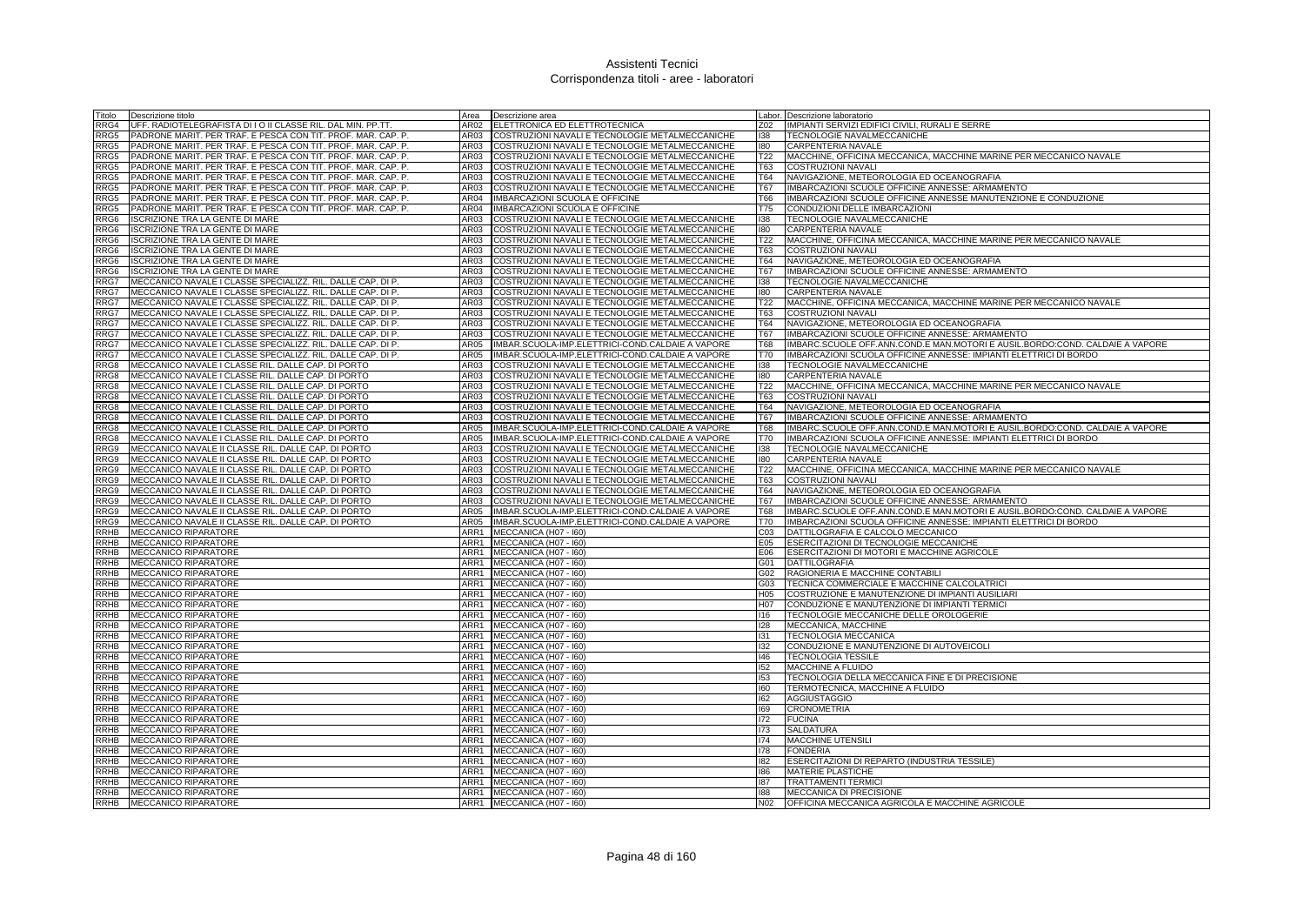| Titolo                     | Descrizione titolo                                         | Area             | Descrizione area                                             |                 | Labor. Descrizione laboratorio                                                |
|----------------------------|------------------------------------------------------------|------------------|--------------------------------------------------------------|-----------------|-------------------------------------------------------------------------------|
| RRHB                       | <b>MECCANICO RIPARATORE</b>                                | ARR1             | MECCANICA (H07 - I60)                                        | R01             | DATTILOG. DUPLICAZIONI MACCHINE CALCOLATRI. CONTA BILI (ELETTR. ED ELETTRON.) |
| RRHB                       | <b>MECCANICO RIPARATORE</b>                                | ARR1             | MECCANICA (H07 - I60)                                        | T <sub>10</sub> | AGGIUSTAGGIO PER LAVORAZIONI MECCANICHE                                       |
| RRHB                       | <b>MECCANICO RIPARATORE</b>                                | ARR1             | MECCANICA (H07 - I60)                                        | T12             | LAVORAZIONI AL BANCO ASSISTENTE DI FILATURA E TESSITURA                       |
|                            | RRHB MECCANICO RIPARATORE                                  |                  | ARR1 MECCANICA (H07 - I60)                                   | T13             | <b>FUCINA E SALDATURA</b>                                                     |
| RRHB                       | <b>MECCANICO RIPARATORE</b>                                | ARR1             | MECCANICA (H07 - I60)                                        | T17             | LABORATORIO TECNOLOGICO                                                       |
| <b>RRHB</b>                | <b>MECCANICO RIPARATORE</b>                                | ARR1             | MECCANICA (H07 - I60)                                        | T <sub>18</sub> | <b>OFFICINA E MACCHINE UTENSIL</b>                                            |
| RRHB                       | <b>MECCANICO RIPARATORE</b>                                | ARR1             | MECCANICA (H07 - I60)                                        | T <sub>23</sub> | MACCHINE TERMICHE, OFF.AUTOMEZZI, OFF.MOTORI PER MECCANICO RIPARATORE AUTOVE. |
| RRHB                       | <b>MECCANICO RIPARATORE</b>                                |                  | ARR1 MECCANICA (H07 - 160)                                   | T44             | MODELLISTA FORMATORE                                                          |
|                            | RRHB MECCANICO RIPARATORE                                  | ARR2             | MECCANICA (I32)                                              | C <sub>03</sub> | DATTILOGRAFIA E CALCOLO MECCANICO                                             |
| RRHB                       | <b>MECCANICO RIPARATORE</b>                                | ARR2             | MECCANICA (I32)                                              | E05             | <b>ESERCITAZIONI DI TECNOLOGIE MECCANICHE</b>                                 |
| RRHB                       | MECCANICO RIPARATORE                                       | ARR2             | MECCANICA (I32)                                              | E06             | ESERCITAZIONI DI MOTORI E MACCHINE AGRICOLE                                   |
| RRHB                       | <b>MECCANICO RIPARATORE</b>                                | ARR2             | MECCANICA (I32)                                              | G01             | <b>DATTILOGRAFIA</b>                                                          |
| <b>RRHB</b>                | <b>MECCANICO RIPARATORE</b>                                | ARR2             | MECCANICA (I32)                                              | G02             | RAGIONERIA E MACCHINE CONTABILI                                               |
| <b>RRHB</b>                | <b>MECCANICO RIPARATORE</b>                                | ARR2             | MECCANICA (132)                                              | G03             | TECNICA COMMERCIALE E MACCHINE CALCOLATRIC                                    |
| <b>RRHB</b>                | MECCANICO RIPARATORE                                       | ARR2             | MECCANICA (I32)                                              | H <sub>05</sub> | COSTRUZIONE E MANUTENZIONE DI IMPIANTI AUSILIARI                              |
| <b>RRHB</b>                | <b>MECCANICO RIPARATORE</b>                                | ARR2             | MECCANICA (I32)                                              | H07             | CONDUZIONE E MANUTENZIONE DI IMPIANTI TERMICI                                 |
| RRHB                       | <b>MECCANICO RIPARATORE</b>                                | ARR2             | MECCANICA (I32)                                              | 116             | TECNOLOGIE MECCANICHE DELLE OROLOGERIE                                        |
| <b>RRHB</b>                | MECCANICO RIPARATORE                                       | ARR2             | MECCANICA (132)                                              | 128             | MECCANICA, MACCHINE                                                           |
| <b>RRHB</b>                | <b>MECCANICO RIPARATORE</b>                                | ARR <sub>2</sub> | MECCANICA (I32)                                              | 131             | <b>TECNOLOGIA MECCANICA</b>                                                   |
| <b>RRHB</b>                | <b>MECCANICO RIPARATORE</b>                                | ARR2             | MECCANICA (132)                                              | 132             | CONDUZIONE E MANUTENZIONE DI AUTOVEICOLI                                      |
| <b>RRHB</b>                | <b>MECCANICO RIPARATORE</b>                                |                  | ARR2 MECCANICA (I32)                                         | 146             | <b>TECNOLOGIA TESSILE</b>                                                     |
| RRHB                       | MECCANICO RIPARATORE                                       |                  | ARR2 MECCANICA (I32)                                         | 152             | MACCHINE A FLUIDO                                                             |
| RRHB                       | <b>MECCANICO RIPARATORE</b>                                | ARR2             | MECCANICA (I32)                                              | 153             | TECNOLOGIA DELLA MECCANICA FINE E DI PRECISIONE                               |
| RRHB                       | MECCANICO RIPARATORE                                       | ARR2             | MECCANICA (I32)                                              | 160             | TERMOTECNICA, MACCHINE A FLUIDO                                               |
| RRHB                       | <b>MECCANICO RIPARATORE</b>                                | ARR2             | MECCANICA (132)                                              | 162             | <b>AGGIUSTAGGIO</b>                                                           |
| RRHB                       | MECCANICO RIPARATORE                                       |                  | ARR2 MECCANICA (I32)                                         | 169             | <b>CRONOMETRIA</b>                                                            |
| RRHB                       | <b>MECCANICO RIPARATORE</b>                                | ARR2             | MECCANICA (I32)                                              | 172             | <b>FUCINA</b>                                                                 |
| RRHB                       | MECCANICO RIPARATORE                                       | ARR2             | MECCANICA (I32)                                              | 173             | <b>SALDATURA</b>                                                              |
| RRHB                       | <b>MECCANICO RIPARATORE</b>                                | ARR2             | MECCANICA (I32)                                              | 174             | MACCHINE UTENSILI                                                             |
| <b>RRHB</b>                | MECCANICO RIPARATORE                                       | ARR2             | MECCANICA (I32)                                              | 178             | <b>FONDERIA</b>                                                               |
| <b>RRHB</b>                | <b>MECCANICO RIPARATORE</b>                                | ARR2             | MECCANICA (I32)                                              | 182             | ESERCITAZIONI DI REPARTO (INDUSTRIA TESSILE)                                  |
| RRHB                       | <b>MECCANICO RIPARATORE</b>                                | ARR2             | <b>MECCANICA (I32</b>                                        | 186             | <b>MATERIE PLASTICHE</b>                                                      |
| RRHB                       | <b>MECCANICO RIPARATORE</b>                                | ARR2             | MECCANICA (I32)                                              | 187             | <b>TRATTAMENTI TERMIC</b>                                                     |
| <b>RRHB</b>                | <b>MECCANICO RIPARATORE</b>                                |                  | ARR2 MECCANICA (I32)                                         | 188             | MECCANICA DI PRECISIONE                                                       |
|                            | RRHB MECCANICO RIPARATORE                                  |                  | ARR2 MECCANICA (I32)                                         | N02             | OFFICINA MECCANICA AGRICOLA E MACCHINE AGRICOLE                               |
| <b>RRHB</b>                | <b>MECCANICO RIPARATORE</b>                                |                  | ARR2 MECCANICA (I32)                                         | <b>R01</b>      | DATTILOG. DUPLICAZIONI MACCHINE CALCOLATRI. CONTA BILI (ELETTR. ED ELETTRON.) |
| <b>RRHB</b>                | <b>MECCANICO RIPARATORE</b>                                |                  | ARR2 MECCANICA (I32)                                         | T <sub>10</sub> | AGGIUSTAGGIO PER LAVORAZIONI MECCANICHE                                       |
| <b>RRHB</b>                | <b>MECCANICO RIPARATORE</b>                                |                  | ARR2 MECCANICA (132)                                         | T <sub>12</sub> | LAVORAZIONI AL BANCO ASSISTENTE DI FILATURA E TESSITURA                       |
|                            | RRHB MECCANICO RIPARATORE                                  |                  | ARR2 MECCANICA (I32)                                         | T <sub>13</sub> | <b>FUCINA E SALDATURA</b>                                                     |
| <b>RRHB</b>                | <b>MECCANICO RIPARATORE</b>                                | ARR2             | MECCANICA (I32)                                              | T <sub>17</sub> | LABORATORIO TECNOLOGICO                                                       |
| <b>RRHB</b>                | <b>MECCANICO RIPARATORE</b>                                | ARR2             | MECCANICA (I32)                                              | T18             | OFFICINA E MACCHINE UTENSIL                                                   |
| <b>RRHB</b>                | <b>MECCANICO RIPARATORE</b>                                | ARR2             | MECCANICA (I32)                                              | T23             | MACCHINE TERMICHE, OFF AUTOMEZZI, OFF MOTORI PER MECCANICO RIPARATORE AUTOVE. |
| RRHB                       | <b>MECCANICO RIPARATORE</b>                                |                  | ARR2 MECCANICA (I32)                                         | T44             | <b>MODELLISTA FORMATORE</b>                                                   |
| <b>RRHB</b>                | <b>MECCANICO RIPARATORE</b>                                | ARR3             | MECCANICA (ALTRI LABORATORI)                                 | C <sub>03</sub> | DATTILOGRAFIA E CALCOLO MECCANICO                                             |
| RRHB                       | MECCANICO RIPARATORE                                       | ARR3             | MECCANICA (ALTRI LABORATORI)                                 | E05             | ESERCITAZIONI DI TECNOLOGIE MECCANICHE                                        |
| RRHB                       | MECCANICO RIPARATORE                                       | ARR3             | MECCANICA (ALTRI LABORATORI)                                 | E06             | ESERCITAZIONI DI MOTORI E MACCHINE AGRICOLE                                   |
| RRHB                       | <b>MECCANICO RIPARATORE</b>                                |                  | ARR3 MECCANICA (ALTRI LABORATORI)                            | G01             | <b>DATTILOGRAFIA</b>                                                          |
| RRHB                       | <b>MECCANICO RIPARATORE</b>                                | ARR3             | MECCANICA (ALTRI LABORATORI)                                 | G02             | RAGIONERIA E MACCHINE CONTABILI                                               |
| RRHB                       | <b>MECCANICO RIPARATORE</b>                                | ARR3             | MECCANICA (ALTRI LABORATORI)                                 | G03             | TECNICA COMMERCIALE E MACCHINE CALCOLATRICI                                   |
| RRHB                       | MECCANICO RIPARATORE                                       | ARR3             | MECCANICA (ALTRI LABORATORI)                                 | H <sub>05</sub> | COSTRUZIONE E MANUTENZIONE DI IMPIANTI AUSILIARI                              |
| <b>RRHB</b>                | MECCANICO RIPARATORE                                       | ARR3             | MECCANICA (ALTRI LABORATORI)                                 | <b>H07</b>      | CONDUZIONE E MANUTENZIONE DI IMPIANTI TERMICI                                 |
|                            | RRHB MECCANICO RIPARATORE                                  | ARR3             | MECCANICA (ALTRI LABORATORI)                                 | 116             | TECNOLOGIE MECCANICHE DELLE OROLOGERIE                                        |
| <b>RRHB</b>                | <b>MECCANICO RIPARATORE</b>                                | ARR3             | MECCANICA (ALTRI LABORATORI)                                 | 128             | MECCANICA, MACCHINE                                                           |
| RRHB                       | MECCANICO RIPARATORE                                       | ARR3             | MECCANICA (ALTRI LABORATORI)                                 | 131             | <b>TECNOLOGIA MECCANICA</b>                                                   |
| RRHB                       | <b>MECCANICO RIPARATORE</b>                                | ARR3             | MECCANICA (ALTRI LABORATORI)                                 | 132             | CONDUZIONE E MANUTENZIONE DI AUTOVEICOLI                                      |
| RRHB                       | <b>MECCANICO RIPARATORE</b>                                | ARR3             | MECCANICA (ALTRI LABORATORI)                                 | 146             | <b>TECNOLOGIA TESSILE</b>                                                     |
| <b>RRHB</b>                | <b>MECCANICO RIPARATORE</b>                                | ARR3             | MECCANICA (ALTRI LABORATORI)                                 | 152             | <b>MACCHINE A FLUIDO</b>                                                      |
| RRHB                       | MECCANICO RIPARATORE                                       | ARR3             | MECCANICA (ALTRI LABORATORI)                                 | 153             | TECNOLOGIA DELLA MECCANICA FINE E DI PRECISIONE                               |
| RRHB                       | <b>MECCANICO RIPARATORE</b>                                | ARR3             | MECCANICA (ALTRI LABORATORI)                                 | 160             | TERMOTECNICA, MACCHINE A FLUIDO                                               |
| RRHB                       | <b>MECCANICO RIPARATORE</b>                                | ARR3             | MECCANICA (ALTRI LABORATORI)                                 | 162             | <b>AGGIUSTAGGIO</b>                                                           |
| <b>RRHB</b>                | MECCANICO RIPARATORE                                       | ARR3<br>ARR3     | MECCANICA (ALTRI LABORATORI)                                 | 169             | <b>CRONOMETRIA</b>                                                            |
| <b>RRHB</b>                | <b>MECCANICO RIPARATORE</b>                                |                  | MECCANICA (ALTRI LABORATORI)                                 | 172<br>173      | <b>FUCINA</b>                                                                 |
| <b>RRHB</b><br><b>RRHB</b> | <b>MECCANICO RIPARATORE</b><br><b>MECCANICO RIPARATORE</b> | ARR3<br>ARR3     | MECCANICA (ALTRI LABORATORI)<br>MECCANICA (ALTRI LABORATORI) | 174             | <b>SALDATURA</b><br><b>MACCHINE UTENSILI</b>                                  |
|                            | RRHB MECCANICO RIPARATORE                                  |                  | ARR3 MECCANICA (ALTRI LABORATORI)                            | 178             | <b>FONDERIA</b>                                                               |
|                            | RRHB MECCANICO RIPARATORE                                  |                  | ARR3 MECCANICA (ALTRI LABORATORI)                            | 182             | ESERCITAZIONI DI REPARTO (INDUSTRIA TESSILE)                                  |
|                            |                                                            |                  |                                                              |                 |                                                                               |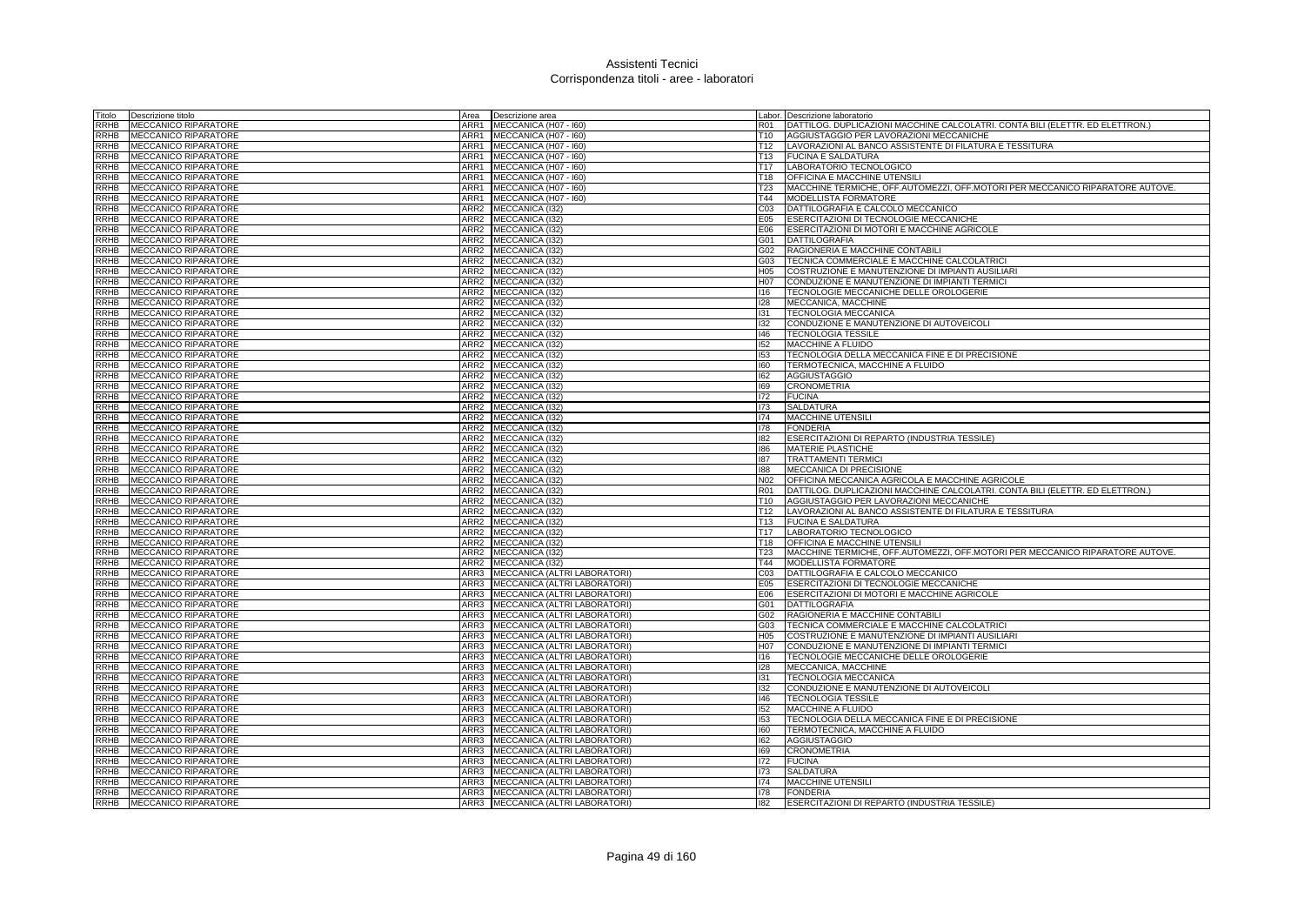| Fitolo      | Descrizione titolo                 | Area             | Descrizione area             |                 | abor. Descrizione laboratorio                                                 |
|-------------|------------------------------------|------------------|------------------------------|-----------------|-------------------------------------------------------------------------------|
| RRHB        | <b>MECCANICO RIPARATORE</b>        | ARR3             | MECCANICA (ALTRI LABORATORI) | 186             | <b>MATERIE PLASTICHE</b>                                                      |
| <b>RRHB</b> | <b>MECCANICO RIPARATORE</b>        | ARR3             | MECCANICA (ALTRI LABORATORI) | 187             | <b>TRATTAMENTI TERMIC</b>                                                     |
| RRHB        | <b>MECCANICO RIPARATORE</b>        | ARR3             | MECCANICA (ALTRI LABORATORI) | 188             | MECCANICA DI PRECISIONE                                                       |
| RRHB        | <b>MECCANICO RIPARATORE</b>        | ARR3             | MECCANICA (ALTRI LABORATORI) | N02             | OFFICINA MECCANICA AGRICOLA E MACCHINE AGRICOLE                               |
| RRHB        | <b>MECCANICO RIPARATORE</b>        | ARR3             | MECCANICA (ALTRI LABORATORI) | R01             | DATTILOG. DUPLICAZIONI MACCHINE CALCOLATRI. CONTA BILI (ELETTR. ED ELETTRON.) |
| <b>RRHB</b> | <b>MECCANICO RIPARATORE</b>        | ARR3             | MECCANICA (ALTRI LABORATORI) | T10             | AGGIUSTAGGIO PER LAVORAZIONI MECCANICHE                                       |
| RRHB        | <b>MECCANICO RIPARATORE</b>        | ARR3             | MECCANICA (ALTRI LABORATORI) | T12             | LAVORAZIONI AL BANCO ASSISTENTE DI FILATURA E TESSITURA                       |
| RRHB        | <b>MECCANICO RIPARATORE</b>        | ARR3             | MECCANICA (ALTRI LABORATORI) | T13             | <b>FUCINA E SALDATURA</b>                                                     |
| RRHB        | <b>MECCANICO RIPARATORE</b>        | ARR3             | MECCANICA (ALTRI LABORATORI) | T17             | LABORATORIO TECNOLOGICO                                                       |
| RRHB        | <b>MECCANICO RIPARATORE</b>        | ARR3             | MECCANICA (ALTRI LABORATORI) | T18             | OFFICINA E MACCHINE UTENSILI                                                  |
| RRHB        | MECCANICO RIPARATORE               | ARR3             | MECCANICA (ALTRI LABORATORI) | <b>T23</b>      | MACCHINE TERMICHE, OFF.AUTOMEZZI, OFF.MOTORI PER MECCANICO RIPARATORE AUTOVE. |
| RRHB        | <b>MECCANICO RIPARATORE</b>        | ARR3             | MECCANICA (ALTRI LABORATORI) | T44             | MODELLISTA FORMATORE                                                          |
| RRHB        | <b>MECCANICO RIPARATORE</b>        | AR08             | FISICA                       | A01             | <b>GABINETTO DI FISICA E CHIMICA</b>                                          |
| <b>RRHB</b> |                                    | AR08             |                              | 106             | <b>COMPLEMENTI DI FISICA</b>                                                  |
|             | MECCANICO RIPARATORE               | AR08             | FISICA                       | 127             |                                                                               |
| RRHB        | <b>MECCANICO RIPARATORE</b>        |                  | <b>FISICA</b>                |                 | <b>FISICA APPLICATA</b>                                                       |
| <b>RRHB</b> | <b>MECCANICO RIPARATORE</b>        | AR08             | <b>FISICA</b>                | M03             | <b>FISICA</b>                                                                 |
| RRHB        | <b>MECCANICO RIPARATORE</b>        | AR08             | <b>FISICA</b>                | T37             | FISICA PER TECNICO DELLE INDUSTRIE CHIMICHE                                   |
| RRHB        | MECCANICO RIPARATORE               | AR08             | FISICA                       | T38             | FISICA PER TECNICO DELLE INDUSTRIE ELETTRICHE ED ELETTRONICHE                 |
| <b>RRHB</b> | <b>MECCANICO RIPARATORE</b>        | AR08             | <b>FISICA</b>                | T39             | FISICA PER TECNICO DELLE INDUSTRIE MECCANICHE                                 |
| <b>RRHB</b> | MECCANICO RIPARATORE               | AR08             | <b>FISICA</b>                | X01             | <b>GABINETTO SCIENTIFICO</b>                                                  |
| RRHC        | TECNICO DELLE INDUSTRIE MECCANICHE | ARR1             | MECCANICA (H07 - 160)        | C03             | DATTILOGRAFIA E CALCOLO MECCANICO                                             |
| RRHC        | TECNICO DELLE INDUSTRIE MECCANICHE | ARR1             | MECCANICA (H07 - I60)        | E05             | ESERCITAZIONI DI TECNOLOGIE MECCANICHE                                        |
| RRHC        | TECNICO DELLE INDUSTRIE MECCANICHE | ARR1             | MECCANICA (H07 - I60)        | E06             | ESERCITAZIONI DI MOTORI E MACCHINE AGRICOLE                                   |
| <b>RRHC</b> | TECNICO DELLE INDUSTRIE MECCANICHE | ARR1             | MECCANICA (H07 - I60)        | G01             | DATTILOGRAFIA                                                                 |
| RRHC        | TECNICO DELLE INDUSTRIE MECCANICHE | ARR1             | MECCANICA (H07 - I60)        | G02             | RAGIONERIA E MACCHINE CONTABILI                                               |
| २RHC        | TECNICO DELLE INDUSTRIE MECCANICHE | ARR1             | MECCANICA (H07 - I60)        | G03             | TECNICA COMMERCIALE E MACCHINE CALCOLATRICI                                   |
| RRHC        | TECNICO DELLE INDUSTRIE MECCANICHE | ARR1             | MECCANICA (H07 - I60)        | H05             | COSTRUZIONE E MANUTENZIONE DI IMPIANTI AUSILIARI                              |
| <b>RRHC</b> | TECNICO DELLE INDUSTRIE MECCANICHE | ARR1             | MECCANICA (H07 - 160)        | H07             | CONDUZIONE E MANUTENZIONE DI IMPIANTI TERMICI                                 |
| RRHC        | TECNICO DELLE INDUSTRIE MECCANICHE | ARR1             | MECCANICA (H07 - I60)        | 116             | TECNOLOGIE MECCANICHE DELLE OROLOGERIE                                        |
| RRHC        | TECNICO DELLE INDUSTRIE MECCANICHE | ARR1             | MECCANICA (H07 - I60)        | 128             | MECCANICA, MACCHINE                                                           |
| <b>RRHC</b> | TECNICO DELLE INDUSTRIE MECCANICHE | ARR1             | MECCANICA (H07 - I60)        | 131             | <b>TECNOLOGIA MECCANICA</b>                                                   |
| RRHC        | TECNICO DELLE INDUSTRIE MECCANICHE | ARR1             | MECCANICA (H07 - I60)        | 132             | CONDUZIONE E MANUTENZIONE DI AUTOVEICOLI                                      |
| RRHC        | TECNICO DELLE INDUSTRIE MECCANICHE | ARR1             | MECCANICA (H07 - 160)        | 146             | <b>TECNOLOGIA TESSILE</b>                                                     |
| RRHC        | TECNICO DELLE INDUSTRIE MECCANICHE | ARR1             | MECCANICA (H07 - I60)        | 152             | MACCHINE A FLUIDO                                                             |
| RRHC        | TECNICO DELLE INDUSTRIE MECCANICHE | ARR1             | MECCANICA (H07 - I60)        | 153             | TECNOLOGIA DELLA MECCANICA FINE E DI PRECISIONE                               |
| RRHC        | TECNICO DELLE INDUSTRIE MECCANICHE | ARR1             | MECCANICA (H07 - I60)        | 160             | TERMOTECNICA, MACCHINE A FLUIDO                                               |
| RRHC        | TECNICO DELLE INDUSTRIE MECCANICHE | ARR1             | MECCANICA (H07 - I60)        | 162             | <b>AGGIUSTAGGIO</b>                                                           |
| RRHC        | TECNICO DELLE INDUSTRIE MECCANICHE | ARR1             | MECCANICA (H07 - I60)        | 169             | <b>CRONOMETRIA</b>                                                            |
| RRHC        | TECNICO DELLE INDUSTRIE MECCANICHE | ARR1             | MECCANICA (H07 - I60)        | 172             | <b>FUCINA</b>                                                                 |
| <b>RRHC</b> | TECNICO DELLE INDUSTRIE MECCANICHE | ARR1             | MECCANICA (H07 - I60)        | 173             | <b>SALDATURA</b>                                                              |
| <b>RRHC</b> | TECNICO DELLE INDUSTRIE MECCANICHE | ARR1             | MECCANICA (H07 - I60)        | 174             | <b>MACCHINE UTENSILI</b>                                                      |
| RRHC        | TECNICO DELLE INDUSTRIE MECCANICHE | ARR1             | MECCANICA (H07 - I60)        | 178             | <b>FONDERIA</b>                                                               |
| RRHC        | TECNICO DELLE INDUSTRIE MECCANICHE | ARR1             | MECCANICA (H07 - 160)        | 182             | ESERCITAZIONI DI REPARTO (INDUSTRIA TESSILE)                                  |
| RRHC        | TECNICO DELLE INDUSTRIE MECCANICHE | ARR1             | MECCANICA (H07 - I60)        | 186             | <b>MATERIE PLASTICHE</b>                                                      |
| RRHC        | TECNICO DELLE INDUSTRIE MECCANICHE | ARR1             | MECCANICA (H07 - 160)        | 187             | <b>TRATTAMENTI TERMICI</b>                                                    |
| RRHC        | TECNICO DELLE INDUSTRIE MECCANICHE | ARR1             | MECCANICA (H07 - 160)        | 188             | MECCANICA DI PRECISIONE                                                       |
| <b>RRHC</b> | TECNICO DELLE INDUSTRIE MECCANICHE | ARR1             | MECCANICA (H07 - I60)        | N02             | OFFICINA MECCANICA AGRICOLA E MACCHINE AGRICOLE                               |
| RRHC        | TECNICO DELLE INDUSTRIE MECCANICHE | ARR1             | MECCANICA (H07 - I60)        | R01             | DATTILOG. DUPLICAZIONI MACCHINE CALCOLATRI. CONTA BILI (ELETTR. ED ELETTRON.) |
| RRHC        | TECNICO DELLE INDUSTRIE MECCANICHE | ARR1             | MECCANICA (H07 - 160)        | T10             | AGGIUSTAGGIO PER LAVORAZIONI MECCANICHE                                       |
| RRHC        | TECNICO DELLE INDUSTRIE MECCANICHE | ARR1             | MECCANICA (H07 - I60)        | T12             | LAVORAZIONI AL BANCO ASSISTENTE DI FILATURA E TESSITURA                       |
| RRHC        | TECNICO DELLE INDUSTRIE MECCANICHE | ARR1             | MECCANICA (H07 - 160)        | T <sub>13</sub> | <b>FUCINA E SALDATURA</b>                                                     |
| RRHC        | TECNICO DELLE INDUSTRIE MECCANICHE | ARR1             | MECCANICA (H07 - I60)        | T17             | LABORATORIO TECNOLOGICO                                                       |
| RRHC        | TECNICO DELLE INDUSTRIE MECCANICHE | ARR1             | MECCANICA (H07 - 160)        | T <sub>18</sub> | OFFICINA E MACCHINE UTENSILI                                                  |
| RRHC        | TECNICO DELLE INDUSTRIE MECCANICHE | ARR1             | MECCANICA (H07 - 160)        | T23             | MACCHINE TERMICHE, OFF.AUTOMEZZI, OFF.MOTORI PER MECCANICO RIPARATORE AUTOVE. |
| RRHC        | TECNICO DELLE INDUSTRIE MECCANICHE | ARR1             | MECCANICA (H07 - I60)        | T44             | MODELLISTA FORMATORE                                                          |
| RRHC        | TECNICO DELLE INDUSTRIE MECCANICHE | ARR2             | MECCANICA (I32)              | C03             | DATTILOGRAFIA E CALCOLO MECCANICO                                             |
| <b>RRHC</b> | TECNICO DELLE INDUSTRIE MECCANICHE | ARR <sub>2</sub> | MECCANICA (132)              | E05             | ESERCITAZIONI DI TECNOLOGIE MECCANICHE                                        |
| <b>RRHC</b> | TECNICO DELLE INDUSTRIE MECCANICHE | ARR <sub>2</sub> | MECCANICA (132)              | E06             | ESERCITAZIONI DI MOTORI E MACCHINE AGRICOLE                                   |
| <b>RRHC</b> | TECNICO DELLE INDUSTRIE MECCANICHE | ARR <sub>2</sub> | MECCANICA (I32)              | G01             | <b>DATTILOGRAFIA</b>                                                          |
| RRHC        | TECNICO DELLE INDUSTRIE MECCANICHE | ARR2             | MECCANICA (I32)              | G02             | RAGIONERIA E MACCHINE CONTABILI                                               |
| RRHC        | TECNICO DELLE INDUSTRIE MECCANICHE | ARR <sub>2</sub> | MECCANICA (132)              | G03             | TECNICA COMMERCIALE E MACCHINE CALCOLATRIC                                    |
| <b>RRHC</b> | TECNICO DELLE INDUSTRIE MECCANICHE | ARR <sub>2</sub> | MECCANICA (I32)              | H05             | COSTRUZIONE E MANUTENZIONE DI IMPIANTI AUSILIARI                              |
| <b>RRHC</b> | TECNICO DELLE INDUSTRIE MECCANICHE | ARR <sub>2</sub> | MECCANICA (I32)              | H07             | CONDUZIONE E MANUTENZIONE DI IMPIANTI TERMICI                                 |
| RRHC        | TECNICO DELLE INDUSTRIE MECCANICHE | ARR <sub>2</sub> | MECCANICA (I32)              | 16              | TECNOLOGIE MECCANICHE DELLE OROLOGERIE                                        |
| RRHC        | TECNICO DELLE INDUSTRIE MECCANICHE |                  | ARR2 MECCANICA (I32)         | 128             | MECCANICA, MACCHINE                                                           |
| RRHC        | TECNICO DELLE INDUSTRIE MECCANICHE |                  | ARR2 MECCANICA (132)         | 131             | TECNOLOGIA MECCANICA                                                          |
|             |                                    |                  |                              |                 |                                                                               |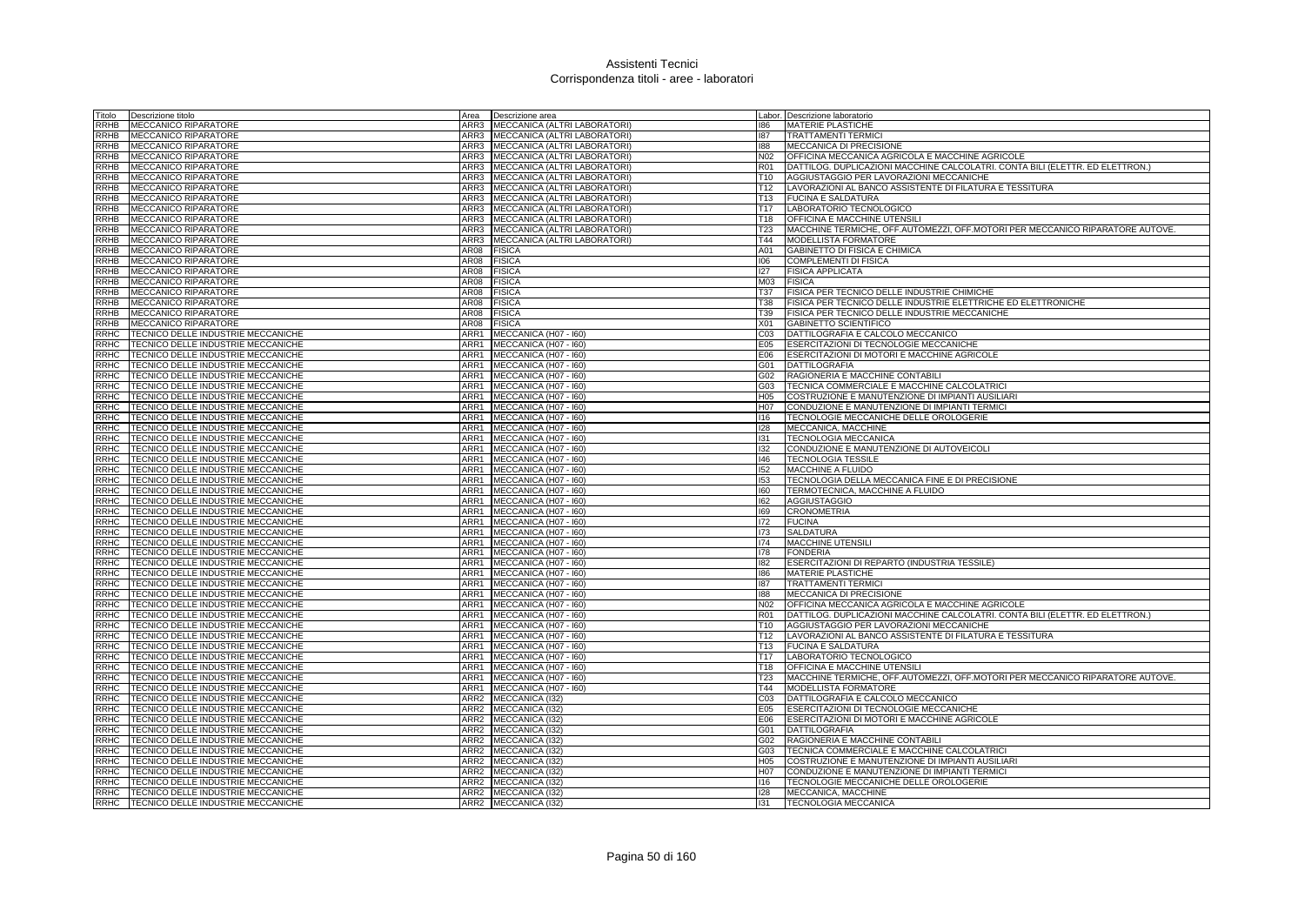| Titolo      | Descrizione titolo                               | Area             | Descrizione area             |                  | Labor. Descrizione laboratorio                                                |
|-------------|--------------------------------------------------|------------------|------------------------------|------------------|-------------------------------------------------------------------------------|
| <b>RRHC</b> | TECNICO DELLE INDUSTRIE MECCANICHE               | ARR2             | MECCANICA (132)              | 132              | CONDUZIONE E MANUTENZIONE DI AUTOVEICOLI                                      |
| RRHC        | TECNICO DELLE INDUSTRIE MECCANICHE               | ARR2             | MECCANICA (I32)              | 146              | <b>TECNOLOGIA TESSILE</b>                                                     |
| RRHC        | TECNICO DELLE INDUSTRIE MECCANICHE               | ARR2             | MECCANICA (I32)              | 152              | <b>MACCHINE A FLUIDO</b>                                                      |
| RRHC        | TECNICO DELLE INDUSTRIE MECCANICHE               | ARR2             | MECCANICA (I32)              | 153              | TECNOLOGIA DELLA MECCANICA FINE E DI PRECISIONE                               |
| RRHC        | TECNICO DELLE INDUSTRIE MECCANICHE               | ARR2             | MECCANICA (132)              | 160              | TERMOTECNICA, MACCHINE A FLUIDO                                               |
| RRHC        | TECNICO DELLE INDUSTRIE MECCANICHE               | ARR2             | MECCANICA (I32)              | 162              | <b>AGGIUSTAGGIO</b>                                                           |
| RRHC        | TECNICO DELLE INDUSTRIE MECCANICHE               | ARR2             | MECCANICA (132)              | 169              | <b>CRONOMETRIA</b>                                                            |
| RRHC        | TECNICO DELLE INDUSTRIE MECCANICHE               | ARR <sub>2</sub> | MECCANICA (132)              | 172              | <b>FUCINA</b>                                                                 |
| <b>RRHC</b> | TECNICO DELLE INDUSTRIE MECCANICHE               | ARR <sub>2</sub> | MECCANICA (132)              | 173              | <b>SALDATURA</b>                                                              |
| <b>RRHC</b> | TECNICO DELLE INDUSTRIE MECCANICHE               | ARR <sub>2</sub> | MECCANICA (I32)              | 174              | <b>MACCHINE UTENSILI</b>                                                      |
| RRHC        | TECNICO DELLE INDUSTRIE MECCANICHE               | ARR <sub>2</sub> | MECCANICA (I32)              | 178              | <b>FONDERIA</b>                                                               |
| RRHC        | TECNICO DELLE INDUSTRIE MECCANICHE               | ARR <sub>2</sub> | MECCANICA (I32)              | 182              | ESERCITAZIONI DI REPARTO (INDUSTRIA TESSILE)                                  |
| <b>RRHC</b> | TECNICO DELLE INDUSTRIE MECCANICHE               | ARR <sub>2</sub> | MECCANICA (I32)              | 186              | <b>MATERIE PLASTICHE</b>                                                      |
| <b>RRHC</b> | TECNICO DELLE INDUSTRIE MECCANICHE               | ARR <sub>2</sub> | MECCANICA (I32)              | 187              | <b>TRATTAMENTI TERMICI</b>                                                    |
| RRHC        | TECNICO DELLE INDUSTRIE MECCANICHE               | ARR <sub>2</sub> | MECCANICA (I32)              | 188              | MECCANICA DI PRECISIONE                                                       |
| <b>RRHC</b> | TECNICO DELLE INDUSTRIE MECCANICHE               | ARR <sub>2</sub> | MECCANICA (132)              | N <sub>02</sub>  | OFFICINA MECCANICA AGRICOLA E MACCHINE AGRICOLE                               |
| RRHC        | TECNICO DELLE INDUSTRIE MECCANICHE               | ARR <sub>2</sub> | MECCANICA (132)              | <b>R01</b>       | DATTILOG. DUPLICAZIONI MACCHINE CALCOLATRI. CONTA BILI (ELETTR. ED ELETTRON.) |
| RRHC        | TECNICO DELLE INDUSTRIE MECCANICHE               | ARR <sub>2</sub> | MECCANICA (I32)              | T <sub>10</sub>  | AGGIUSTAGGIO PER LAVORAZIONI MECCANICHE                                       |
| <b>RRHC</b> | TECNICO DELLE INDUSTRIE MECCANICHE               | ARR <sub>2</sub> | MECCANICA (I32)              | T <sub>12</sub>  | LAVORAZIONI AL BANCO ASSISTENTE DI FILATURA E TESSITURA                       |
| <b>RRHC</b> | <b>TECNICO DELLE INDUSTRIE MECCANICHE</b>        | ARR <sub>2</sub> | MECCANICA (132)              | T <sub>13</sub>  | <b>FUCINA E SALDATURA</b>                                                     |
| RRHC        | TECNICO DELLE INDUSTRIE MECCANICHE               | ARR <sub>2</sub> | MECCANICA (I32)              | <b>T17</b>       | LABORATORIO TECNOLOGICO                                                       |
| <b>RRHC</b> | <b><i>TECNICO DELLE INDUSTRIE MECCANICHE</i></b> | ARR2             | MECCANICA (I32)              | T <sub>18</sub>  | OFFICINA E MACCHINE UTENSILI                                                  |
| RRHC        | TECNICO DELLE INDUSTRIE MECCANICHE               | ARR <sub>2</sub> | MECCANICA (I32)              | <b>T23</b>       | MACCHINE TERMICHE, OFF.AUTOMEZZI, OFF.MOTORI PER MECCANICO RIPARATORE AUTOVE. |
| RRHC        | TECNICO DELLE INDUSTRIE MECCANICHE               | ARR <sub>2</sub> | MECCANICA (132)              | T44              | <b>MODELLISTA FORMATORE</b>                                                   |
| RRHC        | TECNICO DELLE INDUSTRIE MECCANICHE               | ARR3             | MECCANICA (ALTRI LABORATORI) | C <sub>03</sub>  | DATTILOGRAFIA E CALCOLO MECCANICO                                             |
| RRHC        | TECNICO DELLE INDUSTRIE MECCANICHE               | ARR3             | MECCANICA (ALTRI LABORATORI) | E05              | ESERCITAZIONI DI TECNOLOGIE MECCANICHE                                        |
| <b>RRHC</b> | TECNICO DELLE INDUSTRIE MECCANICHE               | ARR3             | MECCANICA (ALTRI LABORATORI) | E06              | ESERCITAZIONI DI MOTORI E MACCHINE AGRICOLE                                   |
| RRHC        | TECNICO DELLE INDUSTRIE MECCANICHE               | ARR3             | MECCANICA (ALTRI LABORATORI) | G01              | <b>DATTILOGRAFIA</b>                                                          |
| RRHC        | TECNICO DELLE INDUSTRIE MECCANICHE               | ARR3             | MECCANICA (ALTRI LABORATORI) | G02              | RAGIONERIA E MACCHINE CONTABILI                                               |
| RRHC        | TECNICO DELLE INDUSTRIE MECCANICHE               | ARR3             | MECCANICA (ALTRI LABORATORI) | G03              | TECNICA COMMERCIALE E MACCHINE CALCOLATRICI                                   |
| <b>RRHC</b> | TECNICO DELLE INDUSTRIE MECCANICHE               | ARR3             | MECCANICA (ALTRI LABORATORI) | H <sub>05</sub>  | COSTRUZIONE E MANUTENZIONE DI IMPIANTI AUSILIARI                              |
| RRHC        | TECNICO DELLE INDUSTRIE MECCANICHE               | ARR3             | MECCANICA (ALTRI LABORATORI) | H <sub>0</sub> 7 | CONDUZIONE E MANUTENZIONE DI IMPIANTI TERMICI                                 |
| RRHC        | TECNICO DELLE INDUSTRIE MECCANICHE               | ARR3             | MECCANICA (ALTRI LABORATORI) | 116              | TECNOLOGIE MECCANICHE DELLE OROLOGERIE                                        |
| <b>RRHC</b> | TECNICO DELLE INDUSTRIE MECCANICHE               | ARR3             | MECCANICA (ALTRI LABORATORI) | 128              | MECCANICA, MACCHINE                                                           |
| <b>RRHC</b> | TECNICO DELLE INDUSTRIE MECCANICHE               | ARR3             | MECCANICA (ALTRI LABORATORI) | 131              | <b>TECNOLOGIA MECCANICA</b>                                                   |
| <b>RRHC</b> | TECNICO DELLE INDUSTRIE MECCANICHE               | ARR3             | MECCANICA (ALTRI LABORATORI) | 132              | CONDUZIONE E MANUTENZIONE DI AUTOVEICOLI                                      |
| <b>RRHC</b> | TECNICO DELLE INDUSTRIE MECCANICHE               | ARR3             | MECCANICA (ALTRI LABORATORI) | 146              | <b>TECNOLOGIA TESSILE</b>                                                     |
| RRHC        | TECNICO DELLE INDUSTRIE MECCANICHE               | ARR3             | MECCANICA (ALTRI LABORATORI) | 152              | <b>MACCHINE A FLUIDO</b>                                                      |
| <b>RRHC</b> | TECNICO DELLE INDUSTRIE MECCANICHE               | ARR3             | MECCANICA (ALTRI LABORATORI) | 153              | TECNOLOGIA DELLA MECCANICA FINE E DI PRECISIONE                               |
| <b>RRHC</b> | TECNICO DELLE INDUSTRIE MECCANICHE               | ARR3             | MECCANICA (ALTRI LABORATORI) | 160              | TERMOTECNICA, MACCHINE A FLUIDO                                               |
| <b>RRHC</b> | TECNICO DELLE INDUSTRIE MECCANICHE               | ARR3             | MECCANICA (ALTRI LABORATORI) | 162              | <b>AGGIUSTAGGIO</b>                                                           |
| RRHC        | <b>TECNICO DELLE INDUSTRIE MECCANICHE</b>        | ARR3             | MECCANICA (ALTRI LABORATORI) | 169              | <b>CRONOMETRIA</b>                                                            |
| RRHC        | <b>TECNICO DELLE INDUSTRIE MECCANICHE</b>        | ARR3             | MECCANICA (ALTRI LABORATORI) | 172              | <b>FUCINA</b>                                                                 |
| RRHC        | TECNICO DELLE INDUSTRIE MECCANICHE               | ARR3             | MECCANICA (ALTRI LABORATORI) | 173              | <b>SALDATURA</b>                                                              |
| RRHC        | TECNICO DELLE INDUSTRIE MECCANICHE               | ARR3             | MECCANICA (ALTRI LABORATORI) | 174              | MACCHINE UTENSILI                                                             |
| RRHC        | TECNICO DELLE INDUSTRIE MECCANICHE               | ARR3             | MECCANICA (ALTRI LABORATORI) | 178              | <b>FONDERIA</b>                                                               |
| RRHC        | TECNICO DELLE INDUSTRIE MECCANICHE               | ARR3             | MECCANICA (ALTRI LABORATORI) | 182              | ESERCITAZIONI DI REPARTO (INDUSTRIA TESSILE)                                  |
| RRHC        | TECNICO DELLE INDUSTRIE MECCANICHE               | ARR3             | MECCANICA (ALTRI LABORATORI) | 186              | <b>MATERIE PLASTICHE</b>                                                      |
| RRHC        | TECNICO DELLE INDUSTRIE MECCANICHE               | ARR3             | MECCANICA (ALTRI LABORATORI) | 187              | <b>TRATTAMENTI TERMICI</b>                                                    |
| RRHC        | TECNICO DELLE INDUSTRIE MECCANICHE               | ARR3             | MECCANICA (ALTRI LABORATORI) | 188              | <b>MECCANICA DI PRECISIONE</b>                                                |
| RRHC        | TECNICO DELLE INDUSTRIE MECCANICHE               | ARR3             | MECCANICA (ALTRI LABORATORI) | N02              | OFFICINA MECCANICA AGRICOLA E MACCHINE AGRICOLE                               |
| RRHC        | TECNICO DELLE INDUSTRIE MECCANICHE               | ARR3             | MECCANICA (ALTRI LABORATORI  | <b>R01</b>       | DATTILOG. DUPLICAZIONI MACCHINE CALCOLATRI. CONTA BILI (ELETTR. ED ELETTRON.) |
| RRHC        | TECNICO DELLE INDUSTRIE MECCANICHE               | ARR3             | MECCANICA (ALTRI LABORATORI) | T <sub>10</sub>  | AGGIUSTAGGIO PER LAVORAZIONI MECCANICHE                                       |
| <b>RRHC</b> | TECNICO DELLE INDUSTRIE MECCANICHE               | ARR3             | MECCANICA (ALTRI LABORATORI) | T12              | LAVORAZIONI AL BANCO ASSISTENTE DI FILATURA E TESSITURA                       |
| RRHC        | TECNICO DELLE INDUSTRIE MECCANICHE               | ARR3             | MECCANICA (ALTRI LABORATORI) | T13              | <b>FUCINA E SALDATURA</b>                                                     |
| <b>RRHC</b> | TECNICO DELLE INDUSTRIE MECCANICHE               | ARR3             | MECCANICA (ALTRI LABORATORI) | T <sub>17</sub>  | LABORATORIO TECNOLOGICO                                                       |
| <b>RRHC</b> | TECNICO DELLE INDUSTRIE MECCANICHE               | ARR3             | MECCANICA (ALTRI LABORATORI) | T <sub>18</sub>  | <b>OFFICINA E MACCHINE UTENSILI</b>                                           |
| RRHC        | TECNICO DELLE INDUSTRIE MECCANICHE               | ARR3             | MECCANICA (ALTRI LABORATORI) | <b>T23</b>       | MACCHINE TERMICHE, OFF.AUTOMEZZI, OFF.MOTORI PER MECCANICO RIPARATORE AUTOVE. |
| RRHC        | TECNICO DELLE INDUSTRIE MECCANICHE               | ARR3             | MECCANICA (ALTRI LABORATORI) | T44              | <b>MODELLISTA FORMATORE</b>                                                   |
| RRHC        | TECNICO DELLE INDUSTRIE MECCANICHE               | AR08             | <b>FISICA</b>                | A01              | GABINETTO DI FISICA E CHIMICA                                                 |
| <b>RRHC</b> | TECNICO DELLE INDUSTRIE MECCANICHE               | AR08             | <b>FISICA</b>                | 106              | COMPLEMENTI DI FISICA                                                         |
| RRHC        | TECNICO DELLE INDUSTRIE MECCANICHE               | <b>AR08</b>      | <b>FISICA</b>                | 127              | <b>FISICA APPLICATA</b>                                                       |
| RRHC        | TECNICO DELLE INDUSTRIE MECCANICHE               | AR08             | <b>FISICA</b>                | M03              | <b>FISICA</b>                                                                 |
| RRHC        | TECNICO DELLE INDUSTRIE MECCANICHE               | AR08             | <b>FISICA</b>                | T37              | FISICA PER TECNICO DELLE INDUSTRIE CHIMICHE                                   |
| RRHC        | TECNICO DELLE INDUSTRIE MECCANICHE               | <b>AR08</b>      | <b>FISICA</b>                | <b>T38</b>       | FISICA PER TECNICO DELLE INDUSTRIE ELETTRICHE ED ELETTRONICHE                 |
| <b>RRHC</b> | TECNICO DELLE INDUSTRIE MECCANICHE               | <b>AR08</b>      | <b>FISICA</b>                | T39              | FISICA PER TECNICO DELLE INDUSTRIE MECCANICHE                                 |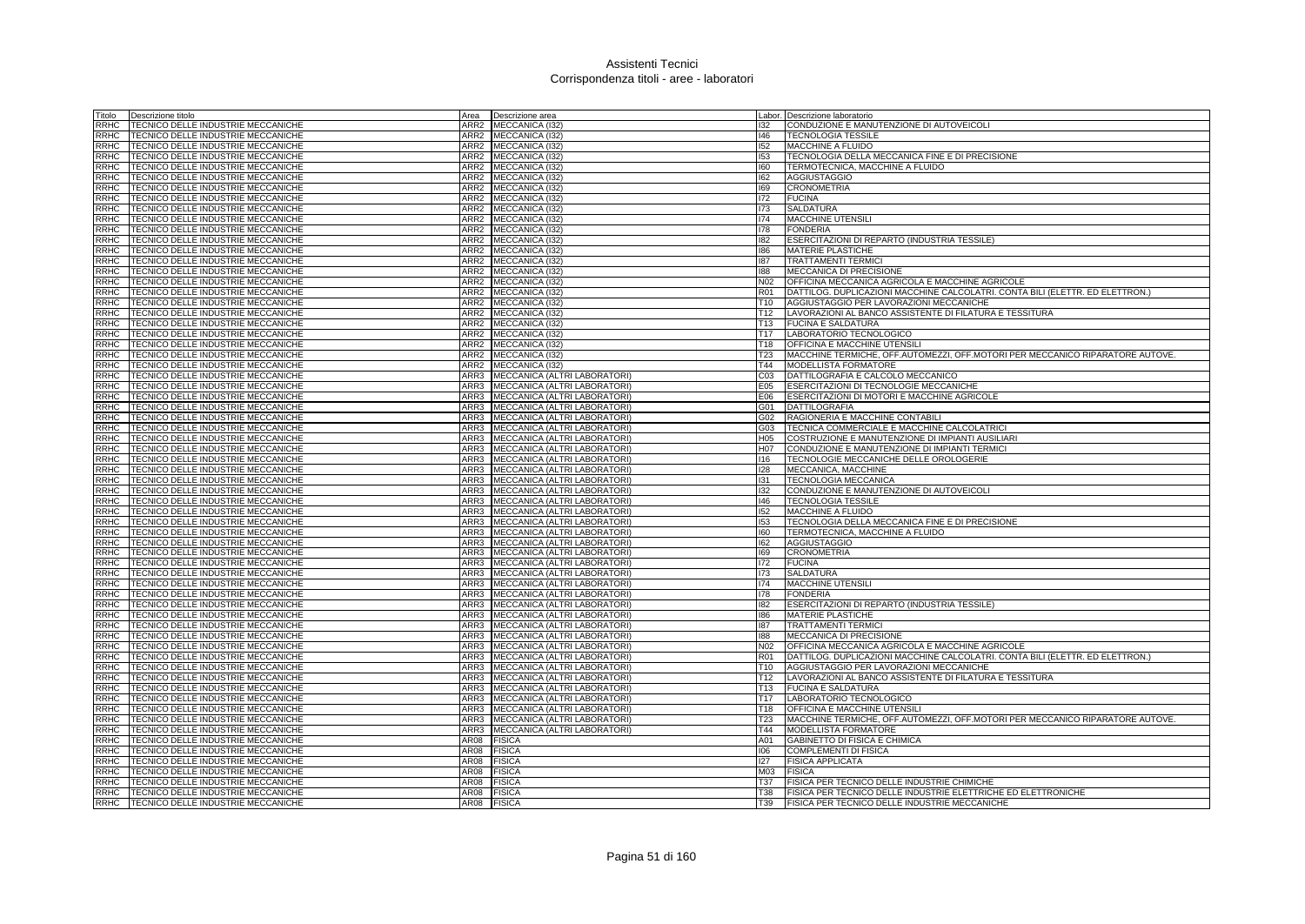| Titolo      | Descrizione titolo                                           | Area        | Descrizione area                                        |                 | Labor. Descrizione laboratorio                                              |
|-------------|--------------------------------------------------------------|-------------|---------------------------------------------------------|-----------------|-----------------------------------------------------------------------------|
| RRHC        | TECNICO DELLE INDUSTRIE MECCANICHE                           | AR08        | <b>FISICA</b>                                           | X01             | <b>GABINETTO SCIENTIFICO</b>                                                |
| RRRA        | ADDETTO ALLA DISTRIBUZIONE CONSERVAZIONE PRODOTTI ALIMENTARI | AR38        | <b>AGROINDUSTRIALE</b>                                  | <b>N07</b>      | INDUSTRIA LATTIERO-CASEARIA                                                 |
| <b>RRRA</b> | ADDETTO ALLA DISTRIBUZIONE CONSERVAZIONE PRODOTTI ALIMENTARI | AR38        | <b>AGROINDUSTRIALE</b>                                  | N08             | <b>INDUSTRIA ENOLOGICA</b>                                                  |
| <b>RRRA</b> | ADDETTO ALLA DISTRIBUZIONE CONSERVAZIONE PRODOTTI ALIMENTARI | AR38        | <b>AGROINDUSTRIALE</b>                                  | N09             | INDUSTRIA AGRARIA OLEARIA                                                   |
| <b>RRRA</b> | ADDETTO ALLA DISTRIBUZIONE CONSERVAZIONE PRODOTTI ALIMENTARI | AR38        | AGROINDUSTRIALE                                         | N <sub>10</sub> | <b>INDUSTRIA CONSERVIERA</b>                                                |
| <b>RRRA</b> | ADDETTO ALLA DISTRIBUZIONE CONSERVAZIONE PRODOTTI ALIMENTARI | AR38        | AGROINDUSTRIALE                                         | N <sub>11</sub> | <b>ANALISI AGRARIE</b>                                                      |
| <b>RRRB</b> | ADDETTO AI SERVIZI ASSISTENZA SOCIALE E FAMILIARE            | AR19        | ASSISTENZA INFANZIA E ASSISTENZA SOCIALE                | C07             | LABORATORIO ASILI NIDO                                                      |
| <b>RRRB</b> | ADDETTO AI SERVIZI ASSISTENZA SOCIALE E FAMILIARE            | AR19        | ASSISTENZA INFANZIA E ASSISTENZA SOCIALE                | S <sub>05</sub> | ESERCITAZIONI PRATICHE PER ADDETTA AI SERVIZI DI ASSISTENZA FAMILIARE E SOC |
| <b>RRRB</b> | ADDETTO AI SERVIZI ASSISTENZA SOCIALE E FAMILIARE            | AR19        | ASSISTENZA INFANZIA E ASSISTENZA SOCIALE                | S06             | ESERCITAZIONI PER L'ASSISTENZA ALL'INFANZIA                                 |
| <b>RRRB</b> | ADDETTO AI SERVIZI ASSISTENZA SOCIALE E FAMILIARE            | AR19        | ASSISTENZA INFANZIA E ASSISTENZA SOCIALE                | S <sub>18</sub> | METODOLOGIE OPERATIVE NEI SERVIZI SOCIALI                                   |
| <b>RRRC</b> | TAPPEZZIERE IN STOFFA ED ARREDAMENTO                         | AR12        | ARCHITETTURA ED ARREDAMENTO                             | C <sub>06</sub> | TECNICA PROFESSIONALE ED ESERCITAZIONI PRATICHE DI ADDETTA ALLA VETRINA     |
| <b>RRRC</b> | TAPPEZZIERE IN STOFFA ED ARREDAMENTO                         | AR12        | ARCHITETTURA ED ARREDAMENTO                             | 163             | <b>FALEGNAMERIA</b>                                                         |
| RRRC        | TAPPEZZIERE IN STOFFA ED ARREDAMENTO                         | AR12        | ARCHITETTURA ED ARREDAMENTO                             | <b>S08</b>      | TECNICA PROFESSIONALE PER DISEGNATRICE GRAFICO-PUBBLICITARIA                |
|             |                                                              |             |                                                         |                 |                                                                             |
| RRRC        | TAPPEZZIERE IN STOFFA ED ARREDAMENTO                         | AR12        | ARCHITETTURA ED ARREDAMENTO                             | T48             | LABORATORI E REPARTI DI LAVORAZIONE NELLA QUALIFICA ATIPICA DI LIUTAI       |
| RRRC        | TAPPEZZIERE IN STOFFA ED ARREDAMENTO                         | AR12        | ARCHITETTURA ED ARREDAMENTO                             | T49             | LAVORAZIONE NELLA QUALIFICA ATIPICA DI LAVORAZIONE DEL MOBILE               |
| RRRC        | TAPPEZZIERE IN STOFFA ED ARREDAMENTO                         | AR12        | ARCHITETTURA ED ARREDAMENTO                             | Y01             | <b>ARTE DEL LEGNO</b>                                                       |
| RRRC        | TAPPEZZIERE IN STOFFA ED ARREDAMENTO                         | AR12        | ARCHITETTURA ED ARREDAMENTO                             | Y07             | DISEGNATORI DI ARCHITETTURA ED ARREDAMENTO                                  |
| <b>RRRC</b> | TAPPEZZIERE IN STOFFA ED ARREDAMENTO                         | AR12        | ARCHITETTURA ED ARREDAMENTO                             | Y15             | ARREDAMENTO                                                                 |
| <b>RRRC</b> | TAPPEZZIERE IN STOFFA ED ARREDAMENTO                         | AR12        | ARCHITETTURA ED ARREDAMENTO                             | Y16             | DISEGNATORI DI ARCHITETTURA                                                 |
| <b>RRRC</b> | TAPPEZZIERE IN STOFFA ED ARREDAMENTO                         | AR12        | ARCHITETTURA ED ARREDAMENTO                             | Y25             | <b>SCENOTECNICA</b>                                                         |
| RRRC        | TAPPEZZIERE IN STOFFA ED ARREDAMENTO                         | AR12        | ARCHITETTURA ED ARREDAMENTO                             | Y27             | <b>ARTE DEL MOBILE</b>                                                      |
| <b>RRRC</b> | TAPPEZZIERE IN STOFFA ED ARREDAMENTO                         | AR22        | MODA E COSTUME                                          | S01             | TECNICA PROF. ESERC. PRATICA MODELLISTA, SARTA, MAGLIERISTA, BIANCHERISTA   |
| <b>RRRC</b> | TAPPEZZIERE IN STOFFA ED ARREDAMENTO                         | AR22        | MODA E COSTUME                                          | S <sub>02</sub> | ESERCITAZIONI DI TAGLIO E CONFEZIONE PER FIGURINISTA                        |
| RRRC        | TAPPEZZIERE IN STOFFA ED ARREDAMENTO                         | <b>AR22</b> | <b>MODA E COSTUME</b>                                   | S03             | ESERCITAZIONI PER COSTUMISTA TEATRALE E CINEMATOGRAFICA                     |
| <b>RRRC</b> | TAPPEZZIERE IN STOFFA ED ARREDAMENTO                         | AR22        | MODA E COSTUME                                          | S09             | TECNICA PROFESSIONALE PER COSTUMISTA TEATRALE E CINEMATOGRAFICA             |
| <b>RRRC</b> | TAPPEZZIERE IN STOFFA ED ARREDAMENTO                         | AR22        | MODA E COSTUME                                          | Y19             | MODA E COSTUME                                                              |
| RRRD        | <b>BIRRAIO</b>                                               | AR28        | AZIENDA AGRARIA                                         | E01             | SCIENZE NATURALI, PATOLOGIA VEGETALE ED ENTOMOLOGIA AGRARIA                 |
| RRRD        | <b>BIRRAIO</b>                                               | AR28        | AZIENDA AGRARIA                                         | E02             | <b>ZOOTECNICA</b>                                                           |
| RRRD        | <b>BIRRAIO</b>                                               | AR28        | <b>AZIENDA AGRARIA</b>                                  | E04             | AZIENDA AGRARIA                                                             |
| <b>RRRD</b> | <b>BIRRAIO</b>                                               |             | AR28 AZIENDA AGRARIA                                    | L <sub>02</sub> | <b>SCIENZE NATURALI</b>                                                     |
| <b>RRRD</b> | <b>BIRRAIO</b>                                               | AR28        | <b>AZIENDA AGRARIA</b>                                  | <b>N03</b>      | <b>COLTIVAZIONI</b>                                                         |
| <b>RRRD</b> | <b>BIRRAIO</b>                                               | AR28        | <b>AZIENDA AGRARIA</b>                                  | N04             | <b>COLTIVAZIONI FLOREALI</b>                                                |
| RRRD        | <b>BIRRAIO</b>                                               | AR28        | <b>AZIENDA AGRARIA</b>                                  | N05             | <b>COLTIVAZIONI FORESTALI</b>                                               |
| <b>RRRD</b> | <b>BIRRAIO</b>                                               | AR28        | AZIENDA AGRARIA                                         | N06             | ALLEVAMENTI ZOOTECNICI                                                      |
| RRRD        | <b>BIRRAIO</b>                                               | AR28        | <b>AZIENDA AGRARIA</b>                                  | N <sub>13</sub> | SCIENZE FISICHE NATURALI E MATERIE PROFESSIONALI DEL SETTORE AGRARIO        |
| <b>RRRD</b> | <b>BIRRAIO</b>                                               | AR28        | <b>AZIENDA AGRARIA</b>                                  |                 | N14 COLTIVAZIONI ORTOFRUTTICOLE E VIVAISTICHE                               |
| RRRD        | <b>BIRRAIO</b>                                               | AR38        | <b>AGROINDUSTRIALE</b>                                  | <b>N07</b>      | <b>INDUSTRIA LATTIERO-CASEARIA</b>                                          |
| <b>RRRD</b> | <b>BIRRAIO</b>                                               | AR38        | AGROINDUSTRIALE                                         | N08             | <b>INDUSTRIA ENOLOGICA</b>                                                  |
| <b>RRRD</b> | <b>BIRRAIO</b>                                               | AR38        | <b>AGROINDUSTRIALE</b>                                  | N09             | INDUSTRIA AGRARIA OLEARIA                                                   |
| RRRD        | <b>BIRRAIO</b>                                               | AR38        | <b>AGROINDUSTRIALE</b>                                  | N <sub>10</sub> | INDUSTRIA CONSERVIERA                                                       |
| RRRD        | <b>BIRRAIO</b>                                               | AR38        | AGROINDUSTRIALE                                         | N11             | <b>ANALISI AGRARIE</b>                                                      |
| RRRE        | OPERATORE TECNICO DELLA CONFEZIONE                           | AR18        | ECONOMIA DOMESTICA E SERVIZI AUSILIARI ALBERGHIERI      | C01             | ECONOMIA DOMESTICA                                                          |
| RRRE        | OPERATORE TECNICO DELLA CONFEZIONE                           | AR18        | ECONOMIA DOMESTICA E SERVIZI AUSILIARI ALBERGHIERI      | CO <sub>2</sub> | <b>LAVORI FEMMINILI</b>                                                     |
| RRRE        | OPERATORE TECNICO DELLA CONFEZIONE                           | AR18        | ECONOMIA DOMESTICA E SERVIZI AUSILIARI ALBERGHIERI      | H <sub>04</sub> | LAVANDERIA E GUARDAROBA                                                     |
| RRRE        | OPERATORE TECNICO DELLA CONFEZIONE                           | AR18        | ECONOMIA DOMESTICA E SERVIZI AUSILIARI ALBERGHIERI      | $ 148\rangle$   | FILATURA, TECNOLOGIA MAGLIERA                                               |
| RRRE        | OPERATORE TECNICO DELLA CONFEZIONE                           | AR18        | ECONOMIA DOMESTICA E SERVIZI AUSILIARI ALBERGHIERI      | 150             | ELEMENTI DI TINTORIA                                                        |
| RRRE        | OPERATORE TECNICO DELLA CONFEZIONE                           |             | AR18 ECONOMIA DOMESTICA E SERVIZI AUSILIARI ALBERGHIERI | 167             | REPARTO DI LAVORAZIONE (CONFEZIONI INDUSTRIALI)                             |
| RRRE        | OPERATORE TECNICO DELLA CONFEZIONE                           | AR18        | ECONOMIA DOMESTICA E SERVIZI AUSILIARI ALBERGHIERI      | 185             | ESERCITAZIONI DI REPARTO (INDUSTRIA MAGLIERIA)                              |
| RRRE        | OPERATORE TECNICO DELLA CONFEZIONE                           | AR18        | ECONOMIA DOMESTICA E SERVIZI AUSILIARI ALBERGHIERI      | N01             | ECONOMIA FAMILIARE O ECONOMIA DOMESTICA RURALE                              |
| RRRE        | OPERATORE TECNICO DELLA CONFEZIONE                           | AR18        | ECONOMIA DOMESTICA E SERVIZI AUSILIARI ALBERGHIERI      | <b>S04</b>      | ESERCITAZIONI PER ADDETTA AI SERVIZI AUSILIARI DI ALBERGHI E PENSIONI       |
| RRRE        | OPERATORE TECNICO DELLA CONFEZIONE                           | AR22        | MODA E COSTUME                                          | S01             | TECNICA PROF. ESERC. PRATICA MODELLISTA, SARTA, MAGLIERISTA, BIANCHERISTA   |
| RRRE        | OPERATORE TECNICO DELLA CONFEZIONE                           | <b>AR22</b> | <b>MODA E COSTUME</b>                                   | S02             | ESERCITAZIONI DI TAGLIO E CONFEZIONE PER FIGURINISTA                        |
| RRRE        | OPERATORE TECNICO DELLA CONFEZIONE                           | AR22        | <b>MODA E COSTUME</b>                                   | S03             | ESERCITAZIONI PER COSTUMISTA TEATRALE E CINEMATOGRAFICA                     |
| RRRE        | OPERATORE TECNICO DELLA CONFEZIONE                           | AR22        | MODA E COSTUME                                          | S09             | TECNICA PROFESSIONALE PER COSTUMISTA TEATRALE E CINEMATOGRAFICA             |
| RRRE        | OPERATORE TECNICO DELLA CONFEZIONE                           | AR22        | <b>MODA E COSTUME</b>                                   | Y19             | MODA E COSTUME                                                              |
| <b>RRRF</b> | CONGEGNATORE MECCANICO TERMO-IDRAULICO                       |             | ARR1 MECCANICA (H07 - 160)                              | CO <sub>3</sub> | DATTILOGRAFIA E CALCOLO MECCANICO                                           |
| <b>RRRF</b> | CONGEGNATORE MECCANICO TERMO-IDRAULICO                       |             | ARR1 MECCANICA (H07 - 160)                              | E05             | ESERCITAZIONI DI TECNOLOGIE MECCANICHE                                      |
| <b>RRRF</b> | CONGEGNATORE MECCANICO TERMO-IDRAULICO                       | ARR1        | MECCANICA (H07 - I60)                                   | E06             | ESERCITAZIONI DI MOTORI E MACCHINE AGRICOLE                                 |
| <b>RRRF</b> | CONGEGNATORE MECCANICO TERMO-IDRAULICO                       | ARR1        | MECCANICA (H07 - I60)                                   | G01             | <b>DATTILOGRAFIA</b>                                                        |
| <b>RRRF</b> | CONGEGNATORE MECCANICO TERMO-IDRAULICO                       |             | ARR1 MECCANICA (H07 - 160)                              | G02             | RAGIONERIA E MACCHINE CONTABILI                                             |
| <b>RRRF</b> | CONGEGNATORE MECCANICO TERMO-IDRAULICO                       |             | ARR1 MECCANICA (H07 - 160)                              | G03             | TECNICA COMMERCIALE E MACCHINE CALCOLATRICI                                 |
| <b>RRRF</b> | CONGEGNATORE MECCANICO TERMO-IDRAULICO                       | ARR1        | MECCANICA (H07 - I60)                                   | H <sub>05</sub> | COSTRUZIONE E MANUTENZIONE DI IMPIANTI AUSILIARI                            |
| <b>RRRF</b> | CONGEGNATORE MECCANICO TERMO-IDRAULICO                       | ARR1        | MECCANICA (H07 - I60)                                   | H <sub>07</sub> | CONDUZIONE E MANUTENZIONE DI IMPIANTI TERMICI                               |
| <b>RRRF</b> | CONGEGNATORE MECCANICO TERMO-IDRAULICO                       |             | ARR1 MECCANICA (H07 - 160)                              | 116             | TECNOLOGIE MECCANICHE DELLE OROLOGERIE                                      |
| <b>RRRF</b> | CONGEGNATORE MECCANICO TERMO-IDRAULICO                       |             | ARR1 MECCANICA (H07 - 160)                              | 128             | MECCANICA, MACCHINE                                                         |
| <b>RRRF</b> | CONGEGNATORE MECCANICO TERMO-IDRAULICO                       |             | ARR1 MECCANICA (H07 - 160)                              | 131             | <b>TECNOLOGIA MECCANICA</b>                                                 |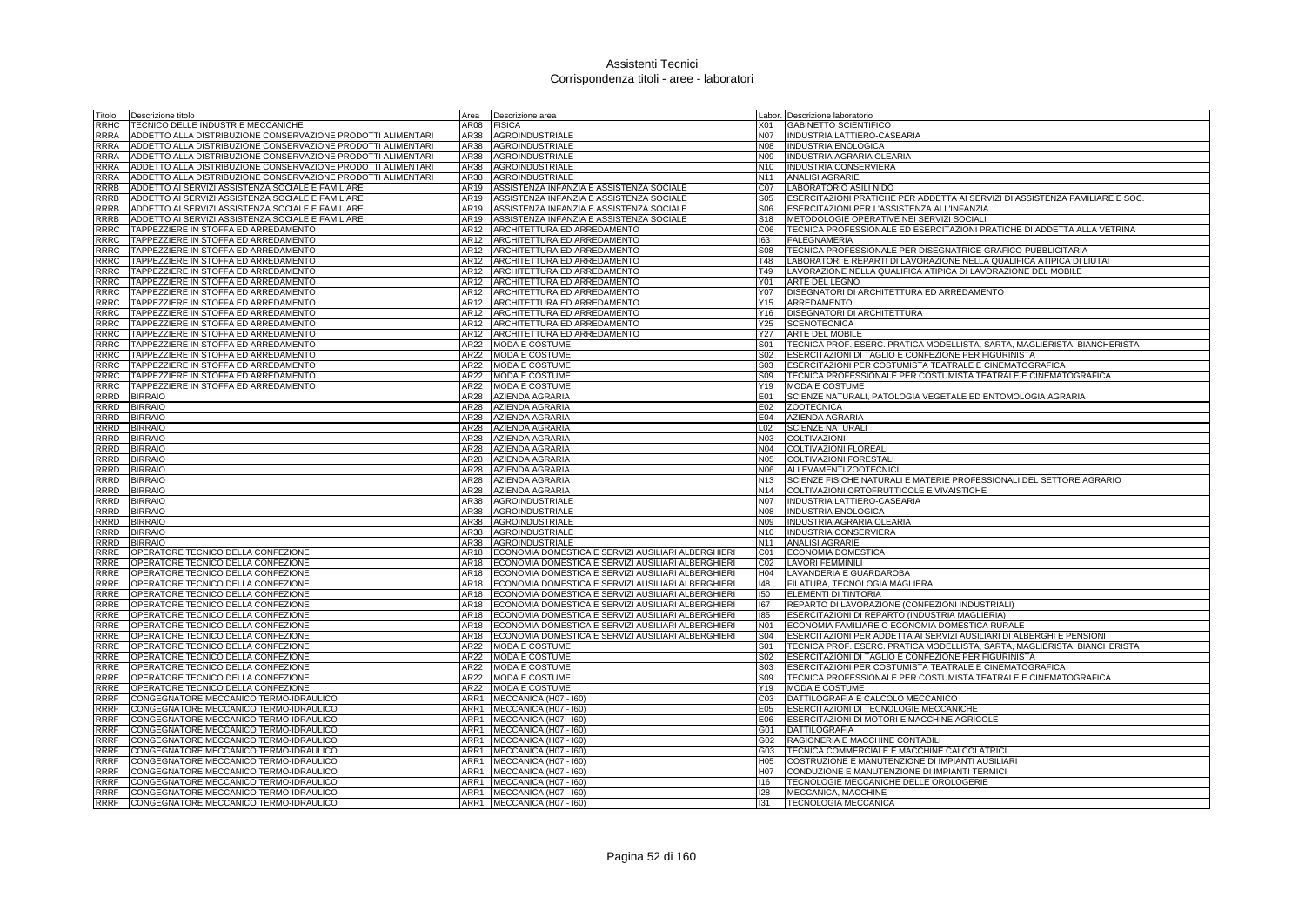| Titolo                     | Descrizione titolo                                                               | Area                     | Descrizione area                                                    |                        | Labor. Descrizione laboratorio                                                                                                   |
|----------------------------|----------------------------------------------------------------------------------|--------------------------|---------------------------------------------------------------------|------------------------|----------------------------------------------------------------------------------------------------------------------------------|
| RRRF                       | CONGEGNATORE MECCANICO TERMO-IDRAULICO                                           | ARR1                     | MECCANICA (H07 - I60)                                               | 132                    | CONDUZIONE E MANUTENZIONE DI AUTOVEICOLI                                                                                         |
| RRRF                       | CONGEGNATORE MECCANICO TERMO-IDRAULICO                                           | ARR1                     | MECCANICA (H07 - I60)                                               | 146                    | <b>TECNOLOGIA TESSILE</b>                                                                                                        |
| RRRF                       | CONGEGNATORE MECCANICO TERMO-IDRAULICO                                           |                          | ARR1 MECCANICA (H07 - 160)                                          | 152                    | MACCHINE A FLUIDO                                                                                                                |
| RRRF                       | CONGEGNATORE MECCANICO TERMO-IDRAULICO                                           |                          | ARR1 MECCANICA (H07 - 160)                                          | 153                    | TECNOLOGIA DELLA MECCANICA FINE E DI PRECISIONE                                                                                  |
| RRRF                       | CONGEGNATORE MECCANICO TERMO-IDRAULICO                                           | ARR1                     | MECCANICA (H07 - I60)                                               | 160                    | TERMOTECNICA, MACCHINE A FLUIDO                                                                                                  |
| RRRF                       | CONGEGNATORE MECCANICO TERMO-IDRAULICO                                           | ARR1                     | MECCANICA (H07 - 160)                                               | 162                    | AGGIUSTAGGIO                                                                                                                     |
| <b>RRRF</b>                | CONGEGNATORE MECCANICO TERMO-IDRAULICO                                           | ARR1                     | MECCANICA (H07 - I60)                                               | 169                    | <b>CRONOMETRIA</b>                                                                                                               |
| <b>RRRF</b>                | CONGEGNATORE MECCANICO TERMO-IDRAULICO                                           | ARR1                     | MECCANICA (H07 - I60)                                               | 172                    | <b>FUCINA</b>                                                                                                                    |
| RRRF                       | CONGEGNATORE MECCANICO TERMO-IDRAULICO                                           | ARR1                     | MECCANICA (H07 - I60)                                               | 173                    | <b>SALDATURA</b>                                                                                                                 |
| <b>RRRF</b>                | CONGEGNATORE MECCANICO TERMO-IDRAULICO                                           | ARR1                     | MECCANICA (H07 - 160)                                               | 174                    | <b>MACCHINE UTENSILI</b>                                                                                                         |
| <b>RRRF</b>                | CONGEGNATORE MECCANICO TERMO-IDRAULICO                                           | ARR1                     | MECCANICA (H07 - I60)                                               | 178                    | <b>FONDERIA</b>                                                                                                                  |
| <b>RRRF</b>                | CONGEGNATORE MECCANICO TERMO-IDRAULICO                                           | ARR1                     | MECCANICA (H07 - I60)                                               | 182                    | ESERCITAZIONI DI REPARTO (INDUSTRIA TESSILE)                                                                                     |
| RRRF                       | CONGEGNATORE MECCANICO TERMO-IDRAULICO                                           | ARR1                     | MECCANICA (H07 - 160)                                               | 186                    | <b>MATERIE PLASTICHE</b>                                                                                                         |
| RRRF                       | CONGEGNATORE MECCANICO TERMO-IDRAULICO                                           | ARR1                     | MECCANICA (H07 - I60)                                               | 187                    | <b>TRATTAMENTI TERMICI</b>                                                                                                       |
| RRRF<br><b>RRRF</b>        | CONGEGNATORE MECCANICO TERMO-IDRAULICO                                           | ARR1<br>ARR1             | MECCANICA (H07 - I60)                                               | 188<br>N <sub>02</sub> | MECCANICA DI PRECISIONE                                                                                                          |
| RRRF                       | CONGEGNATORE MECCANICO TERMO-IDRAULICO                                           | ARR1                     | MECCANICA (H07 - I60)<br>MECCANICA (H07 - I60)                      | <b>R01</b>             | OFFICINA MECCANICA AGRICOLA E MACCHINE AGRICOLE<br>DATTILOG. DUPLICAZIONI MACCHINE CALCOLATRI. CONTA BILI (ELETTR. ED ELETTRON.) |
| RRRF                       | CONGEGNATORE MECCANICO TERMO-IDRAULICO<br>CONGEGNATORE MECCANICO TERMO-IDRAULICO | ARR1                     | MECCANICA (H07 - I60)                                               | T <sub>10</sub>        | AGGIUSTAGGIO PER LAVORAZIONI MECCANICHE                                                                                          |
| <b>RRRF</b>                | CONGEGNATORE MECCANICO TERMO-IDRAULICO                                           | ARR1                     | MECCANICA (H07 - I60)                                               | T <sub>12</sub>        | LAVORAZIONI AL BANCO ASSISTENTE DI FILATURA E TESSITURA                                                                          |
| <b>RRRF</b>                | CONGEGNATORE MECCANICO TERMO-IDRAULICO                                           | ARR1                     | MECCANICA (H07 - I60)                                               | T <sub>13</sub>        | <b>FUCINA E SALDATURA</b>                                                                                                        |
| RRRF                       | CONGEGNATORE MECCANICO TERMO-IDRAULICO                                           |                          | ARR1 MECCANICA (H07 - 160)                                          | T17                    | LABORATORIO TECNOLOGICO                                                                                                          |
| <b>RRRF</b>                | CONGEGNATORE MECCANICO TERMO-IDRAULICO                                           | ARR1                     | MECCANICA (H07 - I60)                                               | T18                    | OFFICINA E MACCHINE UTENSIL                                                                                                      |
| RRRF                       | CONGEGNATORE MECCANICO TERMO-IDRAULICO                                           | ARR1                     | MECCANICA (H07 - 160)                                               | T23                    | MACCHINE TERMICHE, OFF.AUTOMEZZI, OFF.MOTORI PER MECCANICO RIPARATORE AUTOVE.                                                    |
| RRRF                       | CONGEGNATORE MECCANICO TERMO-IDRAULICO                                           | ARR1                     | MECCANICA (H07 - I60)                                               | T44                    | MODELLISTA FORMATORE                                                                                                             |
| RRRF                       | CONGEGNATORE MECCANICO TERMO-IDRAULICO                                           | ARR <sub>2</sub>         | MECCANICA (I32)                                                     | C <sub>03</sub>        | DATTILOGRAFIA E CALCOLO MECCANICO                                                                                                |
| RRRF                       | CONGEGNATORE MECCANICO TERMO-IDRAULICO                                           | ARR <sub>2</sub>         | MECCANICA (132)                                                     | E05                    | ESERCITAZIONI DI TECNOLOGIE MECCANICHE                                                                                           |
| RRRF                       | CONGEGNATORE MECCANICO TERMO-IDRAULICO                                           | ARR <sub>2</sub>         | MECCANICA (I32)                                                     | E06                    | ESERCITAZIONI DI MOTORI E MACCHINE AGRICOLE                                                                                      |
| RRRF                       | CONGEGNATORE MECCANICO TERMO-IDRAULICO                                           | ARR <sub>2</sub>         | MECCANICA (I32)                                                     | G01                    | DATTILOGRAFIA                                                                                                                    |
| RRRF                       | CONGEGNATORE MECCANICO TERMO-IDRAULICO                                           |                          | ARR2 MECCANICA (I32)                                                | G02                    | RAGIONERIA E MACCHINE CONTABILI                                                                                                  |
| <b>RRRF</b>                | CONGEGNATORE MECCANICO TERMO-IDRAULICO                                           |                          | ARR2 MECCANICA (I32)                                                | G03                    | TECNICA COMMERCIALE E MACCHINE CALCOLATRICI                                                                                      |
| RRRF                       | CONGEGNATORE MECCANICO TERMO-IDRAULICO                                           | ARR <sub>2</sub>         | MECCANICA (132)                                                     | H05                    | COSTRUZIONE E MANUTENZIONE DI IMPIANTI AUSILIARI                                                                                 |
| <b>RRRF</b>                | CONGEGNATORE MECCANICO TERMO-IDRAULICO                                           | ARR <sub>2</sub>         | MECCANICA (132)                                                     | H <sub>0</sub> 7       | CONDUZIONE E MANUTENZIONE DI IMPIANTI TERMICI                                                                                    |
| RRRF                       | CONGEGNATORE MECCANICO TERMO-IDRAULICO                                           | ARR <sub>2</sub>         | MECCANICA (132)                                                     | 116                    | TECNOLOGIE MECCANICHE DELLE OROLOGERIE                                                                                           |
| RRRF                       | CONGEGNATORE MECCANICO TERMO-IDRAULICO                                           | ARR <sub>2</sub>         | MECCANICA (I32)                                                     | 128                    | MECCANICA, MACCHINE                                                                                                              |
| RRRF                       | CONGEGNATORE MECCANICO TERMO-IDRAULICO                                           | ARR <sub>2</sub>         | MECCANICA (I32)                                                     | 131                    | TECNOLOGIA MECCANICA                                                                                                             |
| RRRF                       | CONGEGNATORE MECCANICO TERMO-IDRAULICO                                           | ARR <sub>2</sub>         | MECCANICA (I32)                                                     | 132                    | CONDUZIONE E MANUTENZIONE DI AUTOVEICOLI                                                                                         |
| RRRF                       | CONGEGNATORE MECCANICO TERMO-IDRAULICO                                           | ARR <sub>2</sub>         | MECCANICA (I32)                                                     | 146                    | <b>TECNOLOGIA TESSILE</b>                                                                                                        |
| <b>RRRF</b>                | CONGEGNATORE MECCANICO TERMO-IDRAULICO                                           |                          | ARR2 MECCANICA (I32)                                                | 152                    | <b>MACCHINE A FLUIDO</b>                                                                                                         |
| RRRF                       | CONGEGNATORE MECCANICO TERMO-IDRAULICO                                           |                          | ARR2 MECCANICA (I32)                                                | 153                    | TECNOLOGIA DELLA MECCANICA FINE E DI PRECISIONE                                                                                  |
| <b>RRRF</b>                | CONGEGNATORE MECCANICO TERMO-IDRAULICO                                           | ARR <sub>2</sub>         | MECCANICA (I32)                                                     | 160                    | TERMOTECNICA, MACCHINE A FLUIDO                                                                                                  |
| RRRF                       | CONGEGNATORE MECCANICO TERMO-IDRAULICO                                           | ARR <sub>2</sub>         | <b>MECCANICA (I32)</b>                                              | 162                    | <b>AGGIUSTAGGIO</b>                                                                                                              |
| <b>RRRF</b><br><b>RRRF</b> | CONGEGNATORE MECCANICO TERMO-IDRAULICO<br>CONGEGNATORE MECCANICO TERMO-IDRAULICO | ARR <sub>2</sub><br>ARR2 | MECCANICA (I32)<br>MECCANICA (I32)                                  | 169<br>172             | <b>CRONOMETRIA</b><br><b>FUCINA</b>                                                                                              |
| RRRF                       | CONGEGNATORE MECCANICO TERMO-IDRAULICO                                           | ARR <sub>2</sub>         | MECCANICA (I32)                                                     | 173                    | SALDATURA                                                                                                                        |
| RRRF                       | CONGEGNATORE MECCANICO TERMO-IDRAULICO                                           | ARR <sub>2</sub>         | MECCANICA (I32)                                                     | 174                    | MACCHINE UTENSILI                                                                                                                |
| RRRF                       | CONGEGNATORE MECCANICO TERMO-IDRAULICO                                           | ARR2                     | MECCANICA (I32)                                                     | 178                    | <b>FONDERIA</b>                                                                                                                  |
| RRRF                       | CONGEGNATORE MECCANICO TERMO-IDRAULICO                                           | ARR2                     | MECCANICA (I32)                                                     | 182                    | ESERCITAZIONI DI REPARTO (INDUSTRIA TESSILE)                                                                                     |
| RRRF                       | CONGEGNATORE MECCANICO TERMO-IDRAULICO                                           | ARR2                     | MECCANICA (I32)                                                     | 186                    | MATERIE PLASTICHE                                                                                                                |
| RRRF                       | CONGEGNATORE MECCANICO TERMO-IDRAULICO                                           | ARR <sub>2</sub>         | MECCANICA (I32)                                                     | 187                    | <b>TRATTAMENTI TERMICI</b>                                                                                                       |
| RRRF                       | CONGEGNATORE MECCANICO TERMO-IDRAULICO                                           | ARR <sub>2</sub>         | MECCANICA (I32)                                                     | 188                    | MECCANICA DI PRECISIONE                                                                                                          |
| RRRF                       | CONGEGNATORE MECCANICO TERMO-IDRAULICO                                           | ARR <sub>2</sub>         | MECCANICA (132)                                                     | N02                    | OFFICINA MECCANICA AGRICOLA E MACCHINE AGRICOLE                                                                                  |
| RRRF                       | CONGEGNATORE MECCANICO TERMO-IDRAULICO                                           |                          | ARR2 MECCANICA (I32)                                                | <b>R01</b>             | DATTILOG. DUPLICAZIONI MACCHINE CALCOLATRI. CONTA BILI (ELETTR. ED ELETTRON.)                                                    |
| RRRF                       | CONGEGNATORE MECCANICO TERMO-IDRAULICO                                           | ARR <sub>2</sub>         | MECCANICA (I32)                                                     | T <sub>10</sub>        | AGGIUSTAGGIO PER LAVORAZIONI MECCANICHE                                                                                          |
| <b>RRRF</b>                | CONGEGNATORE MECCANICO TERMO-IDRAULICO                                           | ARR2                     | <b>MECCANICA (I32)</b>                                              | T <sub>12</sub>        | LAVORAZIONI AL BANCO ASSISTENTE DI FILATURA E TESSITURA                                                                          |
| <b>RRRF</b>                | CONGEGNATORE MECCANICO TERMO-IDRAULICO                                           | ARR <sub>2</sub>         | MECCANICA (I32)                                                     | T <sub>13</sub>        | <b>FUCINA E SALDATURA</b>                                                                                                        |
| <b>RRRF</b>                | CONGEGNATORE MECCANICO TERMO-IDRAULICO                                           | ARR2                     | MECCANICA (I32)                                                     | T17                    | LABORATORIO TECNOLOGICO                                                                                                          |
| RRRF                       | CONGEGNATORE MECCANICO TERMO-IDRAULICO                                           | ARR2                     | MECCANICA (I32)                                                     | T18                    | OFFICINA E MACCHINE UTENSIL                                                                                                      |
| RRRF                       | CONGEGNATORE MECCANICO TERMO-IDRAULICO                                           | ARR <sub>2</sub>         | MECCANICA (I32)                                                     | T23                    | MACCHINE TERMICHE, OFF.AUTOMEZZI, OFF.MOTORI PER MECCANICO RIPARATORE AUTOVE.                                                    |
| RRRF                       | CONGEGNATORE MECCANICO TERMO-IDRAULICO                                           | ARR <sub>2</sub>         | MECCANICA (132)                                                     | T44                    | MODELLISTA FORMATORE                                                                                                             |
| RRRF                       | CONGEGNATORE MECCANICO TERMO-IDRAULICO                                           | ARR3                     | MECCANICA (ALTRI LABORATORI)                                        | CO <sub>3</sub>        | DATTILOGRAFIA E CALCOLO MECCANICO                                                                                                |
| RRRF                       | CONGEGNATORE MECCANICO TERMO-IDRAULICO                                           |                          | ARR3 MECCANICA (ALTRI LABORATORI)                                   | E05                    | ESERCITAZIONI DI TECNOLOGIE MECCANICHE                                                                                           |
| RRRF                       | CONGEGNATORE MECCANICO TERMO-IDRAULICO                                           | ARR3                     | MECCANICA (ALTRI LABORATORI)                                        | E06                    | ESERCITAZIONI DI MOTORI E MACCHINE AGRICOLE                                                                                      |
| RRRF                       | CONGEGNATORE MECCANICO TERMO-IDRAULICO                                           | ARR3                     | MECCANICA (ALTRI LABORATORI)                                        | G01                    | <b>DATTILOGRAFIA</b>                                                                                                             |
| <b>RRRF</b><br><b>RRRF</b> | CONGEGNATORE MECCANICO TERMO-IDRAULICO                                           | ARR3                     | MECCANICA (ALTRI LABORATORI)<br>ARR3   MECCANICA (ALTRI LABORATORI) | G02<br>G03             | RAGIONERIA E MACCHINE CONTABILI<br>TECNICA COMMERCIALE E MACCHINE CALCOLATRICI                                                   |
| <b>RRRF</b>                | CONGEGNATORE MECCANICO TERMO-IDRAULICO<br>CONGEGNATORE MECCANICO TERMO-IDRAULICO | ARR3                     | MECCANICA (ALTRI LABORATORI)                                        | H <sub>05</sub>        | COSTRUZIONE E MANUTENZIONE DI IMPIANTI AUSILIARI                                                                                 |
|                            |                                                                                  |                          |                                                                     |                        |                                                                                                                                  |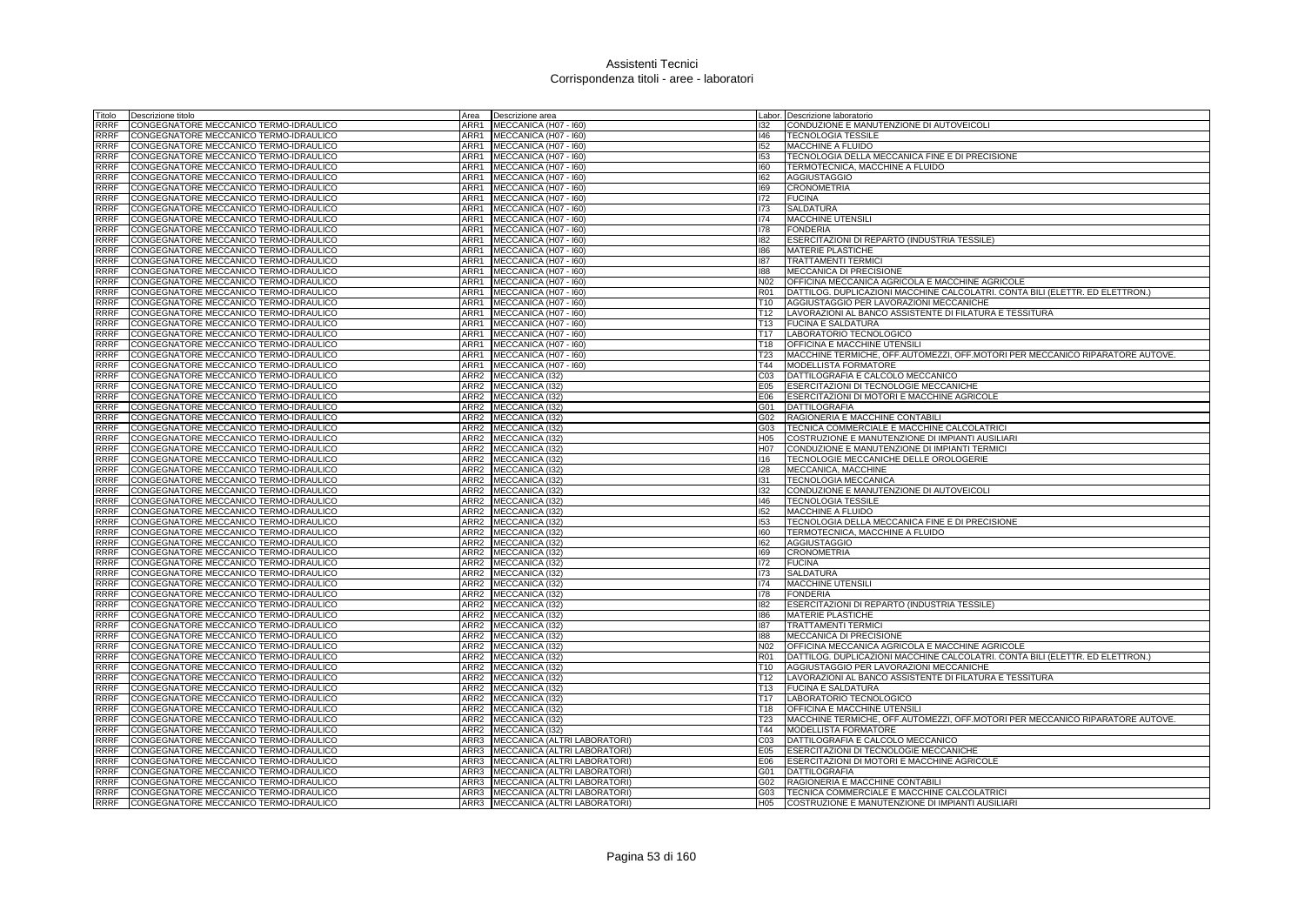| Titolo              | Descrizione titolo                                               | Area         | Descrizione area                          |                   | Labor. Descrizione laboratorio                                                |
|---------------------|------------------------------------------------------------------|--------------|-------------------------------------------|-------------------|-------------------------------------------------------------------------------|
| RRRF                | CONGEGNATORE MECCANICO TERMO-IDRAULICO                           |              | ARR3 MECCANICA (ALTRI LABORATORI)         | H07               | CONDUZIONE E MANUTENZIONE DI IMPIANTI TERMICI                                 |
| RRRF                | CONGEGNATORE MECCANICO TERMO-IDRAULICO                           | ARR3         | MECCANICA (ALTRI LABORATORI)              | 116               | TECNOLOGIE MECCANICHE DELLE OROLOGERIE                                        |
| RRRF                | CONGEGNATORE MECCANICO TERMO-IDRAULICO                           | ARR3         | MECCANICA (ALTRI LABORATORI)              | 128               | MECCANICA, MACCHINE                                                           |
| <b>RRRF</b>         | CONGEGNATORE MECCANICO TERMO-IDRAULICO                           |              | ARR3 MECCANICA (ALTRI LABORATORI)         | 131               | <b>TECNOLOGIA MECCANICA</b>                                                   |
| RRRF                | CONGEGNATORE MECCANICO TERMO-IDRAULICO                           |              | ARR3 MECCANICA (ALTRI LABORATORI)         | 132               | CONDUZIONE E MANUTENZIONE DI AUTOVEICOLI                                      |
| RRRF                | CONGEGNATORE MECCANICO TERMO-IDRAULICO                           | ARR3         | MECCANICA (ALTRI LABORATORI)              | 146               | <b>TECNOLOGIA TESSILE</b>                                                     |
| RRRF                | CONGEGNATORE MECCANICO TERMO-IDRAULICO                           | ARR3         | MECCANICA (ALTRI LABORATORI)              | 152               | MACCHINE A FLUIDO                                                             |
| <b>RRRF</b>         | CONGEGNATORE MECCANICO TERMO-IDRAULICO                           | ARR3         | MECCANICA (ALTRI LABORATORI)              | 153               | TECNOLOGIA DELLA MECCANICA FINE E DI PRECISIONE                               |
| RRRF                | CONGEGNATORE MECCANICO TERMO-IDRAULICO                           | ARR3         | MECCANICA (ALTRI LABORATORI)              | 160               | TERMOTECNICA, MACCHINE A FLUIDO                                               |
| <b>RRRF</b>         | CONGEGNATORE MECCANICO TERMO-IDRAULICO                           | ARR3         | MECCANICA (ALTRI LABORATORI)              | 162               | <b>AGGIUSTAGGIO</b>                                                           |
| <b>RRRF</b>         | CONGEGNATORE MECCANICO TERMO-IDRAULICO                           | ARR3         | MECCANICA (ALTRI LABORATORI)              | 169               | <b>CRONOMETRIA</b>                                                            |
| <b>RRRF</b>         | CONGEGNATORE MECCANICO TERMO-IDRAULICO                           |              | ARR3 MECCANICA (ALTRI LABORATORI)         | 172               | <b>FUCINA</b>                                                                 |
| RRRF                | CONGEGNATORE MECCANICO TERMO-IDRAULICO                           |              | ARR3 MECCANICA (ALTRI LABORATORI)         | 173               | <b>SALDATURA</b>                                                              |
| <b>RRRF</b>         | CONGEGNATORE MECCANICO TERMO-IDRAULICO                           | ARR3         | MECCANICA (ALTRI LABORATORI)              | 174               | <b>MACCHINE UTENSILI</b>                                                      |
| <b>RRRF</b>         | CONGEGNATORE MECCANICO TERMO-IDRAULICO                           | ARR3         | MECCANICA (ALTRI LABORATORI)              | 178               | <b>FONDERIA</b>                                                               |
| <b>RRRF</b>         | CONGEGNATORE MECCANICO TERMO-IDRAULICO                           | ARR3         | MECCANICA (ALTRI LABORATORI)              | 182               | ESERCITAZIONI DI REPARTO (INDUSTRIA TESSILE)                                  |
| RRRF                | CONGEGNATORE MECCANICO TERMO-IDRAULICO                           |              | ARR3 MECCANICA (ALTRI LABORATORI)         | 186               | MATERIE PLASTICHE                                                             |
| <b>RRRF</b>         | CONGEGNATORE MECCANICO TERMO-IDRAULICO                           | ARR3         | MECCANICA (ALTRI LABORATORI)              | 187               | <b>TRATTAMENTI TERMICI</b>                                                    |
| <b>RRRF</b>         | CONGEGNATORE MECCANICO TERMO-IDRAULICO                           | ARR3         | MECCANICA (ALTRI LABORATORI)              | 188               | MECCANICA DI PRECISIONE                                                       |
| <b>RRRF</b>         | CONGEGNATORE MECCANICO TERMO-IDRAULICO                           | ARR3         | MECCANICA (ALTRI LABORATORI)              | N <sub>02</sub>   | OFFICINA MECCANICA AGRICOLA E MACCHINE AGRICOLE                               |
| <b>RRRF</b>         | CONGEGNATORE MECCANICO TERMO-IDRAULICO                           |              | ARR3 MECCANICA (ALTRI LABORATORI)         | <b>R01</b>        | DATTILOG. DUPLICAZIONI MACCHINE CALCOLATRI. CONTA BILI (ELETTR. ED ELETTRON.) |
| <b>RRRF</b>         | CONGEGNATORE MECCANICO TERMO-IDRAULICO                           |              | ARR3 MECCANICA (ALTRI LABORATORI)         | T10               | AGGIUSTAGGIO PER LAVORAZIONI MECCANICHE                                       |
| <b>RRRF</b>         | CONGEGNATORE MECCANICO TERMO-IDRAULICO                           | ARR3         | MECCANICA (ALTRI LABORATORI)              | T12               | LAVORAZIONI AL BANCO ASSISTENTE DI FILATURA E TESSITURA                       |
| RRRF                | CONGEGNATORE MECCANICO TERMO-IDRAULICO                           | ARR3         | MECCANICA (ALTRI LABORATORI)              | T13               | <b>FUCINA E SALDATURA</b>                                                     |
| <b>RRRF</b>         | CONGEGNATORE MECCANICO TERMO-IDRAULICO                           | ARR3         | MECCANICA (ALTRI LABORATORI)              | T <sub>17</sub>   | LABORATORIO TECNOLOGICO                                                       |
| RRRF                | CONGEGNATORE MECCANICO TERMO-IDRAULICO                           |              | ARR3 MECCANICA (ALTRI LABORATORI)         | T18               | <b>OFFICINA E MACCHINE UTENSILI</b>                                           |
| <b>RRRF</b>         | CONGEGNATORE MECCANICO TERMO-IDRAULICO                           | ARR3         | MECCANICA (ALTRI LABORATORI)              | <b>T23</b>        | MACCHINE TERMICHE, OFF.AUTOMEZZI, OFF.MOTORI PER MECCANICO RIPARATORE AUTOVE. |
| <b>RRRF</b>         | CONGEGNATORE MECCANICO TERMO-IDRAULICO                           | ARR3         | MECCANICA (ALTRI LABORATORI)              | T44               | <b>MODELLISTA FORMATORE</b>                                                   |
| <b>RRRG</b>         | INDIRIZZO INDUSTRIE ENOLOGICHE                                   | AR28         | AZIENDA AGRARIA                           | E01               | SCIENZE NATURALI, PATOLOGIA VEGETALE ED ENTOMOLOGIA AGRARIA                   |
| RRRG                | INDIRIZZO INDUSTRIE ENOLOGICHE                                   | AR28         | AZIENDA AGRARIA                           | E02               | <b>ZOOTECNICA</b>                                                             |
| <b>RRRG</b>         | INDIRIZZO INDUSTRIE ENOLOGICHE                                   | AR28         | <b>AZIENDA AGRARIA</b>                    | E04               | <b>AZIENDA AGRARIA</b>                                                        |
| <b>RRRG</b>         | INDIRIZZO INDUSTRIE ENOLOGICHE                                   | AR28         | AZIENDA AGRARIA                           | L <sub>02</sub>   | <b>SCIENZE NATURALI</b>                                                       |
| RRRG                | INDIRIZZO INDUSTRIE ENOLOGICHE                                   | AR28         | AZIENDA AGRARIA                           | N03               | COLTIVAZIONI                                                                  |
| RRRG<br><b>RRRG</b> | INDIRIZZO INDUSTRIE ENOLOGICHE                                   | AR28         | AZIENDA AGRARIA                           | N04               | COLTIVAZIONI FLOREALI                                                         |
| <b>RRRG</b>         | INDIRIZZO INDUSTRIE ENOLOGICHE                                   | AR28<br>AR28 | AZIENDA AGRARIA<br><b>AZIENDA AGRARIA</b> | <b>N05</b><br>N06 | <b>COLTIVAZIONI FORESTAL</b><br>ALLEVAMENTI ZOOTECNICI                        |
| <b>RRRG</b>         | INDIRIZZO INDUSTRIE ENOLOGICHE<br>INDIRIZZO INDUSTRIE ENOLOGICHE | AR28         | <b>AZIENDA AGRARIA</b>                    | N <sub>13</sub>   | SCIENZE FISICHE NATURALI E MATERIE PROFESSIONALI DEL SETTORE AGRARIO          |
| <b>RRRG</b>         | INDIRIZZO INDUSTRIE ENOLOGICHE                                   | AR28         | <b>AZIENDA AGRARIA</b>                    | N <sub>14</sub>   | COLTIVAZIONI ORTOFRUTTICOLE E VIVAISTICHE                                     |
| <b>RRRG</b>         | INDIRIZZO INDUSTRIE ENOLOGICHE                                   | AR38         | <b>AGROINDUSTRIALE</b>                    | N07               | INDUSTRIA LATTIERO-CASEARIA                                                   |
| RRRG                | INDIRIZZO INDUSTRIE ENOLOGICHE                                   | AR38         | <b>AGROINDUSTRIALE</b>                    | N08               | <b>INDUSTRIA ENOLOGICA</b>                                                    |
| <b>RRRG</b>         | INDIRIZZO INDUSTRIE ENOLOGICHE                                   | AR38         | AGROINDUSTRIALE                           | N09               | INDUSTRIA AGRARIA OLEARIA                                                     |
| <b>RRRG</b>         | INDIRIZZO INDUSTRIE ENOLOGICHE                                   | AR38         | <b>AGROINDUSTRIALE</b>                    | N10               | <b>INDUSTRIA CONSERVIERA</b>                                                  |
| RRRG                | INDIRIZZO INDUSTRIE ENOLOGICHE                                   | AR38         | <b>AGROINDUSTRIALE</b>                    |                   | N11 ANALISI AGRARIE                                                           |
| RRRH                | <b>MECCANICI MOTORISTI</b>                                       | ARR1         | MECCANICA (H07 - I60)                     | CO <sub>3</sub>   | DATTILOGRAFIA E CALCOLO MECCANICO                                             |
| RRRH                | MECCANICI MOTORISTI                                              | ARR1         | MECCANICA (H07 - 160)                     | E05               | ESERCITAZIONI DI TECNOLOGIE MECCANICHE                                        |
| RRRH                | <b>MECCANICI MOTORISTI</b>                                       | ARR1         | MECCANICA (H07 - I60)                     | E06               | ESERCITAZIONI DI MOTORI E MACCHINE AGRICOLE                                   |
| RRRH                | <b>MECCANICI MOTORISTI</b>                                       | ARR1         | MECCANICA (H07 - I60)                     | G01               | <b>DATTILOGRAFIA</b>                                                          |
| RRRH                | <b>MECCANICI MOTORISTI</b>                                       | ARR1         | MECCANICA (H07 - 160)                     | G02               | RAGIONERIA E MACCHINE CONTABILI                                               |
| RRRH                | MECCANICI MOTORISTI                                              | ARR1         | MECCANICA (H07 - 160)                     | G03               | TECNICA COMMERCIALE E MACCHINE CALCOLATRICI                                   |
| RRRH                | <b>MECCANICI MOTORISTI</b>                                       | ARR1         | MECCANICA (H07 - I60)                     | H05               | COSTRUZIONE E MANUTENZIONE DI IMPIANTI AUSILIARI                              |
| RRRH                | <b>MECCANICI MOTORISTI</b>                                       | ARR1         | MECCANICA (H07 - I60)                     | H07               | CONDUZIONE E MANUTENZIONE DI IMPIANTI TERMICI                                 |
| RRRH                | <b>MECCANICI MOTORISTI</b>                                       | ARR1         | MECCANICA (H07 - I60)                     | 116               | TECNOLOGIE MECCANICHE DELLE OROLOGERIE                                        |
| <b>RRRH</b>         | <b>MECCANICI MOTORISTI</b>                                       | ARR1         | MECCANICA (H07 - I60)                     | 128               | MECCANICA, MACCHINE                                                           |
| <b>RRRH</b>         | <b>MECCANICI MOTORISTI</b>                                       | ARR1         | MECCANICA (H07 - I60)                     | 131               | <b>TECNOLOGIA MECCANICA</b>                                                   |
| <b>RRRH</b>         | <b>MECCANICI MOTORISTI</b>                                       |              | ARR1 MECCANICA (H07 - 160)                | 132               | CONDUZIONE E MANUTENZIONE DI AUTOVEICOLI                                      |
| RRRH                | <b>MECCANICI MOTORISTI</b>                                       |              | ARR1 MECCANICA (H07 - 160)                | 146               | <b>TECNOLOGIA TESSILE</b>                                                     |
| RRRH                | <b>MECCANICI MOTORISTI</b>                                       | ARR1         | MECCANICA (H07 - 160)                     | 152               | MACCHINE A FLUIDO                                                             |
| RRRH                | <b>MECCANICI MOTORISTI</b>                                       | ARR1         | MECCANICA (H07 - I60)                     | 153               | TECNOLOGIA DELLA MECCANICA FINE E DI PRECISIONE                               |
| <b>RRRH</b>         | <b>MECCANICI MOTORISTI</b>                                       |              | ARR1 MECCANICA (H07 - 160)                | 160               | TERMOTECNICA, MACCHINE A FLUIDO                                               |
| <b>RRRH</b>         | <b>MECCANICI MOTORISTI</b>                                       | ARR1         | MECCANICA (H07 - I60)                     | 162               | <b>AGGIUSTAGGIO</b>                                                           |
| <b>RRRH</b>         | <b>MECCANICI MOTORISTI</b>                                       | ARR1         | MECCANICA (H07 - I60)                     | 169               | <b>CRONOMETRIA</b>                                                            |
| RRRH                | <b>MECCANICI MOTORISTI</b>                                       | ARR1         | MECCANICA (H07 - I60)                     | 172               | <b>FUCINA</b>                                                                 |
| <b>RRRH</b>         | <b>MECCANICI MOTORISTI</b>                                       |              | ARR1 MECCANICA (H07 - 160)                | 173               | <b>SALDATURA</b>                                                              |
| <b>RRRH</b>         | <b>MECCANICI MOTORISTI</b>                                       |              | ARR1 MECCANICA (H07 - 160)                | 174               | <b>MACCHINE UTENSILI</b>                                                      |
|                     | RRRH <b>IMECCANICI MOTORISTI</b>                                 |              | ARR1 MECCANICA (H07 - I60)                | 178               | <b>FONDERIA</b>                                                               |
| <b>RRRH</b>         | <b>MECCANICI MOTORISTI</b>                                       |              | ARR1 MECCANICA (H07 - 160)                | 182               | ESERCITAZIONI DI REPARTO (INDUSTRIA TESSILE)                                  |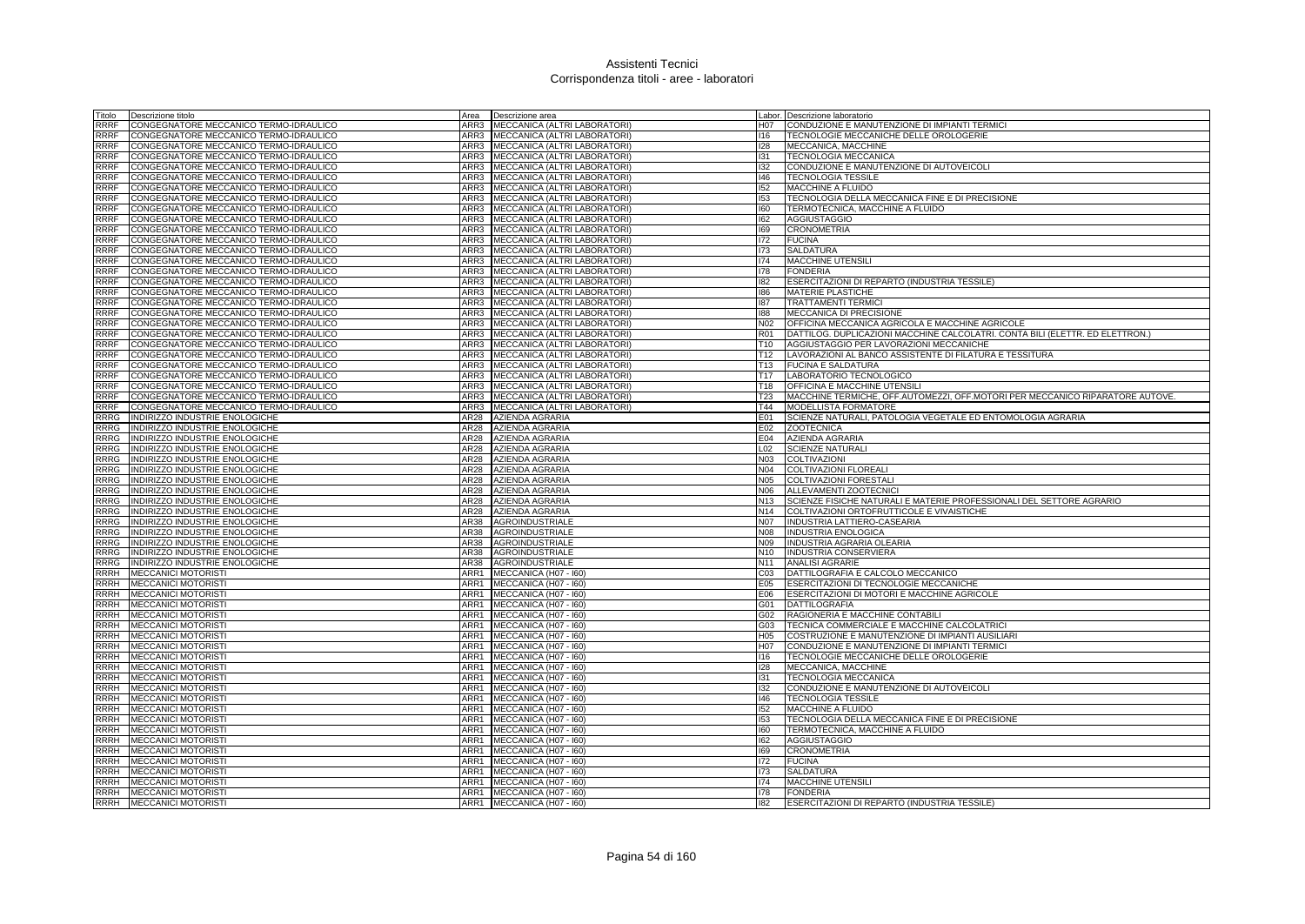| Titolo<br>Descrizione titolo                                                   | Area                     | Descrizione area                   |                  | Labor. Descrizione laboratorio                                                |
|--------------------------------------------------------------------------------|--------------------------|------------------------------------|------------------|-------------------------------------------------------------------------------|
| <b>RRRH</b><br><b>MECCANICI MOTORISTI</b>                                      | ARR1                     | MECCANICA (H07 - I60)              | 186              | <b>MATERIE PLASTICHE</b>                                                      |
| <b>MECCANICI MOTORISTI</b><br>RRRH                                             | ARR1                     | MECCANICA (H07 - I60)              | 187              | <b>TRATTAMENTI TERMICI</b>                                                    |
| <b>RRRH</b><br><b>MECCANICI MOTORISTI</b>                                      | ARR1                     | MECCANICA (H07 - I60)              | 188              | MECCANICA DI PRECISIONE                                                       |
| <b>MECCANICI MOTORISTI</b><br><b>RRRH</b>                                      | ARR1                     | MECCANICA (H07 - I60)              | N02              | OFFICINA MECCANICA AGRICOLA E MACCHINE AGRICOLE                               |
| RRRH<br><b>MECCANICI MOTORISTI</b>                                             | ARR1                     | MECCANICA (H07 - I60)              | R01              | DATTILOG. DUPLICAZIONI MACCHINE CALCOLATRI. CONTA BILI (ELETTR. ED ELETTRON.) |
| <b>RRRH</b><br><b>MECCANICI MOTORISTI</b>                                      | ARR1                     | MECCANICA (H07 - I60)              | T10              | AGGIUSTAGGIO PER LAVORAZIONI MECCANICHE                                       |
| <b>MECCANICI MOTORISTI</b><br><b>RRRH</b>                                      | ARR1                     | MECCANICA (H07 - I60)              | T12              | LAVORAZIONI AL BANCO ASSISTENTE DI FILATURA E TESSITURA                       |
| <b>MECCANICI MOTORISTI</b><br><b>RRRH</b>                                      | ARR1                     | MECCANICA (H07 - I60)              | T <sub>13</sub>  | <b>FUCINA E SALDATURA</b>                                                     |
| RRRH<br><b>MECCANICI MOTORISTI</b>                                             | ARR1                     | MECCANICA (H07 - I60)              | T <sub>17</sub>  | LABORATORIO TECNOLOGICO                                                       |
| <b>RRRH</b><br><b>MECCANICI MOTORISTI</b>                                      | ARR1                     | MECCANICA (H07 - I60)              | T18              | <b>OFFICINA E MACCHINE UTENSILI</b>                                           |
| <b>RRRH</b><br><b>MECCANICI MOTORISTI</b>                                      | ARR1                     | MECCANICA (H07 - I60)              | <b>T23</b>       | MACCHINE TERMICHE, OFF.AUTOMEZZI, OFF.MOTORI PER MECCANICO RIPARATORE AUTOVE. |
| <b>RRRH</b><br><b>MECCANICI MOTORISTI</b>                                      | ARR1                     | MECCANICA (H07 - I60)              | T44              | <b>MODELLISTA FORMATORE</b>                                                   |
| <b>RRRH</b><br><b>MECCANICI MOTORISTI</b>                                      | ARR2                     | MECCANICA (I32)                    | CO <sub>3</sub>  | DATTILOGRAFIA E CALCOLO MECCANICO                                             |
| <b>RRRH</b><br>MECCANICI MOTORIST                                              | ARR2                     | MECCANICA (132)                    | E05              | <b>ESERCITAZIONI DI TECNOLOGIE MECCANICHE</b>                                 |
| <b>RRRH</b><br><b>MECCANICI MOTORISTI</b>                                      | ARR <sub>2</sub>         | MECCANICA (132)                    | E06              | ESERCITAZIONI DI MOTORI E MACCHINE AGRICOLE                                   |
| <b>RRRH</b><br><b>MECCANICI MOTORISTI</b>                                      | ARR2                     | MECCANICA (132)                    | G01              | <b>DATTILOGRAFIA</b>                                                          |
| <b>RRRH</b><br><b>MECCANICI MOTORISTI</b>                                      | ARR2                     | MECCANICA (I32)                    | G02              | RAGIONERIA E MACCHINE CONTABILI                                               |
| <b>RRRH</b><br><b>MECCANICI MOTORIST</b>                                       | ARR2                     | MECCANICA (132)                    | G03              | TECNICA COMMERCIALE E MACCHINE CALCOLATRICI                                   |
| <b>RRRH</b><br><b>MECCANICI MOTORISTI</b>                                      | ARR <sub>2</sub>         | MECCANICA (I32)                    | H <sub>05</sub>  | COSTRUZIONE E MANUTENZIONE DI IMPIANTI AUSILIARI                              |
| <b>RRRH</b><br><b>MECCANICI MOTORISTI</b>                                      | ARR <sub>2</sub>         | MECCANICA (I32)                    | H <sub>0</sub> 7 | CONDUZIONE E MANUTENZIONE DI IMPIANTI TERMICI                                 |
| <b>RRRH</b><br><b>MECCANICI MOTORISTI</b>                                      | ARR2                     | MECCANICA (I32)                    | 116              | TECNOLOGIE MECCANICHE DELLE OROLOGERIE                                        |
| <b>RRRH</b><br><b>MECCANICI MOTORISTI</b>                                      | ARR2                     | MECCANICA (I32)                    | 128              | MECCANICA, MACCHINE                                                           |
| <b>RRRH</b><br><b>MECCANICI MOTORIST</b>                                       | ARR2                     | MECCANICA (132)                    | 131              | <b>TECNOLOGIA MECCANICA</b>                                                   |
| <b>RRRH</b><br>MECCANICI MOTORISTI                                             | ARR2                     | MECCANICA (I32)                    | 132              | CONDUZIONE E MANUTENZIONE DI AUTOVEICOLI                                      |
|                                                                                |                          |                                    |                  |                                                                               |
| RRRH<br><b>MECCANICI MOTORISTI</b>                                             | ARR2                     | MECCANICA (I32)                    | 146              | <b>TECNOLOGIA TESSILE</b>                                                     |
| <b>MECCANICI MOTORISTI</b><br>RRRH                                             | ARR2                     | MECCANICA (I32)                    | 152              | MACCHINE A FLUIDO                                                             |
| RRRH<br><b>MECCANICI MOTORIST</b>                                              | ARR2<br>ARR <sub>2</sub> | MECCANICA (132)                    | 153              | TECNOLOGIA DELLA MECCANICA FINE E DI PRECISIONE                               |
| <b>RRRH</b><br><b>MECCANICI MOTORISTI</b><br><b>RRRH</b>                       |                          | MECCANICA (I32)                    | 160<br>162       | TERMOTECNICA, MACCHINE A FLUIDO                                               |
| <b>MECCANICI MOTORISTI</b>                                                     | ARR2<br>ARR2             | MECCANICA (I32)                    | 169              | AGGIUSTAGGIO                                                                  |
| <b>MECCANICI MOTORISTI</b><br>RRRH<br><b>RRRH</b><br><b>MECCANICI MOTORIST</b> | ARR2                     | MECCANICA (I32)                    | 172              | <b>CRONOMETRIA</b>                                                            |
| <b>MECCANICI MOTORISTI</b><br><b>RRRH</b>                                      | ARR2                     | MECCANICA (132)<br>MECCANICA (I32) | 173              | <b>FUCINA</b><br><b>SALDATURA</b>                                             |
| <b>MECCANICI MOTORISTI</b><br><b>RRRH</b>                                      | ARR2                     | MECCANICA (I32)                    | 174              | <b>MACCHINE UTENSILI</b>                                                      |
| <b>RRRH</b><br><b>MECCANICI MOTORISTI</b>                                      | ARR2                     | MECCANICA (I32)                    | 178              | <b>FONDERIA</b>                                                               |
| RRRH<br><b>MECCANICI MOTORISTI</b>                                             | ARR2                     | MECCANICA (I32)                    | 182              | ESERCITAZIONI DI REPARTO (INDUSTRIA TESSILE)                                  |
| <b>RRRH</b><br><b>MECCANICI MOTORISTI</b>                                      | ARR2                     | MECCANICA (I32)                    | 186              | MATERIE PLASTICHE                                                             |
| <b>RRRH</b><br><b>MECCANICI MOTORISTI</b>                                      | ARR2                     | MECCANICA (I32)                    | 187              | <b>TRATTAMENTI TERMICI</b>                                                    |
| <b>RRRH</b><br><b>MECCANICI MOTORISTI</b>                                      |                          | ARR2 MECCANICA (132)               | 188              | MECCANICA DI PRECISIONE                                                       |
| <b>RRRH</b><br><b>MECCANICI MOTORISTI</b>                                      | ARR2                     | MECCANICA (I32)                    | N02              | OFFICINA MECCANICA AGRICOLA E MACCHINE AGRICOLE                               |
| <b>RRRH</b><br><b>MECCANICI MOTORISTI</b>                                      | ARR2                     | MECCANICA (I32)                    | <b>R01</b>       | DATTILOG, DUPLICAZIONI MACCHINE CALCOLATRI, CONTA BILI (ELETTR, ED ELETTRON.) |
| <b>RRRH</b><br><b>MECCANICI MOTORISTI</b>                                      | ARR <sub>2</sub>         | MECCANICA (I32)                    | T <sub>10</sub>  | AGGIUSTAGGIO PER LAVORAZIONI MECCANICHE                                       |
| <b>RRRH</b><br><b>MECCANICI MOTORISTI</b>                                      | ARR2                     | MECCANICA (I32)                    | T <sub>12</sub>  | LAVORAZIONI AL BANCO ASSISTENTE DI FILATURA E TESSITURA                       |
| <b>RRRH</b><br><b>MECCANICI MOTORISTI</b>                                      | ARR2                     | <b>MECCANICA (I32)</b>             | T13              | <b>FUCINA E SALDATURA</b>                                                     |
| <b>RRRH</b><br>MECCANICI MOTORIST                                              | ARR2                     | MECCANICA (I32)                    | T17              | LABORATORIO TECNOLOGICO                                                       |
| <b>MECCANICI MOTORISTI</b><br><b>RRRH</b>                                      | ARR2                     | MECCANICA (I32)                    | <b>T18</b>       | OFFICINA E MACCHINE UTENSILI                                                  |
| <b>RRRH</b><br><b>MECCANICI MOTORISTI</b>                                      | ARR2                     | MECCANICA (I32)                    | <b>T23</b>       | MACCHINE TERMICHE, OFF.AUTOMEZZI, OFF.MOTORI PER MECCANICO RIPARATORE AUTOVE. |
| <b>MECCANICI MOTORISTI</b><br><b>RRRH</b>                                      |                          | ARR2 MECCANICA (132)               | T44              | MODELLISTA FORMATORE                                                          |
| <b>RRRH</b><br><b>MECCANICI MOTORISTI</b>                                      | ARR3                     | MECCANICA (ALTRI LABORATORI)       | C <sub>03</sub>  | DATTILOGRAFIA E CALCOLO MECCANICO                                             |
| <b>RRRH</b><br><b>MECCANICI MOTORISTI</b>                                      | ARR3                     | MECCANICA (ALTRI LABORATORI)       | E05              | ESERCITAZIONI DI TECNOLOGIE MECCANICHE                                        |
| <b>RRRH</b><br><b>MECCANICI MOTORISTI</b>                                      | ARR3                     | MECCANICA (ALTRI LABORATORI)       | E06              | ESERCITAZIONI DI MOTORI E MACCHINE AGRICOLE                                   |
| <b>RRRH</b><br><b>MECCANICI MOTORISTI</b>                                      | ARR3                     | MECCANICA (ALTRI LABORATORI)       | G01              | DATTILOGRAFIA                                                                 |
| RRRH<br><b>MECCANICI MOTORISTI</b>                                             | ARR3                     | MECCANICA (ALTRI LABORATORI)       |                  | G02 RAGIONERIA E MACCHINE CONTABILI                                           |
| <b>RRRH</b><br><b>MECCANICI MOTORISTI</b>                                      | ARR3                     | MECCANICA (ALTRI LABORATORI)       | G03              | TECNICA COMMERCIALE E MACCHINE CALCOLATRICI                                   |
| <b>RRRH</b><br><b>MECCANICI MOTORISTI</b>                                      | ARR3                     | MECCANICA (ALTRI LABORATORI)       | H <sub>05</sub>  | COSTRUZIONE E MANUTENZIONE DI IMPIANTI AUSILIARI                              |
| <b>RRRH</b><br><b>MECCANICI MOTORISTI</b>                                      | ARR3                     | MECCANICA (ALTRI LABORATORI)       | H <sub>0</sub> 7 | CONDUZIONE E MANUTENZIONE DI IMPIANTI TERMICI                                 |
| <b>RRRH</b><br><b>MECCANICI MOTORISTI</b>                                      | ARR3                     | MECCANICA (ALTRI LABORATORI)       | 116              | TECNOLOGIE MECCANICHE DELLE OROLOGERIE                                        |
| <b>RRRH</b><br><b>MECCANICI MOTORIST</b>                                       | ARR3                     | MECCANICA (ALTRI LABORATORI)       | 128              | MECCANICA, MACCHINE                                                           |
| <b>RRRH</b><br>MECCANICI MOTORISTI                                             | ARR3                     | MECCANICA (ALTRI LABORATORI)       | 131              | <b>TECNOLOGIA MECCANICA</b>                                                   |
| <b>RRRH</b><br><b>MECCANICI MOTORISTI</b>                                      | ARR3                     | MECCANICA (ALTRI LABORATORI)       | 132              | CONDUZIONE E MANUTENZIONE DI AUTOVEICOLI                                      |
| <b>RRRH</b><br><b>MECCANICI MOTORISTI</b>                                      | ARR3                     | MECCANICA (ALTRI LABORATORI)       | 146              | <b>TECNOLOGIA TESSILE</b>                                                     |
| <b>RRRH</b><br>MECCANICI MOTORIST                                              | ARR3                     | MECCANICA (ALTRI LABORATORI)       | 152              | <b>MACCHINE A FLUIDO</b>                                                      |
| <b>RRRH</b><br><b>MECCANICI MOTORISTI</b>                                      | ARR3                     | MECCANICA (ALTRI LABORATORI)       | 153              | TECNOLOGIA DELLA MECCANICA FINE E DI PRECISIONE                               |
| <b>RRRH</b><br><b>MECCANICI MOTORISTI</b>                                      | ARR3                     | MECCANICA (ALTRI LABORATORI)       | 160              | TERMOTECNICA, MACCHINE A FLUIDO                                               |
| <b>RRRH</b><br><b>MECCANICI MOTORISTI</b>                                      | ARR3                     | MECCANICA (ALTRI LABORATORI)       | 162              | <b>AGGIUSTAGGIO</b>                                                           |
| <b>RRRH</b><br><b>MECCANICI MOTORISTI</b>                                      | ARR3                     | MECCANICA (ALTRI LABORATORI)       | 169              | <b>CRONOMETRIA</b>                                                            |
| RRRH MECCANICI MOTORISTI                                                       | ARR3                     | MECCANICA (ALTRI LABORATORI)       | 172              | <b>FUCINA</b>                                                                 |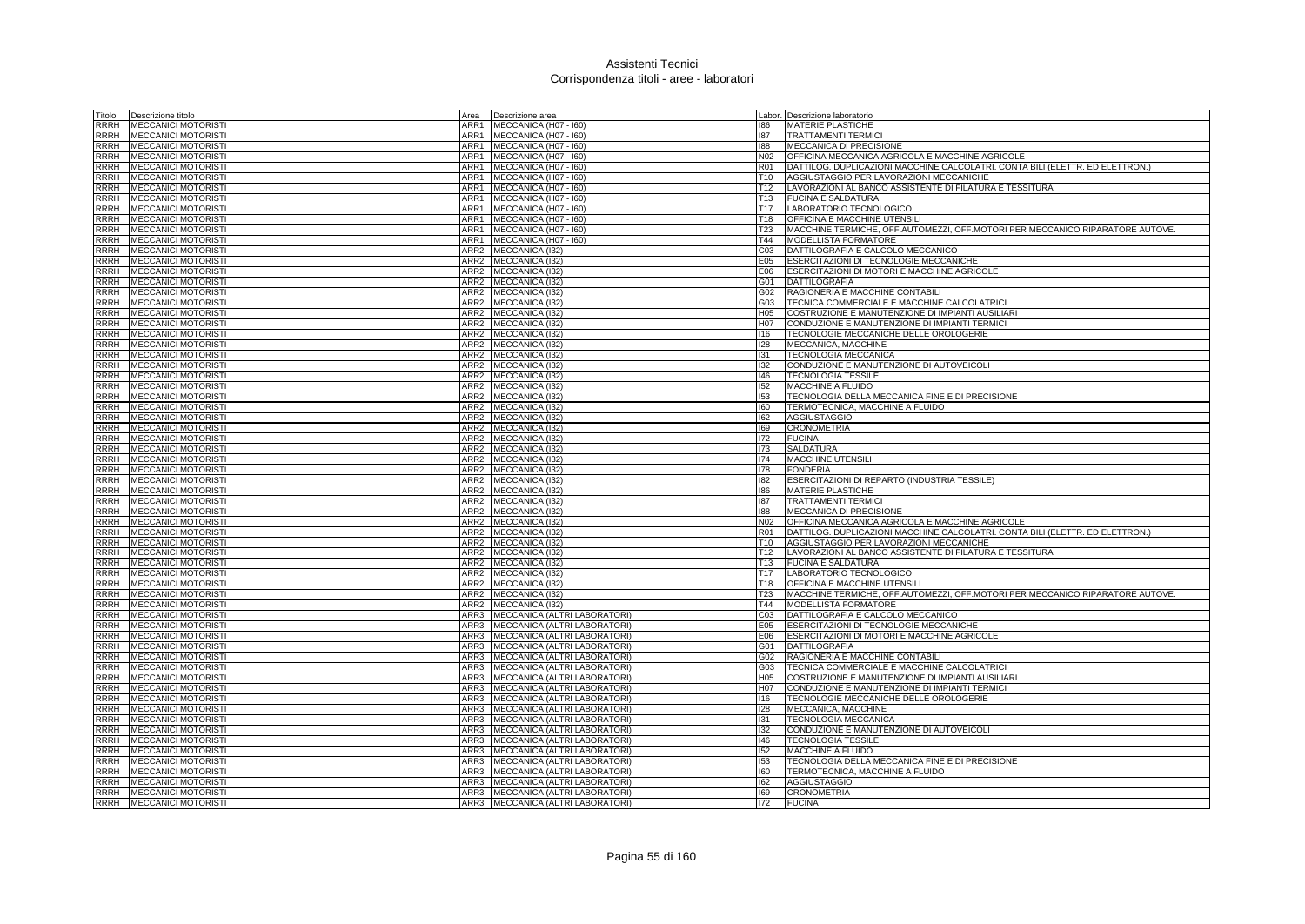| Titolo      | Descrizione titolo                                         | Area | Descrizione area                   |                  | Labor. Descrizione laboratorio                                                |
|-------------|------------------------------------------------------------|------|------------------------------------|------------------|-------------------------------------------------------------------------------|
| RRRH        | <b>MECCANICI MOTORISTI</b>                                 | ARR3 | MECCANICA (ALTRI LABORATORI)       | 173              | <b>SALDATURA</b>                                                              |
| RRRH        | <b>MECCANICI MOTORISTI</b>                                 |      | ARR3 MECCANICA (ALTRI LABORATORI)  | 174              | MACCHINE UTENSILI                                                             |
| <b>RRRH</b> | <b>MECCANICI MOTORISTI</b>                                 |      | ARR3 MECCANICA (ALTRI LABORATORI)  | 178              | <b>FONDERIA</b>                                                               |
|             | RRRH MECCANICI MOTORISTI                                   |      | ARR3 MECCANICA (ALTRI LABORATORI)  | 182              | ESERCITAZIONI DI REPARTO (INDUSTRIA TESSILE)                                  |
| <b>RRRH</b> | <b>MECCANICI MOTORISTI</b>                                 | ARR3 | MECCANICA (ALTRI LABORATORI)       | 186              | <b>MATERIE PLASTICHE</b>                                                      |
| <b>RRRH</b> | <b>MECCANICI MOTORISTI</b>                                 | ARR3 | MECCANICA (ALTRI LABORATORI)       | 187              | <b>TRATTAMENTI TERMICI</b>                                                    |
| <b>RRRH</b> | <b>MECCANICI MOTORISTI</b>                                 | ARR3 | MECCANICA (ALTRI LABORATORI)       | 88               | MECCANICA DI PRECISIONE                                                       |
| <b>RRRH</b> | <b>MECCANICI MOTORISTI</b>                                 | ARR3 | MECCANICA (ALTRI LABORATORI)       | N <sub>0</sub> 2 | OFFICINA MECCANICA AGRICOLA E MACCHINE AGRICOLE                               |
| RRRH        | <b>MECCANICI MOTORISTI</b>                                 | ARR3 | MECCANICA (ALTRI LABORATORI)       | <b>R01</b>       | DATTILOG. DUPLICAZIONI MACCHINE CALCOLATRI. CONTA BILI (ELETTR. ED ELETTRON.) |
| RRRH        | <b>MECCANICI MOTORISTI</b>                                 | ARR3 | MECCANICA (ALTRI LABORATORI)       | T10              | AGGIUSTAGGIO PER LAVORAZIONI MECCANICHE                                       |
| RRRH        | <b>MECCANICI MOTORISTI</b>                                 | ARR3 | MECCANICA (ALTRI LABORATORI)       | T12              | LAVORAZIONI AL BANCO ASSISTENTE DI FILATURA E TESSITURA                       |
| <b>RRRH</b> | <b>MECCANICI MOTORISTI</b>                                 | ARR3 | MECCANICA (ALTRI LABORATORI)       | T <sub>13</sub>  | <b>FUCINA E SALDATURA</b>                                                     |
| RRRH        | <b>MECCANICI MOTORISTI</b>                                 |      | ARR3 MECCANICA (ALTRI LABORATORI)  | T <sub>17</sub>  | LABORATORIO TECNOLOGICO                                                       |
| <b>RRRH</b> | <b>MECCANICI MOTORISTI</b>                                 | ARR3 | MECCANICA (ALTRI LABORATORI)       | T18              | OFFICINA E MACCHINE UTENSILI                                                  |
| RRRH        | <b>MECCANICI MOTORISTI</b>                                 | ARR3 | MECCANICA (ALTRI LABORATORI)       | <b>T23</b>       | MACCHINE TERMICHE, OFF.AUTOMEZZI, OFF.MOTORI PER MECCANICO RIPARATORE AUTOVE. |
| <b>RRRH</b> | <b>MECCANICI MOTORISTI</b>                                 | ARR3 | MECCANICA (ALTRI LABORATORI)       | T44              | <b>MODELLISTA FORMATORE</b>                                                   |
| RRRI        | ADDETTO ALL'INDUSTRIA MOLITORIA                            | AR25 | <b>ARTE BIANCA</b>                 | T71              | ESERCITAZIONI PRATICHE PER QUALIFICA ARTE BIANCA                              |
| <b>RRSR</b> | INSTALLATORE DI APPARECCHIATURE ELETTRICHE ED ELETTRONICHE | AR02 | ELETTRONICA ED ELETTROTECNICA      | F01              | ELETTRONICA, RADIO, RADARTECNICA                                              |
| RRSR        | INSTALLATORE DI APPARECCHIATURE ELETTRICHE ED ELETTRONICHE | AR02 | ELETTRONICA ED ELETTROTECNICA      | 107              | <b>ELETTROTECNICA</b>                                                         |
| RRSR        | INSTALLATORE DI APPARECCHIATURE ELETTRICHE ED ELETTRONICHE | AR02 | ELETTRONICA ED ELETTROTECNICA      | 111              | <b>ELETTRONICA</b>                                                            |
| RRSR        | INSTALLATORE DI APPARECCHIATURE ELETTRICHE ED ELETTRONICHE | AR02 | ELETTRONICA ED ELETTROTECNICA      | 115              | ELETTROTECNICA, CRONOMETRIA                                                   |
| RRSR        | INSTALLATORE DI APPARECCHIATURE ELETTRICHE ED ELETTRONICHE | AR02 | ELETTRONICA ED ELETTROTECNICA      | 119              | ELETTROTECNICA GENERALE, MISURE ELETTRICHE                                    |
| <b>RRSR</b> | INSTALLATORE DI APPARECCHIATURE ELETTRICHE ED ELETTRONICHE | AR02 | ELETTRONICA ED ELETTROTECNICA      | 120              | ELETTRONICA GENERALE, MISURE ELETTRONICHE                                     |
| RRSR        | INSTALLATORE DI APPARECCHIATURE ELETTRICHE ED ELETTRONICHE | AR02 | ELETTRONICA ED ELETTROTECNICA      | 121              | ELETTRONICA INDUSTRIALE, CONTROLLI E SERVOMECCANISMI                          |
| <b>RRSR</b> | INSTALLATORE DI APPARECCHIATURE ELETTRICHE ED ELETTRONICHE |      | AR02 ELETTRONICA ED ELETTROTECNICA | 122              | TECNOLOGIA GENERALE, TECNOLOGIA DELLE COSTRUZIONI ELETTRONICHE                |
| <b>RRSR</b> | INSTALLATORE DI APPARECCHIATURE ELETTRICHE ED ELETTRONICHE | AR02 | ELETTRONICA ED ELETTROTECNICA      | 123              | MISURE ELETTRICHE                                                             |
| <b>RRSR</b> | INSTALLATORE DI APPARECCHIATURE ELETTRICHE ED ELETTRONICHE | AR02 | ELETTRONICA ED ELETTROTECNICA      | 125              | ELETTRONICA GENERALE E NUCLEARE, MISURE ELETTRONICHE                          |
| <b>RRSR</b> | INSTALLATORE DI APPARECCHIATURE ELETTRICHE ED ELETTRONICHE | AR02 | ELETTRONICA ED ELETTROTECNICA      | 126              | CONTROLLI, SERVOMECCANISMI ED APPLICAZIONI                                    |
| RRSR        | INSTALLATORE DI APPARECCHIATURE ELETTRICHE ED ELETTRONICHE | AR02 | ELETTRONICA ED ELETTROTECNICA      | 147              | ELABORATORI, PROGRAMMAZIONE                                                   |
| RRSR        | INSTALLATORE DI APPARECCHIATURE ELETTRICHE ED ELETTRONICHE | AR02 | ELETTRONICA ED ELETTROTECNICA      | 157              | ELETTRONICA APPLICATA                                                         |
| RRSR        | INSTALLATORE DI APPARECCHIATURE ELETTRICHE ED ELETTRONICHE | AR02 | ELETTRONICA ED ELETTROTECNICA      | 159              | MISURE ELETTRICHE, MISURE ELETTRONICHE                                        |
| <b>RRSR</b> | INSTALLATORE DI APPARECCHIATURE ELETTRICHE ED ELETTRONICHE | AR02 | ELETTRONICA ED ELETTROTECNICA      | 175              | COSTRUZIONI ELETTROMECCANICHE                                                 |
| RRSR        | INSTALLATORE DI APPARECCHIATURE ELETTRICHE ED ELETTRONICHE | AR02 | ELETTRONICA ED ELETTROTECNICA      | 176              | <b>IMPIANTI ELETTRICI</b>                                                     |
| <b>RRSR</b> | INSTALLATORE DI APPARECCHIATURE ELETTRICHE ED ELETTRONICHE | AR02 | ELETTRONICA ED ELETTROTECNICA      | 190              | COSTRUZIONI PER TELECOMUNICAZIONI                                             |
| RRSR        | INSTALLATORE DI APPARECCHIATURE ELETTRICHE ED ELETTRONICHE | AR02 | ELETTRONICA ED ELETTROTECNICA      | 192              | COSTRUZIONI ELETTRONICHE                                                      |
| <b>RRSR</b> | INSTALLATORE DI APPARECCHIATURE ELETTRICHE ED ELETTRONICHE | AR02 | ELETTRONICA ED ELETTROTECNICA      | 195              | TRATTAMENTO TESTI CONTABILITA' ELETTRONICA E APPLICAZIONI GESTIONALI          |
| <b>RRSR</b> | INSTALLATORE DI APPARECCHIATURE ELETTRICHE ED ELETTRONICHE | AR02 | ELETTRONICA ED ELETTROTECNICA      | L <sub>01</sub>  | LABORATORIO LINGUISTICO                                                       |
| RRSR        | INSTALLATORE DI APPARECCHIATURE ELETTRICHE ED ELETTRONICHE | AR02 | ELETTRONICA ED ELETTROTECNICA      | T30              | MISURAZIONI ELETTRICHE ED ELETTRONICHE                                        |
| RRSR        | INSTALLATORE DI APPARECCHIATURE ELETTRICHE ED ELETTRONICHE | AR02 | ELETTRONICA ED ELETTROTECNICA      | <b>T31</b>       | ESERCITAZIONI PRATICHE PER APPARECCHIATORE ELETTRONICO                        |
| RRSR        | INSTALLATORE DI APPARECCHIATURE ELETTRICHE ED ELETTRONICHE | AR02 | ELETTRONICA ED ELETTROTECNICA      | T32              | ELETTROTECNICA ED ELETTRONICA                                                 |
| RRSR        | INSTALLATORE DI APPARECCHIATURE ELETTRICHE ED ELETTRONICHE | AR02 | ELETTRONICA ED ELETTROTECNICA      | <b>T33</b>       | MISURAZIONI PER TECNICO DELLE INDUSTRIE ELETTRICHE ED ELETTRONICHE            |
| RRSR        | INSTALLATORE DI APPARECCHIATURE ELETTRICHE ED ELETTRONICHE | AR02 | ELETTRONICA ED ELETTROTECNICA      | T34              | MISURAZIONI ELETTRICHE                                                        |
| <b>RRSR</b> | INSTALLATORE DI APPARECCHIATURE ELETTRICHE ED ELETTRONICHE |      | AR02 ELETTRONICA ED ELETTROTECNICA | <b>T35</b>       | <b>OFFICINA ELETTRICA</b>                                                     |
| RRSR        | INSTALLATORE DI APPARECCHIATURE ELETTRICHE ED ELETTRONICHE | AR02 | ELETTRONICA ED ELETTROTECNICA      | T36              | COSTRUZIONI ELETTROMECCANICHE PER ELETTRICISTA INSTALLATORE ED ELETTROMECC.   |
| <b>RRSR</b> | INSTALLATORE DI APPARECCHIATURE ELETTRICHE ED ELETTRONICHE | AR02 | ELETTRONICA ED ELETTROTECNICA      | T65              | RADIOTELEGRAFISTA, PRATICA APPARATI E OFFICINA RADIOELETTRICA                 |
| <b>RRSR</b> | INSTALLATORE DI APPARECCHIATURE ELETTRICHE ED ELETTRONICHE | AR02 | ELETTRONICA ED ELETTROTECNICA      | T72              | <b>INFORMATICA</b>                                                            |
| <b>RRSR</b> | INSTALLATORE DI APPARECCHIATURE ELETTRICHE ED ELETTRONICHE | AR02 | ELETTRONICA ED ELETTROTECNICA      | T76              | <b>ESERCITAZIONI PRATICHEPER MONTATORI RIPARATORI AP PARECCHI RADIO E TV</b>  |
| RRSR        | INSTALLATORE DI APPARECCHIATURE ELETTRICHE ED ELETTRONICHE | AR02 | ELETTRONICA ED ELETTROTECNICA      | Z02              | IMPIANTI SERVIZI EDIFICI CIVILI, RURALI E SERRE                               |
| RRSR        | INSTALLATORE DI APPARECCHIATURE ELETTRICHE ED ELETTRONICHE | AR08 | <b>FISICA</b>                      | A01              | GABINETTO DI FISICA E CHIMICA                                                 |
| RRSR        | INSTALLATORE DI APPARECCHIATURE ELETTRICHE ED ELETTRONICHE | AR08 | <b>FISICA</b>                      | 106              | COMPLEMENTI DI FISICA                                                         |
| RRSR        | INSTALLATORE DI APPARECCHIATURE ELETTRICHE ED ELETTRONICHE | AR08 | <b>FISICA</b>                      | 127              | <b>FISICA APPLICATA</b>                                                       |
| RRSR        | INSTALLATORE DI APPARECCHIATURE ELETTRICHE ED ELETTRONICHE | AR08 | <b>FISICA</b>                      | M03              | <b>FISICA</b>                                                                 |
| <b>RRSR</b> | INSTALLATORE DI APPARECCHIATURE ELETTRICHE ED ELETTRONICHE | AR08 | <b>FISICA</b>                      | T37              | FISICA PER TECNICO DELLE INDUSTRIE CHIMICHE                                   |
| <b>RRSR</b> | INSTALLATORE DI APPARECCHIATURE ELETTRICHE ED ELETTRONICHE | AR08 | <b>FISICA</b>                      | <b>T38</b>       | FISICA PER TECNICO DELLE INDUSTRIE ELETTRICHE ED ELETTRONICHE                 |
| <b>RRSR</b> | INSTALLATORE DI APPARECCHIATURE ELETTRICHE ED ELETTRONICHE | AR08 | <b>FISICA</b>                      | T39              | FISICA PER TECNICO DELLE INDUSTRIE MECCANICHE                                 |
| <b>RRSR</b> | INSTALLATORE DI APPARECCHIATURE ELETTRICHE ED ELETTRONICHE | AR08 | <b>FISICA</b>                      | X01              | <b>GABINETTO SCIENTIFICO</b>                                                  |
| RRSV        | DISEGNATORE MECCANICO CON ELABORATORI ELETTRONICI          | ARR1 | MECCANICA (H07 - I60)              | C <sub>03</sub>  | DATTILOGRAFIA E CALCOLO MECCANICO                                             |
| RRSV        | DISEGNATORE MECCANICO CON ELABORATORI ELETTRONICI          | ARR1 | MECCANICA (H07 - 160)              | E05              | ESERCITAZIONI DI TECNOLOGIE MECCANICHE                                        |
| <b>RRSV</b> | DISEGNATORE MECCANICO CON ELABORATORI ELETTRONICI          | ARR1 | MECCANICA (H07 - 160)              | E06              | ESERCITAZIONI DI MOTORI E MACCHINE AGRICOLE                                   |
| RRSV        | DISEGNATORE MECCANICO CON ELABORATORI ELETTRONICI          |      | ARR1 MECCANICA (H07 - 160)         | G01              | DATTILOGRAFIA                                                                 |
| RRSV        | DISEGNATORE MECCANICO CON ELABORATORI ELETTRONICI          | ARR1 | MECCANICA (H07 - I60)              | G02              | RAGIONERIA E MACCHINE CONTABILI                                               |
| RRSV        | DISEGNATORE MECCANICO CON ELABORATORI ELETTRONICI          | ARR1 | MECCANICA (H07 - I60)              | G03              | TECNICA COMMERCIALE E MACCHINE CALCOLATRICI                                   |
| <b>RRSV</b> | DISEGNATORE MECCANICO CON ELABORATORI ELETTRONICI          | ARR1 | MECCANICA (H07 - I60)              | H <sub>05</sub>  | COSTRUZIONE E MANUTENZIONE DI IMPIANTI AUSILIARI                              |
| <b>RRSV</b> | DISEGNATORE MECCANICO CON ELABORATORI ELETTRONICI          | ARR1 | MECCANICA (H07 - I60)              | H <sub>0</sub> 7 | CONDUZIONE E MANUTENZIONE DI IMPIANTI TERMICI                                 |
| <b>RRSV</b> | DISEGNATORE MECCANICO CON ELABORATORI ELETTRONICI          |      | ARR1 MECCANICA (H07 - I60)         | 116              | TECNOLOGIE MECCANICHE DELLE OROLOGERIE                                        |
|             | RRSV DISEGNATORE MECCANICO CON ELABORATORI ELETTRONICI     |      | ARR1 MECCANICA (H07 - 160)         | 128              | MECCANICA, MACCHINE                                                           |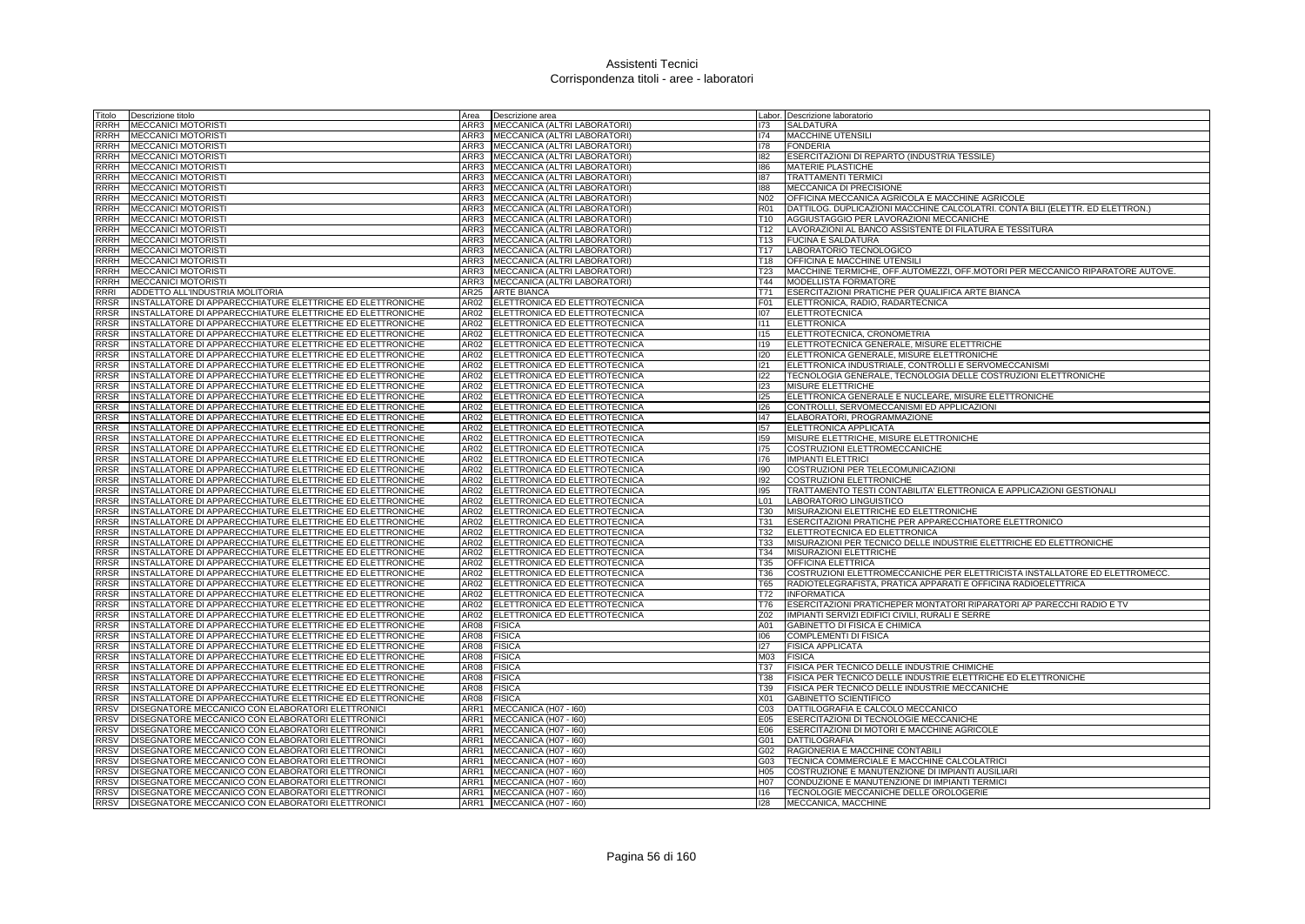| Titolo      | Descrizione titolo                                | Area             | Descrizione area                  |                 | Labor. Descrizione laboratorio                                                |
|-------------|---------------------------------------------------|------------------|-----------------------------------|-----------------|-------------------------------------------------------------------------------|
| <b>RRSV</b> | DISEGNATORE MECCANICO CON ELABORATORI ELETTRONICI | ARR1             | MECCANICA (H07 - I60)             | 131             | TECNOLOGIA MECCANICA                                                          |
| <b>RRSV</b> | DISEGNATORE MECCANICO CON ELABORATORI ELETTRONICI | ARR1             | MECCANICA (H07 - I60)             | 132             | CONDUZIONE E MANUTENZIONE DI AUTOVEICOLI                                      |
| <b>RRSV</b> | DISEGNATORE MECCANICO CON ELABORATORI ELETTRONICI |                  | ARR1 MECCANICA (H07 - 160)        | 146             | <b>TECNOLOGIA TESSILE</b>                                                     |
| <b>RRSV</b> | DISEGNATORE MECCANICO CON ELABORATORI ELETTRONICI | ARR1             | MECCANICA (H07 - I60)             | 152             | MACCHINE A FLUIDO                                                             |
| <b>RRSV</b> | DISEGNATORE MECCANICO CON ELABORATORI ELETTRONICI | ARR1             | MECCANICA (H07 - I60)             | 153             | TECNOLOGIA DELLA MECCANICA FINE E DI PRECISIONE                               |
| <b>RRSV</b> | DISEGNATORE MECCANICO CON ELABORATORI ELETTRONICI | ARR1             | MECCANICA (H07 - I60)             | 160             | TERMOTECNICA, MACCHINE A FLUIDO                                               |
| <b>RRSV</b> | DISEGNATORE MECCANICO CON ELABORATORI ELETTRONICI | ARR1             | MECCANICA (H07 - I60)             | 162             | <b>AGGIUSTAGGIO</b>                                                           |
| <b>RRSV</b> | DISEGNATORE MECCANICO CON ELABORATORI ELETTRONIC  | ARR1             | MECCANICA (H07 - I60)             | 169             | <b>CRONOMETRIA</b>                                                            |
| <b>RRSV</b> | DISEGNATORE MECCANICO CON ELABORATORI ELETTRONICI | ARR1             | MECCANICA (H07 - 160)             | 172             | <b>FUCINA</b>                                                                 |
| <b>RRSV</b> | DISEGNATORE MECCANICO CON ELABORATORI ELETTRONICI | ARR1             | MECCANICA (H07 - 160)             | 173             | <b>SALDATURA</b>                                                              |
| <b>RRSV</b> | DISEGNATORE MECCANICO CON ELABORATORI ELETTRONICI | ARR1             | MECCANICA (H07 - I60)             | 174             | <b>MACCHINE UTENSILI</b>                                                      |
| <b>RRSV</b> | DISEGNATORE MECCANICO CON ELABORATORI ELETTRONICI | ARR1             | MECCANICA (H07 - I60)             | 178             | <b>FONDERIA</b>                                                               |
| <b>RRSV</b> | DISEGNATORE MECCANICO CON ELABORATORI ELETTRONICI | ARR1             | MECCANICA (H07 - I60)             | 182             | <b>ESERCITAZIONI DI REPARTO (INDUSTRIA TESSILE)</b>                           |
| <b>RRSV</b> | DISEGNATORE MECCANICO CON ELABORATORI ELETTRONICI | ARR1             | MECCANICA (H07 - I60)             | 186             | <b>MATERIE PLASTICHE</b>                                                      |
| <b>RRSV</b> | DISEGNATORE MECCANICO CON ELABORATORI ELETTRONICI | ARR1             | MECCANICA (H07 - I60)             | 187             | <b>TRATTAMENTI TERMICI</b>                                                    |
| <b>RRSV</b> | DISEGNATORE MECCANICO CON ELABORATORI ELETTRONICI | ARR1             | MECCANICA (H07 - I60)             | 188             | MECCANICA DI PRECISIONE                                                       |
| <b>RRSV</b> | DISEGNATORE MECCANICO CON ELABORATORI ELETTRONICI | ARR1             | MECCANICA (H07 - I60)             | N <sub>02</sub> | OFFICINA MECCANICA AGRICOLA E MACCHINE AGRICOLE                               |
| <b>RRSV</b> | DISEGNATORE MECCANICO CON ELABORATORI ELETTRONIC  | ARR1             | MECCANICA (H07 - I60)             | <b>R01</b>      | DATTILOG. DUPLICAZIONI MACCHINE CALCOLATRI. CONTA BILI (ELETTR. ED ELETTRON.) |
| <b>RRSV</b> | DISEGNATORE MECCANICO CON ELABORATORI ELETTRONICI | ARR1             | MECCANICA (H07 - I60)             | T <sub>10</sub> | AGGIUSTAGGIO PER LAVORAZIONI MECCANICHE                                       |
| <b>RRSV</b> | DISEGNATORE MECCANICO CON ELABORATORI ELETTRONICI | ARR1             | MECCANICA (H07 - I60)             | T <sub>12</sub> | LAVORAZIONI AL BANCO ASSISTENTE DI FILATURA E TESSITURA                       |
| <b>RRSV</b> | DISEGNATORE MECCANICO CON ELABORATORI ELETTRONICI | ARR1             | MECCANICA (H07 - 160)             | T <sub>13</sub> | <b>FUCINA E SALDATURA</b>                                                     |
| <b>RRSV</b> | DISEGNATORE MECCANICO CON ELABORATORI ELETTRONICI | ARR1             | MECCANICA (H07 - I60)             | T <sub>17</sub> | LABORATORIO TECNOLOGICO                                                       |
| <b>RRSV</b> | DISEGNATORE MECCANICO CON ELABORATORI ELETTRONICI | ARR1             | MECCANICA (H07 - I60)             | T <sub>18</sub> | OFFICINA E MACCHINE UTENSILI                                                  |
| <b>RRSV</b> | DISEGNATORE MECCANICO CON ELABORATORI ELETTRONICI | ARR1             | MECCANICA (H07 - I60)             | <b>T23</b>      | MACCHINE TERMICHE, OFF.AUTOMEZZI, OFF.MOTORI PER MECCANICO RIPARATORE AUTOVE. |
| <b>RRSV</b> | DISEGNATORE MECCANICO CON ELABORATORI ELETTRONICI | ARR1             | MECCANICA (H07 - I60)             | T44             | MODELLISTA FORMATORE                                                          |
| <b>RRSV</b> | DISEGNATORE MECCANICO CON ELABORATORI ELETTRONIC  | ARR2             | MECCANICA (132)                   | C <sub>03</sub> | DATTILOGRAFIA E CALCOLO MECCANICO                                             |
| <b>RRSV</b> | DISEGNATORE MECCANICO CON ELABORATORI ELETTRONICI | ARR2             | MECCANICA (I32)                   | E05             | ESERCITAZIONI DI TECNOLOGIE MECCANICHE                                        |
| <b>RRSV</b> | DISEGNATORE MECCANICO CON ELABORATORI ELETTRONICI | ARR2             | MECCANICA (132)                   | E06             | ESERCITAZIONI DI MOTORI E MACCHINE AGRICOLE                                   |
| <b>RRSV</b> | DISEGNATORE MECCANICO CON ELABORATORI ELETTRONICI | ARR2             | MECCANICA (I32)                   | G01             | <b>DATTILOGRAFIA</b>                                                          |
| <b>RRSV</b> | DISEGNATORE MECCANICO CON ELABORATORI ELETTRONIC  | ARR2             | MECCANICA (132)                   | G02             | RAGIONERIA E MACCHINE CONTABILI                                               |
| <b>RRSV</b> | DISEGNATORE MECCANICO CON ELABORATORI ELETTRONICI | ARR <sub>2</sub> | MECCANICA (132)                   | G03             | TECNICA COMMERCIALE E MACCHINE CALCOLATRICI                                   |
| <b>RRSV</b> | DISEGNATORE MECCANICO CON ELABORATORI ELETTRONICI | ARR <sub>2</sub> | MECCANICA (132)                   | H <sub>05</sub> | COSTRUZIONE E MANUTENZIONE DI IMPIANTI AUSILIARI                              |
| <b>RRSV</b> | DISEGNATORE MECCANICO CON ELABORATORI ELETTRONICI | ARR2             | MECCANICA (I32)                   | H07             | CONDUZIONE E MANUTENZIONE DI IMPIANTI TERMICI                                 |
| <b>RRSV</b> | DISEGNATORE MECCANICO CON ELABORATORI ELETTRONICI |                  | ARR2 MECCANICA (I32)              | 116             | TECNOLOGIE MECCANICHE DELLE OROLOGERIE                                        |
| <b>RRSV</b> | DISEGNATORE MECCANICO CON ELABORATORI ELETTRONIC  | ARR2             | MECCANICA (I32)                   | 128             | MECCANICA, MACCHINE                                                           |
| <b>RRSV</b> | DISEGNATORE MECCANICO CON ELABORATORI ELETTRONICI | ARR2             | MECCANICA (I32)                   | 131             | <b>TECNOLOGIA MECCANICA</b>                                                   |
| <b>RRSV</b> | DISEGNATORE MECCANICO CON ELABORATORI ELETTRONICI | ARR2             | MECCANICA (132)                   | 132             | CONDUZIONE E MANUTENZIONE DI AUTOVEICOLI                                      |
| <b>RRSV</b> | DISEGNATORE MECCANICO CON ELABORATORI ELETTRONICI |                  | ARR2 MECCANICA (I32)              | 146             | <b>TECNOLOGIA TESSILE</b>                                                     |
| <b>RRSV</b> | DISEGNATORE MECCANICO CON ELABORATORI ELETTRONICI | ARR2             | MECCANICA (132)                   | 152             | MACCHINE A FLUIDO                                                             |
| <b>RRSV</b> | DISEGNATORE MECCANICO CON ELABORATORI ELETTRONICI | ARR <sub>2</sub> | MECCANICA (I32)                   | 153             | TECNOLOGIA DELLA MECCANICA FINE E DI PRECISIONE                               |
| <b>RRSV</b> | DISEGNATORE MECCANICO CON ELABORATORI ELETTRONICI | ARR2             | MECCANICA (I32)                   | 160             | TERMOTECNICA, MACCHINE A FLUIDO                                               |
| <b>RRSV</b> | DISEGNATORE MECCANICO CON ELABORATORI ELETTRONICI | ARR2             | MECCANICA (I32)                   | 162             | <b>AGGIUSTAGGIO</b>                                                           |
| <b>RRSV</b> | DISEGNATORE MECCANICO CON ELABORATORI ELETTRONICI | ARR2             | <b>MECCANICA (I32)</b>            | 169             | <b>CRONOMETRIA</b>                                                            |
| <b>RRSV</b> | DISEGNATORE MECCANICO CON ELABORATORI ELETTRONIC  | ARR2             | MECCANICA (I32)                   | 172             | <b>FUCINA</b>                                                                 |
| <b>RRSV</b> | DISEGNATORE MECCANICO CON ELABORATORI ELETTRONICI | ARR2             | MECCANICA (I32)                   | 173             | SALDATURA                                                                     |
| <b>RRSV</b> | DISEGNATORE MECCANICO CON ELABORATORI ELETTRONICI |                  | ARR2 MECCANICA (I32)              | 174             | <b>MACCHINE UTENSILI</b>                                                      |
| <b>RRSV</b> | DISEGNATORE MECCANICO CON ELABORATORI ELETTRONICI |                  | ARR2 MECCANICA (I32)              | 178             | <b>FONDERIA</b>                                                               |
| <b>RRSV</b> | DISEGNATORE MECCANICO CON ELABORATORI ELETTRONICI | ARR2             | MECCANICA (I32)                   | 182             | ESERCITAZIONI DI REPARTO (INDUSTRIA TESSILE)                                  |
| <b>RRSV</b> | DISEGNATORE MECCANICO CON ELABORATORI ELETTRONICI | ARR2             | MECCANICA (I32)                   | 186             | <b>MATERIE PLASTICHE</b>                                                      |
| <b>RRSV</b> | DISEGNATORE MECCANICO CON ELABORATORI ELETTRONICI | ARR2             | MECCANICA (I32)                   | 187             | <b>TRATTAMENTI TERMIC</b>                                                     |
| <b>RRSV</b> | DISEGNATORE MECCANICO CON ELABORATORI ELETTRONICI | ARR2             | MECCANICA (I32)                   | 188             | MECCANICA DI PRECISIONE                                                       |
| <b>RRSV</b> | DISEGNATORE MECCANICO CON ELABORATORI ELETTRONIC  | ARR2             | MECCANICA (132)                   | N <sub>02</sub> | OFFICINA MECCANICA AGRICOLA E MACCHINE AGRICOLE                               |
| <b>RRSV</b> | DISEGNATORE MECCANICO CON ELABORATORI ELETTRONIC  | ARR <sub>2</sub> | MECCANICA (I32)                   | <b>R01</b>      | DATTILOG. DUPLICAZIONI MACCHINE CALCOLATRI. CONTA BILI (ELETTR. ED ELETTRON.) |
| <b>RRSV</b> | DISEGNATORE MECCANICO CON ELABORATORI ELETTRONICI |                  | ARR2 MECCANICA (I32)              | T <sub>10</sub> | AGGIUSTAGGIO PER LAVORAZIONI MECCANICHE                                       |
| <b>RRSV</b> | DISEGNATORE MECCANICO CON ELABORATORI ELETTRONICI | ARR2             | MECCANICA (132)                   | T <sub>12</sub> | LAVORAZIONI AL BANCO ASSISTENTE DI FILATURA E TESSITURA                       |
| <b>RRSV</b> | DISEGNATORE MECCANICO CON ELABORATORI ELETTRONICI |                  | ARR2 MECCANICA (I32)              | T13             | <b>FUCINA E SALDATURA</b>                                                     |
| <b>RRSV</b> | DISEGNATORE MECCANICO CON ELABORATORI ELETTRONICI | ARR2             | MECCANICA (132)                   | T <sub>17</sub> | LABORATORIO TECNOLOGICO                                                       |
| <b>RRSV</b> | DISEGNATORE MECCANICO CON ELABORATORI ELETTRONICI | ARR2             | MECCANICA (I32)                   | T18             | OFFICINA E MACCHINE UTENSILI                                                  |
| <b>RRSV</b> | DISEGNATORE MECCANICO CON ELABORATORI ELETTRONICI | ARR2             | MECCANICA (I32)                   | T <sub>23</sub> | MACCHINE TERMICHE, OFF.AUTOMEZZI, OFF.MOTORI PER MECCANICO RIPARATORE AUTOVE. |
| <b>RRSV</b> | DISEGNATORE MECCANICO CON ELABORATORI ELETTRONICI |                  | ARR2 MECCANICA (I32)              | T44             | MODELLISTA FORMATORE                                                          |
| <b>RRSV</b> | DISEGNATORE MECCANICO CON ELABORATORI ELETTRONICI | ARR3             | MECCANICA (ALTRI LABORATORI)      | CO <sub>3</sub> | DATTILOGRAFIA E CALCOLO MECCANICO                                             |
| <b>RRSV</b> | DISEGNATORE MECCANICO CON ELABORATORI ELETTRONIC  | ARR3             | MECCANICA (ALTRI LABORATORI)      | E05             | <b>ESERCITAZIONI DI TECNOLOGIE MECCANICHE</b>                                 |
| <b>RRSV</b> | DISEGNATORE MECCANICO CON ELABORATORI ELETTRONICI | ARR3             | MECCANICA (ALTRI LABORATORI)      | E06             | ESERCITAZIONI DI MOTORI E MACCHINE AGRICOLE                                   |
| <b>RRSV</b> | DISEGNATORE MECCANICO CON ELABORATORI ELETTRONICI |                  | ARR3 MECCANICA (ALTRI LABORATORI) | G <sub>01</sub> | <b>DATTILOGRAFIA</b>                                                          |
| <b>RRSV</b> | DISEGNATORE MECCANICO CON ELABORATORI ELETTRONICI |                  | ARR3 MECCANICA (ALTRI LABORATORI) | G02             | RAGIONERIA E MACCHINE CONTABILI                                               |
| <b>RRSV</b> | DISEGNATORE MECCANICO CON ELABORATORI ELETTRONICI |                  | ARR3 MECCANICA (ALTRI LABORATORI) | G03             | <b>TECNICA COMMERCIALE E MACCHINE CALCOLATRICI</b>                            |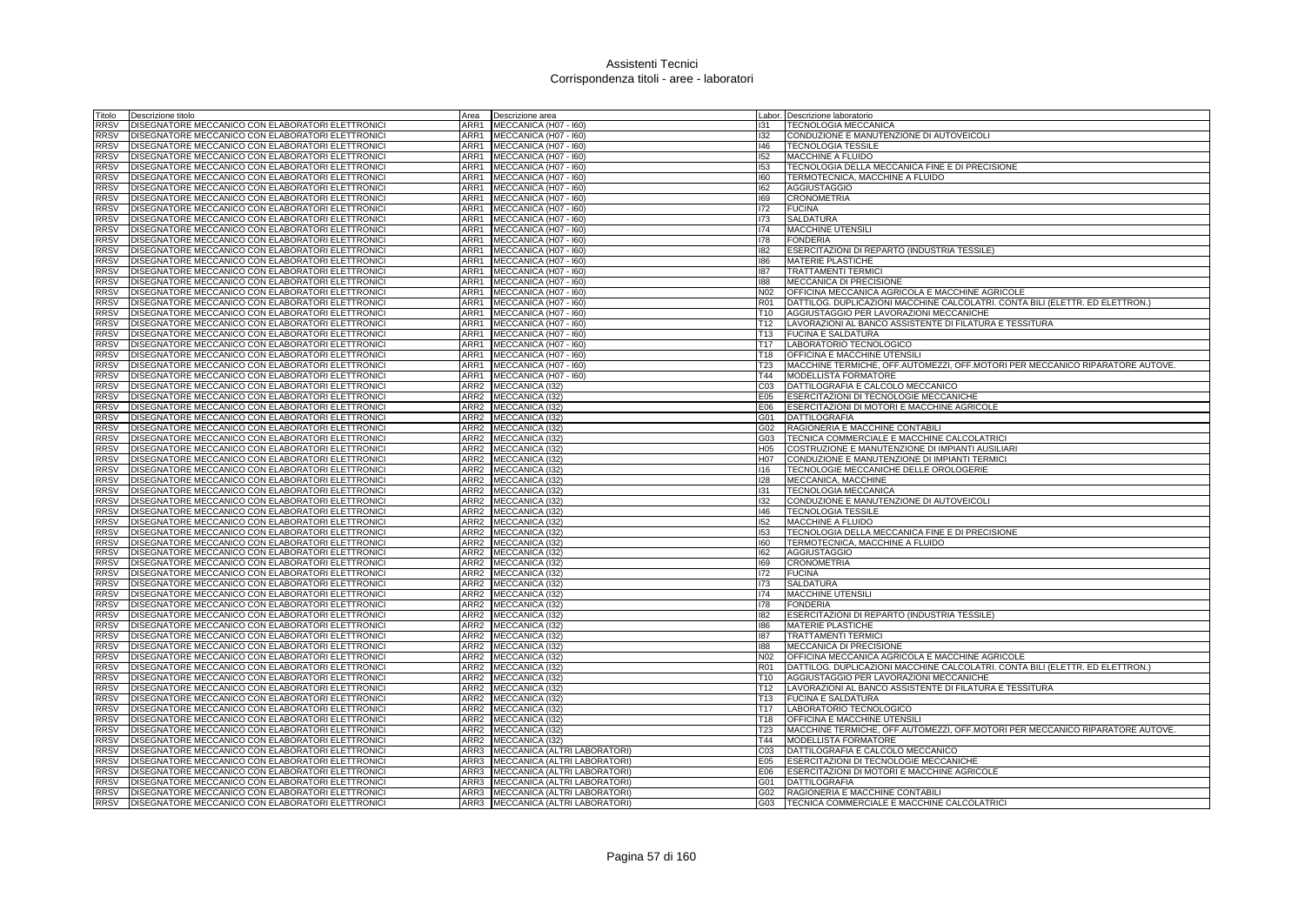| Titolo<br>Descrizione titolo                                                                                                                                           | Area<br>Descrizione area                                         |                 | Labor. Descrizione laboratorio                                                |
|------------------------------------------------------------------------------------------------------------------------------------------------------------------------|------------------------------------------------------------------|-----------------|-------------------------------------------------------------------------------|
| <b>RRSV</b><br>DISEGNATORE MECCANICO CON ELABORATORI ELETTRONICI                                                                                                       | MECCANICA (ALTRI LABORATORI)<br>ARR3                             | H05             | COSTRUZIONE E MANUTENZIONE DI IMPIANTI AUSILIARI                              |
| <b>RRSV</b><br>DISEGNATORE MECCANICO CON ELABORATORI ELETTRONICI                                                                                                       | MECCANICA (ALTRI LABORATORI)<br>ARR3                             | H07             | CONDUZIONE E MANUTENZIONE DI IMPIANTI TERMICI                                 |
| DISEGNATORE MECCANICO CON ELABORATORI ELETTRONICI<br><b>RRSV</b>                                                                                                       | ARR3 MECCANICA (ALTRI LABORATORI)                                | 116             | TECNOLOGIE MECCANICHE DELLE OROLOGERIE                                        |
| <b>RRSV</b><br>DISEGNATORE MECCANICO CON ELABORATORI ELETTRONICI                                                                                                       | ARR3<br>MECCANICA (ALTRI LABORATORI)                             | 128             | MECCANICA, MACCHINE                                                           |
| <b>RRSV</b><br>DISEGNATORE MECCANICO CON ELABORATORI ELETTRONICI                                                                                                       | ARR3<br>MECCANICA (ALTRI LABORATORI)                             | 131             | <b>TECNOLOGIA MECCANICA</b>                                                   |
| DISEGNATORE MECCANICO CON ELABORATORI ELETTRONICI<br><b>RRSV</b>                                                                                                       | MECCANICA (ALTRI LABORATORI)<br>ARR3                             | 132             | CONDUZIONE E MANUTENZIONE DI AUTOVEICOLI                                      |
| <b>RRSV</b><br>DISEGNATORE MECCANICO CON ELABORATORI ELETTRONICI                                                                                                       | ARR3<br>MECCANICA (ALTRI LABORATORI)                             | 146             | <b>TECNOLOGIA TESSILE</b>                                                     |
| DISEGNATORE MECCANICO CON ELABORATORI ELETTRONICI<br><b>RRSV</b>                                                                                                       | ARR3<br>MECCANICA (ALTRI LABORATORI)                             | 152             | MACCHINE A FLUIDO                                                             |
| <b>RRSV</b><br>DISEGNATORE MECCANICO CON ELABORATORI ELETTRONICI                                                                                                       | ARR3<br>MECCANICA (ALTRI LABORATORI)                             | 153             | TECNOLOGIA DELLA MECCANICA FINE E DI PRECISIONE                               |
| DISEGNATORE MECCANICO CON ELABORATORI ELETTRONICI<br><b>RRSV</b>                                                                                                       | MECCANICA (ALTRI LABORATORI)<br>ARR3                             | 160             | TERMOTECNICA, MACCHINE A FLUIDO                                               |
| <b>RRSV</b><br>DISEGNATORE MECCANICO CON ELABORATORI ELETTRONICI                                                                                                       | ARR3<br>MECCANICA (ALTRI LABORATORI)                             | 162             | <b>AGGIUSTAGGIO</b>                                                           |
| DISEGNATORE MECCANICO CON ELABORATORI ELETTRONICI<br><b>RRSV</b>                                                                                                       | MECCANICA (ALTRI LABORATORI)<br>ARR3                             | 169             | <b>CRONOMETRIA</b>                                                            |
| DISEGNATORE MECCANICO CON ELABORATORI ELETTRONICI<br><b>RRSV</b>                                                                                                       | MECCANICA (ALTRI LABORATORI)<br>ARR3                             | 172             | <b>FUCINA</b>                                                                 |
| DISEGNATORE MECCANICO CON ELABORATORI ELETTRONICI<br><b>RRSV</b>                                                                                                       | ARR3<br>MECCANICA (ALTRI LABORATORI)                             | 173             | <b>SALDATURA</b>                                                              |
| DISEGNATORE MECCANICO CON ELABORATORI ELETTRONICI<br><b>RRSV</b>                                                                                                       | MECCANICA (ALTRI LABORATORI)<br>ARR3                             | 174             | <b>MACCHINE UTENSILI</b>                                                      |
| DISEGNATORE MECCANICO CON ELABORATORI ELETTRONICI<br><b>RRSV</b>                                                                                                       | ARR3<br>MECCANICA (ALTRI LABORATORI)                             | 178             | <b>FONDERIA</b>                                                               |
| <b>RRSV</b><br>DISEGNATORE MECCANICO CON ELABORATORI ELETTRONICI                                                                                                       | ARR3<br>MECCANICA (ALTRI LABORATORI)                             | 182             | ESERCITAZIONI DI REPARTO (INDUSTRIA TESSILE)                                  |
| <b>RRSV</b><br>DISEGNATORE MECCANICO CON ELABORATORI ELETTRONICI                                                                                                       | ARR3<br>MECCANICA (ALTRI LABORATORI)                             | 186             | MATERIE PLASTICHE                                                             |
| DISEGNATORE MECCANICO CON ELABORATORI ELETTRONICI<br><b>RRSV</b>                                                                                                       | ARR3<br>MECCANICA (ALTRI LABORATORI)                             | 187             | <b>TRATTAMENTI TERMICI</b>                                                    |
| <b>RRSV</b><br>DISEGNATORE MECCANICO CON ELABORATORI ELETTRONICI                                                                                                       | ARR3<br>MECCANICA (ALTRI LABORATORI)                             | 188             | MECCANICA DI PRECISIONE                                                       |
| <b>RRSV</b><br>DISEGNATORE MECCANICO CON ELABORATORI ELETTRONICI                                                                                                       | ARR3<br>MECCANICA (ALTRI LABORATORI)                             | N <sub>02</sub> | OFFICINA MECCANICA AGRICOLA E MACCHINE AGRICOLE                               |
| <b>RRSV</b><br>DISEGNATORE MECCANICO CON ELABORATORI ELETTRONICI                                                                                                       | ARR3<br>MECCANICA (ALTRI LABORATORI)                             | <b>R01</b>      | DATTILOG. DUPLICAZIONI MACCHINE CALCOLATRI. CONTA BILI (ELETTR. ED ELETTRON.) |
| DISEGNATORE MECCANICO CON ELABORATORI ELETTRONICI<br><b>RRSV</b>                                                                                                       | MECCANICA (ALTRI LABORATORI)<br>ARR3                             | T <sub>10</sub> | AGGIUSTAGGIO PER LAVORAZIONI MECCANICHE                                       |
| <b>RRSV</b><br>DISEGNATORE MECCANICO CON ELABORATORI ELETTRONICI                                                                                                       | ARR3<br>MECCANICA (ALTRI LABORATORI)                             | T12             | LAVORAZIONI AL BANCO ASSISTENTE DI FILATURA E TESSITURA                       |
| DISEGNATORE MECCANICO CON ELABORATORI ELETTRONICI<br><b>RRSV</b>                                                                                                       | ARR3<br>MECCANICA (ALTRI LABORATORI)                             | T <sub>13</sub> | <b>FUCINA E SALDATURA</b>                                                     |
| <b>RRSV</b><br>DISEGNATORE MECCANICO CON ELABORATORI ELETTRONICI                                                                                                       | ARR3<br>MECCANICA (ALTRI LABORATORI)                             | T17             | LABORATORIO TECNOLOGICO                                                       |
| DISEGNATORE MECCANICO CON ELABORATORI ELETTRONICI<br><b>RRSV</b>                                                                                                       | MECCANICA (ALTRI LABORATORI)<br>ARR3                             | T18             | <b>OFFICINA E MACCHINE UTENSILI</b>                                           |
| <b>RRSV</b><br>DISEGNATORE MECCANICO CON ELABORATORI ELETTRONICI                                                                                                       | MECCANICA (ALTRI LABORATORI)<br>ARR3                             | T <sub>23</sub> | MACCHINE TERMICHE, OFF.AUTOMEZZI, OFF.MOTORI PER MECCANICO RIPARATORE AUTOVE. |
| DISEGNATORE MECCANICO CON ELABORATORI ELETTRONICI<br><b>RRSV</b>                                                                                                       | MECCANICA (ALTRI LABORATORI)<br>ARR3                             | T44             | MODELLISTA FORMATORE                                                          |
| <b>RRSV</b><br>DISEGNATORE MECCANICO CON ELABORATORI ELETTRONICI                                                                                                       | AR08<br><b>FISICA</b>                                            | A01             | GABINETTO DI FISICA E CHIMICA                                                 |
| <b>RRSV</b><br>DISEGNATORE MECCANICO CON ELABORATORI ELETTRONICI                                                                                                       | AR08<br><b>FISICA</b>                                            | 106             | COMPLEMENTI DI FISICA                                                         |
| DISEGNATORE MECCANICO CON ELABORATORI ELETTRONICI<br><b>RRSV</b>                                                                                                       | AR08<br><b>FISICA</b>                                            | 127             | <b>FISICA APPLICATA</b>                                                       |
| <b>RRSV</b><br>DISEGNATORE MECCANICO CON ELABORATORI ELETTRONICI                                                                                                       | <b>FISICA</b><br>AR08                                            | M03             | <b>FISICA</b>                                                                 |
| <b>RRSV</b><br>DISEGNATORE MECCANICO CON ELABORATORI ELETTRONICI                                                                                                       | AR08<br><b>FISICA</b>                                            | <b>T37</b>      | FISICA PER TECNICO DELLE INDUSTRIE CHIMICHE                                   |
| <b>RRSV</b><br>DISEGNATORE MECCANICO CON ELABORATORI ELETTRONICI                                                                                                       | <b>FISICA</b><br>AR08                                            | <b>T38</b>      | FISICA PER TECNICO DELLE INDUSTRIE ELETTRICHE ED ELETTRONICHE                 |
| <b>RRSV</b><br>DISEGNATORE MECCANICO CON ELABORATORI ELETTRONICI                                                                                                       | AR08<br><b>FISICA</b>                                            | T39             | FISICA PER TECNICO DELLE INDUSTRIE MECCANICHE                                 |
| <b>RRSV</b><br>DISEGNATORE MECCANICO CON ELABORATORI ELETTRONICI                                                                                                       | <b>FISICA</b><br>AR08                                            | X01             | <b>GABINETTO SCIENTIFICO</b>                                                  |
| CONSERVIERE ALIMENTARISTA<br><b>RR0A</b>                                                                                                                               | <b>AGROINDUSTRIALE</b><br>AR38                                   | <b>N07</b>      | INDUSTRIA LATTIERO-CASEARIA                                                   |
| <b>RR0A</b><br>CONSERVIERE ALIMENTARISTA                                                                                                                               | AR38<br><b>AGROINDUSTRIALE</b>                                   | <b>N08</b>      | <b>INDUSTRIA ENOLOGICA</b>                                                    |
| CONSERVIERE ALIMENTARISTA<br>RR <sub>0</sub> A                                                                                                                         | AR38<br><b>AGROINDUSTRIALE</b>                                   | N09             | INDUSTRIA AGRARIA OLEARIA                                                     |
| CONSERVIERE ALIMENTARISTA<br>RR <sub>0</sub> A                                                                                                                         | AR38<br>AGROINDUSTRIALE                                          | N <sub>10</sub> | INDUSTRIA CONSERVIERA                                                         |
| CONSERVIERE ALIMENTARISTA<br>RR <sub>0</sub> A                                                                                                                         | AR38<br><b>AGROINDUSTRIALE</b>                                   | N <sub>11</sub> | <b>ANALISI AGRARIE</b>                                                        |
| ESPERTA AGRICOLA<br><b>RR0B</b>                                                                                                                                        | ECONOMIA DOMESTICA E SERVIZI AUSILIARI ALBERGHIERI<br>AR18       | C <sub>01</sub> | <b>ECONOMIA DOMESTICA</b>                                                     |
| <b>RR0B</b><br>ESPERTA AGRICOLA                                                                                                                                        | AR18<br>ECONOMIA DOMESTICA E SERVIZI AUSILIARI ALBERGHIERI       | CO <sub>2</sub> | <b>LAVORI FEMMINILI</b>                                                       |
| <b>RR0B</b><br>ESPERTA AGRICOLA                                                                                                                                        | AR18<br>ECONOMIA DOMESTICA E SERVIZI AUSILIARI ALBERGHIERI       | H04             | LAVANDERIA E GUARDAROBA                                                       |
| <b>ESPERTA AGRICOLA</b><br><b>RR0B</b>                                                                                                                                 | ECONOMIA DOMESTICA E SERVIZI AUSILIARI ALBERGHIERI<br>AR18       | 148             | FILATURA, TECNOLOGIA MAGLIERA                                                 |
| <b>RR0B</b><br>ESPERTA AGRICOLA                                                                                                                                        | AR18<br>ECONOMIA DOMESTICA E SERVIZI AUSILIARI ALBERGHIERI       | 150             | ELEMENTI DI TINTORIA                                                          |
| <b>RR0B</b><br>ESPERTA AGRICOLA                                                                                                                                        | AR18<br>ECONOMIA DOMESTICA E SERVIZI AUSILIARI ALBERGHIERI       | 167             | REPARTO DI LAVORAZIONE (CONFEZIONI INDUSTRIALI)                               |
| <b>RR0B</b><br>ESPERTA AGRICOLA                                                                                                                                        | ECONOMIA DOMESTICA E SERVIZI AUSILIARI ALBERGHIERI<br>AR18       | 185             | ESERCITAZIONI DI REPARTO (INDUSTRIA MAGLIERIA)                                |
| <b>RR0B</b><br><b>ESPERTA AGRICOLA</b>                                                                                                                                 |                                                                  |                 | ECONOMIA FAMILIARE O ECONOMIA DOMESTICA RURALE                                |
| <b>RR0B</b><br><b>ESPERTA AGRICOLA</b>                                                                                                                                 | ECONOMIA DOMESTICA E SERVIZI AUSILIARI ALBERGHIERI<br>AR18       | N01             |                                                                               |
|                                                                                                                                                                        | ECONOMIA DOMESTICA E SERVIZI AUSILIARI ALBERGHIERI<br>AR18       | S04             | ESERCITAZIONI PER ADDETTA AI SERVIZI AUSILIARI DI ALBERGHI E PENSIONI         |
| ESPERTA AGRICOLA                                                                                                                                                       | AR28<br><b>AZIENDA AGRARIA</b>                                   | E01             | SCIENZE NATURALI, PATOLOGIA VEGETALE ED ENTOMOLOGIA AGRARIA                   |
| <b>ESPERTA AGRICOLA</b>                                                                                                                                                | AZIENDA AGRARIA<br>AR28                                          | E02             | <b>ZOOTECNICA</b>                                                             |
| <b>ESPERTA AGRICOLA</b>                                                                                                                                                | AZIENDA AGRARIA<br>AR28                                          | E04             | AZIENDA AGRARIA                                                               |
| ESPERTA AGRICOLA                                                                                                                                                       | AR28<br>AZIENDA AGRARIA                                          | L02             | <b>SCIENZE NATURALI</b>                                                       |
| ESPERTA AGRICOLA                                                                                                                                                       | AR28<br>AZIENDA AGRARIA                                          | <b>N03</b>      | <b>COLTIVAZIONI</b>                                                           |
| ESPERTA AGRICOLA                                                                                                                                                       | AR28<br>AZIENDA AGRARIA                                          | N04             | <b>COLTIVAZIONI FLOREALI</b>                                                  |
| ESPERTA AGRICOLA                                                                                                                                                       | AR28<br>AZIENDA AGRARIA                                          | <b>N05</b>      | COLTIVAZIONI FORESTAL                                                         |
| ESPERTA AGRICOLA                                                                                                                                                       | AZIENDA AGRARIA<br>AR28                                          | N06             | ALLEVAMENTI ZOOTECNICI                                                        |
| ESPERTA AGRICOLA                                                                                                                                                       | AR28<br>AZIENDA AGRARIA                                          | N <sub>13</sub> | SCIENZE FISICHE NATURALI E MATERIE PROFESSIONALI DEL SETTORE AGRARIO          |
| <b>RR0B</b><br><b>RR0B</b><br><b>RR0B</b><br><b>RR0B</b><br><b>RR0B</b><br><b>RR0B</b><br><b>RR0B</b><br><b>RR0B</b><br><b>RR0B</b><br><b>RR0B</b><br>ESPERTA AGRICOLA | AR28<br>AZIENDA AGRARIA                                          | N <sub>14</sub> | COLTIVAZIONI ORTOFRUTTICOLE E VIVAISTICHE                                     |
| <b>RR0B</b><br>ESPERTA AGRICOLA                                                                                                                                        | AR38<br><b>AGROINDUSTRIALE</b>                                   | <b>N07</b>      | INDUSTRIA LATTIERO-CASEARIA                                                   |
| <b>RR0B</b><br>ESPERTA AGRICOLA                                                                                                                                        | <b>AGROINDUSTRIALE</b><br>AR38                                   | N08             | <b>INDUSTRIA ENOLOGICA</b>                                                    |
| <b>RR0B</b><br>ESPERTA AGRICOLA                                                                                                                                        | AR38<br><b>AGROINDUSTRIALE</b>                                   | N <sub>09</sub> | INDUSTRIA AGRARIA OLEARIA                                                     |
| <b>RR0B</b><br><b>ESPERTA AGRICOLA</b><br>RR0B<br><b>ESPERTA AGRICOLA</b>                                                                                              | <b>AGROINDUSTRIALE</b><br>AR38<br>AR38<br><b>AGROINDUSTRIALE</b> | N <sub>10</sub> | <b>INDUSTRIA CONSERVIERA</b><br>N11 ANALISI AGRARIE                           |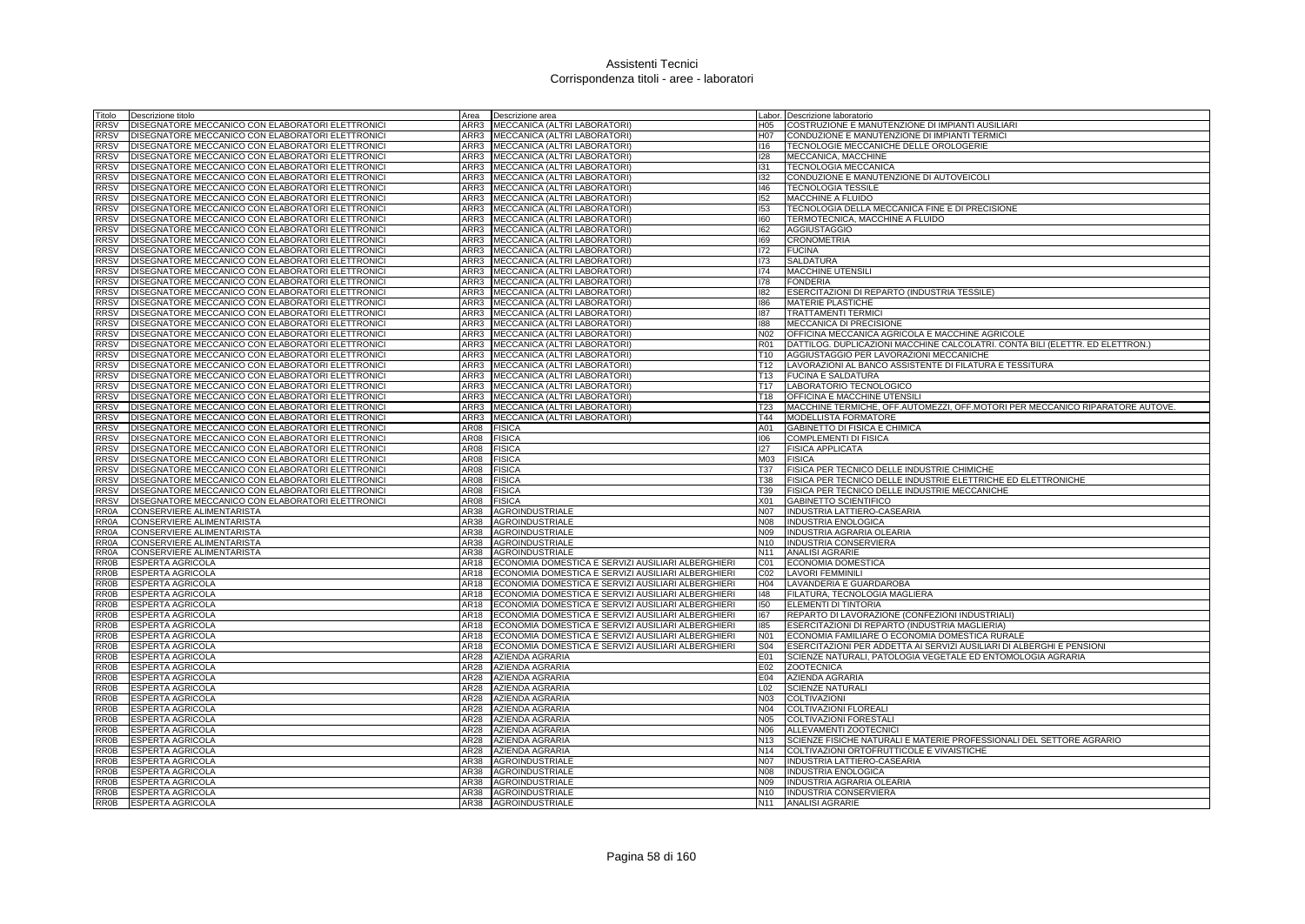| Fitolo            | Descrizione titolo                                       | Area         | Descrizione area                                 |                        | Labor. Descrizione laboratorio                                                                 |
|-------------------|----------------------------------------------------------|--------------|--------------------------------------------------|------------------------|------------------------------------------------------------------------------------------------|
| RR0C              | ESPERTO AGRUMICOLTORE                                    | AR28         | <b>AZIENDA AGRARIA</b>                           | E01                    | SCIENZE NATURALI, PATOLOGIA VEGETALE ED ENTOMOLOGIA AGRARIA                                    |
| RR0C              | <b>ESPERTO AGRUMICOLTORE</b>                             | AR28         | AZIENDA AGRARIA                                  | E02                    | <b>ZOOTECNICA</b>                                                                              |
| RR0C              | <b>ESPERTO AGRUMICOLTORE</b>                             | AR28         | AZIENDA AGRARIA                                  | E04                    | AZIENDA AGRARIA                                                                                |
| RR0C              | <b>ESPERTO AGRUMICOLTORE</b>                             | AR28         | AZIENDA AGRARIA                                  | L02                    | <b>SCIENZE NATURALI</b>                                                                        |
| RR0C              | <b>ESPERTO AGRUMICOLTORE</b>                             | AR28         | <b>AZIENDA AGRARIA</b>                           | <b>N03</b>             | <b>COLTIVAZION</b>                                                                             |
| RR <sub>0</sub> C | ESPERTO AGRUMICOLTORE                                    | AR28         | AZIENDA AGRARIA                                  | N04                    | COLTIVAZIONI FLOREALI                                                                          |
| RR0C              | ESPERTO AGRUMICOLTORE                                    | AR28         | AZIENDA AGRARIA                                  | N05                    | COLTIVAZIONI FORESTALI                                                                         |
| RR0C              | ESPERTO AGRUMICOLTORE                                    | AR28         | AZIENDA AGRARIA                                  | N06                    | ALLEVAMENTI ZOOTECNICI                                                                         |
| RR0C              | <b>ESPERTO AGRUMICOLTORE</b>                             | AR28         | <b>AZIENDA AGRARIA</b>                           | N <sub>13</sub>        | SCIENZE FISICHE NATURALI E MATERIE PROFESSIONALI DEL SETTORE AGRARIO                           |
| <b>RR0C</b>       | <b>ESPERTO AGRUMICOLTORE</b>                             | AR28         | AZIENDA AGRARIA                                  | N <sub>14</sub>        | COLTIVAZIONI ORTOFRUTTICOLE E VIVAISTICHE                                                      |
| RR0C              | <b>ESPERTO AGRUMICOLTORE</b>                             | AR38         | AGROINDUSTRIALE                                  | <b>N07</b>             | INDUSTRIA LATTIERO-CASEARIA                                                                    |
| RROC              | <b>ESPERTO AGRUMICOLTORE</b>                             | AR38         | <b>AGROINDUSTRIALE</b>                           | N08                    | <b>INDUSTRIA ENOLOGICA</b>                                                                     |
| RR0C              | ESPERTO AGRUMICOLTORE                                    | AR38         | <b>AGROINDUSTRIALE</b>                           | N09                    | INDUSTRIA AGRARIA OLEARIA                                                                      |
| <b>RROC</b>       | ESPERTO AGRUMICOLTORE                                    | AR38         | <b>AGROINDUSTRIALE</b>                           | N <sub>10</sub>        | <b>INDUSTRIA CONSERVIERA</b>                                                                   |
| RR0C              | <b>ESPERTO AGRUMICOLTORE</b>                             | AR38         | <b>AGROINDUSTRIALE</b>                           | N11                    | <b>ANALISI AGRARIE</b>                                                                         |
| RROD              | <b>ESPERTO CASARO</b>                                    | AR38         | <b>AGROINDUSTRIALE</b>                           | <b>N07</b>             | INDUSTRIA LATTIERO-CASEARIA                                                                    |
| RR0D              | <b>ESPERTO CASARO</b>                                    | AR38         | <b>AGROINDUSTRIALE</b>                           | <b>N08</b>             | <b>INDUSTRIA ENOLOGICA</b>                                                                     |
| <b>RROD</b>       | <b>ESPERTO CASARO</b>                                    | AR38         | <b>AGROINDUSTRIALE</b>                           | N09                    | INDUSTRIA AGRARIA OLEARIA                                                                      |
| RR0D              | <b>ESPERTO CASARO</b>                                    | AR38         | <b>AGROINDUSTRIALE</b>                           | N <sub>10</sub>        | <b>INDUSTRIA CONSERVIERA</b>                                                                   |
| RROD              | <b>ESPERTO CASARO</b>                                    | AR38         | <b>AGROINDUSTRIALE</b>                           | N <sub>11</sub>        | <b>ANALISI AGRARIE</b>                                                                         |
| <b>RROE</b>       | <b>ESPERTO COLTIVATORE</b>                               | AR28         | AZIENDA AGRARIA                                  | E01                    | SCIENZE NATURALI, PATOLOGIA VEGETALE ED ENTOMOLOGIA AGRARIA                                    |
| RR0E              | <b>ESPERTO COLTIVATORE</b>                               | AR28         | AZIENDA AGRARIA                                  | E02                    | <b>ZOOTECNICA</b>                                                                              |
| <b>RR0E</b>       | <b>ESPERTO COLTIVATORE</b>                               | AR28         | AZIENDA AGRARIA                                  | E04                    | AZIENDA AGRARIA                                                                                |
| <b>RR0E</b>       | <b>ESPERTO COLTIVATORE</b>                               | AR28         | AZIENDA AGRARIA                                  | L02                    | <b>SCIENZE NATURALI</b>                                                                        |
| RROE              | <b>ESPERTO COLTIVATORE</b>                               | AR28         | <b>AZIENDA AGRARIA</b>                           | N03                    | <b>COLTIVAZION</b>                                                                             |
| RROE              | <b>ESPERTO COLTIVATORE</b>                               | AR28         | AZIENDA AGRARIA                                  | N04                    | <b>COLTIVAZIONI FLOREALI</b>                                                                   |
| RR0E              | <b>ESPERTO COLTIVATORE</b>                               | AR28         | AZIENDA AGRARIA                                  | <b>N05</b>             | COLTIVAZIONI FORESTAL                                                                          |
| RR0E<br>RROE      | <b>ESPERTO COLTIVATORE</b>                               | AR28<br>AR28 | <b>AZIENDA AGRARIA</b><br><b>AZIENDA AGRARIA</b> | N06<br>N <sub>13</sub> | ALLEVAMENTI ZOOTECNICI<br>SCIENZE FISICHE NATURALI E MATERIE PROFESSIONALI DEL SETTORE AGRARIO |
| RR0E              | <b>ESPERTO COLTIVATORE</b>                               | AR28         | <b>AZIENDA AGRARIA</b>                           | N <sub>14</sub>        |                                                                                                |
| RR <sub>0</sub> E | <b>ESPERTO COLTIVATORE</b><br><b>ESPERTO COLTIVATORE</b> | AR38         | <b>AGROINDUSTRIALE</b>                           | N <sub>07</sub>        | COLTIVAZIONI ORTOFRUTTICOLE E VIVAISTICHE<br><b>INDUSTRIA LATTIERO-CASEARIA</b>                |
| <b>RR0E</b>       | <b>ESPERTO COLTIVATORE</b>                               | AR38         | <b>AGROINDUSTRIALE</b>                           | <b>N08</b>             | <b>INDUSTRIA ENOLOGICA</b>                                                                     |
| RR0E              | ESPERTO COLTIVATORE                                      | AR38         | <b>AGROINDUSTRIALE</b>                           | N09                    | INDUSTRIA AGRARIA OLEARIA                                                                      |
| RR0E              | <b>ESPERTO COLTIVATORE</b>                               | AR38         | <b>AGROINDUSTRIALE</b>                           |                        | N10 INDUSTRIA CONSERVIERA                                                                      |
| RROE              | <b>ESPERTO COLTIVATORE</b>                               | AR38         | <b>AGROINDUSTRIALE</b>                           | N <sub>11</sub>        | <b>ANALISI AGRARIE</b>                                                                         |
| <b>RR0F</b>       | ESPERTO FLORICOLTORE-GIARDINIERE                         | <b>AR28</b>  | AZIENDA AGRARIA                                  | E01                    | SCIENZE NATURALI, PATOLOGIA VEGETALE ED ENTOMOLOGIA AGRARIA                                    |
| <b>RR0F</b>       | ESPERTO FLORICOLTORE-GIARDINIERE                         | AR28         | AZIENDA AGRARIA                                  | E02                    | <b>ZOOTECNICA</b>                                                                              |
| <b>RROF</b>       | ESPERTO FLORICOLTORE-GIARDINIERE                         | AR28         | AZIENDA AGRARIA                                  | E04                    | AZIENDA AGRARIA                                                                                |
| <b>RR0F</b>       | ESPERTO FLORICOLTORE-GIARDINIERE                         | AR28         | <b>AZIENDA AGRARIA</b>                           | L02                    | <b>SCIENZE NATURALI</b>                                                                        |
| <b>RR0F</b>       | ESPERTO FLORICOLTORE-GIARDINIERE                         | AR28         | AZIENDA AGRARIA                                  | N03                    | COLTIVAZION                                                                                    |
| <b>RR0F</b>       | ESPERTO FLORICOLTORE-GIARDINIERE                         | AR28         | AZIENDA AGRARIA                                  | N04                    | <b>COLTIVAZIONI FLOREALI</b>                                                                   |
| RROF              | ESPERTO FLORICOLTORE-GIARDINIERE                         | AR28         | AZIENDA AGRARIA                                  | N05                    | COLTIVAZIONI FORESTALI                                                                         |
| RR0F              | ESPERTO FLORICOLTORE-GIARDINIERE                         | AR28         | AZIENDA AGRARIA                                  | N06                    | ALLEVAMENTI ZOOTECNICI                                                                         |
| <b>RROF</b>       | ESPERTO FLORICOLTORE-GIARDINIERE                         | AR28         | AZIENDA AGRARIA                                  | N <sub>13</sub>        | SCIENZE FISICHE NATURALI E MATERIE PROFESSIONALI DEL SETTORE AGRARIO                           |
| <b>RR0F</b>       | ESPERTO FLORICOLTORE-GIARDINIERE                         | AR28         | <b>AZIENDA AGRARIA</b>                           | N <sub>14</sub>        | COLTIVAZIONI ORTOFRUTTICOLE E VIVAISTICHE                                                      |
| <b>RROF</b>       | ESPERTO FLORICOLTORE-GIARDINIERE                         | AR38         | <b>AGROINDUSTRIALE</b>                           | <b>N07</b>             | <b>INDUSTRIA LATTIERO-CASEARIA</b>                                                             |
| <b>RROF</b>       | ESPERTO FLORICOLTORE-GIARDINIERE                         | AR38         | <b>AGROINDUSTRIALE</b>                           | N08                    | <b>INDUSTRIA ENOLOGICA</b>                                                                     |
| <b>RROF</b>       | ESPERTO FLORICOLTORE-GIARDINIERE                         | AR38         | <b>AGROINDUSTRIALE</b>                           | N09                    | INDUSTRIA AGRARIA OLEARIA                                                                      |
| <b>RR0F</b>       | ESPERTO FLORICOLTORE-GIARDINIERE                         | AR38         | <b>AGROINDUSTRIALE</b>                           | N10                    | INDUSTRIA CONSERVIERA                                                                          |
| RROF              | ESPERTO FLORICOLTORE-GIARDINIERE                         | AR38         | <b>AGROINDUSTRIALE</b>                           | N11                    | <b>ANALISI AGRARIE</b>                                                                         |
| RR01              | ALLEVATORE ZOOTECNICO                                    | AR28         | AZIENDA AGRARIA                                  | E01                    | SCIENZE NATURALI, PATOLOGIA VEGETALE ED ENTOMOLOGIA AGRARIA                                    |
| <b>RR01</b>       | ALLEVATORE ZOOTECNICO                                    | AR28         | AZIENDA AGRARIA                                  | E02                    | <b>ZOOTECNICA</b>                                                                              |
| <b>RR01</b>       | ALLEVATORE ZOOTECNICO                                    | AR28         | <b>AZIENDA AGRARIA</b>                           | E04                    | <b>AZIENDA AGRARIA</b>                                                                         |
| RR01              | ALLEVATORE ZOOTECNICO                                    | AR28         | AZIENDA AGRARIA                                  | L02                    | <b>SCIENZE NATURALI</b>                                                                        |
| <b>RR01</b>       | ALLEVATORE ZOOTECNICO                                    | AR28         | <b>AZIENDA AGRARIA</b>                           | N03                    | <b>COLTIVAZION</b>                                                                             |
| <b>RR01</b>       | ALLEVATORE ZOOTECNICO                                    | AR28         | AZIENDA AGRARIA                                  | N04                    | <b>COLTIVAZIONI FLOREAL</b>                                                                    |
| <b>RR01</b>       | ALLEVATORE ZOOTECNICO                                    | AR28         | <b>AZIENDA AGRARIA</b>                           | N05                    | <b>COLTIVAZIONI FORESTAL</b>                                                                   |
| <b>RR01</b>       | ALLEVATORE ZOOTECNICO                                    | AR28         | AZIENDA AGRARIA                                  | N06                    | ALLEVAMENTI ZOOTECNICI                                                                         |
| RR <sub>01</sub>  | ALLEVATORE ZOOTECNICO                                    | AR28         | AZIENDA AGRARIA                                  | N <sub>13</sub>        | SCIENZE FISICHE NATURALI E MATERIE PROFESSIONALI DEL SETTORE AGRARIO                           |
| <b>RR01</b>       | ALLEVATORE ZOOTECNICO                                    | AR28         | AZIENDA AGRARIA                                  | N <sub>14</sub>        | COLTIVAZIONI ORTOFRUTTICOLE E VIVAISTICHE                                                      |
| <b>RR01</b>       | ALLEVATORE ZOOTECNICO                                    | AR38         | <b>AGROINDUSTRIALE</b>                           | <b>N07</b>             | INDUSTRIA LATTIERO-CASEARIA                                                                    |
| <b>RR01</b>       | ALLEVATORE ZOOTECNICO                                    | AR38         | <b>AGROINDUSTRIALE</b>                           | N08                    | <b>INDUSTRIA ENOLOGICA</b>                                                                     |
| <b>R01</b>        | ALLEVATORE ZOOTECNICO                                    | AR38         | <b>AGROINDUSTRIALE</b>                           | N09                    | INDUSTRIA AGRARIA OLEARIA                                                                      |
| <b>RR01</b>       | ALLEVATORE ZOOTECNICO                                    | AR38         | <b>AGROINDUSTRIALE</b>                           | N10                    | INDUSTRIA CONSERVIERA                                                                          |
| <b>RR01</b>       | ALLEVATORE ZOOTECNICO                                    | AR38         | <b>AGROINDUSTRIALE</b>                           | N <sub>11</sub>        | <b>ANALISI AGRARIE</b>                                                                         |
| <b>RR02</b>       | ASSISTENTE DI AZIENDA AGRARIA                            |              | AR28 AZIENDA AGRARIA                             | E01                    | SCIENZE NATURALI, PATOLOGIA VEGETALE ED ENTOMOLOGIA AGRARIA                                    |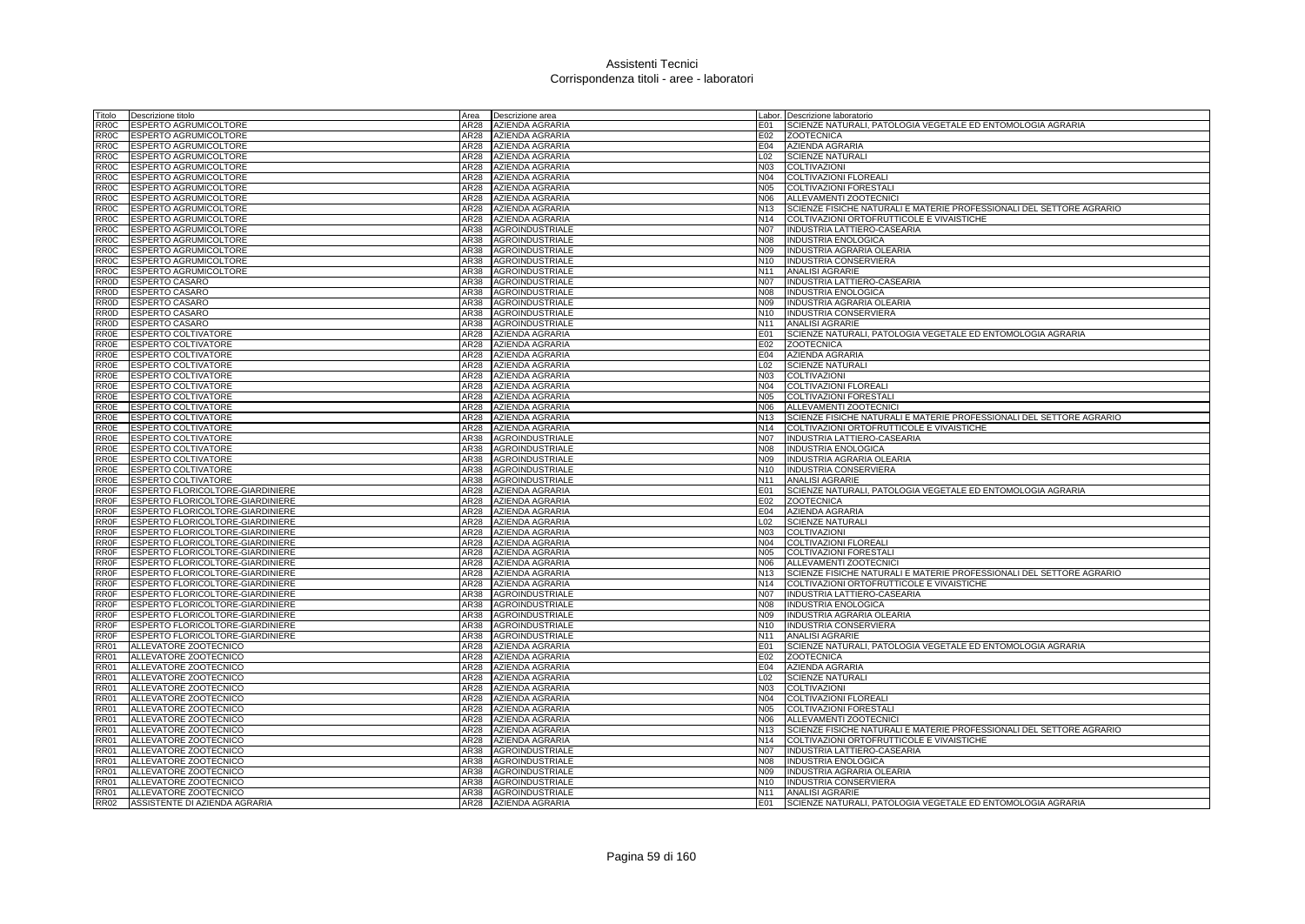| Titolo                     | Descrizione titolo            | Area         | Descrizione area                                 |                               | Labor. Descrizione laboratorio                                           |
|----------------------------|-------------------------------|--------------|--------------------------------------------------|-------------------------------|--------------------------------------------------------------------------|
| <b>RR02</b>                | ASSISTENTE DI AZIENDA AGRARIA | AR28         | AZIENDA AGRARIA                                  | E02                           | <b>ZOOTECNICA</b>                                                        |
| <b>RR02</b>                | ASSISTENTE DI AZIENDA AGRARIA | AR28         | AZIENDA AGRARIA                                  | E04                           | AZIENDA AGRARIA                                                          |
| <b>RR02</b>                | ASSISTENTE DI AZIENDA AGRARIA | AR28         | AZIENDA AGRARIA                                  | L02                           | <b>SCIENZE NATURALI</b>                                                  |
| <b>RR02</b>                | ASSISTENTE DI AZIENDA AGRARIA |              | AR28 AZIENDA AGRARIA                             | N03                           | COLTIVAZIONI                                                             |
| <b>RR02</b>                | ASSISTENTE DI AZIENDA AGRARIA | AR28         | AZIENDA AGRARIA                                  | N04                           | <b>COLTIVAZIONI FLOREALI</b>                                             |
| <b>RR02</b>                | ASSISTENTE DI AZIENDA AGRARIA | AR28         | AZIENDA AGRARIA                                  | <b>N05</b>                    | COLTIVAZIONI FORESTALI                                                   |
| <b>RR02</b>                | ASSISTENTE DI AZIENDA AGRARIA | AR28         | AZIENDA AGRARIA                                  | N06                           | ALLEVAMENTI ZOOTECNICI                                                   |
| <b>RR02</b>                | ASSISTENTE DI AZIENDA AGRARIA | AR28         | <b>AZIENDA AGRARIA</b>                           | N <sub>13</sub>               | SCIENZE FISICHE NATURALI E MATERIE PROFESSIONALI DEL SETTORE AGRARIO     |
| <b>RR02</b>                | ASSISTENTE DI AZIENDA AGRARIA | AR28         | <b>AZIENDA AGRARIA</b>                           | N <sub>14</sub>               | COLTIVAZIONI ORTOFRUTTICOLE E VIVAISTICHE                                |
| <b>RR02</b>                | ASSISTENTE DI AZIENDA AGRARIA | AR38         | <b>AGROINDUSTRIALE</b>                           | N07                           | <b>INDUSTRIA LATTIERO-CASEARIA</b>                                       |
| <b>RR02</b>                | ASSISTENTE DI AZIENDA AGRARIA | AR38         | <b>AGROINDUSTRIALE</b>                           | <b>N08</b>                    | <b>INDUSTRIA ENOLOGICA</b>                                               |
| <b>RR02</b>                | ASSISTENTE DI AZIENDA AGRARIA |              | AR38 AGROINDUSTRIALE                             | N09                           | INDUSTRIA AGRARIA OLEARIA                                                |
| <b>RR02</b>                | ASSISTENTE DI AZIENDA AGRARIA |              | AR38 AGROINDUSTRIALE                             | N <sub>10</sub>               | <b>INDUSTRIA CONSERVIERA</b>                                             |
| <b>RR02</b>                | ASSISTENTE DI AZIENDA AGRARIA | AR38         | <b>AGROINDUSTRIALE</b>                           | N <sub>11</sub>               | <b>ANALISI AGRARIE</b>                                                   |
| <b>RR03</b>                | CANTINIERE                    | AR28         | <b>AZIENDA AGRARIA</b>                           | E01                           | SCIENZE NATURALI, PATOLOGIA VEGETALE ED ENTOMOLOGIA AGRARIA              |
| <b>RR03</b>                | CANTINIERE                    | AR28         | AZIENDA AGRARIA                                  | E02                           | <b>ZOOTECNICA</b>                                                        |
| <b>RR03</b>                | CANTINIERE                    | AR28         | AZIENDA AGRARIA                                  |                               | E04 AZIENDA AGRARIA                                                      |
| <b>RR03</b>                | CANTINIERE                    | AR28         | AZIENDA AGRARIA                                  | L02                           | <b>SCIENZE NATURALI</b>                                                  |
| <b>RR03</b>                | CANTINIERE                    | AR28         | AZIENDA AGRARIA                                  | N03                           | COLTIVAZIONI                                                             |
| <b>RR03</b>                | CANTINIERE                    |              | AR28 AZIENDA AGRARIA                             | N04                           | COLTIVAZIONI FLOREALI                                                    |
| <b>RR03</b>                | CANTINIERE                    |              | AR28 AZIENDA AGRARIA                             | N05                           | <b>COLTIVAZIONI FORESTALI</b>                                            |
| <b>RR03</b>                | CANTINIERE                    | AR28         | <b>AZIENDA AGRARIA</b>                           | N06                           | ALLEVAMENTI ZOOTECNICI                                                   |
| <b>RR03</b>                | CANTINIERE                    | AR28         | AZIENDA AGRARIA                                  | N <sub>13</sub>               | SCIENZE FISICHE NATURALI E MATERIE PROFESSIONALI DEL SETTORE AGRARIO     |
| <b>RR03</b><br><b>RR03</b> | CANTINIERE<br>CANTINIERE      | AR28<br>AR38 | <b>AZIENDA AGRARIA</b><br>AGROINDUSTRIALE        | N <sub>14</sub><br><b>N07</b> | COLTIVAZIONI ORTOFRUTTICOLE E VIVAISTICHE<br>INDUSTRIA LATTIERO-CASEARIA |
|                            |                               |              |                                                  |                               |                                                                          |
| <b>RR03</b><br><b>RR03</b> | CANTINIERE                    | AR38<br>AR38 | <b>AGROINDUSTRIALE</b>                           | <b>N08</b><br>N09             | <b>INDUSTRIA ENOLOGICA</b>                                               |
| <b>RR03</b>                | CANTINIERE<br>CANTINIERE      | AR38         | <b>AGROINDUSTRIALE</b><br><b>AGROINDUSTRIALE</b> | N <sub>10</sub>               | INDUSTRIA AGRARIA OLEARIA<br><b>INDUSTRIA CONSERVIERA</b>                |
| <b>RR03</b>                | CANTINIERE                    |              | AR38 AGROINDUSTRIALE                             | N <sub>11</sub>               | <b>ANALISI AGRARIE</b>                                                   |
| <b>RR04</b>                | ESPERTO CONSERVIERO           | AR28         | AZIENDA AGRARIA                                  | E01                           | SCIENZE NATURALI, PATOLOGIA VEGETALE ED ENTOMOLOGIA AGRARIA              |
| <b>RR04</b>                | <b>ESPERTO CONSERVIERO</b>    | AR28         | <b>AZIENDA AGRARIA</b>                           | E02                           | <b>ZOOTECNICA</b>                                                        |
| <b>RR04</b>                | ESPERTO CONSERVIERO           | <b>AR28</b>  | AZIENDA AGRARIA                                  | E04                           | AZIENDA AGRARIA                                                          |
| <b>RR04</b>                | ESPERTO CONSERVIERO           | <b>AR28</b>  | AZIENDA AGRARIA                                  | L02                           | <b>SCIENZE NATURALI</b>                                                  |
| RR04                       | ESPERTO CONSERVIERO           | AR28         | AZIENDA AGRARIA                                  | N03                           | COLTIVAZIONI                                                             |
| <b>RR04</b>                | ESPERTO CONSERVIERO           | AR28         | <b>AZIENDA AGRARIA</b>                           | N04                           | <b>COLTIVAZIONI FLOREALI</b>                                             |
| <b>RR04</b>                | ESPERTO CONSERVIERO           | AR28         | AZIENDA AGRARIA                                  |                               | N05 COLTIVAZIONI FORESTALI                                               |
| <b>RR04</b>                | ESPERTO CONSERVIERO           |              | AR28 AZIENDA AGRARIA                             | N06                           | ALLEVAMENTI ZOOTECNICI                                                   |
| <b>RR04</b>                | ESPERTO CONSERVIERO           |              | AR28 AZIENDA AGRARIA                             | N <sub>13</sub>               | SCIENZE FISICHE NATURALI E MATERIE PROFESSIONALI DEL SETTORE AGRARIO     |
| <b>RR04</b>                | ESPERTO CONSERVIERO           | AR28         | AZIENDA AGRARIA                                  |                               | N14 COLTIVAZIONI ORTOFRUTTICOLE E VIVAISTICHE                            |
| <b>RR04</b>                | ESPERTO CONSERVIERO           | AR38         | <b>AGROINDUSTRIALE</b>                           | <b>N07</b>                    | INDUSTRIA LATTIERO-CASEARIA                                              |
| <b>RR04</b>                | ESPERTO CONSERVIERO           | AR38         | <b>AGROINDUSTRIALE</b>                           | <b>N08</b>                    | <b>INDUSTRIA ENOLOGICA</b>                                               |
| <b>RR04</b>                | ESPERTO CONSERVIERO           | AR38         | AGROINDUSTRIALE                                  | N09                           | INDUSTRIA AGRARIA OLEARIA                                                |
| <b>RR04</b>                | <b>ESPERTO CONSERVIERO</b>    | AR38         | <b>AGROINDUSTRIALE</b>                           |                               | N10  INDUSTRIA CONSERVIERA                                               |
| <b>RR04</b>                | ESPERTO CONSERVIERO           | AR38         | AGROINDUSTRIALE                                  | N <sub>11</sub>               | <b>ANALISI AGRARIE</b>                                                   |
| <b>RR05</b>                | COLTIVATORE ALLEVATORE        | AR28         | <b>AZIENDA AGRARIA</b>                           | E01                           | SCIENZE NATURALI, PATOLOGIA VEGETALE ED ENTOMOLOGIA AGRARIA              |
| <b>RR05</b>                | COLTIVATORE ALLEVATORE        | AR28         | <b>AZIENDA AGRARIA</b>                           | E02                           | <b>ZOOTECNICA</b>                                                        |
| <b>RR05</b>                | COLTIVATORE ALLEVATORE        | AR28         | <b>AZIENDA AGRARIA</b>                           | E04                           | <b>AZIENDA AGRARIA</b>                                                   |
| <b>RR05</b>                | COLTIVATORE ALLEVATORE        | AR28         | <b>AZIENDA AGRARIA</b>                           | L <sub>02</sub>               | <b>SCIENZE NATURALI</b>                                                  |
| <b>RR05</b>                | COLTIVATORE ALLEVATORE        | AR28         | AZIENDA AGRARIA                                  | N03                           | <b>COLTIVAZIONI</b>                                                      |
| <b>RR05</b>                | COLTIVATORE ALLEVATORE        | AR28         | AZIENDA AGRARIA                                  | N <sub>04</sub>               | <b>COLTIVAZIONI FLOREALI</b>                                             |
| <b>RR05</b>                | <b>COLTIVATORE ALLEVATORE</b> | AR28         | AZIENDA AGRARIA                                  | N05                           | COLTIVAZIONI FORESTALI                                                   |
| <b>RR05</b>                | <b>COLTIVATORE ALLEVATORE</b> | AR28         | AZIENDA AGRARIA                                  | N06                           | ALLEVAMENTI ZOOTECNICI                                                   |
| <b>RR05</b>                | COLTIVATORE ALLEVATORE        | AR28         | AZIENDA AGRARIA                                  | N <sub>13</sub>               | SCIENZE FISICHE NATURALI E MATERIE PROFESSIONALI DEL SETTORE AGRARIO     |
| <b>RR05</b>                | COLTIVATORE ALLEVATORE        |              | AR28 AZIENDA AGRARIA                             |                               | N14 COLTIVAZIONI ORTOFRUTTICOLE E VIVAISTICHE                            |
| <b>RR05</b>                | COLTIVATORE ALLEVATORE        | AR38         | AGROINDUSTRIALE                                  | <b>N07</b>                    | INDUSTRIA LATTIERO-CASEARIA                                              |
| <b>RR05</b>                | COLTIVATORE ALLEVATORE        |              | AR38 AGROINDUSTRIALE                             | N08                           | INDUSTRIA ENOLOGICA                                                      |
| <b>RR05</b>                | COLTIVATORE ALLEVATORE        | AR38         | <b>AGROINDUSTRIALE</b>                           | N09                           | INDUSTRIA AGRARIA OLEARIA                                                |
| <b>RR05</b>                | COLTIVATORE ALLEVATORE        | AR38         | AGROINDUSTRIALE                                  | N <sub>10</sub>               | INDUSTRIA CONSERVIERA                                                    |
| <b>RR05</b>                | COLTIVATORE ALLEVATORE        | AR38         | AGROINDUSTRIALE                                  | N <sub>11</sub>               | <b>ANALISI AGRARIE</b>                                                   |
| <b>RR06</b>                | COLTIVATORE FORESTALE         | AR28         | AZIENDA AGRARIA                                  | E01                           | SCIENZE NATURALI, PATOLOGIA VEGETALE ED ENTOMOLOGIA AGRARIA              |
| <b>RR06</b>                | COLTIVATORE FORESTALE         | AR28         | AZIENDA AGRARIA                                  | E02                           | <b>ZOOTECNICA</b>                                                        |
| <b>RR06</b>                | COLTIVATORE FORESTALE         | AR28         | <b>AZIENDA AGRARIA</b>                           | E04                           | AZIENDA AGRARIA                                                          |
| <b>RR06</b>                | COLTIVATORE FORESTALE         |              | AR28 AZIENDA AGRARIA                             | L02                           | <b>SCIENZE NATURALI</b>                                                  |
| RR <sub>06</sub>           | COLTIVATORE FORESTALE         | AR28         | AZIENDA AGRARIA                                  | N <sub>0</sub> 3              | <b>COLTIVAZIONI</b>                                                      |
| <b>RR06</b>                | <b>COLTIVATORE FORESTALE</b>  |              | AR28 AZIENDA AGRARIA                             | N04                           | <b>COLTIVAZIONI FLOREALI</b>                                             |
| <b>RR06</b>                | <b>COLTIVATORE FORESTALE</b>  |              | AR28 AZIENDA AGRARIA                             | <b>N05</b>                    | <b>COLTIVAZIONI FORESTALI</b>                                            |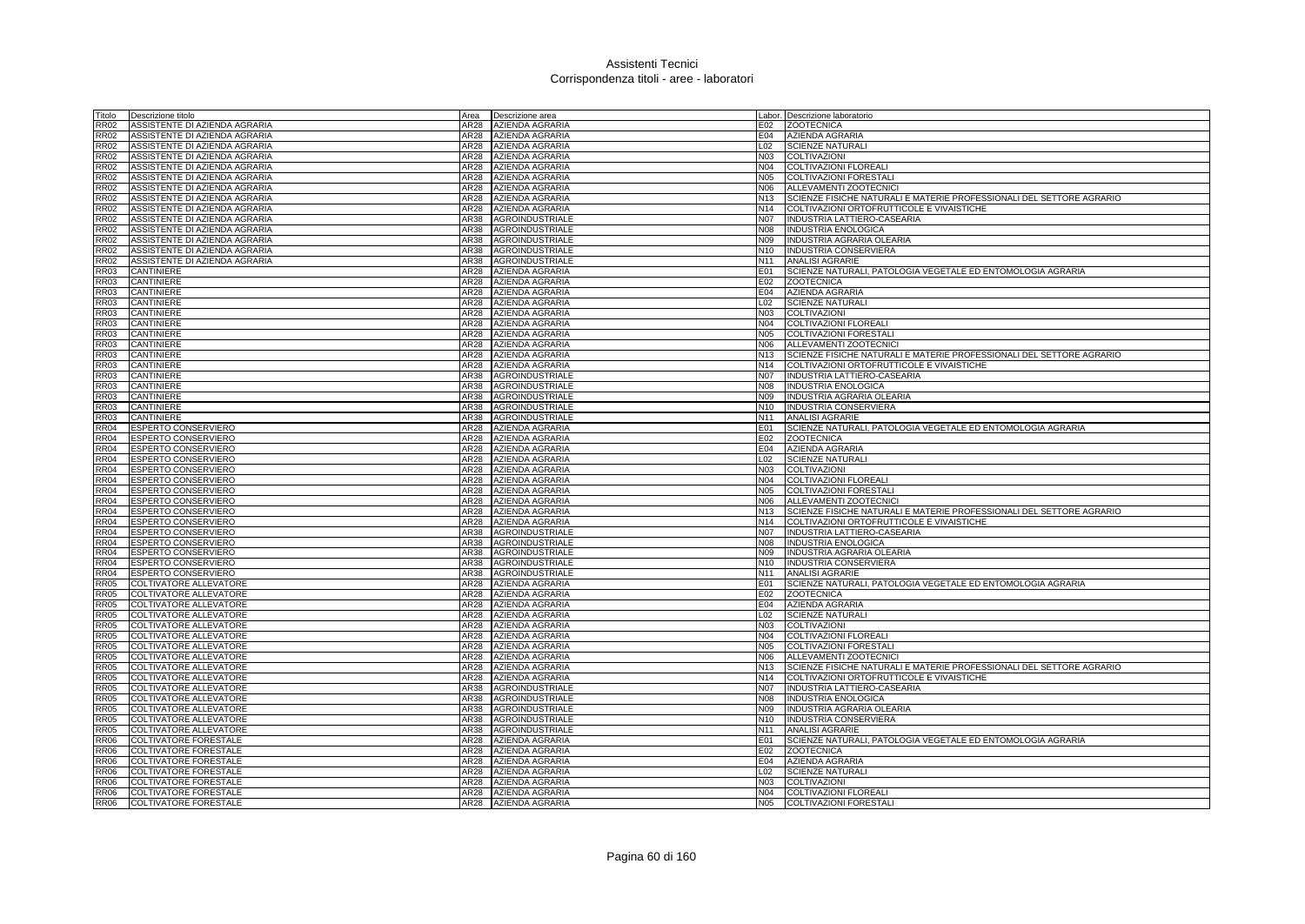| Titolo      | Descrizione titolo                                     | Area | Descrizione area                                         |                  | Labor. Descrizione laboratorio                                                |
|-------------|--------------------------------------------------------|------|----------------------------------------------------------|------------------|-------------------------------------------------------------------------------|
| <b>RR06</b> | <b>COLTIVATORE FORESTALE</b>                           | AR28 | AZIENDA AGRARIA                                          | N06              | ALLEVAMENTI ZOOTECNICI                                                        |
| <b>RR06</b> | <b>COLTIVATORE FORESTALE</b>                           | AR28 | <b>AZIENDA AGRARIA</b>                                   | N <sub>13</sub>  | SCIENZE FISICHE NATURALI E MATERIE PROFESSIONALI DEL SETTORE AGRARIO          |
| <b>RR06</b> | <b>COLTIVATORE FORESTALE</b>                           | AR28 | <b>AZIENDA AGRARIA</b>                                   | N14              | COLTIVAZIONI ORTOFRUTTICOLE E VIVAISTICHE                                     |
| <b>RR06</b> | COLTIVATORE FORESTALE                                  | AR38 | <b>AGROINDUSTRIALE</b>                                   | N07              | INDUSTRIA LATTIERO-CASEARIA                                                   |
| <b>RR06</b> | <b>COLTIVATORE FORESTALE</b>                           | AR38 | AGROINDUSTRIALE                                          | <b>N08</b>       | <b>INDUSTRIA ENOLOGICA</b>                                                    |
| <b>RR06</b> | <b>COLTIVATORE FORESTALE</b>                           | AR38 | <b>AGROINDUSTRIALE</b>                                   | N09              | INDUSTRIA AGRARIA OLEARIA                                                     |
| <b>RR06</b> | COLTIVATORE FORESTALE                                  | AR38 | AGROINDUSTRIALE                                          | N <sub>10</sub>  | INDUSTRIA CONSERVIERA                                                         |
| <b>RR06</b> | <b>COLTIVATORE FORESTALE</b>                           | AR38 | AGROINDUSTRIALE                                          | N <sub>11</sub>  | <b>ANALISI AGRARIE</b>                                                        |
| <b>RR07</b> | <b>COLTIVATORE ORTICOLTORE</b>                         | AR28 | AZIENDA AGRARIA                                          | E01              | SCIENZE NATURALI, PATOLOGIA VEGETALE ED ENTOMOLOGIA AGRARIA                   |
| <b>RR07</b> | <b>COLTIVATORE ORTICOLTORE</b>                         | AR28 | <b>AZIENDA AGRARIA</b>                                   | E02              | <b>ZOOTECNICA</b>                                                             |
| <b>RR07</b> | COLTIVATORE ORTICOLTORE                                | AR28 | <b>AZIENDA AGRARIA</b>                                   | E04              | AZIENDA AGRARIA                                                               |
| <b>RR07</b> | COLTIVATORE ORTICOLTORE                                | AR28 | <b>AZIENDA AGRARIA</b>                                   | L <sub>02</sub>  | <b>SCIENZE NATURALI</b>                                                       |
| <b>RR07</b> | COLTIVATORE ORTICOLTORE                                | AR28 | <b>AZIENDA AGRARIA</b>                                   | N03              | <b>COLTIVAZIONI</b>                                                           |
| <b>RR07</b> | <b>COLTIVATORE ORTICOLTORE</b>                         | AR28 | <b>AZIENDA AGRARIA</b>                                   | <b>N04</b>       | <b>COLTIVAZIONI FLOREALI</b>                                                  |
| <b>RR07</b> | COLTIVATORE ORTICOLTORE                                | AR28 | <b>AZIENDA AGRARIA</b>                                   | <b>N05</b>       | <b>COLTIVAZIONI FORESTAL</b>                                                  |
| <b>RR07</b> | COLTIVATORE ORTICOLTORE                                | AR28 | AZIENDA AGRARIA                                          | N06              | ALLEVAMENTI ZOOTECNICI                                                        |
| <b>RR07</b> | COLTIVATORE ORTICOLTORE                                | AR28 | AZIENDA AGRARIA                                          | N <sub>13</sub>  | SCIENZE FISICHE NATURALI E MATERIE PROFESSIONALI DEL SETTORE AGRARIO          |
| <b>RR07</b> | <b>COLTIVATORE ORTICOLTORE</b>                         | AR28 | AZIENDA AGRARIA                                          | N14              | COLTIVAZIONI ORTOFRUTTICOLE E VIVAISTICHE                                     |
| <b>RR07</b> | COLTIVATORE ORTICOLTORE                                | AR38 | <b>AGROINDUSTRIALE</b>                                   | <b>N07</b>       | INDUSTRIA LATTIERO-CASEARIA                                                   |
| <b>RR07</b> | COLTIVATORE ORTICOLTORE                                | AR38 | <b>AGROINDUSTRIALE</b>                                   | N08              | <b>INDUSTRIA ENOLOGICA</b>                                                    |
| <b>RR07</b> | COLTIVATORE ORTICOLTORE                                | AR38 | <b>AGROINDUSTRIALE</b>                                   | N09              | <b>INDUSTRIA AGRARIA OLEARIA</b>                                              |
| <b>RR07</b> | COLTIVATORE ORTICOLTORE                                | AR38 | <b>AGROINDUSTRIALE</b>                                   | N <sub>10</sub>  | INDUSTRIA CONSERVIERA                                                         |
| <b>RR07</b> | COLTIVATORE ORTICOLTORE                                | AR38 | <b>AGROINDUSTRIALE</b>                                   | N <sub>11</sub>  | <b>ANALISI AGRARIE</b>                                                        |
| <b>RR08</b> | CONDUTTORE DI AZIENDA AGRARIA                          | AR28 | <b>AZIENDA AGRARIA</b>                                   | E01              | SCIENZE NATURALI, PATOLOGIA VEGETALE ED ENTOMOLOGIA AGRARIA                   |
| <b>RR08</b> | CONDUTTORE DI AZIENDA AGRARIA                          | AR28 | AZIENDA AGRARIA                                          | E02              | <b>ZOOTECNICA</b>                                                             |
| <b>RR08</b> | CONDUTTORE DI AZIENDA AGRARIA                          | AR28 | AZIENDA AGRARIA                                          | E04              | AZIENDA AGRARIA                                                               |
| <b>RR08</b> | CONDUTTORE DI AZIENDA AGRARIA                          | AR28 | <b>AZIENDA AGRARIA</b>                                   | L02              | <b>SCIENZE NATURALI</b>                                                       |
| <b>RR08</b> | CONDUTTORE DI AZIENDA AGRARIA                          | AR28 | <b>AZIENDA AGRARIA</b>                                   | N03              | <b>COLTIVAZIONI</b>                                                           |
| <b>RR08</b> | CONDUTTORE DI AZIENDA AGRARIA                          | AR28 | <b>AZIENDA AGRARIA</b>                                   | N04              | COLTIVAZIONI FLOREALI                                                         |
| <b>RR08</b> | CONDUTTORE DI AZIENDA AGRARIA                          |      | AR28 AZIENDA AGRARIA                                     | N05              | <b>COLTIVAZIONI FORESTALI</b>                                                 |
| <b>RR08</b> | CONDUTTORE DI AZIENDA AGRARIA                          | AR28 | <b>AZIENDA AGRARIA</b>                                   | N06              | ALLEVAMENTI ZOOTECNICI                                                        |
| <b>RR08</b> | CONDUTTORE DI AZIENDA AGRARIA                          | AR28 | AZIENDA AGRARIA                                          | N <sub>13</sub>  | SCIENZE FISICHE NATURALI E MATERIE PROFESSIONALI DEL SETTORE AGRARIO          |
| <b>RR08</b> | CONDUTTORE DI AZIENDA AGRARIA                          | AR28 | AZIENDA AGRARIA                                          | N <sub>14</sub>  | COLTIVAZIONI ORTOFRUTTICOLE E VIVAISTICHE                                     |
| <b>RR08</b> | CONDUTTORE DI AZIENDA AGRARIA                          | AR38 | AGROINDUSTRIALE                                          | <b>N07</b>       | INDUSTRIA LATTIERO-CASEARIA                                                   |
| <b>RR08</b> | CONDUTTORE DI AZIENDA AGRARIA                          | AR38 | <b>AGROINDUSTRIALE</b>                                   | <b>N08</b>       | <b>INDUSTRIA ENOLOGICA</b>                                                    |
| <b>RR08</b> | CONDUTTORE DI AZIENDA AGRARIA                          | AR38 | <b>AGROINDUSTRIALE</b>                                   | N09              | INDUSTRIA AGRARIA OLEARIA                                                     |
| <b>RR08</b> | CONDUTTORE DI AZIENDA AGRARIA                          | AR38 | <b>AGROINDUSTRIALE</b>                                   | N <sub>10</sub>  | INDUSTRIA CONSERVIERA                                                         |
| <b>RR08</b> | CONDUTTORE DI AZIENDA AGRARIA                          |      | AR38 AGROINDUSTRIALE                                     | N <sub>11</sub>  | <b>ANALISI AGRARIE</b>                                                        |
| <b>RR09</b> | CONDUTTORE E MECCANICO CONDUCENTE DI MACCHINE AGRICOLE |      | ARR1 MECCANICA (H07 - 160)                               | C <sub>03</sub>  | DATTILOGRAFIA E CALCOLO MECCANICO                                             |
| <b>RR09</b> | CONDUTTORE E MECCANICO CONDUCENTE DI MACCHINE AGRICOLE |      | ARR1 MECCANICA (H07 - 160)                               | E05              | ESERCITAZIONI DI TECNOLOGIE MECCANICHE                                        |
| <b>RR09</b> | CONDUTTORE E MECCANICO CONDUCENTE DI MACCHINE AGRICOLE |      | ARR1 MECCANICA (H07 - 160)                               | E06              | ESERCITAZIONI DI MOTORI E MACCHINE AGRICOLE                                   |
| <b>RR09</b> | CONDUTTORE E MECCANICO CONDUCENTE DI MACCHINE AGRICOLE |      | ARR1 MECCANICA (H07 - 160)                               | G01              | <b>DATTILOGRAFIA</b>                                                          |
| <b>RR09</b> | CONDUTTORE E MECCANICO CONDUCENTE DI MACCHINE AGRICOLE | ARR1 | MECCANICA (H07 - I60)                                    | G02              | RAGIONERIA E MACCHINE CONTABILI                                               |
| <b>RR09</b> | CONDUTTORE E MECCANICO CONDUCENTE DI MACCHINE AGRICOLE | ARR1 | MECCANICA (H07 - I60)                                    | G03              | TECNICA COMMERCIALE E MACCHINE CALCOLATRICI                                   |
| <b>RR09</b> | CONDUTTORE E MECCANICO CONDUCENTE DI MACCHINE AGRICOLE | ARR1 | MECCANICA (H07 - I60)                                    | H <sub>05</sub>  | COSTRUZIONE E MANUTENZIONE DI IMPIANTI AUSILIARI                              |
| <b>RR09</b> | CONDUTTORE E MECCANICO CONDUCENTE DI MACCHINE AGRICOLE |      | ARR1 MECCANICA (H07 - 160)                               | H <sub>0</sub> 7 | CONDUZIONE E MANUTENZIONE DI IMPIANTI TERMICI                                 |
| <b>RR09</b> | CONDUTTORE E MECCANICO CONDUCENTE DI MACCHINE AGRICOLE |      | ARR1 MECCANICA (H07 - 160)                               | 116              | TECNOLOGIE MECCANICHE DELLE OROLOGERIE                                        |
| <b>RR09</b> | CONDUTTORE E MECCANICO CONDUCENTE DI MACCHINE AGRICOLE | ARR1 | MECCANICA (H07 - I60)                                    | <b>I28</b>       | MECCANICA, MACCHINE                                                           |
| <b>RR09</b> | CONDUTTORE E MECCANICO CONDUCENTE DI MACCHINE AGRICOLE | ARR1 | MECCANICA (H07 - I60)                                    | 131              | <b>TECNOLOGIA MECCANICA</b>                                                   |
| <b>RR09</b> | CONDUTTORE E MECCANICO CONDUCENTE DI MACCHINE AGRICOLE | ARR1 | MECCANICA (H07 - I60)                                    | 132              | CONDUZIONE E MANUTENZIONE DI AUTOVEICOLI                                      |
| <b>RR09</b> | CONDUTTORE E MECCANICO CONDUCENTE DI MACCHINE AGRICOLE |      | ARR1 MECCANICA (H07 - 160)                               | 146              | TECNOLOGIA TESSILE                                                            |
| <b>RR09</b> | CONDUTTORE E MECCANICO CONDUCENTE DI MACCHINE AGRICOLE | ARR1 | MECCANICA (H07 - I60)                                    | 152              | MACCHINE A FLUIDO                                                             |
| <b>RR09</b> | CONDUTTORE E MECCANICO CONDUCENTE DI MACCHINE AGRICOLE | ARR1 | MECCANICA (H07 - I60)                                    | 153              | TECNOLOGIA DELLA MECCANICA FINE E DI PRECISIONE                               |
| <b>RR09</b> | CONDUTTORE E MECCANICO CONDUCENTE DI MACCHINE AGRICOLE |      | ARR1 MECCANICA (H07 - 160)                               | 160              | TERMOTECNICA, MACCHINE A FLUIDO                                               |
| <b>RR09</b> | CONDUTTORE E MECCANICO CONDUCENTE DI MACCHINE AGRICOLE | ARR1 | MECCANICA (H07 - 160)                                    | 162              | <b>AGGIUSTAGGIO</b>                                                           |
| <b>RR09</b> | CONDUTTORE E MECCANICO CONDUCENTE DI MACCHINE AGRICOLE | ARR1 | MECCANICA (H07 - I60)                                    | 169              | <b>CRONOMETRIA</b>                                                            |
| <b>RR09</b> | CONDUTTORE E MECCANICO CONDUCENTE DI MACCHINE AGRICOLE | ARR1 | MECCANICA (H07 - I60)                                    | 172              | <b>FUCINA</b>                                                                 |
| <b>RR09</b> | CONDUTTORE E MECCANICO CONDUCENTE DI MACCHINE AGRICOLE | ARR1 | MECCANICA (H07 - I60)                                    | 173              | SALDATURA                                                                     |
| <b>RR09</b> | CONDUTTORE E MECCANICO CONDUCENTE DI MACCHINE AGRICOLE | ARR1 | MECCANICA (H07 - I60)                                    | 174              | MACCHINE UTENSILI                                                             |
| <b>RR09</b> | CONDUTTORE E MECCANICO CONDUCENTE DI MACCHINE AGRICOLE | ARR1 | MECCANICA (H07 - I60)                                    | 178              | <b>FONDERIA</b>                                                               |
| <b>RR09</b> | CONDUTTORE E MECCANICO CONDUCENTE DI MACCHINE AGRICOLE | ARR1 | MECCANICA (H07 - I60)                                    | 182              | ESERCITAZIONI DI REPARTO (INDUSTRIA TESSILE)                                  |
| <b>RR09</b> | CONDUTTORE E MECCANICO CONDUCENTE DI MACCHINE AGRICOLE | ARR1 | MECCANICA (H07 - I60)                                    | 186              | MATERIE PLASTICHE                                                             |
| <b>RR09</b> | CONDUTTORE E MECCANICO CONDUCENTE DI MACCHINE AGRICOLE |      |                                                          | 187              | <b>TRATTAMENTI TERMICI</b>                                                    |
| <b>RR09</b> | CONDUTTORE E MECCANICO CONDUCENTE DI MACCHINE AGRICOLE |      | ARR1 MECCANICA (H07 - 160)<br>ARR1 MECCANICA (H07 - 160) | 188              | MECCANICA DI PRECISIONE                                                       |
| <b>RR09</b> | CONDUTTORE E MECCANICO CONDUCENTE DI MACCHINE AGRICOLE |      | ARR1 MECCANICA (H07 - I60)                               | N <sub>02</sub>  | OFFICINA MECCANICA AGRICOLA E MACCHINE AGRICOLE                               |
| RR09        |                                                        |      |                                                          | <b>R01</b>       |                                                                               |
|             | CONDUTTORE E MECCANICO CONDUCENTE DI MACCHINE AGRICOLE |      | ARR1 MECCANICA (H07 - 160)                               |                  | DATTILOG. DUPLICAZIONI MACCHINE CALCOLATRI. CONTA BILI (ELETTR. ED ELETTRON.) |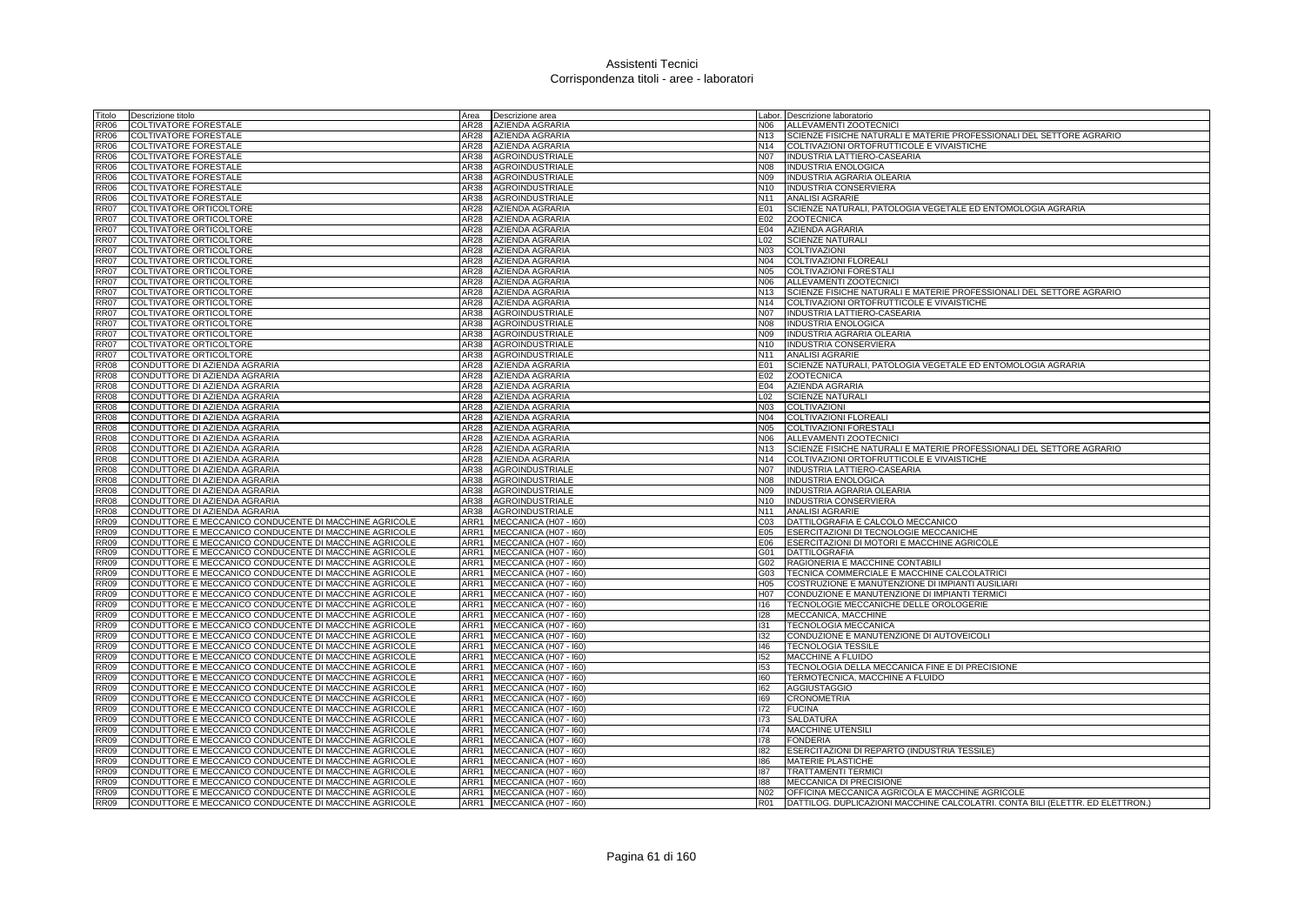| Titolo      | Descrizione titolo                                     | Area             | Descrizione area                  |                 | Labor. Descrizione laboratorio                                                |
|-------------|--------------------------------------------------------|------------------|-----------------------------------|-----------------|-------------------------------------------------------------------------------|
| <b>RR09</b> | CONDUTTORE E MECCANICO CONDUCENTE DI MACCHINE AGRICOLE | ARR1             | MECCANICA (H07 - I60)             | T10             | AGGIUSTAGGIO PER LAVORAZIONI MECCANICHE                                       |
| <b>RR09</b> | CONDUTTORE E MECCANICO CONDUCENTE DI MACCHINE AGRICOLE | ARR1             | MECCANICA (H07 - I60)             | T12             | LAVORAZIONI AL BANCO ASSISTENTE DI FILATURA E TESSITURA                       |
| <b>RR09</b> | CONDUTTORE E MECCANICO CONDUCENTE DI MACCHINE AGRICOLE |                  | ARR1 MECCANICA (H07 - 160)        | T13             | <b>FUCINA E SALDATURA</b>                                                     |
| <b>RR09</b> | CONDUTTORE E MECCANICO CONDUCENTE DI MACCHINE AGRICOLE |                  | ARR1 MECCANICA (H07 - 160)        | T17             | LABORATORIO TECNOLOGICO                                                       |
| <b>RR09</b> | CONDUTTORE E MECCANICO CONDUCENTE DI MACCHINE AGRICOLE | ARR1             | MECCANICA (H07 - I60)             | T <sub>18</sub> | <b>OFFICINA E MACCHINE UTENSIL</b>                                            |
| <b>RR09</b> | CONDUTTORE E MECCANICO CONDUCENTE DI MACCHINE AGRICOLE | ARR1             | MECCANICA (H07 - I60)             | T <sub>23</sub> | MACCHINE TERMICHE, OFF.AUTOMEZZI, OFF.MOTORI PER MECCANICO RIPARATORE AUTOVE. |
| <b>RR09</b> | CONDUTTORE E MECCANICO CONDUCENTE DI MACCHINE AGRICOLE | ARR1             | MECCANICA (H07 - I60)             | T44             | MODELLISTA FORMATORE                                                          |
| <b>RR09</b> | CONDUTTORE E MECCANICO CONDUCENTE DI MACCHINE AGRICOLE | ARR <sub>2</sub> | MECCANICA (I32)                   | CO <sub>3</sub> | DATTILOGRAFIA E CALCOLO MECCANICO                                             |
| <b>RR09</b> | CONDUTTORE E MECCANICO CONDUCENTE DI MACCHINE AGRICOLE | ARR <sub>2</sub> | MECCANICA (I32)                   | E05             | ESERCITAZIONI DI TECNOLOGIE MECCANICHE                                        |
| <b>RR09</b> | CONDUTTORE E MECCANICO CONDUCENTE DI MACCHINE AGRICOLE | ARR <sub>2</sub> | MECCANICA (I32)                   | E06             | ESERCITAZIONI DI MOTORI E MACCHINE AGRICOLE                                   |
| <b>RR09</b> | CONDUTTORE E MECCANICO CONDUCENTE DI MACCHINE AGRICOLE | ARR <sub>2</sub> | MECCANICA (I32)                   | G01             | DATTILOGRAFIA                                                                 |
| <b>RR09</b> | CONDUTTORE E MECCANICO CONDUCENTE DI MACCHINE AGRICOLE | ARR2             | MECCANICA (I32)                   | G <sub>02</sub> | RAGIONERIA E MACCHINE CONTABILI                                               |
| <b>RR09</b> | CONDUTTORE E MECCANICO CONDUCENTE DI MACCHINE AGRICOLE | ARR <sub>2</sub> | MECCANICA (I32)                   | G03             | TECNICA COMMERCIALE E MACCHINE CALCOLATRICI                                   |
| <b>RR09</b> | CONDUTTORE E MECCANICO CONDUCENTE DI MACCHINE AGRICOLE | ARR <sub>2</sub> | MECCANICA (I32)                   | H05             | COSTRUZIONE E MANUTENZIONE DI IMPIANTI AUSILIARI                              |
| <b>RR09</b> | CONDUTTORE E MECCANICO CONDUCENTE DI MACCHINE AGRICOLE | ARR <sub>2</sub> | MECCANICA (132)                   | H07             | CONDUZIONE E MANUTENZIONE DI IMPIANTI TERMICI                                 |
| <b>RR09</b> | CONDUTTORE E MECCANICO CONDUCENTE DI MACCHINE AGRICOLE | ARR2             | MECCANICA (I32)                   | 116             | TECNOLOGIE MECCANICHE DELLE OROLOGERIE                                        |
| <b>RR09</b> | CONDUTTORE E MECCANICO CONDUCENTE DI MACCHINE AGRICOLE | ARR2             | MECCANICA (I32)                   | 128             | MECCANICA, MACCHINE                                                           |
| <b>RR09</b> | CONDUTTORE E MECCANICO CONDUCENTE DI MACCHINE AGRICOLE | ARR <sub>2</sub> | MECCANICA (I32)                   | 131             | <b>TECNOLOGIA MECCANICA</b>                                                   |
| <b>RR09</b> | CONDUTTORE E MECCANICO CONDUCENTE DI MACCHINE AGRICOLE | ARR2             | MECCANICA (I32)                   | 132             | CONDUZIONE E MANUTENZIONE DI AUTOVEICOLI                                      |
| <b>RR09</b> | CONDUTTORE E MECCANICO CONDUCENTE DI MACCHINE AGRICOLE | ARR2             | MECCANICA (132)                   | 146             | <b>TECNOLOGIA TESSILE</b>                                                     |
| <b>RR09</b> | CONDUTTORE E MECCANICO CONDUCENTE DI MACCHINE AGRICOLE | ARR2             | MECCANICA (I32)                   | 152             | <b>MACCHINE A FLUIDO</b>                                                      |
| <b>RR09</b> | CONDUTTORE E MECCANICO CONDUCENTE DI MACCHINE AGRICOLE | ARR <sub>2</sub> | MECCANICA (132)                   | 153             | TECNOLOGIA DELLA MECCANICA FINE E DI PRECISIONE                               |
| <b>RR09</b> | CONDUTTORE E MECCANICO CONDUCENTE DI MACCHINE AGRICOLE | ARR <sub>2</sub> | MECCANICA (I32)                   | 160             | TERMOTECNICA, MACCHINE A FLUIDO                                               |
| <b>RR09</b> | CONDUTTORE E MECCANICO CONDUCENTE DI MACCHINE AGRICOLE | ARR <sub>2</sub> | MECCANICA (I32)                   | 162             | <b>AGGIUSTAGGIO</b>                                                           |
| <b>RR09</b> | CONDUTTORE E MECCANICO CONDUCENTE DI MACCHINE AGRICOLE | ARR <sub>2</sub> | MECCANICA (I32)                   | 169             | <b>CRONOMETRIA</b>                                                            |
| <b>RR09</b> | CONDUTTORE E MECCANICO CONDUCENTE DI MACCHINE AGRICOLE | ARR2             | MECCANICA (I32)                   | 172             | <b>FUCINA</b>                                                                 |
| <b>RR09</b> | CONDUTTORE E MECCANICO CONDUCENTE DI MACCHINE AGRICOLE | ARR2             | MECCANICA (I32)                   | 173             | SALDATURA                                                                     |
| <b>RR09</b> | CONDUTTORE E MECCANICO CONDUCENTE DI MACCHINE AGRICOLE | ARR2             | MECCANICA (I32)                   | 174             | MACCHINE UTENSILI                                                             |
| <b>RR09</b> | CONDUTTORE E MECCANICO CONDUCENTE DI MACCHINE AGRICOLE | ARR2             | MECCANICA (132)                   | 178             | <b>FONDERIA</b>                                                               |
| <b>RR09</b> | CONDUTTORE E MECCANICO CONDUCENTE DI MACCHINE AGRICOLE | ARR2             | MECCANICA (132)                   | 182             | ESERCITAZIONI DI REPARTO (INDUSTRIA TESSILE)                                  |
| <b>RR09</b> | CONDUTTORE E MECCANICO CONDUCENTE DI MACCHINE AGRICOLE | ARR <sub>2</sub> | MECCANICA (I32)                   | 186             | <b>MATERIE PLASTICHE</b>                                                      |
| <b>RR09</b> | CONDUTTORE E MECCANICO CONDUCENTE DI MACCHINE AGRICOLE | ARR2             | MECCANICA (132)                   | 187             | <b>TRATTAMENTI TERMIC</b>                                                     |
| <b>RR09</b> | CONDUTTORE E MECCANICO CONDUCENTE DI MACCHINE AGRICOLE | ARR2             | MECCANICA (I32)                   | 188             | MECCANICA DI PRECISIONE                                                       |
| <b>RR09</b> | CONDUTTORE E MECCANICO CONDUCENTE DI MACCHINE AGRICOLE | ARR2             | MECCANICA (I32)                   | N <sub>02</sub> | OFFICINA MECCANICA AGRICOLA E MACCHINE AGRICOLE                               |
| <b>RR09</b> | CONDUTTORE E MECCANICO CONDUCENTE DI MACCHINE AGRICOLE | ARR <sub>2</sub> | MECCANICA (132)                   | <b>R01</b>      | DATTILOG. DUPLICAZIONI MACCHINE CALCOLATRI. CONTA BILI (ELETTR. ED ELETTRON.) |
| <b>RR09</b> | CONDUTTORE E MECCANICO CONDUCENTE DI MACCHINE AGRICOLE | ARR <sub>2</sub> | MECCANICA (I32)                   | T <sub>10</sub> | AGGIUSTAGGIO PER LAVORAZIONI MECCANICHE                                       |
| <b>RR09</b> | CONDUTTORE E MECCANICO CONDUCENTE DI MACCHINE AGRICOLE | ARR <sub>2</sub> | MECCANICA (I32)                   | T <sub>12</sub> | LAVORAZIONI AL BANCO ASSISTENTE DI FILATURA E TESSITURA                       |
| <b>RR09</b> | CONDUTTORE E MECCANICO CONDUCENTE DI MACCHINE AGRICOLE | ARR2             | MECCANICA (I32)                   | T <sub>13</sub> | <b>FUCINA E SALDATURA</b>                                                     |
| <b>RR09</b> | CONDUTTORE E MECCANICO CONDUCENTE DI MACCHINE AGRICOLE | ARR <sub>2</sub> | MECCANICA (132)                   | T <sub>17</sub> | LABORATORIO TECNOLOGICO                                                       |
| <b>RR09</b> | CONDUTTORE E MECCANICO CONDUCENTE DI MACCHINE AGRICOLE | ARR <sub>2</sub> | MECCANICA (I32)                   | T <sub>18</sub> | OFFICINA E MACCHINE UTENSIL                                                   |
| <b>RR09</b> | CONDUTTORE E MECCANICO CONDUCENTE DI MACCHINE AGRICOLE | ARR <sub>2</sub> | MECCANICA (I32)                   | T23             | MACCHINE TERMICHE, OFF.AUTOMEZZI, OFF.MOTORI PER MECCANICO RIPARATORE AUTOVE. |
| <b>RR09</b> | CONDUTTORE E MECCANICO CONDUCENTE DI MACCHINE AGRICOLE | ARR2             | MECCANICA (132)                   | T44             | MODELLISTA FORMATORE                                                          |
| <b>RR09</b> | CONDUTTORE E MECCANICO CONDUCENTE DI MACCHINE AGRICOLE | ARR3             | MECCANICA (ALTRI LABORATORI)      | C <sub>03</sub> | DATTILOGRAFIA E CALCOLO MECCANICO                                             |
| <b>RR09</b> | CONDUTTORE E MECCANICO CONDUCENTE DI MACCHINE AGRICOLE | ARR3             | MECCANICA (ALTRI LABORATORI)      | E05             | <b>ESERCITAZIONI DI TECNOLOGIE MECCANICHE</b>                                 |
| <b>RR09</b> | CONDUTTORE E MECCANICO CONDUCENTE DI MACCHINE AGRICOLE | ARR3             | MECCANICA (ALTRI LABORATORI)      | E06             | ESERCITAZIONI DI MOTORI E MACCHINE AGRICOLE                                   |
| <b>RR09</b> | CONDUTTORE E MECCANICO CONDUCENTE DI MACCHINE AGRICOLE | ARR3             | MECCANICA (ALTRI LABORATORI)      | G01             | <b>DATTILOGRAFIA</b>                                                          |
| <b>RR09</b> | CONDUTTORE E MECCANICO CONDUCENTE DI MACCHINE AGRICOLE | ARR3             | MECCANICA (ALTRI LABORATORI)      | G02             | RAGIONERIA E MACCHINE CONTABILI                                               |
| <b>RR09</b> | CONDUTTORE E MECCANICO CONDUCENTE DI MACCHINE AGRICOLE | ARR3             | MECCANICA (ALTRI LABORATORI)      | G03             | TECNICA COMMERCIALE E MACCHINE CALCOLATRICI                                   |
| <b>RR09</b> | CONDUTTORE E MECCANICO CONDUCENTE DI MACCHINE AGRICOLE | ARR3             | MECCANICA (ALTRI LABORATORI)      | H05             | COSTRUZIONE E MANUTENZIONE DI IMPIANTI AUSILIARI                              |
| <b>RR09</b> | CONDUTTORE E MECCANICO CONDUCENTE DI MACCHINE AGRICOLE | ARR3             | MECCANICA (ALTRI LABORATORI)      | H <sub>07</sub> | CONDUZIONE E MANUTENZIONE DI IMPIANTI TERMICI                                 |
| <b>RR09</b> | CONDUTTORE E MECCANICO CONDUCENTE DI MACCHINE AGRICOLE | ARR3             | MECCANICA (ALTRI LABORATORI)      | 116             | TECNOLOGIE MECCANICHE DELLE OROLOGERIE                                        |
| <b>RR09</b> | CONDUTTORE E MECCANICO CONDUCENTE DI MACCHINE AGRICOLE | ARR3             | MECCANICA (ALTRI LABORATORI)      | 128             | MECCANICA, MACCHINE                                                           |
| <b>RR09</b> | CONDUTTORE E MECCANICO CONDUCENTE DI MACCHINE AGRICOLE | ARR3             | MECCANICA (ALTRI LABORATORI)      | 131             | <b>TECNOLOGIA MECCANICA</b>                                                   |
| <b>RR09</b> | CONDUTTORE E MECCANICO CONDUCENTE DI MACCHINE AGRICOLE | ARR3             | MECCANICA (ALTRI LABORATORI)      | 132             | CONDUZIONE E MANUTENZIONE DI AUTOVEICOLI                                      |
| <b>RR09</b> | CONDUTTORE E MECCANICO CONDUCENTE DI MACCHINE AGRICOLE | ARR3             | MECCANICA (ALTRI LABORATORI)      | 146             | <b>TECNOLOGIA TESSILE</b>                                                     |
| <b>RR09</b> | CONDUTTORE E MECCANICO CONDUCENTE DI MACCHINE AGRICOLE | ARR3             | MECCANICA (ALTRI LABORATORI)      | 152             | MACCHINE A FLUIDO                                                             |
| <b>RR09</b> | CONDUTTORE E MECCANICO CONDUCENTE DI MACCHINE AGRICOLE | ARR3             | MECCANICA (ALTRI LABORATORI)      | 153             | TECNOLOGIA DELLA MECCANICA FINE E DI PRECISIONE                               |
| <b>RR09</b> | CONDUTTORE E MECCANICO CONDUCENTE DI MACCHINE AGRICOLE | ARR3             | MECCANICA (ALTRI LABORATORI)      | 160             | TERMOTECNICA, MACCHINE A FLUIDO                                               |
| <b>RR09</b> | CONDUTTORE E MECCANICO CONDUCENTE DI MACCHINE AGRICOLE | ARR3             | MECCANICA (ALTRI LABORATORI)      | 162             | <b>AGGIUSTAGGIO</b>                                                           |
| <b>RR09</b> | CONDUTTORE E MECCANICO CONDUCENTE DI MACCHINE AGRICOLE | ARR3             | MECCANICA (ALTRI LABORATORI)      | 169             | <b>CRONOMETRIA</b>                                                            |
| <b>RR09</b> | CONDUTTORE E MECCANICO CONDUCENTE DI MACCHINE AGRICOLE | ARR3             | MECCANICA (ALTRI LABORATORI)      | 172             | <b>FUCINA</b>                                                                 |
| <b>RR09</b> | CONDUTTORE E MECCANICO CONDUCENTE DI MACCHINE AGRICOLE | ARR3             | MECCANICA (ALTRI LABORATORI)      | 173             | <b>SALDATURA</b>                                                              |
| <b>RR09</b> | CONDUTTORE E MECCANICO CONDUCENTE DI MACCHINE AGRICOLE | ARR3             | MECCANICA (ALTRI LABORATORI)      | 174             | <b>MACCHINE UTENSILI</b>                                                      |
| <b>RR09</b> | CONDUTTORE E MECCANICO CONDUCENTE DI MACCHINE AGRICOLE | ARR3             | MECCANICA (ALTRI LABORATORI)      | 178             | <b>FONDERIA</b>                                                               |
| <b>RR09</b> | CONDUTTORE E MECCANICO CONDUCENTE DI MACCHINE AGRICOLE | ARR3 I           | MECCANICA (ALTRI LABORATORI)      | 182             | ESERCITAZIONI DI REPARTO (INDUSTRIA TESSILE)                                  |
| RR09        | CONDUTTORE E MECCANICO CONDUCENTE DI MACCHINE AGRICOLE |                  | ARR3 MECCANICA (ALTRI LABORATORI) | 186             | <b>MATERIE PLASTICHE</b>                                                      |
|             |                                                        |                  |                                   |                 |                                                                               |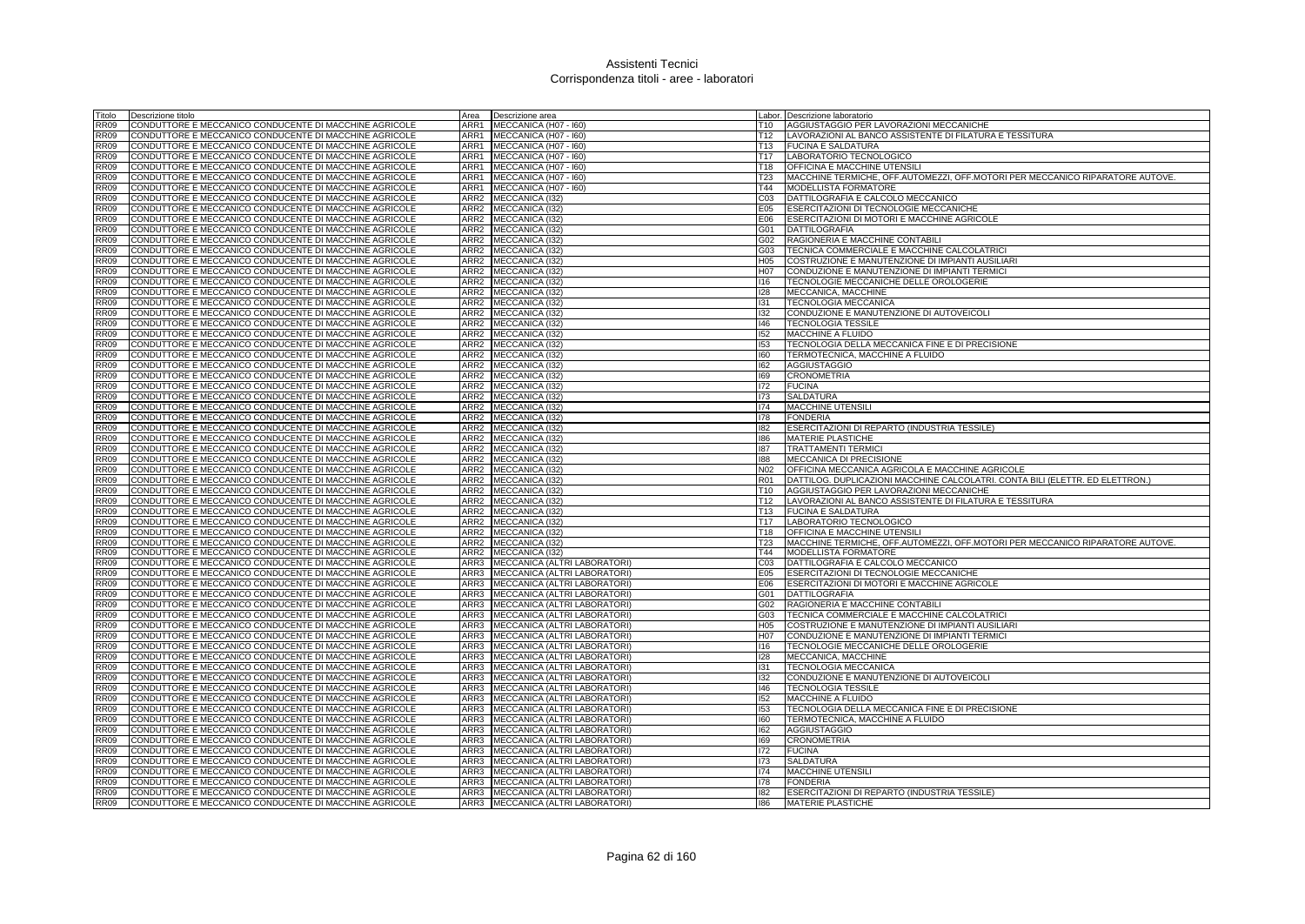| Titolo                                 | Descrizione titolo                                         | Area             | Descrizione area                                 |                        | Labor. Descrizione laboratorio                                                                 |
|----------------------------------------|------------------------------------------------------------|------------------|--------------------------------------------------|------------------------|------------------------------------------------------------------------------------------------|
| <b>RR09</b>                            | CONDUTTORE E MECCANICO CONDUCENTE DI MACCHINE AGRICOLE     | ARR3             | MECCANICA (ALTRI LABORATORI)                     | 187                    | <b>TRATTAMENTI TERMICI</b>                                                                     |
| <b>RR09</b>                            | CONDUTTORE E MECCANICO CONDUCENTE DI MACCHINE AGRICOLE     | ARR3             | MECCANICA (ALTRI LABORATORI)                     | 188                    | MECCANICA DI PRECISIONE                                                                        |
| <b>RR09</b>                            | CONDUTTORE E MECCANICO CONDUCENTE DI MACCHINE AGRICOLE     |                  | ARR3 MECCANICA (ALTRI LABORATORI)                | N02                    | OFFICINA MECCANICA AGRICOLA E MACCHINE AGRICOLE                                                |
| <b>RR09</b>                            | CONDUTTORE E MECCANICO CONDUCENTE DI MACCHINE AGRICOLE     | ARR3             | MECCANICA (ALTRI LABORATORI)                     | <b>R01</b>             | DATTILOG. DUPLICAZIONI MACCHINE CALCOLATRI. CONTA BILI (ELETTR. ED ELETTRON.)                  |
| <b>RR09</b>                            | CONDUTTORE E MECCANICO CONDUCENTE DI MACCHINE AGRICOLE     | ARR3             | MECCANICA (ALTRI LABORATORI)                     | T <sub>10</sub>        | AGGIUSTAGGIO PER LAVORAZIONI MECCANICHE                                                        |
| <b>RR09</b>                            | CONDUTTORE E MECCANICO CONDUCENTE DI MACCHINE AGRICOLE     | ARR3             | MECCANICA (ALTRI LABORATORI)                     | T <sub>12</sub>        | LAVORAZIONI AL BANCO ASSISTENTE DI FILATURA E TESSITURA                                        |
| <b>RR09</b>                            | CONDUTTORE E MECCANICO CONDUCENTE DI MACCHINE AGRICOLE     | ARR3             | MECCANICA (ALTRI LABORATORI)                     | T <sub>13</sub>        | <b>FUCINA E SALDATURA</b>                                                                      |
| <b>RR09</b>                            | CONDUTTORE E MECCANICO CONDUCENTE DI MACCHINE AGRICOLE     | ARR3             | MECCANICA (ALTRI LABORATORI)                     | T <sub>17</sub>        | LABORATORIO TECNOLOGICO                                                                        |
| <b>RR09</b>                            | CONDUTTORE E MECCANICO CONDUCENTE DI MACCHINE AGRICOLE     | ARR3             | MECCANICA (ALTRI LABORATORI)                     | T <sub>18</sub>        | OFFICINA E MACCHINE UTENSILI                                                                   |
| <b>RR09</b>                            | CONDUTTORE E MECCANICO CONDUCENTE DI MACCHINE AGRICOLE     | ARR3             | MECCANICA (ALTRI LABORATORI)                     | T <sub>23</sub>        | MACCHINE TERMICHE, OFF.AUTOMEZZI, OFF.MOTORI PER MECCANICO RIPARATORE AUTOVE.                  |
| <b>RR09</b>                            | CONDUTTORE E MECCANICO CONDUCENTE DI MACCHINE AGRICOLE     | ARR3             | MECCANICA (ALTRI LABORATORI)                     | T44                    | <b>MODELLISTA FORMATORE</b>                                                                    |
| RR <sub>1</sub> A                      | <b>FRUTTIOLIVICOLTORE</b>                                  | AR28             | AZIENDA AGRARIA                                  | E01                    | SCIENZE NATURALI, PATOLOGIA VEGETALE ED ENTOMOLOGIA AGRARIA                                    |
| RR <sub>1</sub> A                      | <b>FRUTTIOLIVICOLTORE</b>                                  | AR28             | AZIENDA AGRARIA                                  | E02                    | <b>ZOOTECNICA</b>                                                                              |
| RR <sub>1</sub> A                      | <b>FRUTTIOLIVICOLTORE</b>                                  | AR28             | AZIENDA AGRARIA                                  | E04                    | <b>AZIENDA AGRARIA</b>                                                                         |
| RR <sub>1</sub> A                      | <b>FRUTTIOLIVICOLTORE</b>                                  | AR28             | AZIENDA AGRARIA                                  | L02                    | <b>SCIENZE NATURALI</b>                                                                        |
| RR <sub>1</sub> A                      | <b>FRUTTIOLIVICOLTORE</b>                                  | AR28             | AZIENDA AGRARIA                                  | N03                    | COLTIVAZIONI                                                                                   |
| RR <sub>1</sub> A                      | <b>FRUTTIOLIVICOLTORE</b>                                  | AR28<br>AR28     | AZIENDA AGRARIA                                  | N04                    | <b>COLTIVAZIONI FLOREALI</b>                                                                   |
| RR <sub>1</sub> A<br>RR <sub>1</sub> A | <b>FRUTTIOLIVICOLTORE</b>                                  | AR28             | <b>AZIENDA AGRARIA</b>                           | <b>N05</b>             | COLTIVAZIONI FORESTAL                                                                          |
| RR <sub>1</sub> A                      | <b>FRUTTIOLIVICOLTORE</b><br><b>FRUTTIOLIVICOLTORE</b>     | AR28             | <b>AZIENDA AGRARIA</b><br><b>AZIENDA AGRARIA</b> | N06<br>N <sub>13</sub> | ALLEVAMENTI ZOOTECNICI<br>SCIENZE FISICHE NATURALI E MATERIE PROFESSIONALI DEL SETTORE AGRARIO |
| RR <sub>1</sub> A                      | <b>FRUTTIOLIVICOLTORE</b>                                  | AR28             | <b>AZIENDA AGRARIA</b>                           | N <sub>14</sub>        | COLTIVAZIONI ORTOFRUTTICOLE E VIVAISTICHE                                                      |
| RR <sub>1</sub> A                      | <b>FRUTTIOLIVICOLTORE</b>                                  | AR38             | AGROINDUSTRIALE                                  | <b>N07</b>             | INDUSTRIA LATTIERO-CASEARIA                                                                    |
| RR <sub>1</sub> A                      | <b>FRUTTIOLIVICOLTORE</b>                                  | AR38             | AGROINDUSTRIALE                                  | <b>N08</b>             | <b>INDUSTRIA ENOLOGICA</b>                                                                     |
| RR <sub>1</sub> A                      | <b>FRUTTIOLIVICOLTORE</b>                                  | AR38             | AGROINDUSTRIALE                                  | N09                    | INDUSTRIA AGRARIA OLEARIA                                                                      |
| RR <sub>1</sub> A                      | <b>FRUTTIOLIVICOLTORE</b>                                  | AR38             | AGROINDUSTRIALE                                  |                        | N10 INDUSTRIA CONSERVIERA                                                                      |
| RR <sub>1</sub> A                      | <b>FRUTTIOLIVICOLTORE</b>                                  | AR38             | AGROINDUSTRIALE                                  | N <sub>11</sub>        | <b>ANALISI AGRARIE</b>                                                                         |
| RR1B                                   | MECCANICO AGRICOLO VIVAISTA                                | ARR1             | MECCANICA (H07 - I60)                            | C <sub>03</sub>        | DATTILOGRAFIA E CALCOLO MECCANICO                                                              |
| RR <sub>1</sub> B                      | MECCANICO AGRICOLO VIVAISTA                                | ARR1             | MECCANICA (H07 - I60)                            | E05                    | ESERCITAZIONI DI TECNOLOGIE MECCANICHE                                                         |
| RR1B                                   | MECCANICO AGRICOLO VIVAISTA                                | ARR1             | MECCANICA (H07 - I60)                            | E06                    | ESERCITAZIONI DI MOTORI E MACCHINE AGRICOLE                                                    |
| RR <sub>1</sub> B                      | MECCANICO AGRICOLO VIVAISTA                                | ARR1             | MECCANICA (H07 - I60)                            | G01                    | <b>DATTILOGRAFIA</b>                                                                           |
| RR <sub>1</sub> B                      | MECCANICO AGRICOLO VIVAISTA                                | ARR1             | MECCANICA (H07 - 160)                            | G02                    | RAGIONERIA E MACCHINE CONTABILI                                                                |
| RR <sub>1</sub> B                      | MECCANICO AGRICOLO VIVAISTA                                | ARR1             | MECCANICA (H07 - 160)                            | G03                    | TECNICA COMMERCIALE E MACCHINE CALCOLATRICI                                                    |
| RR1B                                   | MECCANICO AGRICOLO VIVAISTA                                | ARR1             | MECCANICA (H07 - I60)                            | H05                    | COSTRUZIONE E MANUTENZIONE DI IMPIANTI AUSILIARI                                               |
| RR1B                                   | MECCANICO AGRICOLO VIVAISTA                                | ARR1             | MECCANICA (H07 - I60)                            | H07                    | CONDUZIONE E MANUTENZIONE DI IMPIANTI TERMICI                                                  |
| RR1B                                   | MECCANICO AGRICOLO VIVAISTA                                | ARR1             | MECCANICA (H07 - I60)                            | 116                    | TECNOLOGIE MECCANICHE DELLE OROLOGERIE                                                         |
| RR1B                                   | MECCANICO AGRICOLO VIVAISTA                                | ARR1             | MECCANICA (H07 - I60)                            | 128                    | MECCANICA, MACCHINE                                                                            |
| RR <sub>1</sub> B                      | MECCANICO AGRICOLO VIVAISTA                                | ARR1             | MECCANICA (H07 - I60)                            | 131                    | <b>TECNOLOGIA MECCANICA</b>                                                                    |
| RR1B                                   | MECCANICO AGRICOLO VIVAISTA                                | ARR1             | MECCANICA (H07 - I60)                            | 132                    | CONDUZIONE E MANUTENZIONE DI AUTOVEICOLI                                                       |
| RR <sub>1</sub> B                      | MECCANICO AGRICOLO VIVAISTA                                | ARR1             | MECCANICA (H07 - I60)                            | 146                    | <b>TECNOLOGIA TESSILE</b>                                                                      |
| RR1B                                   | MECCANICO AGRICOLO VIVAISTA                                | ARR1             | MECCANICA (H07 - I60)                            | 152                    | MACCHINE A FLUIDO                                                                              |
| RR <sub>1</sub> B                      | MECCANICO AGRICOLO VIVAISTA                                | ARR1             | MECCANICA (H07 - I60)                            | 153                    | TECNOLOGIA DELLA MECCANICA FINE E DI PRECISIONE                                                |
| RR <sub>1</sub> B                      | MECCANICO AGRICOLO VIVAISTA                                | ARR1             | MECCANICA (H07 - I60)                            | 160                    | TERMOTECNICA, MACCHINE A FLUIDO                                                                |
| RR1B                                   | MECCANICO AGRICOLO VIVAISTA                                | ARR1             | MECCANICA (H07 - I60)                            | 162                    | <b>AGGIUSTAGGIO</b>                                                                            |
| RR1B                                   | MECCANICO AGRICOLO VIVAISTA                                | ARR1             | MECCANICA (H07 - I60)                            | 169                    | <b>CRONOMETRIA</b>                                                                             |
| RR1B                                   | MECCANICO AGRICOLO VIVAISTA                                | ARR1             | MECCANICA (H07 - I60)                            | 172                    | <b>FUCINA</b>                                                                                  |
| RR <sub>1</sub> B                      | MECCANICO AGRICOLO VIVAISTA                                | ARR1             | MECCANICA (H07 - I60)                            | 173                    | <b>SALDATURA</b>                                                                               |
| RR1B                                   | MECCANICO AGRICOLO VIVAISTA                                | ARR1             | MECCANICA (H07 - I60)                            | 174                    | MACCHINE UTENSILI                                                                              |
| RR1B                                   | MECCANICO AGRICOLO VIVAISTA                                | ARR1             | MECCANICA (H07 - I60)                            | 178                    | <b>FONDERIA</b>                                                                                |
| RR1B                                   | MECCANICO AGRICOLO VIVAISTA                                | ARR1             | MECCANICA (H07 - I60)                            | 182                    | ESERCITAZIONI DI REPARTO (INDUSTRIA TESSILE)                                                   |
| RR <sub>1</sub> B                      | MECCANICO AGRICOLO VIVAISTA                                | ARR1             | MECCANICA (H07 - I60)                            | 186                    | <b>MATERIE PLASTICHE</b>                                                                       |
| RR <sub>1</sub> B                      | MECCANICO AGRICOLO VIVAISTA                                | ARR1             | MECCANICA (H07 - I60)                            | 187                    | <b>TRATTAMENTI TERMIC</b>                                                                      |
| RR <sub>1</sub> B<br>RR <sub>1</sub> B | MECCANICO AGRICOLO VIVAISTA<br>MECCANICO AGRICOLO VIVAISTA | ARR1<br>ARR1     | MECCANICA (H07 - I60)<br>MECCANICA (H07 - I60)   | 188<br>N <sub>02</sub> | MECCANICA DI PRECISIONE<br>OFFICINA MECCANICA AGRICOLA E MACCHINE AGRICOLE                     |
| RR <sub>1</sub> B                      | MECCANICO AGRICOLO VIVAISTA                                | ARR1             | MECCANICA (H07 - 160)                            | <b>R01</b>             | DATTILOG. DUPLICAZIONI MACCHINE CALCOLATRI. CONTA BILI (ELETTR. ED ELETTRON.)                  |
| RR <sub>1</sub> B                      | MECCANICO AGRICOLO VIVAISTA                                | ARR1             | MECCANICA (H07 - I60)                            | T <sub>10</sub>        | AGGIUSTAGGIO PER LAVORAZIONI MECCANICHE                                                        |
| RR1B                                   | MECCANICO AGRICOLO VIVAISTA                                | ARR1             | MECCANICA (H07 - I60)                            | T12                    | LAVORAZIONI AL BANCO ASSISTENTE DI FILATURA E TESSITURA                                        |
| RR1B                                   | MECCANICO AGRICOLO VIVAISTA                                | ARR1             | MECCANICA (H07 - I60)                            | T13                    | <b>FUCINA E SALDATURA</b>                                                                      |
| RR1B                                   | MECCANICO AGRICOLO VIVAISTA                                | ARR1             | MECCANICA (H07 - I60)                            | T17                    | LABORATORIO TECNOLOGICO                                                                        |
| RR <sub>1</sub> B                      | MECCANICO AGRICOLO VIVAISTA                                | ARR1             | MECCANICA (H07 - I60)                            | T18                    | OFFICINA E MACCHINE UTENSILI                                                                   |
| RR1B                                   | MECCANICO AGRICOLO VIVAISTA                                | ARR1             | MECCANICA (H07 - I60)                            | <b>T23</b>             | MACCHINE TERMICHE, OFF AUTOMEZZI, OFF MOTORI PER MECCANICO RIPARATORE AUTOVE.                  |
| RR <sub>1</sub> B                      | MECCANICO AGRICOLO VIVAISTA                                | ARR1             | MECCANICA (H07 - I60)                            | T44                    | MODELLISTA FORMATORE                                                                           |
| RR1B                                   | MECCANICO AGRICOLO VIVAISTA                                | ARR <sub>2</sub> | MECCANICA (I32)                                  | CO <sub>3</sub>        | DATTILOGRAFIA E CALCOLO MECCANICO                                                              |
| RR <sub>1</sub> B                      | MECCANICO AGRICOLO VIVAISTA                                | ARR2             | MECCANICA (I32)                                  | E05                    | ESERCITAZIONI DI TECNOLOGIE MECCANICHE                                                         |
| RR <sub>1</sub> B                      | MECCANICO AGRICOLO VIVAISTA                                | ARR2             | MECCANICA (132)                                  | E06                    | ESERCITAZIONI DI MOTORI E MACCHINE AGRICOLE                                                    |
| RR1B                                   | MECCANICO AGRICOLO VIVAISTA                                |                  | ARR2 MECCANICA (132)                             | G01                    | DATTILOGRAFIA                                                                                  |
| RR <sub>1</sub> B                      | MECCANICO AGRICOLO VIVAISTA                                |                  | ARR2 MECCANICA (I32)                             | G02                    | RAGIONERIA E MACCHINE CONTABILI                                                                |
|                                        |                                                            |                  |                                                  |                        |                                                                                                |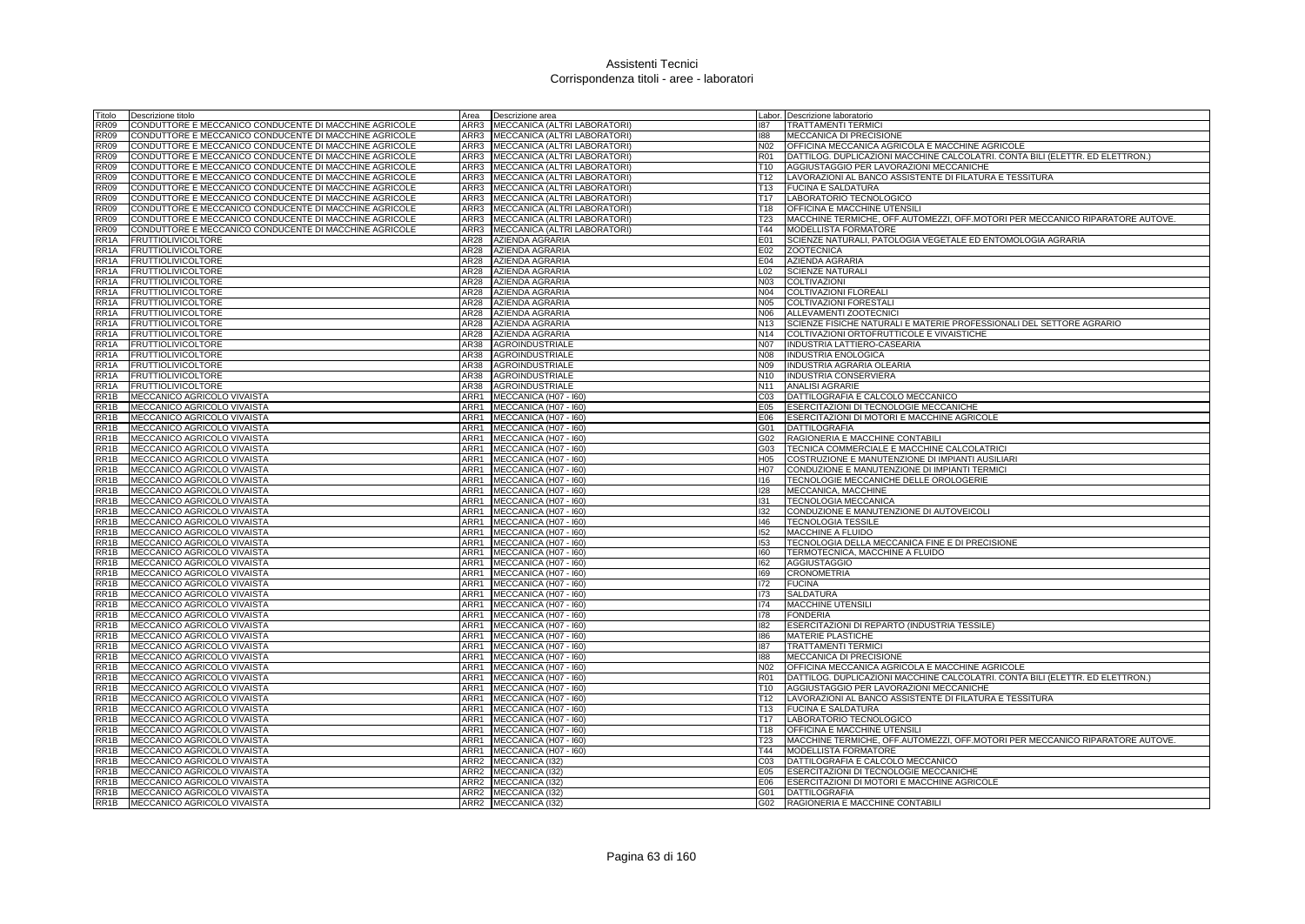| Titolo                      | Descrizione titolo                 | Area             | Descrizione area                  |                 | abor. Descrizione laboratorio                                                 |
|-----------------------------|------------------------------------|------------------|-----------------------------------|-----------------|-------------------------------------------------------------------------------|
| RR1B                        | MECCANICO AGRICOLO VIVAISTA        | ARR2             | MECCANICA (I32)                   | G03             | TECNICA COMMERCIALE E MACCHINE CALCOLATRICI                                   |
| RR1B                        | MECCANICO AGRICOLO VIVAISTA        |                  | ARR2 MECCANICA (I32)              | H05             | COSTRUZIONE E MANUTENZIONE DI IMPIANTI AUSILIARI                              |
| RR1B                        | MECCANICO AGRICOLO VIVAISTA        |                  | ARR2 MECCANICA (I32)              | H07             | CONDUZIONE E MANUTENZIONE DI IMPIANTI TERMICI                                 |
| RR1B                        | MECCANICO AGRICOLO VIVAISTA        |                  | ARR2 MECCANICA (I32)              | 16              | TECNOLOGIE MECCANICHE DELLE OROLOGERIE                                        |
| RR1B                        | MECCANICO AGRICOLO VIVAISTA        |                  | ARR2 MECCANICA (132)              | 128             | MECCANICA, MACCHINE                                                           |
| RR1B                        | MECCANICO AGRICOLO VIVAISTA        |                  | ARR2 MECCANICA (I32)              | 131             | TECNOLOGIA MECCANICA                                                          |
| RR1B                        | MECCANICO AGRICOLO VIVAISTA        |                  | ARR2 MECCANICA (I32)              | 132             | CONDUZIONE E MANUTENZIONE DI AUTOVEICOLI                                      |
| RR1B                        | MECCANICO AGRICOLO VIVAISTA        | ARR2             | MECCANICA (I32)                   | 146             | <b>TECNOLOGIA TESSILE</b>                                                     |
| RR <sub>1</sub> B           | MECCANICO AGRICOLO VIVAISTA        | ARR2             | MECCANICA (132)                   | 152             | <b>MACCHINE A FLUIDO</b>                                                      |
| RR <sub>1</sub> B           | MECCANICO AGRICOLO VIVAISTA        | ARR <sub>2</sub> | MECCANICA (132)                   | 153             | TECNOLOGIA DELLA MECCANICA FINE E DI PRECISIONE                               |
| RR1B                        | MECCANICO AGRICOLO VIVAISTA        |                  | ARR2 MECCANICA (I32)              | 160             | TERMOTECNICA, MACCHINE A FLUIDO                                               |
| RR1B                        | MECCANICO AGRICOLO VIVAISTA        |                  | ARR2 MECCANICA (I32)              | 162             | <b>AGGIUSTAGGIO</b>                                                           |
| RR <sub>1</sub> B           | MECCANICO AGRICOLO VIVAISTA        |                  | ARR2 MECCANICA (I32)              | 169             | <b>CRONOMETRIA</b>                                                            |
| RR <sub>1</sub> B           | <b>MECCANICO AGRICOLO VIVAISTA</b> | ARR <sub>2</sub> | MECCANICA (I32)                   | 172             | <b>FUCINA</b>                                                                 |
| RR <sub>1</sub> B           | MECCANICO AGRICOLO VIVAISTA        | ARR <sub>2</sub> | MECCANICA (I32)                   | 173             | <b>SALDATURA</b>                                                              |
| RR <sub>1</sub> B           | MECCANICO AGRICOLO VIVAISTA        |                  | ARR2 MECCANICA (I32)              | 174             | MACCHINE UTENSILI                                                             |
| RR1B                        | MECCANICO AGRICOLO VIVAISTA        |                  | ARR2 MECCANICA (I32)              | 178             | <b>FONDERIA</b>                                                               |
| RR1B                        | MECCANICO AGRICOLO VIVAISTA        |                  | ARR2 MECCANICA (I32)              | 182             | ESERCITAZIONI DI REPARTO (INDUSTRIA TESSILE)                                  |
| RR1B                        | MECCANICO AGRICOLO VIVAISTA        |                  | ARR2 MECCANICA (I32)              | 186             | MATERIE PLASTICHE                                                             |
| RR1B                        | MECCANICO AGRICOLO VIVAISTA        |                  | ARR2 MECCANICA (I32)              | 187             | TRATTAMENTI TERMIC                                                            |
| RR <sub>1</sub> B           | MECCANICO AGRICOLO VIVAISTA        |                  | ARR2 MECCANICA (I32)              | 188             | MECCANICA DI PRECISIONE                                                       |
| RR1B                        | MECCANICO AGRICOLO VIVAISTA        |                  | ARR2 MECCANICA (I32)              | N02             | OFFICINA MECCANICA AGRICOLA E MACCHINE AGRICOLE                               |
| RR <sub>1</sub> B           | MECCANICO AGRICOLO VIVAISTA        | ARR <sub>2</sub> | MECCANICA (I32)                   | R01             | DATTILOG. DUPLICAZIONI MACCHINE CALCOLATRI. CONTA BILI (ELETTR. ED ELETTRON.) |
| RR1B                        | MECCANICO AGRICOLO VIVAISTA        |                  | ARR2 MECCANICA (I32)              | T10             | AGGIUSTAGGIO PER LAVORAZIONI MECCANICHE                                       |
| RR1B                        | MECCANICO AGRICOLO VIVAISTA        |                  | ARR2 MECCANICA (I32)              | T <sub>12</sub> | LAVORAZIONI AL BANCO ASSISTENTE DI FILATURA E TESSITURA                       |
| $\overline{RR1B}$           | MECCANICO AGRICOLO VIVAISTA        |                  | ARR2 MECCANICA (I32)              |                 | T13 FUCINA E SALDATURA                                                        |
| RR1B                        | MECCANICO AGRICOLO VIVAISTA        | ARR <sub>2</sub> | MECCANICA (I32)                   | T <sub>17</sub> | LABORATORIO TECNOLOGICO                                                       |
| $\overline{\mathsf{RR}}$ 1B | MECCANICO AGRICOLO VIVAISTA        |                  | ARR2 MECCANICA (I32)              | T18             | OFFICINA E MACCHINE UTENSILI                                                  |
| RR1B                        | MECCANICO AGRICOLO VIVAISTA        |                  | ARR2 MECCANICA (I32)              | T <sub>23</sub> | MACCHINE TERMICHE, OFF.AUTOMEZZI, OFF.MOTORI PER MECCANICO RIPARATORE AUTOVE. |
| RR <sub>1</sub> B           | MECCANICO AGRICOLO VIVAISTA        |                  | ARR2 MECCANICA (I32)              | T44             | MODELLISTA FORMATORE                                                          |
| RR <sub>1</sub> B           | <b>MECCANICO AGRICOLO VIVAISTA</b> | ARR3             | MECCANICA (ALTRI LABORATORI)      | CO <sub>3</sub> | DATTILOGRAFIA E CALCOLO MECCANICO                                             |
| RR <sub>1</sub> B           | MECCANICO AGRICOLO VIVAISTA        | ARR3             | MECCANICA (ALTRI LABORATORI)      | E05             | ESERCITAZIONI DI TECNOLOGIE MECCANICHE                                        |
| RR <sub>1</sub> B           | MECCANICO AGRICOLO VIVAISTA        | ARR3             | MECCANICA (ALTRI LABORATORI)      | E06             | ESERCITAZIONI DI MOTORI E MACCHINE AGRICOLE                                   |
| RR1B                        | MECCANICO AGRICOLO VIVAISTA        |                  | ARR3 MECCANICA (ALTRI LABORATORI) | G01             | DATTILOGRAFIA                                                                 |
| RR1B                        | MECCANICO AGRICOLO VIVAISTA        | ARR3             | MECCANICA (ALTRI LABORATORI)      | G02             | RAGIONERIA E MACCHINE CONTABILI                                               |
| RR1B                        | MECCANICO AGRICOLO VIVAISTA        | ARR3             | MECCANICA (ALTRI LABORATORI)      | G03             | TECNICA COMMERCIALE E MACCHINE CALCOLATRICI                                   |
| RR1B                        | MECCANICO AGRICOLO VIVAISTA        |                  | ARR3 MECCANICA (ALTRI LABORATORI) | H05             | COSTRUZIONE E MANUTENZIONE DI IMPIANTI AUSILIARI                              |
| RR1B                        | MECCANICO AGRICOLO VIVAISTA        |                  | ARR3 MECCANICA (ALTRI LABORATORI) | H07             | CONDUZIONE E MANUTENZIONE DI IMPIANTI TERMICI                                 |
| RR1B                        | MECCANICO AGRICOLO VIVAISTA        |                  | ARR3 MECCANICA (ALTRI LABORATORI) | 116             | TECNOLOGIE MECCANICHE DELLE OROLOGERIE                                        |
| RR1B                        | MECCANICO AGRICOLO VIVAISTA        | ARR3             | MECCANICA (ALTRI LABORATORI)      | 128             | MECCANICA, MACCHINE                                                           |
| RR1B                        | MECCANICO AGRICOLO VIVAISTA        | ARR3             | MECCANICA (ALTRI LABORATORI)      | 131             | TECNOLOGIA MECCANICA                                                          |
| RR1B                        | MECCANICO AGRICOLO VIVAISTA        |                  | ARR3 MECCANICA (ALTRI LABORATORI) | 132             | CONDUZIONE E MANUTENZIONE DI AUTOVEICOLI                                      |
| RR <sub>1</sub> B           | MECCANICO AGRICOLO VIVAISTA        | ARR3             | MECCANICA (ALTRI LABORATORI)      | 146             | <b>TECNOLOGIA TESSILE</b>                                                     |
| RR <sub>1</sub> B           | MECCANICO AGRICOLO VIVAISTA        | ARR3             | MECCANICA (ALTRI LABORATORI)      | 152             | <b>MACCHINE A FLUIDO</b>                                                      |
| RR <sub>1</sub> B           | MECCANICO AGRICOLO VIVAISTA        | ARR3             | MECCANICA (ALTRI LABORATORI)      | 153             | TECNOLOGIA DELLA MECCANICA FINE E DI PRECISIONE                               |
| RR <sub>1</sub> B           | MECCANICO AGRICOLO VIVAISTA        |                  | ARR3 MECCANICA (ALTRI LABORATORI) | 160             | TERMOTECNICA, MACCHINE A FLUIDO                                               |
| RR <sub>1</sub> B           | MECCANICO AGRICOLO VIVAISTA        | ARR3             | MECCANICA (ALTRI LABORATORI)      | 162             | <b>AGGIUSTAGGIO</b>                                                           |
| RR <sub>1</sub> B           | MECCANICO AGRICOLO VIVAISTA        | ARR3             | MECCANICA (ALTRI LABORATORI)      | 169             | <b>CRONOMETRIA</b>                                                            |
| RR <sub>1</sub> B           | MECCANICO AGRICOLO VIVAISTA        | ARR3             | MECCANICA (ALTRI LABORATORI)      | 172             | <b>FUCINA</b>                                                                 |
| RR <sub>1</sub> B           | MECCANICO AGRICOLO VIVAISTA        | ARR3             | MECCANICA (ALTRI LABORATORI)      | 173             | <b>SALDATURA</b>                                                              |
| RR1B                        | MECCANICO AGRICOLO VIVAISTA        | ARR3             | MECCANICA (ALTRI LABORATORI)      | 174             | MACCHINE UTENSILI                                                             |
| RR1B                        | MECCANICO AGRICOLO VIVAISTA        | ARR3             | MECCANICA (ALTRI LABORATORI)      | 178             | <b>FONDERIA</b>                                                               |
| RR <sub>1</sub> B           | MECCANICO AGRICOLO VIVAISTA        | ARR3             | MECCANICA (ALTRI LABORATORI)      | 182             | ESERCITAZIONI DI REPARTO (INDUSTRIA TESSILE)                                  |
| RR <sub>1</sub> B           | MECCANICO AGRICOLO VIVAISTA        | ARR3             | MECCANICA (ALTRI LABORATORI)      | 186             | MATERIE PLASTICHE                                                             |
| RR1B                        | MECCANICO AGRICOLO VIVAISTA        |                  | ARR3 MECCANICA (ALTRI LABORATORI) | 187             | <b>TRATTAMENTI TERMICI</b>                                                    |
| RR1B                        | MECCANICO AGRICOLO VIVAISTA        | ARR3             | MECCANICA (ALTRI LABORATORI)      | 881             | MECCANICA DI PRECISIONE                                                       |
| RR1B                        | MECCANICO AGRICOLO VIVAISTA        | ARR3             | MECCANICA (ALTRI LABORATORI)      | N02             | OFFICINA MECCANICA AGRICOLA E MACCHINE AGRICOLE                               |
| RR1B                        | MECCANICO AGRICOLO VIVAISTA        | ARR3             | MECCANICA (ALTRI LABORATORI)      | <b>R01</b>      | DATTILOG. DUPLICAZIONI MACCHINE CALCOLATRI. CONTA BILI (ELETTR. ED ELETTRON.) |
| RR1B                        | MECCANICO AGRICOLO VIVAISTA        |                  | ARR3 MECCANICA (ALTRI LABORATORI) | T <sub>10</sub> | AGGIUSTAGGIO PER LAVORAZIONI MECCANICHE                                       |
| RR <sub>1</sub> B           | MECCANICO AGRICOLO VIVAISTA        | ARR3             | MECCANICA (ALTRI LABORATORI)      | T <sub>12</sub> | LAVORAZIONI AL BANCO ASSISTENTE DI FILATURA E TESSITURA                       |
| RR <sub>1</sub> B           | MECCANICO AGRICOLO VIVAISTA        | ARR3             | MECCANICA (ALTRI LABORATORI)      | T <sub>13</sub> | <b>FUCINA E SALDATURA</b>                                                     |
| RR <sub>1</sub> B           | MECCANICO AGRICOLO VIVAISTA        | ARR3             | MECCANICA (ALTRI LABORATORI)      | T <sub>17</sub> | LABORATORIO TECNOLOGICO                                                       |
| RR1B                        | MECCANICO AGRICOLO VIVAISTA        |                  | ARR3 MECCANICA (ALTRI LABORATORI) | T18             | OFFICINA E MACCHINE UTENSILI                                                  |
| RR <sub>1</sub> B           | <b>MECCANICO AGRICOLO VIVAISTA</b> | ARR3             | MECCANICA (ALTRI LABORATORI)      | T <sub>23</sub> | MACCHINE TERMICHE, OFF.AUTOMEZZI, OFF.MOTORI PER MECCANICO RIPARATORE AUTOVE. |
| RR <sub>1</sub> B           | MECCANICO AGRICOLO VIVAISTA        |                  | ARR3 MECCANICA (ALTRI LABORATORI) | T44             | MODELLISTA FORMATORE                                                          |
| RR <sub>1</sub> C           | MECCANICO OPERATORE AGRICOLO       |                  | ARR1 MECCANICA (H07 - 160)        | CO <sub>3</sub> | DATTILOGRAFIA E CALCOLO MECCANICO                                             |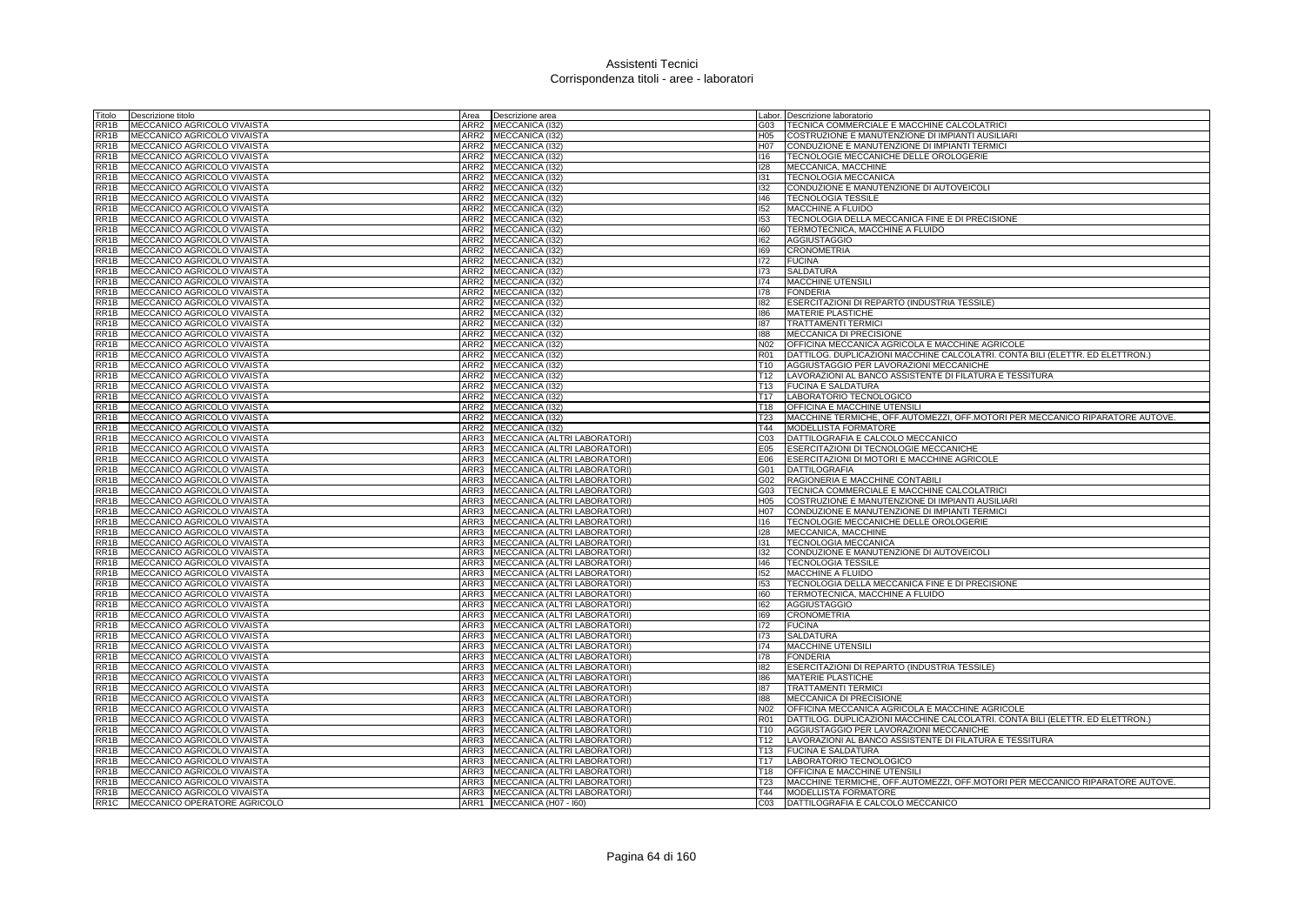| Titolo                                 | Descrizione titolo                                           | Area                     | Descrizione area                        |                                    | Labor. Descrizione laboratorio                                                                     |
|----------------------------------------|--------------------------------------------------------------|--------------------------|-----------------------------------------|------------------------------------|----------------------------------------------------------------------------------------------------|
| RR <sub>1</sub> C                      | MECCANICO OPERATORE AGRICOLO                                 | ARR1                     | MECCANICA (H07 - I60)                   | E05                                | ESERCITAZIONI DI TECNOLOGIE MECCANICHE                                                             |
| RR <sub>1</sub> C                      | MECCANICO OPERATORE AGRICOLO                                 | ARR1                     | MECCANICA (H07 - I60)                   | E06                                | ESERCITAZIONI DI MOTORI E MACCHINE AGRICOLE                                                        |
| RR <sub>1</sub> C                      | MECCANICO OPERATORE AGRICOLO                                 | ARR1                     | MECCANICA (H07 - I60)                   | G01                                | <b>DATTILOGRAFIA</b>                                                                               |
| RR <sub>1</sub> C                      | MECCANICO OPERATORE AGRICOLO                                 |                          | ARR1 MECCANICA (H07 - 160)              | G02                                | RAGIONERIA E MACCHINE CONTABILI                                                                    |
| RR <sub>1</sub> C                      | MECCANICO OPERATORE AGRICOLO                                 | ARR1                     | MECCANICA (H07 - I60)                   | G03                                | TECNICA COMMERCIALE E MACCHINE CALCOLATRICI                                                        |
| RR <sub>1</sub> C                      | MECCANICO OPERATORE AGRICOLO                                 | ARR1                     | MECCANICA (H07 - I60)                   | H05                                | COSTRUZIONE E MANUTENZIONE DI IMPIANTI AUSILIARI                                                   |
| RR <sub>1</sub> C                      | MECCANICO OPERATORE AGRICOLO                                 | ARR1                     | MECCANICA (H07 - I60)                   | H07                                | CONDUZIONE E MANUTENZIONE DI IMPIANTI TERMICI                                                      |
| RR <sub>1</sub> C                      | MECCANICO OPERATORE AGRICOLO                                 | ARR1                     | MECCANICA (H07 - I60)                   | 116                                | TECNOLOGIE MECCANICHE DELLE OROLOGERIE                                                             |
| RR <sub>1</sub> C                      | MECCANICO OPERATORE AGRICOLO                                 | ARR1                     | MECCANICA (H07 - I60)                   | 128                                | MECCANICA, MACCHINE                                                                                |
| RR <sub>1</sub> C                      | MECCANICO OPERATORE AGRICOLO                                 | ARR1                     | MECCANICA (H07 - I60)                   | 131                                | TECNOLOGIA MECCANICA                                                                               |
| RR1C                                   | MECCANICO OPERATORE AGRICOLO                                 | ARR1                     | MECCANICA (H07 - I60)                   | 132                                | CONDUZIONE E MANUTENZIONE DI AUTOVEICOLI                                                           |
| RR <sub>1</sub> C                      | MECCANICO OPERATORE AGRICOLO                                 | ARR1                     | MECCANICA (H07 - I60)                   | 146                                | <b>TECNOLOGIA TESSILE</b>                                                                          |
| RR <sub>1</sub> C                      | MECCANICO OPERATORE AGRICOLO                                 | ARR1                     | MECCANICA (H07 - I60)                   | 152                                | <b>MACCHINE A FLUIDO</b>                                                                           |
| RR <sub>1</sub> C                      | MECCANICO OPERATORE AGRICOLO                                 | ARR1                     | MECCANICA (H07 - I60)                   | 153                                | TECNOLOGIA DELLA MECCANICA FINE E DI PRECISIONE                                                    |
| RR1C                                   | MECCANICO OPERATORE AGRICOLO                                 | ARR1                     | MECCANICA (H07 - I60)                   | 160                                | TERMOTECNICA, MACCHINE A FLUIDO                                                                    |
| RR <sub>1</sub> C                      | MECCANICO OPERATORE AGRICOLO                                 | ARR1                     | MECCANICA (H07 - I60)                   | 162                                | <b>AGGIUSTAGGIO</b>                                                                                |
| RR <sub>1</sub> C                      | MECCANICO OPERATORE AGRICOLO                                 | ARR1                     | MECCANICA (H07 - I60)                   | 169                                | <b>CRONOMETRIA</b>                                                                                 |
| RR <sub>1</sub> C                      | MECCANICO OPERATORE AGRICOLO                                 | ARR1                     | MECCANICA (H07 - I60)                   | 172                                | <b>FUCINA</b>                                                                                      |
| RR <sub>1</sub> C                      | MECCANICO OPERATORE AGRICOLO                                 | ARR1                     | MECCANICA (H07 - I60)                   | 173                                | <b>SALDATURA</b>                                                                                   |
| RR <sub>1</sub> C                      | MECCANICO OPERATORE AGRICOLO                                 | ARR1                     | MECCANICA (H07 - I60)                   | 174                                | <b>MACCHINE UTENSILI</b>                                                                           |
| RR <sub>1</sub> C                      | MECCANICO OPERATORE AGRICOLO                                 | ARR1                     | MECCANICA (H07 - I60)                   | 178                                | <b>FONDERIA</b>                                                                                    |
| RR <sub>1</sub> C                      | MECCANICO OPERATORE AGRICOLO                                 |                          | ARR1 MECCANICA (H07 - 160)              | 182                                | ESERCITAZIONI DI REPARTO (INDUSTRIA TESSILE)                                                       |
| RR <sub>1</sub> C                      | MECCANICO OPERATORE AGRICOLO                                 | ARR1                     | MECCANICA (H07 - I60)                   | 186                                | <b>MATERIE PLASTICHE</b>                                                                           |
| RR <sub>1</sub> C                      | MECCANICO OPERATORE AGRICOLO                                 | ARR1                     | MECCANICA (H07 - I60)                   | 187                                | <b>TRATTAMENTI TERMICI</b>                                                                         |
| RR <sub>1</sub> C                      | MECCANICO OPERATORE AGRICOLO                                 | ARR1                     | MECCANICA (H07 - I60)                   | 188                                | <b>MECCANICA DI PRECISIONE</b>                                                                     |
| RR <sub>1</sub> C                      | MECCANICO OPERATORE AGRICOLO                                 | ARR1                     | MECCANICA (H07 - I60)                   | N02                                | OFFICINA MECCANICA AGRICOLA E MACCHINE AGRICOLE                                                    |
| RR <sub>1</sub> C                      | MECCANICO OPERATORE AGRICOLO                                 | ARR1                     | MECCANICA (H07 - I60)                   | <b>R01</b>                         | DATTILOG. DUPLICAZIONI MACCHINE CALCOLATRI. CONTA BILI (ELETTR. ED ELETTRON.)                      |
| RR1C                                   | MECCANICO OPERATORE AGRICOLO                                 | ARR1                     | MECCANICA (H07 - I60)                   | T <sub>10</sub>                    | AGGIUSTAGGIO PER LAVORAZIONI MECCANICHE                                                            |
| RR <sub>1</sub> C                      | MECCANICO OPERATORE AGRICOLO                                 | ARR1                     | MECCANICA (H07 - I60)                   | T <sub>12</sub>                    | LAVORAZIONI AL BANCO ASSISTENTE DI FILATURA E TESSITURA                                            |
| RR <sub>1</sub> C                      | MECCANICO OPERATORE AGRICOLO                                 |                          | ARR1 MECCANICA (H07 - 160)              | T <sub>13</sub>                    | <b>FUCINA E SALDATURA</b>                                                                          |
| RR <sub>1</sub> C                      | MECCANICO OPERATORE AGRICOLO                                 | ARR1                     | MECCANICA (H07 - I60)                   | T <sub>17</sub>                    | LABORATORIO TECNOLOGICO                                                                            |
| RR <sub>1</sub> C                      | MECCANICO OPERATORE AGRICOLO                                 | ARR1                     | MECCANICA (H07 - 160)                   | T18                                | <b>OFFICINA E MACCHINE UTENSILI</b>                                                                |
| RR <sub>1</sub> C                      | MECCANICO OPERATORE AGRICOLO                                 | ARR1                     | MECCANICA (H07 - I60)                   | T <sub>23</sub>                    | MACCHINE TERMICHE, OFF.AUTOMEZZI, OFF.MOTORI PER MECCANICO RIPARATORE AUTOVE.                      |
| RR <sub>1</sub> C                      | MECCANICO OPERATORE AGRICOLO                                 | ARR1                     | MECCANICA (H07 - I60)                   | T44                                | MODELLISTA FORMATORE                                                                               |
| RR <sub>1</sub> C                      | MECCANICO OPERATORE AGRICOLO                                 | ARR2                     | MECCANICA (I32)                         | C <sub>03</sub>                    | DATTILOGRAFIA E CALCOLO MECCANICO                                                                  |
| RR <sub>1</sub> C                      | MECCANICO OPERATORE AGRICOLO                                 | ARR2                     | MECCANICA (I32)                         | E05                                | ESERCITAZIONI DI TECNOLOGIE MECCANICHE                                                             |
| RR <sub>1</sub> C                      | MECCANICO OPERATORE AGRICOLO                                 |                          | ARR2 MECCANICA (I32)                    | E06                                | ESERCITAZIONI DI MOTORI E MACCHINE AGRICOLE                                                        |
| RR <sub>1</sub> C                      | MECCANICO OPERATORE AGRICOLO                                 |                          | ARR2 MECCANICA (I32)                    | G01                                | <b>DATTILOGRAFIA</b>                                                                               |
| RR <sub>1C</sub>                       | MECCANICO OPERATORE AGRICOLO                                 |                          | ARR2 MECCANICA (I32)                    | G02                                | RAGIONERIA E MACCHINE CONTABILI                                                                    |
| RR <sub>1</sub> C                      | MECCANICO OPERATORE AGRICOLO                                 | ARR2                     | MECCANICA (132)                         | G03                                | <b>TECNICA COMMERCIALE E MACCHINE CALCOLATRICI</b>                                                 |
| RR <sub>1</sub> C                      | MECCANICO OPERATORE AGRICOLO                                 | ARR <sub>2</sub>         | <b>MECCANICA (I32)</b>                  | H <sub>05</sub>                    | COSTRUZIONE E MANUTENZIONE DI IMPIANTI AUSILIARI                                                   |
| RR <sub>1</sub> C                      | MECCANICO OPERATORE AGRICOLO                                 | ARR2                     | MECCANICA (I32)                         | H <sub>0</sub> 7                   | CONDUZIONE E MANUTENZIONE DI IMPIANTI TERMICI                                                      |
| RR <sub>1</sub> C                      | MECCANICO OPERATORE AGRICOLO                                 |                          | ARR2 MECCANICA (I32)                    | 116                                | TECNOLOGIE MECCANICHE DELLE OROLOGERIE                                                             |
| RR <sub>1</sub> C                      | MECCANICO OPERATORE AGRICOLO                                 | ARR2                     | MECCANICA (I32)                         | 128                                | MECCANICA, MACCHINE                                                                                |
| RR1C                                   | MECCANICO OPERATORE AGRICOLO                                 | ARR2                     | MECCANICA (I32)                         | 131                                | TECNOLOGIA MECCANICA                                                                               |
| RR <sub>1</sub> C                      | MECCANICO OPERATORE AGRICOLO                                 | ARR2                     | MECCANICA (I32)                         | 132                                | CONDUZIONE E MANUTENZIONE DI AUTOVEICOLI                                                           |
| RR <sub>1</sub> C                      | MECCANICO OPERATORE AGRICOLO                                 |                          | ARR2 MECCANICA (I32)                    | 146                                | <b>TECNOLOGIA TESSILE</b>                                                                          |
| RR <sub>1</sub> C                      | MECCANICO OPERATORE AGRICOLO                                 | ARR2                     | MECCANICA (I32)                         | 152                                | MACCHINE A FLUIDO                                                                                  |
| RR1C                                   | MECCANICO OPERATORE AGRICOLO                                 | ARR2                     | MECCANICA (I32)                         | 153                                | TECNOLOGIA DELLA MECCANICA FINE E DI PRECISIONE                                                    |
| RR <sub>1</sub> C                      | MECCANICO OPERATORE AGRICOLO                                 | ARR2                     | MECCANICA (I32)                         | 160                                | TERMOTECNICA, MACCHINE A FLUIDO                                                                    |
| RR <sub>1</sub> C                      | MECCANICO OPERATORE AGRICOLO                                 |                          | ARR2 MECCANICA (I32)                    | 162                                | <b>AGGIUSTAGGIO</b>                                                                                |
| RR <sub>1</sub> C                      | MECCANICO OPERATORE AGRICOLO                                 |                          | ARR2 MECCANICA (I32)                    | 169                                | <b>CRONOMETRIA</b>                                                                                 |
| RR <sub>1</sub> C                      | MECCANICO OPERATORE AGRICOLO                                 | ARR <sub>2</sub>         | MECCANICA (I32)                         | 172                                | <b>FUCINA</b>                                                                                      |
| RR <sub>1</sub> C                      | MECCANICO OPERATORE AGRICOLO                                 | ARR2                     | MECCANICA (I32)                         | 173                                | <b>SALDATURA</b>                                                                                   |
| RR <sub>1</sub> C                      | MECCANICO OPERATORE AGRICOLO                                 | ARR2                     | MECCANICA (I32)                         | 174                                | <b>MACCHINE UTENSILI</b>                                                                           |
| RR <sub>1</sub> C                      | MECCANICO OPERATORE AGRICOLO                                 | ARR2                     | MECCANICA (I32)                         | 178                                | <b>FONDERIA</b>                                                                                    |
| RR <sub>1</sub> C                      | MECCANICO OPERATORE AGRICOLO                                 | ARR2                     | MECCANICA (132)                         | 182                                | ESERCITAZIONI DI REPARTO (INDUSTRIA TESSILE)                                                       |
| RR <sub>1</sub> C                      | MECCANICO OPERATORE AGRICOLO                                 | ARR <sub>2</sub>         | MECCANICA (I32)                         | 186                                | <b>MATERIE PLASTICHE</b>                                                                           |
| RR <sub>1</sub> C                      | MECCANICO OPERATORE AGRICOLO                                 | ARR2                     | MECCANICA (132)                         | 187                                | <b>TRATTAMENTI TERMIC</b>                                                                          |
| RR <sub>1</sub> C                      | MECCANICO OPERATORE AGRICOLO                                 | ARR2                     | MECCANICA (I32)                         | 188                                | MECCANICA DI PRECISIONE                                                                            |
| RR <sub>1</sub> C                      | MECCANICO OPERATORE AGRICOLO                                 | ARR2<br>ARR <sub>2</sub> | MECCANICA (132)                         | N <sub>02</sub><br><b>R01</b>      | OFFICINA MECCANICA AGRICOLA E MACCHINE AGRICOLE                                                    |
| RR <sub>1</sub> C                      | MECCANICO OPERATORE AGRICOLO                                 |                          | MECCANICA (I32)                         |                                    | DATTILOG. DUPLICAZIONI MACCHINE CALCOLATRI. CONTA BILI (ELETTR. ED ELETTRON.)                      |
| RR <sub>1</sub> C<br>RR <sub>1</sub> C | MECCANICO OPERATORE AGRICOLO<br>MECCANICO OPERATORE AGRICOLO | ARR2                     | MECCANICA (I32)<br>ARR2 MECCANICA (132) | T <sub>10</sub><br>T <sub>12</sub> | AGGIUSTAGGIO PER LAVORAZIONI MECCANICHE<br>LAVORAZIONI AL BANCO ASSISTENTE DI FILATURA E TESSITURA |
| RR <sub>1</sub> C                      | MECCANICO OPERATORE AGRICOLO                                 |                          | ARR2 MECCANICA (I32)                    | T13                                | <b>FUCINA E SALDATURA</b>                                                                          |
|                                        | RR1C MECCANICO OPERATORE AGRICOLO                            |                          | ARR2 MECCANICA (132)                    | T <sub>17</sub>                    | LABORATORIO TECNOLOGICO                                                                            |
|                                        |                                                              |                          |                                         |                                    |                                                                                                    |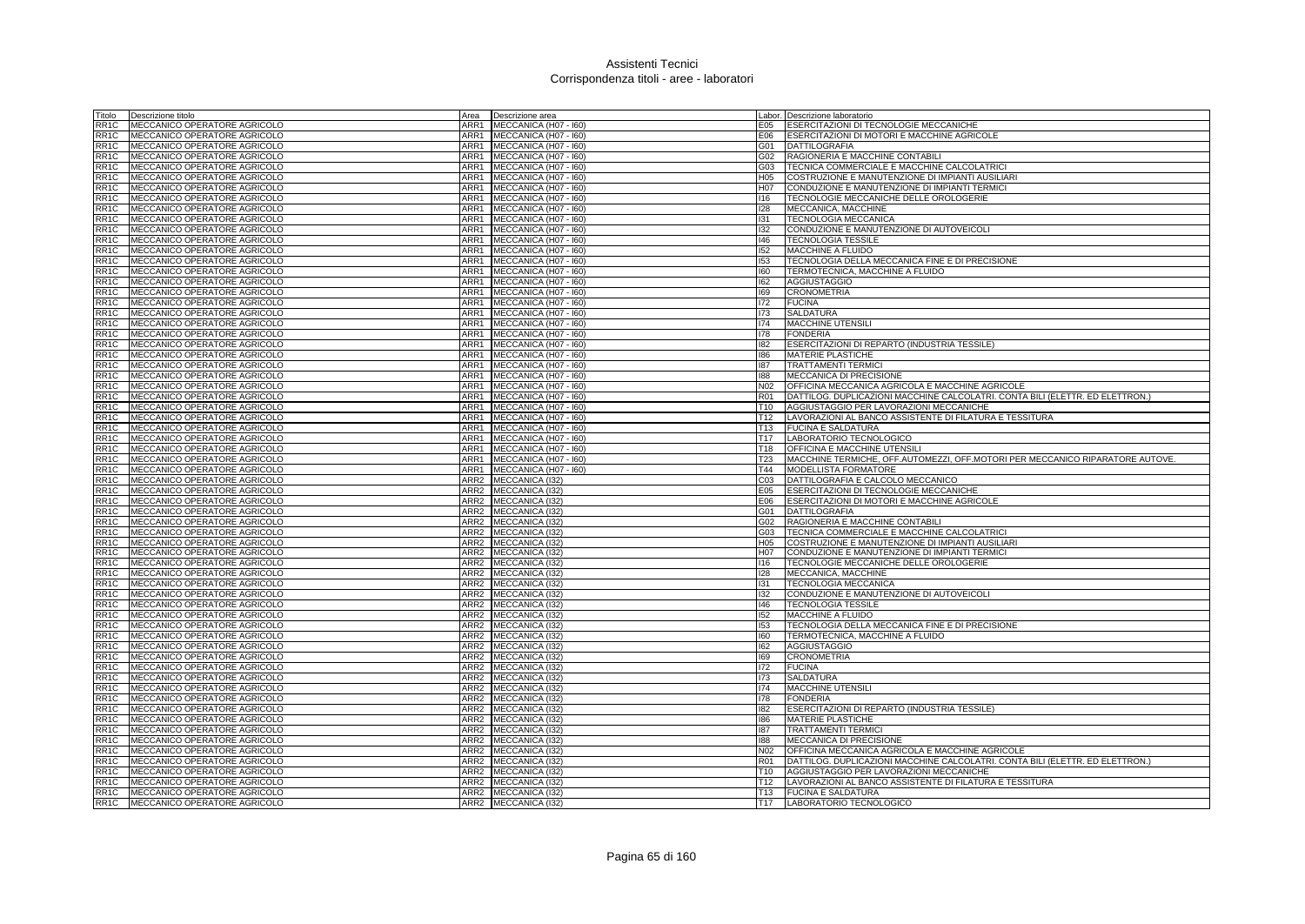| Titolo            | Descrizione titolo                                           | Area | Descrizione area                                             |                 | Labor. Descrizione laboratorio                                                |
|-------------------|--------------------------------------------------------------|------|--------------------------------------------------------------|-----------------|-------------------------------------------------------------------------------|
| RR <sub>1</sub> C | MECCANICO OPERATORE AGRICOLO                                 | ARR2 | MECCANICA (132)                                              | T18             | <b>OFFICINA E MACCHINE UTENSILI</b>                                           |
| RR <sub>1</sub> C | MECCANICO OPERATORE AGRICOLO                                 | ARR2 | MECCANICA (I32)                                              | <b>T23</b>      | MACCHINE TERMICHE, OFF.AUTOMEZZI, OFF.MOTORI PER MECCANICO RIPARATORE AUTOVE. |
| RR <sub>1</sub> C | MECCANICO OPERATORE AGRICOLO                                 | ARR2 | MECCANICA (I32)                                              | T44             | <b>MODELLISTA FORMATORE</b>                                                   |
| RR <sub>1</sub> C | MECCANICO OPERATORE AGRICOLO                                 | ARR3 | MECCANICA (ALTRI LABORATORI)                                 | CO <sub>3</sub> | DATTILOGRAFIA E CALCOLO MECCANICO                                             |
| RR <sub>1</sub> C | MECCANICO OPERATORE AGRICOLO                                 | ARR3 | MECCANICA (ALTRI LABORATORI)                                 | E05             | <b>ESERCITAZIONI DI TECNOLOGIE MECCANICHE</b>                                 |
| RR <sub>1</sub> C | MECCANICO OPERATORE AGRICOLO                                 | ARR3 | MECCANICA (ALTRI LABORATORI)                                 | E06             | ESERCITAZIONI DI MOTORI E MACCHINE AGRICOLE                                   |
| RR <sub>1</sub> C | MECCANICO OPERATORE AGRICOLO                                 | ARR3 | MECCANICA (ALTRI LABORATORI)                                 | G01             | DATTILOGRAFIA                                                                 |
| RR <sub>1</sub> C | MECCANICO OPERATORE AGRICOLO                                 | ARR3 | MECCANICA (ALTRI LABORATORI)                                 | G02             | RAGIONERIA E MACCHINE CONTABILI                                               |
| RR <sub>1</sub> C | MECCANICO OPERATORE AGRICOLO                                 | ARR3 | MECCANICA (ALTRI LABORATORI)                                 | G03             | TECNICA COMMERCIALE E MACCHINE CALCOLATRICI                                   |
| RR <sub>1</sub> C | MECCANICO OPERATORE AGRICOLO                                 | ARR3 | MECCANICA (ALTRI LABORATORI)                                 | H <sub>05</sub> | COSTRUZIONE E MANUTENZIONE DI IMPIANTI AUSILIARI                              |
| RR <sub>1</sub> C | MECCANICO OPERATORE AGRICOLO                                 | ARR3 | MECCANICA (ALTRI LABORATORI)                                 | H07             | CONDUZIONE E MANUTENZIONE DI IMPIANTI TERMICI                                 |
| RR <sub>1</sub> C | MECCANICO OPERATORE AGRICOLO                                 | ARR3 | MECCANICA (ALTRI LABORATORI)                                 | 116             | TECNOLOGIE MECCANICHE DELLE OROLOGERIE                                        |
| RR <sub>1</sub> C | MECCANICO OPERATORE AGRICOLO                                 | ARR3 | MECCANICA (ALTRI LABORATORI)                                 | 128             | MECCANICA, MACCHINE                                                           |
| RR <sub>1</sub> C | MECCANICO OPERATORE AGRICOLO                                 | ARR3 | MECCANICA (ALTRI LABORATORI)                                 | 131             | <b>TECNOLOGIA MECCANICA</b>                                                   |
| RR <sub>1</sub> C | MECCANICO OPERATORE AGRICOLO                                 | ARR3 | MECCANICA (ALTRI LABORATORI                                  | 132             | CONDUZIONE E MANUTENZIONE DI AUTOVEICOLI                                      |
| RR <sub>1</sub> C | MECCANICO OPERATORE AGRICOLO                                 | ARR3 | MECCANICA (ALTRI LABORATORI)                                 | 146             | <b>TECNOLOGIA TESSILE</b>                                                     |
| RR <sub>1</sub> C | MECCANICO OPERATORE AGRICOLO                                 | ARR3 | MECCANICA (ALTRI LABORATORI)                                 | 152             | MACCHINE A FLUIDO                                                             |
| RR <sub>1</sub> C | MECCANICO OPERATORE AGRICOLO                                 | ARR3 | MECCANICA (ALTRI LABORATORI)                                 | 153             | TECNOLOGIA DELLA MECCANICA FINE E DI PRECISIONE                               |
| RR <sub>1</sub> C | MECCANICO OPERATORE AGRICOLO                                 | ARR3 | MECCANICA (ALTRI LABORATORI)                                 | 160             | TERMOTECNICA, MACCHINE A FLUIDO                                               |
| RR <sub>1</sub> C | MECCANICO OPERATORE AGRICOLO                                 | ARR3 | MECCANICA (ALTRI LABORATORI)                                 | 162             |                                                                               |
| RR <sub>1</sub> C | MECCANICO OPERATORE AGRICOLO                                 | ARR3 | MECCANICA (ALTRI LABORATORI)                                 | 169             | AGGIUSTAGGIO<br><b>CRONOMETRIA</b>                                            |
| RR <sub>1</sub> C |                                                              | ARR3 | MECCANICA (ALTRI LABORATORI)                                 | 172             | <b>FUCINA</b>                                                                 |
| RR <sub>1</sub> C | MECCANICO OPERATORE AGRICOLO<br>MECCANICO OPERATORE AGRICOLO | ARR3 | MECCANICA (ALTRI LABORATORI)                                 | 173             | <b>SALDATURA</b>                                                              |
| RR <sub>1</sub> C |                                                              | ARR3 |                                                              | 174             | <b>MACCHINE UTENSILI</b>                                                      |
| RR <sub>1</sub> C | MECCANICO OPERATORE AGRICOLO<br>MECCANICO OPERATORE AGRICOLO | ARR3 | MECCANICA (ALTRI LABORATORI)<br>MECCANICA (ALTRI LABORATORI) | 178             | <b>FONDERIA</b>                                                               |
| RR <sub>1</sub> C | MECCANICO OPERATORE AGRICOLO                                 | ARR3 | MECCANICA (ALTRI LABORATORI)                                 | 182             | ESERCITAZIONI DI REPARTO (INDUSTRIA TESSILE)                                  |
| RR <sub>1</sub> C | MECCANICO OPERATORE AGRICOLO                                 | ARR3 | MECCANICA (ALTRI LABORATORI)                                 | 186             | MATERIE PLASTICHE                                                             |
| RR <sub>1</sub> C | MECCANICO OPERATORE AGRICOLO                                 | ARR3 | MECCANICA (ALTRI LABORATORI)                                 | 187             | <b>TRATTAMENTI TERMICI</b>                                                    |
| RR <sub>1</sub> C | MECCANICO OPERATORE AGRICOLO                                 | ARR3 | MECCANICA (ALTRI LABORATORI)                                 | 188             | MECCANICA DI PRECISIONE                                                       |
| RR <sub>1</sub> C | MECCANICO OPERATORE AGRICOLO                                 | ARR3 | MECCANICA (ALTRI LABORATORI)                                 | N <sub>02</sub> | OFFICINA MECCANICA AGRICOLA E MACCHINE AGRICOLE                               |
| RR <sub>1</sub> C | MECCANICO OPERATORE AGRICOLO                                 | ARR3 | MECCANICA (ALTRI LABORATORI)                                 | <b>R01</b>      | DATTILOG. DUPLICAZIONI MACCHINE CALCOLATRI. CONTA BILI (ELETTR. ED ELETTRON.) |
| RR <sub>1</sub> C | MECCANICO OPERATORE AGRICOLO                                 | ARR3 | MECCANICA (ALTRI LABORATORI)                                 | T <sub>10</sub> | AGGIUSTAGGIO PER LAVORAZIONI MECCANICHE                                       |
| RR <sub>1</sub> C | MECCANICO OPERATORE AGRICOLO                                 | ARR3 | MECCANICA (ALTRI LABORATORI)                                 | T12             | LAVORAZIONI AL BANCO ASSISTENTE DI FILATURA E TESSITURA                       |
| RR <sub>1</sub> C | MECCANICO OPERATORE AGRICOLO                                 | ARR3 | MECCANICA (ALTRI LABORATORI)                                 | T <sub>13</sub> | <b>FUCINA E SALDATURA</b>                                                     |
| RR <sub>1</sub> C | MECCANICO OPERATORE AGRICOLO                                 | ARR3 | MECCANICA (ALTRI LABORATORI)                                 | T17             | LABORATORIO TECNOLOGICO                                                       |
| RR <sub>1</sub> C | MECCANICO OPERATORE AGRICOLO                                 | ARR3 | MECCANICA (ALTRI LABORATORI)                                 | T18             | <b>OFFICINA E MACCHINE UTENSILI</b>                                           |
| RR <sub>1</sub> C | MECCANICO OPERATORE AGRICOLO                                 | ARR3 | MECCANICA (ALTRI LABORATORI)                                 | <b>T23</b>      | MACCHINE TERMICHE, OFF.AUTOMEZZI, OFF.MOTORI PER MECCANICO RIPARATORE AUTOVE. |
| RR <sub>1</sub> C | MECCANICO OPERATORE AGRICOLO                                 | ARR3 | MECCANICA (ALTRI LABORATORI)                                 | T44             | MODELLISTA FORMATORE                                                          |
| RR1D              | OLIVICOLTORE FRANTOIANO                                      | AR28 | AZIENDA AGRARIA                                              | E01             | SCIENZE NATURALI, PATOLOGIA VEGETALE ED ENTOMOLOGIA AGRARIA                   |
| RR <sub>1</sub> D | OLIVICOLTORE FRANTOIANO                                      | AR28 | AZIENDA AGRARIA                                              | E02             | <b>ZOOTECNICA</b>                                                             |
| RR <sub>1</sub> D | OLIVICOLTORE FRANTOIANO                                      | AR28 | AZIENDA AGRARIA                                              | E04             | <b>AZIENDA AGRARIA</b>                                                        |
| RR <sub>1</sub> D | OLIVICOLTORE FRANTOIANO                                      | AR28 | AZIENDA AGRARIA                                              | L02             | <b>SCIENZE NATURALI</b>                                                       |
| RR <sub>1</sub> D | OLIVICOLTORE FRANTOIANO                                      | AR28 | AZIENDA AGRARIA                                              | N <sub>03</sub> | COLTIVAZIONI                                                                  |
| RR <sub>1</sub> D | OLIVICOLTORE FRANTOIANO                                      | AR28 | AZIENDA AGRARIA                                              | N04             | <b>COLTIVAZIONI FLOREALI</b>                                                  |
| RR <sub>1</sub> D | OLIVICOLTORE FRANTOIANO                                      | AR28 | <b>AZIENDA AGRARIA</b>                                       | <b>N05</b>      | COLTIVAZIONI FORESTALI                                                        |
| RR <sub>1</sub> D | OLIVICOLTORE FRANTOIANO                                      | AR28 | <b>AZIENDA AGRARIA</b>                                       | N06             | ALLEVAMENTI ZOOTECNICI                                                        |
| RR <sub>1</sub> D | OLIVICOLTORE FRANTOIANO                                      | AR28 | <b>AZIENDA AGRARIA</b>                                       | N <sub>13</sub> | SCIENZE FISICHE NATURALI E MATERIE PROFESSIONALI DEL SETTORE AGRARIO          |
| RR <sub>1</sub> D | OLIVICOLTORE FRANTOIANO                                      | AR28 | <b>AZIENDA AGRARIA</b>                                       | N <sub>14</sub> | COLTIVAZIONI ORTOFRUTTICOLE E VIVAISTICHE                                     |
| RR <sub>1</sub> D | OLIVICOLTORE FRANTOIANO                                      | AR38 | <b>AGROINDUSTRIALE</b>                                       | <b>N07</b>      | <b>INDUSTRIA LATTIERO-CASEARIA</b>                                            |
| RR <sub>1</sub> D | OLIVICOLTORE FRANTOIANO                                      | AR38 | AGROINDUSTRIALE                                              | <b>N08</b>      | <b>INDUSTRIA ENOLOGICA</b>                                                    |
| RR <sub>1</sub> D | OLIVICOLTORE FRANTOIANO                                      | AR38 | <b>AGROINDUSTRIALE</b>                                       | N09             | <b>INDUSTRIA AGRARIA OLEARIA</b>                                              |
| RR <sub>1</sub> D | OLIVICOLTORE FRANTOIANO                                      | AR38 | <b>AGROINDUSTRIALE</b>                                       |                 | N10 INDUSTRIA CONSERVIERA                                                     |
| RR <sub>1</sub> D | OLIVICOLTORE FRANTOIANO                                      | AR38 | <b>AGROINDUSTRIALE</b>                                       | N <sub>11</sub> | <b>ANALISI AGRARIE</b>                                                        |
| RR1E              | ORTO-FLORICOLTORE                                            | AR28 | AZIENDA AGRARIA                                              | E01             | SCIENZE NATURALI, PATOLOGIA VEGETALE ED ENTOMOLOGIA AGRARIA                   |
| RR1E              | ORTO-FLORICOLTORE                                            | AR28 | AZIENDA AGRARIA                                              | E02             | <b>ZOOTECNICA</b>                                                             |
| RR1E              | ORTO-FLORICOLTORE                                            | AR28 | AZIENDA AGRARIA                                              | E04             | AZIENDA AGRARIA                                                               |
| RR1E              | ORTO-FLORICOLTORE                                            | AR28 | AZIENDA AGRARIA                                              | L <sub>02</sub> | <b>SCIENZE NATURALI</b>                                                       |
| RR1E              | ORTO-FLORICOLTORE                                            | AR28 | AZIENDA AGRARIA                                              | <b>N03</b>      | COLTIVAZION                                                                   |
| RR1E              | ORTO-FLORICOLTORE                                            | AR28 | AZIENDA AGRARIA                                              | N04             | <b>COLTIVAZIONI FLOREALI</b>                                                  |
| RR1E              | ORTO-FLORICOLTORE                                            | AR28 | AZIENDA AGRARIA                                              | N05             | COLTIVAZIONI FORESTALI                                                        |
| RR <sub>1</sub> E | ORTO-FLORICOLTORE                                            | AR28 | AZIENDA AGRARIA                                              | N06             | ALLEVAMENTI ZOOTECNICI                                                        |
| RR1E              | ORTO-FLORICOLTORE                                            | AR28 | <b>AZIENDA AGRARIA</b>                                       | N <sub>13</sub> | SCIENZE FISICHE NATURALI E MATERIE PROFESSIONALI DEL SETTORE AGRARIO          |
| RR1E              | ORTO-FLORICOLTORE                                            | AR28 | AZIENDA AGRARIA                                              | N <sub>14</sub> | COLTIVAZIONI ORTOFRUTTICOLE E VIVAISTICHE                                     |
| RR <sub>1</sub> E | ORTO-FLORICOLTORE                                            | AR38 | <b>AGROINDUSTRIALE</b>                                       | <b>N07</b>      | INDUSTRIA LATTIERO-CASEARIA                                                   |
| RR1E              | ORTO-FLORICOLTORE                                            | AR38 | <b>AGROINDUSTRIALE</b>                                       | N08             | <b>INDUSTRIA ENOLOGICA</b>                                                    |
| RR <sub>1</sub> E | ORTO-FLORICOLTORE                                            | AR38 | AGROINDUSTRIALE                                              | N09             | INDUSTRIA AGRARIA OLEARIA                                                     |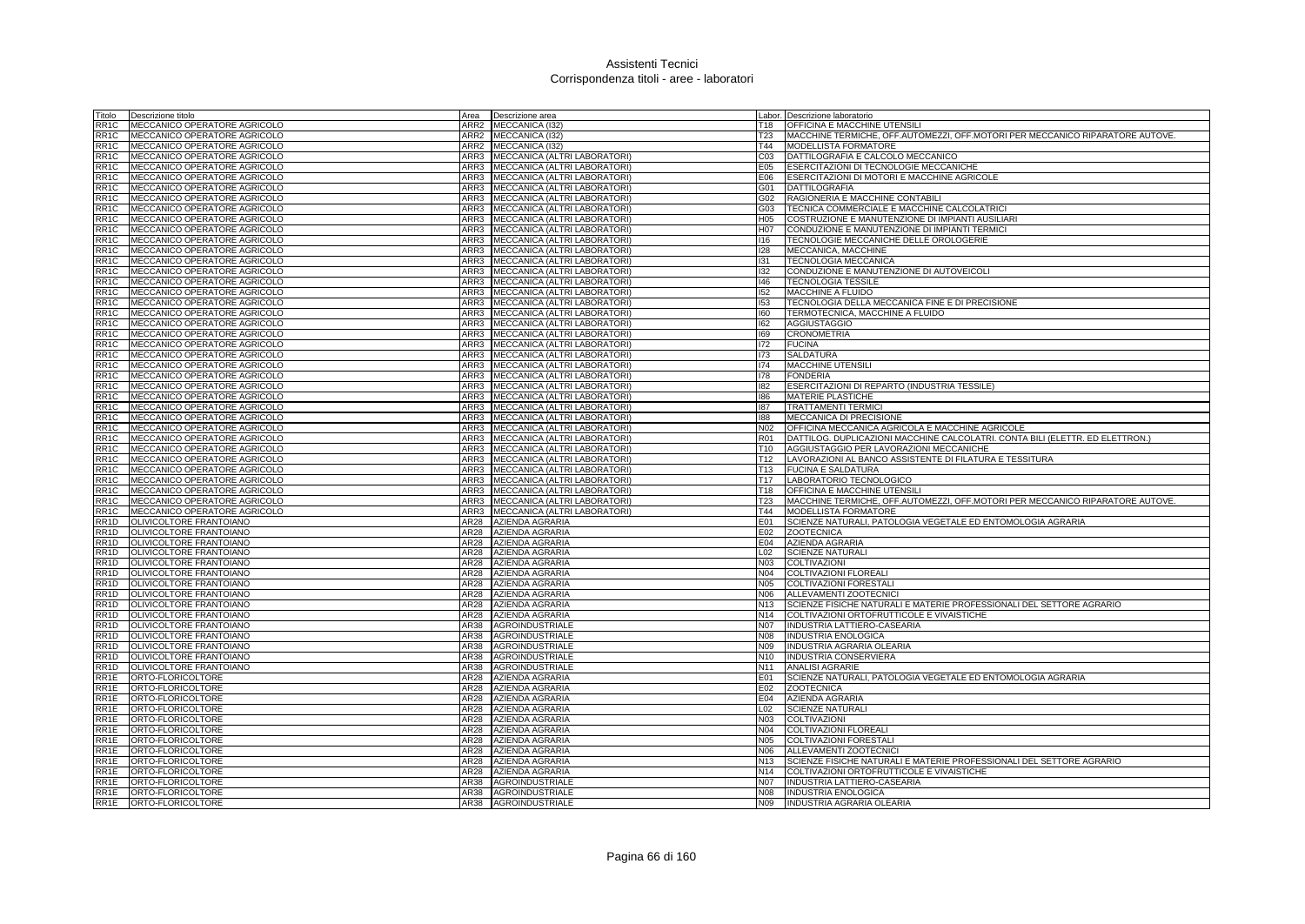| Fitolo                     | Descrizione titolo                                                 | Area                     | Descrizione area                   |                        | Labor. Descrizione laboratorio                                           |
|----------------------------|--------------------------------------------------------------------|--------------------------|------------------------------------|------------------------|--------------------------------------------------------------------------|
| RR1E                       | ORTO-FLORICOLTORE                                                  | AR38                     | <b>AGROINDUSTRIALE</b>             | N <sub>10</sub>        | <b>INDUSTRIA CONSERVIERA</b>                                             |
| RR1E                       | ORTO-FLORICOLTORE                                                  | AR38                     | <b>AGROINDUSTRIALE</b>             | N <sub>11</sub>        | <b>ANALISI AGRARIE</b>                                                   |
| RR1F                       | ORTOFLORICOLTORE GIARDINIERE                                       | AR28                     | AZIENDA AGRARIA                    | E01                    | SCIENZE NATURALI, PATOLOGIA VEGETALE ED ENTOMOLOGIA AGRARIA              |
| RR1F                       | ORTOFLORICOLTORE GIARDINIERE                                       | AR28                     | <b>AZIENDA AGRARIA</b>             | E02                    | <b>ZOOTECNICA</b>                                                        |
| RR1F                       | ORTOFLORICOLTORE GIARDINIERE                                       | AR28                     | AZIENDA AGRARIA                    | E04                    | <b>AZIENDA AGRARIA</b>                                                   |
| RR1F                       | ORTOFLORICOLTORE GIARDINIERE                                       | AR28                     | <b>AZIENDA AGRARIA</b>             | L02                    | <b>SCIENZE NATURALI</b>                                                  |
| RR1F                       | ORTOFLORICOLTORE GIARDINIERE                                       | AR28                     | AZIENDA AGRARIA                    | N03                    | COLTIVAZIONI                                                             |
| RR1F                       | ORTOFLORICOLTORE GIARDINIERE                                       | AR28                     | <b>AZIENDA AGRARIA</b>             | N04                    | <b>COLTIVAZIONI FLOREALI</b>                                             |
| RR1F                       | ORTOFLORICOLTORE GIARDINIERE                                       | AR28                     | AZIENDA AGRARIA                    | <b>N05</b>             | <b>COLTIVAZIONI FORESTALI</b>                                            |
| RR <sub>1</sub> F          | ORTOFLORICOLTORE GIARDINIERE                                       | AR28                     | AZIENDA AGRARIA                    | N <sub>06</sub>        | ALLEVAMENTI ZOOTECNICI                                                   |
| RR <sub>1</sub> F          | ORTOFLORICOLTORE GIARDINIERE                                       | AR28                     | <b>AZIENDA AGRARIA</b>             | N <sub>13</sub>        | SCIENZE FISICHE NATURALI E MATERIE PROFESSIONALI DEL SETTORE AGRARIO     |
| RR1F                       | ORTOFLORICOLTORE GIARDINIERE                                       | AR28                     | <b>AZIENDA AGRARIA</b>             | N14                    | COLTIVAZIONI ORTOFRUTTICOLE E VIVAISTICHE                                |
| $\overline{RR10}$          | <b>ESPERTO FORESTALE</b>                                           | AR28                     | <b>AZIENDA AGRARIA</b>             | E01                    | SCIENZE NATURALI, PATOLOGIA VEGETALE ED ENTOMOLOGIA AGRARIA              |
| <b>RR10</b>                | <b>ESPERTO FORESTALE</b>                                           | AR28                     | <b>AZIENDA AGRARIA</b>             | E02                    | <b>ZOOTECNICA</b>                                                        |
| <b>RR10</b>                | <b>ESPERTO FORESTALE</b>                                           | AR28                     | AZIENDA AGRARIA                    | E04                    | AZIENDA AGRARIA                                                          |
| RR10                       | <b>ESPERTO FORESTALE</b>                                           | AR28                     | AZIENDA AGRARIA                    | L02                    | <b>SCIENZE NATURALI</b>                                                  |
| RR10                       | <b>ESPERTO FORESTALE</b>                                           | AR28                     | <b>AZIENDA AGRARIA</b>             | <b>N03</b>             | COLTIVAZIONI                                                             |
| <b>RR10</b>                | <b>ESPERTO FORESTALE</b>                                           | AR28                     | AZIENDA AGRARIA                    | N04                    | COLTIVAZIONI FLOREALI                                                    |
| <b>RR10</b>                | <b>ESPERTO FORESTALE</b>                                           | AR28                     | <b>AZIENDA AGRARIA</b>             | N05                    | <b>COLTIVAZIONI FORESTALI</b>                                            |
| RR10                       | <b>ESPERTO FORESTALE</b>                                           | AR28                     | AZIENDA AGRARIA                    | N06                    | ALLEVAMENTI ZOOTECNICI                                                   |
| RR10                       | <b>ESPERTO FORESTALE</b>                                           | AR28                     | AZIENDA AGRARIA                    | N13                    | SCIENZE FISICHE NATURALI E MATERIE PROFESSIONALI DEL SETTORE AGRARIO     |
| <b>RR10</b>                | <b>ESPERTO FORESTALE</b>                                           | AR28                     | AZIENDA AGRARIA                    | N14                    | COLTIVAZIONI ORTOFRUTTICOLE E VIVAISTICHE                                |
| <b>RR11</b>                | ESPERTO FORESTALE E ALPICOLTORE                                    | AR28                     | <b>AZIENDA AGRARIA</b>             | E01                    | SCIENZE NATURALI, PATOLOGIA VEGETALE ED ENTOMOLOGIA AGRARIA              |
| <b>RR11</b>                | ESPERTO FORESTALE E ALPICOLTORE                                    | AR28                     | AZIENDA AGRARIA                    | E02                    | <b>ZOOTECNICA</b>                                                        |
| <b>RR11</b>                | ESPERTO FORESTALE E ALPICOLTORE                                    | AR28                     | <b>AZIENDA AGRARIA</b>             | E04                    | <b>AZIENDA AGRARIA</b>                                                   |
| $\overline{RR11}$          | ESPERTO FORESTALE E ALPICOLTORE                                    | AR28                     | AZIENDA AGRARIA                    | L <sub>02</sub>        | <b>SCIENZE NATURALI</b>                                                  |
| <b>RR11</b>                | ESPERTO FORESTALE E ALPICOLTORE                                    | AR28                     | <b>AZIENDA AGRARIA</b>             | N03                    | COLTIVAZIONI                                                             |
| <b>RR11</b>                | ESPERTO FORESTALE E ALPICOLTORE                                    | AR28                     | <b>AZIENDA AGRARIA</b>             | N04                    | COLTIVAZIONI FLOREALI                                                    |
| <b>RR11</b>                | <b>ESPERTO FORESTALE E ALPICOLTORE</b>                             | AR28                     | AZIENDA AGRARIA                    | N05                    | COLTIVAZIONI FORESTALI                                                   |
| RR11                       | ESPERTO FORESTALE E ALPICOLTORE                                    | AR28                     | <b>AZIENDA AGRARIA</b>             | N06                    | ALLEVAMENTI ZOOTECNICI                                                   |
| <b>RR11</b>                | ESPERTO FORESTALE E ALPICOLTORE                                    | AR28<br>AR <sub>28</sub> | AZIENDA AGRARIA                    | N <sub>13</sub><br>N14 | SCIENZE FISICHE NATURALI E MATERIE PROFESSIONALI DEL SETTORE AGRARIO     |
| <b>RR11</b><br><b>RR11</b> | ESPERTO FORESTALE E ALPICOLTORE<br>ESPERTO FORESTALE E ALPICOLTORE |                          | AZIENDA AGRARIA<br>AGROINDUSTRIALE | N07                    | COLTIVAZIONI ORTOFRUTTICOLE E VIVAISTICHE<br>INDUSTRIA LATTIERO-CASEARIA |
| RR11                       | ESPERTO FORESTALE E ALPICOLTORE                                    | AR38<br>AR38             | <b>AGROINDUSTRIALE</b>             | N08                    | INDUSTRIA ENOLOGICA                                                      |
| RR11                       | ESPERTO FORESTALE E ALPICOLTORE                                    | AR38                     | AGROINDUSTRIALE                    | N09                    | INDUSTRIA AGRARIA OLEARIA                                                |
| <b>RR11</b>                | ESPERTO FORESTALE E ALPICOLTORE                                    | AR38                     | <b>AGROINDUSTRIALE</b>             | N <sub>10</sub>        | INDUSTRIA CONSERVIERA                                                    |
| <b>RR11</b>                | ESPERTO FORESTALE E ALPICOLTORE                                    | AR38                     | <b>AGROINDUSTRIALE</b>             | N <sub>11</sub>        | <b>ANALISI AGRARIE</b>                                                   |
| <b>RR12</b>                | <b>ESPERTO FRUTTICOLTORE</b>                                       | AR28                     | <b>AZIENDA AGRARIA</b>             | E01                    | SCIENZE NATURALI, PATOLOGIA VEGETALE ED ENTOMOLOGIA AGRARIA              |
| <b>RR12</b>                | <b>ESPERTO FRUTTICOLTORE</b>                                       | AR28                     | <b>AZIENDA AGRARIA</b>             | E02                    | <b>ZOOTECNICA</b>                                                        |
| <b>RR12</b>                | <b>ESPERTO FRUTTICOLTORE</b>                                       | <b>AR28</b>              | AZIENDA AGRARIA                    | E04                    | AZIENDA AGRARIA                                                          |
| RR12                       | ESPERTO FRUTTICOLTORE                                              | AR28                     | AZIENDA AGRARIA                    | L02                    | <b>SCIENZE NATURALI</b>                                                  |
| RR12                       | <b>ESPERTO FRUTTICOLTORE</b>                                       | AR28                     | AZIENDA AGRARIA                    | N03                    | COLTIVAZIONI                                                             |
| RR12                       | <b>ESPERTO FRUTTICOLTORE</b>                                       | AR28                     | AZIENDA AGRARIA                    | N04                    | <b>COLTIVAZIONI FLOREALI</b>                                             |
| RR12                       | <b>ESPERTO FRUTTICOLTORE</b>                                       | AR28                     | AZIENDA AGRARIA                    | <b>N05</b>             | COLTIVAZIONI FORESTAL                                                    |
| <b>RR12</b>                | ESPERTO FRUTTICOLTORE                                              | AR28                     | AZIENDA AGRARIA                    | N06                    | ALLEVAMENTI ZOOTECNICI                                                   |
| <b>RR12</b>                | ESPERTO FRUTTICOLTORE                                              | AR28                     | AZIENDA AGRARIA                    | N <sub>13</sub>        | SCIENZE FISICHE NATURALI E MATERIE PROFESSIONALI DEL SETTORE AGRARIO     |
| RR12                       | <b>ESPERTO FRUTTICOLTORE</b>                                       | AR28                     | <b>AZIENDA AGRARIA</b>             | N <sub>14</sub>        | COLTIVAZIONI ORTOFRUTTICOLE E VIVAISTICHE                                |
| <b>RR12</b>                | <b>ESPERTO FRUTTICOLTORE</b>                                       | AR38                     | <b>AGROINDUSTRIALE</b>             | <b>N07</b>             | INDUSTRIA LATTIERO-CASEARIA                                              |
| <b>RR12</b>                | ESPERTO FRUTTICOLTORE                                              | AR38                     | <b>AGROINDUSTRIALE</b>             | N08                    | <b>INDUSTRIA ENOLOGICA</b>                                               |
| <b>RR12</b>                | <b>ESPERTO FRUTTICOLTORE</b>                                       | AR38                     | AGROINDUSTRIALE                    | N09                    | INDUSTRIA AGRARIA OLEARIA                                                |
| RR12                       | <b>ESPERTO FRUTTICOLTORE</b>                                       | AR38                     | <b>AGROINDUSTRIALE</b>             | N <sub>10</sub>        | INDUSTRIA CONSERVIERA                                                    |
| RR12                       | <b>ESPERTO FRUTTICOLTORE</b>                                       | AR38                     | AGROINDUSTRIALE                    | N <sub>11</sub>        | <b>ANALISI AGRARIE</b>                                                   |
| <b>RR13</b>                | <b>ESPERTO OLIVOCOLTORE</b>                                        | <b>AR28</b>              | AZIENDA AGRARIA                    | E01                    | SCIENZE NATURALI, PATOLOGIA VEGETALE ED ENTOMOLOGIA AGRARIA              |
| <b>RR13</b>                | <b>ESPERTO OLIVOCOLTORE</b>                                        | <b>AR28</b>              | AZIENDA AGRARIA                    | E02                    | <b>ZOOTECNICA</b>                                                        |
| RR13                       | <b>ESPERTO OLIVOCOLTORE</b>                                        | AR28                     | AZIENDA AGRARIA                    | E04                    | AZIENDA AGRARIA                                                          |
| RR13                       | ESPERTO OLIVOCOLTORE                                               | AR28                     | <b>AZIENDA AGRARIA</b>             | L02                    | <b>SCIENZE NATURALI</b>                                                  |
| RR13                       | <b>ESPERTO OLIVOCOLTORE</b>                                        | AR28                     | <b>AZIENDA AGRARIA</b>             | <b>N03</b>             | <b>COLTIVAZION</b>                                                       |
| RR13                       | ESPERTO OLIVOCOLTORE                                               | AR28                     | AZIENDA AGRARIA                    | N04                    | COLTIVAZIONI FLOREALI                                                    |
| RR13                       | <b>ESPERTO OLIVOCOLTORE</b>                                        | AR28                     | AZIENDA AGRARIA                    | N05                    | <b>COLTIVAZIONI FORESTALI</b>                                            |
| RR13                       | ESPERTO OLIVOCOLTORE                                               | AR28                     | AZIENDA AGRARIA                    | N06                    | ALLEVAMENTI ZOOTECNICI                                                   |
| RR13                       | <b>ESPERTO OLIVOCOLTORE</b>                                        | AR28                     | AZIENDA AGRARIA                    | N <sub>13</sub>        | SCIENZE FISICHE NATURALI E MATERIE PROFESSIONALI DEL SETTORE AGRARIO     |
| <b>RR13</b>                | ESPERTO OLIVOCOLTORE                                               | AR28                     | <b>AZIENDA AGRARIA</b>             | <b>N14</b>             | COLTIVAZIONI ORTOFRUTTICOLE E VIVAISTICHE                                |
| <b>RR13</b>                | ESPERTO OLIVOCOLTORE                                               | AR38                     | AGROINDUSTRIALE                    | N07                    | INDUSTRIA LATTIERO-CASEARIA                                              |
| RR13                       | <b>ESPERTO OLIVOCOLTORE</b>                                        | AR38                     | <b>AGROINDUSTRIALE</b>             | 80N                    | <b>INDUSTRIA ENOLOGICA</b>                                               |
| RR13                       | <b>ESPERTO OLIVOCOLTORE</b>                                        | AR38                     | <b>AGROINDUSTRIALE</b>             | N09                    | INDUSTRIA AGRARIA OLEARIA                                                |
| RR13                       | <b>ESPERTO OLIVOCOLTORE</b>                                        |                          | AR38 AGROINDUSTRIALE               | N <sub>10</sub>        | <b>INDUSTRIA CONSERVIERA</b>                                             |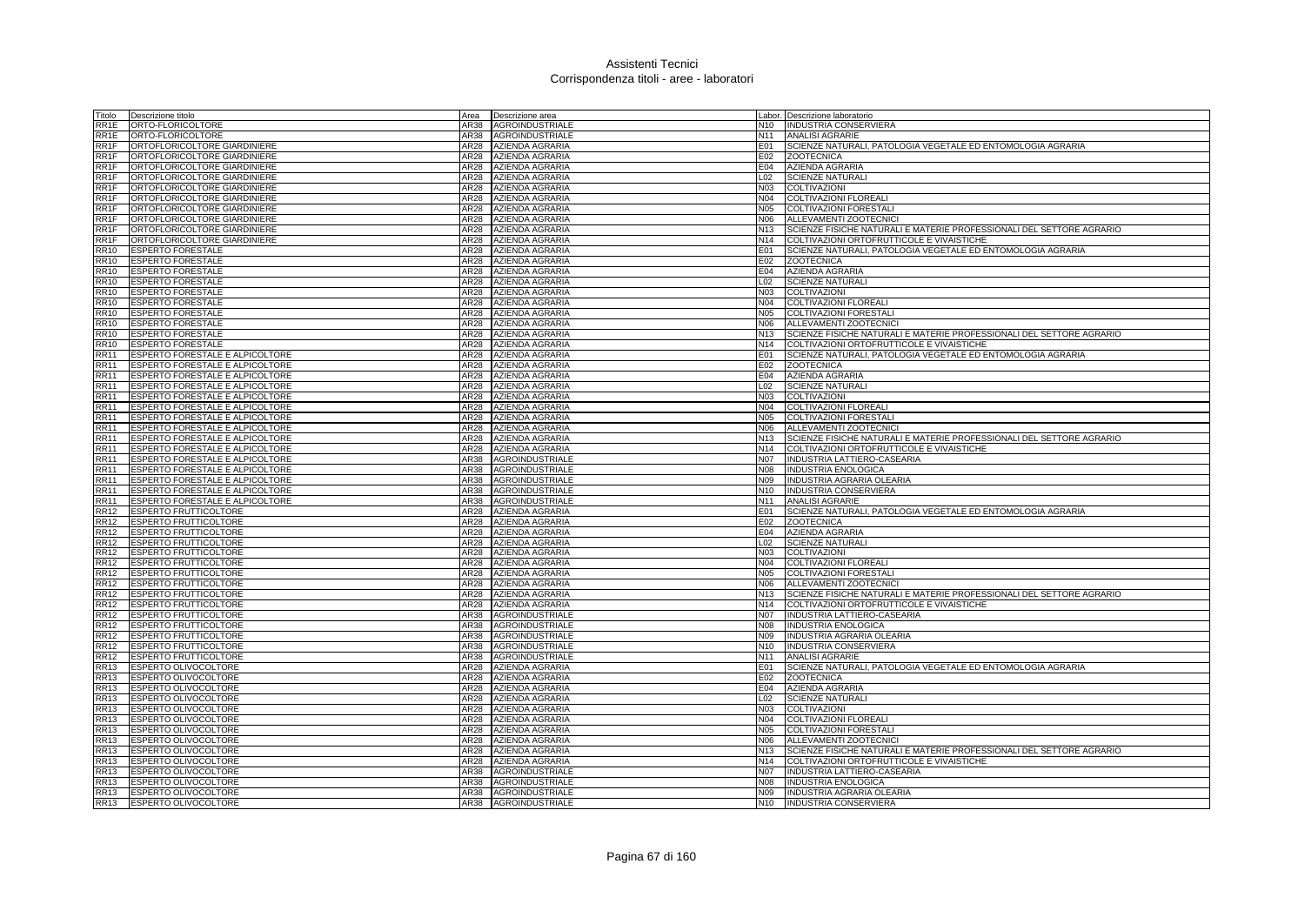| Titolo                     | Descrizione titolo                                    | Area         | Descrizione area                                 |                        | Labor. Descrizione laboratorio                                                        |
|----------------------------|-------------------------------------------------------|--------------|--------------------------------------------------|------------------------|---------------------------------------------------------------------------------------|
| <b>RR13</b>                | ESPERTO OLIVOCOLTORE                                  | AR38         | <b>AGROINDUSTRIALE</b>                           | N11                    | <b>ANALISI AGRARIE</b>                                                                |
| <b>RR14</b>                | <b>ESPERTO ORTICOLTORE</b>                            | AR28         | <b>AZIENDA AGRARIA</b>                           | E01                    | SCIENZE NATURALI, PATOLOGIA VEGETALE ED ENTOMOLOGIA AGRARIA                           |
| <b>RR14</b>                | <b>ESPERTO ORTICOLTORE</b>                            | AR28         | <b>AZIENDA AGRARIA</b>                           | E02                    | <b>ZOOTECNICA</b>                                                                     |
| <b>RR14</b>                | <b>ESPERTO ORTICOLTORE</b>                            | AR28         | <b>AZIENDA AGRARIA</b>                           | E04                    | <b>AZIENDA AGRARIA</b>                                                                |
| <b>RR14</b>                | ESPERTO ORTICOLTORE                                   | AR28         | AZIENDA AGRARIA                                  | L02                    | <b>SCIENZE NATURALI</b>                                                               |
| <b>RR14</b>                | <b>ESPERTO ORTICOLTORE</b>                            | AR28         | <b>AZIENDA AGRARIA</b>                           | <b>N03</b>             | COLTIVAZIONI                                                                          |
| <b>RR14</b>                | ESPERTO ORTICOLTORE                                   | AR28         | <b>AZIENDA AGRARIA</b>                           | N04                    | <b>COLTIVAZIONI FLOREALI</b>                                                          |
| <b>RR14</b>                | <b>ESPERTO ORTICOLTORE</b>                            | AR28         | <b>AZIENDA AGRARIA</b>                           | <b>N05</b>             | COLTIVAZIONI FORESTALI                                                                |
| <b>RR14</b>                | <b>ESPERTO ORTICOLTORE</b>                            | AR28         | <b>AZIENDA AGRARIA</b>                           | N06                    | ALLEVAMENTI ZOOTECNICI                                                                |
| <b>RR14</b>                | <b>ESPERTO ORTICOLTORE</b>                            |              | AR28 AZIENDA AGRARIA                             | N <sub>13</sub>        | SCIENZE FISICHE NATURALI E MATERIE PROFESSIONALI DEL SETTORE AGRARIO                  |
| <b>RR14</b>                | <b>ESPERTO ORTICOLTORE</b>                            | AR28         | AZIENDA AGRARIA                                  | N14                    | COLTIVAZIONI ORTOFRUTTICOLE E VIVAISTICHE                                             |
| <b>RR14</b>                | <b>ESPERTO ORTICOLTORE</b>                            | AR38         | <b>AGROINDUSTRIALE</b>                           | N07                    | INDUSTRIA LATTIERO-CASEARIA                                                           |
| <b>RR14</b>                | <b>ESPERTO ORTICOLTORE</b>                            | AR38         | <b>AGROINDUSTRIALE</b>                           | <b>N08</b>             | <b>INDUSTRIA ENOLOGICA</b>                                                            |
| <b>RR14</b>                | ESPERTO ORTICOLTORE                                   | AR38         | <b>AGROINDUSTRIALE</b>                           | N09                    | INDUSTRIA AGRARIA OLEARIA                                                             |
| <b>RR14</b>                | <b>ESPERTO ORTICOLTORE</b>                            | AR38         | AGROINDUSTRIALE                                  | N <sub>10</sub>        | <b>INDUSTRIA CONSERVIERA</b>                                                          |
| <b>RR14</b>                | <b>ESPERTO ORTICOLTORE</b>                            | AR38         | <b>AGROINDUSTRIALE</b>                           | N <sub>11</sub>        | <b>ANALISI AGRARIE</b>                                                                |
| <b>RR15</b>                | ESPERTO VITICOLTORE-CANTINIERE                        | AR28         | AZIENDA AGRARIA                                  | E01                    | SCIENZE NATURALI, PATOLOGIA VEGETALE ED ENTOMOLOGIA AGRARIA                           |
| <b>RR15</b>                | ESPERTO VITICOLTORE-CANTINIERE                        | AR28         | <b>AZIENDA AGRARIA</b>                           | E02                    | <b>ZOOTECNICA</b>                                                                     |
| <b>RR15</b>                | ESPERTO VITICOLTORE-CANTINIERE                        | AR28         | <b>AZIENDA AGRARIA</b>                           | E04                    | <b>AZIENDA AGRARIA</b>                                                                |
| <b>RR15</b>                | ESPERTO VITICOLTORE-CANTINIERE                        | AR28         | <b>AZIENDA AGRARIA</b>                           | L <sub>02</sub>        | <b>SCIENZE NATURALI</b>                                                               |
| <b>RR15</b>                | ESPERTO VITICOLTORE-CANTINIERE                        | AR28         | <b>AZIENDA AGRARIA</b>                           | N03                    | <b>COLTIVAZIONI</b>                                                                   |
| <b>RR15</b>                | ESPERTO VITICOLTORE-CANTINIERE                        | AR28         | <b>AZIENDA AGRARIA</b>                           | N04                    | COLTIVAZIONI FLOREALI                                                                 |
| <b>RR15</b>                | ESPERTO VITICOLTORE-CANTINIERE                        | AR28         | <b>AZIENDA AGRARIA</b>                           | <b>N05</b>             | COLTIVAZIONI FORESTALI                                                                |
| <b>RR15</b>                | ESPERTO VITICOLTORE-CANTINIERE                        | AR28         | AZIENDA AGRARIA                                  | N06                    | ALLEVAMENTI ZOOTECNICI                                                                |
| <b>RR15</b>                | ESPERTO VITICOLTORE-CANTINIERE                        | AR28         | AZIENDA AGRARIA                                  | N <sub>13</sub>        | SCIENZE FISICHE NATURALI E MATERIE PROFESSIONALI DEL SETTORE AGRARIO                  |
| <b>RR15</b>                | ESPERTO VITICOLTORE-CANTINIERE                        | AR28         | AZIENDA AGRARIA                                  | N14                    | COLTIVAZIONI ORTOFRUTTICOLE E VIVAISTICHE                                             |
| <b>RR15</b>                | ESPERTO VITICOLTORE-CANTINIERE                        | AR38         | <b>AGROINDUSTRIALE</b>                           | <b>N07</b>             | INDUSTRIA LATTIERO-CASEARIA                                                           |
| <b>RR15</b>                | ESPERTO VITICOLTORE-CANTINIERE                        | AR38         | <b>AGROINDUSTRIALE</b>                           | <b>N08</b>             | <b>INDUSTRIA ENOLOGICA</b>                                                            |
| <b>RR15</b>                | ESPERTO VITICOLTORE-CANTINIERE                        | AR38         | <b>AGROINDUSTRIALE</b>                           | N <sub>09</sub>        | INDUSTRIA AGRARIA OLEARIA                                                             |
| <b>RR15</b>                | ESPERTO VITICOLTORE-CANTINIERE                        | AR38         | <b>AGROINDUSTRIALE</b>                           | N <sub>10</sub>        | INDUSTRIA CONSERVIERA                                                                 |
| <b>RR15</b><br><b>RR16</b> | ESPERTO VITICOLTORE-CANTINIERE<br><b>FLORICOLTORE</b> | AR38<br>AR28 | <b>AGROINDUSTRIALE</b><br><b>AZIENDA AGRARIA</b> | N <sub>11</sub><br>E01 | <b>ANALISI AGRARIE</b><br>SCIENZE NATURALI, PATOLOGIA VEGETALE ED ENTOMOLOGIA AGRARIA |
| <b>RR16</b>                | <b>FLORICOLTORE</b>                                   | AR28         | AZIENDA AGRARIA                                  | E02                    | <b>ZOOTECNICA</b>                                                                     |
| <b>RR16</b>                | <b>FLORICOLTORE</b>                                   | AR28         | AZIENDA AGRARIA                                  |                        | E04 AZIENDA AGRARIA                                                                   |
| <b>RR16</b>                | <b>FLORICOLTORE</b>                                   | AR28         | AZIENDA AGRARIA                                  | L <sub>02</sub>        | <b>SCIENZE NATURALI</b>                                                               |
| <b>RR16</b>                | <b>FLORICOLTORE</b>                                   | AR28         | AZIENDA AGRARIA                                  | <b>N03</b>             | COLTIVAZIONI                                                                          |
| <b>RR16</b>                | <b>FLORICOLTORE</b>                                   | AR28         | AZIENDA AGRARIA                                  | N04                    | COLTIVAZIONI FLOREALI                                                                 |
| <b>RR16</b>                | <b>FLORICOLTORE</b>                                   | AR28         | <b>AZIENDA AGRARIA</b>                           | N05                    | COLTIVAZIONI FORESTALI                                                                |
| <b>RR16</b>                | <b>FLORICOLTORE</b>                                   | AR28         | <b>AZIENDA AGRARIA</b>                           | N06                    | ALLEVAMENTI ZOOTECNICI                                                                |
| <b>RR16</b>                | <b>FLORICOLTORE</b>                                   | AR28         | AZIENDA AGRARIA                                  | N <sub>13</sub>        | SCIENZE FISICHE NATURALI E MATERIE PROFESSIONALI DEL SETTORE AGRARIO                  |
| <b>RR16</b>                | <b>FLORICOLTORE</b>                                   | AR28         | AZIENDA AGRARIA                                  | N <sub>14</sub>        | COLTIVAZIONI ORTOFRUTTICOLE E VIVAISTICHE                                             |
| <b>RR16</b>                | <b>FLORICOLTORE</b>                                   | AR38         | <b>AGROINDUSTRIALE</b>                           | <b>N07</b>             | INDUSTRIA LATTIERO-CASEARIA                                                           |
| <b>RR16</b>                | <b>FLORICOLTORE</b>                                   | AR38         | <b>AGROINDUSTRIALE</b>                           | <b>N08</b>             | <b>INDUSTRIA ENOLOGICA</b>                                                            |
| <b>RR16</b>                | <b>FLORICOLTORE</b>                                   | AR38         | AGROINDUSTRIALE                                  | N09                    | INDUSTRIA AGRARIA OLEARIA                                                             |
| <b>RR16</b>                | <b>FLORICOLTORE</b>                                   | AR38         | <b>AGROINDUSTRIALE</b>                           | N <sub>10</sub>        | INDUSTRIA CONSERVIERA                                                                 |
| <b>RR16</b>                | <b>FLORICOLTORE</b>                                   | AR38         | <b>AGROINDUSTRIALE</b>                           | N11                    | <b>ANALISI AGRARIE</b>                                                                |
| <b>RR17</b>                | FLORICOLTORE FRUTTICOLTORE                            | AR28         | AZIENDA AGRARIA                                  | E01                    | SCIENZE NATURALI, PATOLOGIA VEGETALE ED ENTOMOLOGIA AGRARIA                           |
| <b>RR17</b>                | FLORICOLTORE FRUTTICOLTORE                            | AR28         | <b>AZIENDA AGRARIA</b>                           | E02                    | <b>ZOOTECNICA</b>                                                                     |
| <b>RR17</b>                | FLORICOLTORE FRUTTICOLTORE                            | AR28         | <b>AZIENDA AGRARIA</b>                           | E04                    | AZIENDA AGRARIA                                                                       |
| <b>RR17</b>                | FLORICOLTORE FRUTTICOLTORE                            | AR28         | AZIENDA AGRARIA                                  | L <sub>02</sub>        | <b>SCIENZE NATURALI</b>                                                               |
| <b>RR17</b>                | FLORICOLTORE FRUTTICOLTORE                            | AR28         | <b>AZIENDA AGRARIA</b>                           | N03                    | COLTIVAZIONI                                                                          |
| <b>RR17</b>                | FLORICOLTORE FRUTTICOLTORE                            | AR28         | <b>AZIENDA AGRARIA</b>                           | N04                    | <b>COLTIVAZIONI FLOREALI</b>                                                          |
| <b>RR17</b>                | FLORICOLTORE FRUTTICOLTORE                            | AR28         | <b>AZIENDA AGRARIA</b>                           | <b>N05</b>             | <b>COLTIVAZIONI FORESTALI</b>                                                         |
| <b>RR17</b>                | FLORICOLTORE FRUTTICOLTORE                            |              | AR28 AZIENDA AGRARIA                             | N06                    | ALLEVAMENTI ZOOTECNICI                                                                |
| <b>RR17</b>                | FLORICOLTORE FRUTTICOLTORE                            | AR28         | <b>AZIENDA AGRARIA</b>                           | N <sub>13</sub>        | SCIENZE FISICHE NATURALI E MATERIE PROFESSIONALI DEL SETTORE AGRARIO                  |
| <b>RR17</b>                | FLORICOLTORE FRUTTICOLTORE                            | AR28         | AZIENDA AGRARIA                                  | N14                    | COLTIVAZIONI ORTOFRUTTICOLE E VIVAISTICHE                                             |
| <b>RR18</b>                | CONDUTTORE DI SERRE                                   | AR28         | AZIENDA AGRARIA                                  | E01                    | SCIENZE NATURALI, PATOLOGIA VEGETALE ED ENTOMOLOGIA AGRARIA                           |
| <b>RR18</b>                | CONDUTTORE DI SERRE                                   | AR28         | <b>AZIENDA AGRARIA</b>                           | E02                    | <b>ZOOTECNICA</b>                                                                     |
| <b>RR18</b>                | CONDUTTORE DI SERRE                                   | AR28         | AZIENDA AGRARIA                                  | E04                    | AZIENDA AGRARIA                                                                       |
| <b>RR18</b>                | CONDUTTORE DI SERRE                                   | AR28         | AZIENDA AGRARIA                                  | L <sub>02</sub>        | <b>SCIENZE NATURALI</b>                                                               |
| <b>RR18</b>                | <b>CONDUTTORE DI SERRE</b>                            | AR28         | AZIENDA AGRARIA                                  | <b>N03</b>             | <b>COLTIVAZIONI</b>                                                                   |
| <b>RR18</b>                | CONDUTTORE DI SERRE                                   | AR28         | <b>AZIENDA AGRARIA</b>                           | N04                    | COLTIVAZIONI FLOREALI                                                                 |
| <b>RR18</b>                | <b>CONDUTTORE DI SERRE</b>                            | AR28         | <b>AZIENDA AGRARIA</b>                           | N05                    | COLTIVAZIONI FORESTALI                                                                |
| <b>RR18</b>                | CONDUTTORE DI SERRE                                   | AR28         | <b>AZIENDA AGRARIA</b>                           | N <sub>06</sub>        | ALLEVAMENTI ZOOTECNICI                                                                |
| <b>RR18</b>                | <b>CONDUTTORE DI SERRE</b>                            |              | AR28 AZIENDA AGRARIA                             | N <sub>13</sub>        | SCIENZE FISICHE NATURALI E MATERIE PROFESSIONALI DEL SETTORE AGRARIO                  |
| <b>RR18</b>                | <b>CONDUTTORE DI SERRE</b>                            |              | AR28 AZIENDA AGRARIA                             | N <sub>14</sub>        | COLTIVAZIONI ORTOFRUTTICOLE E VIVAISTICHE                                             |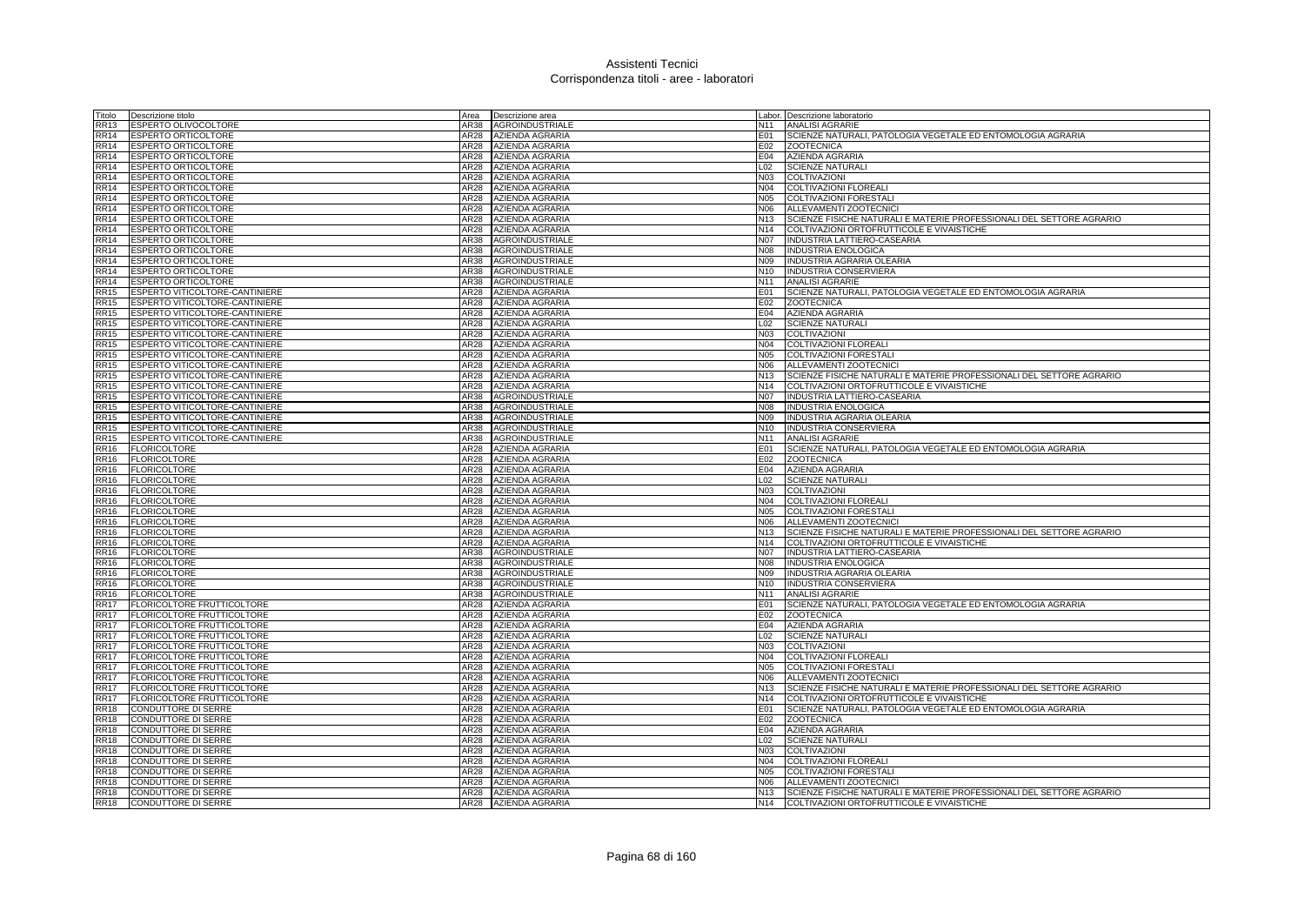| Titolo                     | Descrizione titolo                                      | Area         | Descrizione area                                   |                                    | Labor. Descrizione laboratorio                                                                                    |
|----------------------------|---------------------------------------------------------|--------------|----------------------------------------------------|------------------------------------|-------------------------------------------------------------------------------------------------------------------|
| <b>RR18</b>                | CONDUTTORE DI SERRE                                     | AR38         | AGROINDUSTRIALE                                    | <b>N07</b>                         | INDUSTRIA LATTIERO-CASEARIA                                                                                       |
| <b>RR18</b>                | CONDUTTORE DI SERRE                                     | AR38         | AGROINDUSTRIALE                                    | <b>N08</b>                         | <b>INDUSTRIA ENOLOGICA</b>                                                                                        |
| <b>RR18</b>                | CONDUTTORE DI SERRE                                     | AR38         | AGROINDUSTRIALE                                    | N09                                | INDUSTRIA AGRARIA OLEARIA                                                                                         |
| <b>RR18</b>                | CONDUTTORE DI SERRE                                     |              | AR38 AGROINDUSTRIALE                               | N <sub>10</sub>                    | INDUSTRIA CONSERVIERA                                                                                             |
| <b>RR18</b>                | CONDUTTORE DI SERRE                                     | AR38         | <b>AGROINDUSTRIALE</b>                             | N <sub>11</sub>                    | <b>ANALISI AGRARIE</b>                                                                                            |
| <b>RR19</b>                | <b>FRUTTICOLTORE</b>                                    | AR28         | AZIENDA AGRARIA                                    | E01                                | SCIENZE NATURALI, PATOLOGIA VEGETALE ED ENTOMOLOGIA AGRARIA                                                       |
| <b>RR19</b>                | <b>FRUTTICOLTORE</b>                                    | AR28         | <b>AZIENDA AGRARIA</b>                             | E02                                | <b>ZOOTECNICA</b>                                                                                                 |
| <b>RR19</b>                | <b>FRUTTICOLTORE</b>                                    | AR28         | AZIENDA AGRARIA                                    | E04                                | <b>AZIENDA AGRARIA</b>                                                                                            |
| <b>RR19</b>                | <b>FRUTTICOLTORE</b>                                    | AR28         | AZIENDA AGRARIA                                    | L <sub>02</sub>                    | <b>SCIENZE NATURALI</b>                                                                                           |
| <b>RR19</b>                | <b>FRUTTICOLTORE</b>                                    | AR28         | <b>AZIENDA AGRARIA</b>                             | N03                                | COLTIVAZIONI                                                                                                      |
| <b>RR19</b>                | <b>FRUTTICOLTORE</b>                                    | AR28         | <b>AZIENDA AGRARIA</b>                             | N04                                | <b>COLTIVAZIONI FLOREALI</b>                                                                                      |
| <b>RR19</b>                | <b>FRUTTICOLTORE</b>                                    |              | AR28 AZIENDA AGRARIA                               | N05                                | COLTIVAZIONI FORESTALI                                                                                            |
| <b>RR19</b>                | <b>FRUTTICOLTORE</b>                                    |              | AR28 AZIENDA AGRARIA                               | N06                                | ALLEVAMENTI ZOOTECNICI                                                                                            |
| <b>RR19</b>                | <b>FRUTTICOLTORE</b><br><b>FRUTTICOLTORE</b>            | AR28<br>AR28 | <b>AZIENDA AGRARIA</b><br><b>AZIENDA AGRARIA</b>   | N <sub>13</sub><br>N <sub>14</sub> | SCIENZE FISICHE NATURALI E MATERIE PROFESSIONALI DEL SETTORE AGRARIO<br>COLTIVAZIONI ORTOFRUTTICOLE E VIVAISTICHE |
| <b>RR19</b><br><b>RR19</b> |                                                         | AR38         |                                                    | <b>N07</b>                         |                                                                                                                   |
| RR <sub>19</sub>           | <b>FRUTTICOLTORE</b>                                    | AR38         | AGROINDUSTRIALE                                    | <b>N08</b>                         | INDUSTRIA LATTIERO-CASEARIA<br><b>INDUSTRIA ENOLOGICA</b>                                                         |
| RR19                       | <b>FRUTTICOLTORE</b><br>FRUTTICOLTORE                   | AR38         | <b>AGROINDUSTRIALE</b><br><b>AGROINDUSTRIALE</b>   | N09                                | INDUSTRIA AGRARIA OLEARIA                                                                                         |
|                            | <b>FRUTTICOLTORE</b>                                    | AR38         | AGROINDUSTRIALE                                    | N <sub>10</sub>                    | <b>INDUSTRIA CONSERVIERA</b>                                                                                      |
| <b>RR19</b><br>RR19        | <b>FRUTTICOLTORE</b>                                    | AR38         | AGROINDUSTRIALE                                    | N <sub>11</sub>                    | <b>ANALISI AGRARIE</b>                                                                                            |
| RR <sub>2</sub> A          | ADDETTO AI SERVIZI SALA E BAR                           |              | AR20 ALBERGHIERA                                   | H <sub>01</sub>                    | <b>REPARTO CUCINA</b>                                                                                             |
| RR <sub>2</sub> A          | ADDETTO AI SERVIZI SALA E BAR                           | AR20         | ALBERGHIERA                                        | H <sub>02</sub>                    | <b>REPARTO SALA BAR</b>                                                                                           |
| RR2B                       | ADDETTO ALLA PORTINERIA D'ALBERGO                       | AR21         | ALBERGHIERA AMMINISTRATIVA CONTABILE               | H <sub>03</sub>                    | REPARTO SEGRETERIA E PORTINERIA                                                                                   |
| RR <sub>2</sub> C          | ADDETTO ALLA SEGRETERIA E ALL'AMMINISTRAZIONE D'ALBERGO | AR21         | ALBERGHIERA AMMINISTRATIVA CONTABILE               | H <sub>03</sub>                    | REPARTO SEGRETERIA E PORTINERIA                                                                                   |
| RR2E                       | OPERATORE TURISTICO                                     | AR21         | ALBERGHIERA AMMINISTRATIVA CONTABILE               | H <sub>03</sub>                    | REPARTO SEGRETERIA E PORTINERIA                                                                                   |
| RR2F                       | TECNICO DELLE ATTIVITA' ALBERGHIERE                     | AR18         | ECONOMIA DOMESTICA E SERVIZI AUSILIARI ALBERGHIERI | CO1                                | <b>ECONOMIA DOMESTICA</b>                                                                                         |
| RR2F                       | TECNICO DELLE ATTIVITA' ALBERGHIERE                     | AR18         | ECONOMIA DOMESTICA E SERVIZI AUSILIARI ALBERGHIERI | CO <sub>2</sub>                    | <b>LAVORI FEMMINILI</b>                                                                                           |
| RR <sub>2</sub> F          | TECNICO DELLE ATTIVITA' ALBERGHIERE                     | AR18         | ECONOMIA DOMESTICA E SERVIZI AUSILIARI ALBERGHIERI | H04                                | LAVANDERIA E GUARDAROBA                                                                                           |
| RR <sub>2</sub> F          | TECNICO DELLE ATTIVITA' ALBERGHIERE                     | AR18         | ECONOMIA DOMESTICA E SERVIZI AUSILIARI ALBERGHIERI | 48                                 | FILATURA, TECNOLOGIA MAGLIERA                                                                                     |
| RR <sub>2</sub> F          | TECNICO DELLE ATTIVITA' ALBERGHIERE                     | AR18         | ECONOMIA DOMESTICA E SERVIZI AUSILIARI ALBERGHIERI | 150                                | <b>ELEMENTI DI TINTORIA</b>                                                                                       |
| RR <sub>2</sub> F          | TECNICO DELLE ATTIVITA' ALBERGHIERE                     | AR18         | ECONOMIA DOMESTICA E SERVIZI AUSILIARI ALBERGHIERI | 167                                | REPARTO DI LAVORAZIONE (CONFEZIONI INDUSTRIALI)                                                                   |
| RR <sub>2</sub> F          | TECNICO DELLE ATTIVITA' ALBERGHIERE                     | AR18         | ECONOMIA DOMESTICA E SERVIZI AUSILIARI ALBERGHIERI | 185                                | ESERCITAZIONI DI REPARTO (INDUSTRIA MAGLIERIA)                                                                    |
| RR <sub>2</sub> F          | TECNICO DELLE ATTIVITA' ALBERGHIERE                     | AR18         | ECONOMIA DOMESTICA E SERVIZI AUSILIARI ALBERGHIERI | N <sub>01</sub>                    | ECONOMIA FAMILIARE O ECONOMIA DOMESTICA RURALE                                                                    |
| RR2F                       | TECNICO DELLE ATTIVITA' ALBERGHIERE                     | AR18         | ECONOMIA DOMESTICA E SERVIZI AUSILIARI ALBERGHIERI | <b>S04</b>                         | ESERCITAZIONI PER ADDETTA AI SERVIZI AUSILIARI DI ALBERGHI E PENSIONI                                             |
| RR2F                       | TECNICO DELLE ATTIVITA' ALBERGHIERE                     | AR21         | ALBERGHIERA AMMINISTRATIVA CONTABILE               | H <sub>03</sub>                    | REPARTO SEGRETERIA E PORTINERIA                                                                                   |
| <b>RR20</b>                | ORTO-FRUTTICOLTORE                                      | AR28         | <b>AZIENDA AGRARIA</b>                             | E01                                | SCIENZE NATURALI, PATOLOGIA VEGETALE ED ENTOMOLOGIA AGRARIA                                                       |
| <b>RR20</b>                | ORTO-FRUTTICOLTORE                                      | AR28         | <b>AZIENDA AGRARIA</b>                             | E02                                | <b>ZOOTECNICA</b>                                                                                                 |
| <b>RR20</b>                | ORTO-FRUTTICOLTORE                                      |              | AR28 AZIENDA AGRARIA                               | E04                                | AZIENDA AGRARIA                                                                                                   |
| <b>RR20</b>                | ORTO-FRUTTICOLTORE                                      | AR28         | <b>AZIENDA AGRARIA</b>                             | L02                                | <b>SCIENZE NATURALI</b>                                                                                           |
| <b>RR20</b>                | ORTO-FRUTTICOLTORE                                      | AR28         | <b>AZIENDA AGRARIA</b>                             | N03                                | COLTIVAZIONI                                                                                                      |
| <b>RR20</b>                | ORTO-FRUTTICOLTORE                                      | AR28         | AZIENDA AGRARIA                                    | N04                                | <b>COLTIVAZIONI FLOREALI</b>                                                                                      |
| <b>RR20</b>                | ORTO-FRUTTICOLTORE                                      | AR28         | AZIENDA AGRARIA                                    | <b>N05</b>                         | COLTIVAZIONI FORESTALI                                                                                            |
| <b>RR20</b>                | ORTO-FRUTTICOLTORE                                      | AR28         | AZIENDA AGRARIA                                    |                                    | N06 ALLEVAMENTI ZOOTECNICI                                                                                        |
| <b>RR20</b>                | ORTO-FRUTTICOLTORE                                      | AR28         | AZIENDA AGRARIA                                    | N <sub>13</sub>                    | SCIENZE FISICHE NATURALI E MATERIE PROFESSIONALI DEL SETTORE AGRARIO                                              |
| <b>RR20</b>                | ORTO-FRUTTICOLTORE                                      | AR28         | AZIENDA AGRARIA                                    | N <sub>14</sub>                    | COLTIVAZIONI ORTOFRUTTICOLE E VIVAISTICHE                                                                         |
| <b>RR21</b>                | <b>TABACCHICOLTORE</b>                                  | AR28         | <b>AZIENDA AGRARIA</b>                             | E01                                | SCIENZE NATURALI, PATOLOGIA VEGETALE ED ENTOMOLOGIA AGRARIA                                                       |
| <b>RR21</b>                | <b>TABACCHICOLTORE</b>                                  | AR28         | <b>AZIENDA AGRARIA</b>                             | E02                                | <b>ZOOTECNICA</b>                                                                                                 |
| <b>RR21</b>                | <b>TABACCHICOLTORE</b>                                  | AR28         | <b>AZIENDA AGRARIA</b>                             | E04                                | <b>AZIENDA AGRARIA</b>                                                                                            |
| <b>RR21</b>                | <b>TABACCHICOLTORE</b>                                  | AR28         | AZIENDA AGRARIA                                    | L <sub>02</sub>                    | <b>SCIENZE NATURALI</b>                                                                                           |
| <b>RR21</b>                | <b>TABACCHICOLTORE</b>                                  | AR28         | AZIENDA AGRARIA                                    | N <sub>03</sub>                    | <b>COLTIVAZIONI</b>                                                                                               |
| <b>RR21</b>                | <b>TABACCHICOLTORE</b>                                  | AR28         | AZIENDA AGRARIA                                    | N04                                | COLTIVAZIONI FLOREALI                                                                                             |
| <b>RR21</b>                | <b>TABACCHICOLTORE</b>                                  | AR28         | AZIENDA AGRARIA                                    | <b>N05</b>                         | <b>COLTIVAZIONI FORESTALI</b>                                                                                     |
| <b>RR21</b>                | <b>TABACCHICOLTORE</b>                                  | AR28         | AZIENDA AGRARIA                                    | N06                                | ALLEVAMENTI ZOOTECNICI                                                                                            |
| RR21                       | <b>TABACCHICOLTORE</b>                                  |              | AR28 AZIENDA AGRARIA                               | N <sub>13</sub><br>N <sub>14</sub> | SCIENZE FISICHE NATURALI E MATERIE PROFESSIONALI DEL SETTORE AGRARIO                                              |
| RR21<br>RR21               | <b>TABACCHICOLTORE</b><br><b>TABACCHICOLTORE</b>        | AR28<br>AR38 | AZIENDA AGRARIA<br>AGROINDUSTRIALE                 | N07                                | COLTIVAZIONI ORTOFRUTTICOLE E VIVAISTICHE<br>INDUSTRIA LATTIERO-CASEARIA                                          |
| RR21                       | <b>TABACCHICOLTORE</b>                                  | AR38         | AGROINDUSTRIALE                                    | <b>N08</b>                         | INDUSTRIA ENOLOGICA                                                                                               |
| <b>RR21</b>                | <b>TABACCHICOLTORE</b>                                  | AR38         | AGROINDUSTRIALE                                    | N09                                | INDUSTRIA AGRARIA OLEARIA                                                                                         |
| <b>RR21</b>                | <b>TABACCHICOLTORE</b>                                  | AR38         | AGROINDUSTRIALE                                    | N <sub>10</sub>                    | INDUSTRIA CONSERVIERA                                                                                             |
| <b>RR21</b>                | <b>TABACCHICOLTORE</b>                                  | AR38         | <b>AGROINDUSTRIALE</b>                             | N <sub>11</sub>                    | <b>ANALISI AGRARIE</b>                                                                                            |
| <b>RR22</b>                | VITICOLTORE                                             | AR28         | AZIENDA AGRARIA                                    | E01                                | SCIENZE NATURALI, PATOLOGIA VEGETALE ED ENTOMOLOGIA AGRARIA                                                       |
| <b>RR22</b>                | <b>VITICOLTORE</b>                                      | AR28         | <b>AZIENDA AGRARIA</b>                             | E02                                | <b>ZOOTECNICA</b>                                                                                                 |
| <b>RR22</b>                | VITICOLTORE                                             | AR28         | <b>AZIENDA AGRARIA</b>                             | E04                                | <b>AZIENDA AGRARIA</b>                                                                                            |
| <b>RR22</b>                | <b>VITICOLTORE</b>                                      | AR28         | <b>AZIENDA AGRARIA</b>                             | L <sub>02</sub>                    | <b>SCIENZE NATURALI</b>                                                                                           |
| <b>RR22</b>                | VITICOLTORE                                             |              | AR28 AZIENDA AGRARIA                               | N03                                | <b>COLTIVAZIONI</b>                                                                                               |
| <b>RR22</b>                | <b>VITICOLTORE</b>                                      |              | AR28 AZIENDA AGRARIA                               |                                    | N04 COLTIVAZIONI FLOREALI                                                                                         |
|                            |                                                         |              |                                                    |                                    |                                                                                                                   |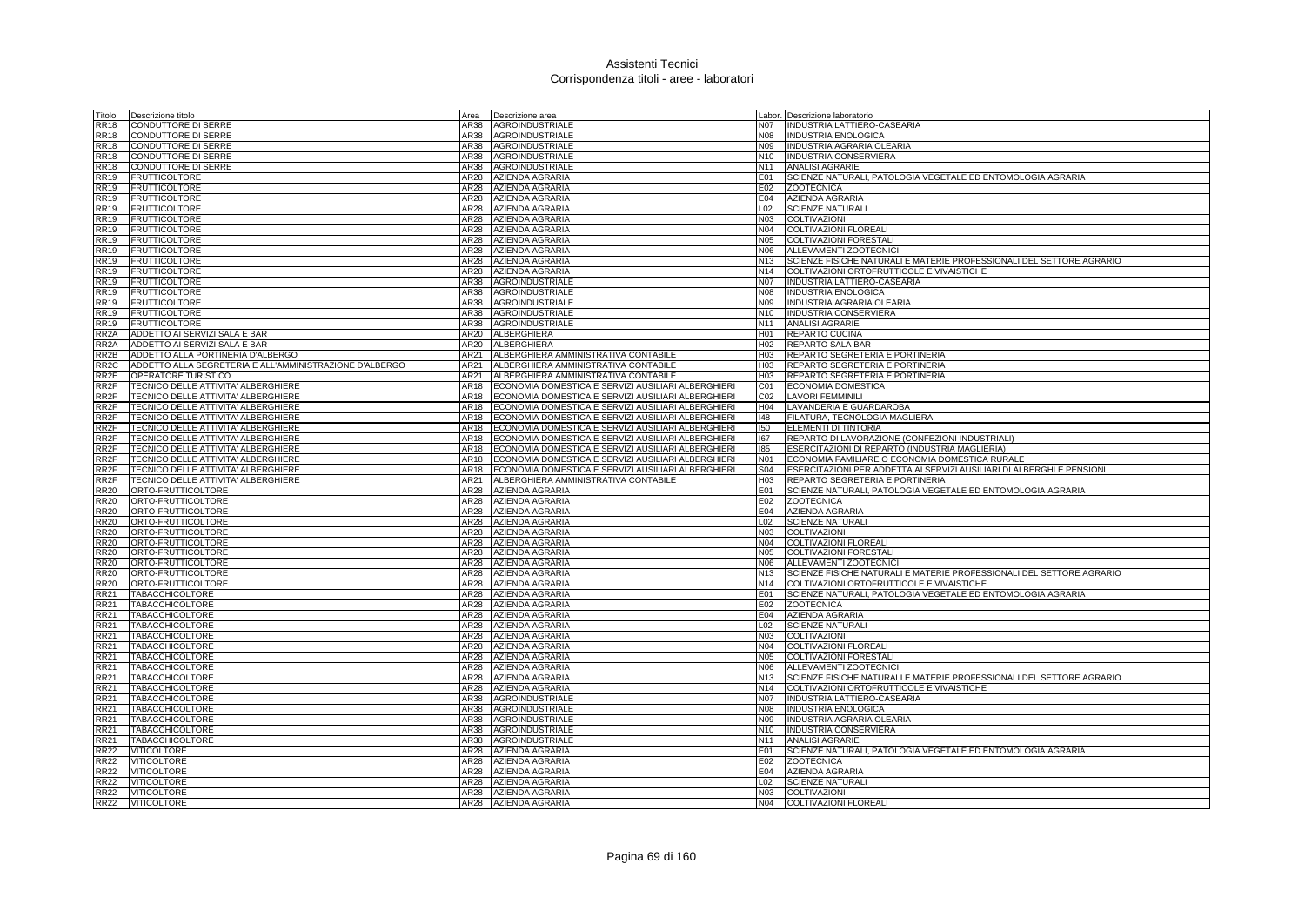| Titolo                     | Descrizione titolo                                    | Area         | Descrizione area                                                                       |                        | Labor. Descrizione laboratorio                                           |
|----------------------------|-------------------------------------------------------|--------------|----------------------------------------------------------------------------------------|------------------------|--------------------------------------------------------------------------|
| <b>RR22</b>                | <b>VITICOLTORE</b>                                    | AR28         | <b>AZIENDA AGRARIA</b>                                                                 |                        | N05 COLTIVAZIONI FORESTALI                                               |
| <b>RR22</b>                | <b>VITICOLTORE</b>                                    | AR28         | AZIENDA AGRARIA                                                                        | N06                    | ALLEVAMENTI ZOOTECNICI                                                   |
| <b>RR22</b>                | <b>VITICOLTORE</b>                                    |              | AR28 AZIENDA AGRARIA                                                                   |                        | N13 SCIENZE FISICHE NATURALI E MATERIE PROFESSIONALI DEL SETTORE AGRARIO |
| <b>RR22</b>                | <b>VITICOLTORE</b>                                    | AR28         | <b>AZIENDA AGRARIA</b>                                                                 |                        | N14 COLTIVAZIONI ORTOFRUTTICOLE E VIVAISTICHE                            |
| <b>RR22</b>                | VITICOLTORE                                           | AR38         | AGROINDUSTRIALE                                                                        |                        | N07 INDUSTRIA LATTIERO-CASEARIA                                          |
| <b>RR22</b>                | VITICOLTORE                                           | AR38         | AGROINDUSTRIALE                                                                        | <b>N08</b>             | <b>INDUSTRIA ENOLOGICA</b>                                               |
| <b>RR22</b>                | VITICOLTORE                                           | AR38         | AGROINDUSTRIALE                                                                        | N09                    | INDUSTRIA AGRARIA OLEARIA                                                |
| <b>RR22</b>                | VITICOLTORE                                           | AR38         | AGROINDUSTRIALE                                                                        |                        | N10 INDUSTRIA CONSERVIERA                                                |
| <b>RR22</b>                | <b>VITICOLTORE</b>                                    | AR38         | <b>AGROINDUSTRIALE</b>                                                                 |                        | N11 ANALISI AGRARIE                                                      |
| <b>RR23</b>                | <b>VIVAISTA</b>                                       | AR28         | AZIENDA AGRARIA                                                                        | E01                    | SCIENZE NATURALI, PATOLOGIA VEGETALE ED ENTOMOLOGIA AGRARIA              |
| <b>RR23</b>                | <b>VIVAISTA</b>                                       |              | AR28 AZIENDA AGRARIA                                                                   | E02                    | <b>ZOOTECNICA</b>                                                        |
| <b>RR23</b>                | <b>VIVAISTA</b>                                       |              | AR28 AZIENDA AGRARIA                                                                   | E04                    | <b>AZIENDA AGRARIA</b>                                                   |
| <b>RR23</b>                | <b>VIVAISTA</b>                                       | AR28         | AZIENDA AGRARIA                                                                        | L02                    | <b>SCIENZE NATURALI</b>                                                  |
| <b>RR23</b>                | VIVAISTA                                              | AR28         | AZIENDA AGRARIA                                                                        | N03                    | COLTIVAZIONI                                                             |
| <b>RR23</b>                | <b>VIVAISTA</b>                                       | AR28         | <b>AZIENDA AGRARIA</b>                                                                 | N04                    | COLTIVAZIONI FLOREALI                                                    |
| <b>RR23</b>                | VIVAISTA                                              | AR28         | <b>AZIENDA AGRARIA</b>                                                                 | N <sub>05</sub>        | <b>COLTIVAZIONI FORESTALI</b>                                            |
| <b>RR23</b>                | VIVAISTA                                              | AR28         | <b>AZIENDA AGRARIA</b>                                                                 | N06                    | ALLEVAMENTI ZOOTECNICI                                                   |
| <b>RR23</b>                | <b>VIVAISTA</b>                                       | AR28         | <b>AZIENDA AGRARIA</b>                                                                 | N <sub>13</sub>        | SCIENZE FISICHE NATURALI E MATERIE PROFESSIONALI DEL SETTORE AGRARIO     |
| <b>RR23</b>                | <b>VIVAISTA</b>                                       | AR28         | <b>AZIENDA AGRARIA</b>                                                                 | N <sub>14</sub>        | COLTIVAZIONI ORTOFRUTTICOLE E VIVAISTICHE                                |
| <b>RR23</b>                | VIVAISTA                                              | AR38         | <b>AGROINDUSTRIALE</b>                                                                 | <b>N07</b>             | <b>INDUSTRIA LATTIERO-CASEARIA</b>                                       |
| <b>RR23</b>                | <b>VIVAISTA</b>                                       | AR38         | <b>AGROINDUSTRIALE</b>                                                                 | N <sub>08</sub>        | <b>INDUSTRIA ENOLOGICA</b>                                               |
| <b>RR23</b>                | VIVAISTA                                              | AR38         | <b>AGROINDUSTRIALE</b>                                                                 | N09                    | <b>INDUSTRIA AGRARIA OLEARIA</b>                                         |
| <b>RR23</b>                | VIVAISTA                                              | AR38         | AGROINDUSTRIALE                                                                        | N <sub>10</sub>        | <b>INDUSTRIA CONSERVIERA</b>                                             |
| <b>RR23</b>                | VIVAISTA                                              | AR38         | AGROINDUSTRIALE                                                                        | N11                    | <b>ANALISI AGRARIE</b>                                                   |
| <b>RR25</b>                | AGROTECNICO                                           |              | AR28 AZIENDA AGRARIA                                                                   |                        | E01 SCIENZE NATURALI, PATOLOGIA VEGETALE ED ENTOMOLOGIA AGRARIA          |
| <b>RR25</b>                | <b>AGROTECNICO</b>                                    | AR28         | <b>AZIENDA AGRARIA</b>                                                                 |                        | E02 ZOOTECNICA                                                           |
| <b>RR25</b>                | AGROTECNICO                                           | AR28         | <b>AZIENDA AGRARIA</b>                                                                 | E04                    | AZIENDA AGRARIA                                                          |
| <b>RR25</b>                | <b>AGROTECNICO</b>                                    |              | AR28 AZIENDA AGRARIA                                                                   | L <sub>02</sub>        | <b>SCIENZE NATURALI</b>                                                  |
| <b>RR25</b>                | AGROTECNICO                                           |              | AR28 AZIENDA AGRARIA                                                                   | <b>N03</b>             | COLTIVAZIONI                                                             |
| <b>RR25</b>                | AGROTECNICO                                           | AR28         | <b>AZIENDA AGRARIA</b>                                                                 | N04                    | <b>COLTIVAZIONI FLOREALI</b>                                             |
| <b>RR25</b>                | <b>AGROTECNICO</b>                                    | AR28         | AZIENDA AGRARIA                                                                        | N05                    | <b>COLTIVAZIONI FORESTALI</b>                                            |
| <b>RR25</b>                | <b>AGROTECNICO</b>                                    | AR28         | AZIENDA AGRARIA                                                                        | N06                    | ALLEVAMENTI ZOOTECNICI                                                   |
| <b>RR25</b>                | <b>AGROTECNICO</b>                                    |              | AR28 AZIENDA AGRARIA                                                                   | N <sub>13</sub>        | SCIENZE FISICHE NATURALI E MATERIE PROFESSIONALI DEL SETTORE AGRARIO     |
| <b>RR25</b>                | <b>AGROTECNICO</b>                                    |              | AR28 AZIENDA AGRARIA                                                                   |                        | N14 COLTIVAZIONI ORTOFRUTTICOLE E VIVAISTICHE                            |
| <b>RR25</b>                | <b>AGROTECNICO</b>                                    | AR38         | AGROINDUSTRIALE                                                                        |                        | N07 INDUSTRIA LATTIERO-CASEARIA                                          |
| <b>RR25</b>                | <b>AGROTECNICO</b>                                    |              | AR38 AGROINDUSTRIALE                                                                   | <b>N08</b>             | <b>INDUSTRIA ENOLOGICA</b>                                               |
| <b>RR25</b>                | <b>AGROTECNICO</b>                                    |              | AR38 AGROINDUSTRIALE                                                                   | N <sub>09</sub>        | INDUSTRIA AGRARIA OLEARIA                                                |
| <b>RR25</b>                | <b>AGROTECNICO</b>                                    |              | AR38 AGROINDUSTRIALE                                                                   |                        | N10 INDUSTRIA CONSERVIERA                                                |
| <b>RR25</b>                | <b>AGROTECNICO</b>                                    | AR38         | <b>AGROINDUSTRIALE</b>                                                                 | N <sub>11</sub>        | <b>ANALISI AGRARIE</b>                                                   |
| <b>RR26</b>                | <b>AVIFAUNA</b>                                       | AR28         | <b>AZIENDA AGRARIA</b>                                                                 | E01                    | SCIENZE NATURALI, PATOLOGIA VEGETALE ED ENTOMOLOGIA AGRARIA              |
| <b>RR26</b>                | <b>AVIFAUNA</b>                                       | AR28         | <b>AZIENDA AGRARIA</b>                                                                 | E02                    | <b>ZOOTECNICA</b>                                                        |
| <b>RR26</b>                | <b>AVIFAUNA</b>                                       |              | AR28 AZIENDA AGRARIA                                                                   |                        | E04 AZIENDA AGRARIA                                                      |
| <b>RR26</b>                | <b>AVIFAUNA</b>                                       | AR28         | <b>AZIENDA AGRARIA</b>                                                                 | L02                    | <b>SCIENZE NATURALI</b>                                                  |
| <b>RR26</b>                | <b>AVIFAUNA</b>                                       | AR28         | <b>AZIENDA AGRARIA</b>                                                                 | N03                    | COLTIVAZIONI                                                             |
| <b>RR26</b>                | <b>AVIFAUNA</b>                                       |              | AR28 AZIENDA AGRARIA                                                                   | N04                    | <b>COLTIVAZIONI FLOREALI</b>                                             |
| <b>RR26</b>                | <b>AVIFAUNA</b>                                       |              | AR28 AZIENDA AGRARIA                                                                   |                        | N05 COLTIVAZIONI FORESTALI                                               |
| <b>RR26</b>                | <b>AVIFAUNA</b>                                       | AR28         | <b>AZIENDA AGRARIA</b>                                                                 | N06                    | ALLEVAMENTI ZOOTECNICI                                                   |
| <b>RR26</b>                | <b>AVIFAUNA</b>                                       | AR28         | AZIENDA AGRARIA                                                                        | N <sub>13</sub>        | SCIENZE FISICHE NATURALI E MATERIE PROFESSIONALI DEL SETTORE AGRARIO     |
| <b>RR26</b>                | <b>AVIFAUNA</b>                                       | AR28         | AZIENDA AGRARIA                                                                        |                        | N14 COLTIVAZIONI ORTOFRUTTICOLE E VIVAISTICHE                            |
| <b>RR28</b>                | ADDETTO AI SERVIZI ALBERGHIERI DI BORDO               |              | AR20 ALBERGHIERA                                                                       |                        | H01 REPARTO CUCINA                                                       |
| <b>RR28</b>                | ADDETTO AI SERVIZI ALBERGHIERI DI BORDO               | AR20         | ALBERGHIERA                                                                            |                        | H02 REPARTO SALA BAR                                                     |
| <b>RR29</b>                | ADDETTO AI SERVIZI ALBERGHIERI DI CUCINA              | AR20         | ALBERGHIERA                                                                            | H <sub>01</sub>        | <b>REPARTO CUCINA</b>                                                    |
| <b>RR29</b>                | ADDETTO AI SERVIZI ALBERGHIERI DI CUCINA              | AR20         | <b>ALBERGHIERA</b>                                                                     | H <sub>02</sub>        | REPARTO SALA BAR                                                         |
| RR3A                       | FONICO                                                | AR08         | <b>FISICA</b>                                                                          | A01                    | GABINETTO DI FISICA E CHIMICA                                            |
| RR3A                       | <b>FONICO</b>                                         | AR08         | <b>FISICA</b>                                                                          | 106                    | COMPLEMENTI DI FISICA                                                    |
| RR3A                       | <b>FONICO</b>                                         | AR08         | <b>FISICA</b>                                                                          | 127                    | <b>FISICA APPLICATA</b>                                                  |
| RR3A                       | FONICO                                                | AR08         | <b>FISICA</b>                                                                          | M03                    | <b>FISICA</b>                                                            |
| RR3A                       | FONICO                                                | AR08         | <b>FISICA</b>                                                                          | T37                    | FISICA PER TECNICO DELLE INDUSTRIE CHIMICHE                              |
| RR3A                       | FONICO                                                | AR08         | <b>FISICA</b>                                                                          | T38                    | FISICA PER TECNICO DELLE INDUSTRIE ELETTRICHE ED ELETTRONICHE            |
| RR3A                       | <b>FONICO</b>                                         | AR08         | <b>FISICA</b>                                                                          | T39                    | FISICA PER TECNICO DELLE INDUSTRIE MECCANICHE                            |
| RR3A                       | <b>FONICO</b>                                         | AR08         | <b>FISICA</b>                                                                          | X <sub>01</sub>        | <b>GABINETTO SCIENTIFICO</b>                                             |
| RR3A                       | <b>FONICO</b>                                         | AR16<br>AR15 | REGISTRAZIONE DEL SUONO                                                                | <b>T80</b><br>164      | EMISSIONE - REGISTRAZIONE SUONO                                          |
| <b>RR37</b>                | DISEGNATORE ANIMATORE                                 |              | GRAFICA PUBBLICITARIA E FOTOGRAFIA                                                     |                        | ARTI FOTOGRAFICHE                                                        |
| <b>RR37</b><br><b>RR37</b> | DISEGNATORE ANIMATORE<br><b>DISEGNATORE ANIMATORE</b> | AR15<br>AR15 | <b>GRAFICA PUBBLICITARIA E FOTOGRAFIA</b><br><b>GRAFICA PUBBLICITARIA E FOTOGRAFIA</b> | 165<br>S <sub>17</sub> | <b>ARTI GRAFICHE</b><br><b>FOTOGRAFIA</b>                                |
|                            | DISEGNATORE ANIMATORE                                 | <b>AR15</b>  |                                                                                        |                        |                                                                          |
| <b>RR37</b>                |                                                       |              | GRAFICA PUBBLICITARIA E FOTOGRAFIA                                                     | T03                    | ESERCITAZIONI PER LA QUALIFICA ATIPICA DI ARTE FOTOGRAFICA               |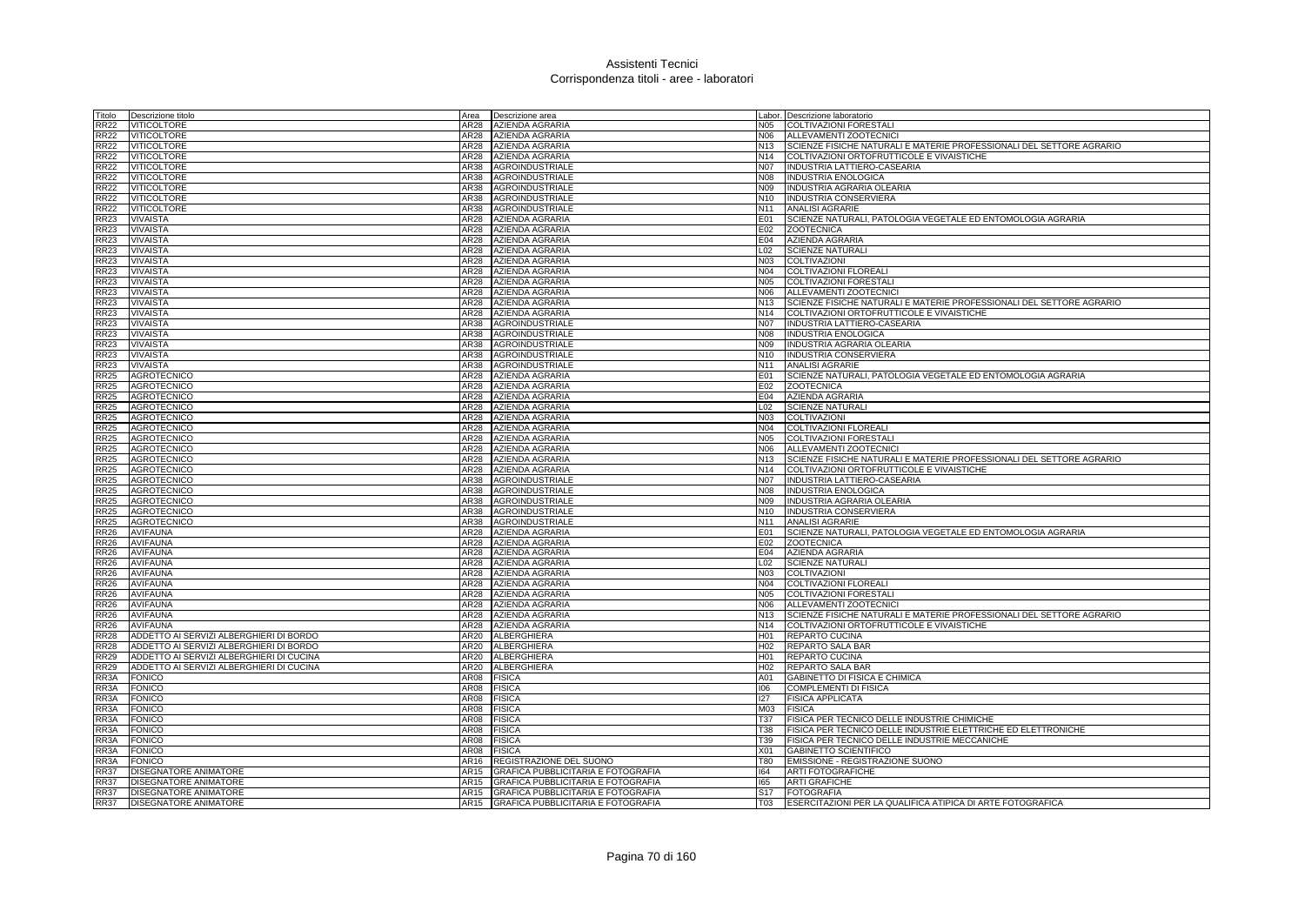| Titolo       | Descrizione titolo                                                                                             | Area         | Descrizione area                          |                 | Labor. Descrizione laboratorio                                             |
|--------------|----------------------------------------------------------------------------------------------------------------|--------------|-------------------------------------------|-----------------|----------------------------------------------------------------------------|
| <b>RR37</b>  | DISEGNATORE ANIMATORE                                                                                          | AR15         | GRAFICA PUBBLICITARIA E FOTOGRAFIA        | Y04             | ARTE DELLA GRAFICA PUBBLICITARIA E DELLA FOTOGRAFIA                        |
| <b>RR37</b>  | <b>DISEGNATORE ANIMATORE</b>                                                                                   | AR15         | <b>GRAFICA PUBBLICITARIA E FOTOGRAFIA</b> | Y12             | <b>ARTE PUBBLICITARIA</b>                                                  |
| <b>RR37</b>  | <b>DISEGNATORE ANIMATORE</b>                                                                                   | AR15         | GRAFICA PUBBLICITARIA E FOTOGRAFIA        | Y13             | <b>FOTOGRAFIA ARTISTICA</b>                                                |
| <b>RR37</b>  | DISEGNATORE ANIMATORE                                                                                          | AR15         | <b>GRAFICA PUBBLICITARIA E FOTOGRAFIA</b> | Y24             | GRAFICA PUBBLICITARIA E FOTOGRAFIA                                         |
| <b>RR37</b>  | DISEGNATORE ANIMATORE                                                                                          | AR17         | RIPRESA CINEMATOGRAFICA E TELEVISIVA      | <b>T51</b>      | LAVORAZIONE NELLA QUALIFICA ATIPICA PER CINEMATOGRAFIA E TELEVISIONE       |
| <b>RR37</b>  | DISEGNATORE ANIMATORE                                                                                          | AR17         | RIPRESA CINEMATOGRAFICA E TELEVISIVA      | Y34             | <b>DISEGNO ANIMATO</b>                                                     |
| <b>RR38</b>  | <b>DISEGNATORE GRAFICO</b>                                                                                     | AR15         | GRAFICA PUBBLICITARIA E FOTOGRAFIA        | 164             | <b>ARTI FOTOGRAFICHE</b>                                                   |
| <b>RR38</b>  | DISEGNATORE GRAFICO                                                                                            | AR15         | GRAFICA PUBBLICITARIA E FOTOGRAFIA        | 165             | <b>ARTI GRAFICHE</b>                                                       |
| <b>RR38</b>  | <b>DISEGNATORE GRAFICO</b>                                                                                     | AR15         | GRAFICA PUBBLICITARIA E FOTOGRAFIA        | S <sub>17</sub> | <b>FOTOGRAFIA</b>                                                          |
| <b>RR38</b>  | <b>DISEGNATORE GRAFICO</b>                                                                                     | AR15         | GRAFICA PUBBLICITARIA E FOTOGRAFIA        | T <sub>03</sub> | ESERCITAZIONI PER LA QUALIFICA ATIPICA DI ARTE FOTOGRAFICA                 |
| <b>RR38</b>  | <b>DISEGNATORE GRAFICO</b>                                                                                     | AR15         | <b>GRAFICA PUBBLICITARIA E FOTOGRAFIA</b> | Y04             | ARTE DELLA GRAFICA PUBBLICITARIA E DELLA FOTOGRAFIA                        |
| <b>RR38</b>  | <b>DISEGNATORE GRAFICO</b>                                                                                     | AR15         | GRAFICA PUBBLICITARIA E FOTOGRAFIA        | Y12             | <b>ARTE PUBBLICITARIA</b>                                                  |
| <b>RR38</b>  | <b>DISEGNATORE GRAFICO</b>                                                                                     | AR15         | GRAFICA PUBBLICITARIA E FOTOGRAFIA        | Y13             | <b>FOTOGRAFIA ARTISTICA</b>                                                |
| <b>RR38</b>  | DISEGNATORE GRAFICO                                                                                            | AR15         | GRAFICA PUBBLICITARIA E FOTOGRAFIA        | Y24             | GRAFICA PUBBLICITARIA E FOTOGRAFIA                                         |
| <b>RR39</b>  | DISEGNATORE SCENOGRAFO                                                                                         | AR12         | ARCHITETTURA ED ARREDAMENTO               | C <sub>06</sub> | TECNICA PROFESSIONALE ED ESERCITAZIONI PRATICHE DI ADDETTA ALLA VETRINA    |
| <b>RR39</b>  | DISEGNATORE SCENOGRAFO                                                                                         | AR12         | ARCHITETTURA ED ARREDAMENTO               | 163             | <b>FALEGNAMERIA</b>                                                        |
| <b>RR39</b>  | DISEGNATORE SCENOGRAFO                                                                                         | AR12         | ARCHITETTURA ED ARREDAMENTO               | <b>S08</b>      | TECNICA PROFESSIONALE PER DISEGNATRICE GRAFICO-PUBBLICITARIA               |
| <b>RR39</b>  | DISEGNATORE SCENOGRAFO                                                                                         | AR12         | ARCHITETTURA ED ARREDAMENTO               | <b>T48</b>      | LABORATORI E REPARTI DI LAVORAZIONE NELLA QUALIFICA ATIPICA DI LIUTAI      |
| <b>RR39</b>  | DISEGNATORE SCENOGRAFO                                                                                         | AR12         | ARCHITETTURA ED ARREDAMENTO               | T49             | LAVORAZIONE NELLA QUALIFICA ATIPICA DI LAVORAZIONE DEL MOBILE              |
| <b>RR39</b>  | DISEGNATORE SCENOGRAFO                                                                                         | AR12         | ARCHITETTURA ED ARREDAMENTO               | Y01             | <b>ARTE DEL LEGNO</b>                                                      |
| <b>RR39</b>  | DISEGNATORE SCENOGRAFO                                                                                         | AR12         | ARCHITETTURA ED ARREDAMENTO               | Y07             | DISEGNATORI DI ARCHITETTURA ED ARREDAMENTO                                 |
| <b>RR39</b>  | DISEGNATORE SCENOGRAFO                                                                                         | AR12         | ARCHITETTURA ED ARREDAMENTO               | Y15             | ARREDAMENTO                                                                |
| <b>RR39</b>  | DISEGNATORE SCENOGRAFO                                                                                         | AR12         | ARCHITETTURA ED ARREDAMENTO               | Y16             | <b>DISEGNATORI DI ARCHITETTURA</b>                                         |
| <b>RR39</b>  | DISEGNATORE SCENOGRAFO                                                                                         | AR12         | ARCHITETTURA ED ARREDAMENTO               | Y25             | <b>SCENOTECNICA</b>                                                        |
| <b>RR39</b>  | DISEGNATORE SCENOGRAFO                                                                                         | AR12         | ARCHITETTURA ED ARREDAMENTO               | <b>Y27</b>      | ARTE DEL MOBILE                                                            |
| <b>RR39</b>  | DISEGNATORE SCENOGRAFO                                                                                         | AR15         | GRAFICA PUBBLICITARIA E FOTOGRAFIA        | 164             | <b>ARTI FOTOGRAFICHE</b>                                                   |
| <b>RR39</b>  | DISEGNATORE SCENOGRAFO                                                                                         | AR15         | GRAFICA PUBBLICITARIA E FOTOGRAFIA        | 165             | <b>ARTI GRAFICHE</b>                                                       |
| <b>RR39</b>  | DISEGNATORE SCENOGRAFO                                                                                         | AR15         | GRAFICA PUBBLICITARIA E FOTOGRAFIA        | <b>S17</b>      | <b>FOTOGRAFIA</b>                                                          |
| <b>RR39</b>  | DISEGNATORE SCENOGRAFO                                                                                         | AR15         | GRAFICA PUBBLICITARIA E FOTOGRAFIA        | <b>T03</b>      | ESERCITAZIONI PER LA QUALIFICA ATIPICA DI ARTE FOTOGRAFICA                 |
| <b>RR39</b>  | DISEGNATORE SCENOGRAFO                                                                                         | AR15         | GRAFICA PUBBLICITARIA E FOTOGRAFIA        | Y04             | ARTE DELLA GRAFICA PUBBLICITARIA E DELLA FOTOGRAFIA                        |
| <b>RR39</b>  | DISEGNATORE SCENOGRAFO                                                                                         | AR15         | GRAFICA PUBBLICITARIA E FOTOGRAFIA        | Y12             | <b>ARTE PUBBLICITARIA</b>                                                  |
| <b>RR39</b>  | DISEGNATORE SCENOGRAFO                                                                                         | AR15         | GRAFICA PUBBLICITARIA E FOTOGRAFIA        | Y13             | <b>FOTOGRAFIA ARTISTICA</b>                                                |
| <b>RR39</b>  | DISEGNATORE SCENOGRAFO                                                                                         | AR15<br>AR08 | GRAFICA PUBBLICITARIA E FOTOGRAFIA        | Y24<br>A01      | GRAFICA PUBBLICITARIA E FOTOGRAFIA                                         |
| RR4B<br>RR4B | PREPARATORE ANALISTA DI LABORATORIO CHIMICO/BIOLOGICO<br>PREPARATORE ANALISTA DI LABORATORIO CHIMICO/BIOLOGICO | AR08         | <b>FISICA</b><br><b>FISICA</b>            | 106             | GABINETTO DI FISICA E CHIMICA<br>COMPLEMENTI DI FISICA                     |
| RR4B         | PREPARATORE ANALISTA DI LABORATORIO CHIMICO/BIOLOGICO                                                          | AR08         | <b>FISICA</b>                             | 127             | <b>FISICA APPLICATA</b>                                                    |
| RR4B         | PREPARATORE ANALISTA DI LABORATORIO CHIMICO/BIOLOGICO                                                          | AR08         | <b>FISICA</b>                             | M03             | <b>FISICA</b>                                                              |
| RR4B         | PREPARATORE ANALISTA DI LABORATORIO CHIMICO/BIOLOGICO                                                          | AR08         | <b>FISICA</b>                             | T37             | FISICA PER TECNICO DELLE INDUSTRIE CHIMICHE                                |
| RR4B         | PREPARATORE ANALISTA DI LABORATORIO CHIMICO/BIOLOGICO                                                          | AR08         | <b>FISICA</b>                             | <b>T38</b>      | FISICA PER TECNICO DELLE INDUSTRIE ELETTRICHE ED ELETTRONICHE              |
| RR4B         | PREPARATORE ANALISTA DI LABORATORIO CHIMICO/BIOLOGICO                                                          | AR08         | <b>FISICA</b>                             | T39             | FISICA PER TECNICO DELLE INDUSTRIE MECCANICHE                              |
| RR4B         | PREPARATORE ANALISTA DI LABORATORIO CHIMICO/BIOLOGICO                                                          | AR08         | FISICA                                    | X01             | GABINETTO SCIENTIFICO                                                      |
| RR4B         | PREPARATORE ANALISTA DI LABORATORIO CHIMICO/BIOLOGICO                                                          | AR23         | CHIMICA                                   | E03             | CHIMICA ED INDUSTRIA AGRARIA                                               |
| RR4B         | PREPARATORE ANALISTA DI LABORATORIO CHIMICO/BIOLOGICO                                                          | AR23         | CHIMICA                                   | 103             | MERCEOLOGIA, CHIMICA, OTTICA FOTOGRAFICA                                   |
| RR4B         | PREPARATORE ANALISTA DI LABORATORIO CHIMICO/BIOLOGICO                                                          | AR23         | CHIMICA                                   | 104             | MICROSCOPIA, MICROBIOLOGIA CONCIARIA                                       |
| RR4B         | PREPARATORE ANALISTA DI LABORATORIO CHIMICO/BIOLOGICO                                                          | AR23         | <b>CHIMICA</b>                            | 105             | TECNOLOGIA CONCIARIA, ANALISI                                              |
| RR4B         | PREPARATORE ANALISTA DI LABORATORIO CHIMICO/BIOLOGICO                                                          | AR23         | <b>CHIMICA</b>                            | 108             | COMPLEMENTI DI FISICA ED ELETTROCHIMICA                                    |
| RR4B         | PREPARATORE ANALISTA DI LABORATORIO CHIMICO/BIOLOGICO                                                          | AR23         | CHIMICA                                   | 109             | ANALISI CHIMICA GENERALE E TECNICA                                         |
| RR4B         | PREPARATORE ANALISTA DI LABORATORIO CHIMICO/BIOLOGICO                                                          | AR23         | CHIMICA                                   | 112             | <b>ANALISI CHIMICA</b>                                                     |
| RR4B         | PREPARATORE ANALISTA DI LABORATORIO CHIMICO/BIOLOGICO                                                          | AR23         | CHIMICA                                   | 129             | <b>MICROSCOPIA</b>                                                         |
| RR4B         | PREPARATORE ANALISTA DI LABORATORIO CHIMICO/BIOLOGICO                                                          | AR23         | <b>CHIMICA</b>                            | 41              | <b>RADIOCHIMICA</b>                                                        |
| RR4B         | PREPARATORE ANALISTA DI LABORATORIO CHIMICO/BIOLOGICO                                                          | AR23         | <b>CHIMICA</b>                            | 142             | CHIMICA TESSILE E TINTORIA                                                 |
| RR4B         | PREPARATORE ANALISTA DI LABORATORIO CHIMICO/BIOLOGICO                                                          | AR23         | CHIMICA                                   | 145             | CHIMICA TINTORIA, SOSTANZE COLORANTI                                       |
| RR4B         | PREPARATORE ANALISTA DI LABORATORIO CHIMICO/BIOLOGICO                                                          | AR23         | <b>CHIMICA</b>                            | 151             | TECNOLOGIA CHIMICA GENERALE E DELLE MATERIE PLASTICHE                      |
| RR4B         | PREPARATORE ANALISTA DI LABORATORIO CHIMICO/BIOLOGICO                                                          | AR23         | <b>CHIMICA</b>                            | 154             | CHIMICA ANALITICA                                                          |
| RR4B         | PREPARATORE ANALISTA DI LABORATORIO CHIMICO/BIOLOGICO                                                          | AR23         | CHIMICA                                   | 156             | CHIMICA ORGANICA E DEGLI ALIMENTI                                          |
| RR4B         | PREPARATORE ANALISTA DI LABORATORIO CHIMICO/BIOLOGICO                                                          | AR23         | CHIMICA                                   | 158             | COMPLEMENTI DI BIOLOGIA, MICROBIOLOGIA GENERALE ED APPLICATA               |
| RR4B         | PREPARATORE ANALISTA DI LABORATORIO CHIMICO/BIOLOGICO                                                          | AR23         | CHIMICA                                   | 166             | <b>TECNICA CONCIARIA</b>                                                   |
| RR4B         | PREPARATORE ANALISTA DI LABORATORIO CHIMICO/BIOLOGICO                                                          | AR23         | CHIMICA                                   | 184             | ESERCITAZIONI DI REPARTO (INDUSTRIA TINTORIA)                              |
| RR4B         | PREPARATORE ANALISTA DI LABORATORIO CHIMICO/BIOLOGICO                                                          | AR23         | <b>CHIMICA</b>                            | 193             | CHIMICA ED ANALISI MERCEOLOGICA                                            |
| RR4B         | PREPARATORE ANALISTA DI LABORATORIO CHIMICO/BIOLOGICO                                                          | AR23         | CHIMICA                                   | 194             | LABORATORIO DI ANALISI CLINICHE MICROBIOLOGICHEE BROMATOLOGICHE            |
| RR4B         | PREPARATORE ANALISTA DI LABORATORIO CHIMICO/BIOLOGICO                                                          | AR23         | <b>CHIMICA</b>                            | M04             | <b>CHIMICA</b>                                                             |
| RR4B         | PREPARATORE ANALISTA DI LABORATORIO CHIMICO/BIOLOGICO                                                          | AR23         | <b>CHIMICA</b>                            | N <sub>12</sub> | CHIMICA, CHIMICA BIOLOGICA, ANALISI MICROBIOLOGICHE                        |
| RR4B         | PREPARATORE ANALISTA DI LABORATORIO CHIMICO/BIOLOGICO                                                          | AR23         | <b>CHIMICA</b>                            | S <sub>07</sub> | <b>ESERCITAZIONI PRATICHE PER COSMETISTA</b>                               |
| RR4B         | PREPARATORE ANALISTA DI LABORATORIO CHIMICO/BIOLOGICO                                                          | AR23         | CHIMICA                                   | S <sub>10</sub> | <b>TECNICA CHIMICA</b>                                                     |
| RR4B         | PREPARATORE ANALISTA DI LABORATORIO CHIMICO/BIOLOGICO                                                          | AR23         | CHIMICA                                   | S <sub>11</sub> | TECNICA MICROBIOLOGICA PER PREPARATRICE DI LABORATORIO CHIMICO E BIOLOGICO |
| RR4B         | PREPARATORE ANALISTA DI LABORATORIO CHIMICO/BIOLOGICO                                                          | AR23         | <b>CHIMICA</b>                            | S <sub>13</sub> | LABORATORIO DI CHIMICA ANALITICA BROMATOLOGICA                             |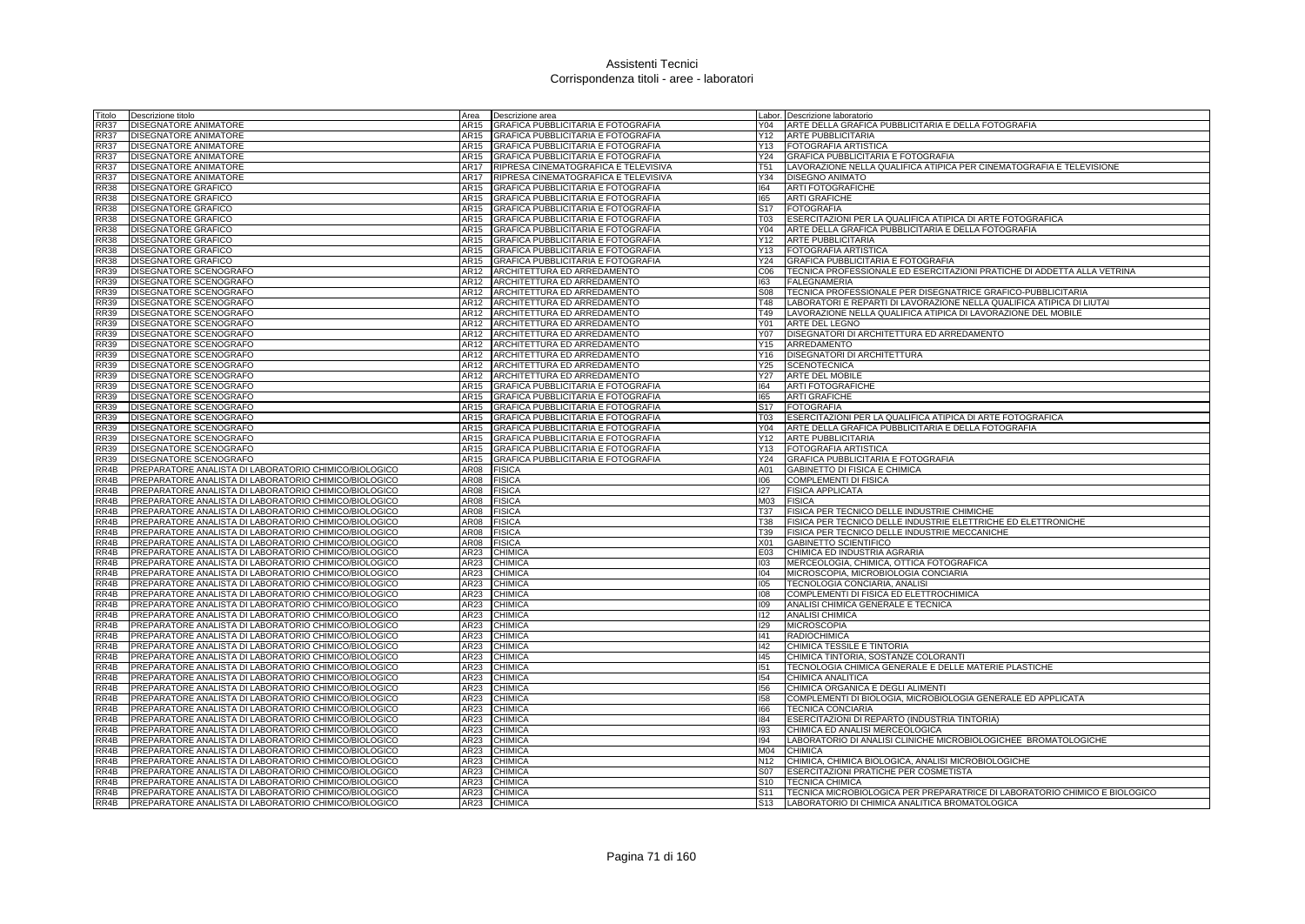| Titolo              | Descrizione titolo                                    | Area             | Descrizione area                     |                  | Labor. Descrizione laboratorio                                                |
|---------------------|-------------------------------------------------------|------------------|--------------------------------------|------------------|-------------------------------------------------------------------------------|
| RR4B                | PREPARATORE ANALISTA DI LABORATORIO CHIMICO/BIOLOGICO | AR23             | <b>CHIMICA</b>                       | S14              | LABORATORIO DI CHIMICA FISICA ED ANALISI                                      |
| RR4B                | PREPARATORE ANALISTA DI LABORATORIO CHIMICO/BIOLOGICO | AR23             | <b>CHIMICA</b>                       | T24              | LABORATORIO ANALISI CHIMICHE STRUMENTALI E TECNICHE                           |
| RR4B                | PREPARATORE ANALISTA DI LABORATORIO CHIMICO/BIOLOGICO | AR23             | <b>CHIMICA</b>                       | T25              | PREPARAZIONI CHIMICHE PER OPERATORE CHIMICO                                   |
| RR4B                | PREPARATORE ANALISTA DI LABORATORIO CHIMICO/BIOLOGICO | AR23             | <b>CHIMICA</b>                       | T26              | CHIMICA FISICA ED ANALISI                                                     |
| RR4B                | PREPARATORE ANALISTA DI LABORATORIO CHIMICO/BIOLOGICO | AR23             | <b>CHIMICA</b>                       | T <sub>27</sub>  | CHIMICA ORGANICA E PREPARAZIONI PER TECNICO DELLE INDUSTRIE CHIMICHE          |
| RR4B                | PREPARATORE ANALISTA DI LABORATORIO CHIMICO/BIOLOGICO | AR23             | <b>CHIMICA</b>                       | <b>T28</b>       | CHIMICA PER TECNICO DELLE INDUSTRIE ELETTRICHE ED ELETTRONICHE                |
| RR4B                | PREPARATORE ANALISTA DI LABORATORIO CHIMICO/BIOLOGICO | AR23             | <b>CHIMICA</b>                       | T29              | CHIMICA PER TECNICO DELLE INDUSTRIE MECCANICHE                                |
| RR4B                | PREPARATORE ANALISTA DI LABORATORIO CHIMICO/BIOLOGICO | AR23             | <b>CHIMICA</b>                       | T59              | CHIMICA ANALITICA BROMATOLOGICA                                               |
| RR4B                | PREPARATORE ANALISTA DI LABORATORIO CHIMICO/BIOLOGICO | AR23             | <b>CHIMICA</b>                       | T61              | <b>TECNICA MICROBIOLOGICA</b>                                                 |
| RR4B                | PREPARATORE ANALISTA DI LABORATORIO CHIMICO/BIOLOGICO | AR23             | <b>CHIMICA</b>                       | T62              | CHIM.ORG.E PREP.PER TECNICO DI LABORATORIO CHIMICO BIOLOGICO                  |
| RR4B                | PREPARATORE ANALISTA DI LABORATORIO CHIMICO/BIOLOGICO | AR38             | AGROINDUSTRIALE                      | N07              | INDUSTRIA LATTIERO-CASEARIA                                                   |
| RAB                 | PREPARATORE ANALISTA DI LABORATORIO CHIMICO/BIOLOGICO | <b>AR38</b>      | <b>AGROINDUSTRIALE</b>               | N08              | <b>INDUSTRIA ENOLOGICA</b>                                                    |
| RR4B                | PREPARATORE ANALISTA DI LABORATORIO CHIMICO/BIOLOGICO | AR38             | <b>AGROINDUSTRIALE</b>               | N09              | <b>INDUSTRIA AGRARIA OLEARIA</b>                                              |
| RR4B                | PREPARATORE ANALISTA DI LABORATORIO CHIMICO/BIOLOGICO | <b>AR38</b>      | <b>AGROINDUSTRIALE</b>               | N10              | <b>INDUSTRIA CONSERVIERA</b>                                                  |
| RR4B                |                                                       | AR38             |                                      | N <sub>11</sub>  |                                                                               |
|                     | PREPARATORE ANALISTA DI LABORATORIO CHIMICO/BIOLOGICO |                  | <b>AGROINDUSTRIALE</b>               |                  | <b>ANALISI AGRARIE</b>                                                        |
| RR4F                | ACCOMPAGNATRICE TURISTICA                             | AR21             | ALBERGHIERA AMMINISTRATIVA CONTABILE | H <sub>0</sub> 3 | REPARTO SEGRETERIA E PORTINERIA                                               |
| <b>RR41</b>         | <b>AGGIUSTATORI MECCANICI</b>                         | ARR1             | MECCANICA (H07 - I60)                | CO <sub>3</sub>  | DATTILOGRAFIA E CALCOLO MECCANICO                                             |
| RR41                | <b>AGGIUSTATORI MECCANICI</b>                         | ARR1             | MECCANICA (H07 - I60)                | E05              | ESERCITAZIONI DI TECNOLOGIE MECCANICHE                                        |
| RR41                | <b>AGGIUSTATORI MECCANICI</b>                         | ARR1             | MECCANICA (H07 - I60)                | E06              | ESERCITAZIONI DI MOTORI E MACCHINE AGRICOLE                                   |
| RR41                | AGGIUSTATORI MECCANICI                                | ARR1             | MECCANICA (H07 - I60)                |                  | G01 DATTILOGRAFIA                                                             |
| RR41                | AGGIUSTATORI MECCANICI                                | ARR1             | MECCANICA (H07 - I60)                | G02              | RAGIONERIA E MACCHINE CONTABILI                                               |
| <b>RR41</b>         | AGGIUSTATORI MECCANICI                                | ARR1             | MECCANICA (H07 - I60)                | G03              | TECNICA COMMERCIALE E MACCHINE CALCOLATRICI                                   |
| <b>RR41</b>         | <b>AGGIUSTATORI MECCANICI</b>                         | ARR1             | MECCANICA (H07 - I60)                | H05              | COSTRUZIONE E MANUTENZIONE DI IMPIANTI AUSILIARI                              |
| RR41                | AGGIUSTATORI MECCANICI                                | ARR1             | MECCANICA (H07 - I60)                | H07              | CONDUZIONE E MANUTENZIONE DI IMPIANTI TERMICI                                 |
| RR41                | AGGIUSTATORI MECCANICI                                | ARR1             | MECCANICA (H07 - I60)                | 116              | TECNOLOGIE MECCANICHE DELLE OROLOGERIE                                        |
| <b>RR41</b>         | AGGIUSTATORI MECCANICI                                | ARR1             | MECCANICA (H07 - I60)                | 128              | MECCANICA, MACCHINE                                                           |
| RR41                | <b>AGGIUSTATORI MECCANICI</b>                         | ARR1             | MECCANICA (H07 - I60)                | 131              | TECNOLOGIA MECCANICA                                                          |
| RR41                | AGGIUSTATORI MECCANICI                                | ARR1             | MECCANICA (H07 - 160)                | 132              | CONDUZIONE E MANUTENZIONE DI AUTOVEICOLI                                      |
| RR41                | <b>AGGIUSTATORI MECCANICI</b>                         | ARR1             | MECCANICA (H07 - I60)                | 146              | <b>TECNOLOGIA TESSILE</b>                                                     |
| <b>RR41</b>         | <b>AGGIUSTATORI MECCANICI</b>                         | ARR1             | MECCANICA (H07 - I60)                | 152              | <b>MACCHINE A FLUIDO</b>                                                      |
| RR41                | <b>AGGIUSTATORI MECCANICI</b>                         | ARR1             | MECCANICA (H07 - I60)                | 153              | TECNOLOGIA DELLA MECCANICA FINE E DI PRECISIONE                               |
| <b>RR41</b>         | <b>AGGIUSTATORI MECCANICI</b>                         | ARR1             | MECCANICA (H07 - I60)                | 160              | TERMOTECNICA, MACCHINE A FLUIDO                                               |
| RR41                | <b>AGGIUSTATORI MECCANICI</b>                         | ARR1             | MECCANICA (H07 - I60)                | 162              | <b>AGGIUSTAGGIO</b>                                                           |
| RR41                | AGGIUSTATORI MECCANICI                                | ARR1             | MECCANICA (H07 - I60)                | 169              | <b>CRONOMETRIA</b>                                                            |
| RR41                | <b>AGGIUSTATORI MECCANICI</b>                         | ARR1             | MECCANICA (H07 - I60)                | 172              | <b>FUCINA</b>                                                                 |
| <b>RR41</b>         | <b>AGGIUSTATORI MECCANICI</b>                         | ARR1             | MECCANICA (H07 - I60)                | 173              | <b>SALDATURA</b>                                                              |
| RR41                | AGGIUSTATORI MECCANICI                                | ARR1             | MECCANICA (H07 - I60)                | 174              | <b>MACCHINE UTENSILI</b>                                                      |
| RR41                | <b>AGGIUSTATORI MECCANICI</b>                         | ARR1             | MECCANICA (H07 - I60)                | 178              | <b>FONDERIA</b>                                                               |
| <b>RR41</b>         | <b>AGGIUSTATORI MECCANICI</b>                         | ARR1             | MECCANICA (H07 - I60)                | 182              | ESERCITAZIONI DI REPARTO (INDUSTRIA TESSILE)                                  |
| <b>RR41</b>         | <b>AGGIUSTATORI MECCANICI</b>                         | ARR1             | MECCANICA (H07 - 160)                | 186              | <b>MATERIE PLASTICHE</b>                                                      |
| RR41                | <b>AGGIUSTATORI MECCANICI</b>                         | ARR1             | MECCANICA (H07 - I60)                | 187              | <b>TRATTAMENTI TERMICI</b>                                                    |
| RR41                | AGGIUSTATORI MECCANICI                                | ARR1             | MECCANICA (H07 - I60)                | 188              | MECCANICA DI PRECISIONE                                                       |
| RR41                | <b>AGGIUSTATORI MECCANICI</b>                         | ARR1             | MECCANICA (H07 - 160)                | N02              | OFFICINA MECCANICA AGRICOLA E MACCHINE AGRICOLE                               |
| RR41                | AGGIUSTATORI MECCANICI                                | ARR1             | MECCANICA (H07 - I60)                | <b>R01</b>       | DATTILOG. DUPLICAZIONI MACCHINE CALCOLATRI. CONTA BILI (ELETTR. ED ELETTRON.) |
| <b>RR41</b>         |                                                       | ARR1             |                                      | T <sub>10</sub>  | AGGIUSTAGGIO PER LAVORAZIONI MECCANICHE                                       |
|                     | <b>AGGIUSTATORI MECCANICI</b>                         |                  | MECCANICA (H07 - I60)                | T <sub>12</sub>  |                                                                               |
| RR41<br><b>RR41</b> | AGGIUSTATORI MECCANICI                                | ARR1             | MECCANICA (H07 - I60)                |                  | LAVORAZIONI AL BANCO ASSISTENTE DI FILATURA E TESSITURA                       |
|                     | <b>AGGIUSTATORI MECCANICI</b>                         | ARR1             | MECCANICA (H07 - 160)                | T13              | <b>FUCINA E SALDATURA</b>                                                     |
| <b>RR41</b>         | AGGIUSTATORI MECCANICI                                | ARR1             | MECCANICA (H07 - I60)                | T <sub>17</sub>  | LABORATORIO TECNOLOGICO                                                       |
| <b>RR41</b>         | <b>AGGIUSTATORI MECCANICI</b>                         | ARR1             | MECCANICA (H07 - I60)                | T18              | OFFICINA E MACCHINE UTENSILI                                                  |
| RR41                | <b>AGGIUSTATORI MECCANICI</b>                         | ARR1             | MECCANICA (H07 - I60)                | T23              | MACCHINE TERMICHE, OFF.AUTOMEZZI, OFF.MOTORI PER MECCANICO RIPARATORE AUTOVE. |
| RR41                | AGGIUSTATORI MECCANICI                                | ARR1             | MECCANICA (H07 - I60)                | T44              | MODELLISTA FORMATORE                                                          |
| <b>RR41</b>         | <b>AGGIUSTATORI MECCANICI</b>                         | ARR <sub>2</sub> | MECCANICA (I32)                      | C03              | DATTILOGRAFIA E CALCOLO MECCANICO                                             |
| <b>RR41</b>         | <b>AGGIUSTATORI MECCANICI</b>                         |                  | ARR2 MECCANICA (I32)                 | E05              | ESERCITAZIONI DI TECNOLOGIE MECCANICHE                                        |
| RR41                | AGGIUSTATORI MECCANICI                                |                  | ARR2 MECCANICA (I32)                 | E06              | ESERCITAZIONI DI MOTORI E MACCHINE AGRICOLE                                   |
| RR41                | <b>AGGIUSTATORI MECCANICI</b>                         |                  | ARR2 MECCANICA (I32)                 |                  | G01 DATTILOGRAFIA                                                             |
| <b>RR41</b>         | <b>AGGIUSTATORI MECCANICI</b>                         | ARR2             | MECCANICA (132)                      | G02              | RAGIONERIA E MACCHINE CONTABILI                                               |
| RR41                | AGGIUSTATORI MECCANICI                                |                  | ARR2 MECCANICA (I32)                 | G03              | TECNICA COMMERCIALE E MACCHINE CALCOLATRICI                                   |
| RR41                | <b>AGGIUSTATORI MECCANICI</b>                         |                  | ARR2 MECCANICA (I32)                 | H <sub>05</sub>  | COSTRUZIONE E MANUTENZIONE DI IMPIANTI AUSILIARI                              |
| RR41                | <b>AGGIUSTATORI MECCANICI</b>                         |                  | ARR2 MECCANICA (I32)                 | H07              | CONDUZIONE E MANUTENZIONE DI IMPIANTI TERMICI                                 |
| RR41                | <b>AGGIUSTATORI MECCANICI</b>                         | ARR2             | MECCANICA (132)                      | 116              | TECNOLOGIE MECCANICHE DELLE OROLOGERIE                                        |
| RR41                | AGGIUSTATORI MECCANICI                                | ARR <sub>2</sub> | MECCANICA (I32)                      | 128              | MECCANICA, MACCHINE                                                           |
| <b>RR41</b>         | <b>AGGIUSTATORI MECCANICI</b>                         |                  | ARR2 MECCANICA (I32)                 | 131              | <b>TECNOLOGIA MECCANICA</b>                                                   |
| RR41                | <b>AGGIUSTATORI MECCANICI</b>                         |                  | ARR2 MECCANICA (I32)                 | 132              | CONDUZIONE E MANUTENZIONE DI AUTOVEICOLI                                      |
| RR41                | <b>AGGIUSTATORI MECCANICI</b>                         | ARR2             | MECCANICA (132)                      | 146              | <b>TECNOLOGIA TESSILE</b>                                                     |
| <b>RR41</b>         | <b>AGGIUSTATORI MECCANICI</b>                         |                  | ARR2 MECCANICA (132)                 | 152              | <b>MACCHINE A FLUIDO</b>                                                      |
| RR41                | <b>AGGIUSTATORI MECCANICI</b>                         |                  | ARR2 MECCANICA (I32)                 | 153              | TECNOLOGIA DELLA MECCANICA FINE E DI PRECISIONE                               |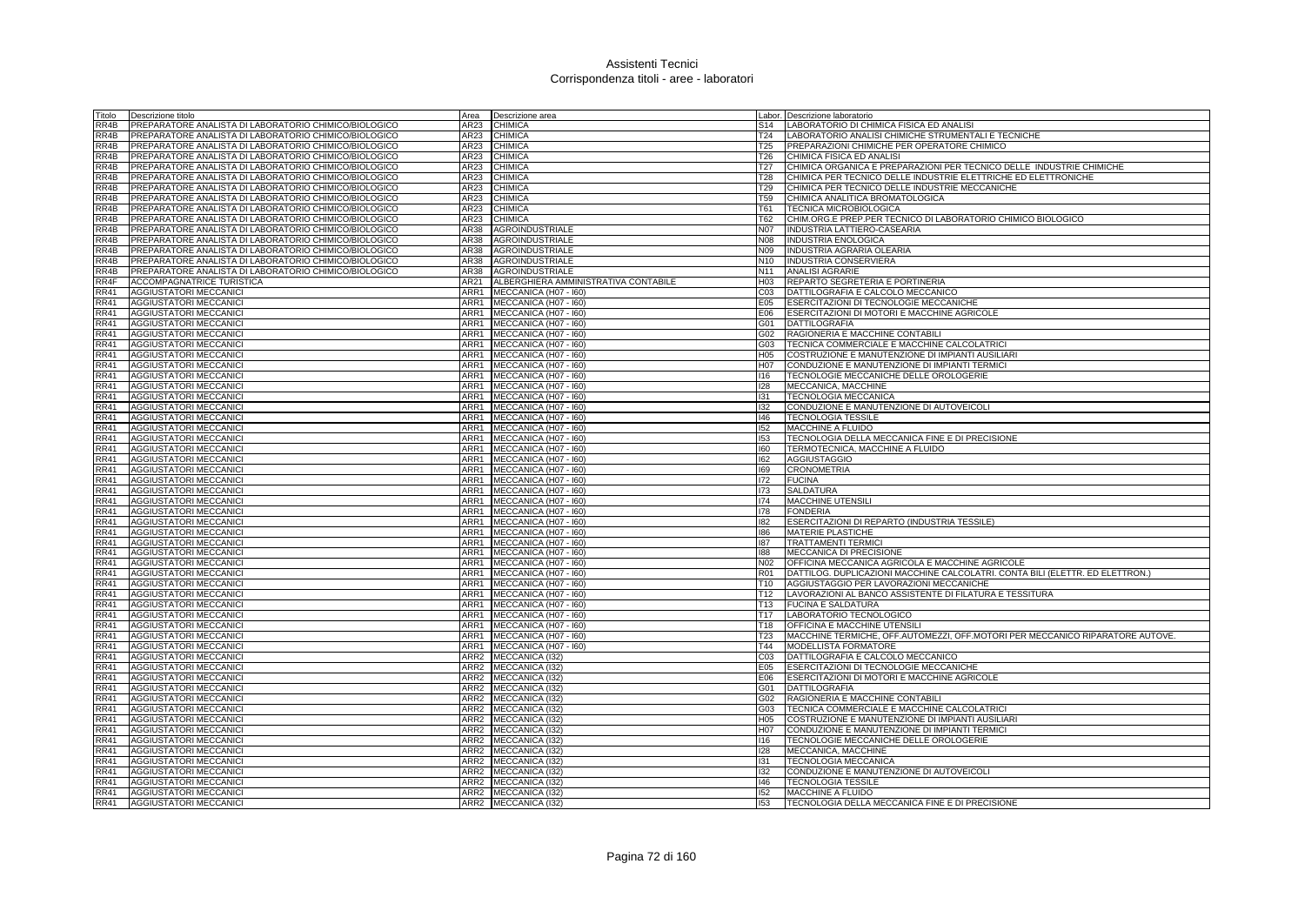| Titolo            | Descrizione titolo                           | Area             | Descrizione area                     |                 | abor. Descrizione laboratorio                                                 |
|-------------------|----------------------------------------------|------------------|--------------------------------------|-----------------|-------------------------------------------------------------------------------|
| RR41              | <b>AGGIUSTATORI MECCANICI</b>                | ARR2             | MECCANICA (132)                      | 160             | TERMOTECNICA, MACCHINE A FLUIDO                                               |
| <b>RR41</b>       | <b>AGGIUSTATORI MECCANICI</b>                | ARR <sub>2</sub> | MECCANICA (I32)                      | 162             | <b>AGGIUSTAGGIO</b>                                                           |
| <b>RR41</b>       | <b>AGGIUSTATORI MECCANICI</b>                | ARR <sub>2</sub> | MECCANICA (132)                      | 169             | <b>CRONOMETRIA</b>                                                            |
| RR41              | <b>AGGIUSTATORI MECCANICI</b>                | ARR <sub>2</sub> | MECCANICA (132)                      | 172             | <b>FUCINA</b>                                                                 |
| RR41              | <b>AGGIUSTATORI MECCANICI</b>                | ARR2             | MECCANICA (132)                      | 173             | <b>SALDATURA</b>                                                              |
| <b>RR41</b>       | <b>AGGIUSTATORI MECCANICI</b>                | ARR <sub>2</sub> | MECCANICA (I32)                      | 174             | <b>MACCHINE UTENSILI</b>                                                      |
| <b>RR41</b>       | <b>AGGIUSTATORI MECCANICI</b>                | ARR2             | MECCANICA (132)                      | 178             | <b>FONDERIA</b>                                                               |
| RR41              | <b>AGGIUSTATORI MECCANICI</b>                | ARR <sub>2</sub> | MECCANICA (132)                      | 182             | ESERCITAZIONI DI REPARTO (INDUSTRIA TESSILE)                                  |
| RR41              | <b>AGGIUSTATORI MECCANICI</b>                | ARR <sub>2</sub> | MECCANICA (I32)                      | 186             | <b>MATERIE PLASTICHE</b>                                                      |
| RR41              | <b>AGGIUSTATORI MECCANICI</b>                | ARR <sub>2</sub> | MECCANICA (132)                      | 187             | <b>TRATTAMENTI TERMICI</b>                                                    |
| RR41              | AGGIUSTATORI MECCANICI                       | ARR <sub>2</sub> | MECCANICA (I32)                      | 188             | MECCANICA DI PRECISIONE                                                       |
| <b>RR41</b>       | <b>AGGIUSTATORI MECCANICI</b>                | ARR <sub>2</sub> | MECCANICA (I32)                      | N02             | OFFICINA MECCANICA AGRICOLA E MACCHINE AGRICOLE                               |
| RR41              | <b>AGGIUSTATORI MECCANICI</b>                | ARR <sub>2</sub> | MECCANICA (132)                      | R01             | DATTILOG. DUPLICAZIONI MACCHINE CALCOLATRI. CONTA BILI (ELETTR. ED ELETTRON.) |
| <b>RR41</b>       | AGGIUSTATORI MECCANIC                        | ARR <sub>2</sub> | MECCANICA (132)                      | T10             | AGGIUSTAGGIO PER LAVORAZIONI MECCANICHE                                       |
| RR41              | AGGIUSTATORI MECCANICI                       | ARR <sub>2</sub> | MECCANICA (I32)                      | T <sub>12</sub> | LAVORAZIONI AL BANCO ASSISTENTE DI FILATURA E TESSITURA                       |
| <b>RR41</b>       | AGGIUSTATORI MECCANICI                       | ARR <sub>2</sub> | MECCANICA (I32)                      | T <sub>13</sub> | <b>FUCINA E SALDATURA</b>                                                     |
| RR41              | AGGIUSTATORI MECCANICI                       | ARR <sub>2</sub> | MECCANICA (I32)                      | T <sub>17</sub> | LABORATORIO TECNOLOGICO                                                       |
| RR41              | AGGIUSTATORI MECCANIC                        | ARR2             | MECCANICA (132)                      | T18             | OFFICINA E MACCHINE UTENSILI                                                  |
| <b>RR41</b>       | AGGIUSTATORI MECCANICI                       | ARR <sub>2</sub> | MECCANICA (I32)                      | T <sub>23</sub> | MACCHINE TERMICHE, OFF.AUTOMEZZI, OFF.MOTORI PER MECCANICO RIPARATORE AUTOVE. |
| <b>RR41</b>       | <b>AGGIUSTATORI MECCANICI</b>                | ARR <sub>2</sub> | MECCANICA (I32)                      | T44             | <b>MODELLISTA FORMATORE</b>                                                   |
| RR41              | <b>AGGIUSTATORI MECCANICI</b>                | ARR3             | MECCANICA (ALTRI LABORATORI)         | C03             | DATTILOGRAFIA E CALCOLO MECCANICO                                             |
| RR41              | <b>AGGIUSTATORI MECCANICI</b>                | ARR3             | MECCANICA (ALTRI LABORATORI)         | E05             | ESERCITAZIONI DI TECNOLOGIE MECCANICHE                                        |
| <b>RR41</b>       | <b>AGGIUSTATORI MECCANICI</b>                | ARR3             | MECCANICA (ALTRI LABORATORI)         | E06             | ESERCITAZIONI DI MOTORI E MACCHINE AGRICOLE                                   |
| RR41              | <b>AGGIUSTATORI MECCANICI</b>                | ARR3             | MECCANICA (ALTRI LABORATORI)         | G01             | <b>DATTILOGRAFIA</b>                                                          |
| RR41              | AGGIUSTATORI MECCANICI                       | ARR3             | MECCANICA (ALTRI LABORATORI)         | G02             | RAGIONERIA E MACCHINE CONTABILI                                               |
| RR41              | <b>AGGIUSTATORI MECCANICI</b>                | ARR3             | MECCANICA (ALTRI LABORATORI)         | G03             | TECNICA COMMERCIALE E MACCHINE CALCOLATRICI                                   |
| RR41              | <b>AGGIUSTATORI MECCANICI</b>                | ARR3             | MECCANICA (ALTRI LABORATORI)         | H05             | COSTRUZIONE E MANUTENZIONE DI IMPIANTI AUSILIARI                              |
| RR41              | <b>AGGIUSTATORI MECCANICI</b>                | ARR3             | MECCANICA (ALTRI LABORATORI)         | H07             | CONDUZIONE E MANUTENZIONE DI IMPIANTI TERMICI                                 |
| RR41              | <b>AGGIUSTATORI MECCANICI</b>                | ARR3             | MECCANICA (ALTRI LABORATORI)         | 116             | TECNOLOGIE MECCANICHE DELLE OROLOGERIE                                        |
| RR41              | <b>AGGIUSTATORI MECCANICI</b>                | ARR3             | MECCANICA (ALTRI LABORATORI)         | 128             | MECCANICA, MACCHINE                                                           |
| RR41              | AGGIUSTATORI MECCANIC                        | ARR3             | MECCANICA (ALTRI LABORATORI)         | 131             | TECNOLOGIA MECCANICA                                                          |
| <b>RR41</b>       | <b>AGGIUSTATORI MECCANICI</b>                | ARR3             | MECCANICA (ALTRI LABORATORI)         | 132             | CONDUZIONE E MANUTENZIONE DI AUTOVEICOLI                                      |
| RR41              | <b>AGGIUSTATORI MECCANICI</b>                | ARR3             | MECCANICA (ALTRI LABORATORI)         | 146             | <b>TECNOLOGIA TESSILE</b>                                                     |
| RR41              | <b>AGGIUSTATORI MECCANICI</b>                | ARR3             | MECCANICA (ALTRI LABORATORI)         | 152             | <b>MACCHINE A FLUIDO</b>                                                      |
| RR41              | <b>AGGIUSTATORI MECCANICI</b>                | ARR3             | MECCANICA (ALTRI LABORATORI)         | 153             | TECNOLOGIA DELLA MECCANICA FINE E DI PRECISIONE                               |
| <b>RR41</b>       | <b>AGGIUSTATORI MECCANICI</b>                | ARR3             | MECCANICA (ALTRI LABORATORI)         | 160             | TERMOTECNICA, MACCHINE A FLUIDO                                               |
| RR41              | <b>AGGIUSTATORI MECCANICI</b>                | ARR3             | MECCANICA (ALTRI LABORATORI)         | 162             | <b>AGGIUSTAGGIO</b>                                                           |
| RR41              | <b>AGGIUSTATORI MECCANICI</b>                | ARR3             | MECCANICA (ALTRI LABORATORI)         | 169             | <b>CRONOMETRIA</b>                                                            |
| <b>RR41</b>       | <b>AGGIUSTATORI MECCANICI</b>                | ARR3             | MECCANICA (ALTRI LABORATORI)         | 172             | <b>FUCINA</b>                                                                 |
| <b>RR41</b>       | <b>AGGIUSTATORI MECCANICI</b>                | ARR3             | MECCANICA (ALTRI LABORATORI)         | 173             | <b>SALDATURA</b>                                                              |
| <b>RR41</b>       | <b>AGGIUSTATORI MECCANICI</b>                | ARR3             | MECCANICA (ALTRI LABORATORI)         | 174             | <b>MACCHINE UTENSIL</b>                                                       |
| RR41              | <b>AGGIUSTATORI MECCANICI</b>                | ARR3             | MECCANICA (ALTRI LABORATORI)         | 178             | <b>FONDERIA</b>                                                               |
| RR41              | <b>AGGIUSTATORI MECCANICI</b>                | ARR3             | MECCANICA (ALTRI LABORATORI)         | 182             | ESERCITAZIONI DI REPARTO (INDUSTRIA TESSILE)                                  |
| RR41              | <b>AGGIUSTATORI MECCANICI</b>                | ARR3             | MECCANICA (ALTRI LABORATORI)         | 186             | <b>MATERIE PLASTICHE</b>                                                      |
| <b>RR41</b>       | <b>AGGIUSTATORI MECCANICI</b>                | ARR3             | MECCANICA (ALTRI LABORATORI)         | 187             | <b>TRATTAMENTI TERMICI</b>                                                    |
| RR41              | <b>AGGIUSTATORI MECCANICI</b>                | ARR3             | MECCANICA (ALTRI LABORATORI)         | 188             | MECCANICA DI PRECISIONE                                                       |
| RR41              | <b>AGGIUSTATORI MECCANICI</b>                | ARR3             | MECCANICA (ALTRI LABORATORI)         | N02             | OFFICINA MECCANICA AGRICOLA E MACCHINE AGRICOLE                               |
| RR41              | <b>AGGIUSTATORI MECCANICI</b>                | ARR3             | MECCANICA (ALTRI LABORATORI)         | R01             | DATTILOG. DUPLICAZIONI MACCHINE CALCOLATRI. CONTA BILI (ELETTR. ED ELETTRON.) |
| <b>RR41</b>       | <b>AGGIUSTATORI MECCANICI</b>                | ARR3             | MECCANICA (ALTRI LABORATORI)         | T <sub>10</sub> | AGGIUSTAGGIO PER LAVORAZIONI MECCANICHE                                       |
| <b>RR41</b>       | <b>AGGIUSTATORI MECCANICI</b>                | ARR3             | MECCANICA (ALTRI LABORATORI)         | T12             | LAVORAZIONI AL BANCO ASSISTENTE DI FILATURA E TESSITURA                       |
| RR41              | <b>AGGIUSTATORI MECCANICI</b>                | ARR3             | MECCANICA (ALTRI LABORATORI)         | T <sub>13</sub> | <b>FUCINA E SALDATURA</b>                                                     |
| RR41              | <b>AGGIUSTATORI MECCANICI</b>                | ARR3             | MECCANICA (ALTRI LABORATORI)         | T17             | LABORATORIO TECNOLOGICO                                                       |
| <b>RR41</b>       | <b>AGGIUSTATORI MECCANICI</b>                | ARR3             | MECCANICA (ALTRI LABORATORI)         | T <sub>18</sub> | OFFICINA E MACCHINE UTENSILI                                                  |
| RR41              | <b>AGGIUSTATORI MECCANICI</b>                | ARR3             | MECCANICA (ALTRI LABORATORI)         | T23             | MACCHINE TERMICHE, OFF.AUTOMEZZI, OFF.MOTORI PER MECCANICO RIPARATORE AUTOVE. |
| RR41              | <b>AGGIUSTATORI MECCANICI</b>                | ARR3             | MECCANICA (ALTRI LABORATORI)         | T44             | MODELLISTA FORMATORE                                                          |
| RR45              | ADDETTO ALLA SEGRETERIA DI AZIENDA           | AR21             | ALBERGHIERA AMMINISTRATIVA CONTABILE | H03             | REPARTO SEGRETERIA E PORTINERIA                                               |
| <b>RR46</b>       | ADDETTO UFFICI TURISTICI                     | AR21             | ALBERGHIERA AMMINISTRATIVA CONTABILE | H03             | REPARTO SEGRETERIA E PORTINERIA                                               |
| RR47              | ANALISTA DI LABORATORIO CHIMICO-MERCEOLOGICO | AR08             | <b>FISICA</b>                        | A01             | GABINETTO DI FISICA E CHIMICA                                                 |
| <b>RR47</b>       | ANALISTA DI LABORATORIO CHIMICO-MERCEOLOGICO | AR08             | <b>FISICA</b>                        | 106             | <b>COMPLEMENTI DI FISICA</b>                                                  |
| <b>RR47</b>       | ANALISTA DI LABORATORIO CHIMICO-MERCEOLOGICO | AR08             | <b>FISICA</b>                        | 127             | <b>FISICA APPLICATA</b>                                                       |
| <b>RR47</b>       | ANALISTA DI LABORATORIO CHIMICO-MERCEOLOGICO | AR08             | <b>FISICA</b>                        | M03             | <b>FISICA</b>                                                                 |
| <b>RR47</b>       | ANALISTA DI LABORATORIO CHIMICO-MERCEOLOGICO | <b>AR08</b>      | <b>FISICA</b>                        | T37             | FISICA PER TECNICO DELLE INDUSTRIE CHIMICHE                                   |
| <b>RR47</b>       | ANALISTA DI LABORATORIO CHIMICO-MERCEOLOGICO | <b>AR08</b>      | <b>FISICA</b>                        | T38             | FISICA PER TECNICO DELLE INDUSTRIE ELETTRICHE ED ELETTRONICHE                 |
| <b>RR47</b>       | ANALISTA DI LABORATORIO CHIMICO-MERCEOLOGICO | <b>AR08</b>      | <b>FISICA</b>                        | T39             | FISICA PER TECNICO DELLE INDUSTRIE MECCANICHE                                 |
| RR47              | ANALISTA DI LABORATORIO CHIMICO-MERCEOLOGICO | AR08             | <b>FISICA</b>                        | X <sub>01</sub> | <b>GABINETTO SCIENTIFICO</b>                                                  |
| $R\overline{R47}$ | ANALISTA DI LABORATORIO CHIMICO-MERCEOLOGICO | AR23             | <b>CHIMICA</b>                       | E03             | CHIMICA ED INDUSTRIA AGRARIA                                                  |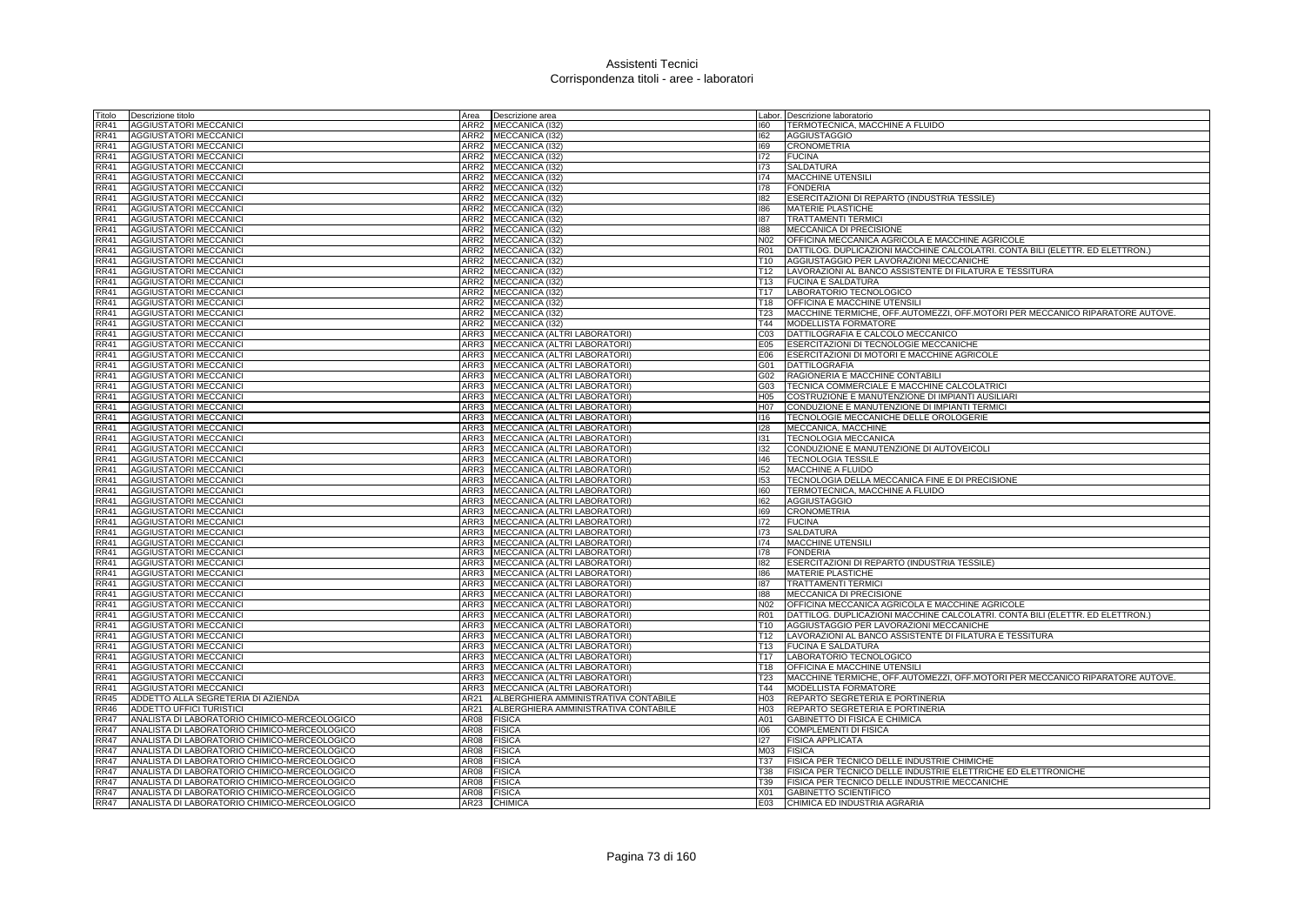| Titolo            | Descrizione titolo                           | Area         | Descrizione area                                                                                         |                                    | Labor. Descrizione laboratorio                                             |
|-------------------|----------------------------------------------|--------------|----------------------------------------------------------------------------------------------------------|------------------------------------|----------------------------------------------------------------------------|
| RR47              | ANALISTA DI LABORATORIO CHIMICO-MERCEOLOGICO | AR23         | <b>CHIMICA</b>                                                                                           | 103                                | MERCEOLOGIA, CHIMICA, OTTICA FOTOGRAFICA                                   |
| <b>RR47</b>       | ANALISTA DI LABORATORIO CHIMICO-MERCEOLOGICO | AR23         | <b>CHIMICA</b>                                                                                           | 104                                | MICROSCOPIA, MICROBIOLOGIA CONCIARIA                                       |
| <b>RR47</b>       | ANALISTA DI LABORATORIO CHIMICO-MERCEOLOGICO | AR23         | <b>CHIMICA</b>                                                                                           | 105                                | TECNOLOGIA CONCIARIA, ANALISI                                              |
| RR47              | ANALISTA DI LABORATORIO CHIMICO-MERCEOLOGICO | AR23         | <b>CHIMICA</b>                                                                                           | 108                                | COMPLEMENTI DI FISICA ED ELETTROCHIMICA                                    |
| RR47              | ANALISTA DI LABORATORIO CHIMICO-MERCEOLOGICO | AR23         | <b>CHIMICA</b>                                                                                           | 109                                | ANALISI CHIMICA GENERALE E TECNICA                                         |
| <b>RR47</b>       | ANALISTA DI LABORATORIO CHIMICO-MERCEOLOGICO | AR23         | <b>CHIMICA</b>                                                                                           | $ 112\rangle$                      | <b>ANALISI CHIMICA</b>                                                     |
| <b>RR47</b>       | ANALISTA DI LABORATORIO CHIMICO-MERCEOLOGICO | AR23         | <b>CHIMICA</b>                                                                                           | 129                                | <b>MICROSCOPIA</b>                                                         |
| RR47              | ANALISTA DI LABORATORIO CHIMICO-MERCEOLOGICO | AR23         | <b>CHIMICA</b>                                                                                           | 141                                | <b>RADIOCHIMICA</b>                                                        |
| <b>RR47</b>       | ANALISTA DI LABORATORIO CHIMICO-MERCEOLOGICO | <b>AR23</b>  | <b>CHIMICA</b>                                                                                           | $ 42\rangle$                       | CHIMICA TESSILE E TINTORIA                                                 |
| RR47              | ANALISTA DI LABORATORIO CHIMICO-MERCEOLOGICO | AR23         | <b>CHIMICA</b>                                                                                           | 145                                | CHIMICA TINTORIA, SOSTANZE COLORANTI                                       |
| RR47              | ANALISTA DI LABORATORIO CHIMICO-MERCEOLOGICO | AR23         | <b>CHIMICA</b>                                                                                           | 151                                | TECNOLOGIA CHIMICA GENERALE E DELLE MATERIE PLASTICHE                      |
| RR47              | ANALISTA DI LABORATORIO CHIMICO-MERCEOLOGICO | AR23         | <b>CHIMICA</b>                                                                                           | 154                                | CHIMICA ANALITICA                                                          |
| <b>RR47</b>       | ANALISTA DI LABORATORIO CHIMICO-MERCEOLOGICO | AR23         | <b>CHIMICA</b>                                                                                           | 156                                | CHIMICA ORGANICA E DEGLI ALIMENTI                                          |
| RR47              | ANALISTA DI LABORATORIO CHIMICO-MERCEOLOGICO | AR23         | <b>CHIMICA</b>                                                                                           | 158                                | COMPLEMENTI DI BIOLOGIA, MICROBIOLOGIA GENERALE ED APPLICATA               |
| <b>RR47</b>       | ANALISTA DI LABORATORIO CHIMICO-MERCEOLOGICO | AR23         | <b>CHIMICA</b>                                                                                           | 166                                | <b>TECNICA CONCIARIA</b>                                                   |
| RR47              | ANALISTA DI LABORATORIO CHIMICO-MERCEOLOGICO | AR23         | <b>CHIMICA</b>                                                                                           | 184                                | ESERCITAZIONI DI REPARTO (INDUSTRIA TINTORIA)                              |
| RR47              | ANALISTA DI LABORATORIO CHIMICO-MERCEOLOGICO | AR23         | <b>CHIMICA</b>                                                                                           | 193                                | CHIMICA ED ANALISI MERCEOLOGICA                                            |
| <b>RR47</b>       | ANALISTA DI LABORATORIO CHIMICO-MERCEOLOGICO | AR23         | <b>CHIMICA</b>                                                                                           | 194                                | LABORATORIO DI ANALISI CLINICHE MICROBIOLOGICHEE BROMATOLOGICHE            |
| <b>RR47</b>       | ANALISTA DI LABORATORIO CHIMICO-MERCEOLOGICO | AR23         | <b>CHIMICA</b>                                                                                           | M04                                | <b>CHIMICA</b>                                                             |
| RR47              | ANALISTA DI LABORATORIO CHIMICO-MERCEOLOGICO | AR23         | <b>CHIMICA</b>                                                                                           | N <sub>12</sub>                    | CHIMICA, CHIMICA BIOLOGICA, ANALISI MICROBIOLOGICHE                        |
| <b>RR47</b>       | ANALISTA DI LABORATORIO CHIMICO-MERCEOLOGICO | AR23         | <b>CHIMICA</b>                                                                                           | S07                                | <b>ESERCITAZIONI PRATICHE PER COSMETISTA</b>                               |
| RR47              | ANALISTA DI LABORATORIO CHIMICO-MERCEOLOGICO | AR23         | <b>CHIMICA</b>                                                                                           | S <sub>10</sub>                    | <b>TECNICA CHIMICA</b>                                                     |
| RR47              | ANALISTA DI LABORATORIO CHIMICO-MERCEOLOGICO | AR23         | <b>CHIMICA</b>                                                                                           | S <sub>11</sub>                    | TECNICA MICROBIOLOGICA PER PREPARATRICE DI LABORATORIO CHIMICO E BIOLOGICO |
| <b>RR47</b>       | ANALISTA DI LABORATORIO CHIMICO-MERCEOLOGICO | AR23         | <b>CHIMICA</b>                                                                                           | S <sub>13</sub>                    | LABORATORIO DI CHIMICA ANALITICA BROMATOLOGICA                             |
| RR47              | ANALISTA DI LABORATORIO CHIMICO-MERCEOLOGICO | AR23         | <b>CHIMICA</b>                                                                                           | S <sub>14</sub>                    | LABORATORIO DI CHIMICA FISICA ED ANALISI                                   |
| RR47              | ANALISTA DI LABORATORIO CHIMICO-MERCEOLOGICO | AR23         | <b>CHIMICA</b>                                                                                           | T24                                | LABORATORIO ANALISI CHIMICHE STRUMENTALI E TECNICHE                        |
| RR47              | ANALISTA DI LABORATORIO CHIMICO-MERCEOLOGICO | AR23         | <b>CHIMICA</b>                                                                                           | <b>T25</b>                         | PREPARAZIONI CHIMICHE PER OPERATORE CHIMICO                                |
| <b>RR47</b>       | ANALISTA DI LABORATORIO CHIMICO-MERCEOLOGICO | AR23         | <b>CHIMICA</b>                                                                                           | T <sub>26</sub>                    | CHIMICA FISICA ED ANALISI                                                  |
| <b>RR47</b>       | ANALISTA DI LABORATORIO CHIMICO-MERCEOLOGICO | AR23         | <b>CHIMICA</b>                                                                                           | T27                                | CHIMICA ORGANICA E PREPARAZIONI PER TECNICO DELLE INDUSTRIE CHIMICHE       |
| RR47              | ANALISTA DI LABORATORIO CHIMICO-MERCEOLOGICO | AR23         | <b>CHIMICA</b>                                                                                           | T28                                | CHIMICA PER TECNICO DELLE INDUSTRIE ELETTRICHE ED ELETTRONICHE             |
| <b>RR47</b>       | ANALISTA DI LABORATORIO CHIMICO-MERCEOLOGICO | AR23         | <b>CHIMICA</b>                                                                                           | T29                                | CHIMICA PER TECNICO DELLE INDUSTRIE MECCANICHE                             |
| RR47              | ANALISTA DI LABORATORIO CHIMICO-MERCEOLOGICO | AR23         | <b>CHIMICA</b>                                                                                           | T59                                | CHIMICA ANALITICA BROMATOLOGICA                                            |
| <b>RR47</b>       | ANALISTA DI LABORATORIO CHIMICO-MERCEOLOGICO | AR23         | <b>CHIMICA</b>                                                                                           | T61                                | TECNICA MICROBIOLOGICA                                                     |
| RR47              | ANALISTA DI LABORATORIO CHIMICO-MERCEOLOGICO | AR23         | <b>CHIMICA</b>                                                                                           | T62                                | CHIM.ORG.E PREP.PER TECNICO DI LABORATORIO CHIMICO BIOLOGICO               |
| RR47              | ANALISTA DI LABORATORIO CHIMICO-MERCEOLOGICO | AR38         | AGROINDUSTRIALE                                                                                          | N07                                | <b>INDUSTRIA LATTIERO-CASEARIA</b>                                         |
| <b>RR47</b>       | ANALISTA DI LABORATORIO CHIMICO-MERCEOLOGICO | AR38         | AGROINDUSTRIALE                                                                                          | <b>N08</b>                         | <b>INDUSTRIA ENOLOGICA</b>                                                 |
| <b>RR47</b>       | ANALISTA DI LABORATORIO CHIMICO-MERCEOLOGICO | AR38         | <b>AGROINDUSTRIALE</b>                                                                                   | N09                                | INDUSTRIA AGRARIA OLEARIA                                                  |
| <b>RR47</b>       | ANALISTA DI LABORATORIO CHIMICO-MERCEOLOGICO | AR38         | <b>AGROINDUSTRIALE</b>                                                                                   | N <sub>10</sub>                    | INDUSTRIA CONSERVIERA                                                      |
| RR47              | ANALISTA DI LABORATORIO CHIMICO-MERCEOLOGICO | AR38<br>AR18 | <b>AGROINDUSTRIALE</b>                                                                                   | N11                                | <b>ANALISI AGRARIE</b>                                                     |
| RR5A              | COSTUMISTA                                   |              | ECONOMIA DOMESTICA E SERVIZI AUSILIARI ALBERGHIERI<br>ECONOMIA DOMESTICA E SERVIZI AUSILIARI ALBERGHIERI | C01                                | ECONOMIA DOMESTICA                                                         |
| RR5A<br>RR5A      | COSTUMISTA                                   | AR18<br>AR18 | ECONOMIA DOMESTICA E SERVIZI AUSILIARI ALBERGHIERI                                                       | CO <sub>2</sub><br>H <sub>04</sub> | <b>LAVORI FEMMINILI</b><br>LAVANDERIA E GUARDAROBA                         |
| RR5A              | COSTUMISTA<br><b>COSTUMISTA</b>              | <b>AR18</b>  | ECONOMIA DOMESTICA E SERVIZI AUSILIARI ALBERGHIERI                                                       | $ 48\rangle$                       | FILATURA, TECNOLOGIA MAGLIERA                                              |
| RR <sub>5</sub> A | COSTUMISTA                                   | AR18         | ECONOMIA DOMESTICA E SERVIZI AUSILIARI ALBERGHIERI                                                       | 150                                | ELEMENTI DI TINTORIA                                                       |
| RR <sub>5</sub> A | <b>COSTUMISTA</b>                            | AR18         | ECONOMIA DOMESTICA E SERVIZI AUSILIARI ALBERGHIERI                                                       | 167                                | REPARTO DI LAVORAZIONE (CONFEZIONI INDUSTRIALI)                            |
| RR <sub>5</sub> A | <b>COSTUMISTA</b>                            | AR18         | ECONOMIA DOMESTICA E SERVIZI AUSILIARI ALBERGHIERI                                                       | 185                                | ESERCITAZIONI DI REPARTO (INDUSTRIA MAGLIERIA)                             |
| RR <sub>5</sub> A | COSTUMISTA                                   | AR18         | ECONOMIA DOMESTICA E SERVIZI AUSILIARI ALBERGHIERI                                                       | N01                                | ECONOMIA FAMILIARE O ECONOMIA DOMESTICA RURALE                             |
| RR5A              | COSTUMISTA                                   | AR18         | ECONOMIA DOMESTICA E SERVIZI AUSILIARI ALBERGHIERI                                                       | <b>S04</b>                         | ESERCITAZIONI PER ADDETTA AI SERVIZI AUSILIARI DI ALBERGHI E PENSIONI      |
| RR5A              | <b>COSTUMISTA</b>                            | AR22         | <b>MODA E COSTUME</b>                                                                                    | S01                                | TECNICA PROF. ESERC. PRATICA MODELLISTA, SARTA, MAGLIERISTA, BIANCHERISTA  |
| RR5A              | COSTUMISTA                                   | AR22         | MODA E COSTUME                                                                                           | S02                                | ESERCITAZIONI DI TAGLIO E CONFEZIONE PER FIGURINISTA                       |
| RR5A              | COSTUMISTA                                   | AR22         | <b>MODA E COSTUME</b>                                                                                    | S03                                | ESERCITAZIONI PER COSTUMISTA TEATRALE E CINEMATOGRAFICA                    |
| RR5A              | COSTUMISTA                                   | AR22         | MODA E COSTUME                                                                                           | S09                                | TECNICA PROFESSIONALE PER COSTUMISTA TEATRALE E CINEMATOGRAFICA            |
| RR5A              | <b>COSTUMISTA</b>                            | AR22         | <b>MODA E COSTUME</b>                                                                                    | Y19                                | MODA E COSTUME                                                             |
| RR5B              | DISEGNATRICE GRAFICO-PUBBLICITARIA           | <b>AR15</b>  | <b>GRAFICA PUBBLICITARIA E FOTOGRAFIA</b>                                                                | 164                                | <b>ARTI FOTOGRAFICHE</b>                                                   |
| RR <sub>5</sub> B | DISEGNATRICE GRAFICO-PUBBLICITARIA           | AR15         | <b>GRAFICA PUBBLICITARIA E FOTOGRAFIA</b>                                                                | 165                                | <b>ARTI GRAFICHE</b>                                                       |
| RR5B              | DISEGNATRICE GRAFICO-PUBBLICITARIA           | AR15         | <b>GRAFICA PUBBLICITARIA E FOTOGRAFIA</b>                                                                | S <sub>17</sub>                    | <b>FOTOGRAFIA</b>                                                          |
| RR <sub>5</sub> B | DISEGNATRICE GRAFICO-PUBBLICITARIA           | AR15         | GRAFICA PUBBLICITARIA E FOTOGRAFIA                                                                       | T03                                | ESERCITAZIONI PER LA QUALIFICA ATIPICA DI ARTE FOTOGRAFICA                 |
| RR5B              | DISEGNATRICE GRAFICO-PUBBLICITARIA           | AR15         | GRAFICA PUBBLICITARIA E FOTOGRAFIA                                                                       | Y04                                | ARTE DELLA GRAFICA PUBBLICITARIA E DELLA FOTOGRAFIA                        |
| RR5B              | DISEGNATRICE GRAFICO-PUBBLICITARIA           | AR15         | <b>GRAFICA PUBBLICITARIA E FOTOGRAFIA</b>                                                                | Y12                                | <b>ARTE PUBBLICITARIA</b>                                                  |
| RR5B              | DISEGNATRICE GRAFICO-PUBBLICITARIA           | AR15         | <b>GRAFICA PUBBLICITARIA E FOTOGRAFIA</b>                                                                | Y13                                | FOTOGRAFIA ARTISTICA                                                       |
| RR5B              | DISEGNATRICE GRAFICO-PUBBLICITARIA           | AR15         | <b>GRAFICA PUBBLICITARIA E FOTOGRAFIA</b>                                                                | Y24                                | GRAFICA PUBBLICITARIA E FOTOGRAFIA                                         |
| RR5C              | DISEGNATRICE TESSILE                         | AR22         | <b>MODA E COSTUME</b>                                                                                    | S01                                | TECNICA PROF. ESERC. PRATICA MODELLISTA, SARTA, MAGLIERISTA, BIANCHERISTA  |
| RR5C              | DISEGNATRICE TESSILE                         | AR22         | <b>MODA E COSTUME</b>                                                                                    | S02                                | ESERCITAZIONI DI TAGLIO E CONFEZIONE PER FIGURINISTA                       |
| RR <sub>5</sub> C | <b>DISEGNATRICE TESSILE</b>                  |              | AR22 MODA E COSTUME                                                                                      | S <sub>03</sub>                    | ESERCITAZIONI PER COSTUMISTA TEATRALE E CINEMATOGRAFICA                    |
| RR5C              | <b>DISEGNATRICE TESSILE</b>                  |              | AR22 MODA E COSTUME                                                                                      | S <sub>09</sub>                    | TECNICA PROFESSIONALE PER COSTUMISTA TEATRALE E CINEMATOGRAFICA            |
| RR <sub>5</sub> C | <b>DISEGNATRICE TESSILE</b>                  |              | AR22 MODA E COSTUME                                                                                      |                                    | Y19 MODA E COSTUME                                                         |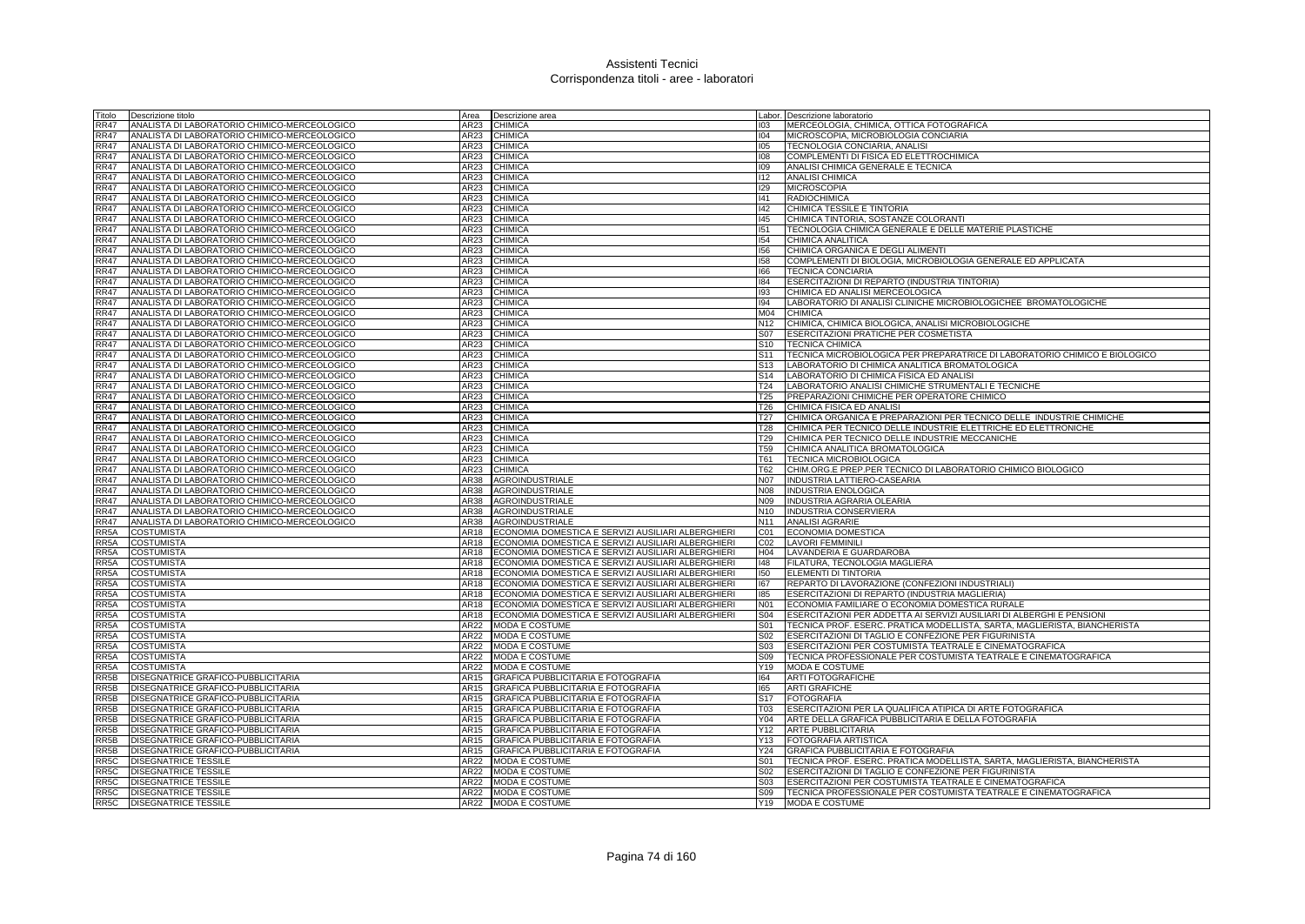| Titolo                    | Descrizione titolo                                     | Area         | Descrizione area                                                                                         |                 | Labor. Descrizione laboratorio                                             |
|---------------------------|--------------------------------------------------------|--------------|----------------------------------------------------------------------------------------------------------|-----------------|----------------------------------------------------------------------------|
| RR5C                      | DISEGNATRICE TESSILE                                   | AR30         | <b>TESSUTO</b>                                                                                           | 140             | FILATURA, TECNOLOGIA TESSILE                                               |
| RR5C                      | <b>DISEGNATRICE TESSILE</b>                            | AR30         | <b>TESSUTO</b>                                                                                           | 170             | ESERCITAZIONI DI REPARTO (DISEGNO DEI TESSUTI)                             |
| RR5C                      | <b>DISEGNATRICE TESSILE</b>                            | AR30         | <b>TESSUTO</b>                                                                                           | T06             | TECNOLOGIA TESSILE PER ASSITENTE DI FILATURA E PER ASSISTENTE DI TESSITURA |
| RR5C                      | <b>DISEGNATRICE TESSILE</b>                            | AR30         | <b>TESSUTO</b>                                                                                           | <b>T07</b>      | OFFICINA DI FILATURA PER ASSISTENTE DI FILATURA                            |
| RR5C                      | DISEGNATRICE TESSILE                                   | AR30         | <b>TESSUTO</b>                                                                                           | <b>T08</b>      | OFFICINA TESSILE PER ASSISTENTE DI FILATURA                                |
| RR5C                      | <b>DISEGNATRICE TESSILE</b>                            | AR30         | <b>TESSUTO</b>                                                                                           | T <sub>19</sub> | LAVORAZIONE CON MACCHINE UTENSILI ASS. DI FILATURA ED ASS. DI TESSITURA    |
| RR5C                      | DISEGNATRICE TESSILE                                   | AR30         | <b>TESSUTO</b>                                                                                           | T73             | TECNOLOGIA TESSILE, MAGLIERIA E OFFICINA TESSILE, FILATURA E TESSITURA     |
| RR <sub>5</sub> C         | <b>DISEGNATRICE TESSILE</b>                            | AR30         | TESSUTO                                                                                                  | Y06             | ARTE DEL TESSUTO                                                           |
| RR <sub>5</sub> D         | <b>FIGURINISTA</b>                                     | AR18         | ECONOMIA DOMESTICA E SERVIZI AUSILIARI ALBERGHIERI                                                       | CO1             | <b>ECONOMIA DOMESTICA</b>                                                  |
| RR <sub>5</sub> D         | <b>FIGURINISTA</b>                                     | <b>AR18</b>  | ECONOMIA DOMESTICA E SERVIZI AUSILIARI ALBERGHIERI                                                       | CO <sub>2</sub> | <b>LAVORI FEMMINILI</b>                                                    |
| RR5D                      | <b>FIGURINISTA</b>                                     | AR18         | ECONOMIA DOMESTICA E SERVIZI AUSILIARI ALBERGHIERI                                                       | H04             | LAVANDERIA E GUARDAROBA                                                    |
| RR5D                      | <b>FIGURINISTA</b>                                     | AR18         | ECONOMIA DOMESTICA E SERVIZI AUSILIARI ALBERGHIERI                                                       | 148             | FILATURA, TECNOLOGIA MAGLIERA                                              |
| RR5D                      | <b>FIGURINISTA</b>                                     | AR18         | ECONOMIA DOMESTICA E SERVIZI AUSILIARI ALBERGHIERI                                                       | 150             | ELEMENTI DI TINTORIA                                                       |
| RR5D                      | <b>FIGURINISTA</b>                                     | AR18         | ECONOMIA DOMESTICA E SERVIZI AUSILIARI ALBERGHIERI                                                       | 167             | REPARTO DI LAVORAZIONE (CONFEZIONI INDUSTRIALI)                            |
| RR5D                      | <b>FIGURINISTA</b>                                     | AR18         | ECONOMIA DOMESTICA E SERVIZI AUSILIARI ALBERGHIERI                                                       | 185             | ESERCITAZIONI DI REPARTO (INDUSTRIA MAGLIERIA)                             |
| RR5D                      | <b>FIGURINISTA</b>                                     | AR18         | ECONOMIA DOMESTICA E SERVIZI AUSILIARI ALBERGHIERI                                                       | N01             | ECONOMIA FAMILIARE O ECONOMIA DOMESTICA RURALE                             |
| RR5D                      | <b>FIGURINISTA</b>                                     | AR18         | ECONOMIA DOMESTICA E SERVIZI AUSILIARI ALBERGHIERI                                                       | S04             | ESERCITAZIONI PER ADDETTA AI SERVIZI AUSILIARI DI ALBERGHI E PENSIONI      |
| RR5D                      | <b>FIGURINISTA</b>                                     | AR22         | MODA E COSTUME                                                                                           | S01             | TECNICA PROF. ESERC. PRATICA MODELLISTA, SARTA, MAGLIERISTA, BIANCHERISTA  |
| RR5D                      | <b>FIGURINISTA</b>                                     | AR22         | MODA E COSTUME                                                                                           | S <sub>02</sub> | ESERCITAZIONI DI TAGLIO E CONFEZIONE PER FIGURINISTA                       |
| RR <sub>5</sub> D         | <b>FIGURINISTA</b>                                     | AR22         | <b>MODA E COSTUME</b>                                                                                    | S03             | ESERCITAZIONI PER COSTUMISTA TEATRALE E CINEMATOGRAFICA                    |
| RR <sub>5</sub> D         | <b>FIGURINISTA</b>                                     | AR22         | <b>MODA E COSTUME</b>                                                                                    | S <sub>09</sub> | TECNICA PROFESSIONALE PER COSTUMISTA TEATRALE E CINEMATOGRAFICA            |
| RR <sub>5</sub> D         | <b>FIGURINISTA</b>                                     | AR22         | MODA E COSTUME                                                                                           | Y19             | <b>MODA E COSTUME</b>                                                      |
| RR5E                      | INDOSSATRICE                                           | AR22         | MODA E COSTUME                                                                                           | S01             | TECNICA PROF. ESERC. PRATICA MODELLISTA, SARTA, MAGLIERISTA, BIANCHERISTA  |
| RR5E                      | INDOSSATRICE                                           | AR22         | MODA E COSTUME                                                                                           | S02             | ESERCITAZIONI DI TAGLIO E CONFEZIONE PER FIGURINISTA                       |
| RR5E                      | <b>INDOSSATRICE</b>                                    | AR22         | MODA E COSTUME                                                                                           | S03             | ESERCITAZIONI PER COSTUMISTA TEATRALE E CINEMATOGRAFICA                    |
| RR5E                      | <b>INDOSSATRICE</b>                                    | AR22         | <b>MODA E COSTUME</b>                                                                                    | S09             | TECNICA PROFESSIONALE PER COSTUMISTA TEATRALE E CINEMATOGRAFICA            |
| RR5E                      | <b>INDOSSATRICE</b>                                    | AR22         | MODA E COSTUME                                                                                           | Y19             | MODA E COSTUME                                                             |
| RR5F                      | SARTA PER DONNA                                        | AR18         | ECONOMIA DOMESTICA E SERVIZI AUSILIARI ALBERGHIERI                                                       | C01             | ECONOMIA DOMESTICA                                                         |
| RR <sub>5</sub> F         | SARTA PER DONNA                                        | AR18         | ECONOMIA DOMESTICA E SERVIZI AUSILIARI ALBERGHIERI                                                       | CO <sub>2</sub> | <b>LAVORI FEMMINILI</b>                                                    |
| RR <sub>5</sub> F         | <b>SARTA PER DONNA</b><br><b>SARTA PER DONNA</b>       | AR18<br>AR18 | ECONOMIA DOMESTICA E SERVIZI AUSILIARI ALBERGHIERI                                                       | H <sub>04</sub> | LAVANDERIA E GUARDAROBA<br>FILATURA, TECNOLOGIA MAGLIERA                   |
| RR5F<br>RR <sub>5</sub> F | <b>SARTA PER DONNA</b>                                 | AR18         | ECONOMIA DOMESTICA E SERVIZI AUSILIARI ALBERGHIERI<br>ECONOMIA DOMESTICA E SERVIZI AUSILIARI ALBERGHIERI | 148<br>150      | ELEMENTI DI TINTORIA                                                       |
| RR5F                      | <b>SARTA PER DONNA</b>                                 | AR18         | ECONOMIA DOMESTICA E SERVIZI AUSILIARI ALBERGHIERI                                                       | 167             | REPARTO DI LAVORAZIONE (CONFEZIONI INDUSTRIALI)                            |
| RR5F                      | SARTA PER DONNA                                        | AR18         | ECONOMIA DOMESTICA E SERVIZI AUSILIARI ALBERGHIERI                                                       | 185             | ESERCITAZIONI DI REPARTO (INDUSTRIA MAGLIERIA)                             |
| RR5F                      | <b>SARTA PER DONNA</b>                                 | AR18         | ECONOMIA DOMESTICA E SERVIZI AUSILIARI ALBERGHIERI                                                       | N01             | ECONOMIA FAMILIARE O ECONOMIA DOMESTICA RURALE                             |
| RR <sub>5</sub> F         | SARTA PER DONNA                                        | AR18         | ECONOMIA DOMESTICA E SERVIZI AUSILIARI ALBERGHIERI                                                       | <b>S04</b>      | ESERCITAZIONI PER ADDETTA AI SERVIZI AUSILIARI DI ALBERGHI E PENSIONI      |
| RR5F                      | <b>SARTA PER DONNA</b>                                 | AR22         | <b>MODA E COSTUME</b>                                                                                    | S01             | TECNICA PROF. ESERC. PRATICA MODELLISTA, SARTA, MAGLIERISTA, BIANCHERISTA  |
| RR5F                      | <b>SARTA PER DONNA</b>                                 | AR22         | MODA E COSTUME                                                                                           | <b>S02</b>      | ESERCITAZIONI DI TAGLIO E CONFEZIONE PER FIGURINISTA                       |
| RR <sub>5F</sub>          | SARTA PER DONNA                                        | AR22         | <b>MODA E COSTUME</b>                                                                                    | S03             | ESERCITAZIONI PER COSTUMISTA TEATRALE E CINEMATOGRAFICA                    |
| RR5F                      | SARTA PER DONNA                                        | AR22         | MODA E COSTUME                                                                                           | S09             | TECNICA PROFESSIONALE PER COSTUMISTA TEATRALE E CINEMATOGRAFICA            |
| RR <sub>5</sub> F         | SARTA PER DONNA                                        | AR22         | MODA E COSTUME                                                                                           | Y19             | <b>MODA E COSTUME</b>                                                      |
| <b>RR51</b>               | ADDETTA AGLI UFFICI PER L'ARCHITETTURA E L'ARREDAMENTO | AR12         | ARCHITETTURA ED ARREDAMENTO                                                                              | C06             | TECNICA PROFESSIONALE ED ESERCITAZIONI PRATICHE DI ADDETTA ALLA VETRINA    |
| <b>RR51</b>               | ADDETTA AGLI UFFICI PER L'ARCHITETTURA E L'ARREDAMENTO | AR12         | ARCHITETTURA ED ARREDAMENTO                                                                              | 163             | <b>FALEGNAMERIA</b>                                                        |
| <b>RR51</b>               | ADDETTA AGLI UFFICI PER L'ARCHITETTURA E L'ARREDAMENTO | AR12         | ARCHITETTURA ED ARREDAMENTO                                                                              | <b>S08</b>      | TECNICA PROFESSIONALE PER DISEGNATRICE GRAFICO-PUBBLICITARIA               |
| <b>RR51</b>               | ADDETTA AGLI UFFICI PER L'ARCHITETTURA E L'ARREDAMENTO | AR12         | ARCHITETTURA ED ARREDAMENTO                                                                              | <b>T48</b>      | LABORATORI E REPARTI DI LAVORAZIONE NELLA QUALIFICA ATIPICA DI LIUTAI      |
| <b>RR51</b>               | ADDETTA AGLI UFFICI PER L'ARCHITETTURA E L'ARREDAMENTO | AR12         | ARCHITETTURA ED ARREDAMENTO                                                                              | T49             | LAVORAZIONE NELLA QUALIFICA ATIPICA DI LAVORAZIONE DEL MOBILE              |
| <b>RR51</b>               | ADDETTA AGLI UFFICI PER L'ARCHITETTURA E L'ARREDAMENTO | AR12         | ARCHITETTURA ED ARREDAMENTO                                                                              | Y01             | ARTE DEL LEGNO                                                             |
| <b>RR51</b>               | ADDETTA AGLI UFFICI PER L'ARCHITETTURA E L'ARREDAMENTO | AR12         | ARCHITETTURA ED ARREDAMENTO                                                                              | Y07             | DISEGNATORI DI ARCHITETTURA ED ARREDAMENTO                                 |
| <b>RR51</b>               | ADDETTA AGLI UFFICI PER L'ARCHITETTURA E L'ARREDAMENTO | AR12         | ARCHITETTURA ED ARREDAMENTO                                                                              | Y15             | ARREDAMENTO                                                                |
| <b>RR51</b>               | ADDETTA AGLI UFFICI PER L'ARCHITETTURA E L'ARREDAMENTO | AR12         | ARCHITETTURA ED ARREDAMENTO                                                                              | Y16             | DISEGNATORI DI ARCHITETTURA                                                |
| <b>RR51</b>               | ADDETTA AGLI UFFICI PER L'ARCHITETTURA E L'ARREDAMENTO | AR12         | ARCHITETTURA ED ARREDAMENTO                                                                              | Y25             | <b>SCENOTECNICA</b>                                                        |
| <b>RR51</b>               | ADDETTA AGLI UFFICI PER L'ARCHITETTURA E L'ARREDAMENTO | AR12         | ARCHITETTURA ED ARREDAMENTO                                                                              | Y27             | <b>ARTE DEL MOBILE</b>                                                     |
| <b>RR51</b>               | ADDETTA AGLI UFFICI PER L'ARCHITETTURA E L'ARREDAMENTO | AR22         | <b>MODA E COSTUME</b>                                                                                    | S <sub>01</sub> | TECNICA PROF. ESERC. PRATICA MODELLISTA, SARTA, MAGLIERISTA, BIANCHERISTA  |
| <b>RR51</b>               | ADDETTA AGLI UFFICI PER L'ARCHITETTURA E L'ARREDAMENTO | AR22         | <b>MODA E COSTUME</b>                                                                                    | <b>S02</b>      | ESERCITAZIONI DI TAGLIO E CONFEZIONE PER FIGURINISTA                       |
| <b>RR51</b>               | ADDETTA AGLI UFFICI PER L'ARCHITETTURA E L'ARREDAMENTO | AR22         | <b>MODA E COSTUME</b>                                                                                    | S <sub>03</sub> | ESERCITAZIONI PER COSTUMISTA TEATRALE E CINEMATOGRAFICA                    |
| <b>RR51</b>               | ADDETTA AGLI UFFICI PER L'ARCHITETTURA E L'ARREDAMENTO | AR22         | MODA E COSTUME                                                                                           | S09             | TECNICA PROFESSIONALE PER COSTUMISTA TEATRALE E CINEMATOGRAFICA            |
| <b>RR51</b>               | ADDETTA AGLI UFFICI PER L'ARCHITETTURA E L'ARREDAMENTO | AR22         | MODA E COSTUME                                                                                           | Y19             | <b>MODA E COSTUME</b>                                                      |
| <b>RR52</b>               | ADDETTA AGLI UFFICI DEL SETTORE PUBBLICITARIO          | AR15         | GRAFICA PUBBLICITARIA E FOTOGRAFIA                                                                       | 164             | ARTI FOTOGRAFICHE                                                          |
| <b>RR52</b>               | ADDETTA AGLI UFFICI DEL SETTORE PUBBLICITARIO          | AR15         | GRAFICA PUBBLICITARIA E FOTOGRAFIA                                                                       | 165             | <b>ARTI GRAFICHE</b>                                                       |
| <b>RR52</b>               | ADDETTA AGLI UFFICI DEL SETTORE PUBBLICITARIO          | AR15         | GRAFICA PUBBLICITARIA E FOTOGRAFIA                                                                       | S <sub>17</sub> | <b>FOTOGRAFIA</b>                                                          |
| <b>RR52</b>               | ADDETTA AGLI UFFICI DEL SETTORE PUBBLICITARIO          | AR15         | <b>GRAFICA PUBBLICITARIA E FOTOGRAFIA</b>                                                                | <b>T03</b>      | ESERCITAZIONI PER LA QUALIFICA ATIPICA DI ARTE FOTOGRAFICA                 |
| <b>RR52</b>               | ADDETTA AGLI UFFICI DEL SETTORE PUBBLICITARIO          | AR15         | GRAFICA PUBBLICITARIA E FOTOGRAFIA                                                                       | Y04             | ARTE DELLA GRAFICA PUBBLICITARIA E DELLA FOTOGRAFIA                        |
| <b>RR52</b>               | ADDETTA AGLI UFFICI DEL SETTORE PUBBLICITARIO          | AR15         | GRAFICA PUBBLICITARIA E FOTOGRAFIA                                                                       | Y12             | ARTE PUBBLICITARIA                                                         |
| <b>RR52</b>               | ADDETTA AGLI UFFICI DEL SETTORE PUBBLICITARIO          | AR15         | <b>GRAFICA PUBBLICITARIA E FOTOGRAFIA</b>                                                                | Y13             | <b>FOTOGRAFIA ARTISTICA</b>                                                |
| <b>RR52</b>               | ADDETTA AGLI UFFICI DEL SETTORE PUBBLICITARIO          | AR15         | GRAFICA PUBBLICITARIA E FOTOGRAFIA                                                                       | Y24             | <b>GRAFICA PUBBLICITARIA E FOTOGRAFIA</b>                                  |
| <b>RR53</b>               | ADDETTA AI SERVIZI AUSILIARI DI ALBERGHI E PENSIONI    | AR18         | ECONOMIA DOMESTICA E SERVIZI AUSILIARI ALBERGHIERI                                                       | CO1             | <b>ECONOMIA DOMESTICA</b>                                                  |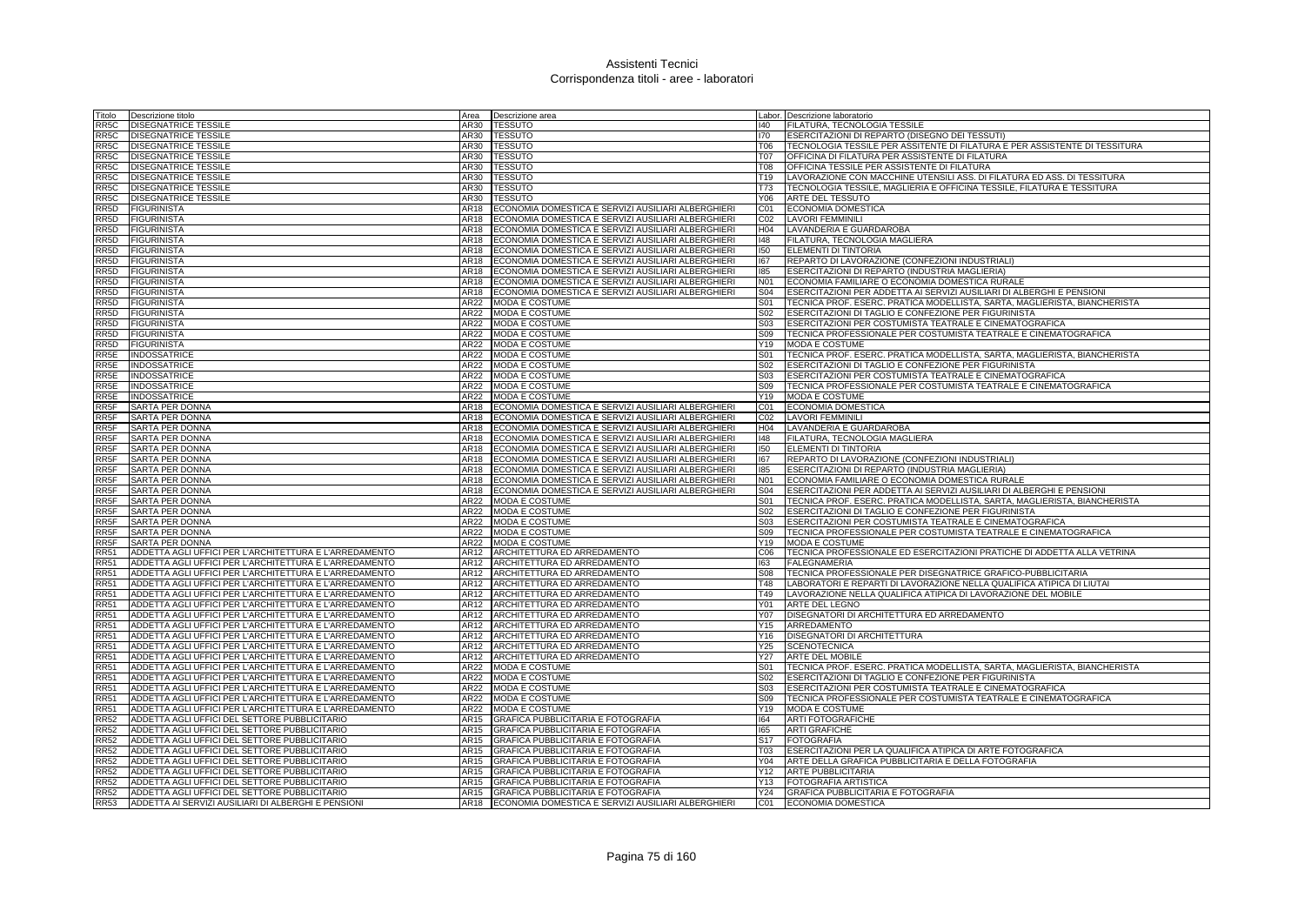| Titolo      | Descrizione titolo                                  | Area        | Descrizione area                                        |                  | Labor. Descrizione laboratorio                                            |
|-------------|-----------------------------------------------------|-------------|---------------------------------------------------------|------------------|---------------------------------------------------------------------------|
| RR53        | ADDETTA AI SERVIZI AUSILIARI DI ALBERGHI E PENSIONI | AR18        | ECONOMIA DOMESTICA E SERVIZI AUSILIARI ALBERGHIERI      | CO <sub>2</sub>  | <b>LAVORI FEMMINILI</b>                                                   |
| RR53        | ADDETTA AI SERVIZI AUSILIARI DI ALBERGHI E PENSIONI | AR18        | ECONOMIA DOMESTICA E SERVIZI AUSILIARI ALBERGHIERI      | H04              | LAVANDERIA E GUARDAROBA                                                   |
| <b>RR53</b> | ADDETTA AI SERVIZI AUSILIARI DI ALBERGHI E PENSIONI |             | AR18 ECONOMIA DOMESTICA E SERVIZI AUSILIARI ALBERGHIERI | 148              | FILATURA, TECNOLOGIA MAGLIERA                                             |
| RR53        | ADDETTA AI SERVIZI AUSILIARI DI ALBERGHI E PENSIONI | AR18        | ECONOMIA DOMESTICA E SERVIZI AUSILIARI ALBERGHIERI      | 150              | <b>ELEMENTI DI TINTORIA</b>                                               |
| <b>RR53</b> | ADDETTA AI SERVIZI AUSILIARI DI ALBERGHI E PENSIONI | AR18        | ECONOMIA DOMESTICA E SERVIZI AUSILIARI ALBERGHIERI      | 167              | REPARTO DI LAVORAZIONE (CONFEZIONI INDUSTRIALI)                           |
| RR53        | ADDETTA AI SERVIZI AUSILIARI DI ALBERGHI E PENSIONI | AR18        | ECONOMIA DOMESTICA E SERVIZI AUSILIARI ALBERGHIERI      | 185              | ESERCITAZIONI DI REPARTO (INDUSTRIA MAGLIERIA)                            |
| <b>RR53</b> | ADDETTA AI SERVIZI AUSILIARI DI ALBERGHI E PENSIONI | AR18        | ECONOMIA DOMESTICA E SERVIZI AUSILIARI ALBERGHIERI      | N <sub>01</sub>  | ECONOMIA FAMILIARE O ECONOMIA DOMESTICA RURALE                            |
| <b>RR53</b> | ADDETTA AI SERVIZI AUSILIARI DI ALBERGHI E PENSIONI | AR18        | ECONOMIA DOMESTICA E SERVIZI AUSILIARI ALBERGHIERI      | <b>S04</b>       | ESERCITAZIONI PER ADDETTA AI SERVIZI AUSILIARI DI ALBERGHI E PENSIONI     |
| <b>RR55</b> | ADDETTA ALLA VENDITA E ALLA VETRINA                 | AR12        | ARCHITETTURA ED ARREDAMENTO                             | C <sub>06</sub>  | TECNICA PROFESSIONALE ED ESERCITAZIONI PRATICHE DI ADDETTA ALLA VETRINA   |
| <b>RR55</b> | ADDETTA ALLA VENDITA E ALLA VETRINA                 | <b>AR12</b> | ARCHITETTURA ED ARREDAMENTO                             | 163              | <b>FALEGNAMERIA</b>                                                       |
| <b>RR55</b> | ADDETTA ALLA VENDITA E ALLA VETRINA                 | AR12        | ARCHITETTURA ED ARREDAMENTO                             | S08              | TECNICA PROFESSIONALE PER DISEGNATRICE GRAFICO-PUBBLICITARIA              |
| <b>RR55</b> | ADDETTA ALLA VENDITA E ALLA VETRINA                 | AR12        | ARCHITETTURA ED ARREDAMENTO                             | T48              | LABORATORI E REPARTI DI LAVORAZIONE NELLA QUALIFICA ATIPICA DI LIUTAI     |
| <b>RR55</b> | ADDETTA ALLA VENDITA E ALLA VETRINA                 | AR12        | ARCHITETTURA ED ARREDAMENTO                             | T49              | LAVORAZIONE NELLA QUALIFICA ATIPICA DI LAVORAZIONE DEL MOBILE             |
| <b>RR55</b> | ADDETTA ALLA VENDITA E ALLA VETRINA                 | AR12        | ARCHITETTURA ED ARREDAMENTO                             | Y01              | ARTE DEL LEGNO                                                            |
| RR55        | ADDETTA ALLA VENDITA E ALLA VETRINA                 | AR12        | ARCHITETTURA ED ARREDAMENTO                             | Y07              | DISEGNATORI DI ARCHITETTURA ED ARREDAMENTO                                |
| <b>RR55</b> | ADDETTA ALLA VENDITA E ALLA VETRINA                 | AR12        | ARCHITETTURA ED ARREDAMENTO                             | Y15              | ARREDAMENTO                                                               |
| <b>RR55</b> | ADDETTA ALLA VENDITA E ALLA VETRINA                 | AR12        | ARCHITETTURA ED ARREDAMENTO                             | Y16              | DISEGNATORI DI ARCHITETTURA                                               |
| <b>RR55</b> | ADDETTA ALLA VENDITA E ALLA VETRINA                 | AR12        | ARCHITETTURA ED ARREDAMENTO                             | Y25              | <b>SCENOTECNICA</b>                                                       |
| <b>RR55</b> | ADDETTA ALLA VENDITA E ALLA VETRINA                 | AR12        | ARCHITETTURA ED ARREDAMENTO                             | Y27              | <b>ARTE DEL MOBILE</b>                                                    |
| <b>RR55</b> | ADDETTA ALLA VENDITA E ALLA VETRINA                 | AR22        | <b>MODA E COSTUME</b>                                   | S <sub>01</sub>  | TECNICA PROF. ESERC. PRATICA MODELLISTA, SARTA, MAGLIERISTA, BIANCHERISTA |
| <b>RR55</b> | ADDETTA ALLA VENDITA E ALLA VETRINA                 | AR22        | <b>MODA E COSTUME</b>                                   | S <sub>02</sub>  | ESERCITAZIONI DI TAGLIO E CONFEZIONE PER FIGURINISTA                      |
| <b>RR55</b> | ADDETTA ALLA VENDITA E ALLA VETRINA                 | <b>AR22</b> | <b>MODA E COSTUME</b>                                   | S03              | ESERCITAZIONI PER COSTUMISTA TEATRALE E CINEMATOGRAFICA                   |
| <b>RR55</b> | ADDETTA ALLA VENDITA E ALLA VETRINA                 | AR22        | MODA E COSTUME                                          | <b>S09</b>       | TECNICA PROFESSIONALE PER COSTUMISTA TEATRALE E CINEMATOGRAFICA           |
| <b>RR55</b> | ADDETTA ALLA VENDITA E ALLA VETRINA                 | AR22        | MODA E COSTUME                                          | Y19              | MODA E COSTUME                                                            |
| <b>RR57</b> | <b>BIANCHERISTA</b>                                 | AR18        | ECONOMIA DOMESTICA E SERVIZI AUSILIARI ALBERGHIERI      | CO1              | ECONOMIA DOMESTICA                                                        |
| RR57        | <b>BIANCHERISTA</b>                                 | AR18        | ECONOMIA DOMESTICA E SERVIZI AUSILIARI ALBERGHIERI      | CO <sub>2</sub>  | <b>LAVORI FEMMINILI</b>                                                   |
| <b>RR57</b> | <b>BIANCHERISTA</b>                                 | AR18        | ECONOMIA DOMESTICA E SERVIZI AUSILIARI ALBERGHIERI      | H04              | LAVANDERIA E GUARDAROBA                                                   |
| <b>RR57</b> | <b>BIANCHERISTA</b>                                 | AR18        | ECONOMIA DOMESTICA E SERVIZI AUSILIARI ALBERGHIERI      | 148              | FILATURA, TECNOLOGIA MAGLIERA                                             |
| <b>RR57</b> | <b>BIANCHERISTA</b>                                 | AR18        | ECONOMIA DOMESTICA E SERVIZI AUSILIARI ALBERGHIERI      | 150              | ELEMENTI DI TINTORIA                                                      |
| <b>RR57</b> | <b>BIANCHERISTA</b>                                 | AR18        | ECONOMIA DOMESTICA E SERVIZI AUSILIARI ALBERGHIERI      | 167              | REPARTO DI LAVORAZIONE (CONFEZIONI INDUSTRIALI)                           |
| <b>RR57</b> | <b>BIANCHERISTA</b>                                 | AR18        | ECONOMIA DOMESTICA E SERVIZI AUSILIARI ALBERGHIERI      | 185              | ESERCITAZIONI DI REPARTO (INDUSTRIA MAGLIERIA)                            |
| <b>RR57</b> | <b>BIANCHERISTA</b>                                 | AR18        | ECONOMIA DOMESTICA E SERVIZI AUSILIARI ALBERGHIERI      | N <sub>0</sub> 1 | ECONOMIA FAMILIARE O ECONOMIA DOMESTICA RURALE                            |
| <b>RR57</b> | <b>BIANCHERISTA</b>                                 | AR18        | ECONOMIA DOMESTICA E SERVIZI AUSILIARI ALBERGHIERI      | S <sub>04</sub>  | ESERCITAZIONI PER ADDETTA AI SERVIZI AUSILIARI DI ALBERGHI E PENSIONI     |
| <b>RR58</b> | CERAMISTA                                           | AR29        | <b>CERAMICA</b>                                         | S <sub>12</sub>  | TECNICA PROFESSIONALE ED ESERCITAZIONI PRATICHE PER CERAMISTE             |
| RR58        | CERAMISTA                                           | AR29        | <b>CERAMICA</b>                                         | T42              | ESERCITAZIONI PER QUALIFICHE ATIPICHE FOGGIATORE PORCELLANA E CERAMICA    |
| <b>RR58</b> | CERAMISTA                                           | AR29        | <b>CERAMICA</b>                                         | T43              | DECORATORE DELLA PORCELLANA E DELLA CERAMICA                              |
| RR58        | <b>CERAMISTA</b>                                    | AR29        | <b>CERAMICA</b>                                         | T45              | TECNICA DELLA LAVORAZIONE DELLA CERAMICA                                  |
| <b>RR58</b> | CERAMISTA                                           | AR29        | <b>CERAMICA</b>                                         | T46              | LAVORAZIONE NELLA QUALIFICA ATIPICA DI CHIMICO CERAMISTA                  |
| <b>RR58</b> | CERAMISTA                                           | AR29        | CERAMICA                                                | T47              | LAVORAZIONE PER CHIMICO DELLE INDUSTRIE CERAMICHE                         |
| <b>RR58</b> | CERAMISTA                                           | AR29        | <b>CERAMICA</b>                                         | Y14              | ARTE DELLA CERAMICA                                                       |
| <b>RR58</b> | <b>CERAMISTA</b>                                    | AR29        | <b>CERAMICA</b>                                         | Y18              | <b>TECNOLOGIA CERAMICA</b>                                                |
| <b>RR58</b> | CERAMISTA                                           | AR29        | CERAMICA                                                | Y21              | ARTE DELLA PORCELLANA                                                     |
| <b>RR58</b> | <b>CERAMISTA</b>                                    | AR29        | <b>CERAMICA</b>                                         | Y28              | <b>ARTE DEL GRES</b>                                                      |
| <b>RR58</b> | <b>CERAMISTA</b>                                    | AR29        | <b>CERAMICA</b>                                         | Y29              | ARTE DEI RIVESTIMENTI CERAMICI EDILIZI                                    |
| RR6D        | AGGIUSTATORE MECCANICO MOTORISTA                    | ARR1        | MECCANICA (H07 - I60)                                   | C <sub>03</sub>  | DATTILOGRAFIA E CALCOLO MECCANICO                                         |
| RR6D        | AGGIUSTATORE MECCANICO MOTORISTA                    | ARR1        | MECCANICA (H07 - I60)                                   | E05              | <b>ESERCITAZIONI DI TECNOLOGIE MECCANICHE</b>                             |
| RR6D        | AGGIUSTATORE MECCANICO MOTORISTA                    |             | ARR1 MECCANICA (H07 - 160)                              | E06              | ESERCITAZIONI DI MOTORI E MACCHINE AGRICOLE                               |
| RR6D        | AGGIUSTATORE MECCANICO MOTORISTA                    | ARR1        | MECCANICA (H07 - I60)                                   | G01              | <b>DATTILOGRAFIA</b>                                                      |
| RR6D        | AGGIUSTATORE MECCANICO MOTORISTA                    | ARR1        | MECCANICA (H07 - I60)                                   | G02              | RAGIONERIA E MACCHINE CONTABILI                                           |
| RR6D        | AGGIUSTATORE MECCANICO MOTORISTA                    | ARR1        | MECCANICA (H07 - I60)                                   | G03              | TECNICA COMMERCIALE E MACCHINE CALCOLATRICI                               |
| RR6D        | AGGIUSTATORE MECCANICO MOTORISTA                    | ARR1        | MECCANICA (H07 - I60)                                   | H05              | COSTRUZIONE E MANUTENZIONE DI IMPIANTI AUSILIARI                          |
| RR6D        | AGGIUSTATORE MECCANICO MOTORISTA                    | ARR1        | MECCANICA (H07 - I60)                                   | H07              | CONDUZIONE E MANUTENZIONE DI IMPIANTI TERMICI                             |
| RR6D        | AGGIUSTATORE MECCANICO MOTORISTA                    | ARR1        | MECCANICA (H07 - I60)                                   | 116              | TECNOLOGIE MECCANICHE DELLE OROLOGERIE                                    |
| RR6D        | AGGIUSTATORE MECCANICO MOTORISTA                    | ARR1        | MECCANICA (H07 - 160)                                   | 128              | MECCANICA, MACCHINE                                                       |
| RR6D        | AGGIUSTATORE MECCANICO MOTORISTA                    |             | ARR1 MECCANICA (H07 - 160)                              | 131              | <b>TECNOLOGIA MECCANICA</b>                                               |
| RR6D        | AGGIUSTATORE MECCANICO MOTORISTA                    |             | ARR1 MECCANICA (H07 - 160)                              | 132              | CONDUZIONE E MANUTENZIONE DI AUTOVEICOLI                                  |
| RR6D        | AGGIUSTATORE MECCANICO MOTORISTA                    | ARR1        | MECCANICA (H07 - I60)                                   | 146              | <b>TECNOLOGIA TESSILE</b>                                                 |
| RR6D        | AGGIUSTATORE MECCANICO MOTORISTA                    | ARR1        | MECCANICA (H07 - I60)                                   | 152              | MACCHINE A FLUIDO                                                         |
| RR6D        | AGGIUSTATORE MECCANICO MOTORISTA                    | ARR1        | MECCANICA (H07 - I60)                                   | 153              | TECNOLOGIA DELLA MECCANICA FINE E DI PRECISIONE                           |
| RR6D        | AGGIUSTATORE MECCANICO MOTORISTA                    | ARR1        | MECCANICA (H07 - I60)                                   | 160              | TERMOTECNICA, MACCHINE A FLUIDO                                           |
| RR6D        | AGGIUSTATORE MECCANICO MOTORISTA                    | ARR1        | MECCANICA (H07 - I60)                                   | 162              | <b>AGGIUSTAGGIO</b>                                                       |
| RR6D        | AGGIUSTATORE MECCANICO MOTORISTA                    | ARR1        | MECCANICA (H07 - I60)                                   | 169              | <b>CRONOMETRIA</b>                                                        |
| RR6D        | AGGIUSTATORE MECCANICO MOTORISTA                    |             | ARR1 MECCANICA (H07 - I60)                              | 172              | <b>FUCINA</b>                                                             |
| RR6D        | AGGIUSTATORE MECCANICO MOTORISTA                    |             | ARR1 MECCANICA (H07 - 160)                              | 173              | <b>SALDATURA</b>                                                          |
| RR6D        | AGGIUSTATORE MECCANICO MOTORISTA                    |             | ARR1 MECCANICA (H07 - 160)                              | 174              | <b>MACCHINE UTENSILI</b>                                                  |
|             | RR6D AGGIUSTATORE MECCANICO MOTORISTA               |             | ARR1 MECCANICA (H07 - 160)                              | 178              | <b>FONDERIA</b>                                                           |
|             |                                                     |             |                                                         |                  |                                                                           |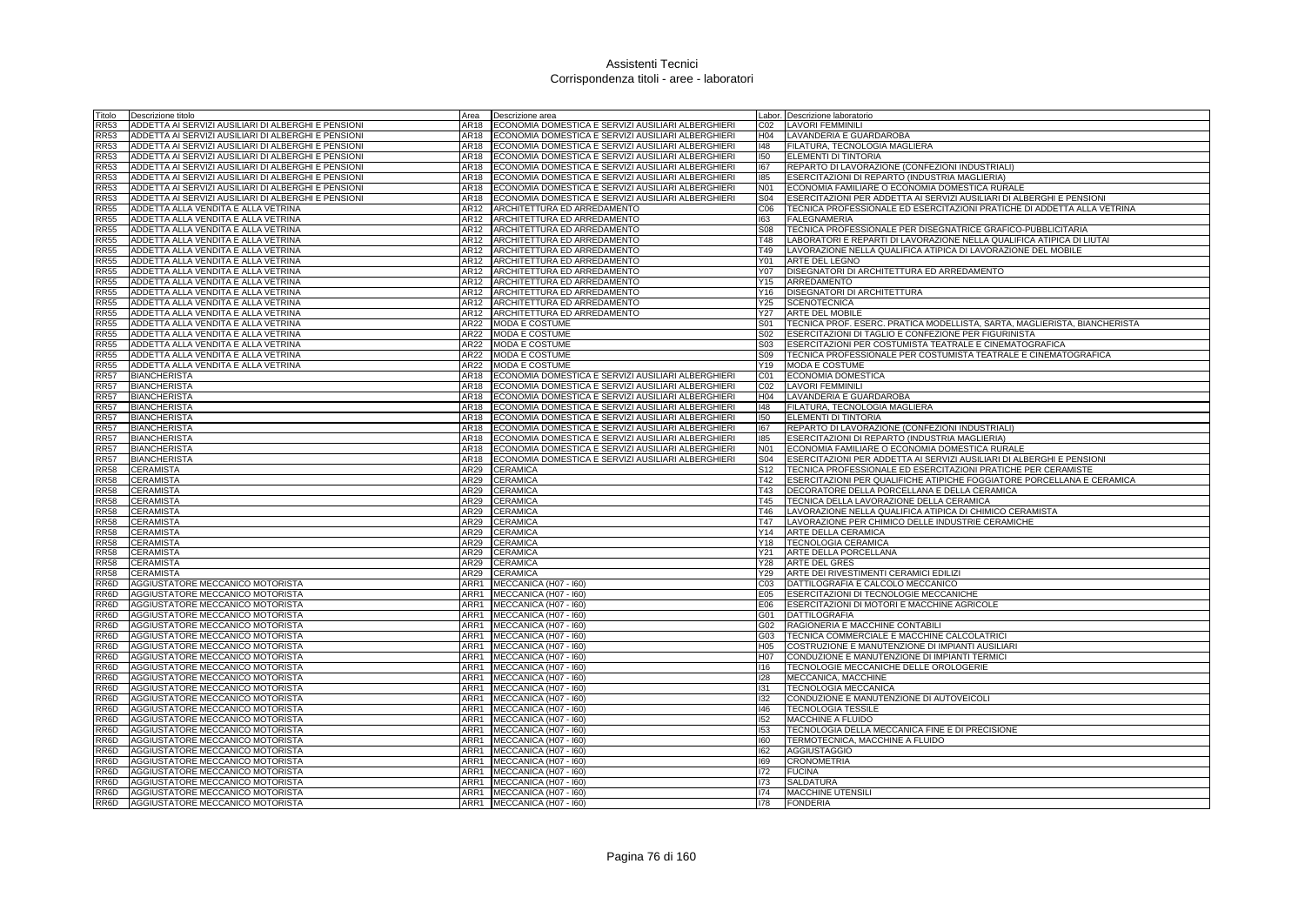| Titolo            | Descrizione titolo               |      | Area <b>Descrizione</b> area      |                  | Labor. Descrizione laboratorio                                                |
|-------------------|----------------------------------|------|-----------------------------------|------------------|-------------------------------------------------------------------------------|
| RR6D              | AGGIUSTATORE MECCANICO MOTORISTA |      | ARR1 MECCANICA (H07 - I60)        | 182              | ESERCITAZIONI DI REPARTO (INDUSTRIA TESSILE)                                  |
| RR6D              | AGGIUSTATORE MECCANICO MOTORISTA |      | ARR1 MECCANICA (H07 - 160)        | 186              | MATERIE PLASTICHE                                                             |
| RR6D              | AGGIUSTATORE MECCANICO MOTORISTA |      | ARR1 MECCANICA (H07 - I60)        | 187              | <b>TRATTAMENTI TERMICI</b>                                                    |
| RR6D              | AGGIUSTATORE MECCANICO MOTORISTA |      | ARR1 MECCANICA (H07 - 160)        | 188              | MECCANICA DI PRECISIONE                                                       |
| RR6D              | AGGIUSTATORE MECCANICO MOTORISTA |      | ARR1 MECCANICA (H07 - I60)        | N02              | OFFICINA MECCANICA AGRICOLA E MACCHINE AGRICOLE                               |
| RR6D              | AGGIUSTATORE MECCANICO MOTORISTA |      | ARR1 MECCANICA (H07 - 160)        | R01              | DATTILOG. DUPLICAZIONI MACCHINE CALCOLATRI. CONTA BILI (ELETTR. ED ELETTRON.) |
| RR6D              | AGGIUSTATORE MECCANICO MOTORISTA | ARR1 | MECCANICA (H07 - I60)             | T <sub>10</sub>  | AGGIUSTAGGIO PER LAVORAZIONI MECCANICHE                                       |
| RR6D              | AGGIUSTATORE MECCANICO MOTORISTA | ARR1 | MECCANICA (H07 - 160)             | T <sub>12</sub>  | LAVORAZIONI AL BANCO ASSISTENTE DI FILATURA E TESSITURA                       |
| RR6D              | AGGIUSTATORE MECCANICO MOTORISTA | ARR1 | MECCANICA (H07 - I60)             | T <sub>13</sub>  | <b>FUCINA E SALDATURA</b>                                                     |
| RR <sub>6</sub> D | AGGIUSTATORE MECCANICO MOTORISTA | ARR1 | MECCANICA (H07 - 160)             | T <sub>17</sub>  | LABORATORIO TECNOLOGICO                                                       |
| RR6D              | AGGIUSTATORE MECCANICO MOTORISTA |      | ARR1 MECCANICA (H07 - 160)        | T18              | <b>OFFICINA E MACCHINE UTENSIL</b>                                            |
| RR6D              | AGGIUSTATORE MECCANICO MOTORISTA |      | ARR1 MECCANICA (H07 - I60)        | T <sub>23</sub>  | MACCHINE TERMICHE, OFF.AUTOMEZZI, OFF.MOTORI PER MECCANICO RIPARATORE AUTOVE. |
| RR6D              | AGGIUSTATORE MECCANICO MOTORISTA |      | ARR1 MECCANICA (H07 - I60)        | T44              | MODELLISTA FORMATORE                                                          |
| RR6D              | AGGIUSTATORE MECCANICO MOTORISTA |      | ARR2 MECCANICA (I32)              | CO <sub>3</sub>  | DATTILOGRAFIA E CALCOLO MECCANICO                                             |
| RR6D              | AGGIUSTATORE MECCANICO MOTORISTA |      | ARR2 MECCANICA (I32)              | E05              | ESERCITAZIONI DI TECNOLOGIE MECCANICHE                                        |
| RR6D              | AGGIUSTATORE MECCANICO MOTORISTA |      | ARR2 MECCANICA (I32)              | E06              | ESERCITAZIONI DI MOTORI E MACCHINE AGRICOLE                                   |
| RR6D              | AGGIUSTATORE MECCANICO MOTORISTA |      | ARR2 MECCANICA (I32)              | G01              | DATTILOGRAFIA                                                                 |
| RR6D              | AGGIUSTATORE MECCANICO MOTORISTA |      | ARR2 MECCANICA (I32)              | G02              | RAGIONERIA E MACCHINE CONTABILI                                               |
| RR6D              | AGGIUSTATORE MECCANICO MOTORISTA |      | ARR2 MECCANICA (I32)              | G03              | TECNICA COMMERCIALE E MACCHINE CALCOLATRICI                                   |
| RR6D              | AGGIUSTATORE MECCANICO MOTORISTA |      | ARR2 MECCANICA (132)              | H05              | COSTRUZIONE E MANUTENZIONE DI IMPIANTI AUSILIARI                              |
| RR6D              | AGGIUSTATORE MECCANICO MOTORISTA |      | ARR2 MECCANICA (I32)              | H <sub>0</sub> 7 | CONDUZIONE E MANUTENZIONE DI IMPIANTI TERMICI                                 |
| RR6D              | AGGIUSTATORE MECCANICO MOTORISTA |      | ARR2 MECCANICA (I32)              | 116              | TECNOLOGIE MECCANICHE DELLE OROLOGERIE                                        |
| RR6D              | AGGIUSTATORE MECCANICO MOTORISTA |      | ARR2 MECCANICA (I32)              | 128              | MECCANICA, MACCHINE                                                           |
| RR6D              | AGGIUSTATORE MECCANICO MOTORISTA |      | ARR2 MECCANICA (I32)              | 131              | TECNOLOGIA MECCANICA                                                          |
| RR6D              | AGGIUSTATORE MECCANICO MOTORISTA |      | ARR2 MECCANICA (I32)              | 132              | CONDUZIONE E MANUTENZIONE DI AUTOVEICOLI                                      |
| RR6D              | AGGIUSTATORE MECCANICO MOTORISTA |      | ARR2 MECCANICA (I32)              | 146              | <b>TECNOLOGIA TESSILE</b>                                                     |
| RR6D              | AGGIUSTATORE MECCANICO MOTORISTA |      | ARR2 MECCANICA (I32)              | 152              | MACCHINE A FLUIDO                                                             |
| RR6D              | AGGIUSTATORE MECCANICO MOTORISTA |      | ARR2 MECCANICA (I32)              | 153              | TECNOLOGIA DELLA MECCANICA FINE E DI PRECISIONE                               |
| RR6D              | AGGIUSTATORE MECCANICO MOTORISTA |      | ARR2 MECCANICA (I32)              | 160              | TERMOTECNICA, MACCHINE A FLUIDO                                               |
| RR6D              | AGGIUSTATORE MECCANICO MOTORISTA |      | ARR2 MECCANICA (I32)              | 162              | <b>AGGIUSTAGGIO</b>                                                           |
| RR6D              | AGGIUSTATORE MECCANICO MOTORISTA |      | ARR2 MECCANICA (132)              | 169              | <b>CRONOMETRIA</b>                                                            |
| RR <sub>6</sub> D | AGGIUSTATORE MECCANICO MOTORISTA |      | ARR2 MECCANICA (132)              | 172              | <b>FUCINA</b>                                                                 |
| RR6D              | AGGIUSTATORE MECCANICO MOTORISTA |      | ARR2 MECCANICA (I32)              | 173              | <b>SALDATURA</b>                                                              |
| RR6D              | AGGIUSTATORE MECCANICO MOTORISTA |      | ARR2 MECCANICA (I32)              | 174              | MACCHINE UTENSILI                                                             |
| RR6D              | AGGIUSTATORE MECCANICO MOTORISTA |      | ARR2 MECCANICA (I32)              | 178              | <b>FONDERIA</b>                                                               |
| RR6D              | AGGIUSTATORE MECCANICO MOTORISTA |      | ARR2 MECCANICA (I32)              | 182              | ESERCITAZIONI DI REPARTO (INDUSTRIA TESSILE)                                  |
| RR6D              | AGGIUSTATORE MECCANICO MOTORISTA |      | ARR2 MECCANICA (I32)              | 186              | <b>MATERIE PLASTICHE</b>                                                      |
| RR6D              | AGGIUSTATORE MECCANICO MOTORISTA |      | ARR2 MECCANICA (I32)              | 187              | <b>TRATTAMENTI TERMICI</b>                                                    |
| RR6D              | AGGIUSTATORE MECCANICO MOTORISTA |      | ARR2 MECCANICA (I32)              | 188              | MECCANICA DI PRECISIONE                                                       |
| RR6D              | AGGIUSTATORE MECCANICO MOTORISTA |      | ARR2 MECCANICA (I32)              | N02              | OFFICINA MECCANICA AGRICOLA E MACCHINE AGRICOLE                               |
| RR6D              | AGGIUSTATORE MECCANICO MOTORISTA |      | ARR2 MECCANICA (I32)              | <b>R01</b>       | DATTILOG. DUPLICAZIONI MACCHINE CALCOLATRI. CONTA BILI (ELETTR. ED ELETTRON.) |
| RR6D              | AGGIUSTATORE MECCANICO MOTORISTA |      | ARR2 MECCANICA (I32)              | T <sub>10</sub>  | AGGIUSTAGGIO PER LAVORAZIONI MECCANICHE                                       |
| RR <sub>6</sub> D | AGGIUSTATORE MECCANICO MOTORISTA |      | ARR2 MECCANICA (I32)              | T <sub>12</sub>  | LAVORAZIONI AL BANCO ASSISTENTE DI FILATURA E TESSITURA                       |
| RR6D              | AGGIUSTATORE MECCANICO MOTORISTA |      | ARR2 MECCANICA (132)              | T13              | <b>FUCINA E SALDATURA</b>                                                     |
| RR6D              | AGGIUSTATORE MECCANICO MOTORISTA | ARR2 | MECCANICA (I32)                   | T <sub>17</sub>  | LABORATORIO TECNOLOGICO                                                       |
| RR6D              | AGGIUSTATORE MECCANICO MOTORISTA |      | ARR2 MECCANICA (I32)              | T18              | OFFICINA E MACCHINE UTENSILI                                                  |
| RR6D              | AGGIUSTATORE MECCANICO MOTORISTA |      | ARR2 MECCANICA (I32)              | T <sub>23</sub>  | MACCHINE TERMICHE, OFF.AUTOMEZZI, OFF.MOTORI PER MECCANICO RIPARATORE AUTOVE. |
| RR6D              | AGGIUSTATORE MECCANICO MOTORISTA |      | ARR2 MECCANICA (I32)              | T44              | <b>MODELLISTA FORMATORE</b>                                                   |
| RR6D              | AGGIUSTATORE MECCANICO MOTORISTA | ARR3 | MECCANICA (ALTRI LABORATORI)      | CO <sub>3</sub>  | DATTILOGRAFIA E CALCOLO MECCANICO                                             |
| RR6D              | AGGIUSTATORE MECCANICO MOTORISTA |      | ARR3 MECCANICA (ALTRI LABORATORI) | E05              | ESERCITAZIONI DI TECNOLOGIE MECCANICHE                                        |
| RR6D              | AGGIUSTATORE MECCANICO MOTORISTA |      | ARR3 MECCANICA (ALTRI LABORATORI) | E06              | ESERCITAZIONI DI MOTORI E MACCHINE AGRICOLE                                   |
| RR6D              | AGGIUSTATORE MECCANICO MOTORISTA |      | ARR3 MECCANICA (ALTRI LABORATORI) | G01              | DATTILOGRAFIA                                                                 |
| RR6D              | AGGIUSTATORE MECCANICO MOTORISTA | ARR3 | MECCANICA (ALTRI LABORATORI)      | G02              | RAGIONERIA E MACCHINE CONTABILI                                               |
| RR6D              | AGGIUSTATORE MECCANICO MOTORISTA |      | ARR3 MECCANICA (ALTRI LABORATORI) | G03              | TECNICA COMMERCIALE E MACCHINE CALCOLATRICI                                   |
| RR6D              | AGGIUSTATORE MECCANICO MOTORISTA |      | ARR3 MECCANICA (ALTRI LABORATORI) | H <sub>05</sub>  | COSTRUZIONE E MANUTENZIONE DI IMPIANTI AUSILIARI                              |
| RR6D              | AGGIUSTATORE MECCANICO MOTORISTA |      | ARR3 MECCANICA (ALTRI LABORATORI) | H07              | CONDUZIONE E MANUTENZIONE DI IMPIANTI TERMICI                                 |
| RR6D              | AGGIUSTATORE MECCANICO MOTORISTA |      | ARR3 MECCANICA (ALTRI LABORATORI) | 116              | TECNOLOGIE MECCANICHE DELLE OROLOGERIE                                        |
| RR6D              | AGGIUSTATORE MECCANICO MOTORISTA | ARR3 | MECCANICA (ALTRI LABORATORI)      | 128              | MECCANICA, MACCHINE                                                           |
| RR6D              | AGGIUSTATORE MECCANICO MOTORISTA | ARR3 | MECCANICA (ALTRI LABORATORI)      | 131              | <b>TECNOLOGIA MECCANICA</b>                                                   |
| RR6D              | AGGIUSTATORE MECCANICO MOTORISTA | ARR3 | MECCANICA (ALTRI LABORATORI)      | 132              | CONDUZIONE E MANUTENZIONE DI AUTOVEICOLI                                      |
| RR6D              | AGGIUSTATORE MECCANICO MOTORISTA | ARR3 | MECCANICA (ALTRI LABORATORI)      | 146              | <b>TECNOLOGIA TESSILE</b>                                                     |
| RR6D              | AGGIUSTATORE MECCANICO MOTORISTA | ARR3 | MECCANICA (ALTRI LABORATORI)      | 152              | MACCHINE A FLUIDO                                                             |
| RR6D              | AGGIUSTATORE MECCANICO MOTORISTA |      | ARR3 MECCANICA (ALTRI LABORATORI) | 153              | TECNOLOGIA DELLA MECCANICA FINE E DI PRECISIONE                               |
| RR6D              | AGGIUSTATORE MECCANICO MOTORISTA |      | ARR3 MECCANICA (ALTRI LABORATORI) | 160              | TERMOTECNICA, MACCHINE A FLUIDO                                               |
| RR <sub>6</sub> D | AGGIUSTATORE MECCANICO MOTORISTA |      | ARR3 MECCANICA (ALTRI LABORATORI) | 162              | <b>AGGIUSTAGGIO</b>                                                           |
| RR6D              | AGGIUSTATORE MECCANICO MOTORISTA |      | ARR3 MECCANICA (ALTRI LABORATORI) | 169              | <b>CRONOMETRIA</b>                                                            |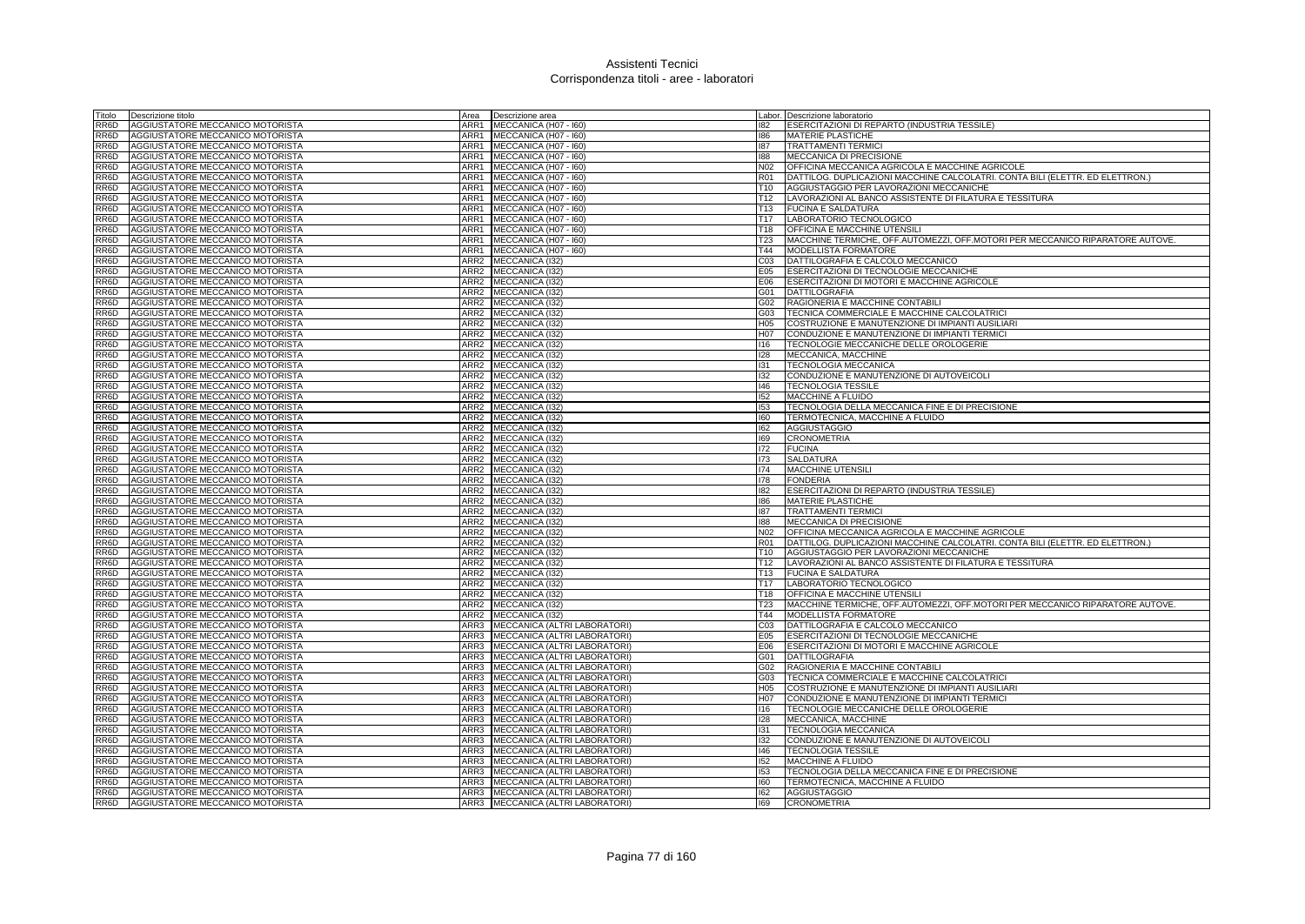| Titolo            | Descrizione titolo               |      | Area <b>Descrizione</b> area        |                 | Labor. Descrizione laboratorio                                                |
|-------------------|----------------------------------|------|-------------------------------------|-----------------|-------------------------------------------------------------------------------|
| RR6D              | AGGIUSTATORE MECCANICO MOTORISTA |      | ARR3   MECCANICA (ALTRI LABORATORI) | 172             | <b>FUCINA</b>                                                                 |
| RR6D              | AGGIUSTATORE MECCANICO MOTORISTA | ARR3 | MECCANICA (ALTRI LABORATORI)        | 173             | SALDATURA                                                                     |
| RR6D              | AGGIUSTATORE MECCANICO MOTORISTA |      | ARR3 MECCANICA (ALTRI LABORATORI)   | 174             | MACCHINE UTENSILI                                                             |
| RR6D              | AGGIUSTATORE MECCANICO MOTORISTA |      | ARR3 MECCANICA (ALTRI LABORATORI)   | 178             | <b>FONDERIA</b>                                                               |
| RR6D              | AGGIUSTATORE MECCANICO MOTORISTA |      | ARR3 MECCANICA (ALTRI LABORATORI)   | 182             | ESERCITAZIONI DI REPARTO (INDUSTRIA TESSILE)                                  |
| RR6D              | AGGIUSTATORE MECCANICO MOTORISTA | ARR3 | MECCANICA (ALTRI LABORATORI)        | 186             | MATERIE PLASTICHE                                                             |
| RR6D              | AGGIUSTATORE MECCANICO MOTORISTA | ARR3 | MECCANICA (ALTRI LABORATORI)        | 187             | <b>TRATTAMENTI TERMICI</b>                                                    |
| RR6D              | AGGIUSTATORE MECCANICO MOTORISTA | ARR3 | MECCANICA (ALTRI LABORATORI)        | 188             | MECCANICA DI PRECISIONE                                                       |
| RR6D              | AGGIUSTATORE MECCANICO MOTORISTA | ARR3 | MECCANICA (ALTRI LABORATORI)        | N02             | OFFICINA MECCANICA AGRICOLA E MACCHINE AGRICOLE                               |
| RR <sub>6</sub> D | AGGIUSTATORE MECCANICO MOTORISTA | ARR3 | MECCANICA (ALTRI LABORATORI)        | R01             | DATTILOG. DUPLICAZIONI MACCHINE CALCOLATRI. CONTA BILI (ELETTR. ED ELETTRON.) |
| RR6D              | AGGIUSTATORE MECCANICO MOTORISTA | ARR3 | MECCANICA (ALTRI LABORATORI)        | T <sub>10</sub> | AGGIUSTAGGIO PER LAVORAZIONI MECCANICHE                                       |
| RR6D              | AGGIUSTATORE MECCANICO MOTORISTA |      | ARR3 MECCANICA (ALTRI LABORATORI)   | T <sub>12</sub> | LAVORAZIONI AL BANCO ASSISTENTE DI FILATURA E TESSITURA                       |
| RR6D              | AGGIUSTATORE MECCANICO MOTORISTA |      | ARR3 MECCANICA (ALTRI LABORATORI)   | T13             | <b>FUCINA E SALDATURA</b>                                                     |
| RR6D              | AGGIUSTATORE MECCANICO MOTORISTA | ARR3 | MECCANICA (ALTRI LABORATORI)        | T17             | LABORATORIO TECNOLOGICO                                                       |
| RR6D              | AGGIUSTATORE MECCANICO MOTORISTA | ARR3 | MECCANICA (ALTRI LABORATORI)        | T18             | OFFICINA E MACCHINE UTENSIL                                                   |
| RR6D              | AGGIUSTATORE MECCANICO MOTORISTA | ARR3 | MECCANICA (ALTRI LABORATORI)        | <b>T23</b>      | MACCHINE TERMICHE, OFF.AUTOMEZZI, OFF.MOTORI PER MECCANICO RIPARATORE AUTOVE. |
| RR6D              | AGGIUSTATORE MECCANICO MOTORISTA |      | ARR3 MECCANICA (ALTRI LABORATORI)   | T44             | MODELLISTA FORMATORE                                                          |
| RR6E              | APPARECCHIATORE ELETTRONICO      | AR02 | ELETTRONICA ED ELETTROTECNICA       | F <sub>01</sub> | ELETTRONICA, RADIO, RADARTECNICA                                              |
|                   |                                  | AR02 |                                     | 107             |                                                                               |
| RR6E              | APPARECCHIATORE ELETTRONICO      | AR02 | ELETTRONICA ED ELETTROTECNICA       |                 | ELETTROTECNICA                                                                |
| RR6E              | APPARECCHIATORE ELETTRONICO      |      | ELETTRONICA ED ELETTROTECNICA       | 111<br>115      | <b>ELETTRONICA</b>                                                            |
| RR6E              | APPARECCHIATORE ELETTRONICO      |      | AR02 ELETTRONICA ED ELETTROTECNICA  |                 | ELETTROTECNICA, CRONOMETRIA                                                   |
| RR6E              | APPARECCHIATORE ELETTRONICO      |      | AR02 ELETTRONICA ED ELETTROTECNICA  | <b>I19</b>      | ELETTROTECNICA GENERALE, MISURE ELETTRICHE                                    |
| RR6E              | APPARECCHIATORE ELETTRONICO      |      | AR02 ELETTRONICA ED ELETTROTECNICA  | 120             | ELETTRONICA GENERALE, MISURE ELETTRONICHE                                     |
| RR6E              | APPARECCHIATORE ELETTRONICO      | AR02 | ELETTRONICA ED ELETTROTECNICA       | 121             | ELETTRONICA INDUSTRIALE, CONTROLLI E SERVOMECCANISMI                          |
| RR6E              | APPARECCHIATORE ELETTRONICO      |      | AR02 ELETTRONICA ED ELETTROTECNICA  | 122             | TECNOLOGIA GENERALE, TECNOLOGIA DELLE COSTRUZIONI ELETTRONICHE                |
| RR6E              | APPARECCHIATORE ELETTRONICO      |      | AR02 ELETTRONICA ED ELETTROTECNICA  | 123             | MISURE ELETTRICHE                                                             |
| RR6E              | APPARECCHIATORE ELETTRONICO      |      | AR02 ELETTRONICA ED ELETTROTECNICA  | 125             | ELETTRONICA GENERALE E NUCLEARE, MISURE ELETTRONICHE                          |
| RR6E              | APPARECCHIATORE ELETTRONICO      | AR02 | ELETTRONICA ED ELETTROTECNICA       | 126             | CONTROLLI, SERVOMECCANISMI ED APPLICAZIONI                                    |
| RR6E              | APPARECCHIATORE ELETTRONICO      | AR02 | ELETTRONICA ED ELETTROTECNICA       | 147             | ELABORATORI, PROGRAMMAZIONE                                                   |
| RR6E              | APPARECCHIATORE ELETTRONICO      |      | AR02 ELETTRONICA ED ELETTROTECNICA  | 157             | ELETTRONICA APPLICATA                                                         |
| RR6E              | APPARECCHIATORE ELETTRONICO      |      | AR02 ELETTRONICA ED ELETTROTECNICA  | 159             | MISURE ELETTRICHE, MISURE ELETTRONICHE                                        |
| RR6E              | APPARECCHIATORE ELETTRONICO      |      | AR02 ELETTRONICA ED ELETTROTECNICA  | 175             | COSTRUZIONI ELETTROMECCANICHE                                                 |
| RR6E              | APPARECCHIATORE ELETTRONICO      | AR02 | ELETTRONICA ED ELETTROTECNICA       | 176             | <b>IMPIANTI ELETTRICI</b>                                                     |
| RR6E              | APPARECCHIATORE ELETTRONICO      |      | AR02 ELETTRONICA ED ELETTROTECNICA  | 190             | COSTRUZIONI PER TELECOMUNICAZIONI                                             |
| RR6E              | APPARECCHIATORE ELETTRONICO      |      | AR02 ELETTRONICA ED ELETTROTECNICA  | 192             | COSTRUZIONI ELETTRONICHE                                                      |
| RR6E              | APPARECCHIATORE ELETTRONICO      | AR02 | ELETTRONICA ED ELETTROTECNICA       | 195             | TRATTAMENTO TESTI CONTABILITA' ELETTRONICA E APPLICAZIONI GESTIONALI          |
| RR6E              | APPARECCHIATORE ELETTRONICO      | AR02 | ELETTRONICA ED ELETTROTECNICA       | L01             | LABORATORIO LINGUISTICO                                                       |
| RR6E              | APPARECCHIATORE ELETTRONICO      |      | AR02 ELETTRONICA ED ELETTROTECNICA  | T30             | MISURAZIONI ELETTRICHE ED ELETTRONICHE                                        |
| RR6E              | APPARECCHIATORE ELETTRONICO      |      | AR02 ELETTRONICA ED ELETTROTECNICA  | T31             | ESERCITAZIONI PRATICHE PER APPARECCHIATORE ELETTRONICO                        |
| RR6E              | APPARECCHIATORE ELETTRONICO      | AR02 | ELETTRONICA ED ELETTROTECNICA       | T32             | ELETTROTECNICA ED ELETTRONICA                                                 |
| RR6E              | APPARECCHIATORE ELETTRONICO      | AR02 | ELETTRONICA ED ELETTROTECNICA       | <b>T33</b>      | MISURAZIONI PER TECNICO DELLE INDUSTRIE ELETTRICHE ED ELETTRONICHE            |
| RR6E              | APPARECCHIATORE ELETTRONICO      | AR02 | ELETTRONICA ED ELETTROTECNICA       | T34             | MISURAZIONI ELETTRICHE                                                        |
| RR6E              | APPARECCHIATORE ELETTRONICO      |      | AR02 ELETTRONICA ED ELETTROTECNICA  | <b>T35</b>      | OFFICINA ELETTRICA                                                            |
| RR6E              | APPARECCHIATORE ELETTRONICO      | AR02 | ELETTRONICA ED ELETTROTECNICA       | T36             | COSTRUZIONI ELETTROMECCANICHE PER ELETTRICISTA INSTALLATORE ED ELETTROMECC.   |
| RR6E              | APPARECCHIATORE ELETTRONICO      | AR02 | ELETTRONICA ED ELETTROTECNICA       | T65             | RADIOTELEGRAFISTA, PRATICA APPARATI E OFFICINA RADIOELETTRICA                 |
| RR6E              | APPARECCHIATORE ELETTRONICO      | AR02 | ELETTRONICA ED ELETTROTECNICA       | T72             | <b>INFORMATICA</b>                                                            |
| RR6E              | APPARECCHIATORE ELETTRONICO      |      | AR02 ELETTRONICA ED ELETTROTECNICA  | T76             | ESERCITAZIONI PRATICHEPER MONTATORI RIPARATORI AP PARECCHI RADIO E TV         |
| RR6E              | APPARECCHIATORE ELETTRONICO      |      | AR02 ELETTRONICA ED ELETTROTECNICA  | Z02             | IMPIANTI SERVIZI EDIFICI CIVILI, RURALI E SERRE                               |
| RR6E              | APPARECCHIATORE ELETTRONICO      | AR08 | <b>FISICA</b>                       | A01             | <b>GABINETTO DI FISICA E CHIMICA</b>                                          |
| RR6E              | APPARECCHIATORE ELETTRONICO      | AR08 | <b>FISICA</b>                       | 106             | <b>COMPLEMENTI DI FISICA</b>                                                  |
| RR6E              | APPARECCHIATORE ELETTRONICO      | AR08 | <b>FISICA</b>                       | 127             | <b>FISICA APPLICATA</b>                                                       |
| RR6E              | APPARECCHIATORE ELETTRONICO      | AR08 | <b>FISICA</b>                       | M <sub>03</sub> | <b>FISICA</b>                                                                 |
| RR6E              | APPARECCHIATORE ELETTRONICO      | AR08 | <b>FISICA</b>                       | <b>T37</b>      | FISICA PER TECNICO DELLE INDUSTRIE CHIMICHE                                   |
| RR6E              | APPARECCHIATORE ELETTRONICO      | AR08 | <b>FISICA</b>                       | <b>T38</b>      | FISICA PER TECNICO DELLE INDUSTRIE ELETTRICHE ED ELETTRONICHE                 |
| RR6E              | APPARECCHIATORE ELETTRONICO      | AR08 | <b>FISICA</b>                       | T39             | FISICA PER TECNICO DELLE INDUSTRIE MECCANICHE                                 |
| RR6E              | APPARECCHIATORE ELETTRONICO      | AR08 | <b>FISICA</b>                       | X01             | <b>GABINETTO SCIENTIFICO</b>                                                  |
| RR6F              | ARREDATORE E TECNICO ESPOSITORE  | AR12 | ARCHITETTURA ED ARREDAMENTO         | C <sub>06</sub> | TECNICA PROFESSIONALE ED ESERCITAZIONI PRATICHE DI ADDETTA ALLA VETRINA       |
| RR6F              | ARREDATORE E TECNICO ESPOSITORE  | AR12 | ARCHITETTURA ED ARREDAMENTO         | 163             | <b>FALEGNAMERIA</b>                                                           |
| RR6F              | ARREDATORE E TECNICO ESPOSITORE  | AR12 | ARCHITETTURA ED ARREDAMENTO         | <b>S08</b>      | TECNICA PROFESSIONALE PER DISEGNATRICE GRAFICO-PUBBLICITARIA                  |
| RR6F              | ARREDATORE E TECNICO ESPOSITORE  |      | AR12 ARCHITETTURA ED ARREDAMENTO    | T48             | LABORATORI E REPARTI DI LAVORAZIONE NELLA QUALIFICA ATIPICA DI LIUTAI         |
| RR6F              | ARREDATORE E TECNICO ESPOSITORE  | AR12 | ARCHITETTURA ED ARREDAMENTO         | T49             | LAVORAZIONE NELLA QUALIFICA ATIPICA DI LAVORAZIONE DEL MOBILE                 |
| RR6F              | ARREDATORE E TECNICO ESPOSITORE  | AR12 | ARCHITETTURA ED ARREDAMENTO         | Y01             | ARTE DEL LEGNO                                                                |
| RR6F              | ARREDATORE E TECNICO ESPOSITORE  | AR12 | ARCHITETTURA ED ARREDAMENTO         | Y07             | DISEGNATORI DI ARCHITETTURA ED ARREDAMENTO                                    |
| RR6F              | ARREDATORE E TECNICO ESPOSITORE  |      | AR12 ARCHITETTURA ED ARREDAMENTO    | Y15             | ARREDAMENTO                                                                   |
| RR6F              | ARREDATORE E TECNICO ESPOSITORE  |      | AR12 ARCHITETTURA ED ARREDAMENTO    | Y16             | <b>DISEGNATORI DI ARCHITETTURA</b>                                            |
| RR6F              | ARREDATORE E TECNICO ESPOSITORE  |      | AR12 ARCHITETTURA ED ARREDAMENTO    | Y25             | <b>SCENOTECNICA</b>                                                           |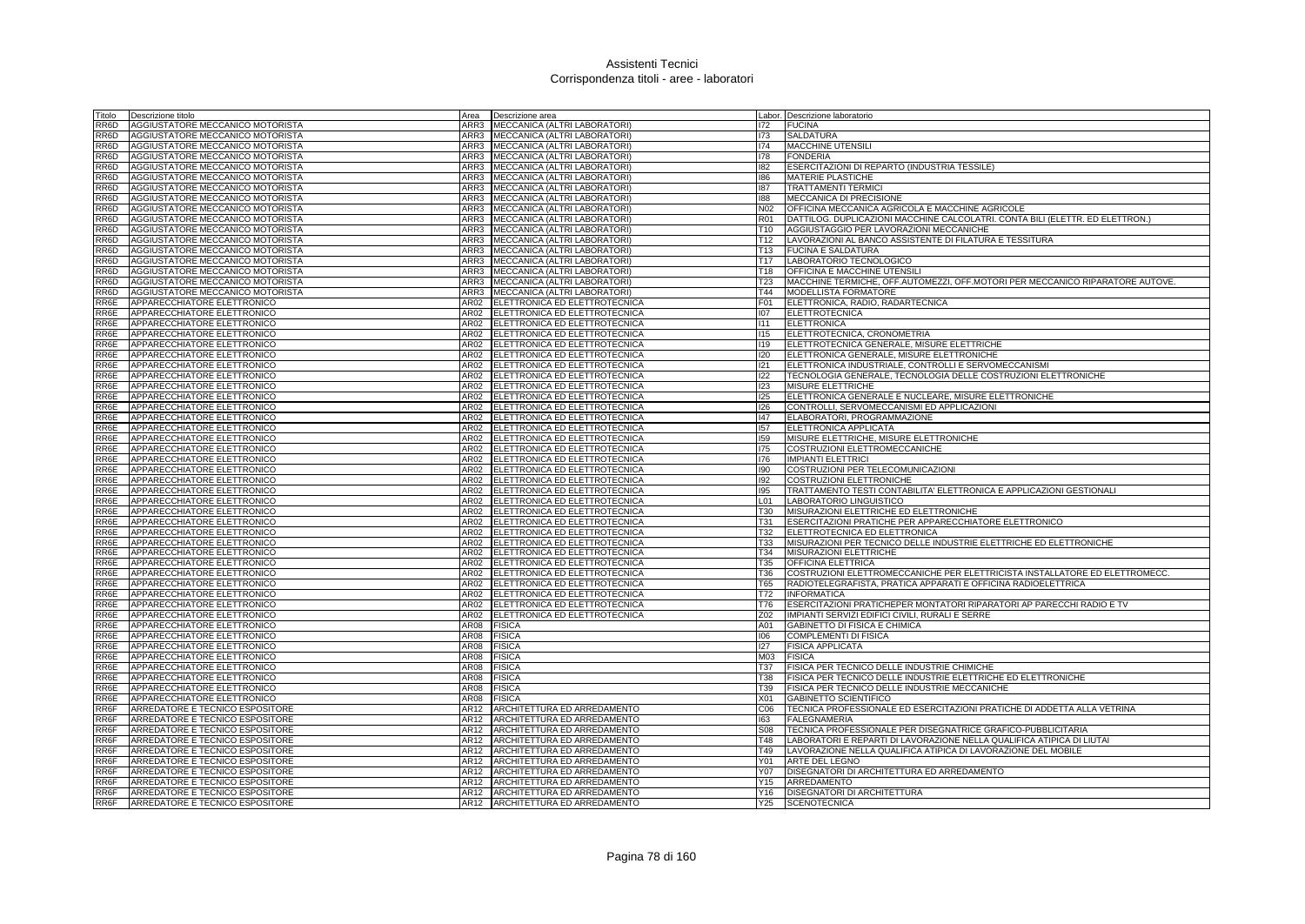| Titolo                     | Descrizione titolo                                                                             | Area         | Descrizione area                                                                                         |                 | Labor. Descrizione laboratorio                                                                   |
|----------------------------|------------------------------------------------------------------------------------------------|--------------|----------------------------------------------------------------------------------------------------------|-----------------|--------------------------------------------------------------------------------------------------|
| RR6F                       | ARREDATORE E TECNICO ESPOSITORE                                                                | AR12         | ARCHITETTURA ED ARREDAMENTO                                                                              | Y27             | ARTE DEL MOBILE                                                                                  |
| RR6F                       | ARREDATORE E TECNICO ESPOSITORE                                                                | AR22         | MODA E COSTUME                                                                                           | S01             | TECNICA PROF. ESERC. PRATICA MODELLISTA, SARTA, MAGLIERISTA, BIANCHERISTA                        |
| RR6F                       | ARREDATORE E TECNICO ESPOSITORE                                                                | AR22         | MODA E COSTUME                                                                                           | S02             | ESERCITAZIONI DI TAGLIO E CONFEZIONE PER FIGURINISTA                                             |
| RR6F                       | ARREDATORE E TECNICO ESPOSITORE                                                                | AR22         | <b>MODA E COSTUME</b>                                                                                    | S03             | ESERCITAZIONI PER COSTUMISTA TEATRALE E CINEMATOGRAFICA                                          |
| RR6F                       | ARREDATORE E TECNICO ESPOSITORE                                                                | AR22         | MODA E COSTUME                                                                                           | S09             | TECNICA PROFESSIONALE PER COSTUMISTA TEATRALE E CINEMATOGRAFICA                                  |
| RR6F                       | ARREDATORE E TECNICO ESPOSITORE                                                                | AR22         | <b>MODA E COSTUME</b>                                                                                    | Y19             | <b>MODA E COSTUME</b>                                                                            |
| <b>RR60</b>                | <b>MAGLIERISTA</b>                                                                             | AR18         | ECONOMIA DOMESTICA E SERVIZI AUSILIARI ALBERGHIERI                                                       | CO <sub>1</sub> | <b>ECONOMIA DOMESTICA</b>                                                                        |
| <b>RR60</b>                | <b>MAGLIERISTA</b>                                                                             | AR18         | ECONOMIA DOMESTICA E SERVIZI AUSILIARI ALBERGHIERI                                                       | CO <sub>2</sub> | <b>LAVORI FEMMINILI</b>                                                                          |
| <b>RR60</b>                | <b>MAGLIERISTA</b>                                                                             | AR18         | ECONOMIA DOMESTICA E SERVIZI AUSILIARI ALBERGHIERI                                                       | H04             | LAVANDERIA E GUARDAROBA                                                                          |
| <b>RR60</b>                | <b>MAGLIERISTA</b>                                                                             | AR18         | ECONOMIA DOMESTICA E SERVIZI AUSILIARI ALBERGHIERI                                                       | 148             | FILATURA, TECNOLOGIA MAGLIERA                                                                    |
| <b>RR60</b>                | <b>MAGLIERISTA</b>                                                                             | AR18         | ECONOMIA DOMESTICA E SERVIZI AUSILIARI ALBERGHIERI                                                       | 150             | ELEMENTI DI TINTORIA                                                                             |
| <b>RR60</b>                | <b>MAGLIERISTA</b>                                                                             | AR18         | ECONOMIA DOMESTICA E SERVIZI AUSILIARI ALBERGHIERI                                                       | 167             | REPARTO DI LAVORAZIONE (CONFEZIONI INDUSTRIALI)                                                  |
| <b>RR60</b>                | <b>MAGLIERISTA</b><br>MAGLIERISTA                                                              | AR18<br>AR18 | ECONOMIA DOMESTICA E SERVIZI AUSILIARI ALBERGHIERI<br>ECONOMIA DOMESTICA E SERVIZI AUSILIARI ALBERGHIERI | 185<br>N01      | ESERCITAZIONI DI REPARTO (INDUSTRIA MAGLIERIA)<br>ECONOMIA FAMILIARE O ECONOMIA DOMESTICA RURALE |
| <b>RR60</b><br><b>RR60</b> | <b>MAGLIERISTA</b>                                                                             | AR18         | ECONOMIA DOMESTICA E SERVIZI AUSILIARI ALBERGHIERI                                                       | <b>S04</b>      | ESERCITAZIONI PER ADDETTA AI SERVIZI AUSILIARI DI ALBERGHI E PENSIONI                            |
| <b>RR60</b>                | MAGLIERISTA                                                                                    | AR22         | MODA E COSTUME                                                                                           | <b>S01</b>      | TECNICA PROF. ESERC. PRATICA MODELLISTA, SARTA, MAGLIERISTA, BIANCHERISTA                        |
| <b>RR60</b>                | <b>MAGLIERISTA</b>                                                                             | AR22         | <b>MODA E COSTUME</b>                                                                                    | S02             | ESERCITAZIONI DI TAGLIO E CONFEZIONE PER FIGURINISTA                                             |
| <b>RR60</b>                | MAGLIERISTA                                                                                    | AR22         | MODA E COSTUME                                                                                           | S03             | ESERCITAZIONI PER COSTUMISTA TEATRALE E CINEMATOGRAFICA                                          |
| <b>RR60</b>                | <b>MAGLIERISTA</b>                                                                             | AR22         | <b>MODA E COSTUME</b>                                                                                    | S <sub>09</sub> | TECNICA PROFESSIONALE PER COSTUMISTA TEATRALE E CINEMATOGRAFICA                                  |
| <b>RR60</b>                | <b>MAGLIERISTA</b>                                                                             | AR22         | <b>MODA E COSTUME</b>                                                                                    | Y19             | <b>MODA E COSTUME</b>                                                                            |
| <b>RR61</b>                | <b>MODELLISTA</b>                                                                              | AR18         | ECONOMIA DOMESTICA E SERVIZI AUSILIARI ALBERGHIERI                                                       | CO1             | <b>ECONOMIA DOMESTICA</b>                                                                        |
| <b>RR61</b>                | <b>MODELLISTA</b>                                                                              | AR18         | ECONOMIA DOMESTICA E SERVIZI AUSILIARI ALBERGHIERI                                                       | CO <sub>2</sub> | <b>LAVORI FEMMINILI</b>                                                                          |
| <b>RR61</b>                | <b>MODELLISTA</b>                                                                              | AR18         | ECONOMIA DOMESTICA E SERVIZI AUSILIARI ALBERGHIERI                                                       | H04             | LAVANDERIA E GUARDAROBA                                                                          |
| <b>RR61</b>                | <b>MODELLISTA</b>                                                                              | AR18         | ECONOMIA DOMESTICA E SERVIZI AUSILIARI ALBERGHIERI                                                       | 148             | FILATURA, TECNOLOGIA MAGLIERA                                                                    |
| <b>RR61</b>                | <b>MODELLISTA</b>                                                                              | AR18         | ECONOMIA DOMESTICA E SERVIZI AUSILIARI ALBERGHIERI                                                       | 150             | ELEMENTI DI TINTORIA                                                                             |
| <b>RR61</b>                | <b>MODELLISTA</b>                                                                              | AR18         | ECONOMIA DOMESTICA E SERVIZI AUSILIARI ALBERGHIERI                                                       | 167             | REPARTO DI LAVORAZIONE (CONFEZIONI INDUSTRIALI)                                                  |
| <b>RR61</b>                | <b>MODELLISTA</b>                                                                              | AR18         | ECONOMIA DOMESTICA E SERVIZI AUSILIARI ALBERGHIERI                                                       | 185             | ESERCITAZIONI DI REPARTO (INDUSTRIA MAGLIERIA)                                                   |
| <b>RR61</b>                | <b>MODELLISTA</b>                                                                              | AR18         | ECONOMIA DOMESTICA E SERVIZI AUSILIARI ALBERGHIERI                                                       | N01             | ECONOMIA FAMILIARE O ECONOMIA DOMESTICA RURALE                                                   |
| <b>RR61</b>                | <b>MODELLISTA</b>                                                                              | AR18         | ECONOMIA DOMESTICA E SERVIZI AUSILIARI ALBERGHIERI                                                       | <b>S04</b>      | ESERCITAZIONI PER ADDETTA AI SERVIZI AUSILIARI DI ALBERGHI E PENSIONI                            |
| <b>RR61</b>                | <b>MODELLISTA</b>                                                                              | AR22         | <b>MODA E COSTUME</b>                                                                                    | S01             | TECNICA PROF. ESERC. PRATICA MODELLISTA, SARTA, MAGLIERISTA, BIANCHERISTA                        |
| <b>RR61</b>                | <b>MODELLISTA</b>                                                                              | AR22         | <b>MODA E COSTUME</b>                                                                                    | S <sub>02</sub> | ESERCITAZIONI DI TAGLIO E CONFEZIONE PER FIGURINISTA                                             |
| <b>RR61</b>                | <b>MODELLISTA</b>                                                                              | AR22         | <b>MODA E COSTUME</b>                                                                                    | S03             | ESERCITAZIONI PER COSTUMISTA TEATRALE E CINEMATOGRAFICA                                          |
| <b>RR61</b>                | <b>MODELLISTA</b>                                                                              | AR22         | MODA E COSTUME                                                                                           | S09             | TECNICA PROFESSIONALE PER COSTUMISTA TEATRALE E CINEMATOGRAFICA                                  |
| <b>RR61</b>                | <b>MODELLISTA</b>                                                                              | AR22         | MODA E COSTUME                                                                                           | Y19             | <b>MODA E COSTUME</b>                                                                            |
| <b>RR62</b>                | PREPARATRICE DI LABORATORIO CHIMICO-BIOLOGICO                                                  | AR08         | <b>FISICA</b>                                                                                            | A01             | GABINETTO DI FISICA E CHIMICA                                                                    |
| <b>RR62</b>                | PREPARATRICE DI LABORATORIO CHIMICO-BIOLOGICO<br>PREPARATRICE DI LABORATORIO CHIMICO-BIOLOGICO | AR08         | <b>FISICA</b>                                                                                            | 106<br>127      | COMPLEMENTI DI FISICA                                                                            |
| <b>RR62</b><br><b>RR62</b> | PREPARATRICE DI LABORATORIO CHIMICO-BIOLOGICO                                                  | AR08<br>AR08 | <b>FISICA</b><br><b>FISICA</b>                                                                           | M03             | <b>FISICA APPLICATA</b><br><b>FISICA</b>                                                         |
| <b>RR62</b>                | PREPARATRICE DI LABORATORIO CHIMICO-BIOLOGICO                                                  | AR08         | <b>FISICA</b>                                                                                            | <b>T37</b>      | FISICA PER TECNICO DELLE INDUSTRIE CHIMICHE                                                      |
| <b>RR62</b>                | PREPARATRICE DI LABORATORIO CHIMICO-BIOLOGICO                                                  | AR08         | <b>FISICA</b>                                                                                            | <b>T38</b>      | FISICA PER TECNICO DELLE INDUSTRIE ELETTRICHE ED ELETTRONICHE                                    |
| <b>RR62</b>                | PREPARATRICE DI LABORATORIO CHIMICO-BIOLOGICO                                                  | AR08         | <b>FISICA</b>                                                                                            | T39             | FISICA PER TECNICO DELLE INDUSTRIE MECCANICHE                                                    |
| <b>RR62</b>                | PREPARATRICE DI LABORATORIO CHIMICO-BIOLOGICO                                                  | AR08         | <b>FISICA</b>                                                                                            | X01             | <b>GABINETTO SCIENTIFICO</b>                                                                     |
| <b>RR62</b>                | PREPARATRICE DI LABORATORIO CHIMICO-BIOLOGICO                                                  | AR23         | <b>CHIMICA</b>                                                                                           | E03             | CHIMICA ED INDUSTRIA AGRARIA                                                                     |
| <b>RR62</b>                | PREPARATRICE DI LABORATORIO CHIMICO-BIOLOGICO                                                  | AR23         | CHIMICA                                                                                                  | 103             | MERCEOLOGIA, CHIMICA, OTTICA FOTOGRAFICA                                                         |
| <b>RR62</b>                | PREPARATRICE DI LABORATORIO CHIMICO-BIOLOGICO                                                  | AR23         | <b>CHIMICA</b>                                                                                           | 104             | MICROSCOPIA, MICROBIOLOGIA CONCIARIA                                                             |
| <b>RR62</b>                | PREPARATRICE DI LABORATORIO CHIMICO-BIOLOGICO                                                  | AR23         | <b>CHIMICA</b>                                                                                           | 105             | TECNOLOGIA CONCIARIA, ANALISI                                                                    |
| <b>RR62</b>                | PREPARATRICE DI LABORATORIO CHIMICO-BIOLOGICO                                                  | AR23         | <b>CHIMICA</b>                                                                                           | 108             | COMPLEMENTI DI FISICA ED ELETTROCHIMICA                                                          |
| <b>RR62</b>                | PREPARATRICE DI LABORATORIO CHIMICO-BIOLOGICO                                                  | AR23         | CHIMICA                                                                                                  | 109             | ANALISI CHIMICA GENERALE E TECNICA                                                               |
| <b>RR62</b>                | PREPARATRICE DI LABORATORIO CHIMICO-BIOLOGICO                                                  | AR23         | <b>CHIMICA</b>                                                                                           | 112             | <b>ANALISI CHIMICA</b>                                                                           |
| <b>RR62</b>                | PREPARATRICE DI LABORATORIO CHIMICO-BIOLOGICO                                                  | AR23         | <b>CHIMICA</b>                                                                                           | 129             | <b>MICROSCOPIA</b>                                                                               |
| <b>RR62</b>                | PREPARATRICE DI LABORATORIO CHIMICO-BIOLOGICO                                                  | AR23         | <b>CHIMICA</b>                                                                                           | 41              | <b>RADIOCHIMICA</b>                                                                              |
| <b>RR62</b>                | PREPARATRICE DI LABORATORIO CHIMICO-BIOLOGICO                                                  | AR23         | <b>CHIMICA</b>                                                                                           | 142             | CHIMICA TESSILE E TINTORIA                                                                       |
| <b>RR62</b>                | PREPARATRICE DI LABORATORIO CHIMICO-BIOLOGICO                                                  | AR23         | CHIMICA                                                                                                  | 145             | CHIMICA TINTORIA, SOSTANZE COLORANTI                                                             |
| <b>RR62</b>                | PREPARATRICE DI LABORATORIO CHIMICO-BIOLOGICO                                                  | AR23         | <b>CHIMICA</b>                                                                                           | 151             | TECNOLOGIA CHIMICA GENERALE E DELLE MATERIE PLASTICHE                                            |
| <b>RR62</b>                | PREPARATRICE DI LABORATORIO CHIMICO-BIOLOGICO                                                  | AR23         | <b>CHIMICA</b>                                                                                           | 154             | CHIMICA ANALITICA                                                                                |
| <b>RR62</b>                | PREPARATRICE DI LABORATORIO CHIMICO-BIOLOGICO                                                  | AR23         | <b>CHIMICA</b>                                                                                           | 156             | CHIMICA ORGANICA E DEGLI ALIMENTI                                                                |
| <b>RR62</b>                | PREPARATRICE DI LABORATORIO CHIMICO-BIOLOGICO<br>PREPARATRICE DI LABORATORIO CHIMICO-BIOLOGICO | AR23<br>AR23 | CHIMICA<br><b>CHIMICA</b>                                                                                | 158<br>166      | COMPLEMENTI DI BIOLOGIA, MICROBIOLOGIA GENERALE ED APPLICATA<br><b>TECNICA CONCIARIA</b>         |
| <b>RR62</b><br><b>RR62</b> | PREPARATRICE DI LABORATORIO CHIMICO-BIOLOGICO                                                  | AR23         | CHIMICA                                                                                                  | 184             | ESERCITAZIONI DI REPARTO (INDUSTRIA TINTORIA)                                                    |
| <b>RR62</b>                | PREPARATRICE DI LABORATORIO CHIMICO-BIOLOGICO                                                  | AR23         | CHIMICA                                                                                                  | 193             | CHIMICA ED ANALISI MERCEOLOGICA                                                                  |
| <b>RR62</b>                | PREPARATRICE DI LABORATORIO CHIMICO-BIOLOGICO                                                  | AR23         | CHIMICA                                                                                                  | 194             | LABORATORIO DI ANALISI CLINICHE MICROBIOLOGICHEE BROMATOLOGICHE                                  |
| <b>RR62</b>                | PREPARATRICE DI LABORATORIO CHIMICO-BIOLOGICO                                                  | AR23         | <b>CHIMICA</b>                                                                                           | M04             | <b>CHIMICA</b>                                                                                   |
| <b>RR62</b>                | PREPARATRICE DI LABORATORIO CHIMICO-BIOLOGICO                                                  | AR23         | <b>CHIMICA</b>                                                                                           | N <sub>12</sub> | CHIMICA, CHIMICA BIOLOGICA, ANALISI MICROBIOLOGICHE                                              |
| <b>RR62</b>                | PREPARATRICE DI LABORATORIO CHIMICO-BIOLOGICO                                                  | AR23         | <b>CHIMICA</b>                                                                                           | S <sub>07</sub> | ESERCITAZIONI PRATICHE PER COSMETISTA                                                            |
| <b>RR62</b>                | PREPARATRICE DI LABORATORIO CHIMICO-BIOLOGICO                                                  | AR23         | <b>CHIMICA</b>                                                                                           | S10             | <b>TECNICA CHIMICA</b>                                                                           |
| <b>RR62</b>                | PREPARATRICE DI LABORATORIO CHIMICO-BIOLOGICO                                                  | <b>AR23</b>  | <b>CHIMICA</b>                                                                                           | S11             | TECNICA MICROBIOLOGICA PER PREPARATRICE DI LABORATORIO CHIMICO E BIOLOGICO                       |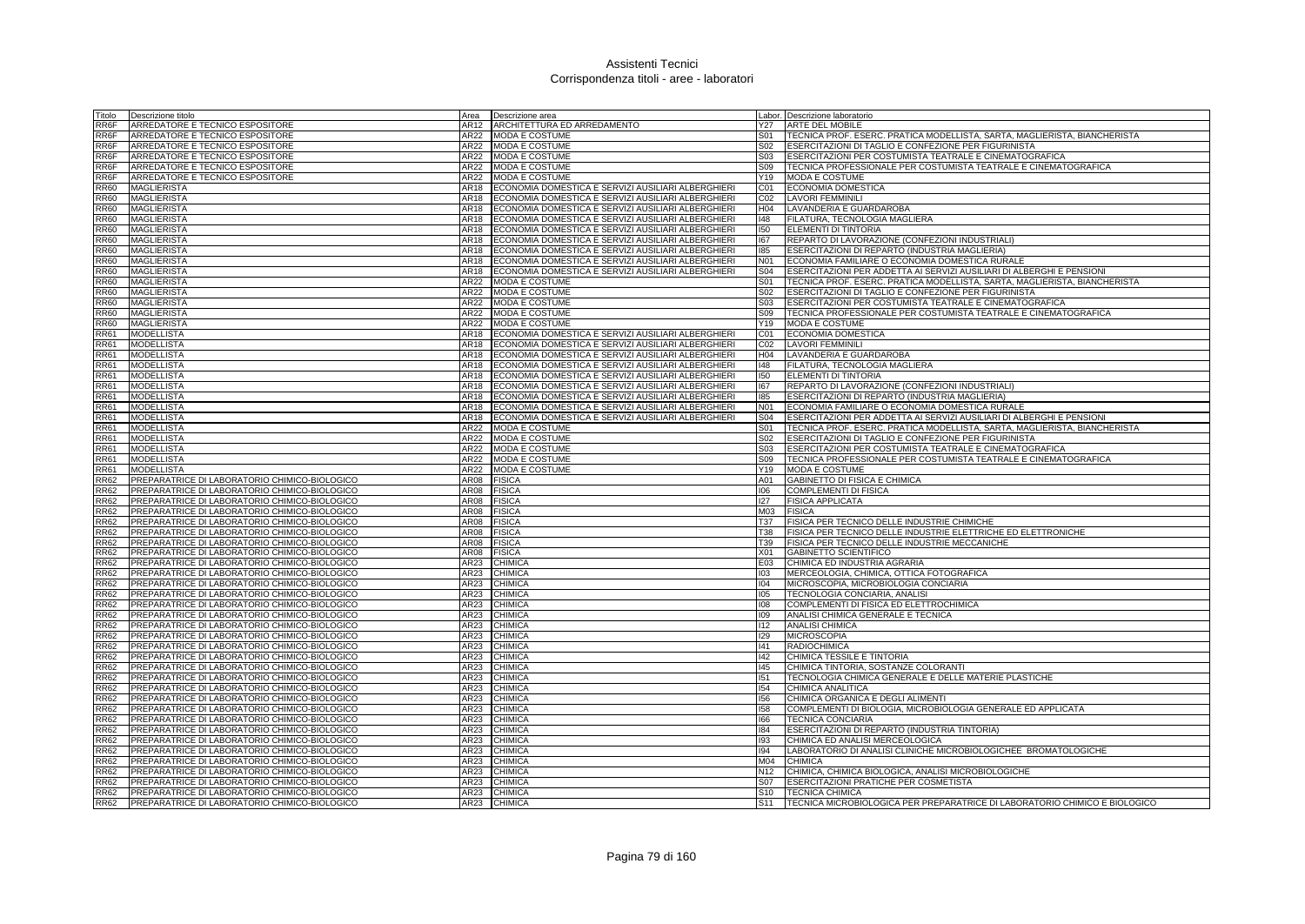| Titolo             | Descrizione titolo                                                                    | Area         | Descrizione area                                                                | Labor.          | Descrizione laboratorio                                                                                           |
|--------------------|---------------------------------------------------------------------------------------|--------------|---------------------------------------------------------------------------------|-----------------|-------------------------------------------------------------------------------------------------------------------|
| <b>RR62</b>        | PREPARATRICE DI LABORATORIO CHIMICO-BIOLOGICO                                         | AR23         | CHIMICA                                                                         | S13             | LABORATORIO DI CHIMICA ANALITICA BROMATOLOGICA                                                                    |
| <b>RR62</b>        | PREPARATRICE DI LABORATORIO CHIMICO-BIOLOGICO                                         | AR23         | <b>CHIMICA</b>                                                                  | S <sub>14</sub> | LABORATORIO DI CHIMICA FISICA ED ANALISI                                                                          |
| <b>RR62</b>        | PREPARATRICE DI LABORATORIO CHIMICO-BIOLOGICO                                         | AR23         | CHIMICA                                                                         | T24             | LABORATORIO ANALISI CHIMICHE STRUMENTALI E TECNICHE                                                               |
| <b>RR62</b>        | PREPARATRICE DI LABORATORIO CHIMICO-BIOLOGICO                                         | AR23         | CHIMICA                                                                         | T25             | PREPARAZIONI CHIMICHE PER OPERATORE CHIMICO                                                                       |
| <b>RR62</b>        | PREPARATRICE DI LABORATORIO CHIMICO-BIOLOGICO                                         | AR23         | CHIMICA                                                                         | T26             | CHIMICA FISICA ED ANALISI                                                                                         |
| <b>RR62</b>        | PREPARATRICE DI LABORATORIO CHIMICO-BIOLOGICO                                         | AR23         | CHIMICA                                                                         | T <sub>27</sub> | CHIMICA ORGANICA E PREPARAZIONI PER TECNICO DELLE INDUSTRIE CHIMICHE                                              |
| <b>RR62</b>        | PREPARATRICE DI LABORATORIO CHIMICO-BIOLOGICO                                         | AR23         | CHIMICA                                                                         | T <sub>28</sub> | CHIMICA PER TECNICO DELLE INDUSTRIE ELETTRICHE ED ELETTRONICHE                                                    |
| <b>RR62</b>        | PREPARATRICE DI LABORATORIO CHIMICO-BIOLOGICO                                         | AR23         | <b>CHIMICA</b>                                                                  | T29             | CHIMICA PER TECNICO DELLE INDUSTRIE MECCANICHE                                                                    |
| <b>RR62</b>        | PREPARATRICE DI LABORATORIO CHIMICO-BIOLOGICO                                         | AR23         | <b>CHIMICA</b>                                                                  | <b>T59</b>      | CHIMICA ANALITICA BROMATOLOGICA                                                                                   |
| <b>RR62</b>        | PREPARATRICE DI LABORATORIO CHIMICO-BIOLOGICO                                         | AR23         | <b>CHIMICA</b>                                                                  | T61             | <b>TECNICA MICROBIOLOGICA</b>                                                                                     |
| RR62               | PREPARATRICE DI LABORATORIO CHIMICO-BIOLOGICO                                         | AR23         | CHIMICA                                                                         | T62             | CHIM.ORG.E PREP.PER TECNICO DI LABORATORIO CHIMICO BIOLOGICO                                                      |
| RR62               | PREPARATRICE DI LABORATORIO CHIMICO-BIOLOGICO                                         | AR38         | <b>AGROINDUSTRIALE</b>                                                          | N07             | INDUSTRIA LATTIERO-CASEARIA                                                                                       |
| <b>RR62</b>        | PREPARATRICE DI LABORATORIO CHIMICO-BIOLOGICO                                         | AR38         | <b>AGROINDUSTRIALE</b>                                                          | N08             | <b>INDUSTRIA ENOLOGICA</b>                                                                                        |
| <b>RR62</b>        | PREPARATRICE DI LABORATORIO CHIMICO-BIOLOGICO                                         | AR38         | AGROINDUSTRIALE                                                                 | N09             | INDUSTRIA AGRARIA OLEARIA                                                                                         |
| RR62               | PREPARATRICE DI LABORATORIO CHIMICO-BIOLOGICO                                         | AR38         | AGROINDUSTRIALE                                                                 | N10             | INDUSTRIA CONSERVIERA                                                                                             |
| R62                | PREPARATRICE DI LABORATORIO CHIMICO-BIOLOGICO                                         | AR38         | <b>AGROINDUSTRIALE</b>                                                          | N11             | <b>ANALISI AGRARIE</b>                                                                                            |
| RR65               | <b>TESSITRICE ARTIGIANA</b>                                                           | AR30         | <b>TESSUTO</b>                                                                  | 140             | FILATURA, TECNOLOGIA TESSILE                                                                                      |
| <b>RR65</b>        | <b>TESSITRICE ARTIGIANA</b>                                                           | AR30         | <b>TESSUTO</b>                                                                  | 170             | ESERCITAZIONI DI REPARTO (DISEGNO DEI TESSUTI)                                                                    |
| <b>RR65</b>        | <b>TESSITRICE ARTIGIANA</b>                                                           | AR30         | <b>TESSUTO</b>                                                                  | T06             | TECNOLOGIA TESSILE PER ASSITENTE DI FILATURA E PER ASSISTENTE DI TESSITURA                                        |
| RR65               | <b>TESSITRICE ARTIGIANA</b>                                                           | AR30         | <b>TESSUTO</b>                                                                  | TN7             | OFFICINA DI FILATURA PER ASSISTENTE DI FILATURA                                                                   |
| <b>RR65</b>        | <b>TESSITRICE ARTIGIANA</b>                                                           | AR30         | <b>TESSUTO</b>                                                                  | T08             | OFFICINA TESSILE PER ASSISTENTE DI FILATURA                                                                       |
| <b>RR65</b>        | <b>TESSITRICE ARTIGIANA</b>                                                           | AR30         | <b>TESSUTO</b>                                                                  | T19             | LAVORAZIONE CON MACCHINE UTENSILI ASS. DI FILATURA ED ASS. DI TESSITURA                                           |
| <b>RR65</b>        | <b>TESSITRICE ARTIGIANA</b>                                                           | AR30         | <b>TESSUTO</b>                                                                  | T73             | TECNOLOGIA TESSILE, MAGLIERIA E OFFICINA TESSILE, FILATURA E TESSITURA                                            |
| RR65               | <b>TESSITRICE ARTIGIANA</b>                                                           | AR30         | <b>TESSUTO</b>                                                                  | Y06             | ARTE DEL TESSUTO                                                                                                  |
| <b>RR68</b>        | DISEGNATRICE E STILISTA DI MODA                                                       | AR18         | ECONOMIA DOMESTICA E SERVIZI AUSILIARI ALBERGHIERI                              | CO1             | ECONOMIA DOMESTICA                                                                                                |
| <b>RR68</b>        | DISEGNATRICE E STILISTA DI MODA                                                       | AR18         | ECONOMIA DOMESTICA E SERVIZI AUSILIARI ALBERGHIERI                              | CO <sub>2</sub> | <b>LAVORI FEMMINILI</b>                                                                                           |
| <b>RR68</b>        | DISEGNATRICE E STILISTA DI MODA                                                       | AR18         | ECONOMIA DOMESTICA E SERVIZI AUSILIARI ALBERGHIERI                              | H04             | LAVANDERIA E GUARDAROBA                                                                                           |
| <b>RR68</b>        | DISEGNATRICE E STILISTA DI MODA                                                       | AR18         | ECONOMIA DOMESTICA E SERVIZI AUSILIARI ALBERGHIERI                              | $ 48\rangle$    | FILATURA, TECNOLOGIA MAGLIERA                                                                                     |
| <b>R68</b>         | DISEGNATRICE E STILISTA DI MODA                                                       | AR18         | ECONOMIA DOMESTICA E SERVIZI AUSILIARI ALBERGHIERI                              | 150             | ELEMENTI DI TINTORIA                                                                                              |
| <b>RR68</b>        | DISEGNATRICE E STILISTA DI MODA                                                       | AR18         | ECONOMIA DOMESTICA E SERVIZI AUSILIARI ALBERGHIERI                              | 167             | REPARTO DI LAVORAZIONE (CONFEZIONI INDUSTRIALI)                                                                   |
| <b>RR68</b>        | DISEGNATRICE E STILISTA DI MODA                                                       | AR18         | ECONOMIA DOMESTICA E SERVIZI AUSILIARI ALBERGHIERI                              | 185             | ESERCITAZIONI DI REPARTO (INDUSTRIA MAGLIERIA)                                                                    |
| <b>RR68</b>        | DISEGNATRICE E STILISTA DI MODA                                                       | <b>AR18</b>  | ECONOMIA DOMESTICA E SERVIZI AUSILIARI ALBERGHIERI                              | N <sub>01</sub> | ECONOMIA FAMILIARE O ECONOMIA DOMESTICA RURALE                                                                    |
| <b>RR68</b>        | DISEGNATRICE E STILISTA DI MODA                                                       | AR18         | ECONOMIA DOMESTICA E SERVIZI AUSILIARI ALBERGHIERI                              | <b>S04</b>      | ESERCITAZIONI PER ADDETTA AI SERVIZI AUSILIARI DI ALBERGHI E PENSIONI                                             |
| RR68               | DISEGNATRICE E STILISTA DI MODA                                                       | AR22         | MODA E COSTUME                                                                  | S01             | TECNICA PROF. ESERC. PRATICA MODELLISTA, SARTA, MAGLIERISTA, BIANCHERISTA                                         |
| <b>RR68</b>        | DISEGNATRICE E STILISTA DI MODA                                                       | AR22         | <b>MODA E COSTUME</b>                                                           | S02             | ESERCITAZIONI DI TAGLIO E CONFEZIONE PER FIGURINISTA                                                              |
| <b>RR68</b>        | DISEGNATRICE E STILISTA DI MODA                                                       | AR22         | MODA E COSTUME                                                                  | S03             | ESERCITAZIONI PER COSTUMISTA TEATRALE E CINEMATOGRAFICA                                                           |
| RR68               | DISEGNATRICE E STILISTA DI MODA                                                       | AR22         | <b>MODA E COSTUME</b>                                                           | S09             | TECNICA PROFESSIONALE PER COSTUMISTA TEATRALE E CINEMATOGRAFICA                                                   |
| R68                | DISEGNATRICE E STILISTA DI MODA                                                       | AR22         | <b>MODA E COSTUME</b>                                                           | Y19             | MODA E COSTUME                                                                                                    |
| <b>RR69</b>        | TECNICO DELLA GRAFICA E DELLA PUBBLICITA                                              | AR15         | GRAFICA PUBBLICITARIA E FOTOGRAFIA                                              | 164             | <b>ARTI FOTOGRAFICHE</b>                                                                                          |
| <b>RR69</b>        | TECNICO DELLA GRAFICA E DELLA PUBBLICITA                                              | AR15         | GRAFICA PUBBLICITARIA E FOTOGRAFIA                                              | 165             | <b>ARTI GRAFICHE</b>                                                                                              |
| <b>RR69</b>        | TECNICO DELLA GRAFICA E DELLA PUBBLICITA'                                             | AR15         | GRAFICA PUBBLICITARIA E FOTOGRAFIA                                              | S <sub>17</sub> | <b>FOTOGRAFIA</b>                                                                                                 |
| <b>R69</b><br>RR69 | TECNICO DELLA GRAFICA E DELLA PUBBLICITA<br>TECNICO DELLA GRAFICA E DELLA PUBBLICITA  | AR15<br>AR15 | GRAFICA PUBBLICITARIA E FOTOGRAFIA<br><b>GRAFICA PUBBLICITARIA E FOTOGRAFIA</b> | T03<br>Y04      | ESERCITAZIONI PER LA QUALIFICA ATIPICA DI ARTE FOTOGRAFICA<br>ARTE DELLA GRAFICA PUBBLICITARIA E DELLA FOTOGRAFIA |
| RR69               |                                                                                       | AR15         | GRAFICA PUBBLICITARIA E FOTOGRAFIA                                              | Y12             |                                                                                                                   |
| RR69               | TECNICO DELLA GRAFICA E DELLA PUBBLICITA<br>TECNICO DELLA GRAFICA E DELLA PUBBLICITA' | AR15         | GRAFICA PUBBLICITARIA E FOTOGRAFIA                                              | Y13             | <b>ARTE PUBBLICITARIA</b><br>FOTOGRAFIA ARTISTICA                                                                 |
|                    |                                                                                       | AR15         |                                                                                 |                 | GRAFICA PUBBLICITARIA E FOTOGRAFIA                                                                                |
| RR69<br>RR7A       | TECNICO DELLA GRAFICA E DELLA PUBBLICITA'<br>CONGEGNATORE MECCANICO                   | ARR1         | GRAFICA PUBBLICITARIA E FOTOGRAFIA<br>MECCANICA (H07 - I60)                     | Y24<br>C03      | DATTILOGRAFIA E CALCOLO MECCANICO                                                                                 |
| RR7A               | CONGEGNATORE MECCANICO                                                                | ARR1         | MECCANICA (H07 - I60)                                                           | E05             | ESERCITAZIONI DI TECNOLOGIE MECCANICHE                                                                            |
| RR7A               | CONGEGNATORE MECCANICO                                                                | ARR1         | MECCANICA (H07 - I60)                                                           | E06             | ESERCITAZIONI DI MOTORI E MACCHINE AGRICOLE                                                                       |
| RR7A               | CONGEGNATORE MECCANICO                                                                | ARR1         | MECCANICA (H07 - I60)                                                           | G01             | <b>DATTILOGRAFIA</b>                                                                                              |
| RR7A               | CONGEGNATORE MECCANICO                                                                | ARR1         | MECCANICA (H07 - I60)                                                           | G02             | RAGIONERIA E MACCHINE CONTABILI                                                                                   |
| RR7A               | CONGEGNATORE MECCANICO                                                                | ARR1         | MECCANICA (H07 - I60)                                                           | G03             | TECNICA COMMERCIALE E MACCHINE CALCOLATRIC                                                                        |
| RR7A               | <b>CONGEGNATORE MECCANICO</b>                                                         | ARR1         | MECCANICA (H07 - I60)                                                           | H05             | COSTRUZIONE E MANUTENZIONE DI IMPIANTI AUSILIARI                                                                  |
| RR7A               | CONGEGNATORE MECCANICO                                                                | ARR1         | MECCANICA (H07 - 160)                                                           | H07             | CONDUZIONE E MANUTENZIONE DI IMPIANTI TERMICI                                                                     |
| RR7A               | CONGEGNATORE MECCANICO                                                                | ARR1         | MECCANICA (H07 - I60)                                                           | 116             | TECNOLOGIE MECCANICHE DELLE OROLOGERIE                                                                            |
| RR7A               | CONGEGNATORE MECCANICO                                                                | ARR1         | MECCANICA (H07 - I60)                                                           | 128             | MECCANICA, MACCHINE                                                                                               |
| RR7A               | CONGEGNATORE MECCANICO                                                                | ARR1         | MECCANICA (H07 - I60)                                                           | 131             | <b>TECNOLOGIA MECCANICA</b>                                                                                       |
| RR7A               | CONGEGNATORE MECCANICO                                                                | ARR1         | MECCANICA (H07 - 160)                                                           | 132             | CONDUZIONE E MANUTENZIONE DI AUTOVEICOLI                                                                          |
| RR7A               | CONGEGNATORE MECCANICO                                                                | ARR1         | MECCANICA (H07 - I60)                                                           | 146             | <b>TECNOLOGIA TESSILE</b>                                                                                         |
| RR7A               | CONGEGNATORE MECCANICO                                                                | ARR1         | MECCANICA (H07 - I60)                                                           | 152             | <b>MACCHINE A FLUIDO</b>                                                                                          |
| RR7A               | CONGEGNATORE MECCANICO                                                                | ARR1         | MECCANICA (H07 - I60)                                                           | 153             | TECNOLOGIA DELLA MECCANICA FINE E DI PRECISIONE                                                                   |
| RR7A               | CONGEGNATORE MECCANICO                                                                | ARR1         | MECCANICA (H07 - I60)                                                           | 160             | TERMOTECNICA, MACCHINE A FLUIDO                                                                                   |
| RR7A               | CONGEGNATORE MECCANICO                                                                | ARR1         | MECCANICA (H07 - I60)                                                           | 162             | <b>AGGIUSTAGGIO</b>                                                                                               |
| RR7A               | CONGEGNATORE MECCANICO                                                                | ARR1         | MECCANICA (H07 - I60)                                                           | 169             | <b>CRONOMETRIA</b>                                                                                                |
| RR7A               | CONGEGNATORE MECCANICO                                                                | ARR1         | MECCANICA (H07 - I60)                                                           | 172             | <b>FUCINA</b>                                                                                                     |
| RR7A               | CONGEGNATORE MECCANICO                                                                | ARR1         | MECCANICA (H07 - 160)                                                           | 173             | <b>SALDATURA</b>                                                                                                  |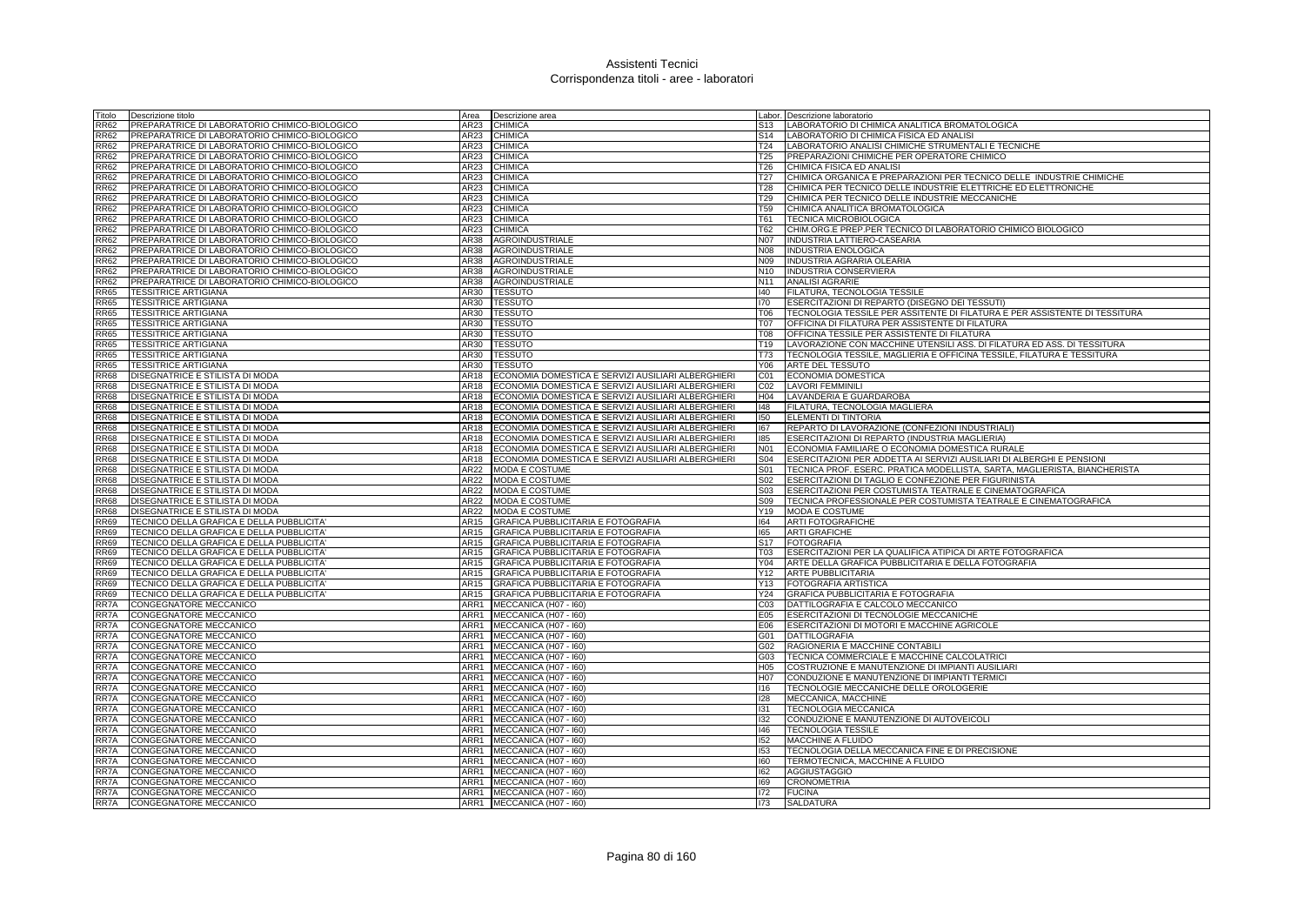| Titolo       | Descrizione titolo                               | Area                                 | Descrizione area                   |                 | Labor. Descrizione laboratorio                                                          |
|--------------|--------------------------------------------------|--------------------------------------|------------------------------------|-----------------|-----------------------------------------------------------------------------------------|
| RR7A         | CONGEGNATORE MECCANICO                           | ARR1                                 | MECCANICA (H07 - I60)              | 174             | <b>MACCHINE UTENSILI</b>                                                                |
| RR7A         | CONGEGNATORE MECCANICO                           | ARR1                                 | MECCANICA (H07 - I60)              | 178             | <b>FONDERIA</b>                                                                         |
| RR7A         | CONGEGNATORE MECCANICO                           | ARR1                                 | MECCANICA (H07 - I60)              | 182             | ESERCITAZIONI DI REPARTO (INDUSTRIA TESSILE)                                            |
| RR7A         | CONGEGNATORE MECCANICO                           |                                      | ARR1 MECCANICA (H07 - 160)         | 186             | MATERIE PLASTICHE                                                                       |
| RR7A         | CONGEGNATORE MECCANICO                           | ARR1                                 | MECCANICA (H07 - I60)              | 187             | <b>TRATTAMENTI TERMICI</b>                                                              |
| RR7A         | CONGEGNATORE MECCANICO                           | ARR1                                 | MECCANICA (H07 - I60)              | 188             | MECCANICA DI PRECISIONE                                                                 |
| RR7A         | CONGEGNATORE MECCANICO                           | ARR1                                 | MECCANICA (H07 - I60)              | N <sub>02</sub> | OFFICINA MECCANICA AGRICOLA E MACCHINE AGRICOLE                                         |
| RR7A         | CONGEGNATORE MECCANICO                           | ARR1                                 | MECCANICA (H07 - I60)              | <b>R01</b>      | DATTILOG. DUPLICAZIONI MACCHINE CALCOLATRI. CONTA BILI (ELETTR. ED ELETTRON.)           |
| RR7A         | <b>CONGEGNATORE MECCANICO</b>                    | ARR1                                 | MECCANICA (H07 - I60)              | T <sub>10</sub> | AGGIUSTAGGIO PER LAVORAZIONI MECCANICHE                                                 |
| RR7A         | <b>CONGEGNATORE MECCANICO</b>                    | ARR1                                 | MECCANICA (H07 - 160)              | T <sub>12</sub> | LAVORAZIONI AL BANCO ASSISTENTE DI FILATURA E TESSITURA                                 |
| RR7A         | CONGEGNATORE MECCANICO                           | ARR1                                 | MECCANICA (H07 - 160)              | T13             | <b>FUCINA E SALDATURA</b>                                                               |
| RR7A         | CONGEGNATORE MECCANICO                           |                                      | ARR1 MECCANICA (H07 - 160)         | T <sub>17</sub> | LABORATORIO TECNOLOGICO                                                                 |
| RR7A         | CONGEGNATORE MECCANICO                           |                                      | ARR1 MECCANICA (H07 - I60)         | T <sub>18</sub> | OFFICINA E MACCHINE UTENSILI                                                            |
| RR7A         | CONGEGNATORE MECCANICO                           | ARR1                                 | MECCANICA (H07 - I60)              | T <sub>23</sub> | MACCHINE TERMICHE, OFF.AUTOMEZZI, OFF.MOTORI PER MECCANICO RIPARATORE AUTOVE.           |
| RR7A         | CONGEGNATORE MECCANICO                           | ARR1                                 | MECCANICA (H07 - I60)              | T44             | MODELLISTA FORMATORE                                                                    |
| RR7A         | CONGEGNATORE MECCANICO                           | ARR2                                 | MECCANICA (132)                    | C <sub>03</sub> | DATTILOGRAFIA E CALCOLO MECCANICO                                                       |
| RR7A         | CONGEGNATORE MECCANICO                           | ARR2                                 | MECCANICA (I32)                    | E05             | ESERCITAZIONI DI TECNOLOGIE MECCANICHE                                                  |
| RR7A         | CONGEGNATORE MECCANICO                           | ARR2                                 | MECCANICA (I32)                    | E06             | ESERCITAZIONI DI MOTORI E MACCHINE AGRICOLE                                             |
| RR7A         | CONGEGNATORE MECCANICO                           | ARR2                                 | MECCANICA (I32)                    | G01             | DATTILOGRAFIA                                                                           |
| RR7A         | CONGEGNATORE MECCANICO                           |                                      | ARR2 MECCANICA (I32)               | G02             | RAGIONERIA E MACCHINE CONTABILI                                                         |
| RR7A         | CONGEGNATORE MECCANICO                           |                                      | ARR2 MECCANICA (132)               | G03             | TECNICA COMMERCIALE E MACCHINE CALCOLATRICI                                             |
| RR7A         | CONGEGNATORE MECCANICO                           |                                      | ARR2 MECCANICA (I32)               | H05             | COSTRUZIONE E MANUTENZIONE DI IMPIANTI AUSILIARI                                        |
| RR7A         | CONGEGNATORE MECCANICO                           | ARR <sub>2</sub>                     | MECCANICA (I32)                    | H07             | CONDUZIONE E MANUTENZIONE DI IMPIANTI TERMICI<br>TECNOLOGIE MECCANICHE DELLE OROLOGERIE |
| RR7A         | CONGEGNATORE MECCANICO                           | ARR2                                 | MECCANICA (I32)                    | 116             |                                                                                         |
| RR7A         | CONGEGNATORE MECCANICO                           | ARR <sub>2</sub>                     | MECCANICA (I32)                    | 128             | MECCANICA, MACCHINE                                                                     |
| RR7A         | CONGEGNATORE MECCANICO                           |                                      | ARR2 MECCANICA (I32)               | 131             | TECNOLOGIA MECCANICA                                                                    |
| RR7A         | CONGEGNATORE MECCANICO                           | ARR <sub>2</sub><br>ARR <sub>2</sub> | MECCANICA (I32)                    | 132             | CONDUZIONE E MANUTENZIONE DI AUTOVEICOLI                                                |
| RR7A         | CONGEGNATORE MECCANICO                           |                                      | MECCANICA (I32)                    | 146             | <b>TECNOLOGIA TESSILE</b>                                                               |
| RR7A         | CONGEGNATORE MECCANICO                           |                                      | ARR2 MECCANICA (132)               | 152             | <b>MACCHINE A FLUIDO</b>                                                                |
| RR7A<br>RR7A | CONGEGNATORE MECCANICO                           | ARR <sub>2</sub>                     | ARR2 MECCANICA (I32)               | 153<br>160      | TECNOLOGIA DELLA MECCANICA FINE E DI PRECISIONE<br>TERMOTECNICA, MACCHINE A FLUIDO      |
| RR7A         | CONGEGNATORE MECCANICO<br>CONGEGNATORE MECCANICO | ARR <sub>2</sub>                     | MECCANICA (I32)<br>MECCANICA (I32) | 162             | <b>AGGIUSTAGGIO</b>                                                                     |
| RR7A         | CONGEGNATORE MECCANICO                           | ARR <sub>2</sub>                     | MECCANICA (I32)                    | 169             | <b>CRONOMETRIA</b>                                                                      |
| RR7A         | CONGEGNATORE MECCANICO                           | ARR2                                 | MECCANICA (I32)                    | 172             | <b>FUCINA</b>                                                                           |
| RR7A         | CONGEGNATORE MECCANICO                           | ARR2                                 | MECCANICA (I32)                    | 173             | SALDATURA                                                                               |
| RR7A         | CONGEGNATORE MECCANICO                           | ARR <sub>2</sub>                     | MECCANICA (I32)                    | 174             | <b>MACCHINE UTENSILI</b>                                                                |
| RR7A         | CONGEGNATORE MECCANICO                           | ARR2                                 | MECCANICA (I32)                    | 178             | <b>FONDERIA</b>                                                                         |
| RR7A         | CONGEGNATORE MECCANICO                           | ARR2                                 | MECCANICA (I32)                    | 182             | ESERCITAZIONI DI REPARTO (INDUSTRIA TESSILE)                                            |
| RR7A         | CONGEGNATORE MECCANICO                           | ARR2                                 | MECCANICA (I32)                    | 186             | MATERIE PLASTICHE                                                                       |
| RR7A         | CONGEGNATORE MECCANICO                           | ARR <sub>2</sub>                     | MECCANICA (I32)                    | 187             | <b>TRATTAMENTI TERMICI</b>                                                              |
| RR7A         | CONGEGNATORE MECCANICO                           | ARR <sub>2</sub>                     | MECCANICA (I32)                    | 188             | MECCANICA DI PRECISIONE                                                                 |
| RR7A         | CONGEGNATORE MECCANICO                           | ARR <sub>2</sub>                     | MECCANICA (132)                    | N02             | OFFICINA MECCANICA AGRICOLA E MACCHINE AGRICOLE                                         |
| RR7A         | <b>CONGEGNATORE MECCANICO</b>                    | ARR2                                 | <b>MECCANICA (132)</b>             | R <sub>01</sub> | DATTILOG. DUPLICAZIONI MACCHINE CALCOLATRI. CONTA BILI (ELETTR. ED ELETTRON.)           |
| RR7A         | <b>CONGEGNATORE MECCANICO</b>                    | ARR2                                 | MECCANICA (I32)                    | T <sub>10</sub> | AGGIUSTAGGIO PER LAVORAZIONI MECCANICHE                                                 |
| RR7A         | CONGEGNATORE MECCANICO                           | ARR <sub>2</sub>                     | MECCANICA (I32)                    | T <sub>12</sub> | LAVORAZIONI AL BANCO ASSISTENTE DI FILATURA E TESSITURA                                 |
| RR7A         | CONGEGNATORE MECCANICO                           | ARR <sub>2</sub>                     | MECCANICA (I32)                    | T <sub>13</sub> | <b>FUCINA E SALDATURA</b>                                                               |
| RR7A         | CONGEGNATORE MECCANICO                           | ARR2                                 | MECCANICA (I32)                    | T <sub>17</sub> | LABORATORIO TECNOLOGICO                                                                 |
| RR7A         | CONGEGNATORE MECCANICO                           | ARR2                                 | MECCANICA (I32)                    | T18             | OFFICINA E MACCHINE UTENSIL                                                             |
| RR7A         | CONGEGNATORE MECCANICO                           | ARR <sub>2</sub>                     | MECCANICA (I32)                    | T <sub>23</sub> | MACCHINE TERMICHE, OFF.AUTOMEZZI, OFF.MOTORI PER MECCANICO RIPARATORE AUTOVE.           |
| RR7A         | CONGEGNATORE MECCANICO                           | ARR <sub>2</sub>                     | MECCANICA (I32)                    | T44             | MODELLISTA FORMATORE                                                                    |
| RR7A         | CONGEGNATORE MECCANICO                           | ARR3                                 | MECCANICA (ALTRI LABORATORI)       | CO <sub>3</sub> | DATTILOGRAFIA E CALCOLO MECCANICO                                                       |
| RR7A         | CONGEGNATORE MECCANICO                           | ARR3                                 | MECCANICA (ALTRI LABORATORI)       | E05             | ESERCITAZIONI DI TECNOLOGIE MECCANICHE                                                  |
| RR7A         | CONGEGNATORE MECCANICO                           | ARR3                                 | MECCANICA (ALTRI LABORATORI)       | E06             | ESERCITAZIONI DI MOTORI E MACCHINE AGRICOLE                                             |
| RR7A         | CONGEGNATORE MECCANICO                           | ARR3                                 | MECCANICA (ALTRI LABORATORI)       | G01             | DATTILOGRAFIA                                                                           |
| RR7A         | CONGEGNATORE MECCANICO                           | ARR3                                 | MECCANICA (ALTRI LABORATORI)       | G02             | RAGIONERIA E MACCHINE CONTABILI                                                         |
| RR7A         | CONGEGNATORE MECCANICO                           | ARR3                                 | MECCANICA (ALTRI LABORATORI)       | G03             | TECNICA COMMERCIALE E MACCHINE CALCOLATRICI                                             |
| RR7A         | CONGEGNATORE MECCANICO                           | ARR3                                 | MECCANICA (ALTRI LABORATORI)       | H <sub>05</sub> | COSTRUZIONE E MANUTENZIONE DI IMPIANTI AUSILIARI                                        |
| RR7A         | CONGEGNATORE MECCANICO                           | ARR3                                 | MECCANICA (ALTRI LABORATORI)       | H07             | CONDUZIONE E MANUTENZIONE DI IMPIANTI TERMICI                                           |
| RR7A         | CONGEGNATORE MECCANICO                           | ARR3                                 | MECCANICA (ALTRI LABORATORI)       | 116             | TECNOLOGIE MECCANICHE DELLE OROLOGERIE                                                  |
| RR7A         | CONGEGNATORE MECCANICO                           | ARR3                                 | MECCANICA (ALTRI LABORATORI)       | 128             | MECCANICA, MACCHINE                                                                     |
| RR7A         | CONGEGNATORE MECCANICO                           | ARR3                                 | MECCANICA (ALTRI LABORATORI)       | 131             | TECNOLOGIA MECCANICA                                                                    |
| RR7A         | CONGEGNATORE MECCANICO                           | ARR3                                 | MECCANICA (ALTRI LABORATORI)       | 132             | CONDUZIONE E MANUTENZIONE DI AUTOVEICOLI                                                |
| RR7A         | CONGEGNATORE MECCANICO                           | ARR3                                 | MECCANICA (ALTRI LABORATORI)       | 146             | <b>TECNOLOGIA TESSILE</b>                                                               |
| RR7A         | CONGEGNATORE MECCANICO                           | ARR3                                 | MECCANICA (ALTRI LABORATORI)       | 152             | MACCHINE A FLUIDO                                                                       |
| RR7A         | <b>CONGEGNATORE MECCANICO</b>                    |                                      | ARR3 MECCANICA (ALTRI LABORATORI)  | 153             | TECNOLOGIA DELLA MECCANICA FINE E DI PRECISIONE                                         |
| RR7A         | CONGEGNATORE MECCANICO                           |                                      | ARR3 MECCANICA (ALTRI LABORATORI)  | 160             | TERMOTECNICA, MACCHINE A FLUIDO                                                         |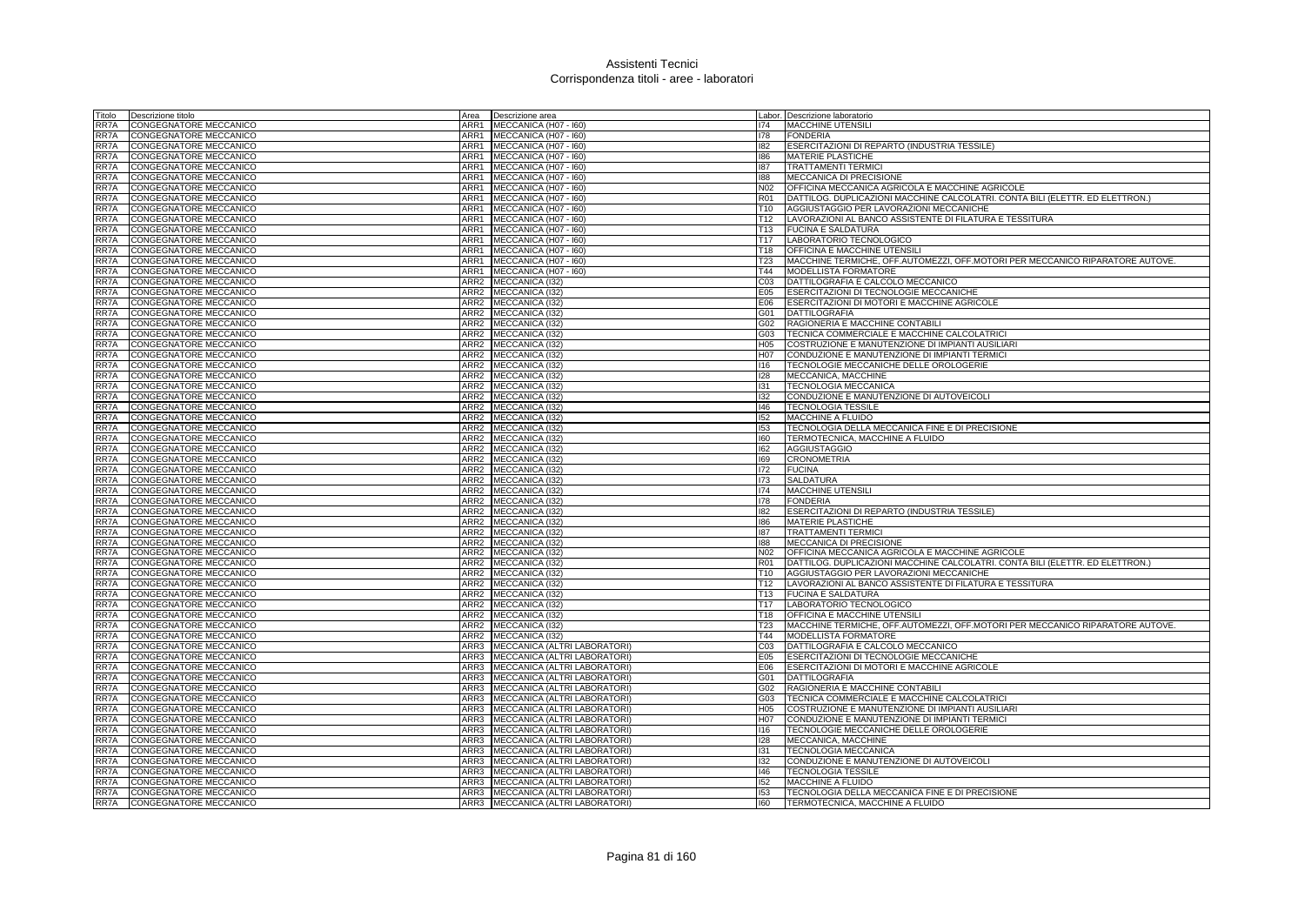| Titolo       | Descrizione titolo                                                   | Area             | Descrizione area                   |                 | Labor. Descrizione laboratorio                                                                  |
|--------------|----------------------------------------------------------------------|------------------|------------------------------------|-----------------|-------------------------------------------------------------------------------------------------|
| RR7A         | <b>CONGEGNATORE MECCANICO</b>                                        | ARR3             | MECCANICA (ALTRI LABORATORI)       | 162             | <b>AGGIUSTAGGIO</b>                                                                             |
| RR7A         | CONGEGNATORE MECCANICO                                               | ARR3             | MECCANICA (ALTRI LABORATORI)       | 169             | CRONOMETRIA                                                                                     |
| RR7A         | CONGEGNATORE MECCANICO                                               | ARR3             | MECCANICA (ALTRI LABORATORI)       | 172             | <b>FUCINA</b>                                                                                   |
| RR7A         | CONGEGNATORE MECCANICO                                               |                  | ARR3 MECCANICA (ALTRI LABORATORI)  | 173             | SALDATURA                                                                                       |
| RR7A         | CONGEGNATORE MECCANICO                                               | ARR3             | MECCANICA (ALTRI LABORATORI)       | 174             | <b>MACCHINE UTENSILI</b>                                                                        |
| RR7A         | CONGEGNATORE MECCANICO                                               | ARR3             | MECCANICA (ALTRI LABORATORI)       | 178             | <b>FONDERIA</b>                                                                                 |
| RR7A         | CONGEGNATORE MECCANICO                                               | ARR3             | MECCANICA (ALTRI LABORATORI)       | 182             | ESERCITAZIONI DI REPARTO (INDUSTRIA TESSILE)                                                    |
| RR7A         | CONGEGNATORE MECCANICO                                               | ARR3             | MECCANICA (ALTRI LABORATORI)       | 186             | <b>MATERIE PLASTICHE</b>                                                                        |
| RR7A         | CONGEGNATORE MECCANICO                                               | ARR3             | MECCANICA (ALTRI LABORATORI)       | 187             | <b>TRATTAMENTI TERMICI</b>                                                                      |
| RR7A         | <b>CONGEGNATORE MECCANICO</b>                                        | ARR3             | MECCANICA (ALTRI LABORATORI)       | 188             | MECCANICA DI PRECISIONE                                                                         |
| RR7A         | CONGEGNATORE MECCANICO                                               | ARR3             | MECCANICA (ALTRI LABORATORI)       | N02             | OFFICINA MECCANICA AGRICOLA E MACCHINE AGRICOLE                                                 |
| RR7A         | CONGEGNATORE MECCANICO                                               |                  | ARR3 MECCANICA (ALTRI LABORATORI)  | <b>R01</b>      | DATTILOG. DUPLICAZIONI MACCHINE CALCOLATRI. CONTA BILI (ELETTR. ED ELETTRON.)                   |
| RR7A         | CONGEGNATORE MECCANICO                                               |                  | ARR3 MECCANICA (ALTRI LABORATORI)  | T10             | AGGIUSTAGGIO PER LAVORAZIONI MECCANICHE                                                         |
| RR7A         | CONGEGNATORE MECCANICO                                               | ARR3             | MECCANICA (ALTRI LABORATORI)       | T <sub>12</sub> | LAVORAZIONI AL BANCO ASSISTENTE DI FILATURA E TESSITURA                                         |
| RR7A         | CONGEGNATORE MECCANICO                                               | ARR3             | MECCANICA (ALTRI LABORATORI)       | T <sub>13</sub> | <b>FUCINA E SALDATURA</b>                                                                       |
| RR7A         | CONGEGNATORE MECCANICO                                               | ARR3             | MECCANICA (ALTRI LABORATORI)       | T17             | LABORATORIO TECNOLOGICO                                                                         |
|              |                                                                      | ARR3             |                                    | T18             |                                                                                                 |
| RR7A         | CONGEGNATORE MECCANICO                                               |                  | MECCANICA (ALTRI LABORATORI)       |                 | OFFICINA E MACCHINE UTENSILI                                                                    |
| RR7A         | <b>CONGEGNATORE MECCANICO</b>                                        | ARR3             | MECCANICA (ALTRI LABORATORI)       | <b>T23</b>      | MACCHINE TERMICHE, OFF.AUTOMEZZI, OFF.MOTORI PER MECCANICO RIPARATORE AUTOVE.                   |
| RR7A         | CONGEGNATORE MECCANICO                                               | ARR3             | MECCANICA (ALTRI LABORATORI)       | T44             | MODELLISTA FORMATORE                                                                            |
| RR7A         | CONGEGNATORE MECCANICO                                               | AR08<br>AR08     | <b>FISICA</b>                      | A01<br>106      | GABINETTO DI FISICA E CHIMICA                                                                   |
| RR7A         | CONGEGNATORE MECCANICO                                               |                  | <b>FISICA</b>                      |                 | COMPLEMENTI DI FISICA                                                                           |
| RR7A         | CONGEGNATORE MECCANICO                                               | AR08             | <b>FISICA</b>                      | 127             | <b>FISICA APPLICATA</b>                                                                         |
| RR7A<br>RR7A | CONGEGNATORE MECCANICO                                               | AR08<br>AR08     | <b>FISICA</b><br><b>FISICA</b>     | M03<br>T37      | <b>FISICA</b>                                                                                   |
|              | CONGEGNATORE MECCANICO                                               |                  |                                    |                 | FISICA PER TECNICO DELLE INDUSTRIE CHIMICHE                                                     |
| RR7A         | CONGEGNATORE MECCANICO                                               | AR08             | <b>FISICA</b>                      | <b>T38</b>      | FISICA PER TECNICO DELLE INDUSTRIE ELETTRICHE ED ELETTRONICHE                                   |
| RR7A         | CONGEGNATORE MECCANICO                                               | AR <sub>08</sub> | <b>FISICA</b>                      | T39             | FISICA PER TECNICO DELLE INDUSTRIE MECCANICHE                                                   |
| RR7A         | CONGEGNATORE MECCANICO                                               | AR08             | <b>FISICA</b>                      | X01             | GABINETTO SCIENTIFICO                                                                           |
| RR7B         | DECORATORE PORCELLANA E CERAMICA                                     | AR29             | <b>CERAMICA</b>                    | S <sub>12</sub> | TECNICA PROFESSIONALE ED ESERCITAZIONI PRATICHE PER CERAMISTE                                   |
| RR7B         | <b>DECORATORE PORCELLANA E CERAMICA</b>                              | AR29<br>AR29     | <b>CERAMICA</b>                    | T42             | ESERCITAZIONI PER QUALIFICHE ATIPICHE FOGGIATORE PORCELLANA E CERAMICA                          |
| RR7B<br>RR7B | DECORATORE PORCELLANA E CERAMICA                                     | AR29             | <b>CERAMICA</b><br><b>CERAMICA</b> | T43<br>T45      | DECORATORE DELLA PORCELLANA E DELLA CERAMICA<br><b>TECNICA DELLA LAVORAZIONE DELLA CERAMICA</b> |
| RR7B         | DECORATORE PORCELLANA E CERAMICA<br>DECORATORE PORCELLANA E CERAMICA | AR29             | <b>CERAMICA</b>                    | T46             | LAVORAZIONE NELLA QUALIFICA ATIPICA DI CHIMICO CERAMISTA                                        |
| RR7B         | DECORATORE PORCELLANA E CERAMICA                                     | <b>AR29</b>      | CERAMICA                           | T47             | LAVORAZIONE PER CHIMICO DELLE INDUSTRIE CERAMICHE                                               |
| RR7B         | DECORATORE PORCELLANA E CERAMICA                                     | AR29             | CERAMICA                           | Y14             | ARTE DELLA CERAMICA                                                                             |
| RR7B         | DECORATORE PORCELLANA E CERAMICA                                     | AR29             | CERAMICA                           | Y18             | <b>TECNOLOGIA CERAMICA</b>                                                                      |
| RR7B         | DECORATORE PORCELLANA E CERAMICA                                     | AR29             | CERAMICA                           | Y21             | ARTE DELLA PORCELLANA                                                                           |
| RR7B         | DECORATORE PORCELLANA E CERAMICA                                     | AR29             | <b>CERAMICA</b>                    | Y28             | <b>ARTE DEL GRES</b>                                                                            |
| RR7B         | DECORATORE PORCELLANA E CERAMICA                                     | AR29             | <b>CERAMICA</b>                    | Y29             | ARTE DEI RIVESTIMENTI CERAMICI EDILIZI                                                          |
| RR7B         | DECORATORE PORCELLANA E CERAMICA                                     | AR32             | PITTURA                            | Y08             | DECORAZIONE PITTORICA                                                                           |
| RR7B         | DECORATORE PORCELLANA E CERAMICA                                     | AR32             | <b>PITTURA</b>                     | Y22             | ARTE DEL MOSAICO                                                                                |
| RR7C         | <b>DISEGNATORE EDILE</b>                                             | <b>AR10</b>      | <b>EDILE</b>                       | 118             | TECNOLOGIE DEI MATERIALI E DELLE COSTRUZIONI                                                    |
| RR7C         | DISEGNATORE EDILE                                                    | AR10             | <b>EDILE</b>                       | 135             | TOPOGRAFIA, DISEGNO                                                                             |
| RR7C         | <b>DISEGNATORE EDILE</b>                                             | AR10             | <b>EDILE</b>                       | 171             | <b>CANTIERE EDILE</b>                                                                           |
| RR7C         | <b>DISEGNATORE EDILE</b>                                             | AR10             | <b>EDILE</b>                       | M01             | <b>COSTRUZIONI</b>                                                                              |
| RR7C         | DISEGNATORE EDILE                                                    | AR10             | <b>EDILE</b>                       | M02             | <b>TOPOGRAFIA</b>                                                                               |
| RR7C         | <b>DISEGNATORE EDILE</b>                                             | AR10             | <b>EDILE</b>                       | T40             | LABORATORIO TECNOLOGICO ED ESERCITAZIONI PRATICHE ASSISTENTE EDILE                              |
| RR7C         | DISEGNATORE EDILE                                                    | AR10             | <b>EDILE</b>                       | T41             | LABORATORIO TECNOLOGICO ED ESERCITAZIONI PRATICHE DISEGNATORE EDILE                             |
| RR7C         | <b>DISEGNATORE EDILE</b>                                             | AR10             | <b>EDILE</b>                       | Z03             | <b>STRUTTURE MURARIE</b>                                                                        |
| RR7C         | DISEGNATORE EDILE                                                    | <b>AR12</b>      | ARCHITETTURA ED ARREDAMENTO        | C <sub>06</sub> | TECNICA PROFESSIONALE ED ESERCITAZIONI PRATICHE DI ADDETTA ALLA VETRINA                         |
| RR7C         | <b>DISEGNATORE EDILE</b>                                             | AR12             | ARCHITETTURA ED ARREDAMENTO        | 163             | <b>FALEGNAMERIA</b>                                                                             |
| RR7C         | DISEGNATORE EDILE                                                    | AR12             | ARCHITETTURA ED ARREDAMENTO        | <b>S08</b>      | TECNICA PROFESSIONALE PER DISEGNATRICE GRAFICO-PUBBLICITARIA                                    |
| RR7C         | <b>DISEGNATORE EDILE</b>                                             | AR12             | ARCHITETTURA ED ARREDAMENTO        | T48             | LABORATORI E REPARTI DI LAVORAZIONE NELLA QUALIFICA ATIPICA DI LIUTAI                           |
| RR7C         | <b>DISEGNATORE EDILE</b>                                             | AR12             | ARCHITETTURA ED ARREDAMENTO        | T49             | LAVORAZIONE NELLA QUALIFICA ATIPICA DI LAVORAZIONE DEL MOBILE                                   |
|              | RR7C <b>DISEGNATORE EDILE</b>                                        | AR12             | ARCHITETTURA ED ARREDAMENTO        | Y01             | ARTE DEL LEGNO                                                                                  |
| RR7C         | <b>DISEGNATORE EDILE</b>                                             | AR12             | ARCHITETTURA ED ARREDAMENTO        | Y07             | DISEGNATORI DI ARCHITETTURA ED ARREDAMENTO                                                      |
| RR7C         | DISEGNATORE EDILE                                                    | AR12             | ARCHITETTURA ED ARREDAMENTO        | Y15             | ARREDAMENTO                                                                                     |
| RR7C         | <b>DISEGNATORE EDILE</b>                                             | AR12             | ARCHITETTURA ED ARREDAMENTO        | Y16             | <b>DISEGNATORI DI ARCHITETTURA</b>                                                              |
| RR7C         | DISEGNATORE EDILE                                                    | AR12             | ARCHITETTURA ED ARREDAMENTO        | Y25             | <b>SCENOTECNICA</b>                                                                             |
| RR7C         | DISEGNATORE EDILE                                                    | AR12             | ARCHITETTURA ED ARREDAMENTO        | Y27             | ARTE DEL MOBILE                                                                                 |
| RR7C         | DISEGNATORE EDILE                                                    | AR29             | CERAMICA                           | S <sub>12</sub> | TECNICA PROFESSIONALE ED ESERCITAZIONI PRATICHE PER CERAMISTE                                   |
| RR7C         | <b>DISEGNATORE EDILE</b>                                             | AR29             | CERAMICA                           | T42             | ESERCITAZIONI PER QUALIFICHE ATIPICHE FOGGIATORE PORCELLANA E CERAMICA                          |
| RR7C         | <b>DISEGNATORE EDILE</b>                                             | AR29             | CERAMICA                           | T43             | DECORATORE DELLA PORCELLANA E DELLA CERAMICA                                                    |
| RR7C         | <b>DISEGNATORE EDILE</b>                                             | AR29             | <b>CERAMICA</b>                    | T45             | TECNICA DELLA LAVORAZIONE DELLA CERAMICA                                                        |
| RR7C         | <b>DISEGNATORE EDILE</b>                                             | AR29             | CERAMICA                           | T46             | LAVORAZIONE NELLA QUALIFICA ATIPICA DI CHIMICO CERAMISTA                                        |
|              | RR7C   DISEGNATORE EDILE                                             | AR29             | <b>CERAMICA</b>                    | T47             | LAVORAZIONE PER CHIMICO DELLE INDUSTRIE CERAMICHE                                               |
|              | RR7C DISEGNATORE EDILE                                               |                  | AR29 CERAMICA                      |                 | Y14 ARTE DELLA CERAMICA                                                                         |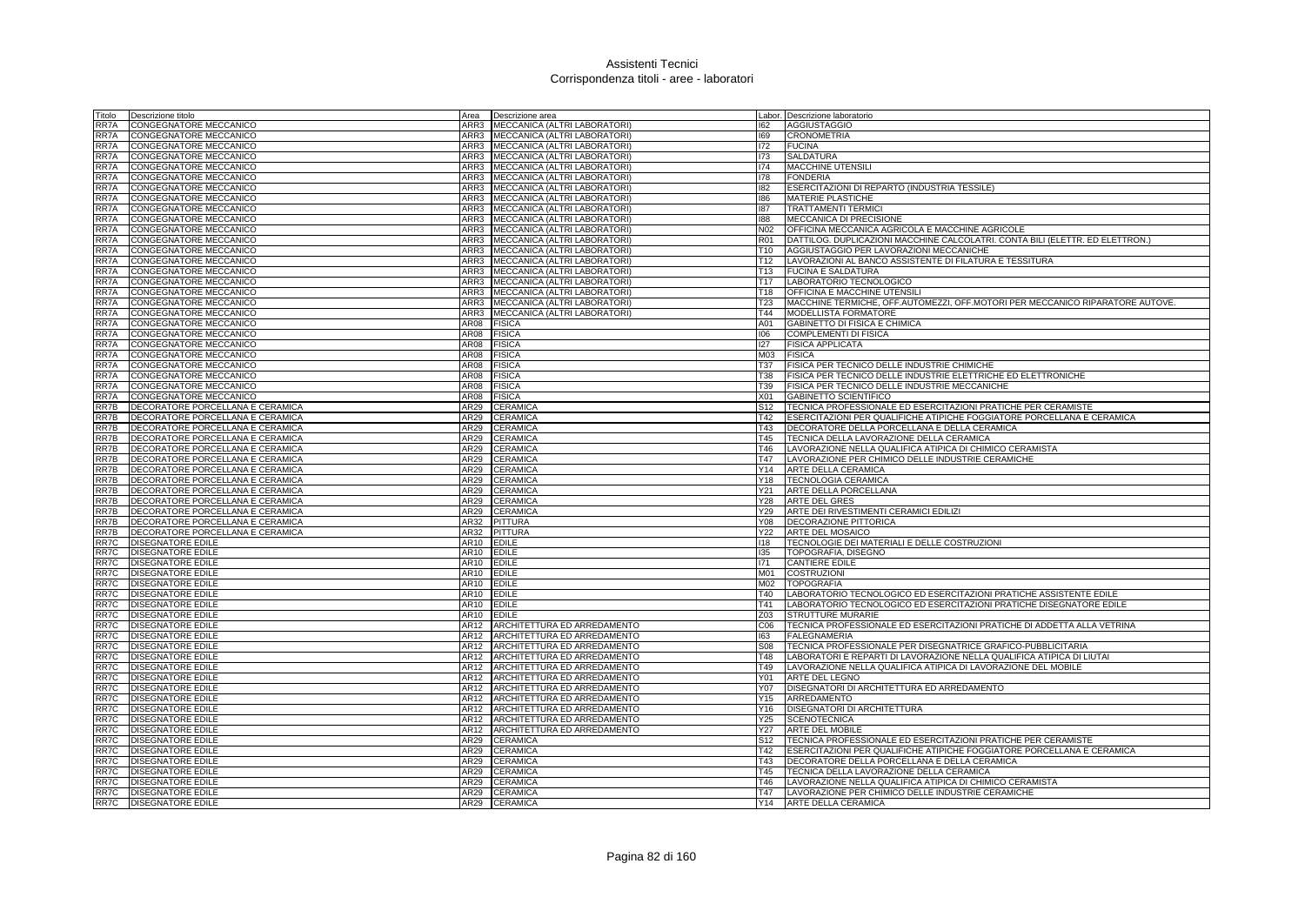| Titolo | Descrizione titolo                                         | Area             | Descrizione area                        |                        | Labor. Descrizione laboratorio                                                    |
|--------|------------------------------------------------------------|------------------|-----------------------------------------|------------------------|-----------------------------------------------------------------------------------|
| RR7C   | DISEGNATORE EDILE                                          | AR29             | <b>CERAMICA</b>                         |                        | Y18   TECNOLOGIA CERAMICA                                                         |
| RR7C   | <b>DISEGNATORE EDILE</b>                                   | AR29             | <b>CERAMICA</b>                         | Y21                    | ARTE DELLA PORCELLANA                                                             |
| RR7C   | <b>DISEGNATORE EDILE</b>                                   | AR29             | <b>CERAMICA</b>                         | Y28                    | <b>ARTE DEL GRES</b>                                                              |
| RR7C   | <b>DISEGNATORE EDILE</b>                                   | AR29             | <b>CERAMICA</b>                         |                        | Y29 ARTE DEI RIVESTIMENTI CERAMICI EDILIZI                                        |
| RR7D   | <b>DISEGNATORE MECCANICO</b>                               | ARR1             | MECCANICA (H07 - I60)                   | CO <sub>3</sub>        | DATTILOGRAFIA E CALCOLO MECCANICO                                                 |
| RR7D   | DISEGNATORE MECCANICC                                      | ARR1             | MECCANICA (H07 - I60)                   | E05                    | ESERCITAZIONI DI TECNOLOGIE MECCANICHE                                            |
| RR7D   | <b>DISEGNATORE MECCANICO</b>                               | ARR1             | MECCANICA (H07 - I60)                   | E06                    | ESERCITAZIONI DI MOTORI E MACCHINE AGRICOLE                                       |
| RR7D   | DISEGNATORE MECCANICO                                      | ARR1             | MECCANICA (H07 - I60)                   | G01                    | <b>DATTILOGRAFIA</b>                                                              |
| RR7D   | <b>DISEGNATORE MECCANICO</b>                               | ARR1             | MECCANICA (H07 - I60)                   | G02                    | RAGIONERIA E MACCHINE CONTABILI                                                   |
| RR7D   | DISEGNATORE MECCANICO                                      | ARR1             | MECCANICA (H07 - I60)                   | G03                    | TECNICA COMMERCIALE E MACCHINE CALCOLATRICI                                       |
| RR7D   | DISEGNATORE MECCANICO                                      | ARR1             | MECCANICA (H07 - I60)                   | H05                    | COSTRUZIONE E MANUTENZIONE DI IMPIANTI AUSILIARI                                  |
| RR7D   | DISEGNATORE MECCANICO                                      |                  | ARR1 MECCANICA (H07 - 160)              | H07                    | CONDUZIONE E MANUTENZIONE DI IMPIANTI TERMICI                                     |
| RR7D   | DISEGNATORE MECCANICO                                      | ARR1             | MECCANICA (H07 - I60)                   | 116                    | TECNOLOGIE MECCANICHE DELLE OROLOGERIE                                            |
| RR7D   | DISEGNATORE MECCANICO                                      | ARR1             | MECCANICA (H07 - I60)                   | 128                    | MECCANICA, MACCHINE                                                               |
| RR7D   | DISEGNATORE MECCANICO                                      | ARR1             | MECCANICA (H07 - I60)                   | 131                    | <b>TECNOLOGIA MECCANICA</b>                                                       |
| RR7D   | DISEGNATORE MECCANICO                                      | ARR1             | MECCANICA (H07 - I60)                   | 132                    | CONDUZIONE E MANUTENZIONE DI AUTOVEICOLI                                          |
| RR7D   | DISEGNATORE MECCANICO                                      | ARR1             | MECCANICA (H07 - I60)                   | 146                    | <b>TECNOLOGIA TESSILE</b>                                                         |
| RR7D   | DISEGNATORE MECCANICO                                      | ARR1             | MECCANICA (H07 - I60)                   | 152                    | MACCHINE A FLUIDO                                                                 |
| RR7D   | DISEGNATORE MECCANICO                                      | ARR1             | MECCANICA (H07 - I60)                   | 153                    | TECNOLOGIA DELLA MECCANICA FINE E DI PRECISIONE                                   |
| RR7D   | DISEGNATORE MECCANICO                                      |                  | ARR1 MECCANICA (H07 - 160)              | 160                    | TERMOTECNICA, MACCHINE A FLUIDO                                                   |
| RR7D   | <b>DISEGNATORE MECCANICO</b>                               | ARR1             | MECCANICA (H07 - I60)                   | 162                    | <b>AGGIUSTAGGIO</b>                                                               |
| RR7D   | DISEGNATORE MECCANICO                                      | ARR1             | MECCANICA (H07 - I60)                   | 169                    | <b>CRONOMETRIA</b>                                                                |
| RR7D   | DISEGNATORE MECCANICO                                      | ARR1             | MECCANICA (H07 - I60)                   | 172                    | <b>FUCINA</b>                                                                     |
| RR7D   | DISEGNATORE MECCANICO                                      | ARR1             | MECCANICA (H07 - I60)                   | 173                    | <b>SALDATURA</b>                                                                  |
| RR7D   | DISEGNATORE MECCANICO                                      | ARR1             | MECCANICA (H07 - I60)                   | 174                    | <b>MACCHINE UTENSILI</b>                                                          |
| RR7D   | DISEGNATORE MECCANICO                                      | ARR1             | MECCANICA (H07 - I60)                   | 178                    | <b>FONDERIA</b>                                                                   |
| RR7D   | DISEGNATORE MECCANICO                                      | ARR1             | MECCANICA (H07 - I60)                   | 182                    | ESERCITAZIONI DI REPARTO (INDUSTRIA TESSILE)                                      |
| RR7D   | DISEGNATORE MECCANICO                                      | ARR1             | MECCANICA (H07 - I60)                   | 186                    | <b>MATERIE PLASTICHE</b>                                                          |
| RR7D   | DISEGNATORE MECCANICO                                      | ARR1             | MECCANICA (H07 - I60)                   | 187                    | <b>TRATTAMENTI TERMICI</b>                                                        |
| RR7D   | DISEGNATORE MECCANICO                                      | ARR1             | MECCANICA (H07 - I60)                   | 188                    | MECCANICA DI PRECISIONE                                                           |
| RR7D   | DISEGNATORE MECCANICO                                      | ARR1             | MECCANICA (H07 - I60)                   | N <sub>02</sub>        | OFFICINA MECCANICA AGRICOLA E MACCHINE AGRICOLE                                   |
| RR7D   | DISEGNATORE MECCANICO                                      | ARR1             | MECCANICA (H07 - 160)                   | R <sub>01</sub>        | DATTILOG. DUPLICAZIONI MACCHINE CALCOLATRI. CONTA BILI (ELETTR. ED ELETTRON.)     |
| RR7D   | DISEGNATORE MECCANICO                                      | ARR1             | MECCANICA (H07 - I60)                   | T10                    | AGGIUSTAGGIO PER LAVORAZIONI MECCANICHE                                           |
| RR7D   | DISEGNATORE MECCANICO                                      | ARR1             | MECCANICA (H07 - I60)                   | T12                    | LAVORAZIONI AL BANCO ASSISTENTE DI FILATURA E TESSITURA                           |
| RR7D   | DISEGNATORE MECCANICO                                      | ARR1             | MECCANICA (H07 - I60)                   | T <sub>13</sub>        | <b>FUCINA E SALDATURA</b>                                                         |
| RR7D   | DISEGNATORE MECCANICO                                      | ARR1             | MECCANICA (H07 - I60)                   | T17                    | LABORATORIO TECNOLOGICO                                                           |
| RR7D   | DISEGNATORE MECCANICO                                      | ARR1             | MECCANICA (H07 - I60)                   | T18                    | OFFICINA E MACCHINE UTENSILI                                                      |
| RR7D   | DISEGNATORE MECCANICO                                      | ARR1             | MECCANICA (H07 - I60)                   | T23                    | MACCHINE TERMICHE, OFF.AUTOMEZZI, OFF.MOTORI PER MECCANICO RIPARATORE AUTOVE.     |
| RR7D   | DISEGNATORE MECCANICO                                      | ARR1             | MECCANICA (H07 - I60)                   | T44                    | <b>MODELLISTA FORMATORE</b>                                                       |
| RR7D   | DISEGNATORE MECCANICO                                      | ARR2             | MECCANICA (I32)                         | C <sub>03</sub>        | DATTILOGRAFIA E CALCOLO MECCANICO                                                 |
| RR7D   | DISEGNATORE MECCANICO                                      | ARR2             | MECCANICA (I32)                         | E05                    | ESERCITAZIONI DI TECNOLOGIE MECCANICHE                                            |
| RR7D   | DISEGNATORE MECCANICO                                      |                  | ARR2 MECCANICA (I32)                    | E06                    | ESERCITAZIONI DI MOTORI E MACCHINE AGRICOLE                                       |
| RR7D   | DISEGNATORE MECCANICO                                      | ARR2             | MECCANICA (I32)                         | G01                    | <b>DATTILOGRAFIA</b>                                                              |
| RR7D   | DISEGNATORE MECCANICO                                      | ARR2             | MECCANICA (I32)                         | G02                    | RAGIONERIA E MACCHINE CONTABILI                                                   |
| RR7D   | DISEGNATORE MECCANICO                                      | ARR2             | MECCANICA (I32)                         | G03                    | TECNICA COMMERCIALE E MACCHINE CALCOLATRICI                                       |
| RR7D   | <b>DISEGNATORE MECCANICO</b>                               |                  | ARR2 MECCANICA (I32)                    | H05                    | COSTRUZIONE E MANUTENZIONE DI IMPIANTI AUSILIARI                                  |
| RR7D   | DISEGNATORE MECCANICO                                      | ARR2             | MECCANICA (I32)                         | H07                    | CONDUZIONE E MANUTENZIONE DI IMPIANTI TERMICI                                     |
| RR7D   | DISEGNATORE MECCANICO                                      | ARR2             | MECCANICA (I32)                         | 116                    | TECNOLOGIE MECCANICHE DELLE OROLOGERIE                                            |
| RR7D   | <b>DISEGNATORE MECCANICO</b>                               | ARR2             | MECCANICA (I32)                         | 128                    | MECCANICA, MACCHINE                                                               |
| RR7D   | DISEGNATORE MECCANICO                                      | ARR2             | MECCANICA (I32)                         | 131                    | <b>TECNOLOGIA MECCANICA</b>                                                       |
| RR7D   | DISEGNATORE MECCANICO                                      | ARR2             | MECCANICA (I32)                         | 132                    | CONDUZIONE E MANUTENZIONE DI AUTOVEICOLI                                          |
| RR7D   | DISEGNATORE MECCANICO                                      | ARR2             | MECCANICA (I32)                         | 146                    | <b>TECNOLOGIA TESSILE</b>                                                         |
| RR7D   | DISEGNATORE MECCANICO                                      | ARR2             | <b>MECCANICA (I32)</b>                  | 152                    | MACCHINE A FLUIDO                                                                 |
| RR7D   | <b>DISEGNATORE MECCANICO</b>                               |                  | ARR2 MECCANICA (132)                    | 153                    | TECNOLOGIA DELLA MECCANICA FINE E DI PRECISIONE                                   |
| RR7D   | DISEGNATORE MECCANICO                                      | ARR2             | MECCANICA (I32)                         | 160                    | TERMOTECNICA, MACCHINE A FLUIDO                                                   |
| RR7D   | DISEGNATORE MECCANICO                                      | ARR2             | MECCANICA (132)                         | 162                    | <b>AGGIUSTAGGIO</b>                                                               |
| RR7D   | DISEGNATORE MECCANICO                                      | ARR <sub>2</sub> | MECCANICA (I32)                         | 169                    | <b>CRONOMETRIA</b>                                                                |
| RR7D   | DISEGNATORE MECCANICO                                      | ARR2             | MECCANICA (I32)                         | 172                    | <b>FUCINA</b>                                                                     |
| RR7D   | DISEGNATORE MECCANICO                                      | ARR2             | MECCANICA (I32)                         | 173                    | <b>SALDATURA</b>                                                                  |
| RR7D   | DISEGNATORE MECCANICO                                      | ARR2             | MECCANICA (132)                         | 174                    | <b>MACCHINE UTENSILI</b>                                                          |
| RR7D   | DISEGNATORE MECCANICO                                      | ARR <sub>2</sub> | MECCANICA (I32)                         | 178                    | <b>FONDERIA</b>                                                                   |
| RR7D   | DISEGNATORE MECCANICO                                      | ARR2             | MECCANICA (I32)                         | 182                    | ESERCITAZIONI DI REPARTO (INDUSTRIA TESSILE)                                      |
|        |                                                            | ARR2             | MECCANICA (I32)                         | 186                    | <b>MATERIE PLASTICHE</b>                                                          |
| RR7D   | DISEGNATORE MECCANICO                                      |                  |                                         |                        |                                                                                   |
| RR7D   | <b>DISEGNATORE MECCANICO</b>                               | ARR2             | MECCANICA (132)                         | 187                    | <b>TRATTAMENTI TERMIC</b>                                                         |
| RR7D   | <b>DISEGNATORE MECCANICO</b><br>RR7D DISEGNATORE MECCANICO | ARR2             | MECCANICA (132)<br>ARR2 MECCANICA (I32) | 188<br>N <sub>02</sub> | <b>MECCANICA DI PRECISIONE</b><br>OFFICINA MECCANICA AGRICOLA E MACCHINE AGRICOLE |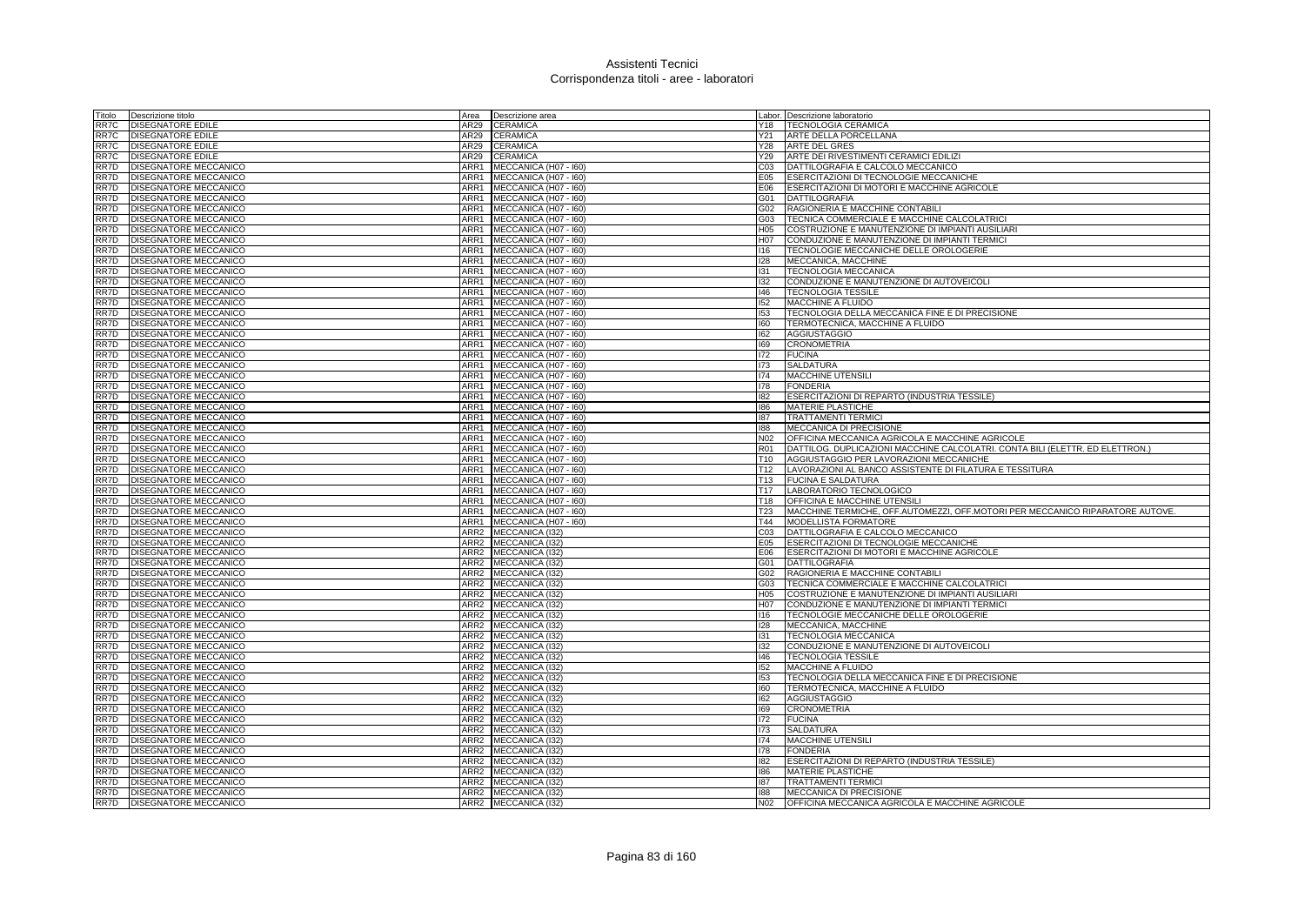| Titolo | Descrizione titolo                          |      | Area <b>Descrizione</b> area                             |                 | Labor. Descrizione laboratorio                                                |
|--------|---------------------------------------------|------|----------------------------------------------------------|-----------------|-------------------------------------------------------------------------------|
| RR7D   | DISEGNATORE MECCANICO                       |      | ARR2 MECCANICA (I32                                      | R01             | DATTILOG. DUPLICAZIONI MACCHINE CALCOLATRI. CONTA BILI (ELETTR. ED ELETTRON.) |
| RR7D   | DISEGNATORE MECCANICO                       |      | ARR2 MECCANICA (I32)                                     | T10             | AGGIUSTAGGIO PER LAVORAZIONI MECCANICHE                                       |
| RR7D   | DISEGNATORE MECCANICO                       |      | ARR2 MECCANICA (132)                                     | T <sub>12</sub> | LAVORAZIONI AL BANCO ASSISTENTE DI FILATURA E TESSITURA                       |
| RR7D   | DISEGNATORE MECCANICO                       |      | ARR2 MECCANICA (I32)                                     | T13             | <b>FUCINA E SALDATURA</b>                                                     |
| RR7D   | DISEGNATORE MECCANICO                       |      | ARR2 MECCANICA (I32)                                     | T17             | LABORATORIO TECNOLOGICO                                                       |
| RR7D   | DISEGNATORE MECCANICO                       |      | ARR2 MECCANICA (I32)                                     | T18             | OFFICINA E MACCHINE UTENSIL                                                   |
| RR7D   | <b>DISEGNATORE MECCANICO</b>                | ARR2 | MECCANICA (I32)                                          | <b>T23</b>      | MACCHINE TERMICHE, OFF.AUTOMEZZI, OFF.MOTORI PER MECCANICO RIPARATORE AUTOVE. |
| RR7D   | DISEGNATORE MECCANICO                       | ARR2 | MECCANICA (I32)                                          | T44             | MODELLISTA FORMATORE                                                          |
| RR7D   | DISEGNATORE MECCANICO                       | ARR3 | MECCANICA (ALTRI LABORATORI)                             | CO <sub>3</sub> | DATTILOGRAFIA E CALCOLO MECCANICO                                             |
| RR7D   | <b>DISEGNATORE MECCANICO</b>                | ARR3 | MECCANICA (ALTRI LABORATORI)                             | E05             | ESERCITAZIONI DI TECNOLOGIE MECCANICHE                                        |
| RR7D   | DISEGNATORE MECCANICO                       |      | ARR3 MECCANICA (ALTRI LABORATORI)                        | E06             | ESERCITAZIONI DI MOTORI E MACCHINE AGRICOLE                                   |
| RR7D   | DISEGNATORE MECCANICO                       |      | ARR3 MECCANICA (ALTRI LABORATORI)                        | G01             | <b>DATTILOGRAFIA</b>                                                          |
| RR7D   | DISEGNATORE MECCANICO                       |      | ARR3 MECCANICA (ALTRI LABORATORI)                        | G02             | RAGIONERIA E MACCHINE CONTABILI                                               |
| RR7D   | DISEGNATORE MECCANICO                       |      | ARR3 MECCANICA (ALTRI LABORATORI)                        | G03             | TECNICA COMMERCIALE E MACCHINE CALCOLATRICI                                   |
| RR7D   | DISEGNATORE MECCANICO                       | ARR3 | MECCANICA (ALTRI LABORATORI)                             | H <sub>05</sub> | COSTRUZIONE E MANUTENZIONE DI IMPIANTI AUSILIARI                              |
| RR7D   | DISEGNATORE MECCANICO                       |      | ARR3 MECCANICA (ALTRI LABORATORI)                        | H07             | CONDUZIONE E MANUTENZIONE DI IMPIANTI TERMICI                                 |
| RR7D   | DISEGNATORE MECCANICO                       |      | ARR3 MECCANICA (ALTRI LABORATORI)                        | 116             | TECNOLOGIE MECCANICHE DELLE OROLOGERIE                                        |
| RR7D   | DISEGNATORE MECCANICO                       | ARR3 | MECCANICA (ALTRI LABORATORI)                             | 128             | MECCANICA, MACCHINE                                                           |
| RR7D   | DISEGNATORE MECCANICO                       | ARR3 | MECCANICA (ALTRI LABORATORI)                             | 131             | TECNOLOGIA MECCANICA                                                          |
| RR7D   | DISEGNATORE MECCANICO                       |      | ARR3 MECCANICA (ALTRI LABORATORI)                        | 132             | CONDUZIONE E MANUTENZIONE DI AUTOVEICOLI                                      |
| RR7D   | DISEGNATORE MECCANICO                       |      | ARR3 MECCANICA (ALTRI LABORATORI)                        | 146             | <b>TECNOLOGIA TESSILE</b>                                                     |
| RR7D   | <b>DISEGNATORE MECCANICO</b>                |      | ARR3 MECCANICA (ALTRI LABORATORI)                        | 152             | MACCHINE A FLUIDO                                                             |
| RR7D   | DISEGNATORE MECCANICO                       | ARR3 | MECCANICA (ALTRI LABORATORI)                             | 153             | TECNOLOGIA DELLA MECCANICA FINE E DI PRECISIONE                               |
| RR7D   | DISEGNATORE MECCANICO                       | ARR3 | MECCANICA (ALTRI LABORATORI)                             | 160             | TERMOTECNICA, MACCHINE A FLUIDO                                               |
| RR7D   | DISEGNATORE MECCANICO                       |      | ARR3 MECCANICA (ALTRI LABORATORI)                        | 162             | AGGIUSTAGGIO                                                                  |
| RR7D   | <b>DISEGNATORE MECCANICO</b>                |      | ARR3 MECCANICA (ALTRI LABORATORI)                        | 169             | <b>CRONOMETRIA</b>                                                            |
| RR7D   | DISEGNATORE MECCANICO                       | ARR3 | MECCANICA (ALTRI LABORATORI)                             | 172             | <b>FUCINA</b>                                                                 |
| RR7D   | DISEGNATORE MECCANICO                       |      | ARR3 MECCANICA (ALTRI LABORATORI)                        | 173             | <b>SALDATURA</b>                                                              |
| RR7D   | DISEGNATORE MECCANICO                       |      | ARR3 MECCANICA (ALTRI LABORATORI)                        | 174             | MACCHINE UTENSILI                                                             |
| RR7D   | DISEGNATORE MECCANICO                       |      | ARR3 MECCANICA (ALTRI LABORATORI)                        | 178             | <b>FONDERIA</b>                                                               |
| RR7D   | DISEGNATORE MECCANICO                       |      | ARR3 MECCANICA (ALTRI LABORATORI)                        | 182             | ESERCITAZIONI DI REPARTO (INDUSTRIA TESSILE)                                  |
| RR7D   | DISEGNATORE MECCANICO                       | ARR3 | MECCANICA (ALTRI LABORATORI)                             | 186             | <b>MATERIE PLASTICHE</b>                                                      |
| RR7D   | DISEGNATORE MECCANICO                       | ARR3 | MECCANICA (ALTRI LABORATORI)                             | 187             | <b>TRATTAMENTI TERMICI</b>                                                    |
| RR7D   | DISEGNATORE MECCANICO                       | ARR3 | MECCANICA (ALTRI LABORATORI)                             | 188             | MECCANICA DI PRECISIONE                                                       |
| RR7D   | DISEGNATORE MECCANICO                       | ARR3 | MECCANICA (ALTRI LABORATORI)                             | N02             | OFFICINA MECCANICA AGRICOLA E MACCHINE AGRICOLE                               |
| RR7D   | DISEGNATORE MECCANICO                       | ARR3 | MECCANICA (ALTRI LABORATORI)                             | <b>R01</b>      | DATTILOG. DUPLICAZIONI MACCHINE CALCOLATRI. CONTA BILI (ELETTR. ED ELETTRON.) |
| RR7D   | DISEGNATORE MECCANICO                       | ARR3 | MECCANICA (ALTRI LABORATORI)                             | T <sub>10</sub> | AGGIUSTAGGIO PER LAVORAZIONI MECCANICHE                                       |
| RR7D   | DISEGNATORE MECCANICO                       |      | ARR3 MECCANICA (ALTRI LABORATORI)                        | T <sub>12</sub> | LAVORAZIONI AL BANCO ASSISTENTE DI FILATURA E TESSITURA                       |
| RR7D   | <b>DISEGNATORE MECCANICO</b>                | ARR3 | MECCANICA (ALTRI LABORATORI)                             | T <sub>13</sub> | <b>FUCINA E SALDATURA</b>                                                     |
| RR7D   | DISEGNATORE MECCANICO                       | ARR3 | MECCANICA (ALTRI LABORATORI)                             | T <sub>17</sub> | LABORATORIO TECNOLOGICO                                                       |
| RR7D   | DISEGNATORE MECCANICO                       | ARR3 | MECCANICA (ALTRI LABORATORI)                             | T18             | OFFICINA E MACCHINE UTENSIL                                                   |
| RR7D   | <b>DISEGNATORE MECCANICO</b>                | ARR3 | MECCANICA (ALTRI LABORATORI)                             | T <sub>23</sub> | MACCHINE TERMICHE, OFF.AUTOMEZZI, OFF.MOTORI PER MECCANICO RIPARATORE AUTOVE. |
| RR7D   | DISEGNATORE MECCANICO                       |      | ARR3   MECCANICA (ALTRI LABORATORI)                      | T44             | MODELLISTA FORMATORE                                                          |
| RR7D   | DISEGNATORE MECCANICO                       | AR08 | <b>FISICA</b>                                            | A01             | GABINETTO DI FISICA E CHIMICA                                                 |
| RR7D   | DISEGNATORE MECCANICO                       | AR08 | <b>FISICA</b>                                            | 106             | COMPLEMENTI DI FISICA                                                         |
| RR7D   | DISEGNATORE MECCANICO                       | AR08 | <b>FISICA</b>                                            | 127             | <b>FISICA APPLICATA</b>                                                       |
| RR7D   | DISEGNATORE MECCANICO                       | AR08 | <b>FISICA</b>                                            | M03             | <b>FISICA</b>                                                                 |
| RR7D   | DISEGNATORE MECCANICO                       | AR08 | <b>FISICA</b>                                            | T37             | FISICA PER TECNICO DELLE INDUSTRIE CHIMICHE                                   |
| RR7D   | DISEGNATORE MECCANICO                       | AR08 | <b>FISICA</b>                                            | <b>T38</b>      | FISICA PER TECNICO DELLE INDUSTRIE ELETTRICHE ED ELETTRONICHE                 |
| RR7D   | DISEGNATORE MECCANICO                       | AR08 | <b>FISICA</b>                                            | T39             | FISICA PER TECNICO DELLE INDUSTRIE MECCANICHE                                 |
| RR7D   | DISEGNATORE MECCANICO                       | 4R08 | <b>FISICA</b>                                            | X01             | <b>GABINETTO SCIENTIFICO</b>                                                  |
| RR7E   | DISEGNATORE MECCANICO PARTICOLARISTA        | ARR1 | MECCANICA (H07 - I60)                                    | CO <sub>3</sub> | DATTILOGRAFIA E CALCOLO MECCANICO                                             |
| RR7E   | DISEGNATORE MECCANICO PARTICOLARISTA        | ARR1 | MECCANICA (H07 - I60)                                    | E05             | ESERCITAZIONI DI TECNOLOGIE MECCANICHE                                        |
| RR7E   | DISEGNATORE MECCANICO PARTICOLARISTA        |      | ARR1 MECCANICA (H07 - 160)                               | E06             | ESERCITAZIONI DI MOTORI E MACCHINE AGRICOLE                                   |
| RR7E   | DISEGNATORE MECCANICO PARTICOLARISTA        |      | ARR1 MECCANICA (H07 - 160)                               | G01             | <b>DATTILOGRAFIA</b>                                                          |
| RR7E   | DISEGNATORE MECCANICO PARTICOLARISTA        |      | ARR1 MECCANICA (H07 - 160)                               | G02             | RAGIONERIA E MACCHINE CONTABILI                                               |
| RR7E   | DISEGNATORE MECCANICO PARTICOLARISTA        |      | ARR1 MECCANICA (H07 - 160)                               | G03             | TECNICA COMMERCIALE E MACCHINE CALCOLATRICI                                   |
| RR7E   | DISEGNATORE MECCANICO PARTICOLARISTA        |      | ARR1 MECCANICA (H07 - 160)                               | H <sub>05</sub> | COSTRUZIONE E MANUTENZIONE DI IMPIANTI AUSILIARI                              |
| RR7E   | DISEGNATORE MECCANICO PARTICOLARISTA        |      | ARR1 MECCANICA (H07 - 160)                               | <b>H07</b>      | CONDUZIONE E MANUTENZIONE DI IMPIANTI TERMICI                                 |
| RR7E   | DISEGNATORE MECCANICO PARTICOLARISTA        |      | ARR1 MECCANICA (H07 - 160)                               | 116             | TECNOLOGIE MECCANICHE DELLE OROLOGERIE                                        |
| RR7E   | DISEGNATORE MECCANICO PARTICOLARISTA        |      | ARR1 MECCANICA (H07 - 160)                               | 128             | MECCANICA, MACCHINE                                                           |
| RR7E   | DISEGNATORE MECCANICO PARTICOLARISTA        |      | ARR1 MECCANICA (H07 - 160)                               | 131             | TECNOLOGIA MECCANICA                                                          |
| RR7E   | DISEGNATORE MECCANICO PARTICOLARISTA        |      | ARR1 MECCANICA (H07 - 160)                               | 132             | CONDUZIONE E MANUTENZIONE DI AUTOVEICOLI                                      |
| RR7E   | DISEGNATORE MECCANICO PARTICOLARISTA        |      | ARR1 MECCANICA (H07 - 160)                               | 146             | <b>TECNOLOGIA TESSILE</b>                                                     |
| RR7E   | <b>DISEGNATORE MECCANICO PARTICOLARISTA</b> |      |                                                          | 152             | <b>MACCHINE A FLUIDO</b>                                                      |
| RR7E   | DISEGNATORE MECCANICO PARTICOLARISTA        |      | ARR1 MECCANICA (H07 - 160)<br>ARR1 MECCANICA (H07 - 160) | 153             | TECNOLOGIA DELLA MECCANICA FINE E DI PRECISIONE                               |
|        |                                             |      |                                                          |                 |                                                                               |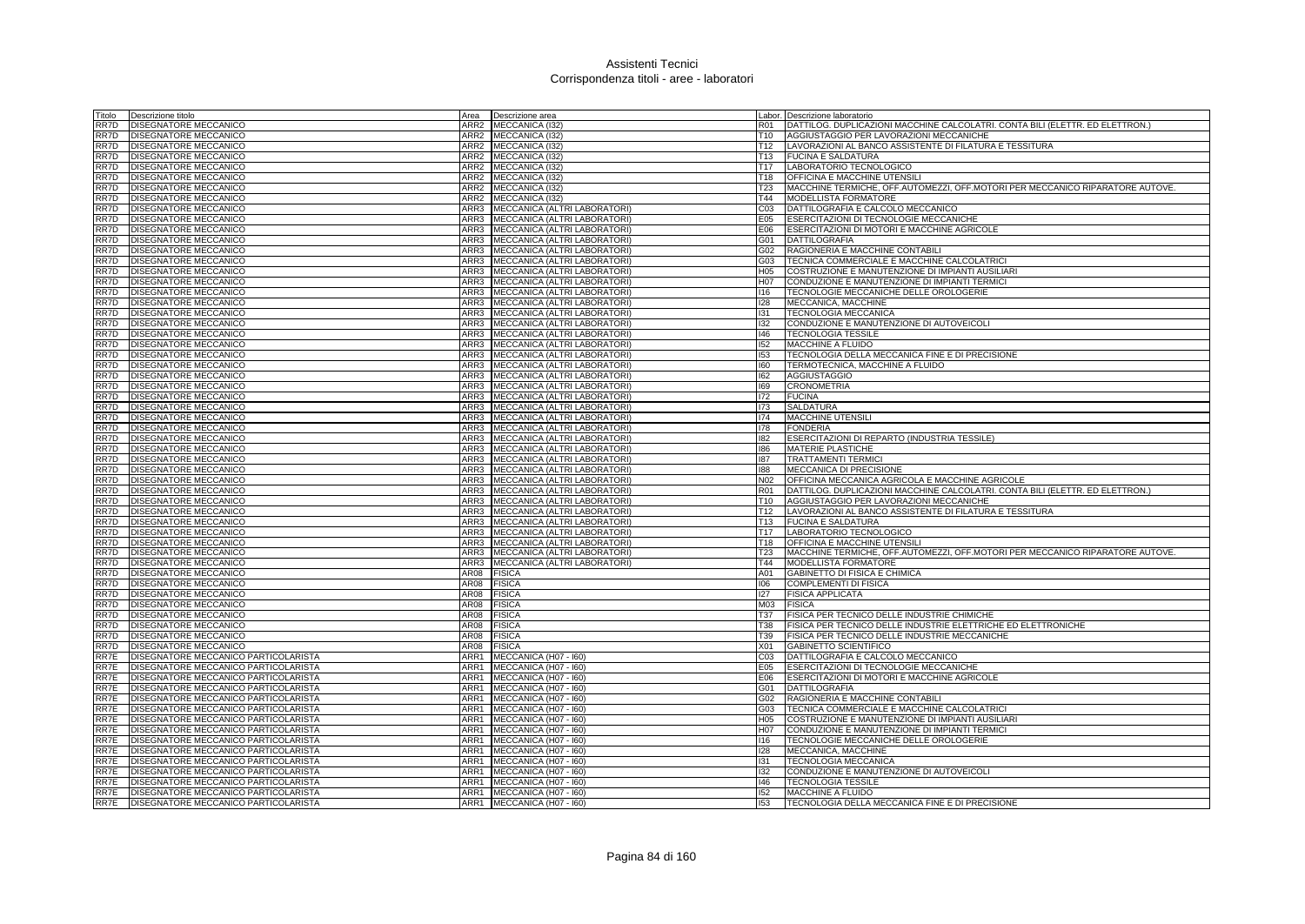| Fitolo       | Descrizione titolo                                                           | Area             | Descrizione area                             |                                     | Labor. Descrizione laboratorio                                                                           |
|--------------|------------------------------------------------------------------------------|------------------|----------------------------------------------|-------------------------------------|----------------------------------------------------------------------------------------------------------|
| RR7E         | DISEGNATORE MECCANICO PARTICOLARISTA                                         | ARR1             | MECCANICA (H07 - I60)                        | 160                                 | TERMOTECNICA, MACCHINE A FLUIDO                                                                          |
| RR7E         | DISEGNATORE MECCANICO PARTICOLARISTA                                         | ARR1             | MECCANICA (H07 - I60)                        | 162                                 | <b>AGGIUSTAGGIO</b>                                                                                      |
| RR7E         | DISEGNATORE MECCANICO PARTICOLARISTA                                         | ARR1             | MECCANICA (H07 - I60)                        | 169                                 | <b>CRONOMETRIA</b>                                                                                       |
| RR7E         | DISEGNATORE MECCANICO PARTICOLARISTA                                         | ARR1             | MECCANICA (H07 - 160)                        | 172                                 | <b>FUCINA</b>                                                                                            |
| RR7E         | DISEGNATORE MECCANICO PARTICOLARISTA                                         | ARR1             | MECCANICA (H07 - I60)                        | 173                                 | <b>SALDATURA</b>                                                                                         |
| RR7E         | DISEGNATORE MECCANICO PARTICOLARISTA                                         | ARR1             | MECCANICA (H07 - I60)                        | 174                                 | MACCHINE UTENSILI                                                                                        |
| RR7E         | DISEGNATORE MECCANICO PARTICOLARISTA                                         | ARR1             | MECCANICA (H07 - I60)                        | 178                                 | <b>FONDERIA</b>                                                                                          |
| RR7E         | DISEGNATORE MECCANICO PARTICOLARISTA                                         | ARR1             | MECCANICA (H07 - I60)                        | 182                                 | ESERCITAZIONI DI REPARTO (INDUSTRIA TESSILE)                                                             |
| RR7E         | DISEGNATORE MECCANICO PARTICOLARISTA                                         | ARR1             | MECCANICA (H07 - 160)                        | 186                                 | <b>MATERIE PLASTICHE</b>                                                                                 |
| RR7E         | DISEGNATORE MECCANICO PARTICOLARISTA                                         | ARR1             | MECCANICA (H07 - I60)                        | 187                                 | <b>TRATTAMENTI TERMIC</b>                                                                                |
| RR7E         | DISEGNATORE MECCANICO PARTICOLARISTA                                         | ARR1             | MECCANICA (H07 - I60)                        | 188                                 | MECCANICA DI PRECISIONE                                                                                  |
| RR7E         | DISEGNATORE MECCANICO PARTICOLARISTA                                         | ARR1             | MECCANICA (H07 - I60)                        | N02                                 | OFFICINA MECCANICA AGRICOLA E MACCHINE AGRICOLE                                                          |
| RR7E         | DISEGNATORE MECCANICO PARTICOLARISTA                                         | ARR1             | MECCANICA (H07 - I60)                        | <b>R01</b>                          | DATTILOG. DUPLICAZIONI MACCHINE CALCOLATRI. CONTA BILI (ELETTR. ED ELETTRON.)                            |
| RR7E         | DISEGNATORE MECCANICO PARTICOLARISTA                                         | ARR1             | MECCANICA (H07 - I60)                        | T <sub>10</sub>                     | AGGIUSTAGGIO PER LAVORAZIONI MECCANICHE                                                                  |
| RR7E         | DISEGNATORE MECCANICO PARTICOLARISTA                                         | ARR1             | MECCANICA (H07 - I60)                        | T12                                 | LAVORAZIONI AL BANCO ASSISTENTE DI FILATURA E TESSITURA                                                  |
| RR7E         | DISEGNATORE MECCANICO PARTICOLARISTA                                         | ARR1             | MECCANICA (H07 - I60)                        | T <sub>13</sub>                     | <b>FUCINA E SALDATURA</b>                                                                                |
|              |                                                                              | ARR1             |                                              | T <sub>17</sub>                     |                                                                                                          |
| RR7E         | DISEGNATORE MECCANICO PARTICOLARISTA                                         |                  | MECCANICA (H07 - I60)                        |                                     | LABORATORIO TECNOLOGICO                                                                                  |
| RR7E         | DISEGNATORE MECCANICO PARTICOLARISTA                                         | ARR1<br>ARR1     | MECCANICA (H07 - I60)                        | T18                                 | <b>OFFICINA E MACCHINE UTENSILI</b>                                                                      |
| RR7E         | DISEGNATORE MECCANICO PARTICOLARISTA                                         |                  | MECCANICA (H07 - I60)                        | T <sub>23</sub><br>T44              | MACCHINE TERMICHE, OFF.AUTOMEZZI, OFF.MOTORI PER MECCANICO RIPARATORE AUTOVE.                            |
| RR7E<br>RR7E | DISEGNATORE MECCANICO PARTICOLARISTA<br>DISEGNATORE MECCANICO PARTICOLARISTA | ARR1<br>ARR2     | MECCANICA (H07 - I60)                        | C03                                 | <b>MODELLISTA FORMATORE</b><br>DATTILOGRAFIA E CALCOLO MECCANICO                                         |
|              |                                                                              | ARR2             | MECCANICA (I32)                              |                                     |                                                                                                          |
| RR7E         | DISEGNATORE MECCANICO PARTICOLARISTA                                         |                  | MECCANICA (I32)                              | E05                                 | ESERCITAZIONI DI TECNOLOGIE MECCANICHE                                                                   |
| RR7E         | DISEGNATORE MECCANICO PARTICOLARISTA                                         | ARR2             | MECCANICA (I32)                              | E06                                 | ESERCITAZIONI DI MOTORI E MACCHINE AGRICOLE                                                              |
| RR7E         | DISEGNATORE MECCANICO PARTICOLARISTA                                         | ARR2             | MECCANICA (I32)                              | G01                                 | <b>DATTILOGRAFIA</b>                                                                                     |
| RR7E         | DISEGNATORE MECCANICO PARTICOLARISTA                                         |                  | ARR2 MECCANICA (I32)                         | G02                                 | RAGIONERIA E MACCHINE CONTABILI                                                                          |
| RR7E         | DISEGNATORE MECCANICO PARTICOLARISTA                                         |                  | ARR2 MECCANICA (I32)                         | G03                                 | TECNICA COMMERCIALE E MACCHINE CALCOLATRICI                                                              |
| RR7E         | DISEGNATORE MECCANICO PARTICOLARISTA<br>DISEGNATORE MECCANICO PARTICOLARISTA | ARR2<br>ARR2     | MECCANICA (I32)<br>MECCANICA (I32)           | H <sub>05</sub><br>H <sub>0</sub> 7 | <b>COSTRUZIONE E MANUTENZIONE DI IMPIANTI AUSILIARI</b><br>CONDUZIONE E MANUTENZIONE DI IMPIANTI TERMICI |
| RR7E<br>RR7E | DISEGNATORE MECCANICO PARTICOLARISTA                                         |                  |                                              | 116                                 |                                                                                                          |
| RR7E         | DISEGNATORE MECCANICO PARTICOLARISTA                                         |                  | ARR2 MECCANICA (I32)<br>ARR2 MECCANICA (I32) | 128                                 | TECNOLOGIE MECCANICHE DELLE OROLOGERIE<br>MECCANICA, MACCHINE                                            |
| RR7E         | <b>DISEGNATORE MECCANICO PARTICOLARISTA</b>                                  | ARR2             | MECCANICA (132)                              | 131                                 | <b>TECNOLOGIA MECCANICA</b>                                                                              |
| RR7E         | DISEGNATORE MECCANICO PARTICOLARISTA                                         | ARR <sub>2</sub> | MECCANICA (I32)                              | 132                                 | CONDUZIONE E MANUTENZIONE DI AUTOVEICOLI                                                                 |
| RR7E         | DISEGNATORE MECCANICO PARTICOLARISTA                                         | ARR2             | MECCANICA (I32)                              | 46                                  | <b>TECNOLOGIA TESSILE</b>                                                                                |
| RR7E         | DISEGNATORE MECCANICO PARTICOLARISTA                                         | ARR2             | MECCANICA (I32)                              | 152                                 | MACCHINE A FLUIDO                                                                                        |
| RR7E         | DISEGNATORE MECCANICO PARTICOLARISTA                                         |                  | ARR2 MECCANICA (I32)                         | 153                                 | TECNOLOGIA DELLA MECCANICA FINE E DI PRECISIONE                                                          |
| RR7E         | DISEGNATORE MECCANICO PARTICOLARISTA                                         | ARR <sub>2</sub> | MECCANICA (I32)                              | 160                                 | TERMOTECNICA, MACCHINE A FLUIDO                                                                          |
| RR7E         | DISEGNATORE MECCANICO PARTICOLARISTA                                         | ARR2             | MECCANICA (I32)                              | 162                                 | <b>AGGIUSTAGGIO</b>                                                                                      |
| RR7E         | DISEGNATORE MECCANICO PARTICOLARISTA                                         |                  | ARR2 MECCANICA (I32)                         | 169                                 | <b>CRONOMETRIA</b>                                                                                       |
| RR7E         | DISEGNATORE MECCANICO PARTICOLARISTA                                         | ARR2             | MECCANICA (I32)                              | 172                                 | <b>FUCINA</b>                                                                                            |
| RR7E         | DISEGNATORE MECCANICO PARTICOLARISTA                                         | ARR2             | MECCANICA (I32)                              | 173                                 | <b>SALDATURA</b>                                                                                         |
| RR7E         | DISEGNATORE MECCANICO PARTICOLARISTA                                         | ARR2             | MECCANICA (I32)                              | 174                                 | MACCHINE UTENSILI                                                                                        |
| RR7E         | DISEGNATORE MECCANICO PARTICOLARISTA                                         |                  | ARR2 MECCANICA (I32)                         | 178                                 | <b>FONDERIA</b>                                                                                          |
| RR7E         | DISEGNATORE MECCANICO PARTICOLARISTA                                         | ARR2             | MECCANICA (I32)                              | 182                                 | ESERCITAZIONI DI REPARTO (INDUSTRIA TESSILE)                                                             |
| RR7E         | DISEGNATORE MECCANICO PARTICOLARISTA                                         | ARR2             | MECCANICA (132)                              | 186                                 | <b>MATERIE PLASTICHE</b>                                                                                 |
| RR7E         | DISEGNATORE MECCANICO PARTICOLARISTA                                         | ARR <sub>2</sub> | MECCANICA (I32)                              | 187                                 | <b>TRATTAMENTI TERMICI</b>                                                                               |
| RR7E         | DISEGNATORE MECCANICO PARTICOLARISTA                                         | ARR2             | MECCANICA (I32)                              | 188                                 | MECCANICA DI PRECISIONE                                                                                  |
| RR7E         | DISEGNATORE MECCANICO PARTICOLARISTA                                         | ARR2             | MECCANICA (I32)                              | N <sub>02</sub>                     | OFFICINA MECCANICA AGRICOLA E MACCHINE AGRICOLE                                                          |
| RR7E         | DISEGNATORE MECCANICO PARTICOLARISTA                                         | ARR2             | MECCANICA (132)                              | <b>R01</b>                          | DATTILOG. DUPLICAZIONI MACCHINE CALCOLATRI. CONTA BILI (ELETTR. ED ELETTRON.)                            |
| RR7E         | DISEGNATORE MECCANICO PARTICOLARISTA                                         | ARR <sub>2</sub> | MECCANICA (I32)                              | T <sub>10</sub>                     | AGGIUSTAGGIO PER LAVORAZIONI MECCANICHE                                                                  |
| RR7E         | DISEGNATORE MECCANICO PARTICOLARISTA                                         | ARR <sub>2</sub> | MECCANICA (I32)                              | T <sub>12</sub>                     | LAVORAZIONI AL BANCO ASSISTENTE DI FILATURA E TESSITURA                                                  |
| RR7E         | DISEGNATORE MECCANICO PARTICOLARISTA                                         | ARR2             | MECCANICA (I32)                              | T <sub>13</sub>                     | <b>FUCINA E SALDATURA</b>                                                                                |
| RR7E         | DISEGNATORE MECCANICO PARTICOLARISTA                                         | ARR2             | MECCANICA (I32)                              | T17                                 | LABORATORIO TECNOLOGICO                                                                                  |
| RR7E         | DISEGNATORE MECCANICO PARTICOLARISTA                                         | ARR <sub>2</sub> | MECCANICA (I32)                              | T18                                 | OFFICINA E MACCHINE UTENSILI                                                                             |
| RR7E         | DISEGNATORE MECCANICO PARTICOLARISTA                                         | ARR2             | MECCANICA (I32)                              | <b>T23</b>                          | MACCHINE TERMICHE, OFF.AUTOMEZZI, OFF.MOTORI PER MECCANICO RIPARATORE AUTOVE.                            |
| RR7E         | DISEGNATORE MECCANICO PARTICOLARISTA                                         | ARR2             | MECCANICA (I32)                              | T44                                 | <b>MODELLISTA FORMATORE</b>                                                                              |
| RR7E         | DISEGNATORE MECCANICO PARTICOLARISTA                                         | ARR3             | MECCANICA (ALTRI LABORATORI)                 | CO <sub>3</sub>                     | DATTILOGRAFIA E CALCOLO MECCANICO                                                                        |
| RR7E         | DISEGNATORE MECCANICO PARTICOLARISTA                                         | ARR3             | MECCANICA (ALTRI LABORATORI)                 | E05                                 | <b>ESERCITAZIONI DI TECNOLOGIE MECCANICHE</b>                                                            |
| RR7E         | DISEGNATORE MECCANICO PARTICOLARISTA                                         | ARR3             | MECCANICA (ALTRI LABORATORI)                 | E06                                 | ESERCITAZIONI DI MOTORI E MACCHINE AGRICOLE                                                              |
| RR7E         | DISEGNATORE MECCANICO PARTICOLARISTA                                         | ARR3             | MECCANICA (ALTRI LABORATORI)                 | G01                                 | <b>DATTILOGRAFIA</b>                                                                                     |
| RR7E         | DISEGNATORE MECCANICO PARTICOLARISTA                                         | ARR3             | MECCANICA (ALTRI LABORATORI)                 | G02                                 | RAGIONERIA E MACCHINE CONTABILI                                                                          |
| RR7E         | DISEGNATORE MECCANICO PARTICOLARISTA                                         | ARR3             | MECCANICA (ALTRI LABORATORI)                 | G03                                 | TECNICA COMMERCIALE E MACCHINE CALCOLATRIC                                                               |
| RR7E         | DISEGNATORE MECCANICO PARTICOLARISTA                                         | ARR3             | MECCANICA (ALTRI LABORATORI)                 | H05                                 | COSTRUZIONE E MANUTENZIONE DI IMPIANTI AUSILIARI                                                         |
| RR7E         | DISEGNATORE MECCANICO PARTICOLARISTA                                         | ARR3             | MECCANICA (ALTRI LABORATORI)                 | H07                                 | CONDUZIONE E MANUTENZIONE DI IMPIANTI TERMICI                                                            |
| RR7E         | DISEGNATORE MECCANICO PARTICOLARISTA                                         | ARR3             | MECCANICA (ALTRI LABORATORI)                 | 116                                 | TECNOLOGIE MECCANICHE DELLE OROLOGERIE                                                                   |
| RR7E         | DISEGNATORE MECCANICO PARTICOLARISTA                                         | ARR3             | MECCANICA (ALTRI LABORATORI)                 | 128                                 | MECCANICA, MACCHINE                                                                                      |
| RR7E         | <b>DISEGNATORE MECCANICO PARTICOLARISTA</b>                                  |                  | ARR3 MECCANICA (ALTRI LABORATORI)            | 131                                 | <b>TECNOLOGIA MECCANICA</b>                                                                              |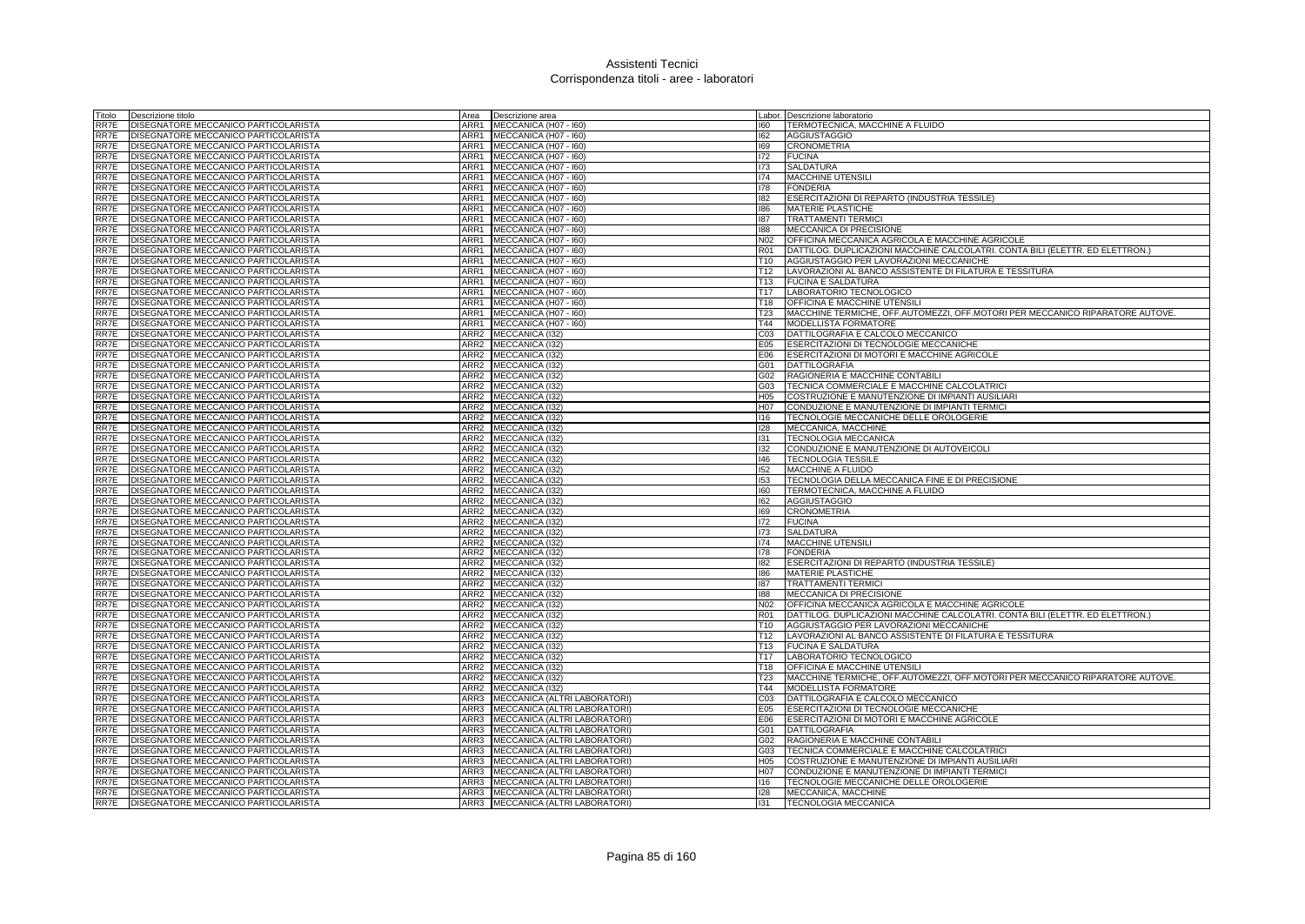| Fitolo       | Descrizione titolo                                                           | Area         | Descrizione area                  |                  | Labor. Descrizione laboratorio                                                |
|--------------|------------------------------------------------------------------------------|--------------|-----------------------------------|------------------|-------------------------------------------------------------------------------|
| RR7E         | DISEGNATORE MECCANICO PARTICOLARISTA                                         | ARR3         | MECCANICA (ALTRI LABORATORI)      | 132              | CONDUZIONE E MANUTENZIONE DI AUTOVEICOLI                                      |
| RR7E         | DISEGNATORE MECCANICO PARTICOLARISTA                                         | ARR3         | MECCANICA (ALTRI LABORATORI)      | 146              | <b>TECNOLOGIA TESSILE</b>                                                     |
| RR7E         | DISEGNATORE MECCANICO PARTICOLARISTA                                         |              | ARR3 MECCANICA (ALTRI LABORATORI) | 152              | MACCHINE A FLUIDO                                                             |
| RR7E         | DISEGNATORE MECCANICO PARTICOLARISTA                                         | ARR3         | MECCANICA (ALTRI LABORATORI)      | 153              | TECNOLOGIA DELLA MECCANICA FINE E DI PRECISIONE                               |
| RR7E         | DISEGNATORE MECCANICO PARTICOLARISTA                                         | ARR3         | MECCANICA (ALTRI LABORATORI)      | 160              | TERMOTECNICA, MACCHINE A FLUIDO                                               |
| RR7E         | DISEGNATORE MECCANICO PARTICOLARISTA                                         | ARR3         | MECCANICA (ALTRI LABORATORI)      | 162              | <b>AGGIUSTAGGIO</b>                                                           |
| RR7E         | DISEGNATORE MECCANICO PARTICOLARISTA                                         | ARR3         | MECCANICA (ALTRI LABORATORI)      | 169              | <b>CRONOMETRIA</b>                                                            |
| RR7E         | DISEGNATORE MECCANICO PARTICOLARISTA                                         | ARR3         | MECCANICA (ALTRI LABORATORI)      | 172              | <b>FUCINA</b>                                                                 |
| RR7E         | DISEGNATORE MECCANICO PARTICOLARISTA                                         | ARR3         | MECCANICA (ALTRI LABORATORI)      | 173              | <b>SALDATURA</b>                                                              |
| RR7E         | DISEGNATORE MECCANICO PARTICOLARISTA                                         | ARR3         | MECCANICA (ALTRI LABORATORI)      | 174              | MACCHINE UTENSILI                                                             |
| RR7E         | DISEGNATORE MECCANICO PARTICOLARISTA                                         | ARR3         | MECCANICA (ALTRI LABORATORI)      | 178              | <b>FONDERIA</b>                                                               |
| RR7E         | DISEGNATORE MECCANICO PARTICOLARISTA                                         | ARR3         | MECCANICA (ALTRI LABORATORI)      | 182              | ESERCITAZIONI DI REPARTO (INDUSTRIA TESSILE)                                  |
| RR7E         | DISEGNATORE MECCANICO PARTICOLARISTA                                         | ARR3         | MECCANICA (ALTRI LABORATORI)      | 186              | <b>MATERIE PLASTICHE</b>                                                      |
| RR7E         | DISEGNATORE MECCANICO PARTICOLARISTA                                         | ARR3         | MECCANICA (ALTRI LABORATORI)      | 187              | <b>TRATTAMENTI TERMIC</b>                                                     |
| RR7E         | DISEGNATORE MECCANICO PARTICOLARISTA                                         | ARR3         | MECCANICA (ALTRI LABORATORI)      | 188              | MECCANICA DI PRECISIONE                                                       |
| RR7E         | DISEGNATORE MECCANICO PARTICOLARISTA                                         | ARR3         | MECCANICA (ALTRI LABORATORI)      | N02              | OFFICINA MECCANICA AGRICOLA E MACCHINE AGRICOLE                               |
| RR7E         | DISEGNATORE MECCANICO PARTICOLARISTA                                         | ARR3         | MECCANICA (ALTRI LABORATORI)      | <b>R01</b>       | DATTILOG. DUPLICAZIONI MACCHINE CALCOLATRI. CONTA BILI (ELETTR. ED ELETTRON.) |
| RR7E         | DISEGNATORE MECCANICO PARTICOLARISTA                                         | ARR3         | MECCANICA (ALTRI LABORATORI)      | T <sub>10</sub>  | AGGIUSTAGGIO PER LAVORAZIONI MECCANICHE                                       |
| RR7E         | DISEGNATORE MECCANICO PARTICOLARISTA                                         | ARR3         | MECCANICA (ALTRI LABORATORI)      | T12              | LAVORAZIONI AL BANCO ASSISTENTE DI FILATURA E TESSITURA                       |
| RR7E         | DISEGNATORE MECCANICO PARTICOLARISTA                                         | ARR3         | MECCANICA (ALTRI LABORATORI)      | T <sub>13</sub>  | <b>FUCINA E SALDATURA</b>                                                     |
| RR7E         | DISEGNATORE MECCANICO PARTICOLARISTA                                         | ARR3         | MECCANICA (ALTRI LABORATORI)      | T <sub>17</sub>  | LABORATORIO TECNOLOGICO                                                       |
| RR7E         | DISEGNATORE MECCANICO PARTICOLARISTA                                         | ARR3         | MECCANICA (ALTRI LABORATORI)      | T18              | OFFICINA E MACCHINE UTENSIL                                                   |
| RR7E         | DISEGNATORE MECCANICO PARTICOLARISTA                                         | ARR3         | MECCANICA (ALTRI LABORATORI)      | T23              | MACCHINE TERMICHE, OFF.AUTOMEZZI, OFF.MOTORI PER MECCANICO RIPARATORE AUTOVE. |
| RR7E         | DISEGNATORE MECCANICO PARTICOLARISTA                                         | ARR3         | MECCANICA (ALTRI LABORATORI)      | T44              | <b>MODELLISTA FORMATORE</b>                                                   |
| RR7E         | DISEGNATORE MECCANICO PARTICOLARISTA                                         | AR08         | <b>FISICA</b>                     | A01              | GABINETTO DI FISICA E CHIMICA                                                 |
| RR7E         | DISEGNATORE MECCANICO PARTICOLARISTA                                         | AR08         | <b>FISICA</b>                     | 106              | COMPLEMENTI DI FISICA                                                         |
| RR7E<br>RR7E | DISEGNATORE MECCANICO PARTICOLARISTA<br>DISEGNATORE MECCANICO PARTICOLARISTA | AR08         | <b>FISICA</b><br><b>FISICA</b>    | 127<br>M03       | <b>FISICA APPLICATA</b>                                                       |
| RR7E         |                                                                              | AR08<br>AR08 |                                   | T37              | <b>FISICA</b>                                                                 |
|              | DISEGNATORE MECCANICO PARTICOLARISTA                                         | AR08         | <b>FISICA</b><br><b>FISICA</b>    | <b>T38</b>       | FISICA PER TECNICO DELLE INDUSTRIE CHIMICHE                                   |
| RR7E<br>RR7E | DISEGNATORE MECCANICO PARTICOLARISTA                                         | AR08         |                                   | T39              | FISICA PER TECNICO DELLE INDUSTRIE ELETTRICHE ED ELETTRONICHE                 |
| RR7E         | DISEGNATORE MECCANICO PARTICOLARISTA<br>DISEGNATORE MECCANICO PARTICOLARISTA | AR08         | <b>FISICA</b><br><b>FISICA</b>    | X01              | FISICA PER TECNICO DELLE INDUSTRIE MECCANICHE<br><b>GABINETTO SCIENTIFICO</b> |
| RR7F         | <b>DISEGNATORE NAVALE</b>                                                    | ARR1         | MECCANICA (H07 - I60)             | CO <sub>3</sub>  | DATTILOGRAFIA E CALCOLO MECCANICO                                             |
| RR7F         | <b>DISEGNATORE NAVALE</b>                                                    | ARR1         | MECCANICA (H07 - I60)             | E05              | <b>ESERCITAZIONI DI TECNOLOGIE MECCANICHE</b>                                 |
| RR7F         | <b>DISEGNATORE NAVALE</b>                                                    | ARR1         | MECCANICA (H07 - I60)             | E06              | ESERCITAZIONI DI MOTORI E MACCHINE AGRICOLE                                   |
| RR7F         | <b>DISEGNATORE NAVALE</b>                                                    | ARR1         | MECCANICA (H07 - I60)             | G01              | <b>DATTILOGRAFIA</b>                                                          |
| RR7F         | <b>DISEGNATORE NAVALE</b>                                                    | ARR1         | MECCANICA (H07 - 160)             | G02              | RAGIONERIA E MACCHINE CONTABILI                                               |
| RR7F         | <b>DISEGNATORE NAVALE</b>                                                    | ARR1         | MECCANICA (H07 - I60)             | G03              | TECNICA COMMERCIALE E MACCHINE CALCOLATRICI                                   |
| RR7F         | <b>DISEGNATORE NAVALE</b>                                                    | ARR1         | MECCANICA (H07 - I60)             | H <sub>05</sub>  | <b>COSTRUZIONE E MANUTENZIONE DI IMPIANTI AUSILIARI</b>                       |
| RR7F         | <b>DISEGNATORE NAVALE</b>                                                    | ARR1         | MECCANICA (H07 - I60)             | H <sub>0</sub> 7 | CONDUZIONE E MANUTENZIONE DI IMPIANTI TERMICI                                 |
| RR7F         | DISEGNATORE NAVALE                                                           | ARR1         | MECCANICA (H07 - I60)             | 116              | TECNOLOGIE MECCANICHE DELLE OROLOGERIE                                        |
| RR7F         | <b>DISEGNATORE NAVALE</b>                                                    | ARR1         | MECCANICA (H07 - I60)             | 128              | MECCANICA, MACCHINE                                                           |
| RR7F         | DISEGNATORE NAVALE                                                           | ARR1         | MECCANICA (H07 - I60)             | 131              | <b>TECNOLOGIA MECCANICA</b>                                                   |
| RR7F         | <b>DISEGNATORE NAVALE</b>                                                    | ARR1         | MECCANICA (H07 - I60)             | 132              | CONDUZIONE E MANUTENZIONE DI AUTOVEICOLI                                      |
| RR7F         | <b>DISEGNATORE NAVALE</b>                                                    | ARR1         | MECCANICA (H07 - I60)             | 146              | <b>TECNOLOGIA TESSILE</b>                                                     |
| RR7F         | <b>DISEGNATORE NAVALE</b>                                                    | ARR1         | MECCANICA (H07 - I60)             | 152              | MACCHINE A FLUIDO                                                             |
| RR7F         | DISEGNATORE NAVALE                                                           | ARR1         | MECCANICA (H07 - I60)             | 153              | TECNOLOGIA DELLA MECCANICA FINE E DI PRECISIONE                               |
| RR7F         | <b>DISEGNATORE NAVALE</b>                                                    | ARR1         | MECCANICA (H07 - I60)             | 160              | TERMOTECNICA, MACCHINE A FLUIDO                                               |
| RR7F         | DISEGNATORE NAVALE                                                           | ARR1         | MECCANICA (H07 - I60)             | 162              | <b>AGGIUSTAGGIO</b>                                                           |
| RR7F         | <b>DISEGNATORE NAVALE</b>                                                    | ARR1         | MECCANICA (H07 - I60)             | 169              | <b>CRONOMETRIA</b>                                                            |
| RR7F         | <b>DISEGNATORE NAVALE</b>                                                    | ARR1         | MECCANICA (H07 - I60)             | 172              | <b>FUCINA</b>                                                                 |
| RR7F         | <b>DISEGNATORE NAVALE</b>                                                    | ARR1         | MECCANICA (H07 - I60)             | 173              | <b>SALDATURA</b>                                                              |
| RR7F         | <b>DISEGNATORE NAVALE</b>                                                    | ARR1         | MECCANICA (H07 - I60)             | 174              | <b>MACCHINE UTENSILI</b>                                                      |
| RR7F         | DISEGNATORE NAVALE                                                           | ARR1         | MECCANICA (H07 - I60)             | 178              | <b>FONDERIA</b>                                                               |
| RR7F         | <b>DISEGNATORE NAVALE</b>                                                    | ARR1         | MECCANICA (H07 - I60)             | 182              | ESERCITAZIONI DI REPARTO (INDUSTRIA TESSILE)                                  |
| RR7F         | DISEGNATORE NAVALE                                                           | ARR1         | MECCANICA (H07 - I60)             | 186              | <b>MATERIE PLASTICHE</b>                                                      |
| RR7F         | DISEGNATORE NAVALE                                                           | ARR1         | MECCANICA (H07 - I60)             | 187              | <b>TRATTAMENTI TERMIC</b>                                                     |
| RR7F         | DISEGNATORE NAVALE                                                           | ARR1         | MECCANICA (H07 - I60)             | 188              | MECCANICA DI PRECISIONE                                                       |
| RR7F         | DISEGNATORE NAVALE                                                           | ARR1         | MECCANICA (H07 - I60)             | N02              | OFFICINA MECCANICA AGRICOLA E MACCHINE AGRICOLE                               |
| RR7F         | DISEGNATORE NAVALE                                                           | ARR1         | MECCANICA (H07 - I60)             | <b>R01</b>       | DATTILOG. DUPLICAZIONI MACCHINE CALCOLATRI. CONTA BILI (ELETTR. ED ELETTRON.) |
| RR7F         | <b>DISEGNATORE NAVALE</b>                                                    | ARR1         | MECCANICA (H07 - I60)             | T <sub>10</sub>  | AGGIUSTAGGIO PER LAVORAZIONI MECCANICHE                                       |
| RR7F         | <b>DISEGNATORE NAVALE</b>                                                    | ARR1         | MECCANICA (H07 - I60)             | T <sub>12</sub>  | LAVORAZIONI AL BANCO ASSISTENTE DI FILATURA E TESSITURA                       |
| RR7F         | DISEGNATORE NAVALE                                                           | ARR1         | MECCANICA (H07 - I60)             | T <sub>13</sub>  | <b>FUCINA E SALDATURA</b>                                                     |
| RR7F         | <b>DISEGNATORE NAVALE</b>                                                    | ARR1         | MECCANICA (H07 - 160)             | T <sub>17</sub>  | LABORATORIO TECNOLOGICO                                                       |
| RR7F         | <b>DISEGNATORE NAVALE</b>                                                    | ARR1         | MECCANICA (H07 - I60)             | T <sub>18</sub>  | <b>OFFICINA E MACCHINE UTENSILI</b>                                           |
| RR7F         | <b>DISEGNATORE NAVALE</b>                                                    |              | ARR1 MECCANICA (H07 - 160)        | T23              | MACCHINE TERMICHE, OFF AUTOMEZZI, OFF MOTORI PER MECCANICO RIPARATORE AUTOVE. |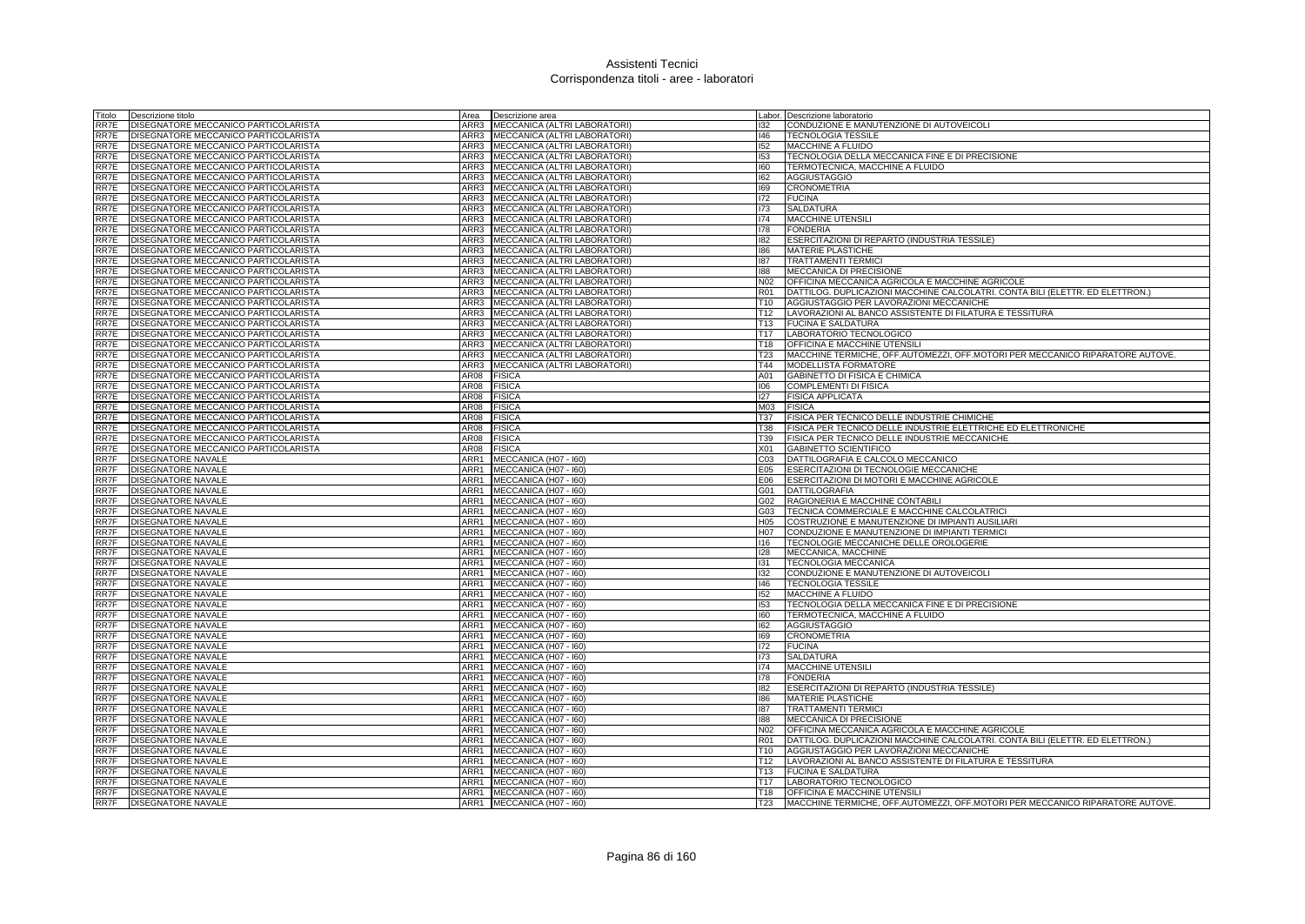| Titolo               | Descrizione titolo                                     | Area | Descrizione area                                                       |                                    | Labor. Descrizione laboratorio                                                                     |
|----------------------|--------------------------------------------------------|------|------------------------------------------------------------------------|------------------------------------|----------------------------------------------------------------------------------------------------|
| RR7F                 | DISEGNATORE NAVALE                                     | ARR1 | MECCANICA (H07 - I60)                                                  | T44                                | MODELLISTA FORMATORE                                                                               |
| RR7F                 | <b>DISEGNATORE NAVALE</b>                              | ARR2 | MECCANICA (I32)                                                        | CO <sub>3</sub>                    | DATTILOGRAFIA E CALCOLO MECCANICO                                                                  |
| RR7F                 | <b>DISEGNATORE NAVALE</b>                              |      | ARR2 MECCANICA (I32)                                                   | E05                                | ESERCITAZIONI DI TECNOLOGIE MECCANICHE                                                             |
| RR7F                 | <b>DISEGNATORE NAVALE</b>                              |      | ARR2 MECCANICA (I32)                                                   | E06                                | ESERCITAZIONI DI MOTORI E MACCHINE AGRICOLE                                                        |
| RR7F                 | <b>DISEGNATORE NAVALE</b>                              | ARR2 | MECCANICA (I32)                                                        | G01                                | <b>DATTILOGRAFIA</b>                                                                               |
| RR7F                 | <b>DISEGNATORE NAVALE</b>                              | ARR2 | MECCANICA (I32)                                                        | G02                                | RAGIONERIA E MACCHINE CONTABILI                                                                    |
| RR7F                 | DISEGNATORE NAVALE                                     | ARR2 | MECCANICA (I32)                                                        | G03                                | TECNICA COMMERCIALE E MACCHINE CALCOLATRICI                                                        |
| RR7F                 | <b>DISEGNATORE NAVALE</b>                              |      | ARR2 MECCANICA (I32)                                                   | H <sub>05</sub>                    | COSTRUZIONE E MANUTENZIONE DI IMPIANTI AUSILIARI                                                   |
| RR7F                 | <b>DISEGNATORE NAVALE</b>                              |      | ARR2 MECCANICA (I32)                                                   | H07                                | CONDUZIONE E MANUTENZIONE DI IMPIANTI TERMICI                                                      |
| RR7F                 | <b>DISEGNATORE NAVALE</b>                              | ARR2 | MECCANICA (I32)                                                        | 116                                | TECNOLOGIE MECCANICHE DELLE OROLOGERIE                                                             |
| RR7F                 | <b>DISEGNATORE NAVALE</b>                              | ARR2 | MECCANICA (I32)                                                        | 128                                | MECCANICA, MACCHINE                                                                                |
| RR7F                 | <b>DISEGNATORE NAVALE</b>                              |      | ARR2 MECCANICA (I32)                                                   | 131                                | <b>TECNOLOGIA MECCANICA</b>                                                                        |
| RR7F                 | <b>DISEGNATORE NAVALE</b>                              |      | ARR2 MECCANICA (I32)                                                   | 132                                | CONDUZIONE E MANUTENZIONE DI AUTOVEICOLI                                                           |
| RR7F                 |                                                        | ARR2 |                                                                        | 146                                |                                                                                                    |
|                      | <b>DISEGNATORE NAVALE</b>                              | ARR2 | MECCANICA (I32)<br>MECCANICA (I32)                                     | 152                                | <b>TECNOLOGIA TESSILE</b>                                                                          |
| RR7F                 | <b>DISEGNATORE NAVALE</b>                              |      |                                                                        | 153                                | MACCHINE A FLUIDO                                                                                  |
| RR7F                 | <b>DISEGNATORE NAVALE</b>                              | ARR2 | MECCANICA (I32)                                                        |                                    | TECNOLOGIA DELLA MECCANICA FINE E DI PRECISIONE                                                    |
| RR7F                 | <b>DISEGNATORE NAVALE</b>                              | ARR2 | MECCANICA (I32)                                                        | 160                                | TERMOTECNICA, MACCHINE A FLUIDO                                                                    |
| RR7F                 | <b>DISEGNATORE NAVALE</b>                              | ARR2 | MECCANICA (I32)                                                        | 162                                | <b>AGGIUSTAGGIO</b>                                                                                |
| RR7F                 | <b>DISEGNATORE NAVALE</b>                              | ARR2 | <b>MECCANICA (I32)</b>                                                 | 169                                | <b>CRONOMETRIA</b>                                                                                 |
| RR7F                 | <b>DISEGNATORE NAVALE</b>                              | ARR2 | MECCANICA (I32)                                                        | 172                                | <b>FUCINA</b>                                                                                      |
| RR7F                 | DISEGNATORE NAVALE                                     |      | ARR2 MECCANICA (I32)                                                   | 173                                | <b>SALDATURA</b>                                                                                   |
| RR7F                 | <b>DISEGNATORE NAVALE</b>                              |      | ARR2 MECCANICA (I32)                                                   | 174                                | MACCHINE UTENSILI                                                                                  |
| RR7F                 | <b>DISEGNATORE NAVALE</b>                              | ARR2 | MECCANICA (I32)                                                        | 178                                | <b>FONDERIA</b>                                                                                    |
| RR7F                 | DISEGNATORE NAVALE                                     | ARR2 | MECCANICA (I32)                                                        | 182                                | ESERCITAZIONI DI REPARTO (INDUSTRIA TESSILE)                                                       |
| RR7F                 | <b>DISEGNATORE NAVALE</b>                              | ARR2 | MECCANICA (I32)                                                        | 186                                | MATERIE PLASTICHE                                                                                  |
| RR7F                 | <b>DISEGNATORE NAVALE</b>                              |      | ARR2 MECCANICA (I32)                                                   | 187                                | <b>TRATTAMENTI TERMICI</b>                                                                         |
| RR7F                 | <b>DISEGNATORE NAVALE</b>                              | ARR2 | MECCANICA (132)                                                        | 188                                | MECCANICA DI PRECISIONE                                                                            |
| RR7F                 | <b>DISEGNATORE NAVALE</b>                              | ARR2 | MECCANICA (I32)                                                        | N02                                | OFFICINA MECCANICA AGRICOLA E MACCHINE AGRICOLE                                                    |
| RR7F                 | <b>DISEGNATORE NAVALE</b>                              |      | ARR2 MECCANICA (I32)                                                   | <b>R01</b>                         | DATTILOG. DUPLICAZIONI MACCHINE CALCOLATRI. CONTA BILI (ELETTR. ED ELETTRON.)                      |
| RR7F                 | <b>DISEGNATORE NAVALE</b>                              |      | ARR2 MECCANICA (I32)                                                   | T <sub>10</sub>                    | AGGIUSTAGGIO PER LAVORAZIONI MECCANICHE                                                            |
| RR7F                 | <b>DISEGNATORE NAVALE</b>                              | ARR2 | MECCANICA (I32)                                                        | T <sub>12</sub>                    | LAVORAZIONI AL BANCO ASSISTENTE DI FILATURA E TESSITURA                                            |
| RR7F                 | <b>DISEGNATORE NAVALE</b>                              | ARR2 | MECCANICA (132)                                                        | T13                                | <b>FUCINA E SALDATURA</b>                                                                          |
|                      |                                                        |      |                                                                        |                                    |                                                                                                    |
| RR7F                 | <b>DISEGNATORE NAVALE</b>                              |      |                                                                        | T17                                |                                                                                                    |
| RR7F                 | <b>DISEGNATORE NAVALE</b>                              |      | ARR2 MECCANICA (I32)                                                   | T18                                | LABORATORIO TECNOLOGICO<br><b>OFFICINA E MACCHINE UTENSILI</b>                                     |
| RR7F                 | <b>DISEGNATORE NAVALE</b>                              |      | ARR2 MECCANICA (I32)<br>ARR2 MECCANICA (I32)                           | <b>T23</b>                         | MACCHINE TERMICHE, OFF.AUTOMEZZI, OFF.MOTORI PER MECCANICO RIPARATORE AUTOVE.                      |
|                      |                                                        |      |                                                                        | T44                                | <b>MODELLISTA FORMATORE</b>                                                                        |
| RR7F                 | <b>DISEGNATORE NAVALE</b>                              |      | ARR2 MECCANICA (I32)                                                   |                                    |                                                                                                    |
| RR7F                 | <b>DISEGNATORE NAVALE</b>                              |      | ARR3 MECCANICA (ALTRI LABORATORI)                                      | CO <sub>3</sub>                    | DATTILOGRAFIA E CALCOLO MECCANICO                                                                  |
| RR7F                 | <b>DISEGNATORE NAVALE</b>                              |      | ARR3 MECCANICA (ALTRI LABORATORI)                                      | E05                                | <b>ESERCITAZIONI DI TECNOLOGIE MECCANICHE</b>                                                      |
| RR7F                 | <b>DISEGNATORE NAVALE</b>                              |      | ARR3 MECCANICA (ALTRI LABORATORI)                                      | E06                                | ESERCITAZIONI DI MOTORI E MACCHINE AGRICOLE                                                        |
| RR7F                 | <b>DISEGNATORE NAVALE</b>                              | ARR3 | MECCANICA (ALTRI LABORATORI)                                           | G01                                | <b>DATTILOGRAFIA</b>                                                                               |
| RR7F                 | <b>DISEGNATORE NAVALE</b>                              | ARR3 | MECCANICA (ALTRI LABORATORI)                                           | G02                                | RAGIONERIA E MACCHINE CONTABILI                                                                    |
| RR7F                 | <b>DISEGNATORE NAVALE</b>                              | ARR3 | MECCANICA (ALTRI LABORATORI)                                           | G03                                | TECNICA COMMERCIALE E MACCHINE CALCOLATRICI                                                        |
| RR7F                 | <b>DISEGNATORE NAVALE</b>                              |      | ARR3 MECCANICA (ALTRI LABORATORI)                                      | H <sub>05</sub>                    | COSTRUZIONE E MANUTENZIONE DI IMPIANTI AUSILIARI                                                   |
| RR7F                 | <b>DISEGNATORE NAVALE</b>                              | ARR3 | MECCANICA (ALTRI LABORATORI)                                           | H07                                | CONDUZIONE E MANUTENZIONE DI IMPIANTI TERMICI                                                      |
|                      | <b>DISEGNATORE NAVALE</b>                              | ARR3 | MECCANICA (ALTRI LABORATORI)                                           | 116                                | TECNOLOGIE MECCANICHE DELLE OROLOGERIE                                                             |
| RR7F<br>RR7F         | <b>DISEGNATORE NAVALE</b>                              | ARR3 | MECCANICA (ALTRI LABORATORI)                                           | 128                                | MECCANICA, MACCHINE                                                                                |
| RR7F                 | <b>DISEGNATORE NAVALE</b>                              |      | ARR3 MECCANICA (ALTRI LABORATORI)                                      | 131                                | <b>TECNOLOGIA MECCANICA</b>                                                                        |
|                      | DISEGNATORE NAVALE                                     | ARR3 | MECCANICA (ALTRI LABORATORI)                                           | 132                                | CONDUZIONE E MANUTENZIONE DI AUTOVEICOLI                                                           |
| RR7F<br>RR7F         | DISEGNATORE NAVALE                                     | ARR3 | MECCANICA (ALTRI LABORATORI)                                           | 146                                | <b>TECNOLOGIA TESSILE</b>                                                                          |
| RR7F                 | DISEGNATORE NAVALE                                     | ARR3 | MECCANICA (ALTRI LABORATORI)                                           | 152                                | MACCHINE A FLUIDO                                                                                  |
| RR7F                 | <b>DISEGNATORE NAVALE</b>                              | ARR3 | MECCANICA (ALTRI LABORATORI)                                           | 153                                | TECNOLOGIA DELLA MECCANICA FINE E DI PRECISIONE                                                    |
| RR7F                 | <b>DISEGNATORE NAVALE</b>                              | ARR3 | MECCANICA (ALTRI LABORATORI)                                           | 160                                | TERMOTECNICA, MACCHINE A FLUIDO                                                                    |
| RR7F                 | <b>DISEGNATORE NAVALE</b>                              | ARR3 | MECCANICA (ALTRI LABORATORI)                                           | 162                                | <b>AGGIUSTAGGIO</b>                                                                                |
| <b>RR7F</b>          | <b>DISEGNATORE NAVALE</b>                              | ARR3 | MECCANICA (ALTRI LABORATORI)                                           | 169                                | <b>CRONOMETRIA</b>                                                                                 |
| RR7F                 | <b>DISEGNATORE NAVALE</b>                              | ARR3 | MECCANICA (ALTRI LABORATORI)                                           | 172                                | <b>FUCINA</b>                                                                                      |
| RR7F                 | <b>DISEGNATORE NAVALE</b>                              | ARR3 | MECCANICA (ALTRI LABORATORI)                                           | 173                                | <b>SALDATURA</b>                                                                                   |
|                      | <b>DISEGNATORE NAVALE</b>                              | ARR3 | MECCANICA (ALTRI LABORATORI)                                           | 174                                | <b>MACCHINE UTENSIL</b>                                                                            |
|                      | <b>DISEGNATORE NAVALE</b>                              | ARR3 | MECCANICA (ALTRI LABORATORI)                                           | 178                                | <b>FONDERIA</b>                                                                                    |
| RR7F<br>RR7F<br>RR7F | <b>DISEGNATORE NAVALE</b>                              | ARR3 | MECCANICA (ALTRI LABORATORI)                                           | 182                                | ESERCITAZIONI DI REPARTO (INDUSTRIA TESSILE)                                                       |
| RR7F                 | <b>DISEGNATORE NAVALE</b>                              | ARR3 | MECCANICA (ALTRI LABORATORI)                                           | 186                                | MATERIE PLASTICHE                                                                                  |
| RR7F                 | <b>DISEGNATORE NAVALE</b>                              | ARR3 | MECCANICA (ALTRI LABORATORI)                                           | 187                                | <b>TRATTAMENTI TERMICI</b>                                                                         |
| RR7F                 | <b>DISEGNATORE NAVALE</b>                              | ARR3 | MECCANICA (ALTRI LABORATORI)                                           | 188                                | MECCANICA DI PRECISIONE                                                                            |
| RR7F                 | <b>DISEGNATORE NAVALE</b>                              | ARR3 | MECCANICA (ALTRI LABORATORI)                                           | N <sub>02</sub>                    | OFFICINA MECCANICA AGRICOLA E MACCHINE AGRICOLE                                                    |
| RR7F                 | <b>DISEGNATORE NAVALE</b>                              |      | ARR3 MECCANICA (ALTRI LABORATORI)                                      | <b>R01</b>                         | DATTILOG. DUPLICAZIONI MACCHINE CALCOLATRI. CONTA BILI (ELETTR. ED ELETTRON.)                      |
| RR7F<br>RR7F         | <b>DISEGNATORE NAVALE</b><br><b>DISEGNATORE NAVALE</b> |      | ARR3 MECCANICA (ALTRI LABORATORI)<br>ARR3 MECCANICA (ALTRI LABORATORI) | T <sub>10</sub><br>T <sub>12</sub> | AGGIUSTAGGIO PER LAVORAZIONI MECCANICHE<br>LAVORAZIONI AL BANCO ASSISTENTE DI FILATURA E TESSITURA |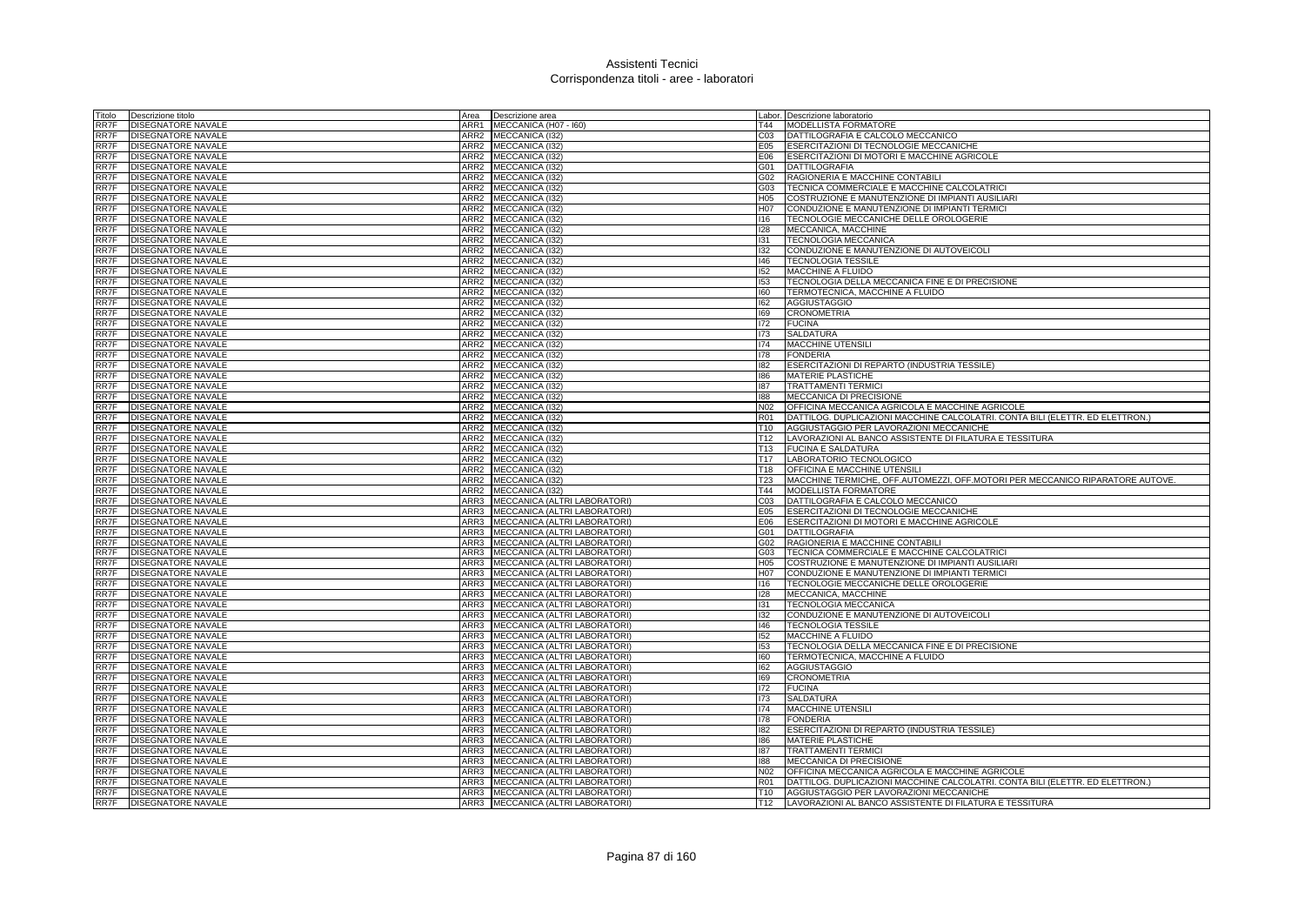| Titolo                     | Descrizione titolo                                 | Area                | Descrizione area                                                                                         |                          | Labor. Descrizione laboratorio                                                                   |
|----------------------------|----------------------------------------------------|---------------------|----------------------------------------------------------------------------------------------------------|--------------------------|--------------------------------------------------------------------------------------------------|
| RR7F                       | <b>DISEGNATORE NAVALE</b>                          | ARR3                | MECCANICA (ALTRI LABORATORI)                                                                             | T13                      | <b>FUCINA E SALDATURA</b>                                                                        |
| RR7F                       | DISEGNATORE NAVALE                                 |                     | ARR3 MECCANICA (ALTRI LABORATORI)                                                                        | T17                      | LABORATORIO TECNOLOGICO                                                                          |
| RR7F                       | DISEGNATORE NAVALE                                 |                     | ARR3 MECCANICA (ALTRI LABORATORI)                                                                        | T18                      | OFFICINA E MACCHINE UTENSILI                                                                     |
| RR7F                       | DISEGNATORE NAVALE                                 |                     | ARR3 MECCANICA (ALTRI LABORATORI)                                                                        | T23                      | MACCHINE TERMICHE, OFF.AUTOMEZZI, OFF.MOTORI PER MECCANICO RIPARATORE AUTOVE.                    |
| RR7F                       | DISEGNATORE NAVALE                                 |                     | ARR3 MECCANICA (ALTRI LABORATORI)                                                                        | T44                      | <b>MODELLISTA FORMATORE</b>                                                                      |
| RR7F                       | DISEGNATORE NAVALE                                 | AR03                | COSTRUZIONI NAVALI E TECNOLOGIE METALMECCANICHE                                                          | 138                      | TECNOLOGIE NAVALMECCANICHE                                                                       |
| RR7F                       | DISEGNATORE NAVALE                                 | AR03                | COSTRUZIONI NAVALI E TECNOLOGIE METALMECCANICHE                                                          | 180                      | CARPENTERIA NAVALE                                                                               |
| RR7F                       | DISEGNATORE NAVALE                                 | AR03                | COSTRUZIONI NAVALI E TECNOLOGIE METALMECCANICHE                                                          | T <sub>22</sub>          | MACCHINE, OFFICINA MECCANICA, MACCHINE MARINE PER MECCANICO NAVALE                               |
| RR7F                       | DISEGNATORE NAVALE                                 | AR03                | COSTRUZIONI NAVALI E TECNOLOGIE METALMECCANICHE                                                          | T63                      | <b>COSTRUZIONI NAVALI</b>                                                                        |
| RR7F                       | DISEGNATORE NAVALE                                 | AR03                | COSTRUZIONI NAVALI E TECNOLOGIE METALMECCANICHE                                                          | <b>T64</b><br><b>T67</b> | NAVIGAZIONE, METEOROLOGIA ED OCEANOGRAFIA                                                        |
| RR7F<br><b>RR70</b>        | <b>DISEGNATORE NAVALE</b>                          | AR03<br>AR18        | COSTRUZIONI NAVALI E TECNOLOGIE METALMECCANICHE<br>ECONOMIA DOMESTICA E SERVIZI AUSILIARI ALBERGHIERI    | CO <sub>1</sub>          | IMBARCAZIONI SCUOLE OFFICINE ANNESSE: ARMAMENTO<br><b>ECONOMIA DOMESTICA</b>                     |
| <b>RR70</b>                | ASSISTENTE DI FILATURA<br>ASSISTENTE DI FILATURA   | AR18                | ECONOMIA DOMESTICA E SERVIZI AUSILIARI ALBERGHIERI                                                       | CO <sub>2</sub>          | <b>LAVORI FEMMINILI</b>                                                                          |
| <b>RR70</b>                | ASSISTENTE DI FILATURA                             | AR18                | ECONOMIA DOMESTICA E SERVIZI AUSILIARI ALBERGHIERI                                                       | H04                      | LAVANDERIA E GUARDAROBA                                                                          |
| <b>RR70</b>                | ASSISTENTE DI FILATURA                             | AR18                | ECONOMIA DOMESTICA E SERVIZI AUSILIARI ALBERGHIERI                                                       | 148                      | FILATURA, TECNOLOGIA MAGLIERA                                                                    |
| <b>RR70</b>                | ASSISTENTE DI FILATURA                             | AR18                | ECONOMIA DOMESTICA E SERVIZI AUSILIARI ALBERGHIERI                                                       | 150                      | ELEMENTI DI TINTORIA                                                                             |
| <b>RR70</b>                | ASSISTENTE DI FILATURA                             | AR18                | ECONOMIA DOMESTICA E SERVIZI AUSILIARI ALBERGHIERI                                                       | 167                      | REPARTO DI LAVORAZIONE (CONFEZIONI INDUSTRIALI)                                                  |
| <b>RR70</b>                | ASSISTENTE DI FILATURA                             | AR18                | ECONOMIA DOMESTICA E SERVIZI AUSILIARI ALBERGHIERI                                                       | 185                      | ESERCITAZIONI DI REPARTO (INDUSTRIA MAGLIERIA)                                                   |
| <b>RR70</b>                | ASSISTENTE DI FILATURA                             | AR18                | ECONOMIA DOMESTICA E SERVIZI AUSILIARI ALBERGHIERI                                                       | N01                      | ECONOMIA FAMILIARE O ECONOMIA DOMESTICA RURALE                                                   |
| <b>RR70</b>                | ASSISTENTE DI FILATURA                             |                     | AR18 ECONOMIA DOMESTICA E SERVIZI AUSILIARI ALBERGHIERI                                                  | S04                      | ESERCITAZIONI PER ADDETTA AI SERVIZI AUSILIARI DI ALBERGHI E PENSIONI                            |
| <b>RR70</b>                | <b>ASSISTENTE DI FILATURA</b>                      | AR22                | <b>MODA E COSTUME</b>                                                                                    | S01                      | TECNICA PROF. ESERC. PRATICA MODELLISTA, SARTA, MAGLIERISTA, BIANCHERISTA                        |
| <b>RR70</b>                | ASSISTENTE DI FILATURA                             | AR22                | MODA E COSTUME                                                                                           | S <sub>02</sub>          | ESERCITAZIONI DI TAGLIO E CONFEZIONE PER FIGURINISTA                                             |
| <b>RR70</b>                | ASSISTENTE DI FILATURA                             | AR22                | <b>MODA E COSTUME</b>                                                                                    | S <sub>03</sub>          | ESERCITAZIONI PER COSTUMISTA TEATRALE E CINEMATOGRAFICA                                          |
| <b>RR70</b>                | ASSISTENTE DI FILATURA                             | AR22                | MODA E COSTUME                                                                                           | S09                      | TECNICA PROFESSIONALE PER COSTUMISTA TEATRALE E CINEMATOGRAFICA                                  |
| <b>RR70</b>                | ASSISTENTE DI FILATURA                             | AR22                | MODA E COSTUME                                                                                           | Y19                      | MODA E COSTUME                                                                                   |
| <b>RR71</b>                | ASSISTENTE DI TESSITURA                            | AR18                | ECONOMIA DOMESTICA E SERVIZI AUSILIARI ALBERGHIERI                                                       | C01                      | ECONOMIA DOMESTICA                                                                               |
| <b>RR71</b>                | ASSISTENTE DI TESSITURA                            | AR18                | ECONOMIA DOMESTICA E SERVIZI AUSILIARI ALBERGHIERI                                                       | CO <sub>2</sub>          | <b>LAVORI FEMMINILI</b>                                                                          |
| <b>RR71</b>                | ASSISTENTE DI TESSITURA                            | AR18                | ECONOMIA DOMESTICA E SERVIZI AUSILIARI ALBERGHIERI                                                       | H04                      | LAVANDERIA E GUARDAROBA                                                                          |
| <b>RR71</b>                | ASSISTENTE DI TESSITURA                            | AR18                | ECONOMIA DOMESTICA E SERVIZI AUSILIARI ALBERGHIERI                                                       | 148                      | FILATURA, TECNOLOGIA MAGLIERA                                                                    |
| <b>RR71</b>                | ASSISTENTE DI TESSITURA                            | AR18                | ECONOMIA DOMESTICA E SERVIZI AUSILIARI ALBERGHIERI                                                       | 150                      | ELEMENTI DI TINTORIA                                                                             |
| <b>RR71</b><br><b>RR71</b> | ASSISTENTE DI TESSITURA                            | AR18<br><b>AR18</b> | ECONOMIA DOMESTICA E SERVIZI AUSILIARI ALBERGHIERI                                                       | 167                      | REPARTO DI LAVORAZIONE (CONFEZIONI INDUSTRIALI)                                                  |
| <b>RR71</b>                | ASSISTENTE DI TESSITURA<br>ASSISTENTE DI TESSITURA | AR18                | ECONOMIA DOMESTICA E SERVIZI AUSILIARI ALBERGHIERI<br>ECONOMIA DOMESTICA E SERVIZI AUSILIARI ALBERGHIERI | 185<br>N01               | ESERCITAZIONI DI REPARTO (INDUSTRIA MAGLIERIA)<br>ECONOMIA FAMILIARE O ECONOMIA DOMESTICA RURALE |
| <b>RR71</b>                | ASSISTENTE DI TESSITURA                            | AR18                | ECONOMIA DOMESTICA E SERVIZI AUSILIARI ALBERGHIERI                                                       | <b>S04</b>               | ESERCITAZIONI PER ADDETTA AI SERVIZI AUSILIARI DI ALBERGHI E PENSIONI                            |
| <b>RR71</b>                | ASSISTENTE DI TESSITURA                            | AR22                | MODA E COSTUME                                                                                           | S01                      | TECNICA PROF. ESERC. PRATICA MODELLISTA, SARTA, MAGLIERISTA, BIANCHERISTA                        |
| <b>RR71</b>                | ASSISTENTE DI TESSITURA                            | AR22                | MODA E COSTUME                                                                                           | S <sub>02</sub>          | ESERCITAZIONI DI TAGLIO E CONFEZIONE PER FIGURINISTA                                             |
| <b>RR71</b>                | ASSISTENTE DI TESSITURA                            | AR22                | MODA E COSTUME                                                                                           | S <sub>03</sub>          | ESERCITAZIONI PER COSTUMISTA TEATRALE E CINEMATOGRAFICA                                          |
| <b>RR71</b>                | ASSISTENTE DI TESSITURA                            | AR22                | <b>MODA E COSTUME</b>                                                                                    | S09                      | TECNICA PROFESSIONALE PER COSTUMISTA TEATRALE E CINEMATOGRAFICA                                  |
| <b>RR71</b>                | ASSISTENTE DI TESSITURA                            | AR22                | MODA E COSTUME                                                                                           | Y19                      | MODA E COSTUME                                                                                   |
| <b>RR71</b>                | ASSISTENTE DI TESSITURA                            | AR30                | <b>TESSUTO</b>                                                                                           | $ 40\rangle$             | FILATURA, TECNOLOGIA TESSILE                                                                     |
| <b>RR71</b>                | ASSISTENTE DI TESSITURA                            | AR30                | <b>TESSUTO</b>                                                                                           | 170                      | ESERCITAZIONI DI REPARTO (DISEGNO DEI TESSUTI)                                                   |
| <b>RR71</b>                | ASSISTENTE DI TESSITURA                            | AR30                | <b>TESSUTO</b>                                                                                           | T06                      | TECNOLOGIA TESSILE PER ASSITENTE DI FILATURA E PER ASSISTENTE DI TESSITURA                       |
| <b>RR71</b>                | ASSISTENTE DI TESSITURA                            | AR30                | <b>TESSUTO</b>                                                                                           | T07                      | OFFICINA DI FILATURA PER ASSISTENTE DI FILATURA                                                  |
| <b>RR71</b>                | ASSISTENTE DI TESSITURA                            | AR30                | <b>TESSUTO</b>                                                                                           | <b>T08</b>               | OFFICINA TESSILE PER ASSISTENTE DI FILATURA                                                      |
| <b>RR71</b>                | ASSISTENTE DI TESSITURA                            | AR30                | <b>TESSUTO</b>                                                                                           | T19                      | LAVORAZIONE CON MACCHINE UTENSILI ASS. DI FILATURA ED ASS. DI TESSITURA                          |
| <b>RR71</b>                | ASSISTENTE DI TESSITURA                            | AR30                | <b>TESSUTO</b>                                                                                           | <b>T73</b>               | TECNOLOGIA TESSILE, MAGLIERIA E OFFICINA TESSILE, FILATURA E TESSITURA                           |
| <b>RR71</b>                | ASSISTENTE DI TESSITURA                            | AR30                | <b>TESSUTO</b>                                                                                           | Y06                      | ARTE DEL TESSUTO                                                                                 |
| <b>RR72</b>                | ASSISTENTE EDILE                                   | AR10                | <b>EDILE</b>                                                                                             | 118                      | TECNOLOGIE DEI MATERIALI E DELLE COSTRUZIONI                                                     |
| <b>RR72</b><br><b>RR72</b> | ASSISTENTE EDILE<br>ASSISTENTE EDILE               | AR10<br>AR10        | <b>EDILE</b><br><b>EDILE</b>                                                                             | 135<br>171               | TOPOGRAFIA, DISEGNO<br><b>CANTIERE EDILE</b>                                                     |
| <b>RR72</b>                | ASSISTENTE EDILE                                   | AR10 EDILE          |                                                                                                          | M01                      | <b>COSTRUZIONI</b>                                                                               |
| <b>RR72</b>                | ASSISTENTE EDILE                                   | AR10                | <b>EDILE</b>                                                                                             | M02                      | <b>TOPOGRAFIA</b>                                                                                |
| <b>RR72</b>                | <b>ASSISTENTE EDILE</b>                            | AR10                | <b>EDILE</b>                                                                                             | T40                      | LABORATORIO TECNOLOGICO ED ESERCITAZIONI PRATICHE ASSISTENTE EDILE                               |
| <b>RR72</b>                | <b>ASSISTENTE EDILE</b>                            | AR10                | <b>EDILE</b>                                                                                             | T41                      | LABORATORIO TECNOLOGICO ED ESERCITAZIONI PRATICHE DISEGNATORE EDILE                              |
| <b>RR72</b>                | ASSISTENTE EDILE                                   | AR10                | <b>EDILE</b>                                                                                             | Z03                      | <b>STRUTTURE MURARIE</b>                                                                         |
| RR75                       | CENTRALINISTA PER CIECHI                           | AR21                | ALBERGHIERA AMMINISTRATIVA CONTABILE                                                                     | H03                      | REPARTO SEGRETERIA E PORTINERIA                                                                  |
| RR77                       | CERAMISTA INDUSTRIALE                              | AR29                | <b>CERAMICA</b>                                                                                          | S <sub>12</sub>          | TECNICA PROFESSIONALE ED ESERCITAZIONI PRATICHE PER CERAMISTE                                    |
| <b>RR77</b>                | CERAMISTA INDUSTRIALE                              | AR29                | CERAMICA                                                                                                 | T42                      | ESERCITAZIONI PER QUALIFICHE ATIPICHE FOGGIATORE PORCELLANA E CERAMICA                           |
| <b>RR77</b>                | CERAMISTA INDUSTRIALE                              | AR29                | CERAMICA                                                                                                 | T43                      | DECORATORE DELLA PORCELLANA E DELLA CERAMICA                                                     |
| <b>RR77</b>                | CERAMISTA INDUSTRIALE                              | AR29                | CERAMICA                                                                                                 | T45                      | TECNICA DELLA LAVORAZIONE DELLA CERAMICA                                                         |
| <b>RR77</b>                | CERAMISTA INDUSTRIALE                              | AR29                | CERAMICA                                                                                                 | T46                      | LAVORAZIONE NELLA QUALIFICA ATIPICA DI CHIMICO CERAMISTA                                         |
| <b>RR77</b>                | CERAMISTA INDUSTRIALE                              | AR29                | CERAMICA                                                                                                 | T47                      | LAVORAZIONE PER CHIMICO DELLE INDUSTRIE CERAMICHE                                                |
| <b>RR77</b>                | CERAMISTA INDUSTRIALE                              | AR29                | CERAMICA                                                                                                 | Y14                      | ARTE DELLA CERAMICA                                                                              |
| <b>RR77</b>                | CERAMISTA INDUSTRIALE                              | AR29                | <b>CERAMICA</b>                                                                                          | Y18                      | <b>TECNOLOGIA CERAMICA</b>                                                                       |
| <b>RR77</b>                | CERAMISTA INDUSTRIALE                              |                     | AR29 CERAMICA                                                                                            | Y21                      | ARTE DELLA PORCELLANA                                                                            |
| RR77                       | CERAMISTA INDUSTRIALE                              |                     | AR29 CERAMICA                                                                                            | <b>Y28</b>               | <b>ARTE DEL GRES</b>                                                                             |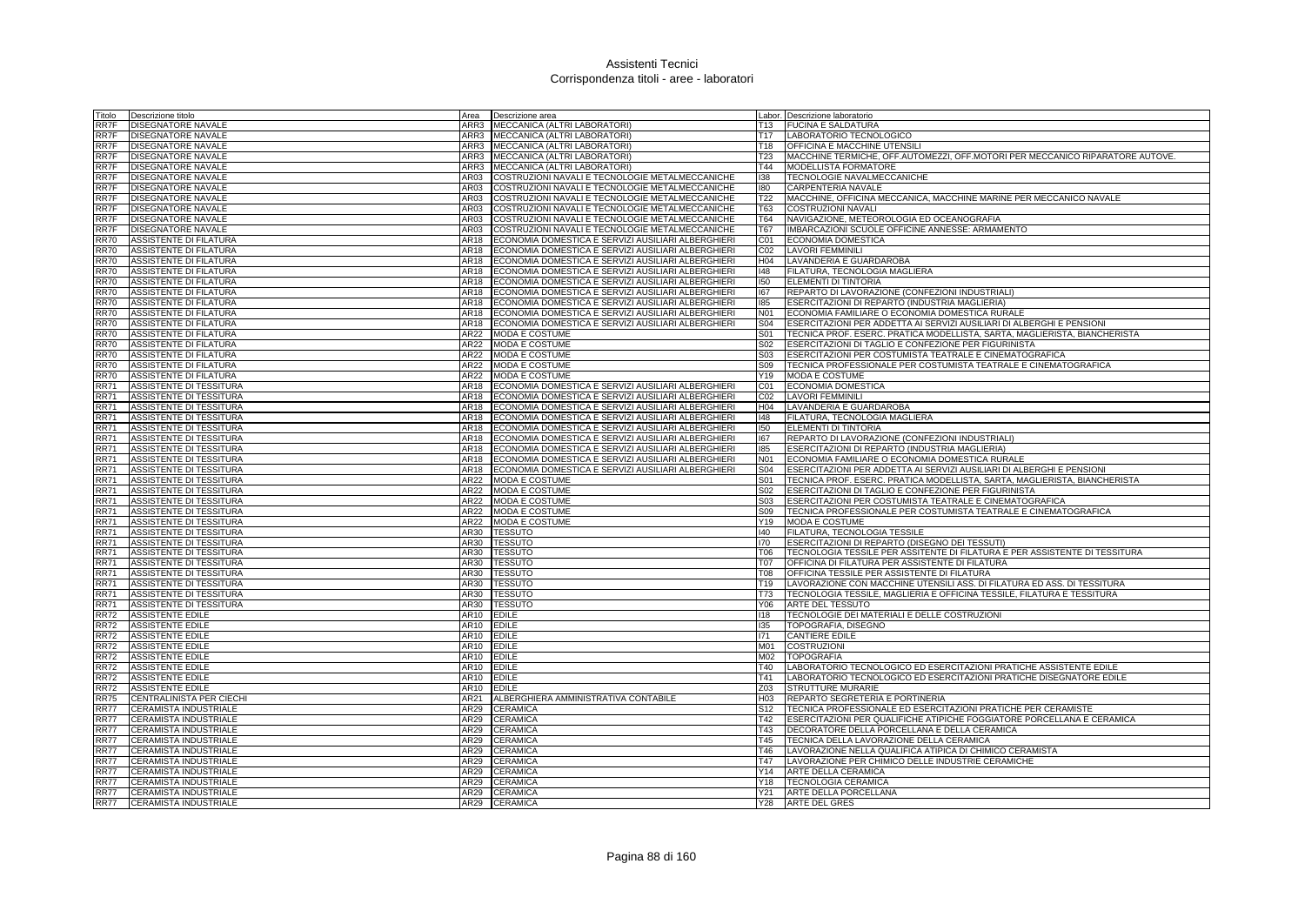| Titolo            | Descrizione titolo                   | Area | Descrizione area                                        |                 | Labor. Descrizione laboratorio                                             |
|-------------------|--------------------------------------|------|---------------------------------------------------------|-----------------|----------------------------------------------------------------------------|
| RR77              | CERAMISTA INDUSTRIALE                | AR29 | <b>CERAMICA</b>                                         | Y29             | ARTE DEI RIVESTIMENTI CERAMICI EDILIZI                                     |
| RR78              | CHIMICO CERAMISTA                    | AR08 | <b>FISICA</b>                                           | A01             | GABINETTO DI FISICA E CHIMICA                                              |
| <b>RR78</b>       | <b>CHIMICO CERAMISTA</b>             | AR08 | <b>FISICA</b>                                           | 106             | <b>COMPLEMENTI DI FISICA</b>                                               |
| RR78              | CHIMICO CERAMISTA                    | AR08 | <b>FISICA</b>                                           | 127             | <b>FISICA APPLICATA</b>                                                    |
| <b>RR78</b>       | CHIMICO CERAMISTA                    | AR08 | <b>FISICA</b>                                           | M03             | <b>FISICA</b>                                                              |
| <b>RR78</b>       | CHIMICO CERAMISTA                    | AR08 | <b>FISICA</b>                                           | <b>T37</b>      | FISICA PER TECNICO DELLE INDUSTRIE CHIMICHE                                |
| <b>RR78</b>       | CHIMICO CERAMISTA                    | AR08 | <b>FISICA</b>                                           | <b>T38</b>      | FISICA PER TECNICO DELLE INDUSTRIE ELETTRICHE ED ELETTRONICHE              |
| RR78              | CHIMICO CERAMISTA                    | AR08 | <b>FISICA</b>                                           | T39             | FISICA PER TECNICO DELLE INDUSTRIE MECCANICHE                              |
| <b>RR78</b>       | CHIMICO CERAMISTA                    | AR08 | <b>FISICA</b>                                           | X01             | <b>GABINETTO SCIENTIFICO</b>                                               |
| RR78              | CHIMICO CERAMISTA                    | AR11 | METALLURGICO-MINERARIA                                  | 133             | MINERALOGIA, GEOLOGIA                                                      |
| RR78              | CHIMICO CERAMISTA                    | AR11 | METALLURGICO-MINERARIA                                  | 134             | CHIMICA METALLURGICA E MINERALURGIA                                        |
| RR78              | CHIMICO CERAMISTA                    | AR11 | METALLURGICO-MINERARIA                                  | 136             | <b>ARTE MINERARIA</b>                                                      |
| <b>RR78</b>       | CHIMICO CERAMISTA                    | AR11 | METALLURGICO-MINERARIA                                  | 137             | ARRICCHIMENTO DEI MINERALI                                                 |
| <b>RR78</b>       | CHIMICO CERAMISTA                    | AR11 | METALLURGICO-MINERARIA                                  | 155             | METALLURGIA, SIDERURGIA                                                    |
| <b>RR78</b>       | CHIMICO CERAMISTA                    | AR11 | METALLURGICO-MINERARIA                                  | 179             | <b>IMPIANTI MINERARI</b>                                                   |
| <b>RR78</b>       | CHIMICO CERAMISTA                    | AR11 | METALLURGICO-MINERARIA                                  | 189             | <b>METALLURGIA</b>                                                         |
| <b>RR78</b>       | CHIMICO CERAMISTA                    | AR23 | <b>CHIMICA</b>                                          | E03             | CHIMICA ED INDUSTRIA AGRARIA                                               |
| <b>RR78</b>       | CHIMICO CERAMISTA                    | AR23 | <b>CHIMICA</b>                                          | 103             | MERCEOLOGIA, CHIMICA, OTTICA FOTOGRAFICA                                   |
| <b>RR78</b>       | CHIMICO CERAMISTA                    | AR23 | <b>CHIMICA</b>                                          | 104             | MICROSCOPIA, MICROBIOLOGIA CONCIARIA                                       |
| <b>RR78</b>       | CHIMICO CERAMISTA                    | AR23 | <b>CHIMICA</b>                                          | 105             | TECNOLOGIA CONCIARIA, ANALISI                                              |
| <b>RR78</b>       | CHIMICO CERAMISTA                    | AR23 | <b>CHIMICA</b>                                          | 108             | COMPLEMENTI DI FISICA ED ELETTROCHIMICA                                    |
| <b>RR78</b>       | CHIMICO CERAMISTA                    | AR23 | CHIMICA                                                 | 109             | ANALISI CHIMICA GENERALE E TECNICA                                         |
| <b>RR78</b>       | CHIMICO CERAMISTA                    | AR23 | CHIMICA                                                 | 112             | <b>ANALISI CHIMICA</b>                                                     |
| <b>RR78</b>       | CHIMICO CERAMISTA                    | AR23 | <b>CHIMICA</b>                                          | 129             | <b>MICROSCOPIA</b>                                                         |
| <b>RR78</b>       | CHIMICO CERAMISTA                    | AR23 | <b>CHIMICA</b>                                          | 141             | <b>RADIOCHIMICA</b>                                                        |
| <b>RR78</b>       | CHIMICO CERAMISTA                    | AR23 | CHIMICA                                                 | 142             | CHIMICA TESSILE E TINTORIA                                                 |
| <b>RR78</b>       | CHIMICO CERAMISTA                    | AR23 | CHIMICA                                                 | 145             | CHIMICA TINTORIA, SOSTANZE COLORANTI                                       |
| <b>RR78</b>       | CHIMICO CERAMISTA                    | AR23 | <b>CHIMICA</b>                                          | 151             | TECNOLOGIA CHIMICA GENERALE E DELLE MATERIE PLASTICHE                      |
| <b>RR78</b>       | CHIMICO CERAMISTA                    | AR23 | <b>CHIMICA</b>                                          | 154             | CHIMICA ANALITICA                                                          |
| RR78              | CHIMICO CERAMISTA                    | AR23 | CHIMICA                                                 | 156             | CHIMICA ORGANICA E DEGLI ALIMENTI                                          |
| <b>RR78</b>       | CHIMICO CERAMISTA                    | AR23 | <b>CHIMICA</b>                                          | 158             | COMPLEMENTI DI BIOLOGIA, MICROBIOLOGIA GENERALE ED APPLICATA               |
| <b>RR78</b>       | CHIMICO CERAMISTA                    | AR23 | <b>CHIMICA</b>                                          | 166             | <b>TECNICA CONCIARIA</b>                                                   |
| <b>RR78</b>       | CHIMICO CERAMISTA                    | AR23 | <b>CHIMICA</b>                                          | 184             | ESERCITAZIONI DI REPARTO (INDUSTRIA TINTORIA)                              |
| <b>RR78</b>       | CHIMICO CERAMISTA                    | AR23 | <b>CHIMICA</b>                                          | 193             | CHIMICA ED ANALISI MERCEOLOGICA                                            |
| <b>RR78</b>       | CHIMICO CERAMISTA                    | AR23 | CHIMICA                                                 | 194             | LABORATORIO DI ANALISI CLINICHE MICROBIOLOGICHEE BROMATOLOGICHE            |
| <b>RR78</b>       | CHIMICO CERAMISTA                    | AR23 | <b>CHIMICA</b>                                          | M04             | <b>CHIMICA</b>                                                             |
| <b>RR78</b>       | CHIMICO CERAMISTA                    | AR23 | <b>CHIMICA</b>                                          | N <sub>12</sub> | CHIMICA, CHIMICA BIOLOGICA, ANALISI MICROBIOLOGICHE                        |
| <b>RR78</b>       | CHIMICO CERAMISTA                    | AR23 | <b>CHIMICA</b>                                          | S07             | <b>ESERCITAZIONI PRATICHE PER COSMETISTA</b>                               |
| <b>RR78</b>       | CHIMICO CERAMISTA                    | AR23 | CHIMICA                                                 | S <sub>10</sub> | <b>TECNICA CHIMICA</b>                                                     |
| <b>RR78</b>       | CHIMICO CERAMISTA                    | AR23 | <b>CHIMICA</b>                                          | S <sub>11</sub> | TECNICA MICROBIOLOGICA PER PREPARATRICE DI LABORATORIO CHIMICO E BIOLOGICO |
| <b>RR78</b>       | CHIMICO CERAMISTA                    | AR23 | <b>CHIMICA</b>                                          | S <sub>13</sub> | LABORATORIO DI CHIMICA ANALITICA BROMATOLOGICA                             |
| <b>RR78</b>       | CHIMICO CERAMISTA                    | AR23 | CHIMICA                                                 | S <sub>14</sub> | LABORATORIO DI CHIMICA FISICA ED ANALISI                                   |
| <b>RR78</b>       | <b>CHIMICO CERAMISTA</b>             | AR23 | <b>CHIMICA</b>                                          | T24             | LABORATORIO ANALISI CHIMICHE STRUMENTALI E TECNICHE                        |
| <b>RR78</b>       | CHIMICO CERAMISTA                    | AR23 | <b>CHIMICA</b>                                          | T <sub>25</sub> | PREPARAZIONI CHIMICHE PER OPERATORE CHIMICO                                |
| <b>RR78</b>       | CHIMICO CERAMISTA                    | AR23 | <b>CHIMICA</b>                                          | T <sub>26</sub> | CHIMICA FISICA ED ANALISI                                                  |
| <b>RR78</b>       | CHIMICO CERAMISTA                    | AR23 | <b>CHIMICA</b>                                          | T <sub>27</sub> | CHIMICA ORGANICA E PREPARAZIONI PER TECNICO DELLE INDUSTRIE CHIMICHE       |
| <b>RR78</b>       | CHIMICO CERAMISTA                    | AR23 | <b>CHIMICA</b>                                          | <b>T28</b>      | CHIMICA PER TECNICO DELLE INDUSTRIE ELETTRICHE ED ELETTRONICHE             |
| <b>RR78</b>       | CHIMICO CERAMISTA                    | AR23 | <b>CHIMICA</b>                                          | T <sub>29</sub> | CHIMICA PER TECNICO DELLE INDUSTRIE MECCANICHE                             |
| <b>RR78</b>       | CHIMICO CERAMISTA                    | AR23 | <b>CHIMICA</b>                                          | T <sub>59</sub> | CHIMICA ANALITICA BROMATOLOGICA                                            |
| <b>RR78</b>       | CHIMICO CERAMISTA                    | AR23 | <b>CHIMICA</b>                                          | T61             | <b>TECNICA MICROBIOLOGICA</b>                                              |
| <b>RR78</b>       | CHIMICO CERAMISTA                    | AR23 | <b>CHIMICA</b>                                          | T62             | CHIM.ORG.E PREP.PER TECNICO DI LABORATORIO CHIMICO BIOLOGICO               |
| <b>RR78</b>       | CHIMICO CERAMISTA                    | AR29 | CERAMICA                                                | S <sub>12</sub> | TECNICA PROFESSIONALE ED ESERCITAZIONI PRATICHE PER CERAMISTE              |
| <b>RR78</b>       | CHIMICO CERAMISTA                    | AR29 | <b>CERAMICA</b>                                         | T42             | ESERCITAZIONI PER QUALIFICHE ATIPICHE FOGGIATORE PORCELLANA E CERAMICA     |
| <b>RR78</b>       | CHIMICO CERAMISTA                    | AR29 | <b>CERAMICA</b>                                         | T43             | DECORATORE DELLA PORCELLANA E DELLA CERAMICA                               |
| <b>RR78</b>       | CHIMICO CERAMISTA                    | AR29 | CERAMICA                                                | T45             | TECNICA DELLA LAVORAZIONE DELLA CERAMICA                                   |
| <b>RR78</b>       | CHIMICO CERAMISTA                    | AR29 | CERAMICA                                                | T46             | LAVORAZIONE NELLA QUALIFICA ATIPICA DI CHIMICO CERAMISTA                   |
| <b>RR78</b>       | CHIMICO CERAMISTA                    | AR29 | <b>CERAMICA</b>                                         | T47             | LAVORAZIONE PER CHIMICO DELLE INDUSTRIE CERAMICHE                          |
| <b>RR78</b>       | CHIMICO CERAMISTA                    | AR29 | <b>CERAMICA</b>                                         | Y14             | ARTE DELLA CERAMICA                                                        |
| <b>RR78</b>       | <b>CHIMICO CERAMISTA</b>             | AR29 | CERAMICA                                                |                 | Y18   TECNOLOGIA CERAMICA                                                  |
| <b>RR78</b>       | CHIMICO CERAMISTA                    | AR29 | CERAMICA                                                | Y21             | ARTE DELLA PORCELLANA                                                      |
| <b>RR78</b>       | CHIMICO CERAMISTA                    | AR29 | <b>CERAMICA</b>                                         | <b>Y28</b>      | <b>ARTE DEL GRES</b>                                                       |
| <b>RR78</b>       | CHIMICO CERAMISTA                    | AR29 | <b>CERAMICA</b>                                         | Y29             | ARTE DEI RIVESTIMENTI CERAMICI EDILIZI                                     |
| <b>RR79</b>       | MODELLISTA CONFEZIONISTA INDUSTRIALE | AR18 | ECONOMIA DOMESTICA E SERVIZI AUSILIARI ALBERGHIERI      | CO <sub>1</sub> | ECONOMIA DOMESTICA                                                         |
| <b>RR79</b>       | MODELLISTA CONFEZIONISTA INDUSTRIALE | AR18 | ECONOMIA DOMESTICA E SERVIZI AUSILIARI ALBERGHIERI      | CO <sub>2</sub> | <b>LAVORI FEMMINILI</b>                                                    |
| <b>RR79</b>       | MODELLISTA CONFEZIONISTA INDUSTRIALE | AR18 | ECONOMIA DOMESTICA E SERVIZI AUSILIARI ALBERGHIERI      | H <sub>04</sub> | LAVANDERIA E GUARDAROBA                                                    |
| $R\overline{R79}$ | MODELLISTA CONFEZIONISTA INDUSTRIALE |      | AR18 ECONOMIA DOMESTICA E SERVIZI AUSILIARI ALBERGHIERI | 148             | FILATURA, TECNOLOGIA MAGLIERA                                              |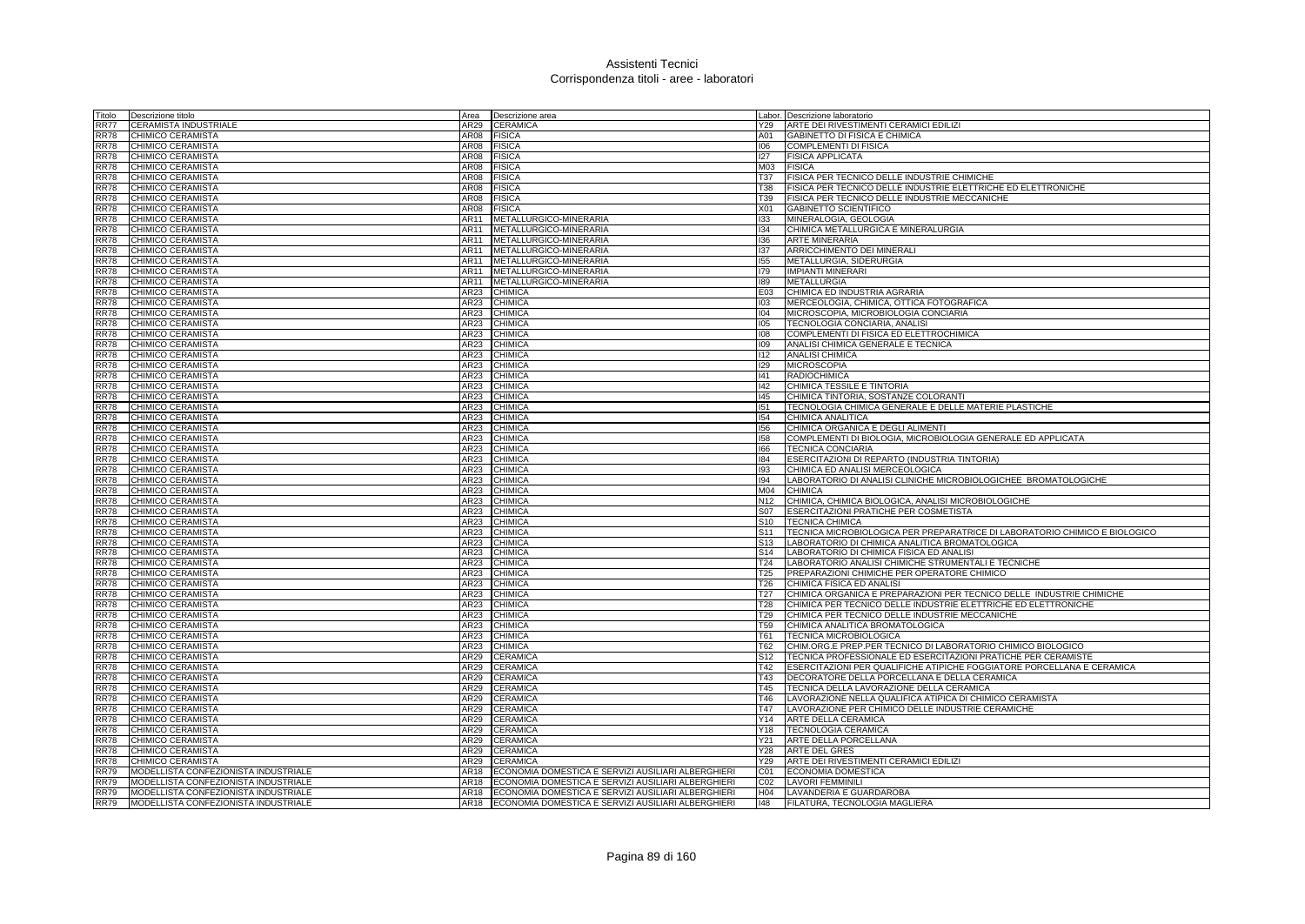| Titolo            | Descrizione titolo                                                   | Area         | Descrizione area                                           |                 | Labor. Descrizione laboratorio                                                 |
|-------------------|----------------------------------------------------------------------|--------------|------------------------------------------------------------|-----------------|--------------------------------------------------------------------------------|
| <b>RR79</b>       | MODELLISTA CONFEZIONISTA INDUSTRIALE                                 | AR18         | ECONOMIA DOMESTICA E SERVIZI AUSILIARI ALBERGHIERI         | 150             | ELEMENTI DI TINTORIA                                                           |
| <b>RR79</b>       | MODELLISTA CONFEZIONISTA INDUSTRIALE                                 | AR18         | ECONOMIA DOMESTICA E SERVIZI AUSILIARI ALBERGHIERI         | 167             | REPARTO DI LAVORAZIONE (CONFEZIONI INDUSTRIALI)                                |
| <b>RR79</b>       | MODELLISTA CONFEZIONISTA INDUSTRIALE                                 | AR18         | ECONOMIA DOMESTICA E SERVIZI AUSILIARI ALBERGHIERI         | 185             | ESERCITAZIONI DI REPARTO (INDUSTRIA MAGLIERIA)                                 |
| <b>RR79</b>       | MODELLISTA CONFEZIONISTA INDUSTRIALE                                 | AR18         | ECONOMIA DOMESTICA E SERVIZI AUSILIARI ALBERGHIERI         | N01             | ECONOMIA FAMILIARE O ECONOMIA DOMESTICA RURALE                                 |
| <b>RR79</b>       | MODELLISTA CONFEZIONISTA INDUSTRIALE                                 | AR18         | ECONOMIA DOMESTICA E SERVIZI AUSILIARI ALBERGHIERI         | <b>S04</b>      | ESERCITAZIONI PER ADDETTA AI SERVIZI AUSILIARI DI ALBERGHI E PENSIONI          |
| <b>RR79</b>       | MODELLISTA CONFEZIONISTA INDUSTRIALE                                 | AR22         | <b>MODA E COSTUME</b>                                      | S01             | TECNICA PROF. ESERC. PRATICA MODELLISTA, SARTA, MAGLIERISTA, BIANCHERISTA      |
| <b>RR79</b>       | MODELLISTA CONFEZIONISTA INDUSTRIALE                                 | AR22         | MODA E COSTUME                                             | S02             | ESERCITAZIONI DI TAGLIO E CONFEZIONE PER FIGURINISTA                           |
| <b>RR79</b>       | MODELLISTA CONFEZIONISTA INDUSTRIALE                                 | AR22         | <b>MODA E COSTUME</b>                                      | S <sub>03</sub> | ESERCITAZIONI PER COSTUMISTA TEATRALE E CINEMATOGRAFICA                        |
| <b>RR79</b>       | MODELLISTA CONFEZIONISTA INDUSTRIALE                                 | AR22         | <b>MODA E COSTUME</b>                                      | S <sub>09</sub> | TECNICA PROFESSIONALE PER COSTUMISTA TEATRALE E CINEMATOGRAFICA                |
| <b>RR79</b>       | MODELLISTA CONFEZIONISTA INDUSTRIALE                                 | AR22         | <b>MODA E COSTUME</b>                                      | Y19             | <b>MODA E COSTUME</b>                                                          |
| RR8A              | FOGGIATORE PORCELLANA E CERAMICA                                     | AR29         | <b>CERAMICA</b>                                            | S12             | TECNICA PROFESSIONALE ED ESERCITAZIONI PRATICHE PER CERAMISTE                  |
| RR8A              | FOGGIATORE PORCELLANA E CERAMICA                                     | AR29         | CERAMICA                                                   | T42             | ESERCITAZIONI PER QUALIFICHE ATIPICHE FOGGIATORE PORCELLANA E CERAMICA         |
| RR8A              | FOGGIATORE PORCELLANA E CERAMICA                                     | AR29         | <b>CERAMICA</b>                                            | T43             | DECORATORE DELLA PORCELLANA E DELLA CERAMICA                                   |
| RR8A              | FOGGIATORE PORCELLANA E CERAMICA                                     | AR29         | <b>CERAMICA</b>                                            | T45             | TECNICA DELLA LAVORAZIONE DELLA CERAMICA                                       |
| RR8A              | FOGGIATORE PORCELLANA E CERAMICA                                     | AR29         | CERAMICA                                                   | T46             | LAVORAZIONE NELLA QUALIFICA ATIPICA DI CHIMICO CERAMISTA                       |
| RR8A              | FOGGIATORE PORCELLANA E CERAMICA                                     | AR29         | CERAMICA                                                   | T47             | LAVORAZIONE PER CHIMICO DELLE INDUSTRIE CERAMICHE                              |
| RR8A              | FOGGIATORE PORCELLANA E CERAMICA                                     | AR29<br>AR29 | CERAMICA                                                   | Y14<br>Y18      | ARTE DELLA CERAMICA                                                            |
| RR8A<br>RR8A      | FOGGIATORE PORCELLANA E CERAMICA                                     | AR29         | CERAMICA                                                   | Y21             | <b>TECNOLOGIA CERAMICA</b>                                                     |
| RR8A              | FOGGIATORE PORCELLANA E CERAMICA<br>FOGGIATORE PORCELLANA E CERAMICA | AR29         | <b>CERAMICA</b><br>CERAMICA                                | Y28             | ARTE DELLA PORCELLANA<br><b>ARTE DEL GRES</b>                                  |
| RR8A              | FOGGIATORE PORCELLANA E CERAMICA                                     | AR29         | <b>CERAMICA</b>                                            | Y29             | ARTE DEI RIVESTIMENTI CERAMICI EDILIZI                                         |
| RR8B              | <b>FOTOINCISORE</b>                                                  | AR13         | <b>GRAFICA ED INCISIONE</b>                                | <b>T01</b>      | FOTOINCISIONE, RIPROD. FOTOGRAFICA, FOTORITOCCO, FOTOLITOGRAFIA PER FOTOINCIS  |
| RR8B              | <b>FOTOINCISORE</b>                                                  | AR13         | <b>GRAFICA ED INCISIONE</b>                                | T02             | ESERCITAZIONI PRATICHE PER FOTOLITOGRAFO E PER LITOIMPRESSORE                  |
| RR8B              | <b>FOTOINCISORE</b>                                                  | AR13         | <b>GRAFICA ED INCISIONE</b>                                | <b>T04</b>      | COMPOSIZIONE A MANO E MONTAGGI                                                 |
| RR8B              | <b>FOTOINCISORE</b>                                                  | AR13         | <b>GRAFICA ED INCISIONE</b>                                | <b>T05</b>      | ESERCITAZIONI PRATICHE PER TIPOIMPRESSORE E TIPOCOMPOSITORE                    |
| RR8B              | <b>FOTOINCISORE</b>                                                  | AR13         | <b>GRAFICA ED INCISIONE</b>                                | Y11             | <b>ARTI GRAFICHE</b>                                                           |
| RR8B              | <b>FOTOINCISORE</b>                                                  | AR13         | <b>GRAFICA ED INCISIONE</b>                                | Y30             | CALCOGRAFIA                                                                    |
| RR8B              | <b>FOTOINCISORE</b>                                                  | AR13         | <b>GRAFICA ED INCISIONE</b>                                | Y31             | LITOGRAFIA                                                                     |
| RR8B              | <b>FOTOINCISORE</b>                                                  | AR13         | <b>GRAFICA ED INCISIONE</b>                                | Y32             | <b>XILOGRAFIA</b>                                                              |
| RR8B              | <b>FOTOINCISORE</b>                                                  | AR15         | GRAFICA PUBBLICITARIA E FOTOGRAFIA                         | 164             | <b>ARTI FOTOGRAFICHE</b>                                                       |
| RR8B              | <b>FOTOINCISORE</b>                                                  | AR15         | GRAFICA PUBBLICITARIA E FOTOGRAFIA                         | 165             | <b>ARTI GRAFICHE</b>                                                           |
| RR8B              | <b>FOTOINCISORE</b>                                                  | AR15         | GRAFICA PUBBLICITARIA E FOTOGRAFIA                         | S17             | <b>FOTOGRAFIA</b>                                                              |
| RR8B              | <b>FOTOINCISORE</b>                                                  | AR15         | GRAFICA PUBBLICITARIA E FOTOGRAFIA                         | T03             | ESERCITAZIONI PER LA QUALIFICA ATIPICA DI ARTE FOTOGRAFICA                     |
| RR8B              | <b>FOTOINCISORE</b>                                                  | AR15         | GRAFICA PUBBLICITARIA E FOTOGRAFIA                         | Y04             | ARTE DELLA GRAFICA PUBBLICITARIA E DELLA FOTOGRAFIA                            |
| RR8B              | <b>FOTOINCISORE</b>                                                  | AR15         | <b>GRAFICA PUBBLICITARIA E FOTOGRAFIA</b>                  | Y12             | <b>ARTE PUBBLICITARIA</b>                                                      |
| RR8B              | <b>FOTOINCISORE</b>                                                  | AR15         | GRAFICA PUBBLICITARIA E FOTOGRAFIA                         | Y13             | FOTOGRAFIA ARTISTICA                                                           |
| RR8B              | <b>FOTOINCISORE</b>                                                  | AR15         | GRAFICA PUBBLICITARIA E FOTOGRAFIA                         | Y24             | GRAFICA PUBBLICITARIA E FOTOGRAFIA                                             |
| RR8C              | <b>FOTOGRAFO</b>                                                     | AR15         | GRAFICA PUBBLICITARIA E FOTOGRAFIA                         | 164             | <b>ARTI FOTOGRAFICHE</b>                                                       |
| RR8C              | <b>FOTOGRAFO</b>                                                     | AR15         | GRAFICA PUBBLICITARIA E FOTOGRAFIA                         | 165             | <b>ARTI GRAFICHE</b>                                                           |
| RR8C              | <b>FOTOGRAFO</b>                                                     | AR15         | <b>GRAFICA PUBBLICITARIA E FOTOGRAFIA</b>                  | S <sub>17</sub> | <b>FOTOGRAFIA</b>                                                              |
| RR8C              | <b>FOTOGRAFO</b>                                                     | AR15         | GRAFICA PUBBLICITARIA E FOTOGRAFIA                         | T03             | ESERCITAZIONI PER LA QUALIFICA ATIPICA DI ARTE FOTOGRAFICA                     |
| RR8C              | <b>FOTOGRAFO</b>                                                     | AR15         | GRAFICA PUBBLICITARIA E FOTOGRAFIA                         | Y04             | ARTE DELLA GRAFICA PUBBLICITARIA E DELLA FOTOGRAFIA                            |
| RR <sub>8</sub> C | <b>FOTOGRAFO</b>                                                     | AR15         | <b>GRAFICA PUBBLICITARIA E FOTOGRAFIA</b>                  |                 | Y12 ARTE PUBBLICITARIA                                                         |
| RR8C              | <b>FOTOGRAFO</b>                                                     | AR15         | GRAFICA PUBBLICITARIA E FOTOGRAFIA                         |                 | Y13 FOTOGRAFIA ARTISTICA                                                       |
| RR8C              | <b>FOTOGRAFO</b>                                                     | AR15         | GRAFICA PUBBLICITARIA E FOTOGRAFIA                         | Y24             | GRAFICA PUBBLICITARIA E FOTOGRAFIA                                             |
| RR8D              | <b>FOTOLITOGRAFO</b>                                                 | AR13         | <b>GRAFICA ED INCISIONE</b>                                | <b>T01</b>      | FOTOINCISIONE, RIPROD. FOTOGRAFICA, FOTORITOCCO, FOTOLITOGRAFIA PER FOTOINCIS. |
| RR8D              | <b>FOTOLITOGRAFO</b>                                                 | AR13         | <b>GRAFICA ED INCISIONE</b>                                | T <sub>02</sub> | ESERCITAZIONI PRATICHE PER FOTOLITOGRAFO E PER LITOIMPRESSORE                  |
| RR8D              | <b>FOTOLITOGRAFO</b>                                                 | AR13         | <b>GRAFICA ED INCISIONE</b>                                | <b>T04</b>      | COMPOSIZIONE A MANO E MONTAGGI                                                 |
| RR8D              | <b>FOTOLITOGRAFO</b>                                                 | AR13         | <b>GRAFICA ED INCISIONE</b>                                | <b>T05</b>      | ESERCITAZIONI PRATICHE PER TIPOIMPRESSORE E TIPOCOMPOSITORE                    |
| RR8D              | <b>FOTOLITOGRAFO</b>                                                 | AR13         | <b>GRAFICA ED INCISIONE</b>                                | Y11             | <b>ARTI GRAFICHE</b>                                                           |
| RR8D              | <b>FOTOLITOGRAFO</b>                                                 | AR13         | <b>GRAFICA ED INCISIONE</b>                                | Y30             | CALCOGRAFIA                                                                    |
| RR8D<br>RR8D      | <b>FOTOLITOGRAFO</b>                                                 | AR13<br>AR13 | <b>GRAFICA ED INCISIONE</b><br><b>GRAFICA ED INCISIONE</b> | Y31<br>Y32      | LITOGRAFIA<br><b>XILOGRAFIA</b>                                                |
| RR <sub>8E</sub>  | <b>FOTOLITOGRAFO</b><br><b>FRIGORISTA</b>                            | ARR1         | MECCANICA (H07 - 160)                                      | C <sub>03</sub> | DATTILOGRAFIA E CALCOLO MECCANICO                                              |
| RR8E              | <b>FRIGORISTA</b>                                                    | ARR1         | MECCANICA (H07 - I60)                                      | E05             | <b>ESERCITAZIONI DI TECNOLOGIE MECCANICHE</b>                                  |
| RR8E              | <b>FRIGORISTA</b>                                                    | ARR1         | MECCANICA (H07 - I60)                                      |                 | E06 ESERCITAZIONI DI MOTORI E MACCHINE AGRICOLE                                |
| RR8E              | <b>FRIGORISTA</b>                                                    | ARR1         | MECCANICA (H07 - I60)                                      | G01             | DATTILOGRAFIA                                                                  |
| RR8E              | <b>FRIGORISTA</b>                                                    | ARR1         | MECCANICA (H07 - I60)                                      | G02             | RAGIONERIA E MACCHINE CONTABILI                                                |
| RR8E              | <b>FRIGORISTA</b>                                                    | ARR1         | MECCANICA (H07 - I60)                                      | G03             | TECNICA COMMERCIALE E MACCHINE CALCOLATRICI                                    |
| RR8E              | <b>FRIGORISTA</b>                                                    | ARR1         | MECCANICA (H07 - I60)                                      | H05             | COSTRUZIONE E MANUTENZIONE DI IMPIANTI AUSILIARI                               |
| RR8E              | <b>FRIGORISTA</b>                                                    | ARR1         | MECCANICA (H07 - I60)                                      | H07             | CONDUZIONE E MANUTENZIONE DI IMPIANTI TERMICI                                  |
| RR8E              | <b>FRIGORISTA</b>                                                    | ARR1         | MECCANICA (H07 - I60)                                      | 116             | TECNOLOGIE MECCANICHE DELLE OROLOGERIE                                         |
| RR8E              | <b>FRIGORISTA</b>                                                    | ARR1         | MECCANICA (H07 - I60)                                      | 128             | MECCANICA, MACCHINE                                                            |
| RR8E              | <b>FRIGORISTA</b>                                                    | ARR1         | MECCANICA (H07 - I60)                                      | 131             | <b>TECNOLOGIA MECCANICA</b>                                                    |
| RR8E              | <b>FRIGORISTA</b>                                                    | ARR1         | MECCANICA (H07 - I60)                                      | 132             | CONDUZIONE E MANUTENZIONE DI AUTOVEICOLI                                       |
| RR8E              | <b>FRIGORISTA</b>                                                    | ARR1         | MECCANICA (H07 - I60)                                      | 146             | <b>TECNOLOGIA TESSILE</b>                                                      |
|                   |                                                                      |              |                                                            |                 |                                                                                |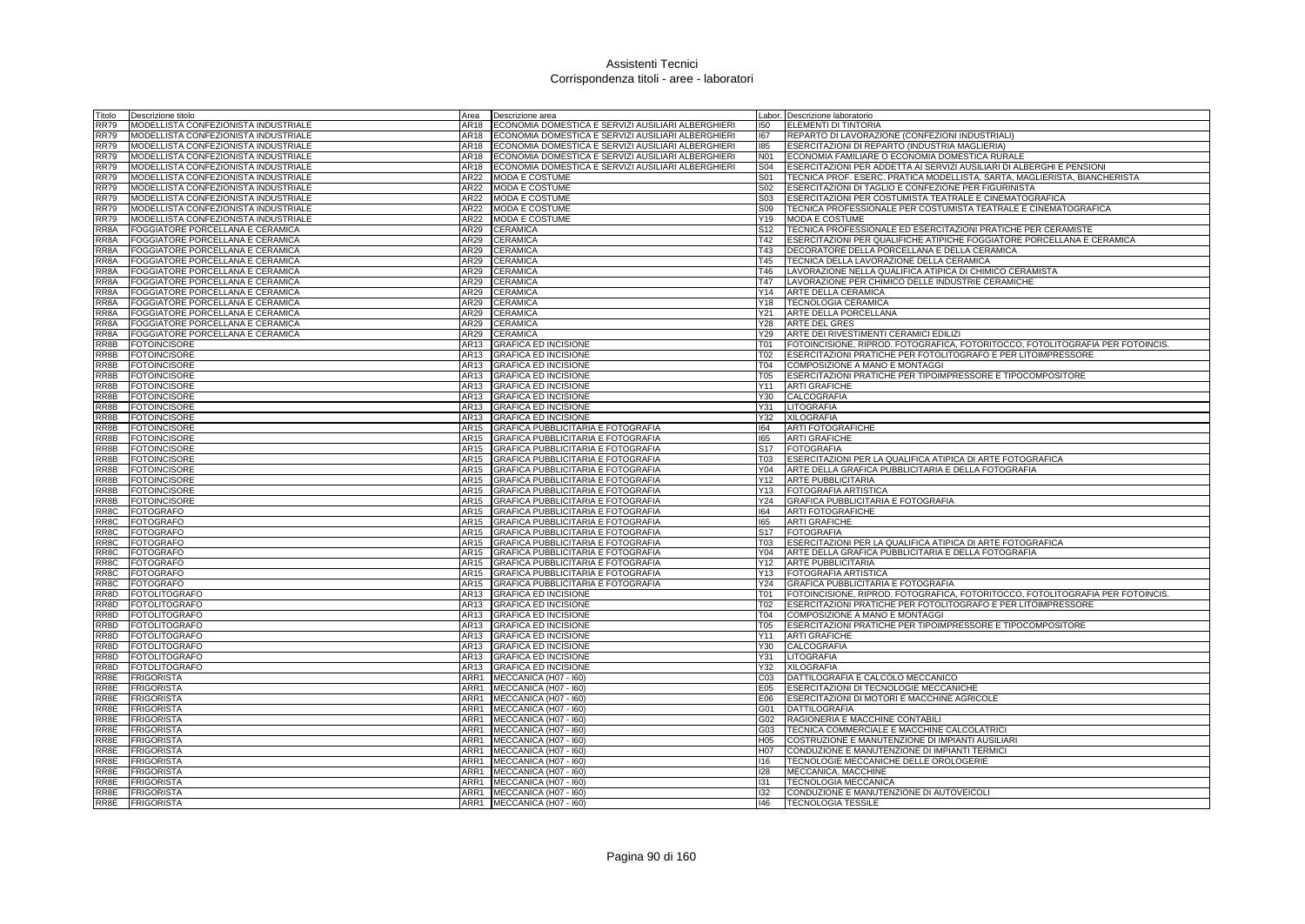|      | Titolo <b>Descrizione titolo</b>     | Descrizione area<br>Area                                       |                  | Labor. Descrizione laboratorio                                                                                                   |
|------|--------------------------------------|----------------------------------------------------------------|------------------|----------------------------------------------------------------------------------------------------------------------------------|
|      | RR8E FRIGORISTA                      | ARR1<br>MECCANICA (H07 - I60)                                  | 152              | MACCHINE A FLUIDO                                                                                                                |
|      | RR8E FRIGORISTA                      | ARR1<br>MECCANICA (H07 - 160)                                  | 153              | TECNOLOGIA DELLA MECCANICA FINE E DI PRECISIONE                                                                                  |
| RR8E | <b>FRIGORISTA</b>                    | ARR1 MECCANICA (H07 - 160)                                     | 160              | TERMOTECNICA, MACCHINE A FLUIDO                                                                                                  |
|      | RR8E FRIGORISTA                      | ARR1 MECCANICA (H07 - 160)                                     | 162              | <b>AGGIUSTAGGIO</b>                                                                                                              |
| RR8E | <b>FRIGORISTA</b>                    | ARR1<br>MECCANICA (H07 - I60)                                  | 169              | <b>CRONOMETRIA</b>                                                                                                               |
| RR8E | <b>FRIGORISTA</b>                    | ARR1<br>MECCANICA (H07 - 160)                                  | 172              | <b>FUCINA</b>                                                                                                                    |
| RR8E | <b>FRIGORISTA</b>                    | ARR1<br>MECCANICA (H07 - I60)                                  | 173              | <b>SALDATURA</b>                                                                                                                 |
|      | RR8E FRIGORISTA                      | ARR1 MECCANICA (H07 - 160)                                     | 174              | <b>MACCHINE UTENSILI</b>                                                                                                         |
|      | RR8E FRIGORISTA                      | ARR1<br>MECCANICA (H07 - I60)                                  | 178              | <b>FONDERIA</b>                                                                                                                  |
|      | RR8E FRIGORISTA                      | ARR1<br>MECCANICA (H07 - 160)                                  | 182              | ESERCITAZIONI DI REPARTO (INDUSTRIA TESSILE)                                                                                     |
|      | RR8E FRIGORISTA                      | ARR1 MECCANICA (H07 - 160)                                     | 186              | <b>MATERIE PLASTICHE</b>                                                                                                         |
| RR8E | <b>FRIGORISTA</b>                    | ARR1 MECCANICA (H07 - 160)                                     | 187              | <b>TRATTAMENTI TERMICI</b>                                                                                                       |
|      | RR8E FRIGORISTA                      | ARR1 MECCANICA (H07 - 160)                                     | 188              | MECCANICA DI PRECISIONE                                                                                                          |
| RR8E | <b>FRIGORISTA</b>                    | ARR1<br>MECCANICA (H07 - 160)                                  | N <sub>02</sub>  | OFFICINA MECCANICA AGRICOLA E MACCHINE AGRICOLE<br>DATTILOG. DUPLICAZIONI MACCHINE CALCOLATRI. CONTA BILI (ELETTR. ED ELETTRON.) |
| RR8E | RR8E FRIGORISTA<br><b>FRIGORISTA</b> | ARR1<br>MECCANICA (H07 - 160)<br>ARR1<br>MECCANICA (H07 - I60) | <b>R01</b>       | T10 AGGIUSTAGGIO PER LAVORAZIONI MECCANICHE                                                                                      |
|      | RR8E FRIGORISTA                      | ARR1 MECCANICA (H07 - 160)                                     |                  | T12  LAVORAZIONI AL BANCO ASSISTENTE DI FILATURA E TESSITURA                                                                     |
|      | RR8E FRIGORISTA                      | ARR1<br>MECCANICA (H07 - I60)                                  |                  | T13 FUCINA E SALDATURA                                                                                                           |
|      | RR8E FRIGORISTA                      | ARR1<br>MECCANICA (H07 - I60)                                  | T17              | LABORATORIO TECNOLOGICO                                                                                                          |
| RR8E | <b>FRIGORISTA</b>                    | ARR1<br>MECCANICA (H07 - I60)                                  | T18              | <b>OFFICINA E MACCHINE UTENSILI</b>                                                                                              |
| RR8E | <b>FRIGORISTA</b>                    | ARR1 MECCANICA (H07 - 160)                                     | T23              | MACCHINE TERMICHE, OFF.AUTOMEZZI, OFF.MOTORI PER MECCANICO RIPARATORE AUTOVE.                                                    |
| RR8E | <b>FRIGORISTA</b>                    | ARR1<br>MECCANICA (H07 - I60)                                  | T44              | MODELLISTA FORMATORE                                                                                                             |
| RR8E | <b>FRIGORISTA</b>                    | ARR <sub>2</sub><br>MECCANICA (I32)                            | C03              | DATTILOGRAFIA E CALCOLO MECCANICO                                                                                                |
| RR8E | <b>FRIGORISTA</b>                    | ARR2<br>MECCANICA (I32)                                        | E05              | ESERCITAZIONI DI TECNOLOGIE MECCANICHE                                                                                           |
| RR8E | <b>FRIGORISTA</b>                    | ARR2<br>MECCANICA (I32)                                        | E06              | ESERCITAZIONI DI MOTORI E MACCHINE AGRICOLE                                                                                      |
|      | RR8E FRIGORISTA                      | ARR2 MECCANICA (I32)                                           |                  | G01 DATTILOGRAFIA                                                                                                                |
|      | RR8E FRIGORISTA                      | ARR2<br>MECCANICA (I32)                                        | G02              | RAGIONERIA E MACCHINE CONTABILI                                                                                                  |
| RR8E | <b>FRIGORISTA</b>                    | MECCANICA (I32)<br>ARR2                                        | G03              | TECNICA COMMERCIALE E MACCHINE CALCOLATRICI                                                                                      |
| RR8E | <b>FRIGORISTA</b>                    | ARR2 MECCANICA (132)                                           | H05              | COSTRUZIONE E MANUTENZIONE DI IMPIANTI AUSILIARI                                                                                 |
|      | RR8E FRIGORISTA                      | ARR2 MECCANICA (I32)                                           | H07              | CONDUZIONE E MANUTENZIONE DI IMPIANTI TERMICI                                                                                    |
|      | RR8E FRIGORISTA                      | ARR <sub>2</sub><br>MECCANICA (132)                            | 116              | <b>TECNOLOGIE MECCANICHE DELLE OROLOGERIE</b>                                                                                    |
|      | RR8E FRIGORISTA                      | ARR2<br>MECCANICA (132)                                        | 128              | MECCANICA, MACCHINE                                                                                                              |
| RR8E | FRIGORISTA                           | ARR <sub>2</sub><br>MECCANICA (I32)                            | 131              | <b>TECNOLOGIA MECCANICA</b>                                                                                                      |
| RR8E | <b>FRIGORISTA</b>                    | ARR <sub>2</sub><br>MECCANICA (I32)                            | 132              | CONDUZIONE E MANUTENZIONE DI AUTOVEICOLI                                                                                         |
|      | RR8E FRIGORISTA                      | ARR2 MECCANICA (I32)                                           | 146              | <b>TECNOLOGIA TESSILE</b>                                                                                                        |
|      | RR8E FRIGORISTA                      | ARR <sub>2</sub><br>MECCANICA (I32)                            | 152              | MACCHINE A FLUIDO                                                                                                                |
|      | RR8E FRIGORISTA                      | ARR2<br>MECCANICA (I32)                                        | 153              | TECNOLOGIA DELLA MECCANICA FINE E DI PRECISIONE                                                                                  |
| RR8E | <b>FRIGORISTA</b>                    | ARR2 MECCANICA (132)                                           | 160              | TERMOTECNICA, MACCHINE A FLUIDO                                                                                                  |
|      | RR8E FRIGORISTA                      | ARR2 MECCANICA (I32)                                           | 162              | <b>AGGIUSTAGGIO</b>                                                                                                              |
| RR8E | <b>FRIGORISTA</b>                    | ARR <sub>2</sub><br>MECCANICA (I32)                            | 169              | <b>CRONOMETRIA</b>                                                                                                               |
|      | RR8E FRIGORISTA                      | ARR <sub>2</sub><br>MECCANICA (I32)                            | 172              | <b>FUCINA</b>                                                                                                                    |
| RR8E | <b>FRIGORISTA</b>                    | ARR <sub>2</sub><br>MECCANICA (I32)                            | 173              | <b>SALDATURA</b>                                                                                                                 |
| RR8E | <b>FRIGORISTA</b>                    | ARR <sub>2</sub><br>MECCANICA (I32)                            | 174              | <b>MACCHINE UTENSILI</b>                                                                                                         |
|      | RR8E FRIGORISTA                      | ARR2<br>MECCANICA (I32)                                        | 178              | <b>FONDERIA</b>                                                                                                                  |
| RR8E | <b>FRIGORISTA</b>                    | ARR <sub>2</sub><br>MECCANICA (I32)                            | 182              | ESERCITAZIONI DI REPARTO (INDUSTRIA TESSILE)                                                                                     |
|      | RR8E FRIGORISTA                      | ARR2<br>MECCANICA (I32)                                        | 186<br>187       | <b>MATERIE PLASTICHE</b><br><b>TRATTAMENTI TERMICI</b>                                                                           |
| RR8E | <b>FRIGORISTA</b>                    | MECCANICA (I32)<br>ARR2                                        |                  |                                                                                                                                  |
| RR8E | RR8E FRIGORISTA<br><b>FRIGORISTA</b> | ARR2 MECCANICA (I32)<br>ARR <sub>2</sub><br>MECCANICA (132)    | 188<br>N02       | MECCANICA DI PRECISIONE<br>OFFICINA MECCANICA AGRICOLA E MACCHINE AGRICOLE                                                       |
| RR8E | <b>FRIGORISTA</b>                    | MECCANICA (I32)<br>ARR2                                        | R <sub>01</sub>  | DATTILOG. DUPLICAZIONI MACCHINE CALCOLATRI. CONTA BILI (ELETTR. ED ELETTRON.)                                                    |
| RR8E | <b>FRIGORISTA</b>                    | ARR <sub>2</sub><br>MECCANICA (I32)                            | T10              | AGGIUSTAGGIO PER LAVORAZIONI MECCANICHE                                                                                          |
|      | RR8E FRIGORISTA                      | ARR2 MECCANICA (I32)                                           |                  | T12  LAVORAZIONI AL BANCO ASSISTENTE DI FILATURA E TESSITURA                                                                     |
|      | RR8E FRIGORISTA                      | ARR <sub>2</sub><br>MECCANICA (132)                            |                  | T13 FUCINA E SALDATURA                                                                                                           |
|      | RR8E FRIGORISTA                      | ARR <sub>2</sub><br>MECCANICA (I32)                            | T <sub>17</sub>  | LABORATORIO TECNOLOGICO                                                                                                          |
| RR8E | <b>FRIGORISTA</b>                    | ARR <sub>2</sub><br>MECCANICA (I32)                            | T18              | <b>OFFICINA E MACCHINE UTENSILI</b>                                                                                              |
| RR8E | <b>FRIGORISTA</b>                    | MECCANICA (I32)<br>ARR2                                        | T23              | MACCHINE TERMICHE, OFF.AUTOMEZZI, OFF.MOTORI PER MECCANICO RIPARATORE AUTOVE.                                                    |
|      | RR8E FRIGORISTA                      | ARR2<br>MECCANICA (I32)                                        |                  | T44 MODELLISTA FORMATORE                                                                                                         |
| RR8E | <b>FRIGORISTA</b>                    | ARR3<br>MECCANICA (ALTRI LABORATORI)                           | C03              | DATTILOGRAFIA E CALCOLO MECCANICO                                                                                                |
| RR8E | <b>FRIGORISTA</b>                    | ARR3<br>MECCANICA (ALTRI LABORATORI)                           | E05              | <b>ESERCITAZIONI DI TECNOLOGIE MECCANICHE</b>                                                                                    |
| RR8E | <b>FRIGORISTA</b>                    | ARR3<br>MECCANICA (ALTRI LABORATORI)                           | E06              | ESERCITAZIONI DI MOTORI E MACCHINE AGRICOLE                                                                                      |
|      | RR8E FRIGORISTA                      | ARR3<br>MECCANICA (ALTRI LABORATORI)                           |                  | G01 DATTILOGRAFIA                                                                                                                |
|      | RR8E FRIGORISTA                      | ARR3<br>MECCANICA (ALTRI LABORATORI)                           | G02              | RAGIONERIA E MACCHINE CONTABILI                                                                                                  |
|      | RR8E FRIGORISTA                      | MECCANICA (ALTRI LABORATORI)<br>ARR3                           | G03              | TECNICA COMMERCIALE E MACCHINE CALCOLATRICI                                                                                      |
| RR8E | <b>FRIGORISTA</b>                    | MECCANICA (ALTRI LABORATORI)<br>ARR3                           | H05              | <b>COSTRUZIONE E MANUTENZIONE DI IMPIANTI AUSILIARI</b>                                                                          |
| RR8E | <b>FRIGORISTA</b>                    | ARR3 MECCANICA (ALTRI LABORATORI)                              | H <sub>0</sub> 7 | CONDUZIONE E MANUTENZIONE DI IMPIANTI TERMICI                                                                                    |
|      | RR8E FRIGORISTA                      | ARR3<br>MECCANICA (ALTRI LABORATORI)                           | 116              | TECNOLOGIE MECCANICHE DELLE OROLOGERIE                                                                                           |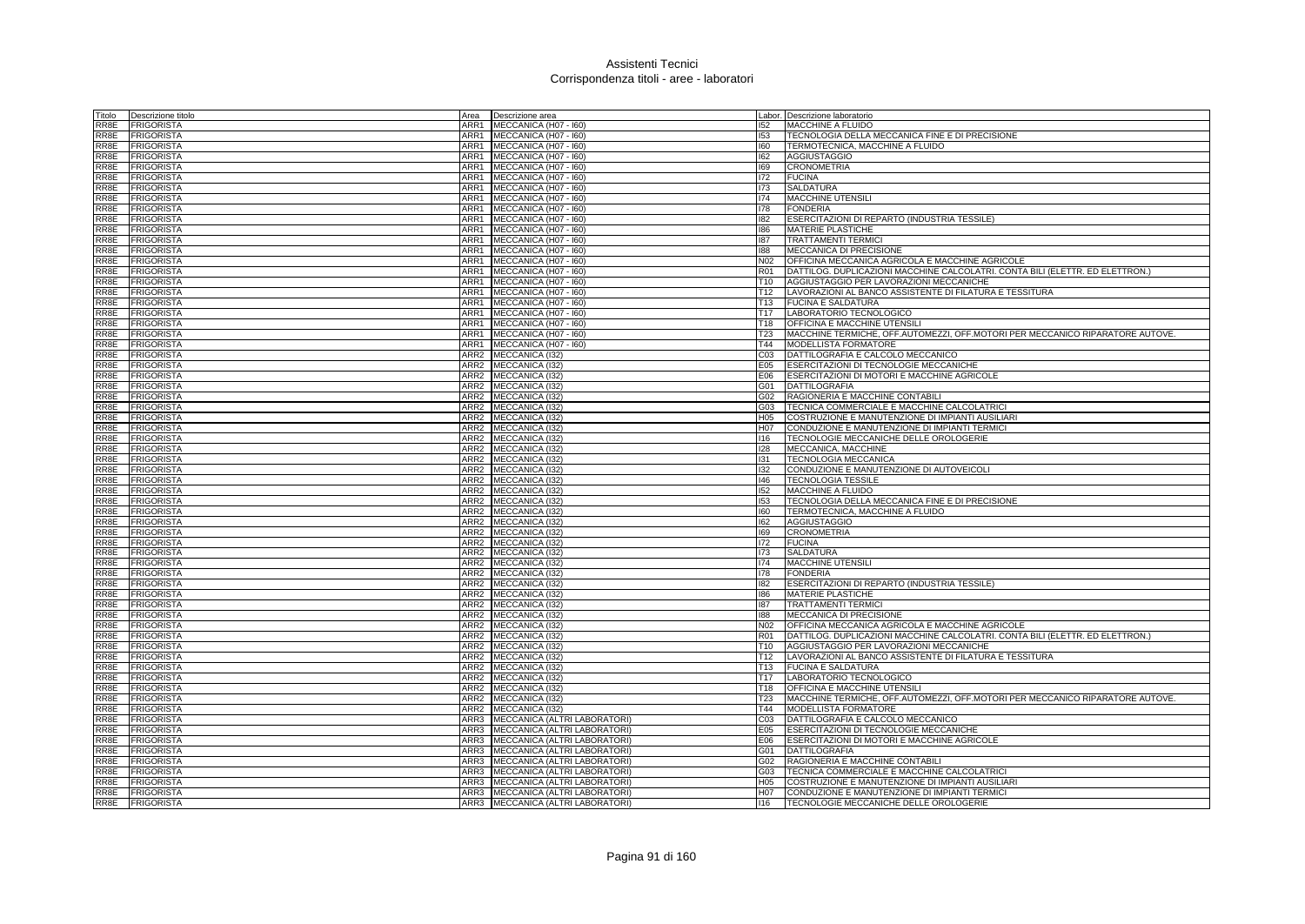| Titolo                    | Descrizione titolo                                                               | Area         | Descrizione area                               |                 | Labor. Descrizione laboratorio                                                                                           |
|---------------------------|----------------------------------------------------------------------------------|--------------|------------------------------------------------|-----------------|--------------------------------------------------------------------------------------------------------------------------|
| RR8E                      | <b>FRIGORISTA</b>                                                                |              | ARR3 MECCANICA (ALTRI LABORATORI)              | 128             | MECCANICA, MACCHINE                                                                                                      |
| RR8E                      | <b>FRIGORISTA</b>                                                                | ARR3         | MECCANICA (ALTRI LABORATORI)                   | 131             | <b>TECNOLOGIA MECCANICA</b>                                                                                              |
| RR8E                      | <b>FRIGORISTA</b>                                                                |              | ARR3 MECCANICA (ALTRI LABORATORI)              | 132             | CONDUZIONE E MANUTENZIONE DI AUTOVEICOLI                                                                                 |
| RR8E                      | <b>FRIGORISTA</b>                                                                |              | ARR3 MECCANICA (ALTRI LABORATORI)              | 146             | <b>TECNOLOGIA TESSILE</b>                                                                                                |
| RR8E                      | <b>FRIGORISTA</b>                                                                |              | ARR3 MECCANICA (ALTRI LABORATORI)              | 152             | <b>MACCHINE A FLUIDO</b>                                                                                                 |
| RR8E                      | <b>FRIGORISTA</b>                                                                | ARR3         | MECCANICA (ALTRI LABORATORI)                   | 153             | TECNOLOGIA DELLA MECCANICA FINE E DI PRECISIONE                                                                          |
| RR8E                      | <b>FRIGORISTA</b>                                                                | ARR3         | MECCANICA (ALTRI LABORATORI)                   | 160             | TERMOTECNICA, MACCHINE A FLUIDO                                                                                          |
| RR8E                      | <b>FRIGORISTA</b>                                                                | ARR3         | MECCANICA (ALTRI LABORATORI)                   | 162             | <b>AGGIUSTAGGIO</b>                                                                                                      |
| RR8E                      | <b>FRIGORISTA</b>                                                                | ARR3         | MECCANICA (ALTRI LABORATORI)                   | 169             | <b>CRONOMETRIA</b>                                                                                                       |
| RR8E                      | <b>FRIGORISTA</b>                                                                | ARR3         | MECCANICA (ALTRI LABORATORI)                   | 172             | <b>FUCINA</b>                                                                                                            |
| RR8E                      | <b>FRIGORISTA</b>                                                                | ARR3         | MECCANICA (ALTRI LABORATORI)                   | 173             | <b>SALDATURA</b>                                                                                                         |
| RR8E                      | <b>FRIGORISTA</b>                                                                |              | ARR3 MECCANICA (ALTRI LABORATORI)              | 174             | MACCHINE UTENSILI                                                                                                        |
| RR8E                      | <b>FRIGORISTA</b>                                                                |              | ARR3 MECCANICA (ALTRI LABORATORI)              | 178             | <b>FONDERIA</b>                                                                                                          |
| RR8E                      | <b>FRIGORISTA</b>                                                                | ARR3         | MECCANICA (ALTRI LABORATORI)                   | 182             | ESERCITAZIONI DI REPARTO (INDUSTRIA TESSILE)                                                                             |
| RR8E                      | <b>FRIGORISTA</b>                                                                | ARR3         | MECCANICA (ALTRI LABORATORI)                   | 186             | MATERIE PLASTICHE                                                                                                        |
| RR8E                      | <b>FRIGORISTA</b>                                                                | ARR3         | MECCANICA (ALTRI LABORATORI)                   | 187             | <b>TRATTAMENTI TERMIC</b>                                                                                                |
| RR8E                      | <b>FRIGORISTA</b>                                                                |              | ARR3 MECCANICA (ALTRI LABORATORI)              | 188             | MECCANICA DI PRECISIONE                                                                                                  |
| RR8E                      | <b>FRIGORISTA</b>                                                                | ARR3         | MECCANICA (ALTRI LABORATORI)                   | N02             | OFFICINA MECCANICA AGRICOLA E MACCHINE AGRICOLE                                                                          |
| RR8E                      | <b>FRIGORISTA</b>                                                                | ARR3         | MECCANICA (ALTRI LABORATORI)                   | <b>R01</b>      | DATTILOG. DUPLICAZIONI MACCHINE CALCOLATRI. CONTA BILI (ELETTR. ED ELETTRON.)                                            |
| RR8E                      | <b>FRIGORISTA</b>                                                                |              | ARR3 MECCANICA (ALTRI LABORATORI)              | T <sub>10</sub> | AGGIUSTAGGIO PER LAVORAZIONI MECCANICHE                                                                                  |
| RR8E                      | <b>FRIGORISTA</b>                                                                |              | ARR3 MECCANICA (ALTRI LABORATORI)              | T12             | LAVORAZIONI AL BANCO ASSISTENTE DI FILATURA E TESSITURA                                                                  |
| RR8E                      | <b>FRIGORISTA</b>                                                                | ARR3         | MECCANICA (ALTRI LABORATORI)                   | T <sub>13</sub> | <b>FUCINA E SALDATURA</b>                                                                                                |
| RR8E                      | <b>FRIGORISTA</b>                                                                | ARR3         | MECCANICA (ALTRI LABORATORI)                   | T <sub>17</sub> | LABORATORIO TECNOLOGICO                                                                                                  |
| RR8E                      | <b>FRIGORISTA</b>                                                                | ARR3         | MECCANICA (ALTRI LABORATORI)                   | T <sub>18</sub> | OFFICINA E MACCHINE UTENSILI                                                                                             |
| RR8E                      | <b>FRIGORISTA</b>                                                                | ARR3         | MECCANICA (ALTRI LABORATORI)                   | T23             | MACCHINE TERMICHE, OFF.AUTOMEZZI, OFF.MOTORI PER MECCANICO RIPARATORE AUTOVE.                                            |
| RR8E                      | <b>FRIGORISTA</b>                                                                | ARR3         | MECCANICA (ALTRI LABORATORI)                   | T44             | MODELLISTA FORMATORE                                                                                                     |
| RR8E                      | <b>FRIGORISTA</b>                                                                | AR08         | <b>FISICA</b>                                  | A01             | GABINETTO DI FISICA E CHIMICA                                                                                            |
| RR8E                      | <b>FRIGORISTA</b>                                                                | AR08         | <b>FISICA</b>                                  | 106             | <b>COMPLEMENTI DI FISICA</b>                                                                                             |
| RR8E                      | <b>FRIGORISTA</b>                                                                | AR08         | <b>FISICA</b>                                  | 127             | <b>FISICA APPLICATA</b>                                                                                                  |
| RR8E                      | FRIGORISTA                                                                       | AR08         | <b>FISICA</b>                                  | M03             | <b>FISICA</b>                                                                                                            |
| RR8E                      | <b>FRIGORISTA</b>                                                                | AR08         | <b>FISICA</b>                                  | T37             | <b>FISICA PER TECNICO DELLE INDUSTRIE CHIMICHE</b>                                                                       |
| RR8E                      | <b>FRIGORISTA</b>                                                                | AR08         | <b>FISICA</b>                                  | T38             | FISICA PER TECNICO DELLE INDUSTRIE ELETTRICHE ED ELETTRONICHE                                                            |
| RR8E                      | <b>FRIGORISTA</b>                                                                | AR08         | <b>FISICA</b>                                  | T39             | FISICA PER TECNICO DELLE INDUSTRIE MECCANICHE                                                                            |
| RR8E                      | <b>FRIGORISTA</b>                                                                | AR08         | <b>FISICA</b>                                  | X01             | <b>GABINETTO SCIENTIFICO</b>                                                                                             |
| RR8F                      | INSTALLATORE IMPIANTI DI RISCALDAMENTO                                           | ARR1         | MECCANICA (H07 - I60)                          | CO <sub>3</sub> | DATTILOGRAFIA E CALCOLO MECCANICO                                                                                        |
| RR8F                      | INSTALLATORE IMPIANTI DI RISCALDAMENTO                                           | ARR1         | MECCANICA (H07 - I60)                          | E05             | ESERCITAZIONI DI TECNOLOGIE MECCANICHE                                                                                   |
| RR8F                      | INSTALLATORE IMPIANTI DI RISCALDAMENTO                                           | ARR1         | MECCANICA (H07 - I60)                          | E06             | ESERCITAZIONI DI MOTORI E MACCHINE AGRICOLE                                                                              |
| RR8F                      | INSTALLATORE IMPIANTI DI RISCALDAMENTO                                           |              | ARR1 MECCANICA (H07 - 160)                     | G01             | <b>DATTILOGRAFIA</b>                                                                                                     |
| RR8F                      | INSTALLATORE IMPIANTI DI RISCALDAMENTO                                           | ARR1         | MECCANICA (H07 - I60)                          | G02             | RAGIONERIA E MACCHINE CONTABIL                                                                                           |
| RR8F                      | INSTALLATORE IMPIANTI DI RISCALDAMENTO                                           | ARR1         | MECCANICA (H07 - I60)                          | G03             | TECNICA COMMERCIALE E MACCHINE CALCOLATRICI                                                                              |
| RR8F                      | INSTALLATORE IMPIANTI DI RISCALDAMENTO                                           | ARR1         | MECCANICA (H07 - 160)                          | H05             | COSTRUZIONE E MANUTENZIONE DI IMPIANTI AUSILIARI                                                                         |
| RR8F                      | INSTALLATORE IMPIANTI DI RISCALDAMENTO                                           |              | ARR1 MECCANICA (H07 - 160)                     | H07             | CONDUZIONE E MANUTENZIONE DI IMPIANTI TERMICI                                                                            |
| RR8F                      | INSTALLATORE IMPIANTI DI RISCALDAMENTO                                           | ARR1         | MECCANICA (H07 - I60)                          | 116             | TECNOLOGIE MECCANICHE DELLE OROLOGERIE                                                                                   |
| RR8F                      | INSTALLATORE IMPIANTI DI RISCALDAMENTO                                           | ARR1         | MECCANICA (H07 - I60)                          | 128             | MECCANICA, MACCHINE                                                                                                      |
| RR8F                      | INSTALLATORE IMPIANTI DI RISCALDAMENTO                                           | ARR1         | MECCANICA (H07 - I60)                          | 131             | <b>TECNOLOGIA MECCANICA</b>                                                                                              |
| RR8F                      | INSTALLATORE IMPIANTI DI RISCALDAMENTO                                           |              | ARR1 MECCANICA (H07 - 160)                     | 132             | CONDUZIONE E MANUTENZIONE DI AUTOVEICOLI                                                                                 |
| RR8F                      | INSTALLATORE IMPIANTI DI RISCALDAMENTO                                           |              | ARR1 MECCANICA (H07 - 160)                     | 146             | <b>TECNOLOGIA TESSILE</b>                                                                                                |
| RR8F                      | INSTALLATORE IMPIANTI DI RISCALDAMENTO                                           | ARR1         | MECCANICA (H07 - 160)                          | 152             | MACCHINE A FLUIDO                                                                                                        |
| RR8F                      | INSTALLATORE IMPIANTI DI RISCALDAMENTO                                           | ARR1         | MECCANICA (H07 - I60)                          | 153             | TECNOLOGIA DELLA MECCANICA FINE E DI PRECISIONE                                                                          |
| RR8F                      | INSTALLATORE IMPIANTI DI RISCALDAMENTO                                           |              | ARR1 MECCANICA (H07 - 160)                     | 160             | TERMOTECNICA, MACCHINE A FLUIDO                                                                                          |
| RR8F                      | INSTALLATORE IMPIANTI DI RISCALDAMENTO                                           |              | ARR1 MECCANICA (H07 - 160)                     | 162             | <b>AGGIUSTAGGIO</b>                                                                                                      |
| RR8F                      | INSTALLATORE IMPIANTI DI RISCALDAMENTO                                           | ARR1         | MECCANICA (H07 - I60)                          | 169             | <b>CRONOMETRIA</b>                                                                                                       |
| RR8F<br>RR <sub>8</sub> F | INSTALLATORE IMPIANTI DI RISCALDAMENTO<br>INSTALLATORE IMPIANTI DI RISCALDAMENTO | ARR1         | MECCANICA (H07 - I60)                          | 172             | <b>FUCINA</b>                                                                                                            |
|                           |                                                                                  |              | ARR1 MECCANICA (H07 - 160)                     | 173             | <b>SALDATURA</b>                                                                                                         |
| RR8F<br>RR8F              | INSTALLATORE IMPIANTI DI RISCALDAMENTO                                           | ARR1<br>ARR1 | MECCANICA (H07 - I60)                          | 174             | <b>MACCHINE UTENSILI</b>                                                                                                 |
|                           | INSTALLATORE IMPIANTI DI RISCALDAMENTO                                           |              | MECCANICA (H07 - I60)                          | 178             | <b>FONDERIA</b>                                                                                                          |
| RR8F                      | INSTALLATORE IMPIANTI DI RISCALDAMENTO                                           | ARR1         | MECCANICA (H07 - I60)                          | 182<br>186      | ESERCITAZIONI DI REPARTO (INDUSTRIA TESSILE)                                                                             |
| RR8F<br>RR8F              | INSTALLATORE IMPIANTI DI RISCALDAMENTO                                           | ARR1<br>ARR1 | MECCANICA (H07 - I60)                          | 187             | <b>MATERIE PLASTICHE</b><br><b>TRATTAMENTI TERMIC</b>                                                                    |
| RR8F                      | INSTALLATORE IMPIANTI DI RISCALDAMENTO                                           | ARR1         | MECCANICA (H07 - I60)                          | 188             |                                                                                                                          |
| RR8F                      | INSTALLATORE IMPIANTI DI RISCALDAMENTO<br>INSTALLATORE IMPIANTI DI RISCALDAMENTO | ARR1         | MECCANICA (H07 - I60)                          | N <sub>02</sub> | MECCANICA DI PRECISIONE                                                                                                  |
| RR8F                      |                                                                                  | ARR1         | MECCANICA (H07 - I60)                          | <b>R01</b>      | OFFICINA MECCANICA AGRICOLA E MACCHINE AGRICOLE                                                                          |
| RR8F                      | INSTALLATORE IMPIANTI DI RISCALDAMENTO<br>INSTALLATORE IMPIANTI DI RISCALDAMENTO |              | MECCANICA (H07 - I60)                          | T <sub>10</sub> | DATTILOG. DUPLICAZIONI MACCHINE CALCOLATRI. CONTA BILI (ELETTR. ED ELETTRON.)<br>AGGIUSTAGGIO PER LAVORAZIONI MECCANICHE |
| RR8F                      |                                                                                  | ARR1         | ARR1 MECCANICA (H07 - 160)                     | T12             |                                                                                                                          |
| RR8F                      | INSTALLATORE IMPIANTI DI RISCALDAMENTO<br>INSTALLATORE IMPIANTI DI RISCALDAMENTO | ARR1         | MECCANICA (H07 - I60)<br>MECCANICA (H07 - 160) | T <sub>13</sub> | LAVORAZIONI AL BANCO ASSISTENTE DI FILATURA E TESSITURA<br><b>FUCINA E SALDATURA</b>                                     |
| RR8F                      | INSTALLATORE IMPIANTI DI RISCALDAMENTO                                           |              | ARR1 MECCANICA (H07 - 160)                     | T17             | LABORATORIO TECNOLOGICO                                                                                                  |
|                           |                                                                                  |              |                                                |                 |                                                                                                                          |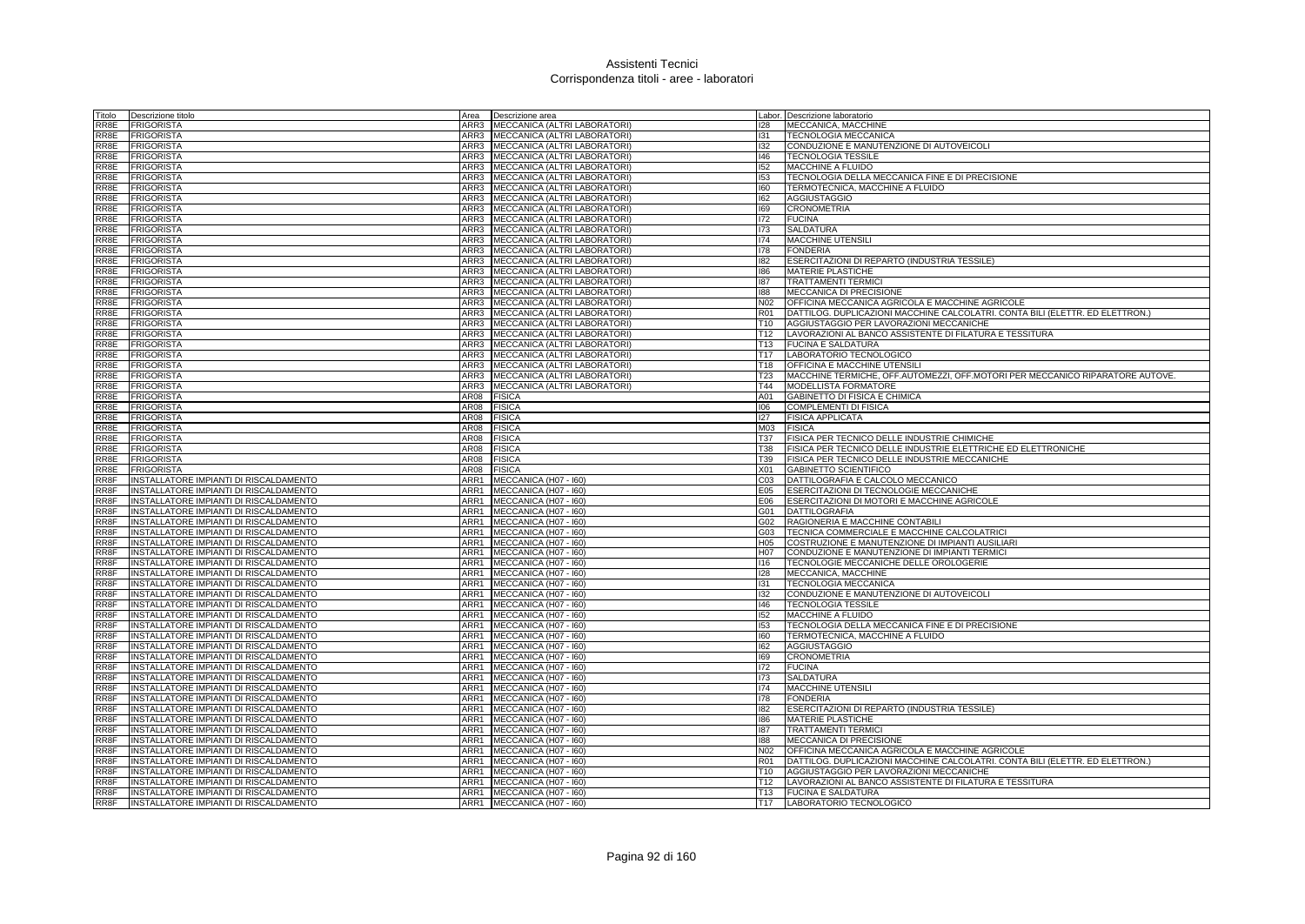| Titolo            | Descrizione titolo                                                               | Area             | Descrizione area                        |                 | Labor. Descrizione laboratorio                                                                                                   |
|-------------------|----------------------------------------------------------------------------------|------------------|-----------------------------------------|-----------------|----------------------------------------------------------------------------------------------------------------------------------|
| RR8F              | INSTALLATORE IMPIANTI DI RISCALDAMENTO                                           | ARR1             | MECCANICA (H07 - I60)                   | T18             | OFFICINA E MACCHINE UTENSILI                                                                                                     |
| RR8F              | INSTALLATORE IMPIANTI DI RISCALDAMENTO                                           | ARR1             | MECCANICA (H07 - I60)                   | <b>T23</b>      | MACCHINE TERMICHE, OFF.AUTOMEZZI, OFF.MOTORI PER MECCANICO RIPARATORE AUTOVE.                                                    |
| RR <sub>8</sub> F | INSTALLATORE IMPIANTI DI RISCALDAMENTO                                           | ARR1             | MECCANICA (H07 - I60)                   | T44             | <b>MODELLISTA FORMATORE</b>                                                                                                      |
| RR8F              | INSTALLATORE IMPIANTI DI RISCALDAMENTO                                           |                  | ARR2 MECCANICA (I32)                    | C <sub>03</sub> | DATTILOGRAFIA E CALCOLO MECCANICO                                                                                                |
| RR8F              | INSTALLATORE IMPIANTI DI RISCALDAMENTO                                           | ARR2             | MECCANICA (132)                         | E05             | ESERCITAZIONI DI TECNOLOGIE MECCANICHE                                                                                           |
| RR8F              | INSTALLATORE IMPIANTI DI RISCALDAMENTO                                           |                  | ARR2 MECCANICA (I32)                    | E06             | ESERCITAZIONI DI MOTORI E MACCHINE AGRICOLE                                                                                      |
| RR8F              | INSTALLATORE IMPIANTI DI RISCALDAMENTO                                           |                  | ARR2 MECCANICA (I32)                    | G01             | <b>DATTILOGRAFIA</b>                                                                                                             |
| RR8F              | INSTALLATORE IMPIANTI DI RISCALDAMENTO                                           | ARR2             | MECCANICA (I32)                         | G02             | RAGIONERIA E MACCHINE CONTABILI                                                                                                  |
| RR <sub>8</sub> F | INSTALLATORE IMPIANTI DI RISCALDAMENTO                                           | ARR <sub>2</sub> | MECCANICA (132)                         | G03             | TECNICA COMMERCIALE E MACCHINE CALCOLATRIC                                                                                       |
| RR <sub>8F</sub>  | INSTALLATORE IMPIANTI DI RISCALDAMENTO                                           | ARR <sub>2</sub> | MECCANICA (132)                         | H05             | COSTRUZIONE E MANUTENZIONE DI IMPIANTI AUSILIARI                                                                                 |
| RR8F              | INSTALLATORE IMPIANTI DI RISCALDAMENTO                                           |                  | ARR2 MECCANICA (I32)                    | H07             | CONDUZIONE E MANUTENZIONE DI IMPIANTI TERMICI                                                                                    |
| RR8F              | <b>INSTALLATORE IMPIANTI DI RISCALDAMENTO</b>                                    |                  | ARR2 MECCANICA (I32)                    | 116             | TECNOLOGIE MECCANICHE DELLE OROLOGERIE                                                                                           |
| RR8F              | INSTALLATORE IMPIANTI DI RISCALDAMENTO                                           |                  | ARR2 MECCANICA (I32)                    | 128             | MECCANICA, MACCHINE                                                                                                              |
| RR <sub>8</sub> F | INSTALLATORE IMPIANTI DI RISCALDAMENTO                                           | ARR <sub>2</sub> | MECCANICA (132)                         | 131             | <b>TECNOLOGIA MECCANICA</b>                                                                                                      |
| RR8F              | INSTALLATORE IMPIANTI DI RISCALDAMENTO                                           | ARR <sub>2</sub> | MECCANICA (I32)                         | 132             | CONDUZIONE E MANUTENZIONE DI AUTOVEICOLI                                                                                         |
| RR8F              | INSTALLATORE IMPIANTI DI RISCALDAMENTO                                           |                  | ARR2 MECCANICA (I32)                    | 146             | <b>TECNOLOGIA TESSILE</b>                                                                                                        |
| RR8F              | INSTALLATORE IMPIANTI DI RISCALDAMENTO                                           |                  | ARR2 MECCANICA (I32)                    | 152             | MACCHINE A FLUIDO                                                                                                                |
| RR8F              | INSTALLATORE IMPIANTI DI RISCALDAMENTO                                           |                  | ARR2 MECCANICA (I32)                    | 153             | TECNOLOGIA DELLA MECCANICA FINE E DI PRECISIONE                                                                                  |
| RR8F              | INSTALLATORE IMPIANTI DI RISCALDAMENTO                                           | ARR2             | MECCANICA (I32)                         | 160             | TERMOTECNICA, MACCHINE A FLUIDO                                                                                                  |
| RR <sub>8</sub> F | INSTALLATORE IMPIANTI DI RISCALDAMENTO                                           |                  | ARR2 MECCANICA (I32)                    | 162             | AGGIUSTAGGIO                                                                                                                     |
| RR <sub>8F</sub>  | INSTALLATORE IMPIANTI DI RISCALDAMENTO                                           |                  | ARR2 MECCANICA (I32)                    | 169             | <b>CRONOMETRIA</b>                                                                                                               |
| RR <sub>8F</sub>  | INSTALLATORE IMPIANTI DI RISCALDAMENTO                                           |                  | ARR2 MECCANICA (I32)                    | 172             | <b>FUCINA</b>                                                                                                                    |
| RR8F              | INSTALLATORE IMPIANTI DI RISCALDAMENTO                                           | ARR2             | MECCANICA (I32)                         | 173             | SALDATURA                                                                                                                        |
| RR8F              | INSTALLATORE IMPIANTI DI RISCALDAMENTO                                           |                  | ARR2 MECCANICA (I32)                    | 174             | MACCHINE UTENSILI                                                                                                                |
|                   |                                                                                  |                  |                                         |                 | <b>FONDERIA</b>                                                                                                                  |
| RR8F<br>RR8F      | INSTALLATORE IMPIANTI DI RISCALDAMENTO                                           |                  | ARR2 MECCANICA (I32)                    | 178             | ESERCITAZIONI DI REPARTO (INDUSTRIA TESSILE)                                                                                     |
| RR8F              | INSTALLATORE IMPIANTI DI RISCALDAMENTO<br>INSTALLATORE IMPIANTI DI RISCALDAMENTO | ARR2             | ARR2 MECCANICA (I32)<br>MECCANICA (I32) | 182<br>186      | MATERIE PLASTICHE                                                                                                                |
| RR <sub>8</sub> F | INSTALLATORE IMPIANTI DI RISCALDAMENTO                                           | ARR <sub>2</sub> | MECCANICA (I32)                         | 187             | <b>TRATTAMENTI TERMICI</b>                                                                                                       |
| RR <sub>8</sub> F | INSTALLATORE IMPIANTI DI RISCALDAMENTO                                           |                  | ARR2 MECCANICA (I32)                    | 881             | MECCANICA DI PRECISIONE                                                                                                          |
| RR8F              | INSTALLATORE IMPIANTI DI RISCALDAMENTO                                           |                  | ARR2 MECCANICA (I32)                    | N02             |                                                                                                                                  |
| RR <sub>8</sub> F | INSTALLATORE IMPIANTI DI RISCALDAMENTO                                           | ARR <sub>2</sub> | MECCANICA (I32)                         | <b>R01</b>      | OFFICINA MECCANICA AGRICOLA E MACCHINE AGRICOLE<br>DATTILOG. DUPLICAZIONI MACCHINE CALCOLATRI. CONTA BILI (ELETTR. ED ELETTRON.) |
| RR <sub>8F</sub>  | INSTALLATORE IMPIANTI DI RISCALDAMENTO                                           | ARR <sub>2</sub> | MECCANICA (I32)                         | T <sub>10</sub> | AGGIUSTAGGIO PER LAVORAZIONI MECCANICHE                                                                                          |
| RR <sub>8</sub> F | INSTALLATORE IMPIANTI DI RISCALDAMENTO                                           | ARR <sub>2</sub> | MECCANICA (I32)                         | T12             | LAVORAZIONI AL BANCO ASSISTENTE DI FILATURA E TESSITURA                                                                          |
| RR8F              | INSTALLATORE IMPIANTI DI RISCALDAMENTO                                           | ARR2             | MECCANICA (I32)                         | T <sub>13</sub> | <b>FUCINA E SALDATURA</b>                                                                                                        |
| RR8F              | INSTALLATORE IMPIANTI DI RISCALDAMENTO                                           | ARR2             | MECCANICA (I32)                         | T17             | LABORATORIO TECNOLOGICO                                                                                                          |
| RR8F              | INSTALLATORE IMPIANTI DI RISCALDAMENTO                                           | ARR <sub>2</sub> | MECCANICA (I32)                         | T18             | OFFICINA E MACCHINE UTENSILI                                                                                                     |
| RR <sub>8</sub> F | INSTALLATORE IMPIANTI DI RISCALDAMENTO                                           |                  | ARR2 MECCANICA (I32)                    | <b>T23</b>      | MACCHINE TERMICHE, OFF.AUTOMEZZI, OFF.MOTORI PER MECCANICO RIPARATORE AUTOVE.                                                    |
| RR8F              | INSTALLATORE IMPIANTI DI RISCALDAMENTO                                           |                  | ARR2 MECCANICA (I32)                    | T44             | MODELLISTA FORMATORE                                                                                                             |
| RR <sub>8F</sub>  | INSTALLATORE IMPIANTI DI RISCALDAMENTO                                           |                  | ARR3 MECCANICA (ALTRI LABORATORI)       | C03             | DATTILOGRAFIA E CALCOLO MECCANICO                                                                                                |
| RR8F              | INSTALLATORE IMPIANTI DI RISCALDAMENTO                                           | ARR3             | MECCANICA (ALTRI LABORATORI)            | E05             | ESERCITAZIONI DI TECNOLOGIE MECCANICHE                                                                                           |
| RR8F              | INSTALLATORE IMPIANTI DI RISCALDAMENTO                                           | ARR3             | MECCANICA (ALTRI LABORATORI)            | E06             | ESERCITAZIONI DI MOTORI E MACCHINE AGRICOLE                                                                                      |
| RR8F              | INSTALLATORE IMPIANTI DI RISCALDAMENTO                                           |                  | ARR3 MECCANICA (ALTRI LABORATORI)       | G01             | <b>DATTILOGRAFIA</b>                                                                                                             |
| RR8F              | INSTALLATORE IMPIANTI DI RISCALDAMENTO                                           | ARR3             | MECCANICA (ALTRI LABORATORI)            | G02             | RAGIONERIA E MACCHINE CONTABILI                                                                                                  |
| RR <sub>8</sub> F | INSTALLATORE IMPIANTI DI RISCALDAMENTO                                           | ARR3             | MECCANICA (ALTRI LABORATORI)            | G03             | TECNICA COMMERCIALE E MACCHINE CALCOLATRIC                                                                                       |
| RR8F              | INSTALLATORE IMPIANTI DI RISCALDAMENTO                                           | ARR3             | MECCANICA (ALTRI LABORATORI)            | H05             | COSTRUZIONE E MANUTENZIONE DI IMPIANTI AUSILIARI                                                                                 |
| RR <sub>8</sub> F | INSTALLATORE IMPIANTI DI RISCALDAMENTO                                           |                  | ARR3 MECCANICA (ALTRI LABORATORI)       | H07             | CONDUZIONE E MANUTENZIONE DI IMPIANTI TERMICI                                                                                    |
| RR8F              | INSTALLATORE IMPIANTI DI RISCALDAMENTO                                           | ARR3             | MECCANICA (ALTRI LABORATORI)            | 116             | TECNOLOGIE MECCANICHE DELLE OROLOGERIE                                                                                           |
| RR <sub>8</sub> F | INSTALLATORE IMPIANTI DI RISCALDAMENTO                                           | ARR3             | MECCANICA (ALTRI LABORATORI)            | 128             | MECCANICA, MACCHINE                                                                                                              |
| RR <sub>8</sub> F | INSTALLATORE IMPIANTI DI RISCALDAMENTO                                           | ARR3             | MECCANICA (ALTRI LABORATORI)            | 131             | TECNOLOGIA MECCANICA                                                                                                             |
| RR <sub>8</sub> F | INSTALLATORE IMPIANTI DI RISCALDAMENTO                                           | ARR3             | MECCANICA (ALTRI LABORATORI)            | 132             | CONDUZIONE E MANUTENZIONE DI AUTOVEICOLI                                                                                         |
| RR8F              | INSTALLATORE IMPIANTI DI RISCALDAMENTO                                           | ARR3             | MECCANICA (ALTRI LABORATORI)            | 146             | <b>TECNOLOGIA TESSILE</b>                                                                                                        |
| RR8F              | INSTALLATORE IMPIANTI DI RISCALDAMENTO                                           | ARR3             | MECCANICA (ALTRI LABORATORI)            | 152             | <b>MACCHINE A FLUIDO</b>                                                                                                         |
| RR8F              | INSTALLATORE IMPIANTI DI RISCALDAMENTO                                           | ARR3             | MECCANICA (ALTRI LABORATORI)            | 153             | TECNOLOGIA DELLA MECCANICA FINE E DI PRECISIONE                                                                                  |
| RR <sub>8F</sub>  | INSTALLATORE IMPIANTI DI RISCALDAMENTO                                           | ARR3             | MECCANICA (ALTRI LABORATORI)            | 160             | TERMOTECNICA, MACCHINE A FLUIDO                                                                                                  |
| RR <sub>8</sub> F | INSTALLATORE IMPIANTI DI RISCALDAMENTO                                           | ARR3             | MECCANICA (ALTRI LABORATORI)            | 162             | AGGIUSTAGGIO                                                                                                                     |
| RR8F              | INSTALLATORE IMPIANTI DI RISCALDAMENTO                                           | ARR3             | MECCANICA (ALTRI LABORATORI)            | 169             | <b>CRONOMETRIA</b>                                                                                                               |
| RR8F              | INSTALLATORE IMPIANTI DI RISCALDAMENTO                                           | ARR3             | MECCANICA (ALTRI LABORATORI)            | 172             | <b>FUCINA</b>                                                                                                                    |
| RR8F              | INSTALLATORE IMPIANTI DI RISCALDAMENTO                                           | ARR3             | MECCANICA (ALTRI LABORATORI)            | 173             | SALDATURA                                                                                                                        |
| RR8F              | INSTALLATORE IMPIANTI DI RISCALDAMENTO                                           |                  | ARR3 MECCANICA (ALTRI LABORATORI)       | 174             | MACCHINE UTENSILI                                                                                                                |
| RR8F              | INSTALLATORE IMPIANTI DI RISCALDAMENTO                                           | ARR3             | MECCANICA (ALTRI LABORATORI)            | 178             | <b>FONDERIA</b>                                                                                                                  |
| RR <sub>8</sub> F | INSTALLATORE IMPIANTI DI RISCALDAMENTO                                           | ARR3             | MECCANICA (ALTRI LABORATORI)            | 182             | ESERCITAZIONI DI REPARTO (INDUSTRIA TESSILE)                                                                                     |
| RR8F              | INSTALLATORE IMPIANTI DI RISCALDAMENTO                                           | ARR3             | MECCANICA (ALTRI LABORATORI)            | 186             | MATERIE PLASTICHE                                                                                                                |
| RR <sub>8F</sub>  | INSTALLATORE IMPIANTI DI RISCALDAMENTO                                           |                  | ARR3 MECCANICA (ALTRI LABORATORI)       | 187             | <b>TRATTAMENTI TERMICI</b>                                                                                                       |
| RR8F              | INSTALLATORE IMPIANTI DI RISCALDAMENTO                                           | ARR3             | MECCANICA (ALTRI LABORATORI)            | 881             | MECCANICA DI PRECISIONE                                                                                                          |
| RR8F              | INSTALLATORE IMPIANTI DI RISCALDAMENTO                                           |                  | ARR3 MECCANICA (ALTRI LABORATORI)       | N02             | OFFICINA MECCANICA AGRICOLA E MACCHINE AGRICOLE                                                                                  |
| RR8F              | INSTALLATORE IMPIANTI DI RISCALDAMENTO                                           |                  | ARR3 MECCANICA (ALTRI LABORATORI)       | <b>R01</b>      | DATTILOG. DUPLICAZIONI MACCHINE CALCOLATRI. CONTA BILI (ELETTR. ED ELETTRON.)                                                    |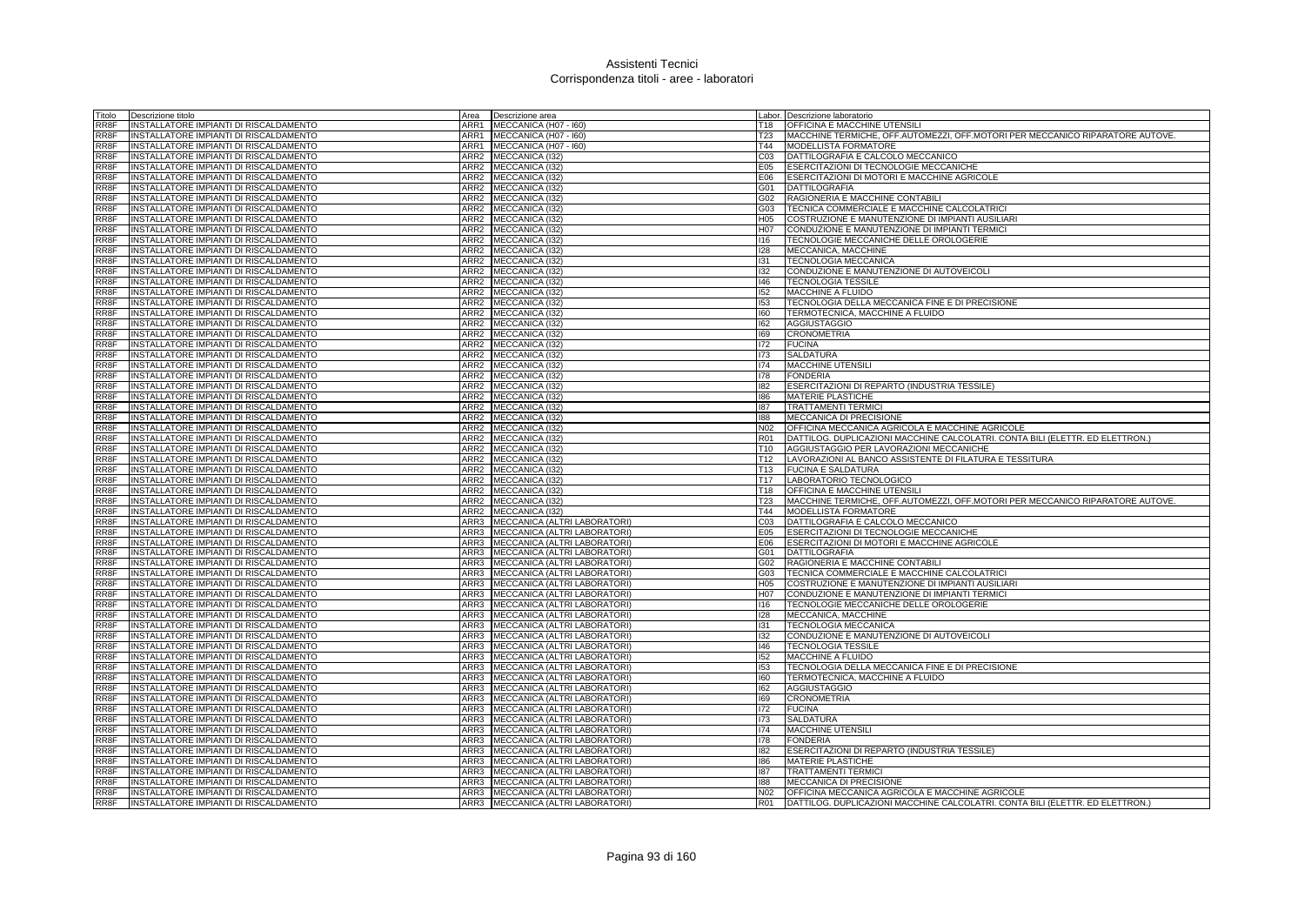| Titolo                     | Descrizione titolo                                     |                   | Area <b>Descrizione</b> area                                    |                 | Labor. Descrizione laboratorio                                                |
|----------------------------|--------------------------------------------------------|-------------------|-----------------------------------------------------------------|-----------------|-------------------------------------------------------------------------------|
| RR8F                       | INSTALLATORE IMPIANTI DI RISCALDAMENTO                 |                   | ARR3   MECCANICA (ALTRI LABORATORI)                             | T10             | AGGIUSTAGGIO PER LAVORAZIONI MECCANICHE                                       |
| RR8F                       | INSTALLATORE IMPIANTI DI RISCALDAMENTO                 |                   | ARR3 MECCANICA (ALTRI LABORATORI)                               | T12             | LAVORAZIONI AL BANCO ASSISTENTE DI FILATURA E TESSITURA                       |
| RR8F                       | INSTALLATORE IMPIANTI DI RISCALDAMENTO                 |                   | ARR3 MECCANICA (ALTRI LABORATORI)                               | T13             | <b>FUCINA E SALDATURA</b>                                                     |
| RR8F                       | INSTALLATORE IMPIANTI DI RISCALDAMENTO                 |                   | ARR3 MECCANICA (ALTRI LABORATORI)                               | T <sub>17</sub> | LABORATORIO TECNOLOGICO                                                       |
| RR8F                       | INSTALLATORE IMPIANTI DI RISCALDAMENTO                 |                   | ARR3 MECCANICA (ALTRI LABORATORI)                               | T18             | <b>OFFICINA E MACCHINE UTENSIL</b>                                            |
| RR8F                       | INSTALLATORE IMPIANTI DI RISCALDAMENTO                 | ARR3              | MECCANICA (ALTRI LABORATORI)                                    | T <sub>23</sub> | MACCHINE TERMICHE, OFF.AUTOMEZZI, OFF.MOTORI PER MECCANICO RIPARATORE AUTOVE. |
| RR8F                       | INSTALLATORE IMPIANTI DI RISCALDAMENTO                 | ARR3              | MECCANICA (ALTRI LABORATORI)                                    | T44             | MODELLISTA FORMATORE                                                          |
| <b>RR80</b>                | DISEGNATORE TECNICO DEL MARMO                          |                   | AR36 PLASTICA                                                   | <b>T50</b>      | LAVORAZIONE NELLA QUALIFICA ATIPICA DI LAVORAZIONE DEL MARMO                  |
| <b>RR80</b>                | DISEGNATORE TECNICO DEL MARMO                          | AR36              | <b>PLASTICA</b>                                                 | Y10             | DECORAZIONE PLASTICA                                                          |
| <b>RR80</b>                | DISEGNATORE TECNICO DEL MARMO                          | AR36              | <b>PLASTICA</b>                                                 | Y37             | ARTE DELL'ALABASTRO                                                           |
| <b>RR81</b>                | DISEGNATORE E TECNICO DEL MOBILE                       | AR12              | ARCHITETTURA ED ARREDAMENTO                                     | C <sub>06</sub> | TECNICA PROFESSIONALE ED ESERCITAZIONI PRATICHE DI ADDETTA ALLA VETRINA       |
| <b>RR81</b>                | DISEGNATORE E TECNICO DEL MOBILE                       |                   | AR12 ARCHITETTURA ED ARREDAMENTO                                | 163             | <b>FALEGNAMERIA</b>                                                           |
| <b>RR81</b>                | DISEGNATORE E TECNICO DEL MOBILE                       |                   | AR12 ARCHITETTURA ED ARREDAMENTO                                | <b>S08</b>      | TECNICA PROFESSIONALE PER DISEGNATRICE GRAFICO-PUBBLICITARIA                  |
| <b>RR81</b>                | DISEGNATORE E TECNICO DEL MOBILE                       |                   | AR12 ARCHITETTURA ED ARREDAMENTO                                | T48             | LABORATORI E REPARTI DI LAVORAZIONE NELLA QUALIFICA ATIPICA DI LIUTAI         |
| <b>RR81</b>                | DISEGNATORE E TECNICO DEL MOBILE                       | AR12              | ARCHITETTURA ED ARREDAMENTO                                     | T49             | LAVORAZIONE NELLA QUALIFICA ATIPICA DI LAVORAZIONE DEL MOBILE                 |
| <b>RR81</b>                | DISEGNATORE E TECNICO DEL MOBILE                       | AR12              | ARCHITETTURA ED ARREDAMENTO                                     | Y01             | <b>ARTE DEL LEGNO</b>                                                         |
| <b>RR81</b>                | DISEGNATORE E TECNICO DEL MOBILE                       | AR12              | ARCHITETTURA ED ARREDAMENTO                                     | Y07             | DISEGNATORI DI ARCHITETTURA ED ARREDAMENTO                                    |
| <b>RR81</b>                | DISEGNATORE E TECNICO DEL MOBILE                       | AR12              | ARCHITETTURA ED ARREDAMENTO                                     | Y15             | ARREDAMENTO                                                                   |
| <b>RR81</b>                | DISEGNATORE E TECNICO DEL MOBILE                       | AR12              | ARCHITETTURA ED ARREDAMENTO                                     | Y16             | DISEGNATORI DI ARCHITETTURA                                                   |
| <b>RR81</b>                | DISEGNATORE E TECNICO DEL MOBILE                       |                   | AR12 ARCHITETTURA ED ARREDAMENTO                                | Y25             | <b>SCENOTECNICA</b>                                                           |
| <b>RR81</b>                | DISEGNATORE E TECNICO DEL MOBILE                       |                   | AR12 ARCHITETTURA ED ARREDAMENTO                                | Y27             | <b>ARTE DEL MOBILE</b>                                                        |
| <b>RR82</b>                | <b>EBANISTA MOBILIERE</b>                              | AR12              | ARCHITETTURA ED ARREDAMENTO                                     | C <sub>06</sub> | TECNICA PROFESSIONALE ED ESERCITAZIONI PRATICHE DI ADDETTA ALLA VETRINA       |
| <b>RR82</b>                | <b>EBANISTA MOBILIERE</b>                              |                   | AR12 ARCHITETTURA ED ARREDAMENTO                                | 163             | <b>FALEGNAMERIA</b>                                                           |
| <b>RR82</b>                | <b>EBANISTA MOBILIERE</b>                              | AR12              | ARCHITETTURA ED ARREDAMENTO                                     | <b>S08</b>      | TECNICA PROFESSIONALE PER DISEGNATRICE GRAFICO-PUBBLICITARIA                  |
| <b>RR82</b>                | <b>EBANISTA MOBILIERE</b>                              |                   | AR12 ARCHITETTURA ED ARREDAMENTO                                | T48             | LABORATORI E REPARTI DI LAVORAZIONE NELLA QUALIFICA ATIPICA DI LIUTAI         |
| <b>RR82</b>                | <b>EBANISTA MOBILIERE</b>                              | AR12              | ARCHITETTURA ED ARREDAMENTO                                     | T49             | LAVORAZIONE NELLA QUALIFICA ATIPICA DI LAVORAZIONE DEL MOBILE                 |
| <b>RR82</b>                | <b>EBANISTA MOBILIERE</b>                              |                   | AR12 ARCHITETTURA ED ARREDAMENTO                                | Y01             | ARTE DEL LEGNO                                                                |
| <b>RR82</b>                | <b>EBANISTA MOBILIERE</b>                              | AR12              | ARCHITETTURA ED ARREDAMENTO                                     | Y07             | DISEGNATORI DI ARCHITETTURA ED ARREDAMENTO                                    |
| <b>RR82</b>                | <b>EBANISTA MOBILIERE</b>                              | AR12<br>AR12      | ARCHITETTURA ED ARREDAMENTO                                     | Y15             | ARREDAMENTO                                                                   |
| <b>RR82</b><br><b>RR82</b> | <b>EBANISTA MOBILIERE</b><br><b>EBANISTA MOBILIERE</b> |                   | ARCHITETTURA ED ARREDAMENTO                                     | Y16<br>Y25      | <b>DISEGNATORI DI ARCHITETTURA</b><br><b>SCENOTECNICA</b>                     |
| <b>RR82</b>                | <b>EBANISTA MOBILIERE</b>                              | AR12              | AR12 ARCHITETTURA ED ARREDAMENTO<br>ARCHITETTURA ED ARREDAMENTO | Y27             | <b>ARTE DEL MOBILE</b>                                                        |
| <b>RR83</b>                | <b>ELETTRAUTO</b>                                      | AR02              | ELETTRONICA ED ELETTROTECNICA                                   | F01             | ELETTRONICA, RADIO, RADARTECNICA                                              |
| <b>RR83</b>                | <b>ELETTRAUTO</b>                                      |                   | AR02 ELETTRONICA ED ELETTROTECNICA                              | 107             | <b>ELETTROTECNICA</b>                                                         |
| <b>RR83</b>                | <b>ELETTRAUTO</b>                                      | AR02              | ELETTRONICA ED ELETTROTECNICA                                   | 111             | ELETTRONICA                                                                   |
| <b>RR83</b>                | ELETTRAUTO                                             | AR02              | ELETTRONICA ED ELETTROTECNICA                                   | 115             | ELETTROTECNICA, CRONOMETRIA                                                   |
| <b>RR83</b>                | <b>ELETTRAUTO</b>                                      | AR02              | ELETTRONICA ED ELETTROTECNICA                                   | <b>I19</b>      | ELETTROTECNICA GENERALE, MISURE ELETTRICHE                                    |
| <b>RR83</b>                | <b>ELETTRAUTO</b>                                      | AR02              | ELETTRONICA ED ELETTROTECNICA                                   | 120             | ELETTRONICA GENERALE, MISURE ELETTRONICHE                                     |
| <b>RR83</b>                | ELETTRAUTO                                             | AR02              | ELETTRONICA ED ELETTROTECNICA                                   | 121             | ELETTRONICA INDUSTRIALE, CONTROLLI E SERVOMECCANISMI                          |
| <b>RR83</b>                | <b>ELETTRAUTO</b>                                      | AR02              | ELETTRONICA ED ELETTROTECNICA                                   | 122             | TECNOLOGIA GENERALE, TECNOLOGIA DELLE COSTRUZIONI ELETTRONICHE                |
| <b>RR83</b>                | ELETTRAUTO                                             | AR02              | ELETTRONICA ED ELETTROTECNICA                                   | 123             | MISURE ELETTRICHE                                                             |
| <b>RR83</b>                | <b>ELETTRAUTO</b>                                      | $\overline{AR02}$ | ELETTRONICA ED ELETTROTECNICA                                   | 125             | ELETTRONICA GENERALE E NUCLEARE, MISURE ELETTRONICHE                          |
| <b>RR83</b>                | <b>ELETTRAUTO</b>                                      |                   | AR02 ELETTRONICA ED ELETTROTECNICA                              | 126             | CONTROLLI, SERVOMECCANISMI ED APPLICAZIONI                                    |
| <b>RR83</b>                | <b>ELETTRAUTO</b>                                      | AR02              | ELETTRONICA ED ELETTROTECNICA                                   | 47              | ELABORATORI, PROGRAMMAZIONE                                                   |
| <b>RR83</b>                | ELETTRAUTO                                             | AR02              | ELETTRONICA ED ELETTROTECNICA                                   | 157             | ELETTRONICA APPLICATA                                                         |
| <b>RR83</b>                | <b>ELETTRAUTO</b>                                      |                   | AR02 ELETTRONICA ED ELETTROTECNICA                              | 159             | MISURE ELETTRICHE, MISURE ELETTRONICHE                                        |
| <b>RR83</b>                | <b>ELETTRAUTO</b>                                      |                   | AR02 ELETTRONICA ED ELETTROTECNICA                              | 175             | COSTRUZIONI ELETTROMECCANICHE                                                 |
| <b>RR83</b>                | <b>ELETTRAUTO</b>                                      |                   | AR02 ELETTRONICA ED ELETTROTECNICA                              | 176             | <b>IMPIANTI ELETTRICI</b>                                                     |
| <b>RR83</b>                | <b>ELETTRAUTO</b>                                      | AR02              | ELETTRONICA ED ELETTROTECNICA                                   | 190             | COSTRUZIONI PER TELECOMUNICAZIONI                                             |
| <b>RR83</b>                | <b>ELETTRAUTO</b>                                      | AR02              | ELETTRONICA ED ELETTROTECNICA                                   | 192             | COSTRUZIONI ELETTRONICHE                                                      |
| <b>RR83</b>                | <b>ELETTRAUTO</b>                                      |                   | AR02 ELETTRONICA ED ELETTROTECNICA                              | 195             | TRATTAMENTO TESTI CONTABILITA' ELETTRONICA E APPLICAZIONI GESTIONALI          |
| <b>RR83</b>                | <b>ELETTRAUTO</b>                                      | AR02              | ELETTRONICA ED ELETTROTECNICA                                   | L <sub>01</sub> | LABORATORIO LINGUISTICO                                                       |
| <b>RR83</b>                | <b>ELETTRAUTO</b>                                      | AR02              | ELETTRONICA ED ELETTROTECNICA                                   | T30             | MISURAZIONI ELETTRICHE ED ELETTRONICHE                                        |
| <b>RR83</b>                | <b>ELETTRAUTO</b>                                      |                   | AR02 ELETTRONICA ED ELETTROTECNICA                              | T31             | <b>ESERCITAZIONI PRATICHE PER APPARECCHIATORE ELETTRONICO</b>                 |
| <b>RR83</b>                | <b>ELETTRAUTO</b>                                      |                   | AR02 ELETTRONICA ED ELETTROTECNICA                              | T32             | ELETTROTECNICA ED ELETTRONICA                                                 |
| <b>RR83</b>                | <b>ELETTRAUTO</b>                                      |                   | AR02 ELETTRONICA ED ELETTROTECNICA                              | <b>T33</b>      | MISURAZIONI PER TECNICO DELLE INDUSTRIE ELETTRICHE ED ELETTRONICHE            |
| <b>RR83</b>                | <b>ELETTRAUTO</b>                                      |                   | AR02 ELETTRONICA ED ELETTROTECNICA                              | T34             | MISURAZIONI ELETTRICHE                                                        |
| <b>RR83</b>                | <b>ELETTRAUTO</b>                                      |                   | AR02 ELETTRONICA ED ELETTROTECNICA                              | T35             | OFFICINA ELETTRICA                                                            |
| <b>RR83</b>                | <b>ELETTRAUTO</b>                                      |                   | AR02 ELETTRONICA ED ELETTROTECNICA                              | T36             | COSTRUZIONI ELETTROMECCANICHE PER ELETTRICISTA INSTALLATORE ED ELETTROMECC.   |
| <b>RR83</b>                | <b>ELETTRAUTO</b>                                      |                   | AR02 ELETTRONICA ED ELETTROTECNICA                              | T65             | RADIOTELEGRAFISTA, PRATICA APPARATI E OFFICINA RADIOELETTRICA                 |
| <b>RR83</b>                | <b>ELETTRAUTO</b>                                      |                   | AR02 ELETTRONICA ED ELETTROTECNICA                              | T72             | <b>INFORMATICA</b>                                                            |
| <b>RR83</b>                | <b>ELETTRAUTO</b>                                      |                   | AR02 ELETTRONICA ED ELETTROTECNICA                              | T76             | ESERCITAZIONI PRATICHEPER MONTATORI RIPARATORI AP PARECCHI RADIO E TV         |
| <b>RR83</b>                | <b>ELETTRAUTO</b>                                      |                   | AR02 ELETTRONICA ED ELETTROTECNICA                              | Z02             | IMPIANTI SERVIZI EDIFICI CIVILI. RURALI E SERRE                               |
| <b>RR84</b>                | ELETTRICISTA INSTALLATORE ELETTROMECCANICO             |                   | AR02 ELETTRONICA ED ELETTROTECNICA                              | F01             | ELETTRONICA, RADIO, RADARTECNICA                                              |
| <b>RR84</b>                | ELETTRICISTA INSTALLATORE ELETTROMECCANICO             |                   | AR02 ELETTRONICA ED ELETTROTECNICA                              | 107             | <b>ELETTROTECNICA</b>                                                         |
| <b>RR84</b>                | ELETTRICISTA INSTALLATORE ELETTROMECCANICO             |                   | AR02 ELETTRONICA ED ELETTROTECNICA                              | 111             | ELETTRONICA                                                                   |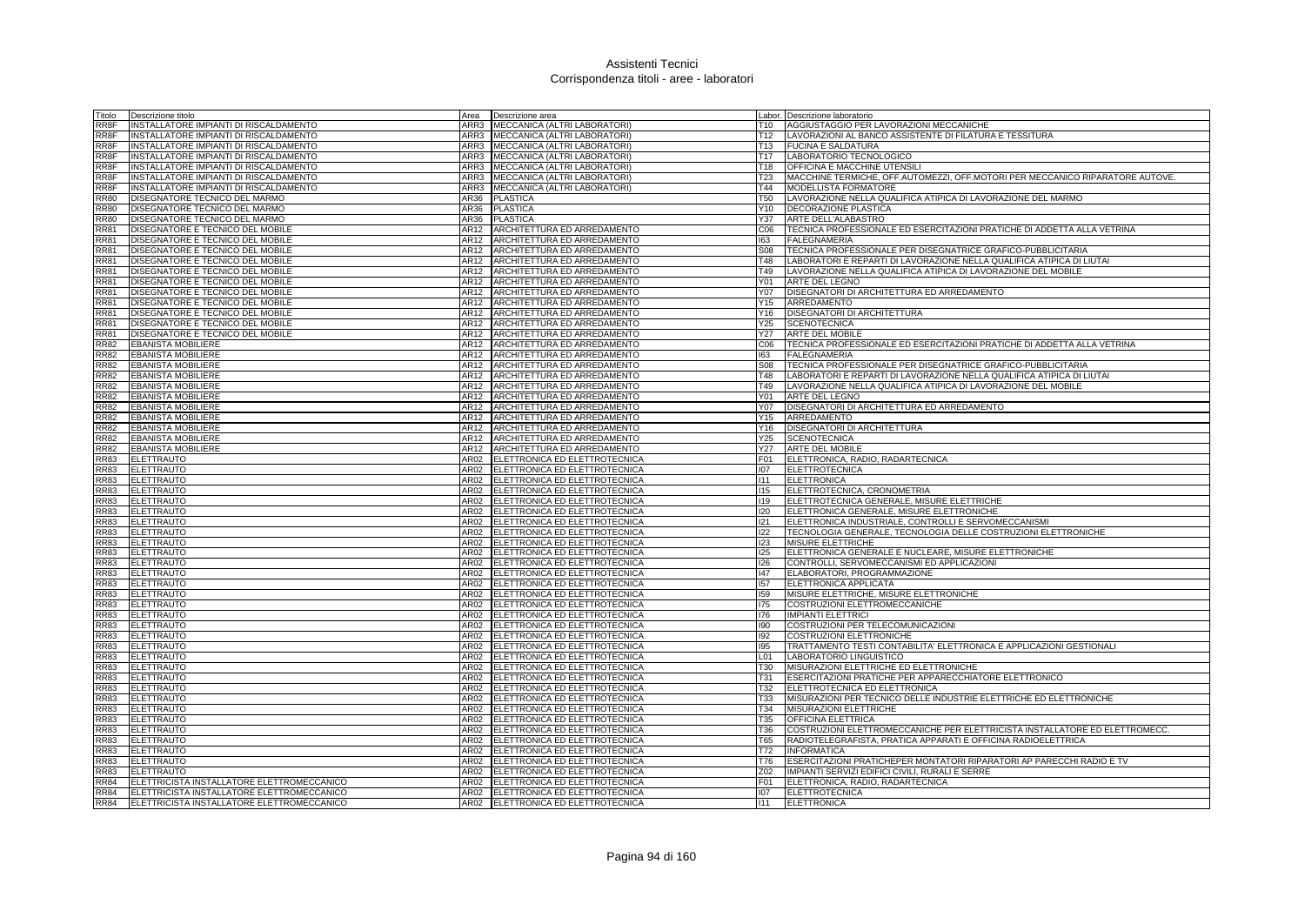| Titolo                     | Descrizione titolo                                                                       | Area             | Descrizione area                                               |                               | Labor. Descrizione laboratorio                                                  |
|----------------------------|------------------------------------------------------------------------------------------|------------------|----------------------------------------------------------------|-------------------------------|---------------------------------------------------------------------------------|
| <b>RR84</b>                | ELETTRICISTA INSTALLATORE ELETTROMECCANICO                                               | AR02             | ELETTRONICA ED ELETTROTECNICA                                  | 115                           | ELETTROTECNICA, CRONOMETRIA                                                     |
| <b>RR84</b>                | ELETTRICISTA INSTALLATORE ELETTROMECCANICO                                               | AR02             | ELETTRONICA ED ELETTROTECNICA                                  | 119                           | ELETTROTECNICA GENERALE, MISURE ELETTRICHE                                      |
| RR84                       | ELETTRICISTA INSTALLATORE ELETTROMECCANICO                                               | AR02             | ELETTRONICA ED ELETTROTECNICA                                  | 120                           | ELETTRONICA GENERALE, MISURE ELETTRONICHE                                       |
| RR84                       | ELETTRICISTA INSTALLATORE ELETTROMECCANICO                                               | AR02             | ELETTRONICA ED ELETTROTECNICA                                  | 121                           | ELETTRONICA INDUSTRIALE, CONTROLLI E SERVOMECCANISMI                            |
| <b>RR84</b>                | ELETTRICISTA INSTALLATORE ELETTROMECCANICO                                               | AR02             | ELETTRONICA ED ELETTROTECNICA                                  | 122                           | TECNOLOGIA GENERALE, TECNOLOGIA DELLE COSTRUZIONI ELETTRONICHE                  |
| <b>RR84</b>                | ELETTRICISTA INSTALLATORE ELETTROMECCANICO                                               | AR02             | ELETTRONICA ED ELETTROTECNICA                                  | 123                           | MISURE ELETTRICHE                                                               |
| RR84                       | ELETTRICISTA INSTALLATORE ELETTROMECCANICO                                               | AR02             | ELETTRONICA ED ELETTROTECNICA                                  | 125                           | ELETTRONICA GENERALE E NUCLEARE, MISURE ELETTRONICHE                            |
| RR84                       | ELETTRICISTA INSTALLATORE ELETTROMECCANICO                                               | AR02             | ELETTRONICA ED ELETTROTECNICA                                  | 126                           | CONTROLLI, SERVOMECCANISMI ED APPLICAZIONI                                      |
| <b>RR84</b>                | ELETTRICISTA INSTALLATORE ELETTROMECCANICO                                               | AR02             | ELETTRONICA ED ELETTROTECNICA                                  | 147                           | ELABORATORI, PROGRAMMAZIONE                                                     |
| <b>RR84</b>                | ELETTRICISTA INSTALLATORE ELETTROMECCANICO                                               | AR02             | ELETTRONICA ED ELETTROTECNICA                                  | 157                           | ELETTRONICA APPLICATA                                                           |
| <b>RR84</b>                | ELETTRICISTA INSTALLATORE ELETTROMECCANICO                                               | AR02             | ELETTRONICA ED ELETTROTECNICA                                  | 159                           | MISURE ELETTRICHE, MISURE ELETTRONICHE                                          |
| RR84                       | ELETTRICISTA INSTALLATORE ELETTROMECCANICO                                               | AR02             | ELETTRONICA ED ELETTROTECNICA                                  | 175                           | COSTRUZIONI ELETTROMECCANICHE                                                   |
| <b>RR84</b>                | ELETTRICISTA INSTALLATORE ELETTROMECCANICO                                               | AR02             | ELETTRONICA ED ELETTROTECNICA                                  | 176                           | <b>IMPIANTI ELETTRICI</b>                                                       |
| <b>RR84</b>                | ELETTRICISTA INSTALLATORE ELETTROMECCANICO                                               | AR02             | ELETTRONICA ED ELETTROTECNICA                                  | 190                           | COSTRUZIONI PER TELECOMUNICAZIONI                                               |
| <b>RR84</b>                | ELETTRICISTA INSTALLATORE ELETTROMECCANICO                                               | AR02             | ELETTRONICA ED ELETTROTECNICA                                  | 192                           | <b>COSTRUZIONI ELETTRONICHE</b>                                                 |
| RR84<br><b>RR84</b>        | ELETTRICISTA INSTALLATORE ELETTROMECCANICO                                               | AR02             | ELETTRONICA ED ELETTROTECNICA                                  | 195                           | TRATTAMENTO TESTI CONTABILITA' ELETTRONICA E APPLICAZIONI GESTIONALI            |
| <b>RR84</b>                | ELETTRICISTA INSTALLATORE ELETTROMECCANICO<br>ELETTRICISTA INSTALLATORE ELETTROMECCANICO | AR02<br>AR02     | ELETTRONICA ED ELETTROTECNICA<br>ELETTRONICA ED ELETTROTECNICA | L <sub>01</sub><br><b>T30</b> | LABORATORIO LINGUISTICO<br>MISURAZIONI ELETTRICHE ED ELETTRONICHE               |
| <b>RR84</b>                | ELETTRICISTA INSTALLATORE ELETTROMECCANICO                                               | AR02             | ELETTRONICA ED ELETTROTECNICA                                  | T31                           | ESERCITAZIONI PRATICHE PER APPARECCHIATORE ELETTRONICO                          |
| <b>RR84</b>                | ELETTRICISTA INSTALLATORE ELETTROMECCANICO                                               | AR02             | ELETTRONICA ED ELETTROTECNICA                                  | T32                           | ELETTROTECNICA ED ELETTRONICA                                                   |
| RR84                       | ELETTRICISTA INSTALLATORE ELETTROMECCANICO                                               | AR02             | ELETTRONICA ED ELETTROTECNICA                                  | T33                           | MISURAZIONI PER TECNICO DELLE INDUSTRIE ELETTRICHE ED ELETTRONICHE              |
| <b>RR84</b>                | ELETTRICISTA INSTALLATORE ELETTROMECCANICO                                               | AR02             | ELETTRONICA ED ELETTROTECNICA                                  | T34                           | MISURAZIONI ELETTRICHE                                                          |
| RR84                       | ELETTRICISTA INSTALLATORE ELETTROMECCANICO                                               | AR02             | ELETTRONICA ED ELETTROTECNICA                                  | T35                           | OFFICINA ELETTRICA                                                              |
| RR84                       | ELETTRICISTA INSTALLATORE ELETTROMECCANICO                                               | AR02             | ELETTRONICA ED ELETTROTECNICA                                  | T36                           | COSTRUZIONI ELETTROMECCANICHE PER ELETTRICISTA INSTALLATORE ED ELETTROMECC.     |
| RR84                       | ELETTRICISTA INSTALLATORE ELETTROMECCANICO                                               | AR02             | ELETTRONICA ED ELETTROTECNICA                                  | T65                           | RADIOTELEGRAFISTA, PRATICA APPARATI E OFFICINA RADIOELETTRICA                   |
| <b>RR84</b>                | ELETTRICISTA INSTALLATORE ELETTROMECCANICO                                               | AR02             | ELETTRONICA ED ELETTROTECNICA                                  | T72                           | <b>INFORMATICA</b>                                                              |
| <b>RR84</b>                | ELETTRICISTA INSTALLATORE ELETTROMECCANICO                                               | AR02             | ELETTRONICA ED ELETTROTECNICA                                  | T76                           | ESERCITAZIONI PRATICHEPER MONTATORI RIPARATORI AP PARECCHI RADIO E TV           |
| <b>RR84</b>                | ELETTRICISTA INSTALLATORE ELETTROMECCANICO                                               | AR02             | ELETTRONICA ED ELETTROTECNICA                                  | Z02                           | IMPIANTI SERVIZI EDIFICI CIVILI, RURALI E SERRE                                 |
| RR84                       | ELETTRICISTA INSTALLATORE ELETTROMECCANICO                                               | AR05             | IMBAR.SCUOLA-IMP.ELETTRICI-COND.CALDAIE A VAPORE               | <b>T68</b>                    | IMBARC.SCUOLE OFF.ANN.COND.E MAN.MOTORI E AUSIL.BORDO:COND. CALDAIE A VAPORE    |
| <b>RR84</b>                | ELETTRICISTA INSTALLATORE ELETTROMECCANICO                                               | AR05             | IMBAR.SCUOLA-IMP.ELETTRICI-COND.CALDAIE A VAPORE               | T70                           | IMBARCAZIONI SCUOLA OFFICINE ANNESSE: IMPIANTI ELETTRICI DI BORDO               |
| <b>RR84</b>                | ELETTRICISTA INSTALLATORE ELETTROMECCANICO                                               | AR08             | <b>FISICA</b>                                                  | A01                           | GABINETTO DI FISICA E CHIMICA                                                   |
| <b>RR84</b>                | ELETTRICISTA INSTALLATORE ELETTROMECCANICO                                               | AR08             | <b>FISICA</b>                                                  | 106                           | <b>COMPLEMENTI DI FISICA</b>                                                    |
| <b>RR84</b>                | ELETTRICISTA INSTALLATORE ELETTROMECCANICO                                               | AR08             | <b>FISICA</b>                                                  | 127                           | <b>FISICA APPLICATA</b>                                                         |
| <b>RR84</b>                | ELETTRICISTA INSTALLATORE ELETTROMECCANICO                                               | AR08             | <b>FISICA</b>                                                  | M03 FISICA                    |                                                                                 |
| <b>RR84</b>                | ELETTRICISTA INSTALLATORE ELETTROMECCANICO                                               | AR08             | <b>FISICA</b>                                                  | <b>T37</b>                    | FISICA PER TECNICO DELLE INDUSTRIE CHIMICHE                                     |
| <b>RR84</b>                | ELETTRICISTA INSTALLATORE ELETTROMECCANICO                                               | AR08             | <b>FISICA</b>                                                  | T38                           | FISICA PER TECNICO DELLE INDUSTRIE ELETTRICHE ED ELETTRONICHE                   |
| <b>RR84</b>                | ELETTRICISTA INSTALLATORE ELETTROMECCANICO                                               | AR08             | <b>FISICA</b>                                                  | T39                           | FISICA PER TECNICO DELLE INDUSTRIE MECCANICHE                                   |
| <b>RR84</b>                | ELETTRICISTA INSTALLATORE ELETTROMECCANICO                                               | AR08             | <b>FISICA</b>                                                  | X01                           | <b>GABINETTO SCIENTIFICO</b>                                                    |
| <b>RR85</b>                | ASSISTENTE PER L'INDUSTRIA DEL LEGNO                                                     | AR12             | ARCHITETTURA ED ARREDAMENTO                                    | C06                           | TECNICA PROFESSIONALE ED ESERCITAZIONI PRATICHE DI ADDETTA ALLA VETRINA         |
| <b>RR85</b>                | ASSISTENTE PER L'INDUSTRIA DEL LEGNO                                                     | AR12             | ARCHITETTURA ED ARREDAMENTO                                    | 163                           | <b>FALEGNAMERIA</b>                                                             |
| <b>RR85</b>                | ASSISTENTE PER L'INDUSTRIA DEL LEGNO                                                     | AR12             | ARCHITETTURA ED ARREDAMENTO                                    | <b>S08</b>                    | TECNICA PROFESSIONALE PER DISEGNATRICE GRAFICO-PUBBLICITARIA                    |
| <b>R</b> 85                | ASSISTENTE PER L'INDUSTRIA DEL LEGNO                                                     | AR12             | ARCHITETTURA ED ARREDAMENTO                                    | T48                           | LABORATORI E REPARTI DI LAVORAZIONE NELLA QUALIFICA ATIPICA DI LIUTAI           |
| <b>RR85</b><br><b>RR85</b> | ASSISTENTE PER L'INDUSTRIA DEL LEGNO                                                     | AR12             | ARCHITETTURA ED ARREDAMENTO                                    | T49<br>Y01                    | LAVORAZIONE NELLA QUALIFICA ATIPICA DI LAVORAZIONE DEL MOBILE<br>ARTE DEL LEGNO |
| <b>RR85</b>                | ASSISTENTE PER L'INDUSTRIA DEL LEGNO                                                     | AR12             | ARCHITETTURA ED ARREDAMENTO                                    |                               |                                                                                 |
|                            | ASSISTENTE PER L'INDUSTRIA DEL LEGNO                                                     | AR12             | ARCHITETTURA ED ARREDAMENTO<br>ARCHITETTURA ED ARREDAMENTO     | Y07<br>Y15                    | DISEGNATORI DI ARCHITETTURA ED ARREDAMENTO                                      |
| RR85<br>RR85               | ASSISTENTE PER L'INDUSTRIA DEL LEGNO<br>ASSISTENTE PER L'INDUSTRIA DEL LEGNO             | AR12<br>AR12     | ARCHITETTURA ED ARREDAMENTO                                    | Y16                           | ARREDAMENTO<br><b>DISEGNATORI DI ARCHITETTURA</b>                               |
| <b>RR85</b>                | ASSISTENTE PER L'INDUSTRIA DEL LEGNO                                                     | AR12             | ARCHITETTURA ED ARREDAMENTO                                    | Y25                           | <b>SCENOTECNICA</b>                                                             |
| <b>RR85</b>                | ASSISTENTE PER L'INDUSTRIA DEL LEGNO                                                     | AR12             | ARCHITETTURA ED ARREDAMENTO                                    | Y27                           | <b>ARTE DEL MOBILE</b>                                                          |
| <b>RR86</b>                | ELETTRONICO INDUSTRIALE                                                                  | AR02             | ELETTRONICA ED ELETTROTECNICA                                  | F01                           | ELETTRONICA, RADIO, RADARTECNICA                                                |
| RR86                       | ELETTRONICO INDUSTRIALE                                                                  | AR02             | ELETTRONICA ED ELETTROTECNICA                                  | 107                           | <b>ELETTROTECNICA</b>                                                           |
| <b>RR86</b>                | ELETTRONICO INDUSTRIALE                                                                  | AR02             | ELETTRONICA ED ELETTROTECNICA                                  | 1111                          | <b>ELETTRONICA</b>                                                              |
| <b>RR86</b>                | ELETTRONICO INDUSTRIALE                                                                  | AR02             | ELETTRONICA ED ELETTROTECNICA                                  | 115                           | ELETTROTECNICA, CRONOMETRIA                                                     |
| RR86                       | ELETTRONICO INDUSTRIALE                                                                  | AR02             | ELETTRONICA ED ELETTROTECNICA                                  | 119                           | ELETTROTECNICA GENERALE, MISURE ELETTRICHE                                      |
| R86                        | ELETTRONICO INDUSTRIALE                                                                  | AR02             | ELETTRONICA ED ELETTROTECNICA                                  | 120                           | ELETTRONICA GENERALE, MISURE ELETTRONICHE                                       |
| <b>RR86</b>                | ELETTRONICO INDUSTRIALE                                                                  | AR02             | ELETTRONICA ED ELETTROTECNICA                                  | 121                           | ELETTRONICA INDUSTRIALE, CONTROLLI E SERVOMECCANISMI                            |
| <b>RR86</b>                | ELETTRONICO INDUSTRIALE                                                                  | AR02             | ELETTRONICA ED ELETTROTECNICA                                  | 122                           | TECNOLOGIA GENERALE, TECNOLOGIA DELLE COSTRUZIONI ELETTRONICHE                  |
| <b>RR86</b>                | ELETTRONICO INDUSTRIALE                                                                  | AR02             | ELETTRONICA ED ELETTROTECNICA                                  | 123                           | <b>MISURE ELETTRICHE</b>                                                        |
| RR86                       | ELETTRONICO INDUSTRIALE                                                                  | AR02             | ELETTRONICA ED ELETTROTECNICA                                  | 125                           | ELETTRONICA GENERALE E NUCLEARE, MISURE ELETTRONICHE                            |
| <b>RR86</b>                | ELETTRONICO INDUSTRIALE                                                                  | AR02             | ELETTRONICA ED ELETTROTECNICA                                  | 126                           | CONTROLLI, SERVOMECCANISMI ED APPLICAZIONI                                      |
| <b>RR86</b>                | ELETTRONICO INDUSTRIALE                                                                  | AR02             | ELETTRONICA ED ELETTROTECNICA                                  | 147                           | ELABORATORI, PROGRAMMAZIONE                                                     |
| <b>RR86</b>                | ELETTRONICO INDUSTRIALE                                                                  | AR02             | ELETTRONICA ED ELETTROTECNICA                                  | 157                           | ELETTRONICA APPLICATA                                                           |
| RR86                       | ELETTRONICO INDUSTRIALE                                                                  | AR02             | ELETTRONICA ED ELETTROTECNICA                                  | 159                           | MISURE ELETTRICHE, MISURE ELETTRONICHE                                          |
| <b>RR86</b>                | ELETTRONICO INDUSTRIALE                                                                  | AR02             | ELETTRONICA ED ELETTROTECNICA                                  | 175                           | COSTRUZIONI ELETTROMECCANICHE                                                   |
| <b>RR86</b>                | ELETTRONICO INDUSTRIALE                                                                  | AR <sub>02</sub> | <b>ELETTRONICA ED ELETTROTECNICA</b>                           | 176                           | <b>IMPIANTI ELETTRICI</b>                                                       |
| <b>RR86</b>                | ELETTRONICO INDUSTRIALE                                                                  |                  | AR02 ELETTRONICA ED ELETTROTECNICA                             | 190                           | COSTRUZIONI PER TELECOMUNICAZIONI                                               |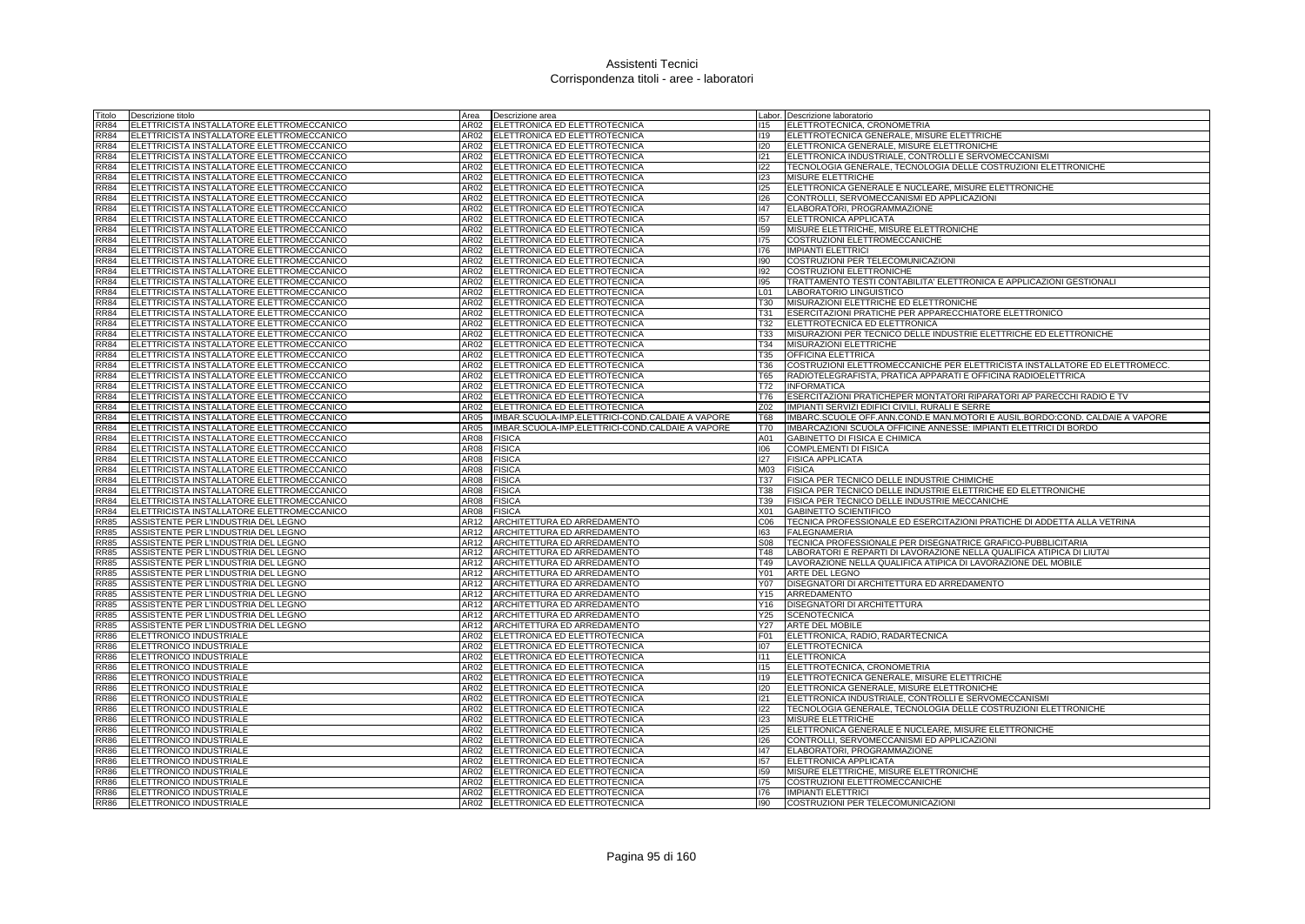| Fitolo      | Descrizione titolo                | Area             | Descrizione area                 |                 | Labor. Descrizione laboratorio                                              |
|-------------|-----------------------------------|------------------|----------------------------------|-----------------|-----------------------------------------------------------------------------|
| RR86        | <b>ELETTRONICO INDUSTRIALE</b>    | AR02             | ELETTRONICA ED ELETTROTECNICA    | 192             | <b>COSTRUZIONI ELETTRONICHE</b>                                             |
| RR86        | ELETTRONICO INDUSTRIALE           | AR02             | ELETTRONICA ED ELETTROTECNICA    | 195             | TRATTAMENTO TESTI CONTABILITA' ELETTRONICA E APPLICAZIONI GESTIONALI        |
| RR86        | <b>ELETTRONICO INDUSTRIALE</b>    | AR02             | ELETTRONICA ED ELETTROTECNICA    | L <sub>01</sub> | LABORATORIO LINGUISTICO                                                     |
| RR86        | ELETTRONICO INDUSTRIALE           | AR02             | ELETTRONICA ED ELETTROTECNICA    | T30             | MISURAZIONI ELETTRICHE ED ELETTRONICHE                                      |
| <b>RR86</b> | ELETTRONICO INDUSTRIALE           | AR02             | ELETTRONICA ED ELETTROTECNICA    | <b>T31</b>      | <b>ESERCITAZIONI PRATICHE PER APPARECCHIATORE ELETTRONICO</b>               |
| <b>RR86</b> | ELETTRONICO INDUSTRIALE           | AR02             | ELETTRONICA ED ELETTROTECNICA    | T32             | ELETTROTECNICA ED ELETTRONICA                                               |
| <b>RR86</b> | ELETTRONICO INDUSTRIALE           | AR02             | ELETTRONICA ED ELETTROTECNICA    | T33             | MISURAZIONI PER TECNICO DELLE INDUSTRIE ELETTRICHE ED ELETTRONICHE          |
| RR86        | ELETTRONICO INDUSTRIALE           | AR02             | ELETTRONICA ED ELETTROTECNICA    | T34             | MISURAZIONI ELETTRICHE                                                      |
| RR86        | ELETTRONICO INDUSTRIALE           | AR02             | ELETTRONICA ED ELETTROTECNICA    | T35             | <b>OFFICINA ELETTRICA</b>                                                   |
| <b>RR86</b> | <b>ELETTRONICO INDUSTRIALE</b>    | AR02             | ELETTRONICA ED ELETTROTECNICA    | T36             | COSTRUZIONI ELETTROMECCANICHE PER ELETTRICISTA INSTALLATORE ED ELETTROMECC. |
| <b>RR86</b> | ELETTRONICO INDUSTRIALE           | AR02             | ELETTRONICA ED ELETTROTECNICA    | <b>T65</b>      | RADIOTELEGRAFISTA, PRATICA APPARATI E OFFICINA RADIOELETTRICA               |
| RR86        | ELETTRONICO INDUSTRIALE           | AR02             | ELETTRONICA ED ELETTROTECNICA    | T72             | <b>INFORMATICA</b>                                                          |
| <b>RR86</b> | ELETTRONICO INDUSTRIALE           | AR02             | ELETTRONICA ED ELETTROTECNICA    | T76             | ESERCITAZIONI PRATICHEPER MONTATORI RIPARATORI AP PARECCHI RADIO E TV       |
| <b>RR86</b> | ELETTRONICO INDUSTRIALE           | AR02             | ELETTRONICA ED ELETTROTECNICA    | Z02             | IMPIANTI SERVIZI EDIFICI CIVILI, RURALI E SERRE                             |
| <b>RR86</b> | ELETTRONICO INDUSTRIALE           | AR08             | <b>FISICA</b>                    | A01             | GABINETTO DI FISICA E CHIMICA                                               |
| RR86        | ELETTRONICO INDUSTRIALE           | AR08             | <b>FISICA</b>                    | 106             | <b>COMPLEMENTI DI FISICA</b>                                                |
| RR86        | ELETTRONICO INDUSTRIALE           | AR08             | <b>FISICA</b>                    | 127             | <b>FISICA APPLICATA</b>                                                     |
| <b>RR86</b> | ELETTRONICO INDUSTRIALE           | AR08             | <b>FISICA</b>                    | M03             | <b>FISICA</b>                                                               |
| <b>RR86</b> | <b>ELETTRONICO INDUSTRIALE</b>    | AR08             | <b>FISICA</b>                    | <b>T37</b>      | FISICA PER TECNICO DELLE INDUSTRIE CHIMICHE                                 |
| RR86        | ELETTRONICO INDUSTRIALE           | AR08             | <b>FISICA</b>                    | <b>T38</b>      | FISICA PER TECNICO DELLE INDUSTRIE ELETTRICHE ED ELETTRONICHE               |
| RR86        | ELETTRONICO INDUSTRIALE           | AR <sub>08</sub> | <b>FISICA</b>                    | T39             | FISICA PER TECNICO DELLE INDUSTRIE MECCANICHE                               |
| <b>RR86</b> | ELETTRONICO INDUSTRIALE           | AR08             | <b>FISICA</b>                    | X01             | <b>GABINETTO SCIENTIFICO</b>                                                |
| <b>RR87</b> | ELETTRONICO PER TELECOMUNICAZIONI | AR02             | ELETTRONICA ED ELETTROTECNICA    | F01             | ELETTRONICA, RADIO, RADARTECNICA                                            |
| <b>RR87</b> | ELETTRONICO PER TELECOMUNICAZIONI | AR02             | ELETTRONICA ED ELETTROTECNICA    | 107             | <b>ELETTROTECNICA</b>                                                       |
| RR87        | ELETTRONICO PER TELECOMUNICAZIONI | AR02             | ELETTRONICA ED ELETTROTECNICA    | 111             | <b>ELETTRONICA</b>                                                          |
| RR87        | ELETTRONICO PER TELECOMUNICAZIONI | AR02             | ELETTRONICA ED ELETTROTECNICA    | 115             | ELETTROTECNICA, CRONOMETRIA                                                 |
| <b>RR87</b> | ELETTRONICO PER TELECOMUNICAZIONI | AR02             | ELETTRONICA ED ELETTROTECNICA    | 119             | ELETTROTECNICA GENERALE, MISURE ELETTRICHE                                  |
| <b>RR87</b> | ELETTRONICO PER TELECOMUNICAZIONI | AR02             | ELETTRONICA ED ELETTROTECNICA    | 120             | ELETTRONICA GENERALE, MISURE ELETTRONICHE                                   |
| <b>RR87</b> | ELETTRONICO PER TELECOMUNICAZIONI | AR02             | ELETTRONICA ED ELETTROTECNICA    | 121             | ELETTRONICA INDUSTRIALE, CONTROLLI E SERVOMECCANISMI                        |
| <b>RR87</b> | ELETTRONICO PER TELECOMUNICAZIONI | AR02             | ELETTRONICA ED ELETTROTECNICA    | 122             | TECNOLOGIA GENERALE, TECNOLOGIA DELLE COSTRUZIONI ELETTRONICHE              |
| <b>RR87</b> | ELETTRONICO PER TELECOMUNICAZIONI | AR02             | ELETTRONICA ED ELETTROTECNICA    | 123             | <b>MISURE ELETTRICHE</b>                                                    |
| <b>RR87</b> | ELETTRONICO PER TELECOMUNICAZIONI | AR02             | ELETTRONICA ED ELETTROTECNICA    | 125             | ELETTRONICA GENERALE E NUCLEARE, MISURE ELETTRONICHE                        |
| <b>RR87</b> | ELETTRONICO PER TELECOMUNICAZIONI | AR02             | ELETTRONICA ED ELETTROTECNICA    | 126             | CONTROLLI, SERVOMECCANISMI ED APPLICAZIONI                                  |
| <b>RR87</b> | ELETTRONICO PER TELECOMUNICAZIONI | AR02             | ELETTRONICA ED ELETTROTECNICA    | 147             | ELABORATORI, PROGRAMMAZIONE                                                 |
| <b>RR87</b> | ELETTRONICO PER TELECOMUNICAZIONI | AR02             | ELETTRONICA ED ELETTROTECNICA    | 157             | <b>ELETTRONICA APPLICATA</b>                                                |
| <b>RR87</b> | ELETTRONICO PER TELECOMUNICAZIONI | AR02             | ELETTRONICA ED ELETTROTECNICA    | 159             | MISURE ELETTRICHE, MISURE ELETTRONICHE                                      |
| <b>RR87</b> | ELETTRONICO PER TELECOMUNICAZIONI | AR02             | ELETTRONICA ED ELETTROTECNICA    | 175             | COSTRUZIONI ELETTROMECCANICHE                                               |
| <b>RR87</b> | ELETTRONICO PER TELECOMUNICAZIONI | AR02             | ELETTRONICA ED ELETTROTECNICA    | 176             | <b>IMPIANTI ELETTRICI</b>                                                   |
| <b>RR87</b> | ELETTRONICO PER TELECOMUNICAZIONI | AR02             | ELETTRONICA ED ELETTROTECNICA    | 190             | COSTRUZIONI PER TELECOMUNICAZIONI                                           |
| <b>RR87</b> | ELETTRONICO PER TELECOMUNICAZIONI | AR02             | ELETTRONICA ED ELETTROTECNICA    | 192             | <b>COSTRUZIONI ELETTRONICHE</b>                                             |
| <b>RR87</b> | ELETTRONICO PER TELECOMUNICAZIONI | AR02             | ELETTRONICA ED ELETTROTECNICA    | 195             | TRATTAMENTO TESTI CONTABILITA' ELETTRONICA E APPLICAZIONI GESTIONALI        |
| <b>RR87</b> | ELETTRONICO PER TELECOMUNICAZIONI | AR02             | ELETTRONICA ED ELETTROTECNICA    | L <sub>01</sub> | LABORATORIO LINGUISTICO                                                     |
| <b>RR87</b> | ELETTRONICO PER TELECOMUNICAZIONI | AR02             | ELETTRONICA ED ELETTROTECNICA    | <b>T30</b>      | MISURAZIONI ELETTRICHE ED ELETTRONICHE                                      |
| <b>RR87</b> | ELETTRONICO PER TELECOMUNICAZIONI | AR02             | ELETTRONICA ED ELETTROTECNICA    | <b>T31</b>      | ESERCITAZIONI PRATICHE PER APPARECCHIATORE ELETTRONICO                      |
| <b>RR87</b> | ELETTRONICO PER TELECOMUNICAZIONI | AR02             | ELETTRONICA ED ELETTROTECNICA    | T32             | ELETTROTECNICA ED ELETTRONICA                                               |
| RR87        | ELETTRONICO PER TELECOMUNICAZIONI | AR02             | ELETTRONICA ED ELETTROTECNICA    | <b>T33</b>      | MISURAZIONI PER TECNICO DELLE INDUSTRIE ELETTRICHE ED ELETTRONICHE          |
| <b>RR87</b> | ELETTRONICO PER TELECOMUNICAZIONI | AR02             | ELETTRONICA ED ELETTROTECNICA    | T34             | MISURAZIONI ELETTRICHE                                                      |
| <b>RR87</b> | ELETTRONICO PER TELECOMUNICAZIONI | AR02             | ELETTRONICA ED ELETTROTECNICA    | T35             | <b>OFFICINA ELETTRICA</b>                                                   |
| <b>RR87</b> | ELETTRONICO PER TELECOMUNICAZIONI | AR02             | ELETTRONICA ED ELETTROTECNICA    | T36             | COSTRUZIONI ELETTROMECCANICHE PER ELETTRICISTA INSTALLATORE ED ELETTROMECC. |
| <b>RR87</b> | ELETTRONICO PER TELECOMUNICAZIONI | AR02             | ELETTRONICA ED ELETTROTECNICA    | <b>T65</b>      | RADIOTELEGRAFISTA, PRATICA APPARATI E OFFICINA RADIOELETTRICA               |
| RR87        | ELETTRONICO PER TELECOMUNICAZIONI | AR02             | ELETTRONICA ED ELETTROTECNICA    | T72             | <b>INFORMATICA</b>                                                          |
| <b>RR87</b> | ELETTRONICO PER TELECOMUNICAZIONI | AR02             | ELETTRONICA ED ELETTROTECNICA    | T76             | ESERCITAZIONI PRATICHEPER MONTATORI RIPARATORI AP PARECCHI RADIO E TV       |
| <b>RR87</b> | ELETTRONICO PER TELECOMUNICAZIONI | AR02             | ELETTRONICA ED ELETTROTECNICA    | Z02             | IMPIANTI SERVIZI EDIFICI CIVILI, RURALI E SERRE                             |
| <b>RR87</b> | ELETTRONICO PER TELECOMUNICAZIONI | AR08             | <b>FISICA</b>                    | A01             | <b>GABINETTO DI FISICA E CHIMICA</b>                                        |
| <b>RR87</b> | ELETTRONICO PER TELECOMUNICAZIONI | AR08             | <b>FISICA</b>                    | 106             | <b>COMPLEMENTI DI FISICA</b>                                                |
| <b>RR87</b> | ELETTRONICO PER TELECOMUNICAZIONI | AR08             | <b>FISICA</b>                    | 127             | <b>FISICA APPLICATA</b>                                                     |
| <b>RR87</b> | ELETTRONICO PER TELECOMUNICAZIONI | AR08             | <b>FISICA</b>                    | M03             | <b>FISICA</b>                                                               |
| <b>RR87</b> | ELETTRONICO PER TELECOMUNICAZIONI | AR08             | <b>FISICA</b>                    | T37             | FISICA PER TECNICO DELLE INDUSTRIE CHIMICHE                                 |
| <b>RR87</b> | ELETTRONICO PER TELECOMUNICAZIONI | AR08             | <b>FISICA</b>                    | <b>T38</b>      | FISICA PER TECNICO DELLE INDUSTRIE ELETTRICHE ED ELETTRONICHE               |
| RR87        | ELETTRONICO PER TELECOMUNICAZIONI | AR08             | <b>FISICA</b>                    | T39             | FISICA PER TECNICO DELLE INDUSTRIE MECCANICHE                               |
| <b>RR87</b> | ELETTRONICO PER TELECOMUNICAZIONI | AR08             | <b>FISICA</b>                    | X01             | <b>GABINETTO SCIENTIFICO</b>                                                |
| <b>RR88</b> | <b>FALEGNAME</b>                  | AR12             | ARCHITETTURA ED ARREDAMENTO      | C <sub>06</sub> | TECNICA PROFESSIONALE ED ESERCITAZIONI PRATICHE DI ADDETTA ALLA VETRINA     |
| <b>RR88</b> | <b>FALEGNAME</b>                  | AR12             | ARCHITETTURA ED ARREDAMENTO      | 163             | <b>FALEGNAMERIA</b>                                                         |
| RR88        | <b>FALEGNAME</b>                  |                  | AR12 ARCHITETTURA ED ARREDAMENTO | <b>S08</b>      | TECNICA PROFESSIONALE PER DISEGNATRICE GRAFICO-PUBBLICITARIA                |
| RR88        | <b>FALEGNAME</b>                  | AR12             | ARCHITETTURA ED ARREDAMENTO      | T48             | LABORATORI E REPARTI DI LAVORAZIONE NELLA QUALIFICA ATIPICA DI LIUTAI       |
| <b>RR88</b> | <b>FALEGNAME</b>                  | AR12             | ARCHITETTURA ED ARREDAMENTO      | T49             | LAVORAZIONE NELLA QUALIFICA ATIPICA DI LAVORAZIONE DEL MOBILE               |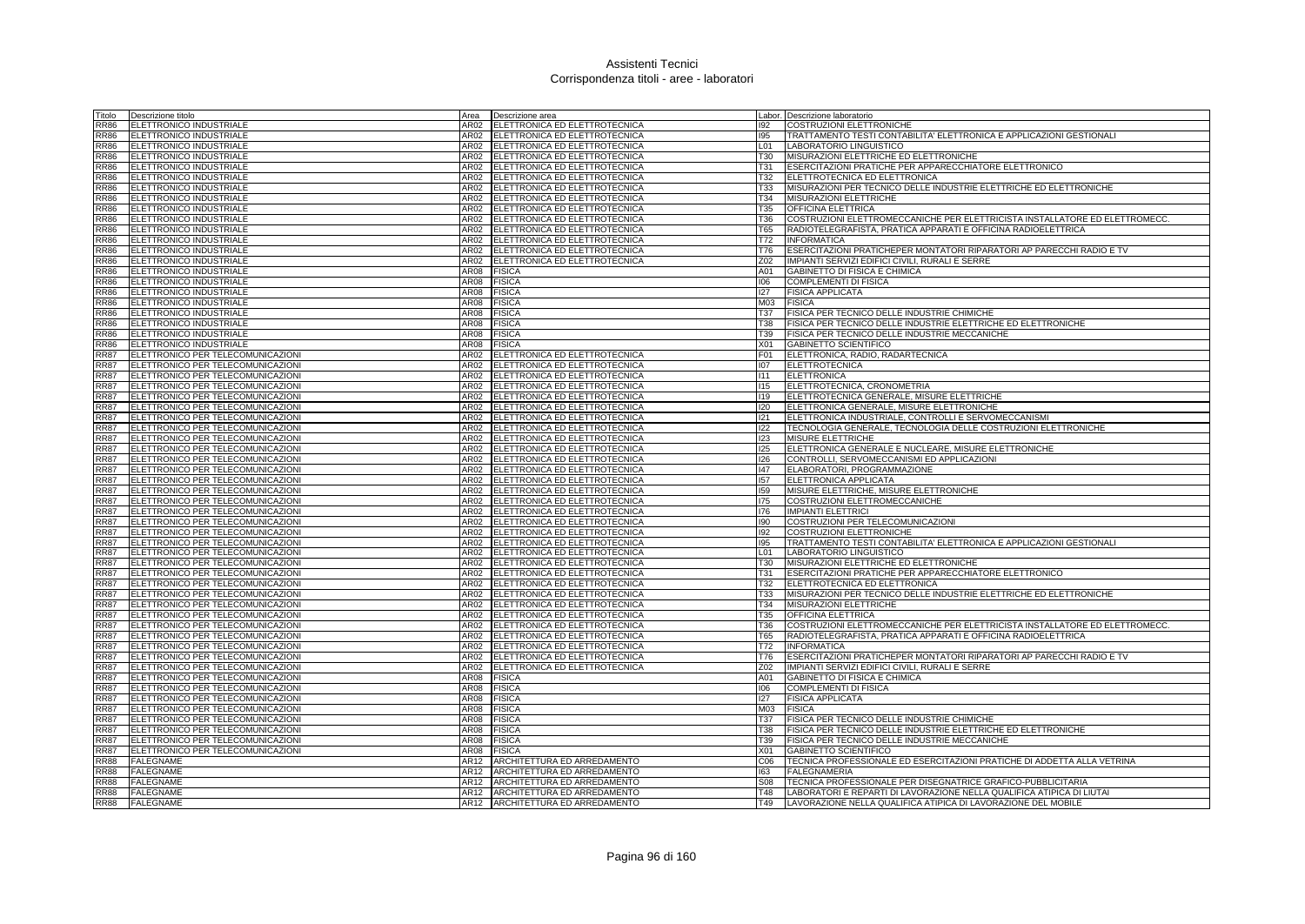| Titolo      | Descrizione titolo              | Area             | Descrizione area            |                  | Labor. Descrizione laboratorio                                                |
|-------------|---------------------------------|------------------|-----------------------------|------------------|-------------------------------------------------------------------------------|
| <b>RR88</b> | <b>FALEGNAME</b>                | AR12             | ARCHITETTURA ED ARREDAMENTO | Y01              | ARTE DEL LEGNO                                                                |
| <b>RR88</b> | <b>FALEGNAME</b>                | AR12             | ARCHITETTURA ED ARREDAMENTO | Y07              | DISEGNATORI DI ARCHITETTURA ED ARREDAMENTO                                    |
| <b>RR88</b> | <b>FALEGNAME</b>                | AR12             | ARCHITETTURA ED ARREDAMENTO | Y15              | ARREDAMENTO                                                                   |
| <b>RR88</b> | FALEGNAME                       | AR12             | ARCHITETTURA ED ARREDAMENTO | Y16              | <b>DISEGNATORI DI ARCHITETTURA</b>                                            |
| <b>RR88</b> | <b>FALEGNAME</b>                | AR12             | ARCHITETTURA ED ARREDAMENTO | Y25              | <b>SCENOTECNICA</b>                                                           |
| <b>RR88</b> | <b>FALEGNAME</b>                | AR12             | ARCHITETTURA ED ARREDAMENTO | Y27              | ARTE DEL MOBILE                                                               |
| <b>RR89</b> | FALEGNAME EBANISTA INSTALLATORE | AR12             | ARCHITETTURA ED ARREDAMENTO | C <sub>06</sub>  | TECNICA PROFESSIONALE ED ESERCITAZIONI PRATICHE DI ADDETTA ALLA VETRINA       |
| <b>RR89</b> | FALEGNAME EBANISTA INSTALLATORE | AR12             | ARCHITETTURA ED ARREDAMENTO | 163              | <b>FALEGNAMERIA</b>                                                           |
| <b>RR89</b> | FALEGNAME EBANISTA INSTALLATORE | AR12             | ARCHITETTURA ED ARREDAMENTO | S08              | TECNICA PROFESSIONALE PER DISEGNATRICE GRAFICO-PUBBLICITARIA                  |
| <b>RR89</b> | FALEGNAME EBANISTA INSTALLATORE | AR12             | ARCHITETTURA ED ARREDAMENTO | <b>T48</b>       | LABORATORI E REPARTI DI LAVORAZIONE NELLA QUALIFICA ATIPICA DI LIUTAI         |
| <b>RR89</b> | FALEGNAME EBANISTA INSTALLATORE | AR12             | ARCHITETTURA ED ARREDAMENTO | T49              | LAVORAZIONE NELLA QUALIFICA ATIPICA DI LAVORAZIONE DEL MOBILE                 |
| <b>RR89</b> | FALEGNAME EBANISTA INSTALLATORE | AR12             | ARCHITETTURA ED ARREDAMENTO | Y01              | ARTE DEL LEGNO                                                                |
| <b>RR89</b> | FALEGNAME EBANISTA INSTALLATORE | AR12             | ARCHITETTURA ED ARREDAMENTO | Y07              | DISEGNATORI DI ARCHITETTURA ED ARREDAMENTO                                    |
| <b>RR89</b> | FALEGNAME EBANISTA INSTALLATORE | AR12             | ARCHITETTURA ED ARREDAMENTO | Y15              | ARREDAMENTO                                                                   |
| <b>RR89</b> | FALEGNAME EBANISTA INSTALLATORE | AR12             | ARCHITETTURA ED ARREDAMENTO | Y16              | DISEGNATORI DI ARCHITETTURA                                                   |
| <b>RR89</b> | FALEGNAME EBANISTA INSTALLATORE | AR12             | ARCHITETTURA ED ARREDAMENTO | Y25              | <b>SCENOTECNICA</b>                                                           |
| <b>RR89</b> | FALEGNAME EBANISTA INSTALLATORE | AR12             | ARCHITETTURA ED ARREDAMENTO | Y27              | <b>ARTE DEL MOBILE</b>                                                        |
| RR9A        | MECCANICO MAGLIERE              | ARR1             | MECCANICA (H07 - I60)       | CO <sub>3</sub>  | DATTILOGRAFIA E CALCOLO MECCANICO                                             |
| RR9A        | MECCANICO MAGLIERE              | ARR1             | MECCANICA (H07 - I60)       | E05              | ESERCITAZIONI DI TECNOLOGIE MECCANICHE                                        |
| RR9A        | <b>MECCANICO MAGLIERE</b>       | ARR1             | MECCANICA (H07 - I60)       | E06              | ESERCITAZIONI DI MOTORI E MACCHINE AGRICOLE                                   |
| RR9A        | <b>MECCANICO MAGLIERE</b>       |                  | ARR1 MECCANICA (H07 - 160)  | G01              | DATTILOGRAFIA                                                                 |
| RR9A        | MECCANICO MAGLIERE              | ARR1             | MECCANICA (H07 - I60)       | G02              | RAGIONERIA E MACCHINE CONTABILI                                               |
| RR9A        | MECCANICO MAGLIERE              | ARR1             | MECCANICA (H07 - I60)       | G03              | TECNICA COMMERCIALE E MACCHINE CALCOLATRICI                                   |
| RR9A        | MECCANICO MAGLIERE              | ARR1             | MECCANICA (H07 - I60)       | H05              | COSTRUZIONE E MANUTENZIONE DI IMPIANTI AUSILIARI                              |
| RR9A        | <b>MECCANICO MAGLIERE</b>       | ARR1             | MECCANICA (H07 - I60)       | H <sub>0</sub> 7 | CONDUZIONE E MANUTENZIONE DI IMPIANTI TERMICI                                 |
| RR9A        | MECCANICO MAGLIERE              | ARR1             | MECCANICA (H07 - I60)       | 116              | TECNOLOGIE MECCANICHE DELLE OROLOGERIE                                        |
| RR9A        | MECCANICO MAGLIERE              | ARR1             | MECCANICA (H07 - I60)       | 128              | MECCANICA, MACCHINE                                                           |
| RR9A        | <b>MECCANICO MAGLIERE</b>       | ARR1             | MECCANICA (H07 - I60)       | 131              | <b>TECNOLOGIA MECCANICA</b>                                                   |
| RR9A        | MECCANICO MAGLIERE              | ARR1             | MECCANICA (H07 - 160)       | 132              | CONDUZIONE E MANUTENZIONE DI AUTOVEICOLI                                      |
| RR9A        | <b>MECCANICO MAGLIERE</b>       | ARR1             | MECCANICA (H07 - I60)       | 146              | <b>TECNOLOGIA TESSILE</b>                                                     |
| RR9A        | <b>MECCANICO MAGLIERE</b>       | ARR1             | MECCANICA (H07 - I60)       | 152              | MACCHINE A FLUIDO                                                             |
| RR9A        | <b>MECCANICO MAGLIERE</b>       | ARR1             | MECCANICA (H07 - 160)       | 153              | TECNOLOGIA DELLA MECCANICA FINE E DI PRECISIONE                               |
| RR9A        | MECCANICO MAGLIERE              | ARR1             | MECCANICA (H07 - I60)       | 160              | TERMOTECNICA, MACCHINE A FLUIDO                                               |
| RR9A        | <b>MECCANICO MAGLIERE</b>       | ARR1             | MECCANICA (H07 - I60)       | 162              | <b>AGGIUSTAGGIO</b>                                                           |
| RR9A        | <b>MECCANICO MAGLIERE</b>       | ARR1             | MECCANICA (H07 - I60)       | 169              | <b>CRONOMETRIA</b>                                                            |
| RR9A        | MECCANICO MAGLIERE              | ARR1             | MECCANICA (H07 - I60)       | 172              | <b>FUCINA</b>                                                                 |
| RR9A        | MECCANICO MAGLIERE              |                  | ARR1 MECCANICA (H07 - I60)  | 173              | <b>SALDATURA</b>                                                              |
| RR9A        | MECCANICO MAGLIERE              |                  | ARR1 MECCANICA (H07 - 160)  | 174              | MACCHINE UTENSILI                                                             |
| RR9A        | <b>MECCANICO MAGLIERE</b>       | ARR1             | MECCANICA (H07 - 160)       | 178              | <b>FONDERIA</b>                                                               |
| RR9A        | MECCANICO MAGLIERE              | ARR1             | MECCANICA (H07 - I60)       | 182              | ESERCITAZIONI DI REPARTO (INDUSTRIA TESSILE)                                  |
| RR9A        | MECCANICO MAGLIERE              | ARR1             | MECCANICA (H07 - I60)       | 186              | <b>MATERIE PLASTICHE</b>                                                      |
| RR9A        | <b>MECCANICO MAGLIERE</b>       | ARR1             | MECCANICA (H07 - I60)       | 187              | <b>TRATTAMENTI TERMIC</b>                                                     |
| RR9A        | <b>MECCANICO MAGLIERE</b>       | ARR1             | MECCANICA (H07 - 160)       | 188              | MECCANICA DI PRECISIONE                                                       |
| RR9A        | MECCANICO MAGLIERE              | ARR1             | MECCANICA (H07 - I60)       | N02              | OFFICINA MECCANICA AGRICOLA E MACCHINE AGRICOLE                               |
| RR9A        | MECCANICO MAGLIERE              | ARR1             | MECCANICA (H07 - I60)       | <b>R01</b>       | DATTILOG. DUPLICAZIONI MACCHINE CALCOLATRI. CONTA BILI (ELETTR. ED ELETTRON.) |
| RR9A        | <b>MECCANICO MAGLIERE</b>       | ARR1             | MECCANICA (H07 - I60)       | T <sub>10</sub>  | AGGIUSTAGGIO PER LAVORAZIONI MECCANICHE                                       |
| RR9A        | MECCANICO MAGLIERE              |                  | ARR1 MECCANICA (H07 - 160)  | T <sub>12</sub>  | LAVORAZIONI AL BANCO ASSISTENTE DI FILATURA E TESSITURA                       |
| RR9A        | MECCANICO MAGLIERE              | ARR1             | MECCANICA (H07 - I60)       | T13              | <b>FUCINA E SALDATURA</b>                                                     |
| RR9A        | MECCANICO MAGLIERE              | ARR1             | MECCANICA (H07 - I60)       | T17              | LABORATORIO TECNOLOGICO                                                       |
| RR9A        | MECCANICO MAGLIERE              | ARR1             | MECCANICA (H07 - I60)       | T18              | OFFICINA E MACCHINE UTENSILI                                                  |
| RR9A        | MECCANICO MAGLIERE              | ARR1             | MECCANICA (H07 - I60)       | T <sub>23</sub>  | MACCHINE TERMICHE, OFF.AUTOMEZZI, OFF.MOTORI PER MECCANICO RIPARATORE AUTOVE. |
| RR9A        | MECCANICO MAGLIERE              | ARR1             | MECCANICA (H07 - I60)       | T44              | <b>MODELLISTA FORMATORE</b>                                                   |
| RR9A        | <b>MECCANICO MAGLIERE</b>       | ARR <sub>2</sub> | MECCANICA (132)             | CO <sub>3</sub>  | DATTILOGRAFIA E CALCOLO MECCANICO                                             |
| RR9A        | <b>MECCANICO MAGLIERE</b>       | ARR2             | MECCANICA (I32)             | E05              | ESERCITAZIONI DI TECNOLOGIE MECCANICHE                                        |
| RR9A        | <b>MECCANICO MAGLIERE</b>       |                  | ARR2 MECCANICA (132)        | E06              | ESERCITAZIONI DI MOTORI E MACCHINE AGRICOLE                                   |
| RR9A        | MECCANICO MAGLIERE              |                  | ARR2 MECCANICA (I32)        | G01              | <b>DATTILOGRAFIA</b>                                                          |
| RR9A        | MECCANICO MAGLIERE              | ARR2             | MECCANICA (I32)             | G02              | RAGIONERIA E MACCHINE CONTABIL                                                |
| RR9A        | MECCANICO MAGLIERE              | ARR2             | MECCANICA (I32)             | G03              | TECNICA COMMERCIALE E MACCHINE CALCOLATRICI                                   |
| RR9A        | <b>MECCANICO MAGLIERE</b>       | ARR2             | MECCANICA (I32)             | H <sub>05</sub>  | COSTRUZIONE E MANUTENZIONE DI IMPIANTI AUSILIARI                              |
| RR9A        | MECCANICO MAGLIERE              |                  | ARR2 MECCANICA (I32)        | H <sub>0</sub> 7 | CONDUZIONE E MANUTENZIONE DI IMPIANTI TERMICI                                 |
| RR9A        | <b>MECCANICO MAGLIERE</b>       | ARR2             | MECCANICA (132)             | $ 116\rangle$    | TECNOLOGIE MECCANICHE DELLE OROLOGERIE                                        |
| RR9A        | MECCANICO MAGLIERE              | ARR <sub>2</sub> | MECCANICA (I32)             | 128              | MECCANICA, MACCHINE                                                           |
| RR9A        | MECCANICO MAGLIERE              |                  | ARR2 MECCANICA (132)        | 131              | <b>TECNOLOGIA MECCANICA</b>                                                   |
| RR9A        | <b>MECCANICO MAGLIERE</b>       | ARR2             | MECCANICA (I32)             | 132              | CONDUZIONE E MANUTENZIONE DI AUTOVEICOLI                                      |
| RR9A        | <b>MECCANICO MAGLIERE</b>       |                  | ARR2 MECCANICA (I32)        | 146              | <b>TECNOLOGIA TESSILE</b>                                                     |
| RR9A        | <b>MECCANICO MAGLIERE</b>       |                  | ARR2 MECCANICA (I32)        | 152              | MACCHINE A FLUIDO                                                             |
|             |                                 |                  |                             |                  |                                                                               |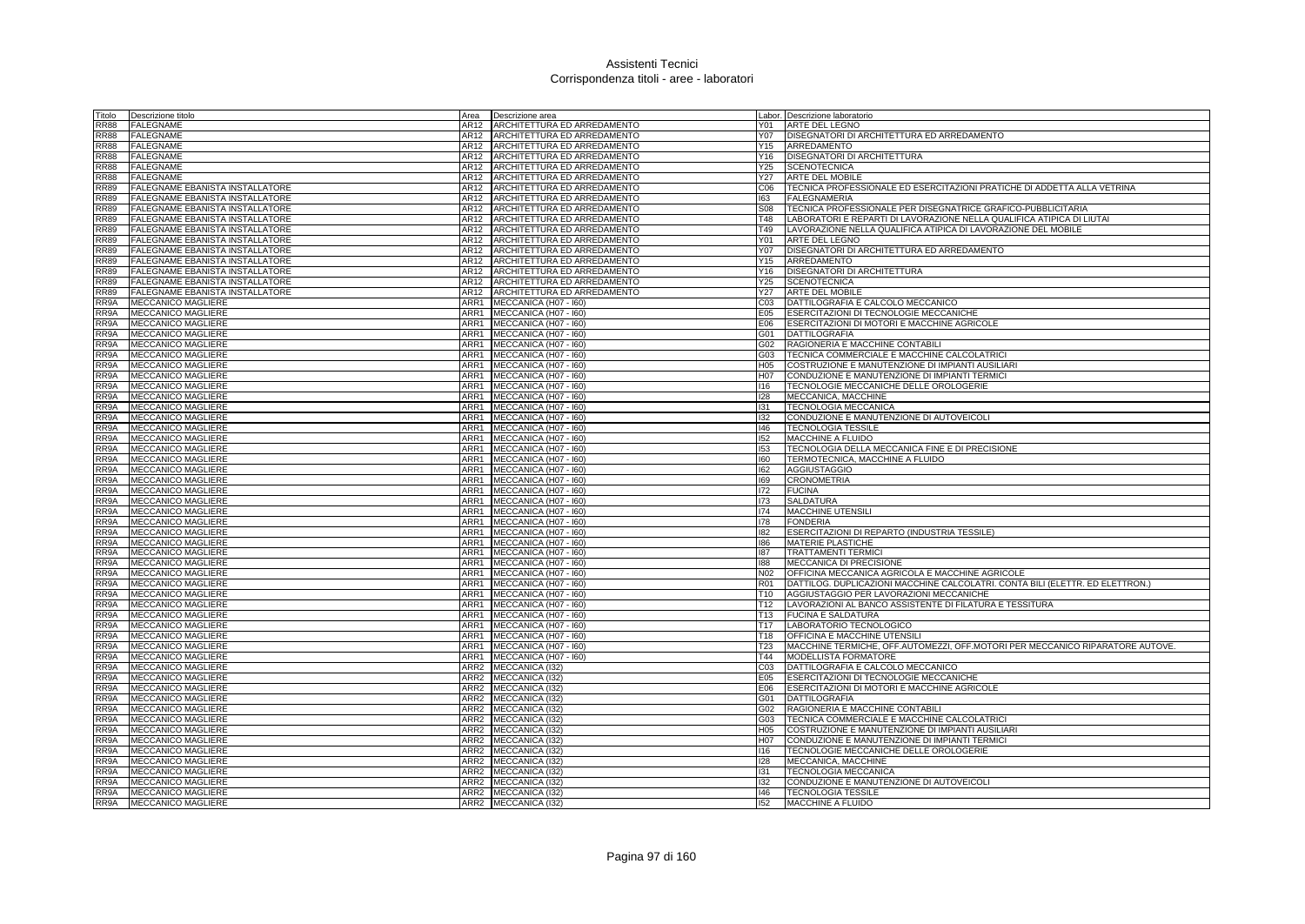| Titolo     | Descrizione titolo        | Area             | Descrizione area                  |                 | Labor. Descrizione laboratorio                                                |
|------------|---------------------------|------------------|-----------------------------------|-----------------|-------------------------------------------------------------------------------|
| RR9A       | <b>MECCANICO MAGLIERE</b> | ARR2             | MECCANICA (132)                   | 153             | TECNOLOGIA DELLA MECCANICA FINE E DI PRECISIONE                               |
| RR9A       | <b>MECCANICO MAGLIERE</b> | ARR <sub>2</sub> | MECCANICA (I32)                   | 160             | TERMOTECNICA, MACCHINE A FLUIDO                                               |
| RR9A       | <b>MECCANICO MAGLIERE</b> | ARR2             | MECCANICA (I32)                   | 162             | <b>AGGIUSTAGGIO</b>                                                           |
| RR9A       | <b>MECCANICO MAGLIERE</b> |                  | ARR2 MECCANICA (I32)              | 169             | <b>CRONOMETRIA</b>                                                            |
| RR9A       | <b>MECCANICO MAGLIERE</b> | ARR2             | MECCANICA (I32)                   | 172             | <b>FUCINA</b>                                                                 |
| RR9A       | <b>MECCANICO MAGLIERE</b> | ARR2             | MECCANICA (I32)                   | 173             | <b>SALDATURA</b>                                                              |
| RR9A       | <b>MECCANICO MAGLIERE</b> | ARR2             | MECCANICA (I32)                   | 174             | <b>MACCHINE UTENSILI</b>                                                      |
| RR9A       | <b>MECCANICO MAGLIERE</b> | ARR2             | MECCANICA (I32)                   | 178             | <b>FONDERIA</b>                                                               |
| RR9A       | <b>MECCANICO MAGLIERE</b> |                  | ARR2 MECCANICA (I32)              | 182             | ESERCITAZIONI DI REPARTO (INDUSTRIA TESSILE)                                  |
| RR9A       | <b>MECCANICO MAGLIERE</b> | ARR2             | MECCANICA (I32)                   | 186             | <b>MATERIE PLASTICHE</b>                                                      |
| RR9A       | <b>MECCANICO MAGLIERE</b> | ARR <sub>2</sub> | MECCANICA (I32)                   | 187             | <b>TRATTAMENTI TERMICI</b>                                                    |
| RR9A       | <b>MECCANICO MAGLIERE</b> | ARR2             | MECCANICA (I32)                   | 188             | MECCANICA DI PRECISIONE                                                       |
| <b>R9A</b> | <b>MECCANICO MAGLIERE</b> | ARR <sub>2</sub> | MECCANICA (I32)                   | N02             | OFFICINA MECCANICA AGRICOLA E MACCHINE AGRICOLE                               |
| RR9A       | <b>MECCANICO MAGLIERE</b> | ARR2             | MECCANICA (132)                   | <b>R01</b>      | DATTILOG. DUPLICAZIONI MACCHINE CALCOLATRI. CONTA BILI (ELETTR. ED ELETTRON.) |
| RR9A       | <b>MECCANICO MAGLIERE</b> | ARR <sub>2</sub> | <b>MECCANICA (I32)</b>            | T <sub>10</sub> | AGGIUSTAGGIO PER LAVORAZIONI MECCANICHE                                       |
|            |                           |                  |                                   |                 |                                                                               |
| RR9A       | <b>MECCANICO MAGLIERE</b> | ARR2             | MECCANICA (I32)                   | T <sub>12</sub> | LAVORAZIONI AL BANCO ASSISTENTE DI FILATURA E TESSITURA                       |
| RR9A       | <b>MECCANICO MAGLIERE</b> | ARR2             | MECCANICA (I32)                   | T13             | <b>FUCINA E SALDATURA</b>                                                     |
| RR9A       | <b>MECCANICO MAGLIERE</b> | ARR2             | MECCANICA (I32)                   | T17             | LABORATORIO TECNOLOGICO                                                       |
| RR9A       | <b>MECCANICO MAGLIERE</b> | ARR <sub>2</sub> | MECCANICA (I32)                   | T <sub>18</sub> | OFFICINA E MACCHINE UTENSILI                                                  |
| RR9A       | <b>MECCANICO MAGLIERE</b> | ARR <sub>2</sub> | MECCANICA (I32)                   | T <sub>23</sub> | MACCHINE TERMICHE, OFF.AUTOMEZZI, OFF.MOTORI PER MECCANICO RIPARATORE AUTOVE. |
| RR9A       | <b>MECCANICO MAGLIERE</b> | ARR2             | MECCANICA (I32)                   | T44             | <b>MODELLISTA FORMATORE</b>                                                   |
| RR9A       | MECCANICO MAGLIERE        |                  | ARR3 MECCANICA (ALTRI LABORATORI) | C <sub>03</sub> | DATTILOGRAFIA E CALCOLO MECCANICO                                             |
| RR9A       | <b>MECCANICO MAGLIERE</b> | ARR3             | MECCANICA (ALTRI LABORATORI)      | E05             | <b>ESERCITAZIONI DI TECNOLOGIE MECCANICHE</b>                                 |
| RR9A       | <b>MECCANICO MAGLIERE</b> | ARR3             | MECCANICA (ALTRI LABORATORI)      | E06             | ESERCITAZIONI DI MOTORI E MACCHINE AGRICOLE                                   |
| RR9A       | <b>MECCANICO MAGLIERE</b> | ARR3             | MECCANICA (ALTRI LABORATORI)      | G01             | <b>DATTILOGRAFIA</b>                                                          |
| RR9A       | <b>MECCANICO MAGLIERE</b> | ARR3             | MECCANICA (ALTRI LABORATORI)      | G02             | RAGIONERIA E MACCHINE CONTABILI                                               |
| RR9A       | <b>MECCANICO MAGLIERE</b> | ARR3             | MECCANICA (ALTRI LABORATORI       | G03             | TECNICA COMMERCIALE E MACCHINE CALCOLATRIC                                    |
| RR9A       | <b>MECCANICO MAGLIERE</b> | ARR3             | MECCANICA (ALTRI LABORATORI)      | H <sub>05</sub> | COSTRUZIONE E MANUTENZIONE DI IMPIANTI AUSILIARI                              |
| RR9A       | <b>MECCANICO MAGLIERE</b> | ARR3             | MECCANICA (ALTRI LABORATORI)      | H07             | CONDUZIONE E MANUTENZIONE DI IMPIANTI TERMICI                                 |
| RR9A       | <b>MECCANICO MAGLIERE</b> | ARR3             | MECCANICA (ALTRI LABORATORI)      | 116             | TECNOLOGIE MECCANICHE DELLE OROLOGERIE                                        |
| RR9A       | <b>MECCANICO MAGLIERE</b> | ARR3             | MECCANICA (ALTRI LABORATORI)      | 128             | MECCANICA, MACCHINE                                                           |
| RR9A       | <b>MECCANICO MAGLIERE</b> | ARR3             | MECCANICA (ALTRI LABORATORI)      | 131             | <b>TECNOLOGIA MECCANICA</b>                                                   |
| RR9A       | MECCANICO MAGLIERE        | ARR3             | MECCANICA (ALTRI LABORATORI)      | 132             | CONDUZIONE E MANUTENZIONE DI AUTOVEICOL                                       |
| RR9A       | <b>MECCANICO MAGLIERE</b> | ARR3             | MECCANICA (ALTRI LABORATORI)      | 146             | <b>TECNOLOGIA TESSILE</b>                                                     |
| RR9A       | <b>MECCANICO MAGLIERE</b> | ARR3             | MECCANICA (ALTRI LABORATORI)      | 152             | MACCHINE A FLUIDO                                                             |
| RR9A       | <b>MECCANICO MAGLIERE</b> | ARR3             | MECCANICA (ALTRI LABORATORI)      | 153             | TECNOLOGIA DELLA MECCANICA FINE E DI PRECISIONE                               |
| RR9A       | <b>MECCANICO MAGLIERE</b> | ARR3             | MECCANICA (ALTRI LABORATORI)      | 160             | TERMOTECNICA, MACCHINE A FLUIDO                                               |
| RR9A       | <b>MECCANICO MAGLIERE</b> | ARR3             | MECCANICA (ALTRI LABORATORI)      | 162             | AGGIUSTAGGIO                                                                  |
| RR9A       | MECCANICO MAGLIERE        | ARR3             | MECCANICA (ALTRI LABORATORI)      | 169             | <b>CRONOMETRIA</b>                                                            |
| RR9A       | <b>MECCANICO MAGLIERE</b> | ARR3             | MECCANICA (ALTRI LABORATORI)      | 172             | <b>FUCINA</b>                                                                 |
| RR9A       | <b>MECCANICO MAGLIERE</b> | ARR3             | MECCANICA (ALTRI LABORATORI)      | 173             | <b>SALDATURA</b>                                                              |
| RR9A       | <b>MECCANICO MAGLIERE</b> | ARR3             | MECCANICA (ALTRI LABORATORI)      | 174             | <b>MACCHINE UTENSILI</b>                                                      |
| RR9A       | <b>MECCANICO MAGLIERE</b> | ARR3             | MECCANICA (ALTRI LABORATORI)      | 178             | <b>FONDERIA</b>                                                               |
| RR9A       | <b>MECCANICO MAGLIERE</b> | ARR3             | MECCANICA (ALTRI LABORATORI)      | 182             | ESERCITAZIONI DI REPARTO (INDUSTRIA TESSILE)                                  |
| RR9A       | <b>MECCANICO MAGLIERE</b> | ARR3             | MECCANICA (ALTRI LABORATORI)      | 186             | <b>MATERIE PLASTICHE</b>                                                      |
| RR9A       | <b>MECCANICO MAGLIERE</b> | ARR3             | MECCANICA (ALTRI LABORATORI)      | 187             | <b>TRATTAMENTI TERMICI</b>                                                    |
| RR9A       | <b>MECCANICO MAGLIERE</b> | ARR3             | MECCANICA (ALTRI LABORATORI)      | 188             | MECCANICA DI PRECISIONE                                                       |
| RR9A       | <b>MECCANICO MAGLIERE</b> | ARR3             | MECCANICA (ALTRI LABORATORI)      | N <sub>02</sub> | OFFICINA MECCANICA AGRICOLA E MACCHINE AGRICOLE                               |
| RR9A       | <b>MECCANICO MAGLIERE</b> | ARR3             | MECCANICA (ALTRI LABORATORI)      | <b>R01</b>      | DATTILOG, DUPLICAZIONI MACCHINE CALCOLATRI, CONTA BILI (ELETTR, ED ELETTRON.) |
| RR9A       |                           | ARR3             |                                   | T10             |                                                                               |
|            | MECCANICO MAGLIERE        |                  | MECCANICA (ALTRI LABORATORI)      |                 | AGGIUSTAGGIO PER LAVORAZIONI MECCANICHE                                       |
| RR9A       | <b>MECCANICO MAGLIERE</b> | ARR3             | MECCANICA (ALTRI LABORATORI)      | T12             | LAVORAZIONI AL BANCO ASSISTENTE DI FILATURA E TESSITURA                       |
| RR9A       | <b>MECCANICO MAGLIERE</b> | ARR3             | MECCANICA (ALTRI LABORATORI)      | T <sub>13</sub> | <b>FUCINA E SALDATURA</b>                                                     |
| RR9A       | <b>MECCANICO MAGLIERE</b> | ARR3             | MECCANICA (ALTRI LABORATORI)      | T17             | LABORATORIO TECNOLOGICO                                                       |
| RR9A       | <b>MECCANICO MAGLIERE</b> | ARR3             | MECCANICA (ALTRI LABORATORI)      | T18             | OFFICINA E MACCHINE UTENSILI                                                  |
| RR9A       | <b>MECCANICO MAGLIERE</b> | ARR3             | MECCANICA (ALTRI LABORATORI)      | T23             | MACCHINE TERMICHE, OFF.AUTOMEZZI, OFF.MOTORI PER MECCANICO RIPARATORE AUTOVE. |
| RR9A       | <b>MECCANICO MAGLIERE</b> |                  | ARR3 MECCANICA (ALTRI LABORATORI) | T44             | <b>MODELLISTA FORMATORE</b>                                                   |
| RR9B       | <b>MECCANICO NAVALE</b>   | ARR1             | MECCANICA (H07 - I60)             | C03             | DATTILOGRAFIA E CALCOLO MECCANICO                                             |
| RR9B       | MECCANICO NAVALE          | ARR1             | MECCANICA (H07 - I60)             | E05             | ESERCITAZIONI DI TECNOLOGIE MECCANICHE                                        |
| RR9B       | <b>MECCANICO NAVALE</b>   | ARR1             | MECCANICA (H07 - I60)             | E06             | ESERCITAZIONI DI MOTORI E MACCHINE AGRICOLE                                   |
| RR9B       | <b>MECCANICO NAVALE</b>   | ARR1             | MECCANICA (H07 - I60)             | G01             | <b>DATTILOGRAFIA</b>                                                          |
| RR9B       | <b>MECCANICO NAVALE</b>   | ARR1             | MECCANICA (H07 - I60)             | G02             | RAGIONERIA E MACCHINE CONTABILI                                               |
| RR9B       | <b>MECCANICO NAVALE</b>   | ARR1             | MECCANICA (H07 - I60)             | G03             | TECNICA COMMERCIALE E MACCHINE CALCOLATRICI                                   |
| RR9B       | <b>MECCANICO NAVALE</b>   | ARR1             | MECCANICA (H07 - I60)             | H05             | COSTRUZIONE E MANUTENZIONE DI IMPIANTI AUSILIARI                              |
| RR9B       | <b>MECCANICO NAVALE</b>   | ARR1             | MECCANICA (H07 - 160)             | H <sub>07</sub> | CONDUZIONE E MANUTENZIONE DI IMPIANTI TERMICI                                 |
| RR9B       | <b>MECCANICO NAVALE</b>   |                  | ARR1 MECCANICA (H07 - 160)        | 116             | TECNOLOGIE MECCANICHE DELLE OROLOGERIE                                        |
| RR9B       | <b>MECCANICO NAVALE</b>   |                  | ARR1 MECCANICA (H07 - 160)        | 128             | MECCANICA, MACCHINE                                                           |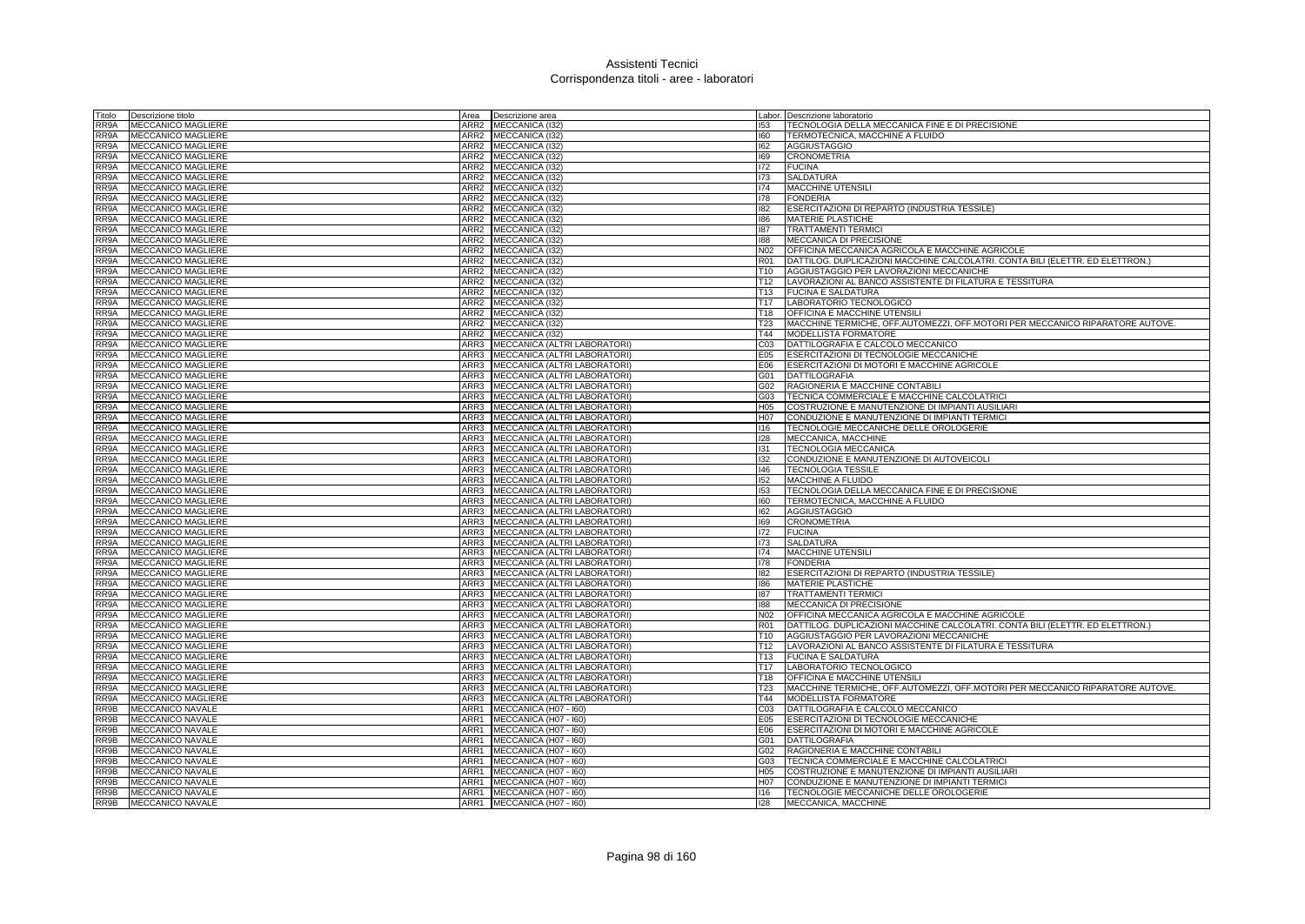| Titolo       | Descrizione titolo                          | Area             | Descrizione area                             |                        | Labor. Descrizione laboratorio                                                                    |
|--------------|---------------------------------------------|------------------|----------------------------------------------|------------------------|---------------------------------------------------------------------------------------------------|
| RR9B         | MECCANICO NAVALE                            | ARR1             | MECCANICA (H07 - 160)                        | 131                    | TECNOLOGIA MECCANICA                                                                              |
| RR9B         | <b>MECCANICO NAVALE</b>                     | ARR1             | MECCANICA (H07 - I60)                        | 132                    | CONDUZIONE E MANUTENZIONE DI AUTOVEICOLI                                                          |
| RR9B         | MECCANICO NAVALE                            |                  | ARR1 MECCANICA (H07 - 160)                   | 146                    | <b>TECNOLOGIA TESSILE</b>                                                                         |
| RR9B         | MECCANICO NAVALE                            |                  | ARR1 MECCANICA (H07 - I60)                   | 152                    | MACCHINE A FLUIDO                                                                                 |
| RR9B         | MECCANICO NAVALE                            | ARR1             | MECCANICA (H07 - I60)                        | 153                    | TECNOLOGIA DELLA MECCANICA FINE E DI PRECISIONE                                                   |
| RR9B         | MECCANICO NAVALE                            | ARR1             | MECCANICA (H07 - I60)                        | 160                    | TERMOTECNICA, MACCHINE A FLUIDO                                                                   |
| RR9B         | MECCANICO NAVALE                            |                  | ARR1 MECCANICA (H07 - 160)                   | 162                    | <b>AGGIUSTAGGIO</b>                                                                               |
| RR9B         | MECCANICO NAVALE                            | ARR1             | MECCANICA (H07 - I60)                        | 169                    | <b>CRONOMETRIA</b>                                                                                |
| RR9B         | <b>MECCANICO NAVALE</b>                     | ARR1             | MECCANICA (H07 - I60)                        | 172                    | <b>FUCINA</b>                                                                                     |
| RR9B         | <b>MECCANICO NAVALE</b>                     | ARR1             | MECCANICA (H07 - 160)                        | 173                    | <b>SALDATURA</b>                                                                                  |
| RR9B         | MECCANICO NAVALE                            | ARR1             | MECCANICA (H07 - I60)                        | 174                    | MACCHINE UTENSILI                                                                                 |
| RR9B         | MECCANICO NAVALE                            | ARR1             | MECCANICA (H07 - I60)                        | 178                    | <b>FONDERIA</b>                                                                                   |
| RR9B         | <b>MECCANICO NAVALE</b>                     | ARR1             | MECCANICA (H07 - I60)                        | 182                    | ESERCITAZIONI DI REPARTO (INDUSTRIA TESSILE)                                                      |
| RR9B         | MECCANICO NAVALE                            | ARR1             | MECCANICA (H07 - I60)                        | 186                    | <b>MATERIE PLASTICHE</b>                                                                          |
| RR9B         | MECCANICO NAVALE                            | ARR1             | MECCANICA (H07 - I60)                        | 187                    | <b>TRATTAMENTI TERMICI</b>                                                                        |
| RR9B         | MECCANICO NAVALE                            | ARR1             | MECCANICA (H07 - I60)                        | 188                    | MECCANICA DI PRECISIONE                                                                           |
| RR9B         | <b>MECCANICO NAVALE</b>                     | ARR1             | MECCANICA (H07 - I60)                        | N <sub>02</sub>        | OFFICINA MECCANICA AGRICOLA E MACCHINE AGRICOLE                                                   |
| RR9B         | <b>MECCANICO NAVALE</b>                     | ARR1             | MECCANICA (H07 - I60)                        | <b>R01</b>             | DATTILOG. DUPLICAZIONI MACCHINE CALCOLATRI. CONTA BILI (ELETTR. ED ELETTRON.)                     |
| RR9B         | <b>MECCANICO NAVALE</b>                     | ARR1             | MECCANICA (H07 - I60)                        | T <sub>10</sub>        | AGGIUSTAGGIO PER LAVORAZIONI MECCANICHE                                                           |
| RR9B         | MECCANICO NAVALE                            | ARR1             | MECCANICA (H07 - 160)                        | T <sub>12</sub>        | LAVORAZIONI AL BANCO ASSISTENTE DI FILATURA E TESSITURA                                           |
| RR9B         | <b>MECCANICO NAVALE</b>                     |                  | ARR1 MECCANICA (H07 - 160)                   | T13                    | <b>FUCINA E SALDATURA</b>                                                                         |
| RR9B         | MECCANICO NAVALE                            | ARR1             | MECCANICA (H07 - 160)                        | T17                    | LABORATORIO TECNOLOGICO                                                                           |
| RR9B         | MECCANICO NAVALE                            | ARR1             | MECCANICA (H07 - 160)                        | T18                    | OFFICINA E MACCHINE UTENSIL                                                                       |
| RR9B         | MECCANICO NAVALE                            |                  | ARR1 MECCANICA (H07 - 160)                   | <b>T23</b>             | MACCHINE TERMICHE, OFF.AUTOMEZZI, OFF.MOTORI PER MECCANICO RIPARATORE AUTOVE.                     |
| RR9B         | MECCANICO NAVALE                            |                  | ARR1 MECCANICA (H07 - 160)                   | T44                    | MODELLISTA FORMATORE                                                                              |
| RR9B         | MECCANICO NAVALE                            | ARR2             | MECCANICA (I32)                              | CO <sub>3</sub>        | DATTILOGRAFIA E CALCOLO MECCANICO                                                                 |
| RR9B         | MECCANICO NAVALE                            | ARR <sub>2</sub> | MECCANICA (I32)                              | E05                    | ESERCITAZIONI DI TECNOLOGIE MECCANICHE                                                            |
| RR9B         | <b>MECCANICO NAVALE</b>                     |                  | ARR2 MECCANICA (132)                         | E06                    | ESERCITAZIONI DI MOTORI E MACCHINE AGRICOLE                                                       |
| RR9B         | MECCANICO NAVALE                            |                  | ARR2 MECCANICA (I32)                         | G01                    | <b>DATTILOGRAFIA</b>                                                                              |
| RR9B         | MECCANICO NAVALE                            |                  | ARR2 MECCANICA (I32)                         | G02                    | RAGIONERIA E MACCHINE CONTABILI                                                                   |
| RR9B         | MECCANICO NAVALE                            | ARR2             | MECCANICA (I32)                              | G03                    | TECNICA COMMERCIALE E MACCHINE CALCOLATRIC                                                        |
| RR9B<br>RR9B | <b>MECCANICO NAVALE</b><br>MECCANICO NAVALE |                  | ARR2 MECCANICA (I32)<br>ARR2 MECCANICA (I32) | H <sub>05</sub><br>H07 | COSTRUZIONE E MANUTENZIONE DI IMPIANTI AUSILIARI<br>CONDUZIONE E MANUTENZIONE DI IMPIANTI TERMICI |
| RR9B         | MECCANICO NAVALE                            |                  | ARR2 MECCANICA (I32)                         | 116                    | TECNOLOGIE MECCANICHE DELLE OROLOGERIE                                                            |
| RR9B         | <b>MECCANICO NAVALE</b>                     |                  | ARR2 MECCANICA (I32)                         | 128                    | MECCANICA, MACCHINE                                                                               |
| RR9B         | <b>MECCANICO NAVALE</b>                     |                  | ARR2 MECCANICA (I32)                         | 131                    | <b>TECNOLOGIA MECCANICA</b>                                                                       |
| RR9B         | <b>MECCANICO NAVALE</b>                     |                  | ARR2 MECCANICA (132)                         | 132                    | CONDUZIONE E MANUTENZIONE DI AUTOVEICOLI                                                          |
| RR9B         | MECCANICO NAVALE                            |                  | ARR2 MECCANICA (I32)                         | 146                    | <b>TECNOLOGIA TESSILE</b>                                                                         |
| RR9B         | <b>MECCANICO NAVALE</b>                     |                  | ARR2 MECCANICA (I32)                         | 152                    | <b>MACCHINE A FLUIDO</b>                                                                          |
| RR9B         | MECCANICO NAVALE                            |                  | ARR2 MECCANICA (I32)                         | 153                    | TECNOLOGIA DELLA MECCANICA FINE E DI PRECISIONE                                                   |
| RR9B         | <b>MECCANICO NAVALE</b>                     |                  | ARR2 MECCANICA (I32)                         | 160                    | TERMOTECNICA, MACCHINE A FLUIDO                                                                   |
| RR9B         | MECCANICO NAVALE                            |                  | ARR2 MECCANICA (I32)                         | 162                    | <b>AGGIUSTAGGIO</b>                                                                               |
| RR9B         | <b>MECCANICO NAVALE</b>                     |                  | ARR2 MECCANICA (I32)                         | 169                    | <b>CRONOMETRIA</b>                                                                                |
| RR9B         | <b>MECCANICO NAVALE</b>                     | ARR2             | MECCANICA (I32)                              | 172                    | <b>FUCINA</b>                                                                                     |
| RR9B         | MECCANICO NAVALE                            |                  | ARR2 MECCANICA (I32)                         | 173                    | <b>SALDATURA</b>                                                                                  |
| RR9B         | MECCANICO NAVALE                            |                  | ARR2 MECCANICA (I32)                         | 174                    | <b>MACCHINE UTENSILI</b>                                                                          |
| RR9B         | MECCANICO NAVALE                            |                  | ARR2 MECCANICA (I32)                         | 178                    | <b>FONDERIA</b>                                                                                   |
| RR9B         | MECCANICO NAVALE                            | ARR2             | MECCANICA (I32)                              | 182                    | ESERCITAZIONI DI REPARTO (INDUSTRIA TESSILE)                                                      |
| RR9B         | MECCANICO NAVALE                            | ARR2             | MECCANICA (I32)                              | 186                    | MATERIE PLASTICHE                                                                                 |
| RR9B         | MECCANICO NAVALE                            |                  | ARR2 MECCANICA (I32)                         | 187                    | <b>TRATTAMENTI TERMIC</b>                                                                         |
| RR9B         | MECCANICO NAVALE                            |                  | ARR2 MECCANICA (I32)                         | 188                    | MECCANICA DI PRECISIONE                                                                           |
| RR9B         | MECCANICO NAVALE                            | ARR2             | MECCANICA (I32)                              | N02                    | OFFICINA MECCANICA AGRICOLA E MACCHINE AGRICOLE                                                   |
| RR9B         | MECCANICO NAVALE                            |                  | ARR2 MECCANICA (I32)                         | R01                    | DATTILOG. DUPLICAZIONI MACCHINE CALCOLATRI. CONTA BILI (ELETTR. ED ELETTRON.)                     |
| RR9B         | MECCANICO NAVALE                            |                  | ARR2 MECCANICA (132)                         | T <sub>10</sub>        | AGGIUSTAGGIO PER LAVORAZIONI MECCANICHE                                                           |
| RR9B         | MECCANICO NAVALE                            | ARR2             | MECCANICA (I32)                              | T <sub>12</sub>        | LAVORAZIONI AL BANCO ASSISTENTE DI FILATURA E TESSITURA                                           |
| RR9B         | <b>MECCANICO NAVALE</b>                     | ARR2             | MECCANICA (I32)                              | T <sub>13</sub>        | <b>FUCINA E SALDATURA</b>                                                                         |
| RR9B         | MECCANICO NAVALE                            | ARR2             | MECCANICA (I32)                              | T <sub>17</sub>        | LABORATORIO TECNOLOGICO                                                                           |
| RR9B         | MECCANICO NAVALE                            | ARR2             | MECCANICA (I32)                              | T <sub>18</sub>        | OFFICINA E MACCHINE UTENSILI                                                                      |
| RR9B         | MECCANICO NAVALE                            | ARR2             | MECCANICA (I32)                              | T <sub>23</sub>        | MACCHINE TERMICHE, OFF.AUTOMEZZI, OFF.MOTORI PER MECCANICO RIPARATORE AUTOVE.                     |
| RR9B         | <b>MECCANICO NAVALE</b>                     | ARR2             | MECCANICA (132)                              | T44                    | MODELLISTA FORMATORE                                                                              |
| RR9B         | <b>MECCANICO NAVALE</b>                     | ARR3             | MECCANICA (ALTRI LABORATORI)                 | CO <sub>3</sub>        | DATTILOGRAFIA E CALCOLO MECCANICO                                                                 |
| RR9B         | <b>MECCANICO NAVALE</b>                     |                  | ARR3 MECCANICA (ALTRI LABORATORI)            | E05                    | ESERCITAZIONI DI TECNOLOGIE MECCANICHE                                                            |
| RR9B         | MECCANICO NAVALE                            |                  | ARR3 MECCANICA (ALTRI LABORATORI)            | E06                    | ESERCITAZIONI DI MOTORI E MACCHINE AGRICOLE                                                       |
| RR9B         | MECCANICO NAVALE                            |                  | ARR3 MECCANICA (ALTRI LABORATORI)            | G01                    | <b>DATTILOGRAFIA</b>                                                                              |
| RR9B         | <b>MECCANICO NAVALE</b>                     |                  | ARR3 MECCANICA (ALTRI LABORATORI)            | G02                    | RAGIONERIA E MACCHINE CONTABILI                                                                   |
| RR9B         | <b>MECCANICO NAVALE</b>                     |                  | ARR3 MECCANICA (ALTRI LABORATORI)            | G03                    | TECNICA COMMERCIALE E MACCHINE CALCOLATRICI                                                       |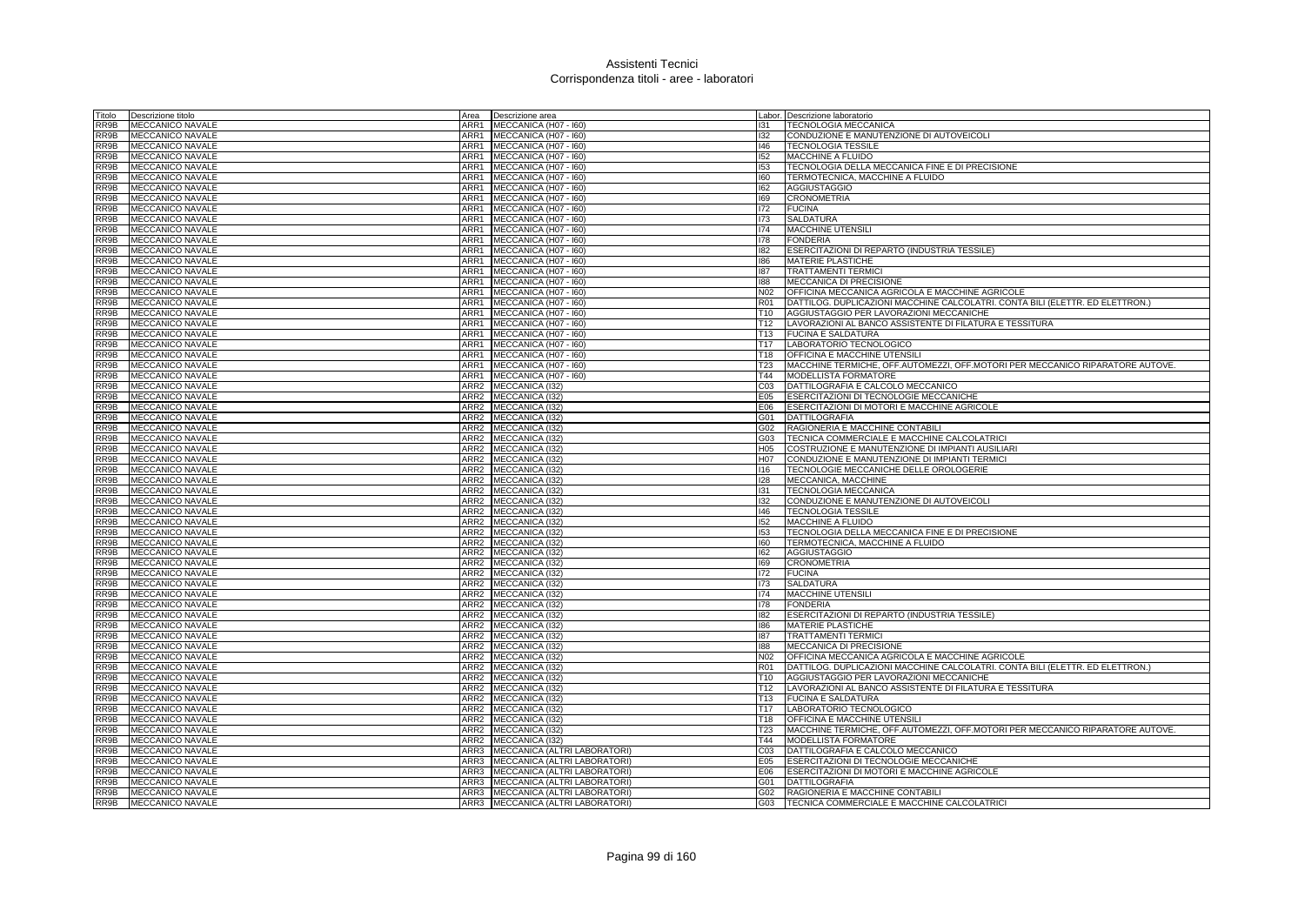| Titolo       | Descrizione titolo                                                   | Area         | Descrizione area                                             |                 | Labor. Descrizione laboratorio                                                |
|--------------|----------------------------------------------------------------------|--------------|--------------------------------------------------------------|-----------------|-------------------------------------------------------------------------------|
| RR9B         | MECCANICO NAVALE                                                     | ARR3         | MECCANICA (ALTRI LABORATORI)                                 | H05             | COSTRUZIONE E MANUTENZIONE DI IMPIANTI AUSILIARI                              |
| RR9B         | <b>MECCANICO NAVALE</b>                                              | ARR3         | MECCANICA (ALTRI LABORATORI)                                 | H07             | CONDUZIONE E MANUTENZIONE DI IMPIANTI TERMICI                                 |
| RR9B         | <b>MECCANICO NAVALE</b>                                              |              | ARR3 MECCANICA (ALTRI LABORATORI)                            | 116             | TECNOLOGIE MECCANICHE DELLE OROLOGERIE                                        |
| RR9B         | MECCANICO NAVALE                                                     |              | ARR3 MECCANICA (ALTRI LABORATORI)                            | 128             | MECCANICA, MACCHINE                                                           |
| RR9B         | <b>MECCANICO NAVALE</b>                                              | ARR3         | MECCANICA (ALTRI LABORATORI)                                 | 131             | <b>TECNOLOGIA MECCANICA</b>                                                   |
| RR9B         | <b>MECCANICO NAVALE</b>                                              | ARR3         | MECCANICA (ALTRI LABORATORI)                                 | 132             | CONDUZIONE E MANUTENZIONE DI AUTOVEICOLI                                      |
| RR9B         | MECCANICO NAVALE                                                     | ARR3         | MECCANICA (ALTRI LABORATORI)                                 | 146             | <b>TECNOLOGIA TESSILE</b>                                                     |
| RR9B         | <b>MECCANICO NAVALE</b>                                              | ARR3         | MECCANICA (ALTRI LABORATORI)                                 | 152             | MACCHINE A FLUIDO                                                             |
| RR9B         | <b>MECCANICO NAVALE</b>                                              | ARR3         | MECCANICA (ALTRI LABORATORI)                                 | 153             | TECNOLOGIA DELLA MECCANICA FINE E DI PRECISIONE                               |
| RR9B         | <b>MECCANICO NAVALE</b>                                              | ARR3         | MECCANICA (ALTRI LABORATORI)                                 | 160             | TERMOTECNICA, MACCHINE A FLUIDO                                               |
| RR9B         | MECCANICO NAVALE                                                     | ARR3         | MECCANICA (ALTRI LABORATORI)                                 | 162             | <b>AGGIUSTAGGIO</b>                                                           |
| RR9B         | <b>MECCANICO NAVALE</b>                                              |              | ARR3 MECCANICA (ALTRI LABORATORI)                            | 169             | <b>CRONOMETRIA</b>                                                            |
| RR9B         | <b>MECCANICO NAVALE</b>                                              | ARR3         | MECCANICA (ALTRI LABORATORI)                                 | 172             | <b>FUCINA</b>                                                                 |
| RR9B         | MECCANICO NAVALE                                                     | ARR3         | MECCANICA (ALTRI LABORATORI)                                 | 173             | SALDATURA                                                                     |
| RR9B         | MECCANICO NAVALE                                                     | ARR3<br>ARR3 | MECCANICA (ALTRI LABORATORI)                                 | 174<br>178      | MACCHINE UTENSILI                                                             |
| RR9B<br>RR9B | MECCANICO NAVALE                                                     | ARR3         | MECCANICA (ALTRI LABORATORI)<br>MECCANICA (ALTRI LABORATORI) |                 | <b>FONDERIA</b>                                                               |
| RR9B         | MECCANICO NAVALE<br><b>MECCANICO NAVALE</b>                          | ARR3         |                                                              | 182<br>186      | ESERCITAZIONI DI REPARTO (INDUSTRIA TESSILE)<br><b>MATERIE PLASTICHE</b>      |
| RR9B         | <b>MECCANICO NAVALE</b>                                              | ARR3         | MECCANICA (ALTRI LABORATORI)<br>MECCANICA (ALTRI LABORATORI) | 187             | <b>TRATTAMENTI TERMICI</b>                                                    |
| RR9B         | <b>MECCANICO NAVALE</b>                                              |              | ARR3 MECCANICA (ALTRI LABORATORI)                            | 188             | <b>MECCANICA DI PRECISIONE</b>                                                |
| RR9B         | <b>MECCANICO NAVALE</b>                                              |              | ARR3 MECCANICA (ALTRI LABORATORI)                            | N <sub>02</sub> | OFFICINA MECCANICA AGRICOLA E MACCHINE AGRICOLE                               |
| RR9B         | MECCANICO NAVALE                                                     | ARR3         | MECCANICA (ALTRI LABORATORI)                                 | R01             | DATTILOG. DUPLICAZIONI MACCHINE CALCOLATRI. CONTA BILI (ELETTR. ED ELETTRON.) |
| RR9B         | MECCANICO NAVALE                                                     | ARR3         | MECCANICA (ALTRI LABORATORI)                                 | T <sub>10</sub> | AGGIUSTAGGIO PER LAVORAZIONI MECCANICHE                                       |
| RR9B         | MECCANICO NAVALE                                                     | ARR3         | MECCANICA (ALTRI LABORATORI)                                 | T12             | LAVORAZIONI AL BANCO ASSISTENTE DI FILATURA E TESSITURA                       |
| RR9B         | MECCANICO NAVALE                                                     | ARR3         | MECCANICA (ALTRI LABORATORI)                                 | T <sub>13</sub> | <b>FUCINA E SALDATURA</b>                                                     |
| RR9B         | MECCANICO NAVALE                                                     | ARR3         | MECCANICA (ALTRI LABORATORI)                                 | T17             | LABORATORIO TECNOLOGICO                                                       |
| RR9B         | <b>MECCANICO NAVALE</b>                                              | ARR3         | MECCANICA (ALTRI LABORATORI)                                 | T18             | OFFICINA E MACCHINE UTENSILI                                                  |
| RR9B         | MECCANICO NAVALE                                                     | ARR3         | MECCANICA (ALTRI LABORATORI)                                 | T <sub>23</sub> | MACCHINE TERMICHE, OFF.AUTOMEZZI, OFF.MOTORI PER MECCANICO RIPARATORE AUTOVE. |
| RR9B         | MECCANICO NAVALE                                                     |              | ARR3 MECCANICA (ALTRI LABORATORI)                            | T44             | MODELLISTA FORMATORE                                                          |
| RR9B         | <b>MECCANICO NAVALE</b>                                              | AR03         | COSTRUZIONI NAVALI E TECNOLOGIE METALMECCANICHE              | 138             | TECNOLOGIE NAVALMECCANICHE                                                    |
| RR9B         | MECCANICO NAVALE                                                     | AR03         | COSTRUZIONI NAVALI E TECNOLOGIE METALMECCANICHE              | 180             | CARPENTERIA NAVALE                                                            |
| RR9B         | MECCANICO NAVALE                                                     | AR03         | COSTRUZIONI NAVALI E TECNOLOGIE METALMECCANICHE              | T <sub>22</sub> | MACCHINE, OFFICINA MECCANICA, MACCHINE MARINE PER MECCANICO NAVALE            |
| RR9B         | MECCANICO NAVALE                                                     | AR03         | COSTRUZIONI NAVALI E TECNOLOGIE METALMECCANICHE              | T63             | <b>COSTRUZIONI NAVALI</b>                                                     |
| RR9B         | MECCANICO NAVALE                                                     | AR03         | COSTRUZIONI NAVALI E TECNOLOGIE METALMECCANICHE              | T64             | NAVIGAZIONE, METEOROLOGIA ED OCEANOGRAFIA                                     |
| RR9B         | <b>MECCANICO NAVALE</b>                                              | AR03         | COSTRUZIONI NAVALI E TECNOLOGIE METALMECCANICHE              | T67             | IMBARCAZIONI SCUOLE OFFICINE ANNESSE: ARMAMENTO                               |
| RR9C         | MECCANICO RIPARATORE AUTOVEICOLI                                     | ARR1         | MECCANICA (H07 - I60)                                        | CO <sub>3</sub> | DATTILOGRAFIA E CALCOLO MECCANICO                                             |
| RR9C         | MECCANICO RIPARATORE AUTOVEICOLI                                     | ARR1         | MECCANICA (H07 - I60)                                        | E05             | ESERCITAZIONI DI TECNOLOGIE MECCANICHE                                        |
| RR9C         | MECCANICO RIPARATORE AUTOVEICOLI                                     | ARR1         | MECCANICA (H07 - I60)                                        | E06             | ESERCITAZIONI DI MOTORI E MACCHINE AGRICOLE                                   |
| RR9C         | MECCANICO RIPARATORE AUTOVEICOLI                                     | ARR1         | MECCANICA (H07 - I60)                                        | G01             | <b>DATTILOGRAFIA</b>                                                          |
| RR9C         | MECCANICO RIPARATORE AUTOVEICOLI                                     | ARR1         | MECCANICA (H07 - I60)                                        | G02             | RAGIONERIA E MACCHINE CONTABILI                                               |
| RR9C         | MECCANICO RIPARATORE AUTOVEICOLI                                     | ARR1         | MECCANICA (H07 - I60)                                        | G03             | TECNICA COMMERCIALE E MACCHINE CALCOLATRICI                                   |
| RR9C         | MECCANICO RIPARATORE AUTOVEICOLI                                     | ARR1         | MECCANICA (H07 - I60)                                        | H05             | COSTRUZIONE E MANUTENZIONE DI IMPIANTI AUSILIARI                              |
| RR9C         | MECCANICO RIPARATORE AUTOVEICOLI                                     | ARR1         | MECCANICA (H07 - I60)                                        | H07             | CONDUZIONE E MANUTENZIONE DI IMPIANTI TERMICI                                 |
| RR9C<br>RR9C | MECCANICO RIPARATORE AUTOVEICOLI                                     | ARR1<br>ARR1 | MECCANICA (H07 - I60)                                        | 116<br>128      | TECNOLOGIE MECCANICHE DELLE OROLOGERIE                                        |
| RR9C         | MECCANICO RIPARATORE AUTOVEICOLI<br>MECCANICO RIPARATORE AUTOVEICOLI |              | MECCANICA (H07 - 160)<br>ARR1 MECCANICA (H07 - I60)          | 131             | MECCANICA, MACCHINE<br><b>TECNOLOGIA MECCANICA</b>                            |
| RR9C         | MECCANICO RIPARATORE AUTOVEICOLI                                     |              | ARR1 MECCANICA (H07 - 160)                                   | 132             | CONDUZIONE E MANUTENZIONE DI AUTOVEICOLI                                      |
| RR9C         | MECCANICO RIPARATORE AUTOVEICOLI                                     | ARR1         | MECCANICA (H07 - I60)                                        | 146             | <b>TECNOLOGIA TESSILE</b>                                                     |
| RR9C         | MECCANICO RIPARATORE AUTOVEICOLI                                     | ARR1         | MECCANICA (H07 - I60)                                        | 152             | MACCHINE A FLUIDO                                                             |
| RR9C         | MECCANICO RIPARATORE AUTOVEICOLI                                     | ARR1         | MECCANICA (H07 - I60)                                        | 153             | TECNOLOGIA DELLA MECCANICA FINE E DI PRECISIONE                               |
| RR9C         | MECCANICO RIPARATORE AUTOVEICOLI                                     | ARR1         | MECCANICA (H07 - I60)                                        | 160             | TERMOTECNICA, MACCHINE A FLUIDO                                               |
| RR9C         | MECCANICO RIPARATORE AUTOVEICOLI                                     | ARR1         | MECCANICA (H07 - I60)                                        | 162             | AGGIUSTAGGIO                                                                  |
| RR9C         | MECCANICO RIPARATORE AUTOVEICOLI                                     | ARR1         | MECCANICA (H07 - I60)                                        | 169             | <b>CRONOMETRIA</b>                                                            |
| RR9C         | MECCANICO RIPARATORE AUTOVEICOLI                                     | ARR1         | MECCANICA (H07 - 160)                                        | 172             | <b>FUCINA</b>                                                                 |
| RR9C         | MECCANICO RIPARATORE AUTOVEICOLI                                     |              | ARR1 MECCANICA (H07 - 160)                                   | 173             | <b>SALDATURA</b>                                                              |
| RR9C         | MECCANICO RIPARATORE AUTOVEICOLI                                     |              | ARR1 MECCANICA (H07 - 160)                                   | 174             | MACCHINE UTENSILI                                                             |
| RR9C         | MECCANICO RIPARATORE AUTOVEICOLI                                     | ARR1         | MECCANICA (H07 - I60)                                        | 178             | <b>FONDERIA</b>                                                               |
| RR9C         | MECCANICO RIPARATORE AUTOVEICOLI                                     | ARR1         | MECCANICA (H07 - I60)                                        | 182             | ESERCITAZIONI DI REPARTO (INDUSTRIA TESSILE)                                  |
| RR9C         | MECCANICO RIPARATORE AUTOVEICOLI                                     | ARR1         | MECCANICA (H07 - I60)                                        | 186             | <b>MATERIE PLASTICHE</b>                                                      |
| RR9C         | MECCANICO RIPARATORE AUTOVEICOLI                                     | ARR1         | MECCANICA (H07 - I60)                                        | 187             | <b>TRATTAMENTI TERMICI</b>                                                    |
| RR9C         | MECCANICO RIPARATORE AUTOVEICOLI                                     | ARR1         | MECCANICA (H07 - 160)                                        | 188             | <b>MECCANICA DI PRECISIONE</b>                                                |
| RR9C         | MECCANICO RIPARATORE AUTOVEICOLI                                     | ARR1         | MECCANICA (H07 - 160)                                        | N <sub>02</sub> | OFFICINA MECCANICA AGRICOLA E MACCHINE AGRICOLE                               |
| RR9C         | MECCANICO RIPARATORE AUTOVEICOLI                                     |              | ARR1 MECCANICA (H07 - I60)                                   | R01             | DATTILOG. DUPLICAZIONI MACCHINE CALCOLATRI. CONTA BILI (ELETTR. ED ELETTRON.) |
| RR9C         | MECCANICO RIPARATORE AUTOVEICOLI                                     |              | ARR1 MECCANICA (H07 - 160)                                   | T <sub>10</sub> | AGGIUSTAGGIO PER LAVORAZIONI MECCANICHE                                       |
| RR9C         | MECCANICO RIPARATORE AUTOVEICOLI                                     |              | ARR1 MECCANICA (H07 - 160)                                   | T12             | LAVORAZIONI AL BANCO ASSISTENTE DI FILATURA E TESSITURA                       |
|              | RR9C MECCANICO RIPARATORE AUTOVEICOLI                                |              | ARR1 MECCANICA (H07 - 160)                                   | T <sub>13</sub> | <b>FUCINA E SALDATURA</b>                                                     |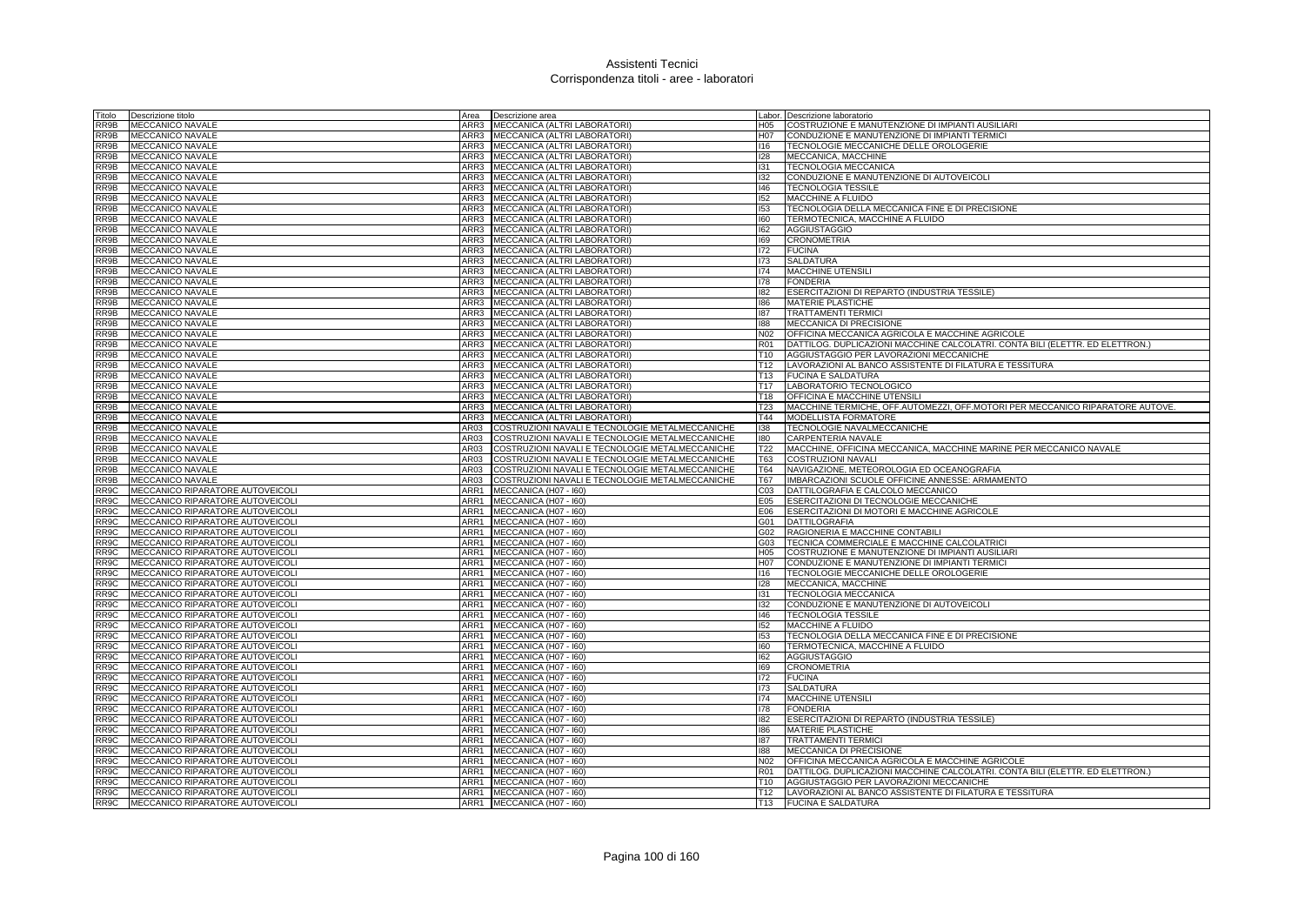| Titolo            | Descrizione titolo               | Area             | Descrizione area                     |                 | Labor. Descrizione laboratorio                                                |
|-------------------|----------------------------------|------------------|--------------------------------------|-----------------|-------------------------------------------------------------------------------|
| RR9C              | MECCANICO RIPARATORE AUTOVEICOLI | ARR1             | MECCANICA (H07 - I60)                |                 | T17 LABORATORIO TECNOLOGICO                                                   |
| RR9C              | MECCANICO RIPARATORE AUTOVEICOLI | ARR1             | MECCANICA (H07 - I60)                | T18             | OFFICINA E MACCHINE UTENSILI                                                  |
| RR9C              | MECCANICO RIPARATORE AUTOVEICOLI | ARR1             | MECCANICA (H07 - I60)                | <b>T23</b>      | MACCHINE TERMICHE, OFF.AUTOMEZZI, OFF.MOTORI PER MECCANICO RIPARATORE AUTOVE. |
| RR9C              | MECCANICO RIPARATORE AUTOVEICOLI |                  | ARR1 MECCANICA (H07 - 160)           | T44             | MODELLISTA FORMATORE                                                          |
| RR9C              | MECCANICO RIPARATORE AUTOVEICOLI | ARR2             | MECCANICA (I32)                      | CO <sub>3</sub> | DATTILOGRAFIA E CALCOLO MECCANICO                                             |
| RR9C              | MECCANICO RIPARATORE AUTOVEICOLI | ARR2             | MECCANICA (I32)                      | E05             | ESERCITAZIONI DI TECNOLOGIE MECCANICHE                                        |
| RR9C              | MECCANICO RIPARATORE AUTOVEICOLI | ARR2             | MECCANICA (I32)                      | E06             | ESERCITAZIONI DI MOTORI E MACCHINE AGRICOLE                                   |
| RR9C              | MECCANICO RIPARATORE AUTOVEICOLI |                  | ARR2 MECCANICA (I32)                 | G01             | <b>DATTILOGRAFIA</b>                                                          |
| RR9C              | MECCANICO RIPARATORE AUTOVEICOLI | ARR2             | MECCANICA (132)                      | G02             | RAGIONERIA E MACCHINE CONTABILI                                               |
| RR9C              | MECCANICO RIPARATORE AUTOVEICOLI | ARR2             | MECCANICA (I32)                      | G03             | TECNICA COMMERCIALE E MACCHINE CALCOLATRICI                                   |
| RR9C              | MECCANICO RIPARATORE AUTOVEICOLI |                  | ARR2 MECCANICA (I32)                 | H05             | COSTRUZIONE E MANUTENZIONE DI IMPIANTI AUSILIARI                              |
| RR9C              | MECCANICO RIPARATORE AUTOVEICOLI |                  | ARR2 MECCANICA (I32)                 | H07             | CONDUZIONE E MANUTENZIONE DI IMPIANTI TERMICI                                 |
| RR9C              | MECCANICO RIPARATORE AUTOVEICOLI |                  | ARR2 MECCANICA (I32)                 | 116             | TECNOLOGIE MECCANICHE DELLE OROLOGERIE                                        |
| RR9C              | MECCANICO RIPARATORE AUTOVEICOLI | ARR2             | MECCANICA (I32)                      | 128             | MECCANICA, MACCHINE                                                           |
| RR9C              | MECCANICO RIPARATORE AUTOVEICOLI | ARR2             | MECCANICA (I32)                      | 131             | <b>TECNOLOGIA MECCANICA</b>                                                   |
| RR9C              | MECCANICO RIPARATORE AUTOVEICOLI | ARR2             | MECCANICA (I32)                      | 132             | CONDUZIONE E MANUTENZIONE DI AUTOVEICOLI                                      |
| RR9C              | MECCANICO RIPARATORE AUTOVEICOLI | ARR2             | MECCANICA (I32)                      | 146             | <b>TECNOLOGIA TESSILE</b>                                                     |
| RR9C              | MECCANICO RIPARATORE AUTOVEICOLI | ARR2             | MECCANICA (I32)                      | 152             | MACCHINE A FLUIDO                                                             |
| RR9C              | MECCANICO RIPARATORE AUTOVEICOLI | ARR2             | MECCANICA (I32)                      | 153             | TECNOLOGIA DELLA MECCANICA FINE E DI PRECISIONE                               |
| RR9C              | MECCANICO RIPARATORE AUTOVEICOLI |                  | ARR2 MECCANICA (I32)                 | 160             | TERMOTECNICA, MACCHINE A FLUIDO                                               |
| RR <sub>9</sub> C | MECCANICO RIPARATORE AUTOVEICOLI |                  | ARR2 MECCANICA (I32)                 | 162             | <b>AGGIUSTAGGIO</b>                                                           |
| RR9C              | MECCANICO RIPARATORE AUTOVEICOLI | ARR2             | MECCANICA (I32)                      | 169             | <b>CRONOMETRIA</b>                                                            |
| RR9C              | MECCANICO RIPARATORE AUTOVEICOLI | ARR <sub>2</sub> | MECCANICA (I32)                      | 172             | <b>FUCINA</b>                                                                 |
| RR9C              | MECCANICO RIPARATORE AUTOVEICOLI | ARR2             | MECCANICA (I32)                      | 173             | <b>SALDATURA</b>                                                              |
| RR9C              | MECCANICO RIPARATORE AUTOVEICOLI | ARR2             | MECCANICA (I32)                      | 174             | <b>MACCHINE UTENSILI</b>                                                      |
| RR9C              | MECCANICO RIPARATORE AUTOVEICOLI | ARR2             | MECCANICA (I32)                      | 178             | <b>FONDERIA</b>                                                               |
| RR9C              | MECCANICO RIPARATORE AUTOVEICOLI | ARR <sub>2</sub> | MECCANICA (I32)                      | 182             | ESERCITAZIONI DI REPARTO (INDUSTRIA TESSILE)                                  |
| RR9C              | MECCANICO RIPARATORE AUTOVEICOLI | ARR2             | MECCANICA (I32)                      | 186             | <b>MATERIE PLASTICHE</b>                                                      |
| RR9C              | MECCANICO RIPARATORE AUTOVEICOLI | ARR2             | MECCANICA (I32)                      | 187             | <b>TRATTAMENTI TERMICI</b>                                                    |
| RR <sub>9</sub> C | MECCANICO RIPARATORE AUTOVEICOLI | ARR <sub>2</sub> | MECCANICA (I32)                      | 188             | MECCANICA DI PRECISIONE                                                       |
| RR9C              | MECCANICO RIPARATORE AUTOVEICOLI | ARR <sub>2</sub> | MECCANICA (I32)                      | N <sub>02</sub> | OFFICINA MECCANICA AGRICOLA E MACCHINE AGRICOLE                               |
| RR <sub>9</sub> C | MECCANICO RIPARATORE AUTOVEICOLI | ARR2             | MECCANICA (132)                      | R <sub>01</sub> | DATTILOG. DUPLICAZIONI MACCHINE CALCOLATRI. CONTA BILI (ELETTR. ED ELETTRON.) |
| RR9C              | MECCANICO RIPARATORE AUTOVEICOLI | ARR2             | MECCANICA (I32)                      | T10             | AGGIUSTAGGIO PER LAVORAZIONI MECCANICHE                                       |
| RR9C              | MECCANICO RIPARATORE AUTOVEICOLI | ARR2             | MECCANICA (I32)                      | T12             | LAVORAZIONI AL BANCO ASSISTENTE DI FILATURA E TESSITURA                       |
| RR9C              | MECCANICO RIPARATORE AUTOVEICOLI | ARR2             | MECCANICA (132)                      | T <sub>13</sub> | <b>FUCINA E SALDATURA</b>                                                     |
| RR9C              | MECCANICO RIPARATORE AUTOVEICOLI | ARR2             | MECCANICA (I32)                      | T17             | LABORATORIO TECNOLOGICO                                                       |
| RR9C              | MECCANICO RIPARATORE AUTOVEICOLI |                  | ARR2 MECCANICA (I32)                 | T18             | OFFICINA E MACCHINE UTENSILI                                                  |
| RR9C              | MECCANICO RIPARATORE AUTOVEICOLI |                  | ARR2 MECCANICA (I32)                 | <b>T23</b>      | MACCHINE TERMICHE, OFF.AUTOMEZZI, OFF.MOTORI PER MECCANICO RIPARATORE AUTOVE. |
| RR9C              | MECCANICO RIPARATORE AUTOVEICOLI | ARR2             | MECCANICA (132)                      | T44             | <b>MODELLISTA FORMATORE</b>                                                   |
| RR9C              | MECCANICO RIPARATORE AUTOVEICOLI | ARR3             | MECCANICA (ALTRI LABORATORI)         | C <sub>03</sub> | DATTILOGRAFIA E CALCOLO MECCANICO                                             |
| RR9C              | MECCANICO RIPARATORE AUTOVEICOLI | ARR3             | MECCANICA (ALTRI LABORATORI)         | E05             | ESERCITAZIONI DI TECNOLOGIE MECCANICHE                                        |
| RR9C              | MECCANICO RIPARATORE AUTOVEICOLI | ARR3             | MECCANICA (ALTRI LABORATORI)         | E06             | ESERCITAZIONI DI MOTORI E MACCHINE AGRICOLE                                   |
| RR9C              | MECCANICO RIPARATORE AUTOVEICOLI | ARR3             | MECCANICA (ALTRI LABORATORI)         | G01             | <b>DATTILOGRAFIA</b>                                                          |
| RR9C              | MECCANICO RIPARATORE AUTOVEICOLI | ARR3             | MECCANICA (ALTRI LABORATORI)         | G02             | RAGIONERIA E MACCHINE CONTABILI                                               |
| RR9C              | MECCANICO RIPARATORE AUTOVEICOLI | ARR3             | MECCANICA (ALTRI LABORATORI)         | G03             | TECNICA COMMERCIALE E MACCHINE CALCOLATRICI                                   |
| RR9C              | MECCANICO RIPARATORE AUTOVEICOLI |                  | ARR3 MECCANICA (ALTRI LABORATORI)    | H <sub>05</sub> | COSTRUZIONE E MANUTENZIONE DI IMPIANTI AUSILIARI                              |
| RR9C              | MECCANICO RIPARATORE AUTOVEICOLI | ARR3             | MECCANICA (ALTRI LABORATORI)         | H07             | CONDUZIONE E MANUTENZIONE DI IMPIANTI TERMICI                                 |
| RR9C              | MECCANICO RIPARATORE AUTOVEICOLI | ARR3             | MECCANICA (ALTRI LABORATORI)         | 116             | TECNOLOGIE MECCANICHE DELLE OROLOGERIE                                        |
| RR9C              | MECCANICO RIPARATORE AUTOVEICOLI | ARR3             | MECCANICA (ALTRI LABORATORI)         | 128             | MECCANICA, MACCHINE                                                           |
| RR9C              | MECCANICO RIPARATORE AUTOVEICOLI | ARR3             | MECCANICA (ALTRI LABORATORI)         | 131             | <b>TECNOLOGIA MECCANICA</b>                                                   |
| RR9C              | MECCANICO RIPARATORE AUTOVEICOLI | ARR3             | MECCANICA (ALTRI LABORATORI)         | 132             | CONDUZIONE E MANUTENZIONE DI AUTOVEICOLI                                      |
| RR9C              | MECCANICO RIPARATORE AUTOVEICOLI | ARR3             | MECCANICA (ALTRI LABORATORI)         | 146             | <b>TECNOLOGIA TESSILE</b>                                                     |
| RR9C              | MECCANICO RIPARATORE AUTOVEICOLI | ARR3             | MECCANICA (ALTRI LABORATORI)         | 152             | MACCHINE A FLUIDO                                                             |
| RR9C              | MECCANICO RIPARATORE AUTOVEICOLI | ARR3             | MECCANICA (ALTRI LABORATORI)         | 153             | TECNOLOGIA DELLA MECCANICA FINE E DI PRECISIONE                               |
| RR9C              | MECCANICO RIPARATORE AUTOVEICOLI | ARR3             | MECCANICA (ALTRI LABORATORI)         | 160             | TERMOTECNICA, MACCHINE A FLUIDO                                               |
| RR9C              | MECCANICO RIPARATORE AUTOVEICOLI | ARR3             | MECCANICA (ALTRI LABORATORI)         | 162             | <b>AGGIUSTAGGIO</b>                                                           |
| RR9C              | MECCANICO RIPARATORE AUTOVEICOLI | ARR3             | MECCANICA (ALTRI LABORATORI)         | 169             | <b>CRONOMETRIA</b>                                                            |
| RR9C              | MECCANICO RIPARATORE AUTOVEICOLI | ARR3             | MECCANICA (ALTRI LABORATORI)         | 172             | <b>FUCINA</b>                                                                 |
| RR9C              | MECCANICO RIPARATORE AUTOVEICOLI | ARR3             | MECCANICA (ALTRI LABORATORI)         | 173             | <b>SALDATURA</b>                                                              |
| RR9C              | MECCANICO RIPARATORE AUTOVEICOLI | ARR3             | MECCANICA (ALTRI LABORATORI)         | 174             | <b>MACCHINE UTENSILI</b>                                                      |
| RR9C              | MECCANICO RIPARATORE AUTOVEICOLI | ARR3             | MECCANICA (ALTRI LABORATORI)         | 178             | <b>FONDERIA</b>                                                               |
| RR9C              | MECCANICO RIPARATORE AUTOVEICOLI | ARR3             | MECCANICA (ALTRI LABORATORI)         | 182             | ESERCITAZIONI DI REPARTO (INDUSTRIA TESSILE)                                  |
| RR9C              | MECCANICO RIPARATORE AUTOVEICOLI | ARR3             | MECCANICA (ALTRI LABORATORI)         | 186             | <b>MATERIE PLASTICHE</b>                                                      |
| RR9C              | MECCANICO RIPARATORE AUTOVEICOLI | ARR3             | MECCANICA (ALTRI LABORATORI)         | 187             | <b>TRATTAMENTI TERMIC</b>                                                     |
| RR9C              | MECCANICO RIPARATORE AUTOVEICOLI | ARR3             | <b>IMECCANICA (ALTRI LABORATORI)</b> | 188             | <b>MECCANICA DI PRECISIONE</b>                                                |
| RR9C              | MECCANICO RIPARATORE AUTOVEICOLI |                  | ARR3 MECCANICA (ALTRI LABORATORI)    | <b>N02</b>      | OFFICINA MECCANICA AGRICOLA E MACCHINE AGRICOLE                               |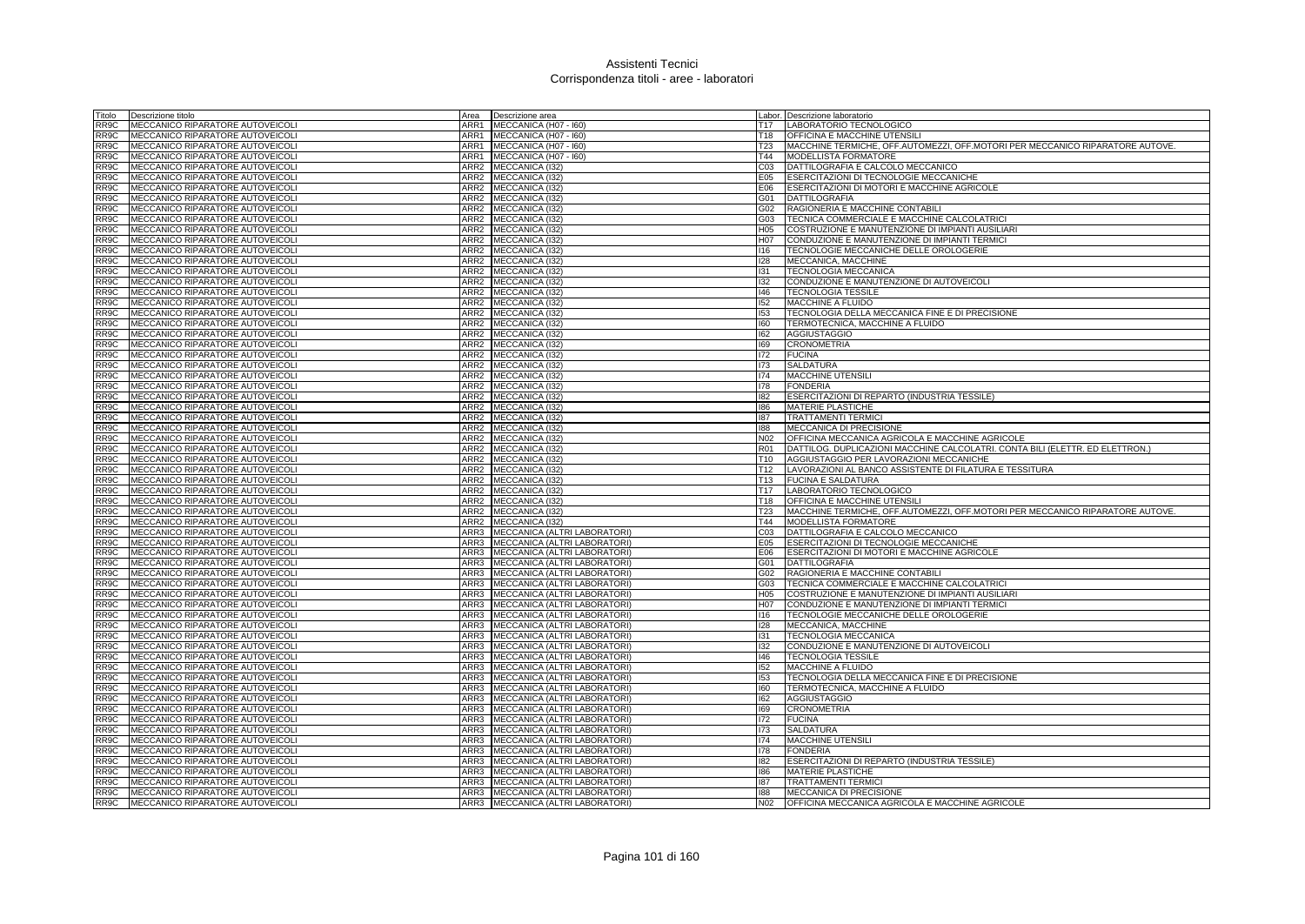| Titolo | Descrizione titolo               | Area             | Descrizione area                  |                  | Labor. Descrizione laboratorio                                                |
|--------|----------------------------------|------------------|-----------------------------------|------------------|-------------------------------------------------------------------------------|
| RR9C   | MECCANICO RIPARATORE AUTOVEICOLI | ARR3             | MECCANICA (ALTRI LABORATORI)      | <b>R01</b>       | DATTILOG. DUPLICAZIONI MACCHINE CALCOLATRI. CONTA BILI (ELETTR. ED ELETTRON.) |
| RR9C   | MECCANICO RIPARATORE AUTOVEICOLI | ARR3             | MECCANICA (ALTRI LABORATORI)      | T10              | AGGIUSTAGGIO PER LAVORAZIONI MECCANICHE                                       |
| RR9C   | MECCANICO RIPARATORE AUTOVEICOLI |                  | ARR3 MECCANICA (ALTRI LABORATORI) | T12              | LAVORAZIONI AL BANCO ASSISTENTE DI FILATURA E TESSITURA                       |
| RR9C   | MECCANICO RIPARATORE AUTOVEICOLI |                  | ARR3 MECCANICA (ALTRI LABORATORI) |                  | T13 FUCINA E SALDATURA                                                        |
| RR9C   | MECCANICO RIPARATORE AUTOVEICOLI |                  | ARR3 MECCANICA (ALTRI LABORATORI) | T <sub>17</sub>  | LABORATORIO TECNOLOGICO                                                       |
| RR9C   | MECCANICO RIPARATORE AUTOVEICOLI | ARR3             | MECCANICA (ALTRI LABORATORI)      | T18              | OFFICINA E MACCHINE UTENSIL                                                   |
| RR9C   | MECCANICO RIPARATORE AUTOVEICOLI | ARR3             | MECCANICA (ALTRI LABORATORI)      | <b>T23</b>       | MACCHINE TERMICHE, OFF.AUTOMEZZI, OFF.MOTORI PER MECCANICO RIPARATORE AUTOVE. |
| RR9C   | MECCANICO RIPARATORE AUTOVEICOLI | ARR3             | MECCANICA (ALTRI LABORATORI)      | T44              | MODELLISTA FORMATORE                                                          |
| RR9D   | MECCANICO SIDERURGICO            | ARR1             | MECCANICA (H07 - 160)             | CO <sub>3</sub>  | DATTILOGRAFIA E CALCOLO MECCANICO                                             |
| RR9D   | MECCANICO SIDERURGICO            | ARR1             | MECCANICA (H07 - I60)             | E05              | ESERCITAZIONI DI TECNOLOGIE MECCANICHE                                        |
| RR9D   | MECCANICO SIDERURGICO            | ARR1             | MECCANICA (H07 - I60)             | E06              | ESERCITAZIONI DI MOTORI E MACCHINE AGRICOLE                                   |
| RR9D   | MECCANICO SIDERURGICO            |                  | ARR1 MECCANICA (H07 - 160)        | G01              | <b>DATTILOGRAFIA</b>                                                          |
| RR9D   | MECCANICO SIDERURGICO            |                  | ARR1 MECCANICA (H07 - 160)        | G02              | RAGIONERIA E MACCHINE CONTABILI                                               |
| RR9D   | MECCANICO SIDERURGICO            | ARR1             | MECCANICA (H07 - I60)             | G03              | TECNICA COMMERCIALE E MACCHINE CALCOLATRICI                                   |
| RR9D   | MECCANICO SIDERURGICO            | ARR1             | MECCANICA (H07 - I60)             | H05              | COSTRUZIONE E MANUTENZIONE DI IMPIANTI AUSILIARI                              |
| RR9D   | MECCANICO SIDERURGICO            | ARR1             | MECCANICA (H07 - I60)             | H <sub>0</sub> 7 | CONDUZIONE E MANUTENZIONE DI IMPIANTI TERMICI                                 |
| RR9D   | MECCANICO SIDERURGICO            | ARR1             | MECCANICA (H07 - I60)             | 116              | TECNOLOGIE MECCANICHE DELLE OROLOGERIE                                        |
| RR9D   | MECCANICO SIDERURGICO            | ARR1             | MECCANICA (H07 - I60)             | 128              | MECCANICA, MACCHINE                                                           |
| RR9D   | MECCANICO SIDERURGICO            | ARR1             | MECCANICA (H07 - I60)             | 131              | <b>TECNOLOGIA MECCANICA</b>                                                   |
| RR9D   | <b>MECCANICO SIDERURGICO</b>     |                  | ARR1 MECCANICA (H07 - 160)        | 132              | CONDUZIONE E MANUTENZIONE DI AUTOVEICOLI                                      |
| RR9D   | MECCANICO SIDERURGICO            |                  | ARR1 MECCANICA (H07 - 160)        | 146              | <b>TECNOLOGIA TESSILE</b>                                                     |
| RR9D   | MECCANICO SIDERURGICO            | ARR1             | MECCANICA (H07 - I60)             | 152              | <b>MACCHINE A FLUIDO</b>                                                      |
| RR9D   | MECCANICO SIDERURGICO            | ARR1             | MECCANICA (H07 - I60)             | 153              | TECNOLOGIA DELLA MECCANICA FINE E DI PRECISIONE                               |
| RR9D   | MECCANICO SIDERURGICO            | ARR1             | MECCANICA (H07 - I60)             | 160              | TERMOTECNICA, MACCHINE A FLUIDO                                               |
| RR9D   | MECCANICO SIDERURGICO            | ARR1             | MECCANICA (H07 - I60)             | 162              | <b>AGGIUSTAGGIO</b>                                                           |
| RR9D   | MECCANICO SIDERURGICO            | ARR1             | MECCANICA (H07 - I60)             | 169              | <b>CRONOMETRIA</b>                                                            |
| RR9D   | MECCANICO SIDERURGICO            | ARR1             | MECCANICA (H07 - I60)             | 172              | <b>FUCINA</b>                                                                 |
| RR9D   | MECCANICO SIDERURGICO            | ARR1             | MECCANICA (H07 - I60)             | 173              | <b>SALDATURA</b>                                                              |
| RR9D   | MECCANICO SIDERURGICO            | ARR1             | MECCANICA (H07 - I60)             | 174              | <b>MACCHINE UTENSILI</b>                                                      |
| RR9D   | MECCANICO SIDERURGICO            | ARR1             | MECCANICA (H07 - I60)             | 178              | <b>FONDERIA</b>                                                               |
| RR9D   | MECCANICO SIDERURGICO            | ARR1             | MECCANICA (H07 - I60)             | 182              | ESERCITAZIONI DI REPARTO (INDUSTRIA TESSILE)                                  |
| RR9D   | MECCANICO SIDERURGICO            | ARR1             | MECCANICA (H07 - I60)             | 186              | <b>MATERIE PLASTICHE</b>                                                      |
| RR9D   | MECCANICO SIDERURGICO            | ARR1             | MECCANICA (H07 - I60)             | 187              | <b>TRATTAMENTI TERMICI</b>                                                    |
| RR9D   | MECCANICO SIDERURGICO            |                  | ARR1 MECCANICA (H07 - 160)        | 188              | MECCANICA DI PRECISIONE                                                       |
| RR9D   | MECCANICO SIDERURGICO            | ARR1             | MECCANICA (H07 - I60)             | N02              | OFFICINA MECCANICA AGRICOLA E MACCHINE AGRICOLE                               |
| RR9D   | MECCANICO SIDERURGICO            | ARR1             | MECCANICA (H07 - I60)             | <b>R01</b>       | DATTILOG. DUPLICAZIONI MACCHINE CALCOLATRI. CONTA BILI (ELETTR. ED ELETTRON.) |
| RR9D   | MECCANICO SIDERURGICO            |                  | ARR1 MECCANICA (H07 - 160)        | T <sub>10</sub>  | AGGIUSTAGGIO PER LAVORAZIONI MECCANICHE                                       |
| RR9D   | MECCANICO SIDERURGICO            |                  | ARR1 MECCANICA (H07 - 160)        | T <sub>12</sub>  | LAVORAZIONI AL BANCO ASSISTENTE DI FILATURA E TESSITURA                       |
| RR9D   | MECCANICO SIDERURGICO            | ARR1             | MECCANICA (H07 - I60)             | T13              | <b>FUCINA E SALDATURA</b>                                                     |
| RR9D   | MECCANICO SIDERURGICO            | ARR1             | MECCANICA (H07 - I60)             | T17              | LABORATORIO TECNOLOGICO                                                       |
| RR9D   | MECCANICO SIDERURGICO            | ARR1             | MECCANICA (H07 - I60)             | T18              | OFFICINA E MACCHINE UTENSILI                                                  |
| RR9D   | MECCANICO SIDERURGICO            |                  | ARR1 MECCANICA (H07 - 160)        | T <sub>23</sub>  | MACCHINE TERMICHE, OFF.AUTOMEZZI, OFF.MOTORI PER MECCANICO RIPARATORE AUTOVE. |
| RR9D   | MECCANICO SIDERURGICO            | ARR1             | MECCANICA (H07 - I60)             | T44              | <b>MODELLISTA FORMATORE</b>                                                   |
| RR9D   | MECCANICO SIDERURGICO            | ARR <sub>2</sub> | MECCANICA (I32)                   | CO <sub>3</sub>  | DATTILOGRAFIA E CALCOLO MECCANICO                                             |
| RR9D   | MECCANICO SIDERURGICO            | ARR2             | MECCANICA (I32)                   | E05              | <b>ESERCITAZIONI DI TECNOLOGIE MECCANICHE</b>                                 |
| RR9D   | MECCANICO SIDERURGICO            |                  | ARR2 MECCANICA (I32)              | E06              | ESERCITAZIONI DI MOTORI E MACCHINE AGRICOLE                                   |
| RR9D   | MECCANICO SIDERURGICO            |                  | ARR2 MECCANICA (I32)              | G01              | <b>DATTILOGRAFIA</b>                                                          |
| RR9D   | MECCANICO SIDERURGICO            | ARR <sub>2</sub> | MECCANICA (I32)                   | G02              | RAGIONERIA E MACCHINE CONTABILI                                               |
| RR9D   | MECCANICO SIDERURGICO            | ARR2             | MECCANICA (I32)                   | G03              | TECNICA COMMERCIALE E MACCHINE CALCOLATRICI                                   |
| RR9D   | MECCANICO SIDERURGICO            | ARR2             | MECCANICA (I32)                   | H <sub>05</sub>  | COSTRUZIONE E MANUTENZIONE DI IMPIANTI AUSILIARI                              |
| RR9D   | MECCANICO SIDERURGICO            |                  | ARR2 MECCANICA (I32)              | H07              | CONDUZIONE E MANUTENZIONE DI IMPIANTI TERMICI                                 |
| RR9D   | MECCANICO SIDERURGICO            | ARR <sub>2</sub> | MECCANICA (I32)                   | 116              | TECNOLOGIE MECCANICHE DELLE OROLOGERIE                                        |
| RR9D   | MECCANICO SIDERURGICO            | ARR2             | MECCANICA (I32)                   | 128              | MECCANICA, MACCHINE                                                           |
| RR9D   | MECCANICO SIDERURGICO            |                  | ARR2 MECCANICA (I32)              | 131              | <b>TECNOLOGIA MECCANICA</b>                                                   |
| RR9D   | MECCANICO SIDERURGICO            | ARR2             | MECCANICA (I32)                   | 132              | CONDUZIONE E MANUTENZIONE DI AUTOVEICOLI                                      |
| RR9D   | MECCANICO SIDERURGICO            | ARR2             | MECCANICA (132)                   | 146              | <b>TECNOLOGIA TESSILE</b>                                                     |
| RR9D   | MECCANICO SIDERURGICO            | ARR <sub>2</sub> | MECCANICA (I32)                   | 152              | MACCHINE A FLUIDO                                                             |
| RR9D   | MECCANICO SIDERURGICO            | ARR2             | MECCANICA (I32)                   | 153              | TECNOLOGIA DELLA MECCANICA FINE E DI PRECISIONE                               |
| RR9D   | MECCANICO SIDERURGICO            | ARR2             | MECCANICA (I32)                   | 160              | TERMOTECNICA, MACCHINE A FLUIDO                                               |
| RR9D   | MECCANICO SIDERURGICO            | ARR <sub>2</sub> | MECCANICA (I32)                   | 162              | <b>AGGIUSTAGGIO</b>                                                           |
| RR9D   | MECCANICO SIDERURGICO            | ARR <sub>2</sub> | MECCANICA (I32)                   | 169              | <b>CRONOMETRIA</b>                                                            |
| RR9D   | MECCANICO SIDERURGICO            | ARR2             | MECCANICA (I32)                   | 172              | <b>FUCINA</b>                                                                 |
| RR9D   | MECCANICO SIDERURGICO            | ARR2             | MECCANICA (I32)                   | 173              | <b>SALDATURA</b>                                                              |
| RR9D   | MECCANICO SIDERURGICO            | ARR2             | MECCANICA (132)                   | 174              | <b>MACCHINE UTENSILI</b>                                                      |
| RR9D   | <b>MECCANICO SIDERURGICO</b>     | ARR2             | MECCANICA (132)                   | 178              | <b>FONDERIA</b>                                                               |
| RR9D   | MECCANICO SIDERURGICO            |                  | ARR2 MECCANICA (I32)              | 182              | ESERCITAZIONI DI REPARTO (INDUSTRIA TESSILE)                                  |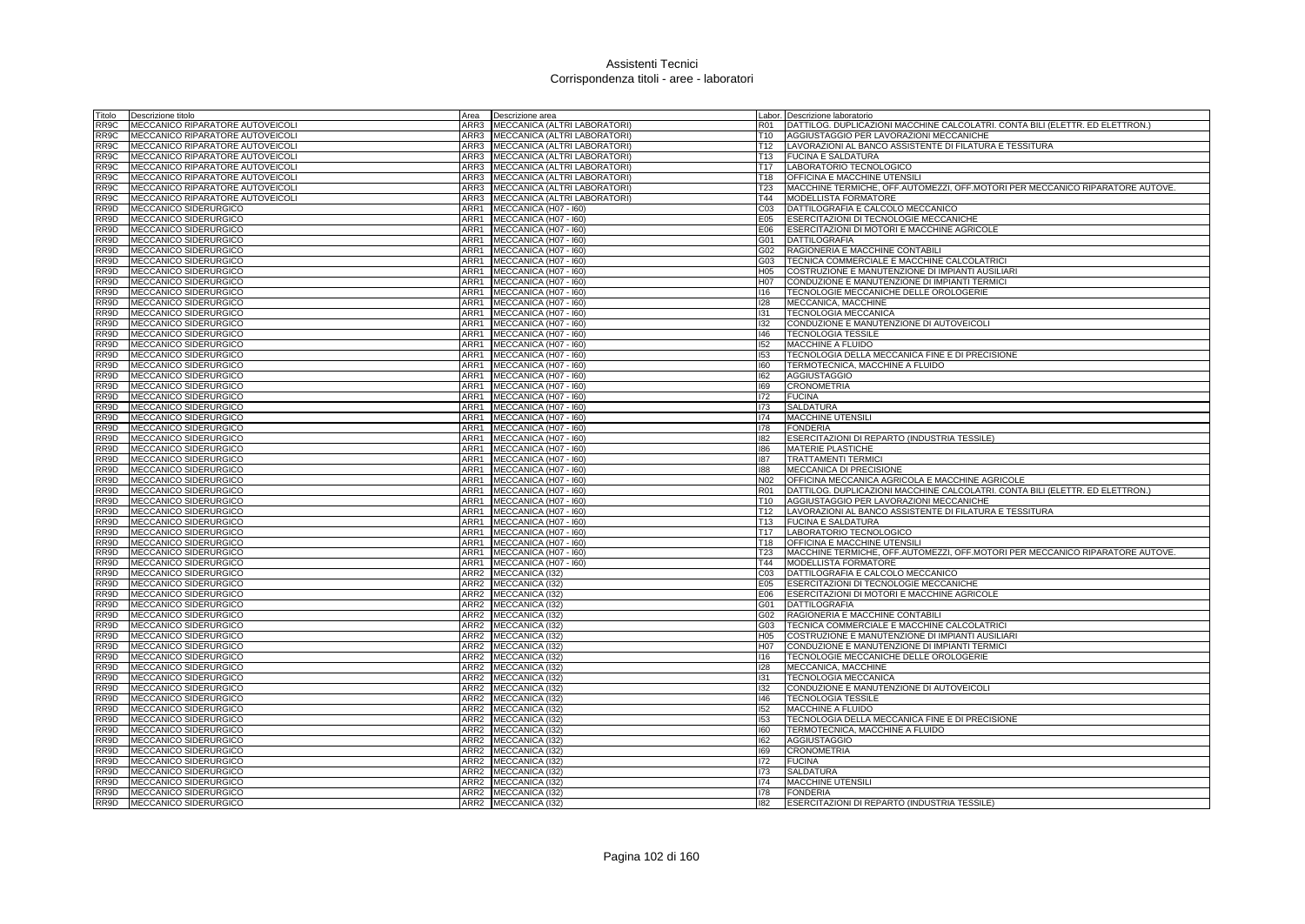| Titolo       | Descrizione titolo                             | Area             | Descrizione area                                             |                  | Labor. Descrizione laboratorio                                                |
|--------------|------------------------------------------------|------------------|--------------------------------------------------------------|------------------|-------------------------------------------------------------------------------|
| RR9D         | MECCANICO SIDERURGICO                          | ARR2             | MECCANICA (I32)                                              | 186              | <b>MATERIE PLASTICHE</b>                                                      |
| RR9D         | MECCANICO SIDERURGICO                          | ARR2             | MECCANICA (I32)                                              | 187              | <b>TRATTAMENTI TERMICI</b>                                                    |
| RR9D         | MECCANICO SIDERURGICO                          | ARR2             | MECCANICA (I32)                                              | 188              | MECCANICA DI PRECISIONE                                                       |
| RR9D         | MECCANICO SIDERURGICO                          | ARR2             | MECCANICA (132)                                              | N02              | OFFICINA MECCANICA AGRICOLA E MACCHINE AGRICOLE                               |
| RR9D         | MECCANICO SIDERURGICO                          | ARR2             | MECCANICA (I32)                                              | R01              | DATTILOG. DUPLICAZIONI MACCHINE CALCOLATRI. CONTA BILI (ELETTR. ED ELETTRON.) |
| RR9D         | MECCANICO SIDERURGICO                          | ARR2             | MECCANICA (I32)                                              | T10              | AGGIUSTAGGIO PER LAVORAZIONI MECCANICHE                                       |
| RR9D         | MECCANICO SIDERURGICO                          | ARR2             | MECCANICA (I32)                                              | T12              | LAVORAZIONI AL BANCO ASSISTENTE DI FILATURA E TESSITURA                       |
| RR9D         | MECCANICO SIDERURGICO                          | ARR2             | MECCANICA (I32)                                              | T <sub>13</sub>  | <b>FUCINA E SALDATURA</b>                                                     |
| RR9D         | MECCANICO SIDERURGICO                          | ARR2             | MECCANICA (I32)                                              | T <sub>17</sub>  | LABORATORIO TECNOLOGICO                                                       |
| RR9D         | MECCANICO SIDERURGICO                          | ARR2             | MECCANICA (132)                                              | T18              | <b>OFFICINA E MACCHINE UTENSILI</b>                                           |
| RR9D         | MECCANICO SIDERURGICO                          | ARR <sub>2</sub> | MECCANICA (I32)                                              | T23              | MACCHINE TERMICHE, OFF.AUTOMEZZI, OFF.MOTORI PER MECCANICO RIPARATORE AUTOVE. |
| RR9D         | MECCANICO SIDERURGICO                          | ARR2             | MECCANICA (I32)                                              | T44              | <b>MODELLISTA FORMATORE</b>                                                   |
| RR9D         | MECCANICO SIDERURGICO                          | ARR3             | MECCANICA (ALTRI LABORATORI)                                 | CO <sub>3</sub>  | DATTILOGRAFIA E CALCOLO MECCANICO                                             |
| RR9D         | MECCANICO SIDERURGICO                          | ARR3             | MECCANICA (ALTRI LABORATORI                                  | E05              | <b>ESERCITAZIONI DI TECNOLOGIE MECCANICHE</b>                                 |
| RR9D         | MECCANICO SIDERURGICO                          | ARR3             | MECCANICA (ALTRI LABORATORI)                                 | E06              | ESERCITAZIONI DI MOTORI E MACCHINE AGRICOLE                                   |
| RR9D         | MECCANICO SIDERURGICO                          | ARR3             | MECCANICA (ALTRI LABORATORI)                                 | G01              | <b>DATTILOGRAFIA</b>                                                          |
| RR9D         | MECCANICO SIDERURGICO                          | ARR3             | MECCANICA (ALTRI LABORATORI)                                 | G02              | RAGIONERIA E MACCHINE CONTABILI                                               |
| RR9D         | MECCANICO SIDERURGICO                          | ARR3             | MECCANICA (ALTRI LABORATORI)                                 | G03              | TECNICA COMMERCIALE E MACCHINE CALCOLATRICI                                   |
| RR9D         | MECCANICO SIDERURGICO                          | ARR3             | MECCANICA (ALTRI LABORATORI)                                 | H05              | COSTRUZIONE E MANUTENZIONE DI IMPIANTI AUSILIARI                              |
| RR9D         | MECCANICO SIDERURGICO                          | ARR3             | MECCANICA (ALTRI LABORATORI)                                 | H <sub>0</sub> 7 | CONDUZIONE E MANUTENZIONE DI IMPIANTI TERMICI                                 |
| RR9D         | MECCANICO SIDERURGICO                          | ARR3             | MECCANICA (ALTRI LABORATORI)                                 | 116              | TECNOLOGIE MECCANICHE DELLE OROLOGERIE                                        |
| RR9D         | MECCANICO SIDERURGICO                          | ARR3             | MECCANICA (ALTRI LABORATORI)                                 | 128              | MECCANICA, MACCHINE                                                           |
| RR9D         | MECCANICO SIDERURGICO                          | ARR3             | MECCANICA (ALTRI LABORATORI)                                 | 131              | <b>TECNOLOGIA MECCANICA</b>                                                   |
| RR9D         | MECCANICO SIDERURGICO                          | ARR3             | MECCANICA (ALTRI LABORATORI)                                 | 132              | CONDUZIONE E MANUTENZIONE DI AUTOVEICOLI                                      |
| RR9D         | MECCANICO SIDERURGICO                          | ARR3             | MECCANICA (ALTRI LABORATORI)                                 | 146              | <b>TECNOLOGIA TESSILE</b>                                                     |
| RR9D         | MECCANICO SIDERURGICO                          | ARR3             | MECCANICA (ALTRI LABORATORI)                                 | 152              | MACCHINE A FLUIDO                                                             |
| RR9D         |                                                | ARR3             | MECCANICA (ALTRI LABORATORI)                                 | 153              |                                                                               |
|              | MECCANICO SIDERURGICO                          | ARR3             |                                                              | 160              | TECNOLOGIA DELLA MECCANICA FINE E DI PRECISIONE                               |
| RR9D<br>RR9D | MECCANICO SIDERURGICO                          | ARR3             | MECCANICA (ALTRI LABORATORI)                                 | 162              | TERMOTECNICA, MACCHINE A FLUIDO                                               |
| RR9D         | MECCANICO SIDERURGICO                          | ARR3             | MECCANICA (ALTRI LABORATORI)                                 | 169              | AGGIUSTAGGIO                                                                  |
| RR9D         | MECCANICO SIDERURGICO<br>MECCANICO SIDERURGICO | ARR3             | MECCANICA (ALTRI LABORATORI)<br>MECCANICA (ALTRI LABORATORI) |                  | <b>CRONOMETRIA</b>                                                            |
| RR9D         | MECCANICO SIDERURGICO                          | ARR3             | MECCANICA (ALTRI LABORATORI)                                 | 172<br>173       | <b>FUCINA</b><br><b>SALDATURA</b>                                             |
| RR9D         | MECCANICO SIDERURGICO                          | ARR3             | MECCANICA (ALTRI LABORATORI)                                 | 174              | <b>MACCHINE UTENSILI</b>                                                      |
| RR9D         | MECCANICO SIDERURGICO                          | ARR3             | MECCANICA (ALTRI LABORATORI)                                 | 178              | <b>FONDERIA</b>                                                               |
| RR9D         | MECCANICO SIDERURGICO                          | ARR3             | MECCANICA (ALTRI LABORATORI)                                 | 182              | ESERCITAZIONI DI REPARTO (INDUSTRIA TESSILE)                                  |
| RR9D         | MECCANICO SIDERURGICO                          | ARR3             | MECCANICA (ALTRI LABORATORI)                                 | 186              | MATERIE PLASTICHE                                                             |
| RR9D         | MECCANICO SIDERURGICO                          | ARR3             | MECCANICA (ALTRI LABORATORI)                                 | 187              | <b>TRATTAMENTI TERMICI</b>                                                    |
| RR9D         | MECCANICO SIDERURGICO                          | ARR3             | MECCANICA (ALTRI LABORATORI)                                 | 188              | MECCANICA DI PRECISIONE                                                       |
| RR9D         | MECCANICO SIDERURGICO                          | ARR3             | MECCANICA (ALTRI LABORATORI)                                 | N02              | OFFICINA MECCANICA AGRICOLA E MACCHINE AGRICOLE                               |
| RR9D         | MECCANICO SIDERURGICO                          | ARR3             | MECCANICA (ALTRI LABORATORI)                                 | <b>R01</b>       | DATTILOG. DUPLICAZIONI MACCHINE CALCOLATRI. CONTA BILI (ELETTR. ED ELETTRON.) |
| RR9D         | MECCANICO SIDERURGICO                          | ARR3             | MECCANICA (ALTRI LABORATORI)                                 | T <sub>10</sub>  | AGGIUSTAGGIO PER LAVORAZIONI MECCANICHE                                       |
| RR9D         | MECCANICO SIDERURGICO                          | ARR3             | MECCANICA (ALTRI LABORATORI)                                 | T <sub>12</sub>  | LAVORAZIONI AL BANCO ASSISTENTE DI FILATURA E TESSITURA                       |
| RR9D         | MECCANICO SIDERURGICO                          | ARR3             | MECCANICA (ALTRI LABORATORI)                                 |                  | T13 FUCINA E SALDATURA                                                        |
| RR9D         | MECCANICO SIDERURGICO                          | ARR3             | MECCANICA (ALTRI LABORATORI)                                 | T17              | LABORATORIO TECNOLOGICO                                                       |
| RR9D         | MECCANICO SIDERURGICO                          | ARR3             | MECCANICA (ALTRI LABORATORI)                                 | T18              | OFFICINA E MACCHINE UTENSILI                                                  |
| RR9D         | MECCANICO SIDERURGICO                          | ARR3             | MECCANICA (ALTRI LABORATORI)                                 | <b>T23</b>       | MACCHINE TERMICHE, OFF.AUTOMEZZI, OFF.MOTORI PER MECCANICO RIPARATORE AUTOVE. |
| RR9D         | MECCANICO SIDERURGICO                          | ARR3             | MECCANICA (ALTRI LABORATORI)                                 | T44              | MODELLISTA FORMATORE                                                          |
| RR9D         | MECCANICO SIDERURGICO                          | AR11             | METALLURGICO-MINERARIA                                       | 133              | MINERALOGIA, GEOLOGIA                                                         |
| RR9D         | MECCANICO SIDERURGICO                          | AR11             | METALLURGICO-MINERARIA                                       | 134              | CHIMICA METALLURGICA E MINERALURGIA                                           |
| RR9D         | MECCANICO SIDERURGICO                          | AR11             | METALLURGICO-MINERARIA                                       | 136              | <b>ARTE MINERARIA</b>                                                         |
| RR9D         | MECCANICO SIDERURGICO                          | AR11             | METALLURGICO-MINERARIA                                       | 137              | ARRICCHIMENTO DEI MINERALI                                                    |
| RR9D         | MECCANICO SIDERURGICO                          | AR11             | METALLURGICO-MINERARIA                                       | 155              | METALLURGIA, SIDERURGIA                                                       |
| RR9D         | MECCANICO SIDERURGICO                          | AR11             | METALLURGICO-MINERARIA                                       | 179              | <b>IMPIANTI MINERARI</b>                                                      |
| RR9D         | MECCANICO SIDERURGICO                          | AR11             | METALLURGICO-MINERARIA                                       | 189              | <b>METALLURGIA</b>                                                            |
| RR9E         | MECCANICO STAMPISTA PER MATERIE PLASTICHE      | ARR1             | MECCANICA (H07 - I60)                                        | C <sub>03</sub>  | DATTILOGRAFIA E CALCOLO MECCANICO                                             |
| RR9E         | MECCANICO STAMPISTA PER MATERIE PLASTICHE      | ARR1             | MECCANICA (H07 - I60)                                        | E05              | ESERCITAZIONI DI TECNOLOGIE MECCANICHE                                        |
| RR9E         | MECCANICO STAMPISTA PER MATERIE PLASTICHE      | ARR1             | MECCANICA (H07 - I60)                                        | E06              | ESERCITAZIONI DI MOTORI E MACCHINE AGRICOLE                                   |
| RR9E         | MECCANICO STAMPISTA PER MATERIE PLASTICHE      | ARR1             | MECCANICA (H07 - I60)                                        | G01              | <b>DATTILOGRAFIA</b>                                                          |
| RR9E         | MECCANICO STAMPISTA PER MATERIE PLASTICHE      | ARR1             | MECCANICA (H07 - I60)                                        | G02              | RAGIONERIA E MACCHINE CONTABILI                                               |
| RR9E         | MECCANICO STAMPISTA PER MATERIE PLASTICHE      | ARR1             | MECCANICA (H07 - I60)                                        | G03              | TECNICA COMMERCIALE E MACCHINE CALCOLATRICI                                   |
| RR9E         | MECCANICO STAMPISTA PER MATERIE PLASTICHE      | ARR1             | MECCANICA (H07 - I60)                                        | H05              | COSTRUZIONE E MANUTENZIONE DI IMPIANTI AUSILIARI                              |
| RR9E         | MECCANICO STAMPISTA PER MATERIE PLASTICHE      | ARR1             | MECCANICA (H07 - I60)                                        | H07              | CONDUZIONE E MANUTENZIONE DI IMPIANTI TERMICI                                 |
| RR9E         | MECCANICO STAMPISTA PER MATERIE PLASTICHE      | ARR1             | MECCANICA (H07 - I60)                                        | 116              | TECNOLOGIE MECCANICHE DELLE OROLOGERIE                                        |
| RR9E         | MECCANICO STAMPISTA PER MATERIE PLASTICHE      | ARR1             | MECCANICA (H07 - I60)                                        | 128              | MECCANICA, MACCHINE                                                           |
| RR9E         | MECCANICO STAMPISTA PER MATERIE PLASTICHE      | ARR1             | MECCANICA (H07 - I60)                                        | 131              | <b>TECNOLOGIA MECCANICA</b>                                                   |
| RR9E         | MECCANICO STAMPISTA PER MATERIE PLASTICHE      | ARR1             | MECCANICA (H07 - I60)                                        | 132              | CONDUZIONE E MANUTENZIONE DI AUTOVEICOLI                                      |
|              |                                                |                  |                                                              |                  |                                                                               |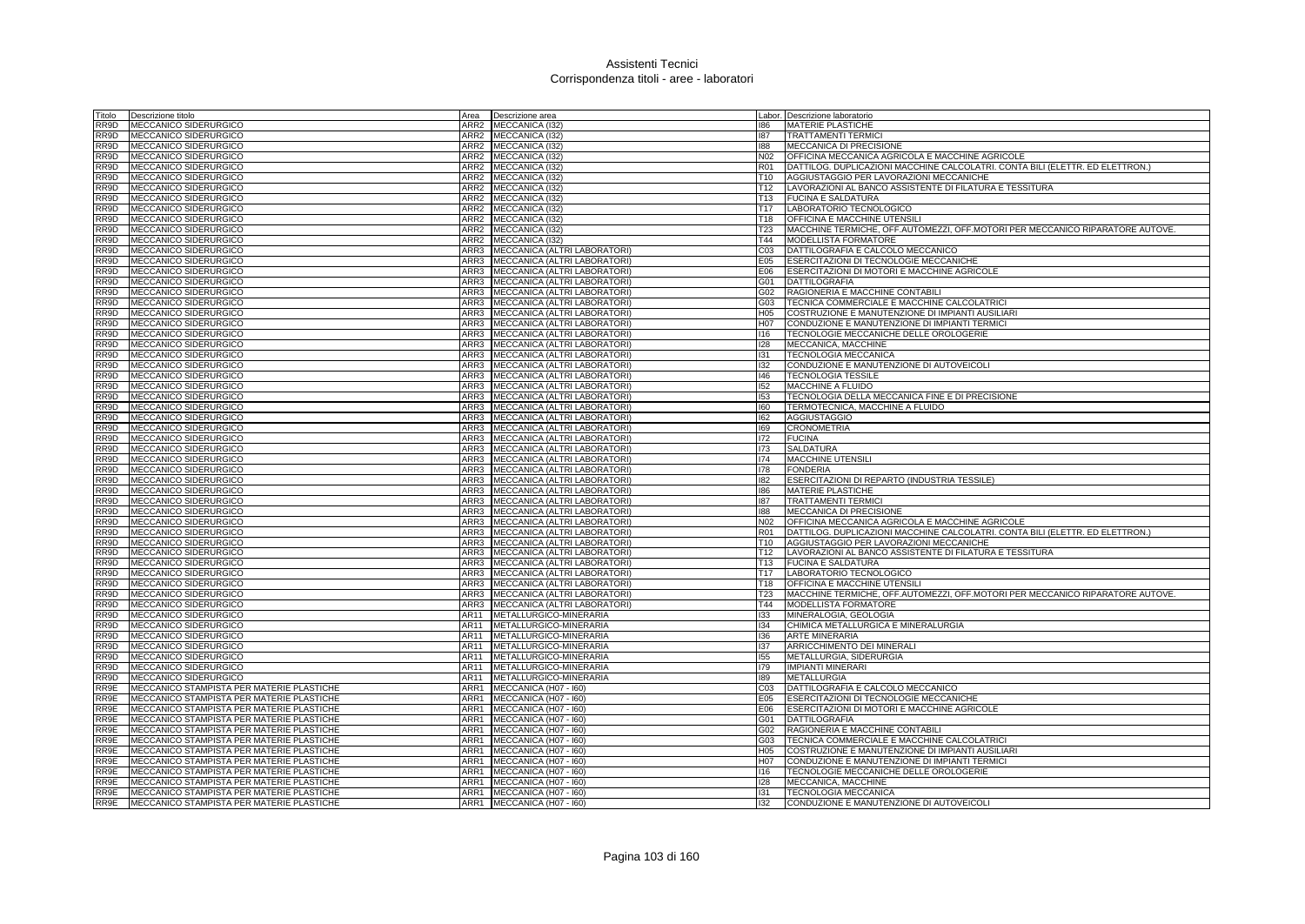| Titolo | Descrizione titolo                                | Area | Descrizione area                  |                 | Labor. Descrizione laboratorio                                                |
|--------|---------------------------------------------------|------|-----------------------------------|-----------------|-------------------------------------------------------------------------------|
| RR9E   | MECCANICO STAMPISTA PER MATERIE PLASTICHE         | ARR1 | MECCANICA (H07 - I60)             | 146             | <b>TECNOLOGIA TESSILE</b>                                                     |
| RR9E   | MECCANICO STAMPISTA PER MATERIE PLASTICHE         |      | ARR1 MECCANICA (H07 - 160)        | 152             | MACCHINE A FLUIDO                                                             |
| RR9E   | MECCANICO STAMPISTA PER MATERIE PLASTICHE         |      | ARR1 MECCANICA (H07 - I60)        | 153             | TECNOLOGIA DELLA MECCANICA FINE E DI PRECISIONE                               |
| RR9E   | MECCANICO STAMPISTA PER MATERIE PLASTICHE         |      | ARR1 MECCANICA (H07 - I60)        | 160             | TERMOTECNICA, MACCHINE A FLUIDO                                               |
| RR9E   | MECCANICO STAMPISTA PER MATERIE PLASTICHE         |      | ARR1 MECCANICA (H07 - 160)        | 162             | <b>AGGIUSTAGGIO</b>                                                           |
| RR9E   | MECCANICO STAMPISTA PER MATERIE PLASTICHE         | ARR1 | MECCANICA (H07 - I60)             | 169             | <b>CRONOMETRIA</b>                                                            |
| RR9E   | MECCANICO STAMPISTA PER MATERIE PLASTICHE         |      | ARR1 MECCANICA (H07 - I60)        | 172             | <b>FUCINA</b>                                                                 |
| RR9E   | MECCANICO STAMPISTA PER MATERIE PLASTICHE         | ARR1 | MECCANICA (H07 - I60)             | 173             | <b>SALDATURA</b>                                                              |
| RR9E   | <b>IMECCANICO STAMPISTA PER MATERIE PLASTICHE</b> | ARR1 | MECCANICA (H07 - I60)             | I74             | <b>MACCHINE UTENSILI</b>                                                      |
| RR9E   | MECCANICO STAMPISTA PER MATERIE PLASTICHE         | ARR1 | MECCANICA (H07 - 160)             | 178             | <b>FONDERIA</b>                                                               |
| RR9E   | MECCANICO STAMPISTA PER MATERIE PLASTICHE         | ARR1 | MECCANICA (H07 - I60)             | 182             | ESERCITAZIONI DI REPARTO (INDUSTRIA TESSILE)                                  |
| RR9E   | MECCANICO STAMPISTA PER MATERIE PLASTICHE         |      | ARR1 MECCANICA (H07 - 160)        | 186             | <b>MATERIE PLASTICHE</b>                                                      |
| RR9E   | MECCANICO STAMPISTA PER MATERIE PLASTICHE         |      | ARR1 MECCANICA (H07 - 160)        | 187             | <b>TRATTAMENTI TERMICI</b>                                                    |
| RR9E   | MECCANICO STAMPISTA PER MATERIE PLASTICHE         |      | ARR1 MECCANICA (H07 - 160)        | 188             | MECCANICA DI PRECISIONE                                                       |
| RR9E   | MECCANICO STAMPISTA PER MATERIE PLASTICHE         | ARR1 | MECCANICA (H07 - I60)             | N02             | OFFICINA MECCANICA AGRICOLA E MACCHINE AGRICOLE                               |
| RR9E   | MECCANICO STAMPISTA PER MATERIE PLASTICHE         |      | ARR1 MECCANICA (H07 - 160)        | <b>R01</b>      | DATTILOG. DUPLICAZIONI MACCHINE CALCOLATRI. CONTA BILI (ELETTR. ED ELETTRON.) |
| RR9E   | MECCANICO STAMPISTA PER MATERIE PLASTICHE         |      | ARR1 MECCANICA (H07 - I60)        |                 | T10 AGGIUSTAGGIO PER LAVORAZIONI MECCANICHE                                   |
| RR9E   | MECCANICO STAMPISTA PER MATERIE PLASTICHE         |      | ARR1 MECCANICA (H07 - 160)        | T <sub>12</sub> | LAVORAZIONI AL BANCO ASSISTENTE DI FILATURA E TESSITURA                       |
| RR9E   | MECCANICO STAMPISTA PER MATERIE PLASTICHE         |      | ARR1 MECCANICA (H07 - 160)        | T <sub>13</sub> | <b>FUCINA E SALDATURA</b>                                                     |
| RR9E   | <b>IMECCANICO STAMPISTA PER MATERIE PLASTICHE</b> |      | ARR1 MECCANICA (H07 - 160)        | T <sub>17</sub> | LABORATORIO TECNOLOGICO                                                       |
| RR9E   | MECCANICO STAMPISTA PER MATERIE PLASTICHE         |      | ARR1 MECCANICA (H07 - I60)        | T <sub>18</sub> | <b>OFFICINA E MACCHINE UTENSILI</b>                                           |
| RR9E   | MECCANICO STAMPISTA PER MATERIE PLASTICHE         | ARR1 | MECCANICA (H07 - I60)             | T <sub>23</sub> | MACCHINE TERMICHE, OFF.AUTOMEZZI, OFF.MOTORI PER MECCANICO RIPARATORE AUTOVE. |
| RR9E   | MECCANICO STAMPISTA PER MATERIE PLASTICHE         | ARR1 | MECCANICA (H07 - I60)             | T44             | MODELLISTA FORMATORE                                                          |
| RR9E   | MECCANICO STAMPISTA PER MATERIE PLASTICHE         | ARR2 | MECCANICA (I32)                   | C <sub>03</sub> | DATTILOGRAFIA E CALCOLO MECCANICO                                             |
| RR9E   | MECCANICO STAMPISTA PER MATERIE PLASTICHE         |      | ARR2 MECCANICA (I32)              | E05             | ESERCITAZIONI DI TECNOLOGIE MECCANICHE                                        |
| RR9E   | MECCANICO STAMPISTA PER MATERIE PLASTICHE         |      | ARR2 MECCANICA (I32)              | E06             | ESERCITAZIONI DI MOTORI E MACCHINE AGRICOLE                                   |
| RR9E   | MECCANICO STAMPISTA PER MATERIE PLASTICHE         |      | ARR2 MECCANICA (I32)              | G01             | <b>DATTILOGRAFIA</b>                                                          |
| RR9E   | MECCANICO STAMPISTA PER MATERIE PLASTICHE         |      | ARR2 MECCANICA (I32)              | G02             | RAGIONERIA E MACCHINE CONTABILI                                               |
| RR9E   | <b>IMECCANICO STAMPISTA PER MATERIE PLASTICHE</b> |      | ARR2 MECCANICA (I32)              | G03             | <b>TECNICA COMMERCIALE E MACCHINE CALCOLATRICI</b>                            |
| RR9E   | MECCANICO STAMPISTA PER MATERIE PLASTICHE         |      | ARR2 MECCANICA (I32)              | H05             | COSTRUZIONE E MANUTENZIONE DI IMPIANTI AUSILIARI                              |
| RR9E   | MECCANICO STAMPISTA PER MATERIE PLASTICHE         |      | ARR2 MECCANICA (I32)              | H07             | CONDUZIONE E MANUTENZIONE DI IMPIANTI TERMICI                                 |
| RR9E   | MECCANICO STAMPISTA PER MATERIE PLASTICHE         |      | ARR2 MECCANICA (I32)              | 116             | TECNOLOGIE MECCANICHE DELLE OROLOGERIE                                        |
| RR9E   | MECCANICO STAMPISTA PER MATERIE PLASTICHE         | ARR2 | MECCANICA (132)                   | 128             | MECCANICA, MACCHINE                                                           |
| RR9E   | MECCANICO STAMPISTA PER MATERIE PLASTICHE         |      | ARR2 MECCANICA (I32)              | 131             | <b>TECNOLOGIA MECCANICA</b>                                                   |
| RR9E   | MECCANICO STAMPISTA PER MATERIE PLASTICHE         | ARR2 | MECCANICA (I32)                   | 132             | CONDUZIONE E MANUTENZIONE DI AUTOVEICOLI                                      |
| RR9E   | MECCANICO STAMPISTA PER MATERIE PLASTICHE         | ARR2 | MECCANICA (I32)                   | 146             | <b>TECNOLOGIA TESSILE</b>                                                     |
| RR9E   | MECCANICO STAMPISTA PER MATERIE PLASTICHE         |      | ARR2 MECCANICA (I32)              | 152             | MACCHINE A FLUIDO                                                             |
| RR9E   | MECCANICO STAMPISTA PER MATERIE PLASTICHE         |      | ARR2 MECCANICA (I32)              | 153             | TECNOLOGIA DELLA MECCANICA FINE E DI PRECISIONE                               |
| RR9E   | MECCANICO STAMPISTA PER MATERIE PLASTICHE         |      | ARR2 MECCANICA (I32)              | 160             | TERMOTECNICA, MACCHINE A FLUIDO                                               |
| RR9E   | MECCANICO STAMPISTA PER MATERIE PLASTICHE         |      | ARR2 MECCANICA (I32)              | 162             | <b>AGGIUSTAGGIO</b>                                                           |
| RR9E   | MECCANICO STAMPISTA PER MATERIE PLASTICHE         | ARR2 | MECCANICA (I32)                   | 169             | <b>CRONOMETRIA</b>                                                            |
| RR9E   | MECCANICO STAMPISTA PER MATERIE PLASTICHE         |      | ARR2 MECCANICA (I32)              | 172             | <b>FUCINA</b>                                                                 |
| RR9E   | MECCANICO STAMPISTA PER MATERIE PLASTICHE         |      | ARR2 MECCANICA (I32)              | 173             | <b>SALDATURA</b>                                                              |
| RR9E   | MECCANICO STAMPISTA PER MATERIE PLASTICHE         | ARR2 | MECCANICA (132)                   | 174             | MACCHINE UTENSILI                                                             |
| RR9E   | MECCANICO STAMPISTA PER MATERIE PLASTICHE         | ARR2 | MECCANICA (I32)                   | 178             | <b>FONDERIA</b>                                                               |
| RR9E   | MECCANICO STAMPISTA PER MATERIE PLASTICHE         | ARR2 | MECCANICA (I32)                   | 182             | ESERCITAZIONI DI REPARTO (INDUSTRIA TESSILE)                                  |
| RR9E   | MECCANICO STAMPISTA PER MATERIE PLASTICHE         |      | ARR2 MECCANICA (I32)              | 186             | <b>MATERIE PLASTICHE</b>                                                      |
| RR9E   | MECCANICO STAMPISTA PER MATERIE PLASTICHE         |      | ARR2 MECCANICA (I32)              | 187             | <b>TRATTAMENTI TERMICI</b>                                                    |
| RR9E   | MECCANICO STAMPISTA PER MATERIE PLASTICHE         |      | ARR2 MECCANICA (I32)              | 188             | MECCANICA DI PRECISIONE                                                       |
| RR9E   | MECCANICO STAMPISTA PER MATERIE PLASTICHE         |      | ARR2 MECCANICA (I32)              | N02             | OFFICINA MECCANICA AGRICOLA E MACCHINE AGRICOLE                               |
| RR9E   | MECCANICO STAMPISTA PER MATERIE PLASTICHE         |      | ARR2 MECCANICA (I32)              | <b>R01</b>      | DATTILOG. DUPLICAZIONI MACCHINE CALCOLATRI. CONTA BILI (ELETTR. ED ELETTRON.) |
| RR9E   | MECCANICO STAMPISTA PER MATERIE PLASTICHE         |      | ARR2 MECCANICA (I32)              | T <sub>10</sub> | AGGIUSTAGGIO PER LAVORAZIONI MECCANICHE                                       |
| RR9E   | <b>IMECCANICO STAMPISTA PER MATERIE PLASTICHE</b> |      | ARR2 MECCANICA (I32)              | T <sub>12</sub> | LAVORAZIONI AL BANCO ASSISTENTE DI FILATURA E TESSITURA                       |
| RR9E   | MECCANICO STAMPISTA PER MATERIE PLASTICHE         | ARR2 | MECCANICA (I32)                   | T <sub>13</sub> | <b>FUCINA E SALDATURA</b>                                                     |
| RR9E   | MECCANICO STAMPISTA PER MATERIE PLASTICHE         |      | ARR2 MECCANICA (I32)              | T <sub>17</sub> | LABORATORIO TECNOLOGICO                                                       |
| RR9E   | MECCANICO STAMPISTA PER MATERIE PLASTICHE         |      | ARR2 MECCANICA (I32)              | T18             | <b>OFFICINA E MACCHINE UTENSILI</b>                                           |
| RR9E   | MECCANICO STAMPISTA PER MATERIE PLASTICHE         |      | ARR2 MECCANICA (I32)              | T23             | MACCHINE TERMICHE, OFF.AUTOMEZZI, OFF.MOTORI PER MECCANICO RIPARATORE AUTOVE. |
| RR9E   | MECCANICO STAMPISTA PER MATERIE PLASTICHE         | ARR2 | MECCANICA (I32)                   | T44             | MODELLISTA FORMATORE                                                          |
| RR9E   | MECCANICO STAMPISTA PER MATERIE PLASTICHE         | ARR3 | MECCANICA (ALTRI LABORATORI)      | C <sub>03</sub> | DATTILOGRAFIA E CALCOLO MECCANICO                                             |
| RR9E   | MECCANICO STAMPISTA PER MATERIE PLASTICHE         |      | ARR3 MECCANICA (ALTRI LABORATORI) | E05             | ESERCITAZIONI DI TECNOLOGIE MECCANICHE                                        |
| RR9E   | MECCANICO STAMPISTA PER MATERIE PLASTICHE         |      | ARR3 MECCANICA (ALTRI LABORATORI) | E06             | ESERCITAZIONI DI MOTORI E MACCHINE AGRICOLE                                   |
| RR9E   | MECCANICO STAMPISTA PER MATERIE PLASTICHE         |      | ARR3 MECCANICA (ALTRI LABORATORI) | G01             | <b>DATTILOGRAFIA</b>                                                          |
| RR9E   | MECCANICO STAMPISTA PER MATERIE PLASTICHE         |      | ARR3 MECCANICA (ALTRI LABORATORI) | G02             | RAGIONERIA E MACCHINE CONTABILI                                               |
| RR9E   | <b>IMECCANICO STAMPISTA PER MATERIE PLASTICHE</b> |      | ARR3 MECCANICA (ALTRI LABORATORI) | G03             | <b>TECNICA COMMERCIALE E MACCHINE CALCOLATRICI</b>                            |
| RR9E   | MECCANICO STAMPISTA PER MATERIE PLASTICHE         |      | ARR3 MECCANICA (ALTRI LABORATORI) | H <sub>05</sub> | COSTRUZIONE E MANUTENZIONE DI IMPIANTI AUSILIARI                              |
| RR9E   | MECCANICO STAMPISTA PER MATERIE PLASTICHE         |      | ARR3 MECCANICA (ALTRI LABORATORI) | H07             | CONDUZIONE E MANUTENZIONE DI IMPIANTI TERMICI                                 |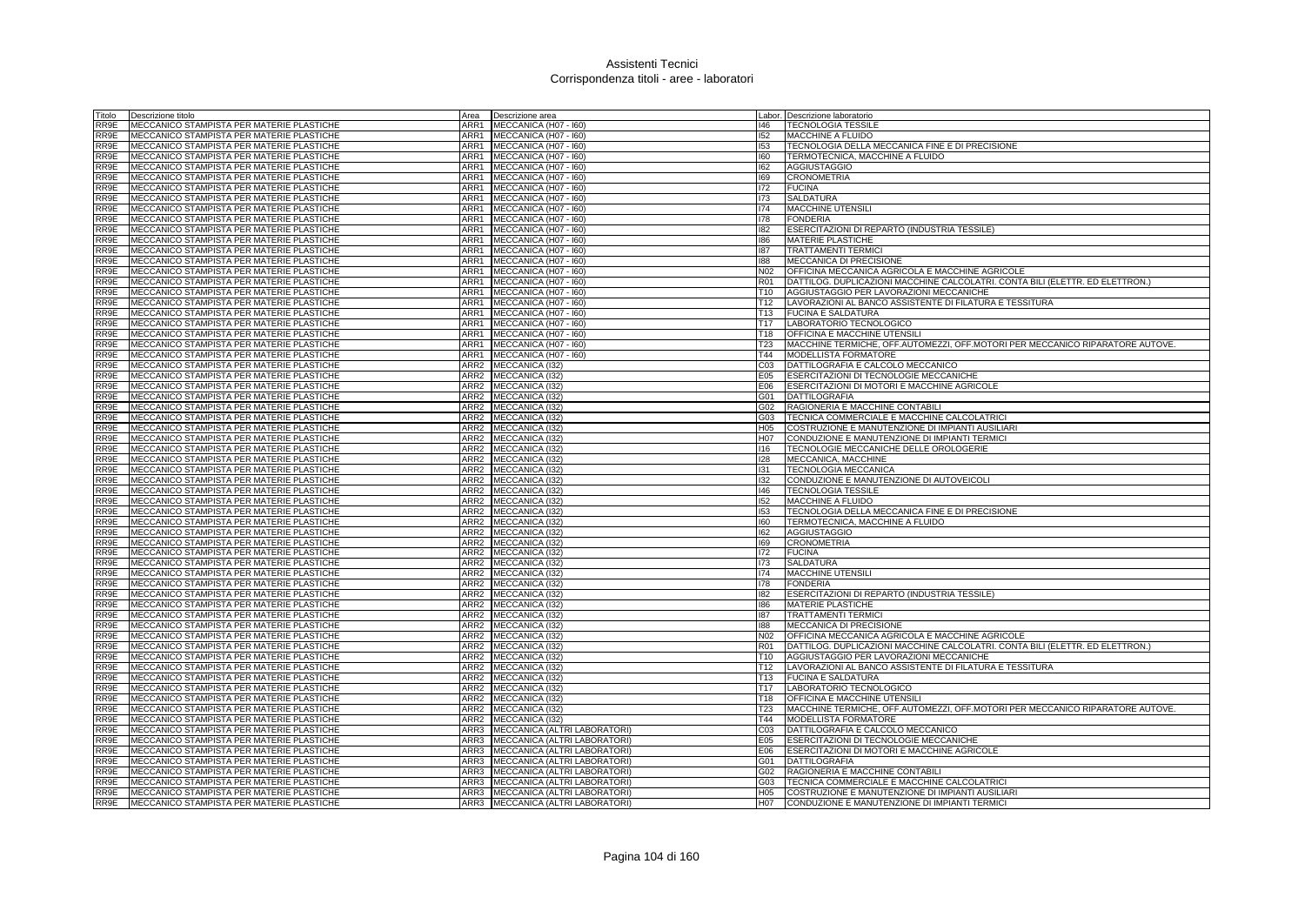| Titolo       | Descrizione titolo                                |              | Area Descrizione area                          |                  | Labor. Descrizione laboratorio                                                |
|--------------|---------------------------------------------------|--------------|------------------------------------------------|------------------|-------------------------------------------------------------------------------|
| RR9E         | MECCANICO STAMPISTA PER MATERIE PLASTICHE         | ARR3         | MECCANICA (ALTRI LABORATORI)                   | 116              | TECNOLOGIE MECCANICHE DELLE OROLOGERIE                                        |
| RR9E         | MECCANICO STAMPISTA PER MATERIE PLASTICHE         | ARR3         | MECCANICA (ALTRI LABORATORI)                   | 128              | MECCANICA, MACCHINE                                                           |
| RR9E         | MECCANICO STAMPISTA PER MATERIE PLASTICHE         | ARR3         | MECCANICA (ALTRI LABORATORI)                   | 131              | <b>TECNOLOGIA MECCANICA</b>                                                   |
| RR9E         | MECCANICO STAMPISTA PER MATERIE PLASTICHE         |              | ARR3 MECCANICA (ALTRI LABORATORI)              | 132              | CONDUZIONE E MANUTENZIONE DI AUTOVEICOLI                                      |
| RR9E         | MECCANICO STAMPISTA PER MATERIE PLASTICHE         | ARR3         | MECCANICA (ALTRI LABORATORI)                   | 146              | <b>TECNOLOGIA TESSILE</b>                                                     |
| RR9E         | MECCANICO STAMPISTA PER MATERIE PLASTICHE         | ARR3         | MECCANICA (ALTRI LABORATORI)                   | 152              | MACCHINE A FLUIDO                                                             |
| RR9E         | MECCANICO STAMPISTA PER MATERIE PLASTICHE         | ARR3         | MECCANICA (ALTRI LABORATORI)                   | 153              | TECNOLOGIA DELLA MECCANICA FINE E DI PRECISIONE                               |
| RR9E         | MECCANICO STAMPISTA PER MATERIE PLASTICHE         | ARR3         | MECCANICA (ALTRI LABORATORI)                   | 160              | TERMOTECNICA, MACCHINE A FLUIDO                                               |
| RR9E         | MECCANICO STAMPISTA PER MATERIE PLASTICHE         | ARR3         | MECCANICA (ALTRI LABORATORI)                   | 162              | <b>AGGIUSTAGGIO</b>                                                           |
| RR9E         | MECCANICO STAMPISTA PER MATERIE PLASTICHE         | ARR3         | MECCANICA (ALTRI LABORATORI)                   | 169              | <b>CRONOMETRIA</b>                                                            |
| RR9E         | MECCANICO STAMPISTA PER MATERIE PLASTICHE         | ARR3         | MECCANICA (ALTRI LABORATORI)                   | 172              | <b>FUCINA</b>                                                                 |
| RR9E         | MECCANICO STAMPISTA PER MATERIE PLASTICHE         |              | ARR3 MECCANICA (ALTRI LABORATORI)              | 173              | <b>SALDATURA</b>                                                              |
| RR9E         | MECCANICO STAMPISTA PER MATERIE PLASTICHE         |              | ARR3 MECCANICA (ALTRI LABORATORI)              | 174              | <b>MACCHINE UTENSILI</b>                                                      |
| RR9E         | <b>MECCANICO STAMPISTA PER MATERIE PLASTICHE</b>  | ARR3         | MECCANICA (ALTRI LABORATORI)                   | 178              | <b>FONDERIA</b>                                                               |
| RR9E         | MECCANICO STAMPISTA PER MATERIE PLASTICHE         | ARR3         | MECCANICA (ALTRI LABORATORI)                   | 182              | ESERCITAZIONI DI REPARTO (INDUSTRIA TESSILE)                                  |
| RR9E         | MECCANICO STAMPISTA PER MATERIE PLASTICHE         | ARR3         | MECCANICA (ALTRI LABORATORI)                   | 186              | MATERIE PLASTICHE                                                             |
| RR9E         | MECCANICO STAMPISTA PER MATERIE PLASTICHE         | ARR3         | MECCANICA (ALTRI LABORATORI)                   | 187              | <b>TRATTAMENTI TERMICI</b>                                                    |
| RR9E         | MECCANICO STAMPISTA PER MATERIE PLASTICHE         | ARR3         | MECCANICA (ALTRI LABORATORI)                   | 188              | MECCANICA DI PRECISIONE                                                       |
| RR9E         | MECCANICO STAMPISTA PER MATERIE PLASTICHE         | ARR3         | MECCANICA (ALTRI LABORATORI)                   | N02              | OFFICINA MECCANICA AGRICOLA E MACCHINE AGRICOLE                               |
| RR9E         | MECCANICO STAMPISTA PER MATERIE PLASTICHE         |              | ARR3 MECCANICA (ALTRI LABORATORI)              | <b>R01</b>       | DATTILOG. DUPLICAZIONI MACCHINE CALCOLATRI. CONTA BILI (ELETTR. ED ELETTRON.) |
| RR9E         | MECCANICO STAMPISTA PER MATERIE PLASTICHE         |              | ARR3 MECCANICA (ALTRI LABORATORI)              | T <sub>10</sub>  | AGGIUSTAGGIO PER LAVORAZIONI MECCANICHE                                       |
| RR9E         | MECCANICO STAMPISTA PER MATERIE PLASTICHE         |              | ARR3 MECCANICA (ALTRI LABORATORI)              | T <sub>12</sub>  | LAVORAZIONI AL BANCO ASSISTENTE DI FILATURA E TESSITURA                       |
| RR9E         | MECCANICO STAMPISTA PER MATERIE PLASTICHE         | ARR3         | MECCANICA (ALTRI LABORATORI)                   | T <sub>13</sub>  | <b>FUCINA E SALDATURA</b>                                                     |
| RR9E         | MECCANICO STAMPISTA PER MATERIE PLASTICHE         | ARR3         | MECCANICA (ALTRI LABORATORI)                   | T17              | LABORATORIO TECNOLOGICO                                                       |
| RR9E         | MECCANICO STAMPISTA PER MATERIE PLASTICHE         |              | ARR3 MECCANICA (ALTRI LABORATORI)              | T18              | OFFICINA E MACCHINE UTENSILI                                                  |
| RR9E         | MECCANICO STAMPISTA PER MATERIE PLASTICHE         | ARR3         | MECCANICA (ALTRI LABORATORI)                   | <b>T23</b>       | MACCHINE TERMICHE, OFF.AUTOMEZZI, OFF.MOTORI PER MECCANICO RIPARATORE AUTOVE. |
| RR9E         | MECCANICO STAMPISTA PER MATERIE PLASTICHE         | ARR3         | MECCANICA (ALTRI LABORATORI)                   | T44              | <b>MODELLISTA FORMATORE</b>                                                   |
| RR9E         | MECCANICO STAMPISTA PER MATERIE PLASTICHE         | AR08         | <b>FISICA</b>                                  | A01              | GABINETTO DI FISICA E CHIMICA                                                 |
| RR9E         | MECCANICO STAMPISTA PER MATERIE PLASTICHE         | AR08         | <b>FISICA</b>                                  | 106              | COMPLEMENTI DI FISICA                                                         |
| RR9E         | MECCANICO STAMPISTA PER MATERIE PLASTICHE         | AR08         | <b>FISICA</b>                                  | 127              | <b>FISICA APPLICATA</b>                                                       |
| RR9E         | <b>IMECCANICO STAMPISTA PER MATERIE PLASTICHE</b> | AR08         | <b>FISICA</b>                                  | M03              | <b>FISICA</b>                                                                 |
| RR9E         | MECCANICO STAMPISTA PER MATERIE PLASTICHE         | <b>AR08</b>  | <b>FISICA</b>                                  | T37              | FISICA PER TECNICO DELLE INDUSTRIE CHIMICHE                                   |
| RR9E         | MECCANICO STAMPISTA PER MATERIE PLASTICHE         | AR08         | <b>FISICA</b>                                  | T38              | FISICA PER TECNICO DELLE INDUSTRIE ELETTRICHE ED ELETTRONICHE                 |
| RR9E         | MECCANICO STAMPISTA PER MATERIE PLASTICHE         | AR08         | <b>FISICA</b>                                  | T39              | FISICA PER TECNICO DELLE INDUSTRIE MECCANICHE                                 |
| RR9E         | MECCANICO STAMPISTA PER MATERIE PLASTICHE         | AR08         | <b>FISICA</b>                                  | X01              | <b>GABINETTO SCIENTIFICO</b>                                                  |
| RR9F         | MECCANICO STRUMENTISTA                            | ARR1         | MECCANICA (H07 - I60)                          | C <sub>03</sub>  | DATTILOGRAFIA E CALCOLO MECCANICO                                             |
| RR9F         | MECCANICO STRUMENTISTA                            | ARR1         | MECCANICA (H07 - I60)                          | E05              | ESERCITAZIONI DI TECNOLOGIE MECCANICHE                                        |
| RR9F         | MECCANICO STRUMENTISTA                            |              | ARR1 MECCANICA (H07 - 160)                     | E06              | ESERCITAZIONI DI MOTORI E MACCHINE AGRICOLE                                   |
| RR9F         | MECCANICO STRUMENTISTA                            | ARR1         | MECCANICA (H07 - I60)                          | G01              | <b>DATTILOGRAFIA</b>                                                          |
| RR9F         | MECCANICO STRUMENTISTA                            | ARR1         | MECCANICA (H07 - I60)                          | G02              | RAGIONERIA E MACCHINE CONTABILI                                               |
| RR9F         | MECCANICO STRUMENTISTA                            | ARR1         | MECCANICA (H07 - I60)                          | G03              | TECNICA COMMERCIALE E MACCHINE CALCOLATRICI                                   |
| RR9F         | MECCANICO STRUMENTISTA                            | ARR1         | MECCANICA (H07 - I60)                          | H <sub>05</sub>  | COSTRUZIONE E MANUTENZIONE DI IMPIANTI AUSILIARI                              |
| RR9F         | MECCANICO STRUMENTISTA                            | ARR1         | MECCANICA (H07 - 160)                          | H <sub>0</sub> 7 | CONDUZIONE E MANUTENZIONE DI IMPIANTI TERMICI                                 |
| RR9F         | MECCANICO STRUMENTISTA                            | ARR1         | MECCANICA (H07 - I60)                          | 116              | TECNOLOGIE MECCANICHE DELLE OROLOGERIE                                        |
| RR9F         | MECCANICO STRUMENTISTA                            | ARR1         | MECCANICA (H07 - I60)                          | 128              | MECCANICA, MACCHINE                                                           |
| RR9F         | MECCANICO STRUMENTISTA                            | ARR1         | MECCANICA (H07 - I60)                          | 131              | <b>TECNOLOGIA MECCANICA</b>                                                   |
| RR9F         | MECCANICO STRUMENTISTA                            | ARR1         | MECCANICA (H07 - I60)                          | 132              | CONDUZIONE E MANUTENZIONE DI AUTOVEICOLI                                      |
| RR9F         | MECCANICO STRUMENTISTA                            | ARR1         | MECCANICA (H07 - I60)                          | 146              | <b>TECNOLOGIA TESSILE</b>                                                     |
| RR9F         | MECCANICO STRUMENTISTA                            | ARR1         | MECCANICA (H07 - I60)                          | 152              | MACCHINE A FLUIDO                                                             |
| RR9F         | MECCANICO STRUMENTISTA                            | ARR1         | MECCANICA (H07 - I60)                          | 153              | TECNOLOGIA DELLA MECCANICA FINE E DI PRECISIONE                               |
| RR9F         | MECCANICO STRUMENTISTA                            | ARR1         | MECCANICA (H07 - I60)                          | 160              | TERMOTECNICA, MACCHINE A FLUIDO                                               |
| RR9F         | MECCANICO STRUMENTISTA                            | ARR1         | MECCANICA (H07 - I60)                          | 162              | <b>AGGIUSTAGGIO</b>                                                           |
| RR9F         | MECCANICO STRUMENTISTA                            | ARR1         | MECCANICA (H07 - I60)                          | 169              | <b>CRONOMETRIA</b>                                                            |
| RR9F         | MECCANICO STRUMENTISTA                            | ARR1         | MECCANICA (H07 - 160)                          | 172              | <b>FUCINA</b>                                                                 |
| RR9F         | MECCANICO STRUMENTISTA                            | ARR1         | MECCANICA (H07 - I60)                          | 173              | <b>SALDATURA</b>                                                              |
| RR9F         | MECCANICO STRUMENTISTA                            | ARR1         | MECCANICA (H07 - I60)                          | 174              | MACCHINE UTENSILI                                                             |
| RR9F<br>RR9F | MECCANICO STRUMENTISTA<br>MECCANICO STRUMENTISTA  | ARR1<br>ARR1 | MECCANICA (H07 - I60)<br>MECCANICA (H07 - I60) | 178<br>182       | <b>FONDERIA</b><br>ESERCITAZIONI DI REPARTO (INDUSTRIA TESSILE)               |
| RR9F         | MECCANICO STRUMENTISTA                            | ARR1         | MECCANICA (H07 - I60)                          | 186              | <b>MATERIE PLASTICHE</b>                                                      |
| RR9F         | MECCANICO STRUMENTISTA                            | ARR1         | MECCANICA (H07 - I60)                          | 187              | <b>TRATTAMENTI TERMICI</b>                                                    |
| RR9F         | MECCANICO STRUMENTISTA                            | ARR1         | MECCANICA (H07 - I60)                          | 188              | <b>MECCANICA DI PRECISIONE</b>                                                |
| RR9F         | MECCANICO STRUMENTISTA                            | ARR1         | MECCANICA (H07 - I60)                          | N <sub>02</sub>  | OFFICINA MECCANICA AGRICOLA E MACCHINE AGRICOLE                               |
| RR9F         | MECCANICO STRUMENTISTA                            | ARR1         | MECCANICA (H07 - I60)                          | <b>R01</b>       | DATTILOG. DUPLICAZIONI MACCHINE CALCOLATRI. CONTA BILI (ELETTR. ED ELETTRON.) |
| RR9F         | <b>MECCANICO STRUMENTISTA</b>                     |              | ARR1 MECCANICA (H07 - 160)                     | T <sub>10</sub>  | AGGIUSTAGGIO PER LAVORAZIONI MECCANICHE                                       |
| RR9F         | MECCANICO STRUMENTISTA                            |              | ARR1 MECCANICA (H07 - 160)                     | T <sub>12</sub>  | LAVORAZIONI AL BANCO ASSISTENTE DI FILATURA E TESSITURA                       |
| RR9F         | MECCANICO STRUMENTISTA                            |              | ARR1 MECCANICA (H07 - 160)                     | T <sub>13</sub>  | <b>FUCINA E SALDATURA</b>                                                     |
|              |                                                   |              |                                                |                  |                                                                               |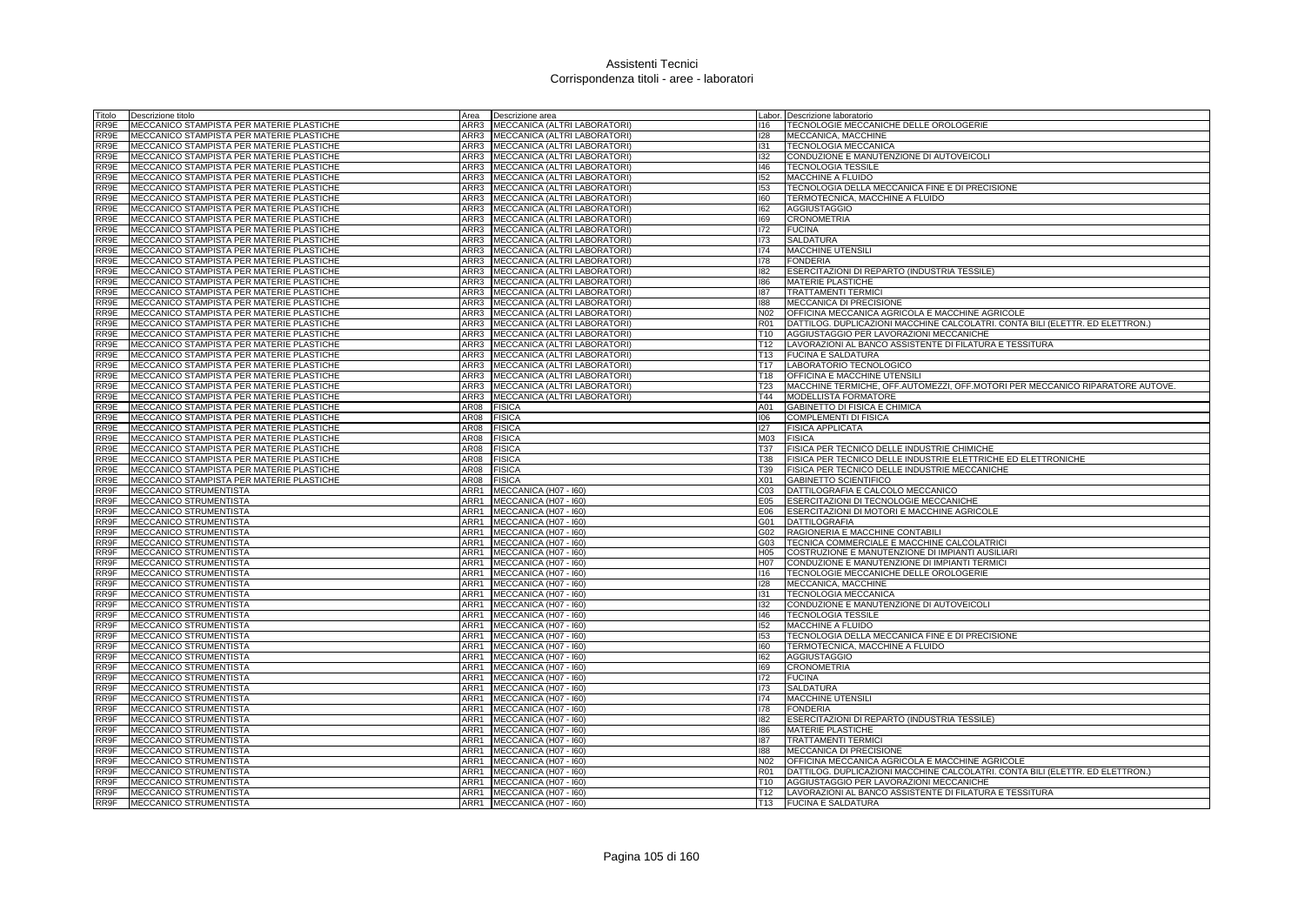| Titolo | Descrizione titolo             |                  | Area Descrizione area             |                 | Labor. Descrizione laboratorio                                                |
|--------|--------------------------------|------------------|-----------------------------------|-----------------|-------------------------------------------------------------------------------|
| RR9F   | MECCANICO STRUMENTISTA         |                  | ARR1 MECCANICA (H07 - 160)        |                 | T17   LABORATORIO TECNOLOGICO                                                 |
| RR9F   | MECCANICO STRUMENTISTA         |                  | ARR1 MECCANICA (H07 - 160)        | T18             | <b>OFFICINA E MACCHINE UTENSILI</b>                                           |
| RR9F   | MECCANICO STRUMENTISTA         |                  | ARR1 MECCANICA (H07 - 160)        | T23             | MACCHINE TERMICHE, OFF.AUTOMEZZI, OFF.MOTORI PER MECCANICO RIPARATORE AUTOVE. |
| RR9F   | MECCANICO STRUMENTISTA         |                  | ARR1 MECCANICA (H07 - 160)        | T44             | MODELLISTA FORMATORE                                                          |
| RR9F   | <b>MECCANICO STRUMENTISTA</b>  | ARR2             | MECCANICA (132)                   | CO <sub>3</sub> | DATTILOGRAFIA E CALCOLO MECCANICO                                             |
| RR9F   | MECCANICO STRUMENTISTA         |                  | ARR2 MECCANICA (I32)              | E05             | ESERCITAZIONI DI TECNOLOGIE MECCANICHE                                        |
| RR9F   | MECCANICO STRUMENTISTA         |                  | ARR2 MECCANICA (I32)              | E06             | ESERCITAZIONI DI MOTORI E MACCHINE AGRICOLE                                   |
| RR9F   | MECCANICO STRUMENTISTA         |                  | ARR2 MECCANICA (I32)              | G01             | DATTILOGRAFIA                                                                 |
| RR9F   | <b>MECCANICO STRUMENTISTA</b>  | ARR2             | MECCANICA (132)                   | G02             | RAGIONERIA E MACCHINE CONTABILI                                               |
| RR9F   | MECCANICO STRUMENTISTA         | ARR2             | MECCANICA (I32)                   | G03             | TECNICA COMMERCIALE E MACCHINE CALCOLATRICI                                   |
| RR9F   | MECCANICO STRUMENTISTA         |                  | ARR2 MECCANICA (I32)              | H05             | COSTRUZIONE E MANUTENZIONE DI IMPIANTI AUSILIARI                              |
| RR9F   | MECCANICO STRUMENTISTA         |                  | ARR2 MECCANICA (I32)              | H07             | CONDUZIONE E MANUTENZIONE DI IMPIANTI TERMICI                                 |
| RR9F   | MECCANICO STRUMENTISTA         |                  | ARR2 MECCANICA (I32)              | 116             | TECNOLOGIE MECCANICHE DELLE OROLOGERIE                                        |
| RR9F   | MECCANICO STRUMENTISTA         |                  | ARR2 MECCANICA (I32)              | 128             | MECCANICA, MACCHINE                                                           |
| RR9F   | <b>MECCANICO STRUMENTISTA</b>  |                  | ARR2 MECCANICA (I32)              | 131             | <b>TECNOLOGIA MECCANICA</b>                                                   |
| RR9F   | MECCANICO STRUMENTISTA         |                  | ARR2 MECCANICA (I32)              | 132             | CONDUZIONE E MANUTENZIONE DI AUTOVEICOLI                                      |
| RR9F   | MECCANICO STRUMENTISTA         |                  | ARR2 MECCANICA (I32)              | 146             | <b>TECNOLOGIA TESSILE</b>                                                     |
| RR9F   | MECCANICO STRUMENTISTA         |                  | ARR2 MECCANICA (I32)              | 152             | MACCHINE A FLUIDO                                                             |
| RR9F   | MECCANICO STRUMENTISTA         |                  | ARR2 MECCANICA (I32)              | 153             | TECNOLOGIA DELLA MECCANICA FINE E DI PRECISIONE                               |
| RR9F   | <b>MECCANICO STRUMENTISTA</b>  |                  | ARR2 MECCANICA (132)              | 160             | TERMOTECNICA, MACCHINE A FLUIDO                                               |
| RR9F   | MECCANICO STRUMENTISTA         |                  | ARR2 MECCANICA (I32)              | 162             | <b>AGGIUSTAGGIO</b>                                                           |
| RR9F   | MECCANICO STRUMENTISTA         | ARR2             | MECCANICA (I32)                   | 169             | <b>CRONOMETRIA</b>                                                            |
| RR9F   | MECCANICO STRUMENTISTA         | ARR2             | MECCANICA (I32)                   | 172             | <b>FUCINA</b>                                                                 |
| RR9F   | MECCANICO STRUMENTISTA         | ARR2             | MECCANICA (I32)                   | 173             | <b>SALDATURA</b>                                                              |
| RR9F   | MECCANICO STRUMENTISTA         | ARR2             | MECCANICA (I32)                   | 174             | <b>MACCHINE UTENSILI</b>                                                      |
| RR9F   | MECCANICO STRUMENTISTA         | ARR2             | MECCANICA (I32)                   | 178             | <b>FONDERIA</b>                                                               |
| RR9F   | MECCANICO STRUMENTISTA         | ARR <sub>2</sub> | <b>MECCANICA (I32)</b>            | 182             | ESERCITAZIONI DI REPARTO (INDUSTRIA TESSILE)                                  |
| RR9F   | MECCANICO STRUMENTISTA         |                  | ARR2 MECCANICA (I32)              | 186             | <b>MATERIE PLASTICHE</b>                                                      |
| RR9F   | MECCANICO STRUMENTISTA         |                  | ARR2 MECCANICA (I32)              | 187             | <b>TRATTAMENTI TERMICI</b>                                                    |
| RR9F   | MECCANICO STRUMENTISTA         | ARR2             | MECCANICA (132)                   | 188             | <b>MECCANICA DI PRECISIONE</b>                                                |
| RR9F   | MECCANICO STRUMENTISTA         | ARR <sub>2</sub> | MECCANICA (132)                   | N <sub>02</sub> | OFFICINA MECCANICA AGRICOLA E MACCHINE AGRICOLE                               |
| RR9F   | <b>MECCANICO STRUMENTISTA</b>  |                  | ARR2 MECCANICA (I32)              | R <sub>01</sub> | DATTILOG. DUPLICAZIONI MACCHINE CALCOLATRI. CONTA BILI (ELETTR. ED ELETTRON.) |
| RR9F   | MECCANICO STRUMENTISTA         | ARR2             | MECCANICA (I32)                   | T10             | AGGIUSTAGGIO PER LAVORAZIONI MECCANICHE                                       |
| RR9F   | MECCANICO STRUMENTISTA         |                  | ARR2 MECCANICA (I32)              | T <sub>12</sub> | LAVORAZIONI AL BANCO ASSISTENTE DI FILATURA E TESSITURA                       |
| RR9F   | MECCANICO STRUMENTISTA         |                  | ARR2 MECCANICA (I32)              |                 | T13 FUCINA E SALDATURA                                                        |
| RR9F   | MECCANICO STRUMENTISTA         |                  | ARR2 MECCANICA (I32)              | T17             | LABORATORIO TECNOLOGICO                                                       |
| RR9F   | MECCANICO STRUMENTISTA         |                  | ARR2 MECCANICA (I32)              | T18             | <b>OFFICINA E MACCHINE UTENSILI</b>                                           |
| RR9F   | MECCANICO STRUMENTISTA         |                  | ARR2 MECCANICA (I32)              | T23             | MACCHINE TERMICHE, OFF.AUTOMEZZI, OFF.MOTORI PER MECCANICO RIPARATORE AUTOVE. |
| RR9F   | MECCANICO STRUMENTISTA         |                  | ARR2 MECCANICA (I32)              | T44             | MODELLISTA FORMATORE                                                          |
| RR9F   | MECCANICO STRUMENTISTA         | ARR3             | MECCANICA (ALTRI LABORATORI)      | C <sub>03</sub> | DATTILOGRAFIA E CALCOLO MECCANICO                                             |
| RR9F   | MECCANICO STRUMENTISTA         | ARR3             | MECCANICA (ALTRI LABORATORI)      | E05             | ESERCITAZIONI DI TECNOLOGIE MECCANICHE                                        |
| RR9F   | MECCANICO STRUMENTISTA         |                  | ARR3 MECCANICA (ALTRI LABORATORI) | E06             | ESERCITAZIONI DI MOTORI E MACCHINE AGRICOLE                                   |
| RR9F   | MECCANICO STRUMENTISTA         | ARR3             | MECCANICA (ALTRI LABORATORI)      | G01             | <b>DATTILOGRAFIA</b>                                                          |
| RR9F   | MECCANICO STRUMENTISTA         | ARR3             | MECCANICA (ALTRI LABORATORI)      | G02             | RAGIONERIA E MACCHINE CONTABILI                                               |
| RR9F   | MECCANICO STRUMENTISTA         |                  | ARR3 MECCANICA (ALTRI LABORATORI) | G03             | TECNICA COMMERCIALE E MACCHINE CALCOLATRICI                                   |
| RR9F   | MECCANICO STRUMENTISTA         |                  | ARR3 MECCANICA (ALTRI LABORATORI) | H <sub>05</sub> | COSTRUZIONE E MANUTENZIONE DI IMPIANTI AUSILIARI                              |
| RR9F   | MECCANICO STRUMENTISTA         |                  | ARR3 MECCANICA (ALTRI LABORATORI) | H07             | CONDUZIONE E MANUTENZIONE DI IMPIANTI TERMICI                                 |
| RR9F   | MECCANICO STRUMENTISTA         | ARR3             | MECCANICA (ALTRI LABORATORI)      | 116             | TECNOLOGIE MECCANICHE DELLE OROLOGERIE                                        |
| RR9F   | <b>MECCANICO STRUMENTISTA</b>  | ARR3             | MECCANICA (ALTRI LABORATORI)      | 128             | MECCANICA, MACCHINE                                                           |
| RR9F   | MECCANICO STRUMENTISTA         |                  | ARR3 MECCANICA (ALTRI LABORATORI) | 131             | TECNOLOGIA MECCANICA                                                          |
| RR9F   | MECCANICO STRUMENTISTA         | ARR3             | MECCANICA (ALTRI LABORATORI)      | 132             | CONDUZIONE E MANUTENZIONE DI AUTOVEICOLI                                      |
| RR9F   | MECCANICO STRUMENTISTA         | ARR3             | MECCANICA (ALTRI LABORATORI)      | 146             | <b>TECNOLOGIA TESSILE</b>                                                     |
| RR9F   | MECCANICO STRUMENTISTA         | ARR3             | MECCANICA (ALTRI LABORATORI)      | 152             | MACCHINE A FLUIDO                                                             |
| RR9F   | MECCANICO STRUMENTISTA         | ARR3             | MECCANICA (ALTRI LABORATORI)      | 153             | TECNOLOGIA DELLA MECCANICA FINE E DI PRECISIONE                               |
| RR9F   | MECCANICO STRUMENTISTA         |                  | ARR3 MECCANICA (ALTRI LABORATORI) | 160             | TERMOTECNICA, MACCHINE A FLUIDO                                               |
| RR9F   | MECCANICO STRUMENTISTA         | ARR3             | MECCANICA (ALTRI LABORATORI)      | 162             | <b>AGGIUSTAGGIO</b>                                                           |
| RR9F   | MECCANICO STRUMENTISTA         | ARR3             | MECCANICA (ALTRI LABORATORI)      | 169             | <b>CRONOMETRIA</b>                                                            |
| RR9F   | MECCANICO STRUMENTISTA         | ARR3             | MECCANICA (ALTRI LABORATORI)      | 172             | <b>FUCINA</b>                                                                 |
| RR9F   | MECCANICO STRUMENTISTA         | ARR3             | MECCANICA (ALTRI LABORATORI)      | 173             | <b>SALDATURA</b>                                                              |
| RR9F   | MECCANICO STRUMENTISTA         | ARR3             | MECCANICA (ALTRI LABORATORI)      | 174             | <b>MACCHINE UTENSILI</b>                                                      |
| RR9F   | MECCANICO STRUMENTISTA         | ARR3             | MECCANICA (ALTRI LABORATORI)      | 178             | <b>FONDERIA</b>                                                               |
| RR9F   | MECCANICO STRUMENTISTA         |                  | ARR3 MECCANICA (ALTRI LABORATORI) | 182             | ESERCITAZIONI DI REPARTO (INDUSTRIA TESSILE)                                  |
| RR9F   | MECCANICO STRUMENTISTA         |                  | ARR3 MECCANICA (ALTRI LABORATORI) | 186             | <b>MATERIE PLASTICHE</b>                                                      |
| RR9F   | MECCANICO STRUMENTISTA         | ARR3             | MECCANICA (ALTRI LABORATORI)      | 187             | <b>TRATTAMENTI TERMICI</b>                                                    |
| RR9F   | <b>IMECCANICO STRUMENTISTA</b> | ARR3             | MECCANICA (ALTRI LABORATORI)      | 188             | <b>MECCANICA DI PRECISIONE</b>                                                |
| RR9F   | MECCANICO STRUMENTISTA         |                  | ARR3 MECCANICA (ALTRI LABORATORI) | N <sub>02</sub> | OFFICINA MECCANICA AGRICOLA E MACCHINE AGRICOLE                               |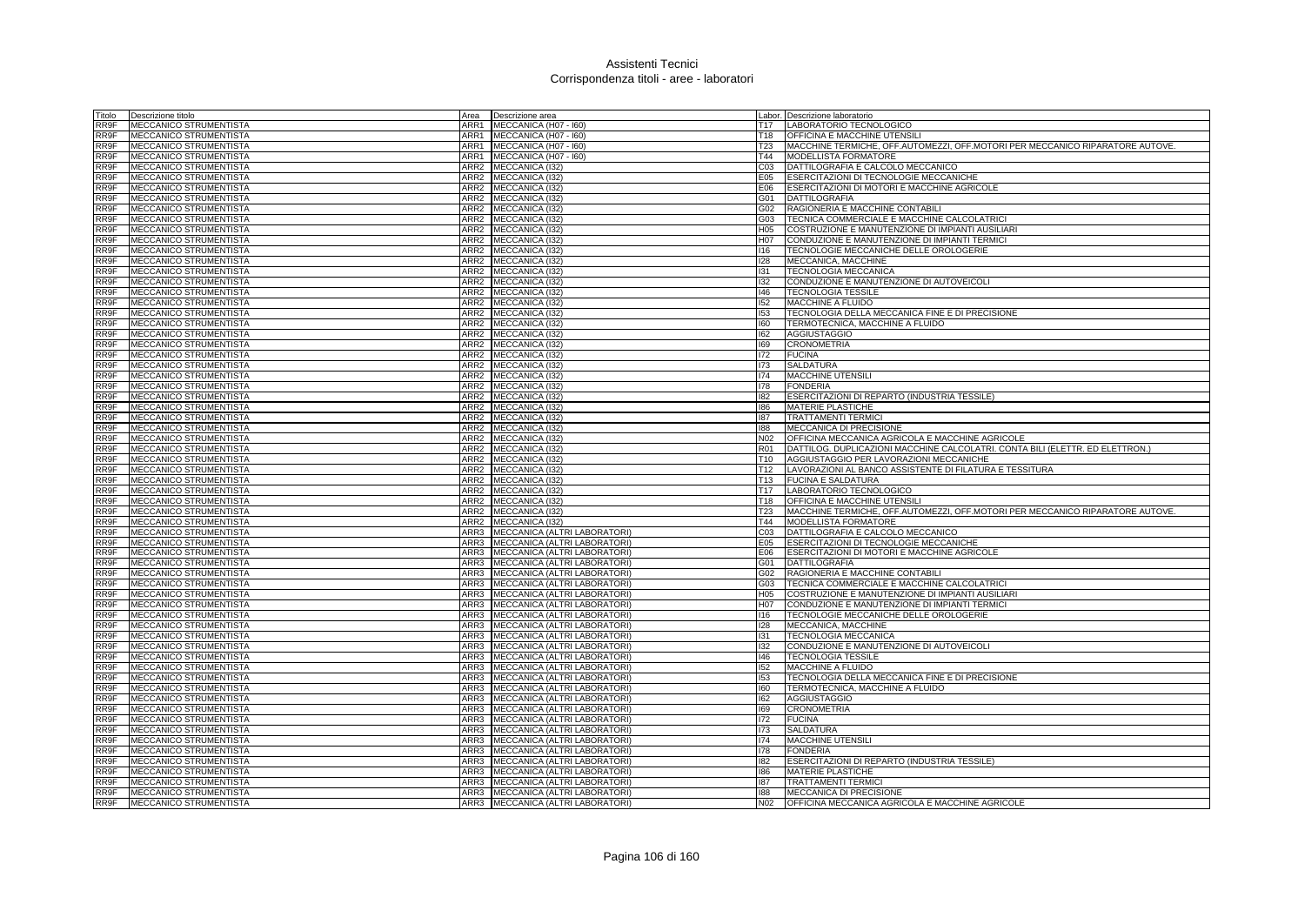| Titolo | Descrizione titolo                                        |      | Area <b>Descrizione</b> area        |                 | Labor. Descrizione laboratorio                                                |
|--------|-----------------------------------------------------------|------|-------------------------------------|-----------------|-------------------------------------------------------------------------------|
| RR9F   | MECCANICO STRUMENTISTA                                    |      | ARR3   MECCANICA (ALTRI LABORATORI) | R01             | DATTILOG. DUPLICAZIONI MACCHINE CALCOLATRI. CONTA BILI (ELETTR. ED ELETTRON.) |
| RR9F   | MECCANICO STRUMENTISTA                                    |      | ARR3 MECCANICA (ALTRI LABORATORI)   | T10             | AGGIUSTAGGIO PER LAVORAZIONI MECCANICHE                                       |
| RR9F   | MECCANICO STRUMENTISTA                                    |      | ARR3 MECCANICA (ALTRI LABORATORI)   | T12             | LAVORAZIONI AL BANCO ASSISTENTE DI FILATURA E TESSITURA                       |
| RR9F   | MECCANICO STRUMENTISTA                                    |      | ARR3 MECCANICA (ALTRI LABORATORI)   | T13             | <b>FUCINA E SALDATURA</b>                                                     |
| RR9F   | MECCANICO STRUMENTISTA                                    |      | ARR3 MECCANICA (ALTRI LABORATORI)   | T17             | LABORATORIO TECNOLOGICO                                                       |
| RR9F   | MECCANICO STRUMENTISTA                                    | ARR3 | MECCANICA (ALTRI LABORATORI)        | T18             | OFFICINA E MACCHINE UTENSIL                                                   |
| RR9F   | MECCANICO STRUMENTISTA                                    | ARR3 | MECCANICA (ALTRI LABORATORI)        | <b>T23</b>      | MACCHINE TERMICHE, OFF.AUTOMEZZI, OFF.MOTORI PER MECCANICO RIPARATORE AUTOVE. |
| RR9F   | MECCANICO STRUMENTISTA                                    |      | ARR3 MECCANICA (ALTRI LABORATORI)   | T44             | MODELLISTA FORMATORE                                                          |
| RR9F   | MECCANICO STRUMENTISTA                                    | 4R08 | <b>FISICA</b>                       | A01             | GABINETTO DI FISICA E CHIMICA                                                 |
| RR9F   | MECCANICO STRUMENTISTA                                    | AR08 | <b>FISICA</b>                       | 106             | COMPLEMENTI DI FISICA                                                         |
| RR9F   | <b>MECCANICO STRUMENTISTA</b>                             | AR08 | <b>FISICA</b>                       | 127             | <b>FISICA APPLICATA</b>                                                       |
| RR9F   | MECCANICO STRUMENTISTA                                    | AR08 | <b>FISICA</b>                       | M03             | <b>FISICA</b>                                                                 |
| RR9F   | MECCANICO STRUMENTISTA                                    | AR08 | <b>FISICA</b>                       | T37             | FISICA PER TECNICO DELLE INDUSTRIE CHIMICHE                                   |
| RR9F   | MECCANICO STRUMENTISTA                                    | AR08 | <b>FISICA</b>                       | T38             | FISICA PER TECNICO DELLE INDUSTRIE ELETTRICHE ED ELETTRONICHE                 |
| RR9F   | MECCANICO STRUMENTISTA                                    | AR08 | <b>FISICA</b>                       | T39             | FISICA PER TECNICO DELLE INDUSTRIE MECCANICHE                                 |
| RR9F   | MECCANICO STRUMENTISTA                                    | AR08 | <b>FISICA</b>                       | X01             | <b>GABINETTO SCIENTIFICO</b>                                                  |
| RR9G   | INSTALLATORE E RIPARATORE DI IMPIANTI TERMICI E IDRAULICI |      | ARR1 MECCANICA (H07 - I60)          | C <sub>03</sub> | DATTILOGRAFIA E CALCOLO MECCANICO                                             |
| RR9G   | INSTALLATORE E RIPARATORE DI IMPIANTI TERMICI E IDRAULICI |      | ARR1 MECCANICA (H07 - 160)          | E05             | ESERCITAZIONI DI TECNOLOGIE MECCANICHE                                        |
| RR9G   | INSTALLATORE E RIPARATORE DI IMPIANTI TERMICI E IDRAULICI |      | ARR1 MECCANICA (H07 - 160)          | E06             | ESERCITAZIONI DI MOTORI E MACCHINE AGRICOLE                                   |
| RR9G   | INSTALLATORE E RIPARATORE DI IMPIANTI TERMICI E IDRAULICI |      | ARR1 MECCANICA (H07 - 160)          | G01             | <b>DATTILOGRAFIA</b>                                                          |
| RR9G   | INSTALLATORE E RIPARATORE DI IMPIANTI TERMICI E IDRAULICI |      | ARR1 MECCANICA (H07 - 160)          | G02             | RAGIONERIA E MACCHINE CONTABILI                                               |
| RR9G   | INSTALLATORE E RIPARATORE DI IMPIANTI TERMICI E IDRAULICI | ARR1 | MECCANICA (H07 - I60)               | G03             | TECNICA COMMERCIALE E MACCHINE CALCOLATRIC                                    |
| RR9G   | INSTALLATORE E RIPARATORE DI IMPIANTI TERMICI E IDRAULICI | ARR1 | MECCANICA (H07 - I60)               | H05             | COSTRUZIONE E MANUTENZIONE DI IMPIANTI AUSILIARI                              |
| RR9G   | INSTALLATORE E RIPARATORE DI IMPIANTI TERMICI E IDRAULICI | ARR1 | MECCANICA (H07 - I60)               | <b>H07</b>      | CONDUZIONE E MANUTENZIONE DI IMPIANTI TERMICI                                 |
| RR9G   | NSTALLATORE E RIPARATORE DI IMPIANTI TERMICI E IDRAULICI  | ARR1 | MECCANICA (H07 - I60)               | 116             | TECNOLOGIE MECCANICHE DELLE OROLOGERIE                                        |
| RR9G   | INSTALLATORE E RIPARATORE DI IMPIANTI TERMICI E IDRAULICI | ARR1 | MECCANICA (H07 - I60)               | 128             | MECCANICA, MACCHINE                                                           |
| RR9G   | INSTALLATORE E RIPARATORE DI IMPIANTI TERMICI E IDRAULICI | ARR1 | MECCANICA (H07 - I60)               | 131             | <b>TECNOLOGIA MECCANICA</b>                                                   |
| RR9G   | INSTALLATORE E RIPARATORE DI IMPIANTI TERMICI E IDRAULICI |      | ARR1 MECCANICA (H07 - 160)          | 132             | CONDUZIONE E MANUTENZIONE DI AUTOVEICOLI                                      |
| RR9G   | NSTALLATORE E RIPARATORE DI IMPIANTI TERMICI E IDRAULICI  |      | ARR1 MECCANICA (H07 - 160)          | 146             | <b>TECNOLOGIA TESSILE</b>                                                     |
| RR9G   | INSTALLATORE E RIPARATORE DI IMPIANTI TERMICI E IDRAULICI | ARR1 | MECCANICA (H07 - I60)               | 152             | MACCHINE A FLUIDO                                                             |
| RR9G   | INSTALLATORE E RIPARATORE DI IMPIANTI TERMICI E IDRAULICI |      | ARR1 MECCANICA (H07 - 160)          | 153             | TECNOLOGIA DELLA MECCANICA FINE E DI PRECISIONE                               |
|        | INSTALLATORE E RIPARATORE DI IMPIANTI TERMICI E IDRAULICI |      | ARR1 MECCANICA (H07 - 160)          | 160             | TERMOTECNICA, MACCHINE A FLUIDO                                               |
| RR9G   |                                                           |      |                                     |                 |                                                                               |
| RR9G   | INSTALLATORE E RIPARATORE DI IMPIANTI TERMICI E IDRAULICI |      | ARR1 MECCANICA (H07 - 160)          | 162             | <b>AGGIUSTAGGIO</b>                                                           |
| RR9G   | INSTALLATORE E RIPARATORE DI IMPIANTI TERMICI E IDRAULICI |      | ARR1 MECCANICA (H07 - I60)          | 169             | <b>CRONOMETRIA</b>                                                            |
| RR9G   | INSTALLATORE E RIPARATORE DI IMPIANTI TERMICI E IDRAULICI |      | ARR1 MECCANICA (H07 - I60)          | 172             | <b>FUCINA</b>                                                                 |
| RR9G   | INSTALLATORE E RIPARATORE DI IMPIANTI TERMICI E IDRAULICI |      | ARR1 MECCANICA (H07 - 160)          | 173             | SALDATURA                                                                     |
| RR9G   | INSTALLATORE E RIPARATORE DI IMPIANTI TERMICI E IDRAULICI |      | ARR1 MECCANICA (H07 - I60)          | 174             | <b>MACCHINE UTENSILI</b>                                                      |
| RR9G   | INSTALLATORE E RIPARATORE DI IMPIANTI TERMICI E IDRAULICI |      | ARR1 MECCANICA (H07 - 160)          | 178             | <b>FONDERIA</b>                                                               |
| RR9G   | INSTALLATORE E RIPARATORE DI IMPIANTI TERMICI E IDRAULICI |      | ARR1 MECCANICA (H07 - I60)          | 182             | ESERCITAZIONI DI REPARTO (INDUSTRIA TESSILE)                                  |
| RR9G   | INSTALLATORE E RIPARATORE DI IMPIANTI TERMICI E IDRAULICI |      | ARR1 MECCANICA (H07 - 160)          | 186             | MATERIE PLASTICHE                                                             |
| RR9G   | INSTALLATORE E RIPARATORE DI IMPIANTI TERMICI E IDRAULICI |      | ARR1 MECCANICA (H07 - 160)          | 187             | <b>TRATTAMENTI TERMIC</b>                                                     |
| RR9G   | INSTALLATORE E RIPARATORE DI IMPIANTI TERMICI E IDRAULICI |      | ARR1 MECCANICA (H07 - 160)          | 188             | MECCANICA DI PRECISIONE                                                       |
| RR9G   | INSTALLATORE E RIPARATORE DI IMPIANTI TERMICI E IDRAULICI |      | ARR1 MECCANICA (H07 - I60)          | N02             | OFFICINA MECCANICA AGRICOLA E MACCHINE AGRICOLE                               |
| RR9G   | INSTALLATORE E RIPARATORE DI IMPIANTI TERMICI E IDRAULICI |      | ARR1 MECCANICA (H07 - 160)          | <b>R01</b>      | DATTILOG. DUPLICAZIONI MACCHINE CALCOLATRI. CONTA BILI (ELETTR. ED ELETTRON.) |
| RR9G   | INSTALLATORE E RIPARATORE DI IMPIANTI TERMICI E IDRAULICI |      | ARR1 MECCANICA (H07 - 160)          | T <sub>10</sub> | AGGIUSTAGGIO PER LAVORAZIONI MECCANICHE                                       |
| RR9G   | INSTALLATORE E RIPARATORE DI IMPIANTI TERMICI E IDRAULICI |      | ARR1 MECCANICA (H07 - 160)          | T <sub>12</sub> | LAVORAZIONI AL BANCO ASSISTENTE DI FILATURA E TESSITURA                       |
| RR9G   | INSTALLATORE E RIPARATORE DI IMPIANTI TERMICI E IDRAULICI |      | ARR1 MECCANICA (H07 - 160)          | T <sub>13</sub> | <b>FUCINA E SALDATURA</b>                                                     |
| RR9G   | INSTALLATORE E RIPARATORE DI IMPIANTI TERMICI E IDRAULICI |      | ARR1 MECCANICA (H07 - 160)          | T <sub>17</sub> | LABORATORIO TECNOLOGICO                                                       |
| RR9G   | INSTALLATORE E RIPARATORE DI IMPIANTI TERMICI E IDRAULICI |      | ARR1 MECCANICA (H07 - 160)          | T18             | OFFICINA E MACCHINE UTENSIL                                                   |
| RR9G   | INSTALLATORE E RIPARATORE DI IMPIANTI TERMICI E IDRAULICI |      | ARR1 MECCANICA (H07 - 160)          | T <sub>23</sub> | MACCHINE TERMICHE, OFF.AUTOMEZZI, OFF.MOTORI PER MECCANICO RIPARATORE AUTOVE. |
| RR9G   | INSTALLATORE E RIPARATORE DI IMPIANTI TERMICI E IDRAULICI |      | ARR1 MECCANICA (H07 - 160)          | T44             | MODELLISTA FORMATORE                                                          |
| RR9G   | INSTALLATORE E RIPARATORE DI IMPIANTI TERMICI E IDRAULICI |      | ARR2 MECCANICA (I32)                | CO <sub>3</sub> | DATTILOGRAFIA E CALCOLO MECCANICO                                             |
| RR9G   | INSTALLATORE E RIPARATORE DI IMPIANTI TERMICI E IDRAULICI |      | ARR2 MECCANICA (I32)                | E05             | ESERCITAZIONI DI TECNOLOGIE MECCANICHE                                        |
| RR9G   | INSTALLATORE E RIPARATORE DI IMPIANTI TERMICI E IDRAULICI |      | ARR2 MECCANICA (132)                | E06             | ESERCITAZIONI DI MOTORI E MACCHINE AGRICOLE                                   |
| RR9G   | INSTALLATORE E RIPARATORE DI IMPIANTI TERMICI E IDRAULICI |      | ARR2 MECCANICA (I32)                | G01             | <b>DATTILOGRAFIA</b>                                                          |
| RR9G   | INSTALLATORE E RIPARATORE DI IMPIANTI TERMICI E IDRAULICI |      | ARR2 MECCANICA (I32)                | G02             | RAGIONERIA E MACCHINE CONTABIL                                                |
| RR9G   | INSTALLATORE E RIPARATORE DI IMPIANTI TERMICI E IDRAULICI | ARR2 | MECCANICA (I32)                     | G03             | TECNICA COMMERCIALE E MACCHINE CALCOLATRICI                                   |
| RR9G   | INSTALLATORE E RIPARATORE DI IMPIANTI TERMICI E IDRAULICI | ARR2 | MECCANICA (132)                     | H <sub>05</sub> | COSTRUZIONE E MANUTENZIONE DI IMPIANTI AUSILIARI                              |
| RR9G   | NSTALLATORE E RIPARATORE DI IMPIANTI TERMICI E IDRAULICI  | ARR2 | MECCANICA (I32)                     | H07             | CONDUZIONE E MANUTENZIONE DI IMPIANTI TERMICI                                 |
| RR9G   | INSTALLATORE E RIPARATORE DI IMPIANTI TERMICI E IDRAULICI |      | ARR2 MECCANICA (I32)                | 116             | TECNOLOGIE MECCANICHE DELLE OROLOGERIE                                        |
| RR9G   | INSTALLATORE E RIPARATORE DI IMPIANTI TERMICI E IDRAULICI |      | ARR2 MECCANICA (I32)                | <b>I28</b>      | MECCANICA, MACCHINE                                                           |
| RR9G   | INSTALLATORE E RIPARATORE DI IMPIANTI TERMICI E IDRAULICI |      | ARR2 MECCANICA (I32)                | 131             | <b>TECNOLOGIA MECCANICA</b>                                                   |
| RR9G   | NSTALLATORE E RIPARATORE DI IMPIANTI TERMICI E IDRAULICI  |      | ARR2 MECCANICA (I32)                | 132             | CONDUZIONE E MANUTENZIONE DI AUTOVEICOLI                                      |
| RR9G   | NSTALLATORE E RIPARATORE DI IMPIANTI TERMICI E IDRAULICI  |      | ARR2 MECCANICA (I32)                | 146             | <b>TECNOLOGIA TESSILE</b>                                                     |
| RR9G   | INSTALLATORE E RIPARATORE DI IMPIANTI TERMICI E IDRAULICI |      | ARR2 MECCANICA (I32)                | 152             | <b>MACCHINE A FLUIDO</b>                                                      |
| RR9G   | INSTALLATORE E RIPARATORE DI IMPIANTI TERMICI E IDRAULICI |      | ARR2 MECCANICA (I32)                | 153             | TECNOLOGIA DELLA MECCANICA FINE E DI PRECISIONE                               |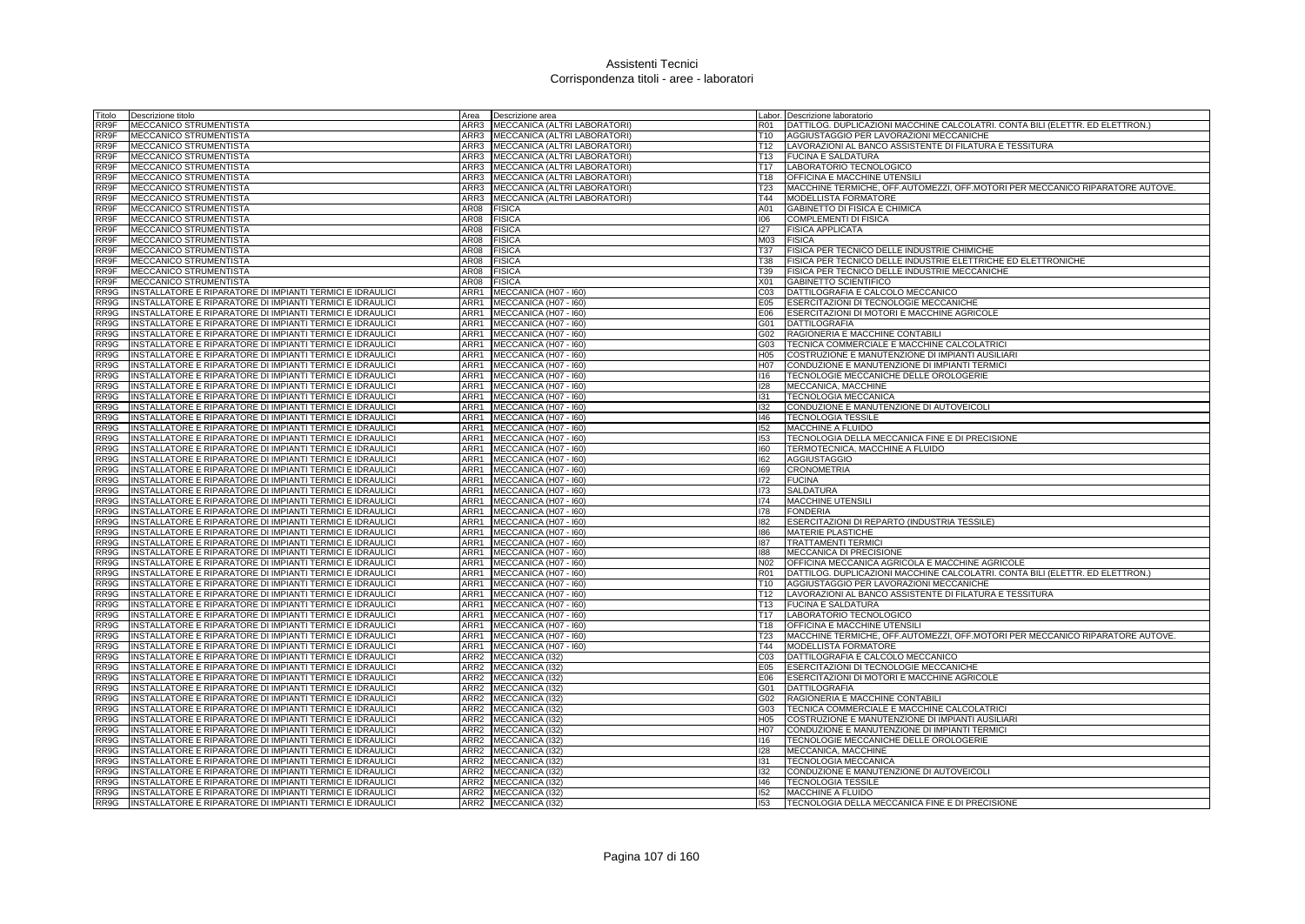| Fitolo      | Descrizione titolo                                        | Area             | Descrizione area             | Labor.          | Descrizione laboratorio                                                       |
|-------------|-----------------------------------------------------------|------------------|------------------------------|-----------------|-------------------------------------------------------------------------------|
| RR9G        | INSTALLATORE E RIPARATORE DI IMPIANTI TERMICI E IDRAULICI | ARR2             | MECCANICA (I32)              | 160             | TERMOTECNICA, MACCHINE A FLUIDO                                               |
| RR9G        | INSTALLATORE E RIPARATORE DI IMPIANTI TERMICI E IDRAULICI | ARR2             | MECCANICA (I32)              | 162             | <b>AGGIUSTAGGIO</b>                                                           |
| RR9G        | INSTALLATORE E RIPARATORE DI IMPIANTI TERMICI E IDRAULICI |                  | ARR2 MECCANICA (I32)         | 169             | <b>CRONOMETRIA</b>                                                            |
| RR9G        | INSTALLATORE E RIPARATORE DI IMPIANTI TERMICI E IDRAULICI | ARR2             | MECCANICA (I32)              | 172             | <b>FUCINA</b>                                                                 |
| RR9G        | INSTALLATORE E RIPARATORE DI IMPIANTI TERMICI E IDRAULICI | ARR <sub>2</sub> | MECCANICA (132)              | 173             | <b>SALDATURA</b>                                                              |
| RR9G        | INSTALLATORE E RIPARATORE DI IMPIANTI TERMICI E IDRAULICI | ARR <sub>2</sub> | MECCANICA (I32)              | 174             | <b>MACCHINE UTENSILI</b>                                                      |
| RR9G        | INSTALLATORE E RIPARATORE DI IMPIANTI TERMICI E IDRAULICI | ARR2             | MECCANICA (I32)              | 178             | <b>FONDERIA</b>                                                               |
| RR9G        | INSTALLATORE E RIPARATORE DI IMPIANTI TERMICI E IDRAULICI | ARR2             | MECCANICA (I32)              | 182             | ESERCITAZIONI DI REPARTO (INDUSTRIA TESSILE)                                  |
| RR9G        | INSTALLATORE E RIPARATORE DI IMPIANTI TERMICI E IDRAULICI | ARR <sub>2</sub> | MECCANICA (132)              | 186             | <b>MATERIE PLASTICHE</b>                                                      |
| RR9G        | INSTALLATORE E RIPARATORE DI IMPIANTI TERMICI E IDRAULICI | ARR <sub>2</sub> | <b>MECCANICA (I32)</b>       | 187             | <b>TRATTAMENTI TERMICI</b>                                                    |
| RR9G        | INSTALLATORE E RIPARATORE DI IMPIANTI TERMICI E IDRAULICI | ARR2             | MECCANICA (I32)              | 188             | <b>MECCANICA DI PRECISIONE</b>                                                |
| RR9G        | INSTALLATORE E RIPARATORE DI IMPIANTI TERMICI E IDRAULICI | ARR2             | MECCANICA (I32)              | N <sub>02</sub> | OFFICINA MECCANICA AGRICOLA E MACCHINE AGRICOLE                               |
|             |                                                           |                  |                              |                 |                                                                               |
| RR9G        | INSTALLATORE E RIPARATORE DI IMPIANTI TERMICI E IDRAULICI | ARR2             | MECCANICA (I32)              | <b>R01</b>      | DATTILOG. DUPLICAZIONI MACCHINE CALCOLATRI. CONTA BILI (ELETTR. ED ELETTRON.) |
| RR9G        | INSTALLATORE E RIPARATORE DI IMPIANTI TERMICI E IDRAULICI | ARR <sub>2</sub> | MECCANICA (I32)              | T <sub>10</sub> | AGGIUSTAGGIO PER LAVORAZIONI MECCANICHE                                       |
| RR9G        | INSTALLATORE E RIPARATORE DI IMPIANTI TERMICI E IDRAULICI | ARR2             | MECCANICA (I32)              | T12             | LAVORAZIONI AL BANCO ASSISTENTE DI FILATURA E TESSITURA                       |
| RR9G        | INSTALLATORE E RIPARATORE DI IMPIANTI TERMICI E IDRAULICI | ARR2             | MECCANICA (I32)              | T <sub>13</sub> | <b>FUCINA E SALDATURA</b>                                                     |
| RR9G        | INSTALLATORE E RIPARATORE DI IMPIANTI TERMICI E IDRAULICI | ARR2             | MECCANICA (I32)              | T <sub>17</sub> | LABORATORIO TECNOLOGICO                                                       |
| RR9G        | INSTALLATORE E RIPARATORE DI IMPIANTI TERMICI E IDRAULICI | ARR <sub>2</sub> | MECCANICA (I32)              | T <sub>18</sub> | OFFICINA E MACCHINE UTENSILI                                                  |
| RR9G        | INSTALLATORE E RIPARATORE DI IMPIANTI TERMICI E IDRAULICI | ARR <sub>2</sub> | MECCANICA (I32)              | T <sub>23</sub> | MACCHINE TERMICHE, OFF.AUTOMEZZI, OFF.MOTORI PER MECCANICO RIPARATORE AUTOVE. |
| RR9G        | INSTALLATORE E RIPARATORE DI IMPIANTI TERMICI E IDRAULICI | ARR2             | MECCANICA (132)              | T44             | <b>MODELLISTA FORMATORE</b>                                                   |
| RR9G        | INSTALLATORE E RIPARATORE DI IMPIANTI TERMICI E IDRAULICI | ARR3             | MECCANICA (ALTRI LABORATORI) | C <sub>03</sub> | DATTILOGRAFIA E CALCOLO MECCANICO                                             |
| RR9G        | INSTALLATORE E RIPARATORE DI IMPIANTI TERMICI E IDRAULICI | ARR3             | MECCANICA (ALTRI LABORATORI  | E05             | ESERCITAZIONI DI TECNOLOGIE MECCANICHE                                        |
| RR9G        | INSTALLATORE E RIPARATORE DI IMPIANTI TERMICI E IDRAULICI | ARR3             | MECCANICA (ALTRI LABORATORI) | E06             | ESERCITAZIONI DI MOTORI E MACCHINE AGRICOLE                                   |
| RR9G        | INSTALLATORE E RIPARATORE DI IMPIANTI TERMICI E IDRAULICI | ARR3             | MECCANICA (ALTRI LABORATORI) | G01             | <b>DATTILOGRAFIA</b>                                                          |
| RR9G        | INSTALLATORE E RIPARATORE DI IMPIANTI TERMICI E IDRAULICI | ARR3             | MECCANICA (ALTRI LABORATORI) | G02             | RAGIONERIA E MACCHINE CONTABILI                                               |
| RR9G        | INSTALLATORE E RIPARATORE DI IMPIANTI TERMICI E IDRAULICI | ARR3             | MECCANICA (ALTRI LABORATORI) | G03             | TECNICA COMMERCIALE E MACCHINE CALCOLATRIC                                    |
| RR9G        | INSTALLATORE E RIPARATORE DI IMPIANTI TERMICI E IDRAULICI | ARR3             | MECCANICA (ALTRI LABORATORI) | H <sub>05</sub> | COSTRUZIONE E MANUTENZIONE DI IMPIANTI AUSILIARI                              |
| RR9G        | INSTALLATORE E RIPARATORE DI IMPIANTI TERMICI E IDRAULICI | ARR3             | MECCANICA (ALTRI LABORATORI) | H07             | CONDUZIONE E MANUTENZIONE DI IMPIANTI TERMICI                                 |
| RR9G        | INSTALLATORE E RIPARATORE DI IMPIANTI TERMICI E IDRAULICI | ARR3             | MECCANICA (ALTRI LABORATORI) | 116             | TECNOLOGIE MECCANICHE DELLE OROLOGERIE                                        |
| RR9G        | INSTALLATORE E RIPARATORE DI IMPIANTI TERMICI E IDRAULICI | ARR3             |                              |                 |                                                                               |
|             |                                                           |                  | MECCANICA (ALTRI LABORATORI) | 128             | MECCANICA, MACCHINE                                                           |
| RR9G        | INSTALLATORE E RIPARATORE DI IMPIANTI TERMICI E IDRAULICI | ARR3             | MECCANICA (ALTRI LABORATORI) | 131             | <b>TECNOLOGIA MECCANICA</b>                                                   |
| RR9G        | INSTALLATORE E RIPARATORE DI IMPIANTI TERMICI E IDRAULICI | ARR3             | MECCANICA (ALTRI LABORATORI) | 132             | CONDUZIONE E MANUTENZIONE DI AUTOVEICOLI                                      |
| RR9G        | INSTALLATORE E RIPARATORE DI IMPIANTI TERMICI E IDRAULICI | ARR3             | MECCANICA (ALTRI LABORATORI) | 46              | <b>TECNOLOGIA TESSILE</b>                                                     |
| RR9G        | INSTALLATORE E RIPARATORE DI IMPIANTI TERMICI E IDRAULICI | ARR3             | MECCANICA (ALTRI LABORATORI) | 152             | MACCHINE A FLUIDO                                                             |
| RR9G        | INSTALLATORE E RIPARATORE DI IMPIANTI TERMICI E IDRAULICI | ARR3             | MECCANICA (ALTRI LABORATORI) | 153             | TECNOLOGIA DELLA MECCANICA FINE E DI PRECISIONE                               |
| RR9G        | INSTALLATORE E RIPARATORE DI IMPIANTI TERMICI E IDRAULICI | ARR3             | MECCANICA (ALTRI LABORATORI) | 160             | TERMOTECNICA, MACCHINE A FLUIDO                                               |
| RR9G        | INSTALLATORE E RIPARATORE DI IMPIANTI TERMICI E IDRAULICI | ARR3             | MECCANICA (ALTRI LABORATORI) | 162             | <b>AGGIUSTAGGIO</b>                                                           |
| RR9G        | INSTALLATORE E RIPARATORE DI IMPIANTI TERMICI E IDRAULICI | ARR3             | MECCANICA (ALTRI LABORATORI) | 169             | <b>CRONOMETRIA</b>                                                            |
| RR9G        | INSTALLATORE E RIPARATORE DI IMPIANTI TERMICI E IDRAULICI | ARR3             | MECCANICA (ALTRI LABORATORI) | 172             | <b>FUCINA</b>                                                                 |
| RR9G        | INSTALLATORE E RIPARATORE DI IMPIANTI TERMICI E IDRAULICI | ARR3             | MECCANICA (ALTRI LABORATORI) | 173             | <b>SALDATURA</b>                                                              |
| RR9G        | INSTALLATORE E RIPARATORE DI IMPIANTI TERMICI E IDRAULICI | ARR3             | MECCANICA (ALTRI LABORATORI) | 174             | <b>MACCHINE UTENSIL</b>                                                       |
| RR9G        | INSTALLATORE E RIPARATORE DI IMPIANTI TERMICI E IDRAULICI | ARR3             | MECCANICA (ALTRI LABORATORI) | 178             | <b>FONDERIA</b>                                                               |
| RR9G        | INSTALLATORE E RIPARATORE DI IMPIANTI TERMICI E IDRAULICI | ARR3             | MECCANICA (ALTRI LABORATORI) | 182             | ESERCITAZIONI DI REPARTO (INDUSTRIA TESSILE)                                  |
| RR9G        | INSTALLATORE E RIPARATORE DI IMPIANTI TERMICI E IDRAULICI | ARR3             | MECCANICA (ALTRI LABORATORI  | 186             | <b>MATERIE PLASTICHE</b>                                                      |
| RR9G        | INSTALLATORE E RIPARATORE DI IMPIANTI TERMICI E IDRAULICI | ARR3             | MECCANICA (ALTRI LABORATORI) | 187             | <b>TRATTAMENTI TERMICI</b>                                                    |
| RR9G        | INSTALLATORE E RIPARATORE DI IMPIANTI TERMICI E IDRAULICI | ARR3             | MECCANICA (ALTRI LABORATORI) | 188             | <b>MECCANICA DI PRECISIONE</b>                                                |
| RR9G        | INSTALLATORE E RIPARATORE DI IMPIANTI TERMICI E IDRAULICI | ARR3             | MECCANICA (ALTRI LABORATORI) | N02             | OFFICINA MECCANICA AGRICOLA E MACCHINE AGRICOLE                               |
| RR9G        | INSTALLATORE E RIPARATORE DI IMPIANTI TERMICI E IDRAULICI | ARR3             | MECCANICA (ALTRI LABORATORI) | <b>R01</b>      | DATTILOG. DUPLICAZIONI MACCHINE CALCOLATRI. CONTA BILI (ELETTR. ED ELETTRON.) |
| RR9G        | INSTALLATORE E RIPARATORE DI IMPIANTI TERMICI E IDRAULICI | ARR3             | MECCANICA (ALTRI LABORATORI) | T <sub>10</sub> | AGGIUSTAGGIO PER LAVORAZIONI MECCANICHE                                       |
| RR9G        | INSTALLATORE E RIPARATORE DI IMPIANTI TERMICI E IDRAULICI | ARR3             | MECCANICA (ALTRI LABORATORI) | T <sub>12</sub> | LAVORAZIONI AL BANCO ASSISTENTE DI FILATURA E TESSITURA                       |
| RR9G        | INSTALLATORE E RIPARATORE DI IMPIANTI TERMICI E IDRAULICI | ARR3             | MECCANICA (ALTRI LABORATORI) | T <sub>13</sub> | <b>FUCINA E SALDATURA</b>                                                     |
| RR9G        |                                                           | ARR3             |                              | T <sub>17</sub> |                                                                               |
|             | INSTALLATORE E RIPARATORE DI IMPIANTI TERMICI E IDRAULICI |                  | MECCANICA (ALTRI LABORATORI) |                 | LABORATORIO TECNOLOGICO                                                       |
| RR9G        | INSTALLATORE E RIPARATORE DI IMPIANTI TERMICI E IDRAULICI | ARR3             | MECCANICA (ALTRI LABORATORI) | T <sub>18</sub> | <b>OFFICINA E MACCHINE UTENSILI</b>                                           |
| RR9G        | INSTALLATORE E RIPARATORE DI IMPIANTI TERMICI E IDRAULICI | ARR3             | MECCANICA (ALTRI LABORATORI) | T <sub>23</sub> | MACCHINE TERMICHE, OFF.AUTOMEZZI, OFF.MOTORI PER MECCANICO RIPARATORE AUTOVE. |
| RR9G        | INSTALLATORE E RIPARATORE DI IMPIANTI TERMICI E IDRAULICI | ARR3             | MECCANICA (ALTRI LABORATORI) | T44             | <b>MODELLISTA FORMATORE</b>                                                   |
| RR9G        | INSTALLATORE E RIPARATORE DI IMPIANTI TERMICI E IDRAULICI | AR08             | <b>FISICA</b>                | A01             | GABINETTO DI FISICA E CHIMICA                                                 |
| RR9G        | INSTALLATORE E RIPARATORE DI IMPIANTI TERMICI E IDRAULIC  | AR08             | <b>FISICA</b>                | 106             | <b>COMPLEMENTI DI FISICA</b>                                                  |
| RR9G        | INSTALLATORE E RIPARATORE DI IMPIANTI TERMICI E IDRAULICI | AR08             | <b>FISICA</b>                | 127             | <b>FISICA APPLICATA</b>                                                       |
| RR9G        | INSTALLATORE E RIPARATORE DI IMPIANTI TERMICI E IDRAULICI | AR08             | <b>FISICA</b>                | M03             | <b>FISICA</b>                                                                 |
| RR9G        | INSTALLATORE E RIPARATORE DI IMPIANTI TERMICI E IDRAULICI | AR08             | <b>FISICA</b>                | T37             | FISICA PER TECNICO DELLE INDUSTRIE CHIMICHE                                   |
| RR9G        | INSTALLATORE E RIPARATORE DI IMPIANTI TERMICI E IDRAULICI | <b>AR08</b>      | <b>FISICA</b>                | <b>T38</b>      | FISICA PER TECNICO DELLE INDUSTRIE ELETTRICHE ED ELETTRONICHE                 |
| RR9G        | INSTALLATORE E RIPARATORE DI IMPIANTI TERMICI E IDRAULICI | AR08             | <b>FISICA</b>                | T39             | FISICA PER TECNICO DELLE INDUSTRIE MECCANICHE                                 |
| RR9G        | INSTALLATORE E RIPARATORE DI IMPIANTI TERMICI E IDRAULICI | AR08             | <b>FISICA</b>                | X01             | <b>GABINETTO SCIENTIFICO</b>                                                  |
| RR90        | INSTALLATORE IMPIANTI IDRO-TERMO-SANITARI                 | ARR1             | MECCANICA (H07 - I60)        | CO <sub>3</sub> | DATTILOGRAFIA E CALCOLO MECCANICO                                             |
| RR90        | INSTALLATORE IMPIANTI IDRO-TERMO-SANITARI                 |                  | ARR1 MECCANICA (H07 - 160)   | E05             | ESERCITAZIONI DI TECNOLOGIE MECCANICHE                                        |
| <b>RR90</b> | INSTALLATORE IMPIANTI IDRO-TERMO-SANITARI                 |                  | ARR1 MECCANICA (H07 - 160)   | E06             | ESERCITAZIONI DI MOTORI E MACCHINE AGRICOLE                                   |
|             |                                                           |                  |                              |                 |                                                                               |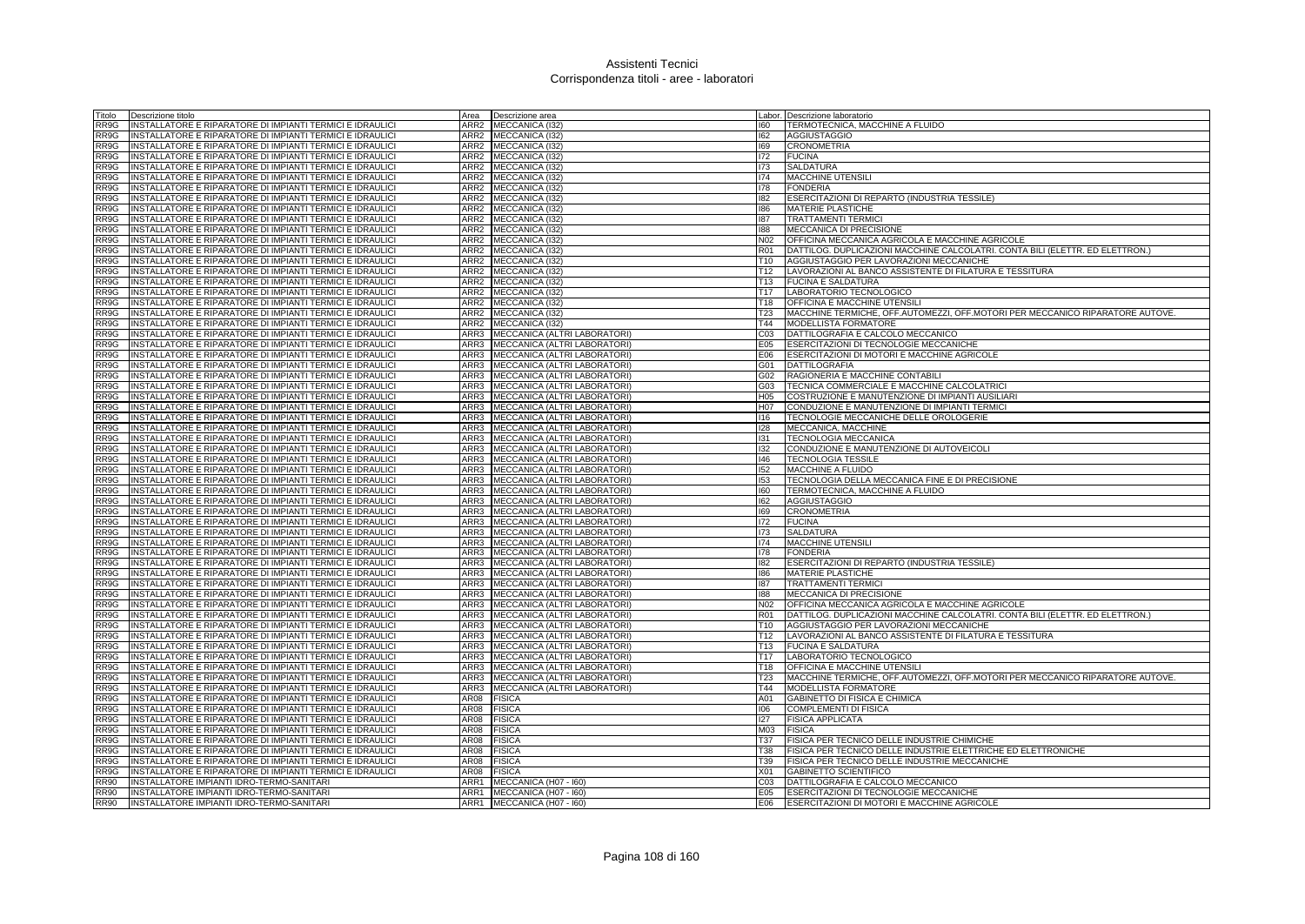| Titolo                     | Descrizione titolo                                                                     | Area             | Descrizione area                   |                  | Labor. Descrizione laboratorio                                                 |
|----------------------------|----------------------------------------------------------------------------------------|------------------|------------------------------------|------------------|--------------------------------------------------------------------------------|
| <b>RR90</b>                | INSTALLATORE IMPIANTI IDRO-TERMO-SANITARI                                              | ARR1             | MECCANICA (H07 - I60)              | G01              | DATTILOGRAFIA                                                                  |
| <b>RR90</b>                | INSTALLATORE IMPIANTI IDRO-TERMO-SANITARI                                              | ARR1             | MECCANICA (H07 - I60)              | G02              | RAGIONERIA E MACCHINE CONTABILI                                                |
| <b>RR90</b>                | INSTALLATORE IMPIANTI IDRO-TERMO-SANITARI                                              | ARR1             | MECCANICA (H07 - I60)              | G03              | TECNICA COMMERCIALE E MACCHINE CALCOLATRICI                                    |
| <b>RR90</b>                | INSTALLATORE IMPIANTI IDRO-TERMO-SANITARI                                              | ARR1             | MECCANICA (H07 - I60)              | H05              | COSTRUZIONE E MANUTENZIONE DI IMPIANTI AUSILIARI                               |
| <b>RR90</b>                | INSTALLATORE IMPIANTI IDRO-TERMO-SANITARI                                              | ARR1             | MECCANICA (H07 - I60)              | H07              | CONDUZIONE E MANUTENZIONE DI IMPIANTI TERMICI                                  |
| <b>RR90</b>                | INSTALLATORE IMPIANTI IDRO-TERMO-SANITARI                                              | ARR1             | MECCANICA (H07 - I60)              | 116              | TECNOLOGIE MECCANICHE DELLE OROLOGERIE                                         |
| <b>RR90</b>                | INSTALLATORE IMPIANTI IDRO-TERMO-SANITARI                                              | ARR1             | MECCANICA (H07 - I60)              | 128              | MECCANICA, MACCHINE                                                            |
| <b>RR90</b>                | INSTALLATORE IMPIANTI IDRO-TERMO-SANITARI                                              | ARR1             | MECCANICA (H07 - I60)              | 131              | <b>TECNOLOGIA MECCANICA</b>                                                    |
| <b>RR90</b>                | INSTALLATORE IMPIANTI IDRO-TERMO-SANITARI                                              | ARR1             | MECCANICA (H07 - I60)              | 132              | CONDUZIONE E MANUTENZIONE DI AUTOVEICOLI                                       |
| <b>RR90</b>                | INSTALLATORE IMPIANTI IDRO-TERMO-SANITARI                                              | ARR1             | MECCANICA (H07 - 160)              | 146              | <b>TECNOLOGIA TESSILE</b>                                                      |
| <b>RR90</b>                | INSTALLATORE IMPIANTI IDRO-TERMO-SANITARI                                              | ARR1             | MECCANICA (H07 - I60)              | 152              | MACCHINE A FLUIDO                                                              |
| <b>RR90</b>                | INSTALLATORE IMPIANTI IDRO-TERMO-SANITARI                                              | ARR1             | MECCANICA (H07 - I60)              | 153              | TECNOLOGIA DELLA MECCANICA FINE E DI PRECISIONE                                |
| <b>RR90</b>                | INSTALLATORE IMPIANTI IDRO-TERMO-SANITARI                                              | ARR1             | MECCANICA (H07 - I60)              | 160              | TERMOTECNICA, MACCHINE A FLUIDO                                                |
| <b>RR90</b>                | NSTALLATORE IMPIANTI IDRO-TERMO-SANITARI                                               | ARR1             | MECCANICA (H07 - I60)              | 162              | <b>AGGIUSTAGGIO</b>                                                            |
| <b>RR90</b>                | INSTALLATORE IMPIANTI IDRO-TERMO-SANITARI                                              | ARR1             | MECCANICA (H07 - I60)              | 169              | <b>CRONOMETRIA</b>                                                             |
| <b>RR90</b>                | NSTALLATORE IMPIANTI IDRO-TERMO-SANITARI                                               | ARR1             | MECCANICA (H07 - I60)              | 172              | <b>FUCINA</b>                                                                  |
| <b>RR90</b>                | INSTALLATORE IMPIANTI IDRO-TERMO-SANITARI                                              | ARR1             | MECCANICA (H07 - I60)              | 173              | <b>SALDATURA</b>                                                               |
| <b>RR90</b>                | INSTALLATORE IMPIANTI IDRO-TERMO-SANITARI                                              | ARR1             | MECCANICA (H07 - I60)              | 174              | MACCHINE UTENSILI                                                              |
| <b>RR90</b>                | INSTALLATORE IMPIANTI IDRO-TERMO-SANITARI                                              | ARR1             | MECCANICA (H07 - I60)              | 178              | <b>FONDERIA</b>                                                                |
| <b>RR90</b>                | NSTALLATORE IMPIANTI IDRO-TERMO-SANITARI                                               | ARR1             | MECCANICA (H07 - I60)              | 182              | ESERCITAZIONI DI REPARTO (INDUSTRIA TESSILE)                                   |
| <b>RR90</b>                | INSTALLATORE IMPIANTI IDRO-TERMO-SANITARI                                              | ARR1             | MECCANICA (H07 - 160)              | 186              | <b>MATERIE PLASTICHE</b>                                                       |
| <b>RR90</b>                | INSTALLATORE IMPIANTI IDRO-TERMO-SANITARI                                              | ARR1             | MECCANICA (H07 - I60)              | 187              | <b>TRATTAMENTI TERMICI</b>                                                     |
| <b>RR90</b>                | INSTALLATORE IMPIANTI IDRO-TERMO-SANITARI                                              | ARR1             | MECCANICA (H07 - I60)              | 188              | MECCANICA DI PRECISIONE                                                        |
| <b>RR90</b>                | INSTALLATORE IMPIANTI IDRO-TERMO-SANITARI                                              | ARR1             | MECCANICA (H07 - I60)              | N02              | OFFICINA MECCANICA AGRICOLA E MACCHINE AGRICOLE                                |
| <b>RR90</b>                | INSTALLATORE IMPIANTI IDRO-TERMO-SANITARI                                              | ARR1             | MECCANICA (H07 - I60)              | <b>R01</b>       | DATTILOG. DUPLICAZIONI MACCHINE CALCOLATRI. CONTA BILI (ELETTR. ED ELETTRON.)  |
| <b>RR90</b>                | INSTALLATORE IMPIANTI IDRO-TERMO-SANITARI                                              | ARR1             | MECCANICA (H07 - I60)              | T10              | AGGIUSTAGGIO PER LAVORAZIONI MECCANICHE                                        |
| <b>RR90</b>                | INSTALLATORE IMPIANTI IDRO-TERMO-SANITARI                                              | ARR1             | MECCANICA (H07 - I60)              | T <sub>12</sub>  | LAVORAZIONI AL BANCO ASSISTENTE DI FILATURA E TESSITURA                        |
| <b>RR90</b>                | INSTALLATORE IMPIANTI IDRO-TERMO-SANITARI                                              | ARR1             | MECCANICA (H07 - I60)              | T13              | <b>FUCINA E SALDATURA</b>                                                      |
| <b>RR90</b>                | INSTALLATORE IMPIANTI IDRO-TERMO-SANITARI                                              | ARR1             | MECCANICA (H07 - I60)              | T <sub>17</sub>  | LABORATORIO TECNOLOGICO                                                        |
| <b>RR90</b>                | INSTALLATORE IMPIANTI IDRO-TERMO-SANITARI                                              | ARR1             | MECCANICA (H07 - I60)              | T <sub>18</sub>  | OFFICINA E MACCHINE UTENSILI                                                   |
| <b>RR90</b>                | INSTALLATORE IMPIANTI IDRO-TERMO-SANITARI                                              | ARR1             | MECCANICA (H07 - I60)              | <b>T23</b>       | MACCHINE TERMICHE, OFF.AUTOMEZZI, OFF.MOTORI PER MECCANICO RIPARATORE AUTOVE.  |
| <b>RR90</b>                | INSTALLATORE IMPIANTI IDRO-TERMO-SANITARI                                              | ARR1             | MECCANICA (H07 - I60)              | T44              | MODELLISTA FORMATORE                                                           |
| <b>RR90</b>                | INSTALLATORE IMPIANTI IDRO-TERMO-SANITARI                                              | ARR2             | MECCANICA (I32)                    | CO <sub>3</sub>  | DATTILOGRAFIA E CALCOLO MECCANICO                                              |
| <b>RR90</b>                | INSTALLATORE IMPIANTI IDRO-TERMO-SANITARI                                              | ARR2             | MECCANICA (I32)                    | E05              | ESERCITAZIONI DI TECNOLOGIE MECCANICHE                                         |
| <b>RR90</b>                | INSTALLATORE IMPIANTI IDRO-TERMO-SANITARI                                              | ARR2             | MECCANICA (I32)                    | E06              | ESERCITAZIONI DI MOTORI E MACCHINE AGRICOLE                                    |
| <b>RR90</b>                | INSTALLATORE IMPIANTI IDRO-TERMO-SANITARI                                              | ARR2             | <b>MECCANICA (I32)</b>             | G01              | DATTILOGRAFIA                                                                  |
| <b>RR90</b><br><b>RR90</b> | INSTALLATORE IMPIANTI IDRO-TERMO-SANITARI<br>INSTALLATORE IMPIANTI IDRO-TERMO-SANITARI | ARR2             | ARR2 MECCANICA (I32)               | G02<br>G03       | RAGIONERIA E MACCHINE CONTABILI<br>TECNICA COMMERCIALE E MACCHINE CALCOLATRICI |
| <b>RR90</b>                | INSTALLATORE IMPIANTI IDRO-TERMO-SANITARI                                              | ARR2             | MECCANICA (I32)<br>MECCANICA (I32) | H <sub>05</sub>  | COSTRUZIONE E MANUTENZIONE DI IMPIANTI AUSILIARI                               |
| <b>RR90</b>                | INSTALLATORE IMPIANTI IDRO-TERMO-SANITARI                                              | ARR <sub>2</sub> | MECCANICA (I32)                    | H <sub>0</sub> 7 | CONDUZIONE E MANUTENZIONE DI IMPIANTI TERMICI                                  |
| <b>RR90</b>                | INSTALLATORE IMPIANTI IDRO-TERMO-SANITARI                                              | ARR2             | MECCANICA (I32)                    | 116              | TECNOLOGIE MECCANICHE DELLE OROLOGERIE                                         |
| <b>RR90</b>                | INSTALLATORE IMPIANTI IDRO-TERMO-SANITARI                                              | ARR2             | MECCANICA (I32)                    | 128              | MECCANICA, MACCHINE                                                            |
| <b>RR90</b>                | INSTALLATORE IMPIANTI IDRO-TERMO-SANITARI                                              | ARR2             | <b>MECCANICA (I32)</b>             | 131              | <b>TECNOLOGIA MECCANICA</b>                                                    |
| <b>RR90</b>                | INSTALLATORE IMPIANTI IDRO-TERMO-SANITARI                                              | ARR2             | MECCANICA (I32)                    | 132              | CONDUZIONE E MANUTENZIONE DI AUTOVEICOLI                                       |
| <b>RR90</b>                | INSTALLATORE IMPIANTI IDRO-TERMO-SANITARI                                              | ARR2             | MECCANICA (I32)                    | 146              | <b>TECNOLOGIA TESSILE</b>                                                      |
| <b>RR90</b>                | INSTALLATORE IMPIANTI IDRO-TERMO-SANITARI                                              |                  | ARR2 MECCANICA (I32)               | 152              | <b>MACCHINE A FLUIDO</b>                                                       |
| <b>RR90</b>                | INSTALLATORE IMPIANTI IDRO-TERMO-SANITARI                                              | ARR2             | MECCANICA (I32)                    | 153              | TECNOLOGIA DELLA MECCANICA FINE E DI PRECISIONE                                |
| <b>RR90</b>                | INSTALLATORE IMPIANTI IDRO-TERMO-SANITARI                                              | ARR2             | MECCANICA (I32)                    | 160              | TERMOTECNICA, MACCHINE A FLUIDO                                                |
| <b>RR90</b>                | INSTALLATORE IMPIANTI IDRO-TERMO-SANITARI                                              | ARR2             | MECCANICA (I32)                    | 162              | <b>AGGIUSTAGGIO</b>                                                            |
| <b>RR90</b>                | INSTALLATORE IMPIANTI IDRO-TERMO-SANITARI                                              | ARR2             | MECCANICA (I32)                    | 169              | <b>CRONOMETRIA</b>                                                             |
| <b>RR90</b>                | INSTALLATORE IMPIANTI IDRO-TERMO-SANITARI                                              | ARR2             | MECCANICA (I32)                    | 172              | <b>FUCINA</b>                                                                  |
| <b>RR90</b>                | INSTALLATORE IMPIANTI IDRO-TERMO-SANITARI                                              | ARR <sub>2</sub> | MECCANICA (I32)                    | 173              | <b>SALDATURA</b>                                                               |
| <b>RR90</b>                | INSTALLATORE IMPIANTI IDRO-TERMO-SANITARI                                              | ARR2             | MECCANICA (I32)                    | 174              | MACCHINE UTENSILI                                                              |
| <b>RR90</b>                | INSTALLATORE IMPIANTI IDRO-TERMO-SANITARI                                              |                  | ARR2 MECCANICA (132)               | 178              | <b>FONDERIA</b>                                                                |
| <b>RR90</b>                | INSTALLATORE IMPIANTI IDRO-TERMO-SANITARI                                              | ARR2             | MECCANICA (I32)                    | 182              | ESERCITAZIONI DI REPARTO (INDUSTRIA TESSILE)                                   |
| <b>RR90</b>                | INSTALLATORE IMPIANTI IDRO-TERMO-SANITARI                                              | ARR2             | MECCANICA (132)                    | 186              | <b>MATERIE PLASTICHE</b>                                                       |
| <b>RR90</b>                | INSTALLATORE IMPIANTI IDRO-TERMO-SANITARI                                              | ARR <sub>2</sub> | MECCANICA (I32)                    | 187              | <b>TRATTAMENTI TERMICI</b>                                                     |
| <b>RR90</b>                | INSTALLATORE IMPIANTI IDRO-TERMO-SANITARI                                              | ARR2             | MECCANICA (I32)                    | 188              | MECCANICA DI PRECISIONE                                                        |
| <b>RR90</b>                | NSTALLATORE IMPIANTI IDRO-TERMO-SANITARI                                               | ARR2             | MECCANICA (I32)                    | N <sub>02</sub>  | OFFICINA MECCANICA AGRICOLA E MACCHINE AGRICOLE                                |
| <b>RR90</b>                | INSTALLATORE IMPIANTI IDRO-TERMO-SANITARI                                              | ARR2             | MECCANICA (132)                    | <b>R01</b>       | DATTILOG. DUPLICAZIONI MACCHINE CALCOLATRI. CONTA BILI (ELETTR. ED ELETTRON.)  |
| <b>RR90</b>                | INSTALLATORE IMPIANTI IDRO-TERMO-SANITARI                                              | ARR <sub>2</sub> | MECCANICA (I32)                    | T <sub>10</sub>  | AGGIUSTAGGIO PER LAVORAZIONI MECCANICHE                                        |
| <b>RR90</b>                | INSTALLATORE IMPIANTI IDRO-TERMO-SANITARI                                              | ARR2             | MECCANICA (I32)                    | T <sub>12</sub>  | LAVORAZIONI AL BANCO ASSISTENTE DI FILATURA E TESSITURA                        |
| <b>RR90</b>                | NSTALLATORE IMPIANTI IDRO-TERMO-SANITARI                                               | ARR2             | MECCANICA (I32)                    | T <sub>13</sub>  | <b>FUCINA E SALDATURA</b>                                                      |
| <b>RR90</b>                | NSTALLATORE IMPIANTI IDRO-TERMO-SANITARI                                               | ARR2             | MECCANICA (132)                    | T <sub>17</sub>  | LABORATORIO TECNOLOGICO                                                        |
| <b>RR90</b>                | INSTALLATORE IMPIANTI IDRO-TERMO-SANITARI                                              | ARR2             | MECCANICA (132)                    | T <sub>18</sub>  | OFFICINA E MACCHINE UTENSILI                                                   |
| <b>RR90</b>                | INSTALLATORE IMPIANTI IDRO-TERMO-SANITARI                                              |                  | ARR2 MECCANICA (I32)               | T <sub>23</sub>  | MACCHINE TERMICHE, OFF AUTOMEZZI, OFF MOTORI PER MECCANICO RIPARATORE AUTOVE.  |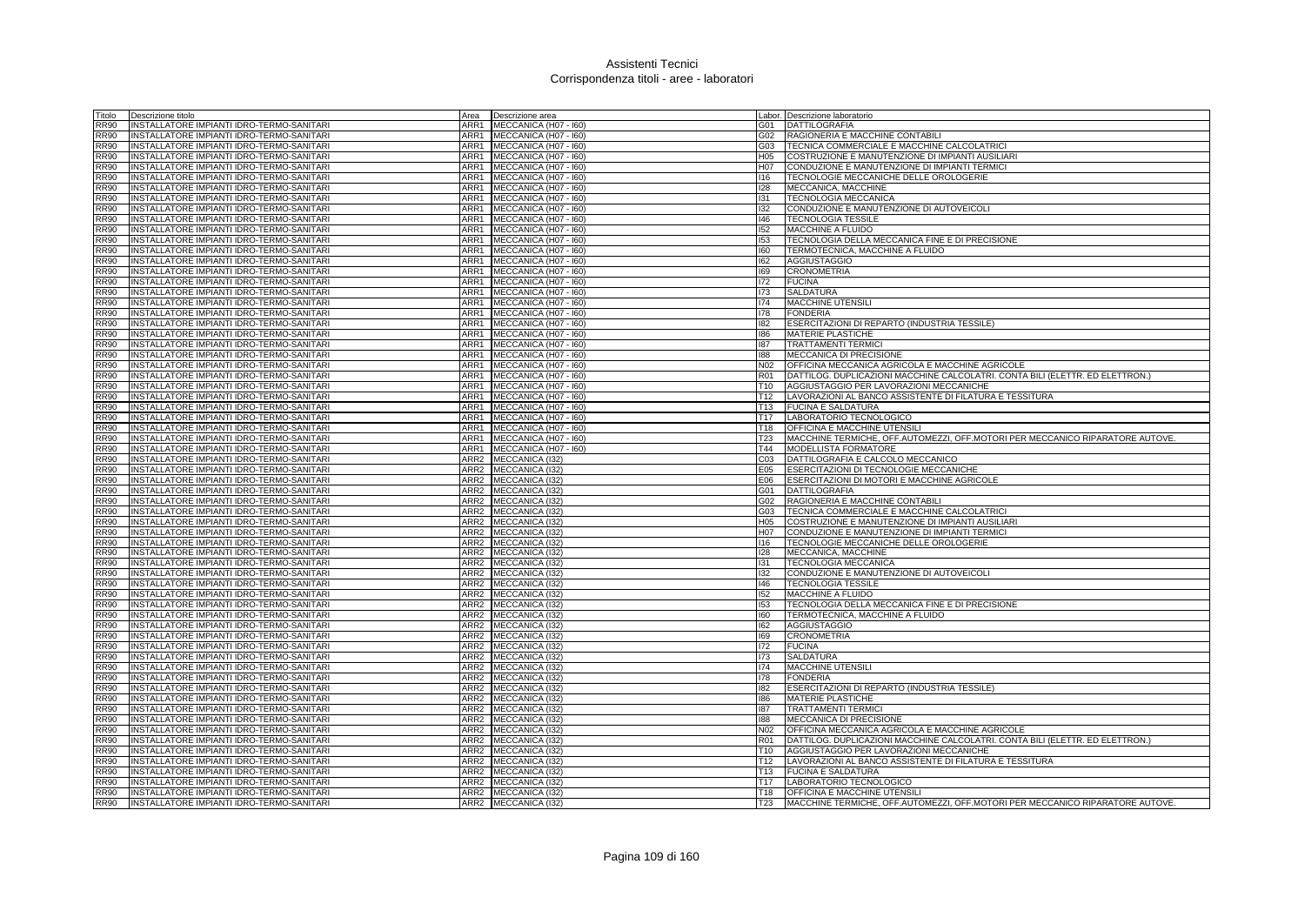| Titolo                     | Descrizione titolo                                                                         | Area         | Descrizione area                                               |                 | Labor. Descrizione laboratorio                                                |
|----------------------------|--------------------------------------------------------------------------------------------|--------------|----------------------------------------------------------------|-----------------|-------------------------------------------------------------------------------|
| <b>RR90</b>                | INSTALLATORE IMPIANTI IDRO-TERMO-SANITARI                                                  | ARR2         | MECCANICA (132)                                                | T44             | MODELLISTA FORMATORE                                                          |
| <b>RR90</b>                | INSTALLATORE IMPIANTI IDRO-TERMO-SANITARI                                                  | ARR3         | MECCANICA (ALTRI LABORATORI)                                   | CO <sub>3</sub> | DATTILOGRAFIA E CALCOLO MECCANICO                                             |
| <b>RR90</b>                | INSTALLATORE IMPIANTI IDRO-TERMO-SANITARI                                                  | ARR3         | MECCANICA (ALTRI LABORATORI)                                   | E05             | ESERCITAZIONI DI TECNOLOGIE MECCANICHE                                        |
| <b>RR90</b>                | INSTALLATORE IMPIANTI IDRO-TERMO-SANITARI                                                  |              | ARR3 MECCANICA (ALTRI LABORATORI)                              | E06             | ESERCITAZIONI DI MOTORI E MACCHINE AGRICOLE                                   |
| <b>RR90</b>                | INSTALLATORE IMPIANTI IDRO-TERMO-SANITARI                                                  | ARR3         | MECCANICA (ALTRI LABORATORI)                                   | G01             | <b>DATTILOGRAFIA</b>                                                          |
| <b>RR90</b>                | INSTALLATORE IMPIANTI IDRO-TERMO-SANITARI                                                  | ARR3         | MECCANICA (ALTRI LABORATORI)                                   | G02             | RAGIONERIA E MACCHINE CONTABILI                                               |
| <b>RR90</b>                | INSTALLATORE IMPIANTI IDRO-TERMO-SANITARI                                                  | ARR3         | MECCANICA (ALTRI LABORATORI)                                   | G03             | TECNICA COMMERCIALE E MACCHINE CALCOLATRICI                                   |
| <b>RR90</b>                | NSTALLATORE IMPIANTI IDRO-TERMO-SANITARI                                                   | ARR3         | MECCANICA (ALTRI LABORATORI)                                   | H05             | COSTRUZIONE E MANUTENZIONE DI IMPIANTI AUSILIARI                              |
| <b>RR90</b>                | INSTALLATORE IMPIANTI IDRO-TERMO-SANITARI                                                  | ARR3         | MECCANICA (ALTRI LABORATORI)                                   | H07             | CONDUZIONE E MANUTENZIONE DI IMPIANTI TERMICI                                 |
| <b>RR90</b>                | INSTALLATORE IMPIANTI IDRO-TERMO-SANITARI                                                  | ARR3         | MECCANICA (ALTRI LABORATORI)                                   | 116             | TECNOLOGIE MECCANICHE DELLE OROLOGERIE                                        |
| <b>RR90</b>                | INSTALLATORE IMPIANTI IDRO-TERMO-SANITARI                                                  | ARR3         | MECCANICA (ALTRI LABORATORI)                                   | 128             | MECCANICA, MACCHINE                                                           |
| <b>RR90</b>                | INSTALLATORE IMPIANTI IDRO-TERMO-SANITARI                                                  | ARR3         | MECCANICA (ALTRI LABORATORI)                                   | 131             | TECNOLOGIA MECCANICA                                                          |
| <b>RR90</b>                | INSTALLATORE IMPIANTI IDRO-TERMO-SANITARI                                                  | ARR3         | MECCANICA (ALTRI LABORATORI)                                   | 132             | CONDUZIONE E MANUTENZIONE DI AUTOVEICOLI                                      |
| <b>RR90</b>                | INSTALLATORE IMPIANTI IDRO-TERMO-SANITARI                                                  | ARR3         | MECCANICA (ALTRI LABORATORI)                                   | 146             | <b>TECNOLOGIA TESSILE</b>                                                     |
| <b>RR90</b>                | INSTALLATORE IMPIANTI IDRO-TERMO-SANITARI                                                  | ARR3         | MECCANICA (ALTRI LABORATORI)                                   | 152             | MACCHINE A FLUIDO                                                             |
| <b>RR90</b>                | INSTALLATORE IMPIANTI IDRO-TERMO-SANITARI                                                  | ARR3         | MECCANICA (ALTRI LABORATORI)                                   | 153             | TECNOLOGIA DELLA MECCANICA FINE E DI PRECISIONE                               |
| <b>RR90</b>                | INSTALLATORE IMPIANTI IDRO-TERMO-SANITARI                                                  | ARR3         | MECCANICA (ALTRI LABORATORI)                                   | 160             | TERMOTECNICA, MACCHINE A FLUIDO                                               |
| <b>RR90</b>                | INSTALLATORE IMPIANTI IDRO-TERMO-SANITARI                                                  | ARR3         | MECCANICA (ALTRI LABORATORI)                                   | 162             | <b>AGGIUSTAGGIO</b>                                                           |
| <b>RR90</b>                | INSTALLATORE IMPIANTI IDRO-TERMO-SANITARI                                                  | ARR3         | MECCANICA (ALTRI LABORATORI)                                   | 169             | <b>CRONOMETRIA</b>                                                            |
| <b>RR90</b>                | INSTALLATORE IMPIANTI IDRO-TERMO-SANITARI                                                  | ARR3         | MECCANICA (ALTRI LABORATORI)                                   | 172             | <b>FUCINA</b>                                                                 |
| <b>RR90</b>                | INSTALLATORE IMPIANTI IDRO-TERMO-SANITARI                                                  |              | ARR3 MECCANICA (ALTRI LABORATORI)                              | 173             | <b>SALDATURA</b>                                                              |
| <b>RR90</b>                | INSTALLATORE IMPIANTI IDRO-TERMO-SANITARI                                                  | ARR3         | MECCANICA (ALTRI LABORATORI)                                   | 174             | <b>MACCHINE UTENSILI</b>                                                      |
| <b>RR90</b>                | INSTALLATORE IMPIANTI IDRO-TERMO-SANITARI                                                  | ARR3         | MECCANICA (ALTRI LABORATORI)                                   | 178             | <b>FONDERIA</b>                                                               |
| <b>RR90</b>                | INSTALLATORE IMPIANTI IDRO-TERMO-SANITARI                                                  | ARR3         | MECCANICA (ALTRI LABORATORI)                                   | 182             | ESERCITAZIONI DI REPARTO (INDUSTRIA TESSILE)                                  |
| <b>RR90</b>                | INSTALLATORE IMPIANTI IDRO-TERMO-SANITARI                                                  | ARR3         | MECCANICA (ALTRI LABORATORI)                                   | 186             | MATERIE PLASTICHE                                                             |
| <b>RR90</b>                | INSTALLATORE IMPIANTI IDRO-TERMO-SANITARI                                                  | ARR3         | MECCANICA (ALTRI LABORATORI)                                   | 187             | <b>TRATTAMENTI TERMICI</b>                                                    |
| <b>RR90</b>                | INSTALLATORE IMPIANTI IDRO-TERMO-SANITARI                                                  | ARR3         | MECCANICA (ALTRI LABORATORI)                                   | 188             | MECCANICA DI PRECISIONE                                                       |
| <b>RR90</b>                | INSTALLATORE IMPIANTI IDRO-TERMO-SANITARI                                                  | ARR3         | MECCANICA (ALTRI LABORATORI)                                   | N02             | OFFICINA MECCANICA AGRICOLA E MACCHINE AGRICOLE                               |
| <b>RR90</b>                | INSTALLATORE IMPIANTI IDRO-TERMO-SANITARI                                                  | ARR3         | MECCANICA (ALTRI LABORATORI)                                   | <b>R01</b>      | DATTILOG. DUPLICAZIONI MACCHINE CALCOLATRI. CONTA BILI (ELETTR. ED ELETTRON.) |
| <b>RR90</b>                | INSTALLATORE IMPIANTI IDRO-TERMO-SANITARI                                                  | ARR3         | MECCANICA (ALTRI LABORATORI)                                   | T <sub>10</sub> | AGGIUSTAGGIO PER LAVORAZIONI MECCANICHE                                       |
| <b>RR90</b>                | INSTALLATORE IMPIANTI IDRO-TERMO-SANITARI                                                  | ARR3         | MECCANICA (ALTRI LABORATORI)                                   | T <sub>12</sub> | LAVORAZIONI AL BANCO ASSISTENTE DI FILATURA E TESSITURA                       |
| <b>RR90</b>                | INSTALLATORE IMPIANTI IDRO-TERMO-SANITARI                                                  | ARR3         | MECCANICA (ALTRI LABORATORI)                                   | T <sub>13</sub> | <b>FUCINA E SALDATURA</b>                                                     |
| <b>RR90</b>                | INSTALLATORE IMPIANTI IDRO-TERMO-SANITARI                                                  | ARR3         | MECCANICA (ALTRI LABORATORI)                                   | T17             | LABORATORIO TECNOLOGICO                                                       |
| <b>RR90</b>                | INSTALLATORE IMPIANTI IDRO-TERMO-SANITARI                                                  | ARR3         | MECCANICA (ALTRI LABORATORI)                                   | T18             | OFFICINA E MACCHINE UTENSILI                                                  |
| <b>RR90</b>                | INSTALLATORE IMPIANTI IDRO-TERMO-SANITARI                                                  | ARR3         | MECCANICA (ALTRI LABORATORI)                                   | <b>T23</b>      | MACCHINE TERMICHE, OFF.AUTOMEZZI, OFF.MOTORI PER MECCANICO RIPARATORE AUTOVE. |
| <b>RR90</b>                | INSTALLATORE IMPIANTI IDRO-TERMO-SANITARI                                                  | ARR3         | MECCANICA (ALTRI LABORATORI)                                   | T44             | MODELLISTA FORMATORE                                                          |
| <b>RR90</b>                | INSTALLATORE IMPIANTI IDRO-TERMO-SANITARI                                                  | AR08         | <b>FISICA</b>                                                  | A01             | GABINETTO DI FISICA E CHIMICA                                                 |
| <b>RR90</b>                | INSTALLATORE IMPIANTI IDRO-TERMO-SANITARI                                                  | AR08         | <b>FISICA</b>                                                  | 106             | <b>COMPLEMENTI DI FISICA</b>                                                  |
| <b>RR90</b>                | INSTALLATORE IMPIANTI IDRO-TERMO-SANITARI                                                  | AR08         | <b>FISICA</b>                                                  | 127             | <b>FISICA APPLICATA</b>                                                       |
| <b>RR90</b>                | INSTALLATORE IMPIANTI IDRO-TERMO-SANITARI                                                  | AR08         | <b>FISICA</b>                                                  | M03             | <b>FISICA</b>                                                                 |
| <b>RR90</b>                | INSTALLATORE IMPIANTI IDRO-TERMO-SANITARI                                                  | AR08         | <b>FISICA</b>                                                  | <b>T37</b>      | FISICA PER TECNICO DELLE INDUSTRIE CHIMICHE                                   |
| <b>RR90</b>                | INSTALLATORE IMPIANTI IDRO-TERMO-SANITARI                                                  | AR08         | <b>FISICA</b>                                                  | <b>T38</b>      | FISICA PER TECNICO DELLE INDUSTRIE ELETTRICHE ED ELETTRONICHE                 |
| <b>RR90</b>                | INSTALLATORE IMPIANTI IDRO-TERMO-SANITARI                                                  | AR08         | <b>FISICA</b>                                                  | T39             | FISICA PER TECNICO DELLE INDUSTRIE MECCANICHE                                 |
| <b>RR90</b>                | INSTALLATORE IMPIANTI IDRO-TERMO-SANITARI                                                  | AR08         | <b>FISICA</b>                                                  | X01             | <b>GABINETTO SCIENTIFICO</b>                                                  |
| <b>RR91</b>                | INSTALLATORE RIPARATORE IMPIANTI TELEFONICI                                                | AR02         | ELETTRONICA ED ELETTROTECNICA                                  | F01             | ELETTRONICA, RADIO, RADARTECNICA                                              |
| <b>RR91</b>                | INSTALLATORE RIPARATORE IMPIANTI TELEFONICI                                                | AR02         | ELETTRONICA ED ELETTROTECNICA                                  | 107             | <b>ELETTROTECNICA</b>                                                         |
| <b>RR91</b>                | INSTALLATORE RIPARATORE IMPIANTI TELEFONICI                                                | AR02         | ELETTRONICA ED ELETTROTECNICA                                  | 111             | <b>ELETTRONICA</b>                                                            |
| <b>RR91</b>                | INSTALLATORE RIPARATORE IMPIANTI TELEFONICI                                                | AR02         | ELETTRONICA ED ELETTROTECNICA                                  | 115             | ELETTROTECNICA, CRONOMETRIA                                                   |
| <b>RR91</b>                | INSTALLATORE RIPARATORE IMPIANTI TELEFONICI                                                | AR02         | ELETTRONICA ED ELETTROTECNICA                                  | 119             | ELETTROTECNICA GENERALE, MISURE ELETTRICHE                                    |
| <b>RR91</b>                | INSTALLATORE RIPARATORE IMPIANTI TELEFONICI                                                | AR02         | ELETTRONICA ED ELETTROTECNICA                                  | 120             | ELETTRONICA GENERALE, MISURE ELETTRONICHE                                     |
| <b>RR91</b>                | INSTALLATORE RIPARATORE IMPIANTI TELEFONICI                                                | AR02         | ELETTRONICA ED ELETTROTECNICA                                  | 121             | ELETTRONICA INDUSTRIALE, CONTROLLI E SERVOMECCANISMI                          |
| <b>RR91</b>                | INSTALLATORE RIPARATORE IMPIANTI TELEFONICI                                                | AR02         | ELETTRONICA ED ELETTROTECNICA                                  | 122             | TECNOLOGIA GENERALE, TECNOLOGIA DELLE COSTRUZIONI ELETTRONICHE                |
| <b>RR91</b><br><b>RR91</b> | INSTALLATORE RIPARATORE IMPIANTI TELEFONICI<br>INSTALLATORE RIPARATORE IMPIANTI TELEFONICI | AR02<br>AR02 | ELETTRONICA ED ELETTROTECNICA<br>ELETTRONICA ED ELETTROTECNICA | 123<br>125      | MISURE ELETTRICHE<br>ELETTRONICA GENERALE E NUCLEARE, MISURE ELETTRONICHE     |
| <b>RR91</b>                | INSTALLATORE RIPARATORE IMPIANTI TELEFONICI                                                | AR02         | ELETTRONICA ED ELETTROTECNICA                                  | 126             | CONTROLLI, SERVOMECCANISMI ED APPLICAZIONI                                    |
| <b>RR91</b>                | INSTALLATORE RIPARATORE IMPIANTI TELEFONICI                                                | AR02         | ELETTRONICA ED ELETTROTECNICA                                  | 147             | ELABORATORI, PROGRAMMAZIONE                                                   |
| <b>RR91</b>                | INSTALLATORE RIPARATORE IMPIANTI TELEFONICI                                                | AR02         | ELETTRONICA ED ELETTROTECNICA                                  | 157             | ELETTRONICA APPLICATA                                                         |
| <b>RR91</b>                | NSTALLATORE RIPARATORE IMPIANTI TELEFONICI                                                 | AR02         | ELETTRONICA ED ELETTROTECNICA                                  | 159             | MISURE ELETTRICHE, MISURE ELETTRONICHE                                        |
| <b>RR91</b>                | INSTALLATORE RIPARATORE IMPIANTI TELEFONICI                                                | AR02         | ELETTRONICA ED ELETTROTECNICA                                  | 175             | COSTRUZIONI ELETTROMECCANICHE                                                 |
| <b>RR91</b>                | NSTALLATORE RIPARATORE IMPIANTI TELEFONICI                                                 | AR02         | ELETTRONICA ED ELETTROTECNICA                                  | 176             | <b>IMPIANTI ELETTRICI</b>                                                     |
| <b>RR91</b>                | INSTALLATORE RIPARATORE IMPIANTI TELEFONICI                                                | AR02         | ELETTRONICA ED ELETTROTECNICA                                  | 190             | COSTRUZIONI PER TELECOMUNICAZIONI                                             |
| <b>RR91</b>                | INSTALLATORE RIPARATORE IMPIANTI TELEFONICI                                                | AR02         | ELETTRONICA ED ELETTROTECNICA                                  | 192             | COSTRUZIONI ELETTRONICHE                                                      |
| <b>RR91</b>                | INSTALLATORE RIPARATORE IMPIANTI TELEFONICI                                                | AR02         | ELETTRONICA ED ELETTROTECNICA                                  | 195             | TRATTAMENTO TESTI CONTABILITA' ELETTRONICA E APPLICAZIONI GESTIONALI          |
| <b>RR91</b>                | NSTALLATORE RIPARATORE IMPIANTI TELEFONICI                                                 | AR02         | ELETTRONICA ED ELETTROTECNICA                                  | 101             | LABORATORIO LINGUISTICO                                                       |
| <b>RR91</b>                | INSTALLATORE RIPARATORE IMPIANTI TELEFONICI                                                | AR02         | ELETTRONICA ED ELETTROTECNICA                                  | <b>T30</b>      | MISURAZIONI ELETTRICHE ED ELETTRONICHE                                        |
| <b>RR91</b>                | INSTALLATORE RIPARATORE IMPIANTI TELEFONICI                                                | AR02         | ELETTRONICA ED ELETTROTECNICA                                  | T31             | ESERCITAZIONI PRATICHE PER APPARECCHIATORE ELETTRONICO                        |
|                            |                                                                                            |              |                                                                |                 |                                                                               |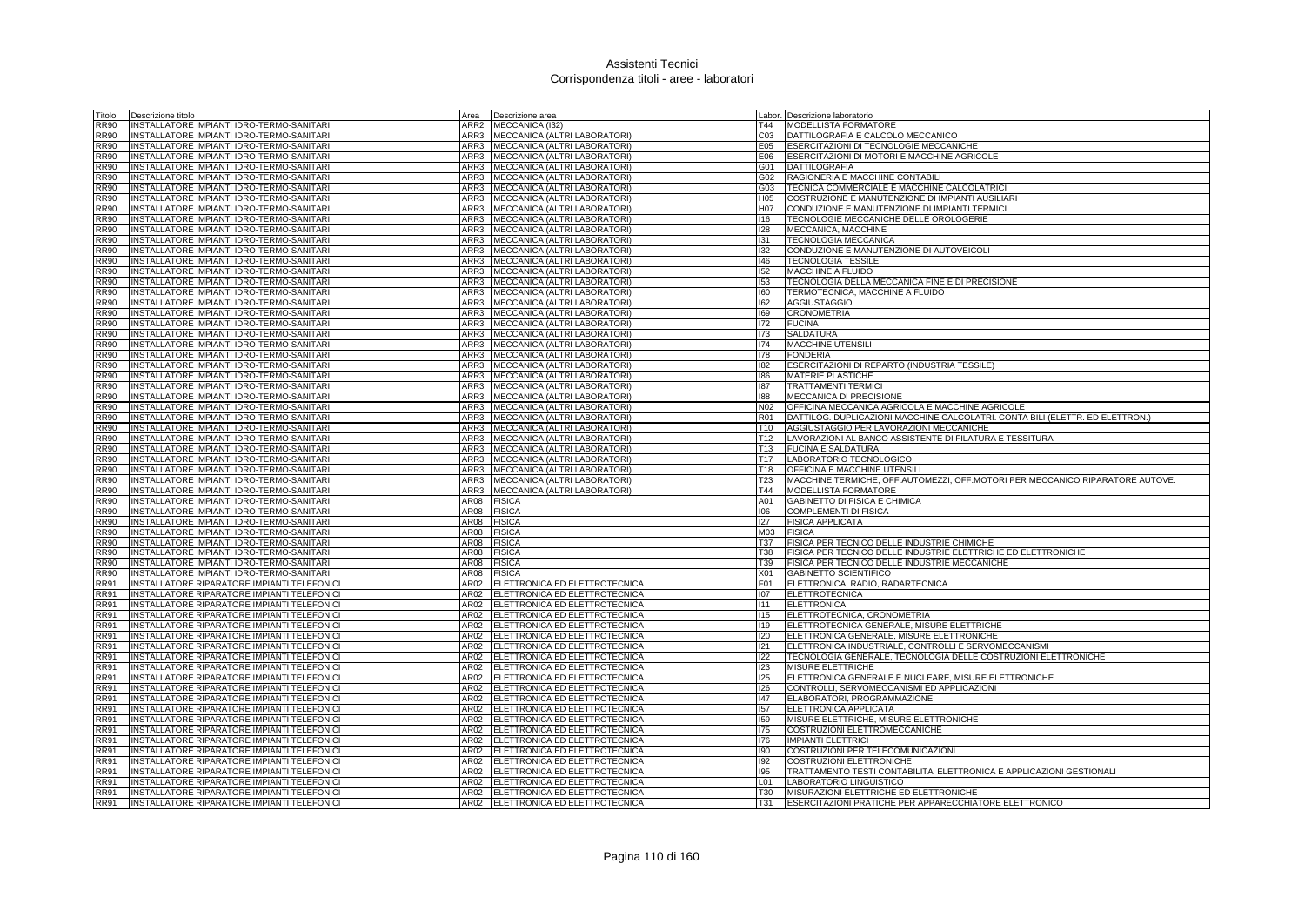| Titolo                     | Descrizione titolo                             | Area        | Descrizione area                                    |                 | Labor. Descrizione laboratorio                                                     |
|----------------------------|------------------------------------------------|-------------|-----------------------------------------------------|-----------------|------------------------------------------------------------------------------------|
| <b>RR91</b>                | INSTALLATORE RIPARATORE IMPIANTI TELEFONICI    | AR02        | ELETTRONICA ED ELETTROTECNICA                       | T32             | ELETTROTECNICA ED ELETTRONICA                                                      |
| <b>RR91</b>                | INSTALLATORE RIPARATORE IMPIANTI TELEFONICI    |             | AR02 ELETTRONICA ED ELETTROTECNICA                  | <b>T33</b>      | MISURAZIONI PER TECNICO DELLE INDUSTRIE ELETTRICHE ED ELETTRONICHE                 |
| <b>RR91</b>                | INSTALLATORE RIPARATORE IMPIANTI TELEFONICI    |             | AR02 ELETTRONICA ED ELETTROTECNICA                  | T34             | MISURAZIONI ELETTRICHE                                                             |
| <b>RR91</b>                | INSTALLATORE RIPARATORE IMPIANTI TELEFONICI    |             | AR02 ELETTRONICA ED ELETTROTECNICA                  | T35             | <b>OFFICINA ELETTRICA</b>                                                          |
| <b>RR91</b>                | INSTALLATORE RIPARATORE IMPIANTI TELEFONICI    |             | AR02 ELETTRONICA ED ELETTROTECNICA                  | T36             | COSTRUZIONI ELETTROMECCANICHE PER ELETTRICISTA INSTALLATORE ED ELETTROMECC         |
| <b>RR91</b>                | INSTALLATORE RIPARATORE IMPIANTI TELEFONICI    |             | AR02 ELETTRONICA ED ELETTROTECNICA                  | T65             | RADIOTELEGRAFISTA, PRATICA APPARATI E OFFICINA RADIOELETTRICA                      |
| <b>RR91</b>                | NSTALLATORE RIPARATORE IMPIANTI TELEFONICI     |             | AR02 ELETTRONICA ED ELETTROTECNICA                  | T72             | <b>INFORMATICA</b>                                                                 |
| <b>RR91</b>                | INSTALLATORE RIPARATORE IMPIANTI TELEFONICI    | AR02        | ELETTRONICA ED ELETTROTECNICA                       | T76             | ESERCITAZIONI PRATICHEPER MONTATORI RIPARATORI AP PARECCHI RADIO E TV              |
| <b>RR91</b>                | INSTALLATORE RIPARATORE IMPIANTI TELEFONICI    | AR02        | ELETTRONICA ED ELETTROTECNICA                       | Z02             | IMPIANTI SERVIZI EDIFICI CIVILI. RURALI E SERRE                                    |
| <b>RR91</b>                | INSTALLATORE RIPARATORE IMPIANTI TELEFONICI    | AR08 FISICA |                                                     | A01             | <b>GABINETTO DI FISICA E CHIMICA</b>                                               |
| <b>RR91</b>                | INSTALLATORE RIPARATORE IMPIANTI TELEFONICI    | 4R08        | <b>FISICA</b>                                       | 106             | <b>COMPLEMENTI DI FISICA</b>                                                       |
| <b>RR91</b>                | INSTALLATORE RIPARATORE IMPIANTI TELEFONICI    | AR08        | <b>FISICA</b>                                       | 127             | <b>FISICA APPLICATA</b>                                                            |
| <b>RR91</b>                | INSTALLATORE RIPARATORE IMPIANTI TELEFONICI    | AR08        | <b>FISICA</b>                                       | M03             | <b>FISICA</b>                                                                      |
| <b>RR91</b>                | INSTALLATORE RIPARATORE IMPIANTI TELEFONICI    | AR08        | <b>FISICA</b>                                       | <b>T37</b>      | FISICA PER TECNICO DELLE INDUSTRIE CHIMICHE                                        |
| <b>RR91</b>                | INSTALLATORE RIPARATORE IMPIANTI TELEFONICI    | AR08        | <b>FISICA</b>                                       | <b>T38</b>      | FISICA PER TECNICO DELLE INDUSTRIE ELETTRICHE ED ELETTRONICHE                      |
| <b>RR91</b>                | NSTALLATORE RIPARATORE IMPIANTI TELEFONICI     | AR08        | <b>FISICA</b>                                       | T39             | FISICA PER TECNICO DELLE INDUSTRIE MECCANICHE                                      |
| <b>RR91</b>                | INSTALLATORE RIPARATORE IMPIANTI TELEFONICI    | AR08        | <b>FISICA</b>                                       | X01             | <b>GABINETTO SCIENTIFICO</b>                                                       |
| <b>RR93</b>                | <b>LITOIMPRESSORE</b>                          | ARR1        | MECCANICA (H07 - I60)                               | CO <sub>3</sub> | DATTILOGRAFIA E CALCOLO MECCANICO                                                  |
| <b>RR93</b>                | <b>LITOIMPRESSORE</b>                          | ARR1        | MECCANICA (H07 - I60)                               | E05             | ESERCITAZIONI DI TECNOLOGIE MECCANICHE                                             |
| <b>RR93</b>                | <b>LITOIMPRESSORE</b>                          |             | ARR1 MECCANICA (H07 - 160)                          | E06             | ESERCITAZIONI DI MOTORI E MACCHINE AGRICOLE                                        |
| <b>RR93</b>                | <b>LITOIMPRESSORE</b>                          |             | ARR1 MECCANICA (H07 - 160)                          | G01             | <b>DATTILOGRAFIA</b>                                                               |
| <b>RR93</b>                | LITOIMPRESSORE                                 |             | ARR1 MECCANICA (H07 - 160)                          | G02             | RAGIONERIA E MACCHINE CONTABILI                                                    |
| <b>RR93</b>                | <b>LITOIMPRESSORE</b>                          | ARR1        | MECCANICA (H07 - I60)                               | G03             | TECNICA COMMERCIALE E MACCHINE CALCOLATRICI                                        |
| <b>RR93</b>                | LITOIMPRESSORE                                 |             | ARR1 MECCANICA (H07 - 160)                          | H <sub>05</sub> | COSTRUZIONE E MANUTENZIONE DI IMPIANTI AUSILIARI                                   |
| <b>RR93</b>                | <b>LITOIMPRESSORE</b>                          |             | ARR1 MECCANICA (H07 - 160)                          | H07             | CONDUZIONE E MANUTENZIONE DI IMPIANTI TERMICI                                      |
| <b>RR93</b>                | <b>LITOIMPRESSORE</b>                          | ARR1        | MECCANICA (H07 - I60)                               | 116             | TECNOLOGIE MECCANICHE DELLE OROLOGERIE                                             |
| <b>RR93</b>                | LITOIMPRESSORE                                 | ARR1        | MECCANICA (H07 - I60)                               | 128             | MECCANICA, MACCHINE                                                                |
| <b>RR93</b>                | <b>LITOIMPRESSORE</b>                          |             | ARR1 MECCANICA (H07 - I60)                          | 131             | <b>TECNOLOGIA MECCANICA</b>                                                        |
| <b>RR93</b>                | <b>LITOIMPRESSORE</b>                          |             | ARR1 MECCANICA (H07 - 160)                          | 132             | CONDUZIONE E MANUTENZIONE DI AUTOVEICOLI                                           |
| <b>RR93</b>                | LITOIMPRESSORE                                 | ARR1        | MECCANICA (H07 - I60)                               | 146             | <b>TECNOLOGIA TESSILE</b>                                                          |
| <b>RR93</b>                | <b>LITOIMPRESSORE</b><br><b>LITOIMPRESSORE</b> | ARR1        | MECCANICA (H07 - 160)                               | 152<br>153      | <b>MACCHINE A FLUIDO</b>                                                           |
| <b>RR93</b><br><b>RR93</b> |                                                |             | ARR1 MECCANICA (H07 - 160)                          | 160             | TECNOLOGIA DELLA MECCANICA FINE E DI PRECISIONE<br>TERMOTECNICA, MACCHINE A FLUIDO |
| <b>RR93</b>                | LITOIMPRESSORE<br><b>LITOIMPRESSORE</b>        |             | ARR1 MECCANICA (H07 - 160)                          | 162             | <b>AGGIUSTAGGIO</b>                                                                |
| <b>RR93</b>                | <b>LITOIMPRESSORE</b>                          | ARR1        | ARR1 MECCANICA (H07 - I60)<br>MECCANICA (H07 - 160) | 169             | <b>CRONOMETRIA</b>                                                                 |
| <b>RR93</b>                | LITOIMPRESSORE                                 |             | ARR1 MECCANICA (H07 - 160)                          | 172             | <b>FUCINA</b>                                                                      |
| <b>RR93</b>                | LITOIMPRESSORE                                 |             | ARR1 MECCANICA (H07 - I60)                          | 173             | <b>SALDATURA</b>                                                                   |
| <b>RR93</b>                | LITOIMPRESSORE                                 |             | ARR1 MECCANICA (H07 - 160)                          | 174             | MACCHINE UTENSILI                                                                  |
| <b>RR93</b>                | LITOIMPRESSORE                                 | ARR1        | MECCANICA (H07 - I60)                               | 178             | <b>FONDERIA</b>                                                                    |
| <b>RR93</b>                | <b>LITOIMPRESSORE</b>                          | ARR1        | MECCANICA (H07 - 160)                               | 182             | ESERCITAZIONI DI REPARTO (INDUSTRIA TESSILE)                                       |
| <b>RR93</b>                | <b>LITOIMPRESSORE</b>                          | ARR1        | MECCANICA (H07 - I60)                               | 186             | MATERIE PLASTICHE                                                                  |
| <b>RR93</b>                | <b>LITOIMPRESSORE</b>                          |             | ARR1 MECCANICA (H07 - 160)                          | 187             | <b>TRATTAMENTI TERMICI</b>                                                         |
| <b>RR93</b>                | <b>LITOIMPRESSORE</b>                          |             | ARR1 MECCANICA (H07 - 160)                          | 188             | MECCANICA DI PRECISIONE                                                            |
| <b>RR93</b>                | LITOIMPRESSORE                                 |             | ARR1 MECCANICA (H07 - 160)                          | N <sub>02</sub> | OFFICINA MECCANICA AGRICOLA E MACCHINE AGRICOLE                                    |
| <b>RR93</b>                | LITOIMPRESSORE                                 |             | ARR1 MECCANICA (H07 - 160)                          | R01             | DATTILOG. DUPLICAZIONI MACCHINE CALCOLATRI. CONTA BILI (ELETTR. ED ELETTRON.)      |
| <b>RR93</b>                | LITOIMPRESSORE                                 |             | ARR1 MECCANICA (H07 - I60)                          | T <sub>10</sub> | AGGIUSTAGGIO PER LAVORAZIONI MECCANICHE                                            |
| <b>RR93</b>                | LITOIMPRESSORE                                 |             | ARR1 MECCANICA (H07 - 160)                          | T <sub>12</sub> | LAVORAZIONI AL BANCO ASSISTENTE DI FILATURA E TESSITURA                            |
| <b>RR93</b>                | LITOIMPRESSORE                                 |             | ARR1 MECCANICA (H07 - I60)                          | T13             | <b>FUCINA E SALDATURA</b>                                                          |
| <b>RR93</b>                | <b>LITOIMPRESSORE</b>                          |             | ARR1 MECCANICA (H07 - 160)                          | T17             | LABORATORIO TECNOLOGICO                                                            |
| <b>RR93</b>                | <b>LITOIMPRESSORE</b>                          |             | ARR1 MECCANICA (H07 - 160)                          | T18             | OFFICINA E MACCHINE UTENSILI                                                       |
| <b>RR93</b>                | <b>LITOIMPRESSORE</b>                          |             | ARR1 MECCANICA (H07 - 160)                          | T <sub>23</sub> | MACCHINE TERMICHE, OFF AUTOMEZZI, OFF MOTORI PER MECCANICO RIPARATORE AUTOVE.      |
| <b>RR93</b>                | LITOIMPRESSORE                                 | ARR1        | MECCANICA (H07 - I60)                               | T44             | <b>MODELLISTA FORMATORE</b>                                                        |
| <b>RR93</b>                | <b>LITOIMPRESSORE</b>                          | ARR2        | MECCANICA (I32)                                     | CO <sub>3</sub> | DATTILOGRAFIA E CALCOLO MECCANICO                                                  |
| <b>RR93</b>                | <b>LITOIMPRESSORE</b>                          |             | ARR2 MECCANICA (I32)                                | E05             | <b>ESERCITAZIONI DI TECNOLOGIE MECCANICHE</b>                                      |
| <b>RR93</b>                | <b>LITOIMPRESSORE</b>                          |             | ARR2 MECCANICA (I32)                                | E06             | ESERCITAZIONI DI MOTORI E MACCHINE AGRICOLE                                        |
| <b>RR93</b>                | LITOIMPRESSORE                                 |             | ARR2 MECCANICA (I32)                                | G01             | <b>DATTILOGRAFIA</b>                                                               |
| <b>RR93</b>                | LITOIMPRESSORE                                 |             | ARR2 MECCANICA (I32)                                | G02             | RAGIONERIA E MACCHINE CONTABILI                                                    |
| <b>RR93</b>                | <b>LITOIMPRESSORE</b>                          |             | ARR2 MECCANICA (I32)                                | G03             | TECNICA COMMERCIALE E MACCHINE CALCOLATRICI                                        |
| <b>RR93</b>                | <b>LITOIMPRESSORE</b>                          |             | ARR2 MECCANICA (I32)                                | H <sub>05</sub> | COSTRUZIONE E MANUTENZIONE DI IMPIANTI AUSILIARI                                   |
| <b>RR93</b>                | <b>LITOIMPRESSORE</b>                          |             | ARR2 MECCANICA (I32)                                | H07             | CONDUZIONE E MANUTENZIONE DI IMPIANTI TERMICI                                      |
| <b>RR93</b>                | LITOIMPRESSORE                                 |             | ARR2 MECCANICA (132)                                | 116             | TECNOLOGIE MECCANICHE DELLE OROLOGERIE                                             |
| <b>RR93</b>                | <b>LITOIMPRESSORE</b>                          | ARR2        | MECCANICA (I32)                                     | 128             | MECCANICA, MACCHINE                                                                |
| <b>RR93</b>                | <b>LITOIMPRESSORE</b>                          |             | ARR2 MECCANICA (I32)                                | 131             | <b>TECNOLOGIA MECCANICA</b>                                                        |
| <b>RR93</b>                | <b>LITOIMPRESSORE</b>                          |             | ARR2 MECCANICA (I32)                                | 132             | CONDUZIONE E MANUTENZIONE DI AUTOVEICOLI                                           |
| <b>RR93</b>                | <b>LITOIMPRESSORE</b>                          |             | ARR2 MECCANICA (132)                                | 146             | <b>TECNOLOGIA TESSILE</b>                                                          |
| <b>RR93</b>                | <b>LITOIMPRESSORE</b>                          |             | ARR2 MECCANICA (I32)                                | 152             | MACCHINE A FLUIDO                                                                  |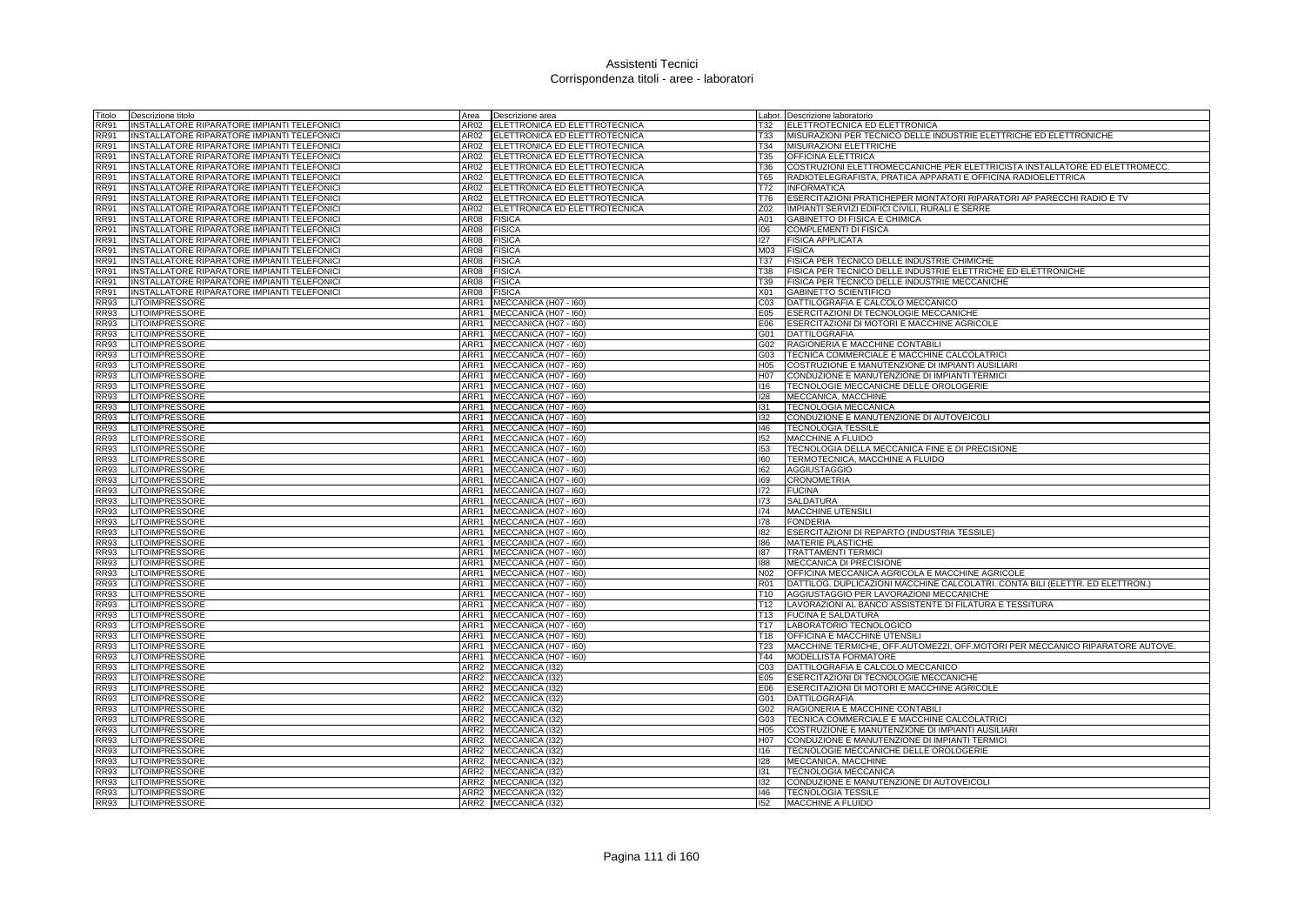| Titolo      | Descrizione titolo    | Area             | Descrizione area                  |                  | Labor. Descrizione laboratorio                                                 |
|-------------|-----------------------|------------------|-----------------------------------|------------------|--------------------------------------------------------------------------------|
| <b>RR93</b> | <b>LITOIMPRESSORE</b> | ARR <sub>2</sub> | <b>MECCANICA (I32</b>             | 153              | TECNOLOGIA DELLA MECCANICA FINE E DI PRECISIONE                                |
| <b>RR93</b> | <b>LITOIMPRESSORE</b> | ARR <sub>2</sub> | MECCANICA (I32)                   | 160              | TERMOTECNICA, MACCHINE A FLUIDO                                                |
| <b>RR93</b> | LITOIMPRESSORE        | ARR2             | MECCANICA (I32)                   | 162              | AGGIUSTAGGIO                                                                   |
| <b>RR93</b> | LITOIMPRESSORE        |                  | ARR2 MECCANICA (I32)              | 169              | <b>CRONOMETRIA</b>                                                             |
| <b>RR93</b> | LITOIMPRESSORE        | ARR2             | MECCANICA (I32)                   | 172              | <b>FUCINA</b>                                                                  |
| <b>RR93</b> | LITOIMPRESSORE        | ARR <sub>2</sub> | MECCANICA (I32)                   | 173              | SALDATURA                                                                      |
| <b>RR93</b> | <b>LITOIMPRESSORE</b> | ARR2             | MECCANICA (I32)                   | 174              | <b>MACCHINE UTENSILI</b>                                                       |
| <b>RR93</b> | LITOIMPRESSORE        | ARR <sub>2</sub> | MECCANICA (I32)                   | 178              | <b>FONDERIA</b>                                                                |
| RR93        | LITOIMPRESSORE        | ARR <sub>2</sub> | MECCANICA (132)                   | 182              | ESERCITAZIONI DI REPARTO (INDUSTRIA TESSILE)                                   |
| <b>RR93</b> | <b>LITOIMPRESSORE</b> | ARR <sub>2</sub> | MECCANICA (132)                   | 186              | MATERIE PLASTICHE                                                              |
| <b>RR93</b> | LITOIMPRESSORE        | ARR <sub>2</sub> | MECCANICA (I32)                   | 187              | TRATTAMENTI TERMICI                                                            |
| <b>RR93</b> | <b>LITOIMPRESSORE</b> |                  | ARR2 MECCANICA (I32)              | 188              | MECCANICA DI PRECISIONE                                                        |
| <b>RR93</b> | LITOIMPRESSORE        | ARR2             | MECCANICA (I32)                   | N <sub>02</sub>  | OFFICINA MECCANICA AGRICOLA E MACCHINE AGRICOLE                                |
| <b>RR93</b> | LITOIMPRESSORE        | ARR2             | MECCANICA (I32)                   | R01              | DATTILOG. DUPLICAZIONI MACCHINE CALCOLATRI. CONTA BILI (ELETTR. ED ELETTRON.)  |
| <b>RR93</b> | LITOIMPRESSORE        | ARR <sub>2</sub> | MECCANICA (I32)                   | T <sub>10</sub>  | AGGIUSTAGGIO PER LAVORAZIONI MECCANICHE                                        |
| <b>RR93</b> | LITOIMPRESSORE        | ARR <sub>2</sub> | MECCANICA (132)                   | T <sub>12</sub>  |                                                                                |
| <b>RR93</b> |                       | ARR <sub>2</sub> |                                   | T <sub>13</sub>  | LAVORAZIONI AL BANCO ASSISTENTE DI FILATURA E TESSITURA                        |
|             | LITOIMPRESSORE        |                  | MECCANICA (I32)                   |                  | <b>FUCINA E SALDATURA</b>                                                      |
| <b>RR93</b> | LITOIMPRESSORE        | ARR2             | MECCANICA (I32)                   | T <sub>17</sub>  | LABORATORIO TECNOLOGICO                                                        |
| <b>RR93</b> | <b>LITOIMPRESSORE</b> | ARR <sub>2</sub> | MECCANICA (I32)                   | T <sub>18</sub>  | OFFICINA E MACCHINE UTENSILI                                                   |
| <b>RR93</b> | LITOIMPRESSORE        | ARR <sub>2</sub> | MECCANICA (I32)                   | T <sub>23</sub>  | MACCHINE TERMICHE, OFF.AUTOMEZZI, OFF.MOTORI PER MECCANICO RIPARATORE AUTOVE.  |
| <b>RR93</b> | <b>LITOIMPRESSORE</b> | ARR2             | MECCANICA (132)                   | T44              | <b>MODELLISTA FORMATORE</b>                                                    |
| <b>RR93</b> | <b>LITOIMPRESSORE</b> |                  | ARR3 MECCANICA (ALTRI LABORATORI) | C <sub>03</sub>  | DATTILOGRAFIA E CALCOLO MECCANICO                                              |
| <b>RR93</b> | LITOIMPRESSORE        | ARR3             | MECCANICA (ALTRI LABORATORI)      | E05              | ESERCITAZIONI DI TECNOLOGIE MECCANICHE                                         |
| <b>RR93</b> | LITOIMPRESSORE        | ARR3             | MECCANICA (ALTRI LABORATORI)      | E06              | ESERCITAZIONI DI MOTORI E MACCHINE AGRICOLE                                    |
| <b>RR93</b> | <b>LITOIMPRESSORE</b> | ARR3             | MECCANICA (ALTRI LABORATORI)      | G01              | <b>DATTILOGRAFIA</b>                                                           |
| <b>RR93</b> | <b>LITOIMPRESSORE</b> | ARR3             | MECCANICA (ALTRI LABORATORI)      | G02              | RAGIONERIA E MACCHINE CONTABILI                                                |
| <b>RR93</b> | LITOIMPRESSORE        | ARR3             | MECCANICA (ALTRI LABORATORI)      | G03              | TECNICA COMMERCIALE E MACCHINE CALCOLATRIC                                     |
| <b>RR93</b> | LITOIMPRESSORE        | ARR3             | MECCANICA (ALTRI LABORATORI)      | H <sub>05</sub>  | COSTRUZIONE E MANUTENZIONE DI IMPIANTI AUSILIARI                               |
| <b>RR93</b> | <b>LITOIMPRESSORE</b> |                  | ARR3 MECCANICA (ALTRI LABORATORI) | H <sub>0</sub> 7 | CONDUZIONE E MANUTENZIONE DI IMPIANTI TERMICI                                  |
| <b>RR93</b> | LITOIMPRESSORE        |                  | ARR3 MECCANICA (ALTRI LABORATORI) | 116              | TECNOLOGIE MECCANICHE DELLE OROLOGERIE                                         |
| <b>RR93</b> | LITOIMPRESSORE        | ARR3             | MECCANICA (ALTRI LABORATORI)      | 128              | MECCANICA, MACCHINE                                                            |
| <b>RR93</b> | <b>LITOIMPRESSORE</b> | ARR3             | MECCANICA (ALTRI LABORATORI)      | 131              | TECNOLOGIA MECCANICA                                                           |
| <b>RR93</b> | <b>LITOIMPRESSORE</b> | ARR3             | MECCANICA (ALTRI LABORATORI)      | 132              | CONDUZIONE E MANUTENZIONE DI AUTOVEICOLI                                       |
| <b>RR93</b> | <b>LITOIMPRESSORE</b> | ARR3             | MECCANICA (ALTRI LABORATORI)      | 146              | <b>TECNOLOGIA TESSILE</b>                                                      |
| <b>RR93</b> | LITOIMPRESSORE        |                  | ARR3 MECCANICA (ALTRI LABORATORI) | 152              | MACCHINE A FLUIDO                                                              |
| <b>RR93</b> | <b>LITOIMPRESSORE</b> | ARR3             | MECCANICA (ALTRI LABORATORI)      | 153              | TECNOLOGIA DELLA MECCANICA FINE E DI PRECISIONE                                |
| <b>RR93</b> | <b>LITOIMPRESSORE</b> | ARR3             | MECCANICA (ALTRI LABORATORI)      | 160              | TERMOTECNICA, MACCHINE A FLUIDO                                                |
| <b>RR93</b> | <b>LITOIMPRESSORE</b> |                  | ARR3 MECCANICA (ALTRI LABORATORI) | 162              | <b>AGGIUSTAGGIO</b>                                                            |
| <b>RR93</b> | <b>LITOIMPRESSORE</b> |                  | ARR3 MECCANICA (ALTRI LABORATORI) | 169              | <b>CRONOMETRIA</b>                                                             |
| <b>RR93</b> | <b>LITOIMPRESSORE</b> | ARR3             | MECCANICA (ALTRI LABORATORI)      | 172              | <b>FUCINA</b>                                                                  |
| <b>RR93</b> | <b>LITOIMPRESSORE</b> | ARR3             | MECCANICA (ALTRI LABORATORI)      | 173              | <b>SALDATURA</b>                                                               |
| <b>RR93</b> | LITOIMPRESSORE        | ARR3             | MECCANICA (ALTRI LABORATORI)      | 174              | MACCHINE UTENSILI                                                              |
| <b>RR93</b> | <b>LITOIMPRESSORE</b> | ARR3             | MECCANICA (ALTRI LABORATORI)      | 178              | <b>FONDERIA</b>                                                                |
| <b>RR93</b> | LITOIMPRESSORE        | ARR3             | MECCANICA (ALTRI LABORATORI)      | 182              | ESERCITAZIONI DI REPARTO (INDUSTRIA TESSILE)                                   |
| <b>RR93</b> | LITOIMPRESSORE        | ARR3             | MECCANICA (ALTRI LABORATORI)      | 186              | <b>MATERIE PLASTICHE</b>                                                       |
| <b>RR93</b> | <b>LITOIMPRESSORE</b> | ARR3             | MECCANICA (ALTRI LABORATORI)      | 187              | <b>TRATTAMENTI TERMICI</b>                                                     |
| <b>RR93</b> | <b>LITOIMPRESSORE</b> |                  | ARR3 MECCANICA (ALTRI LABORATORI) | 188              | MECCANICA DI PRECISIONE                                                        |
| <b>RR93</b> | LITOIMPRESSORE        | ARR3             | MECCANICA (ALTRI LABORATORI)      | N02              | OFFICINA MECCANICA AGRICOLA E MACCHINE AGRICOLE                                |
| <b>RR93</b> | LITOIMPRESSORE        | ARR3             | MECCANICA (ALTRI LABORATORI)      | R01              | DATTILOG. DUPLICAZIONI MACCHINE CALCOLATRI. CONTA BILI (ELETTR. ED ELETTRON.)  |
| <b>RR93</b> | <b>LITOIMPRESSORE</b> | ARR3             | MECCANICA (ALTRI LABORATORI)      | T10              | AGGIUSTAGGIO PER LAVORAZIONI MECCANICHE                                        |
| <b>RR93</b> | <b>LITOIMPRESSORE</b> | ARR3             | MECCANICA (ALTRI LABORATORI)      | T <sub>12</sub>  | LAVORAZIONI AL BANCO ASSISTENTE DI FILATURA E TESSITURA                        |
| <b>RR93</b> | <b>LITOIMPRESSORE</b> | ARR3             | MECCANICA (ALTRI LABORATORI)      | T13              | <b>FUCINA E SALDATURA</b>                                                      |
| <b>RR93</b> | LITOIMPRESSORE        | ARR3             | MECCANICA (ALTRI LABORATORI)      | T <sub>17</sub>  | LABORATORIO TECNOLOGICO                                                        |
| <b>RR93</b> | <b>LITOIMPRESSORE</b> | ARR3             | MECCANICA (ALTRI LABORATORI)      | T <sub>18</sub>  | OFFICINA E MACCHINE UTENSILI                                                   |
| <b>RR93</b> | <b>LITOIMPRESSORE</b> | ARR3             | MECCANICA (ALTRI LABORATORI)      | T <sub>23</sub>  | MACCHINE TERMICHE, OFF.AUTOMEZZI, OFF.MOTORI PER MECCANICO RIPARATORE AUTOVE.  |
| <b>RR93</b> | LITOIMPRESSORE        | ARR3             | MECCANICA (ALTRI LABORATORI)      | T44              | MODELLISTA FORMATORE                                                           |
| <b>RR93</b> | LITOIMPRESSORE        | AR13             | <b>GRAFICA ED INCISIONE</b>       | T01              | FOTOINCISIONE, RIPROD. FOTOGRAFICA, FOTORITOCCO, FOTOLITOGRAFIA PER FOTOINCIS. |
| <b>RR93</b> | LITOIMPRESSORE        | AR13             | <b>GRAFICA ED INCISIONE</b>       | T02              | ESERCITAZIONI PRATICHE PER FOTOLITOGRAFO E PER LITOIMPRESSORE                  |
| <b>RR93</b> | LITOIMPRESSORE        | AR13             | <b>GRAFICA ED INCISIONE</b>       | T04              | COMPOSIZIONE A MANO E MONTAGGI                                                 |
| <b>RR93</b> | LITOIMPRESSORE        | AR13             | <b>GRAFICA ED INCISIONE</b>       | <b>T05</b>       | ESERCITAZIONI PRATICHE PER TIPOIMPRESSORE E TIPOCOMPOSITORE                    |
| <b>RR93</b> | LITOIMPRESSORE        | AR13             | GRAFICA ED INCISIONE              | Y11              | <b>ARTI GRAFICHE</b>                                                           |
| <b>RR93</b> | <b>LITOIMPRESSORE</b> | AR13             | <b>GRAFICA ED INCISIONE</b>       | Y30              | <b>CALCOGRAFIA</b>                                                             |
| <b>RR93</b> | LITOIMPRESSORE        | AR13             | <b>GRAFICA ED INCISIONE</b>       | Y31              | <b>LITOGRAFIA</b>                                                              |
| <b>RR93</b> | <b>LITOIMPRESSORE</b> | AR13             | <b>GRAFICA ED INCISIONE</b>       | Y32              | <b>XILOGRAFIA</b>                                                              |
| <b>RR94</b> | <b>LIUTAIO</b>        |                  | AR12 ARCHITETTURA ED ARREDAMENTO  | C <sub>06</sub>  | TECNICA PROFESSIONALE ED ESERCITAZIONI PRATICHE DI ADDETTA ALLA VETRINA        |
| <b>RR94</b> | LIUTAIO               |                  | AR12 ARCHITETTURA ED ARREDAMENTO  | 163              | <b>FALEGNAMERIA</b>                                                            |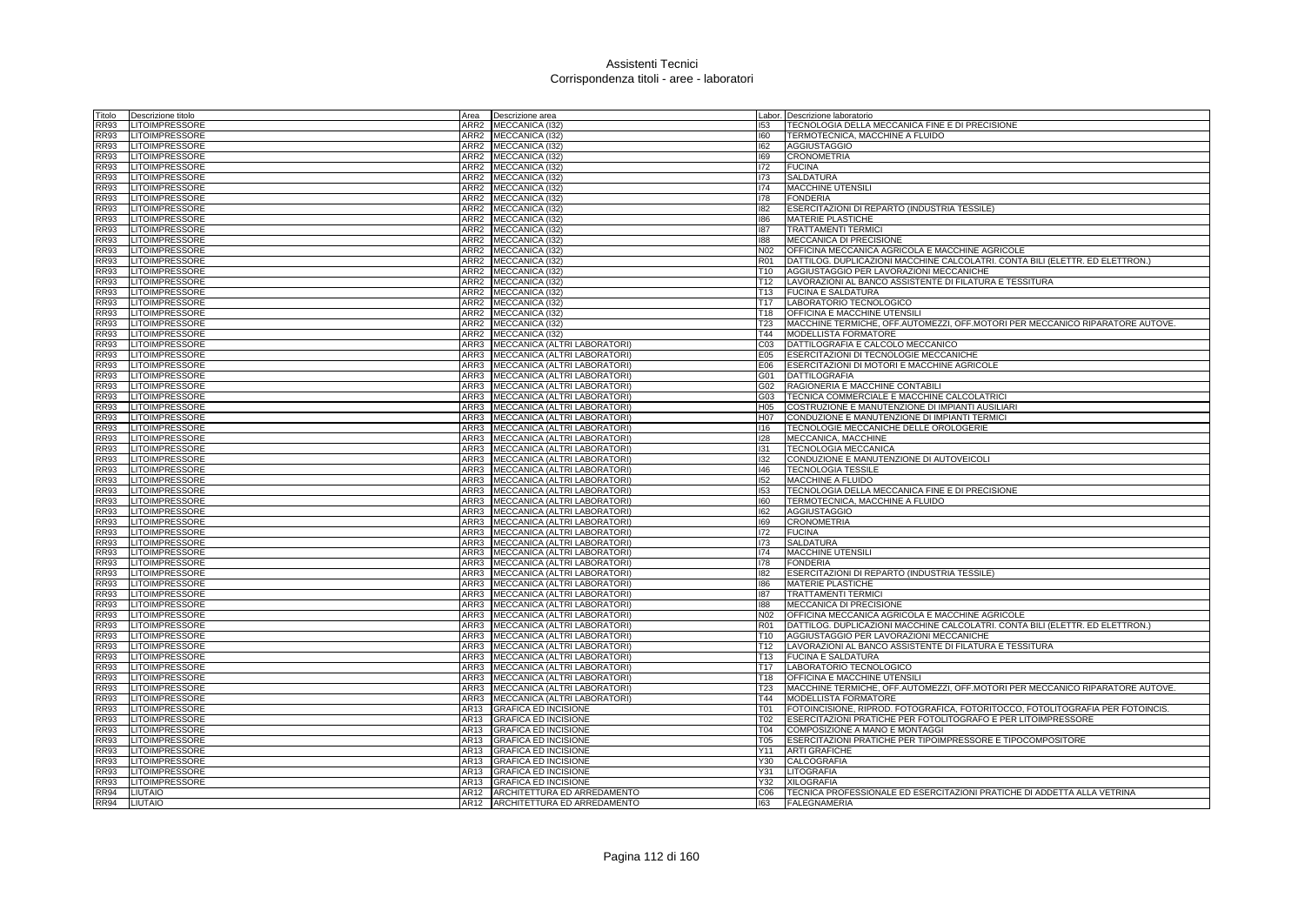| Titolo                     | Descrizione titolo                          | Area             | Descrizione area                               |                        | Labor. Descrizione laboratorio                                                                    |
|----------------------------|---------------------------------------------|------------------|------------------------------------------------|------------------------|---------------------------------------------------------------------------------------------------|
| <b>RR94</b>                | LIUTAIO                                     | AR12             | ARCHITETTURA ED ARREDAMENTO                    | <b>S08</b>             | TECNICA PROFESSIONALE PER DISEGNATRICE GRAFICO-PUBBLICITARIA                                      |
| <b>RR94</b>                | <b>LIUTAIO</b>                              | AR12             | ARCHITETTURA ED ARREDAMENTO                    | <b>T48</b>             | LABORATORI E REPARTI DI LAVORAZIONE NELLA QUALIFICA ATIPICA DI LIUTAI                             |
| <b>RR94</b>                | <b>LIUTAIO</b>                              | AR12             | ARCHITETTURA ED ARREDAMENTO                    | T49                    | LAVORAZIONE NELLA QUALIFICA ATIPICA DI LAVORAZIONE DEL MOBILE                                     |
| <b>RR94</b>                | <b>LIUTAIO</b>                              | AR12             | ARCHITETTURA ED ARREDAMENTO                    | Y01                    | ARTE DEL LEGNO                                                                                    |
| <b>RR94</b>                | LIUTAIO                                     | AR12             | ARCHITETTURA ED ARREDAMENTO                    | Y07                    | DISEGNATORI DI ARCHITETTURA ED ARREDAMENTO                                                        |
| <b>RR94</b>                | <b>LIUTAIO</b>                              | AR12             | ARCHITETTURA ED ARREDAMENTO                    | Y15                    | ARREDAMENTO                                                                                       |
| <b>RR94</b>                | LIUTAIO                                     | AR12             | ARCHITETTURA ED ARREDAMENTO                    | Y16                    | <b>DISEGNATORI DI ARCHITETTURA</b>                                                                |
| <b>RR94</b>                | <b>LIUTAIO</b>                              | AR12             | ARCHITETTURA ED ARREDAMENTO                    | Y25                    | <b>SCENOTECNICA</b>                                                                               |
| <b>RR94</b>                | <b>LIUTAIO</b>                              | AR12             | ARCHITETTURA ED ARREDAMENTO                    | Y27                    | <b>ARTE DEL MOBILE</b>                                                                            |
| <b>RR95</b>                | SPECIALISTA DEL MARMO IN ORNATO-DECORAZIONE | AR36             | <b>PLASTICA</b>                                | <b>T50</b>             | LAVORAZIONE NELLA QUALIFICA ATIPICA DI LAVORAZIONE DEL MARMO                                      |
| <b>RR95</b>                | SPECIALISTA DEL MARMO IN ORNATO-DECORAZIONE | AR36             | <b>PLASTICA</b>                                | Y10                    | DECORAZIONE PLASTICA                                                                              |
| <b>RR95</b>                | SPECIALISTA DEL MARMO IN ORNATO-DECORAZIONE | AR36             | <b>PLASTICA</b>                                | Y37                    | ARTE DELL'ALABASTRO                                                                               |
| <b>RR97</b>                | MECCANICO ARMAIOLO                          | ARR1<br>ARR1     | MECCANICA (H07 - I60)<br>MECCANICA (H07 - I60) | C <sub>03</sub>        | DATTILOGRAFIA E CALCOLO MECCANICO<br>ESERCITAZIONI DI TECNOLOGIE MECCANICHE                       |
| <b>RR97</b><br><b>RR97</b> | MECCANICO ARMAIOLO<br>MECCANICO ARMAIOLO    | ARR1             | MECCANICA (H07 - I60)                          | E05<br>E06             | ESERCITAZIONI DI MOTORI E MACCHINE AGRICOLE                                                       |
| <b>RR97</b>                | MECCANICO ARMAIOLO                          | ARR1             | MECCANICA (H07 - I60)                          | G01                    | DATTILOGRAFIA                                                                                     |
| <b>RR97</b>                | MECCANICO ARMAIOLO                          | ARR1             | MECCANICA (H07 - I60)                          | G02                    | RAGIONERIA E MACCHINE CONTABILI                                                                   |
| <b>RR97</b>                | MECCANICO ARMAIOLO                          | ARR1             | MECCANICA (H07 - I60)                          | G03                    | TECNICA COMMERCIALE E MACCHINE CALCOLATRICI                                                       |
| <b>RR97</b>                | MECCANICO ARMAIOLO                          | ARR1             | MECCANICA (H07 - I60)                          | H05                    | COSTRUZIONE E MANUTENZIONE DI IMPIANTI AUSILIARI                                                  |
| <b>RR97</b>                | <b>MECCANICO ARMAIOLO</b>                   |                  | ARR1 MECCANICA (H07 - 160)                     | H <sub>0</sub> 7       | CONDUZIONE E MANUTENZIONE DI IMPIANTI TERMICI                                                     |
| <b>RR97</b>                | MECCANICO ARMAIOLO                          |                  | ARR1 MECCANICA (H07 - 160)                     | 116                    | TECNOLOGIE MECCANICHE DELLE OROLOGERIE                                                            |
| <b>RR97</b>                | MECCANICO ARMAIOLO                          | ARR1             | MECCANICA (H07 - I60)                          | 128                    | MECCANICA, MACCHINE                                                                               |
| <b>RR97</b>                | MECCANICO ARMAIOLO                          | ARR1             | MECCANICA (H07 - I60)                          | 131                    | TECNOLOGIA MECCANICA                                                                              |
| <b>RR97</b>                | MECCANICO ARMAIOLO                          | ARR1             | MECCANICA (H07 - I60)                          | 132                    | CONDUZIONE E MANUTENZIONE DI AUTOVEICOLI                                                          |
| <b>RR97</b>                | MECCANICO ARMAIOLO                          | ARR1             | MECCANICA (H07 - I60)                          | 146                    | <b>TECNOLOGIA TESSILE</b>                                                                         |
| <b>RR97</b>                | MECCANICO ARMAIOLO                          | ARR1             | MECCANICA (H07 - I60)                          | 152                    | MACCHINE A FLUIDO                                                                                 |
| <b>RR97</b>                | MECCANICO ARMAIOLO                          | ARR1             | MECCANICA (H07 - I60)                          | 153                    | TECNOLOGIA DELLA MECCANICA FINE E DI PRECISIONE                                                   |
| <b>RR97</b>                | MECCANICO ARMAIOLO                          | ARR1             | MECCANICA (H07 - I60)                          | 160                    | TERMOTECNICA, MACCHINE A FLUIDO                                                                   |
| <b>RR97</b>                | MECCANICO ARMAIOLO                          |                  | ARR1 MECCANICA (H07 - 160)                     | 162                    | <b>AGGIUSTAGGIO</b>                                                                               |
| <b>RR97</b>                | MECCANICO ARMAIOLO                          | ARR1             | MECCANICA (H07 - I60)                          | 169                    | <b>CRONOMETRIA</b>                                                                                |
| <b>RR97</b>                | MECCANICO ARMAIOLO                          | ARR1             | MECCANICA (H07 - I60)                          | 172                    | <b>FUCINA</b>                                                                                     |
| <b>RR97</b>                | MECCANICO ARMAIOLO                          | ARR1             | MECCANICA (H07 - 160)                          | 173                    | <b>SALDATURA</b>                                                                                  |
| <b>RR97</b>                | MECCANICO ARMAIOLO                          | ARR1             | MECCANICA (H07 - I60)                          | 174                    | <b>MACCHINE UTENSILI</b>                                                                          |
| <b>RR97</b>                | MECCANICO ARMAIOLO                          | ARR1             | MECCANICA (H07 - I60)                          | 178                    | <b>FONDERIA</b><br>ESERCITAZIONI DI REPARTO (INDUSTRIA TESSILE)                                   |
| <b>RR97</b><br><b>RR97</b> | MECCANICO ARMAIOLO<br>MECCANICO ARMAIOLO    | ARR1<br>ARR1     | MECCANICA (H07 - I60)<br>MECCANICA (H07 - I60) | 182<br>186             | MATERIE PLASTICHE                                                                                 |
| <b>RR97</b>                | MECCANICO ARMAIOLO                          | ARR1             | MECCANICA (H07 - I60)                          | 187                    | <b>TRATTAMENTI TERMICI</b>                                                                        |
| <b>RR97</b>                | MECCANICO ARMAIOLO                          | ARR1             | MECCANICA (H07 - I60)                          | 188                    | MECCANICA DI PRECISIONE                                                                           |
| <b>RR97</b>                | MECCANICO ARMAIOLO                          | ARR1             | MECCANICA (H07 - I60)                          | N <sub>02</sub>        | OFFICINA MECCANICA AGRICOLA E MACCHINE AGRICOLE                                                   |
| <b>RR97</b>                | MECCANICO ARMAIOLO                          | ARR1             | MECCANICA (H07 - I60)                          | <b>R01</b>             | DATTILOG. DUPLICAZIONI MACCHINE CALCOLATRI. CONTA BILI (ELETTR. ED ELETTRON.)                     |
| <b>RR97</b>                | MECCANICO ARMAIOLO                          | ARR1             | MECCANICA (H07 - I60)                          | T10                    | AGGIUSTAGGIO PER LAVORAZIONI MECCANICHE                                                           |
| <b>RR97</b>                | MECCANICO ARMAIOLO                          | ARR1             | MECCANICA (H07 - I60)                          | T <sub>12</sub>        | LAVORAZIONI AL BANCO ASSISTENTE DI FILATURA E TESSITURA                                           |
| <b>RR97</b>                | MECCANICO ARMAIOLO                          | ARR1             | MECCANICA (H07 - I60)                          | T13                    | <b>FUCINA E SALDATURA</b>                                                                         |
| <b>RR97</b>                | MECCANICO ARMAIOLO                          | ARR1             | MECCANICA (H07 - I60)                          | T17                    | LABORATORIO TECNOLOGICO                                                                           |
| <b>RR97</b>                | MECCANICO ARMAIOLO                          | ARR1             | MECCANICA (H07 - I60)                          | T <sub>18</sub>        | OFFICINA E MACCHINE UTENSILI                                                                      |
| <b>RR97</b>                | MECCANICO ARMAIOLO                          | ARR1             | MECCANICA (H07 - I60)                          | T <sub>23</sub>        | MACCHINE TERMICHE, OFF.AUTOMEZZI, OFF.MOTORI PER MECCANICO RIPARATORE AUTOVE.                     |
| <b>RR97</b>                | MECCANICO ARMAIOLO                          |                  | ARR1 MECCANICA (H07 - 160)                     | T44                    | MODELLISTA FORMATORE                                                                              |
| <b>RR97</b>                | MECCANICO ARMAIOLO                          | ARR2             | MECCANICA (132)                                | CO <sub>3</sub>        | DATTILOGRAFIA E CALCOLO MECCANICO                                                                 |
| <b>RR97</b>                | MECCANICO ARMAIOLO                          | ARR <sub>2</sub> | MECCANICA (I32)                                | E05                    | ESERCITAZIONI DI TECNOLOGIE MECCANICHE                                                            |
| <b>RR97</b>                | MECCANICO ARMAIOLO                          | ARR2             | MECCANICA (I32)                                | E06                    | ESERCITAZIONI DI MOTORI E MACCHINE AGRICOLE                                                       |
| <b>RR97</b>                | MECCANICO ARMAIOLO                          | ARR2             | MECCANICA (I32)                                | G01                    | DATTILOGRAFIA                                                                                     |
| <b>RR97</b>                | MECCANICO ARMAIOLO                          | ARR2             | MECCANICA (I32)                                | G02                    | RAGIONERIA E MACCHINE CONTABILI                                                                   |
| <b>RR97</b>                | MECCANICO ARMAIOLO                          | ARR <sub>2</sub> | MECCANICA (I32)                                | G03                    | TECNICA COMMERCIALE E MACCHINE CALCOLATRICI                                                       |
| <b>RR97</b><br><b>RR97</b> | MECCANICO ARMAIOLO<br>MECCANICO ARMAIOLO    | ARR2             | ARR2 MECCANICA (I32)<br>MECCANICA (132)        | H <sub>05</sub><br>H07 | COSTRUZIONE E MANUTENZIONE DI IMPIANTI AUSILIARI<br>CONDUZIONE E MANUTENZIONE DI IMPIANTI TERMICI |
|                            | MECCANICO ARMAIOLO                          |                  | ARR2 MECCANICA (I32)                           | 116                    | TECNOLOGIE MECCANICHE DELLE OROLOGERIE                                                            |
| <b>RR97</b><br><b>RR97</b> | MECCANICO ARMAIOLO                          | ARR2             | MECCANICA (I32)                                | 128                    | MECCANICA, MACCHINE                                                                               |
| <b>RR97</b>                | MECCANICO ARMAIOLO                          | ARR2             | MECCANICA (I32)                                | 131                    | <b>TECNOLOGIA MECCANICA</b>                                                                       |
| <b>RR97</b>                | MECCANICO ARMAIOLO                          | ARR2             | MECCANICA (I32)                                | 132                    | CONDUZIONE E MANUTENZIONE DI AUTOVEICOLI                                                          |
| <b>RR97</b>                | MECCANICO ARMAIOLO                          |                  | ARR2 MECCANICA (I32)                           | 146                    | <b>TECNOLOGIA TESSILE</b>                                                                         |
| <b>RR97</b>                | MECCANICO ARMAIOLO                          | ARR2             | MECCANICA (132)                                | 152                    | <b>MACCHINE A FLUIDO</b>                                                                          |
| <b>RR97</b>                | MECCANICO ARMAIOLO                          | ARR <sub>2</sub> | MECCANICA (I32)                                | 153                    | TECNOLOGIA DELLA MECCANICA FINE E DI PRECISIONE                                                   |
| <b>RR97</b>                | MECCANICO ARMAIOLO                          |                  | ARR2 MECCANICA (132)                           | 160                    | TERMOTECNICA, MACCHINE A FLUIDO                                                                   |
| <b>RR97</b>                | MECCANICO ARMAIOLO                          |                  | ARR2 MECCANICA (132)                           | 162                    | <b>AGGIUSTAGGIO</b>                                                                               |
| <b>RR97</b>                | MECCANICO ARMAIOLO                          |                  | ARR2 MECCANICA (I32)                           | 169                    | <b>CRONOMETRIA</b>                                                                                |
| <b>RR97</b>                | <b>MECCANICO ARMAIOLO</b>                   |                  | ARR2 MECCANICA (132)                           | 172                    | <b>FUCINA</b>                                                                                     |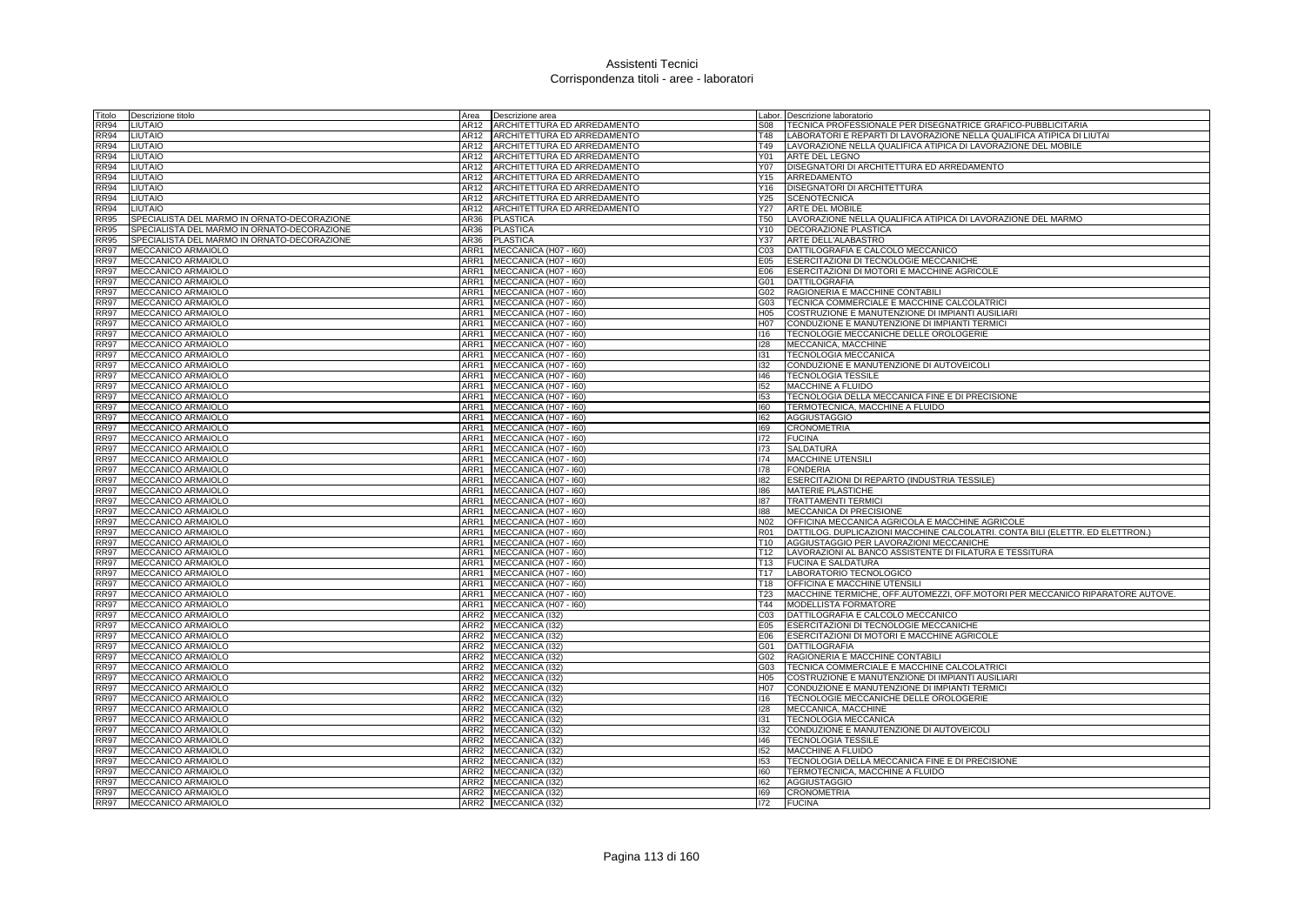| Titolo                     | Descrizione titolo                       | Area         | Descrizione area                                             |                 | Labor. Descrizione laboratorio                                                     |
|----------------------------|------------------------------------------|--------------|--------------------------------------------------------------|-----------------|------------------------------------------------------------------------------------|
| RR97                       | MECCANICO ARMAIOLO                       | ARR2         | MECCANICA (132)                                              | 173             | <b>SALDATURA</b>                                                                   |
| <b>RR97</b>                | MECCANICO ARMAIOLO                       |              | ARR2 MECCANICA (I32)                                         | 174             | MACCHINE UTENSILI                                                                  |
| RR97                       | MECCANICO ARMAIOLO                       | ARR2         | MECCANICA (132)                                              | 178             | <b>FONDERIA</b>                                                                    |
| RR97                       | MECCANICO ARMAIOLO                       |              | ARR2 MECCANICA (I32)                                         | 182             | ESERCITAZIONI DI REPARTO (INDUSTRIA TESSILE)                                       |
| <b>RR97</b>                | MECCANICO ARMAIOLO                       | ARR2         | MECCANICA (I32)                                              | 186             | <b>MATERIE PLASTICHE</b>                                                           |
| <b>RR97</b>                | MECCANICO ARMAIOLO                       | ARR2         | MECCANICA (I32)                                              | 187             | <b>TRATTAMENTI TERMICI</b>                                                         |
| <b>RR97</b>                | MECCANICO ARMAIOLO                       | ARR2         | MECCANICA (I32)                                              | 188             | MECCANICA DI PRECISIONE                                                            |
| RR97                       | MECCANICO ARMAIOLO                       |              | ARR2 MECCANICA (I32)                                         | N02             | OFFICINA MECCANICA AGRICOLA E MACCHINE AGRICOLE                                    |
| <b>RR97</b>                | MECCANICO ARMAIOLO                       | ARR2         | MECCANICA (I32)                                              | <b>R01</b>      | DATTILOG. DUPLICAZIONI MACCHINE CALCOLATRI. CONTA BILI (ELETTR. ED ELETTRON.)      |
| <b>RR97</b>                | MECCANICO ARMAIOLO                       | ARR2         | MECCANICA (I32)                                              | T <sub>10</sub> | AGGIUSTAGGIO PER LAVORAZIONI MECCANICHE                                            |
| <b>RR97</b>                | MECCANICO ARMAIOLO                       |              | ARR2 MECCANICA (I32)                                         | T <sub>12</sub> | LAVORAZIONI AL BANCO ASSISTENTE DI FILATURA E TESSITURA                            |
| <b>RR97</b>                | MECCANICO ARMAIOLO                       |              | ARR2 MECCANICA (I32)                                         | T <sub>13</sub> | <b>FUCINA E SALDATURA</b>                                                          |
| <b>RR97</b>                | MECCANICO ARMAIOLO                       |              | ARR2 MECCANICA (I32)                                         | T <sub>17</sub> | LABORATORIO TECNOLOGICO                                                            |
| <b>RR97</b>                | MECCANICO ARMAIOLO                       | ARR2         | MECCANICA (I32)                                              | T <sub>18</sub> | OFFICINA E MACCHINE UTENSILI                                                       |
| <b>RR97</b>                | MECCANICO ARMAIOLO                       | ARR2         | MECCANICA (I32)                                              | <b>T23</b>      | MACCHINE TERMICHE, OFF.AUTOMEZZI, OFF.MOTORI PER MECCANICO RIPARATORE AUTOVE.      |
| RR97                       | MECCANICO ARMAIOLO                       |              | ARR2 MECCANICA (I32)                                         | T44             | <b>MODELLISTA FORMATORE</b>                                                        |
| RR97                       | MECCANICO ARMAIOLO                       |              | ARR3 MECCANICA (ALTRI LABORATORI)                            | C <sub>03</sub> | DATTILOGRAFIA E CALCOLO MECCANICO                                                  |
| <b>RR97</b>                | MECCANICO ARMAIOLO                       | ARR3         | MECCANICA (ALTRI LABORATORI)                                 | E05             | ESERCITAZIONI DI TECNOLOGIE MECCANICHE                                             |
| <b>RR97</b>                | MECCANICO ARMAIOLO                       | ARR3         | MECCANICA (ALTRI LABORATORI)                                 | E06             | ESERCITAZIONI DI MOTORI E MACCHINE AGRICOLE                                        |
| RR97                       | MECCANICO ARMAIOLO                       |              | ARR3 MECCANICA (ALTRI LABORATORI)                            | G01             | <b>DATTILOGRAFIA</b>                                                               |
| <b>RR97</b>                | MECCANICO ARMAIOLO                       |              | ARR3 MECCANICA (ALTRI LABORATORI)                            | G02             | RAGIONERIA E MACCHINE CONTABILI                                                    |
| <b>RR97</b>                | MECCANICO ARMAIOLO                       | ARR3         | MECCANICA (ALTRI LABORATORI)                                 | G03             | TECNICA COMMERCIALE E MACCHINE CALCOLATRIC                                         |
| <b>RR97</b>                | MECCANICO ARMAIOLO                       | ARR3         | MECCANICA (ALTRI LABORATORI)                                 | H05             | COSTRUZIONE E MANUTENZIONE DI IMPIANTI AUSILIARI                                   |
| <b>RR97</b>                | MECCANICO ARMAIOLO                       | ARR3         | MECCANICA (ALTRI LABORATORI)                                 | H07             | CONDUZIONE E MANUTENZIONE DI IMPIANTI TERMICI                                      |
| <b>RR97</b>                | MECCANICO ARMAIOLO                       | ARR3         | MECCANICA (ALTRI LABORATORI)                                 | 116             | TECNOLOGIE MECCANICHE DELLE OROLOGERIE                                             |
| <b>RR97</b>                | MECCANICO ARMAIOLO                       | ARR3         | MECCANICA (ALTRI LABORATORI)                                 | 128             | MECCANICA, MACCHINE                                                                |
| <b>RR97</b>                | MECCANICO ARMAIOLO                       | ARR3         | MECCANICA (ALTRI LABORATORI)                                 | 131             | <b>TECNOLOGIA MECCANICA</b>                                                        |
| <b>RR97</b>                | MECCANICO ARMAIOLO                       | ARR3         | MECCANICA (ALTRI LABORATORI)                                 | 132             | CONDUZIONE E MANUTENZIONE DI AUTOVEICOLI                                           |
| <b>RR97</b>                | <b>MECCANICO ARMAIOLO</b>                | ARR3         | MECCANICA (ALTRI LABORATORI)                                 | 146             | <b>TECNOLOGIA TESSILE</b>                                                          |
| <b>RR97</b>                | MECCANICO ARMAIOLO                       | ARR3<br>ARR3 | <b>MECCANICA (ALTRI LABORATORI)</b>                          | 152             | <b>MACCHINE A FLUIDO</b>                                                           |
| <b>RR97</b><br><b>RR97</b> | MECCANICO ARMAIOLO<br>MECCANICO ARMAIOLO | ARR3         | MECCANICA (ALTRI LABORATORI)                                 | 153<br>160      | TECNOLOGIA DELLA MECCANICA FINE E DI PRECISIONE<br>TERMOTECNICA, MACCHINE A FLUIDO |
|                            |                                          |              | MECCANICA (ALTRI LABORATORI)                                 | 162             |                                                                                    |
| RR97                       | MECCANICO ARMAIOLO                       | ARR3         | MECCANICA (ALTRI LABORATORI)                                 | 169             | <b>AGGIUSTAGGIO</b>                                                                |
| RR97<br>RR97               | MECCANICO ARMAIOLO<br>MECCANICO ARMAIOLO | ARR3<br>ARR3 | MECCANICA (ALTRI LABORATORI)<br>MECCANICA (ALTRI LABORATORI) | 172             | <b>CRONOMETRIA</b><br><b>FUCINA</b>                                                |
| <b>RR97</b>                | MECCANICO ARMAIOLO                       | ARR3         | MECCANICA (ALTRI LABORATORI)                                 | 173             | <b>SALDATURA</b>                                                                   |
| <b>RR97</b>                | MECCANICO ARMAIOLO                       |              | ARR3 MECCANICA (ALTRI LABORATORI)                            | 174             | MACCHINE UTENSILI                                                                  |
| RR97                       | MECCANICO ARMAIOLO                       |              | ARR3 MECCANICA (ALTRI LABORATORI)                            | 178             | <b>FONDERIA</b>                                                                    |
| <b>RR97</b>                | MECCANICO ARMAIOLO                       | ARR3         | MECCANICA (ALTRI LABORATORI)                                 | 182             | ESERCITAZIONI DI REPARTO (INDUSTRIA TESSILE)                                       |
| <b>RR97</b>                | MECCANICO ARMAIOLO                       | ARR3         | MECCANICA (ALTRI LABORATORI)                                 | 186             | MATERIE PLASTICHE                                                                  |
| <b>RR97</b>                | MECCANICO ARMAIOLO                       | ARR3         | MECCANICA (ALTRI LABORATORI)                                 | 187             | <b>TRATTAMENTI TERMIC</b>                                                          |
| RR97                       | MECCANICO ARMAIOLO                       |              | ARR3 MECCANICA (ALTRI LABORATORI)                            | 188             | MECCANICA DI PRECISIONE                                                            |
| RR97                       | MECCANICO ARMAIOLO                       | ARR3         | MECCANICA (ALTRI LABORATORI)                                 | N02             | OFFICINA MECCANICA AGRICOLA E MACCHINE AGRICOLE                                    |
| <b>RR97</b>                | MECCANICO ARMAIOLO                       | ARR3         | MECCANICA (ALTRI LABORATORI)                                 | <b>R01</b>      | DATTILOG. DUPLICAZIONI MACCHINE CALCOLATRI. CONTA BILI (ELETTR. ED ELETTRON.)      |
| <b>RR97</b>                | MECCANICO ARMAIOLO                       | ARR3         | MECCANICA (ALTRI LABORATORI)                                 | T <sub>10</sub> | AGGIUSTAGGIO PER LAVORAZIONI MECCANICHE                                            |
| RR97                       | MECCANICO ARMAIOLO                       |              | ARR3 MECCANICA (ALTRI LABORATORI)                            | T <sub>12</sub> | LAVORAZIONI AL BANCO ASSISTENTE DI FILATURA E TESSITURA                            |
| RR97                       | MECCANICO ARMAIOLO                       | ARR3         | MECCANICA (ALTRI LABORATORI)                                 | T <sub>13</sub> | <b>FUCINA E SALDATURA</b>                                                          |
| <b>RR97</b>                | MECCANICO ARMAIOLO                       | ARR3         | MECCANICA (ALTRI LABORATORI)                                 | T <sub>17</sub> | LABORATORIO TECNOLOGICO                                                            |
| <b>RR97</b>                | <b>MECCANICO ARMAIOLO</b>                | ARR3         | MECCANICA (ALTRI LABORATORI)                                 | <b>T18</b>      | OFFICINA E MACCHINE UTENSILI                                                       |
| RR97                       | MECCANICO ARMAIOLO                       | ARR3         | MECCANICA (ALTRI LABORATORI)                                 | T <sub>23</sub> | MACCHINE TERMICHE, OFF.AUTOMEZZI, OFF.MOTORI PER MECCANICO RIPARATORE AUTOVE.      |
| RR97                       | MECCANICO ARMAIOLO                       | ARR3         | MECCANICA (ALTRI LABORATORI)                                 | T44             | <b>MODELLISTA FORMATORE</b>                                                        |
| <b>RR98</b>                | <b>MECCANICO FRESATORE</b>               | ARR1         | MECCANICA (H07 - I60)                                        | CO <sub>3</sub> | DATTILOGRAFIA E CALCOLO MECCANICO                                                  |
| <b>RR98</b>                | <b>MECCANICO FRESATORE</b>               | ARR1         | MECCANICA (H07 - I60)                                        | E05             | ESERCITAZIONI DI TECNOLOGIE MECCANICHE                                             |
| RR98                       | <b>MECCANICO FRESATORE</b>               | ARR1         | MECCANICA (H07 - I60)                                        | E06             | ESERCITAZIONI DI MOTORI E MACCHINE AGRICOLE                                        |
| <b>RR98</b>                | <b>MECCANICO FRESATORE</b>               | ARR1         | MECCANICA (H07 - I60)                                        | G01             | <b>DATTILOGRAFIA</b>                                                               |
| <b>RR98</b>                | MECCANICO FRESATORE                      | ARR1         | MECCANICA (H07 - I60)                                        | G02             | RAGIONERIA E MACCHINE CONTABILI                                                    |
| <b>RR98</b>                | MECCANICO FRESATORE                      | ARR1         | MECCANICA (H07 - I60)                                        | G03             | TECNICA COMMERCIALE E MACCHINE CALCOLATRICI                                        |
| <b>RR98</b>                | MECCANICO FRESATORE                      | ARR1         | MECCANICA (H07 - I60)                                        | H05             | COSTRUZIONE E MANUTENZIONE DI IMPIANTI AUSILIARI                                   |
| <b>RR98</b>                | <b>MECCANICO FRESATORE</b>               | ARR1         | MECCANICA (H07 - I60)                                        | H07             | CONDUZIONE E MANUTENZIONE DI IMPIANTI TERMICI                                      |
| <b>RR98</b>                | MECCANICO FRESATORE                      | ARR1         | MECCANICA (H07 - I60)                                        | 116             | TECNOLOGIE MECCANICHE DELLE OROLOGERIE                                             |
| <b>RR98</b>                | <b>MECCANICO FRESATORE</b>               | ARR1         | MECCANICA (H07 - I60)                                        | 128             | MECCANICA, MACCHINE                                                                |
| <b>RR98</b>                | MECCANICO FRESATORE                      | ARR1         | MECCANICA (H07 - I60)                                        | 131             | <b>TECNOLOGIA MECCANICA</b>                                                        |
| <b>RR98</b>                | MECCANICO FRESATORE                      | ARR1         | MECCANICA (H07 - I60)                                        | 132             | CONDUZIONE E MANUTENZIONE DI AUTOVEICOLI                                           |
| <b>RR98</b>                | MECCANICO FRESATORE                      | ARR1         | MECCANICA (H07 - I60)                                        | 146             | <b>TECNOLOGIA TESSILE</b>                                                          |
| <b>RR98</b>                | <b>MECCANICO FRESATORE</b>               | ARR1         | MECCANICA (H07 - I60)                                        | 152             | <b>MACCHINE A FLUIDO</b>                                                           |
| <b>RR98</b>                | MECCANICO FRESATORE                      |              | ARR1 MECCANICA (H07 - 160)                                   | 153             | TECNOLOGIA DELLA MECCANICA FINE E DI PRECISIONE                                    |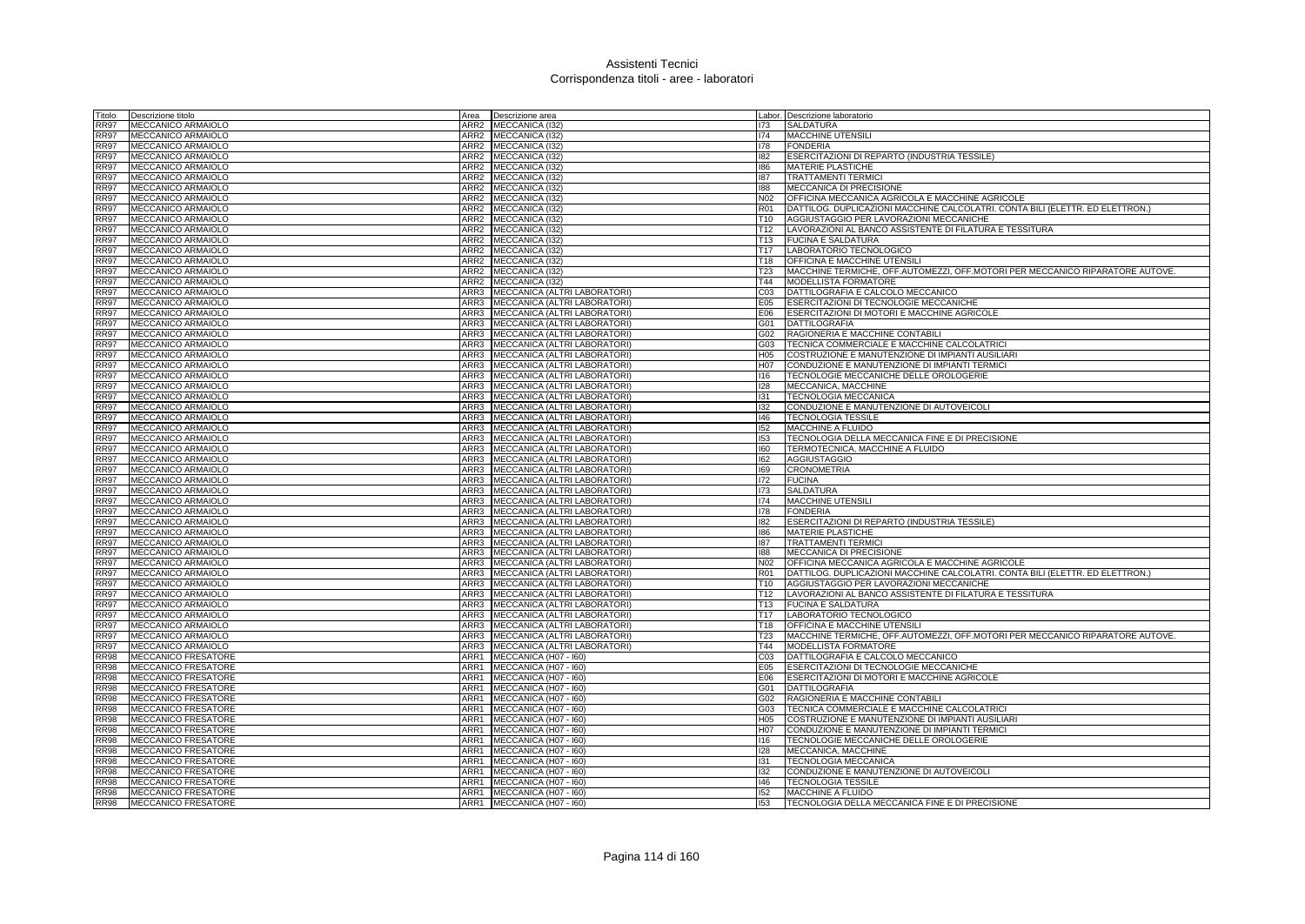| Titolo      | Descrizione titolo         | Area | Descrizione area                  |                 | Labor. Descrizione laboratorio                                                |
|-------------|----------------------------|------|-----------------------------------|-----------------|-------------------------------------------------------------------------------|
| <b>RR98</b> | MECCANICO FRESATORE        |      | ARR1 MECCANICA (H07 - I60)        | 160             | TERMOTECNICA, MACCHINE A FLUIDO                                               |
| <b>RR98</b> | <b>MECCANICO FRESATORE</b> |      | ARR1 MECCANICA (H07 - 160)        | 162             | <b>AGGIUSTAGGIO</b>                                                           |
| <b>RR98</b> | <b>MECCANICO FRESATORE</b> |      | ARR1 MECCANICA (H07 - 160)        | 169             | CRONOMETRIA                                                                   |
| <b>RR98</b> | MECCANICO FRESATORE        |      | ARR1 MECCANICA (H07 - 160)        | 172             | <b>FUCINA</b>                                                                 |
| <b>RR98</b> | MECCANICO FRESATORE        |      | ARR1 MECCANICA (H07 - I60)        | 173             | SALDATURA                                                                     |
| <b>RR98</b> | MECCANICO FRESATORE        |      | ARR1 MECCANICA (H07 - 160)        | 174             | <b>MACCHINE UTENSILI</b>                                                      |
| <b>RR98</b> | <b>MECCANICO FRESATORE</b> |      | ARR1 MECCANICA (H07 - 160)        | 178             | <b>FONDERIA</b>                                                               |
| <b>RR98</b> | MECCANICO FRESATORE        |      | ARR1 MECCANICA (H07 - 160)        | 182             | ESERCITAZIONI DI REPARTO (INDUSTRIA TESSILE)                                  |
| <b>RR98</b> | MECCANICO FRESATORE        |      | ARR1 MECCANICA (H07 - I60)        | 186             | MATERIE PLASTICHE                                                             |
| <b>RR98</b> | <b>MECCANICO FRESATORE</b> | ARR1 | MECCANICA (H07 - I60)             | 187             | <b>TRATTAMENTI TERMICI</b>                                                    |
| <b>RR98</b> | MECCANICO FRESATORE        | ARR1 | MECCANICA (H07 - 160)             | 188             | MECCANICA DI PRECISIONE                                                       |
| <b>RR98</b> | <b>MECCANICO FRESATORE</b> |      | ARR1 MECCANICA (H07 - I60)        | N02             | OFFICINA MECCANICA AGRICOLA E MACCHINE AGRICOLE                               |
| <b>RR98</b> | MECCANICO FRESATORE        |      | ARR1 MECCANICA (H07 - 160)        | <b>R01</b>      | DATTILOG. DUPLICAZIONI MACCHINE CALCOLATRI. CONTA BILI (ELETTR. ED ELETTRON.) |
| <b>RR98</b> |                            | ARR1 |                                   |                 |                                                                               |
|             | <b>MECCANICO FRESATORE</b> |      | MECCANICA (H07 - I60)             | T <sub>10</sub> | AGGIUSTAGGIO PER LAVORAZIONI MECCANICHE                                       |
| <b>RR98</b> | MECCANICO FRESATORE        | ARR1 | MECCANICA (H07 - 160)             | T12             | LAVORAZIONI AL BANCO ASSISTENTE DI FILATURA E TESSITURA                       |
| <b>RR98</b> | MECCANICO FRESATORE        | ARR1 | MECCANICA (H07 - I60)             | T <sub>13</sub> | <b>FUCINA E SALDATURA</b>                                                     |
| <b>RR98</b> | MECCANICO FRESATORE        | ARR1 | MECCANICA (H07 - I60)             | T <sub>17</sub> | LABORATORIO TECNOLOGICO                                                       |
| <b>RR98</b> | <b>MECCANICO FRESATORE</b> | ARR1 | MECCANICA (H07 - I60)             | T18             | OFFICINA E MACCHINE UTENSIL                                                   |
| <b>RR98</b> | <b>MECCANICO FRESATORE</b> |      | ARR1 MECCANICA (H07 - 160)        | T <sub>23</sub> | MACCHINE TERMICHE, OFF.AUTOMEZZI, OFF.MOTORI PER MECCANICO RIPARATORE AUTOVE. |
| <b>RR98</b> | <b>MECCANICO FRESATORE</b> |      | ARR1 MECCANICA (H07 - I60)        | T44             | MODELLISTA FORMATORE                                                          |
| <b>RR98</b> | <b>MECCANICO FRESATORE</b> |      | ARR2 MECCANICA (132)              | CO <sub>3</sub> | DATTILOGRAFIA E CALCOLO MECCANICO                                             |
| <b>RR98</b> | MECCANICO FRESATORE        |      | ARR2 MECCANICA (I32)              | E05             | ESERCITAZIONI DI TECNOLOGIE MECCANICHE                                        |
| <b>RR98</b> | <b>MECCANICO FRESATORE</b> |      | ARR2 MECCANICA (I32)              | E06             | ESERCITAZIONI DI MOTORI E MACCHINE AGRICOLE                                   |
| <b>RR98</b> | MECCANICO FRESATORE        |      | ARR2 MECCANICA (I32)              | G01             | DATTILOGRAFIA                                                                 |
| <b>RR98</b> | MECCANICO FRESATORE        |      | ARR2 MECCANICA (I32)              | G02             | RAGIONERIA E MACCHINE CONTABILI                                               |
| <b>RR98</b> | MECCANICO FRESATORE        |      | ARR2 MECCANICA (I32)              | G03             | TECNICA COMMERCIALE E MACCHINE CALCOLATRICI                                   |
| <b>RR98</b> | <b>MECCANICO FRESATORE</b> |      | ARR2 MECCANICA (I32)              | H <sub>05</sub> | COSTRUZIONE E MANUTENZIONE DI IMPIANTI AUSILIARI                              |
| <b>RR98</b> | MECCANICO FRESATORE        |      | ARR2 MECCANICA (I32)              | H07             | CONDUZIONE E MANUTENZIONE DI IMPIANTI TERMICI                                 |
| <b>RR98</b> | <b>MECCANICO FRESATORE</b> |      | ARR2 MECCANICA (132)              | 116             | TECNOLOGIE MECCANICHE DELLE OROLOGERIE                                        |
| <b>RR98</b> | <b>MECCANICO FRESATORE</b> |      | ARR2 MECCANICA (I32)              | 128             | MECCANICA, MACCHINE                                                           |
| <b>RR98</b> | <b>MECCANICO FRESATORE</b> |      | ARR2 MECCANICA (I32)              | 131             | <b>TECNOLOGIA MECCANICA</b>                                                   |
| <b>RR98</b> | <b>MECCANICO FRESATORE</b> |      | ARR2 MECCANICA (I32)              | 132             | CONDUZIONE E MANUTENZIONE DI AUTOVEICOLI                                      |
| <b>RR98</b> | <b>MECCANICO FRESATORE</b> |      | ARR2 MECCANICA (I32)              | 146             | <b>TECNOLOGIA TESSILE</b>                                                     |
| <b>RR98</b> | MECCANICO FRESATORE        |      | ARR2 MECCANICA (I32)              | 152             | MACCHINE A FLUIDO                                                             |
| <b>RR98</b> | MECCANICO FRESATORE        |      | ARR2 MECCANICA (I32)              | <b>I53</b>      | TECNOLOGIA DELLA MECCANICA FINE E DI PRECISIONE                               |
| <b>RR98</b> | MECCANICO FRESATORE        |      | ARR2 MECCANICA (I32)              | 160             | TERMOTECNICA, MACCHINE A FLUIDO                                               |
| <b>RR98</b> | <b>MECCANICO FRESATORE</b> |      | ARR2 MECCANICA (I32)              | 162             | <b>AGGIUSTAGGIO</b>                                                           |
| <b>RR98</b> | <b>MECCANICO FRESATORE</b> |      | ARR2 MECCANICA (132)              | 169             | <b>CRONOMETRIA</b>                                                            |
| <b>RR98</b> | <b>MECCANICO FRESATORE</b> |      |                                   | 172             | <b>FUCINA</b>                                                                 |
|             |                            |      | ARR2 MECCANICA (I32)              |                 | <b>SALDATURA</b>                                                              |
| <b>RR98</b> | MECCANICO FRESATORE        |      | ARR2 MECCANICA (I32)              | 173             |                                                                               |
| <b>RR98</b> | <b>MECCANICO FRESATORE</b> |      | ARR2 MECCANICA (I32)              | 174             | <b>MACCHINE UTENSILI</b>                                                      |
| <b>RR98</b> | MECCANICO FRESATORE        |      | ARR2 MECCANICA (I32)              | 178             | <b>FONDERIA</b>                                                               |
| <b>RR98</b> | <b>MECCANICO FRESATORE</b> |      | ARR2 MECCANICA (I32)              | 182             | ESERCITAZIONI DI REPARTO (INDUSTRIA TESSILE)                                  |
| <b>RR98</b> | MECCANICO FRESATORE        |      | ARR2 MECCANICA (I32)              | 186             | MATERIE PLASTICHE                                                             |
| <b>RR98</b> | MECCANICO FRESATORE        | ARR2 | MECCANICA (I32)                   | 187             | <b>TRATTAMENTI TERMICI</b>                                                    |
| <b>RR98</b> | MECCANICO FRESATORE        |      | ARR2 MECCANICA (I32)              | 188             | MECCANICA DI PRECISIONE                                                       |
| <b>RR98</b> | <b>MECCANICO FRESATORE</b> |      | ARR2 MECCANICA (I32)              | N02             | OFFICINA MECCANICA AGRICOLA E MACCHINE AGRICOLE                               |
| <b>RR98</b> | <b>MECCANICO FRESATORE</b> |      | ARR2 MECCANICA (I32)              | R01             | DATTILOG. DUPLICAZIONI MACCHINE CALCOLATRI. CONTA BILI (ELETTR. ED ELETTRON.) |
| <b>RR98</b> | MECCANICO FRESATORE        |      | ARR2 MECCANICA (I32)              | T <sub>10</sub> | AGGIUSTAGGIO PER LAVORAZIONI MECCANICHE                                       |
| <b>RR98</b> | <b>MECCANICO FRESATORE</b> |      | ARR2 MECCANICA (I32)              | T <sub>12</sub> | LAVORAZIONI AL BANCO ASSISTENTE DI FILATURA E TESSITURA                       |
| <b>RR98</b> | MECCANICO FRESATORE        |      | ARR2 MECCANICA (I32)              | T <sub>13</sub> | <b>FUCINA E SALDATURA</b>                                                     |
| <b>RR98</b> | <b>MECCANICO FRESATORE</b> |      | ARR2 MECCANICA (I32)              | T <sub>17</sub> | LABORATORIO TECNOLOGICO                                                       |
| <b>RR98</b> | MECCANICO FRESATORE        |      | ARR2 MECCANICA (I32)              | T <sub>18</sub> | OFFICINA E MACCHINE UTENSILI                                                  |
| <b>RR98</b> | <b>MECCANICO FRESATORE</b> |      | ARR2 MECCANICA (I32)              | <b>T23</b>      | MACCHINE TERMICHE, OFF.AUTOMEZZI, OFF.MOTORI PER MECCANICO RIPARATORE AUTOVE. |
| <b>RR98</b> | <b>MECCANICO FRESATORE</b> |      | ARR2 MECCANICA (132)              | T44             | <b>MODELLISTA FORMATORE</b>                                                   |
| <b>RR98</b> | MECCANICO FRESATORE        |      | ARR3 MECCANICA (ALTRI LABORATORI) | CO <sub>3</sub> | DATTILOGRAFIA E CALCOLO MECCANICO                                             |
| <b>RR98</b> | <b>MECCANICO FRESATORE</b> |      | ARR3 MECCANICA (ALTRI LABORATORI) | E05             | ESERCITAZIONI DI TECNOLOGIE MECCANICHE                                        |
| <b>RR98</b> | MECCANICO FRESATORE        | ARR3 | MECCANICA (ALTRI LABORATORI)      | E06             | ESERCITAZIONI DI MOTORI E MACCHINE AGRICOLE                                   |
| <b>RR98</b> | MECCANICO FRESATORE        | ARR3 | MECCANICA (ALTRI LABORATORI)      | G01             | <b>DATTILOGRAFIA</b>                                                          |
| <b>RR98</b> | <b>MECCANICO FRESATORE</b> | ARR3 | MECCANICA (ALTRI LABORATORI)      | G02             | RAGIONERIA E MACCHINE CONTABILI                                               |
| <b>RR98</b> | <b>MECCANICO FRESATORE</b> | ARR3 | MECCANICA (ALTRI LABORATORI)      | G03             | TECNICA COMMERCIALE E MACCHINE CALCOLATRIC                                    |
| <b>RR98</b> | <b>MECCANICO FRESATORE</b> | ARR3 | MECCANICA (ALTRI LABORATORI)      | H <sub>05</sub> | COSTRUZIONE E MANUTENZIONE DI IMPIANTI AUSILIARI                              |
| <b>RR98</b> | MECCANICO FRESATORE        |      | ARR3 MECCANICA (ALTRI LABORATORI) | H07             | CONDUZIONE E MANUTENZIONE DI IMPIANTI TERMICI                                 |
| <b>RR98</b> | MECCANICO FRESATORE        |      | ARR3 MECCANICA (ALTRI LABORATORI) | 116             | TECNOLOGIE MECCANICHE DELLE OROLOGERIE                                        |
| <b>RR98</b> | <b>MECCANICO FRESATORE</b> |      | ARR3 MECCANICA (ALTRI LABORATORI) | 128             | MECCANICA, MACCHINE                                                           |
| <b>RR98</b> | <b>MECCANICO FRESATORE</b> |      | ARR3 MECCANICA (ALTRI LABORATORI) | 131             | <b>TECNOLOGIA MECCANICA</b>                                                   |
|             |                            |      |                                   |                 |                                                                               |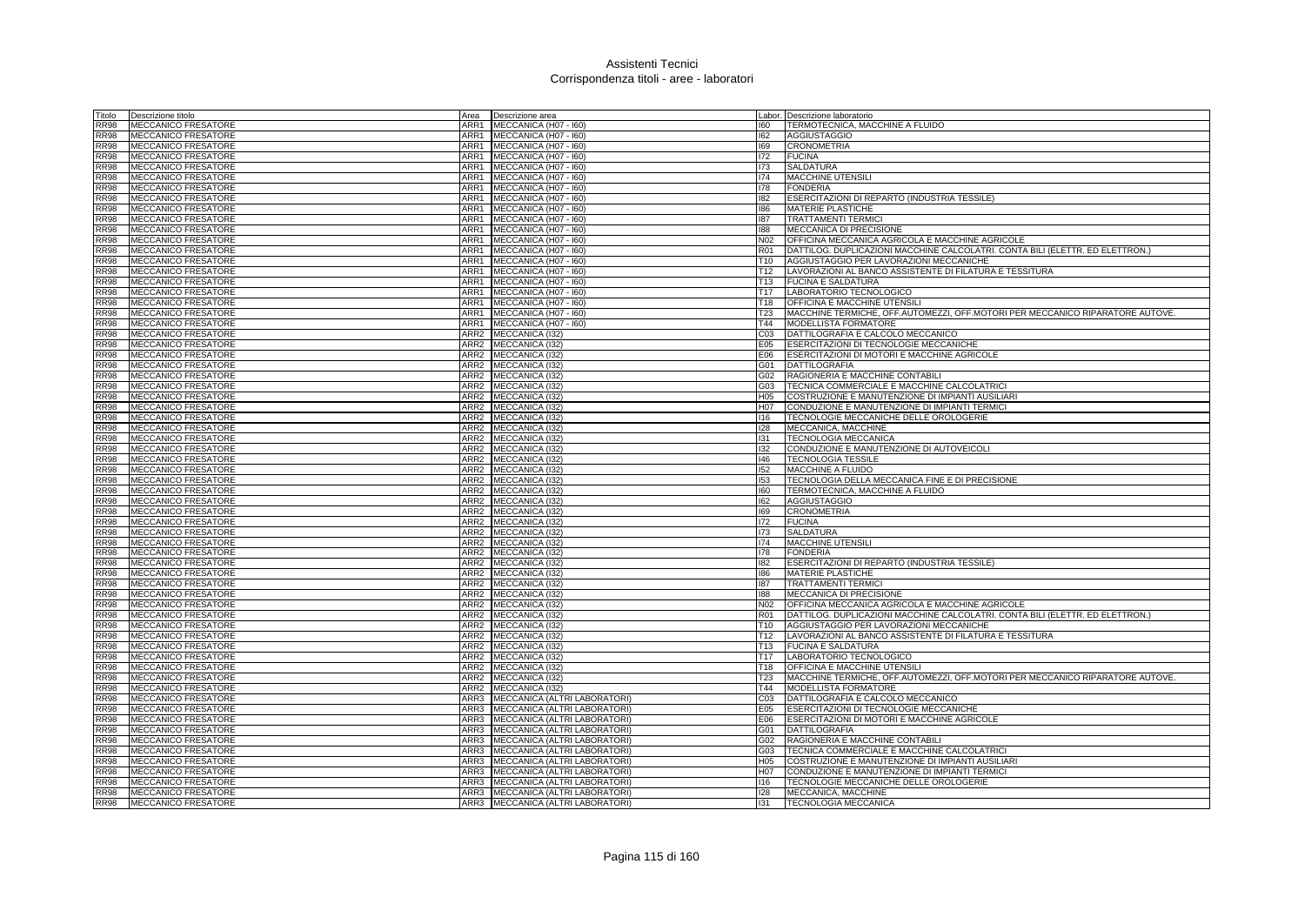| Fitolo                     | Descrizione titolo                                                                                                         | Area             | Descrizione area                                             |                               | Labor. Descrizione laboratorio                                                                                                   |
|----------------------------|----------------------------------------------------------------------------------------------------------------------------|------------------|--------------------------------------------------------------|-------------------------------|----------------------------------------------------------------------------------------------------------------------------------|
| <b>RR98</b>                | MECCANICO FRESATORE                                                                                                        | ARR3             | <b>MECCANICA (ALTRI LABORATORI)</b>                          | 132                           | CONDUZIONE E MANUTENZIONE DI AUTOVEICOLI                                                                                         |
| <b>RR98</b>                | <b>MECCANICO FRESATORE</b>                                                                                                 | ARR3             | MECCANICA (ALTRI LABORATORI)                                 | 146                           | <b>TECNOLOGIA TESSILE</b>                                                                                                        |
| <b>RR98</b>                | MECCANICO FRESATORE                                                                                                        | ARR3             | MECCANICA (ALTRI LABORATORI)                                 | 152                           | <b>MACCHINE A FLUIDO</b>                                                                                                         |
| <b>RR98</b>                | MECCANICO FRESATORE                                                                                                        | ARR3             | MECCANICA (ALTRI LABORATORI)                                 | 153                           | TECNOLOGIA DELLA MECCANICA FINE E DI PRECISIONE                                                                                  |
| <b>RR98</b>                | MECCANICO FRESATORE                                                                                                        | ARR3             | MECCANICA (ALTRI LABORATORI)                                 | 160                           | TERMOTECNICA, MACCHINE A FLUIDO                                                                                                  |
| <b>RR98</b>                | <b>MECCANICO FRESATORE</b>                                                                                                 | ARR3             | MECCANICA (ALTRI LABORATORI)                                 | 162                           | <b>AGGIUSTAGGIO</b>                                                                                                              |
| RR98                       | MECCANICO FRESATORE                                                                                                        | ARR3             | MECCANICA (ALTRI LABORATORI)                                 | 169                           | <b>CRONOMETRIA</b>                                                                                                               |
| RR98                       | <b>MECCANICO FRESATORE</b>                                                                                                 | ARR3             | MECCANICA (ALTRI LABORATORI)                                 | 172                           | <b>FUCINA</b>                                                                                                                    |
| <b>RR98</b>                | <b>MECCANICO FRESATORE</b>                                                                                                 | ARR3             | MECCANICA (ALTRI LABORATORI)                                 | 173                           | <b>SALDATURA</b>                                                                                                                 |
| <b>RR98</b>                | <b>MECCANICO FRESATORE</b>                                                                                                 | ARR3             | MECCANICA (ALTRI LABORATORI)                                 | 174                           | <b>MACCHINE UTENSILI</b>                                                                                                         |
| <b>RR98</b>                | MECCANICO FRESATORE                                                                                                        | ARR3             | MECCANICA (ALTRI LABORATORI)                                 | 178                           | <b>FONDERIA</b>                                                                                                                  |
| RR98                       | MECCANICO FRESATORE                                                                                                        | ARR3             | MECCANICA (ALTRI LABORATORI)                                 | 182                           | ESERCITAZIONI DI REPARTO (INDUSTRIA TESSILE)                                                                                     |
| <b>RR98</b>                | MECCANICO FRESATORE                                                                                                        | ARR3             | MECCANICA (ALTRI LABORATORI)                                 | 186                           | <b>MATERIE PLASTICHE</b>                                                                                                         |
| <b>RR98</b>                | MECCANICO FRESATORE                                                                                                        | ARR3             | MECCANICA (ALTRI LABORATORI)                                 | 187                           | <b>TRATTAMENTI TERMIC</b>                                                                                                        |
| <b>RR98</b><br><b>RR98</b> | MECCANICO FRESATORE                                                                                                        | ARR3<br>ARR3     | MECCANICA (ALTRI LABORATORI)                                 | 188<br>N02                    | MECCANICA DI PRECISIONE                                                                                                          |
| RR98                       | <b>MECCANICO FRESATORE</b><br>MECCANICO FRESATORE                                                                          | ARR3             | MECCANICA (ALTRI LABORATORI)<br>MECCANICA (ALTRI LABORATORI) |                               | OFFICINA MECCANICA AGRICOLA E MACCHINE AGRICOLE<br>DATTILOG. DUPLICAZIONI MACCHINE CALCOLATRI. CONTA BILI (ELETTR. ED ELETTRON.) |
| <b>RR98</b>                | <b>MECCANICO FRESATORE</b>                                                                                                 | ARR3             | MECCANICA (ALTRI LABORATORI)                                 | <b>R01</b><br>T <sub>10</sub> | AGGIUSTAGGIO PER LAVORAZIONI MECCANICHE                                                                                          |
| <b>RR98</b>                | <b>MECCANICO FRESATORE</b>                                                                                                 | ARR3             | MECCANICA (ALTRI LABORATORI)                                 | T12                           | LAVORAZIONI AL BANCO ASSISTENTE DI FILATURA E TESSITURA                                                                          |
| <b>RR98</b>                | MECCANICO FRESATORE                                                                                                        |                  | ARR3 MECCANICA (ALTRI LABORATORI)                            | T <sub>13</sub>               | <b>FUCINA E SALDATURA</b>                                                                                                        |
| <b>RR98</b>                | MECCANICO FRESATORE                                                                                                        | ARR3             | MECCANICA (ALTRI LABORATORI)                                 | T <sub>17</sub>               | LABORATORIO TECNOLOGICO                                                                                                          |
| <b>RR98</b>                | MECCANICO FRESATORE                                                                                                        | ARR3             | MECCANICA (ALTRI LABORATORI                                  | T <sub>18</sub>               | <b>OFFICINA E MACCHINE UTENSIL</b>                                                                                               |
| <b>RR98</b>                | MECCANICO FRESATORE                                                                                                        | ARR3             | MECCANICA (ALTRI LABORATORI)                                 | T <sub>23</sub>               | MACCHINE TERMICHE, OFF.AUTOMEZZI, OFF.MOTORI PER MECCANICO RIPARATORE AUTOVE.                                                    |
| <b>RR98</b>                | MECCANICO FRESATORE                                                                                                        | ARR3             | MECCANICA (ALTRI LABORATORI)                                 | T44                           | MODELLISTA FORMATORE                                                                                                             |
| RR99                       | MECCANICO IMP. DISTRIBUZ. GAS E FLUIDI E CONDUTTORI CALDAIE                                                                | ARR1             | MECCANICA (H07 - I60)                                        | C <sub>03</sub>               | DATTILOGRAFIA E CALCOLO MECCANICC                                                                                                |
| <b>RR99</b>                | MECCANICO IMP. DISTRIBUZ. GAS E FLUIDI E CONDUTTORI CALDAIE                                                                | ARR1             | MECCANICA (H07 - I60)                                        | E05                           | ESERCITAZIONI DI TECNOLOGIE MECCANICHE                                                                                           |
| <b>RR99</b>                | MECCANICO IMP. DISTRIBUZ. GAS E FLUIDI E CONDUTTORI CALDAIE                                                                | ARR1             | MECCANICA (H07 - I60)                                        | E06                           | ESERCITAZIONI DI MOTORI E MACCHINE AGRICOLE                                                                                      |
| <b>RR99</b>                | MECCANICO IMP. DISTRIBUZ. GAS E FLUIDI E CONDUTTORI CALDAIE                                                                | ARR1             | MECCANICA (H07 - I60)                                        | G01                           | <b>DATTILOGRAFIA</b>                                                                                                             |
| <b>RR99</b>                | MECCANICO IMP. DISTRIBUZ. GAS E FLUIDI E CONDUTTORI CALDAIE                                                                | ARR1             | MECCANICA (H07 - I60)                                        | G02                           | RAGIONERIA E MACCHINE CONTABILI                                                                                                  |
| <b>RR99</b>                | MECCANICO IMP. DISTRIBUZ. GAS E FLUIDI E CONDUTTORI CALDAIE                                                                | ARR1             | MECCANICA (H07 - I60)                                        | G03                           | TECNICA COMMERCIALE E MACCHINE CALCOLATRICI                                                                                      |
| <b>RR99</b>                | MECCANICO IMP. DISTRIBUZ. GAS E FLUIDI E CONDUTTORI CALDAIE                                                                | ARR1             | MECCANICA (H07 - I60)                                        | H <sub>05</sub>               | COSTRUZIONE E MANUTENZIONE DI IMPIANTI AUSILIARI                                                                                 |
| <b>RR99</b>                | MECCANICO IMP. DISTRIBUZ. GAS E FLUIDI E CONDUTTORI CALDAIE                                                                | ARR1             | MECCANICA (H07 - 160)                                        | H <sub>0</sub>                | CONDUZIONE E MANUTENZIONE DI IMPIANTI TERMICI                                                                                    |
| <b>RR99</b>                | MECCANICO IMP. DISTRIBUZ. GAS E FLUIDI E CONDUTTORI CALDAIE                                                                | ARR1             | MECCANICA (H07 - I60)                                        | 116                           | TECNOLOGIE MECCANICHE DELLE OROLOGERIE                                                                                           |
| <b>RR99</b>                | MECCANICO IMP. DISTRIBUZ. GAS E FLUIDI E CONDUTTORI CALDAIE                                                                | ARR1             | MECCANICA (H07 - I60)                                        | 128                           | MECCANICA, MACCHINE                                                                                                              |
| <b>RR99</b>                | MECCANICO IMP. DISTRIBUZ. GAS E FLUIDI E CONDUTTORI CALDAIE                                                                | ARR1             | MECCANICA (H07 - 160)                                        | 131                           | <b>TECNOLOGIA MECCANICA</b>                                                                                                      |
| <b>RR99</b>                | MECCANICO IMP. DISTRIBUZ. GAS E FLUIDI E CONDUTTORI CALDAIE                                                                | ARR1             | MECCANICA (H07 - I60)                                        | 132                           | CONDUZIONE E MANUTENZIONE DI AUTOVEICOLI                                                                                         |
| <b>RR99</b>                | MECCANICO IMP. DISTRIBUZ. GAS E FLUIDI E CONDUTTORI CALDAIE                                                                | ARR1             | MECCANICA (H07 - I60)                                        | 146                           | <b>TECNOLOGIA TESSILE</b>                                                                                                        |
| RR99                       | MECCANICO IMP. DISTRIBUZ. GAS E FLUIDI E CONDUTTORI CALDAIE                                                                | ARR1             | MECCANICA (H07 - I60)                                        | 152                           | <b>MACCHINE A FLUIDO</b>                                                                                                         |
| <b>RR99</b>                | MECCANICO IMP. DISTRIBUZ. GAS E FLUIDI E CONDUTTORI CALDAIE                                                                | ARR1             | MECCANICA (H07 - I60)                                        | 153                           | TECNOLOGIA DELLA MECCANICA FINE E DI PRECISIONE                                                                                  |
| <b>RR99</b>                | MECCANICO IMP. DISTRIBUZ. GAS E FLUIDI E CONDUTTORI CALDAIE                                                                | ARR1             | MECCANICA (H07 - I60)                                        | 160                           | TERMOTECNICA, MACCHINE A FLUIDO                                                                                                  |
| <b>RR99</b>                | MECCANICO IMP. DISTRIBUZ. GAS E FLUIDI E CONDUTTORI CALDAIE                                                                | ARR1             | MECCANICA (H07 - I60)                                        | 162                           | <b>AGGIUSTAGGIO</b>                                                                                                              |
| <b>RR99</b>                | MECCANICO IMP. DISTRIBUZ. GAS E FLUIDI E CONDUTTORI CALDAIE                                                                | ARR1             | MECCANICA (H07 - I60)                                        | 169                           | <b>CRONOMETRIA</b>                                                                                                               |
| RR99                       | MECCANICO IMP. DISTRIBUZ. GAS E FLUIDI E CONDUTTORI CALDAIE                                                                | ARR1             | MECCANICA (H07 - I60)                                        | 172                           | <b>FUCINA</b>                                                                                                                    |
| <b>RR99</b>                | MECCANICO IMP. DISTRIBUZ. GAS E FLUIDI E CONDUTTORI CALDAIE                                                                | ARR1             | MECCANICA (H07 - I60)                                        | 173                           | <b>SALDATURA</b>                                                                                                                 |
| <b>RR99</b>                | MECCANICO IMP. DISTRIBUZ. GAS E FLUIDI E CONDUTTORI CALDAIE                                                                | ARR1             | MECCANICA (H07 - I60)                                        | 174                           | MACCHINE UTENSILI                                                                                                                |
| RR99<br>RR99               | MECCANICO IMP. DISTRIBUZ. GAS E FLUIDI E CONDUTTORI CALDAIE                                                                | ARR1<br>ARR1     | MECCANICA (H07 - I60)                                        | 178<br>182                    | <b>FONDERIA</b>                                                                                                                  |
| <b>RR99</b>                | MECCANICO IMP. DISTRIBUZ. GAS E FLUIDI E CONDUTTORI CALDAIE<br>MECCANICO IMP. DISTRIBUZ. GAS E FLUIDI E CONDUTTORI CALDAIE | ARR1             | MECCANICA (H07 - I60)<br>MECCANICA (H07 - I60)               | 186                           | ESERCITAZIONI DI REPARTO (INDUSTRIA TESSILE)<br><b>MATERIE PLASTICHE</b>                                                         |
| <b>RR99</b>                | MECCANICO IMP. DISTRIBUZ. GAS E FLUIDI E CONDUTTORI CALDAIE                                                                | ARR1             | MECCANICA (H07 - I60)                                        | 187                           | <b>TRATTAMENTI TERMIC</b>                                                                                                        |
| <b>RR99</b>                | MECCANICO IMP. DISTRIBUZ. GAS E FLUIDI E CONDUTTORI CALDAIE                                                                | ARR1             | MECCANICA (H07 - I60)                                        | 188                           | MECCANICA DI PRECISIONE                                                                                                          |
| <b>RR99</b>                | MECCANICO IMP. DISTRIBUZ. GAS E FLUIDI E CONDUTTORI CALDAIE                                                                | ARR1             | MECCANICA (H07 - I60)                                        | N <sub>02</sub>               | OFFICINA MECCANICA AGRICOLA E MACCHINE AGRICOLE                                                                                  |
| <b>RR99</b>                | MECCANICO IMP. DISTRIBUZ. GAS E FLUIDI E CONDUTTORI CALDAIE                                                                | ARR1             | MECCANICA (H07 - I60)                                        | <b>R01</b>                    | DATTILOG. DUPLICAZIONI MACCHINE CALCOLATRI. CONTA BILI (ELETTR. ED ELETTRON.)                                                    |
| <b>RR99</b>                | MECCANICO IMP. DISTRIBUZ. GAS E FLUIDI E CONDUTTORI CALDAIE                                                                | ARR1             | MECCANICA (H07 - I60)                                        | T <sub>10</sub>               | AGGIUSTAGGIO PER LAVORAZIONI MECCANICHE                                                                                          |
| <b>RR99</b>                | MECCANICO IMP. DISTRIBUZ. GAS E FLUIDI E CONDUTTORI CALDAIE                                                                | ARR1             | MECCANICA (H07 - 160)                                        | T12                           | LAVORAZIONI AL BANCO ASSISTENTE DI FILATURA E TESSITURA                                                                          |
| RR99                       | MECCANICO IMP. DISTRIBUZ. GAS E FLUIDI E CONDUTTORI CALDAIE                                                                | ARR1             | MECCANICA (H07 - I60)                                        | <b>T13</b>                    | <b>FUCINA E SALDATURA</b>                                                                                                        |
| RR99                       | MECCANICO IMP. DISTRIBUZ. GAS E FLUIDI E CONDUTTORI CALDAIE                                                                | ARR1             | MECCANICA (H07 - I60)                                        | T <sub>17</sub>               | LABORATORIO TECNOLOGICO                                                                                                          |
| <b>RR99</b>                | MECCANICO IMP. DISTRIBUZ. GAS E FLUIDI E CONDUTTORI CALDAIE                                                                | ARR1             | MECCANICA (H07 - I60)                                        | T <sub>18</sub>               | <b>OFFICINA E MACCHINE UTENSIL</b>                                                                                               |
| <b>RR99</b>                | MECCANICO IMP. DISTRIBUZ. GAS E FLUIDI E CONDUTTORI CALDAIE                                                                | ARR1             | MECCANICA (H07 - I60)                                        | T23                           | MACCHINE TERMICHE, OFF.AUTOMEZZI, OFF.MOTORI PER MECCANICO RIPARATORE AUTOVE.                                                    |
| <b>RR99</b>                | MECCANICO IMP. DISTRIBUZ. GAS E FLUIDI E CONDUTTORI CALDAIE                                                                | ARR1             | MECCANICA (H07 - I60)                                        | T44                           | <b>MODELLISTA FORMATORE</b>                                                                                                      |
| R899                       | MECCANICO IMP. DISTRIBUZ. GAS E FLUIDI E CONDUTTORI CALDAIE                                                                | ARR2             | MECCANICA (I32)                                              | CO <sub>3</sub>               | DATTILOGRAFIA E CALCOLO MECCANICO                                                                                                |
| RR99                       | MECCANICO IMP. DISTRIBUZ. GAS E FLUIDI E CONDUTTORI CALDAIE                                                                | ARR2             | MECCANICA (132)                                              | E05                           | ESERCITAZIONI DI TECNOLOGIE MECCANICHE                                                                                           |
| <b>RR99</b>                | MECCANICO IMP. DISTRIBUZ. GAS E FLUIDI E CONDUTTORI CALDAIE                                                                | ARR <sub>2</sub> | MECCANICA (I32)                                              | E06                           | ESERCITAZIONI DI MOTORI E MACCHINE AGRICOLE                                                                                      |
| <b>RR99</b>                | MECCANICO IMP. DISTRIBUZ. GAS E FLUIDI E CONDUTTORI CALDAIE                                                                | ARR2             | MECCANICA (I32)                                              | G01                           | <b>DATTILOGRAFIA</b>                                                                                                             |
| RR99                       | MECCANICO IMP. DISTRIBUZ. GAS E FLUIDI E CONDUTTORI CALDAIE                                                                | ARR2             | MECCANICA (132)                                              | G02                           | RAGIONERIA E MACCHINE CONTABILI                                                                                                  |
| <b>RR99</b>                | MECCANICO IMP. DISTRIBUZ. GAS E FLUIDI E CONDUTTORI CALDAIE                                                                |                  | ARR2 MECCANICA (132)                                         | G03                           | TECNICA COMMERCIALE E MACCHINE CALCOLATRICI                                                                                      |
| <b>RR99</b>                | MECCANICO IMP. DISTRIBUZ. GAS E FLUIDI E CONDUTTORI CALDAIE                                                                |                  | ARR2 MECCANICA (I32)                                         | H <sub>05</sub>               | COSTRUZIONE E MANUTENZIONE DI IMPIANTI AUSILIARI                                                                                 |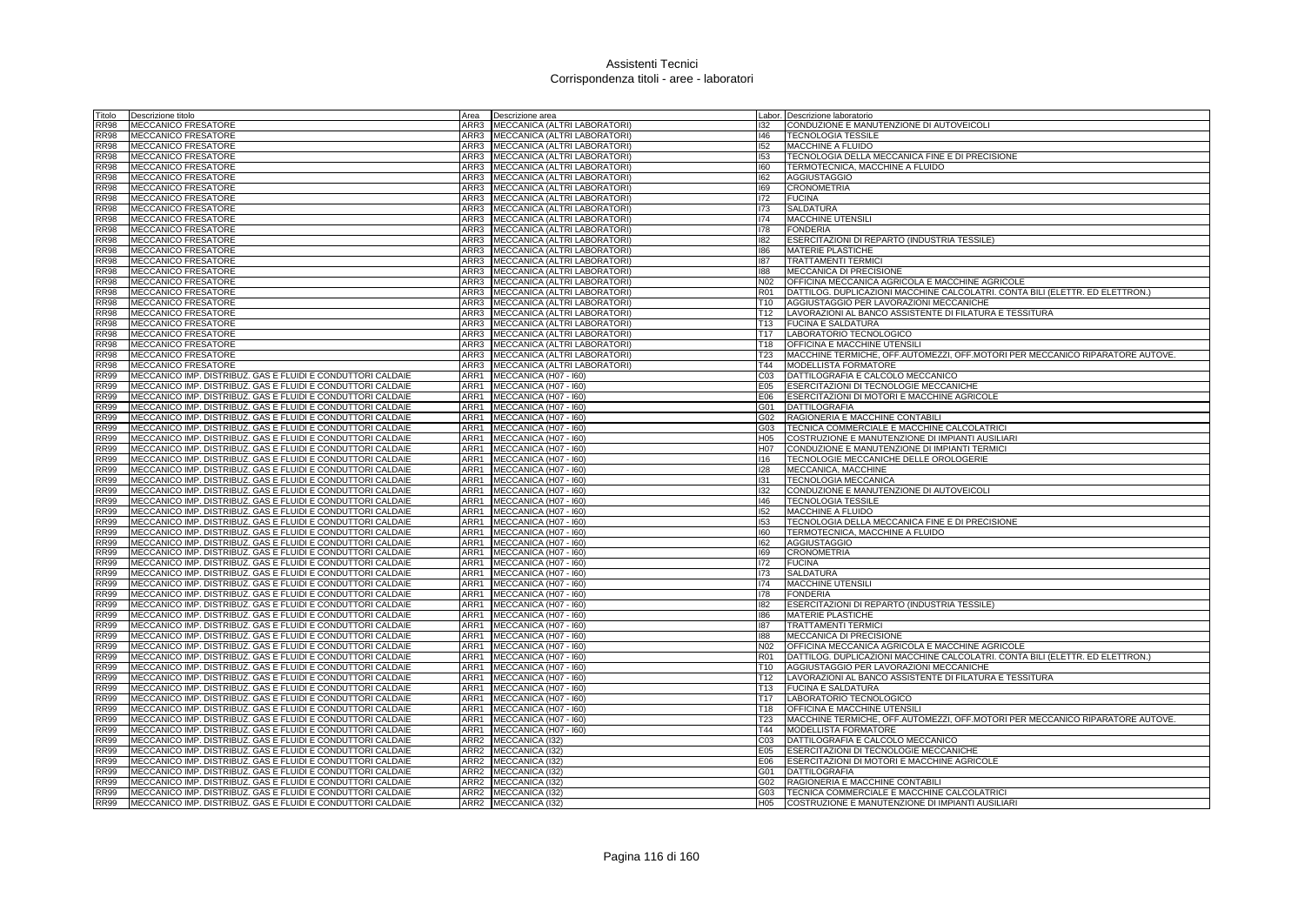| Titolo      | Descrizione titolo                                          | Area             | Descrizione area                  |                 | abor. Descrizione laboratorio                                                 |
|-------------|-------------------------------------------------------------|------------------|-----------------------------------|-----------------|-------------------------------------------------------------------------------|
| <b>RR99</b> | MECCANICO IMP. DISTRIBUZ. GAS E FLUIDI E CONDUTTORI CALDAIE |                  | ARR2 MECCANICA (132)              | H07             | CONDUZIONE E MANUTENZIONE DI IMPIANTI TERMICI                                 |
| <b>RR99</b> | MECCANICO IMP. DISTRIBUZ. GAS E FLUIDI E CONDUTTORI CALDAIE |                  | ARR2 MECCANICA (I32)              | 116             | TECNOLOGIE MECCANICHE DELLE OROLOGERIE                                        |
| <b>RR99</b> | MECCANICO IMP. DISTRIBUZ. GAS E FLUIDI E CONDUTTORI CALDAIE |                  | ARR2 MECCANICA (I32)              | 128             | MECCANICA, MACCHINE                                                           |
| <b>RR99</b> | MECCANICO IMP. DISTRIBUZ. GAS E FLUIDI E CONDUTTORI CALDAIE |                  | ARR2 MECCANICA (I32)              | 131             | <b>TECNOLOGIA MECCANICA</b>                                                   |
| <b>RR99</b> | MECCANICO IMP. DISTRIBUZ. GAS E FLUIDI E CONDUTTORI CALDAIE | ARR2             |                                   |                 |                                                                               |
|             |                                                             |                  | MECCANICA (132)                   | 132             | CONDUZIONE E MANUTENZIONE DI AUTOVEICOLI                                      |
| <b>RR99</b> | MECCANICO IMP. DISTRIBUZ. GAS E FLUIDI E CONDUTTORI CALDAIE |                  | ARR2 MECCANICA (I32)              | 146             | <b>TECNOLOGIA TESSILE</b>                                                     |
| <b>RR99</b> | MECCANICO IMP. DISTRIBUZ. GAS E FLUIDI E CONDUTTORI CALDAIE | ARR <sub>2</sub> | MECCANICA (I32)                   | 152             | MACCHINE A FLUIDO                                                             |
| <b>RR99</b> | MECCANICO IMP. DISTRIBUZ. GAS E FLUIDI E CONDUTTORI CALDAIE | ARR2             | MECCANICA (I32)                   | 153             | TECNOLOGIA DELLA MECCANICA FINE E DI PRECISIONE                               |
| <b>RR99</b> | MECCANICO IMP. DISTRIBUZ. GAS E FLUIDI E CONDUTTORI CALDAIE | ARR <sub>2</sub> | MECCANICA (132)                   | 160             | TERMOTECNICA, MACCHINE A FLUIDO                                               |
| <b>RR99</b> | MECCANICO IMP. DISTRIBUZ. GAS E FLUIDI E CONDUTTORI CALDAIE | ARR <sub>2</sub> | MECCANICA (132)                   | 162             | <b>AGGIUSTAGGIO</b>                                                           |
| <b>RR99</b> | MECCANICO IMP. DISTRIBUZ. GAS E FLUIDI E CONDUTTORI CALDAIE |                  | ARR2 MECCANICA (I32)              | 169             | <b>CRONOMETRIA</b>                                                            |
| <b>RR99</b> | MECCANICO IMP. DISTRIBUZ, GAS E FLUIDI E CONDUTTORI CALDAIE |                  | ARR2 MECCANICA (132)              | 172             | <b>FUCINA</b>                                                                 |
| <b>RR99</b> | MECCANICO IMP. DISTRIBUZ. GAS E FLUIDI E CONDUTTORI CALDAIE |                  | ARR2 MECCANICA (I32)              | 173             | <b>SALDATURA</b>                                                              |
| <b>RR99</b> | MECCANICO IMP. DISTRIBUZ, GAS E FLUIDI E CONDUTTORI CALDAIE | ARR <sub>2</sub> | MECCANICA (132)                   | 174             | <b>MACCHINE UTENSIL</b>                                                       |
|             |                                                             |                  |                                   |                 |                                                                               |
| <b>RR99</b> | MECCANICO IMP. DISTRIBUZ. GAS E FLUIDI E CONDUTTORI CALDAIE | ARR <sub>2</sub> | <b>MECCANICA (I32)</b>            | 178             | <b>FONDERIA</b>                                                               |
| <b>RR99</b> | MECCANICO IMP. DISTRIBUZ. GAS E FLUIDI E CONDUTTORI CALDAIE | ARR2             | MECCANICA (I32)                   | 182             | ESERCITAZIONI DI REPARTO (INDUSTRIA TESSILE)                                  |
| <b>RR99</b> | MECCANICO IMP. DISTRIBUZ. GAS E FLUIDI E CONDUTTORI CALDAIE |                  | ARR2 MECCANICA (I32)              | 186             | MATERIE PLASTICHE                                                             |
| <b>RR99</b> | MECCANICO IMP. DISTRIBUZ. GAS E FLUIDI E CONDUTTORI CALDAIE | ARR2             | MECCANICA (I32)                   | 187             | <b>TRATTAMENTI TERMIC</b>                                                     |
| <b>RR99</b> | MECCANICO IMP. DISTRIBUZ. GAS E FLUIDI E CONDUTTORI CALDAIE |                  | ARR2 MECCANICA (I32)              | 188             | MECCANICA DI PRECISIONE                                                       |
| <b>RR99</b> | MECCANICO IMP. DISTRIBUZ. GAS E FLUIDI E CONDUTTORI CALDAIE |                  | ARR2 MECCANICA (I32)              | N02             | OFFICINA MECCANICA AGRICOLA E MACCHINE AGRICOLE                               |
| <b>RR99</b> | MECCANICO IMP. DISTRIBUZ. GAS E FLUIDI E CONDUTTORI CALDAIE |                  | ARR2 MECCANICA (I32)              | R01             | DATTILOG. DUPLICAZIONI MACCHINE CALCOLATRI. CONTA BILI (ELETTR. ED ELETTRON.) |
| <b>RR99</b> | MECCANICO IMP. DISTRIBUZ. GAS E FLUIDI E CONDUTTORI CALDAIE |                  | ARR2 MECCANICA (I32)              | T10             | AGGIUSTAGGIO PER LAVORAZIONI MECCANICHE                                       |
| <b>RR99</b> | MECCANICO IMP. DISTRIBUZ. GAS E FLUIDI E CONDUTTORI CALDAIE | ARR <sub>2</sub> | MECCANICA (I32)                   | T <sub>12</sub> | LAVORAZIONI AL BANCO ASSISTENTE DI FILATURA E TESSITURA                       |
|             |                                                             |                  |                                   |                 |                                                                               |
| <b>RR99</b> | MECCANICO IMP. DISTRIBUZ. GAS E FLUIDI E CONDUTTORI CALDAIE | ARR2             | MECCANICA (I32)                   | T <sub>13</sub> | <b>FUCINA E SALDATURA</b>                                                     |
| <b>RR99</b> | MECCANICO IMP. DISTRIBUZ. GAS E FLUIDI E CONDUTTORI CALDAIE | ARR2             | MECCANICA (I32)                   | T <sub>17</sub> | LABORATORIO TECNOLOGICO                                                       |
| <b>RR99</b> | MECCANICO IMP. DISTRIBUZ. GAS E FLUIDI E CONDUTTORI CALDAIE |                  | ARR2 MECCANICA (I32)              | T18             | OFFICINA E MACCHINE UTENSILI                                                  |
| <b>RR99</b> | MECCANICO IMP. DISTRIBUZ. GAS E FLUIDI E CONDUTTORI CALDAIE | ARR <sub>2</sub> | MECCANICA (I32)                   | T <sub>23</sub> | MACCHINE TERMICHE, OFF.AUTOMEZZI, OFF.MOTORI PER MECCANICO RIPARATORE AUTOVE. |
| <b>RR99</b> | MECCANICO IMP. DISTRIBUZ. GAS E FLUIDI E CONDUTTORI CALDAIE |                  | ARR2 MECCANICA (I32)              | T44             | MODELLISTA FORMATORE                                                          |
| <b>RR99</b> | MECCANICO IMP. DISTRIBUZ, GAS E FLUIDI E CONDUTTORI CALDAIE |                  | ARR3 MECCANICA (ALTRI LABORATORI) | CO <sub>3</sub> | DATTILOGRAFIA E CALCOLO MECCANICO                                             |
| <b>RR99</b> | MECCANICO IMP. DISTRIBUZ. GAS E FLUIDI E CONDUTTORI CALDAIE |                  | ARR3 MECCANICA (ALTRI LABORATORI) | E05             | ESERCITAZIONI DI TECNOLOGIE MECCANICHE                                        |
| <b>RR99</b> | MECCANICO IMP. DISTRIBUZ, GAS E FLUIDI E CONDUTTORI CALDAIE | ARR3             | MECCANICA (ALTRI LABORATORI)      | E06             | ESERCITAZIONI DI MOTORI E MACCHINE AGRICOLE                                   |
| <b>RR99</b> | MECCANICO IMP. DISTRIBUZ. GAS E FLUIDI E CONDUTTORI CALDAIE | ARR3             | MECCANICA (ALTRI LABORATORI)      | G01             | <b>DATTILOGRAFIA</b>                                                          |
| <b>RR99</b> | MECCANICO IMP. DISTRIBUZ. GAS E FLUIDI E CONDUTTORI CALDAIE | ARR3             | MECCANICA (ALTRI LABORATORI)      | G02             | RAGIONERIA E MACCHINE CONTABILI                                               |
|             |                                                             |                  |                                   |                 |                                                                               |
| <b>RR99</b> | MECCANICO IMP. DISTRIBUZ. GAS E FLUIDI E CONDUTTORI CALDAIE | ARR3             | MECCANICA (ALTRI LABORATORI)      | G03             | TECNICA COMMERCIALE E MACCHINE CALCOLATRICI                                   |
| <b>RR99</b> | MECCANICO IMP. DISTRIBUZ. GAS E FLUIDI E CONDUTTORI CALDAIE | ARR3             | MECCANICA (ALTRI LABORATORI)      | H05             | COSTRUZIONE E MANUTENZIONE DI IMPIANTI AUSILIARI                              |
| <b>RR99</b> | MECCANICO IMP. DISTRIBUZ. GAS E FLUIDI E CONDUTTORI CALDAIE | ARR3             | MECCANICA (ALTRI LABORATORI)      | H07             | CONDUZIONE E MANUTENZIONE DI IMPIANTI TERMICI                                 |
| <b>RR99</b> | MECCANICO IMP. DISTRIBUZ. GAS E FLUIDI E CONDUTTORI CALDAIE |                  | ARR3 MECCANICA (ALTRI LABORATORI) | 116             | TECNOLOGIE MECCANICHE DELLE OROLOGERIE                                        |
| <b>RR99</b> | MECCANICO IMP. DISTRIBUZ. GAS E FLUIDI E CONDUTTORI CALDAIE |                  | ARR3 MECCANICA (ALTRI LABORATORI) | 128             | MECCANICA, MACCHINE                                                           |
| <b>RR99</b> | MECCANICO IMP. DISTRIBUZ. GAS E FLUIDI E CONDUTTORI CALDAIE |                  | ARR3 MECCANICA (ALTRI LABORATORI) | 131             | TECNOLOGIA MECCANICA                                                          |
| <b>RR99</b> | MECCANICO IMP. DISTRIBUZ. GAS E FLUIDI E CONDUTTORI CALDAIE | ARR3             | MECCANICA (ALTRI LABORATORI)      | 132             | CONDUZIONE E MANUTENZIONE DI AUTOVEICOLI                                      |
| <b>RR99</b> | MECCANICO IMP. DISTRIBUZ. GAS E FLUIDI E CONDUTTORI CALDAIE | ARR3             | MECCANICA (ALTRI LABORATORI)      | 146             | <b>TECNOLOGIA TESSILE</b>                                                     |
| <b>RR99</b> | MECCANICO IMP. DISTRIBUZ. GAS E FLUIDI E CONDUTTORI CALDAIE |                  | ARR3 MECCANICA (ALTRI LABORATORI) | 152             | <b>MACCHINE A FLUIDO</b>                                                      |
| <b>RR99</b> | MECCANICO IMP. DISTRIBUZ. GAS E FLUIDI E CONDUTTORI CALDAIE | ARR3             | MECCANICA (ALTRI LABORATORI)      | 153             | TECNOLOGIA DELLA MECCANICA FINE E DI PRECISIONE                               |
| <b>RR99</b> | MECCANICO IMP. DISTRIBUZ. GAS E FLUIDI E CONDUTTORI CALDAIE | ARR3             | MECCANICA (ALTRI LABORATORI)      | 160             | TERMOTECNICA, MACCHINE A FLUIDO                                               |
|             |                                                             | ARR3             |                                   |                 |                                                                               |
| <b>RR99</b> | MECCANICO IMP. DISTRIBUZ. GAS E FLUIDI E CONDUTTORI CALDAIE |                  | MECCANICA (ALTRI LABORATORI)      | 162             | <b>AGGIUSTAGGIO</b>                                                           |
| <b>RR99</b> | MECCANICO IMP. DISTRIBUZ. GAS E FLUIDI E CONDUTTORI CALDAIE |                  | ARR3 MECCANICA (ALTRI LABORATORI) | 169             | <b>CRONOMETRIA</b>                                                            |
| <b>RR99</b> | MECCANICO IMP. DISTRIBUZ. GAS E FLUIDI E CONDUTTORI CALDAIE | ARR3             | MECCANICA (ALTRI LABORATORI)      | 172             | <b>FUCINA</b>                                                                 |
| <b>RR99</b> | MECCANICO IMP. DISTRIBUZ. GAS E FLUIDI E CONDUTTORI CALDAIE | ARR3             | MECCANICA (ALTRI LABORATORI)      | 173             | <b>SALDATURA</b>                                                              |
| <b>RR99</b> | MECCANICO IMP. DISTRIBUZ. GAS E FLUIDI E CONDUTTORI CALDAIE | ARR3             | MECCANICA (ALTRI LABORATORI)      | 174             | <b>MACCHINE UTENSILI</b>                                                      |
| <b>RR99</b> | MECCANICO IMP. DISTRIBUZ. GAS E FLUIDI E CONDUTTORI CALDAIE | ARR3             | MECCANICA (ALTRI LABORATORI)      | 178             | <b>FONDERIA</b>                                                               |
| <b>RR99</b> | MECCANICO IMP. DISTRIBUZ. GAS E FLUIDI E CONDUTTORI CALDAIE | ARR3             | MECCANICA (ALTRI LABORATORI)      | 182             | ESERCITAZIONI DI REPARTO (INDUSTRIA TESSILE)                                  |
| <b>RR99</b> | MECCANICO IMP. DISTRIBUZ. GAS E FLUIDI E CONDUTTORI CALDAIE | ARR3             | MECCANICA (ALTRI LABORATORI)      | 186             | <b>MATERIE PLASTICHE</b>                                                      |
| <b>RR99</b> | MECCANICO IMP. DISTRIBUZ. GAS E FLUIDI E CONDUTTORI CALDAIE | ARR3             | MECCANICA (ALTRI LABORATORI)      | 187             | <b>TRATTAMENTI TERMICI</b>                                                    |
| <b>RR99</b> | MECCANICO IMP. DISTRIBUZ. GAS E FLUIDI E CONDUTTORI CALDAIE | ARR3             | MECCANICA (ALTRI LABORATORI)      | 188             | MECCANICA DI PRECISIONE                                                       |
| <b>RR99</b> | MECCANICO IMP. DISTRIBUZ. GAS E FLUIDI E CONDUTTORI CALDAIE |                  | ARR3 MECCANICA (ALTRI LABORATORI) | N02             | OFFICINA MECCANICA AGRICOLA E MACCHINE AGRICOLE                               |
| <b>RR99</b> |                                                             | ARR3             |                                   | R01             |                                                                               |
|             | MECCANICO IMP. DISTRIBUZ. GAS E FLUIDI E CONDUTTORI CALDAIE |                  | MECCANICA (ALTRI LABORATORI)      |                 | DATTILOG. DUPLICAZIONI MACCHINE CALCOLATRI. CONTA BILI (ELETTR. ED ELETTRON.) |
| <b>RR99</b> | MECCANICO IMP. DISTRIBUZ. GAS E FLUIDI E CONDUTTORI CALDAIE | ARR3             | MECCANICA (ALTRI LABORATORI)      | T <sub>10</sub> | AGGIUSTAGGIO PER LAVORAZIONI MECCANICHE                                       |
| <b>RR99</b> | MECCANICO IMP. DISTRIBUZ. GAS E FLUIDI E CONDUTTORI CALDAIE | ARR3             | MECCANICA (ALTRI LABORATORI)      | T12             | LAVORAZIONI AL BANCO ASSISTENTE DI FILATURA E TESSITURA                       |
| <b>RR99</b> | MECCANICO IMP. DISTRIBUZ. GAS E FLUIDI E CONDUTTORI CALDAIE |                  | ARR3 MECCANICA (ALTRI LABORATORI) | T13             | <b>FUCINA E SALDATURA</b>                                                     |
| <b>RR99</b> | MECCANICO IMP. DISTRIBUZ. GAS E FLUIDI E CONDUTTORI CALDAIE | ARR3             | MECCANICA (ALTRI LABORATORI)      | T <sub>17</sub> | LABORATORIO TECNOLOGICO                                                       |
| <b>RR99</b> | MECCANICO IMP. DISTRIBUZ. GAS E FLUIDI E CONDUTTORI CALDAIE | ARR3             | MECCANICA (ALTRI LABORATORI)      | T18             | OFFICINA E MACCHINE UTENSILI                                                  |
| <b>RR99</b> | MECCANICO IMP. DISTRIBUZ. GAS E FLUIDI E CONDUTTORI CALDAIE | ARR3             | MECCANICA (ALTRI LABORATORI)      | <b>T23</b>      | MACCHINE TERMICHE, OFF.AUTOMEZZI, OFF.MOTORI PER MECCANICO RIPARATORE AUTOVE. |
| <b>RR99</b> | MECCANICO IMP. DISTRIBUZ. GAS E FLUIDI E CONDUTTORI CALDAIE |                  | ARR3 MECCANICA (ALTRI LABORATORI) | T44             | <b>MODELLISTA FORMATORE</b>                                                   |
| SDW1        | DISEGNO DI ILLUSTRAZIONE MODA E COSTUME TEATRALE            | AR22             | <b>MODA E COSTUME</b>             | S <sub>01</sub> | TECNICA PROF. ESERC. PRATICA MODELLISTA, SARTA, MAGLIERISTA, BIANCHERISTA     |
| SDW1        | DISEGNO DI ILLUSTRAZIONE MODA E COSTUME TEATRALE            |                  | AR22 MODA E COSTUME               | S02             | ESERCITAZIONI DI TAGLIO E CONFEZIONE PER FIGURINISTA                          |
| SDW1        | DISEGNO DI ILLUSTRAZIONE MODA E COSTUME TEATRALE            |                  | AR22 MODA E COSTUME               | S03             | <b>ESERCITAZIONI PER COSTUMISTA TEATRALE E CINEMATOGRAFICA</b>                |
|             |                                                             |                  |                                   |                 |                                                                               |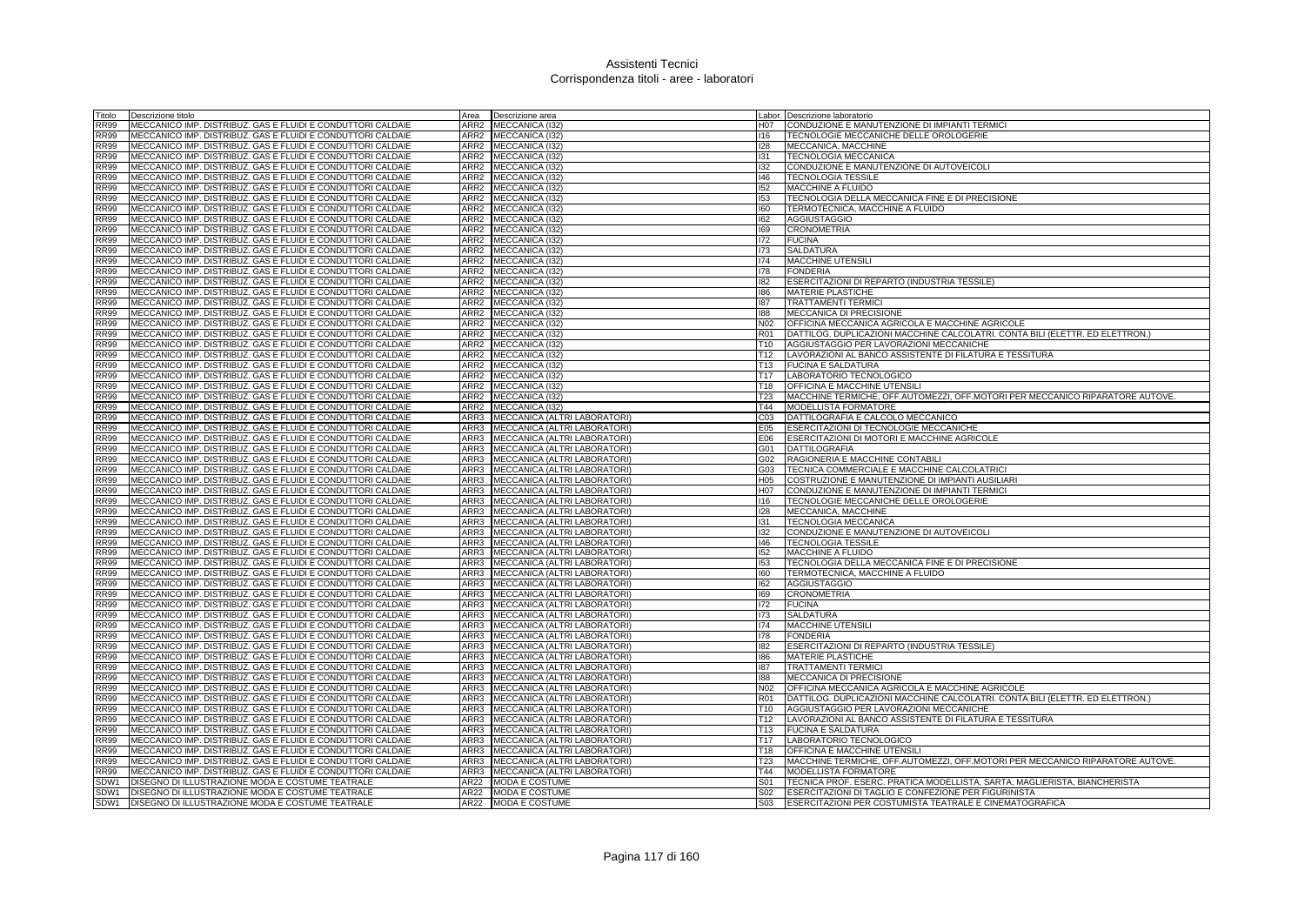| Titolo       | Descrizione titolo                                                | Area         | Descrizione area                                                         |                  | Labor. Descrizione laboratorio                                                 |
|--------------|-------------------------------------------------------------------|--------------|--------------------------------------------------------------------------|------------------|--------------------------------------------------------------------------------|
| SDW1         | DISEGNO DI ILLUSTRAZIONE MODA E COSTUME TEATRALE                  | AR22         | MODA E COSTUME                                                           | S <sub>09</sub>  | TECNICA PROFESSIONALE PER COSTUMISTA TEATRALE E CINEMATOGRAFICA                |
| SDW1         | DISEGNO DI ILLUSTRAZIONE MODA E COSTUME TEATRALE                  | AR22         | <b>MODA E COSTUME</b>                                                    | Y19              | <b>MODA E COSTUME</b>                                                          |
| SDW2         | DISEGNO DI ILLUSTRAZIONE DI MODA PER IL COSTUME                   | AR22         | MODA E COSTUME                                                           | S01              | TECNICA PROF. ESERC. PRATICA MODELLISTA, SARTA, MAGLIERISTA, BIANCHERISTA      |
| SDW2         | DISEGNO DI ILLUSTRAZIONE DI MODA PER IL COSTUME                   |              | AR22 MODA E COSTUME                                                      | S02              | ESERCITAZIONI DI TAGLIO E CONFEZIONE PER FIGURINISTA                           |
| SDW2         | DISEGNO DI ILLUSTRAZIONE DI MODA PER IL COSTUME                   | AR22         | MODA E COSTUME                                                           | S <sub>0</sub> 3 | ESERCITAZIONI PER COSTUMISTA TEATRALE E CINEMATOGRAFICA                        |
| SDW2         | DISEGNO DI ILLUSTRAZIONE DI MODA PER IL COSTUME                   | <b>AR22</b>  | MODA E COSTUME                                                           | S09              | TECNICA PROFESSIONALE PER COSTUMISTA TEATRALE E CINEMATOGRAFICA                |
| SDW2         | DISEGNO DI ILLUSTRAZIONE DI MODA PER IL COSTUME                   | AR22         | MODA E COSTUME                                                           | Y19              | MODA E COSTUME                                                                 |
|              | SDW3 ARTE DELLA DECORAZIONE DEL LIBRO                             | AR37         | STAMPA E RESTAURO                                                        | T77              | ESERCITAZIONI PRATICHE PER TIPOCOMPOSITORE                                     |
|              | SDW3 ARTE DELLA DECORAZIONE DEL LIBRO                             | AR37         | STAMPA E RESTAURO                                                        | Y20              | <b>ARTE DELLA STAMPA</b>                                                       |
|              | SDW3 ARTE DELLA DECORAZIONE DEL LIBRO                             | AR37         | STAMPA E RESTAURO                                                        | Y33              | RILEGATURA ARTISTICA E RESTAURO DEL LIBRO                                      |
|              | SDW4 ARTE DELLA GRAFICA E DELL'INCISIONE                          | AR37<br>AR37 | STAMPA E RESTAURO                                                        | <b>T77</b>       | ESERCITAZIONI PRATICHE PER TIPOCOMPOSITORE                                     |
|              | SDW4 ARTE DELLA GRAFICA E DELL'INCISIONE                          |              | STAMPA E RESTAURO                                                        | Y20              | ARTE DELLA STAMPA                                                              |
|              | SDW4 ARTE DELLA GRAFICA E DELL'INCISIONE                          | <b>AR37</b>  | STAMPA E RESTAURO                                                        | Y33              | RILEGATURA ARTISTICA E RESTAURO DEL LIBRO                                      |
|              | SDW5 ARTE DELLA TIPOGRAFIA                                        | AR37<br>AR37 | STAMPA E RESTAURO                                                        | T77              | ESERCITAZIONI PRATICHE PER TIPOCOMPOSITORE                                     |
|              | SDW5 ARTE DELLA TIPOGRAFIA<br>SDW5 ARTE DELLA TIPOGRAFIA          | AR37         | STAMPA E RESTAURO<br>STAMPA E RESTAURO                                   | Y20<br>Y33       | ARTE DELLA STAMPA<br>RILEGATURA ARTISTICA E RESTAURO DEL LIBRO                 |
|              | SDX1 ARTE DEL LEGNO E PER IL RESTAURO DEL MOBILE ANTICO           | AR12         | ARCHITETTURA ED ARREDAMENTO                                              | C06              | TECNICA PROFESSIONALE ED ESERCITAZIONI PRATICHE DI ADDETTA ALLA VETRINA        |
| SDX1         | ARTE DEL LEGNO E PER IL RESTAURO DEL MOBILE ANTICO                | AR12         | ARCHITETTURA ED ARREDAMENTO                                              | 163              | <b>FALEGNAMERIA</b>                                                            |
| SDX1         | ARTE DEL LEGNO E PER IL RESTAURO DEL MOBILE ANTICO                | AR12         | ARCHITETTURA ED ARREDAMENTO                                              | <b>S08</b>       | TECNICA PROFESSIONALE PER DISEGNATRICE GRAFICO-PUBBLICITARIA                   |
| SDX1         | ARTE DEL LEGNO E PER IL RESTAURO DEL MOBILE ANTICO                | AR12         | ARCHITETTURA ED ARREDAMENTO                                              | T48              | LABORATORI E REPARTI DI LAVORAZIONE NELLA QUALIFICA ATIPICA DI LIUTAI          |
| SDX1         | ARTE DEL LEGNO E PER IL RESTAURO DEL MOBILE ANTICO                | AR12         | ARCHITETTURA ED ARREDAMENTO                                              | T49              | LAVORAZIONE NELLA QUALIFICA ATIPICA DI LAVORAZIONE DEL MOBILE                  |
| SDX1         | ARTE DEL LEGNO E PER IL RESTAURO DEL MOBILE ANTICO                | AR12         | ARCHITETTURA ED ARREDAMENTO                                              | Y01              | <b>ARTE DEL LEGNO</b>                                                          |
| SDX1         | ARTE DEL LEGNO E PER IL RESTAURO DEL MOBILE ANTICO                | AR12         | ARCHITETTURA ED ARREDAMENTO                                              | Y07              | DISEGNATORI DI ARCHITETTURA ED ARREDAMENTO                                     |
| SDX1         | ARTE DEL LEGNO E PER IL RESTAURO DEL MOBILE ANTICO                | AR12         | ARCHITETTURA ED ARREDAMENTO                                              | Y15              | ARREDAMENTO                                                                    |
| SDX1         | ARTE DEL LEGNO E PER IL RESTAURO DEL MOBILE ANTICO                | AR12         | ARCHITETTURA ED ARREDAMENTO                                              | Y16              | DISEGNATORI DI ARCHITETTURA                                                    |
| SDX1         | ARTE DEL LEGNO E PER IL RESTAURO DEL MOBILE ANTICO                | AR12         | ARCHITETTURA ED ARREDAMENTO                                              | Y25              | <b>SCENOTECNICA</b>                                                            |
| SDX1         | ARTE DEL LEGNO E PER IL RESTAURO DEL MOBILE ANTICO                | AR12         | ARCHITETTURA ED ARREDAMENTO                                              | Y27              | ARTE DEL MOBILE                                                                |
| SDX1         | ARTE DEL LEGNO E PER IL RESTAURO DEL MOBILE ANTICO                | AR32         | <b>PITTURA</b>                                                           | Y08              | DECORAZIONE PITTORICA                                                          |
| SDX1         | ARTE DEL LEGNO E PER IL RESTAURO DEL MOBILE ANTICO                | AR32         | <b>PITTURA</b>                                                           | Y22              | ARTE DEL MOSAICO                                                               |
|              | SDX2 ARTE DEI METALLI, DELL'OREFICERIA E DELL'ARREDO DELLA CHIESA | AR33         | METALLI ED OREFICERIA                                                    | Y02              | ARTE DEL CORALLO                                                               |
| SDX2         | ARTE DEI METALLI, DELL'OREFICERIA E DELL'ARREDO DELLA CHIESA      | AR33         | <b>METALLI ED OREFICERIA</b>                                             | Y03              | <b>OREFICERIA</b>                                                              |
| SDX2         | ARTE DEI METALLI, DELL'OREFICERIA E DELL'ARREDO DELLA CHIESA      | AR33         | METALLI ED OREFICERIA                                                    | Y09              | ARTE DEI METALLI E DELL'OREFICERIA                                             |
| SDX2         | ARTE DEI METALLI, DELL'OREFICERIA E DELL'ARREDO DELLA CHIESA      | AR33         | METALLI ED OREFICERIA                                                    | Y35              | ARTE DELLE PIETRE DURE (GEMME)                                                 |
| SDX3         | LAVORAZIONE ARTISTICA DEI METALLI E DELLA PLASTICA                | AR33         | METALLI ED OREFICERIA                                                    | Y02              | ARTE DEL CORALLO                                                               |
| SDX3         | LAVORAZIONE ARTISTICA DEI METALLI E DELLA PLASTICA                | AR33         | METALLI ED OREFICERIA                                                    | Y03              | <b>OREFICERIA</b>                                                              |
| SDX3         | LAVORAZIONE ARTISTICA DEI METALLI E DELLA PLASTICA                | AR33         | METALLI ED OREFICERIA                                                    | Y09              | ARTE DEI METALLI E DELL'OREFICERIA                                             |
| SDX3         | LAVORAZIONE ARTISTICA DEI METALLI E DELLA PLASTICA                | AR33         | METALLI ED OREFICERIA                                                    | Y35              | ARTE DELLE PIETRE DURE (GEMME)                                                 |
| SDX4         | ARTE DELLA SERIGRAFIA                                             | AR15         | GRAFICA PUBBLICITARIA E FOTOGRAFIA                                       | 164              | ARTI FOTOGRAFICHE                                                              |
| SDX4         | <b>ARTE DELLA SERIGRAFIA</b>                                      | AR15         | <b>GRAFICA PUBBLICITARIA E FOTOGRAFIA</b>                                | 165              | <b>ARTI GRAFICHE</b>                                                           |
| SDX4         | <b>ARTE DELLA SERIGRAFIA</b>                                      | <b>AR15</b>  | <b>GRAFICA PUBBLICITARIA E FOTOGRAFIA</b>                                | S <sub>17</sub>  | <b>FOTOGRAFIA</b>                                                              |
| SDX4         | ARTE DELLA SERIGRAFIA                                             | AR15         | GRAFICA PUBBLICITARIA E FOTOGRAFIA                                       | T03              | ESERCITAZIONI PER LA QUALIFICA ATIPICA DI ARTE FOTOGRAFICA                     |
|              | SDX4 ARTE DELLA SERIGRAFIA                                        | AR15         | GRAFICA PUBBLICITARIA E FOTOGRAFIA                                       | Y04              | ARTE DELLA GRAFICA PUBBLICITARIA E DELLA FOTOGRAFIA                            |
| SDX4         | SDX4 ARTE DELLA SERIGRAFIA<br>ARTE DELLA SERIGRAFIA               | AR15<br>AR15 | GRAFICA PUBBLICITARIA E FOTOGRAFIA<br>GRAFICA PUBBLICITARIA E FOTOGRAFIA | Y13              | Y12 ARTE PUBBLICITARIA<br><b>FOTOGRAFIA ARTISTICA</b>                          |
|              | ARTE DELLA SERIGRAFIA                                             | AR15         | GRAFICA PUBBLICITARIA E FOTOGRAFIA                                       | Y24              | GRAFICA PUBBLICITARIA E FOTOGRAFIA                                             |
| SDX4<br>SDX5 | <b>TIPOGRAFIA</b>                                                 | AR15         | GRAFICA PUBBLICITARIA E FOTOGRAFIA                                       | 164              | <b>ARTI FOTOGRAFICHE</b>                                                       |
| SDX5         | <b>TIPOGRAFIA</b>                                                 | AR15         | GRAFICA PUBBLICITARIA E FOTOGRAFIA                                       | 165              | <b>ARTI GRAFICHE</b>                                                           |
| SDX5         | <b>TIPOGRAFIA</b>                                                 | AR15         | GRAFICA PUBBLICITARIA E FOTOGRAFIA                                       | S <sub>17</sub>  | <b>FOTOGRAFIA</b>                                                              |
| SDX5         | TIPOGRAFIA                                                        | AR15         | GRAFICA PUBBLICITARIA E FOTOGRAFIA                                       | T03              | ESERCITAZIONI PER LA QUALIFICA ATIPICA DI ARTE FOTOGRAFICA                     |
| SDX5         | <b>TIPOGRAFIA</b>                                                 | AR15         | GRAFICA PUBBLICITARIA E FOTOGRAFIA                                       | Y04              | ARTE DELLA GRAFICA PUBBLICITARIA E DELLA FOTOGRAFIA                            |
| SDX5         | TIPOGRAFIA                                                        | AR15         | GRAFICA PUBBLICITARIA E FOTOGRAFIA                                       | Y12              | <b>ARTE PUBBLICITARIA</b>                                                      |
| SDX5         | TIPOGRAFIA                                                        | AR15         | GRAFICA PUBBLICITARIA E FOTOGRAFIA                                       | Y13              | <b>FOTOGRAFIA ARTISTICA</b>                                                    |
| SDX5         | <b>TIPOGRAFIA</b>                                                 | <b>AR15</b>  | GRAFICA PUBBLICITARIA E FOTOGRAFIA                                       | Y24              | GRAFICA PUBBLICITARIA E FOTOGRAFIA                                             |
| SDX6         | STAMPA XILOGRAFICA                                                | AR13         | <b>GRAFICA ED INCISIONE</b>                                              | T01              | FOTOINCISIONE, RIPROD. FOTOGRAFICA, FOTORITOCCO, FOTOLITOGRAFIA PER FOTOINCIS. |
| SDX6         | STAMPA XILOGRAFICA                                                | AR13         | <b>GRAFICA ED INCISIONE</b>                                              | T <sub>02</sub>  | ESERCITAZIONI PRATICHE PER FOTOLITOGRAFO E PER LITOIMPRESSORE                  |
| SDX6         | STAMPA XILOGRAFICA                                                | AR13         | <b>GRAFICA ED INCISIONE</b>                                              | T04              | COMPOSIZIONE A MANO E MONTAGGI                                                 |
| SDX6         | STAMPA XILOGRAFICA                                                | AR13         | <b>GRAFICA ED INCISIONE</b>                                              | T05              | ESERCITAZIONI PRATICHE PER TIPOIMPRESSORE E TIPOCOMPOSITORE                    |
| SDX6         | STAMPA XILOGRAFICA                                                | AR13         | <b>GRAFICA ED INCISIONE</b>                                              | Y11              | <b>ARTI GRAFICHE</b>                                                           |
| SDX6         | STAMPA XILOGRAFICA                                                | AR13         | <b>GRAFICA ED INCISIONE</b>                                              | Y30              | CALCOGRAFIA                                                                    |
| SDX6         | STAMPA XILOGRAFICA                                                | AR13         | <b>GRAFICA ED INCISIONE</b>                                              | Y31              | LITOGRAFIA                                                                     |
| SDX6         | <b>STAMPA XILOGRAFICA</b>                                         | AR13         | GRAFICA ED INCISIONE                                                     | Y32              | <b>XILOGRAFIA</b>                                                              |
| SDX7         | CALCOGRAFIA E XILOGRAFIA                                          | AR13         | <b>GRAFICA ED INCISIONE</b>                                              | T01              | FOTOINCISIONE, RIPROD. FOTOGRAFICA, FOTORITOCCO, FOTOLITOGRAFIA PER FOTOINCIS. |
| SDX7         | CALCOGRAFIA E XILOGRAFIA                                          | AR13         | <b>GRAFICA ED INCISIONE</b>                                              | T02              | ESERCITAZIONI PRATICHE PER FOTOLITOGRAFO E PER LITOIMPRESSORE                  |
| SDX7         | CALCOGRAFIA E XILOGRAFIA                                          | AR13         | <b>GRAFICA ED INCISIONE</b>                                              | T <sub>04</sub>  | COMPOSIZIONE A MANO E MONTAGGI                                                 |
| SDX7         | CALCOGRAFIA E XILOGRAFIA                                          | AR13         | <b>GRAFICA ED INCISIONE</b>                                              | T05              | ESERCITAZIONI PRATICHE PER TIPOIMPRESSORE E TIPOCOMPOSITORE                    |
|              | SDX7 CALCOGRAFIA E XILOGRAFIA                                     |              | AR13 GRAFICA ED INCISIONE                                                | Y11              | <b>ARTI GRAFICHE</b>                                                           |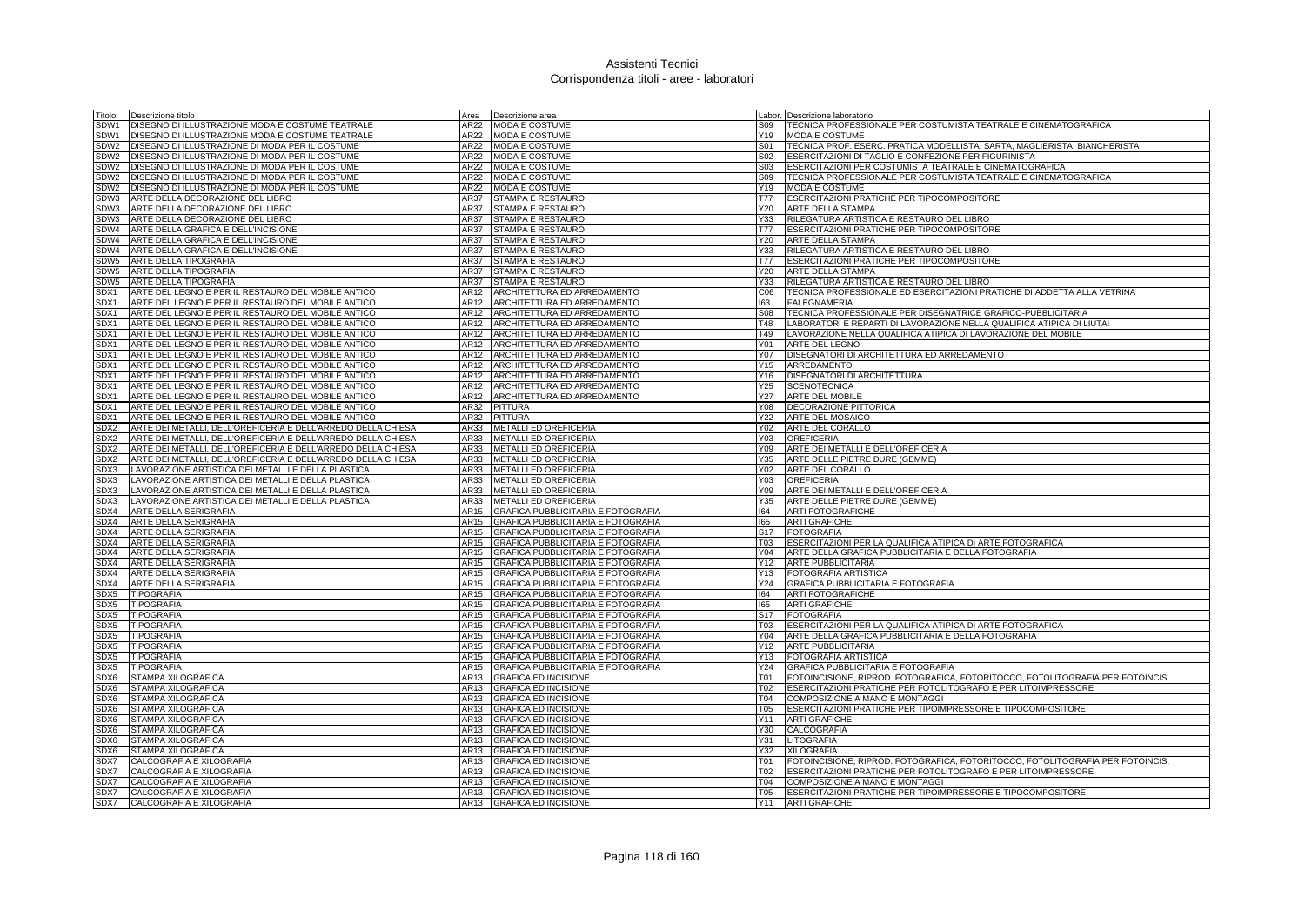| Titolo                          | Descrizione titolo                     | Area         | Descrizione area                                           |                 | Labor. Descrizione laboratorio                                                                                                                  |
|---------------------------------|----------------------------------------|--------------|------------------------------------------------------------|-----------------|-------------------------------------------------------------------------------------------------------------------------------------------------|
| SDX7                            | CALCOGRAFIA E XILOGRAFIA               | AR13         | <b>GRAFICA ED INCISIONE</b>                                | Y30             | CALCOGRAFIA                                                                                                                                     |
| SDX7                            | CALCOGRAFIA E XILOGRAFIA               | AR13         | <b>GRAFICA ED INCISIONE</b>                                | Y31             | LITOGRAFIA                                                                                                                                      |
| SDX7                            | CALCOGRAFIA E XILOGRAFIA               |              | AR13 GRAFICA ED INCISIONE                                  | Y32             | <b>XILOGRAFIA</b>                                                                                                                               |
| SDX8                            | STAMPA CALCOGRAFICA                    |              | AR13 GRAFICA ED INCISIONE                                  | <b>T01</b>      | FOTOINCISIONE, RIPROD. FOTOGRAFICA, FOTORITOCCO, FOTOLITOGRAFIA PER FOTOINCIS.                                                                  |
| SDX8                            | STAMPA CALCOGRAFICA                    |              | AR13 GRAFICA ED INCISIONE                                  | T02             | ESERCITAZIONI PRATICHE PER FOTOLITOGRAFO E PER LITOIMPRESSORE                                                                                   |
| SDX8                            | STAMPA CALCOGRAFICA                    | AR13         | <b>GRAFICA ED INCISIONE</b>                                | <b>T04</b>      | COMPOSIZIONE A MANO E MONTAGGI                                                                                                                  |
| SDX8                            | STAMPA CALCOGRAFICA                    | AR13         | <b>GRAFICA ED INCISIONE</b>                                | T05             | ESERCITAZIONI PRATICHE PER TIPOIMPRESSORE E TIPOCOMPOSITORE                                                                                     |
| SDX8                            | STAMPA CALCOGRAFICA                    | AR13         | <b>GRAFICA ED INCISIONE</b>                                |                 | Y11 ARTI GRAFICHE                                                                                                                               |
| SDX8                            | STAMPA CALCOGRAFICA                    | AR13         | <b>GRAFICA ED INCISIONE</b>                                | Y30             | CALCOGRAFIA                                                                                                                                     |
| SDX8                            | STAMPA CALCOGRAFICA                    | AR13         | <b>GRAFICA ED INCISIONE</b>                                | Y31             | <b>LITOGRAFIA</b>                                                                                                                               |
| SDX8                            | STAMPA CALCOGRAFICA                    | AR13         | <b>GRAFICA ED INCISIONE</b>                                | Y32             | <b>XILOGRAFIA</b>                                                                                                                               |
| SDX9                            | STAMPA LITOGRAFICA                     |              | AR13 GRAFICA ED INCISIONE                                  | T <sub>01</sub> | FOTOINCISIONE, RIPROD. FOTOGRAFICA, FOTORITOCCO, FOTOLITOGRAFIA PER FOTOINCIS.                                                                  |
| SDX9                            | STAMPA LITOGRAFICA                     |              | AR13 GRAFICA ED INCISIONE                                  | T <sub>02</sub> | ESERCITAZIONI PRATICHE PER FOTOLITOGRAFO E PER LITOIMPRESSORE                                                                                   |
| SDX9                            | STAMPA LITOGRAFICA                     |              | AR13 GRAFICA ED INCISIONE                                  | T04             | COMPOSIZIONE A MANO E MONTAGGI                                                                                                                  |
| SDX9                            | STAMPA LITOGRAFICA                     | AR13         | <b>GRAFICA ED INCISIONE</b>                                | <b>T05</b>      | ESERCITAZIONI PRATICHE PER TIPOIMPRESSORE E TIPOCOMPOSITORE                                                                                     |
| SDX9                            | STAMPA LITOGRAFICA                     | AR13         | <b>GRAFICA ED INCISIONE</b>                                | Y11             | <b>ARTI GRAFICHE</b>                                                                                                                            |
| SDX9                            | STAMPA LITOGRAFICA                     |              | AR13 GRAFICA ED INCISIONE                                  | Y30             | CALCOGRAFIA                                                                                                                                     |
| SDX9                            | STAMPA LITOGRAFICA                     | AR13         | <b>GRAFICA ED INCISIONE</b>                                | Y31             | LITOGRAFIA                                                                                                                                      |
| SDX9                            | STAMPA LITOGRAFICA                     | AR13         | <b>GRAFICA ED INCISIONE</b>                                | Y32             | <b>XILOGRAFIA</b>                                                                                                                               |
| SD <sub>02</sub>                | ARREDAMENTO                            | AR12         | ARCHITETTURA ED ARREDAMENTO                                | C06             | TECNICA PROFESSIONALE ED ESERCITAZIONI PRATICHE DI ADDETTA ALLA VETRINA                                                                         |
| SD <sub>02</sub>                | ARREDAMENTO                            |              | AR12 ARCHITETTURA ED ARREDAMENTO                           | 163             | <b>FALEGNAMERIA</b>                                                                                                                             |
| <b>SD02</b>                     | ARREDAMENTO                            |              | AR12 ARCHITETTURA ED ARREDAMENTO                           | <b>S08</b>      | TECNICA PROFESSIONALE PER DISEGNATRICE GRAFICO-PUBBLICITARIA                                                                                    |
| SD <sub>02</sub><br><b>SD02</b> | ARREDAMENTO<br>ARREDAMENTO             | AR12<br>AR12 | ARCHITETTURA ED ARREDAMENTO<br>ARCHITETTURA ED ARREDAMENTO | T48<br>T49      | LABORATORI E REPARTI DI LAVORAZIONE NELLA QUALIFICA ATIPICA DI LIUTAI<br>LAVORAZIONE NELLA QUALIFICA ATIPICA DI LAVORAZIONE DEL MOBILE          |
|                                 |                                        |              |                                                            |                 |                                                                                                                                                 |
| SD02                            | ARREDAMENTO                            | AR12         | ARCHITETTURA ED ARREDAMENTO                                | Y01             | ARTE DEL LEGNO                                                                                                                                  |
| SD <sub>02</sub>                | ARREDAMENTO                            | AR12         | ARCHITETTURA ED ARREDAMENTO                                |                 | Y07   DISEGNATORI DI ARCHITETTURA ED ARREDAMENTO<br>ARREDAMENTO                                                                                 |
| SD <sub>02</sub>                | ARREDAMENTO                            | AR12<br>AR12 | ARCHITETTURA ED ARREDAMENTO                                | Y15             |                                                                                                                                                 |
| SD02                            | ARREDAMENTO                            |              | ARCHITETTURA ED ARREDAMENTO                                | Y16             | DISEGNATORI DI ARCHITETTURA                                                                                                                     |
| SD02<br>SD <sub>02</sub>        | ARREDAMENTO<br>ARREDAMENTO             | AR12<br>AR12 | ARCHITETTURA ED ARREDAMENTO<br>ARCHITETTURA ED ARREDAMENTO | Y25<br>Y27      | <b>SCENOTECNICA</b><br>ARTE DEL MOBILE                                                                                                          |
| SD <sub>04</sub>                | <b>ARTE CERAMICA</b>                   | AR29         |                                                            | S <sub>12</sub> |                                                                                                                                                 |
| SD <sub>04</sub>                | <b>ARTE CERAMICA</b>                   | AR29         | <b>CERAMICA</b><br><b>CERAMICA</b>                         | T42             | TECNICA PROFESSIONALE ED ESERCITAZIONI PRATICHE PER CERAMISTE<br><b>IESERCITAZIONI PER QUALIFICHE ATIPICHE FOGGIATORE PORCELLANA E CERAMICA</b> |
| <b>SD04</b>                     | <b>ARTE CERAMICA</b>                   | AR29         | <b>CERAMICA</b>                                            | T43             | DECORATORE DELLA PORCELLANA E DELLA CERAMICA                                                                                                    |
| SD <sub>04</sub>                | <b>ARTE CERAMICA</b>                   | AR29         | <b>CERAMICA</b>                                            | T45             | TECNICA DELLA LAVORAZIONE DELLA CERAMICA                                                                                                        |
| SD <sub>04</sub>                | <b>ARTE CERAMICA</b>                   | AR29         | <b>CERAMICA</b>                                            | T46             | LAVORAZIONE NELLA QUALIFICA ATIPICA DI CHIMICO CERAMISTA                                                                                        |
| SD <sub>04</sub>                | <b>ARTE CERAMICA</b>                   | AR29         | <b>CERAMICA</b>                                            | T47             | LAVORAZIONE PER CHIMICO DELLE INDUSTRIE CERAMICHE                                                                                               |
| SD <sub>04</sub>                | <b>ARTE CERAMICA</b>                   | AR29         | <b>CERAMICA</b>                                            | Y14             | ARTE DELLA CERAMICA                                                                                                                             |
| SD <sub>04</sub>                | <b>ARTE CERAMICA</b>                   | AR29         | <b>CERAMICA</b>                                            | Y18             | <b>TECNOLOGIA CERAMICA</b>                                                                                                                      |
| SD <sub>04</sub>                | <b>ARTE CERAMICA</b>                   | AR29         | <b>CERAMICA</b>                                            | Y21             | ARTE DELLA PORCELLANA                                                                                                                           |
| SD <sub>04</sub>                | <b>ARTE CERAMICA</b>                   | AR29         | <b>CERAMICA</b>                                            | Y28             | <b>ARTE DEL GRES</b>                                                                                                                            |
| SD <sub>04</sub>                | <b>ARTE CERAMICA</b>                   | AR29         | <b>CERAMICA</b>                                            | Y29             | ARTE DEI RIVESTIMENTI CERAMICI EDILIZI                                                                                                          |
| SD <sub>04</sub>                | <b>ARTE CERAMICA</b>                   | AR32         | PITTURA                                                    | Y08             | DECORAZIONE PITTORICA                                                                                                                           |
| SD <sub>04</sub>                | <b>ARTE CERAMICA</b>                   | AR32         | <b>PITTURA</b>                                             | Y22             | <b>ARTE DEL MOSAICO</b>                                                                                                                         |
| SD <sub>04</sub>                | <b>ARTE CERAMICA</b>                   |              | AR36 PLASTICA                                              | <b>T50</b>      | LAVORAZIONE NELLA QUALIFICA ATIPICA DI LAVORAZIONE DEL MARMO                                                                                    |
| SD <sub>04</sub>                | <b>ARTE CERAMICA</b>                   | AR36         | <b>PLASTICA</b>                                            | Y10             | DECORAZIONE PLASTICA                                                                                                                            |
| SD <sub>04</sub>                | <b>ARTE CERAMICA</b>                   | AR36         | <b>PLASTICA</b>                                            | Y37             | ARTE DELL'ALABASTRO                                                                                                                             |
| SD <sub>05</sub>                | <b>ARTE PUBBLICITARIA</b>              | AR15         | GRAFICA PUBBLICITARIA E FOTOGRAFIA                         | 164             | <b>ARTI FOTOGRAFICHE</b>                                                                                                                        |
| SD <sub>05</sub>                | <b>ARTE PUBBLICITARIA</b>              | AR15         | GRAFICA PUBBLICITARIA E FOTOGRAFIA                         | 165             | <b>ARTI GRAFICHE</b>                                                                                                                            |
| SD <sub>05</sub>                | <b>ARTE PUBBLICITARIA</b>              | AR15         | <b>GRAFICA PUBBLICITARIA E FOTOGRAFIA</b>                  | S <sub>17</sub> | <b>FOTOGRAFIA</b>                                                                                                                               |
| SD <sub>05</sub>                | <b>ARTE PUBBLICITARIA</b>              | AR15         | GRAFICA PUBBLICITARIA E FOTOGRAFIA                         | T03             | ESERCITAZIONI PER LA QUALIFICA ATIPICA DI ARTE FOTOGRAFICA                                                                                      |
| SD <sub>05</sub>                | <b>ARTE PUBBLICITARIA</b>              | AR15         | GRAFICA PUBBLICITARIA E FOTOGRAFIA                         | Y04             | ARTE DELLA GRAFICA PUBBLICITARIA E DELLA FOTOGRAFIA                                                                                             |
| SD <sub>05</sub>                | <b>ARTE PUBBLICITARIA</b>              | AR15         | GRAFICA PUBBLICITARIA E FOTOGRAFIA                         | Y12             | <b>ARTE PUBBLICITARIA</b>                                                                                                                       |
| SD <sub>05</sub>                | <b>ARTE PUBBLICITARIA</b>              | AR15         | GRAFICA PUBBLICITARIA E FOTOGRAFIA                         |                 | Y13 FOTOGRAFIA ARTISTICA                                                                                                                        |
| <b>SD05</b>                     | <b>ARTE PUBBLICITARIA</b>              | AR15         | GRAFICA PUBBLICITARIA E FOTOGRAFIA                         | Y24             | <b>GRAFICA PUBBLICITARIA E FOTOGRAFIA</b>                                                                                                       |
| SD <sub>06</sub>                | <b>ARTE DEI METALLI</b>                | AR31         | <b>METALLI</b>                                             | Y05             | ARTE DEI METALLI                                                                                                                                |
| SD <sub>08</sub>                | ARTE DEI METALLI E DELL'OREFICERIA     | AR33         | METALLI ED OREFICERIA                                      | Y02             | ARTE DEL CORALLO                                                                                                                                |
| SD <sub>08</sub>                | ARTE DEI METALLI E DELL'OREFICERIA     |              | AR33 METALLI ED OREFICERIA                                 | Y <sub>03</sub> | <b>OREFICERIA</b>                                                                                                                               |
| SD <sub>08</sub>                | ARTE DEI METALLI E DELL'OREFICERIA     |              | AR33 METALLI ED OREFICERIA                                 | Y09             | ARTE DEI METALLI E DELL'OREFICERIA                                                                                                              |
| SD <sub>08</sub>                | ARTE DEI METALLI E DELL'OREFICERIA     | AR33         | METALLI ED OREFICERIA                                      | Y35             | ARTE DELLE PIETRE DURE (GEMME)                                                                                                                  |
| SD <sub>09</sub>                | ARTE DEI RIVESTIMENTI CERAMICI EDILIZI | AR29         | CERAMICA                                                   | S <sub>12</sub> | TECNICA PROFESSIONALE ED ESERCITAZIONI PRATICHE PER CERAMISTE                                                                                   |
| SD <sub>09</sub>                | ARTE DEI RIVESTIMENTI CERAMICI EDILIZI | AR29         | <b>CERAMICA</b>                                            | T42             | ESERCITAZIONI PER QUALIFICHE ATIPICHE FOGGIATORE PORCELLANA E CERAMICA                                                                          |
| SD <sub>09</sub>                | ARTE DEI RIVESTIMENTI CERAMICI EDILIZI | AR29         | <b>CERAMICA</b>                                            | T43             | DECORATORE DELLA PORCELLANA E DELLA CERAMICA                                                                                                    |
| SD <sub>09</sub>                | ARTE DEI RIVESTIMENTI CERAMICI EDILIZI | AR29         | <b>CERAMICA</b>                                            | T45             | TECNICA DELLA LAVORAZIONE DELLA CERAMICA                                                                                                        |
| SD <sub>09</sub>                | ARTE DEI RIVESTIMENTI CERAMICI EDILIZI | AR29         | <b>CERAMICA</b>                                            | T46             | LAVORAZIONE NELLA QUALIFICA ATIPICA DI CHIMICO CERAMISTA                                                                                        |
| SD <sub>09</sub>                | ARTE DEI RIVESTIMENTI CERAMICI EDILIZI |              | AR29 CERAMICA                                              | T47             | LAVORAZIONE PER CHIMICO DELLE INDUSTRIE CERAMICHE                                                                                               |
| SD <sub>09</sub>                | ARTE DEI RIVESTIMENTI CERAMICI EDILIZI |              | AR29 CERAMICA                                              |                 | Y14 ARTE DELLA CERAMICA                                                                                                                         |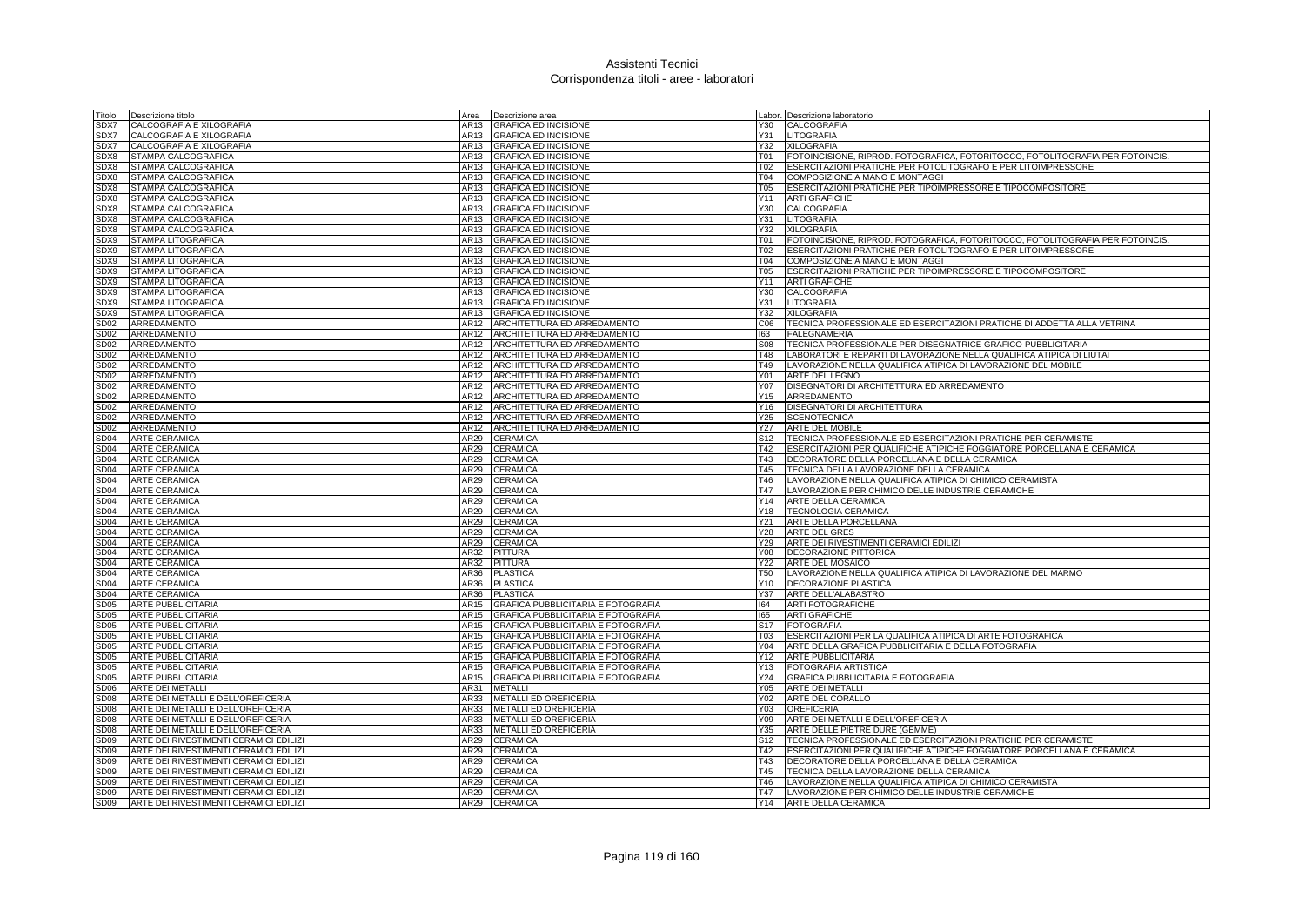| Titolo                               | Descrizione titolo                                  |              | Area <b>Descrizione</b> area                                    |                 | Labor. Descrizione laboratorio                                                  |
|--------------------------------------|-----------------------------------------------------|--------------|-----------------------------------------------------------------|-----------------|---------------------------------------------------------------------------------|
| SD <sub>09</sub>                     | ARTE DEI RIVESTIMENTI CERAMICI EDILIZI              | AR29         | <b>CERAMICA</b>                                                 |                 | Y18   TECNOLOGIA CERAMICA                                                       |
| SD <sub>09</sub>                     | ARTE DEI RIVESTIMENTI CERAMICI EDILIZI              | AR29         | <b>CERAMICA</b>                                                 | Y21             | ARTE DELLA PORCELLANA                                                           |
| SD <sub>09</sub>                     | ARTE DEI RIVESTIMENTI CERAMICI EDILIZI              | AR29         | <b>CERAMICA</b>                                                 | Y28             | <b>ARTE DEL GRES</b>                                                            |
| SD09                                 | ARTE DEI RIVESTIMENTI CERAMICI EDILIZI              | AR29         | <b>CERAMICA</b>                                                 |                 | Y29 ARTE DEI RIVESTIMENTI CERAMICI EDILIZI                                      |
| SD <sub>11</sub>                     | <b>ARTE DEL GRES</b>                                | AR29         | <b>CERAMICA</b>                                                 | S <sub>12</sub> | TECNICA PROFESSIONALE ED ESERCITAZIONI PRATICHE PER CERAMISTE                   |
| SD11                                 | ARTE DEL GRES                                       | AR29         | <b>CERAMICA</b>                                                 | T42             | ESERCITAZIONI PER QUALIFICHE ATIPICHE FOGGIATORE PORCELLANA E CERAMICA          |
| SD <sub>11</sub>                     | <b>ARTE DEL GRES</b>                                | AR29         | <b>CERAMICA</b>                                                 | T43             | DECORATORE DELLA PORCELLANA E DELLA CERAMICA                                    |
| SD <sub>11</sub>                     | ARTE DEL GRES                                       | AR29         | CERAMICA                                                        | T45             | TECNICA DELLA LAVORAZIONE DELLA CERAMICA                                        |
| SD <sub>11</sub>                     | <b>ARTE DEL GRES</b>                                | AR29         | <b>CERAMICA</b>                                                 | T46             | LAVORAZIONE NELLA QUALIFICA ATIPICA DI CHIMICO CERAMISTA                        |
| SD <sub>11</sub>                     | <b>ARTE DEL GRES</b>                                | AR29         | CERAMICA                                                        | T47             | LAVORAZIONE PER CHIMICO DELLE INDUSTRIE CERAMICHE                               |
| SD <sub>11</sub>                     | <b>ARTE DEL GRES</b>                                | AR29         | <b>CERAMICA</b>                                                 | Y14             | ARTE DELLA CERAMICA                                                             |
| SD <sub>11</sub>                     | <b>ARTE DEL GRES</b>                                | AR29         | <b>CERAMICA</b>                                                 |                 | Y18   TECNOLOGIA CERAMICA                                                       |
| SD11                                 | <b>ARTE DEL GRES</b>                                | AR29         | <b>CERAMICA</b>                                                 | Y21             | ARTE DELLA PORCELLANA                                                           |
| SD11                                 | <b>ARTE DEL GRES</b>                                | AR29         | <b>CERAMICA</b>                                                 | Y28             | <b>ARTE DEL GRES</b>                                                            |
| SD11                                 | <b>ARTE DEL GRES</b>                                | AR29         | <b>CERAMICA</b>                                                 | Y29             | ARTE DEI RIVESTIMENTI CERAMICI EDILIZI                                          |
| SD <sub>12</sub>                     | <b>ARTE DEL LEGNO</b>                               | AR12         | ARCHITETTURA ED ARREDAMENTO                                     | C06             | TECNICA PROFESSIONALE ED ESERCITAZIONI PRATICHE DI ADDETTA ALLA VETRINA         |
| SD <sub>12</sub>                     | <b>ARTE DEL LEGNO</b>                               | AR12         | ARCHITETTURA ED ARREDAMENTO                                     | 163             | <b>FALEGNAMERIA</b>                                                             |
| SD <sub>12</sub>                     | ARTE DEL LEGNO                                      | AR12         | ARCHITETTURA ED ARREDAMENTO                                     | <b>S08</b>      | TECNICA PROFESSIONALE PER DISEGNATRICE GRAFICO-PUBBLICITARIA                    |
| SD <sub>12</sub>                     | ARTE DEL LEGNO                                      | AR12         | ARCHITETTURA ED ARREDAMENTO                                     |                 | LABORATORI E REPARTI DI LAVORAZIONE NELLA QUALIFICA ATIPICA DI LIUTAI           |
|                                      |                                                     |              |                                                                 | T48             |                                                                                 |
| SD <sub>12</sub><br>SD12             | ARTE DEL LEGNO<br>ARTE DEL LEGNO                    | AR12         | ARCHITETTURA ED ARREDAMENTO<br>AR12 ARCHITETTURA ED ARREDAMENTO | T49<br>Y01 -    | LAVORAZIONE NELLA QUALIFICA ATIPICA DI LAVORAZIONE DEL MOBILE<br>ARTE DEL LEGNO |
|                                      |                                                     |              |                                                                 |                 |                                                                                 |
| SD <sub>12</sub>                     | <b>ARTE DEL LEGNO</b>                               | AR12         | ARCHITETTURA ED ARREDAMENTO                                     | Y07             | DISEGNATORI DI ARCHITETTURA ED ARREDAMENTO                                      |
| SD <sub>12</sub>                     | ARTE DEL LEGNO                                      | AR12         | ARCHITETTURA ED ARREDAMENTO                                     | Y15             | ARREDAMENTO                                                                     |
| SD12                                 | ARTE DEL LEGNO                                      | AR12         | ARCHITETTURA ED ARREDAMENTO                                     | Y16             | DISEGNATORI DI ARCHITETTURA                                                     |
| SD <sub>12</sub>                     | ARTE DEL LEGNO                                      | AR12         | ARCHITETTURA ED ARREDAMENTO                                     | Y25             | <b>SCENOTECNICA</b>                                                             |
| SD <sub>12</sub>                     | <b>ARTE DEL LEGNO</b>                               | AR12         | ARCHITETTURA ED ARREDAMENTO                                     | Y27             | <b>ARTE DEL MOBILE</b>                                                          |
| SD <sub>14</sub>                     | ARTE DEL MERLETTO E RICAMO                          | AR34         | <b>MERLETTO E RICAMO</b>                                        | Y17             | ARTE DEL MERLETTO E DEL RICAMO                                                  |
| SD <sub>15</sub>                     | <b>ARTE DEL MOBILE</b>                              | AR12         | ARCHITETTURA ED ARREDAMENTO                                     | CO6             | TECNICA PROFESSIONALE ED ESERCITAZIONI PRATICHE DI ADDETTA ALLA VETRINA         |
| SD <sub>15</sub>                     | <b>ARTE DEL MOBILE</b>                              |              | AR12 ARCHITETTURA ED ARREDAMENTO                                | 163             | <b>FALEGNAMERIA</b>                                                             |
| SD <sub>15</sub>                     | <b>ARTE DEL MOBILE</b>                              | AR12         | ARCHITETTURA ED ARREDAMENTO                                     | S08             | TECNICA PROFESSIONALE PER DISEGNATRICE GRAFICO-PUBBLICITARIA                    |
| SD <sub>15</sub>                     | <b>ARTE DEL MOBILE</b>                              | AR12         | ARCHITETTURA ED ARREDAMENTO                                     | T48             | LABORATORI E REPARTI DI LAVORAZIONE NELLA QUALIFICA ATIPICA DI LIUTAI           |
| SD <sub>15</sub><br>SD <sub>15</sub> | <b>ARTE DEL MOBILE</b>                              | AR12<br>AR12 | ARCHITETTURA ED ARREDAMENTO                                     | T49<br>Y01      | LAVORAZIONE NELLA QUALIFICA ATIPICA DI LAVORAZIONE DEL MOBILE                   |
|                                      | ARTE DEL MOBILE<br>SD15 ARTE DEL MOBILE             |              | ARCHITETTURA ED ARREDAMENTO<br>AR12 ARCHITETTURA ED ARREDAMENTO | Y07             | ARTE DEL LEGNO<br>DISEGNATORI DI ARCHITETTURA ED ARREDAMENTO                    |
| SD <sub>15</sub>                     |                                                     | AR12         |                                                                 | Y15             | ARREDAMENTO                                                                     |
| SD <sub>15</sub>                     | ARTE DEL MOBILE<br><b>ARTE DEL MOBILE</b>           | AR12         | ARCHITETTURA ED ARREDAMENTO<br>ARCHITETTURA ED ARREDAMENTO      | Y16             | DISEGNATORI DI ARCHITETTURA                                                     |
| SD <sub>15</sub>                     | <b>ARTE DEL MOBILE</b>                              | AR12         | ARCHITETTURA ED ARREDAMENTO                                     | Y25             | <b>SCENOTECNICA</b>                                                             |
|                                      | SD15 ARTE DEL MOBILE                                | AR12         | ARCHITETTURA ED ARREDAMENTO                                     | Y27             | <b>ARTE DEL MOBILE</b>                                                          |
| SD <sub>17</sub>                     | <b>ARTE DEL MOSAICO</b>                             | AR32         | <b>PITTURA</b>                                                  | Y08             | <b>DECORAZIONE PITTORICA</b>                                                    |
| SD <sub>17</sub>                     | <b>ARTE DEL MOSAICO</b>                             | AR32         | <b>PITTURA</b>                                                  | <b>Y22</b>      | <b>ARTE DEL MOSAICO</b>                                                         |
| SD <sub>19</sub>                     | <b>ARTE DEL TESSUTO</b>                             | AR30         | <b>TESSUTO</b>                                                  | 140             | FILATURA, TECNOLOGIA TESSILE                                                    |
|                                      | SD19 ARTE DEL TESSUTO                               | AR30         | <b>TESSUTO</b>                                                  | 170             | ESERCITAZIONI DI REPARTO (DISEGNO DEI TESSUTI)                                  |
| SD19                                 | <b>ARTE DEL TESSUTO</b>                             | AR30         | <b>TESSUTO</b>                                                  | T06             | TECNOLOGIA TESSILE PER ASSITENTE DI FILATURA E PER ASSISTENTE DI TESSITURA      |
| SD <sub>19</sub>                     | ARTE DEL TESSUTO                                    | AR30         | <b>TESSUTO</b>                                                  | <b>T07</b>      | OFFICINA DI FILATURA PER ASSISTENTE DI FILATURA                                 |
| SD <sub>19</sub>                     | <b>ARTE DEL TESSUTO</b>                             | AR30         | <b>TESSUTO</b>                                                  | <b>T08</b>      | OFFICINA TESSILE PER ASSISTENTE DI FILATURA                                     |
| SD19                                 | <b>ARTE DEL TESSUTO</b>                             | AR30         | <b>TESSUTO</b>                                                  | T19             | LAVORAZIONE CON MACCHINE UTENSILI ASS. DI FILATURA ED ASS. DI TESSITURA         |
| SD19                                 | <b>ARTE DEL TESSUTO</b>                             | AR30         | <b>TESSUTO</b>                                                  | T73             | TECNOLOGIA TESSILE, MAGLIERIA E OFFICINA TESSILE, FILATURA E TESSITURA          |
| SD <sub>19</sub>                     | ARTE DEL TESSUTO                                    | AR30         | <b>TESSUTO</b>                                                  | Y06             | <b>ARTE DEL TESSUTO</b>                                                         |
| SD19                                 | <b>ARTE DEL TESSUTO</b>                             | AR32         | <b>PITTURA</b>                                                  | Y08             | DECORAZIONE PITTORICA                                                           |
| SD <sub>19</sub>                     | ARTE DEL TESSUTO                                    | AR32         | <b>PITTURA</b>                                                  | Y22             | <b>ARTE DEL MOSAICO</b>                                                         |
| <b>SD20</b>                          | ARTE DEL VETRO                                      | AR35         | <b>VETRO</b>                                                    | Y26             | ARTE DEL VETRO E DEL CRISTALLO                                                  |
| <b>SD20</b>                          | ARTE DEL VETRO                                      | AR35         | <b>VETRO</b>                                                    | Y36             | <b>ARTE DEL VETRO</b>                                                           |
| <b>SD21</b>                          | ARTE DEL VETRO E DEL CRISTALLO                      | AR35         | <b>VETRO</b>                                                    | Y26             | ARTE DEL VETRO E DEL CRISTALLO                                                  |
| SD21                                 | ARTE DEL VETRO E DEL CRISTALLO                      | AR35         | VETRO                                                           | Y36             | <b>ARTE DEL VETRO</b>                                                           |
| <b>SD24</b>                          | ARTE DELLA PORCELLANA                               | AR29         | <b>CERAMICA</b>                                                 | S <sub>12</sub> | TECNICA PROFESSIONALE ED ESERCITAZIONI PRATICHE PER CERAMISTE                   |
| <b>SD24</b>                          | ARTE DELLA PORCELLANA                               | AR29         | <b>CERAMICA</b>                                                 | T42             | ESERCITAZIONI PER QUALIFICHE ATIPICHE FOGGIATORE PORCELLANA E CERAMICA          |
| <b>SD24</b>                          | ARTE DELLA PORCELLANA                               | AR29         | CERAMICA                                                        | T43             | DECORATORE DELLA PORCELLANA E DELLA CERAMICA                                    |
| <b>SD24</b>                          | ARTE DELLA PORCELLANA                               | AR29         | <b>CERAMICA</b>                                                 | T45             | TECNICA DELLA LAVORAZIONE DELLA CERAMICA                                        |
| <b>SD24</b>                          | ARTE DELLA PORCELLANA                               | AR29         | <b>CERAMICA</b>                                                 | T46             | LAVORAZIONE NELLA QUALIFICA ATIPICA DI CHIMICO CERAMISTA                        |
| <b>SD24</b>                          | ARTE DELLA PORCELLANA                               | AR29         | <b>CERAMICA</b>                                                 | T47             | LAVORAZIONE PER CHIMICO DELLE INDUSTRIE CERAMICHE                               |
| <b>SD24</b>                          | ARTE DELLA PORCELLANA                               | <b>AR29</b>  | <b>CERAMICA</b>                                                 | Y14             | ARTE DELLA CERAMICA                                                             |
| SD24                                 | ARTE DELLA PORCELLANA                               | AR29         | <b>CERAMICA</b>                                                 |                 | Y18   TECNOLOGIA CERAMICA                                                       |
| <b>SD24</b>                          | ARTE DELLA PORCELLANA                               |              | AR29 CERAMICA                                                   |                 | Y21 ARTE DELLA PORCELLANA                                                       |
| <b>SD24</b>                          | ARTE DELLA PORCELLANA                               |              | AR29 CERAMICA                                                   | Y28             | <b>ARTE DEL GRES</b>                                                            |
| <b>SD24</b>                          | ARTE DELLA PORCELLANA                               |              | AR29 CERAMICA                                                   | Y29             | ARTE DEI RIVESTIMENTI CERAMICI EDILIZI                                          |
| <b>SD26</b>                          | ARTE DELLA GRAFICA PUBBLICITARIA E DELLA FOTOGRAFIA |              | AR15 GRAFICA PUBBLICITARIA E FOTOGRAFIA                         | 164             | <b>ARTI FOTOGRAFICHE</b>                                                        |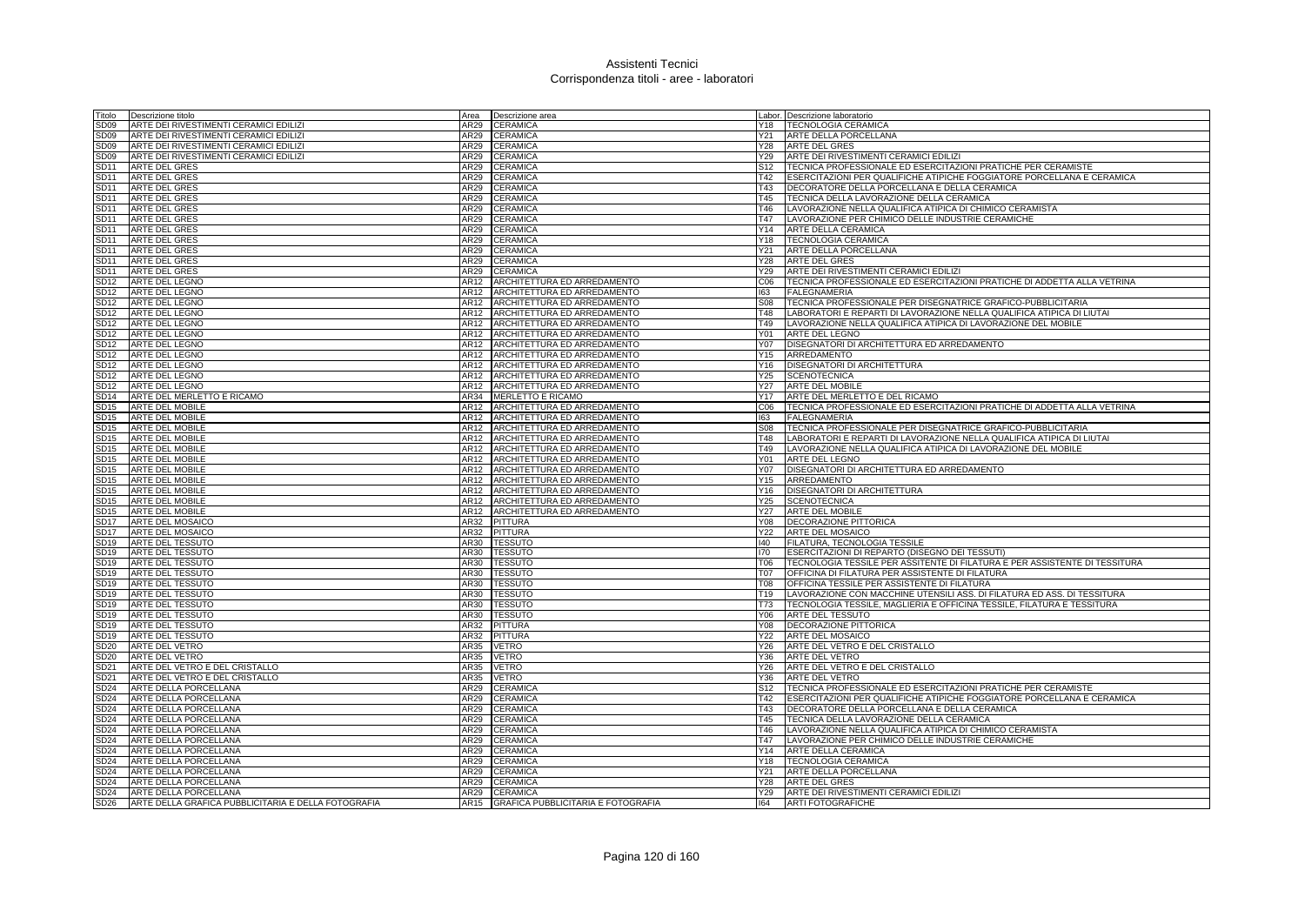| Titolo           | Descrizione titolo                                  | Area         | Descrizione area                                        |                 | Labor. Descrizione laboratorio                                                          |
|------------------|-----------------------------------------------------|--------------|---------------------------------------------------------|-----------------|-----------------------------------------------------------------------------------------|
| SD <sub>26</sub> | ARTE DELLA GRAFICA PUBBLICITARIA E DELLA FOTOGRAFIA | AR15         | GRAFICA PUBBLICITARIA E FOTOGRAFIA                      | 165             | <b>ARTI GRAFICHE</b>                                                                    |
| SD <sub>26</sub> | ARTE DELLA GRAFICA PUBBLICITARIA E DELLA FOTOGRAFIA | AR15         | GRAFICA PUBBLICITARIA E FOTOGRAFIA                      | S <sub>17</sub> | <b>FOTOGRAFIA</b>                                                                       |
| SD <sub>26</sub> | ARTE DELLA GRAFICA PUBBLICITARIA E DELLA FOTOGRAFIA | AR15         | GRAFICA PUBBLICITARIA E FOTOGRAFIA                      | T03             | ESERCITAZIONI PER LA QUALIFICA ATIPICA DI ARTE FOTOGRAFICA                              |
| SD <sub>26</sub> | ARTE DELLA GRAFICA PUBBLICITARIA E DELLA FOTOGRAFIA | AR15         | <b>GRAFICA PUBBLICITARIA E FOTOGRAFIA</b>               | Y04             | ARTE DELLA GRAFICA PUBBLICITARIA E DELLA FOTOGRAFIA                                     |
| SD <sub>26</sub> | ARTE DELLA GRAFICA PUBBLICITARIA E DELLA FOTOGRAFIA | AR15         | GRAFICA PUBBLICITARIA E FOTOGRAFIA                      | Y12             | <b>ARTE PUBBLICITARIA</b>                                                               |
| SD <sub>26</sub> | ARTE DELLA GRAFICA PUBBLICITARIA E DELLA FOTOGRAFIA | AR15         | GRAFICA PUBBLICITARIA E FOTOGRAFIA                      | Y13             | <b>FOTOGRAFIA ARTISTICA</b>                                                             |
| SD <sub>26</sub> | ARTE DELLA GRAFICA PUBBLICITARIA E DELLA FOTOGRAFIA | <b>AR15</b>  | GRAFICA PUBBLICITARIA E FOTOGRAFIA                      |                 | Y24 GRAFICA PUBBLICITARIA E FOTOGRAFIA                                                  |
| <b>SD27</b>      | ARTI DELLA STAMPA                                   | AR15         | <b>GRAFICA PUBBLICITARIA E FOTOGRAFIA</b>               | 164             | <b>ARTI FOTOGRAFICHE</b>                                                                |
| <b>SD27</b>      | <b>ARTI DELLA STAMPA</b>                            | <b>AR15</b>  | GRAFICA PUBBLICITARIA E FOTOGRAFIA                      | 165             | <b>ARTI GRAFICHE</b>                                                                    |
| <b>SD27</b>      | ARTI DELLA STAMPA                                   | AR15         | GRAFICA PUBBLICITARIA E FOTOGRAFIA                      | S <sub>17</sub> | <b>FOTOGRAFIA</b>                                                                       |
| SD27             | ARTI DELLA STAMPA                                   | AR15         | GRAFICA PUBBLICITARIA E FOTOGRAFIA                      | <b>T03</b>      | ESERCITAZIONI PER LA QUALIFICA ATIPICA DI ARTE FOTOGRAFICA                              |
| SD27             | ARTI DELLA STAMPA                                   | AR15         | GRAFICA PUBBLICITARIA E FOTOGRAFIA                      | Y04             | ARTE DELLA GRAFICA PUBBLICITARIA E DELLA FOTOGRAFIA                                     |
| SD27             | ARTI DELLA STAMPA                                   | AR15         | GRAFICA PUBBLICITARIA E FOTOGRAFIA                      | Y12             | ARTE PUBBLICITARIA                                                                      |
| SD27             | ARTI DELLA STAMPA                                   | AR15         | GRAFICA PUBBLICITARIA E FOTOGRAFIA                      | Y13             | <b>FOTOGRAFIA ARTISTICA</b>                                                             |
| SD27             | ARTI DELLA STAMPA                                   | AR15         | GRAFICA PUBBLICITARIA E FOTOGRAFIA                      | Y24             | GRAFICA PUBBLICITARIA E FOTOGRAFIA                                                      |
| SD27             | ARTI DELLA STAMPA                                   | AR37         | STAMPA E RESTAURO                                       | <b>T77</b>      | ESERCITAZIONI PRATICHE PER TIPOCOMPOSITORE                                              |
| <b>SD27</b>      | ARTI DELLA STAMPA                                   | AR37         | STAMPA E RESTAURO                                       | Y20             | ARTE DELLA STAMPA                                                                       |
| <b>SD27</b>      | <b>ARTI DELLA STAMPA</b>                            | <b>AR37</b>  | STAMPA E RESTAURO                                       | Y33             | RILEGATURA ARTISTICA E RESTAURO DEL LIBRO                                               |
| SD <sub>28</sub> | <b>ARTI GRAFICHE</b>                                | AR13         | <b>GRAFICA ED INCISIONE</b>                             | <b>T01</b>      | FOTOINCISIONE, RIPROD. FOTOGRAFICA, FOTORITOCCO, FOTOLITOGRAFIA PER FOTOINCIS.          |
| SD <sub>28</sub> | <b>ARTI GRAFICHE</b>                                | AR13         | <b>GRAFICA ED INCISIONE</b>                             | T <sub>02</sub> | ESERCITAZIONI PRATICHE PER FOTOLITOGRAFO E PER LITOIMPRESSORE                           |
| SD <sub>28</sub> | <b>ARTI GRAFICHE</b>                                | AR13         | <b>GRAFICA ED INCISIONE</b>                             | T04             | COMPOSIZIONE A MANO E MONTAGGI                                                          |
| SD28             | <b>ARTI GRAFICHE</b>                                | AR13         | <b>GRAFICA ED INCISIONE</b>                             | <b>T05</b>      | <b>ESERCITAZIONI PRATICHE PER TIPOIMPRESSORE E TIPOCOMPOSITORE</b>                      |
| SD28             | <b>ARTI GRAFICHE</b>                                | AR13         | <b>GRAFICA ED INCISIONE</b>                             | Y11             | <b>ARTI GRAFICHE</b>                                                                    |
| SD28             | <b>ARTI GRAFICHE</b>                                | AR13         | <b>GRAFICA ED INCISIONE</b>                             | Y30             | CALCOGRAFIA                                                                             |
| SD28             | <b>ARTI GRAFICHE</b>                                | AR13         | <b>GRAFICA ED INCISIONE</b>                             |                 | Y31 LITOGRAFIA                                                                          |
| <b>SD28</b>      | <b>ARTI GRAFICHE</b>                                | AR13         | <b>GRAFICA ED INCISIONE</b>                             | Y32             | <b>XILOGRAFIA</b>                                                                       |
| SD28             | <b>ARTI GRAFICHE</b>                                | AR15         | GRAFICA PUBBLICITARIA E FOTOGRAFIA                      | 164             | <b>ARTI FOTOGRAFICHE</b>                                                                |
| SD28             | <b>ARTI GRAFICHE</b>                                | AR15         | GRAFICA PUBBLICITARIA E FOTOGRAFIA                      | 165             | <b>ARTI GRAFICHE</b>                                                                    |
| SD <sub>28</sub> | <b>ARTI GRAFICHE</b>                                | AR15         | GRAFICA PUBBLICITARIA E FOTOGRAFIA                      | S <sub>17</sub> | <b>FOTOGRAFIA</b>                                                                       |
| SD28             | <b>ARTI GRAFICHE</b>                                | AR15         | GRAFICA PUBBLICITARIA E FOTOGRAFIA                      | T <sub>03</sub> | ESERCITAZIONI PER LA QUALIFICA ATIPICA DI ARTE FOTOGRAFICA                              |
| SD <sub>28</sub> | <b>ARTI GRAFICHE</b>                                | AR15         | GRAFICA PUBBLICITARIA E FOTOGRAFIA                      | Y04             | ARTE DELLA GRAFICA PUBBLICITARIA E DELLA FOTOGRAFIA                                     |
| <b>SD28</b>      | <b>ARTI GRAFICHE</b>                                | AR15         | GRAFICA PUBBLICITARIA E FOTOGRAFIA                      | Y12             | <b>ARTE PUBBLICITARIA</b>                                                               |
| SD28             | <b>ARTI GRAFICHE</b>                                | AR15<br>AR15 | GRAFICA PUBBLICITARIA E FOTOGRAFIA                      | Y13             | <b>FOTOGRAFIA ARTISTICA</b>                                                             |
| SD28<br>SD28     | <b>ARTI GRAFICHE</b><br><b>ARTI GRAFICHE</b>        | AR37         | GRAFICA PUBBLICITARIA E FOTOGRAFIA<br>STAMPA E RESTAURO | Y24<br>T77      | GRAFICA PUBBLICITARIA E FOTOGRAFIA<br><b>ESERCITAZIONI PRATICHE PER TIPOCOMPOSITORE</b> |
| SD28             | <b>ARTI GRAFICHE</b>                                | <b>AR37</b>  | STAMPA E RESTAURO                                       | Y20             | <b>ARTE DELLA STAMPA</b>                                                                |
| SD28             | <b>ARTI GRAFICHE</b>                                | AR37         | STAMPA E RESTAURO                                       | Y33             | RILEGATURA ARTISTICA E RESTAURO DEL LIBRO                                               |
| SD29             | CALCOGRAFIA                                         | AR13         | <b>GRAFICA ED INCISIONE</b>                             | <b>T01</b>      | FOTOINCISIONE, RIPROD. FOTOGRAFICA, FOTORITOCCO, FOTOLITOGRAFIA PER FOTOINCIS.          |
| SD <sub>29</sub> | CALCOGRAFIA                                         | AR13         | <b>GRAFICA ED INCISIONE</b>                             | T <sub>02</sub> | ESERCITAZIONI PRATICHE PER FOTOLITOGRAFO E PER LITOIMPRESSORE                           |
| SD <sub>29</sub> | CALCOGRAFIA                                         | AR13         | <b>GRAFICA ED INCISIONE</b>                             | T04             | COMPOSIZIONE A MANO E MONTAGGI                                                          |
| SD <sub>29</sub> | CALCOGRAFIA                                         | AR13         | <b>GRAFICA ED INCISIONE</b>                             | <b>T05</b>      | ESERCITAZIONI PRATICHE PER TIPOIMPRESSORE E TIPOCOMPOSITORE                             |
| SD <sub>29</sub> | CALCOGRAFIA                                         | AR13         | <b>GRAFICA ED INCISIONE</b>                             | Y11             | <b>ARTI GRAFICHE</b>                                                                    |
| SD <sub>29</sub> | CALCOGRAFIA                                         | AR13         | <b>GRAFICA ED INCISIONE</b>                             |                 | Y30 CALCOGRAFIA                                                                         |
| SD <sub>29</sub> | CALCOGRAFIA                                         | AR13         | <b>GRAFICA ED INCISIONE</b>                             | Y31             | LITOGRAFIA                                                                              |
| SD <sub>29</sub> | CALCOGRAFIA                                         | <b>AR13</b>  | <b>GRAFICA ED INCISIONE</b>                             | Y32             | <b>XILOGRAFIA</b>                                                                       |
| SD <sub>30</sub> | DECORAZIONE PITTORICA                               | AR32         | <b>PITTURA</b>                                          | Y08             | <b>DECORAZIONE PITTORICA</b>                                                            |
| SD <sub>30</sub> | DECORAZIONE PITTORICA                               | AR32         | <b>PITTURA</b>                                          | Y22             | ARTE DEL MOSAICO                                                                        |
| SD33             | DECORAZIONE PLASTICA                                | AR36         | <b>PLASTICA</b>                                         | <b>T50</b>      | LAVORAZIONE NELLA QUALIFICA ATIPICA DI LAVORAZIONE DEL MARMO                            |
| SD33             | DECORAZIONE PLASTICA                                | AR36         | <b>PLASTICA</b>                                         | Y10             | DECORAZIONE PLASTICA                                                                    |
| SD33             | DECORAZIONE PLASTICA                                | AR36         | <b>PLASTICA</b>                                         | Y37             | ARTE DELL'ALABASTRO                                                                     |
| SD34             | DISEGNATORI DI ARCHITETTURA                         | AR12         | ARCHITETTURA ED ARREDAMENTO                             | C <sub>06</sub> | TECNICA PROFESSIONALE ED ESERCITAZIONI PRATICHE DI ADDETTA ALLA VETRINA                 |
| SD34             | DISEGNATORI DI ARCHITETTURA                         | AR12         | ARCHITETTURA ED ARREDAMENTO                             | 163             | <b>FALEGNAMERIA</b>                                                                     |
| SD34             | DISEGNATORI DI ARCHITETTURA                         | AR12         | ARCHITETTURA ED ARREDAMENTO                             | S08             | TECNICA PROFESSIONALE PER DISEGNATRICE GRAFICO-PUBBLICITARIA                            |
| <b>SD34</b>      | <b>DISEGNATORI DI ARCHITETTURA</b>                  | AR12         | ARCHITETTURA ED ARREDAMENTO                             | T48             | LABORATORI E REPARTI DI LAVORAZIONE NELLA QUALIFICA ATIPICA DI LIUTAI                   |
| SD34             | DISEGNATORI DI ARCHITETTURA                         |              | AR12 ARCHITETTURA ED ARREDAMENTO                        | T49             | LAVORAZIONE NELLA QUALIFICA ATIPICA DI LAVORAZIONE DEL MOBILE                           |
| SD34             | DISEGNATORI DI ARCHITETTURA                         | AR12         | ARCHITETTURA ED ARREDAMENTO                             | Y01             | ARTE DEL LEGNO                                                                          |
| SD34             | DISEGNATORI DI ARCHITETTURA                         | AR12         | ARCHITETTURA ED ARREDAMENTO                             | Y07             | DISEGNATORI DI ARCHITETTURA ED ARREDAMENTO                                              |
| SD34             | DISEGNATORI DI ARCHITETTURA                         | AR12         | ARCHITETTURA ED ARREDAMENTO                             | Y15             | ARREDAMENTO                                                                             |
| SD34             | DISEGNATORI DI ARCHITETTURA                         | AR12         | ARCHITETTURA ED ARREDAMENTO                             | Y16             | DISEGNATORI DI ARCHITETTURA                                                             |
| SD34             | DISEGNATORI DI ARCHITETTURA                         | AR12         | ARCHITETTURA ED ARREDAMENTO                             | Y25             | <b>SCENOTECNICA</b>                                                                     |
| SD34             | DISEGNATORI DI ARCHITETTURA                         | AR12         | ARCHITETTURA ED ARREDAMENTO                             |                 | Y27 ARTE DEL MOBILE                                                                     |
| SD35             | DISEGNATORI DI ARCHITETTURA E ARREDAMENTO           | AR12         | ARCHITETTURA ED ARREDAMENTO                             | C <sub>06</sub> | TECNICA PROFESSIONALE ED ESERCITAZIONI PRATICHE DI ADDETTA ALLA VETRINA                 |
| SD35             | DISEGNATORI DI ARCHITETTURA E ARREDAMENTO           | AR12         | ARCHITETTURA ED ARREDAMENTO                             | 163             | <b>FALEGNAMERIA</b>                                                                     |
| SD <sub>35</sub> | DISEGNATORI DI ARCHITETTURA E ARREDAMENTO           | AR12         | <b>ARCHITETTURA ED ARREDAMENTO</b>                      | S <sub>08</sub> | TECNICA PROFESSIONALE PER DISEGNATRICE GRAFICO-PUBBLICITARIA                            |
| <b>SD35</b>      | DISEGNATORI DI ARCHITETTURA E ARREDAMENTO           | AR12         | ARCHITETTURA ED ARREDAMENTO                             | T48             | LABORATORI E REPARTI DI LAVORAZIONE NELLA QUALIFICA ATIPICA DI LIUTAI                   |
| SD35             | DISEGNATORI DI ARCHITETTURA E ARREDAMENTO           |              | AR12 ARCHITETTURA ED ARREDAMENTO                        | T49             | LAVORAZIONE NELLA QUALIFICA ATIPICA DI LAVORAZIONE DEL MOBILE                           |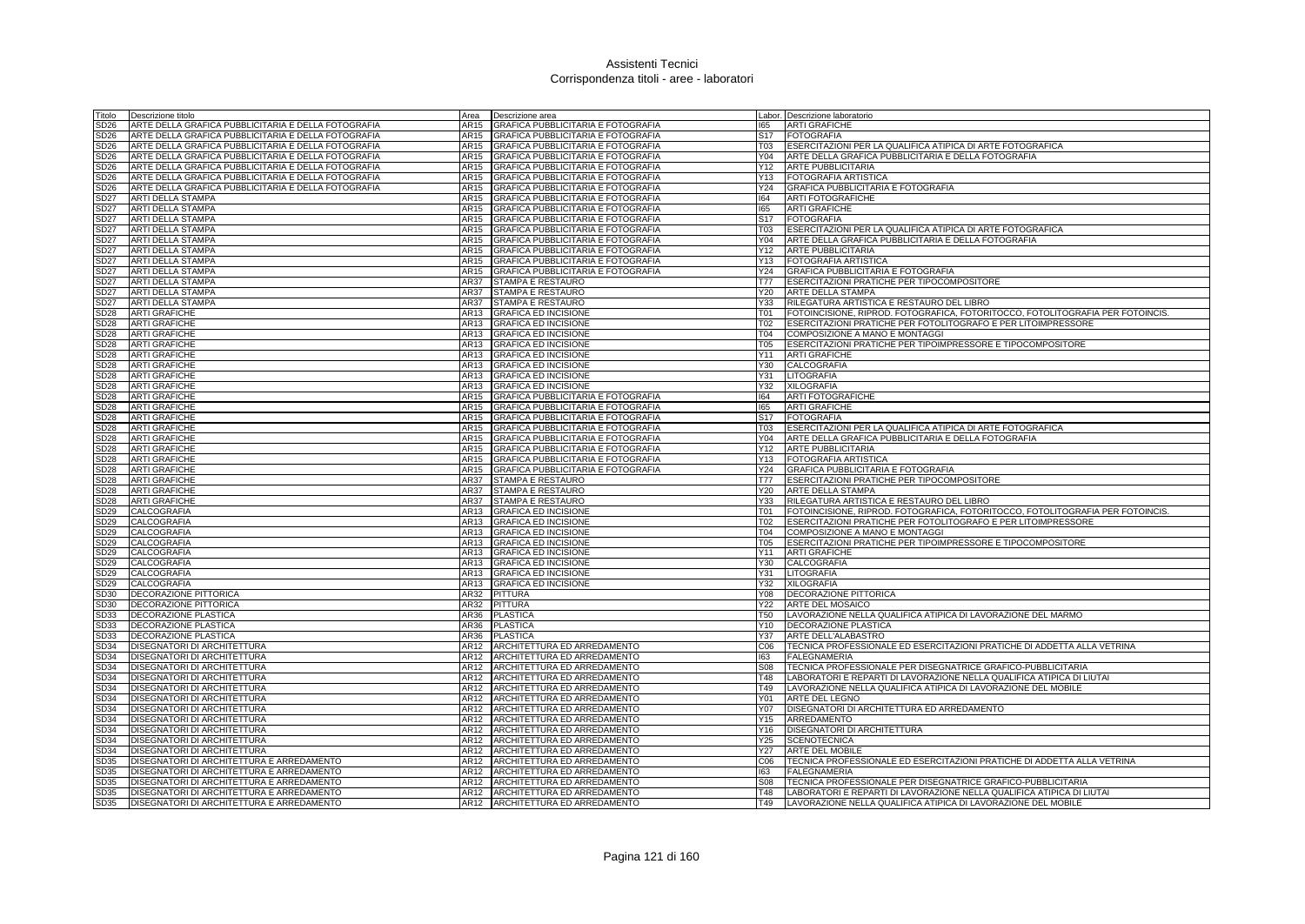| Titolo           | Descrizione titolo                        | Area        | Descrizione area                     |                 | Labor. Descrizione laboratorio                                            |
|------------------|-------------------------------------------|-------------|--------------------------------------|-----------------|---------------------------------------------------------------------------|
| SD35             | DISEGNATORI DI ARCHITETTURA E ARREDAMENTO | AR12        | ARCHITETTURA ED ARREDAMENTO          | Y01             | ARTE DEL LEGNO                                                            |
| SD35             | DISEGNATORI DI ARCHITETTURA E ARREDAMENTO | AR12        | ARCHITETTURA ED ARREDAMENTO          | Y07             | DISEGNATORI DI ARCHITETTURA ED ARREDAMENTO                                |
| SD35             | DISEGNATORI DI ARCHITETTURA E ARREDAMENTO | AR12        | ARCHITETTURA ED ARREDAMENTO          | Y15             | ARREDAMENTO                                                               |
| SD35             | DISEGNATORI DI ARCHITETTURA E ARREDAMENTO | AR12        | ARCHITETTURA ED ARREDAMENTO          | Y16             | <b>DISEGNATORI DI ARCHITETTURA</b>                                        |
| SD35             | DISEGNATORI DI ARCHITETTURA E ARREDAMENTO | AR12        | ARCHITETTURA ED ARREDAMENTO          | Y25             | <b>SCENOTECNICA</b>                                                       |
| SD35             | DISEGNATORI DI ARCHITETTURA E ARREDAMENTO | AR12        | ARCHITETTURA ED ARREDAMENTO          | Y <sub>27</sub> | <b>ARTE DEL MOBILE</b>                                                    |
| SD36             | <b>DISEGNO ANIMATO</b>                    | <b>AR17</b> | RIPRESA CINEMATOGRAFICA E TELEVISIVA | T <sub>51</sub> | LAVORAZIONE NELLA QUALIFICA ATIPICA PER CINEMATOGRAFIA E TELEVISIONE      |
| SD36             | <b>DISEGNO ANIMATO</b>                    | AR17        | RIPRESA CINEMATOGRAFICA E TELEVISIVA | Y34             | <b>DISEGNO ANIMATO</b>                                                    |
| SD40             | FOTOGRAFIA ARTISTICA                      | AR15        | GRAFICA PUBBLICITARIA E FOTOGRAFIA   | 164             | <b>ARTI FOTOGRAFICHE</b>                                                  |
| SD40             | <b>FOTOGRAFIA ARTISTICA</b>               | AR15        | GRAFICA PUBBLICITARIA E FOTOGRAFIA   | 165             | <b>ARTI GRAFICHE</b>                                                      |
| SD40             | <b>FOTOGRAFIA ARTISTICA</b>               | AR15        | GRAFICA PUBBLICITARIA E FOTOGRAFIA   | S <sub>17</sub> | <b>FOTOGRAFIA</b>                                                         |
| SD40             | <b>FOTOGRAFIA ARTISTICA</b>               | AR15        | GRAFICA PUBBLICITARIA E FOTOGRAFIA   | <b>T03</b>      | ESERCITAZIONI PER LA QUALIFICA ATIPICA DI ARTE FOTOGRAFICA                |
| SD40             | <b>FOTOGRAFIA ARTISTICA</b>               | AR15        | GRAFICA PUBBLICITARIA E FOTOGRAFIA   | Y04             | ARTE DELLA GRAFICA PUBBLICITARIA E DELLA FOTOGRAFIA                       |
| <b>SD40</b>      | FOTOGRAFIA ARTISTICA                      | AR15        | GRAFICA PUBBLICITARIA E FOTOGRAFIA   | Y12             | <b>ARTE PUBBLICITARIA</b>                                                 |
| SD40             | <b>FOTOGRAFIA ARTISTICA</b>               | AR15        | GRAFICA PUBBLICITARIA E FOTOGRAFIA   | Y13             | <b>FOTOGRAFIA ARTISTICA</b>                                               |
| SD40             | FOTOGRAFIA ARTISTICA                      | AR15        | GRAFICA PUBBLICITARIA E FOTOGRAFIA   | Y24             | GRAFICA PUBBLICITARIA E FOTOGRAFIA                                        |
| SD42             | <b>MODA E COSTUME</b>                     | AR22        | MODA E COSTUME                       | S01             | TECNICA PROF. ESERC. PRATICA MODELLISTA, SARTA, MAGLIERISTA, BIANCHERISTA |
| SD42             | <b>MODA E COSTUME</b>                     | AR22        | <b>MODA E COSTUME</b>                | S <sub>02</sub> | ESERCITAZIONI DI TAGLIO E CONFEZIONE PER FIGURINISTA                      |
| SD42             | MODA E COSTUME                            | AR22        | <b>MODA E COSTUME</b>                | S03             | <b>ESERCITAZIONI PER COSTUMISTA TEATRALE E CINEMATOGRAFICA</b>            |
| SD42             | <b>MODA E COSTUME</b>                     | AR22        | <b>MODA E COSTUME</b>                | S09             | TECNICA PROFESSIONALE PER COSTUMISTA TEATRALE E CINEMATOGRAFICA           |
| SD42             | <b>MODA E COSTUME</b>                     | AR22        | <b>MODA E COSTUME</b>                | Y19             | <b>IMODA E COSTUME</b>                                                    |
| <b>SD44</b>      | RILEGATURA E RESTAURO DEL LIBRO           | <b>AR37</b> | STAMPA E RESTAURO                    | <b>T77</b>      | ESERCITAZIONI PRATICHE PER TIPOCOMPOSITORE                                |
| SD44             | RILEGATURA E RESTAURO DEL LIBRO           | AR37        | STAMPA E RESTAURO                    | Y20             | ARTE DELLA STAMPA                                                         |
| SD44             | RILEGATURA E RESTAURO DEL LIBRO           | AR37        | STAMPA E RESTAURO                    | Y33             | RILEGATURA ARTISTICA E RESTAURO DEL LIBRO                                 |
| SD45             | <b>SCENOTECNICA</b>                       | AR12        | ARCHITETTURA ED ARREDAMENTO          | C <sub>06</sub> | TECNICA PROFESSIONALE ED ESERCITAZIONI PRATICHE DI ADDETTA ALLA VETRINA   |
| SD45             | <b>SCENOTECNICA</b>                       | AR12        | ARCHITETTURA ED ARREDAMENTO          | 163             | <b>FALEGNAMERIA</b>                                                       |
| <b>SD45</b>      | <b>SCENOTECNICA</b>                       | AR12        | ARCHITETTURA ED ARREDAMENTO          | <b>S08</b>      | TECNICA PROFESSIONALE PER DISEGNATRICE GRAFICO-PUBBLICITARIA              |
| SD45             | <b>SCENOTECNICA</b>                       | AR12        | ARCHITETTURA ED ARREDAMENTO          | <b>T48</b>      | LABORATORI E REPARTI DI LAVORAZIONE NELLA QUALIFICA ATIPICA DI LIUTAI     |
| <b>SD45</b>      | <b>SCENOTECNICA</b>                       | AR12        | ARCHITETTURA ED ARREDAMENTO          | T49             | LAVORAZIONE NELLA QUALIFICA ATIPICA DI LAVORAZIONE DEL MOBILE             |
| SD45             | <b>SCENOTECNICA</b>                       | AR12        | ARCHITETTURA ED ARREDAMENTO          | Y01             | ARTE DEL LEGNO                                                            |
| SD45             | <b>SCENOTECNICA</b>                       | AR12        | ARCHITETTURA ED ARREDAMENTO          | Y07             | DISEGNATORI DI ARCHITETTURA ED ARREDAMENTO                                |
| SD45             | <b>SCENOTECNICA</b>                       | AR12        | ARCHITETTURA ED ARREDAMENTO          | Y <sub>15</sub> | ARREDAMENTO                                                               |
| SD45             | <b>SCENOTECNICA</b>                       | AR12        | ARCHITETTURA ED ARREDAMENTO          | Y16             | <b>DISEGNATORI DI ARCHITETTURA</b>                                        |
| SD45             | <b>SCENOTECNICA</b>                       | AR12        | ARCHITETTURA ED ARREDAMENTO          | Y25             | <b>SCENOTECNICA</b>                                                       |
| SD45             | <b>SCENOTECNICA</b>                       | AR12        | ARCHITETTURA ED ARREDAMENTO          | Y27             | <b>ARTE DEL MOBILE</b>                                                    |
| <b>SD45</b>      | <b>SCENOTECNICA</b>                       | AR32        | <b>PITTURA</b>                       | <b>Y08</b>      | <b>DECORAZIONE PITTORICA</b>                                              |
| SD45             | <b>SCENOTECNICA</b>                       | AR32        | <b>PITTURA</b>                       | Y22             | ARTE DEL MOSAICO                                                          |
| SD46             | <b>TECNOLOGIA CERAMICA</b>                | AR29        | CERAMICA                             | S <sub>12</sub> | TECNICA PROFESSIONALE ED ESERCITAZIONI PRATICHE PER CERAMISTE             |
| SD46             | <b>TECNOLOGIA CERAMICA</b>                | AR29        | CERAMICA                             | T42             | ESERCITAZIONI PER QUALIFICHE ATIPICHE FOGGIATORE PORCELLANA E CERAMICA    |
| SD46             | <b>TECNOLOGIA CERAMICA</b>                | AR29        | CERAMICA                             | T43             | DECORATORE DELLA PORCELLANA E DELLA CERAMICA                              |
| SD46             | <b>TECNOLOGIA CERAMICA</b>                | AR29        | CERAMICA                             | T45             | TECNICA DELLA LAVORAZIONE DELLA CERAMICA                                  |
| SD46             | <b>TECNOLOGIA CERAMICA</b>                | AR29        | CERAMICA                             | T46             | LAVORAZIONE NELLA QUALIFICA ATIPICA DI CHIMICO CERAMISTA                  |
| SD46             | <b>TECNOLOGIA CERAMICA</b>                | AR29        | CERAMICA                             | T47             | LAVORAZIONE PER CHIMICO DELLE INDUSTRIE CERAMICHE                         |
| SD46             | <b>TECNOLOGIA CERAMICA</b>                | AR29        | CERAMICA                             | Y14             | ARTE DELLA CERAMICA                                                       |
| SD46             | <b>TECNOLOGIA CERAMICA</b>                | AR29        | CERAMICA                             | Y18             | <b>TECNOLOGIA CERAMICA</b>                                                |
| SD46             | <b>TECNOLOGIA CERAMICA</b>                | AR29        | CERAMICA                             | Y21             | ARTE DELLA PORCELLANA                                                     |
| SD46             | <b>TECNOLOGIA CERAMICA</b>                | AR29        | CERAMICA                             | Y28             | <b>ARTE DEL GRES</b>                                                      |
| SD <sub>46</sub> | TECNOLOGIA CERAMICA                       | AR29        | CERAMICA                             | Y29             | ARTE DEI RIVESTIMENTI CERAMICI EDILIZI                                    |
| SD <sub>46</sub> | <b>TECNOLOGIA CERAMICA</b>                | AR36        | <b>PLASTICA</b>                      | <b>T50</b>      | LAVORAZIONE NELLA QUALIFICA ATIPICA DI LAVORAZIONE DEL MARMO              |
| <b>SD46</b>      | <b>TECNOLOGIA CERAMICA</b>                | AR36        | <b>PLASTICA</b>                      | Y10             | DECORAZIONE PLASTICA                                                      |
| SD46             | <b>TECNOLOGIA CERAMICA</b>                | AR36        | <b>PLASTICA</b>                      | Y37             | ARTE DELL'ALABASTRO                                                       |
| <b>SLOX</b>      | <b>MATURITA' ARTISTICA</b>                | AR12        | ARCHITETTURA ED ARREDAMENTO          | C06             | TECNICA PROFESSIONALE ED ESERCITAZIONI PRATICHE DI ADDETTA ALLA VETRINA   |
| <b>SLOX</b>      | <b>MATURITA' ARTISTICA</b>                | AR12        | ARCHITETTURA ED ARREDAMENTO          | 163             | <b>FALEGNAMERIA</b>                                                       |
| <b>SLOX</b>      | <b>MATURITA' ARTISTICA</b>                | AR12        | ARCHITETTURA ED ARREDAMENTO          | <b>S08</b>      | TECNICA PROFESSIONALE PER DISEGNATRICE GRAFICO-PUBBLICITARIA              |
| <b>SLOX</b>      | <b>MATURITA' ARTISTICA</b>                | AR12        | ARCHITETTURA ED ARREDAMENTO          | <b>T48</b>      | LABORATORI E REPARTI DI LAVORAZIONE NELLA QUALIFICA ATIPICA DI LIUTAI     |
| <b>SLOX</b>      | <b>MATURITA' ARTISTICA</b>                | AR12        | ARCHITETTURA ED ARREDAMENTO          | T49             | LAVORAZIONE NELLA QUALIFICA ATIPICA DI LAVORAZIONE DEL MOBILE             |
| <b>SLOX</b>      | <b>MATURITA' ARTISTICA</b>                | AR12        | ARCHITETTURA ED ARREDAMENTO          | Y01             | ARTE DEL LEGNO                                                            |
| <b>SLOX</b>      | <b>MATURITA' ARTISTICA</b>                | AR12        | ARCHITETTURA ED ARREDAMENTO          | Y07             | DISEGNATORI DI ARCHITETTURA ED ARREDAMENTO                                |
| <b>SLOX</b>      | <b>MATURITA' ARTISTICA</b>                | AR12        | ARCHITETTURA ED ARREDAMENTO          | Y <sub>15</sub> | ARREDAMENTO                                                               |
| <b>SLOX</b>      | <b>MATURITA' ARTISTICA</b>                | AR12        | ARCHITETTURA ED ARREDAMENTO          | Y16             | <b>DISEGNATORI DI ARCHITETTURA</b>                                        |
| SLOX             | <b>MATURITA' ARTISTICA</b>                | AR12        | ARCHITETTURA ED ARREDAMENTO          | Y25             | <b>SCENOTECNICA</b>                                                       |
| <b>SLOX</b>      | <b>MATURITA' ARTISTICA</b>                | AR12        | ARCHITETTURA ED ARREDAMENTO          | Y27             | ARTE DEL MOBILE                                                           |
| <b>SLOX</b>      | <b>MATURITA' ARTISTICA</b>                | AR32        | <b>PITTURA</b>                       | <b>Y08</b>      | DECORAZIONE PITTORICA                                                     |
| <b>SLOX</b>      | <b>MATURITA' ARTISTICA</b>                | AR32        | PITTURA                              | Y22             | ARTE DEL MOSAICO                                                          |
| <b>SLOX</b>      | <b>MATURITA' ARTISTICA</b>                |             | AR36 PLASTICA                        | <b>T50</b>      | LAVORAZIONE NELLA QUALIFICA ATIPICA DI LAVORAZIONE DEL MARMO              |
| SL0X             | <b>MATURITA' ARTISTICA</b>                | AR36        | <b>PLASTICA</b>                      | Y10             | <b>DECORAZIONE PLASTICA</b>                                               |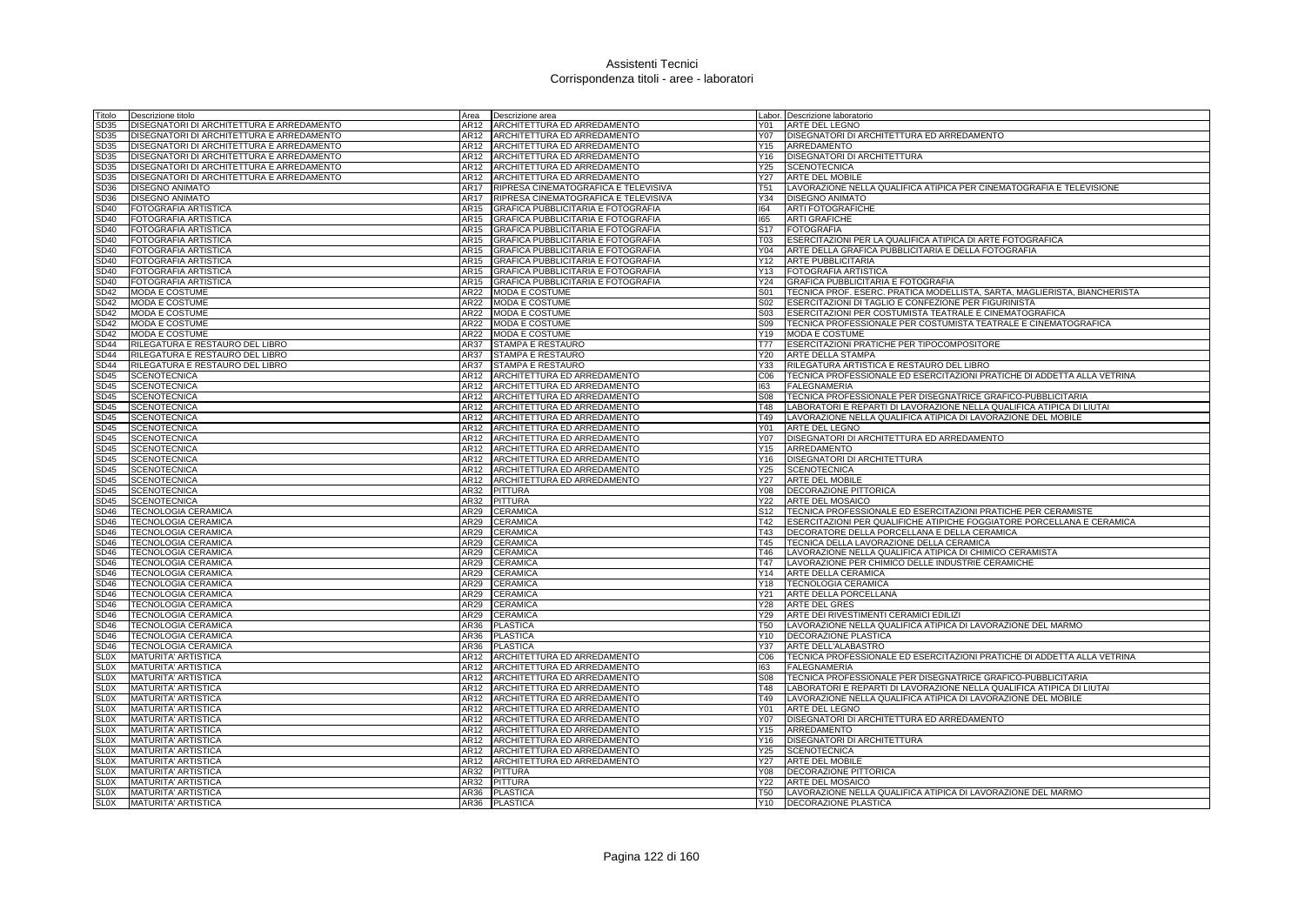| Titolo                     | Descrizione titolo<br>Area                       | Descrizione area       |                                    | Labor. Descrizione laboratorio                                             |
|----------------------------|--------------------------------------------------|------------------------|------------------------------------|----------------------------------------------------------------------------|
| <b>SLOX</b>                | AR36<br><b>MATURITA' ARTISTICA</b>               | <b>PLASTICA</b>        | Y37                                | ARTE DELL'ALABASTRO                                                        |
| TA01                       | AR28<br>VITICOLTURA-ENOLOGIA                     | AZIENDA AGRARIA        | E01                                | SCIENZE NATURALI, PATOLOGIA VEGETALE ED ENTOMOLOGIA AGRARIA                |
| TA01                       | AR28<br>VITICOLTURA-ENOLOGIA                     | AZIENDA AGRARIA        | E02                                | <b>ZOOTECNICA</b>                                                          |
| <b>TA01</b>                | VITICOLTURA-ENOLOGIA<br>AR28                     | AZIENDA AGRARIA        | E04                                | <b>AZIENDA AGRARIA</b>                                                     |
| TA01                       | VITICOLTURA-ENOLOGIA<br>AR28                     | AZIENDA AGRARIA        | L02                                | <b>SCIENZE NATURALI</b>                                                    |
| TA01                       | VITICOLTURA-ENOLOGIA<br>AR28                     | AZIENDA AGRARIA        | <b>N03</b>                         | COLTIVAZIONI                                                               |
| TA01                       | VITICOLTURA-ENOLOGIA<br>AR28                     | <b>AZIENDA AGRARIA</b> | N04                                | COLTIVAZIONI FLOREALI                                                      |
| TA01                       | AR28<br>VITICOLTURA-ENOLOGIA                     | AZIENDA AGRARIA        | <b>N05</b>                         | COLTIVAZIONI FORESTALI                                                     |
| TA01                       | VITICOLTURA-ENOLOGIA<br>AR28                     | AZIENDA AGRARIA        | N06                                | ALLEVAMENTI ZOOTECNICI                                                     |
| TA01                       | VITICOLTURA-ENOLOGIA<br><b>AR28</b>              | AZIENDA AGRARIA        | N <sub>13</sub>                    | SCIENZE FISICHE NATURALI E MATERIE PROFESSIONALI DEL SETTORE AGRARIO       |
| <b>TA01</b>                | VITICOLTURA-ENOLOGIA<br>AR28                     | <b>AZIENDA AGRARIA</b> | N <sub>14</sub>                    | COLTIVAZIONI ORTOFRUTTICOLE E VIVAISTICHE                                  |
| <b>FA01</b>                | VITICOLTURA-ENOLOGIA<br>AR38                     | <b>AGROINDUSTRIALE</b> | <b>N07</b>                         | INDUSTRIA LATTIERO-CASEARIA                                                |
| TA01                       | VITICOLTURA-ENOLOGIA<br>AR38                     | AGROINDUSTRIALE        | N08                                | <b>INDUSTRIA ENOLOGICA</b>                                                 |
| TA01                       | VITICOLTURA-ENOLOGIA<br>AR38                     | AGROINDUSTRIALE        | N09                                | INDUSTRIA AGRARIA OLEARIA                                                  |
| <b>TA01</b>                | VITICOLTURA-ENOLOGIA<br>AR38                     | AGROINDUSTRIALE        | N <sub>10</sub>                    | INDUSTRIA CONSERVIERA                                                      |
| <b>TA01</b>                | VITICOLTURA-ENOLOGIA<br>AR38                     | AGROINDUSTRIALE        | N <sub>11</sub>                    | <b>ANALISI AGRARIE</b>                                                     |
| <b>TA02</b>                | VITICOLTURA BIENNIO<br>AR28                      | AZIENDA AGRARIA        | E01                                | SCIENZE NATURALI, PATOLOGIA VEGETALE ED ENTOMOLOGIA AGRARIA                |
| <b>TA02</b>                | VITICOLTURA BIENNIO<br>AR28                      | AZIENDA AGRARIA        | E02                                | <b>ZOOTECNICA</b>                                                          |
|                            |                                                  |                        | E04                                |                                                                            |
| <b>TA02</b>                | <b>VITICOLTURA BIENNIO</b><br>AR28               | <b>AZIENDA AGRARIA</b> |                                    | AZIENDA AGRARIA                                                            |
| <b>FA02</b>                | VITICOLTURA BIENNIO<br>AR28                      | AZIENDA AGRARIA        | L02                                | <b>SCIENZE NATURALI</b>                                                    |
| <b>TA02</b>                | <b>VITICOLTURA BIENNIO</b><br>AR28               | AZIENDA AGRARIA        | <b>N03</b>                         | <b>COLTIVAZIONI</b>                                                        |
| <b>TA02</b>                | VITICOLTURA BIENNIO<br>AR28                      | <b>AZIENDA AGRARIA</b> | N04                                | <b>COLTIVAZIONI FLOREALI</b>                                               |
| <b>TA02</b>                | VITICOLTURA BIENNIO<br><b>AR28</b>               | AZIENDA AGRARIA        | <b>N05</b>                         | <b>COLTIVAZIONI FORESTALI</b>                                              |
| <b>TA02</b>                | VITICOLTURA BIENNIO<br>AR28                      | AZIENDA AGRARIA        | N06                                | ALLEVAMENTI ZOOTECNICI                                                     |
| <b>TA02</b>                | VITICOLTURA BIENNIO<br>AR28                      | <b>AZIENDA AGRARIA</b> | N <sub>13</sub>                    | SCIENZE FISICHE NATURALI E MATERIE PROFESSIONALI DEL SETTORE AGRARIO       |
| <b>TA02</b>                | VITICOLTURA BIENNIO<br>AR28                      | <b>AZIENDA AGRARIA</b> | N <sub>14</sub>                    | COLTIVAZIONI ORTOFRUTTICOLE E VIVAISTICHE                                  |
| <b>TA02</b>                | VITICOLTURA BIENNIO<br><b>AR38</b>               | <b>AGROINDUSTRIALE</b> | <b>N07</b>                         | <b>INDUSTRIA LATTIERO-CASEARIA</b>                                         |
| <b>TA02</b>                | <b>VITICOLTURA BIENNIO</b><br>AR38               | <b>AGROINDUSTRIALE</b> | <b>N08</b>                         | <b>INDUSTRIA ENOLOGICA</b>                                                 |
| <b>TA02</b>                | VITICOLTURA BIENNIO<br><b>AR38</b>               | <b>AGROINDUSTRIALE</b> | N09                                | INDUSTRIA AGRARIA OLEARIA                                                  |
| <b>TA02</b>                | <b>VITICOLTURA BIENNIO</b><br>AR38               | <b>AGROINDUSTRIALE</b> | N <sub>10</sub>                    | <b>INDUSTRIA CONSERVIERA</b>                                               |
| <b>TA02</b>                | VITICOLTURA BIENNIO<br><b>AR38</b>               | <b>AGROINDUSTRIALE</b> | N <sub>11</sub>                    | <b>ANALISI AGRARIE</b>                                                     |
| <b>TA03</b>                | PERITO AGRARIO<br>AR23                           | CHIMICA                | E03<br>103                         | CHIMICA ED INDUSTRIA AGRARIA                                               |
| <b>TA03</b>                | PERITO AGRARIO<br>AR23                           | CHIMICA                |                                    | MERCEOLOGIA, CHIMICA, OTTICA FOTOGRAFICA                                   |
| TA03                       | PERITO AGRARIO<br>AR23                           | CHIMICA                | 104                                | MICROSCOPIA, MICROBIOLOGIA CONCIARIA                                       |
| TA03<br><b>TA03</b>        | PERITO AGRARIC<br>AR23<br>AR23                   | CHIMICA<br>CHIMICA     | 105<br>108                         | TECNOLOGIA CONCIARIA, ANALISI                                              |
|                            | PERITO AGRARIO<br>AR23                           |                        |                                    | COMPLEMENTI DI FISICA ED ELETTROCHIMICA                                    |
| <b>TA03</b><br><b>TA03</b> | PERITO AGRARIO<br>PERITO AGRARIO<br>AR23         | CHIMICA<br>CHIMICA     | 109                                | ANALISI CHIMICA GENERALE E TECNICA<br><b>ANALISI CHIMICA</b>               |
| TA03                       | PERITO AGRARIO<br>AR23                           | CHIMICA                | 112<br>129                         | <b>MICROSCOPIA</b>                                                         |
| TA03                       | PERITO AGRARIO<br>AR23                           | CHIMICA                | 41                                 | <b>RADIOCHIMICA</b>                                                        |
| TA03                       | PERITO AGRARIO<br>AR23                           | CHIMICA                | 142                                | CHIMICA TESSILE E TINTORIA                                                 |
| <b>TA03</b>                | PERITO AGRARIO<br>AR23                           | CHIMICA                | 145                                | CHIMICA TINTORIA, SOSTANZE COLORANTI                                       |
| <b>TA03</b>                | PERITO AGRARIC<br>AR23                           | CHIMICA                | 151                                | TECNOLOGIA CHIMICA GENERALE E DELLE MATERIE PLASTICHE                      |
| TA03                       | PERITO AGRARIC<br>AR23                           | CHIMICA                | 154                                | CHIMICA ANALITICA                                                          |
| <b>TA03</b>                | PERITO AGRARIC<br>AR23                           |                        | 156                                | CHIMICA ORGANICA E DEGLI ALIMENTI                                          |
|                            |                                                  | CHIMICA                |                                    |                                                                            |
| <b>TA03</b>                | PERITO AGRARIC<br>AR23                           | CHIMICA                | 158                                | COMPLEMENTI DI BIOLOGIA, MICROBIOLOGIA GENERALE ED APPLICATA               |
| <b>TA03</b>                | PERITO AGRARIC<br>AR23                           | <b>CHIMICA</b>         | 166                                | <b>TECNICA CONCIARIA</b>                                                   |
| TA03                       | PERITO AGRARIC<br>AR23                           | CHIMICA                | 184                                | ESERCITAZIONI DI REPARTO (INDUSTRIA TINTORIA)                              |
| TA03                       | PERITO AGRARIO<br>AR23                           | CHIMICA                | 193                                | CHIMICA ED ANALISI MERCEOLOGICA                                            |
| <b>TA03</b>                | PERITO AGRARIC<br>AR23                           | CHIMICA                | 194                                | LABORATORIO DI ANALISI CLINICHE MICROBIOLOGICHEE BROMATOLOGICHE            |
| <b>TA03</b>                | PERITO AGRARIC<br>AR23<br>AR23                   | CHIMICA                | M04                                | <b>CHIMICA</b>                                                             |
| TA03                       | PERITO AGRARIC                                   | <b>CHIMICA</b>         | N <sub>12</sub>                    | CHIMICA, CHIMICA BIOLOGICA, ANALISI MICROBIOLOGICHE                        |
| <b>TA03</b>                | PERITO AGRARIC<br>AR23                           | CHIMICA                | S07                                | <b>ESERCITAZIONI PRATICHE PER COSMETISTA</b>                               |
| <b>TA03</b>                | PERITO AGRARIC<br>AR23                           | CHIMICA<br>CHIMICA     | S <sub>10</sub>                    | <b>TECNICA CHIMICA</b>                                                     |
| <b>TA03</b>                | PERITO AGRARIO<br><b>AR23</b>                    |                        | S11                                | TECNICA MICROBIOLOGICA PER PREPARATRICE DI LABORATORIO CHIMICO E BIOLOGICO |
| TA03                       | PERITO AGRARIO<br>AR23                           | CHIMICA                | S <sub>13</sub>                    | LABORATORIO DI CHIMICA ANALITICA BROMATOLOGICA                             |
| <b>TA03</b>                | <b>PERITO AGRARIO</b><br>AR23                    | CHIMICA                | S <sub>14</sub>                    | LABORATORIO DI CHIMICA FISICA ED ANALISI                                   |
| <b>TA03</b>                | <b>PERITO AGRARIO</b><br>AR23                    | CHIMICA                | T24                                | LABORATORIO ANALISI CHIMICHE STRUMENTALI E TECNICHE                        |
| <b>TA03</b>                | PERITO AGRARIO<br>AR23                           | CHIMICA                | T <sub>25</sub>                    | PREPARAZIONI CHIMICHE PER OPERATORE CHIMICO                                |
| TA03                       | PERITO AGRARIC<br>AR23                           | CHIMICA                | T <sub>26</sub>                    | CHIMICA FISICA ED ANALISI                                                  |
| <b>TA03</b>                | PERITO AGRARIC<br>AR23                           | CHIMICA                | T <sub>27</sub>                    | CHIMICA ORGANICA E PREPARAZIONI PER TECNICO DELLE INDUSTRIE CHIMICHE       |
| <b>TA03</b>                | PERITO AGRARIO<br>AR23                           | <b>CHIMICA</b>         | <b>T28</b>                         | CHIMICA PER TECNICO DELLE INDUSTRIE ELETTRICHE ED ELETTRONICHE             |
| <b>TA03</b>                | PERITO AGRARIO<br>AR23                           | CHIMICA                | T <sub>29</sub><br>T <sub>59</sub> | CHIMICA PER TECNICO DELLE INDUSTRIE MECCANICHE                             |
| TA03<br><b>TA03</b>        | PERITO AGRARIO<br>AR23<br>PERITO AGRARIO<br>AR23 | CHIMICA<br>CHIMICA     | T61                                | CHIMICA ANALITICA BROMATOLOGICA<br><b>TECNICA MICROBIOLOGICA</b>           |
| <b>TA03</b>                | AR23<br>PERITO AGRARIO                           | <b>CHIMICA</b>         | T62                                | CHIM.ORG.E PREP.PER TECNICO DI LABORATORIO CHIMICO BIOLOGICO               |
|                            |                                                  |                        |                                    |                                                                            |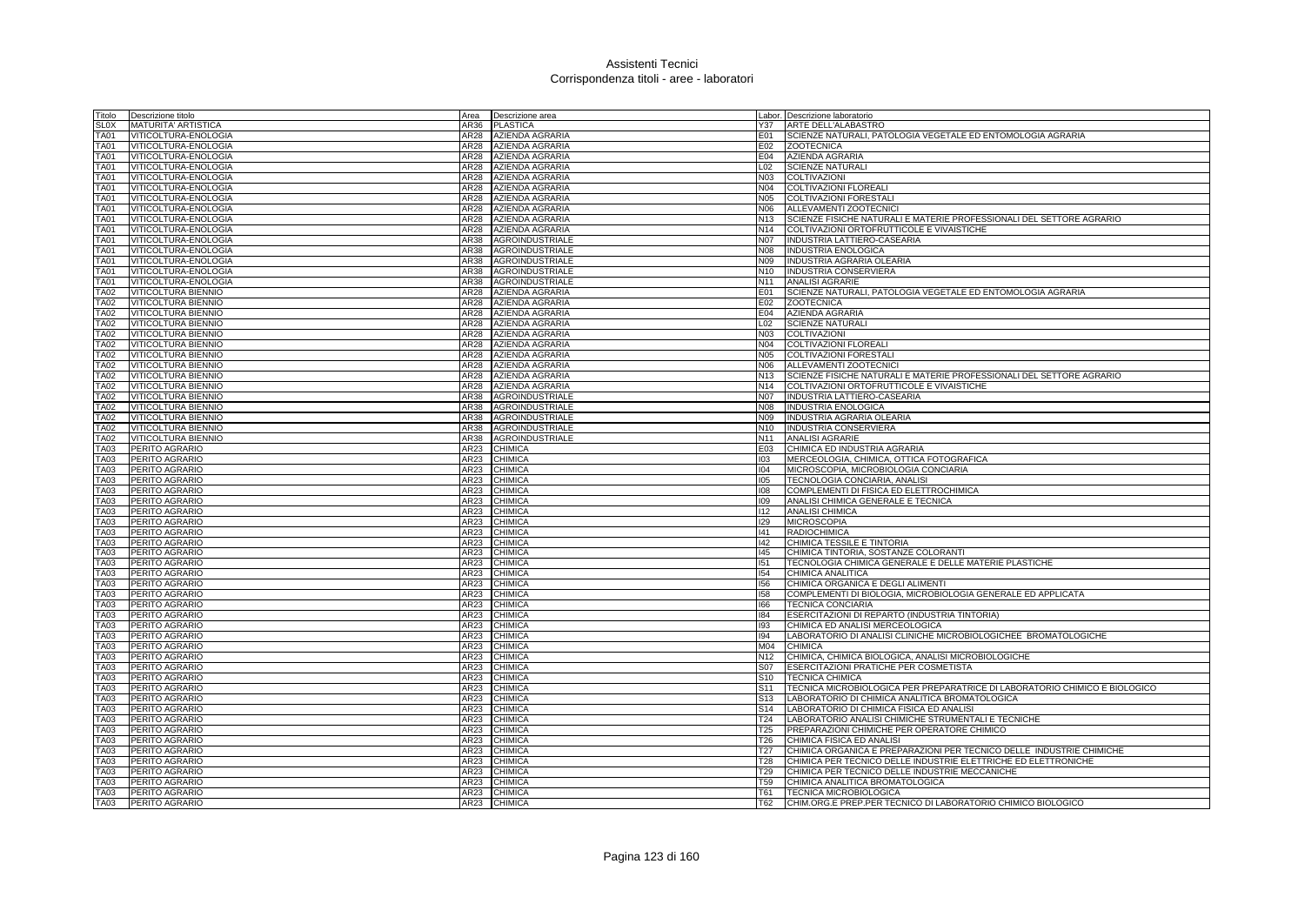| Titolo                     | Descrizione titolo                                   | Area         | Descrizione area                                           |                  | abor. Descrizione laboratorio                                                       |
|----------------------------|------------------------------------------------------|--------------|------------------------------------------------------------|------------------|-------------------------------------------------------------------------------------|
| TA03                       | PERITO AGRARIO                                       | AR28         | <b>AZIENDA AGRARIA</b>                                     | E01              | SCIENZE NATURALI, PATOLOGIA VEGETALE ED ENTOMOLOGIA AGRARIA                         |
| <b>TA03</b>                | PERITO AGRARIO                                       | AR28         | <b>AZIENDA AGRARIA</b>                                     | E02              | <b>ZOOTECNICA</b>                                                                   |
| TA03                       | PERITO AGRARIO                                       | AR28         | <b>AZIENDA AGRARIA</b>                                     | E04              | AZIENDA AGRARIA                                                                     |
| <b>TA03</b>                | PERITO AGRARIO                                       | AR28         | <b>AZIENDA AGRARIA</b>                                     | L02              | <b>SCIENZE NATURALI</b>                                                             |
| TA03                       | PERITO AGRARIO                                       | AR28         | AZIENDA AGRARIA                                            | N03              | <b>COLTIVAZIONI</b>                                                                 |
| <b>TA03</b>                | PERITO AGRARIO                                       | AR28         | <b>AZIENDA AGRARIA</b>                                     | N04              | <b>COLTIVAZIONI FLOREALI</b>                                                        |
| TA03                       | PERITO AGRARIO                                       | AR28         | AZIENDA AGRARIA                                            | N05              | COLTIVAZIONI FORESTAL                                                               |
| <b>TA03</b>                | PERITO AGRARIO                                       | AR28         | AZIENDA AGRARIA                                            | N06              | ALLEVAMENTI ZOOTECNICI                                                              |
| <b>TA03</b>                | PERITO AGRARIO                                       | AR28         | AZIENDA AGRARIA                                            | N13              | SCIENZE FISICHE NATURALI E MATERIE PROFESSIONALI DEL SETTORE AGRARIO                |
| <b>TA03</b>                | PERITO AGRARIO                                       | AR28         | AZIENDA AGRARIA                                            | N14              | COLTIVAZIONI ORTOFRUTTICOLE E VIVAISTICHE                                           |
| <b>TA03</b>                | PERITO AGRARIO                                       | AR38         | AGROINDUSTRIALE                                            | <b>N07</b>       | INDUSTRIA LATTIERO-CASEARIA                                                         |
| TA03                       | PERITO AGRARIO                                       | AR38         | <b>AGROINDUSTRIALE</b>                                     | N08              | <b>INDUSTRIA ENOLOGICA</b>                                                          |
| <b>TA03</b>                | PERITO AGRARIO                                       | AR38         | AGROINDUSTRIALE                                            | N09              | INDUSTRIA AGRARIA OLEARIA                                                           |
| <b>TA03</b>                | PERITO AGRARIO                                       | AR38         | <b>AGROINDUSTRIALE</b>                                     | N10              | INDUSTRIA CONSERVIERA                                                               |
| <b>TA03</b>                | PERITO AGRARIO                                       | AR38         | AGROINDUSTRIALE                                            | N <sub>11</sub>  | <b>ANALISI AGRARIE</b>                                                              |
| <b>TB01</b>                | NAVIGAZIONE AEREA                                    | AR07         | AREONAUTICA                                                | F02              | AEROTECN. COSTR.AERON. NAVIGAZIONE AEREA,ESERCIT. AERON. CIRCOL. AEREA              |
| <b>TB01</b>                | NAVIGAZIONE AEREA                                    | AR07         | AREONAUTICA                                                | F <sub>0</sub> 3 | TECNOLOGIA AERONAUTICA                                                              |
| <b>TB01</b>                | NAVIGAZIONE AEREA                                    | AR07         | <b>AREONAUTICA</b>                                         | F <sub>04</sub>  | LAVORAZIONI E COSTRUZIONI AERONAUTICHE                                              |
| <b>TB01</b>                | NAVIGAZIONE AEREA                                    | AR07         | AREONAUTICA                                                | 113              | ELETTROTECNICA, COSTRUZIONI AERONAUTICHE                                            |
| <b>TB01</b>                | <b>NAVIGAZIONE AEREA</b>                             | AR07         | AREONAUTICA                                                | 114              | TECNOLOGIE AERONAUTICHE                                                             |
| <b>TB01</b>                | <b>NAVIGAZIONE AEREA</b>                             | AR07         | AREONAUTICA                                                | 68               | COSTRUZIONI AERONAUTICHE                                                            |
| <b>TB02</b>                | ASSISTENZA NAVIGAZIONE AEREA                         | AR07         | AREONAUTICA                                                | F02              | AEROTECN. COSTR.AERON. NAVIGAZIONE AEREA, ESERCIT. AERON. CIRCOL. AEREA             |
| <b>TB02</b>                | ASSISTENZA NAVIGAZIONE AEREA                         | AR07         | <b>AREONAUTICA</b>                                         | F <sub>0</sub> 3 | <b>TECNOLOGIA AERONAUTICA</b>                                                       |
| TB02                       | ASSISTENZA NAVIGAZIONE AEREA                         | AR07         | AREONAUTICA                                                | F <sub>04</sub>  | LAVORAZIONI E COSTRUZIONI AERONAUTICHE                                              |
| <b>TB02</b>                | ASSISTENZA NAVIGAZIONE AEREA                         | AR07         | AREONAUTICA                                                | 113              | ELETTROTECNICA, COSTRUZIONI AERONAUTICHE                                            |
| <b>TB02</b>                | ASSISTENZA NAVIGAZIONE AEREA                         | AR07         | AREONAUTICA                                                | 114              | TECNOLOGIE AERONAUTICHE                                                             |
| <b>TB02</b>                | ASSISTENZA NAVIGAZIONE AEREA                         | AR07         | AREONAUTICA                                                | 168              | <b>COSTRUZIONI AERONAUTICHE</b>                                                     |
| TD <sub>03</sub>           | PER GEOMETRI                                         | AR10         | <b>EDILE</b>                                               | 118              | TECNOLOGIE DEI MATERIALI E DELLE COSTRUZIONI                                        |
| <b>TD03</b>                | PER GEOMETRI                                         | AR10         | <b>EDILE</b>                                               | 135              | TOPOGRAFIA, DISEGNO                                                                 |
| TD <sub>03</sub>           | PER GEOMETRI                                         | AR10         | <b>EDILE</b>                                               | 171              | <b>CANTIERE EDILE</b>                                                               |
| TD <sub>03</sub>           | PER GEOMETR                                          | AR10         | <b>EDILE</b>                                               | M01              | <b>COSTRUZION</b>                                                                   |
| TD <sub>03</sub>           | PER GEOMETR                                          | AR10         | <b>EDILE</b>                                               | M02              | <b>TOPOGRAFIA</b>                                                                   |
| <b>TD03</b>                | PER GEOMETRI                                         | AR10         | <b>EDILE</b>                                               | T40              | LABORATORIO TECNOLOGICO ED ESERCITAZIONI PRATICHE ASSISTENTE EDILE                  |
| TD <sub>03</sub>           | PER GEOMETRI                                         | AR10         | <b>EDILE</b>                                               | T41              | LABORATORIO TECNOLOGICO ED ESERCITAZIONI PRATICHE DISEGNATORE EDILE                 |
| <b>TD03</b>                | PER GEOMETRI                                         | AR10         | <b>EDILE</b>                                               | Z03              | STRUTTURE MURARIE                                                                   |
| TD <sub>05</sub>           | RAGIONIERI PROGRAMMATORI (MINI SPERIM.)              | AR21         | ALBERGHIERA AMMINISTRATIVA CONTABILE                       | H03              | <b>REPARTO SEGRETERIA E PORTINERIA</b>                                              |
| <b>TE00</b>                | ISTITUTO TECNICO FEMMINILE-INDIRIZZO GENERALE        | AR18         | ECONOMIA DOMESTICA E SERVIZI AUSILIARI ALBERGHIERI         | CO1              | <b>ECONOMIA DOMESTICA</b>                                                           |
| <b>TE00</b>                | ISTITUTO TECNICO FEMMINILE-INDIRIZZO GENERALE        | AR18         | ECONOMIA DOMESTICA E SERVIZI AUSILIARI ALBERGHIERI         | CO <sub>2</sub>  | <b>LAVORI FEMMINILI</b>                                                             |
| TE <sub>00</sub>           | ISTITUTO TECNICO FEMMINILE-INDIRIZZO GENERALE        | AR18         | ECONOMIA DOMESTICA E SERVIZI AUSILIARI ALBERGHIERI         | H <sub>04</sub>  | LAVANDERIA E GUARDAROBA                                                             |
| <b>TE00</b>                | ISTITUTO TECNICO FEMMINILE-INDIRIZZO GENERALE        | AR18         | ECONOMIA DOMESTICA E SERVIZI AUSILIARI ALBERGHIERI         | 148              | FILATURA, TECNOLOGIA MAGLIERA                                                       |
| TE <sub>00</sub>           | ISTITUTO TECNICO FEMMINILE-INDIRIZZO GENERALE        | AR18         | ECONOMIA DOMESTICA E SERVIZI AUSILIARI ALBERGHIERI         | 150              | ELEMENTI DI TINTORIA                                                                |
| <b>TE00</b>                | ISTITUTO TECNICO FEMMINILE-INDIRIZZO GENERALE        | AR18         | ECONOMIA DOMESTICA E SERVIZI AUSILIARI ALBERGHIERI         | 167              | REPARTO DI LAVORAZIONE (CONFEZIONI INDUSTRIALI)                                     |
| <b>TE00</b>                | ISTITUTO TECNICO FEMMINILE-INDIRIZZO GENERALE        | AR18         | ECONOMIA DOMESTICA E SERVIZI AUSILIARI ALBERGHIERI         | 185              | ESERCITAZIONI DI REPARTO (INDUSTRIA MAGLIERIA)                                      |
| <b>TE00</b>                | <b>ISTITUTO TECNICO FEMMINILE-INDIRIZZO GENERALE</b> | AR18         | ECONOMIA DOMESTICA E SERVIZI AUSILIARI ALBERGHIERI         | N01              | ECONOMIA FAMILIARE O ECONOMIA DOMESTICA RURALE                                      |
| <b>TE00</b>                | ISTITUTO TECNICO FEMMINILE-INDIRIZZO GENERALE        | AR18         | ECONOMIA DOMESTICA E SERVIZI AUSILIARI ALBERGHIERI         | <b>S04</b>       | ESERCITAZIONI PER ADDETTA AI SERVIZI AUSILIARI DI ALBERGHI E PENSIONI               |
| <b>TE00</b>                | ISTITUTO TECNICO FEMMINILE-INDIRIZZO GENERALE        | AR22         | <b>MODA E COSTUME</b>                                      | S01              | TECNICA PROF. ESERC. PRATICA MODELLISTA, SARTA, MAGLIERISTA, BIANCHERISTA           |
| <b>TE00</b>                | ISTITUTO TECNICO FEMMINILE-INDIRIZZO GENERALE        | AR22         | <b>MODA E COSTUME</b>                                      | S02              | ESERCITAZIONI DI TAGLIO E CONFEZIONE PER FIGURINISTA                                |
| <b>TE00</b>                | ISTITUTO TECNICO FEMMINILE-INDIRIZZO GENERALE        | AR22         | <b>MODA E COSTUME</b>                                      | S <sub>03</sub>  | <b>ESERCITAZIONI PER COSTUMISTA TEATRALE E CINEMATOGRAFICA</b>                      |
| <b>TE00</b>                | ISTITUTO TECNICO FEMMINILE-INDIRIZZO GENERALE        | AR22         | <b>MODA E COSTUME</b>                                      | S09              | TECNICA PROFESSIONALE PER COSTUMISTA TEATRALE E CINEMATOGRAFICA                     |
| <b>TE00</b>                | ISTITUTO TECNICO FEMMINILE-INDIRIZZO GENERALE        | AR22         | <b>MODA E COSTUME</b>                                      | Y19              | MODA E COSTUME                                                                      |
| <b>TE02</b>                | ISTITUTO TECNICO FEMMINILE-ECONOME DIETISTE          | AR18         | ECONOMIA DOMESTICA E SERVIZI AUSILIARI ALBERGHIERI         | C01              | ECONOMIA DOMESTICA                                                                  |
| <b>TE02</b>                | ISTITUTO TECNICO FEMMINILE-ECONOME DIETISTE          | AR18         | ECONOMIA DOMESTICA E SERVIZI AUSILIARI ALBERGHIERI         | C02              | <b>LAVORI FEMMINILI</b>                                                             |
| <b>TE02</b>                | ISTITUTO TECNICO FEMMINILE-ECONOME DIETISTE          | AR18         | ECONOMIA DOMESTICA E SERVIZI AUSILIARI ALBERGHIERI         | H <sub>04</sub>  | LAVANDERIA E GUARDAROBA                                                             |
| <b>TE02</b>                | <b>ISTITUTO TECNICO FEMMINILE-ECONOME DIETISTE</b>   | <b>AR18</b>  | ECONOMIA DOMESTICA E SERVIZI AUSILIARI ALBERGHIERI         | 48               | FILATURA, TECNOLOGIA MAGLIERA                                                       |
| <b>TE02</b>                | ISTITUTO TECNICO FEMMINILE-ECONOME DIETISTE          | AR18         | ECONOMIA DOMESTICA E SERVIZI AUSILIARI ALBERGHIERI         | 150              | <b>ELEMENTI DI TINTORIA</b>                                                         |
| <b>TE02</b>                | ISTITUTO TECNICO FEMMINILE-ECONOME DIETISTE          | AR18         | ECONOMIA DOMESTICA E SERVIZI AUSILIARI ALBERGHIERI         | 167              | REPARTO DI LAVORAZIONE (CONFEZIONI INDUSTRIALI)                                     |
| <b>TE02</b>                | ISTITUTO TECNICO FEMMINILE-ECONOME DIETISTE          | AR18         | ECONOMIA DOMESTICA E SERVIZI AUSILIARI ALBERGHIERI         | 185              | ESERCITAZIONI DI REPARTO (INDUSTRIA MAGLIERIA)                                      |
| <b>TE02</b><br><b>TE02</b> | ISTITUTO TECNICO FEMMINILE-ECONOME DIETISTE          | AR18         | ECONOMIA DOMESTICA E SERVIZI AUSILIARI ALBERGHIERI         | N01              | ECONOMIA FAMILIARE O ECONOMIA DOMESTICA RURALE                                      |
|                            | ISTITUTO TECNICO FEMMINILE-ECONOME DIETISTE          | AR18         | ECONOMIA DOMESTICA E SERVIZI AUSILIARI ALBERGHIERI         | <b>S04</b>       | ESERCITAZIONI PER ADDETTA AI SERVIZI AUSILIARI DI ALBERGHI E PENSIONI               |
| TF01<br>TF01               | <b>ARTI FOTOGRAFICHE</b>                             | AR13         | <b>GRAFICA ED INCISIONE</b>                                | T01<br>T02       | FOTOINCISIONE, RIPROD. FOTOGRAFICA, FOTORITOCCO, FOTOLITOGRAFIA PER FOTOINCIS       |
| TF01                       | <b>ARTI FOTOGRAFICHE</b>                             | AR13<br>AR13 | <b>GRAFICA ED INCISIONE</b>                                | <b>T04</b>       | ESERCITAZIONI PRATICHE PER FOTOLITOGRAFO E PER LITOIMPRESSORE                       |
| TF <sub>01</sub>           | <b>ARTI FOTOGRAFICHE</b>                             |              | <b>GRAFICA ED INCISIONE</b>                                | <b>T05</b>       | COMPOSIZIONE A MANO E MONTAGGI                                                      |
| TF <sub>01</sub>           | <b>ARTI FOTOGRAFICHE</b><br><b>ARTI FOTOGRAFICHE</b> | AR13<br>AR13 | <b>GRAFICA ED INCISIONE</b><br><b>GRAFICA ED INCISIONE</b> | Y11              | ESERCITAZIONI PRATICHE PER TIPOIMPRESSORE E TIPOCOMPOSITORE<br><b>ARTI GRAFICHE</b> |
| TF <sub>01</sub>           | <b>ARTI FOTOGRAFICHE</b>                             | AR13         | <b>GRAFICA ED INCISIONE</b>                                | Y30              | <b>CALCOGRAFIA</b>                                                                  |
| TF01                       | <b>ARTI FOTOGRAFICHE</b>                             |              | AR13 GRAFICA ED INCISIONE                                  |                  | Y31 LITOGRAFIA                                                                      |
|                            |                                                      |              |                                                            |                  |                                                                                     |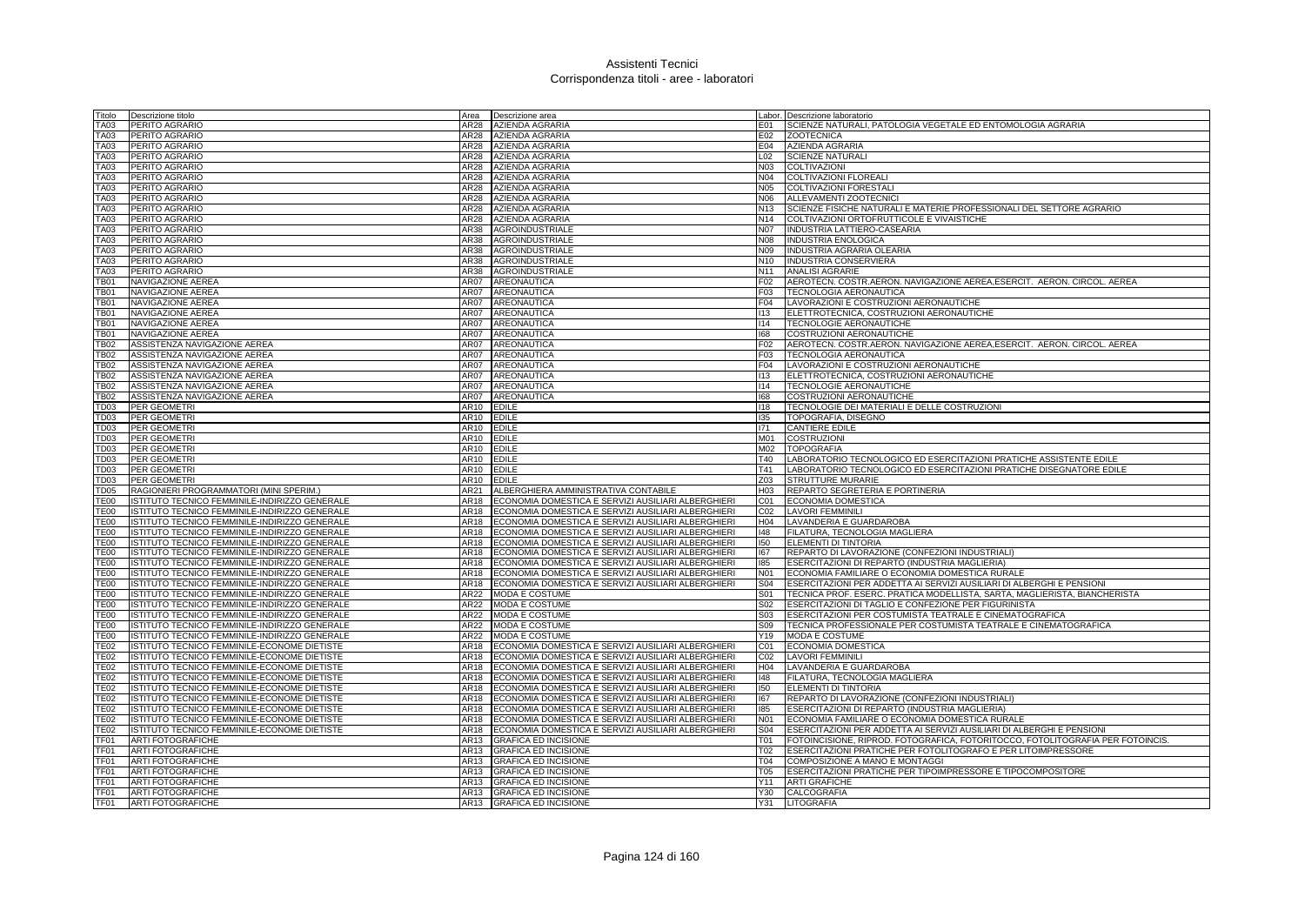| Fitolo           | Descrizione titolo                     | Area             | Descrizione area                          |                 | Labor. Descrizione laboratorio                                                 |
|------------------|----------------------------------------|------------------|-------------------------------------------|-----------------|--------------------------------------------------------------------------------|
| TF01             | <b>ARTI FOTOGRAFICHE</b>               | AR13             | <b>GRAFICA ED INCISIONE</b>               | Y32             | <b>XILOGRAFIA</b>                                                              |
| TF01             | <b>ARTI FOTOGRAFICHE</b>               | AR15             | GRAFICA PUBBLICITARIA E FOTOGRAFIA        | 164             | <b>ARTI FOTOGRAFICHE</b>                                                       |
| TF01             | <b>ARTI FOTOGRAFICHE</b>               | AR15             | GRAFICA PUBBLICITARIA E FOTOGRAFIA        | 165             | <b>ARTI GRAFICHE</b>                                                           |
| TF01             | <b>ARTI FOTOGRAFICHE</b>               | AR15             | GRAFICA PUBBLICITARIA E FOTOGRAFIA        | S <sub>17</sub> | <b>FOTOGRAFIA</b>                                                              |
| TF01             | <b>ARTI FOTOGRAFICHE</b>               | AR15             | GRAFICA PUBBLICITARIA E FOTOGRAFIA        | <b>T03</b>      | ESERCITAZIONI PER LA QUALIFICA ATIPICA DI ARTE FOTOGRAFICA                     |
| TF01             | <b>ARTI FOTOGRAFICHE</b>               | AR15             | GRAFICA PUBBLICITARIA E FOTOGRAFIA        | Y04             | ARTE DELLA GRAFICA PUBBLICITARIA E DELLA FOTOGRAFIA                            |
| TF01             | <b>ARTI FOTOGRAFICHE</b>               | AR15             | GRAFICA PUBBLICITARIA E FOTOGRAFIA        | Y12             | <b>ARTE PUBBLICITARIA</b>                                                      |
| TF01             | <b>ARTI FOTOGRAFICHE</b>               | AR15             | GRAFICA PUBBLICITARIA E FOTOGRAFIA        | Y13             | <b>FOTOGRAFIA ARTISTICA</b>                                                    |
| TF01             | <b>ARTI FOTOGRAFICHE</b>               | AR15             | GRAFICA PUBBLICITARIA E FOTOGRAFIA        | Y24             | GRAFICA PUBBLICITARIA E FOTOGRAFIA                                             |
| TF <sub>02</sub> | <b>ARTI GRAFICHE</b>                   | AR13             | <b>GRAFICA ED INCISIONE</b>               | T01             | FOTOINCISIONE, RIPROD. FOTOGRAFICA, FOTORITOCCO, FOTOLITOGRAFIA PER FOTOINCIS. |
| <b>TF02</b>      | <b>ARTI GRAFICHE</b>                   | AR13             | <b>GRAFICA ED INCISIONE</b>               | T02             | ESERCITAZIONI PRATICHE PER FOTOLITOGRAFO E PER LITOIMPRESSORE                  |
| <b>TF02</b>      | <b>ARTI GRAFICHE</b>                   | AR13             | <b>GRAFICA ED INCISIONE</b>               | T04             | COMPOSIZIONE A MANO E MONTAGGI                                                 |
| TF <sub>02</sub> | <b>ARTI GRAFICHE</b>                   | AR13             | <b>GRAFICA ED INCISIONE</b>               | <b>T05</b>      | ESERCITAZIONI PRATICHE PER TIPOIMPRESSORE E TIPOCOMPOSITORE                    |
| <b>TF02</b>      | <b>ARTI GRAFICHE</b>                   | AR13             | <b>GRAFICA ED INCISIONE</b>               | Y11             | <b>ARTI GRAFICHE</b>                                                           |
| <b>TF02</b>      | <b>ARTI GRAFICHE</b>                   | AR13             | <b>GRAFICA ED INCISIONE</b>               | Y30             | CALCOGRAFIA                                                                    |
| <b>TF02</b>      | <b>ARTI GRAFICHE</b>                   | AR13             | <b>GRAFICA ED INCISIONE</b>               | Y31             | LITOGRAFIA                                                                     |
| TF <sub>02</sub> | <b>ARTI GRAFICHE</b>                   | AR13             | <b>GRAFICA ED INCISIONE</b>               | Y32             | <b>XILOGRAFIA</b>                                                              |
| TF <sub>02</sub> | <b>ARTI GRAFICHE</b>                   | AR15             | GRAFICA PUBBLICITARIA E FOTOGRAFIA        | 164             | <b>ARTI FOTOGRAFICHE</b>                                                       |
| <b>TF02</b>      | <b>ARTI GRAFICHE</b>                   | AR15             | GRAFICA PUBBLICITARIA E FOTOGRAFIA        | 165             | <b>ARTI GRAFICHE</b>                                                           |
| TF <sub>02</sub> | <b>ARTI GRAFICHE</b>                   | AR15             | <b>GRAFICA PUBBLICITARIA E FOTOGRAFIA</b> | S <sub>17</sub> | <b>FOTOGRAFIA</b>                                                              |
| TF <sub>02</sub> | <b>ARTI GRAFICHE</b>                   | AR15             | <b>GRAFICA PUBBLICITARIA E FOTOGRAFIA</b> | T03             | ESERCITAZIONI PER LA QUALIFICA ATIPICA DI ARTE FOTOGRAFICA                     |
| TF <sub>02</sub> | <b>ARTI GRAFICHE</b>                   | AR15             | GRAFICA PUBBLICITARIA E FOTOGRAFIA        | Y04             | ARTE DELLA GRAFICA PUBBLICITARIA E DELLA FOTOGRAFIA                            |
| <b>TF02</b>      | <b>ARTI GRAFICHE</b>                   | AR15             | GRAFICA PUBBLICITARIA E FOTOGRAFIA        | Y12             | <b>ARTE PUBBLICITARIA</b>                                                      |
| TF02             | <b>ARTI GRAFICHE</b>                   | AR15             | GRAFICA PUBBLICITARIA E FOTOGRAFIA        | Y13             | <b>FOTOGRAFIA ARTISTICA</b>                                                    |
| TF02             | <b>ARTI GRAFICHE</b>                   | AR15             | GRAFICA PUBBLICITARIA E FOTOGRAFIA        | Y24             | GRAFICA PUBBLICITARIA E FOTOGRAFIA                                             |
| TF03             | CHIMICA CONCIARIA                      | AR08             | <b>FISICA</b>                             | A01             | GABINETTO DI FISICA E CHIMICA                                                  |
| TF03<br>TF03     | CHIMICA CONCIARIA<br>CHIMICA CONCIARIA | AR08             | <b>FISICA</b><br><b>FISICA</b>            | 106<br>127      | COMPLEMENTI DI FISICA<br><b>FISICA APPLICATA</b>                               |
| TF <sub>03</sub> |                                        | AR08<br>AR08     |                                           | M03             | <b>FISICA</b>                                                                  |
| TF <sub>03</sub> | CHIMICA CONCIARIA<br>CHIMICA CONCIARIA | AR08             | <b>FISICA</b><br><b>FISICA</b>            | <b>T37</b>      | FISICA PER TECNICO DELLE INDUSTRIE CHIMICHE                                    |
| TF <sub>03</sub> | CHIMICA CONCIARIA                      | AR08             | <b>FISICA</b>                             | <b>T38</b>      | FISICA PER TECNICO DELLE INDUSTRIE ELETTRICHE ED ELETTRONICHE                  |
| TF03             | CHIMICA CONCIARIA                      | AR08             | <b>FISICA</b>                             | T39             | FISICA PER TECNICO DELLE INDUSTRIE MECCANICHE                                  |
| TF03             | CHIMICA CONCIARIA                      | AR08             | <b>FISICA</b>                             | X01             | <b>GABINETTO SCIENTIFICO</b>                                                   |
| TF <sub>03</sub> | CHIMICA CONCIARIA                      | AR23             | CHIMICA                                   | E03             | CHIMICA ED INDUSTRIA AGRARIA                                                   |
| TF03             | CHIMICA CONCIARIA                      | AR23             | <b>CHIMICA</b>                            | 103             | MERCEOLOGIA, CHIMICA, OTTICA FOTOGRAFICA                                       |
| TF <sub>03</sub> | CHIMICA CONCIARIA                      | AR23             | CHIMICA                                   | 104             | MICROSCOPIA, MICROBIOLOGIA CONCIARIA                                           |
| TF03             | CHIMICA CONCIARIA                      | AR23             | <b>CHIMICA</b>                            | 105             | TECNOLOGIA CONCIARIA, ANALISI                                                  |
| TF <sub>03</sub> | CHIMICA CONCIARIA                      | AR23             | <b>CHIMICA</b>                            | 108             | COMPLEMENTI DI FISICA ED ELETTROCHIMICA                                        |
| TF <sub>03</sub> | CHIMICA CONCIARIA                      | AR23             | <b>CHIMICA</b>                            | 109             | ANALISI CHIMICA GENERALE E TECNICA                                             |
| TF <sub>03</sub> | CHIMICA CONCIARIA                      | AR23             | <b>CHIMICA</b>                            | 112             | <b>ANALISI CHIMICA</b>                                                         |
| TF03             | CHIMICA CONCIARIA                      | AR23             | <b>CHIMICA</b>                            | 129             | <b>MICROSCOPIA</b>                                                             |
| TF <sub>03</sub> | CHIMICA CONCIARIA                      | AR23             | <b>CHIMICA</b>                            | 41              | <b>RADIOCHIMICA</b>                                                            |
| TF03             | CHIMICA CONCIARIA                      | AR23             | <b>CHIMICA</b>                            | $ 42\rangle$    | CHIMICA TESSILE E TINTORIA                                                     |
| TF <sub>03</sub> | CHIMICA CONCIARIA                      | AR23             | <b>CHIMICA</b>                            | 145             | CHIMICA TINTORIA, SOSTANZE COLORANTI                                           |
| TF03             | CHIMICA CONCIARIA                      | AR23             | <b>CHIMICA</b>                            | 151             | TECNOLOGIA CHIMICA GENERALE E DELLE MATERIE PLASTICHE                          |
| TF03             | CHIMICA CONCIARIA                      | AR23             | <b>CHIMICA</b>                            | 154             | CHIMICA ANALITICA                                                              |
| TF03             | CHIMICA CONCIARIA                      | AR23             | CHIMICA                                   | 156             | CHIMICA ORGANICA E DEGLI ALIMENTI                                              |
| TF03             | CHIMICA CONCIARIA                      | AR23             | <b>CHIMICA</b>                            | 158             | COMPLEMENTI DI BIOLOGIA, MICROBIOLOGIA GENERALE ED APPLICATA                   |
| TF03             | CHIMICA CONCIARIA                      | AR23             | CHIMICA                                   | 166             | <b>TECNICA CONCIARIA</b>                                                       |
| TF03             | CHIMICA CONCIARIA                      | AR23             | <b>CHIMICA</b>                            | 184             | ESERCITAZIONI DI REPARTO (INDUSTRIA TINTORIA)                                  |
| TF03             | CHIMICA CONCIARIA                      | AR23             | CHIMICA                                   | 193             | CHIMICA ED ANALISI MERCEOLOGICA                                                |
| TF03             | CHIMICA CONCIARIA                      | AR23             | <b>CHIMICA</b>                            | 194             | LABORATORIO DI ANALISI CLINICHE MICROBIOLOGICHEE BROMATOLOGICHE                |
| TF03             | CHIMICA CONCIARIA                      | AR <sub>23</sub> | CHIMICA                                   | M04             | <b>CHIMICA</b>                                                                 |
| TF03             | CHIMICA CONCIARIA                      | AR23             | CHIMICA                                   | N <sub>12</sub> | CHIMICA, CHIMICA BIOLOGICA, ANALISI MICROBIOLOGICHE                            |
| TF <sub>03</sub> | CHIMICA CONCIARIA                      | AR23             | <b>CHIMICA</b>                            | S07             | ESERCITAZIONI PRATICHE PER COSMETISTA                                          |
| TF <sub>03</sub> | CHIMICA CONCIARIA                      | AR23             | CHIMICA                                   | S <sub>10</sub> | <b>TECNICA CHIMICA</b>                                                         |
| TF <sub>03</sub> | CHIMICA CONCIARIA                      | AR23             | <b>CHIMICA</b>                            | S <sub>11</sub> | TECNICA MICROBIOLOGICA PER PREPARATRICE DI LABORATORIO CHIMICO E BIOLOGICO     |
| TF03             | CHIMICA CONCIARIA                      | AR <sub>23</sub> | CHIMICA                                   | S <sub>13</sub> | LABORATORIO DI CHIMICA ANALITICA BROMATOLOGICA                                 |
| TF03             | CHIMICA CONCIARIA                      | AR23             | <b>CHIMICA</b>                            | S <sub>14</sub> | LABORATORIO DI CHIMICA FISICA ED ANALISI                                       |
| TF03             | CHIMICA CONCIARIA                      | AR23             | CHIMICA                                   | T24             | LABORATORIO ANALISI CHIMICHE STRUMENTALI E TECNICHE                            |
| TF <sub>03</sub> | CHIMICA CONCIARIA                      | AR23             | <b>CHIMICA</b>                            | <b>T25</b>      | PREPARAZIONI CHIMICHE PER OPERATORE CHIMICO                                    |
| TF03             | CHIMICA CONCIARIA                      | AR23             | <b>CHIMICA</b>                            | T <sub>26</sub> | CHIMICA FISICA ED ANALISI                                                      |
| TF <sub>03</sub> | CHIMICA CONCIARIA                      | AR23             | <b>CHIMICA</b>                            | T <sub>27</sub> | CHIMICA ORGANICA E PREPARAZIONI PER TECNICO DELLE INDUSTRIE CHIMICHE           |
| TF <sub>03</sub> | CHIMICA CONCIARIA                      | AR23             | CHIMICA                                   | T <sub>28</sub> | CHIMICA PER TECNICO DELLE INDUSTRIE ELETTRICHE ED ELETTRONICHE                 |
| TF <sub>03</sub> | CHIMICA CONCIARIA                      | AR23             | <b>CHIMICA</b>                            | T <sub>29</sub> | <b>ICHIMICA PER TECNICO DELLE INDUSTRIE MECCANICHE</b>                         |
| TF03             | CHIMICA CONCIARIA                      |                  | AR23 CHIMICA                              | <b>T59</b>      | CHIMICA ANALITICA BROMATOLOGICA                                                |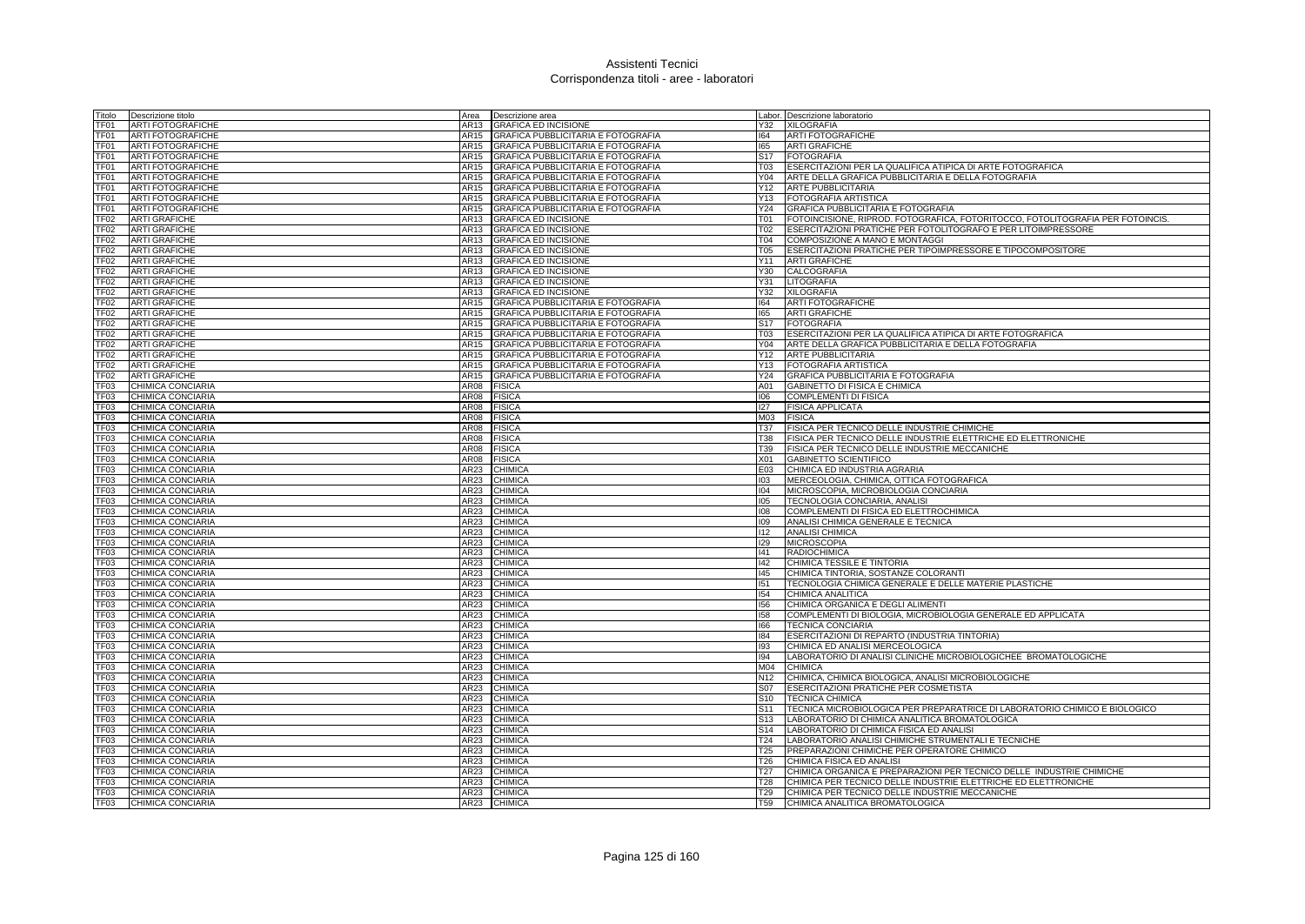| Fitolo                   | Descrizione titolo                         | Area         | Descrizione area              |                 | Labor. Descrizione laboratorio                                                   |
|--------------------------|--------------------------------------------|--------------|-------------------------------|-----------------|----------------------------------------------------------------------------------|
| TF03                     | CHIMICA CONCIARIA                          | AR23         | <b>CHIMICA</b>                | T61             | <b>TECNICA MICROBIOLOGICA</b>                                                    |
| TF03                     | CHIMICA CONCIARIA                          | AR23         | <b>CHIMICA</b>                | T62             | CHIM.ORG.E PREP.PER TECNICO DI LABORATORIO CHIMICO BIOLOGICO                     |
| TF04                     | CHIMICA INDUSTRIALE                        | AR08         | <b>FISICA</b>                 | A01             | GABINETTO DI FISICA E CHIMICA                                                    |
| TF04                     | CHIMICA INDUSTRIALE                        | AR08         | <b>FISICA</b>                 | 106             | COMPLEMENTI DI FISICA                                                            |
| TF04                     | CHIMICA INDUSTRIALE                        | AR08         | <b>FISICA</b>                 | 127             | <b>FISICA APPLICATA</b>                                                          |
| TF04                     | CHIMICA INDUSTRIALE                        | AR08         | <b>FISICA</b>                 | M03             | <b>FISICA</b>                                                                    |
| TF04                     | CHIMICA INDUSTRIALE                        | AR08         | <b>FISICA</b>                 | T37             | FISICA PER TECNICO DELLE INDUSTRIE CHIMICHE                                      |
| TF04                     | CHIMICA INDUSTRIALE                        | AR08         | <b>FISICA</b>                 | <b>T38</b>      | FISICA PER TECNICO DELLE INDUSTRIE ELETTRICHE ED ELETTRONICHE                    |
| TF <sub>04</sub>         | CHIMICA INDUSTRIALE                        | AR08         | FISICA                        | T39             | FISICA PER TECNICO DELLE INDUSTRIE MECCANICHE                                    |
| TF <sub>04</sub>         | <b>CHIMICA INDUSTRIALE</b>                 | AR08         | <b>FISICA</b>                 | X01             | <b>GABINETTO SCIENTIFICO</b>                                                     |
| TF <sub>04</sub>         | CHIMICA INDUSTRIALE                        | AR11         | METALLURGICO-MINERARIA        | 133             | MINERALOGIA, GEOLOGIA                                                            |
| TF04                     | CHIMICA INDUSTRIALE                        | AR11         | METALLURGICO-MINERARIA        | 134             | CHIMICA METALLURGICA E MINERALURGIA                                              |
| TF <sub>04</sub>         | CHIMICA INDUSTRIALE                        | <b>AR11</b>  | METALLURGICO-MINERARIA        | 136             | <b>ARTE MINERARIA</b>                                                            |
| TF <sub>04</sub>         | CHIMICA INDUSTRIALE                        | AR11         | METALLURGICO-MINERARIA        | 137             | ARRICCHIMENTO DEI MINERALI                                                       |
| TF <sub>04</sub>         | CHIMICA INDUSTRIALE                        | <b>AR11</b>  | METALLURGICO-MINERARIA        | 155             | METALLURGIA, SIDERURGIA                                                          |
| TF04                     | CHIMICA INDUSTRIALE                        | AR11         | METALLURGICO-MINERARIA        | 179             | <b>IMPIANTI MINERARI</b>                                                         |
| TF04                     | CHIMICA INDUSTRIALE                        | AR11         | METALLURGICO-MINERARIA        | 189             | <b>METALLURGIA</b>                                                               |
| TF04                     |                                            |              |                               |                 |                                                                                  |
|                          | CHIMICA INDUSTRIALE                        | AR23<br>AR23 | <b>CHIMICA</b>                | E03             | CHIMICA ED INDUSTRIA AGRARIA                                                     |
| TF04                     | CHIMICA INDUSTRIALE                        |              | CHIMICA                       | 103             | MERCEOLOGIA, CHIMICA, OTTICA FOTOGRAFICA                                         |
| TF04<br>TF <sub>04</sub> | CHIMICA INDUSTRIALE                        | AR23<br>AR23 | <b>CHIMICA</b>                | 104             | MICROSCOPIA, MICROBIOLOGIA CONCIARIA                                             |
|                          | CHIMICA INDUSTRIALE                        |              | <b>CHIMICA</b>                | 105             | TECNOLOGIA CONCIARIA, ANALISI                                                    |
| TF <sub>04</sub>         | CHIMICA INDUSTRIALE                        | AR23         | CHIMICA                       | 108             | COMPLEMENTI DI FISICA ED ELETTROCHIMICA                                          |
| TF04                     | CHIMICA INDUSTRIALE                        | AR23         | <b>CHIMICA</b>                | 109             | ANALISI CHIMICA GENERALE E TECNICA                                               |
| TF04                     | CHIMICA INDUSTRIALE                        | AR23         | CHIMICA                       | 112             | <b>ANALISI CHIMICA</b>                                                           |
| TF04                     | CHIMICA INDUSTRIALE                        | AR23         | <b>CHIMICA</b>                | 129             | <b>MICROSCOPIA</b>                                                               |
| TF <sub>04</sub>         | CHIMICA INDUSTRIALE                        | AR23         | CHIMICA                       | 141             | <b>RADIOCHIMICA</b>                                                              |
| TF <sub>04</sub>         | CHIMICA INDUSTRIALE                        | AR23         | CHIMICA                       | 142             | CHIMICA TESSILE E TINTORIA                                                       |
| TF <sub>04</sub>         | CHIMICA INDUSTRIALE                        | AR23         | CHIMICA                       | 145             | CHIMICA TINTORIA, SOSTANZE COLORANTI                                             |
| TF04                     | CHIMICA INDUSTRIALE                        | AR23         | <b>CHIMICA</b>                | 151             | TECNOLOGIA CHIMICA GENERALE E DELLE MATERIE PLASTICHE                            |
| TF <sub>04</sub>         | CHIMICA INDUSTRIALE                        | AR23         | <b>CHIMICA</b>                | 154             | CHIMICA ANALITICA                                                                |
| TF <sub>04</sub>         | CHIMICA INDUSTRIALE                        | AR23<br>AR23 | <b>CHIMICA</b>                | 156             | CHIMICA ORGANICA E DEGLI ALIMENTI                                                |
| TF04<br>TF <sub>04</sub> | CHIMICA INDUSTRIALE                        | AR23         | <b>CHIMICA</b>                | 158<br>166      | COMPLEMENTI DI BIOLOGIA, MICROBIOLOGIA GENERALE ED APPLICATA                     |
| TF04                     | CHIMICA INDUSTRIALE<br>CHIMICA INDUSTRIALE | AR23         | CHIMICA                       | 184             | <b>TECNICA CONCIARIA</b>                                                         |
| TF04                     | CHIMICA INDUSTRIALE                        |              | <b>CHIMICA</b><br>CHIMICA     | 193             | ESERCITAZIONI DI REPARTO (INDUSTRIA TINTORIA)<br>CHIMICA ED ANALISI MERCEOLOGICA |
| TF04                     | CHIMICA INDUSTRIALE                        | AR23<br>AR23 | <b>CHIMICA</b>                | 194             | LABORATORIO DI ANALISI CLINICHE MICROBIOLOGICHEE BROMATOLOGICHE                  |
| TF04                     | CHIMICA INDUSTRIALE                        | AR23         | CHIMICA                       | M04             | <b>CHIMICA</b>                                                                   |
| TF04                     | <b>CHIMICA INDUSTRIALE</b>                 | AR23         | <b>CHIMICA</b>                | N <sub>12</sub> | CHIMICA, CHIMICA BIOLOGICA, ANALISI MICROBIOLOGICHE                              |
| TF <sub>04</sub>         | CHIMICA INDUSTRIALE                        | AR23         | CHIMICA                       | S07             | ESERCITAZIONI PRATICHE PER COSMETISTA                                            |
| TF04                     | CHIMICA INDUSTRIALE                        | AR23         | <b>CHIMICA</b>                | S <sub>10</sub> | <b>TECNICA CHIMICA</b>                                                           |
| TF <sub>04</sub>         | CHIMICA INDUSTRIALE                        | AR23         | CHIMICA                       | S <sub>11</sub> | TECNICA MICROBIOLOGICA PER PREPARATRICE DI LABORATORIO CHIMICO E BIOLOGICO       |
| TF04                     | CHIMICA INDUSTRIALE                        | AR23         | <b>CHIMICA</b>                | S <sub>13</sub> | LABORATORIO DI CHIMICA ANALITICA BROMATOLOGICA                                   |
| TF <sub>04</sub>         | CHIMICA INDUSTRIALE                        | AR23         | <b>CHIMICA</b>                | S <sub>14</sub> | LABORATORIO DI CHIMICA FISICA ED ANALISI                                         |
| TF <sub>04</sub>         | CHIMICA INDUSTRIALE                        | AR23         | CHIMICA                       | T24             | LABORATORIO ANALISI CHIMICHE STRUMENTALI E TECNICHE                              |
| TF04                     | CHIMICA INDUSTRIALE                        | AR23         | CHIMICA                       | T <sub>25</sub> | PREPARAZIONI CHIMICHE PER OPERATORE CHIMICO                                      |
| TF04                     | CHIMICA INDUSTRIALE                        | AR23         | <b>CHIMICA</b>                | T <sub>26</sub> | CHIMICA FISICA ED ANALISI                                                        |
| TF04                     | CHIMICA INDUSTRIALE                        | AR23         | <b>CHIMICA</b>                | T <sub>27</sub> | CHIMICA ORGANICA E PREPARAZIONI PER TECNICO DELLE INDUSTRIE CHIMICHE             |
| TF <sub>04</sub>         | CHIMICA INDUSTRIALE                        | AR23         | CHIMICA                       | <b>T28</b>      | CHIMICA PER TECNICO DELLE INDUSTRIE ELETTRICHE ED ELETTRONICHE                   |
| TF <sub>04</sub>         | <b>CHIMICA INDUSTRIALE</b>                 | AR23         | CHIMICA                       | T29             | CHIMICA PER TECNICO DELLE INDUSTRIE MECCANICHE                                   |
| TF <sub>04</sub>         | CHIMICA INDUSTRIALE                        | AR23         | CHIMICA                       | <b>T59</b>      | CHIMICA ANALITICA BROMATOLOGICA                                                  |
| TF04                     | CHIMICA INDUSTRIALE                        | AR23         | CHIMICA                       | T61             | TECNICA MICROBIOLOGICA                                                           |
| TF04                     | CHIMICA INDUSTRIALE                        | AR23         | CHIMICA                       | T62             | CHIM.ORG.E PREP.PER TECNICO DI LABORATORIO CHIMICO BIOLOGICO                     |
| TF04                     | CHIMICA INDUSTRIALE                        | AR38         | <b>AGROINDUSTRIALE</b>        | <b>N07</b>      | INDUSTRIA LATTIERO-CASEARIA                                                      |
| TF <sub>04</sub>         | CHIMICA INDUSTRIALE                        | AR38         | <b>AGROINDUSTRIALE</b>        | <b>N08</b>      | <b>INDUSTRIA ENOLOGICA</b>                                                       |
| TF04                     | CHIMICA INDUSTRIALE                        | AR38         | <b>AGROINDUSTRIALE</b>        | N09             | <b>INDUSTRIA AGRARIA OLEARIA</b>                                                 |
| TF04                     | CHIMICA INDUSTRIALE                        | AR38         | <b>AGROINDUSTRIALE</b>        | N10             | INDUSTRIA CONSERVIERA                                                            |
| TF <sub>04</sub>         | <b>CHIMICA INDUSTRIALE</b>                 | AR38         | <b>AGROINDUSTRIALE</b>        | N <sub>11</sub> | <b>ANALISI AGRARIE</b>                                                           |
| <b>TF05</b>              | CHIMICA NUCLEARE                           | AR02         | ELETTRONICA ED ELETTROTECNICA | F01             | ELETTRONICA, RADIO, RADARTECNICA                                                 |
| TF05                     | CHIMICA NUCLEARE                           | AR02         | ELETTRONICA ED ELETTROTECNICA | 107             | <b>ELETTROTECNICA</b>                                                            |
| TF05                     | CHIMICA NUCLEARE                           | AR02         | ELETTRONICA ED ELETTROTECNICA | 1111            | <b>ELETTRONICA</b>                                                               |
| <b>TF05</b>              | CHIMICA NUCLEARE                           | AR02         | ELETTRONICA ED ELETTROTECNICA | 115             | ELETTROTECNICA, CRONOMETRIA                                                      |
| TF <sub>05</sub>         | CHIMICA NUCLEARE                           | AR02         | ELETTRONICA ED ELETTROTECNICA | 119             | ELETTROTECNICA GENERALE, MISURE ELETTRICHE                                       |
| TF <sub>05</sub>         | <b>CHIMICA NUCLEARE</b>                    | AR02         | ELETTRONICA ED ELETTROTECNICA | 120             | ELETTRONICA GENERALE, MISURE ELETTRONICHE                                        |
| TF <sub>05</sub>         | <b>CHIMICA NUCLEARE</b>                    | AR02         | ELETTRONICA ED ELETTROTECNICA | 121             | ELETTRONICA INDUSTRIALE, CONTROLLI E SERVOMECCANISMI                             |
| TF <sub>05</sub>         | <b>CHIMICA NUCLEARE</b>                    | AR02         | ELETTRONICA ED ELETTROTECNICA | 122             | TECNOLOGIA GENERALE, TECNOLOGIA DELLE COSTRUZIONI ELETTRONICHE                   |
| TF <sub>05</sub>         | <b>CHIMICA NUCLEARE</b>                    | AR02         | ELETTRONICA ED ELETTROTECNICA | 123             | MISURE ELETTRICHE                                                                |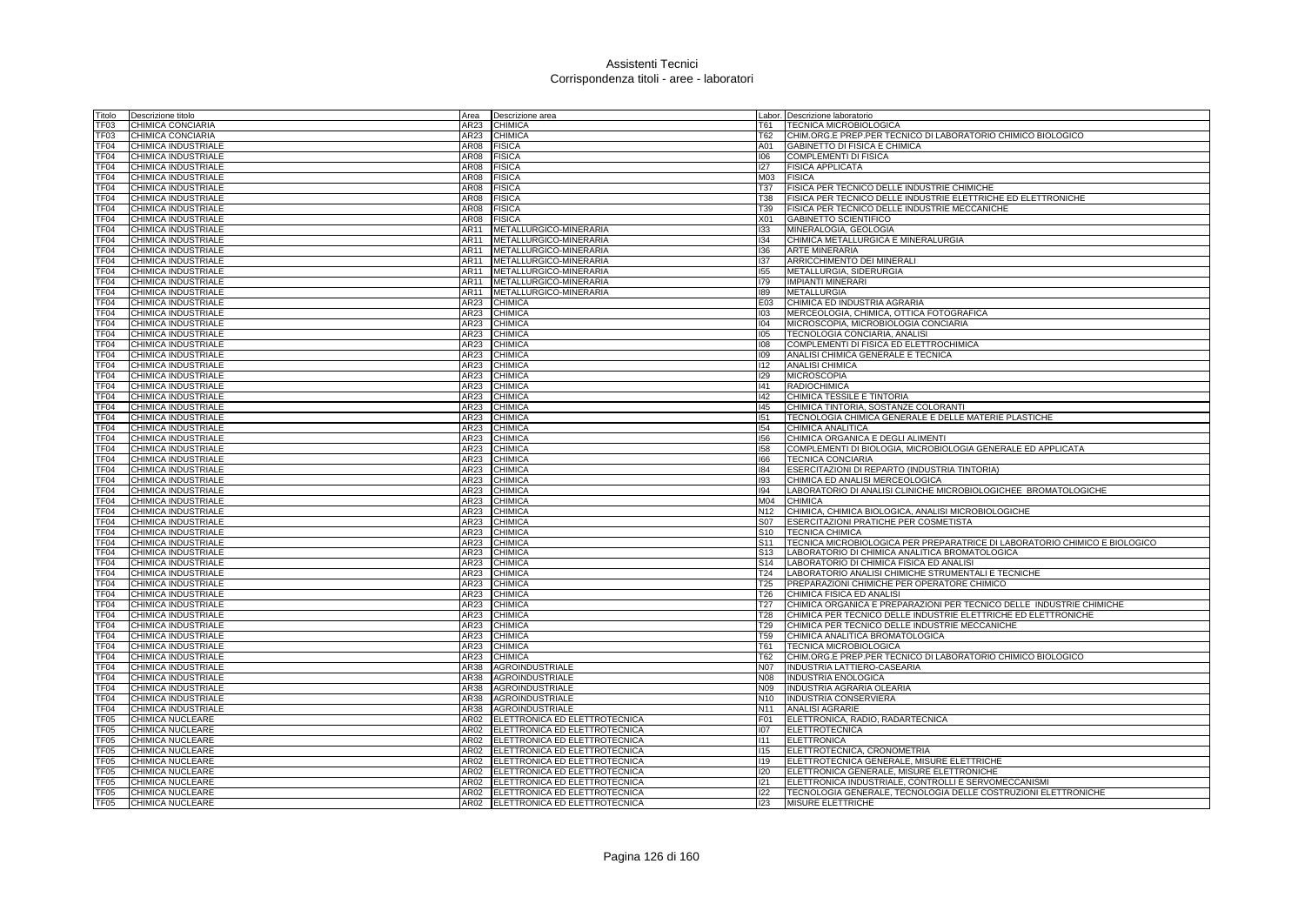| Titolo           | Descrizione titolo                          | Area        | Descrizione area                   |                 | Labor. Descrizione laboratorio                                              |
|------------------|---------------------------------------------|-------------|------------------------------------|-----------------|-----------------------------------------------------------------------------|
| TF05             | CHIMICA NUCLEARE                            | AR02        | ELETTRONICA ED ELETTROTECNICA      | 125             | ELETTRONICA GENERALE E NUCLEARE, MISURE ELETTRONICHE                        |
| TF05             | CHIMICA NUCLEARE                            | AR02        | ELETTRONICA ED ELETTROTECNICA      | 126             | CONTROLLI, SERVOMECCANISMI ED APPLICAZIONI                                  |
| TF05             | CHIMICA NUCLEARE                            | AR02        | ELETTRONICA ED ELETTROTECNICA      | 147             | ELABORATORI, PROGRAMMAZIONE                                                 |
| TF05             | CHIMICA NUCLEARE                            |             | AR02 ELETTRONICA ED ELETTROTECNICA | 157             | ELETTRONICA APPLICATA                                                       |
| TF <sub>05</sub> | CHIMICA NUCLEARE                            | AR02        | ELETTRONICA ED ELETTROTECNICA      | 159             | MISURE ELETTRICHE, MISURE ELETTRONICHE                                      |
| TF05             | CHIMICA NUCLEARE                            | AR02        | ELETTRONICA ED ELETTROTECNICA      | 175             | COSTRUZIONI ELETTROMECCANICHE                                               |
| TF05             | CHIMICA NUCLEARE                            | AR02        | ELETTRONICA ED ELETTROTECNICA      | 176             | <b>IMPIANTI ELETTRICI</b>                                                   |
| TF <sub>05</sub> | CHIMICA NUCLEARE                            | AR02        | ELETTRONICA ED ELETTROTECNICA      | 190             | COSTRUZIONI PER TELECOMUNICAZIONI                                           |
| TF05             | CHIMICA NUCLEARE                            | AR02        | ELETTRONICA ED ELETTROTECNICA      | 192             | <b>COSTRUZIONI ELETTRONICHE</b>                                             |
| TF05             | CHIMICA NUCLEARE                            | AR02        | ELETTRONICA ED ELETTROTECNICA      | 195             | TRATTAMENTO TESTI CONTABILITA' ELETTRONICA E APPLICAZIONI GESTIONALI        |
| TF <sub>05</sub> | CHIMICA NUCLEARE                            | AR02        | ELETTRONICA ED ELETTROTECNICA      | L01             | LABORATORIO LINGUISTICO                                                     |
| TF <sub>05</sub> | CHIMICA NUCLEARE                            | AR02        | ELETTRONICA ED ELETTROTECNICA      | T30             | MISURAZIONI ELETTRICHE ED ELETTRONICHE                                      |
| TF <sub>05</sub> | CHIMICA NUCLEARE                            | AR02        | ELETTRONICA ED ELETTROTECNICA      | T31             | ESERCITAZIONI PRATICHE PER APPARECCHIATORE ELETTRONICO                      |
| TF05             | CHIMICA NUCLEARE                            | AR02        | ELETTRONICA ED ELETTROTECNICA      | T32             | ELETTROTECNICA ED ELETTRONICA                                               |
| TF05             | CHIMICA NUCLEARE                            | AR02        | ELETTRONICA ED ELETTROTECNICA      | T33             | MISURAZIONI PER TECNICO DELLE INDUSTRIE ELETTRICHE ED ELETTRONICHE          |
| TF05             | CHIMICA NUCLEARE                            | AR02        | ELETTRONICA ED ELETTROTECNICA      | T34             | MISURAZIONI ELETTRICHE                                                      |
| TF05             | CHIMICA NUCLEARE                            | AR02        | ELETTRONICA ED ELETTROTECNICA      | T35             | OFFICINA ELETTRICA                                                          |
| TF05             | CHIMICA NUCLEARE                            | AR02        | ELETTRONICA ED ELETTROTECNICA      | T36             | COSTRUZIONI ELETTROMECCANICHE PER ELETTRICISTA INSTALLATORE ED ELETTROMECC. |
| TF <sub>05</sub> | CHIMICA NUCLEARE                            | AR02        | ELETTRONICA ED ELETTROTECNICA      | T65             | RADIOTELEGRAFISTA, PRATICA APPARATI E OFFICINA RADIOELETTRICA               |
| TF05             | <b>CHIMICA NUCLEARE</b>                     | AR02        | ELETTRONICA ED ELETTROTECNICA      | T72             | <b>INFORMATICA</b>                                                          |
| TF <sub>05</sub> | CHIMICA NUCLEARE                            | AR02        | ELETTRONICA ED ELETTROTECNICA      | T76             | ESERCITAZIONI PRATICHEPER MONTATORI RIPARATORI AP PARECCHI RADIO E TV       |
| TF <sub>05</sub> | CHIMICA NUCLEARE                            | AR02        | ELETTRONICA ED ELETTROTECNICA      | Z02             | IMPIANTI SERVIZI EDIFICI CIVILI, RURALI E SERRE                             |
| TF <sub>05</sub> | CHIMICA NUCLEARE                            | AR08        | <b>FISICA</b>                      | A01             | GABINETTO DI FISICA E CHIMICA                                               |
| TF05             | CHIMICA NUCLEARE                            | AR08        | <b>FISICA</b>                      | 106             | <b>COMPLEMENTI DI FISICA</b>                                                |
| TF <sub>05</sub> | CHIMICA NUCLEARE                            | AR08        | <b>FISICA</b>                      | 127             | <b>FISICA APPLICATA</b>                                                     |
| TF05             | <b>CHIMICA NUCLEARE</b>                     | AR08        | <b>FISICA</b>                      | M03             | <b>FISICA</b>                                                               |
| TF <sub>05</sub> | CHIMICA NUCLEARE                            | AR08        | <b>FISICA</b>                      | <b>T37</b>      | FISICA PER TECNICO DELLE INDUSTRIE CHIMICHE                                 |
| TF05             | CHIMICA NUCLEARE                            | AR08        | <b>FISICA</b>                      | <b>T38</b>      | FISICA PER TECNICO DELLE INDUSTRIE ELETTRICHE ED ELETTRONICHE               |
| TF <sub>05</sub> | CHIMICA NUCLEARE                            | AR08        | <b>FISICA</b>                      | T39             | FISICA PER TECNICO DELLE INDUSTRIE MECCANICHE                               |
| TF <sub>05</sub> | CHIMICA NUCLEARE                            | AR08        | <b>FISICA</b>                      | X01             | <b>GABINETTO SCIENTIFICO</b>                                                |
| TF <sub>05</sub> | CHIMICA NUCLEARE                            | AR09        | <b>FISICA NUCLEARE</b>             | 110             | <b>FISICA NUCLEARE</b>                                                      |
| TF <sub>05</sub> | CHIMICA NUCLEARE                            | AR09        | <b>FISICA NUCLEARE</b>             | 124             | FISICA ATOMICA E NUCLEARE, STRUMENTAZIONE                                   |
| TF05             | CHIMICA NUCLEARE                            | AR09        | <b>FISICA NUCLEARE</b>             | T <sub>56</sub> | ESERCITAZIONI DI FISICA E PROTEZIONISTICA                                   |
| TF05             | CHIMICA NUCLEARE                            | AR09        | <b>FISICA NUCLEARE</b>             | T57             | ESERCITAZIONI DI TIROCINIO DI RADIOLOGIA                                    |
| TF05             | CHIMICA NUCLEARE                            | AR09        | <b>FISICA NUCLEARE</b>             | <b>T58</b>      | ESERCITAZIONI DI CAMERA OSCURA PER TECNICO DI RADIOLOGIA MEDICA             |
| TF <sub>05</sub> | CHIMICA NUCLEARE                            | AR23        | <b>CHIMICA</b>                     | E03             | CHIMICA ED INDUSTRIA AGRARIA                                                |
| TF05             | CHIMICA NUCLEARE                            | AR23        | <b>CHIMICA</b>                     | 103             | MERCEOLOGIA, CHIMICA, OTTICA FOTOGRAFICA                                    |
| TF05             | CHIMICA NUCLEARE                            | AR23        | <b>CHIMICA</b>                     | 104             | MICROSCOPIA, MICROBIOLOGIA CONCIARIA                                        |
| TF <sub>05</sub> | CHIMICA NUCLEARE                            | AR23        | <b>CHIMICA</b>                     | 105             | TECNOLOGIA CONCIARIA, ANALISI                                               |
| TF <sub>05</sub> | CHIMICA NUCLEARE                            | <b>AR23</b> | <b>CHIMICA</b>                     | 108             | COMPLEMENTI DI FISICA ED ELETTROCHIMICA                                     |
| TF05             | CHIMICA NUCLEARE                            | AR23        | <b>CHIMICA</b>                     | 109             | ANALISI CHIMICA GENERALE E TECNICA                                          |
| TF05             | CHIMICA NUCLEARE                            | AR23        | <b>CHIMICA</b>                     | 112             | <b>ANALISI CHIMICA</b>                                                      |
| TF05             | <b>CHIMICA NUCLEARE</b>                     | AR23        | <b>CHIMICA</b>                     | 129             | <b>MICROSCOPIA</b>                                                          |
| TF05             | CHIMICA NUCLEARE                            | AR23        | <b>CHIMICA</b>                     | 41              | <b>RADIOCHIMICA</b>                                                         |
| TF <sub>05</sub> | CHIMICA NUCLEARE                            | AR23        | <b>CHIMICA</b>                     | 142             | CHIMICA TESSILE E TINTORIA                                                  |
| TF <sub>05</sub> | CHIMICA NUCLEARE                            | AR23        | <b>CHIMICA</b>                     | 145             | CHIMICA TINTORIA, SOSTANZE COLORANTI                                        |
| TF05             | CHIMICA NUCLEARE                            | AR23        | <b>CHIMICA</b>                     | 151             | TECNOLOGIA CHIMICA GENERALE E DELLE MATERIE PLASTICHE                       |
| TF <sub>05</sub> | <b>CHIMICA NUCLEARE</b>                     | AR23        | <b>CHIMICA</b>                     | 154             | CHIMICA ANALITICA                                                           |
| TF <sub>05</sub> | CHIMICA NUCLEARE                            | AR23        | <b>CHIMICA</b>                     | 156             | CHIMICA ORGANICA E DEGLI ALIMENTI                                           |
| TF05             | CHIMICA NUCLEARE                            | AR23        | <b>CHIMICA</b>                     | 158             | COMPLEMENTI DI BIOLOGIA, MICROBIOLOGIA GENERALE ED APPLICATA                |
| TF <sub>05</sub> | CHIMICA NUCLEARE                            | AR23        | <b>CHIMICA</b>                     | 166             | <b>TECNICA CONCIARIA</b>                                                    |
| TF <sub>05</sub> | <b>CHIMICA NUCLEARE</b>                     | AR23        | <b>CHIMICA</b>                     | 184             | ESERCITAZIONI DI REPARTO (INDUSTRIA TINTORIA)                               |
| TF <sub>05</sub> | CHIMICA NUCLEARE                            | AR23        | <b>CHIMICA</b>                     | 193             | CHIMICA ED ANALISI MERCEOLOGICA                                             |
| FF <sub>05</sub> | <b>CHIMICA NUCLEARE</b>                     | AR23        | <b>CHIMICA</b>                     | 194             | LABORATORIO DI ANALISI CLINICHE MICROBIOLOGICHEE BROMATOLOGICHE             |
| TF05             | <b>CHIMICA NUCLEARE</b>                     | <b>AR23</b> | <b>CHIMICA</b>                     | M <sub>04</sub> | <b>CHIMICA</b>                                                              |
| TF05             | CHIMICA NUCLEARE                            | AR23        | <b>CHIMICA</b>                     | N <sub>12</sub> | CHIMICA, CHIMICA BIOLOGICA, ANALISI MICROBIOLOGICHE                         |
| TF <sub>05</sub> | CHIMICA NUCLEARE                            | AR23        | <b>CHIMICA</b>                     | <b>S07</b>      | ESERCITAZIONI PRATICHE PER COSMETISTA                                       |
| TF05             | CHIMICA NUCLEARE                            | AR23        | <b>CHIMICA</b>                     | S <sub>10</sub> | <b>TECNICA CHIMICA</b>                                                      |
| TF05             |                                             | AR23        | <b>CHIMICA</b>                     | S <sub>11</sub> | TECNICA MICROBIOLOGICA PER PREPARATRICE DI LABORATORIO CHIMICO E BIOLOGICO  |
| TF05             | <b>CHIMICA NUCLEARE</b><br>CHIMICA NUCLEARE | AR23        | <b>CHIMICA</b>                     | S <sub>13</sub> | LABORATORIO DI CHIMICA ANALITICA BROMATOLOGICA                              |
|                  |                                             | <b>AR23</b> |                                    |                 |                                                                             |
| TF <sub>05</sub> | CHIMICA NUCLEARE                            |             | <b>CHIMICA</b>                     | S <sub>14</sub> | LABORATORIO DI CHIMICA FISICA ED ANALISI                                    |
| TF05             | CHIMICA NUCLEARE                            | AR23        | <b>CHIMICA</b>                     | T24             | LABORATORIO ANALISI CHIMICHE STRUMENTALI E TECNICHE                         |
| TF05             | CHIMICA NUCLEARE                            | AR23        | <b>CHIMICA</b>                     | T <sub>25</sub> | PREPARAZIONI CHIMICHE PER OPERATORE CHIMICO                                 |
| TF05             | CHIMICA NUCLEARE                            | AR23        | <b>CHIMICA</b>                     | T26             | CHIMICA FISICA ED ANALISI                                                   |
| TF <sub>05</sub> | <b>CHIMICA NUCLEARE</b>                     | AR23        | <b>CHIMICA</b>                     | T27             | CHIMICA ORGANICA E PREPARAZIONI PER TECNICO DELLE INDUSTRIE CHIMICHE        |
| TF05             | CHIMICA NUCLEARE                            | AR23        | <b>CHIMICA</b>                     | <b>T28</b>      | CHIMICA PER TECNICO DELLE INDUSTRIE ELETTRICHE ED ELETTRONICHE              |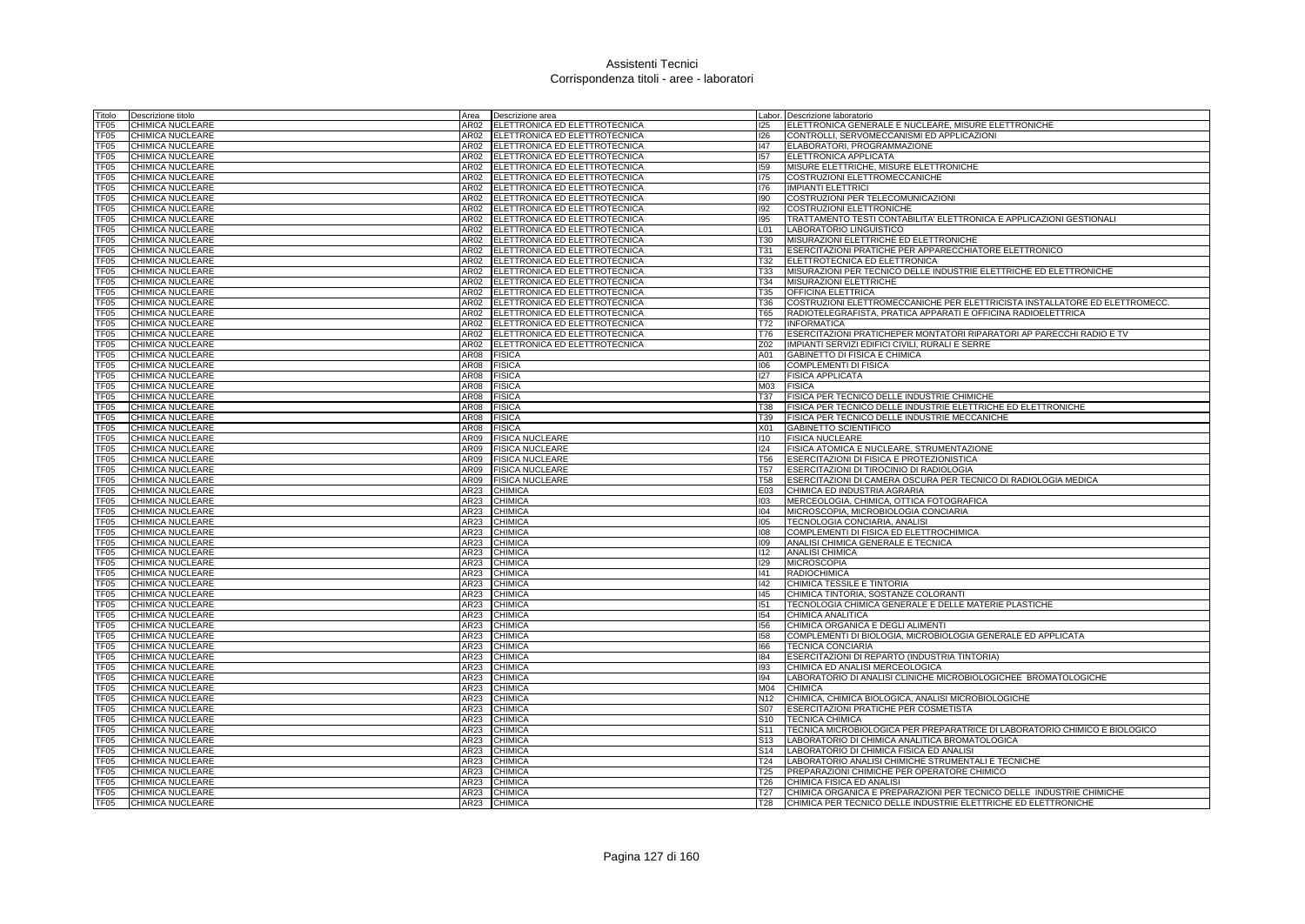| Titolo           | Descrizione titolo            | Area             | Descrizione area      |                 | Labor. Descrizione laboratorio                                                |
|------------------|-------------------------------|------------------|-----------------------|-----------------|-------------------------------------------------------------------------------|
| TF05             | CHIMICA NUCLEARE              | AR23             | <b>CHIMICA</b>        | T29             | CHIMICA PER TECNICO DELLE INDUSTRIE MECCANICHE                                |
| TF05             | CHIMICA NUCLEARE              | AR23             | <b>CHIMICA</b>        | T59             | CHIMICA ANALITICA BROMATOLOGICA                                               |
| TF05             | CHIMICA NUCLEARE              | AR23             | <b>CHIMICA</b>        | T61             | <b>TECNICA MICROBIOLOGICA</b>                                                 |
| TF05             | CHIMICA NUCLEARE              | AR23             | <b>CHIMICA</b>        | T62             | CHIM.ORG.E PREP.PER TECNICO DI LABORATORIO CHIMICO BIOLOGICO                  |
| TF06             | CONFEZIONE INDUSTRIALE        | ARR1             | MECCANICA (H07 - 160) | CO <sub>3</sub> | DATTILOGRAFIA E CALCOLO MECCANICO                                             |
| TF06             | CONFEZIONE INDUSTRIALE        | ARR1             | MECCANICA (H07 - I60) | E05             | ESERCITAZIONI DI TECNOLOGIE MECCANICHE                                        |
| TF06             | CONFEZIONE INDUSTRIALE        | ARR1             | MECCANICA (H07 - I60) | E06             | ESERCITAZIONI DI MOTORI E MACCHINE AGRICOLE                                   |
| TF06             | CONFEZIONE INDUSTRIALE        | ARR1             | MECCANICA (H07 - I60) | G01             | <b>DATTILOGRAFIA</b>                                                          |
| TF06             | CONFEZIONE INDUSTRIALE        | ARR1             | MECCANICA (H07 - 160) | G02             | RAGIONERIA E MACCHINE CONTABILI                                               |
| TF <sub>06</sub> | <b>CONFEZIONE INDUSTRIALE</b> | ARR1             | MECCANICA (H07 - I60) | G03             | TECNICA COMMERCIALE E MACCHINE CALCOLATRICI                                   |
| TF06             | CONFEZIONE INDUSTRIALE        | ARR1             | MECCANICA (H07 - I60) | H05             | COSTRUZIONE E MANUTENZIONE DI IMPIANTI AUSILIARI                              |
| TF <sub>06</sub> | <b>CONFEZIONE INDUSTRIALE</b> | ARR1             | MECCANICA (H07 - I60) | H07             | CONDUZIONE E MANUTENZIONE DI IMPIANTI TERMICI                                 |
| TF <sub>06</sub> | CONFEZIONE INDUSTRIALE        | ARR1             | MECCANICA (H07 - I60) | 116             | TECNOLOGIE MECCANICHE DELLE OROLOGERIE                                        |
| TF06             | CONFEZIONE INDUSTRIALE        | ARR1             | MECCANICA (H07 - I60) | 128             | MECCANICA, MACCHINE                                                           |
| TF06             | CONFEZIONE INDUSTRIALE        | ARR1             | MECCANICA (H07 - 160) | 131             | <b>TECNOLOGIA MECCANICA</b>                                                   |
| TF <sub>06</sub> | CONFEZIONE INDUSTRIALE        | ARR1             | MECCANICA (H07 - I60) | 132             | CONDUZIONE E MANUTENZIONE DI AUTOVEICOLI                                      |
| TF <sub>06</sub> | CONFEZIONE INDUSTRIALE        | ARR1             | MECCANICA (H07 - I60) | $ 46\rangle$    | <b>TECNOLOGIA TESSILE</b>                                                     |
| <b>TF06</b>      | CONFEZIONE INDUSTRIALE        | ARR1             | MECCANICA (H07 - I60) | 152             | MACCHINE A FLUIDO                                                             |
| TF06             | <b>CONFEZIONE INDUSTRIALE</b> | ARR1             | MECCANICA (H07 - I60) | 153             | TECNOLOGIA DELLA MECCANICA FINE E DI PRECISIONE                               |
| TF <sub>06</sub> | <b>CONFEZIONE INDUSTRIALE</b> | ARR1             | MECCANICA (H07 - I60) | 160             | <b>TERMOTECNICA, MACCHINE A FLUIDO</b>                                        |
| TF <sub>06</sub> | <b>CONFEZIONE INDUSTRIALE</b> | ARR1             | MECCANICA (H07 - 160) | 162             | <b>AGGIUSTAGGIO</b>                                                           |
| TF <sub>06</sub> | CONFEZIONE INDUSTRIALE        | ARR1             | MECCANICA (H07 - I60) | 169             | <b>CRONOMETRIA</b>                                                            |
| TF06             | CONFEZIONE INDUSTRIALE        | ARR1             | MECCANICA (H07 - 160) | 172             | <b>FUCINA</b>                                                                 |
| TF <sub>06</sub> | CONFEZIONE INDUSTRIALE        | ARR1             | MECCANICA (H07 - I60) | 173             | SALDATURA                                                                     |
| TF06             | <b>CONFEZIONE INDUSTRIALE</b> | ARR1             | MECCANICA (H07 - I60) | 174             | MACCHINE UTENSILI                                                             |
| TF06             | CONFEZIONE INDUSTRIALE        | ARR1             | MECCANICA (H07 - I60) | 178             | <b>FONDERIA</b>                                                               |
| TF06             | CONFEZIONE INDUSTRIALE        | ARR1             | MECCANICA (H07 - I60) | 182             | ESERCITAZIONI DI REPARTO (INDUSTRIA TESSILE)                                  |
| TF06             | CONFEZIONE INDUSTRIALE        | ARR1             | MECCANICA (H07 - I60) | 186             | <b>MATERIE PLASTICHE</b>                                                      |
| TF06             | CONFEZIONE INDUSTRIALE        | ARR1             | MECCANICA (H07 - I60) | 187             | <b>TRATTAMENTI TERMICI</b>                                                    |
| TF <sub>06</sub> | CONFEZIONE INDUSTRIALE        | ARR1             | MECCANICA (H07 - 160) | 188             | MECCANICA DI PRECISIONE                                                       |
| <b>TF06</b>      | CONFEZIONE INDUSTRIALE        | ARR1             | MECCANICA (H07 - I60) | N <sub>02</sub> | OFFICINA MECCANICA AGRICOLA E MACCHINE AGRICOLE                               |
| TF <sub>06</sub> | <b>CONFEZIONE INDUSTRIALE</b> | ARR1             | MECCANICA (H07 - 160) | R01             | DATTILOG. DUPLICAZIONI MACCHINE CALCOLATRI. CONTA BILI (ELETTR. ED ELETTRON.) |
| TF06             | CONFEZIONE INDUSTRIALE        | ARR1             | MECCANICA (H07 - I60) | T <sub>10</sub> | AGGIUSTAGGIO PER LAVORAZIONI MECCANICHE                                       |
| TF06             | CONFEZIONE INDUSTRIALE        | ARR1             | MECCANICA (H07 - I60) | T <sub>12</sub> | LAVORAZIONI AL BANCO ASSISTENTE DI FILATURA E TESSITURA                       |
| TF06             | CONFEZIONE INDUSTRIALE        | ARR1             | MECCANICA (H07 - 160) | T <sub>13</sub> | <b>FUCINA E SALDATURA</b>                                                     |
| TF <sub>06</sub> | CONFEZIONE INDUSTRIALE        | ARR1             | MECCANICA (H07 - I60) | T <sub>17</sub> | LABORATORIO TECNOLOGICO                                                       |
| TF06             | CONFEZIONE INDUSTRIALE        | ARR1             | MECCANICA (H07 - I60) | T18             | OFFICINA E MACCHINE UTENSILI                                                  |
| TF06             | CONFEZIONE INDUSTRIALE        | ARR1             | MECCANICA (H07 - I60) | T23             | MACCHINE TERMICHE, OFF.AUTOMEZZI, OFF.MOTORI PER MECCANICO RIPARATORE AUTOVE. |
| TF <sub>06</sub> | CONFEZIONE INDUSTRIALE        | ARR1             | MECCANICA (H07 - I60) | T44             | <b>MODELLISTA FORMATORE</b>                                                   |
| TF <sub>06</sub> | CONFEZIONE INDUSTRIALE        | ARR <sub>2</sub> | MECCANICA (I32)       | CO <sub>3</sub> | DATTILOGRAFIA E CALCOLO MECCANICO                                             |
| TF <sub>06</sub> | CONFEZIONE INDUSTRIALE        | ARR <sub>2</sub> | MECCANICA (I32)       | E05             | ESERCITAZIONI DI TECNOLOGIE MECCANICHE                                        |
| TF <sub>06</sub> | CONFEZIONE INDUSTRIALE        | ARR <sub>2</sub> | MECCANICA (I32)       | E06             | ESERCITAZIONI DI MOTORI E MACCHINE AGRICOLE                                   |
| TF <sub>06</sub> | <b>CONFEZIONE INDUSTRIALE</b> |                  | ARR2 MECCANICA (I32)  | G01             | <b>DATTILOGRAFIA</b>                                                          |
| TF06             | CONFEZIONE INDUSTRIALE        | ARR2             | MECCANICA (I32)       | G02             | RAGIONERIA E MACCHINE CONTABILI                                               |
| TF06             | CONFEZIONE INDUSTRIALE        |                  | ARR2 MECCANICA (I32)  | G03             | TECNICA COMMERCIALE E MACCHINE CALCOLATRICI                                   |
| TF06             | CONFEZIONE INDUSTRIALE        |                  | ARR2 MECCANICA (I32)  | H <sub>05</sub> | COSTRUZIONE E MANUTENZIONE DI IMPIANTI AUSILIARI                              |
| TF06             | CONFEZIONE INDUSTRIALE        |                  | ARR2 MECCANICA (I32)  |                 | H07 CONDUZIONE E MANUTENZIONE DI IMPIANTI TERMICI                             |
| TF06             | CONFEZIONE INDUSTRIALE        |                  | ARR2 MECCANICA (132)  | 116             | TECNOLOGIE MECCANICHE DELLE OROLOGERIE                                        |
| TF06             | CONFEZIONE INDUSTRIALE        |                  | ARR2 MECCANICA (I32)  | 128             | MECCANICA, MACCHINE                                                           |
| TF06             | CONFEZIONE INDUSTRIALE        |                  | ARR2 MECCANICA (I32)  | 131             | TECNOLOGIA MECCANICA                                                          |
| TF06             | CONFEZIONE INDUSTRIALE        |                  | ARR2 MECCANICA (I32)  | 132             | CONDUZIONE E MANUTENZIONE DI AUTOVEICOLI                                      |
| TF06             | CONFEZIONE INDUSTRIALE        | ARR2             | MECCANICA (132)       | 146             | <b>TECNOLOGIA TESSILE</b>                                                     |
| TF06             | CONFEZIONE INDUSTRIALE        |                  | ARR2 MECCANICA (I32)  | 152             | MACCHINE A FLUIDO                                                             |
| TF06             | <b>CONFEZIONE INDUSTRIALE</b> |                  | ARR2 MECCANICA (I32)  | 153             | TECNOLOGIA DELLA MECCANICA FINE E DI PRECISIONE                               |
| TF <sub>06</sub> | CONFEZIONE INDUSTRIALE        |                  | ARR2 MECCANICA (I32)  | 160             | TERMOTECNICA, MACCHINE A FLUIDO                                               |
| TF <sub>06</sub> | CONFEZIONE INDUSTRIALE        |                  | ARR2 MECCANICA (I32)  | 162             | <b>AGGIUSTAGGIO</b>                                                           |
| TF06             | CONFEZIONE INDUSTRIALE        | ARR <sub>2</sub> | MECCANICA (I32)       | 169             | <b>CRONOMETRIA</b>                                                            |
| TF06             | CONFEZIONE INDUSTRIALE        |                  | ARR2 MECCANICA (I32)  | 172             | <b>FUCINA</b>                                                                 |
| TF <sub>06</sub> | CONFEZIONE INDUSTRIALE        |                  | ARR2 MECCANICA (I32)  | 173             | <b>SALDATURA</b>                                                              |
| TF06             | CONFEZIONE INDUSTRIALE        |                  | ARR2 MECCANICA (I32)  | 174             | <b>MACCHINE UTENSILI</b>                                                      |
| TF06             | CONFEZIONE INDUSTRIALE        | ARR <sub>2</sub> | MECCANICA (I32)       | 178             | <b>FONDERIA</b>                                                               |
| TF06             | CONFEZIONE INDUSTRIALE        |                  | ARR2 MECCANICA (I32)  | 182             | ESERCITAZIONI DI REPARTO (INDUSTRIA TESSILE)                                  |
| FF <sub>06</sub> | <b>CONFEZIONE INDUSTRIALE</b> |                  | ARR2 MECCANICA (I32)  | 186             | <b>MATERIE PLASTICHE</b>                                                      |
| TF06             | CONFEZIONE INDUSTRIALE        |                  | ARR2 MECCANICA (I32)  | 187             | <b>TRATTAMENTI TERMICI</b>                                                    |
| TF <sub>06</sub> | <b>CONFEZIONE INDUSTRIALE</b> |                  | ARR2 MECCANICA (I32)  | 188             | MECCANICA DI PRECISIONE                                                       |
| TF06             | <b>CONFEZIONE INDUSTRIALE</b> |                  | ARR2 MECCANICA (I32)  | N <sub>02</sub> | OFFICINA MECCANICA AGRICOLA E MACCHINE AGRICOLE                               |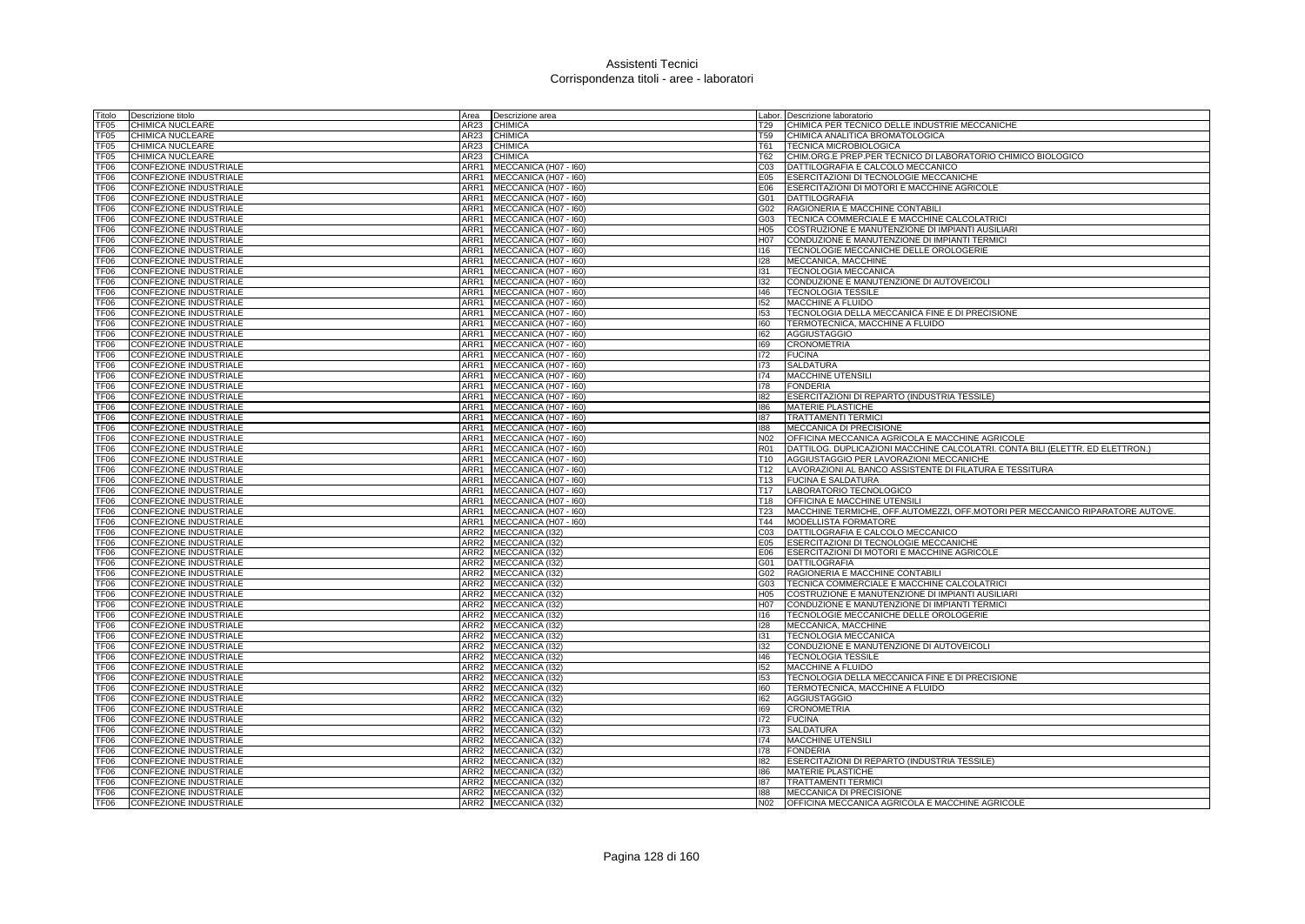| Titolo                   | Descrizione titolo            | Area             | Descrizione area                                   |                 | Labor. Descrizione laboratorio                                                        |
|--------------------------|-------------------------------|------------------|----------------------------------------------------|-----------------|---------------------------------------------------------------------------------------|
| TF06                     | CONFEZIONE INDUSTRIALE        | ARR <sub>2</sub> | MECCANICA (132)                                    | R01             | DATTILOG. DUPLICAZIONI MACCHINE CALCOLATRI. CONTA BILI (ELETTR. ED ELETTRON.)         |
| TF06                     | CONFEZIONE INDUSTRIALE        | ARR <sub>2</sub> | MECCANICA (I32)                                    | T <sub>10</sub> | AGGIUSTAGGIO PER LAVORAZIONI MECCANICHE                                               |
| TF06                     | CONFEZIONE INDUSTRIALE        | ARR2             | MECCANICA (132)                                    | T12             | LAVORAZIONI AL BANCO ASSISTENTE DI FILATURA E TESSITURA                               |
| TF06                     | CONFEZIONE INDUSTRIALE        | ARR <sub>2</sub> | MECCANICA (I32)                                    | T13             | <b>FUCINA E SALDATURA</b>                                                             |
| TF06                     | CONFEZIONE INDUSTRIALE        | ARR2             | MECCANICA (I32)                                    | T <sub>17</sub> | LABORATORIO TECNOLOGICO                                                               |
| TF06                     | CONFEZIONE INDUSTRIALE        | ARR <sub>2</sub> | MECCANICA (I32)                                    | T <sub>18</sub> | <b>OFFICINA E MACCHINE UTENSILI</b>                                                   |
| TF06                     | CONFEZIONE INDUSTRIALE        | ARR <sub>2</sub> | MECCANICA (I32)                                    | <b>T23</b>      | MACCHINE TERMICHE, OFF.AUTOMEZZI, OFF.MOTORI PER MECCANICO RIPARATORE AUTOVE.         |
| TF <sub>06</sub>         | CONFEZIONE INDUSTRIALE        | ARR <sub>2</sub> | MECCANICA (I32)                                    | T44             | MODELLISTA FORMATORE                                                                  |
| TF06                     | CONFEZIONE INDUSTRIALE        | ARR3             | MECCANICA (ALTRI LABORATORI)                       | C <sub>03</sub> | DATTILOGRAFIA E CALCOLO MECCANICO                                                     |
| TF06                     | CONFEZIONE INDUSTRIALE        | ARR3             | MECCANICA (ALTRI LABORATORI)                       | E05             | <b>ESERCITAZIONI DI TECNOLOGIE MECCANICHE</b>                                         |
| TF06                     | CONFEZIONE INDUSTRIALE        | ARR3             | MECCANICA (ALTRI LABORATORI)                       | E06             | ESERCITAZIONI DI MOTORI E MACCHINE AGRICOLE                                           |
| TF06                     | CONFEZIONE INDUSTRIALE        | ARR3             | MECCANICA (ALTRI LABORATORI)                       | G01             | <b>DATTILOGRAFIA</b>                                                                  |
|                          |                               | ARR3             |                                                    | G02             |                                                                                       |
| TF06                     | CONFEZIONE INDUSTRIALE        |                  | MECCANICA (ALTRI LABORATORI)                       |                 | RAGIONERIA E MACCHINE CONTABILI                                                       |
| TF <sub>06</sub>         | CONFEZIONE INDUSTRIALE        | ARR3             | MECCANICA (ALTRI LABORATORI)                       | G03             | TECNICA COMMERCIALE E MACCHINE CALCOLATRIC                                            |
| TF <sub>06</sub>         | CONFEZIONE INDUSTRIALE        | ARR3             | MECCANICA (ALTRI LABORATORI)                       | H <sub>05</sub> | COSTRUZIONE E MANUTENZIONE DI IMPIANTI AUSILIARI                                      |
| TF06                     | CONFEZIONE INDUSTRIALE        | ARR3             | MECCANICA (ALTRI LABORATORI)                       | H07             | CONDUZIONE E MANUTENZIONE DI IMPIANTI TERMICI                                         |
| TF <sub>06</sub>         | CONFEZIONE INDUSTRIALE        | ARR3             | MECCANICA (ALTRI LABORATORI)                       | 116             | TECNOLOGIE MECCANICHE DELLE OROLOGERIE                                                |
| TF <sub>06</sub>         | CONFEZIONE INDUSTRIALE        | ARR3             | MECCANICA (ALTRI LABORATORI)                       | 128             | MECCANICA, MACCHINE                                                                   |
| TF <sub>06</sub>         | CONFEZIONE INDUSTRIALE        | ARR3             | MECCANICA (ALTRI LABORATORI)                       | 131             | TECNOLOGIA MECCANICA                                                                  |
| TF <sub>06</sub>         | CONFEZIONE INDUSTRIALE        | ARR3             | MECCANICA (ALTRI LABORATORI)                       | 132             | CONDUZIONE E MANUTENZIONE DI AUTOVEICOLI                                              |
| FF <sub>06</sub>         | <b>CONFEZIONE INDUSTRIALE</b> | ARR3             | MECCANICA (ALTRI LABORATORI)                       | 146             | <b>TECNOLOGIA TESSILE</b>                                                             |
| TF06                     | <b>CONFEZIONE INDUSTRIALE</b> | ARR3             | MECCANICA (ALTRI LABORATORI)                       | 152             | MACCHINE A FLUIDO                                                                     |
| TF06                     | <b>CONFEZIONE INDUSTRIALE</b> | ARR3             | MECCANICA (ALTRI LABORATORI)                       | 153             | TECNOLOGIA DELLA MECCANICA FINE E DI PRECISIONE                                       |
| TF06                     | CONFEZIONE INDUSTRIALE        | ARR3             | MECCANICA (ALTRI LABORATORI)                       | 160             | TERMOTECNICA, MACCHINE A FLUIDO                                                       |
| TF06                     | CONFEZIONE INDUSTRIALE        | ARR3             | MECCANICA (ALTRI LABORATORI)                       | 162             | <b>AGGIUSTAGGIO</b>                                                                   |
| TF06                     | CONFEZIONE INDUSTRIALE        | ARR3             | MECCANICA (ALTRI LABORATORI)                       | 169             | <b>CRONOMETRIA</b>                                                                    |
| TF06                     | <b>CONFEZIONE INDUSTRIALE</b> | ARR3             | MECCANICA (ALTRI LABORATORI)                       | 172             | <b>FUCINA</b>                                                                         |
| TF06                     | CONFEZIONE INDUSTRIALE        | ARR3             | MECCANICA (ALTRI LABORATORI)                       | 173             | <b>SALDATURA</b>                                                                      |
| TF06                     | <b>CONFEZIONE INDUSTRIALE</b> | ARR3             | MECCANICA (ALTRI LABORATORI)                       | 174             | <b>MACCHINE UTENSILI</b>                                                              |
| TF06                     | CONFEZIONE INDUSTRIALE        | ARR3             | MECCANICA (ALTRI LABORATORI)                       | 178             | <b>FONDERIA</b>                                                                       |
| TF06                     | <b>CONFEZIONE INDUSTRIALE</b> | ARR3             | MECCANICA (ALTRI LABORATORI)                       | 182             | ESERCITAZIONI DI REPARTO (INDUSTRIA TESSILE)                                          |
| TF06                     | <b>CONFEZIONE INDUSTRIALE</b> | ARR3             | MECCANICA (ALTRI LABORATORI)                       | 186             | <b>MATERIE PLASTICHE</b>                                                              |
| TF06                     | CONFEZIONE INDUSTRIALE        | ARR3             | MECCANICA (ALTRI LABORATORI)                       | 187             | <b>TRATTAMENTI TERMICI</b>                                                            |
| TF <sub>06</sub>         | CONFEZIONE INDUSTRIALE        | ARR3             | MECCANICA (ALTRI LABORATORI)                       | 188             | MECCANICA DI PRECISIONE                                                               |
| TF06                     | CONFEZIONE INDUSTRIALE        | ARR3             | MECCANICA (ALTRI LABORATORI)                       | N02             | OFFICINA MECCANICA AGRICOLA E MACCHINE AGRICOLE                                       |
| TF06                     | CONFEZIONE INDUSTRIALE        | ARR3             | MECCANICA (ALTRI LABORATORI)                       | <b>R01</b>      | DATTILOG. DUPLICAZIONI MACCHINE CALCOLATRI. CONTA BILI (ELETTR. ED ELETTRON.)         |
| TF06                     | CONFEZIONE INDUSTRIALE        | ARR3             | MECCANICA (ALTRI LABORATORI)                       | T <sub>10</sub> | AGGIUSTAGGIO PER LAVORAZIONI MECCANICHE                                               |
| TF <sub>06</sub>         | <b>CONFEZIONE INDUSTRIALE</b> | ARR3             | MECCANICA (ALTRI LABORATORI)                       | T <sub>12</sub> | LAVORAZIONI AL BANCO ASSISTENTE DI FILATURA E TESSITURA                               |
| TF <sub>06</sub>         | CONFEZIONE INDUSTRIALE        | ARR3             | MECCANICA (ALTRI LABORATORI)                       | T <sub>13</sub> | <b>FUCINA E SALDATURA</b>                                                             |
| TF <sub>06</sub>         | <b>CONFEZIONE INDUSTRIALE</b> | ARR3             | MECCANICA (ALTRI LABORATORI)                       | T <sub>17</sub> | LABORATORIO TECNOLOGICO                                                               |
| TF06                     | CONFEZIONE INDUSTRIALE        | ARR3             | MECCANICA (ALTRI LABORATORI)                       | T <sub>18</sub> | OFFICINA E MACCHINE UTENSILI                                                          |
| TF <sub>06</sub>         | <b>CONFEZIONE INDUSTRIALE</b> | ARR3             | MECCANICA (ALTRI LABORATORI)                       | T <sub>23</sub> | <b>IMACCHINE TERMICHE, OFF.AUTOMEZZI, OFF.MOTORI PER MECCANICO RIPARATORE AUTOVE.</b> |
| TF <sub>06</sub>         | <b>CONFEZIONE INDUSTRIALE</b> | ARR3             | MECCANICA (ALTRI LABORATORI)                       | T44             | MODELLISTA FORMATORE                                                                  |
| TF <sub>06</sub>         | CONFEZIONE INDUSTRIALE        | AR08             | <b>FISICA</b>                                      | A01             | GABINETTO DI FISICA E CHIMICA                                                         |
| TF06                     | <b>CONFEZIONE INDUSTRIALE</b> | AR08             | <b>FISICA</b>                                      | 106             | <b>COMPLEMENTI DI FISICA</b>                                                          |
| TF <sub>06</sub>         | CONFEZIONE INDUSTRIALE        | AR08             | <b>FISICA</b>                                      | 127             | <b>FISICA APPLICATA</b>                                                               |
| TF06                     | CONFEZIONE INDUSTRIALE        | AR08             |                                                    | M03             | <b>FISICA</b>                                                                         |
| TF06                     | CONFEZIONE INDUSTRIALE        | AR08             | FISICA<br><b>FISICA</b>                            | <b>T37</b>      | FISICA PER TECNICO DELLE INDUSTRIE CHIMICHE                                           |
| TF06                     | CONFEZIONE INDUSTRIALE        | AR08             | <b>FISICA</b>                                      | <b>T38</b>      | FISICA PER TECNICO DELLE INDUSTRIE ELETTRICHE ED ELETTRONICHE                         |
|                          |                               |                  |                                                    |                 |                                                                                       |
| TF06<br>TF <sub>06</sub> | CONFEZIONE INDUSTRIALE        | AR08<br>AR08     | <b>FISICA</b>                                      | T39<br>X01      | FISICA PER TECNICO DELLE INDUSTRIE MECCANICHE                                         |
|                          | CONFEZIONE INDUSTRIALE        |                  | <b>FISICA</b>                                      |                 | <b>GABINETTO SCIENTIFICO</b>                                                          |
| TF06                     | CONFEZIONE INDUSTRIALE        | AR18             | ECONOMIA DOMESTICA E SERVIZI AUSILIARI ALBERGHIERI | C01             | <b>ECONOMIA DOMESTICA</b>                                                             |
| TF <sub>06</sub>         | CONFEZIONE INDUSTRIALE        | AR18             | ECONOMIA DOMESTICA E SERVIZI AUSILIARI ALBERGHIERI | CO <sub>2</sub> | <b>LAVORI FEMMINILI</b>                                                               |
| TF06                     | <b>CONFEZIONE INDUSTRIALE</b> | AR <sub>18</sub> | ECONOMIA DOMESTICA E SERVIZI AUSILIARI ALBERGHIERI | H <sub>04</sub> | LAVANDERIA E GUARDAROBA                                                               |
| TF06                     | CONFEZIONE INDUSTRIALE        | AR18             | ECONOMIA DOMESTICA E SERVIZI AUSILIARI ALBERGHIERI | 148             | FILATURA, TECNOLOGIA MAGLIERA                                                         |
| TF06                     | CONFEZIONE INDUSTRIALE        | AR18             | ECONOMIA DOMESTICA E SERVIZI AUSILIARI ALBERGHIERI | 150             | ELEMENTI DI TINTORIA                                                                  |
| TF06                     | CONFEZIONE INDUSTRIALE        | AR18             | ECONOMIA DOMESTICA E SERVIZI AUSILIARI ALBERGHIERI | 167             | REPARTO DI LAVORAZIONE (CONFEZIONI INDUSTRIALI)                                       |
| TF <sub>06</sub>         | CONFEZIONE INDUSTRIALE        | AR18             | ECONOMIA DOMESTICA E SERVIZI AUSILIARI ALBERGHIERI | 185             | ESERCITAZIONI DI REPARTO (INDUSTRIA MAGLIERIA)                                        |
| TF06                     | CONFEZIONE INDUSTRIALE        | AR18             | ECONOMIA DOMESTICA E SERVIZI AUSILIARI ALBERGHIERI | N01             | ECONOMIA FAMILIARE O ECONOMIA DOMESTICA RURALE                                        |
| TF06                     | CONFEZIONE INDUSTRIALE        | AR18             | ECONOMIA DOMESTICA E SERVIZI AUSILIARI ALBERGHIERI | S04             | ESERCITAZIONI PER ADDETTA AI SERVIZI AUSILIARI DI ALBERGHI E PENSIONI                 |
| TF <sub>06</sub>         | CONFEZIONE INDUSTRIALE        | AR22             | MODA E COSTUME                                     | S01             | TECNICA PROF. ESERC. PRATICA MODELLISTA, SARTA, MAGLIERISTA, BIANCHERISTA             |
| TF <sub>06</sub>         | CONFEZIONE INDUSTRIALE        | AR22             | MODA E COSTUME                                     | S02             | ESERCITAZIONI DI TAGLIO E CONFEZIONE PER FIGURINISTA                                  |
| TF <sub>06</sub>         | CONFEZIONE INDUSTRIALE        | AR22             | MODA E COSTUME                                     | S <sub>03</sub> | ESERCITAZIONI PER COSTUMISTA TEATRALE E CINEMATOGRAFICA                               |
| TF <sub>06</sub>         | CONFEZIONE INDUSTRIALE        | AR22             | <b>MODA E COSTUME</b>                              | S <sub>09</sub> | TECNICA PROFESSIONALE PER COSTUMISTA TEATRALE E CINEMATOGRAFICA                       |
| TF <sub>06</sub>         | <b>CONFEZIONE INDUSTRIALE</b> |                  | AR22 MODA E COSTUME                                | Y19             | MODA E COSTUME                                                                        |
| TF07                     | COSTRUZIONI AERONAUTICHE      |                  | ARR1 MECCANICA (H07 - 160)                         | CO <sub>3</sub> | DATTILOGRAFIA E CALCOLO MECCANICO                                                     |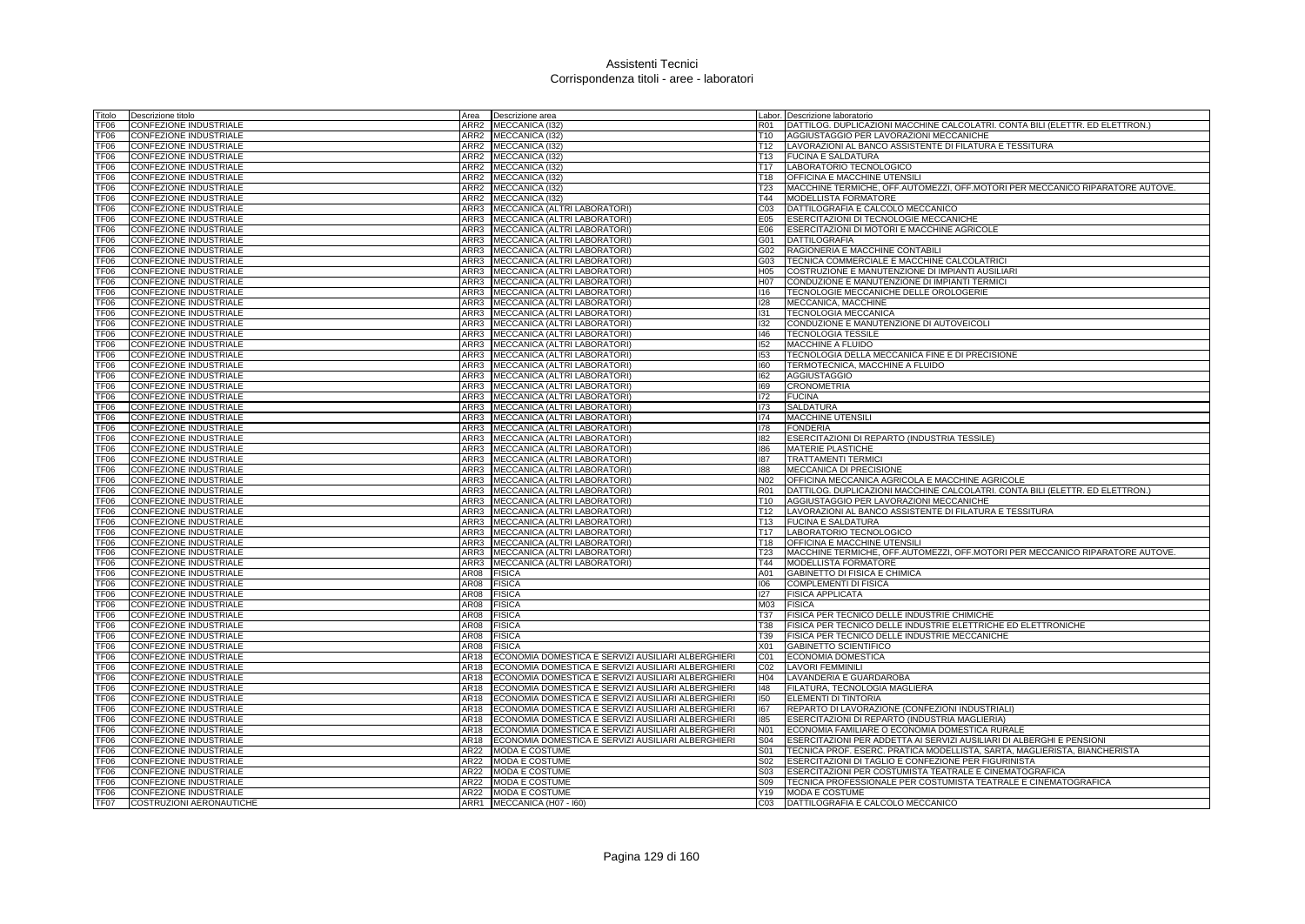| Titolo           | Descrizione titolo                                          | Area             | Descrizione area      |                 | Labor. Descrizione laboratorio                                                |
|------------------|-------------------------------------------------------------|------------------|-----------------------|-----------------|-------------------------------------------------------------------------------|
| TF07             | COSTRUZIONI AERONAUTICHE                                    | ARR1             | MECCANICA (H07 - I60) | E05             | ESERCITAZIONI DI TECNOLOGIE MECCANICHE                                        |
| TF07             | COSTRUZIONI AERONAUTICHE                                    | ARR1             | MECCANICA (H07 - I60) | E06             | ESERCITAZIONI DI MOTORI E MACCHINE AGRICOLE                                   |
| TF07             | COSTRUZIONI AERONAUTICHE                                    | ARR1             | MECCANICA (H07 - I60) | G01             | <b>DATTILOGRAFIA</b>                                                          |
| TF07             | COSTRUZIONI AERONAUTICHE                                    | ARR1             | MECCANICA (H07 - I60) | G02             | RAGIONERIA E MACCHINE CONTABILI                                               |
| TF07             | COSTRUZIONI AERONAUTICHE                                    | ARR1             | MECCANICA (H07 - 160) | G03             | TECNICA COMMERCIALE E MACCHINE CALCOLATRICI                                   |
| TF07             | COSTRUZIONI AERONAUTICHE                                    | ARR1             | MECCANICA (H07 - I60) | H05             | COSTRUZIONE E MANUTENZIONE DI IMPIANTI AUSILIARI                              |
| TF07             | COSTRUZIONI AERONAUTICHE                                    | ARR1             | MECCANICA (H07 - I60) | H07             | CONDUZIONE E MANUTENZIONE DI IMPIANTI TERMICI                                 |
| TF07             | COSTRUZIONI AERONAUTICHE                                    | ARR1             | MECCANICA (H07 - I60) | 116             | TECNOLOGIE MECCANICHE DELLE OROLOGERIE                                        |
| TF07             | COSTRUZIONI AERONAUTICHE                                    | ARR1             | MECCANICA (H07 - 160) | 128             | MECCANICA, MACCHINE                                                           |
| TF07             | COSTRUZIONI AERONAUTICHE                                    | ARR1             | MECCANICA (H07 - 160) | 131             | <b>TECNOLOGIA MECCANICA</b>                                                   |
| TF07             | COSTRUZIONI AERONAUTICHE                                    | ARR1             | MECCANICA (H07 - I60) | 132             | CONDUZIONE E MANUTENZIONE DI AUTOVEICOLI                                      |
| TF07             | COSTRUZIONI AERONAUTICHE                                    | ARR1             | MECCANICA (H07 - I60) | 146             | <b>TECNOLOGIA TESSILE</b>                                                     |
| TF <sub>07</sub> | COSTRUZIONI AERONAUTICHE                                    | ARR1             | MECCANICA (H07 - I60) | 152             | <b>MACCHINE A FLUIDO</b>                                                      |
| TF07             | <b>COSTRUZIONI AERONAUTICHE</b>                             | ARR1             | MECCANICA (H07 - I60) | 153             | TECNOLOGIA DELLA MECCANICA FINE E DI PRECISIONE                               |
| TF07             | COSTRUZIONI AERONAUTICHE                                    | ARR1             | MECCANICA (H07 - I60) | 160             | TERMOTECNICA, MACCHINE A FLUIDO                                               |
| TF <sub>07</sub> | COSTRUZIONI AERONAUTICHE                                    | ARR1             | MECCANICA (H07 - I60) | 162             | AGGIUSTAGGIO                                                                  |
| TF07             | COSTRUZIONI AERONAUTICHE                                    | ARR1             | MECCANICA (H07 - I60) | 169             | <b>CRONOMETRIA</b>                                                            |
| TF07             |                                                             | ARR1             |                       | 172             | <b>FUCINA</b>                                                                 |
|                  | COSTRUZIONI AERONAUTICHE                                    | ARR1             | MECCANICA (H07 - I60) | <b>I73</b>      |                                                                               |
| TF07             | COSTRUZIONI AERONAUTICHE                                    |                  | MECCANICA (H07 - I60) |                 | SALDATURA                                                                     |
| TF07<br>TF07     | COSTRUZIONI AERONAUTICHE<br><b>COSTRUZIONI AERONAUTICHE</b> | ARR1<br>ARR1     | MECCANICA (H07 - I60) | 174<br>178      | <b>MACCHINE UTENSILI</b><br><b>FONDERIA</b>                                   |
|                  |                                                             |                  | MECCANICA (H07 - I60) |                 |                                                                               |
| TF07             | COSTRUZIONI AERONAUTICHE                                    | ARR1             | MECCANICA (H07 - I60) | 182             | ESERCITAZIONI DI REPARTO (INDUSTRIA TESSILE)                                  |
| TF07             | COSTRUZIONI AERONAUTICHE                                    | ARR1             | MECCANICA (H07 - I60) | 186             | <b>MATERIE PLASTICHE</b>                                                      |
| TF07             | COSTRUZIONI AERONAUTICHE                                    | ARR1             | MECCANICA (H07 - I60) | 187             | <b>TRATTAMENTI TERMICI</b>                                                    |
| TF07             | COSTRUZIONI AERONAUTICHE                                    | ARR1             | MECCANICA (H07 - 160) | 188             | MECCANICA DI PRECISIONE                                                       |
| TF07             | COSTRUZIONI AERONAUTICHE                                    | ARR1             | MECCANICA (H07 - I60) | N02             | OFFICINA MECCANICA AGRICOLA E MACCHINE AGRICOLE                               |
| TF07             | COSTRUZIONI AERONAUTICHE                                    | ARR1             | MECCANICA (H07 - I60) | <b>R01</b>      | DATTILOG. DUPLICAZIONI MACCHINE CALCOLATRI. CONTA BILI (ELETTR. ED ELETTRON.) |
| TF07             | COSTRUZIONI AERONAUTICHE                                    | ARR1             | MECCANICA (H07 - I60) | T10             | AGGIUSTAGGIO PER LAVORAZIONI MECCANICHE                                       |
| TF07             | COSTRUZIONI AERONAUTICHE                                    | ARR1             | MECCANICA (H07 - I60) | T12             | LAVORAZIONI AL BANCO ASSISTENTE DI FILATURA E TESSITURA                       |
| TF <sub>07</sub> | COSTRUZIONI AERONAUTICHE                                    | ARR1             | MECCANICA (H07 - I60) | T13             | <b>FUCINA E SALDATURA</b>                                                     |
| TF <sub>07</sub> | <b>COSTRUZIONI AERONAUTICHE</b>                             | ARR1             | MECCANICA (H07 - I60) | T <sub>17</sub> | LABORATORIO TECNOLOGICO                                                       |
| TF07             | COSTRUZIONI AERONAUTICHE                                    | ARR1             | MECCANICA (H07 - 160) | <b>T18</b>      | <b>OFFICINA E MACCHINE UTENSILI</b>                                           |
| TF07             | COSTRUZIONI AERONAUTICHE                                    | ARR1             | MECCANICA (H07 - I60) | T <sub>23</sub> | MACCHINE TERMICHE, OFF.AUTOMEZZI, OFF.MOTORI PER MECCANICO RIPARATORE AUTOVE. |
| TF <sub>07</sub> | <b>COSTRUZIONI AERONAUTICHE</b>                             | ARR1             | MECCANICA (H07 - I60) | T44             | MODELLISTA FORMATORE                                                          |
| TF07             | <b>COSTRUZIONI AERONAUTICHE</b>                             | ARR2             | MECCANICA (I32)       | C <sub>03</sub> | DATTILOGRAFIA E CALCOLO MECCANICO                                             |
| TF07             | COSTRUZIONI AERONAUTICHE                                    | ARR <sub>2</sub> | MECCANICA (I32)       | E05             | ESERCITAZIONI DI TECNOLOGIE MECCANICHE                                        |
| TF07             | COSTRUZIONI AERONAUTICHE                                    |                  | ARR2 MECCANICA (I32)  | E06             | ESERCITAZIONI DI MOTORI E MACCHINE AGRICOLE                                   |
| TF07             | COSTRUZIONI AERONAUTICHE                                    |                  | ARR2 MECCANICA (I32)  | G01             | <b>DATTILOGRAFIA</b>                                                          |
| TF <sub>07</sub> | COSTRUZIONI AERONAUTICHE                                    |                  | ARR2 MECCANICA (I32)  | G02             | RAGIONERIA E MACCHINE CONTABILI                                               |
| TF07             | COSTRUZIONI AERONAUTICHE                                    | ARR <sub>2</sub> | MECCANICA (I32)       | G03             | TECNICA COMMERCIALE E MACCHINE CALCOLATRICI                                   |
| TF07             | COSTRUZIONI AERONAUTICHE                                    |                  | ARR2 MECCANICA (I32)  | H05             | COSTRUZIONE E MANUTENZIONE DI IMPIANTI AUSILIARI                              |
| TF07             | COSTRUZIONI AERONAUTICHE                                    |                  | ARR2 MECCANICA (I32)  | H07             | CONDUZIONE E MANUTENZIONE DI IMPIANTI TERMICI                                 |
| TF07             | COSTRUZIONI AERONAUTICHE                                    |                  | ARR2 MECCANICA (I32)  | 116             | TECNOLOGIE MECCANICHE DELLE OROLOGERIE                                        |
| TF07             | COSTRUZIONI AERONAUTICHE                                    | ARR2             | MECCANICA (132)       | 128             | MECCANICA, MACCHINE                                                           |
| TF07             | COSTRUZIONI AERONAUTICHE                                    | ARR <sub>2</sub> | MECCANICA (I32)       | 131             | <b>TECNOLOGIA MECCANICA</b>                                                   |
| TF07             | COSTRUZIONI AERONAUTICHE                                    |                  | ARR2 MECCANICA (I32)  | 132             | CONDUZIONE E MANUTENZIONE DI AUTOVEICOLI                                      |
| TF07             | COSTRUZIONI AERONAUTICHE                                    |                  | ARR2 MECCANICA (I32)  | 146             | <b>TECNOLOGIA TESSILE</b>                                                     |
| TF07             | COSTRUZIONI AERONAUTICHE                                    | ARR2             | MECCANICA (I32)       | 152             | <b>MACCHINE A FLUIDO</b>                                                      |
| TF07             | COSTRUZIONI AERONAUTICHE                                    | ARR2             | MECCANICA (I32)       | 153             | TECNOLOGIA DELLA MECCANICA FINE E DI PRECISIONE                               |
| TF07             | COSTRUZIONI AERONAUTICHE                                    |                  | ARR2 MECCANICA (I32)  | 160             | TERMOTECNICA, MACCHINE A FLUIDO                                               |
| TF07             | COSTRUZIONI AERONAUTICHE                                    |                  | ARR2 MECCANICA (I32)  | 162             | <b>AGGIUSTAGGIO</b>                                                           |
| TF07             | <b>COSTRUZIONI AERONAUTICHE</b>                             |                  | ARR2 MECCANICA (I32)  | 169             | <b>CRONOMETRIA</b>                                                            |
| TF07             | COSTRUZIONI AERONAUTICHE                                    | ARR <sub>2</sub> | MECCANICA (I32)       | 172             | <b>FUCINA</b>                                                                 |
| TF07             | COSTRUZIONI AERONAUTICHE                                    |                  | ARR2 MECCANICA (I32)  | 173             | <b>SALDATURA</b>                                                              |
| TF07             | COSTRUZIONI AERONAUTICHE                                    |                  | ARR2 MECCANICA (I32)  | 174             | <b>MACCHINE UTENSILI</b>                                                      |
| TF07             | COSTRUZIONI AERONAUTICHE                                    |                  | ARR2 MECCANICA (I32)  | 178             | <b>FONDERIA</b>                                                               |
| TF07             | COSTRUZIONI AERONAUTICHE                                    | ARR2             | MECCANICA (132)       | 182             | ESERCITAZIONI DI REPARTO (INDUSTRIA TESSILE)                                  |
| TF07             | COSTRUZIONI AERONAUTICHE                                    |                  | ARR2 MECCANICA (I32)  | 186             | <b>MATERIE PLASTICHE</b>                                                      |
| TF07             | COSTRUZIONI AERONAUTICHE                                    |                  |                       | 187             | <b>TRATTAMENTI TERMICI</b>                                                    |
| TF07             | COSTRUZIONI AERONAUTICHE                                    |                  | ARR2 MECCANICA (I32)  | 188             | MECCANICA DI PRECISIONE                                                       |
|                  |                                                             |                  | ARR2 MECCANICA (I32)  |                 |                                                                               |
| TF07             | COSTRUZIONI AERONAUTICHE                                    | ARR2             | MECCANICA (132)       | N <sub>02</sub> | OFFICINA MECCANICA AGRICOLA E MACCHINE AGRICOLE                               |
| TF <sub>07</sub> | COSTRUZIONI AERONAUTICHE                                    | ARR <sub>2</sub> | MECCANICA (I32)       | R <sub>01</sub> | DATTILOG. DUPLICAZIONI MACCHINE CALCOLATRI. CONTA BILI (ELETTR. ED ELETTRON.) |
| TF <sub>07</sub> | COSTRUZIONI AERONAUTICHE                                    |                  | ARR2 MECCANICA (I32)  | T10             | AGGIUSTAGGIO PER LAVORAZIONI MECCANICHE                                       |
| TF <sub>07</sub> | COSTRUZIONI AERONAUTICHE                                    |                  | ARR2 MECCANICA (I32)  | T <sub>12</sub> | LAVORAZIONI AL BANCO ASSISTENTE DI FILATURA E TESSITURA                       |
| TF07             | COSTRUZIONI AERONAUTICHE                                    |                  | ARR2 MECCANICA (I32)  | T13             | <b>FUCINA E SALDATURA</b>                                                     |
| TF07             | COSTRUZIONI AERONAUTICHE                                    |                  | ARR2 MECCANICA (I32)  |                 | T17 LABORATORIO TECNOLOGICO                                                   |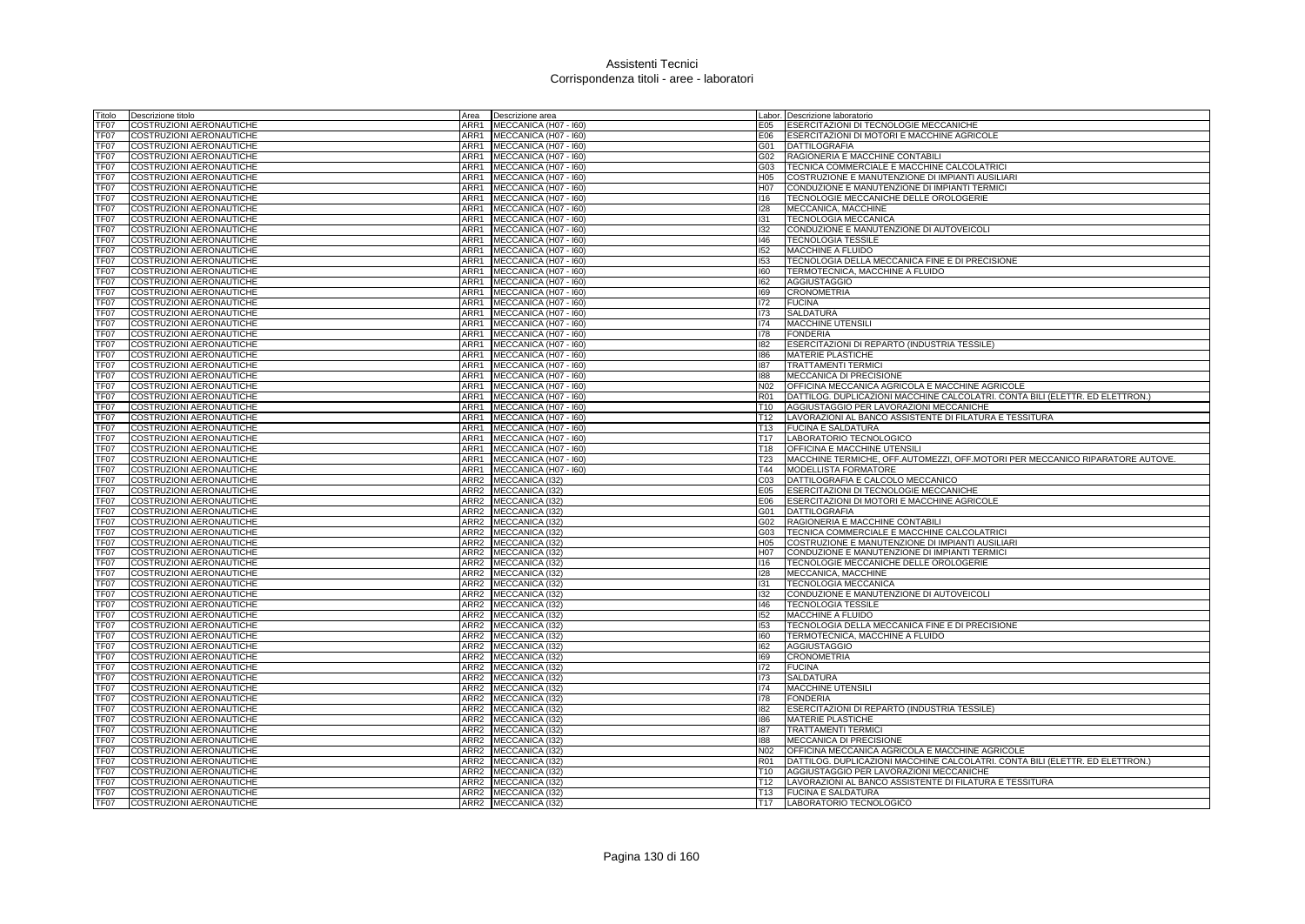| Titolo           | Descrizione titolo                                          | Area         | Descrizione area                                             |                 | Labor. Descrizione laboratorio                                                                                                    |
|------------------|-------------------------------------------------------------|--------------|--------------------------------------------------------------|-----------------|-----------------------------------------------------------------------------------------------------------------------------------|
| TF07             | COSTRUZIONI AERONAUTICHE                                    | ARR2         | MECCANICA (I32)                                              | T18             | OFFICINA E MACCHINE UTENSILI                                                                                                      |
| TF07             | COSTRUZIONI AERONAUTICHE                                    |              | ARR2 MECCANICA (I32)                                         | <b>T23</b>      | MACCHINE TERMICHE, OFF.AUTOMEZZI, OFF.MOTORI PER MECCANICO RIPARATORE AUTOVE.                                                     |
| TF07             | COSTRUZIONI AERONAUTICHE                                    |              | ARR2 MECCANICA (I32)                                         | T44             | MODELLISTA FORMATORE                                                                                                              |
| TF07             | COSTRUZIONI AERONAUTICHE                                    | ARR3         | MECCANICA (ALTRI LABORATORI)                                 | C <sub>03</sub> | DATTILOGRAFIA E CALCOLO MECCANICO                                                                                                 |
| TF07             | COSTRUZIONI AERONAUTICHE                                    | ARR3         | MECCANICA (ALTRI LABORATORI)                                 | E05             | ESERCITAZIONI DI TECNOLOGIE MECCANICHE                                                                                            |
| TF07             | COSTRUZIONI AERONAUTICHE                                    | ARR3         | MECCANICA (ALTRI LABORATORI)                                 | E06             | ESERCITAZIONI DI MOTORI E MACCHINE AGRICOLE                                                                                       |
| TF07             | COSTRUZIONI AERONAUTICHE                                    | ARR3         | MECCANICA (ALTRI LABORATORI)                                 | G01             | <b>DATTILOGRAFIA</b>                                                                                                              |
| TF07             | COSTRUZIONI AERONAUTICHE                                    | ARR3         | MECCANICA (ALTRI LABORATORI)                                 | G02             | RAGIONERIA E MACCHINE CONTABILI                                                                                                   |
| TF07             | COSTRUZIONI AERONAUTICHE                                    | ARR3         | MECCANICA (ALTRI LABORATORI)                                 | G03             | TECNICA COMMERCIALE E MACCHINE CALCOLATRICI                                                                                       |
| TF <sub>07</sub> | COSTRUZIONI AERONAUTICHE                                    | ARR3         | MECCANICA (ALTRI LABORATORI)                                 | H <sub>05</sub> | COSTRUZIONE E MANUTENZIONE DI IMPIANTI AUSILIARI                                                                                  |
| TF07             | COSTRUZIONI AERONAUTICHE                                    | ARR3         | MECCANICA (ALTRI LABORATORI)                                 | H07             | CONDUZIONE E MANUTENZIONE DI IMPIANTI TERMICI                                                                                     |
| TF07             | COSTRUZIONI AERONAUTICHE                                    | ARR3         | MECCANICA (ALTRI LABORATORI)                                 | 116             | TECNOLOGIE MECCANICHE DELLE OROLOGERIE                                                                                            |
| TF07             | COSTRUZIONI AERONAUTICHE                                    | ARR3         | MECCANICA (ALTRI LABORATORI)                                 | 128             | MECCANICA, MACCHINE                                                                                                               |
| TF07             | COSTRUZIONI AERONAUTICHE                                    | ARR3         | MECCANICA (ALTRI LABORATORI)                                 | 131             | TECNOLOGIA MECCANICA                                                                                                              |
| TF07             | COSTRUZIONI AERONAUTICHE                                    | ARR3         | MECCANICA (ALTRI LABORATORI)                                 | 132             | CONDUZIONE E MANUTENZIONE DI AUTOVEICOLI                                                                                          |
| TF07             | COSTRUZIONI AERONAUTICHE                                    | ARR3         | MECCANICA (ALTRI LABORATORI)                                 | 146             | <b>TECNOLOGIA TESSILE</b>                                                                                                         |
| TF07             | COSTRUZIONI AERONAUTICHE                                    | ARR3<br>ARR3 | MECCANICA (ALTRI LABORATORI)                                 | 152             | <b>MACCHINE A FLUIDO</b>                                                                                                          |
| TF07             | COSTRUZIONI AERONAUTICHE                                    | ARR3         | MECCANICA (ALTRI LABORATORI)                                 | 153<br>160      | TECNOLOGIA DELLA MECCANICA FINE E DI PRECISIONE                                                                                   |
| TF07<br>TF07     | COSTRUZIONI AERONAUTICHE<br><b>COSTRUZIONI AERONAUTICHE</b> | ARR3         | MECCANICA (ALTRI LABORATORI)<br>MECCANICA (ALTRI LABORATORI) | 162             | TERMOTECNICA, MACCHINE A FLUIDO<br><b>AGGIUSTAGGIO</b>                                                                            |
| TF07             | COSTRUZIONI AERONAUTICHE                                    | ARR3         | MECCANICA (ALTRI LABORATORI)                                 | 169             | <b>CRONOMETRIA</b>                                                                                                                |
| TF07             | COSTRUZIONI AERONAUTICHE                                    | ARR3         | MECCANICA (ALTRI LABORATORI)                                 | 172             | <b>FUCINA</b>                                                                                                                     |
| TF07             | COSTRUZIONI AERONAUTICHE                                    | ARR3         | MECCANICA (ALTRI LABORATORI)                                 | 173             | SALDATURA                                                                                                                         |
| TF07             | COSTRUZIONI AERONAUTICHE                                    | ARR3         | MECCANICA (ALTRI LABORATORI)                                 | 174             | <b>MACCHINE UTENSILI</b>                                                                                                          |
| TF07             | COSTRUZIONI AERONAUTICHE                                    |              | ARR3 MECCANICA (ALTRI LABORATORI)                            | 178             | <b>FONDERIA</b>                                                                                                                   |
| TF07             | COSTRUZIONI AERONAUTICHE                                    | ARR3         | MECCANICA (ALTRI LABORATORI)                                 | 182             | ESERCITAZIONI DI REPARTO (INDUSTRIA TESSILE)                                                                                      |
| TF07             | COSTRUZIONI AERONAUTICHE                                    | ARR3         | MECCANICA (ALTRI LABORATORI)                                 | 186             | <b>MATERIE PLASTICHE</b>                                                                                                          |
| TF07             | COSTRUZIONI AERONAUTICHE                                    |              | ARR3 MECCANICA (ALTRI LABORATORI)                            | 187             | <b>TRATTAMENTI TERMICI</b>                                                                                                        |
| TF07             | COSTRUZIONI AERONAUTICHE                                    |              | ARR3 MECCANICA (ALTRI LABORATORI)                            | 188             | MECCANICA DI PRECISIONE                                                                                                           |
| TF07             | COSTRUZIONI AERONAUTICHE                                    | ARR3         | MECCANICA (ALTRI LABORATORI)                                 | N <sub>02</sub> | OFFICINA MECCANICA AGRICOLA E MACCHINE AGRICOLE                                                                                   |
| TF07             | COSTRUZIONI AERONAUTICHE                                    | ARR3         | MECCANICA (ALTRI LABORATORI)                                 | <b>R01</b>      | DATTILOG. DUPLICAZIONI MACCHINE CALCOLATRI. CONTA BILI (ELETTR. ED ELETTRON.)                                                     |
| TF <sub>07</sub> | <b>COSTRUZIONI AERONAUTICHE</b>                             | ARR3         | MECCANICA (ALTRI LABORATORI)                                 | T <sub>10</sub> | AGGIUSTAGGIO PER LAVORAZIONI MECCANICHE                                                                                           |
| TF07             | COSTRUZIONI AERONAUTICHE                                    | ARR3         | MECCANICA (ALTRI LABORATORI)                                 | T <sub>12</sub> | LAVORAZIONI AL BANCO ASSISTENTE DI FILATURA E TESSITURA                                                                           |
| TF07             | COSTRUZIONI AERONAUTICHE                                    | ARR3         | MECCANICA (ALTRI LABORATORI)                                 |                 | T13 FUCINA E SALDATURA                                                                                                            |
| TF07             | COSTRUZIONI AERONAUTICHE                                    | ARR3         | MECCANICA (ALTRI LABORATORI)                                 | T <sub>17</sub> | LABORATORIO TECNOLOGICO                                                                                                           |
| TF07             | COSTRUZIONI AERONAUTICHE                                    | ARR3         | MECCANICA (ALTRI LABORATORI)                                 | T18             | OFFICINA E MACCHINE UTENSILI                                                                                                      |
| TF07             | COSTRUZIONI AERONAUTICHE                                    |              | ARR3 MECCANICA (ALTRI LABORATORI)                            | T <sub>23</sub> | <b>IMACCHINE TERMICHE, OFF, AUTOMEZZI, OFF, MOTORI PER MECCANICO RIPARATORE AUTOVE.</b>                                           |
| TF07             | COSTRUZIONI AERONAUTICHE                                    | ARR3         | MECCANICA (ALTRI LABORATORI)                                 | T44             | MODELLISTA FORMATORE                                                                                                              |
| TF07             | COSTRUZIONI AERONAUTICHE                                    | AR07         | <b>AREONAUTICA</b>                                           | F02             | AEROTECN, COSTR, AERON, NAVIGAZIONE AEREA, ESERCIT, AERON, CIRCOL, AEREA                                                          |
| TF07             | COSTRUZIONI AERONAUTICHE                                    | <b>AR07</b>  | AREONAUTICA                                                  | F03             | <b>TECNOLOGIA AERONAUTICA</b>                                                                                                     |
| TF07             | COSTRUZIONI AERONAUTICHE                                    | AR07         | AREONAUTICA                                                  | F <sub>04</sub> | LAVORAZIONI E COSTRUZIONI AERONAUTICHE                                                                                            |
| TF07             | COSTRUZIONI AERONAUTICHE                                    | AR07         | AREONAUTICA                                                  | 113             | ELETTROTECNICA, COSTRUZIONI AERONAUTICHE                                                                                          |
| TF07             | COSTRUZIONI AERONAUTICHE                                    | <b>AR07</b>  | AREONAUTICA                                                  | 114             | TECNOLOGIE AERONAUTICHE                                                                                                           |
| TF07             | COSTRUZIONI AERONAUTICHE                                    | <b>AR07</b>  | AREONAUTICA                                                  | 168             | COSTRUZIONI AERONAUTICHE                                                                                                          |
| TF07             | COSTRUZIONI AERONAUTICHE                                    | AR08         | <b>FISICA</b>                                                | A01             | GABINETTO DI FISICA E CHIMICA                                                                                                     |
| TF07             | COSTRUZIONI AERONAUTICHE                                    | AR08         | <b>FISICA</b>                                                | 106             | <b>COMPLEMENTI DI FISICA</b>                                                                                                      |
| TF07             | COSTRUZIONI AERONAUTICHE                                    | AR08         | <b>FISICA</b>                                                | 127             | <b>FISICA APPLICATA</b>                                                                                                           |
| TF07             | COSTRUZIONI AERONAUTICHE                                    | AR08         | <b>FISICA</b>                                                | M03             | <b>FISICA</b>                                                                                                                     |
| TF07             | COSTRUZIONI AERONAUTICHE                                    | AR08         | <b>FISICA</b>                                                | <b>T37</b>      | FISICA PER TECNICO DELLE INDUSTRIE CHIMICHE                                                                                       |
| TF07             | COSTRUZIONI AERONAUTICHE                                    | AR08         | <b>FISICA</b>                                                | <b>T38</b>      | FISICA PER TECNICO DELLE INDUSTRIE ELETTRICHE ED ELETTRONICHE                                                                     |
| TF07             | COSTRUZIONI AERONAUTICHE                                    | AR08         | <b>FISICA</b>                                                | T39             | FISICA PER TECNICO DELLE INDUSTRIE MECCANICHE                                                                                     |
| TF07             | COSTRUZIONI AERONAUTICHE<br><b>DISEGNO DI TESSUTI</b>       | AR08<br>AR22 | <b>FISICA</b>                                                | X01<br>S01      | GABINETTO SCIENTIFICO                                                                                                             |
| TF08             |                                                             |              | MODA E COSTUME                                               | S <sub>02</sub> | TECNICA PROF. ESERC. PRATICA MODELLISTA, SARTA, MAGLIERISTA, BIANCHERISTA<br>ESERCITAZIONI DI TAGLIO E CONFEZIONE PER FIGURINISTA |
| TF08<br>TF08     | <b>DISEGNO DI TESSUTI</b><br>DISEGNO DI TESSUTI             | AR22<br>AR22 | <b>MODA E COSTUME</b><br><b>MODA E COSTUME</b>               | S03             | ESERCITAZIONI PER COSTUMISTA TEATRALE E CINEMATOGRAFICA                                                                           |
| TF08             | <b>DISEGNO DI TESSUTI</b>                                   | AR22         | <b>MODA E COSTUME</b>                                        | S09             | TECNICA PROFESSIONALE PER COSTUMISTA TEATRALE E CINEMATOGRAFICA                                                                   |
| TF08             | DISEGNO DI TESSUTI                                          | AR22         | <b>MODA E COSTUME</b>                                        | Y19             | MODA E COSTUME                                                                                                                    |
| TF08             | <b>DISEGNO DI TESSUTI</b>                                   | AR30         | <b>TESSUTO</b>                                               | 140             | FILATURA, TECNOLOGIA TESSILE                                                                                                      |
| TF08             | DISEGNO DI TESSUTI                                          | AR30         | <b>TESSUTO</b>                                               | 170             | ESERCITAZIONI DI REPARTO (DISEGNO DEI TESSUTI)                                                                                    |
| TF08             | <b>DISEGNO DI TESSUTI</b>                                   | AR30         | <b>TESSUTO</b>                                               | T06             | TECNOLOGIA TESSILE PER ASSITENTE DI FILATURA E PER ASSISTENTE DI TESSITURA                                                        |
| TF08             | <b>DISEGNO DI TESSUTI</b>                                   | AR30         | <b>TESSUTO</b>                                               | <b>T07</b>      | OFFICINA DI FILATURA PER ASSISTENTE DI FILATURA                                                                                   |
| TF08             | <b>DISEGNO DI TESSUTI</b>                                   | AR30         | <b>TESSUTO</b>                                               | <b>T08</b>      | OFFICINA TESSILE PER ASSISTENTE DI FILATURA                                                                                       |
| TF08             | <b>DISEGNO DI TESSUTI</b>                                   | AR30         | <b>TESSUTO</b>                                               | T <sub>19</sub> | LAVORAZIONE CON MACCHINE UTENSILI ASS. DI FILATURA ED ASS. DI TESSITURA                                                           |
| TF08             | DISEGNO DI TESSUTI                                          | AR30         | <b>TESSUTO</b>                                               | T73             | TECNOLOGIA TESSILE, MAGLIERIA E OFFICINA TESSILE, FILATURA E TESSITURA                                                            |
| TF <sub>08</sub> | <b>DISEGNO DI TESSUTI</b>                                   | AR30         | <b>TESSUTO</b>                                               | Y06             | ARTE DEL TESSUTO                                                                                                                  |
| TF09             | <b>EDILIZIA</b>                                             | AR10         | <b>EDILE</b>                                                 | 118             | TECNOLOGIE DEI MATERIALI E DELLE COSTRUZIONI                                                                                      |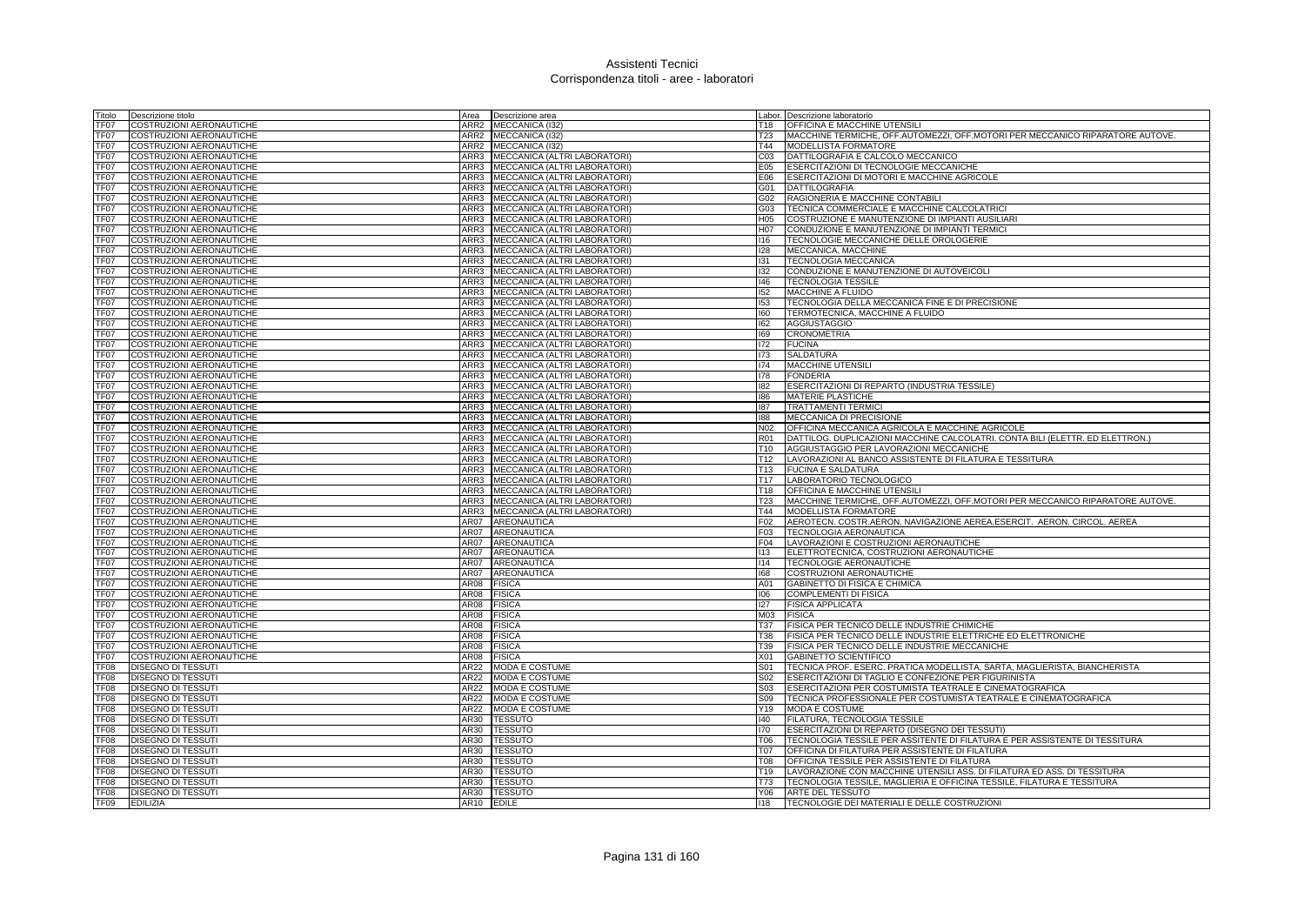| Titolo           | Descrizione titolo      | Area        | Descrizione area                   |                 | abor. Descrizione laboratorio                                               |
|------------------|-------------------------|-------------|------------------------------------|-----------------|-----------------------------------------------------------------------------|
| TF09             | EDILIZIA                | AR10        | <b>EDILE</b>                       | 135             | TOPOGRAFIA, DISEGNO                                                         |
| TF09             | EDILIZIA                | AR10        | <b>EDILE</b>                       | 171             | <b>CANTIERE EDILE</b>                                                       |
| TF09             | EDILIZIA                | AR10        | <b>EDILE</b>                       | M01             | <b>COSTRUZIONI</b>                                                          |
| FF <sub>09</sub> | EDILIZIA                | AR10        | <b>EDILE</b>                       | M02             | <b>TOPOGRAFIA</b>                                                           |
| TF09             | EDILIZIA                | AR10        | <b>EDILE</b>                       | T40             | LABORATORIO TECNOLOGICO ED ESERCITAZIONI PRATICHE ASSISTENTE EDILE          |
| TF09             | EDILIZIA                | AR10        | <b>EDILE</b>                       | T41             | LABORATORIO TECNOLOGICO ED ESERCITAZIONI PRATICHE DISEGNATORE EDILE         |
| TF09             | EDILIZIA                | AR10        | <b>EDILE</b>                       | Z03             | STRUTTURE MURARIE                                                           |
| FF <sub>09</sub> | EDILIZIA                | AR29        | CERAMICA                           | S <sub>12</sub> | TECNICA PROFESSIONALE ED ESERCITAZIONI PRATICHE PER CERAMISTE               |
| TF09             | <b>EDILIZIA</b>         | AR29        | CERAMICA                           | T42             | ESERCITAZIONI PER QUALIFICHE ATIPICHE FOGGIATORE PORCELLANA E CERAMICA      |
| TF <sub>09</sub> | EDILIZIA                | AR29        | CERAMICA                           | T43             | DECORATORE DELLA PORCELLANA E DELLA CERAMICA                                |
|                  | EDILIZIA                | <b>AR29</b> | CERAMICA                           | T <sub>45</sub> | TECNICA DELLA LAVORAZIONE DELLA CERAMICA                                    |
| TF09             |                         |             |                                    |                 |                                                                             |
| FF09             | EDILIZIA                | AR29        | <b>CERAMICA</b>                    | T46             | LAVORAZIONE NELLA QUALIFICA ATIPICA DI CHIMICO CERAMISTA                    |
| TF09             | EDILIZIA                | <b>AR29</b> | <b>CERAMICA</b>                    | T47             | LAVORAZIONE PER CHIMICO DELLE INDUSTRIE CERAMICHE                           |
| TF09             | EDILIZIA                | AR29        | <b>CERAMICA</b>                    | Y14             | ARTE DELLA CERAMICA                                                         |
| TF09             | EDILIZIA                | AR29        | CERAMICA                           | Y18             | <b>TECNOLOGIA CERAMICA</b>                                                  |
| TF09             | Edilizia                | AR29        | <b>CERAMICA</b>                    | Y21             | ARTE DELLA PORCELLANA                                                       |
| TF09             | EDILIZIA                | AR29        | <b>CERAMICA</b>                    | Y28             | <b>ARTE DEL GRES</b>                                                        |
| TF09             | EDILIZIA                | AR29        | <b>CERAMICA</b>                    | Y29             | ARTE DEI RIVESTIMENTI CERAMICI EDILIZI                                      |
| TF10             | ELETTRONICA INDUSTRIALE | AR02        | ELETTRONICA ED ELETTROTECNICA      | F01             | ELETTRONICA, RADIO, RADARTECNICA                                            |
| TF10             | ELETTRONICA INDUSTRIALE | AR02        | ELETTRONICA ED ELETTROTECNICA      | 107             | <b>ELETTROTECNICA</b>                                                       |
| TF10             | ELETTRONICA INDUSTRIALE | AR02        | ELETTRONICA ED ELETTROTECNICA      | 111             | <b>ELETTRONICA</b>                                                          |
| <b>TF10</b>      | ELETTRONICA INDUSTRIALE | <b>AR02</b> | ELETTRONICA ED ELETTROTECNICA      | 115             | ELETTROTECNICA, CRONOMETRIA                                                 |
| TF10             | ELETTRONICA INDUSTRIALE | AR02        | ELETTRONICA ED ELETTROTECNICA      | 119             | ELETTROTECNICA GENERALE, MISURE ELETTRICHE                                  |
| TF10             | ELETTRONICA INDUSTRIALE | <b>AR02</b> | ELETTRONICA ED ELETTROTECNICA      | 120             | ELETTRONICA GENERALE, MISURE ELETTRONICHE                                   |
| TF10             | ELETTRONICA INDUSTRIALE | AR02        | ELETTRONICA ED ELETTROTECNICA      | 121             | ELETTRONICA INDUSTRIALE, CONTROLLI E SERVOMECCANISMI                        |
| <b>TF10</b>      | ELETTRONICA INDUSTRIALE | AR02        | ELETTRONICA ED ELETTROTECNICA      | 122             | TECNOLOGIA GENERALE, TECNOLOGIA DELLE COSTRUZIONI ELETTRONICHE              |
| TF10             | ELETTRONICA INDUSTRIALE | AR02        | ELETTRONICA ED ELETTROTECNICA      | 123             | <b>MISURE ELETTRICHE</b>                                                    |
| TF10             | ELETTRONICA INDUSTRIALE | AR02        | ELETTRONICA ED ELETTROTECNICA      | 125             | ELETTRONICA GENERALE E NUCLEARE, MISURE ELETTRONICHE                        |
| TF10             | ELETTRONICA INDUSTRIALE | AR02        | ELETTRONICA ED ELETTROTECNICA      | 126             | CONTROLLI, SERVOMECCANISMI ED APPLICAZIONI                                  |
| TF10             | ELETTRONICA INDUSTRIALE | AR02        | ELETTRONICA ED ELETTROTECNICA      | 147             | ELABORATORI, PROGRAMMAZIONE                                                 |
| TF10             | ELETTRONICA INDUSTRIALE | AR02        | ELETTRONICA ED ELETTROTECNICA      | 157             | ELETTRONICA APPLICATA                                                       |
| <b>TF10</b>      | ELETTRONICA INDUSTRIALE | AR02        | ELETTRONICA ED ELETTROTECNICA      | 159             | MISURE ELETTRICHE, MISURE ELETTRONICHE                                      |
| <b>TF10</b>      | ELETTRONICA INDUSTRIALE | AR02        | ELETTRONICA ED ELETTROTECNICA      | 175             | COSTRUZIONI ELETTROMECCANICHE                                               |
| TF10             | ELETTRONICA INDUSTRIALE | AR02        | ELETTRONICA ED ELETTROTECNICA      | 176             | <b>IMPIANTI ELETTRICI</b>                                                   |
| TF10             | ELETTRONICA INDUSTRIALE | AR02        | ELETTRONICA ED ELETTROTECNICA      | 190             | COSTRUZIONI PER TELECOMUNICAZIONI                                           |
| TF10             | ELETTRONICA INDUSTRIALE | AR02        | ELETTRONICA ED ELETTROTECNICA      | 192             | <b>COSTRUZIONI ELETTRONICHE</b>                                             |
| TF10             | ELETTRONICA INDUSTRIALE | AR02        | ELETTRONICA ED ELETTROTECNICA      | 195             | TRATTAMENTO TESTI CONTABILITA' ELETTRONICA E APPLICAZIONI GESTIONALI        |
| TF10             | ELETTRONICA INDUSTRIALE | AR02        | ELETTRONICA ED ELETTROTECNICA      | L01             | LABORATORIO LINGUISTICO                                                     |
|                  |                         |             |                                    |                 |                                                                             |
| TF10             | ELETTRONICA INDUSTRIALE | <b>AR02</b> | ELETTRONICA ED ELETTROTECNICA      | T30             | MISURAZIONI ELETTRICHE ED ELETTRONICHE                                      |
| TF10             | ELETTRONICA INDUSTRIALE | AR02        | ELETTRONICA ED ELETTROTECNICA      | T31             | ESERCITAZIONI PRATICHE PER APPARECCHIATORE ELETTRONICO                      |
| TF10             | ELETTRONICA INDUSTRIALE | AR02        | ELETTRONICA ED ELETTROTECNICA      | T32             | ELETTROTECNICA ED ELETTRONICA                                               |
| TF10             | ELETTRONICA INDUSTRIALE | AR02        | ELETTRONICA ED ELETTROTECNICA      | T33             | MISURAZIONI PER TECNICO DELLE INDUSTRIE ELETTRICHE ED ELETTRONICHE          |
| TF10             | ELETTRONICA INDUSTRIALE | AR02        | ELETTRONICA ED ELETTROTECNICA      | T34             | MISURAZIONI ELETTRICHE                                                      |
| TF10             | ELETTRONICA INDUSTRIALE | AR02        | ELETTRONICA ED ELETTROTECNICA      | T35             | OFFICINA ELETTRICA                                                          |
| <b>TF10</b>      | ELETTRONICA INDUSTRIALE | AR02        | ELETTRONICA ED ELETTROTECNICA      | T36             | COSTRUZIONI ELETTROMECCANICHE PER ELETTRICISTA INSTALLATORE ED ELETTROMECC. |
| TF10             | ELETTRONICA INDUSTRIALE | AR02        | ELETTRONICA ED ELETTROTECNICA      | T65             | RADIOTELEGRAFISTA, PRATICA APPARATI E OFFICINA RADIOELETTRICA               |
| TF10             | ELETTRONICA INDUSTRIALE | AR02        | ELETTRONICA ED ELETTROTECNICA      | T72             | <b>INFORMATICA</b>                                                          |
| <b>TF10</b>      | ELETTRONICA INDUSTRIALE | <b>AR02</b> | ELETTRONICA ED ELETTROTECNICA      | T76             | ESERCITAZIONI PRATICHEPER MONTATORI RIPARATORI AP PARECCHI RADIO E TV       |
| <b>TF10</b>      | ELETTRONICA INDUSTRIALE | AR02        | ELETTRONICA ED ELETTROTECNICA      | Z02             | IMPIANTI SERVIZI EDIFICI CIVILI. RURALI E SERRE                             |
| <b>TF10</b>      | ELETTRONICA INDUSTRIALE | <b>AR08</b> | <b>FISICA</b>                      | A01             | GABINETTO DI FISICA E CHIMICA                                               |
| TF10             | ELETTRONICA INDUSTRIALE | AR08        | <b>FISICA</b>                      | 106             | <b>COMPLEMENTI DI FISICA</b>                                                |
| TF10             | ELETTRONICA INDUSTRIALE | AR08        | <b>FISICA</b>                      | 127             | <b>FISICA APPLICATA</b>                                                     |
| <b>TF10</b>      | ELETTRONICA INDUSTRIALE | AR08        | <b>FISICA</b>                      | M03             | <b>FISICA</b>                                                               |
| TF10             | ELETTRONICA INDUSTRIALE | AR08        | <b>FISICA</b>                      | T37             | FISICA PER TECNICO DELLE INDUSTRIE CHIMICHE                                 |
| TF10             | ELETTRONICA INDUSTRIALE | AR08        | <b>FISICA</b>                      | T38             | FISICA PER TECNICO DELLE INDUSTRIE ELETTRICHE ED ELETTRONICHE               |
| TF10             | ELETTRONICA INDUSTRIALE | AR08        | <b>FISICA</b>                      | T39             | FISICA PER TECNICO DELLE INDUSTRIE MECCANICHE                               |
| <b>TF10</b>      | ELETTRONICA INDUSTRIALE | AR08        | <b>FISICA</b>                      | X01             | <b>GABINETTO SCIENTIFICO</b>                                                |
| <b>TF11</b>      | <b>ELETTROTECNICA</b>   | AR02        | ELETTRONICA ED ELETTROTECNICA      | F01             | ELETTRONICA, RADIO, RADARTECNICA                                            |
| <b>TF11</b>      | <b>ELETTROTECNICA</b>   | AR02        | ELETTRONICA ED ELETTROTECNICA      | 107             | <b>ELETTROTECNICA</b>                                                       |
| <b>TF11</b>      | <b>ELETTROTECNICA</b>   | AR02        | ELETTRONICA ED ELETTROTECNICA      | 111             | <b>ELETTRONICA</b>                                                          |
| TF11             | ELETTROTECNICA          | AR02        | ELETTRONICA ED ELETTROTECNICA      | 115             | ELETTROTECNICA, CRONOMETRIA                                                 |
| <b>TF11</b>      | <b>ELETTROTECNICA</b>   | AR02        | ELETTRONICA ED ELETTROTECNICA      | 119             | ELETTROTECNICA GENERALE, MISURE ELETTRICHE                                  |
| TF11             | ELETTROTECNICA          | AR02        | ELETTRONICA ED ELETTROTECNICA      | 120             | ELETTRONICA GENERALE, MISURE ELETTRONICHE                                   |
| TF11             | <b>ELETTROTECNICA</b>   | AR02        | ELETTRONICA ED ELETTROTECNICA      | 121             | ELETTRONICA INDUSTRIALE, CONTROLLI E SERVOMECCANISMI                        |
| <b>TF11</b>      | <b>ELETTROTECNICA</b>   |             | AR02 ELETTRONICA ED ELETTROTECNICA | 122             | TECNOLOGIA GENERALE, TECNOLOGIA DELLE COSTRUZIONI ELETTRONICHE              |
| <b>TF11</b>      | ELETTROTECNICA          | AR02        | ELETTRONICA ED ELETTROTECNICA      | 123             | <b>MISURE ELETTRICHE</b>                                                    |
|                  |                         |             |                                    |                 |                                                                             |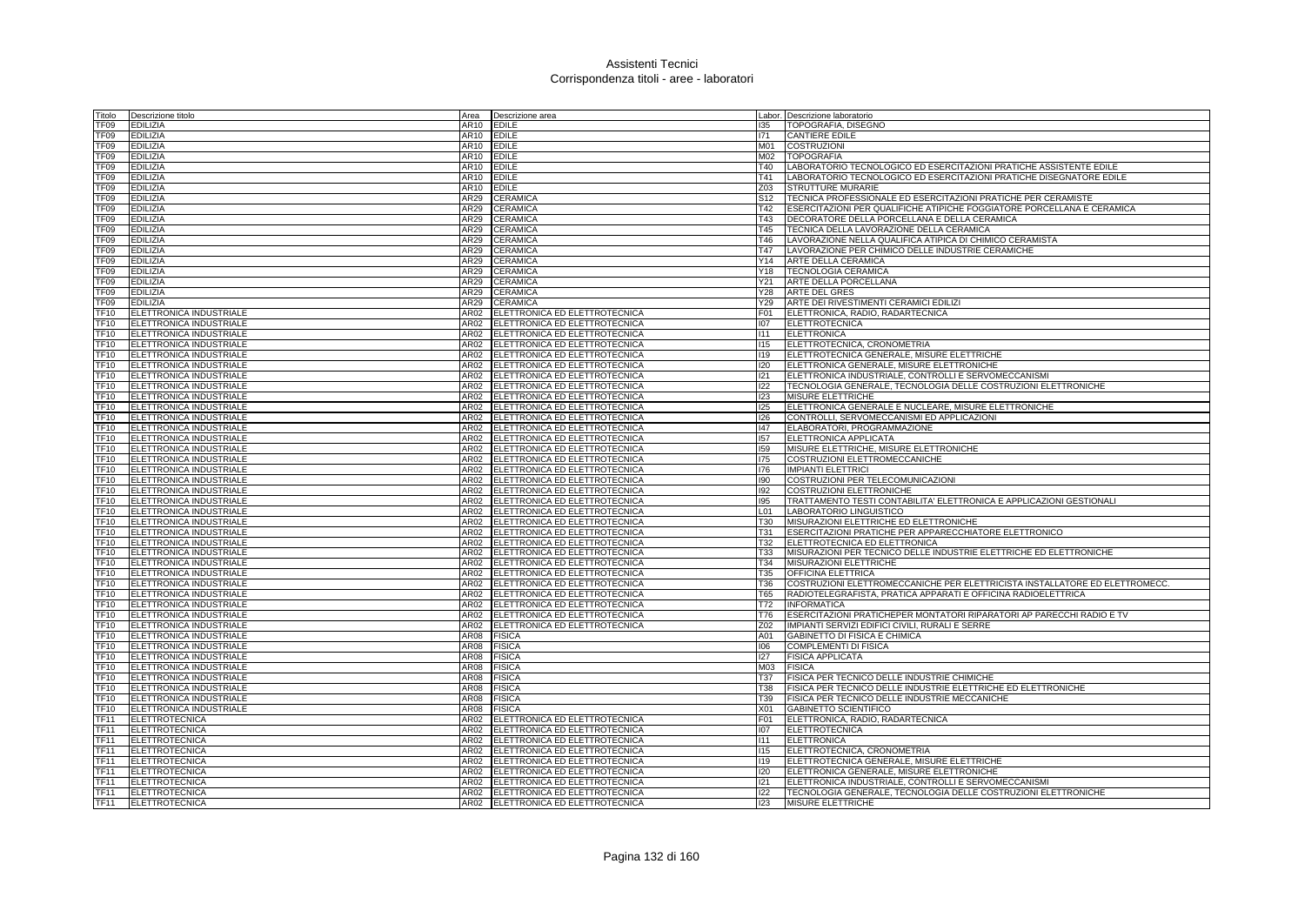| Titolo      | Descrizione titolo      | Area | Descrizione area                   |                 | Labor. Descrizione laboratorio                                              |
|-------------|-------------------------|------|------------------------------------|-----------------|-----------------------------------------------------------------------------|
| TF11        | <b>ELETTROTECNICA</b>   | AR02 | ELETTRONICA ED ELETTROTECNICA      | 125             | ELETTRONICA GENERALE E NUCLEARE, MISURE ELETTRONICHE                        |
| <b>TF11</b> | ELETTROTECNICA          | AR02 | ELETTRONICA ED ELETTROTECNICA      | 126             | CONTROLLI, SERVOMECCANISMI ED APPLICAZIONI                                  |
| TF11        | <b>ELETTROTECNICA</b>   | AR02 | ELETTRONICA ED ELETTROTECNICA      | 147             | ELABORATORI, PROGRAMMAZIONE                                                 |
| TF11        | <b>ELETTROTECNICA</b>   |      | AR02 ELETTRONICA ED ELETTROTECNICA | 157             | ELETTRONICA APPLICATA                                                       |
| TF11        | <b>ELETTROTECNICA</b>   | AR02 | ELETTRONICA ED ELETTROTECNICA      | 159             | MISURE ELETTRICHE, MISURE ELETTRONICHE                                      |
| <b>TF11</b> | ELETTROTECNICA          | AR02 | ELETTRONICA ED ELETTROTECNICA      | 175             | COSTRUZIONI ELETTROMECCANICHE                                               |
| TF11        | <b>ELETTROTECNICA</b>   | AR02 | ELETTRONICA ED ELETTROTECNICA      | 176             | <b>IMPIANTI ELETTRICI</b>                                                   |
| TF11        | ELETTROTECNICA          | AR02 | ELETTRONICA ED ELETTROTECNICA      | 190             | COSTRUZIONI PER TELECOMUNICAZIONI                                           |
| TF11        | ELETTROTECNICA          | AR02 | ELETTRONICA ED ELETTROTECNICA      | 192             | <b>COSTRUZIONI ELETTRONICHE</b>                                             |
| <b>TF11</b> | ELETTROTECNICA          | AR02 | ELETTRONICA ED ELETTROTECNICA      | 195             | TRATTAMENTO TESTI CONTABILITA' ELETTRONICA E APPLICAZIONI GESTIONALI        |
| TF11        | ELETTROTECNICA          | AR02 | ELETTRONICA ED ELETTROTECNICA      | L01             | LABORATORIO LINGUISTICO                                                     |
| <b>TF11</b> | <b>ELETTROTECNICA</b>   | AR02 | ELETTRONICA ED ELETTROTECNICA      | T30             | MISURAZIONI ELETTRICHE ED ELETTRONICHE                                      |
| <b>TF11</b> | <b>ELETTROTECNICA</b>   | AR02 | ELETTRONICA ED ELETTROTECNICA      | T31             | <b>ESERCITAZIONI PRATICHE PER APPARECCHIATORE ELETTRONICO</b>               |
| <b>TF11</b> | <b>ELETTROTECNICA</b>   | AR02 | ELETTRONICA ED ELETTROTECNICA      | T32             | ELETTROTECNICA ED ELETTRONICA                                               |
| <b>TF11</b> | ELETTROTECNICA          | AR02 | ELETTRONICA ED ELETTROTECNICA      | T33             | MISURAZIONI PER TECNICO DELLE INDUSTRIE ELETTRICHE ED ELETTRONICHE          |
| <b>TF11</b> | <b>ELETTROTECNICA</b>   | AR02 | ELETTRONICA ED ELETTROTECNICA      | T34             | MISURAZIONI ELETTRICHE                                                      |
| TF11        | <b>ELETTROTECNICA</b>   | AR02 | ELETTRONICA ED ELETTROTECNICA      | T35             | OFFICINA ELETTRICA                                                          |
| <b>TF11</b> | ELETTROTECNICA          | AR02 | ELETTRONICA ED ELETTROTECNICA      | T36             | COSTRUZIONI ELETTROMECCANICHE PER ELETTRICISTA INSTALLATORE ED ELETTROMECC. |
| <b>TF11</b> | ELETTROTECNICA          | AR02 | ELETTRONICA ED ELETTROTECNICA      | T65             | RADIOTELEGRAFISTA, PRATICA APPARATI E OFFICINA RADIOELETTRICA               |
| TF11        | <b>ELETTROTECNICA</b>   | AR02 | ELETTRONICA ED ELETTROTECNICA      | T72             | <b>INFORMATICA</b>                                                          |
| TF11        | <b>ELETTROTECNICA</b>   | AR02 | ELETTRONICA ED ELETTROTECNICA      | T76             | ESERCITAZIONI PRATICHEPER MONTATORI RIPARATORI AP PARECCHI RADIO E TV       |
| TF11        | ELETTROTECNICA          | AR02 | ELETTRONICA ED ELETTROTECNICA      | Z02             | IMPIANTI SERVIZI EDIFICI CIVILI, RURALI E SERRE                             |
| <b>TF11</b> | <b>ELETTROTECNICA</b>   | AR08 | <b>FISICA</b>                      | A01             | GABINETTO DI FISICA E CHIMICA                                               |
| <b>TF11</b> | ELETTROTECNICA          | AR08 | <b>FISICA</b>                      | 106             | <b>COMPLEMENTI DI FISICA</b>                                                |
| <b>TF11</b> | ELETTROTECNICA          | AR08 | <b>FISICA</b>                      | 127             | <b>FISICA APPLICATA</b>                                                     |
| TF11        | ELETTROTECNICA          | AR08 | <b>FISICA</b>                      | M03             | <b>FISICA</b>                                                               |
| <b>TF11</b> | <b>ELETTROTECNICA</b>   | AR08 | <b>FISICA</b>                      | <b>T37</b>      | FISICA PER TECNICO DELLE INDUSTRIE CHIMICHE                                 |
| <b>TF11</b> | ELETTROTECNICA          | AR08 | <b>FISICA</b>                      | T38             | FISICA PER TECNICO DELLE INDUSTRIE ELETTRICHE ED ELETTRONICHE               |
| <b>TF11</b> | <b>ELETTROTECNICA</b>   | AR08 | <b>FISICA</b>                      | T39             | FISICA PER TECNICO DELLE INDUSTRIE MECCANICHE                               |
| TF11        | <b>ELETTROTECNICA</b>   | AR08 | <b>FISICA</b>                      | X01             | GABINETTO SCIENTIFICO                                                       |
| <b>TF12</b> | <b>ENERGIA NUCLEARE</b> | AR02 | ELETTRONICA ED ELETTROTECNICA      | F01             | ELETTRONICA, RADIO, RADARTECNICA                                            |
| <b>TF12</b> | <b>ENERGIA NUCLEARE</b> | AR02 | ELETTRONICA ED ELETTROTECNICA      | 107             | <b>ELETTROTECNICA</b>                                                       |
| TF12        | <b>ENERGIA NUCLEARE</b> | AR02 | ELETTRONICA ED ELETTROTECNICA      | 1111            | <b>ELETTRONICA</b>                                                          |
| TF12        | <b>ENERGIA NUCLEARE</b> | AR02 | ELETTRONICA ED ELETTROTECNICA      | 115             | ELETTROTECNICA, CRONOMETRIA                                                 |
| TF12        | <b>ENERGIA NUCLEARE</b> | AR02 | ELETTRONICA ED ELETTROTECNICA      | 119             | ELETTROTECNICA GENERALE, MISURE ELETTRICHE                                  |
| TF12        | <b>ENERGIA NUCLEARE</b> | AR02 | ELETTRONICA ED ELETTROTECNICA      | 120             | ELETTRONICA GENERALE, MISURE ELETTRONICHE                                   |
| TF12        | <b>ENERGIA NUCLEARE</b> | AR02 | ELETTRONICA ED ELETTROTECNICA      | 121             | ELETTRONICA INDUSTRIALE, CONTROLLI E SERVOMECCANISMI                        |
| TF12        | <b>ENERGIA NUCLEARE</b> | AR02 | ELETTRONICA ED ELETTROTECNICA      | 122             | TECNOLOGIA GENERALE, TECNOLOGIA DELLE COSTRUZIONI ELETTRONICHE              |
| TF12        | <b>ENERGIA NUCLEARE</b> | AR02 | ELETTRONICA ED ELETTROTECNICA      | 123             | <b>MISURE ELETTRICHE</b>                                                    |
| <b>TF12</b> | <b>ENERGIA NUCLEARE</b> | AR02 | ELETTRONICA ED ELETTROTECNICA      | 125             | ELETTRONICA GENERALE E NUCLEARE, MISURE ELETTRONICHE                        |
| TF12        | <b>ENERGIA NUCLEARE</b> | AR02 | ELETTRONICA ED ELETTROTECNICA      | 126             | CONTROLLI, SERVOMECCANISMI ED APPLICAZIONI                                  |
| <b>TF12</b> | <b>ENERGIA NUCLEARE</b> | AR02 | ELETTRONICA ED ELETTROTECNICA      | 147             | ELABORATORI, PROGRAMMAZIONE                                                 |
| TF12        | ENERGIA NUCLEARE        | AR02 | ELETTRONICA ED ELETTROTECNICA      | 157             | ELETTRONICA APPLICATA                                                       |
| TF12        | <b>ENERGIA NUCLEARE</b> | AR02 | ELETTRONICA ED ELETTROTECNICA      | 159             | MISURE ELETTRICHE, MISURE ELETTRONICHE                                      |
| TF12        | ENERGIA NUCLEARE        | AR02 | ELETTRONICA ED ELETTROTECNICA      | 175             | COSTRUZIONI ELETTROMECCANICHE                                               |
| TF12        | <b>ENERGIA NUCLEARE</b> | AR02 | ELETTRONICA ED ELETTROTECNICA      | 176             | <b>IMPIANTI ELETTRICI</b>                                                   |
| TF12        | <b>ENERGIA NUCLEARE</b> | AR02 | ELETTRONICA ED ELETTROTECNICA      | 190             | COSTRUZIONI PER TELECOMUNICAZIONI                                           |
| TF12        | <b>ENERGIA NUCLEARE</b> | AR02 | ELETTRONICA ED ELETTROTECNICA      | 192             | COSTRUZIONI ELETTRONICHE                                                    |
| <b>TF12</b> | ENERGIA NUCLEARE        | AR02 | ELETTRONICA ED ELETTROTECNICA      | 195             | TRATTAMENTO TESTI CONTABILITA' ELETTRONICA E APPLICAZIONI GESTIONALI        |
| TF12        | <b>ENERGIA NUCLEARE</b> | AR02 | ELETTRONICA ED ELETTROTECNICA      | L <sub>01</sub> | LABORATORIO LINGUISTICO                                                     |
| TF12        | <b>ENERGIA NUCLEARE</b> | AR02 | ELETTRONICA ED ELETTROTECNICA      | <b>T30</b>      | MISURAZIONI ELETTRICHE ED ELETTRONICHE                                      |
| TF12        | <b>ENERGIA NUCLEARE</b> | AR02 | ELETTRONICA ED ELETTROTECNICA      | <b>T31</b>      | ESERCITAZIONI PRATICHE PER APPARECCHIATORE ELETTRONICO                      |
| <b>TF12</b> | <b>ENERGIA NUCLEARE</b> | AR02 | ELETTRONICA ED ELETTROTECNICA      | T32             | ELETTROTECNICA ED ELETTRONICA                                               |
| <b>TF12</b> | <b>ENERGIA NUCLEARE</b> | AR02 | ELETTRONICA ED ELETTROTECNICA      | <b>T33</b>      | MISURAZIONI PER TECNICO DELLE INDUSTRIE ELETTRICHE ED ELETTRONICHE          |
| TF12        | <b>ENERGIA NUCLEARE</b> | AR02 | ELETTRONICA ED ELETTROTECNICA      | <b>T34</b>      | MISURAZIONI ELETTRICHE                                                      |
| TF12        | <b>ENERGIA NUCLEARE</b> | AR02 | ELETTRONICA ED ELETTROTECNICA      | T35             | OFFICINA ELETTRICA                                                          |
| <b>TF12</b> | <b>ENERGIA NUCLEARE</b> | AR02 | ELETTRONICA ED ELETTROTECNICA      | T36             | COSTRUZIONI ELETTROMECCANICHE PER ELETTRICISTA INSTALLATORE ED ELETTROMECC. |
| TF12        | <b>ENERGIA NUCLEARE</b> | AR02 | ELETTRONICA ED ELETTROTECNICA      | T65             | RADIOTELEGRAFISTA, PRATICA APPARATI E OFFICINA RADIOELETTRICA               |
| TF12        | <b>ENERGIA NUCLEARE</b> | AR02 | ELETTRONICA ED ELETTROTECNICA      | T72             | <b>INFORMATICA</b>                                                          |
| TF12        | <b>ENERGIA NUCLEARE</b> | AR02 | ELETTRONICA ED ELETTROTECNICA      | T76             | ESERCITAZIONI PRATICHEPER MONTATORI RIPARATORI AP PARECCHI RADIO E TV       |
| <b>TF12</b> | <b>ENERGIA NUCLEARE</b> | AR02 | ELETTRONICA ED ELETTROTECNICA      | Z02             | IMPIANTI SERVIZI EDIFICI CIVILI. RURALI E SERRE                             |
| TF12        | <b>ENERGIA NUCLEARE</b> | AR08 | <b>FISICA</b>                      | A01             | <b>GABINETTO DI FISICA E CHIMICA</b>                                        |
| TF12        | <b>ENERGIA NUCLEARE</b> | AR08 | <b>FISICA</b>                      | 106             | <b>COMPLEMENTI DI FISICA</b>                                                |
| TF12        | <b>ENERGIA NUCLEARE</b> | AR08 | <b>FISICA</b>                      | 127             | <b>FISICA APPLICATA</b>                                                     |
| TF12        | <b>ENERGIA NUCLEARE</b> | AR08 | <b>FISICA</b>                      | M03             | <b>FISICA</b>                                                               |
| <b>TF12</b> | <b>ENERGIA NUCLEARE</b> | AR08 | <b>FISICA</b>                      | T37             | FISICA PER TECNICO DELLE INDUSTRIE CHIMICHE                                 |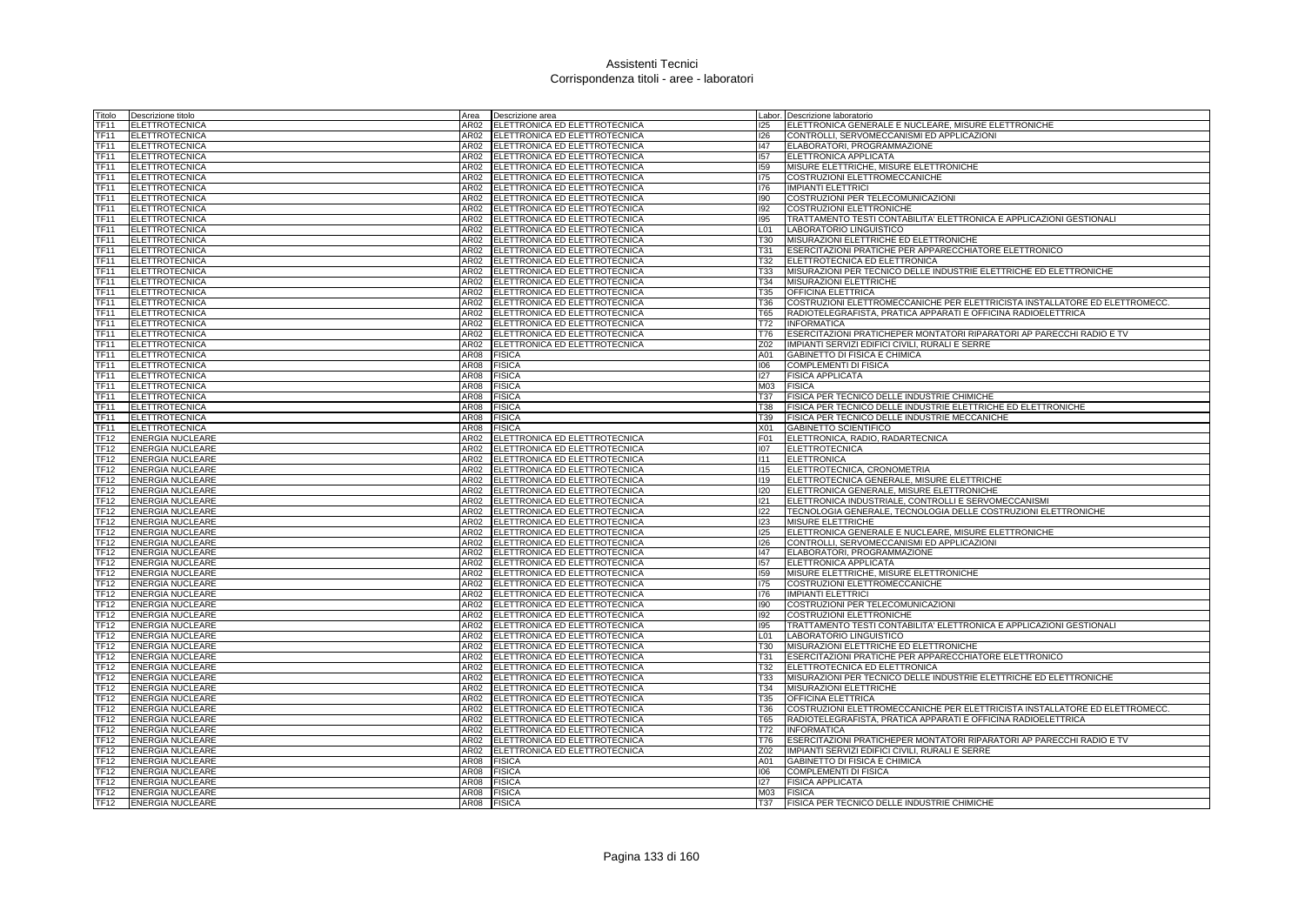| Fitolo                          | Descrizione titolo                                     | Area                | Descrizione area              |                 | Labor. Descrizione laboratorio                                                                     |
|---------------------------------|--------------------------------------------------------|---------------------|-------------------------------|-----------------|----------------------------------------------------------------------------------------------------|
| TF12                            | <b>ENERGIA NUCLEARE</b>                                | AR08                | <b>FISICA</b>                 | T38             | FISICA PER TECNICO DELLE INDUSTRIE ELETTRICHE ED ELETTRONICHE                                      |
| <b>TF12</b>                     | <b>ENERGIA NUCLEARE</b>                                | AR08                | <b>FISICA</b>                 | T39             | FISICA PER TECNICO DELLE INDUSTRIE MECCANICHE                                                      |
| TF12                            | <b>ENERGIA NUCLEARE</b>                                | AR08                | <b>FISICA</b>                 | X01             | GABINETTO SCIENTIFICO                                                                              |
| TF12                            | <b>ENERGIA NUCLEARE</b>                                | AR09                | <b>FISICA NUCLEARE</b>        | 110             | <b>FISICA NUCLEARE</b>                                                                             |
| TF12                            | <b>ENERGIA NUCLEARE</b>                                | AR09                | <b>FISICA NUCLEARE</b>        | 124             | FISICA ATOMICA E NUCLEARE, STRUMENTAZIONE                                                          |
| TF12                            | <b>ENERGIA NUCLEARE</b>                                | AR09                | <b>FISICA NUCLEARE</b>        | <b>T56</b>      | ESERCITAZIONI DI FISICA E PROTEZIONISTICA                                                          |
| TF12                            | <b>ENERGIA NUCLEARE</b>                                | AR09                | <b>FISICA NUCLEARE</b>        | T <sub>57</sub> | ESERCITAZIONI DI TIROCINIO DI RADIOLOGIA                                                           |
| TF12                            | <b>ENERGIA NUCLEARE</b>                                | AR09                | <b>FISICA NUCLEARE</b>        | <b>T58</b>      | ESERCITAZIONI DI CAMERA OSCURA PER TECNICO DI RADIOLOGIA MEDICA                                    |
| TF13                            | <b>FISICA INDUSTRIALE</b>                              | AR02                | ELETTRONICA ED ELETTROTECNICA | F01             | ELETTRONICA, RADIO, RADARTECNICA                                                                   |
| TF13                            | <b>FISICA INDUSTRIALE</b>                              | AR02                | ELETTRONICA ED ELETTROTECNICA | 107             | <b>ELETTROTECNICA</b>                                                                              |
| TF13                            | <b>FISICA INDUSTRIALE</b>                              | AR02                | ELETTRONICA ED ELETTROTECNICA | 111             | <b>ELETTRONICA</b>                                                                                 |
| TF13                            | <b>FISICA INDUSTRIALE</b>                              | AR02                | ELETTRONICA ED ELETTROTECNICA | 115             | ELETTROTECNICA, CRONOMETRIA                                                                        |
| TF13                            | <b>FISICA INDUSTRIALE</b>                              | AR02                | ELETTRONICA ED ELETTROTECNICA | 119             | ELETTROTECNICA GENERALE, MISURE ELETTRICHE                                                         |
| TF13                            | <b>FISICA INDUSTRIALE</b>                              | AR02                | ELETTRONICA ED ELETTROTECNICA | 120             | ELETTRONICA GENERALE, MISURE ELETTRONICHE                                                          |
| TF13                            | <b>FISICA INDUSTRIALE</b>                              | AR02                | ELETTRONICA ED ELETTROTECNICA | 121             | ELETTRONICA INDUSTRIALE, CONTROLLI E SERVOMECCANISMI                                               |
| TF13                            | <b>FISICA INDUSTRIALE</b>                              | AR02                | ELETTRONICA ED ELETTROTECNICA | 122             | TECNOLOGIA GENERALE, TECNOLOGIA DELLE COSTRUZIONI ELETTRONICHE                                     |
| TF13                            | <b>FISICA INDUSTRIALE</b>                              | AR02                | ELETTRONICA ED ELETTROTECNICA | 123             | MISURE ELETTRICHE                                                                                  |
| TF13                            | <b>FISICA INDUSTRIALE</b>                              | AR02                | ELETTRONICA ED ELETTROTECNICA | 125             | ELETTRONICA GENERALE E NUCLEARE, MISURE ELETTRONICHE                                               |
| <b>TF13</b>                     | <b>FISICA INDUSTRIALE</b>                              | AR02                | ELETTRONICA ED ELETTROTECNICA | 126             | CONTROLLI, SERVOMECCANISMI ED APPLICAZIONI                                                         |
| TF13                            | <b>FISICA INDUSTRIALE</b>                              | AR02                | ELETTRONICA ED ELETTROTECNICA | 147             | ELABORATORI, PROGRAMMAZIONE                                                                        |
| TF <sub>13</sub>                | <b>FISICA INDUSTRIALE</b>                              | AR02                | ELETTRONICA ED ELETTROTECNICA | 157             | ELETTRONICA APPLICATA                                                                              |
| TF <sub>13</sub>                | <b>FISICA INDUSTRIALE</b>                              | AR02                | ELETTRONICA ED ELETTROTECNICA | 159             | MISURE ELETTRICHE, MISURE ELETTRONICHE                                                             |
| TF13                            | <b>FISICA INDUSTRIALE</b>                              | AR02                | ELETTRONICA ED ELETTROTECNICA | 175             | COSTRUZIONI ELETTROMECCANICHE                                                                      |
| TF13                            | <b>FISICA INDUSTRIALE</b>                              | AR02                | ELETTRONICA ED ELETTROTECNICA | 176             | <b>IMPIANTI ELETTRICI</b>                                                                          |
| TF13                            | <b>FISICA INDUSTRIALE</b>                              | AR02                | ELETTRONICA ED ELETTROTECNICA | 190             | COSTRUZIONI PER TELECOMUNICAZIONI                                                                  |
| TF <sub>13</sub>                | <b>FISICA INDUSTRIALE</b>                              | AR02                | ELETTRONICA ED ELETTROTECNICA | 192             | <b>COSTRUZIONI ELETTRONICHE</b>                                                                    |
| TF <sub>13</sub>                | <b>FISICA INDUSTRIALE</b>                              | AR02                | ELETTRONICA ED ELETTROTECNICA | 195             | TRATTAMENTO TESTI CONTABILITA' ELETTRONICA E APPLICAZIONI GESTIONALI                               |
| <b>TF13</b>                     | <b>FISICA INDUSTRIALE</b>                              | AR02                | ELETTRONICA ED ELETTROTECNICA | L01             | LABORATORIO LINGUISTICO                                                                            |
| TF13                            | <b>FISICA INDUSTRIALE</b>                              | AR02                | ELETTRONICA ED ELETTROTECNICA | T30             | MISURAZIONI ELETTRICHE ED ELETTRONICHE                                                             |
| TF <sub>13</sub>                | <b>FISICA INDUSTRIALE</b>                              | AR02                | ELETTRONICA ED ELETTROTECNICA | T31             | ESERCITAZIONI PRATICHE PER APPARECCHIATORE ELETTRONICO                                             |
| TF <sub>13</sub>                | <b>FISICA INDUSTRIALE</b>                              | AR02                | ELETTRONICA ED ELETTROTECNICA | T32             | ELETTROTECNICA ED ELETTRONICA                                                                      |
| TF13                            | <b>FISICA INDUSTRIALE</b>                              | <b>AR02</b>         | ELETTRONICA ED ELETTROTECNICA | T33             | MISURAZIONI PER TECNICO DELLE INDUSTRIE ELETTRICHE ED ELETTRONICHE                                 |
| TF13                            | <b>FISICA INDUSTRIALE</b>                              | AR02                | ELETTRONICA ED ELETTROTECNICA | T34             | MISURAZIONI ELETTRICHE                                                                             |
| TF13                            | <b>FISICA INDUSTRIALE</b>                              | AR02                | ELETTRONICA ED ELETTROTECNICA | <b>T35</b>      | OFFICINA ELETTRICA                                                                                 |
| TF13                            | <b>FISICA INDUSTRIALE</b>                              | AR02                | ELETTRONICA ED ELETTROTECNICA | <b>T36</b>      | COSTRUZIONI ELETTROMECCANICHE PER ELETTRICISTA INSTALLATORE ED ELETTROMECC.                        |
| <b>TF13</b>                     | <b>FISICA INDUSTRIALE</b>                              | AR02                | ELETTRONICA ED ELETTROTECNICA | <b>T65</b>      | RADIOTELEGRAFISTA, PRATICA APPARATI E OFFICINA RADIOELETTRICA                                      |
| TF13                            | <b>FISICA INDUSTRIALE</b>                              | AR02                | ELETTRONICA ED ELETTROTECNICA | T72             | <b>INFORMATICA</b>                                                                                 |
| TF13                            | <b>FISICA INDUSTRIALE</b>                              | AR02                | ELETTRONICA ED ELETTROTECNICA | T76             | ESERCITAZIONI PRATICHEPER MONTATORI RIPARATORI AP PARECCHI RADIO E TV                              |
| TF13                            | <b>FISICA INDUSTRIALE</b>                              | AR02                | ELETTRONICA ED ELETTROTECNICA | Z02             | IMPIANTI SERVIZI EDIFICI CIVILI, RURALI E SERRE                                                    |
| TF13                            | <b>FISICA INDUSTRIALE</b>                              | AR08                | <b>FISICA</b>                 | A01             | GABINETTO DI FISICA E CHIMICA                                                                      |
| TF13                            | <b>FISICA INDUSTRIALE</b>                              | AR08                | <b>FISICA</b>                 | 106             | <b>COMPLEMENTI DI FISICA</b>                                                                       |
| TF13                            | <b>FISICA INDUSTRIALE</b>                              | AR08                | <b>FISICA</b>                 | 127             | <b>FISICA APPLICATA</b>                                                                            |
| TF13                            | <b>FISICA INDUSTRIALE</b>                              | AR08                | FISICA                        | M03             | <b>FISICA</b>                                                                                      |
| TF13                            | <b>FISICA INDUSTRIALE</b>                              | AR08                | <b>FISICA</b>                 | T37             | FISICA PER TECNICO DELLE INDUSTRIE CHIMICHE                                                        |
| TF13                            | <b>FISICA INDUSTRIALE</b>                              | AR08                | <b>FISICA</b>                 | T38             | FISICA PER TECNICO DELLE INDUSTRIE ELETTRICHE ED ELETTRONICHE                                      |
| <b>TF13</b>                     | <b>FISICA INDUSTRIALE</b>                              | AR08                | <b>FISICA</b>                 | T39             | FISICA PER TECNICO DELLE INDUSTRIE MECCANICHE                                                      |
| TF13                            | <b>FISICA INDUSTRIALE</b>                              | AR08                | <b>FISICA</b>                 | X01             | <b>GABINETTO SCIENTIFICO</b>                                                                       |
| TF13                            | <b>FISICA INDUSTRIALE</b>                              | AR23                | CHIMICA                       | E03             | CHIMICA ED INDUSTRIA AGRARIA                                                                       |
| TF13                            | <b>FISICA INDUSTRIALE</b>                              | AR23                | CHIMICA                       | 103             | MERCEOLOGIA, CHIMICA, OTTICA FOTOGRAFICA                                                           |
| TF13                            | <b>FISICA INDUSTRIALE</b>                              | AR23                | CHIMICA                       | 104             | MICROSCOPIA, MICROBIOLOGIA CONCIARIA                                                               |
| TF13                            | <b>FISICA INDUSTRIALE</b>                              | AR23                | CHIMICA                       | 105             | TECNOLOGIA CONCIARIA, ANALISI                                                                      |
| TF13                            | <b>FISICA INDUSTRIALE</b>                              | AR23                | CHIMICA                       | 108             | COMPLEMENTI DI FISICA ED ELETTROCHIMICA                                                            |
| TF13                            | <b>FISICA INDUSTRIALE</b>                              | AR23                | CHIMICA                       | 109             | ANALISI CHIMICA GENERALE E TECNICA                                                                 |
| TF13                            | <b>FISICA INDUSTRIALE</b>                              | AR23                | CHIMICA                       | 112             | <b>ANALISI CHIMICA</b>                                                                             |
| TF13                            | <b>FISICA INDUSTRIALE</b>                              | AR23                | CHIMICA                       | 129             | <b>MICROSCOPIA</b>                                                                                 |
| TF <sub>13</sub>                | <b>FISICA INDUSTRIALE</b>                              | AR23                | CHIMICA                       | 141             | <b>RADIOCHIMICA</b>                                                                                |
| TF13                            |                                                        |                     | CHIMICA                       | 142             | CHIMICA TESSILE E TINTORIA                                                                         |
|                                 |                                                        |                     |                               |                 |                                                                                                    |
|                                 | <b>FISICA INDUSTRIALE</b>                              | AR <sub>23</sub>    |                               |                 |                                                                                                    |
| TF13                            | <b>FISICA INDUSTRIALE</b>                              | AR23                | CHIMICA                       | 145             | CHIMICA TINTORIA, SOSTANZE COLORANTI                                                               |
| TF13                            | <b>FISICA INDUSTRIALE</b>                              | AR23                | CHIMICA                       | 151             | TECNOLOGIA CHIMICA GENERALE E DELLE MATERIE PLASTICHE                                              |
| TF13                            | <b>FISICA INDUSTRIALE</b>                              | AR23                | CHIMICA                       | 154             | CHIMICA ANALITICA                                                                                  |
| <b>TF13</b>                     | <b>FISICA INDUSTRIALE</b>                              | AR23                | CHIMICA                       | 156             | CHIMICA ORGANICA E DEGLI ALIMENTI                                                                  |
| <b>TF13</b>                     | <b>FISICA INDUSTRIALE</b>                              | AR23                | CHIMICA                       | 158             | COMPLEMENTI DI BIOLOGIA, MICROBIOLOGIA GENERALE ED APPLICATA                                       |
| TF13                            | <b>FISICA INDUSTRIALE</b>                              | AR23                | CHIMICA                       | 166             | <b>TECNICA CONCIARIA</b>                                                                           |
| TF <sub>13</sub>                | <b>FISICA INDUSTRIALE</b>                              | AR23                | CHIMICA                       | 184<br>193      | ESERCITAZIONI DI REPARTO (INDUSTRIA TINTORIA)                                                      |
| TF <sub>13</sub><br><b>TF13</b> | <b>FISICA INDUSTRIALE</b><br><b>FISICA INDUSTRIALE</b> | AR23<br><b>AR23</b> | CHIMICA<br>CHIMICA            | 94              | CHIMICA ED ANALISI MERCEOLOGICA<br>LABORATORIO DI ANALISI CLINICHE MICROBIOLOGICHEE BROMATOLOGICHE |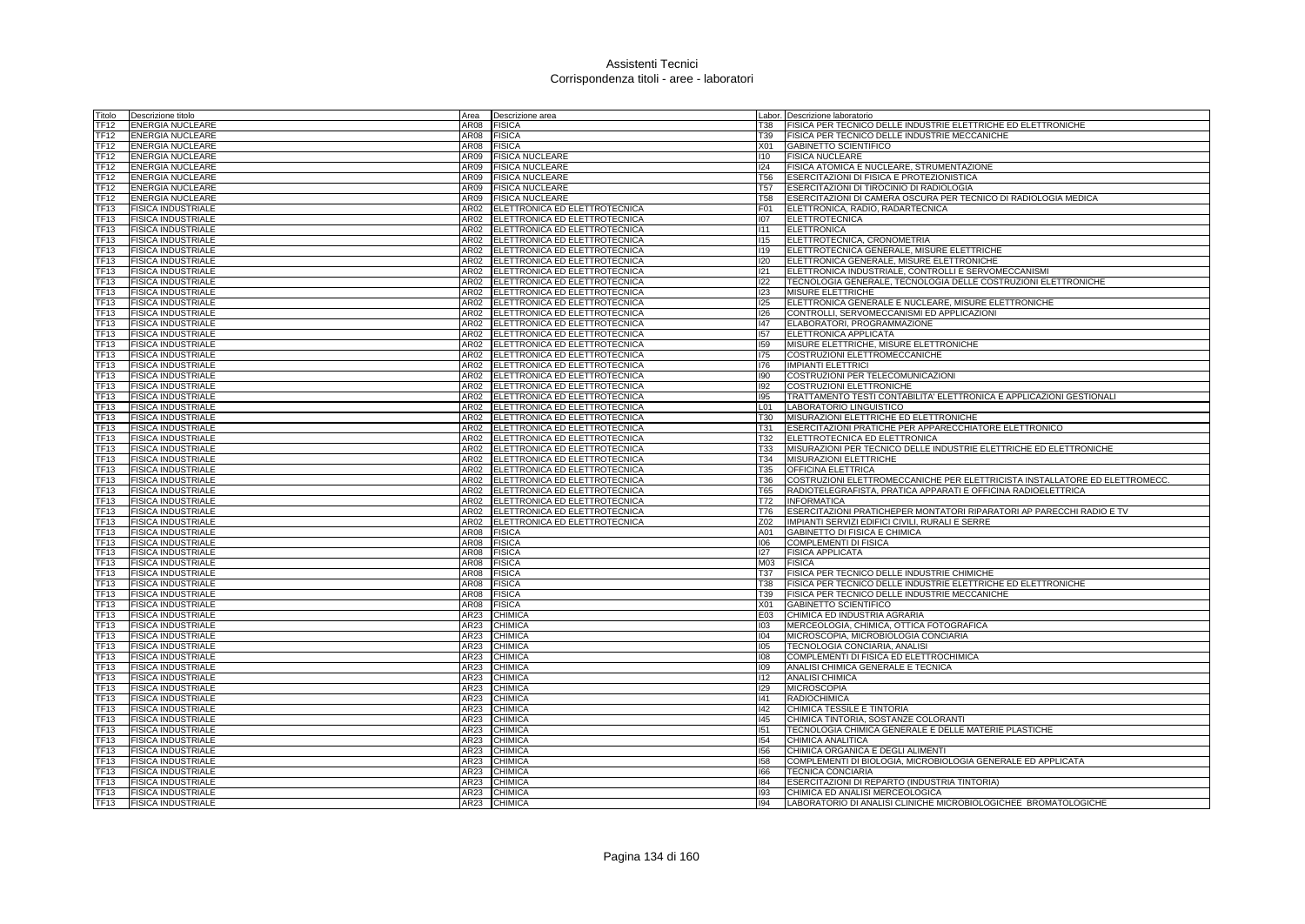| Titolo           | Descrizione titolo        | Area        | Descrizione area           |                 | Labor. Descrizione laboratorio                                             |
|------------------|---------------------------|-------------|----------------------------|-----------------|----------------------------------------------------------------------------|
| <b>TF13</b>      | FISICA INDUSTRIALE        | AR23        | <b>CHIMICA</b>             |                 | M04 CHIMICA                                                                |
| <b>TF13</b>      | <b>FISICA INDUSTRIALE</b> | AR23        | <b>CHIMICA</b>             | N12             | CHIMICA, CHIMICA BIOLOGICA, ANALISI MICROBIOLOGICHE                        |
| TF13             | <b>FISICA INDUSTRIALE</b> | AR23        | <b>CHIMICA</b>             | <b>S07</b>      | ESERCITAZIONI PRATICHE PER COSMETISTA                                      |
| TF13             | <b>FISICA INDUSTRIALE</b> | AR23        | <b>CHIMICA</b>             |                 | S10 TECNICA CHIMICA                                                        |
| TF13             | <b>FISICA INDUSTRIALE</b> | AR23        | <b>CHIMICA</b>             | S <sub>11</sub> | TECNICA MICROBIOLOGICA PER PREPARATRICE DI LABORATORIO CHIMICO E BIOLOGICO |
| TF13             | <b>FISICA INDUSTRIALE</b> | AR23        | <b>CHIMICA</b>             | S <sub>13</sub> | LABORATORIO DI CHIMICA ANALITICA BROMATOLOGICA                             |
| TF13             | <b>FISICA INDUSTRIALE</b> | AR23        | <b>CHIMICA</b>             | S14             | LABORATORIO DI CHIMICA FISICA ED ANALISI                                   |
| TF13             | <b>FISICA INDUSTRIALE</b> | AR23        | <b>CHIMICA</b>             | T24             | LABORATORIO ANALISI CHIMICHE STRUMENTALI E TECNICHE                        |
| TF13             | <b>FISICA INDUSTRIALE</b> | AR23        | <b>CHIMICA</b>             | T <sub>25</sub> | PREPARAZIONI CHIMICHE PER OPERATORE CHIMICO                                |
| TF <sub>13</sub> | <b>FISICA INDUSTRIALE</b> | AR23        | <b>CHIMICA</b>             | T26             | CHIMICA FISICA ED ANALISI                                                  |
| TF13             | <b>FISICA INDUSTRIALE</b> | AR23        | <b>CHIMICA</b>             | T <sub>27</sub> | CHIMICA ORGANICA E PREPARAZIONI PER TECNICO DELLE INDUSTRIE CHIMICHE       |
| <b>TF13</b>      |                           | AR23        | <b>CHIMICA</b>             | T28             |                                                                            |
|                  | <b>FISICA INDUSTRIALE</b> |             |                            |                 | CHIMICA PER TECNICO DELLE INDUSTRIE ELETTRICHE ED ELETTRONICHE             |
| TF13             | <b>FISICA INDUSTRIALE</b> | <b>AR23</b> | <b>CHIMICA</b>             | T29             | CHIMICA PER TECNICO DELLE INDUSTRIE MECCANICHE                             |
| TF13             | <b>FISICA INDUSTRIALE</b> | AR23        | <b>CHIMICA</b>             | T59             | CHIMICA ANALITICA BROMATOLOGICA                                            |
| TF13             | <b>FISICA INDUSTRIALE</b> | AR23        | <b>CHIMICA</b>             | T61             | <b>TECNICA MICROBIOLOGICA</b>                                              |
| TF13             | <b>FISICA INDUSTRIALE</b> | AR23        | <b>CHIMICA</b>             | T62             | CHIM.ORG.E PREP.PER TECNICO DI LABORATORIO CHIMICO BIOLOGICO               |
| TF14             | <b>INDUSTRIA CARTARIA</b> | AR08        | <b>FISICA</b>              | A01             | GABINETTO DI FISICA E CHIMICA                                              |
| TF14             | <b>INDUSTRIA CARTARIA</b> | AR08        | <b>FISICA</b>              | 106             | COMPLEMENTI DI FISICA                                                      |
| TF14             | <b>INDUSTRIA CARTARIA</b> | AR08        | <b>FISICA</b>              | 127             | <b>FISICA APPLICATA</b>                                                    |
| TF14             | <b>INDUSTRIA CARTARIA</b> | AR08        | <b>FISICA</b>              | M03             | <b>FISICA</b>                                                              |
| TF <sub>14</sub> | <b>INDUSTRIA CARTARIA</b> | AR08        | <b>FISICA</b>              | T37             | FISICA PER TECNICO DELLE INDUSTRIE CHIMICHE                                |
| TF <sub>14</sub> | <b>INDUSTRIA CARTARIA</b> | AR08        | <b>FISICA</b>              | T38             | FISICA PER TECNICO DELLE INDUSTRIE ELETTRICHE ED ELETTRONICHE              |
| <b>TF14</b>      | <b>INDUSTRIA CARTARIA</b> | AR08        | <b>FISICA</b>              | T39             | FISICA PER TECNICO DELLE INDUSTRIE MECCANICHE                              |
| <b>TF14</b>      | <b>INDUSTRIA CARTARIA</b> | <b>AR08</b> | <b>FISICA</b>              | X <sub>01</sub> | <b>GABINETTO SCIENTIFICO</b>                                               |
| TF14             | <b>INDUSTRIA CARTARIA</b> | AR23        | <b>CHIMICA</b>             | E03             | CHIMICA ED INDUSTRIA AGRARIA                                               |
| TF14             | <b>INDUSTRIA CARTARIA</b> | AR23        | <b>CHIMICA</b>             | 103             | MERCEOLOGIA, CHIMICA, OTTICA FOTOGRAFICA                                   |
| TF14             | <b>INDUSTRIA CARTARIA</b> | AR23        | <b>CHIMICA</b>             | 104             | MICROSCOPIA, MICROBIOLOGIA CONCIARIA                                       |
| TF14             | <b>INDUSTRIA CARTARIA</b> | AR23        | <b>CHIMICA</b>             | 105             | TECNOLOGIA CONCIARIA, ANALISI                                              |
| TF14             | <b>INDUSTRIA CARTARIA</b> | AR23        | <b>CHIMICA</b>             | 108             | COMPLEMENTI DI FISICA ED ELETTROCHIMICA                                    |
| TF14             | <b>INDUSTRIA CARTARIA</b> | AR23        | <b>CHIMICA</b>             | 109             | ANALISI CHIMICA GENERALE E TECNICA                                         |
| TF14             | <b>INDUSTRIA CARTARIA</b> | AR23        | <b>CHIMICA</b>             | 112             | <b>ANALISI CHIMICA</b>                                                     |
| TF14             | <b>INDUSTRIA CARTARIA</b> | AR23        | <b>CHIMICA</b>             | 129             | <b>MICROSCOPIA</b>                                                         |
| <b>TF14</b>      | <b>INDUSTRIA CARTARIA</b> | AR23        | <b>CHIMICA</b>             | 41              | <b>RADIOCHIMICA</b>                                                        |
| <b>TF14</b>      | <b>INDUSTRIA CARTARIA</b> | AR23        | <b>CHIMICA</b>             | 142             | CHIMICA TESSILE E TINTORIA                                                 |
| TF14             | <b>INDUSTRIA CARTARIA</b> | AR23        | <b>CHIMICA</b>             | 145             | CHIMICA TINTORIA, SOSTANZE COLORANTI                                       |
| <b>TF14</b>      | <b>INDUSTRIA CARTARIA</b> | AR23        | <b>CHIMICA</b>             | 151             | TECNOLOGIA CHIMICA GENERALE E DELLE MATERIE PLASTICHE                      |
| TF14             | <b>INDUSTRIA CARTARIA</b> | AR23        | <b>CHIMICA</b>             | 154             | CHIMICA ANALITICA                                                          |
| TF14             |                           | AR23        | <b>CHIMICA</b>             | 156             | CHIMICA ORGANICA E DEGLI ALIMENTI                                          |
|                  | <b>INDUSTRIA CARTARIA</b> |             |                            |                 |                                                                            |
| TF14             | <b>INDUSTRIA CARTARIA</b> | <b>AR23</b> | <b>CHIMICA</b>             | 158             | COMPLEMENTI DI BIOLOGIA, MICROBIOLOGIA GENERALE ED APPLICATA               |
| <b>TF14</b>      | <b>INDUSTRIA CARTARIA</b> | AR23        | <b>CHIMICA</b>             | 166             | <b>TECNICA CONCIARIA</b>                                                   |
| <b>TF14</b>      | <b>INDUSTRIA CARTARIA</b> | AR23        | CHIMICA                    | 184             | ESERCITAZIONI DI REPARTO (INDUSTRIA TINTORIA)                              |
| TF14             | <b>INDUSTRIA CARTARIA</b> | AR23        | <b>CHIMICA</b>             | 193             | CHIMICA ED ANALISI MERCEOLOGICA                                            |
| TF <sub>14</sub> | <b>INDUSTRIA CARTARIA</b> | AR23        | <b>CHIMICA</b>             | 194             | LABORATORIO DI ANALISI CLINICHE MICROBIOLOGICHEE BROMATOLOGICHE            |
| TF14             | <b>INDUSTRIA CARTARIA</b> | AR23        | <b>CHIMICA</b>             | M04             | <b>CHIMICA</b>                                                             |
| <b>TF14</b>      | <b>INDUSTRIA CARTARIA</b> | AR23        | <b>CHIMICA</b>             | N <sub>12</sub> | CHIMICA, CHIMICA BIOLOGICA, ANALISI MICROBIOLOGICHE                        |
| <b>TF14</b>      | <b>INDUSTRIA CARTARIA</b> | AR23        | <b>CHIMICA</b>             | S07             | ESERCITAZIONI PRATICHE PER COSMETISTA                                      |
| TF14             | <b>INDUSTRIA CARTARIA</b> | AR23        | <b>CHIMICA</b>             | S10             | <b>TECNICA CHIMICA</b>                                                     |
| TF14             | <b>INDUSTRIA CARTARIA</b> | AR23        | <b>CHIMICA</b>             | S11             | TECNICA MICROBIOLOGICA PER PREPARATRICE DI LABORATORIO CHIMICO E BIOLOGICO |
| <b>TF14</b>      | <b>INDUSTRIA CARTARIA</b> | AR23        | <b>CHIMICA</b>             | S <sub>13</sub> | LABORATORIO DI CHIMICA ANALITICA BROMATOLOGICA                             |
| <b>TF14</b>      | <b>INDUSTRIA CARTARIA</b> | <b>AR23</b> | <b>CHIMICA</b>             | S <sub>14</sub> | LABORATORIO DI CHIMICA FISICA ED ANALISI                                   |
| TF14             | <b>INDUSTRIA CARTARIA</b> | AR23        | <b>CHIMICA</b>             | T24             | LABORATORIO ANALISI CHIMICHE STRUMENTALI E TECNICHE                        |
| TF <sub>14</sub> | <b>INDUSTRIA CARTARIA</b> | AR23        | <b>CHIMICA</b>             | T <sub>25</sub> | PREPARAZIONI CHIMICHE PER OPERATORE CHIMICO                                |
| <b>TF14</b>      | <b>INDUSTRIA CARTARIA</b> | AR23        | <b>CHIMICA</b>             | <b>T26</b>      | CHIMICA FISICA ED ANALISI                                                  |
| TF14             | <b>INDUSTRIA CARTARIA</b> | AR23        | <b>CHIMICA</b>             | T27             | CHIMICA ORGANICA E PREPARAZIONI PER TECNICO DELLE INDUSTRIE CHIMICHE       |
| <b>TF14</b>      | <b>INDUSTRIA CARTARIA</b> | AR23        | <b>CHIMICA</b>             | T28             | CHIMICA PER TECNICO DELLE INDUSTRIE ELETTRICHE ED ELETTRONICHE             |
| TF14             | <b>INDUSTRIA CARTARIA</b> | AR23        | <b>CHIMICA</b>             | T29             | CHIMICA PER TECNICO DELLE INDUSTRIE MECCANICHE                             |
| TF14             | <b>INDUSTRIA CARTARIA</b> | AR23        | <b>CHIMICA</b>             | T59             | CHIMICA ANALITICA BROMATOLOGICA                                            |
| <b>TF14</b>      | <b>INDUSTRIA CARTARIA</b> | AR23        | CHIMICA                    | T61             | TECNICA MICROBIOLOGICA                                                     |
| <b>TF14</b>      | <b>INDUSTRIA CARTARIA</b> | AR23        | <b>CHIMICA</b>             | T62             | CHIM.ORG.E PREP.PER TECNICO DI LABORATORIO CHIMICO BIOLOGICO               |
| <b>TF14</b>      | <b>INDUSTRIA CARTARIA</b> | AR24        | <b>CARTA</b>               | 130             | <b>TECNOLOGIA CARTARIA</b>                                                 |
| TF14             | <b>INDUSTRIA CARTARIA</b> | AR24        | CARTA                      | 177             | <b>ESERCITAZIONI DI CARTIERA</b>                                           |
| <b>TF14</b>      | <b>INDUSTRIA CARTARIA</b> | AR24        | <b>CARTA</b>               | 191             | LABORATORIO DI FILIGRANA                                                   |
| <b>TF15</b>      | INDUSTRIE METALMECCANICHE | ARR1        | MECCANICA (H07 - I60)      | CO <sub>3</sub> | DATTILOGRAFIA E CALCOLO MECCANICO                                          |
| TF15             | INDUSTRIE METALMECCANICHE |             | ARR1 MECCANICA (H07 - 160) | E05             | <b>ESERCITAZIONI DI TECNOLOGIE MECCANICHE</b>                              |
| TF <sub>15</sub> | INDUSTRIE METALMECCANICHE |             | ARR1 MECCANICA (H07 - 160) | E06             | ESERCITAZIONI DI MOTORI E MACCHINE AGRICOLE                                |
| TF15             | INDUSTRIE METALMECCANICHE | ARR1        | MECCANICA (H07 - I60)      | G01             | <b>DATTILOGRAFIA</b>                                                       |
|                  |                           |             |                            |                 |                                                                            |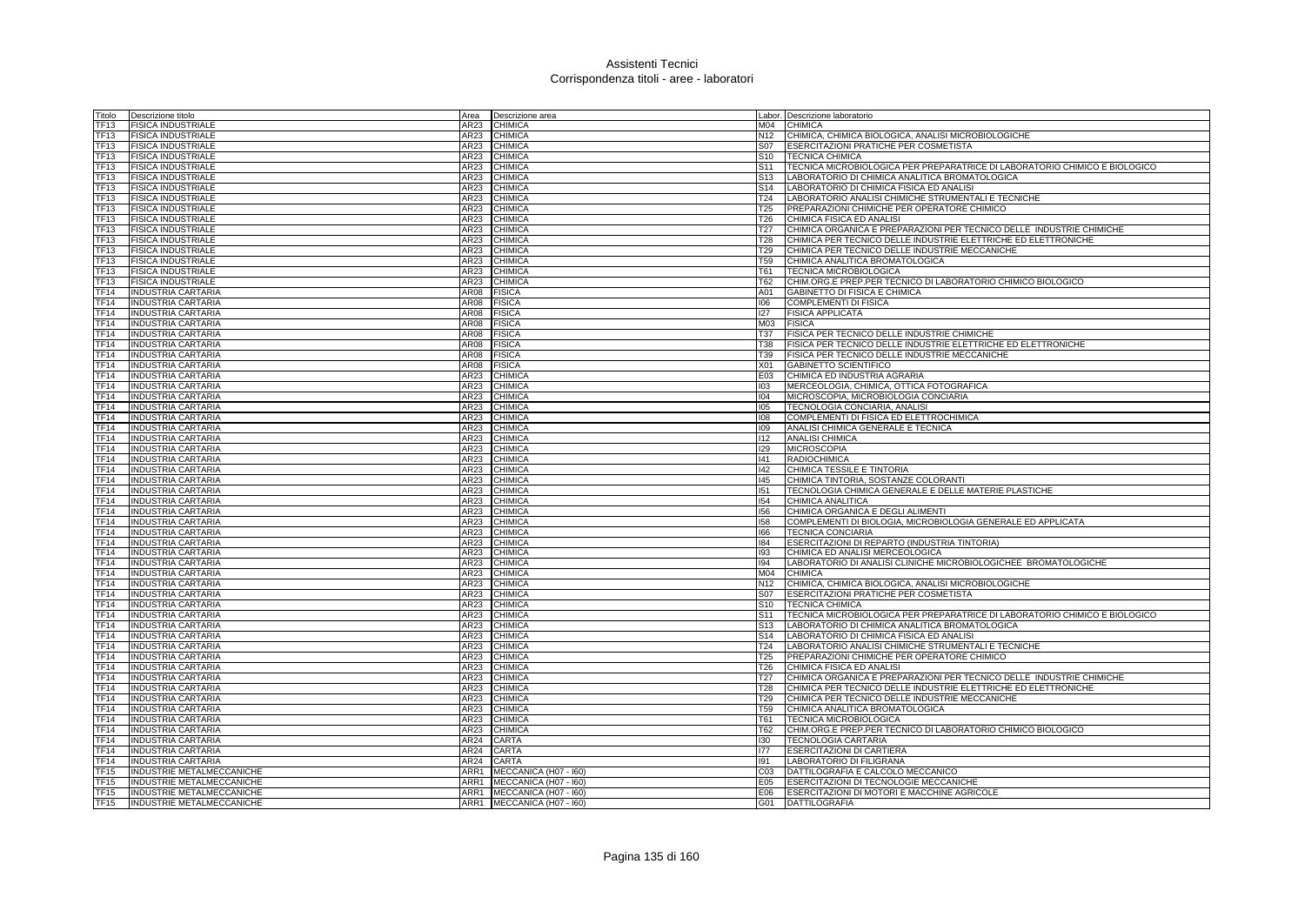| Titolo           | Descrizione titolo               | Area             | Descrizione area                   |                 | abor. Descrizione laboratorio                                                 |
|------------------|----------------------------------|------------------|------------------------------------|-----------------|-------------------------------------------------------------------------------|
| TF15             | INDUSTRIE METALMECCANICHE        | ARR1             | MECCANICA (H07 - I60)              | G02             | RAGIONERIA E MACCHINE CONTABILI                                               |
| <b>TF15</b>      | <b>INDUSTRIE METALMECCANICHE</b> | ARR1             | MECCANICA (H07 - I60)              | G03             | TECNICA COMMERCIALE E MACCHINE CALCOLATRICI                                   |
| TF15             | INDUSTRIE METALMECCANICHE        | ARR1             | MECCANICA (H07 - I60)              | H05             | COSTRUZIONE E MANUTENZIONE DI IMPIANTI AUSILIARI                              |
| TF15             | INDUSTRIE METALMECCANICHE        | ARR1             | MECCANICA (H07 - I60)              | H07             | CONDUZIONE E MANUTENZIONE DI IMPIANTI TERMICI                                 |
| TF15             | INDUSTRIE METALMECCANICHE        | ARR1             | MECCANICA (H07 - I60)              | 116             | TECNOLOGIE MECCANICHE DELLE OROLOGERIE                                        |
| TF15             | <b>INDUSTRIE METALMECCANICHE</b> | ARR1             | MECCANICA (H07 - I60)              | 128             | MECCANICA, MACCHINE                                                           |
| TF15             | INDUSTRIE METALMECCANICHE        | ARR1             | MECCANICA (H07 - I60)              | 131             | TECNOLOGIA MECCANICA                                                          |
| <b>TF15</b>      | INDUSTRIE METALMECCANICHE        | ARR1             | MECCANICA (H07 - I60)              | 132             | CONDUZIONE E MANUTENZIONE DI AUTOVEICOLI                                      |
| TF15             | INDUSTRIE METALMECCANICHE        | ARR1             | MECCANICA (H07 - I60)              | 146             | <b>TECNOLOGIA TESSILE</b>                                                     |
| TF <sub>15</sub> | INDUSTRIE METALMECCANICHE        | ARR1             | MECCANICA (H07 - 160)              | 152             | <b>MACCHINE A FLUIDO</b>                                                      |
| TF15             | INDUSTRIE METALMECCANICHE        | ARR1             | MECCANICA (H07 - I60)              | 153             | TECNOLOGIA DELLA MECCANICA FINE E DI PRECISIONE                               |
| <b>TF15</b>      | INDUSTRIE METALMECCANICHE        | ARR1             | MECCANICA (H07 - I60)              | 160             | TERMOTECNICA, MACCHINE A FLUIDO                                               |
| TF15             | INDUSTRIE METALMECCANICHE        | ARR1             | MECCANICA (H07 - I60)              | 162             | AGGIUSTAGGIO                                                                  |
| TF15             | INDUSTRIE METALMECCANICHE        | ARR1             | MECCANICA (H07 - I60)              | 169             | <b>CRONOMETRIA</b>                                                            |
| TF15             | <b>INDUSTRIE METALMECCANICHE</b> | ARR1             | MECCANICA (H07 - I60)              | 172             | <b>FUCINA</b>                                                                 |
| TF15             | INDUSTRIE METALMECCANICHE        | ARR1             | MECCANICA (H07 - 160)              | 173             | <b>SALDATURA</b>                                                              |
| TF15             | <b>INDUSTRIE METALMECCANICHE</b> | ARR1             | MECCANICA (H07 - 160)              | 174             | MACCHINE UTENSILI                                                             |
| TF15             | INDUSTRIE METALMECCANICHE        | ARR1             | MECCANICA (H07 - I60)              | 178             | <b>FONDERIA</b>                                                               |
|                  |                                  | ARR1             |                                    | 182             |                                                                               |
| TF15             | <b>INDUSTRIE METALMECCANICHE</b> |                  | MECCANICA (H07 - I60)              |                 | ESERCITAZIONI DI REPARTO (INDUSTRIA TESSILE)                                  |
| TF15<br>TF15     | INDUSTRIE METALMECCANICHE        | ARR1<br>ARR1     | MECCANICA (H07 - I60)              | 186<br>187      | <b>MATERIE PLASTICHE</b><br><b>TRATTAMENTI TERMICI</b>                        |
|                  | INDUSTRIE METALMECCANICHE        |                  | MECCANICA (H07 - I60)              |                 |                                                                               |
| TF15             | INDUSTRIE METALMECCANICHE        | ARR1             | MECCANICA (H07 - I60)              | 188             | <b>MECCANICA DI PRECISIONE</b>                                                |
| TF15             | INDUSTRIE METALMECCANICHE        | ARR1             | MECCANICA (H07 - I60)              | N02             | OFFICINA MECCANICA AGRICOLA E MACCHINE AGRICOLE                               |
| TF15             | <b>INDUSTRIE METALMECCANICHE</b> | ARR1             | MECCANICA (H07 - I60)              | R01             | DATTILOG. DUPLICAZIONI MACCHINE CALCOLATRI. CONTA BILI (ELETTR. ED ELETTRON.) |
| <b>TF15</b>      | INDUSTRIE METALMECCANICHE        | ARR1             | MECCANICA (H07 - I60)              | T <sub>10</sub> | AGGIUSTAGGIO PER LAVORAZIONI MECCANICHE                                       |
| TF15             | INDUSTRIE METALMECCANICHE        | ARR1             | MECCANICA (H07 - I60)              | T12             | LAVORAZIONI AL BANCO ASSISTENTE DI FILATURA E TESSITURA                       |
| TF15             | INDUSTRIE METALMECCANICHE        | ARR1             | MECCANICA (H07 - 160)              | T13             | <b>FUCINA E SALDATURA</b>                                                     |
| TF15             | INDUSTRIE METALMECCANICHE        | ARR1             | MECCANICA (H07 - 160)              | T <sub>17</sub> | LABORATORIO TECNOLOGICO                                                       |
| TF15             | INDUSTRIE METALMECCANICHE        | ARR1             | MECCANICA (H07 - I60)              | T18             | OFFICINA E MACCHINE UTENSILI                                                  |
| TF15             | INDUSTRIE METALMECCANICHE        | ARR1             | MECCANICA (H07 - I60)              | T23             | MACCHINE TERMICHE, OFF.AUTOMEZZI, OFF.MOTORI PER MECCANICO RIPARATORE AUTOVE. |
| TF15             | INDUSTRIE METALMECCANICHE        | ARR1             | MECCANICA (H07 - I60)              | T44             | MODELLISTA FORMATORE                                                          |
| TF15             | INDUSTRIE METALMECCANICHE        | ARR <sub>2</sub> | MECCANICA (I32)                    | C03             | DATTILOGRAFIA E CALCOLO MECCANICO                                             |
| TF15             | <b>INDUSTRIE METALMECCANICHE</b> | ARR2             | MECCANICA (I32)                    | E05             | ESERCITAZIONI DI TECNOLOGIE MECCANICHE                                        |
| TF15             | INDUSTRIE METALMECCANICHE        | ARR <sub>2</sub> | MECCANICA (132)                    | E06             | ESERCITAZIONI DI MOTORI E MACCHINE AGRICOLE                                   |
| TF15             | INDUSTRIE METALMECCANICHE        | ARR <sub>2</sub> | MECCANICA (I32)                    | G01             | <b>DATTILOGRAFIA</b>                                                          |
| TF15             | INDUSTRIE METALMECCANICHE        | ARR <sub>2</sub> | MECCANICA (I32)                    | G02             | RAGIONERIA E MACCHINE CONTABILI                                               |
| TF15             | INDUSTRIE METALMECCANICHE        | ARR <sub>2</sub> | MECCANICA (I32)                    | G03             | TECNICA COMMERCIALE E MACCHINE CALCOLATRICI                                   |
| <b>TF15</b>      | INDUSTRIE METALMECCANICHE        |                  | ARR2 MECCANICA (132)               | H05             | COSTRUZIONE E MANUTENZIONE DI IMPIANTI AUSILIARI                              |
| TF15             | INDUSTRIE METALMECCANICHE        |                  | ARR2 MECCANICA (I32)               | H07             | CONDUZIONE E MANUTENZIONE DI IMPIANTI TERMICI                                 |
| TF15             | INDUSTRIE METALMECCANICHE        | ARR2             | MECCANICA (I32)                    | 116             | TECNOLOGIE MECCANICHE DELLE OROLOGERIE                                        |
| TF15             | <b>INDUSTRIE METALMECCANICHE</b> | ARR2             | MECCANICA (I32)                    | 128             | MECCANICA, MACCHINE                                                           |
| TF15             | INDUSTRIE METALMECCANICHE        | ARR2             | MECCANICA (I32)                    | 131             | TECNOLOGIA MECCANICA                                                          |
| TF15             | INDUSTRIE METALMECCANICHE        | ARR2             | MECCANICA (I32)                    | 132             | CONDUZIONE E MANUTENZIONE DI AUTOVEICOLI                                      |
| TF15             | INDUSTRIE METALMECCANICHE        | ARR <sub>2</sub> | MECCANICA (I32)                    | 146             | <b>TECNOLOGIA TESSILE</b>                                                     |
| <b>TF15</b>      | INDUSTRIE METALMECCANICHE        | ARR <sub>2</sub> | MECCANICA (I32)                    | 152             | MACCHINE A FLUIDO                                                             |
| TF15             | INDUSTRIE METALMECCANICHE        | ARR2             | MECCANICA (I32)                    | 153             | TECNOLOGIA DELLA MECCANICA FINE E DI PRECISIONE                               |
| TF15             | INDUSTRIE METALMECCANICHE        |                  | ARR2 MECCANICA (I32)               | 160             | TERMOTECNICA, MACCHINE A FLUIDO                                               |
| TF <sub>15</sub> | INDUSTRIE METALMECCANICHE        |                  | ARR2 MECCANICA (I32)               | 162             | <b>AGGIUSTAGGIO</b>                                                           |
| <b>TF15</b>      | INDUSTRIE METALMECCANICHE        | ARR <sub>2</sub> | MECCANICA (132)                    | 169             | <b>CRONOMETRIA</b>                                                            |
| TF15             | <b>INDUSTRIE METALMECCANICHE</b> | ARR <sub>2</sub> | MECCANICA (132)                    | 172             | <b>FUCINA</b>                                                                 |
| TF15             | INDUSTRIE METALMECCANICHE        | ARR <sub>2</sub> | MECCANICA (I32)                    | 173             | <b>SALDATURA</b>                                                              |
| TF15             | INDUSTRIE METALMECCANICHE        | ARR <sub>2</sub> | MECCANICA (I32)                    | 174             | <b>MACCHINE UTENSILI</b>                                                      |
| <b>TF15</b>      | INDUSTRIE METALMECCANICHE        | ARR2             | MECCANICA (I32)                    | 178             | <b>FONDERIA</b>                                                               |
| TF15             | INDUSTRIE METALMECCANICHE        | ARR <sub>2</sub> | MECCANICA (I32)                    | 182             | ESERCITAZIONI DI REPARTO (INDUSTRIA TESSILE)                                  |
| TF15             | INDUSTRIE METALMECCANICHE        | ARR2             | MECCANICA (I32)                    | 186             | <b>MATERIE PLASTICHE</b>                                                      |
| TF15             | INDUSTRIE METALMECCANICHE        |                  | ARR2 MECCANICA (I32)               | 187             | <b>TRATTAMENTI TERMICI</b>                                                    |
| TF15             | <b>INDUSTRIE METALMECCANICHE</b> | ARR2             | MECCANICA (I32)                    | 188             | <b>MECCANICA DI PRECISIONE</b>                                                |
| TF15             | INDUSTRIE METALMECCANICHE        | ARR <sub>2</sub> | MECCANICA (132)                    | N02             | OFFICINA MECCANICA AGRICOLA E MACCHINE AGRICOLE                               |
| TF15             | INDUSTRIE METALMECCANICHE        | ARR2             | MECCANICA (132)                    | R01             | DATTILOG. DUPLICAZIONI MACCHINE CALCOLATRI. CONTA BILI (ELETTR. ED ELETTRON.) |
| TF15             | INDUSTRIE METALMECCANICHE        | ARR <sub>2</sub> |                                    | T <sub>10</sub> | AGGIUSTAGGIO PER LAVORAZIONI MECCANICHE                                       |
| TF15             | INDUSTRIE METALMECCANICHE        | ARR <sub>2</sub> | MECCANICA (I32)<br>MECCANICA (I32) | T12             | LAVORAZIONI AL BANCO ASSISTENTE DI FILATURA E TESSITURA                       |
|                  |                                  | ARR <sub>2</sub> |                                    | T13             |                                                                               |
| <b>TF15</b>      | INDUSTRIE METALMECCANICHE        |                  | MECCANICA (132)                    | T <sub>17</sub> | <b>FUCINA E SALDATURA</b>                                                     |
| TF15             | <b>INDUSTRIE METALMECCANICHE</b> | ARR <sub>2</sub> | MECCANICA (I32)                    | T <sub>18</sub> | LABORATORIO TECNOLOGICO                                                       |
| TF15             | INDUSTRIE METALMECCANICHE        |                  | ARR2 MECCANICA (132)               |                 | OFFICINA E MACCHINE UTENSILI                                                  |
| TF <sub>15</sub> | INDUSTRIE METALMECCANICHE        |                  | ARR2 MECCANICA (I32)               | T23             | MACCHINE TERMICHE, OFF.AUTOMEZZI, OFF.MOTORI PER MECCANICO RIPARATORE AUTOVE. |
| TF15             | INDUSTRIE METALMECCANICHE        |                  | ARR2 MECCANICA (I32)               | T44             | <b>MODELLISTA FORMATORE</b>                                                   |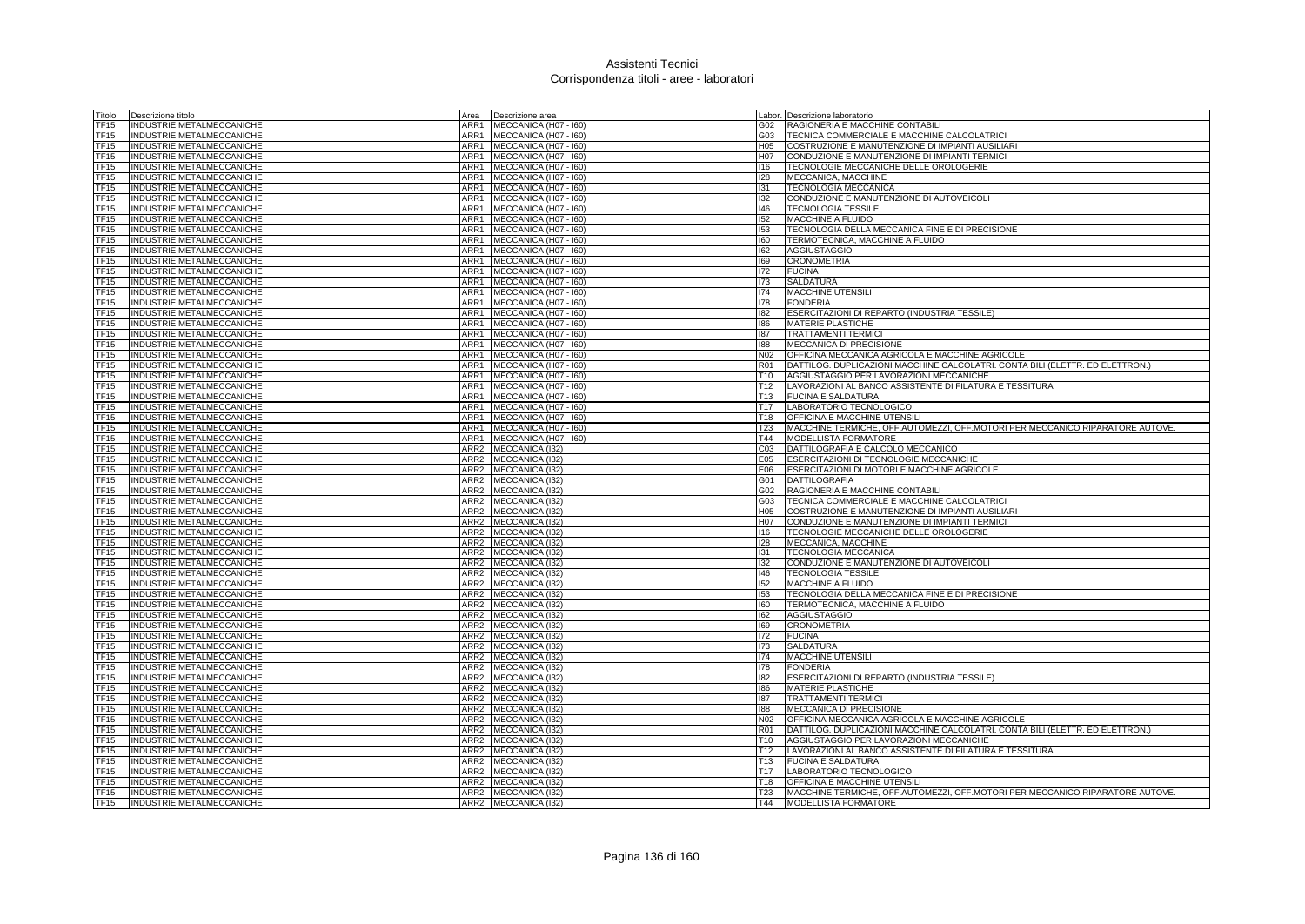| Titolo              | Descrizione titolo                                            |      | Area <b>Descrizione</b> area                                      |                               | Labor. Descrizione laboratorio                                                       |
|---------------------|---------------------------------------------------------------|------|-------------------------------------------------------------------|-------------------------------|--------------------------------------------------------------------------------------|
| TF15                | INDUSTRIE METALMECCANICHE                                     |      | ARR3 MECCANICA (ALTRI LABORATORI)                                 | C <sub>03</sub>               | DATTILOGRAFIA E CALCOLO MECCANICO                                                    |
| TF15                | INDUSTRIE METALMECCANICHE                                     |      | ARR3 MECCANICA (ALTRI LABORATORI)                                 | E05                           | ESERCITAZIONI DI TECNOLOGIE MECCANICHE                                               |
| TF15                | INDUSTRIE METALMECCANICHE                                     |      | ARR3 MECCANICA (ALTRI LABORATORI)                                 | E06                           | ESERCITAZIONI DI MOTORI E MACCHINE AGRICOLE                                          |
| TF15                | INDUSTRIE METALMECCANICHE                                     |      | ARR3 MECCANICA (ALTRI LABORATORI)                                 |                               | G01 DATTILOGRAFIA                                                                    |
| TF15                | INDUSTRIE METALMECCANICHE                                     |      | ARR3 MECCANICA (ALTRI LABORATORI)                                 | G02                           | RAGIONERIA E MACCHINE CONTABILI                                                      |
| TF15                | <b>INDUSTRIE METALMECCANICHE</b>                              |      | ARR3 MECCANICA (ALTRI LABORATORI)                                 | G03                           | TECNICA COMMERCIALE E MACCHINE CALCOLATRICI                                          |
| TF15                | INDUSTRIE METALMECCANICHE                                     |      | ARR3 MECCANICA (ALTRI LABORATORI)                                 | H <sub>05</sub>               | COSTRUZIONE E MANUTENZIONE DI IMPIANTI AUSILIARI                                     |
| TF15                | INDUSTRIE METALMECCANICHE                                     |      | ARR3 MECCANICA (ALTRI LABORATORI)                                 |                               | H07 CONDUZIONE E MANUTENZIONE DI IMPIANTI TERMICI                                    |
| TF15                | INDUSTRIE METALMECCANICHE                                     | ARR3 | MECCANICA (ALTRI LABORATORI)                                      | 116                           | TECNOLOGIE MECCANICHE DELLE OROLOGERIE                                               |
| TF15                | INDUSTRIE METALMECCANICHE                                     | ARR3 | MECCANICA (ALTRI LABORATORI)                                      | 128                           | MECCANICA, MACCHINE                                                                  |
| TF15                | INDUSTRIE METALMECCANICHE                                     |      | ARR3 MECCANICA (ALTRI LABORATORI)                                 | 131                           | <b>TECNOLOGIA MECCANICA</b>                                                          |
| TF15                | INDUSTRIE METALMECCANICHE                                     |      | ARR3 MECCANICA (ALTRI LABORATORI)                                 | 132                           | CONDUZIONE E MANUTENZIONE DI AUTOVEICOLI                                             |
| TF15                | INDUSTRIE METALMECCANICHE                                     |      | ARR3 MECCANICA (ALTRI LABORATORI)                                 | 146                           | <b>TECNOLOGIA TESSILE</b>                                                            |
| <b>TF15</b>         | INDUSTRIE METALMECCANICHE                                     | ARR3 | MECCANICA (ALTRI LABORATORI)                                      | 152                           | MACCHINE A FLUIDO                                                                    |
| TF15                | <b>INDUSTRIE METALMECCANICHE</b>                              |      | ARR3 MECCANICA (ALTRI LABORATORI)                                 | 153                           | TECNOLOGIA DELLA MECCANICA FINE E DI PRECISIONE                                      |
| TF15                | INDUSTRIE METALMECCANICHE                                     |      | ARR3 MECCANICA (ALTRI LABORATORI)                                 | 160                           | TERMOTECNICA, MACCHINE A FLUIDO                                                      |
| TF15                | INDUSTRIE METALMECCANICHE                                     |      | ARR3 MECCANICA (ALTRI LABORATORI)                                 | 162                           | <b>AGGIUSTAGGIO</b>                                                                  |
| <b>TF15</b>         | INDUSTRIE METALMECCANICHE                                     | ARR3 | MECCANICA (ALTRI LABORATORI)                                      | 169                           | <b>CRONOMETRIA</b>                                                                   |
| TF15                | INDUSTRIE METALMECCANICHE                                     |      | ARR3 MECCANICA (ALTRI LABORATORI)                                 | 172                           | <b>FUCINA</b>                                                                        |
| TF15                | INDUSTRIE METALMECCANICHE                                     |      | ARR3 MECCANICA (ALTRI LABORATORI)                                 | 173                           | <b>SALDATURA</b>                                                                     |
| TF15                | INDUSTRIE METALMECCANICHE                                     |      | ARR3 MECCANICA (ALTRI LABORATORI)                                 | 174                           | <b>MACCHINE UTENSILI</b>                                                             |
| TF <sub>15</sub>    | INDUSTRIE METALMECCANICHE                                     | ARR3 | MECCANICA (ALTRI LABORATORI)                                      | 178                           | <b>FONDERIA</b>                                                                      |
| <b>TF15</b>         | INDUSTRIE METALMECCANICHE                                     | ARR3 | MECCANICA (ALTRI LABORATORI)                                      | 182                           | ESERCITAZIONI DI REPARTO (INDUSTRIA TESSILE)                                         |
| TF15                | INDUSTRIE METALMECCANICHE                                     |      | ARR3 MECCANICA (ALTRI LABORATORI)                                 | 186                           | <b>MATERIE PLASTICHE</b>                                                             |
| TF15                | INDUSTRIE METALMECCANICHE                                     | ARR3 | MECCANICA (ALTRI LABORATORI)                                      | 187                           | <b>TRATTAMENTI TERMIC</b>                                                            |
| TF15                | INDUSTRIE METALMECCANICHE                                     | ARR3 | MECCANICA (ALTRI LABORATORI)                                      | 188                           | MECCANICA DI PRECISIONE                                                              |
| <b>TF15</b>         | INDUSTRIE METALMECCANICHE                                     | ARR3 | MECCANICA (ALTRI LABORATORI)                                      | N <sub>02</sub>               | OFFICINA MECCANICA AGRICOLA E MACCHINE AGRICOLE                                      |
| TF15<br><b>TF15</b> | INDUSTRIE METALMECCANICHE                                     | ARR3 | ARR3 MECCANICA (ALTRI LABORATORI)<br>MECCANICA (ALTRI LABORATORI) | <b>R01</b><br>T <sub>10</sub> | DATTILOG. DUPLICAZIONI MACCHINE CALCOLATRI. CONTA BILI (ELETTR. ED ELETTRON.)        |
| TF <sub>15</sub>    | INDUSTRIE METALMECCANICHE                                     | ARR3 |                                                                   |                               | AGGIUSTAGGIO PER LAVORAZIONI MECCANICHE                                              |
| TF <sub>15</sub>    | INDUSTRIE METALMECCANICHE<br><b>INDUSTRIE METALMECCANICHE</b> | ARR3 | MECCANICA (ALTRI LABORATORI)<br>MECCANICA (ALTRI LABORATORI)      | T12<br>T <sub>13</sub>        | LAVORAZIONI AL BANCO ASSISTENTE DI FILATURA E TESSITURA<br><b>FUCINA E SALDATURA</b> |
| TF <sub>15</sub>    | <b>INDUSTRIE METALMECCANICHE</b>                              |      | ARR3 MECCANICA (ALTRI LABORATORI)                                 | <b>T17</b>                    | LABORATORIO TECNOLOGICO                                                              |
| TF15                | INDUSTRIE METALMECCANICHE                                     | ARR3 | MECCANICA (ALTRI LABORATORI)                                      | T18                           | OFFICINA E MACCHINE UTENSILI                                                         |
| TF15                | INDUSTRIE METALMECCANICHE                                     |      | ARR3 MECCANICA (ALTRI LABORATORI)                                 | T23                           | MACCHINE TERMICHE, OFF.AUTOMEZZI, OFF.MOTORI PER MECCANICO RIPARATORE AUTOVE.        |
| TF15                | INDUSTRIE METALMECCANICHE                                     | ARR3 | MECCANICA (ALTRI LABORATORI)                                      | T44                           | <b>MODELLISTA FORMATORE</b>                                                          |
| TF15                | INDUSTRIE METALMECCANICHE                                     | AR08 | <b>FISICA</b>                                                     | A01                           | GABINETTO DI FISICA E CHIMICA                                                        |
| TF15                | INDUSTRIE METALMECCANICHE                                     | AR08 | <b>FISICA</b>                                                     | 106                           | <b>COMPLEMENTI DI FISICA</b>                                                         |
| TF15                | INDUSTRIE METALMECCANICHE                                     | AR08 | <b>FISICA</b>                                                     | 127                           | <b>FISICA APPLICATA</b>                                                              |
| TF15                | INDUSTRIE METALMECCANICHE                                     | AR08 | <b>FISICA</b>                                                     | M03                           | <b>FISICA</b>                                                                        |
| <b>TF15</b>         | <b>INDUSTRIE METALMECCANICHE</b>                              | AR08 | <b>FISICA</b>                                                     | T37                           | FISICA PER TECNICO DELLE INDUSTRIE CHIMICHE                                          |
| TF15                | INDUSTRIE METALMECCANICHE                                     | AR08 | <b>FISICA</b>                                                     | <b>T38</b>                    | FISICA PER TECNICO DELLE INDUSTRIE ELETTRICHE ED ELETTRONICHE                        |
| TF15                | INDUSTRIE METALMECCANICHE                                     | AR08 | <b>FISICA</b>                                                     | T39                           | FISICA PER TECNICO DELLE INDUSTRIE MECCANICHE                                        |
| TF15                | INDUSTRIE METALMECCANICHE                                     | AR08 | <b>FISICA</b>                                                     | X01                           | GABINETTO SCIENTIFICO                                                                |
| TF16                | <b>INDUSTRIA MINERARIA</b>                                    | AR08 | <b>FISICA</b>                                                     | A01                           | GABINETTO DI FISICA E CHIMICA                                                        |
| TF16                | INDUSTRIA MINERARIA                                           | AR08 | <b>FISICA</b>                                                     | 106                           | <b>COMPLEMENTI DI FISICA</b>                                                         |
| TF16                | <b>INDUSTRIA MINERARIA</b>                                    | AR08 | <b>FISICA</b>                                                     | 127                           | <b>FISICA APPLICATA</b>                                                              |
| TF16                | <b>INDUSTRIA MINERARIA</b>                                    | AR08 | <b>FISICA</b>                                                     | M03                           | <b>FISICA</b>                                                                        |
| <b>TF16</b>         | <b>INDUSTRIA MINERARIA</b>                                    | AR08 | <b>FISICA</b>                                                     | T37                           | FISICA PER TECNICO DELLE INDUSTRIE CHIMICHE                                          |
| TF16                | INDUSTRIA MINERARIA                                           | AR08 | <b>FISICA</b>                                                     | T38                           | FISICA PER TECNICO DELLE INDUSTRIE ELETTRICHE ED ELETTRONICHE                        |
| <b>TF16</b>         | <b>INDUSTRIA MINERARIA</b>                                    | AR08 | <b>FISICA</b>                                                     | T39                           | FISICA PER TECNICO DELLE INDUSTRIE MECCANICHE                                        |
| TF16                | <b>INDUSTRIA MINERARIA</b>                                    | AR08 | <b>FISICA</b>                                                     | X01                           | GABINETTO SCIENTIFICO                                                                |
| <b>TF16</b>         | <b>INDUSTRIA MINERARIA</b>                                    | AR10 | <b>EDILE</b>                                                      | 118                           | TECNOLOGIE DEI MATERIALI E DELLE COSTRUZIONI                                         |
| TF16                | <b>INDUSTRIA MINERARIA</b>                                    | AR10 | <b>EDILE</b>                                                      | 135                           | TOPOGRAFIA, DISEGNO                                                                  |
| TF16                | <b>INDUSTRIA MINERARIA</b>                                    | AR10 | <b>EDILE</b>                                                      | 171                           | <b>CANTIERE EDILE</b>                                                                |
| TF16                | <b>INDUSTRIA MINERARIA</b>                                    | AR10 | <b>EDILE</b>                                                      | M01                           | <b>COSTRUZIONI</b>                                                                   |
| TF16                | <b>INDUSTRIA MINERARIA</b>                                    | AR10 | <b>EDILE</b>                                                      | M02                           | <b>TOPOGRAFIA</b>                                                                    |
| <b>TF16</b>         | <b>INDUSTRIA MINERARIA</b>                                    | AR10 | <b>EDILE</b>                                                      | T40                           | LABORATORIO TECNOLOGICO ED ESERCITAZIONI PRATICHE ASSISTENTE EDILE                   |
| TF16                | <b>INDUSTRIA MINERARIA</b>                                    | AR10 | <b>EDILE</b>                                                      | T41                           | LABORATORIO TECNOLOGICO ED ESERCITAZIONI PRATICHE DISEGNATORE EDILE                  |
| TF16                | INDUSTRIA MINERARIA                                           | AR10 | <b>EDILE</b>                                                      | Z03                           | STRUTTURE MURARIE                                                                    |
| TF16                | INDUSTRIA MINERARIA                                           | AR11 | METALLURGICO-MINERARIA                                            | 133                           | MINERALOGIA, GEOLOGIA                                                                |
| TF16                | INDUSTRIA MINERARIA                                           | AR11 | METALLURGICO-MINERARIA                                            | 134                           | CHIMICA METALLURGICA E MINERALURGIA                                                  |
| TF16                | INDUSTRIA MINERARIA                                           | AR11 | METALLURGICO-MINERARIA                                            | 136                           | <b>ARTE MINERARIA</b>                                                                |
| TF16                | <b>INDUSTRIA MINERARIA</b>                                    | AR11 | METALLURGICO-MINERARIA                                            | 137                           | ARRICCHIMENTO DEI MINERALI                                                           |
| TF16                | NDUSTRIA MINERARIA                                            | AR11 | METALLURGICO-MINERARIA                                            | 155                           | METALLURGIA, SIDERURGIA                                                              |
| TF <sub>16</sub>    | INDUSTRIA MINERARIA                                           | AR11 | METALLURGICO-MINERARIA                                            | 179                           | <b>IMPIANTI MINERARI</b>                                                             |
| <b>TF16</b>         | <b>INDUSTRIA MINERARIA</b>                                    | AR11 | METALLURGICO-MINERARIA                                            | 189                           | <b>METALLURGIA</b>                                                                   |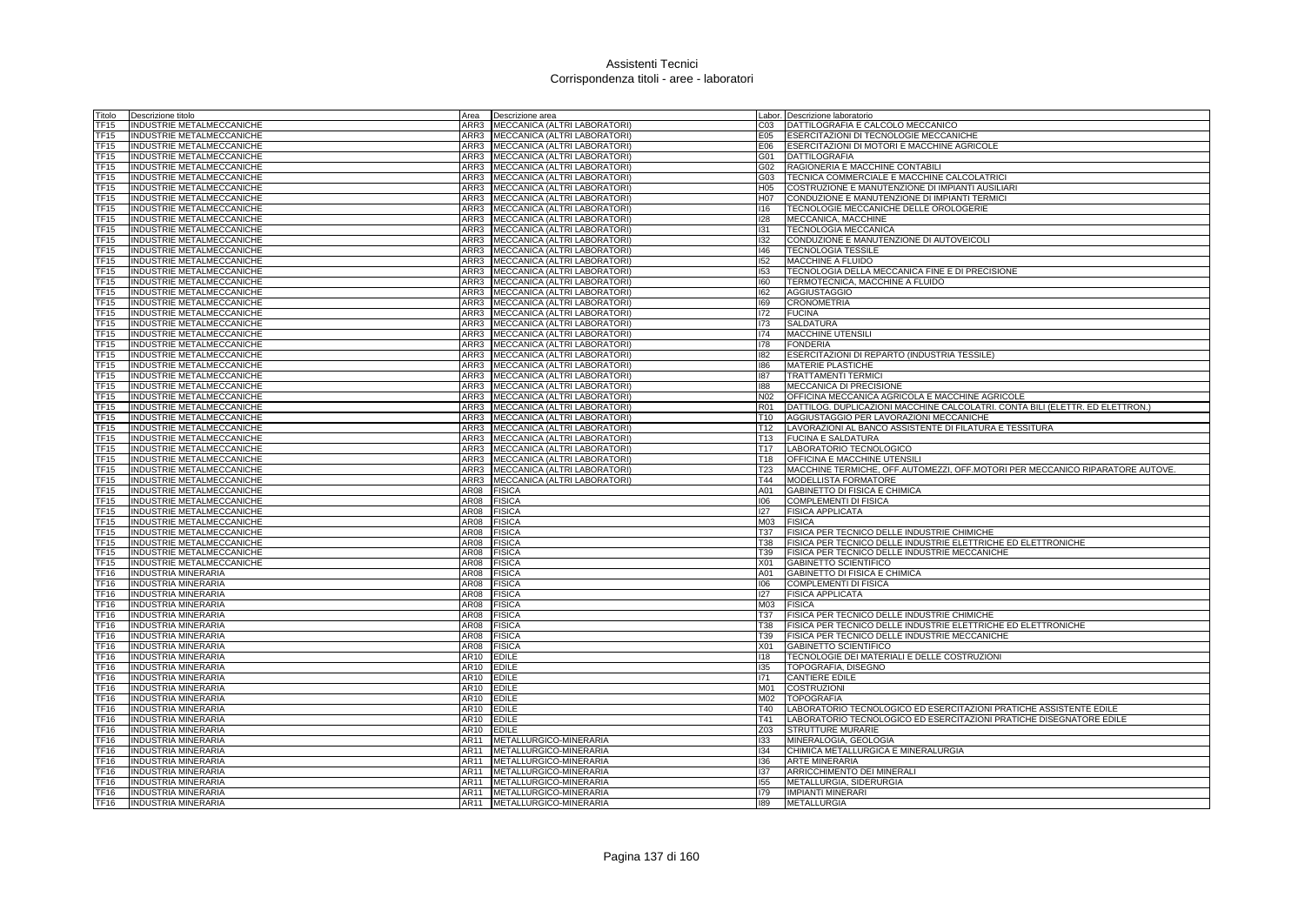| Titolo           | Descrizione titolo              | Area             | Descrizione area      |                  | abor. Descrizione laboratorio                                                 |
|------------------|---------------------------------|------------------|-----------------------|------------------|-------------------------------------------------------------------------------|
| TF17             | INDUSTRIA NAVALMECCANICA        | ARR1             | MECCANICA (H07 - I60) | 203              | DATTILOGRAFIA E CALCOLO MECCANICO                                             |
| <b>TF17</b>      | INDUSTRIA NAVALMECCANICA        | ARR1             | MECCANICA (H07 - I60) | E05              | ESERCITAZIONI DI TECNOLOGIE MECCANICHE                                        |
| <b>TF17</b>      | INDUSTRIA NAVALMECCANICA        | ARR1             | MECCANICA (H07 - I60) | E06              | ESERCITAZIONI DI MOTORI E MACCHINE AGRICOLE                                   |
| <b>TF17</b>      | INDUSTRIA NAVALMECCANICA        | ARR1             | MECCANICA (H07 - I60) | 301              | <b>DATTILOGRAFIA</b>                                                          |
| TF17             | INDUSTRIA NAVALMECCANICA        | ARR1             | MECCANICA (H07 - I60) | G02              | RAGIONERIA E MACCHINE CONTABILI                                               |
| <b>TF17</b>      | INDUSTRIA NAVALMECCANICA        | ARR1             | MECCANICA (H07 - I60) | G03              | TECNICA COMMERCIALE E MACCHINE CALCOLATRICI                                   |
| <b>TF17</b>      | INDUSTRIA NAVALMECCANICA        | ARR1             | MECCANICA (H07 - I60) | H05              | COSTRUZIONE E MANUTENZIONE DI IMPIANTI AUSILIARI                              |
| <b>TF17</b>      | INDUSTRIA NAVALMECCANICA        | ARR1             | MECCANICA (H07 - I60) | H07              | CONDUZIONE E MANUTENZIONE DI IMPIANTI TERMICI                                 |
| TF17             | INDUSTRIA NAVALMECCANICA        | ARR1             | MECCANICA (H07 - I60) | 116              |                                                                               |
|                  |                                 |                  |                       |                  | TECNOLOGIE MECCANICHE DELLE OROLOGERIE                                        |
| TF17             | INDUSTRIA NAVALMECCANICA        | ARR1             | MECCANICA (H07 - I60) | 128              | MECCANICA, MACCHINE                                                           |
| <b>TF17</b>      | INDUSTRIA NAVALMECCANICA        | ARR1             | MECCANICA (H07 - 160) | 131              | TECNOLOGIA MECCANICA                                                          |
| <b>TF17</b>      | INDUSTRIA NAVALMECCANICA        | ARR1             | MECCANICA (H07 - I60) | 132              | CONDUZIONE E MANUTENZIONE DI AUTOVEICOLI                                      |
| <b>TF17</b>      | <b>INDUSTRIA NAVALMECCANICA</b> | ARR1             | MECCANICA (H07 - I60) | 146              | <b>TECNOLOGIA TESSILE</b>                                                     |
| TF <sub>17</sub> | INDUSTRIA NAVALMECCANICA        | ARR1             | MECCANICA (H07 - I60) | 152              | <b>MACCHINE A FLUIDO</b>                                                      |
| TF <sub>17</sub> | INDUSTRIA NAVALMECCANICA        | ARR1             | MECCANICA (H07 - 160) | 153              | TECNOLOGIA DELLA MECCANICA FINE E DI PRECISIONE                               |
| <b>TF17</b>      | <b>INDUSTRIA NAVALMECCANICA</b> | ARR1             | MECCANICA (H07 - 160) | $\overline{160}$ | TERMOTECNICA, MACCHINE A FLUIDO                                               |
| TF17             | INDUSTRIA NAVALMECCANICA        | ARR1             | MECCANICA (H07 - 160) | 162              | AGGIUSTAGGIO                                                                  |
| TF17             | INDUSTRIA NAVALMECCANICA        | ARR1             | MECCANICA (H07 - I60) | 169              | <b>CRONOMETRIA</b>                                                            |
| <b>TF17</b>      | INDUSTRIA NAVALMECCANICA        | ARR1             | MECCANICA (H07 - 160) | 172              | <b>FUCINA</b>                                                                 |
| <b>TF17</b>      | INDUSTRIA NAVALMECCANICA        | ARR1             | MECCANICA (H07 - I60) | 173              | SALDATURA                                                                     |
| TF17             | INDUSTRIA NAVALMECCANICA        | ARR1             | MECCANICA (H07 - 160) | 174              | <b>MACCHINE UTENSILI</b>                                                      |
| <b>TF17</b>      | INDUSTRIA NAVALMECCANICA        | ARR1             | MECCANICA (H07 - I60) | 178              | <b>FONDERIA</b>                                                               |
| TF17             | INDUSTRIA NAVALMECCANICA        | ARR1             | MECCANICA (H07 - I60) | 182              | ESERCITAZIONI DI REPARTO (INDUSTRIA TESSILE)                                  |
| TF17             | INDUSTRIA NAVALMECCANICA        | ARR1             | MECCANICA (H07 - I60) | 186              | MATERIE PLASTICHE                                                             |
| <b>TF17</b>      | INDUSTRIA NAVALMECCANICA        | ARR1             | MECCANICA (H07 - I60) | 187              | <b>TRATTAMENTI TERMIC</b>                                                     |
| <b>TF17</b>      | INDUSTRIA NAVALMECCANICA        | ARR1             | MECCANICA (H07 - 160) | 881              | MECCANICA DI PRECISIONE                                                       |
|                  |                                 |                  |                       |                  |                                                                               |
| TF17             | INDUSTRIA NAVALMECCANICA        | ARR1             | MECCANICA (H07 - I60) | N02              | OFFICINA MECCANICA AGRICOLA E MACCHINE AGRICOLE                               |
| TF17             | NDUSTRIA NAVALMECCANICA         | ARR1             | MECCANICA (H07 - I60) | R01              | DATTILOG. DUPLICAZIONI MACCHINE CALCOLATRI. CONTA BILI (ELETTR. ED ELETTRON.) |
| <b>TF17</b>      | INDUSTRIA NAVALMECCANICA        | ARR1             | MECCANICA (H07 - I60) | T10              | AGGIUSTAGGIO PER LAVORAZIONI MECCANICHE                                       |
| <b>TF17</b>      | INDUSTRIA NAVALMECCANICA        | ARR1             | MECCANICA (H07 - I60) | T12              | LAVORAZIONI AL BANCO ASSISTENTE DI FILATURA E TESSITURA                       |
| TF <sub>17</sub> | INDUSTRIA NAVALMECCANICA        | ARR1             | MECCANICA (H07 - I60) | T13              | <b>FUCINA E SALDATURA</b>                                                     |
| TF <sub>17</sub> | INDUSTRIA NAVALMECCANICA        | ARR1             | MECCANICA (H07 - 160) | T17              | LABORATORIO TECNOLOGICO                                                       |
| <b>TF17</b>      | INDUSTRIA NAVALMECCANICA        | ARR1             | MECCANICA (H07 - 160) | T18              | OFFICINA E MACCHINE UTENSILI                                                  |
| TF17             | INDUSTRIA NAVALMECCANICA        | ARR1             | MECCANICA (H07 - I60) | T23              | MACCHINE TERMICHE, OFF.AUTOMEZZI, OFF.MOTORI PER MECCANICO RIPARATORE AUTOVE. |
| TF17             | INDUSTRIA NAVALMECCANICA        | ARR1             | MECCANICA (H07 - I60) | T44              | MODELLISTA FORMATORE                                                          |
| <b>TF17</b>      | INDUSTRIA NAVALMECCANICA        | ARR2             | MECCANICA (132)       | CO <sub>3</sub>  | DATTILOGRAFIA E CALCOLO MECCANICO                                             |
| <b>TF17</b>      | INDUSTRIA NAVALMECCANICA        | ARR <sub>2</sub> | MECCANICA (I32)       | E05              | ESERCITAZIONI DI TECNOLOGIE MECCANICHE                                        |
| TF17             | INDUSTRIA NAVALMECCANICA        | ARR2             | MECCANICA (I32)       | E06              | ESERCITAZIONI DI MOTORI E MACCHINE AGRICOLE                                   |
| <b>TF17</b>      | INDUSTRIA NAVALMECCANICA        |                  | ARR2 MECCANICA (I32)  | G01              | <b>DATTILOGRAFIA</b>                                                          |
| <b>TF17</b>      | INDUSTRIA NAVALMECCANICA        | ARR <sub>2</sub> | MECCANICA (132)       | G02              | RAGIONERIA E MACCHINE CONTABILI                                               |
| TF17             | INDUSTRIA NAVALMECCANICA        | ARR2             | MECCANICA (I32)       | G03              | TECNICA COMMERCIALE E MACCHINE CALCOLATRICI                                   |
| <b>TF17</b>      | INDUSTRIA NAVALMECCANICA        | ARR <sub>2</sub> | MECCANICA (I32)       | H05              | COSTRUZIONE E MANUTENZIONE DI IMPIANTI AUSILIARI                              |
| TF <sub>17</sub> | INDUSTRIA NAVALMECCANICA        |                  | ARR2 MECCANICA (I32)  | 107              | CONDUZIONE E MANUTENZIONE DI IMPIANTI TERMICI                                 |
| TF17             | INDUSTRIA NAVALMECCANICA        |                  | ARR2 MECCANICA (I32)  | 116              | TECNOLOGIE MECCANICHE DELLE OROLOGERIE                                        |
| <b>TF17</b>      | INDUSTRIA NAVALMECCANICA        | ARR <sub>2</sub> | MECCANICA (I32)       | 128              | MECCANICA, MACCHINE                                                           |
|                  |                                 |                  |                       |                  |                                                                               |
| <b>TF17</b>      | INDUSTRIA NAVALMECCANICA        | ARR <sub>2</sub> | MECCANICA (I32)       | 131              | TECNOLOGIA MECCANICA                                                          |
| <b>TF17</b>      | INDUSTRIA NAVALMECCANICA        |                  | ARR2 MECCANICA (132)  | 132              | CONDUZIONE E MANUTENZIONE DI AUTOVEICOLI                                      |
| TF17             | INDUSTRIA NAVALMECCANICA        |                  | ARR2 MECCANICA (I32)  | 146              | <b>TECNOLOGIA TESSILE</b>                                                     |
| <b>TF17</b>      | INDUSTRIA NAVALMECCANICA        | ARR <sub>2</sub> | MECCANICA (132)       | 152              | <b>MACCHINE A FLUIDO</b>                                                      |
| <b>TF17</b>      | INDUSTRIA NAVALMECCANICA        | ARR <sub>2</sub> | MECCANICA (I32)       | 153              | TECNOLOGIA DELLA MECCANICA FINE E DI PRECISIONE                               |
| TF17             | INDUSTRIA NAVALMECCANICA        | ARR2             | MECCANICA (I32)       | 160              | TERMOTECNICA, MACCHINE A FLUIDO                                               |
| TF17             | INDUSTRIA NAVALMECCANICA        |                  | ARR2 MECCANICA (I32)  | 162              | <b>AGGIUSTAGGIO</b>                                                           |
| <b>TF17</b>      | INDUSTRIA NAVALMECCANICA        | ARR2             | MECCANICA (132)       | 169              | <b>CRONOMETRIA</b>                                                            |
| <b>TF17</b>      | INDUSTRIA NAVALMECCANICA        | ARR <sub>2</sub> | MECCANICA (I32)       | 172              | <b>FUCINA</b>                                                                 |
| <b>TF17</b>      | INDUSTRIA NAVALMECCANICA        | ARR2             | MECCANICA (I32)       | 173              | <b>SALDATURA</b>                                                              |
| <b>TF17</b>      | INDUSTRIA NAVALMECCANICA        |                  | ARR2 MECCANICA (I32)  | 174              | MACCHINE UTENSILI                                                             |
| TF17             | INDUSTRIA NAVALMECCANICA        |                  | ARR2 MECCANICA (I32)  | 178              | <b>FONDERIA</b>                                                               |
| <b>TF17</b>      | INDUSTRIA NAVALMECCANICA        | ARR <sub>2</sub> | MECCANICA (132)       | 182              | ESERCITAZIONI DI REPARTO (INDUSTRIA TESSILE)                                  |
| <b>TF17</b>      | INDUSTRIA NAVALMECCANICA        | ARR2             | MECCANICA (132)       | 186              | <b>MATERIE PLASTICHE</b>                                                      |
| <b>TF17</b>      | INDUSTRIA NAVALMECCANICA        |                  | ARR2 MECCANICA (I32)  | 187              | <b>TRATTAMENTI TERMIC</b>                                                     |
| TF17             | INDUSTRIA NAVALMECCANICA        |                  | ARR2 MECCANICA (I32)  | 188              | MECCANICA DI PRECISIONE                                                       |
| <b>TF17</b>      | INDUSTRIA NAVALMECCANICA        | ARR <sub>2</sub> | MECCANICA (132)       | N02              | OFFICINA MECCANICA AGRICOLA E MACCHINE AGRICOLE                               |
|                  | INDUSTRIA NAVALMECCANICA        | ARR <sub>2</sub> | MECCANICA (I32)       | R01              | DATTILOG. DUPLICAZIONI MACCHINE CALCOLATRI. CONTA BILI (ELETTR. ED ELETTRON.) |
| <b>TF17</b>      |                                 |                  |                       |                  |                                                                               |
| <b>TF17</b>      | INDUSTRIA NAVALMECCANICA        |                  | ARR2 MECCANICA (132)  | T <sub>10</sub>  | AGGIUSTAGGIO PER LAVORAZIONI MECCANICHE                                       |
| <b>TF17</b>      | <b>INDUSTRIA NAVALMECCANICA</b> |                  | ARR2 MECCANICA (I32)  |                  | T12   LAVORAZIONI AL BANCO ASSISTENTE DI FILATURA E TESSITURA                 |
| <b>TF17</b>      | INDUSTRIA NAVALMECCANICA        |                  | ARR2 MECCANICA (I32)  |                  | T13 FUCINA E SALDATURA                                                        |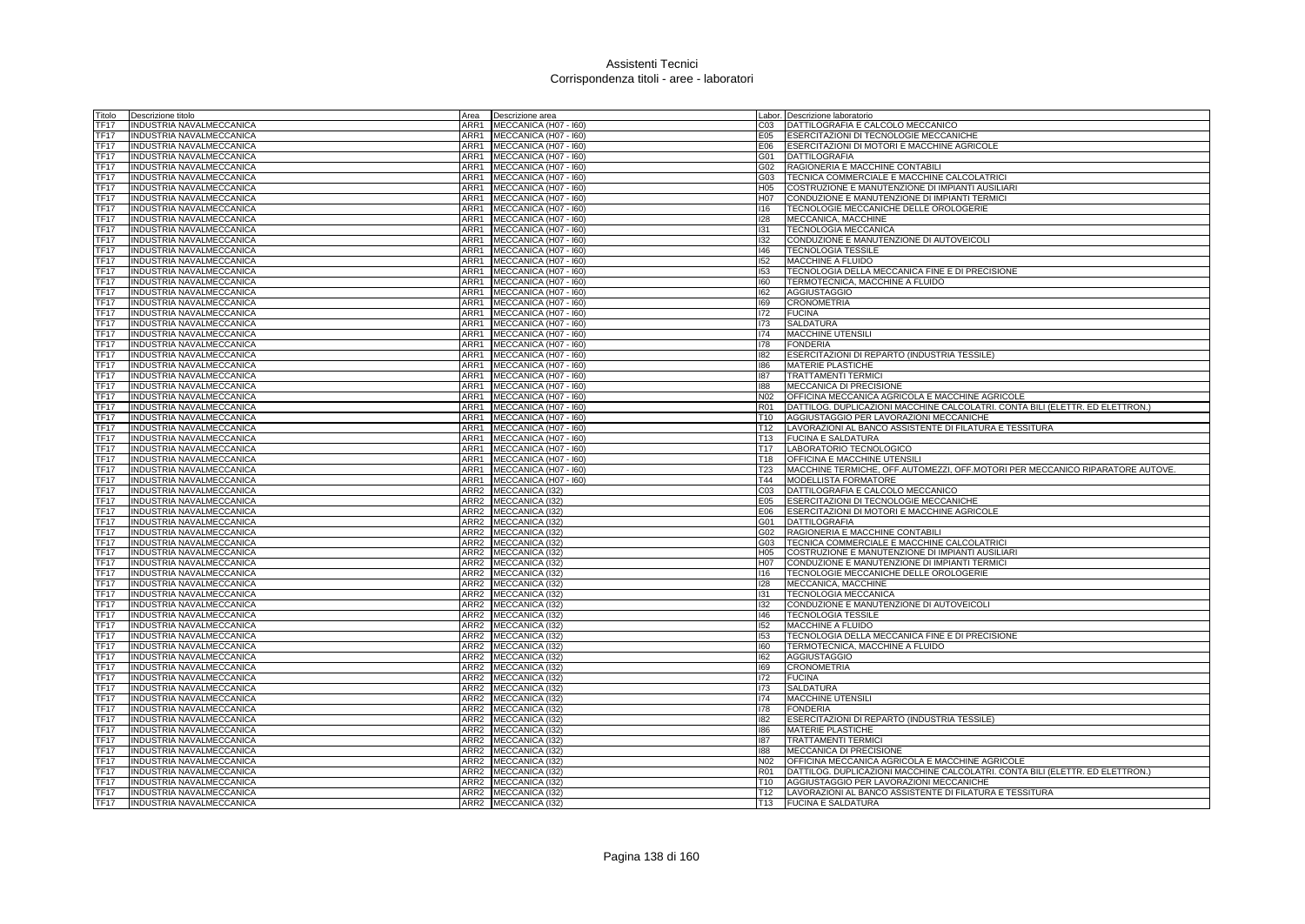| Titolo              | Descrizione titolo                                   | Area             | Descrizione area                                             |                                    | Labor. Descrizione laboratorio                                                |
|---------------------|------------------------------------------------------|------------------|--------------------------------------------------------------|------------------------------------|-------------------------------------------------------------------------------|
| <b>TF17</b>         | INDUSTRIA NAVALMECCANICA                             | ARR <sub>2</sub> | MECCANICA (I32)                                              | T <sub>17</sub>                    | LABORATORIO TECNOLOGICO                                                       |
| <b>TF17</b>         | INDUSTRIA NAVALMECCANICA                             |                  | ARR2 MECCANICA (I32)                                         | T <sub>18</sub>                    | OFFICINA E MACCHINE UTENSILI                                                  |
| <b>TF17</b>         | INDUSTRIA NAVALMECCANICA                             |                  | ARR2 MECCANICA (I32)                                         | T23                                | MACCHINE TERMICHE, OFF.AUTOMEZZI, OFF.MOTORI PER MECCANICO RIPARATORE AUTOVE. |
| TF17                | INDUSTRIA NAVALMECCANICA                             |                  | ARR2 MECCANICA (I32)                                         |                                    | T44 MODELLISTA FORMATORE                                                      |
| <b>TF17</b>         | INDUSTRIA NAVALMECCANICA                             |                  | ARR3 MECCANICA (ALTRI LABORATORI)                            | CO <sub>3</sub>                    | DATTILOGRAFIA E CALCOLO MECCANICO                                             |
| TF17                | NDUSTRIA NAVALMECCANICA                              |                  | ARR3 MECCANICA (ALTRI LABORATORI)                            | E05                                | ESERCITAZIONI DI TECNOLOGIE MECCANICHE                                        |
| <b>TF17</b>         | INDUSTRIA NAVALMECCANICA                             |                  | ARR3 MECCANICA (ALTRI LABORATORI)                            | E06                                | ESERCITAZIONI DI MOTORI E MACCHINE AGRICOLE                                   |
| TF17                | INDUSTRIA NAVALMECCANICA                             |                  | ARR3 MECCANICA (ALTRI LABORATORI)                            | G01                                | <b>DATTILOGRAFIA</b>                                                          |
| <b>TF17</b>         | INDUSTRIA NAVALMECCANICA                             | ARR3             | MECCANICA (ALTRI LABORATORI)                                 | G02                                | RAGIONERIA E MACCHINE CONTABILI                                               |
| <b>TF17</b>         | NDUSTRIA NAVALMECCANICA                              | ARR3             | MECCANICA (ALTRI LABORATORI)                                 | G03                                | TECNICA COMMERCIALE E MACCHINE CALCOLATRICI                                   |
| TF17                | INDUSTRIA NAVALMECCANICA                             |                  | ARR3 MECCANICA (ALTRI LABORATORI)                            | H05                                | COSTRUZIONE E MANUTENZIONE DI IMPIANTI AUSILIARI                              |
| <b>TF17</b>         | INDUSTRIA NAVALMECCANICA                             |                  | ARR3 MECCANICA (ALTRI LABORATORI)                            | H07                                | CONDUZIONE E MANUTENZIONE DI IMPIANTI TERMICI                                 |
| TF17                | INDUSTRIA NAVALMECCANICA                             |                  | ARR3 MECCANICA (ALTRI LABORATORI)                            | 116                                | TECNOLOGIE MECCANICHE DELLE OROLOGERIE                                        |
| <b>TF17</b>         | INDUSTRIA NAVALMECCANICA                             |                  | ARR3 MECCANICA (ALTRI LABORATORI)                            | 128                                | MECCANICA, MACCHINE                                                           |
| TF17                | INDUSTRIA NAVALMECCANICA                             |                  | ARR3 MECCANICA (ALTRI LABORATORI)                            | 131                                | TECNOLOGIA MECCANICA                                                          |
| <b>TF17</b>         | INDUSTRIA NAVALMECCANICA                             |                  | ARR3 MECCANICA (ALTRI LABORATORI)                            | 132                                | CONDUZIONE E MANUTENZIONE DI AUTOVEICOLI                                      |
| TF17                | INDUSTRIA NAVALMECCANICA                             |                  | ARR3 MECCANICA (ALTRI LABORATORI)                            | 146                                | <b>TECNOLOGIA TESSILE</b>                                                     |
| <b>TF17</b>         | INDUSTRIA NAVALMECCANICA                             | ARR3             | MECCANICA (ALTRI LABORATORI)                                 | 152                                | MACCHINE A FLUIDO                                                             |
| <b>TF17</b>         | INDUSTRIA NAVALMECCANICA                             |                  | ARR3 MECCANICA (ALTRI LABORATORI)                            | 153                                | TECNOLOGIA DELLA MECCANICA FINE E DI PRECISIONE                               |
| <b>TF17</b>         | INDUSTRIA NAVALMECCANICA                             |                  | ARR3 MECCANICA (ALTRI LABORATORI)                            | 160                                | TERMOTECNICA, MACCHINE A FLUIDO                                               |
| <b>TF17</b>         | INDUSTRIA NAVALMECCANICA                             |                  | ARR3 MECCANICA (ALTRI LABORATORI)                            | 162                                | <b>AGGIUSTAGGIO</b>                                                           |
| TF17                |                                                      |                  |                                                              |                                    |                                                                               |
|                     | INDUSTRIA NAVALMECCANICA                             | ARR3             | MECCANICA (ALTRI LABORATORI)                                 | 169                                | <b>CRONOMETRIA</b>                                                            |
| <b>TF17</b>         | INDUSTRIA NAVALMECCANICA                             | ARR3             | MECCANICA (ALTRI LABORATORI)                                 | 172                                | <b>FUCINA</b>                                                                 |
| <b>TF17</b>         | INDUSTRIA NAVALMECCANICA                             |                  | ARR3 MECCANICA (ALTRI LABORATORI)                            | 173                                | SALDATURA                                                                     |
| <b>TF17</b>         | INDUSTRIA NAVALMECCANICA                             |                  | ARR3 MECCANICA (ALTRI LABORATORI)                            | 174                                | <b>MACCHINE UTENSILI</b>                                                      |
| TF17                | INDUSTRIA NAVALMECCANICA                             |                  | ARR3 MECCANICA (ALTRI LABORATORI)                            | 178                                | <b>FONDERIA</b>                                                               |
| <b>TF17</b>         | INDUSTRIA NAVALMECCANICA                             | ARR3             | MECCANICA (ALTRI LABORATORI)                                 | 182                                | ESERCITAZIONI DI REPARTO (INDUSTRIA TESSILE)                                  |
| TF17                | INDUSTRIA NAVALMECCANICA                             |                  | ARR3 MECCANICA (ALTRI LABORATORI)                            | 186                                | <b>MATERIE PLASTICHE</b>                                                      |
| <b>TF17</b>         | INDUSTRIA NAVALMECCANICA                             |                  | ARR3 MECCANICA (ALTRI LABORATORI)                            | 187                                | <b>TRATTAMENTI TERMICI</b>                                                    |
| TF17                | INDUSTRIA NAVALMECCANICA                             |                  | ARR3 MECCANICA (ALTRI LABORATORI)                            | 188                                | MECCANICA DI PRECISIONE                                                       |
| <b>TF17</b>         | INDUSTRIA NAVALMECCANICA                             | ARR3             | MECCANICA (ALTRI LABORATORI)                                 | N <sub>02</sub><br>R <sub>01</sub> | OFFICINA MECCANICA AGRICOLA E MACCHINE AGRICOLE                               |
| <b>TF17</b><br>TF17 | INDUSTRIA NAVALMECCANICA                             | ARR3             | MECCANICA (ALTRI LABORATORI)                                 |                                    | DATTILOG. DUPLICAZIONI MACCHINE CALCOLATRI. CONTA BILI (ELETTR. ED ELETTRON.) |
| <b>TF17</b>         | INDUSTRIA NAVALMECCANICA                             | ARR3             | MECCANICA (ALTRI LABORATORI)                                 | T10<br>T12                         | AGGIUSTAGGIO PER LAVORAZIONI MECCANICHE                                       |
| TF17                | INDUSTRIA NAVALMECCANICA                             | ARR3             | ARR3 MECCANICA (ALTRI LABORATORI)                            |                                    | LAVORAZIONI AL BANCO ASSISTENTE DI FILATURA E TESSITURA                       |
| <b>TF17</b>         | INDUSTRIA NAVALMECCANICA<br>INDUSTRIA NAVALMECCANICA | ARR3             | MECCANICA (ALTRI LABORATORI)<br>MECCANICA (ALTRI LABORATORI) | T13<br><b>T17</b>                  | <b>FUCINA E SALDATURA</b><br>LABORATORIO TECNOLOGICO                          |
| TF17                | INDUSTRIA NAVALMECCANICA                             |                  | ARR3 MECCANICA (ALTRI LABORATORI)                            | T18                                | OFFICINA E MACCHINE UTENSILI                                                  |
| <b>TF17</b>         | INDUSTRIA NAVALMECCANICA                             |                  | ARR3 MECCANICA (ALTRI LABORATORI)                            | T23                                | MACCHINE TERMICHE, OFF.AUTOMEZZI, OFF.MOTORI PER MECCANICO RIPARATORE AUTOVE. |
| TF17                | INDUSTRIA NAVALMECCANICA                             |                  | ARR3 MECCANICA (ALTRI LABORATORI)                            | T44                                | MODELLISTA FORMATORE                                                          |
| <b>TF17</b>         | INDUSTRIA NAVALMECCANICA                             | AR03             | COSTRUZIONI NAVALI E TECNOLOGIE METALMECCANICHE              | 138                                | TECNOLOGIE NAVALMECCANICHE                                                    |
| TF17                | INDUSTRIA NAVALMECCANICA                             | AR03             | COSTRUZIONI NAVALI E TECNOLOGIE METALMECCANICHE              | 180                                | CARPENTERIA NAVALE                                                            |
| <b>TF17</b>         | INDUSTRIA NAVALMECCANICA                             | AR03             | COSTRUZIONI NAVALI E TECNOLOGIE METALMECCANICHE              | T22                                | MACCHINE, OFFICINA MECCANICA, MACCHINE MARINE PER MECCANICO NAVALE            |
| <b>TF17</b>         | INDUSTRIA NAVALMECCANICA                             | AR03             | COSTRUZIONI NAVALI E TECNOLOGIE METALMECCANICHE              | T63                                | <b>COSTRUZIONI NAVALI</b>                                                     |
| TF17                | INDUSTRIA NAVALMECCANICA                             | AR03             | COSTRUZIONI NAVALI E TECNOLOGIE METALMECCANICHE              | T64                                | NAVIGAZIONE, METEOROLOGIA ED OCEANOGRAFIA                                     |
| <b>TF17</b>         | INDUSTRIA NAVALMECCANICA                             | AR03             | COSTRUZIONI NAVALI E TECNOLOGIE METALMECCANICHE              | T67                                | IMBARCAZIONI SCUOLE OFFICINE ANNESSE: ARMAMENTO                               |
| TF17                | INDUSTRIA NAVALMECCANICA                             | AR08             | <b>FISICA</b>                                                | A01                                | GABINETTO DI FISICA E CHIMICA                                                 |
| <b>TF17</b>         | INDUSTRIA NAVALMECCANICA                             | AR08             | <b>FISICA</b>                                                | 106                                | <b>COMPLEMENTI DI FISICA</b>                                                  |
| TF17                | INDUSTRIA NAVALMECCANICA                             | AR08             | <b>FISICA</b>                                                | 127                                | <b>FISICA APPLICATA</b>                                                       |
| <b>TF17</b>         | INDUSTRIA NAVALMECCANICA                             | AR08             | <b>FISICA</b>                                                | M03                                | <b>FISICA</b>                                                                 |
| <b>TF17</b>         | INDUSTRIA NAVALMECCANICA                             | AR08             | <b>FISICA</b>                                                | T37                                | FISICA PER TECNICO DELLE INDUSTRIE CHIMICHE                                   |
| <b>TF17</b>         | INDUSTRIA NAVALMECCANICA                             | AR08             | <b>FISICA</b>                                                | T38                                | FISICA PER TECNICO DELLE INDUSTRIE ELETTRICHE ED ELETTRONICHE                 |
| TF17                | INDUSTRIA NAVALMECCANICA                             | AR08             | <b>FISICA</b>                                                | T39                                | FISICA PER TECNICO DELLE INDUSTRIE MECCANICHE                                 |
| <b>TF17</b>         | INDUSTRIA NAVALMECCANICA                             | AR08             | <b>FISICA</b>                                                | <b>X01</b>                         | <b>GABINETTO SCIENTIFICO</b>                                                  |
| TF <sub>18</sub>    | <b>INDUSTRIA OTTICA</b>                              | AR27             | <b>OTTICA</b>                                                | 139                                | STRUMENTI OTTICI, TECNOLOGIA DEL VETRO                                        |
| TF <sub>18</sub>    | <b>INDUSTRIA OTTICA</b>                              | AR27             | <b>OTTICA</b>                                                | 181                                | <b>INDUSTRIA OTTICA</b>                                                       |
| TF18                | <b>INDUSTRIA OTTICA</b>                              | AR27             | <b>OTTICA</b>                                                | <b>T54</b>                         | <b>OTTICA</b>                                                                 |
| TF19                | <b>INDUSTRIA TESSILE</b>                             | ARR1             | MECCANICA (H07 - I60)                                        | C <sub>03</sub>                    | DATTILOGRAFIA E CALCOLO MECCANICO                                             |
| <b>TF19</b>         | <b>INDUSTRIA TESSILE</b>                             | ARR1             | MECCANICA (H07 - I60)                                        | E05                                | <b>ESERCITAZIONI DI TECNOLOGIE MECCANICHE</b>                                 |
| TF19                | <b>INDUSTRIA TESSILE</b>                             | ARR1             | MECCANICA (H07 - I60)                                        | E06                                | ESERCITAZIONI DI MOTORI E MACCHINE AGRICOLE                                   |
| TF19                | <b>INDUSTRIA TESSILE</b>                             | ARR1             | MECCANICA (H07 - I60)                                        | G01                                | <b>DATTILOGRAFIA</b>                                                          |
| TF19                | <b>INDUSTRIA TESSILE</b>                             | ARR1             | MECCANICA (H07 - I60)                                        | G02                                | RAGIONERIA E MACCHINE CONTABILI                                               |
| <b>TF19</b>         | <b>INDUSTRIA TESSILE</b>                             | ARR1             | MECCANICA (H07 - I60)                                        | G03                                | TECNICA COMMERCIALE E MACCHINE CALCOLATRICI                                   |
| TF19                | <b>INDUSTRIA TESSILE</b>                             | ARR1             | MECCANICA (H07 - I60)                                        | H05                                | COSTRUZIONE E MANUTENZIONE DI IMPIANTI AUSILIARI                              |
| TF19                | <b>INDUSTRIA TESSILE</b>                             |                  | ARR1 MECCANICA (H07 - 160)                                   | H <sub>0</sub> 7                   | CONDUZIONE E MANUTENZIONE DI IMPIANTI TERMICI                                 |
| TF <sub>19</sub>    | <b>INDUSTRIA TESSILE</b>                             |                  | ARR1 MECCANICA (H07 - 160)                                   | 116                                | TECNOLOGIE MECCANICHE DELLE OROLOGERIE                                        |
| TF <sub>19</sub>    | <b>INDUSTRIA TESSILE</b>                             |                  | ARR1 MECCANICA (H07 - 160)                                   | 128                                | MECCANICA, MACCHINE                                                           |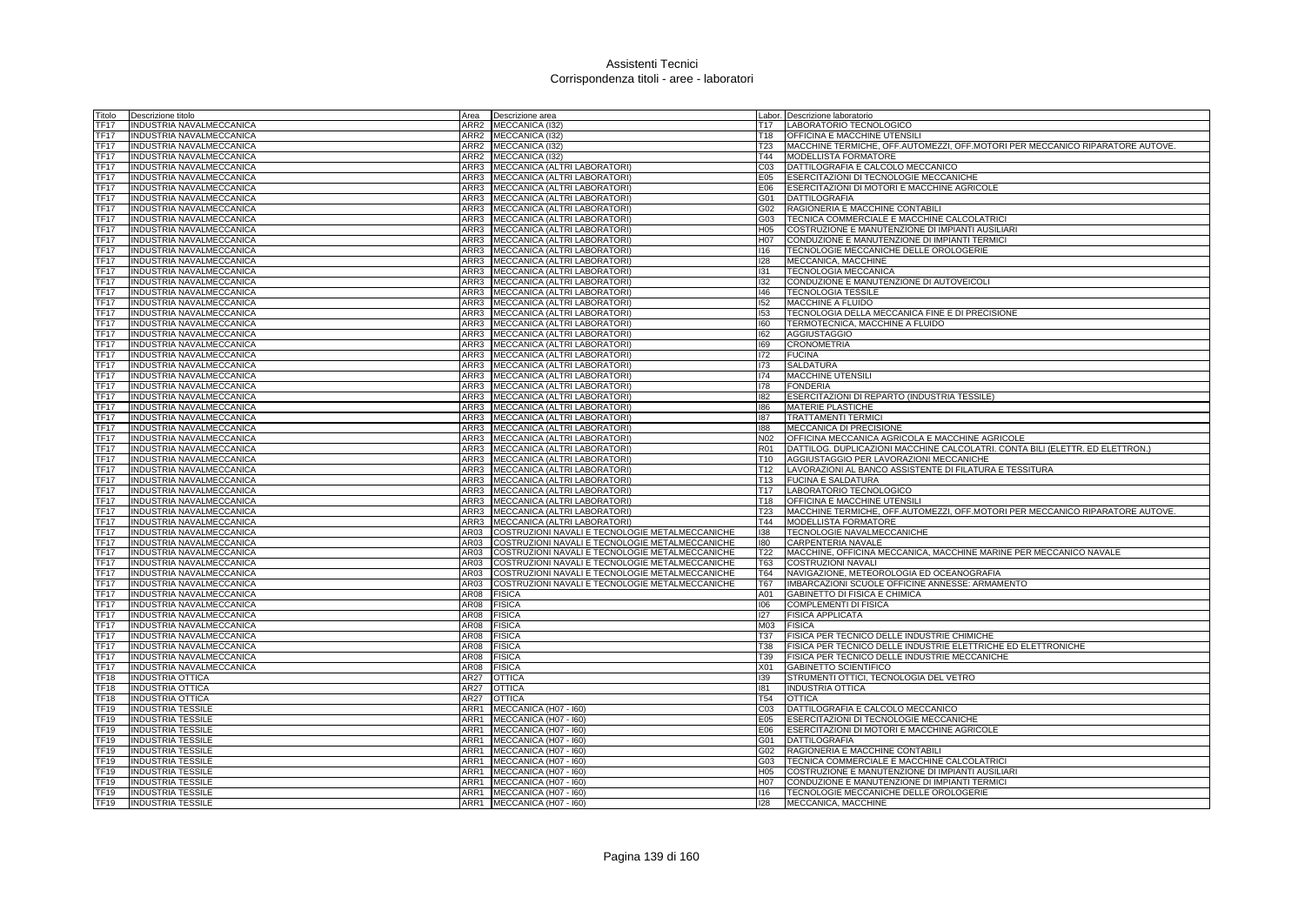| Titolo           | Descrizione titolo                                   | Area             | Descrizione area                  |                 | Labor. Descrizione laboratorio                                                |
|------------------|------------------------------------------------------|------------------|-----------------------------------|-----------------|-------------------------------------------------------------------------------|
| <b>TF19</b>      | INDUSTRIA TESSILE                                    | ARR1             | MECCANICA (H07 - I60)             | 131             | <b>TECNOLOGIA MECCANICA</b>                                                   |
| TF19             | <b>INDUSTRIA TESSILE</b>                             | ARR1             | MECCANICA (H07 - I60)             | 132             | CONDUZIONE E MANUTENZIONE DI AUTOVEICOLI                                      |
| TF19             | <b>INDUSTRIA TESSILE</b>                             | ARR1             | MECCANICA (H07 - I60)             | $ 46\rangle$    | <b>TECNOLOGIA TESSILE</b>                                                     |
| TF19             | <b>INDUSTRIA TESSILE</b>                             |                  | ARR1 MECCANICA (H07 - 160)        | 152             | MACCHINE A FLUIDO                                                             |
| TF19             | <b>INDUSTRIA TESSILE</b>                             | ARR1             | MECCANICA (H07 - I60)             | 153             | TECNOLOGIA DELLA MECCANICA FINE E DI PRECISIONE                               |
| TF19             | <b>INDUSTRIA TESSILE</b>                             | ARR1             | MECCANICA (H07 - I60)             | 160             | TERMOTECNICA, MACCHINE A FLUIDO                                               |
| TF19             | <b>INDUSTRIA TESSILE</b>                             | ARR1             | MECCANICA (H07 - I60)             | 162             | AGGIUSTAGGIO                                                                  |
| TF19             | <b>INDUSTRIA TESSILE</b>                             | ARR1             | MECCANICA (H07 - I60)             | 169             | <b>CRONOMETRIA</b>                                                            |
| TF19             | <b>INDUSTRIA TESSILE</b>                             | ARR1             | MECCANICA (H07 - 160)             | 172             | <b>FUCINA</b>                                                                 |
| TF19             | <b>INDUSTRIA TESSILE</b>                             | ARR1             | MECCANICA (H07 - I60)             | 173             | <b>SALDATURA</b>                                                              |
| TF19             | <b>INDUSTRIA TESSILE</b>                             | ARR1             | MECCANICA (H07 - 160)             | 174             | <b>MACCHINE UTENSILI</b>                                                      |
| <b>TF19</b>      | <b>INDUSTRIA TESSILE</b>                             |                  | ARR1 MECCANICA (H07 - 160)        | 178             | <b>FONDERIA</b>                                                               |
| TF <sub>19</sub> | <b>INDUSTRIA TESSILE</b>                             | ARR1             | MECCANICA (H07 - I60)             | 182             | ESERCITAZIONI DI REPARTO (INDUSTRIA TESSILE)                                  |
| <b>TF19</b>      | <b>INDUSTRIA TESSILE</b>                             | ARR1             | MECCANICA (H07 - I60)             | 186             | <b>MATERIE PLASTICHE</b>                                                      |
| <b>TF19</b>      | <b>INDUSTRIA TESSILE</b>                             | ARR1             | MECCANICA (H07 - I60)             | 187             | <b>TRATTAMENTI TERMICI</b>                                                    |
| <b>TF19</b>      | <b>INDUSTRIA TESSILE</b>                             | ARR1             | MECCANICA (H07 - I60)             | 188             | MECCANICA DI PRECISIONE                                                       |
| TF19             | <b>INDUSTRIA TESSILE</b>                             | ARR1             | MECCANICA (H07 - I60)             |                 | N02 OFFICINA MECCANICA AGRICOLA E MACCHINE AGRICOLE                           |
| <b>TF19</b>      | <b>INDUSTRIA TESSILE</b>                             | ARR1             | MECCANICA (H07 - I60)             | <b>R01</b>      | DATTILOG. DUPLICAZIONI MACCHINE CALCOLATRI. CONTA BILI (ELETTR. ED ELETTRON.) |
| TF19             | <b>INDUSTRIA TESSILE</b>                             | ARR1             | MECCANICA (H07 - I60)             | T10             | AGGIUSTAGGIO PER LAVORAZIONI MECCANICHE                                       |
| TF19             | <b>INDUSTRIA TESSILE</b>                             |                  | ARR1 MECCANICA (H07 - 160)        | T <sub>12</sub> | LAVORAZIONI AL BANCO ASSISTENTE DI FILATURA E TESSITURA                       |
| TF <sub>19</sub> | <b>INDUSTRIA TESSILE</b>                             | ARR1             | MECCANICA (H07 - 160)             | T13             | <b>FUCINA E SALDATURA</b>                                                     |
| TF <sub>19</sub> | <b>INDUSTRIA TESSILE</b>                             | ARR1             | MECCANICA (H07 - I60)             | T <sub>17</sub> | LABORATORIO TECNOLOGICO                                                       |
| <b>TF19</b>      | <b>INDUSTRIA TESSILE</b>                             | ARR1             | MECCANICA (H07 - I60)             | T <sub>18</sub> | OFFICINA E MACCHINE UTENSILI                                                  |
| <b>TF19</b>      | INDUSTRIA TESSILE                                    | ARR1             | MECCANICA (H07 - I60)             | T23             | MACCHINE TERMICHE, OFF.AUTOMEZZI, OFF.MOTORI PER MECCANICO RIPARATORE AUTOVE. |
| TF19             | <b>INDUSTRIA TESSILE</b>                             | ARR1             | MECCANICA (H07 - I60)             | T44             | MODELLISTA FORMATORE                                                          |
| TF <sub>19</sub> | <b>INDUSTRIA TESSILE</b>                             | ARR <sub>2</sub> | MECCANICA (132)                   | CO <sub>3</sub> | DATTILOGRAFIA E CALCOLO MECCANICO                                             |
| <b>TF19</b>      | <b>INDUSTRIA TESSILE</b>                             | ARR <sub>2</sub> | MECCANICA (I32)                   | E05             | ESERCITAZIONI DI TECNOLOGIE MECCANICHE                                        |
| TF <sub>19</sub> | <b>INDUSTRIA TESSILE</b>                             |                  | ARR2 MECCANICA (I32)              | E06             | ESERCITAZIONI DI MOTORI E MACCHINE AGRICOLE                                   |
| TF19             | <b>INDUSTRIA TESSILE</b>                             |                  | ARR2 MECCANICA (I32)              | G01             | <b>DATTILOGRAFIA</b>                                                          |
| TF <sub>19</sub> | <b>INDUSTRIA TESSILE</b>                             | ARR2             | MECCANICA (I32)                   | G02             | RAGIONERIA E MACCHINE CONTABILI                                               |
| <b>TF19</b>      | <b>INDUSTRIA TESSILE</b>                             |                  | ARR2 MECCANICA (I32)              | G03             | TECNICA COMMERCIALE E MACCHINE CALCOLATRICI                                   |
| TF <sub>19</sub> | <b>INDUSTRIA TESSILE</b>                             |                  | ARR2 MECCANICA (I32)              | H <sub>05</sub> | COSTRUZIONE E MANUTENZIONE DI IMPIANTI AUSILIARI                              |
| TF19             | <b>INDUSTRIA TESSILE</b>                             |                  | ARR2 MECCANICA (I32)              | H07             | CONDUZIONE E MANUTENZIONE DI IMPIANTI TERMICI                                 |
| TF19             | <b>INDUSTRIA TESSILE</b>                             |                  | ARR2 MECCANICA (I32)              | 116             | TECNOLOGIE MECCANICHE DELLE OROLOGERIE                                        |
| <b>TF19</b>      | <b>INDUSTRIA TESSILE</b>                             |                  | ARR2 MECCANICA (132)              | 128             | MECCANICA, MACCHINE                                                           |
| TF19             | <b>INDUSTRIA TESSILE</b>                             |                  | ARR2 MECCANICA (I32)              | 131             | <b>TECNOLOGIA MECCANICA</b>                                                   |
| TF19             | <b>INDUSTRIA TESSILE</b>                             |                  | ARR2 MECCANICA (I32)              | 132             | CONDUZIONE E MANUTENZIONE DI AUTOVEICOLI                                      |
| TF19             | <b>INDUSTRIA TESSILE</b>                             |                  | ARR2 MECCANICA (I32)              | 146             | <b>TECNOLOGIA TESSILE</b>                                                     |
| TF19             |                                                      |                  | ARR2 MECCANICA (132)              | 152             | <b>MACCHINE A FLUIDO</b>                                                      |
| <b>TF19</b>      | <b>INDUSTRIA TESSILE</b><br><b>INDUSTRIA TESSILE</b> |                  | ARR2 MECCANICA (I32)              | 153             | TECNOLOGIA DELLA MECCANICA FINE E DI PRECISIONE                               |
| TF19             |                                                      |                  |                                   | 160             |                                                                               |
|                  | <b>INDUSTRIA TESSILE</b>                             |                  | ARR2 MECCANICA (I32)              |                 | TERMOTECNICA, MACCHINE A FLUIDO                                               |
| TF19<br>TF19     | <b>INDUSTRIA TESSILE</b>                             |                  | ARR2 MECCANICA (I32)              | 162             | <b>AGGIUSTAGGIO</b>                                                           |
|                  | <b>INDUSTRIA TESSILE</b>                             | ARR <sub>2</sub> | ARR2 MECCANICA (132)              | 169<br>172      | <b>CRONOMETRIA</b><br><b>FUCINA</b>                                           |
| <b>TF19</b>      | <b>INDUSTRIA TESSILE</b>                             |                  | MECCANICA (I32)                   |                 |                                                                               |
| <b>TF19</b>      | <b>INDUSTRIA TESSILE</b>                             |                  | ARR2 MECCANICA (I32)              | 173             | <b>SALDATURA</b>                                                              |
| <b>TF19</b>      | <b>INDUSTRIA TESSILE</b>                             |                  | ARR2 MECCANICA (I32)              | 174             | <b>MACCHINE UTENSILI</b>                                                      |
| TF <sub>19</sub> | <b>INDUSTRIA TESSILE</b>                             |                  | ARR2 MECCANICA (I32)              | 178             | <b>FONDERIA</b>                                                               |
| <b>TF19</b>      | <b>INDUSTRIA TESSILE</b>                             | ARR <sub>2</sub> | MECCANICA (I32)                   | 182             | ESERCITAZIONI DI REPARTO (INDUSTRIA TESSILE)                                  |
| <b>TF19</b>      | <b>INDUSTRIA TESSILE</b>                             |                  | ARR2 MECCANICA (I32)              | 186             | <b>MATERIE PLASTICHE</b>                                                      |
| <b>TF19</b>      | <b>INDUSTRIA TESSILE</b>                             |                  | ARR2 MECCANICA (I32)              | 187             | <b>TRATTAMENTI TERMICI</b>                                                    |
| TF19             | <b>INDUSTRIA TESSILE</b>                             |                  | ARR2 MECCANICA (I32)              | 188             | MECCANICA DI PRECISIONE                                                       |
| <b>TF19</b>      | <b>INDUSTRIA TESSILE</b>                             | ARR <sub>2</sub> | MECCANICA (I32)                   | N <sub>02</sub> | OFFICINA MECCANICA AGRICOLA E MACCHINE AGRICOLE                               |
| <b>TF19</b>      | <b>INDUSTRIA TESSILE</b>                             |                  | ARR2 MECCANICA (I32)              | <b>R01</b>      | DATTILOG. DUPLICAZIONI MACCHINE CALCOLATRI. CONTA BILI (ELETTR. ED ELETTRON.) |
| TF19             | <b>INDUSTRIA TESSILE</b>                             |                  | ARR2 MECCANICA (I32)              | T10             | AGGIUSTAGGIO PER LAVORAZIONI MECCANICHE                                       |
| TF19             | <b>INDUSTRIA TESSILE</b>                             |                  | ARR2 MECCANICA (I32)              | T <sub>12</sub> | LAVORAZIONI AL BANCO ASSISTENTE DI FILATURA E TESSITURA                       |
| TF19             | <b>INDUSTRIA TESSILE</b>                             | ARR <sub>2</sub> | MECCANICA (132)                   | T <sub>13</sub> | <b>FUCINA E SALDATURA</b>                                                     |
| <b>TF19</b>      | <b>INDUSTRIA TESSILE</b>                             | ARR2             | MECCANICA (I32)                   | T <sub>17</sub> | LABORATORIO TECNOLOGICO                                                       |
| <b>TF19</b>      | INDUSTRIA TESSILE                                    |                  | ARR2 MECCANICA (I32)              | T18             | OFFICINA E MACCHINE UTENSILI                                                  |
| TF19             | <b>INDUSTRIA TESSILE</b>                             | ARR <sub>2</sub> | MECCANICA (I32)                   | T <sub>23</sub> | MACCHINE TERMICHE, OFF.AUTOMEZZI, OFF.MOTORI PER MECCANICO RIPARATORE AUTOVE. |
| TF19             | <b>INDUSTRIA TESSILE</b>                             | ARR2             | MECCANICA (132)                   | T44             | MODELLISTA FORMATORE                                                          |
| <b>TF19</b>      | <b>INDUSTRIA TESSILE</b>                             | ARR3             | MECCANICA (ALTRI LABORATORI)      | CO <sub>3</sub> | DATTILOGRAFIA E CALCOLO MECCANICO                                             |
| TF19             | <b>INDUSTRIA TESSILE</b>                             |                  | ARR3 MECCANICA (ALTRI LABORATORI) | E05             | ESERCITAZIONI DI TECNOLOGIE MECCANICHE                                        |
| TF19             | <b>INDUSTRIA TESSILE</b>                             |                  | ARR3 MECCANICA (ALTRI LABORATORI) | E06             | ESERCITAZIONI DI MOTORI E MACCHINE AGRICOLE                                   |
| TF <sub>19</sub> | <b>INDUSTRIA TESSILE</b>                             |                  | ARR3 MECCANICA (ALTRI LABORATORI) | G01             | <b>DATTILOGRAFIA</b>                                                          |
| TF <sub>19</sub> | <b>INDUSTRIA TESSILE</b>                             |                  | ARR3 MECCANICA (ALTRI LABORATORI) | G02             | RAGIONERIA E MACCHINE CONTABILI                                               |
| <b>TF19</b>      | <b>INDUSTRIA TESSILE</b>                             |                  | ARR3 MECCANICA (ALTRI LABORATORI) | G03             | TECNICA COMMERCIALE E MACCHINE CALCOLATRICI                                   |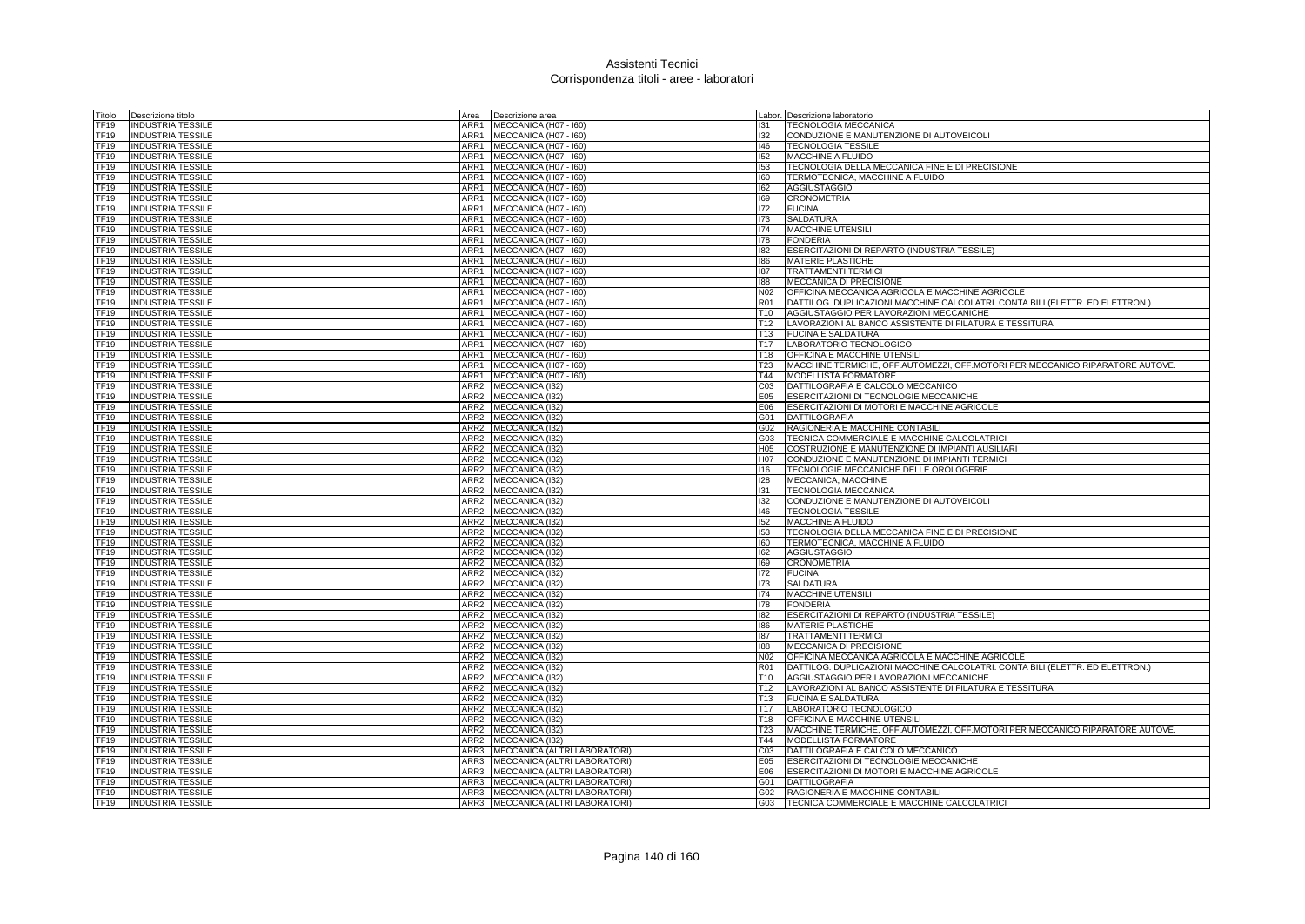| Titolo              | Descrizione titolo                            | Area         | Descrizione area                                                                                         |                        | Labor. Descrizione laboratorio                                                                   |
|---------------------|-----------------------------------------------|--------------|----------------------------------------------------------------------------------------------------------|------------------------|--------------------------------------------------------------------------------------------------|
| <b>TF19</b>         | INDUSTRIA TESSILE                             | ARR3         | MECCANICA (ALTRI LABORATORI)                                                                             | H05                    | COSTRUZIONE E MANUTENZIONE DI IMPIANTI AUSILIARI                                                 |
| <b>TF19</b>         | <b>INDUSTRIA TESSILE</b>                      |              | ARR3 MECCANICA (ALTRI LABORATORI)                                                                        | H07                    | CONDUZIONE E MANUTENZIONE DI IMPIANTI TERMICI                                                    |
| TF19                | <b>INDUSTRIA TESSILE</b>                      |              | ARR3 MECCANICA (ALTRI LABORATORI)                                                                        | 116                    | TECNOLOGIE MECCANICHE DELLE OROLOGERIE                                                           |
| TF19                | INDUSTRIA TESSILE                             |              | ARR3 MECCANICA (ALTRI LABORATORI)                                                                        | 128                    | MECCANICA, MACCHINE                                                                              |
| <b>TF19</b>         | <b>INDUSTRIA TESSILE</b>                      | ARR3         | MECCANICA (ALTRI LABORATORI)                                                                             | 131                    | <b>TECNOLOGIA MECCANICA</b>                                                                      |
| <b>TF19</b>         | <b>INDUSTRIA TESSILE</b>                      |              | ARR3 MECCANICA (ALTRI LABORATORI)                                                                        | 132                    | CONDUZIONE E MANUTENZIONE DI AUTOVEICOLI                                                         |
| <b>TF19</b>         | <b>INDUSTRIA TESSILE</b>                      |              | ARR3 MECCANICA (ALTRI LABORATORI)                                                                        | $ 46\rangle$           | <b>TECNOLOGIA TESSILE</b>                                                                        |
| TF19                | INDUSTRIA TESSILE                             | ARR3         | MECCANICA (ALTRI LABORATORI)                                                                             | 152                    | <b>MACCHINE A FLUIDO</b>                                                                         |
| <b>TF19</b>         | <b>INDUSTRIA TESSILE</b>                      | ARR3         | MECCANICA (ALTRI LABORATORI)                                                                             | 153                    | TECNOLOGIA DELLA MECCANICA FINE E DI PRECISIONE                                                  |
| TF <sub>19</sub>    | <b>INDUSTRIA TESSILE</b>                      |              | ARR3 MECCANICA (ALTRI LABORATORI)                                                                        | 160                    | TERMOTECNICA, MACCHINE A FLUIDO                                                                  |
| TF19                | <b>INDUSTRIA TESSILE</b>                      |              | ARR3 MECCANICA (ALTRI LABORATORI)                                                                        | 162                    | <b>AGGIUSTAGGIO</b>                                                                              |
| TF19                | <b>INDUSTRIA TESSILE</b>                      |              | ARR3 MECCANICA (ALTRI LABORATORI)                                                                        | 169                    | <b>CRONOMETRIA</b>                                                                               |
| TF19                | INDUSTRIA TESSILE                             | ARR3         | MECCANICA (ALTRI LABORATORI)                                                                             | 172                    | <b>FUCINA</b>                                                                                    |
| <b>TF19</b>         | <b>INDUSTRIA TESSILE</b>                      |              | ARR3 MECCANICA (ALTRI LABORATORI)                                                                        | 173                    | SALDATURA                                                                                        |
| TF19                | <b>INDUSTRIA TESSILE</b>                      |              | ARR3 MECCANICA (ALTRI LABORATORI)                                                                        | 174                    | <b>MACCHINE UTENSILI</b>                                                                         |
| TF19                | <b>INDUSTRIA TESSILE</b>                      | ARR3         | MECCANICA (ALTRI LABORATORI)                                                                             | 178                    | <b>FONDERIA</b>                                                                                  |
| TF19                | INDUSTRIA TESSILE                             | ARR3         | MECCANICA (ALTRI LABORATORI)                                                                             | 182                    | ESERCITAZIONI DI REPARTO (INDUSTRIA TESSILE)                                                     |
| TF19                | <b>INDUSTRIA TESSILE</b>                      | ARR3         | MECCANICA (ALTRI LABORATORI)                                                                             | 186                    | MATERIE PLASTICHE                                                                                |
| TF19                | <b>INDUSTRIA TESSILE</b>                      |              | ARR3 MECCANICA (ALTRI LABORATORI)                                                                        | 187                    | <b>TRATTAMENTI TERMICI</b>                                                                       |
| TF19                | <b>INDUSTRIA TESSILE</b>                      | ARR3         | MECCANICA (ALTRI LABORATORI)                                                                             | 188                    | <b>MECCANICA DI PRECISIONE</b>                                                                   |
| TF19                | <b>INDUSTRIA TESSILE</b>                      |              | ARR3 MECCANICA (ALTRI LABORATORI)                                                                        | N02                    | OFFICINA MECCANICA AGRICOLA E MACCHINE AGRICOLE                                                  |
| <b>TF19</b>         | <b>INDUSTRIA TESSILE</b>                      | ARR3         | MECCANICA (ALTRI LABORATORI)                                                                             | <b>R01</b>             | DATTILOG. DUPLICAZIONI MACCHINE CALCOLATRI. CONTA BILI (ELETTR. ED ELETTRON.)                    |
| TF19                | <b>INDUSTRIA TESSILE</b>                      | ARR3         | MECCANICA (ALTRI LABORATORI)                                                                             | T <sub>10</sub>        | AGGIUSTAGGIO PER LAVORAZIONI MECCANICHE                                                          |
| TF19                | <b>INDUSTRIA TESSILE</b>                      |              | ARR3 MECCANICA (ALTRI LABORATORI)                                                                        | T <sub>12</sub>        | LAVORAZIONI AL BANCO ASSISTENTE DI FILATURA E TESSITURA                                          |
| TF <sub>19</sub>    | <b>INDUSTRIA TESSILE</b>                      |              | ARR3 MECCANICA (ALTRI LABORATORI)                                                                        | T13                    | <b>FUCINA E SALDATURA</b>                                                                        |
| <b>TF19</b>         | <b>INDUSTRIA TESSILE</b>                      | ARR3         | MECCANICA (ALTRI LABORATORI)                                                                             | T <sub>17</sub>        | LABORATORIO TECNOLOGICO                                                                          |
| <b>TF19</b>         | <b>INDUSTRIA TESSILE</b>                      | ARR3         | MECCANICA (ALTRI LABORATORI)                                                                             | T <sub>18</sub>        | OFFICINA E MACCHINE UTENSILI                                                                     |
| TF19                | <b>INDUSTRIA TESSILE</b>                      | ARR3         | MECCANICA (ALTRI LABORATORI)                                                                             | T <sub>23</sub>        | MACCHINE TERMICHE, OFF AUTOMEZZI, OFF MOTORI PER MECCANICO RIPARATORE AUTOVE.                    |
| TF <sub>19</sub>    | <b>INDUSTRIA TESSILE</b>                      | ARR3         | MECCANICA (ALTRI LABORATORI)                                                                             | $\overline{T}44$       | MODELLISTA FORMATORE                                                                             |
| TF <sub>19</sub>    | <b>INDUSTRIA TESSILE</b>                      | AR08         | <b>FISICA</b>                                                                                            | A01                    | <b>GABINETTO DI FISICA E CHIMICA</b>                                                             |
| <b>TF19</b>         | <b>INDUSTRIA TESSILE</b>                      | <b>AR08</b>  | <b>FISICA</b>                                                                                            | 001                    | <b>COMPLEMENTI DI FISICA</b>                                                                     |
| <b>TF19</b>         | <b>INDUSTRIA TESSILE</b>                      | AR08         | <b>FISICA</b>                                                                                            | 127                    | <b>FISICA APPLICATA</b>                                                                          |
| TF19                | <b>INDUSTRIA TESSILE</b>                      | AR08         | <b>FISICA</b>                                                                                            | M <sub>03</sub>        | <b>FISICA</b>                                                                                    |
| TF19                | INDUSTRIA TESSILE                             | AR08         | <b>FISICA</b>                                                                                            | T37                    | FISICA PER TECNICO DELLE INDUSTRIE CHIMICHE                                                      |
| <b>TF19</b>         | <b>INDUSTRIA TESSILE</b>                      | AR08         | <b>FISICA</b>                                                                                            | <b>T38</b>             | FISICA PER TECNICO DELLE INDUSTRIE ELETTRICHE ED ELETTRONICHE                                    |
| <b>TF19</b>         | <b>INDUSTRIA TESSILE</b>                      | AR08         | <b>FISICA</b>                                                                                            | T <sub>39</sub>        | FISICA PER TECNICO DELLE INDUSTRIE MECCANICHE                                                    |
| TF19                |                                               | AR08         | <b>FISICA</b>                                                                                            | X01                    | GABINETTO SCIENTIFICO                                                                            |
| TF19                | <b>INDUSTRIA TESSILE</b>                      | AR18         |                                                                                                          | CO1                    | ECONOMIA DOMESTICA                                                                               |
| <b>TF19</b>         | INDUSTRIA TESSILE<br><b>INDUSTRIA TESSILE</b> | AR18         | ECONOMIA DOMESTICA E SERVIZI AUSILIARI ALBERGHIERI<br>ECONOMIA DOMESTICA E SERVIZI AUSILIARI ALBERGHIERI | CO <sub>2</sub>        | <b>LAVORI FEMMINILI</b>                                                                          |
| <b>TF19</b>         |                                               | AR18         |                                                                                                          | H <sub>04</sub>        | LAVANDERIA E GUARDAROBA                                                                          |
| <b>TF19</b>         | <b>INDUSTRIA TESSILE</b>                      | AR18         | ECONOMIA DOMESTICA E SERVIZI AUSILIARI ALBERGHIERI                                                       | 48                     |                                                                                                  |
| TF19                | <b>INDUSTRIA TESSILE</b>                      |              | ECONOMIA DOMESTICA E SERVIZI AUSILIARI ALBERGHIERI                                                       | 150                    | FILATURA, TECNOLOGIA MAGLIERA<br>ELEMENTI DI TINTORIA                                            |
| TF19                | INDUSTRIA TESSILE                             | AR18<br>AR18 | ECONOMIA DOMESTICA E SERVIZI AUSILIARI ALBERGHIERI                                                       | 167                    |                                                                                                  |
|                     | INDUSTRIA TESSILE                             |              | ECONOMIA DOMESTICA E SERVIZI AUSILIARI ALBERGHIERI                                                       |                        | REPARTO DI LAVORAZIONE (CONFEZIONI INDUSTRIALI)                                                  |
| <b>TF19</b><br>TF19 | <b>INDUSTRIA TESSILE</b>                      | AR18<br>AR18 | ECONOMIA DOMESTICA E SERVIZI AUSILIARI ALBERGHIERI                                                       | 185<br>N <sub>01</sub> | ESERCITAZIONI DI REPARTO (INDUSTRIA MAGLIERIA)<br>ECONOMIA FAMILIARE O ECONOMIA DOMESTICA RURALE |
|                     | <b>INDUSTRIA TESSILE</b>                      |              | ECONOMIA DOMESTICA E SERVIZI AUSILIARI ALBERGHIERI                                                       |                        |                                                                                                  |
| TF19                | <b>INDUSTRIA TESSILE</b>                      | AR18         | ECONOMIA DOMESTICA E SERVIZI AUSILIARI ALBERGHIERI                                                       | <b>S04</b>             | ESERCITAZIONI PER ADDETTA AI SERVIZI AUSILIARI DI ALBERGHI E PENSIONI                            |
| TF19                | INDUSTRIA TESSILE                             | AR22         | <b>MODA E COSTUME</b>                                                                                    | <b>S01</b>             | TECNICA PROF. ESERC. PRATICA MODELLISTA, SARTA, MAGLIERISTA, BIANCHERISTA                        |
| <b>TF19</b>         | <b>INDUSTRIA TESSILE</b>                      | AR22         | MODA E COSTUME                                                                                           | S02                    | ESERCITAZIONI DI TAGLIO E CONFEZIONE PER FIGURINISTA                                             |
| TF19                | <b>INDUSTRIA TESSILE</b>                      | AR22         | <b>MODA E COSTUME</b>                                                                                    | S03                    | ESERCITAZIONI PER COSTUMISTA TEATRALE E CINEMATOGRAFICA                                          |
| TF19                | <b>INDUSTRIA TESSILE</b>                      | AR22         | <b>MODA E COSTUME</b>                                                                                    | S09                    | TECNICA PROFESSIONALE PER COSTUMISTA TEATRALE E CINEMATOGRAFICA                                  |
| TF19                | INDUSTRIA TESSILE                             | AR22         | <b>MODA E COSTUME</b>                                                                                    | Y19                    | <b>MODA E COSTUME</b>                                                                            |
| TF19                | <b>INDUSTRIA TESSILE</b>                      | AR23         | <b>CHIMICA</b>                                                                                           | E03                    | CHIMICA ED INDUSTRIA AGRARIA                                                                     |
| TF19                | <b>INDUSTRIA TESSILE</b>                      | AR23         | <b>CHIMICA</b>                                                                                           | 103                    | MERCEOLOGIA, CHIMICA, OTTICA FOTOGRAFICA                                                         |
| TF19                | <b>INDUSTRIA TESSILE</b>                      | AR23         | <b>CHIMICA</b>                                                                                           | 104                    | MICROSCOPIA, MICROBIOLOGIA CONCIARIA                                                             |
| TF <sub>19</sub>    | <b>INDUSTRIA TESSILE</b>                      | AR23         | <b>CHIMICA</b>                                                                                           | 105                    | TECNOLOGIA CONCIARIA, ANALISI                                                                    |
| <b>TF19</b>         | <b>INDUSTRIA TESSILE</b>                      | AR23         | <b>CHIMICA</b>                                                                                           | 108                    | COMPLEMENTI DI FISICA ED ELETTROCHIMICA                                                          |
| <b>TF19</b>         | <b>INDUSTRIA TESSILE</b>                      | <b>AR23</b>  | <b>CHIMICA</b>                                                                                           | 109                    | ANALISI CHIMICA GENERALE E TECNICA                                                               |
| TF19                | <b>INDUSTRIA TESSILE</b>                      | AR23         | <b>CHIMICA</b>                                                                                           | 112                    | <b>ANALISI CHIMICA</b>                                                                           |
| TF <sub>19</sub>    | <b>INDUSTRIA TESSILE</b>                      | AR23         | <b>CHIMICA</b>                                                                                           | 129                    | <b>MICROSCOPIA</b>                                                                               |
| <b>TF19</b>         | <b>INDUSTRIA TESSILE</b>                      | AR23         | <b>CHIMICA</b>                                                                                           | 141                    | <b>RADIOCHIMICA</b>                                                                              |
| <b>TF19</b>         | <b>INDUSTRIA TESSILE</b>                      | <b>AR23</b>  | <b>CHIMICA</b>                                                                                           | 142                    | CHIMICA TESSILE E TINTORIA                                                                       |
| TF19                | <b>INDUSTRIA TESSILE</b>                      | AR23         | <b>CHIMICA</b>                                                                                           | 145                    | CHIMICA TINTORIA, SOSTANZE COLORANTI                                                             |
| TF19                | <b>INDUSTRIA TESSILE</b>                      | <b>AR23</b>  | <b>CHIMICA</b>                                                                                           | 151                    | TECNOLOGIA CHIMICA GENERALE E DELLE MATERIE PLASTICHE                                            |
| TF19                | <b>INDUSTRIA TESSILE</b>                      | AR23         | <b>CHIMICA</b>                                                                                           | 154                    | CHIMICA ANALITICA                                                                                |
| TF <sub>19</sub>    | <b>INDUSTRIA TESSILE</b>                      | AR23         | <b>CHIMICA</b>                                                                                           | 156                    | CHIMICA ORGANICA E DEGLI ALIMENTI                                                                |
| <b>TF19</b>         | <b>INDUSTRIA TESSILE</b>                      | AR23         | <b>CHIMICA</b>                                                                                           | 158                    | COMPLEMENTI DI BIOLOGIA, MICROBIOLOGIA GENERALE ED APPLICATA                                     |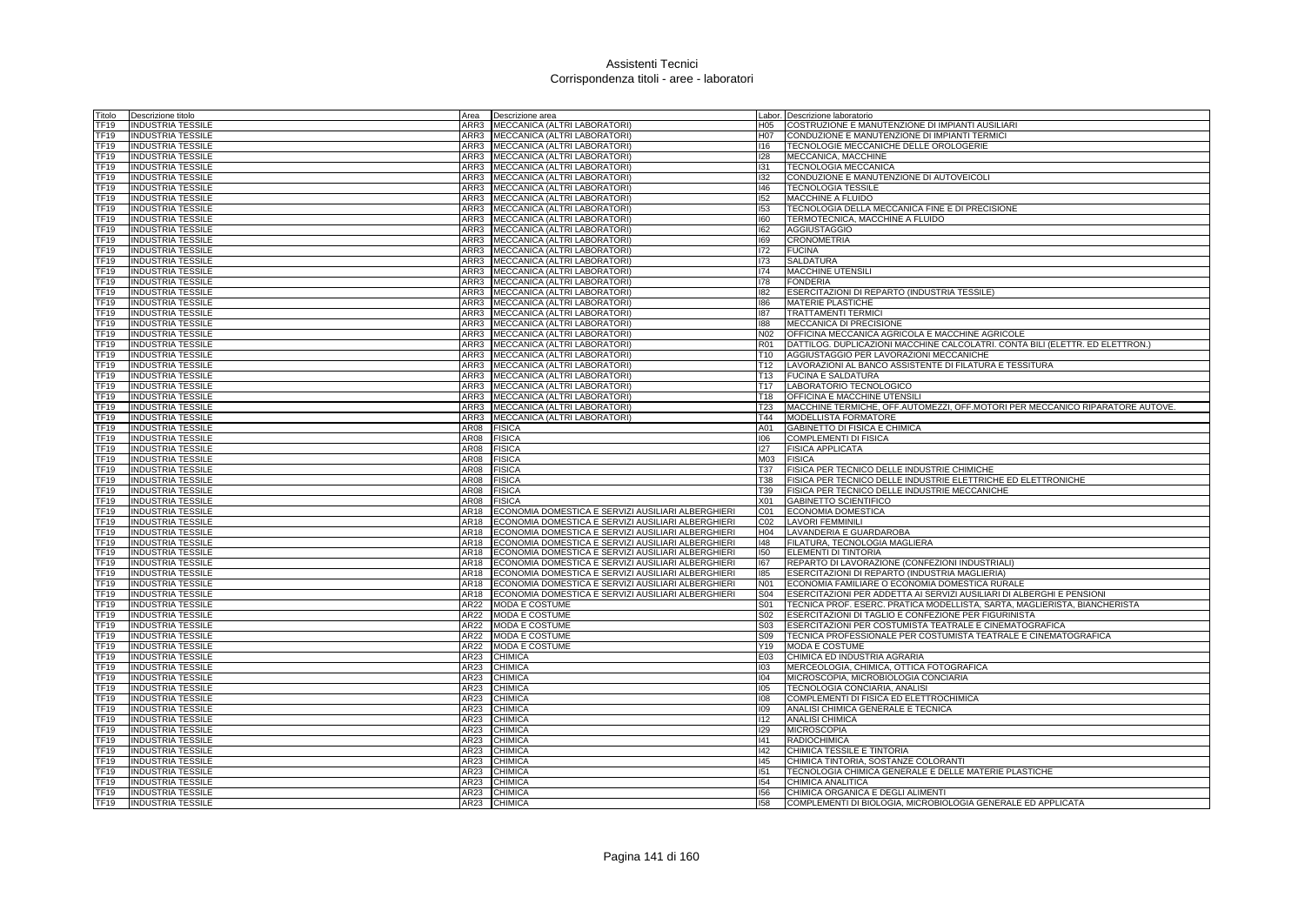| Fitolo           | Descrizione titolo        | Area        | Descrizione area                                   |                 | Labor. Descrizione laboratorio                                             |
|------------------|---------------------------|-------------|----------------------------------------------------|-----------------|----------------------------------------------------------------------------|
| TF19             | <b>INDUSTRIA TESSILE</b>  | AR23        | <b>CHIMICA</b>                                     | 166             | <b>TECNICA CONCIARIA</b>                                                   |
| TF19             | <b>INDUSTRIA TESSILE</b>  | AR23        | <b>CHIMICA</b>                                     | 184             | ESERCITAZIONI DI REPARTO (INDUSTRIA TINTORIA)                              |
| TF19             | <b>INDUSTRIA TESSILE</b>  | AR23        | <b>CHIMICA</b>                                     | 193             | CHIMICA ED ANALISI MERCEOLOGICA                                            |
| TF19             | <b>INDUSTRIA TESSILE</b>  | AR23        | <b>CHIMICA</b>                                     | 194             | LABORATORIO DI ANALISI CLINICHE MICROBIOLOGICHEE BROMATOLOGICHE            |
| TF19             | <b>INDUSTRIA TESSILE</b>  | AR23        | <b>CHIMICA</b>                                     | M04             | <b>CHIMICA</b>                                                             |
| TF19             | <b>INDUSTRIA TESSILE</b>  | AR23        | <b>CHIMICA</b>                                     | N <sub>12</sub> | CHIMICA, CHIMICA BIOLOGICA, ANALISI MICROBIOLOGICHE                        |
| TF19             | <b>INDUSTRIA TESSILE</b>  | AR23        | <b>CHIMICA</b>                                     | S07             | ESERCITAZIONI PRATICHE PER COSMETISTA                                      |
| TF19             | <b>INDUSTRIA TESSILE</b>  | AR23        | <b>CHIMICA</b>                                     | S <sub>10</sub> | <b>TECNICA CHIMICA</b>                                                     |
| <b>TF19</b>      | <b>INDUSTRIA TESSILE</b>  | AR23        | CHIMICA                                            | S <sub>11</sub> | TECNICA MICROBIOLOGICA PER PREPARATRICE DI LABORATORIO CHIMICO E BIOLOGICO |
| <b>TF19</b>      | <b>INDUSTRIA TESSILE</b>  | AR23        | <b>CHIMICA</b>                                     | S <sub>13</sub> | LABORATORIO DI CHIMICA ANALITICA BROMATOLOGICA                             |
| <b>TF19</b>      | <b>INDUSTRIA TESSILE</b>  | AR23        | <b>CHIMICA</b>                                     | S <sub>14</sub> | LABORATORIO DI CHIMICA FISICA ED ANALISI                                   |
|                  |                           |             |                                                    |                 |                                                                            |
| TF19             | <b>INDUSTRIA TESSILE</b>  | AR23        | <b>CHIMICA</b>                                     | T24             | LABORATORIO ANALISI CHIMICHE STRUMENTALI E TECNICHE                        |
| <b>TF19</b>      | <b>INDUSTRIA TESSILE</b>  | AR23        | <b>CHIMICA</b>                                     | T <sub>25</sub> | PREPARAZIONI CHIMICHE PER OPERATORE CHIMICO                                |
| <b>TF19</b>      | <b>INDUSTRIA TESSILE</b>  | AR23        | <b>CHIMICA</b>                                     | T26             | CHIMICA FISICA ED ANALISI                                                  |
| <b>TF19</b>      | <b>INDUSTRIA TESSILE</b>  | AR23        | CHIMICA                                            | T <sub>27</sub> | CHIMICA ORGANICA E PREPARAZIONI PER TECNICO DELLE INDUSTRIE CHIMICHE       |
| TF19             | <b>INDUSTRIA TESSILE</b>  | AR23        | <b>CHIMICA</b>                                     | T <sub>28</sub> | CHIMICA PER TECNICO DELLE INDUSTRIE ELETTRICHE ED ELETTRONICHE             |
| TF19             | <b>INDUSTRIA TESSILE</b>  | AR23        | <b>CHIMICA</b>                                     | T29             | CHIMICA PER TECNICO DELLE INDUSTRIE MECCANICHE                             |
| TF19             | <b>INDUSTRIA TESSILE</b>  | AR23        | <b>CHIMICA</b>                                     | T59             | CHIMICA ANALITICA BROMATOLOGICA                                            |
| TF19             | <b>INDUSTRIA TESSILE</b>  | AR23        | <b>CHIMICA</b>                                     | T61             | <b>TECNICA MICROBIOLOGICA</b>                                              |
| TF19             | <b>INDUSTRIA TESSILE</b>  | AR23        | <b>CHIMICA</b>                                     | T62             | CHIM.ORG.E PREP.PER TECNICO DI LABORATORIO CHIMICO BIOLOGICO               |
| TF19             | <b>INDUSTRIA TESSILE</b>  | AR30        | <b>TESSUTO</b>                                     | 140             | FILATURA, TECNOLOGIA TESSILE                                               |
| TF <sub>19</sub> | <b>INDUSTRIA TESSILE</b>  | AR30        | <b>TESSUTO</b>                                     | 170             | ESERCITAZIONI DI REPARTO (DISEGNO DEI TESSUTI)                             |
| <b>TF19</b>      | <b>INDUSTRIA TESSILE</b>  | AR30        | <b>TESSUTO</b>                                     | <b>T06</b>      | TECNOLOGIA TESSILE PER ASSITENTE DI FILATURA E PER ASSISTENTE DI TESSITURA |
| TF19             | <b>INDUSTRIA TESSILE</b>  | AR30        | <b>TESSUTO</b>                                     | <b>T07</b>      | OFFICINA DI FILATURA PER ASSISTENTE DI FILATURA                            |
| TF19             | <b>INDUSTRIA TESSILE</b>  | AR30        | <b>TESSUTO</b>                                     | <b>T08</b>      | OFFICINA TESSILE PER ASSISTENTE DI FILATURA                                |
| TF19             | <b>INDUSTRIA TESSILE</b>  | AR30        | <b>TESSUTO</b>                                     | T <sub>19</sub> | LAVORAZIONE CON MACCHINE UTENSILI ASS. DI FILATURA ED ASS. DI TESSITURA    |
| TF19             | <b>INDUSTRIA TESSILE</b>  | AR30        | <b>TESSUTO</b>                                     | <b>T73</b>      | TECNOLOGIA TESSILE, MAGLIERIA E OFFICINA TESSILE, FILATURA E TESSITURA     |
| TF19             | <b>INDUSTRIA TESSILE</b>  | AR30        | <b>TESSUTO</b>                                     | <b>Y06</b>      | ARTE DEL TESSUTO                                                           |
| TF20             | <b>INDUSTRIA TINTORIA</b> | AR18        | ECONOMIA DOMESTICA E SERVIZI AUSILIARI ALBERGHIERI | CO1             | <b>ECONOMIA DOMESTICA</b>                                                  |
| TF <sub>20</sub> | <b>INDUSTRIA TINTORIA</b> | AR18        | ECONOMIA DOMESTICA E SERVIZI AUSILIARI ALBERGHIERI | CO <sub>2</sub> | <b>LAVORI FEMMINILI</b>                                                    |
| <b>TF20</b>      | <b>INDUSTRIA TINTORIA</b> | AR18        | ECONOMIA DOMESTICA E SERVIZI AUSILIARI ALBERGHIERI | H <sub>04</sub> | LAVANDERIA E GUARDAROBA                                                    |
| TF <sub>20</sub> | <b>INDUSTRIA TINTORIA</b> | <b>AR18</b> | ECONOMIA DOMESTICA E SERVIZI AUSILIARI ALBERGHIERI | 148             | FILATURA, TECNOLOGIA MAGLIERA                                              |
|                  |                           | AR18        | ECONOMIA DOMESTICA E SERVIZI AUSILIARI ALBERGHIERI | 150             | <b>ELEMENTI DI TINTORIA</b>                                                |
| TF20<br>TF20     | <b>INDUSTRIA TINTORIA</b> | AR18        |                                                    | 167             |                                                                            |
|                  | <b>INDUSTRIA TINTORIA</b> |             | ECONOMIA DOMESTICA E SERVIZI AUSILIARI ALBERGHIERI |                 | REPARTO DI LAVORAZIONE (CONFEZIONI INDUSTRIALI)                            |
| TF20             | <b>INDUSTRIA TINTORIA</b> | AR18        | ECONOMIA DOMESTICA E SERVIZI AUSILIARI ALBERGHIERI | 185             | ESERCITAZIONI DI REPARTO (INDUSTRIA MAGLIERIA)                             |
| <b>TF20</b>      | <b>INDUSTRIA TINTORIA</b> | AR18        | ECONOMIA DOMESTICA E SERVIZI AUSILIARI ALBERGHIERI | <b>N01</b>      | ECONOMIA FAMILIARE O ECONOMIA DOMESTICA RURALE                             |
| <b>TF20</b>      | <b>INDUSTRIA TINTORIA</b> | AR18        | ECONOMIA DOMESTICA E SERVIZI AUSILIARI ALBERGHIERI | <b>S04</b>      | ESERCITAZIONI PER ADDETTA AI SERVIZI AUSILIARI DI ALBERGHI E PENSIONI      |
| TF20             | <b>INDUSTRIA TINTORIA</b> | AR23        | <b>CHIMICA</b>                                     | E03             | CHIMICA ED INDUSTRIA AGRARIA                                               |
| TF20             | <b>INDUSTRIA TINTORIA</b> | AR23        | <b>CHIMICA</b>                                     | 103             | MERCEOLOGIA, CHIMICA, OTTICA FOTOGRAFICA                                   |
| <b>TF20</b>      | <b>INDUSTRIA TINTORIA</b> | AR23        | <b>CHIMICA</b>                                     | 104             | MICROSCOPIA, MICROBIOLOGIA CONCIARIA                                       |
| <b>TF20</b>      | <b>INDUSTRIA TINTORIA</b> | AR23        | CHIMICA                                            | 105             | TECNOLOGIA CONCIARIA, ANALISI                                              |
| TF20             | <b>INDUSTRIA TINTORIA</b> | AR23        | <b>CHIMICA</b>                                     | 108             | COMPLEMENTI DI FISICA ED ELETTROCHIMICA                                    |
| TF <sub>20</sub> | <b>INDUSTRIA TINTORIA</b> | AR23        | <b>CHIMICA</b>                                     | 109             | ANALISI CHIMICA GENERALE E TECNICA                                         |
| TF20             | <b>INDUSTRIA TINTORIA</b> | AR23        | CHIMICA                                            | 112             | <b>ANALISI CHIMICA</b>                                                     |
| <b>TF20</b>      | <b>INDUSTRIA TINTORIA</b> | AR23        | CHIMICA                                            | 129             | <b>MICROSCOPIA</b>                                                         |
| <b>TF20</b>      | <b>INDUSTRIA TINTORIA</b> | AR23        | <b>CHIMICA</b>                                     | 141             | <b>RADIOCHIMICA</b>                                                        |
| TF20             | <b>INDUSTRIA TINTORIA</b> | AR23        | <b>CHIMICA</b>                                     | 142             | CHIMICA TESSILE E TINTORIA                                                 |
| <b>TF20</b>      | <b>INDUSTRIA TINTORIA</b> | AR23        | CHIMICA                                            | 145             | CHIMICA TINTORIA, SOSTANZE COLORANTI                                       |
| <b>TF20</b>      | <b>INDUSTRIA TINTORIA</b> | AR23        | <b>CHIMICA</b>                                     | 151             | TECNOLOGIA CHIMICA GENERALE E DELLE MATERIE PLASTICHE                      |
| TF20             | <b>INDUSTRIA TINTORIA</b> | AR23        | CHIMICA                                            | 154             | CHIMICA ANALITICA                                                          |
| TF20             | <b>INDUSTRIA TINTORIA</b> | AR23        | <b>CHIMICA</b>                                     | 156             | CHIMICA ORGANICA E DEGLI ALIMENTI                                          |
| TF20             | <b>INDUSTRIA TINTORIA</b> | AR23        | CHIMICA                                            | 158             | COMPLEMENTI DI BIOLOGIA, MICROBIOLOGIA GENERALE ED APPLICATA               |
| <b>TF20</b>      | <b>INDUSTRIA TINTORIA</b> | AR23        | <b>CHIMICA</b>                                     | 166             | <b>TECNICA CONCIARIA</b>                                                   |
| TF <sub>20</sub> | <b>INDUSTRIA TINTORIA</b> | AR23        | <b>CHIMICA</b>                                     | 184             | ESERCITAZIONI DI REPARTO (INDUSTRIA TINTORIA)                              |
| TF20             | <b>INDUSTRIA TINTORIA</b> | AR23        | <b>CHIMICA</b>                                     | 193             | CHIMICA ED ANALISI MERCEOLOGICA                                            |
| TF20             | <b>INDUSTRIA TINTORIA</b> | AR23        | <b>CHIMICA</b>                                     | 194             | LABORATORIO DI ANALISI CLINICHE MICROBIOLOGICHEE BROMATOLOGICHE            |
| <b>TF20</b>      | <b>INDUSTRIA TINTORIA</b> | AR23        | CHIMICA                                            | M04             | <b>CHIMICA</b>                                                             |
| <b>TF20</b>      | <b>INDUSTRIA TINTORIA</b> | AR23        | <b>CHIMICA</b>                                     | N <sub>12</sub> | CHIMICA, CHIMICA BIOLOGICA, ANALISI MICROBIOLOGICHE                        |
| <b>TF20</b>      | <b>INDUSTRIA TINTORIA</b> | AR23        | CHIMICA                                            | S07             | ESERCITAZIONI PRATICHE PER COSMETISTA                                      |
| TF20             | <b>INDUSTRIA TINTORIA</b> | AR23        | <b>CHIMICA</b>                                     | S <sub>10</sub> | <b>TECNICA CHIMICA</b>                                                     |
| TF20             |                           | AR23        | CHIMICA                                            | S <sub>11</sub> | TECNICA MICROBIOLOGICA PER PREPARATRICE DI LABORATORIO CHIMICO E BIOLOGICO |
|                  | <b>INDUSTRIA TINTORIA</b> | AR23        |                                                    | S <sub>13</sub> | LABORATORIO DI CHIMICA ANALITICA BROMATOLOGICA                             |
| <b>TF20</b>      | <b>INDUSTRIA TINTORIA</b> |             | <b>CHIMICA</b>                                     |                 |                                                                            |
| TF20             | <b>INDUSTRIA TINTORIA</b> | AR23        | <b>CHIMICA</b>                                     | S <sub>14</sub> | LABORATORIO DI CHIMICA FISICA ED ANALISI                                   |
| <b>FF20</b>      | <b>INDUSTRIA TINTORIA</b> | AR23        | <b>CHIMICA</b>                                     | T <sub>24</sub> | LABORATORIO ANALISI CHIMICHE STRUMENTALI E TECNICHE                        |
| TF <sub>20</sub> | <b>INDUSTRIA TINTORIA</b> | AR23        | <b>CHIMICA</b>                                     | T <sub>25</sub> | PREPARAZIONI CHIMICHE PER OPERATORE CHIMICO                                |
| TF <sub>20</sub> | <b>INDUSTRIA TINTORIA</b> | AR23        | CHIMICA                                            | T26             | CHIMICA FISICA ED ANALISI                                                  |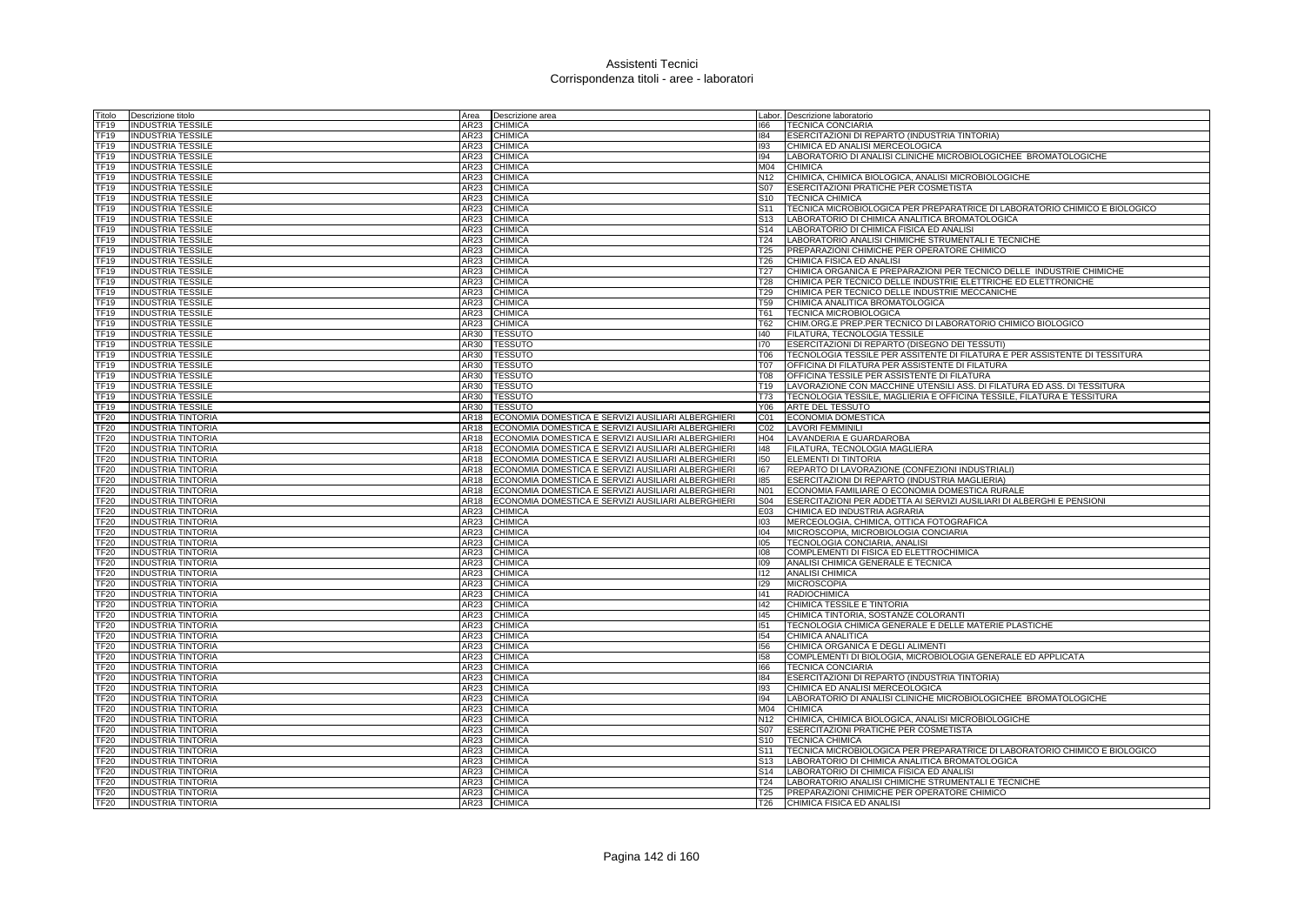| Fitolo           | Descrizione titolo                   | Area        | Descrizione area                                                                                         |                 | Labor. Descrizione laboratorio                                             |
|------------------|--------------------------------------|-------------|----------------------------------------------------------------------------------------------------------|-----------------|----------------------------------------------------------------------------|
| TF20             | <b>INDUSTRIA TINTORIA</b>            | AR23        | <b>CHIMICA</b>                                                                                           | T27             | CHIMICA ORGANICA E PREPARAZIONI PER TECNICO DELLE INDUSTRIE CHIMICHE       |
| TF20             | <b>INDUSTRIA TINTORIA</b>            | AR23        | <b>CHIMICA</b>                                                                                           | <b>T28</b>      | CHIMICA PER TECNICO DELLE INDUSTRIE ELETTRICHE ED ELETTRONICHE             |
| TF20             | <b>INDUSTRIA TINTORIA</b>            | AR23        | <b>CHIMICA</b>                                                                                           | T29             | CHIMICA PER TECNICO DELLE INDUSTRIE MECCANICHE                             |
| TF20             | <b>INDUSTRIA TINTORIA</b>            | AR23        | <b>CHIMICA</b>                                                                                           | <b>T59</b>      | CHIMICA ANALITICA BROMATOLOGICA                                            |
| <b>TF20</b>      | <b>INDUSTRIA TINTORIA</b>            | AR23        | <b>CHIMICA</b>                                                                                           | T61             | <b>TECNICA MICROBIOLOGICA</b>                                              |
| <b>TF20</b>      | <b>INDUSTRIA TINTORIA</b>            | AR23        | <b>CHIMICA</b>                                                                                           | <b>T62</b>      | CHIM.ORG.E PREP.PER TECNICO DI LABORATORIO CHIMICO BIOLOGICO               |
| TF21             | INFORMATICA (MINI SPERIM.)           | AR02        | ELETTRONICA ED ELETTROTECNICA                                                                            | F01             | ELETTRONICA, RADIO, RADARTECNICA                                           |
| TF21             | INFORMATICA (MINI SPERIM.            | AR02        | ELETTRONICA ED ELETTROTECNICA                                                                            | 107             | <b>ELETTROTECNICA</b>                                                      |
| TF21             | INFORMATICA (MINI SPERIM.            | AR02        | ELETTRONICA ED ELETTROTECNICA                                                                            | 1111            | <b>ELETTRONICA</b>                                                         |
| <b>TF21</b>      | INFORMATICA (MINI SPERIM.            | AR02        | ELETTRONICA ED ELETTROTECNICA                                                                            | 115             | ELETTROTECNICA, CRONOMETRIA                                                |
| <b>TF21</b>      | INFORMATICA (MINI SPERIM.            | AR02        | ELETTRONICA ED ELETTROTECNICA                                                                            | <b>I19</b>      | ELETTROTECNICA GENERALE, MISURE ELETTRICHE                                 |
| TF21             | INFORMATICA (MINI SPERIM.)           | AR02        | ELETTRONICA ED ELETTROTECNICA                                                                            | 120             | ELETTRONICA GENERALE, MISURE ELETTRONICHE                                  |
| TF <sub>21</sub> | INFORMATICA (MINI SPERIM.            | AR02        | ELETTRONICA ED ELETTROTECNICA                                                                            | 121             | ELETTRONICA INDUSTRIALE, CONTROLLI E SERVOMECCANISMI                       |
| <b>TF21</b>      |                                      |             |                                                                                                          |                 |                                                                            |
|                  | INFORMATICA (MINI SPERIM.            | AR02        | ELETTRONICA ED ELETTROTECNICA                                                                            | 122             | TECNOLOGIA GENERALE. TECNOLOGIA DELLE COSTRUZIONI ELETTRONICHE             |
| <b>TF21</b>      | INFORMATICA (MINI SPERIM.            | <b>AR02</b> | ELETTRONICA ED ELETTROTECNICA                                                                            | 123             | <b>MISURE ELETTRICHE</b>                                                   |
| TF21             | INFORMATICA (MINI SPERIM.)           | AR02        | ELETTRONICA ED ELETTROTECNICA                                                                            | 125             | ELETTRONICA GENERALE E NUCLEARE, MISURE ELETTRONICHE                       |
| TF21             | INFORMATICA (MINI SPERIM.            | AR02        | ELETTRONICA ED ELETTROTECNICA                                                                            | 126             | CONTROLLI, SERVOMECCANISMI ED APPLICAZIONI                                 |
| TF21             | INFORMATICA (MINI SPERIM.            | AR02        | ELETTRONICA ED ELETTROTECNICA                                                                            | 147             | ELABORATORI, PROGRAMMAZIONE                                                |
| TF21             | INFORMATICA (MINI SPERIM.            | AR02        | ELETTRONICA ED ELETTROTECNICA                                                                            | 157             | ELETTRONICA APPLICATA                                                      |
| TF21             | INFORMATICA (MINI SPERIM.)           | AR02        | ELETTRONICA ED ELETTROTECNICA                                                                            | 159             | MISURE ELETTRICHE, MISURE ELETTRONICHE                                     |
| FF21             | INFORMATICA (MINI SPERIM.)           | AR02        | ELETTRONICA ED ELETTROTECNICA                                                                            | 175             | COSTRUZIONI ELETTROMECCANICHE                                              |
| TF21             | INFORMATICA (MINI SPERIM.)           | AR02        | ELETTRONICA ED ELETTROTECNICA                                                                            | 176             | <b>IMPIANTI ELETTRICI</b>                                                  |
| TF21             | INFORMATICA (MINI SPERIM.)           | AR02        | ELETTRONICA ED ELETTROTECNICA                                                                            | 190             | COSTRUZIONI PER TELECOMUNICAZIONI                                          |
| TF21             | INFORMATICA (MINI SPERIM.            | AR02        | ELETTRONICA ED ELETTROTECNICA                                                                            | 192             | COSTRUZIONI ELETTRONICHE                                                   |
| TF21             | INFORMATICA (MINI SPERIM.)           | AR02        | ELETTRONICA ED ELETTROTECNICA                                                                            | 195             | TRATTAMENTO TESTI CONTABILITA' ELETTRONICA E APPLICAZIONI GESTIONALI       |
| TF21             | INFORMATICA (MINI SPERIM.)           | AR02        | ELETTRONICA ED ELETTROTECNICA                                                                            | L01             | LABORATORIO LINGUISTICO                                                    |
| TF21             | INFORMATICA (MINI SPERIM.)           | AR02        | ELETTRONICA ED ELETTROTECNICA                                                                            | <b>T30</b>      | MISURAZIONI ELETTRICHE ED ELETTRONICHE                                     |
| <b>TF21</b>      | INFORMATICA (MINI SPERIM.            | AR02        | ELETTRONICA ED ELETTROTECNICA                                                                            | T31             | ESERCITAZIONI PRATICHE PER APPARECCHIATORE ELETTRONICO                     |
| TF21             | INFORMATICA (MINI SPERIM.)           | AR02        | ELETTRONICA ED ELETTROTECNICA                                                                            | T32             | <b>IELETTROTECNICA ED ELETTRONICA</b>                                      |
| TF21             | INFORMATICA (MINI SPERIM.            | AR02        | ELETTRONICA ED ELETTROTECNICA                                                                            | T33             | MISURAZIONI PER TECNICO DELLE INDUSTRIE ELETTRICHE ED ELETTRONICHE         |
| <b>TF21</b>      | <b>INFORMATICA (MINI SPERIM.</b>     | AR02        | ELETTRONICA ED ELETTROTECNICA                                                                            | T34             | <b>MISURAZIONI ELETTRICHE</b>                                              |
| <b>TF21</b>      | INFORMATICA (MINI SPERIM.            | AR02        | ELETTRONICA ED ELETTROTECNICA                                                                            | <b>T35</b>      | <b>OFFICINA ELETTRICA</b>                                                  |
| TF <sub>21</sub> | INFORMATICA (MINI SPERIM.)           | <b>AR02</b> | ELETTRONICA ED ELETTROTECNICA                                                                            | <b>T36</b>      | COSTRUZIONI ELETTROMECCANICHE PER ELETTRICISTA INSTALLATORE ED ELETTROMECC |
| TF21             | INFORMATICA (MINI SPERIM.)           | AR02        | ELETTRONICA ED ELETTROTECNICA                                                                            | <b>T65</b>      | RADIOTELEGRAFISTA, PRATICA APPARATI E OFFICINA RADIOELETTRICA              |
| TF21             | INFORMATICA (MINI SPERIM.)           | AR02        | ELETTRONICA ED ELETTROTECNICA                                                                            | T72             | <b>INFORMATICA</b>                                                         |
| TF21             | INFORMATICA (MINI SPERIM.            | AR02        | ELETTRONICA ED ELETTROTECNICA                                                                            | <b>T76</b>      | ESERCITAZIONI PRATICHEPER MONTATORI RIPARATORI AP PARECCHI RADIO E TV      |
| TF21             | INFORMATICA (MINI SPERIM.            | AR02        | ELETTRONICA ED ELETTROTECNICA                                                                            | Z02             | IMPIANTI SERVIZI EDIFICI CIVILI, RURALI E SERRE                            |
| TF21             | INFORMATICA (MINI SPERIM.)           | AR08        | <b>FISICA</b>                                                                                            | A01             | GABINETTO DI FISICA E CHIMICA                                              |
| TF21             | INFORMATICA (MINI SPERIM.            | AR08        | <b>FISICA</b>                                                                                            | 106             | <b>COMPLEMENTI DI FISICA</b>                                               |
| TF21             | INFORMATICA (MINI SPERIM.)           | AR08        | <b>FISICA</b>                                                                                            | 127             | <b>FISICA APPLICATA</b>                                                    |
| TF21             | <b>INFORMATICA (MINI SPERIM.)</b>    | AR08        | <b>FISICA</b>                                                                                            | M <sub>03</sub> | <b>FISICA</b>                                                              |
| TF21             | INFORMATICA (MINI SPERIM.)           | AR08        | <b>FISICA</b>                                                                                            | <b>T37</b>      | FISICA PER TECNICO DELLE INDUSTRIE CHIMICHE                                |
| <b>TF21</b>      | INFORMATICA (MINI SPERIM.)           | AR08        | <b>FISICA</b>                                                                                            | <b>T38</b>      | FISICA PER TECNICO DELLE INDUSTRIE ELETTRICHE ED ELETTRONICHE              |
| TF21             | INFORMATICA (MINI SPERIM.            | AR08        | <b>FISICA</b>                                                                                            | T39             | FISICA PER TECNICO DELLE INDUSTRIE MECCANICHE                              |
| TF21             | INFORMATICA (MINI SPERIM.            | AR08        | <b>FISICA</b>                                                                                            | X01             | <b>GABINETTO SCIENTIFICO</b>                                               |
| <b>TF22</b>      | <b>MAGLIERIA</b>                     | AR18        | ECONOMIA DOMESTICA E SERVIZI AUSILIARI ALBERGHIERI                                                       | C01             | <b>ECONOMIA DOMESTICA</b>                                                  |
| <b>TF22</b>      | <b>MAGLIERIA</b>                     | AR18        | ECONOMIA DOMESTICA E SERVIZI AUSILIARI ALBERGHIERI                                                       | CO <sub>2</sub> | <b>LAVORI FEMMINILI</b>                                                    |
| TF <sub>22</sub> |                                      | AR18        |                                                                                                          | H <sub>04</sub> |                                                                            |
| TF <sub>22</sub> | <b>MAGLIERIA</b><br><b>MAGLIERIA</b> | AR18        | ECONOMIA DOMESTICA E SERVIZI AUSILIARI ALBERGHIERI<br>ECONOMIA DOMESTICA E SERVIZI AUSILIARI ALBERGHIERI | 148             | LAVANDERIA E GUARDAROBA<br>FILATURA, TECNOLOGIA MAGLIERA                   |
|                  |                                      |             |                                                                                                          | 150             | ELEMENTI DI TINTORIA                                                       |
| TF <sub>22</sub> | <b>MAGLIERIA</b>                     | AR18        | ECONOMIA DOMESTICA E SERVIZI AUSILIARI ALBERGHIERI                                                       |                 |                                                                            |
| TF22             | <b>MAGLIERIA</b>                     | AR18        | ECONOMIA DOMESTICA E SERVIZI AUSILIARI ALBERGHIERI                                                       | 167             | REPARTO DI LAVORAZIONE (CONFEZIONI INDUSTRIALI)                            |
| TF22             | <b>MAGLIERIA</b>                     | AR18        | ECONOMIA DOMESTICA E SERVIZI AUSILIARI ALBERGHIERI                                                       | 185             | ESERCITAZIONI DI REPARTO (INDUSTRIA MAGLIERIA)                             |
| <b>TF22</b>      | <b>MAGLIERIA</b>                     | AR18        | ECONOMIA DOMESTICA E SERVIZI AUSILIARI ALBERGHIERI                                                       | <b>N01</b>      | ECONOMIA FAMILIARE O ECONOMIA DOMESTICA RURALE                             |
| TF <sub>22</sub> | <b>MAGLIERIA</b>                     | AR18        | ECONOMIA DOMESTICA E SERVIZI AUSILIARI ALBERGHIERI                                                       | <b>S04</b>      | ESERCITAZIONI PER ADDETTA AI SERVIZI AUSILIARI DI ALBERGHI E PENSIONI      |
| TF22             | <b>MAGLIERIA</b>                     | AR22        | MODA E COSTUME                                                                                           | S01             | TECNICA PROF. ESERC. PRATICA MODELLISTA, SARTA, MAGLIERISTA, BIANCHERISTA  |
| TF22             | <b>MAGLIERIA</b>                     | AR22        | MODA E COSTUME                                                                                           | S02             | ESERCITAZIONI DI TAGLIO E CONFEZIONE PER FIGURINISTA                       |
| <b>TF22</b>      | <b>MAGLIERIA</b>                     | AR22        | <b>MODA E COSTUME</b>                                                                                    | S03             | ESERCITAZIONI PER COSTUMISTA TEATRALE E CINEMATOGRAFICA                    |
| <b>TF22</b>      | <b>MAGLIERIA</b>                     | AR22        | MODA E COSTUME                                                                                           | <b>S09</b>      | TECNICA PROFESSIONALE PER COSTUMISTA TEATRALE E CINEMATOGRAFICA            |
| TF22             | MAGLIERIA                            | AR22        | MODA E COSTUME                                                                                           | Y19             | <b>MODA E COSTUME</b>                                                      |
| TF23             | <b>MATERIE PLASTICHE</b>             | ARR1        | MECCANICA (H07 - I60)                                                                                    | CO <sub>3</sub> | DATTILOGRAFIA E CALCOLO MECCANICO                                          |
| TF23             | <b>MATERIE PLASTICHE</b>             | ARR1        | MECCANICA (H07 - I60)                                                                                    | E05             | ESERCITAZIONI DI TECNOLOGIE MECCANICHE                                     |
| TF23             | <b>MATERIE PLASTICHE</b>             | ARR1        | MECCANICA (H07 - I60)                                                                                    | E06             | ESERCITAZIONI DI MOTORI E MACCHINE AGRICOLE                                |
| TF23             | <b>MATERIE PLASTICHE</b>             | ARR1        | MECCANICA (H07 - I60)                                                                                    | G01             | <b>DATTILOGRAFIA</b>                                                       |
| <b>FF23</b>      | <b>MATERIE PLASTICHE</b>             | ARR1        | MECCANICA (H07 - I60)                                                                                    | G02             | RAGIONERIA E MACCHINE CONTABILI                                            |
| TF <sub>23</sub> | <b>MATERIE PLASTICHE</b>             |             | ARR1 MECCANICA (H07 - 160)                                                                               | G03             | TECNICA COMMERCIALE E MACCHINE CALCOLATRICI                                |
| TF <sub>23</sub> | <b>MATERIE PLASTICHE</b>             |             | ARR1 MECCANICA (H07 - 160)                                                                               |                 | H05 COSTRUZIONE E MANUTENZIONE DI IMPIANTI AUSILIARI                       |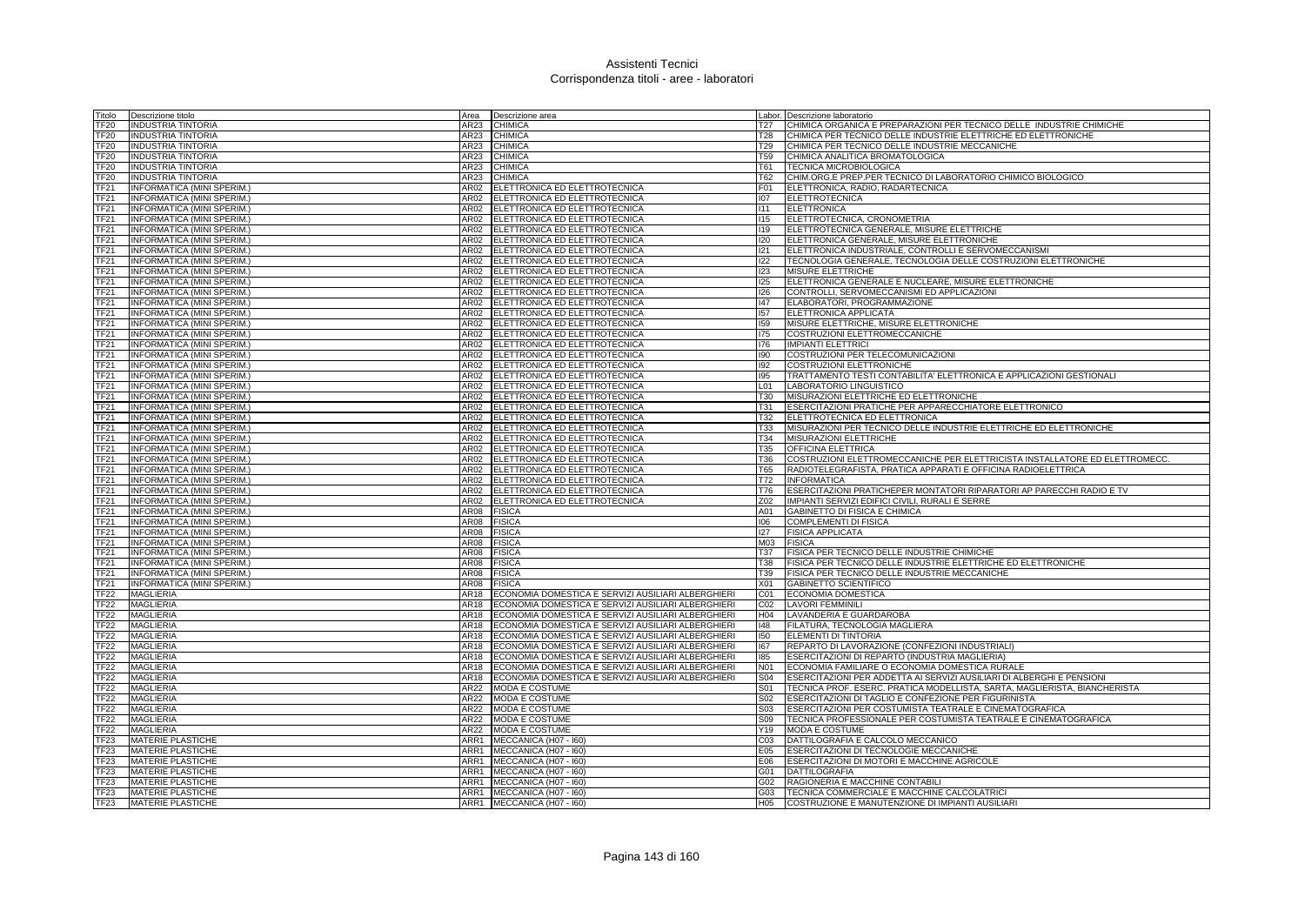| Titolo              | Descrizione titolo                            | Area             | Descrizione area                    |                 | abor. Descrizione laboratorio                                                 |
|---------------------|-----------------------------------------------|------------------|-------------------------------------|-----------------|-------------------------------------------------------------------------------|
| TF23                | <b>MATERIE PLASTICHE</b>                      | ARR1             | MECCANICA (H07 - I60)               | H07             | CONDUZIONE E MANUTENZIONE DI IMPIANTI TERMICI                                 |
| <b>TF23</b>         | <b>MATERIE PLASTICHE</b>                      | ARR1             | MECCANICA (H07 - I60)               | 116             | TECNOLOGIE MECCANICHE DELLE OROLOGERIE                                        |
| TF23                | <b>MATERIE PLASTICHE</b>                      | ARR1             | MECCANICA (H07 - I60)               | 128             | MECCANICA, MACCHINE                                                           |
| TF23                | <b>MATERIE PLASTICHE</b>                      | ARR1             | MECCANICA (H07 - I60)               | 131             | TECNOLOGIA MECCANICA                                                          |
| TF23                | <b>MATERIE PLASTICHE</b>                      | ARR1             | MECCANICA (H07 - 160)               | 132             | CONDUZIONE E MANUTENZIONE DI AUTOVEICOLI                                      |
| TF23                | MATERIE PLASTICHE                             | ARR1             | MECCANICA (H07 - I60)               | 146             | <b>TECNOLOGIA TESSILE</b>                                                     |
| TF23                | <b>MATERIE PLASTICHE</b>                      | ARR1             | MECCANICA (H07 - I60)               | 152             | MACCHINE A FLUIDO                                                             |
| TF23                | <b>MATERIE PLASTICHE</b>                      | ARR1             | MECCANICA (H07 - I60)               | 153             | TECNOLOGIA DELLA MECCANICA FINE E DI PRECISIONE                               |
| TF23                | <b>MATERIE PLASTICHE</b>                      | ARR1             | MECCANICA (H07 - I60)               | 160             | TERMOTECNICA, MACCHINE A FLUIDO                                               |
| TF <sub>23</sub>    | <b>MATERIE PLASTICHE</b>                      | ARR1             | MECCANICA (H07 - 160)               | 162             | <b>AGGIUSTAGGIO</b>                                                           |
| TF23                | <b>MATERIE PLASTICHE</b>                      | ARR1             | MECCANICA (H07 - I60)               | 169             | <b>CRONOMETRIA</b>                                                            |
| TF23                | <b>MATERIE PLASTICHE</b>                      | ARR1             | MECCANICA (H07 - I60)               | 172             | <b>FUCINA</b>                                                                 |
| TF23                | <b>MATERIE PLASTICHE</b>                      | ARR1             | MECCANICA (H07 - I60)               | 173             | <b>SALDATURA</b>                                                              |
| TF23                | <b>MATERIE PLASTICHE</b>                      | ARR1             | MECCANICA (H07 - I60)               | 174             | <b>MACCHINE UTENSIL</b>                                                       |
| TF23                | MATERIE PLASTICHE                             | ARR1             | MECCANICA (H07 - I60)               | 178             | <b>FONDERIA</b>                                                               |
| TF23                | <b>MATERIE PLASTICHE</b>                      | ARR1             | MECCANICA (H07 - I60)               | 182             | ESERCITAZIONI DI REPARTO (INDUSTRIA TESSILE)                                  |
| TF23                | MATERIE PLASTICHE                             | ARR1             | MECCANICA (H07 - 160)               | 186             | <b>MATERIE PLASTICHE</b>                                                      |
| TF23                | <b>MATERIE PLASTICHE</b>                      | ARR1             | MECCANICA (H07 - I60)               | 187             | <b>TRATTAMENTI TERMICI</b>                                                    |
| TF <sub>23</sub>    | <b>MATERIE PLASTICHE</b>                      | ARR1             | MECCANICA (H07 - I60)               | 881             | MECCANICA DI PRECISIONE                                                       |
| TF <sub>23</sub>    | <b>MATERIE PLASTICHE</b>                      | ARR1             | MECCANICA (H07 - I60)               | N02             | OFFICINA MECCANICA AGRICOLA E MACCHINE AGRICOLE                               |
| TF23                | <b>MATERIE PLASTICHE</b>                      | ARR1             | MECCANICA (H07 - 160)               | R01             | DATTILOG. DUPLICAZIONI MACCHINE CALCOLATRI. CONTA BILI (ELETTR. ED ELETTRON.) |
| TF <sub>23</sub>    | <b>MATERIE PLASTICHE</b>                      | ARR1             | MECCANICA (H07 - I60)               | T10             | AGGIUSTAGGIO PER LAVORAZIONI MECCANICHE                                       |
| TF23                | MATERIE PLASTICHE                             | ARR1             | MECCANICA (H07 - I60)               | T12             | LAVORAZIONI AL BANCO ASSISTENTE DI FILATURA E TESSITURA                       |
| TF23                | <b>MATERIE PLASTICHE</b>                      | ARR1             | MECCANICA (H07 - 160)               | T13             | <b>FUCINA E SALDATURA</b>                                                     |
| TF23                | <b>MATERIE PLASTICHE</b>                      | ARR1             | MECCANICA (H07 - 160)               | T17             | LABORATORIO TECNOLOGICO                                                       |
| TF23                | <b>MATERIE PLASTICHE</b>                      | ARR1             | MECCANICA (H07 - I60)               | T18             | OFFICINA E MACCHINE UTENSILI                                                  |
| TF23                | MATERIE PLASTICHE                             | ARR1             | MECCANICA (H07 - 160)               | T <sub>23</sub> | MACCHINE TERMICHE, OFF.AUTOMEZZI, OFF.MOTORI PER MECCANICO RIPARATORE AUTOVE. |
| TF <sub>23</sub>    | <b>MATERIE PLASTICHE</b>                      | ARR1<br>ARR2     | MECCANICA (H07 - I60)               | T44             | <b>MODELLISTA FORMATORE</b>                                                   |
| TF <sub>23</sub>    | <b>MATERIE PLASTICHE</b>                      | ARR2             | MECCANICA (132)                     | C03             | DATTILOGRAFIA E CALCOLO MECCANICO                                             |
| TF23                | <b>MATERIE PLASTICHE</b>                      |                  | MECCANICA (132)                     | E05             | ESERCITAZIONI DI TECNOLOGIE MECCANICHE                                        |
| TF23<br><b>TF23</b> | MATERIE PLASTICHE<br><b>MATERIE PLASTICHE</b> | ARR2<br>ARR2     | MECCANICA (I32)<br>MECCANICA (I32)  | E06<br>G01      | ESERCITAZIONI DI MOTORI E MACCHINE AGRICOLE<br><b>DATTILOGRAFIA</b>           |
| TF23                | <b>MATERIE PLASTICHE</b>                      | ARR2             | MECCANICA (I32)                     | 302             | RAGIONERIA E MACCHINE CONTABILI                                               |
| TF <sub>23</sub>    | <b>MATERIE PLASTICHE</b>                      | ARR2             | MECCANICA (I32)                     | G03             | TECNICA COMMERCIALE E MACCHINE CALCOLATRICI                                   |
| TF23                | <b>MATERIE PLASTICHE</b>                      | ARR <sub>2</sub> | MECCANICA (I32)                     | H05             | COSTRUZIONE E MANUTENZIONE DI IMPIANTI AUSILIARI                              |
| TF23                | <b>MATERIE PLASTICHE</b>                      | ARR <sub>2</sub> | MECCANICA (I32)                     | H07             | CONDUZIONE E MANUTENZIONE DI IMPIANTI TERMICI                                 |
| TF23                | <b>MATERIE PLASTICHE</b>                      | ARR <sub>2</sub> | MECCANICA (132)                     | 116             | TECNOLOGIE MECCANICHE DELLE OROLOGERIE                                        |
| TF <sub>23</sub>    | <b>MATERIE PLASTICHE</b>                      | ARR <sub>2</sub> | MECCANICA (I32)                     | 128             | MECCANICA, MACCHINE                                                           |
| TF23                | <b>MATERIE PLASTICHE</b>                      | ARR <sub>2</sub> | MECCANICA (132)                     | 131             | TECNOLOGIA MECCANICA                                                          |
| TF <sub>23</sub>    | <b>MATERIE PLASTICHE</b>                      | ARR <sub>2</sub> | MECCANICA (I32)                     | 132             | CONDUZIONE E MANUTENZIONE DI AUTOVEICOLI                                      |
| TF <sub>23</sub>    | <b>MATERIE PLASTICHE</b>                      | ARR <sub>2</sub> | MECCANICA (I32)                     | 146             | <b>TECNOLOGIA TESSILE</b>                                                     |
| TF <sub>23</sub>    | <b>MATERIE PLASTICHE</b>                      | ARR <sub>2</sub> | MECCANICA (I32)                     | 152             | <b>MACCHINE A FLUIDO</b>                                                      |
| TF <sub>23</sub>    | <b>MATERIE PLASTICHE</b>                      | ARR <sub>2</sub> | MECCANICA (132)                     | 153             | TECNOLOGIA DELLA MECCANICA FINE E DI PRECISIONE                               |
| TF23                | <b>MATERIE PLASTICHE</b>                      | ARR <sub>2</sub> | MECCANICA (I32)                     | 160             | TERMOTECNICA, MACCHINE A FLUIDO                                               |
| TF23                | <b>MATERIE PLASTICHE</b>                      | ARR <sub>2</sub> | MECCANICA (132)                     | 162             | AGGIUSTAGGIO                                                                  |
| TF23                | <b>MATERIE PLASTICHE</b>                      | ARR <sub>2</sub> | MECCANICA (132)                     | 169             | <b>CRONOMETRIA</b>                                                            |
| TF23                | <b>MATERIE PLASTICHE</b>                      | ARR2             | MECCANICA (I32)                     | 172             | <b>FUCINA</b>                                                                 |
| TF23                | MATERIE PLASTICHE                             | ARR <sub>2</sub> | MECCANICA (I32)                     | 173             | <b>SALDATURA</b>                                                              |
| TF23                | MATERIE PLASTICHE                             | ARR2             | MECCANICA (132)                     | 174             | <b>MACCHINE UTENSILI</b>                                                      |
| TF23                | <b>MATERIE PLASTICHE</b>                      | ARR <sub>2</sub> | MECCANICA (132)                     | 178             | <b>FONDERIA</b>                                                               |
| TF23                | <b>MATERIE PLASTICHE</b>                      | ARR <sub>2</sub> | MECCANICA (I32)                     | 182             | ESERCITAZIONI DI REPARTO (INDUSTRIA TESSILE)                                  |
| TF23                | <b>MATERIE PLASTICHE</b>                      | ARR <sub>2</sub> | MECCANICA (I32)                     | 186             | MATERIE PLASTICHE                                                             |
| TF23                | <b>MATERIE PLASTICHE</b>                      | ARR <sub>2</sub> | MECCANICA (I32)                     | 187             | <b>TRATTAMENTI TERMICI</b>                                                    |
| TF23                | <b>MATERIE PLASTICHE</b>                      | ARR2             | MECCANICA (I32)                     | 188             | MECCANICA DI PRECISIONE                                                       |
| TF <sub>23</sub>    | <b>MATERIE PLASTICHE</b>                      | ARR2             | MECCANICA (132)                     | N02             | OFFICINA MECCANICA AGRICOLA E MACCHINE AGRICOLE                               |
| TF23                | <b>MATERIE PLASTICHE</b>                      | ARR <sub>2</sub> | MECCANICA (132)                     | R01             | DATTILOG. DUPLICAZIONI MACCHINE CALCOLATRI. CONTA BILI (ELETTR. ED ELETTRON.) |
| TF23                | MATERIE PLASTICHE                             | ARR <sub>2</sub> | MECCANICA (I32)                     | T <sub>10</sub> | AGGIUSTAGGIO PER LAVORAZIONI MECCANICHE                                       |
| TF23                | <b>MATERIE PLASTICHE</b>                      | ARR <sub>2</sub> | MECCANICA (132)                     | T <sub>12</sub> | LAVORAZIONI AL BANCO ASSISTENTE DI FILATURA E TESSITURA                       |
| TF <sub>23</sub>    | <b>MATERIE PLASTICHE</b>                      | ARR <sub>2</sub> | MECCANICA (I32)                     | T <sub>13</sub> | <b>FUCINA E SALDATURA</b>                                                     |
| TF23                | <b>MATERIE PLASTICHE</b>                      | ARR2             | MECCANICA (132)                     | T <sub>17</sub> | LABORATORIO TECNOLOGICO                                                       |
| TF23                | <b>MATERIE PLASTICHE</b>                      | ARR <sub>2</sub> | MECCANICA (I32)                     | T <sub>18</sub> | OFFICINA E MACCHINE UTENSILI                                                  |
| TF23                | <b>MATERIE PLASTICHE</b>                      | ARR <sub>2</sub> | MECCANICA (I32)                     | T23             | MACCHINE TERMICHE, OFF.AUTOMEZZI, OFF.MOTORI PER MECCANICO RIPARATORE AUTOVE. |
| TF <sub>23</sub>    | <b>MATERIE PLASTICHE</b>                      | ARR <sub>2</sub> | MECCANICA (132)                     | T44             | MODELLISTA FORMATORE                                                          |
| TF23                | MATERIE PLASTICHE                             | ARR3             | MECCANICA (ALTRI LABORATORI)        | C03             | DATTILOGRAFIA E CALCOLO MECCANICO                                             |
| TF <sub>23</sub>    | <b>MATERIE PLASTICHE</b>                      | ARR3             | <b>MECCANICA (ALTRI LABORATORI)</b> | E05             | ESERCITAZIONI DI TECNOLOGIE MECCANICHE                                        |
| TF <sub>23</sub>    | <b>MATERIE PLASTICHE</b>                      |                  | ARR3 MECCANICA (ALTRI LABORATORI)   | E06             | ESERCITAZIONI DI MOTORI E MACCHINE AGRICOLE                                   |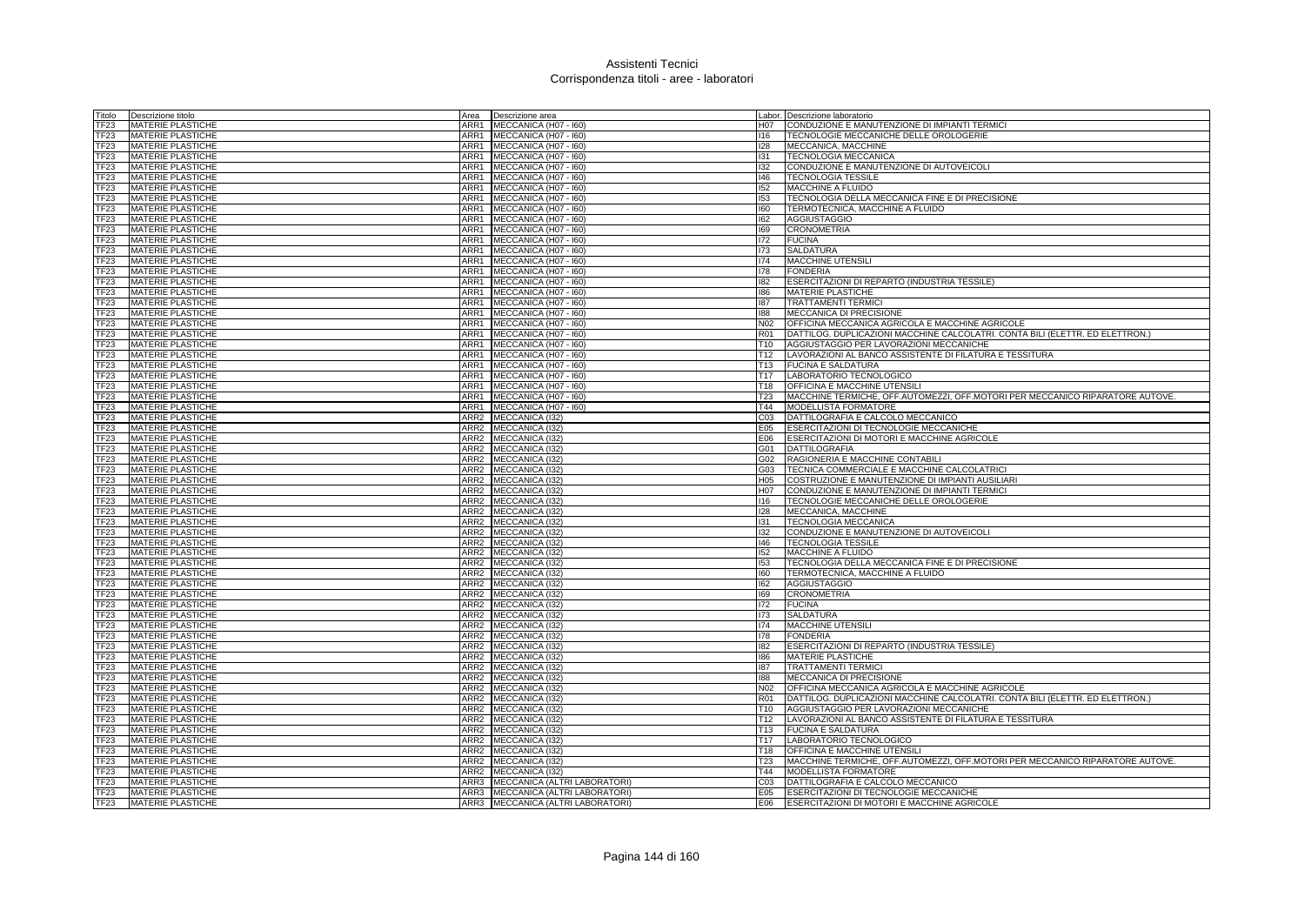| Fitolo           | Descrizione titolo<br>Area              | Descrizione area                    |                 | abor. Descrizione laboratorio                                                 |
|------------------|-----------------------------------------|-------------------------------------|-----------------|-------------------------------------------------------------------------------|
| TF23             | <b>MATERIE PLASTICHE</b><br>ARR3        | MECCANICA (ALTRI LABORATORI)        | 301             | <b>DATTILOGRAFIA</b>                                                          |
| TF23             | <b>MATERIE PLASTICHE</b><br>ARR3        | MECCANICA (ALTRI LABORATORI)        | G02             | RAGIONERIA E MACCHINE CONTABILI                                               |
| TF23             | <b>MATERIE PLASTICHE</b><br>ARR3        | MECCANICA (ALTRI LABORATORI)        | 303             | TECNICA COMMERCIALE E MACCHINE CALCOLATRICI                                   |
| TF23             | <b>MATERIE PLASTICHE</b><br>ARR3        | MECCANICA (ALTRI LABORATORI)        | H05             | COSTRUZIONE E MANUTENZIONE DI IMPIANTI AUSILIARI                              |
| TF23             | <b>MATERIE PLASTICHE</b><br>ARR3        | MECCANICA (ALTRI LABORATORI)        | H07             | CONDUZIONE E MANUTENZIONE DI IMPIANTI TERMICI                                 |
| TF23             | <b>MATERIE PLASTICHE</b><br>ARR3        | MECCANICA (ALTRI LABORATORI)        | 116             | TECNOLOGIE MECCANICHE DELLE OROLOGERIE                                        |
| TF23             | <b>MATERIE PLASTICHE</b><br>ARR3        | MECCANICA (ALTRI LABORATORI)        | 128             | MECCANICA, MACCHINE                                                           |
| TF23             | <b>MATERIE PLASTICHE</b><br>ARR3        | MECCANICA (ALTRI LABORATORI)        | 131             | TECNOLOGIA MECCANICA                                                          |
| TF23             | <b>MATERIE PLASTICHE</b><br>ARR3        | MECCANICA (ALTRI LABORATORI)        | 132             | CONDUZIONE E MANUTENZIONE DI AUTOVEICOLI                                      |
| TF <sub>23</sub> | <b>MATERIE PLASTICHE</b><br>ARR3        | MECCANICA (ALTRI LABORATORI)        | 146             | <b>TECNOLOGIA TESSILE</b>                                                     |
| TF23             | MATERIE PLASTICHE<br>ARR3               | MECCANICA (ALTRI LABORATORI)        | 152             | MACCHINE A FLUIDO                                                             |
| TF23             | <b>MATERIE PLASTICHE</b><br>ARR3        | MECCANICA (ALTRI LABORATORI)        | 153             | TECNOLOGIA DELLA MECCANICA FINE E DI PRECISIONE                               |
| TF <sub>23</sub> | ARR3<br><b>MATERIE PLASTICHE</b>        | MECCANICA (ALTRI LABORATORI)        | 160             | TERMOTECNICA, MACCHINE A FLUIDO                                               |
| TF23             | <b>MATERIE PLASTICHE</b><br>ARR3        | MECCANICA (ALTRI LABORATORI)        | 162             | AGGIUSTAGGIO                                                                  |
| TF23             | <b>MATERIE PLASTICHE</b><br>ARR3        | MECCANICA (ALTRI LABORATORI)        | 169             | <b>CRONOMETRIA</b>                                                            |
| TF23             | ARR3                                    |                                     | 172             | <b>FUCINA</b>                                                                 |
|                  | <b>MATERIE PLASTICHE</b><br>ARR3        | MECCANICA (ALTRI LABORATORI)        |                 |                                                                               |
| TF23             | <b>MATERIE PLASTICHE</b>                | MECCANICA (ALTRI LABORATORI)        | 173             | <b>SALDATURA</b>                                                              |
| TF23             | <b>MATERIE PLASTICHE</b><br>ARR3        | MECCANICA (ALTRI LABORATORI)        | 174             | MACCHINE UTENSILI                                                             |
| TF23             | <b>MATERIE PLASTICHE</b><br>ARR3        | MECCANICA (ALTRI LABORATORI)        | 178             | <b>FONDERIA</b>                                                               |
| TF23             | <b>MATERIE PLASTICHE</b><br>ARR3        | <b>MECCANICA (ALTRI LABORATORI)</b> | 182             | ESERCITAZIONI DI REPARTO (INDUSTRIA TESSILE)                                  |
| TF <sub>23</sub> | <b>MATERIE PLASTICHE</b><br>ARR3        | MECCANICA (ALTRI LABORATORI)        | 186             | <b>MATERIE PLASTICHE</b>                                                      |
| TF23             | MATERIE PLASTICHE<br>ARR3               | MECCANICA (ALTRI LABORATORI)        | 187             | <b>TRATTAMENTI TERMICI</b>                                                    |
| TF23             | <b>MATERIE PLASTICHE</b><br>ARR3        | MECCANICA (ALTRI LABORATORI)        | 881             | MECCANICA DI PRECISIONE                                                       |
| TF23             | <b>MATERIE PLASTICHE</b><br>ARR3        | MECCANICA (ALTRI LABORATORI)        | N02             | OFFICINA MECCANICA AGRICOLA E MACCHINE AGRICOLE                               |
| TF23             | <b>MATERIE PLASTICHE</b><br>ARR3        | MECCANICA (ALTRI LABORATORI)        | R01             | DATTILOG. DUPLICAZIONI MACCHINE CALCOLATRI. CONTA BILI (ELETTR. ED ELETTRON.) |
| TF23             | <b>MATERIE PLASTICHE</b><br>ARR3        | MECCANICA (ALTRI LABORATORI)        | T10             | AGGIUSTAGGIO PER LAVORAZIONI MECCANICHE                                       |
| TF23             | <b>MATERIE PLASTICHE</b><br>ARR3        | MECCANICA (ALTRI LABORATORI)        | T12             | LAVORAZIONI AL BANCO ASSISTENTE DI FILATURA E TESSITURA                       |
| TF23             | <b>MATERIE PLASTICHE</b><br>ARR3        | MECCANICA (ALTRI LABORATORI)        | T13             | <b>FUCINA E SALDATURA</b>                                                     |
| TF23             | <b>MATERIE PLASTICHE</b><br>ARR3        | MECCANICA (ALTRI LABORATORI)        | T17             | LABORATORIO TECNOLOGICO                                                       |
| TF23             | ARR3<br><b>MATERIE PLASTICHE</b>        | MECCANICA (ALTRI LABORATORI)        | T18             | OFFICINA E MACCHINE UTENSILI                                                  |
| <b>TF23</b>      | <b>MATERIE PLASTICHE</b><br>ARR3        | MECCANICA (ALTRI LABORATORI)        | T23             | MACCHINE TERMICHE, OFF.AUTOMEZZI, OFF.MOTORI PER MECCANICO RIPARATORE AUTOVE. |
| TF <sub>23</sub> | <b>MATERIE PLASTICHE</b><br>ARR3        | MECCANICA (ALTRI LABORATORI)        | T44             | MODELLISTA FORMATORE                                                          |
| TF23             | <b>MATERIE PLASTICHE</b><br>AR08        | <b>FISICA</b>                       | A01             | GABINETTO DI FISICA E CHIMICA                                                 |
| TF23             | <b>MATERIE PLASTICHE</b><br>AR08        | <b>FISICA</b>                       | 106             | COMPLEMENTI DI FISICA                                                         |
| TF23             | <b>MATERIE PLASTICHE</b><br>AR08        | <b>FISICA</b>                       | 127             | <b>FISICA APPLICATA</b>                                                       |
| TF23             | <b>MATERIE PLASTICHE</b><br>AR08        | <b>FISICA</b>                       | M <sub>03</sub> | <b>FISICA</b>                                                                 |
| TF23             | <b>MATERIE PLASTICHE</b><br>AR08        | <b>FISICA</b>                       | T37             | FISICA PER TECNICO DELLE INDUSTRIE CHIMICHE                                   |
| <b>FF23</b>      | <b>MATERIE PLASTICHE</b><br>AR08        | <b>FISICA</b>                       | T38             | FISICA PER TECNICO DELLE INDUSTRIE ELETTRICHE ED ELETTRONICHE                 |
| TF23             | <b>MATERIE PLASTICHE</b><br>AR08        | <b>FISICA</b>                       | T39             | FISICA PER TECNICO DELLE INDUSTRIE MECCANICHE                                 |
| TF <sub>23</sub> | <b>MATERIE PLASTICHE</b><br><b>AR08</b> | <b>FISICA</b>                       | X01             | <b>GABINETTO SCIENTIFICO</b>                                                  |
| TF23             | MATERIE PLASTICHE<br>AR23               | CHIMICA                             | E03             | CHIMICA ED INDUSTRIA AGRARIA                                                  |
| TF23             | MATERIE PLASTICHE<br>AR23               | CHIMICA                             | 103             | MERCEOLOGIA, CHIMICA, OTTICA FOTOGRAFICA                                      |
| TF <sub>23</sub> | AR23<br><b>MATERIE PLASTICHE</b>        | CHIMICA                             | 104             | MICROSCOPIA, MICROBIOLOGIA CONCIARIA                                          |
| TF23             | <b>MATERIE PLASTICHE</b><br>AR23        | CHIMICA                             | 105             | TECNOLOGIA CONCIARIA, ANALISI                                                 |
| TF23             | <b>MATERIE PLASTICHE</b><br>AR23        | CHIMICA                             | 108             | COMPLEMENTI DI FISICA ED ELETTROCHIMICA                                       |
| TF23             | <b>MATERIE PLASTICHE</b><br>AR23        | <b>CHIMICA</b>                      | 109             | ANALISI CHIMICA GENERALE E TECNICA                                            |
| TF23             | <b>MATERIE PLASTICHE</b><br>AR23        | CHIMICA                             | 112             | <b>ANALISI CHIMICA</b>                                                        |
| <b>TF23</b>      | MATERIE PLASTICHE<br>AR23               | CHIMICA                             | 129             | <b>MICROSCOPIA</b>                                                            |
| TF23             | MATERIE PLASTICHE<br>AR23               | CHIMICA                             | 41              | <b>RADIOCHIMICA</b>                                                           |
| TF23             | <b>MATERIE PLASTICHE</b><br>AR23        | CHIMICA                             | 142             | CHIMICA TESSILE E TINTORIA                                                    |
| TF23             | AR23<br><b>MATERIE PLASTICHE</b>        | CHIMICA                             | 145             | CHIMICA TINTORIA, SOSTANZE COLORANTI                                          |
| TF23             | <b>MATERIE PLASTICHE</b><br>AR23        | CHIMICA                             | 151             | TECNOLOGIA CHIMICA GENERALE E DELLE MATERIE PLASTICHE                         |
| TF <sub>23</sub> | <b>MATERIE PLASTICHE</b><br>AR23        | CHIMICA                             | 154             | CHIMICA ANALITICA                                                             |
| TF <sub>23</sub> | <b>MATERIE PLASTICHE</b><br>AR23        | <b>CHIMICA</b>                      | 156             | CHIMICA ORGANICA E DEGLI ALIMENTI                                             |
| TF23             | <b>MATERIE PLASTICHE</b><br>AR23        | CHIMICA                             | 158             | COMPLEMENTI DI BIOLOGIA, MICROBIOLOGIA GENERALE ED APPLICATA                  |
| TF23             | AR23<br><b>MATERIE PLASTICHE</b>        | CHIMICA                             | 166             | <b>TECNICA CONCIARIA</b>                                                      |
| TF23             | <b>MATERIE PLASTICHE</b><br>AR23        | CHIMICA                             | 184             | ESERCITAZIONI DI REPARTO (INDUSTRIA TINTORIA)                                 |
| TF23             | MATERIE PLASTICHE<br>AR23               | CHIMICA                             | 193             | CHIMICA ED ANALISI MERCEOLOGICA                                               |
| TF23             | <b>MATERIE PLASTICHE</b><br>AR23        | CHIMICA                             | 194             | LABORATORIO DI ANALISI CLINICHE MICROBIOLOGICHEE BROMATOLOGICHE               |
| TF23             | <b>MATERIE PLASTICHE</b><br>AR23        | CHIMICA                             | M04             | <b>CHIMICA</b>                                                                |
| TF23             | <b>MATERIE PLASTICHE</b><br>AR23        | CHIMICA                             | N12             | CHIMICA, CHIMICA BIOLOGICA, ANALISI MICROBIOLOGICHE                           |
| TF23             | <b>MATERIE PLASTICHE</b><br>AR23        | CHIMICA                             | S07             | ESERCITAZIONI PRATICHE PER COSMETISTA                                         |
| TF23             | <b>MATERIE PLASTICHE</b><br>AR23        | CHIMICA                             | S10             | <b>TECNICA CHIMICA</b>                                                        |
| <b>FF23</b>      | <b>MATERIE PLASTICHE</b><br>AR23        | CHIMICA                             | S <sub>11</sub> | TECNICA MICROBIOLOGICA PER PREPARATRICE DI LABORATORIO CHIMICO E BIOLOGICO    |
| TF <sub>23</sub> | <b>MATERIE PLASTICHE</b><br>AR23        | CHIMICA                             | S13             | LABORATORIO DI CHIMICA ANALITICA BROMATOLOGICA                                |
| TF23             | <b>MATERIE PLASTICHE</b><br>AR23        | <b>CHIMICA</b>                      | S <sub>14</sub> | LABORATORIO DI CHIMICA FISICA ED ANALISI                                      |
|                  |                                         |                                     |                 |                                                                               |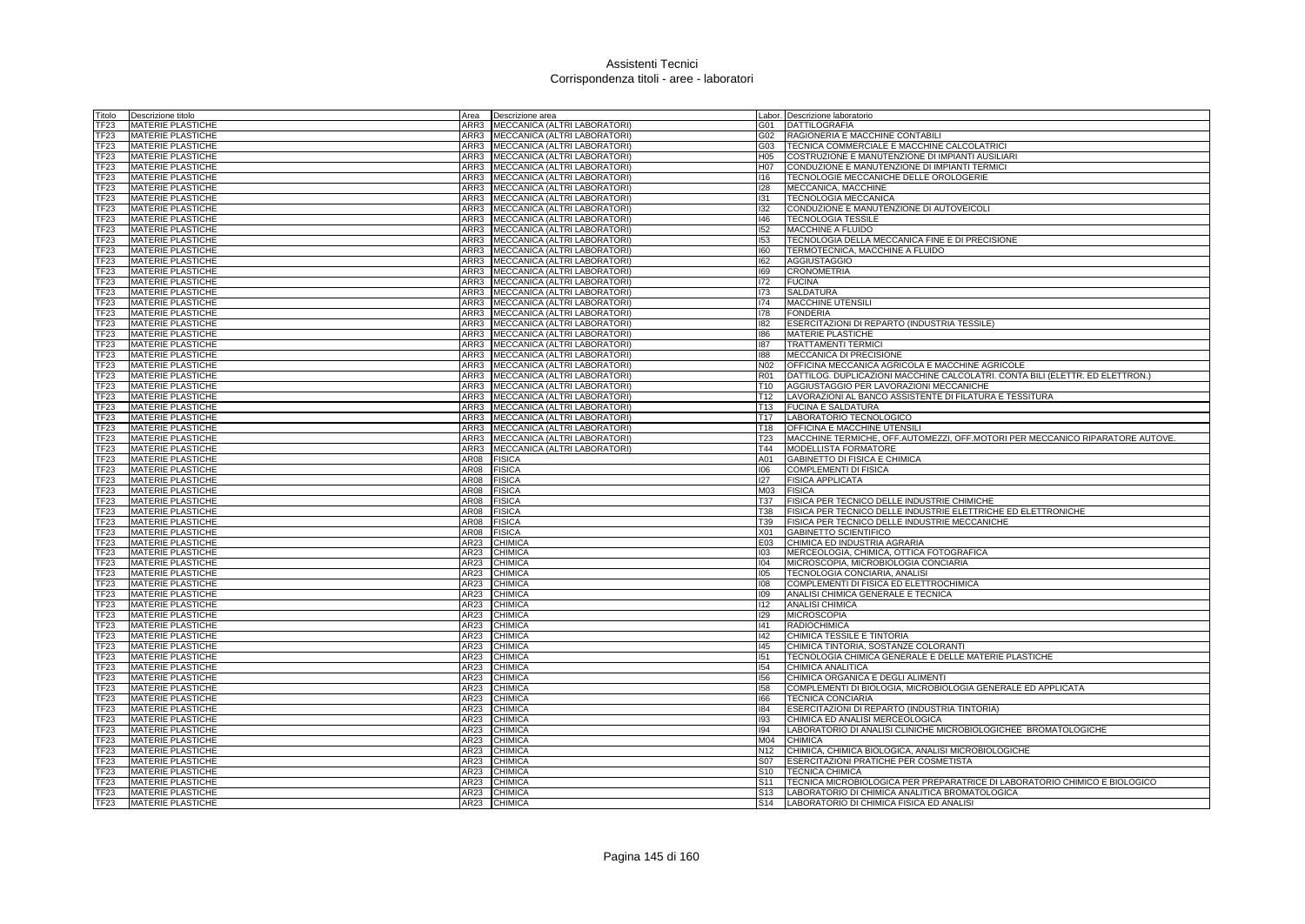| Fitolo           | Descrizione titolo<br>Area           | Descrizione area      |                 | Labor. Descrizione laboratorio                                                |
|------------------|--------------------------------------|-----------------------|-----------------|-------------------------------------------------------------------------------|
| TF23             | <b>MATERIE PLASTICHE</b><br>AR23     | <b>CHIMICA</b>        | T24             | LABORATORIO ANALISI CHIMICHE STRUMENTALI E TECNICHE                           |
| TF23             | AR23<br><b>MATERIE PLASTICHE</b>     | CHIMICA               | T25             | PREPARAZIONI CHIMICHE PER OPERATORE CHIMICO                                   |
| TF23             | <b>MATERIE PLASTICHE</b><br>AR23     | <b>CHIMICA</b>        | T26             | CHIMICA FISICA ED ANALISI                                                     |
| TF23             | MATERIE PLASTICHE<br>AR23            | <b>CHIMICA</b>        | T27             | CHIMICA ORGANICA E PREPARAZIONI PER TECNICO DELLE INDUSTRIE CHIMICHE          |
| TF23             | <b>MATERIE PLASTICHE</b><br>AR23     | CHIMICA               | T28             | CHIMICA PER TECNICO DELLE INDUSTRIE ELETTRICHE ED ELETTRONICHE                |
| TF23             | <b>MATERIE PLASTICHE</b><br>AR23     | CHIMICA               | T29             | CHIMICA PER TECNICO DELLE INDUSTRIE MECCANICHE                                |
| TF23             | <b>MATERIE PLASTICHE</b><br>AR23     | CHIMICA               | <b>T59</b>      | CHIMICA ANALITICA BROMATOLOGICA                                               |
| TF23             | <b>MATERIE PLASTICHE</b><br>AR23     | CHIMICA               | T61             | TECNICA MICROBIOLOGICA                                                        |
| TF23             | <b>MATERIE PLASTICHE</b><br>AR23     | CHIMICA               | T62             | CHIM.ORG.E PREP.PER TECNICO DI LABORATORIO CHIMICO BIOLOGICO                  |
| TF <sub>24</sub> | <b>MECCANICA</b><br>ARR1             | MECCANICA (H07 - 160) | C03             | DATTILOGRAFIA E CALCOLO MECCANICO                                             |
| <b>TF24</b>      | <b>MECCANICA</b><br>ARR1             | MECCANICA (H07 - I60) | E05             | ESERCITAZIONI DI TECNOLOGIE MECCANICHE                                        |
| <b>TF24</b>      | <b>MECCANICA</b><br>ARR1             | MECCANICA (H07 - I60) | E06             | ESERCITAZIONI DI MOTORI E MACCHINE AGRICOLE                                   |
| TF <sub>24</sub> | <b>MECCANICA</b><br>ARR1             | MECCANICA (H07 - I60) | G01             | <b>DATTILOGRAFIA</b>                                                          |
| TF <sub>24</sub> | <b>MECCANICA</b><br>ARR1             | MECCANICA (H07 - I60) | G02             | RAGIONERIA E MACCHINE CONTABILI                                               |
| <b>TF24</b>      | <b>MECCANICA</b><br>ARR1             | MECCANICA (H07 - I60) | G03             | TECNICA COMMERCIALE E MACCHINE CALCOLATRICI                                   |
| <b>TF24</b>      | <b>MECCANICA</b><br>ARR1             | MECCANICA (H07 - I60) | H05             | COSTRUZIONE E MANUTENZIONE DI IMPIANTI AUSILIARI                              |
| TF24             | <b>MECCANICA</b><br>ARR1             | MECCANICA (H07 - I60) | H07             | CONDUZIONE E MANUTENZIONE DI IMPIANTI TERMICI                                 |
| TF24             | <b>MECCANICA</b><br>ARR1             | MECCANICA (H07 - I60) | 116             | TECNOLOGIE MECCANICHE DELLE OROLOGERIE                                        |
| TF <sub>24</sub> | <b>MECCANICA</b><br>ARR1             | MECCANICA (H07 - I60) | 128             | MECCANICA, MACCHINE                                                           |
| <b>TF24</b>      | <b>MECCANICA</b><br>ARR1             | MECCANICA (H07 - 160) | 131             | TECNOLOGIA MECCANICA                                                          |
| TF <sub>24</sub> | <b>MECCANICA</b><br>ARR1             | MECCANICA (H07 - 160) | 132             | CONDUZIONE E MANUTENZIONE DI AUTOVEICOLI                                      |
| TF <sub>24</sub> | <b>MECCANICA</b><br>ARR1             | MECCANICA (H07 - I60) | 146             | <b>TECNOLOGIA TESSILE</b>                                                     |
| TF24             | <b>MECCANICA</b><br>ARR1             | MECCANICA (H07 - I60) | 152             | MACCHINE A FLUIDO                                                             |
| TF24             | <b>MECCANICA</b><br>ARR1             | MECCANICA (H07 - I60) | 153             | TECNOLOGIA DELLA MECCANICA FINE E DI PRECISIONE                               |
| TF24             | <b>MECCANICA</b><br>ARR1             | MECCANICA (H07 - 160) | 160             | TERMOTECNICA, MACCHINE A FLUIDO                                               |
| TF24             | <b>MECCANICA</b><br>ARR1             | MECCANICA (H07 - I60) | 162             | <b>AGGIUSTAGGIO</b>                                                           |
| <b>TF24</b>      | <b>MECCANICA</b><br>ARR1             | MECCANICA (H07 - 160) | 169             | <b>CRONOMETRIA</b>                                                            |
| <b>TF24</b>      | <b>MECCANICA</b><br>ARR1             | MECCANICA (H07 - 160) | 172             | <b>FUCINA</b>                                                                 |
| TF24             | <b>MECCANICA</b><br>ARR1             | MECCANICA (H07 - I60) | 173             | <b>SALDATURA</b>                                                              |
| TF24             | <b>MECCANICA</b><br>ARR1             | MECCANICA (H07 - I60) | 174             | MACCHINE UTENSILI                                                             |
| <b>TF24</b>      | <b>MECCANICA</b><br>ARR1             | MECCANICA (H07 - I60) | 178             | <b>FONDERIA</b>                                                               |
| TF <sub>24</sub> | <b>MECCANICA</b><br>ARR1             | MECCANICA (H07 - 160) | 182             | ESERCITAZIONI DI REPARTO (INDUSTRIA TESSILE)                                  |
| <b>TF24</b>      | <b>MECCANICA</b><br>ARR1             | MECCANICA (H07 - I60) | 186             | <b>MATERIE PLASTICHE</b>                                                      |
| <b>TF24</b>      | <b>MECCANICA</b><br>ARR1             | MECCANICA (H07 - I60) | 187             | <b>TRATTAMENTI TERMICI</b>                                                    |
| <b>TF24</b>      | <b>MECCANICA</b><br>ARR1             | MECCANICA (H07 - I60) | 188             | MECCANICA DI PRECISIONE                                                       |
| <b>TF24</b>      | <b>MECCANICA</b><br>ARR1             | MECCANICA (H07 - I60) | N02             | OFFICINA MECCANICA AGRICOLA E MACCHINE AGRICOLE                               |
| TF24             | <b>MECCANICA</b><br>ARR1             | MECCANICA (H07 - I60) | R01             | DATTILOG. DUPLICAZIONI MACCHINE CALCOLATRI. CONTA BILI (ELETTR. ED ELETTRON.) |
| <b>TF24</b>      | <b>MECCANICA</b><br>ARR1             | MECCANICA (H07 - I60) | T <sub>10</sub> | AGGIUSTAGGIO PER LAVORAZIONI MECCANICHE                                       |
| TF <sub>24</sub> | <b>MECCANICA</b><br>ARR1             | MECCANICA (H07 - I60) | T12             | LAVORAZIONI AL BANCO ASSISTENTE DI FILATURA E TESSITURA                       |
| <b>TF24</b>      | <b>MECCANICA</b><br>ARR1             | MECCANICA (H07 - I60) | T <sub>13</sub> | <b>FUCINA E SALDATURA</b>                                                     |
| <b>TF24</b>      | <b>MECCANICA</b><br>ARR1             | MECCANICA (H07 - I60) | T <sub>17</sub> | LABORATORIO TECNOLOGICO                                                       |
| TF24             | <b>MECCANICA</b><br>ARR1             | MECCANICA (H07 - I60) | T <sub>18</sub> | OFFICINA E MACCHINE UTENSILI                                                  |
| TF24             | <b>MECCANICA</b><br>ARR1             | MECCANICA (H07 - 160) | T23             | MACCHINE TERMICHE, OFF.AUTOMEZZI, OFF.MOTORI PER MECCANICO RIPARATORE AUTOVE. |
| TF <sub>24</sub> | <b>MECCANICA</b><br>ARR1             | MECCANICA (H07 - I60) | T44             | MODELLISTA FORMATORE                                                          |
| TF24             | <b>MECCANICA</b><br>ARR2             | MECCANICA (I32)       | C03             | DATTILOGRAFIA E CALCOLO MECCANICO                                             |
| TF24             | <b>MECCANICA</b><br>ARR2             | MECCANICA (I32)       | E05             | ESERCITAZIONI DI TECNOLOGIE MECCANICHE                                        |
| TF24             | <b>MECCANICA</b>                     | ARR2 MECCANICA (I32)  | E06             | ESERCITAZIONI DI MOTORI E MACCHINE AGRICOLE                                   |
| <b>TF24</b>      | <b>MECCANICA</b><br>ARR2             | MECCANICA (132)       | G01             | <b>DATTILOGRAFIA</b>                                                          |
| TF24             | <b>MECCANICA</b><br>ARR2             | MECCANICA (132)       | G02             | RAGIONERIA E MACCHINE CONTABILI                                               |
| <b>TF24</b>      | <b>MECCANICA</b><br>ARR2             | MECCANICA (132)       | G03             | TECNICA COMMERCIALE E MACCHINE CALCOLATRICI                                   |
| TF24             | <b>MECCANICA</b><br>ARR2             | MECCANICA (I32)       | H05             | COSTRUZIONE E MANUTENZIONE DI IMPIANTI AUSILIARI                              |
| TF24             | <b>MECCANICA</b><br>ARR2             | MECCANICA (132)       | H07             | CONDUZIONE E MANUTENZIONE DI IMPIANTI TERMICI                                 |
| <b>TF24</b>      | <b>MECCANICA</b><br>ARR <sub>2</sub> | MECCANICA (I32)       | 116             | TECNOLOGIE MECCANICHE DELLE OROLOGERIE                                        |
| TF <sub>24</sub> | <b>MECCANICA</b>                     | ARR2 MECCANICA (I32)  | 128             | MECCANICA, MACCHINE                                                           |
| TF24             | <b>MECCANICA</b>                     | ARR2 MECCANICA (I32)  | 131             | <b>TECNOLOGIA MECCANICA</b>                                                   |
| TF <sub>24</sub> | ARR <sub>2</sub><br><b>MECCANICA</b> | MECCANICA (I32)       | 132             | CONDUZIONE E MANUTENZIONE DI AUTOVEICOLI                                      |
| <b>TF24</b>      | <b>MECCANICA</b><br>ARR <sub>2</sub> | MECCANICA (132)       | 146             | <b>TECNOLOGIA TESSILE</b>                                                     |
| <b>TF24</b>      | <b>MECCANICA</b><br>ARR2             | MECCANICA (I32)       | 152             | MACCHINE A FLUIDO                                                             |
| TF24             | <b>MECCANICA</b><br>ARR <sub>2</sub> | MECCANICA (I32)       | 153             | TECNOLOGIA DELLA MECCANICA FINE E DI PRECISIONE                               |
| TF <sub>24</sub> | <b>MECCANICA</b>                     | ARR2 MECCANICA (I32)  | 160             | TERMOTECNICA, MACCHINE A FLUIDO                                               |
| <b>TF24</b>      | <b>MECCANICA</b><br>ARR <sub>2</sub> | MECCANICA (132)       | 162             | <b>AGGIUSTAGGIO</b>                                                           |
| TF <sub>24</sub> | <b>MECCANICA</b><br>ARR <sub>2</sub> | MECCANICA (I32)       | 169             | <b>CRONOMETRIA</b>                                                            |
| TF24             | <b>MECCANICA</b>                     | ARR2 MECCANICA (132)  | 172             | <b>FUCINA</b>                                                                 |
| TF24             | <b>MECCANICA</b>                     | ARR2 MECCANICA (I32)  | 173             | <b>SALDATURA</b>                                                              |
| TF24             | <b>MECCANICA</b>                     | ARR2 MECCANICA (I32)  | 174             | <b>MACCHINE UTENSILI</b>                                                      |
| <b>TF24</b>      | <b>MECCANICA</b>                     | ARR2 MECCANICA (I32)  | 178             | <b>FONDERIA</b>                                                               |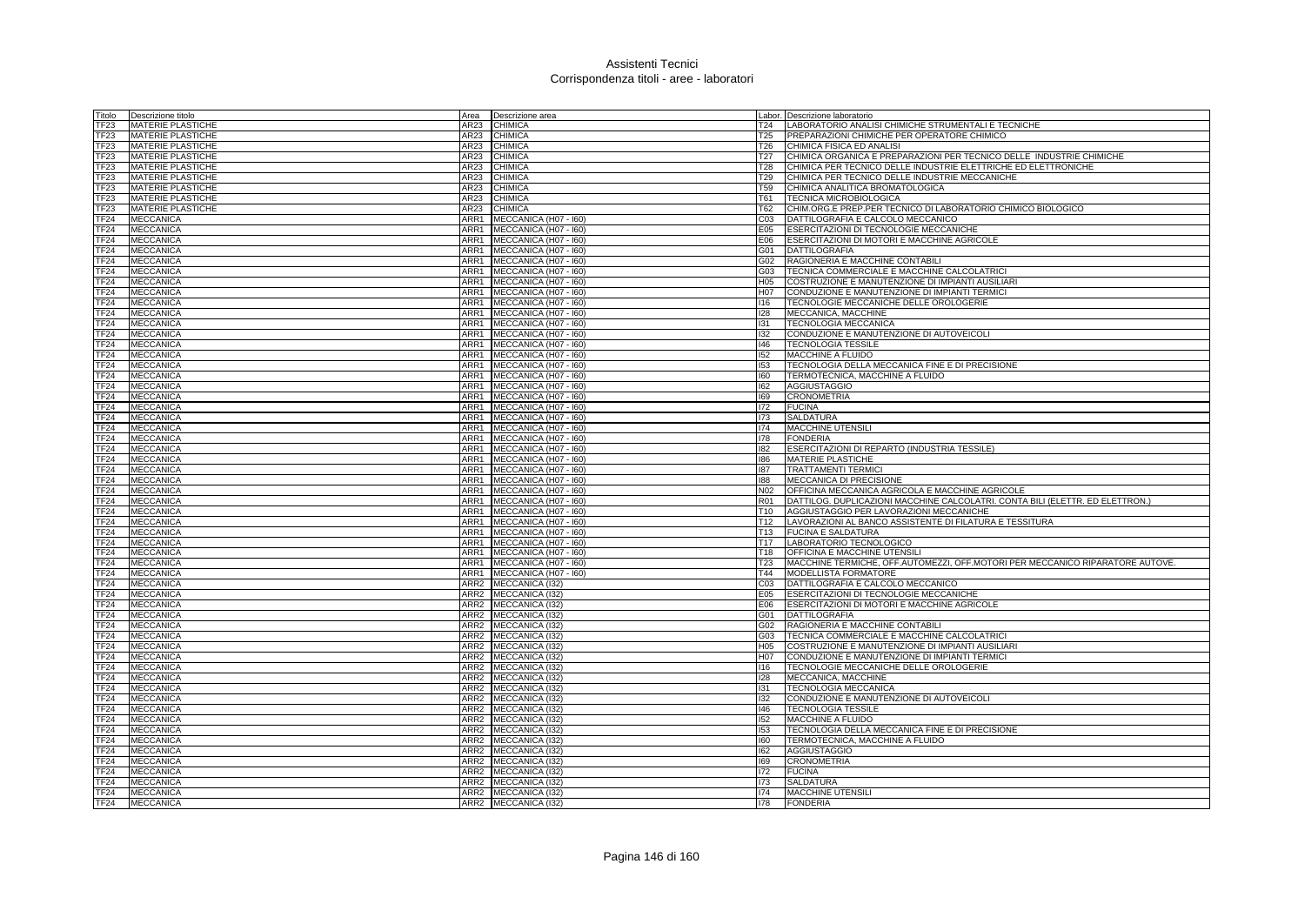| Titolo                   | Descrizione titolo                                               | Area | Descrizione area                                         |                  | Labor. Descrizione laboratorio                                                |
|--------------------------|------------------------------------------------------------------|------|----------------------------------------------------------|------------------|-------------------------------------------------------------------------------|
| <b>TF24</b>              | <b>MECCANICA</b>                                                 |      | ARR2 MECCANICA (I32                                      | 182              | ESERCITAZIONI DI REPARTO (INDUSTRIA TESSILE)                                  |
| <b>TF24</b>              | <b>MECCANICA</b>                                                 |      | ARR2 MECCANICA (132)                                     | 186              | MATERIE PLASTICHE                                                             |
| <b>TF24</b>              | <b>MECCANICA</b>                                                 |      | ARR2 MECCANICA (I32)                                     | 187              | <b>TRATTAMENTI TERMICI</b>                                                    |
| <b>TF24</b>              | <b>MECCANICA</b>                                                 |      | ARR2 MECCANICA (I32)                                     | 188              | MECCANICA DI PRECISIONE                                                       |
| <b>TF24</b>              | <b>MECCANICA</b>                                                 |      | ARR2 MECCANICA (I32)                                     | N02              | OFFICINA MECCANICA AGRICOLA E MACCHINE AGRICOLE                               |
| <b>TF24</b>              | <b>MECCANICA</b>                                                 |      | ARR2 MECCANICA (I32)                                     | <b>R01</b>       | DATTILOG. DUPLICAZIONI MACCHINE CALCOLATRI. CONTA BILI (ELETTR. ED ELETTRON.) |
| <b>TF24</b>              | <b>MECCANICA</b>                                                 |      | ARR2 MECCANICA (I32)                                     | T10              | AGGIUSTAGGIO PER LAVORAZIONI MECCANICHE                                       |
| <b>TF24</b>              | <b>MECCANICA</b>                                                 |      | ARR2 MECCANICA (I32)                                     | T <sub>12</sub>  | LAVORAZIONI AL BANCO ASSISTENTE DI FILATURA E TESSITURA                       |
| TF <sub>24</sub>         | <b>MECCANICA</b>                                                 |      | ARR2 MECCANICA (I32)                                     | T <sub>13</sub>  | <b>FUCINA E SALDATURA</b>                                                     |
| TF <sub>24</sub>         | <b>MECCANICA</b>                                                 |      | ARR2 MECCANICA (I32)                                     | T <sub>17</sub>  | LABORATORIO TECNOLOGICO                                                       |
| <b>TF24</b>              | <b>MECCANICA</b>                                                 |      | ARR2 MECCANICA (I32)                                     | T18              | OFFICINA E MACCHINE UTENSILI                                                  |
| TF <sub>24</sub>         | <b>MECCANICA</b>                                                 |      | ARR2 MECCANICA (I32)                                     | T <sub>23</sub>  | MACCHINE TERMICHE, OFF.AUTOMEZZI, OFF.MOTORI PER MECCANICO RIPARATORE AUTOVE. |
| TF <sub>24</sub>         | <b>MECCANICA</b>                                                 |      | ARR2 MECCANICA (I32)                                     | T44              | MODELLISTA FORMATORE                                                          |
| TF <sub>24</sub>         | <b>MECCANICA</b>                                                 |      | ARR3 MECCANICA (ALTRI LABORATORI)                        | CO <sub>3</sub>  | DATTILOGRAFIA E CALCOLO MECCANICO                                             |
| TF <sub>24</sub>         | <b>MECCANICA</b>                                                 |      | ARR3 MECCANICA (ALTRI LABORATORI)                        | E05              | ESERCITAZIONI DI TECNOLOGIE MECCANICHE                                        |
| TF <sub>24</sub>         | <b>MECCANICA</b>                                                 |      | ARR3 MECCANICA (ALTRI LABORATORI)                        | E06              | ESERCITAZIONI DI MOTORI E MACCHINE AGRICOLE                                   |
| <b>TF24</b>              | <b>MECCANICA</b>                                                 |      | ARR3 MECCANICA (ALTRI LABORATORI)                        | G01              | <b>DATTILOGRAFIA</b>                                                          |
| TF <sub>24</sub>         | <b>MECCANICA</b>                                                 |      | ARR3 MECCANICA (ALTRI LABORATORI)                        | G02              | RAGIONERIA E MACCHINE CONTABILI                                               |
| <b>TF24</b>              | <b>MECCANICA</b>                                                 |      | ARR3 MECCANICA (ALTRI LABORATORI)                        | G03              | TECNICA COMMERCIALE E MACCHINE CALCOLATRICI                                   |
| TF <sub>24</sub>         | <b>MECCANICA</b>                                                 |      | ARR3 MECCANICA (ALTRI LABORATORI)                        | H <sub>05</sub>  | COSTRUZIONE E MANUTENZIONE DI IMPIANTI AUSILIARI                              |
| <b>TF24</b>              | <b>MECCANICA</b>                                                 |      | ARR3 MECCANICA (ALTRI LABORATORI)                        | H <sub>0</sub> 7 | CONDUZIONE E MANUTENZIONE DI IMPIANTI TERMICI                                 |
| <b>TF24</b>              | <b>MECCANICA</b>                                                 |      | ARR3 MECCANICA (ALTRI LABORATORI)                        | 116              | TECNOLOGIE MECCANICHE DELLE OROLOGERIE                                        |
| TF <sub>24</sub>         | <b>MECCANICA</b>                                                 |      | ARR3 MECCANICA (ALTRI LABORATORI)                        | 128              | MECCANICA, MACCHINE                                                           |
| TF <sub>24</sub>         | <b>MECCANICA</b>                                                 | ARR3 | MECCANICA (ALTRI LABORATORI)                             | 131              | <b>TECNOLOGIA MECCANICA</b>                                                   |
| <b>TF24</b>              | <b>MECCANICA</b>                                                 | ARR3 | MECCANICA (ALTRI LABORATORI)                             | 132              | CONDUZIONE E MANUTENZIONE DI AUTOVEICOLI                                      |
| <b>TF24</b>              | <b>MECCANICA</b>                                                 |      | ARR3 MECCANICA (ALTRI LABORATORI)                        | 146              | <b>TECNOLOGIA TESSILE</b>                                                     |
| TF <sub>24</sub>         | <b>MECCANICA</b>                                                 |      | ARR3 MECCANICA (ALTRI LABORATORI)                        | 152              | MACCHINE A FLUIDO                                                             |
| TF <sub>24</sub>         | <b>MECCANICA</b>                                                 | ARR3 | MECCANICA (ALTRI LABORATORI)                             | 153              | TECNOLOGIA DELLA MECCANICA FINE E DI PRECISIONE                               |
| TF <sub>24</sub>         | <b>MECCANICA</b>                                                 |      | ARR3 MECCANICA (ALTRI LABORATORI)                        | 160              | TERMOTECNICA, MACCHINE A FLUIDO                                               |
| <b>TF24</b>              | <b>MECCANICA</b>                                                 |      | ARR3 MECCANICA (ALTRI LABORATORI)                        | 162              | <b>AGGIUSTAGGIO</b>                                                           |
| <b>TF24</b>              | <b>MECCANICA</b>                                                 |      | ARR3 MECCANICA (ALTRI LABORATORI)                        | 169              | <b>CRONOMETRIA</b>                                                            |
| <b>TF24</b>              | <b>MECCANICA</b>                                                 |      | ARR3 MECCANICA (ALTRI LABORATORI)                        | 172              | <b>FUCINA</b>                                                                 |
| TF <sub>24</sub>         | <b>MECCANICA</b>                                                 | ARR3 | MECCANICA (ALTRI LABORATORI)                             | 173              | <b>SALDATURA</b>                                                              |
| TF <sub>24</sub>         | <b>MECCANICA</b>                                                 | ARR3 | MECCANICA (ALTRI LABORATORI)                             | 174              | MACCHINE UTENSILI                                                             |
| TF <sub>24</sub>         | <b>MECCANICA</b>                                                 | ARR3 | MECCANICA (ALTRI LABORATORI)                             | 178              | <b>FONDERIA</b>                                                               |
| <b>TF24</b>              | <b>MECCANICA</b>                                                 | ARR3 | MECCANICA (ALTRI LABORATORI)                             | 182              | ESERCITAZIONI DI REPARTO (INDUSTRIA TESSILE)                                  |
| TF <sub>24</sub>         | <b>MECCANICA</b>                                                 | ARR3 | MECCANICA (ALTRI LABORATORI)                             | 186              | MATERIE PLASTICHE                                                             |
|                          |                                                                  |      |                                                          | 187              | <b>TRATTAMENTI TERMICI</b>                                                    |
| TF <sub>24</sub>         | <b>MECCANICA</b>                                                 | ARR3 | MECCANICA (ALTRI LABORATORI)                             |                  |                                                                               |
| <b>TF24</b>              | <b>MECCANICA</b>                                                 | ARR3 | MECCANICA (ALTRI LABORATORI)                             | 188              | MECCANICA DI PRECISIONE                                                       |
| TF <sub>24</sub>         | <b>MECCANICA</b>                                                 |      | ARR3 MECCANICA (ALTRI LABORATORI)                        | N02              | OFFICINA MECCANICA AGRICOLA E MACCHINE AGRICOLE                               |
| TF <sub>24</sub>         | <b>MECCANICA</b>                                                 | ARR3 | MECCANICA (ALTRI LABORATORI)                             | R <sub>01</sub>  | DATTILOG. DUPLICAZIONI MACCHINE CALCOLATRI. CONTA BILI (ELETTR. ED ELETTRON.) |
| <b>TF24</b>              | <b>MECCANICA</b>                                                 |      | ARR3 MECCANICA (ALTRI LABORATORI)                        | T10              | AGGIUSTAGGIO PER LAVORAZIONI MECCANICHE                                       |
| TF <sub>24</sub>         | MECCANICA                                                        |      | ARR3 MECCANICA (ALTRI LABORATORI)                        | T <sub>12</sub>  | LAVORAZIONI AL BANCO ASSISTENTE DI FILATURA E TESSITURA                       |
| <b>TF24</b>              | <b>MECCANICA</b>                                                 |      | ARR3 MECCANICA (ALTRI LABORATORI)                        | T <sub>13</sub>  | <b>FUCINA E SALDATURA</b>                                                     |
| TF <sub>24</sub>         | <b>MECCANICA</b>                                                 |      | ARR3 MECCANICA (ALTRI LABORATORI)                        | T17              | LABORATORIO TECNOLOGICO                                                       |
| TF <sub>24</sub>         | <b>MECCANICA</b>                                                 | ARR3 | MECCANICA (ALTRI LABORATORI)                             | T18              | OFFICINA E MACCHINE UTENSILI                                                  |
| TF24                     | <b>MECCANICA</b>                                                 |      | ARR3 MECCANICA (ALTRI LABORATORI)                        | T <sub>23</sub>  | MACCHINE TERMICHE, OFF.AUTOMEZZI, OFF.MOTORI PER MECCANICO RIPARATORE AUTOVE. |
| <b>TF24</b>              | <b>MECCANICA</b>                                                 | ARR3 | MECCANICA (ALTRI LABORATORI)                             | T44              | MODELLISTA FORMATORE                                                          |
| TF <sub>24</sub>         | <b>MECCANICA</b>                                                 | AR08 | <b>FISICA</b>                                            | A01              | GABINETTO DI FISICA E CHIMICA                                                 |
| TF <sub>24</sub>         | <b>MECCANICA</b>                                                 | AR08 | <b>FISICA</b>                                            | 106              | <b>COMPLEMENTI DI FISICA</b>                                                  |
| TF <sub>24</sub>         | <b>MECCANICA</b>                                                 | AR08 | <b>FISICA</b>                                            | 127              | <b>FISICA APPLICATA</b>                                                       |
| TF <sub>24</sub>         | <b>MECCANICA</b>                                                 | AR08 | <b>FISICA</b>                                            | M <sub>03</sub>  | <b>FISICA</b>                                                                 |
| TF <sub>24</sub>         | <b>MECCANICA</b>                                                 | AR08 | <b>FISICA</b>                                            | T37              | FISICA PER TECNICO DELLE INDUSTRIE CHIMICHE                                   |
| <b>TF24</b>              | <b>MECCANICA</b>                                                 | AR08 | <b>FISICA</b>                                            | <b>T38</b>       | FISICA PER TECNICO DELLE INDUSTRIE ELETTRICHE ED ELETTRONICHE                 |
| <b>TF24</b>              | <b>MECCANICA</b>                                                 | AR08 | <b>FISICA</b>                                            | T39              | FISICA PER TECNICO DELLE INDUSTRIE MECCANICHE                                 |
| <b>TF24</b>              | <b>MECCANICA</b>                                                 | 4R08 | <b>FISICA</b>                                            | X01              | GABINETTO SCIENTIFICO                                                         |
| TF <sub>25</sub>         | MECCANICA DI PRECISIONE                                          | ARR1 | MECCANICA (H07 - I60)                                    | C <sub>03</sub>  | DATTILOGRAFIA E CALCOLO MECCANICO                                             |
| <b>TF25</b>              | MECCANICA DI PRECISIONE                                          | ARR1 | MECCANICA (H07 - I60)                                    | E05              | ESERCITAZIONI DI TECNOLOGIE MECCANICHE                                        |
| TF <sub>25</sub>         | MECCANICA DI PRECISIONE                                          | ARR1 | MECCANICA (H07 - 160)                                    | E06              | ESERCITAZIONI DI MOTORI E MACCHINE AGRICOLE                                   |
| <b>TF25</b>              | MECCANICA DI PRECISIONE                                          | ARR1 | MECCANICA (H07 - I60)                                    | G01              | <b>DATTILOGRAFIA</b>                                                          |
| <b>TF25</b>              | MECCANICA DI PRECISIONE                                          | ARR1 | MECCANICA (H07 - I60)                                    | G02              | RAGIONERIA E MACCHINE CONTABILI                                               |
| <b>TF25</b>              | MECCANICA DI PRECISIONE                                          | ARR1 | MECCANICA (H07 - I60)                                    | G03              | TECNICA COMMERCIALE E MACCHINE CALCOLATRIC                                    |
| <b>TF25</b>              | MECCANICA DI PRECISIONE                                          | ARR1 | MECCANICA (H07 - I60)                                    | H <sub>05</sub>  | COSTRUZIONE E MANUTENZIONE DI IMPIANTI AUSILIARI                              |
| <b>TF25</b>              | MECCANICA DI PRECISIONE                                          |      | ARR1 MECCANICA (H07 - 160)                               | H <sub>07</sub>  | CONDUZIONE E MANUTENZIONE DI IMPIANTI TERMICI                                 |
| TF <sub>25</sub><br>TF25 | <b>MECCANICA DI PRECISIONE</b><br><b>MECCANICA DI PRECISIONE</b> |      | ARR1 MECCANICA (H07 - I60)<br>ARR1 MECCANICA (H07 - 160) | 116<br>128       | TECNOLOGIE MECCANICHE DELLE OROLOGERIE<br>MECCANICA, MACCHINE                 |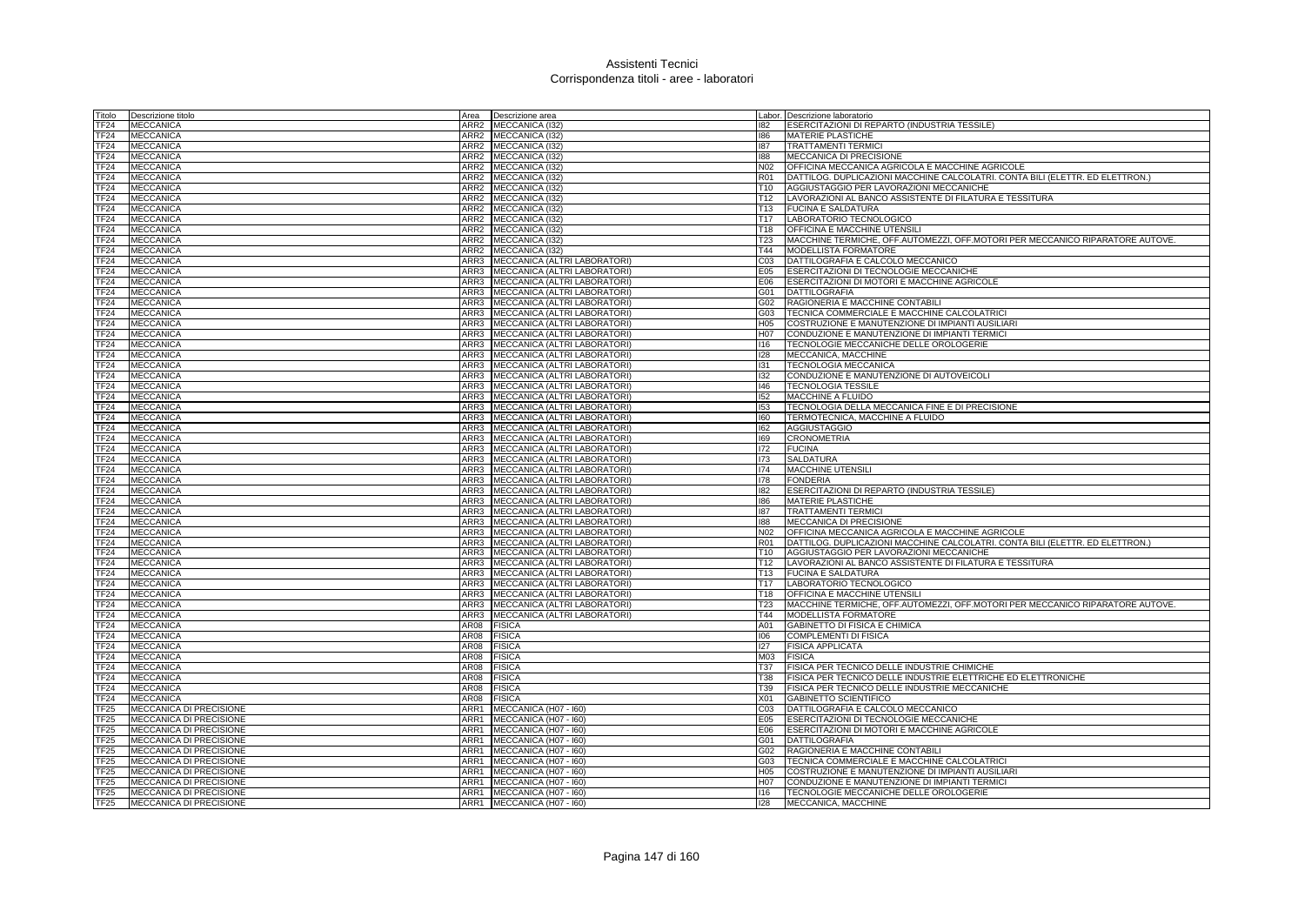| Titolo              | Descrizione titolo                                        | Area             | Descrizione area                             |                        | Labor. Descrizione laboratorio                                                                    |
|---------------------|-----------------------------------------------------------|------------------|----------------------------------------------|------------------------|---------------------------------------------------------------------------------------------------|
| TF25                | MECCANICA DI PRECISIONE                                   | ARR1             | MECCANICA (H07 - I60)                        | 131                    | TECNOLOGIA MECCANICA                                                                              |
| <b>TF25</b>         | <b>MECCANICA DI PRECISIONE</b>                            | ARR1             | MECCANICA (H07 - I60)                        | 132                    | CONDUZIONE E MANUTENZIONE DI AUTOVEICOLI                                                          |
| TF25                | MECCANICA DI PRECISIONE                                   | ARR1             | MECCANICA (H07 - I60)                        | 146                    | <b>TECNOLOGIA TESSILE</b>                                                                         |
| TF25                | MECCANICA DI PRECISIONE                                   | ARR1             | MECCANICA (H07 - I60)                        | 152                    | <b>MACCHINE A FLUIDO</b>                                                                          |
| TF25                | MECCANICA DI PRECISIONE                                   | ARR1             | MECCANICA (H07 - I60)                        | 153                    | TECNOLOGIA DELLA MECCANICA FINE E DI PRECISIONE                                                   |
| TF25                | MECCANICA DI PRECISIONE                                   | ARR1             | MECCANICA (H07 - I60)                        | 160                    | TERMOTECNICA, MACCHINE A FLUIDO                                                                   |
| TF25                | MECCANICA DI PRECISIONE                                   | ARR1             | MECCANICA (H07 - 160)                        | 162                    | <b>AGGIUSTAGGIO</b>                                                                               |
| TF25                | MECCANICA DI PRECISIONE                                   | ARR1             | MECCANICA (H07 - I60)                        | 169                    | <b>CRONOMETRIA</b>                                                                                |
| TF25                | MECCANICA DI PRECISIONE                                   | ARR1             | MECCANICA (H07 - I60)                        | 172                    | <b>FUCINA</b>                                                                                     |
| TF <sub>25</sub>    | MECCANICA DI PRECISIONE                                   | ARR1             | MECCANICA (H07 - 160)                        | 173                    | <b>SALDATURA</b>                                                                                  |
| TF25                | MECCANICA DI PRECISIONE                                   | ARR1             | MECCANICA (H07 - I60)                        | 174                    | <b>MACCHINE UTENSILI</b>                                                                          |
| TF25                | MECCANICA DI PRECISIONE                                   | ARR1             | MECCANICA (H07 - I60)                        | 178                    | <b>FONDERIA</b>                                                                                   |
| TF25                | MECCANICA DI PRECISIONE                                   | ARR1             | MECCANICA (H07 - I60)                        | 182                    | ESERCITAZIONI DI REPARTO (INDUSTRIA TESSILE)                                                      |
| TF25                | MECCANICA DI PRECISIONE                                   | ARR1             | MECCANICA (H07 - I60)                        | 186                    | MATERIE PLASTICHE                                                                                 |
| TF25                | MECCANICA DI PRECISIONE                                   | ARR1             | MECCANICA (H07 - I60)                        | 187                    | <b>TRATTAMENTI TERMICI</b>                                                                        |
| TF25                | MECCANICA DI PRECISIONE                                   | ARR1             | MECCANICA (H07 - I60)                        | 188                    | MECCANICA DI PRECISIONE                                                                           |
| TF25                | MECCANICA DI PRECISIONE                                   | ARR1             | MECCANICA (H07 - 160)                        | N <sub>02</sub>        | OFFICINA MECCANICA AGRICOLA E MACCHINE AGRICOLE                                                   |
| TF25                | <b>MECCANICA DI PRECISIONE</b>                            | ARR1             | MECCANICA (H07 - I60)                        | R <sub>01</sub>        | DATTILOG. DUPLICAZIONI MACCHINE CALCOLATRI. CONTA BILI (ELETTR. ED ELETTRON.)                     |
| TF <sub>25</sub>    | <b>MECCANICA DI PRECISIONE</b>                            | ARR1             | MECCANICA (H07 - I60)                        | T <sub>10</sub>        | AGGIUSTAGGIO PER LAVORAZIONI MECCANICHE                                                           |
| TF25                | <b>MECCANICA DI PRECISIONE</b>                            | ARR1             | MECCANICA (H07 - I60)                        | T <sub>12</sub>        | LAVORAZIONI AL BANCO ASSISTENTE DI FILATURA E TESSITURA                                           |
| TF25                | MECCANICA DI PRECISIONE                                   | ARR1             | MECCANICA (H07 - 160)                        | T13                    | <b>FUCINA E SALDATURA</b>                                                                         |
| TF25                | MECCANICA DI PRECISIONE                                   | ARR1             | MECCANICA (H07 - I60)                        | T17                    | LABORATORIO TECNOLOGICO                                                                           |
| TF25                | MECCANICA DI PRECISIONE                                   | ARR1             | MECCANICA (H07 - I60)                        | T18                    | OFFICINA E MACCHINE UTENSILI                                                                      |
| TF25                | MECCANICA DI PRECISIONE                                   | ARR1             | MECCANICA (H07 - I60)                        | T23                    | MACCHINE TERMICHE, OFF.AUTOMEZZI, OFF.MOTORI PER MECCANICO RIPARATORE AUTOVE.                     |
| TF25                | MECCANICA DI PRECISIONE                                   | ARR1             | MECCANICA (H07 - I60)                        | T44                    | MODELLISTA FORMATORE                                                                              |
| TF25                | MECCANICA DI PRECISIONE                                   | ARR2             | MECCANICA (132)                              | C <sub>03</sub>        | DATTILOGRAFIA E CALCOLO MECCANICO                                                                 |
| TF25                | MECCANICA DI PRECISIONE                                   |                  | ARR2 MECCANICA (I32)                         | E05                    | ESERCITAZIONI DI TECNOLOGIE MECCANICHE                                                            |
| TF25                | MECCANICA DI PRECISIONE                                   |                  | ARR2 MECCANICA (I32)                         | E06                    | ESERCITAZIONI DI MOTORI E MACCHINE AGRICOLE                                                       |
| TF25                | MECCANICA DI PRECISIONE                                   |                  | ARR2 MECCANICA (I32)                         |                        | G01 DATTILOGRAFIA                                                                                 |
| TF25                | MECCANICA DI PRECISIONE                                   | ARR2             | MECCANICA (132)                              | G02                    | RAGIONERIA E MACCHINE CONTABILI                                                                   |
| TF25                | MECCANICA DI PRECISIONE                                   |                  | ARR2 MECCANICA (I32)                         | G03                    | TECNICA COMMERCIALE E MACCHINE CALCOLATRICI                                                       |
| TF25<br><b>TF25</b> | <b>MECCANICA DI PRECISIONE</b><br>MECCANICA DI PRECISIONE |                  | ARR2 MECCANICA (I32)<br>ARR2 MECCANICA (I32) | H <sub>05</sub><br>H07 | COSTRUZIONE E MANUTENZIONE DI IMPIANTI AUSILIARI<br>CONDUZIONE E MANUTENZIONE DI IMPIANTI TERMICI |
| TF25                | MECCANICA DI PRECISIONE                                   |                  | ARR2 MECCANICA (I32)                         | 116                    | TECNOLOGIE MECCANICHE DELLE OROLOGERIE                                                            |
| TF25                | MECCANICA DI PRECISIONE                                   | ARR <sub>2</sub> | MECCANICA (I32)                              | 128                    | MECCANICA, MACCHINE                                                                               |
| TF25                | <b>MECCANICA DI PRECISIONE</b>                            |                  | ARR2 MECCANICA (I32)                         | 131                    | TECNOLOGIA MECCANICA                                                                              |
| TF <sub>25</sub>    | <b>MECCANICA DI PRECISIONE</b>                            |                  | ARR2 MECCANICA (I32)                         | 132                    | CONDUZIONE E MANUTENZIONE DI AUTOVEICOLI                                                          |
| TF <sub>25</sub>    | <b>MECCANICA DI PRECISIONE</b>                            |                  | ARR2 MECCANICA (I32)                         | 146                    | <b>TECNOLOGIA TESSILE</b>                                                                         |
| <b>TF25</b>         | MECCANICA DI PRECISIONE                                   |                  | ARR2 MECCANICA (I32)                         | 152                    | <b>MACCHINE A FLUIDO</b>                                                                          |
| TF25                | MECCANICA DI PRECISIONE                                   |                  | ARR2 MECCANICA (I32)                         | 153                    | TECNOLOGIA DELLA MECCANICA FINE E DI PRECISIONE                                                   |
| <b>TF25</b>         | <b>MECCANICA DI PRECISIONE</b>                            |                  | ARR2 MECCANICA (I32)                         | 160                    | TERMOTECNICA, MACCHINE A FLUIDO                                                                   |
| TF <sub>25</sub>    | <b>MECCANICA DI PRECISIONE</b>                            |                  | ARR2 MECCANICA (I32)                         | 162                    | <b>AGGIUSTAGGIO</b>                                                                               |
| TF25                | MECCANICA DI PRECISIONE                                   |                  | ARR2 MECCANICA (132)                         | 169                    | <b>CRONOMETRIA</b>                                                                                |
| TF25                | MECCANICA DI PRECISIONE                                   | ARR <sub>2</sub> | MECCANICA (I32)                              | 172                    | <b>FUCINA</b>                                                                                     |
| TF25                | MECCANICA DI PRECISIONE                                   |                  | ARR2 MECCANICA (I32)                         | 173                    | <b>SALDATURA</b>                                                                                  |
| TF25                | <b>MECCANICA DI PRECISIONE</b>                            |                  | ARR2 MECCANICA (I32)                         | 174                    | <b>MACCHINE UTENSILI</b>                                                                          |
| TF25                | MECCANICA DI PRECISIONE                                   |                  | ARR2 MECCANICA (I32)                         | 178                    | <b>FONDERIA</b>                                                                                   |
| TF25                | <b>MECCANICA DI PRECISIONE</b>                            | ARR <sub>2</sub> | MECCANICA (I32)                              | 182                    | ESERCITAZIONI DI REPARTO (INDUSTRIA TESSILE)                                                      |
| TF25                | MECCANICA DI PRECISIONE                                   |                  | ARR2 MECCANICA (I32)                         | 186                    | MATERIE PLASTICHE                                                                                 |
| TF25                | <b>MECCANICA DI PRECISIONE</b>                            |                  | ARR2 MECCANICA (I32)                         | 187                    | <b>TRATTAMENTI TERMICI</b>                                                                        |
| TF25                | <b>MECCANICA DI PRECISIONE</b>                            |                  | ARR2 MECCANICA (I32)                         | 188                    | MECCANICA DI PRECISIONE                                                                           |
| TF25                | MECCANICA DI PRECISIONE                                   | ARR <sub>2</sub> | MECCANICA (I32)                              | N <sub>02</sub>        | OFFICINA MECCANICA AGRICOLA E MACCHINE AGRICOLE                                                   |
| TF25                | MECCANICA DI PRECISIONE                                   |                  | ARR2 MECCANICA (I32)                         | R01                    | DATTILOG. DUPLICAZIONI MACCHINE CALCOLATRI. CONTA BILI (ELETTR. ED ELETTRON.)                     |
| FF25                | <b>MECCANICA DI PRECISIONE</b>                            |                  | ARR2 MECCANICA (I32)                         | T10                    | AGGIUSTAGGIO PER LAVORAZIONI MECCANICHE                                                           |
| TF25                | MECCANICA DI PRECISIONE                                   |                  | ARR2 MECCANICA (I32)                         | T <sub>12</sub>        | LAVORAZIONI AL BANCO ASSISTENTE DI FILATURA E TESSITURA                                           |
| TF25                | MECCANICA DI PRECISIONE                                   | ARR2             | MECCANICA (132)                              | T <sub>13</sub>        | <b>FUCINA E SALDATURA</b>                                                                         |
| TF25                | MECCANICA DI PRECISIONE                                   |                  | ARR2 MECCANICA (I32)                         | T <sub>17</sub>        | LABORATORIO TECNOLOGICO                                                                           |
| TF25                | MECCANICA DI PRECISIONE                                   |                  | ARR2 MECCANICA (I32)                         | T18                    | OFFICINA E MACCHINE UTENSILI                                                                      |
| TF25                | MECCANICA DI PRECISIONE                                   | ARR <sub>2</sub> | MECCANICA (I32)                              | T <sub>23</sub>        | MACCHINE TERMICHE, OFF.AUTOMEZZI, OFF.MOTORI PER MECCANICO RIPARATORE AUTOVE.                     |
| TF25                | MECCANICA DI PRECISIONE                                   | ARR2             | MECCANICA (132)                              | T44                    | <b>MODELLISTA FORMATORE</b>                                                                       |
| TF25                | MECCANICA DI PRECISIONE                                   | ARR3             | MECCANICA (ALTRI LABORATORI)                 | CO <sub>3</sub>        | DATTILOGRAFIA E CALCOLO MECCANICO                                                                 |
| TF25                | MECCANICA DI PRECISIONE                                   |                  | ARR3 MECCANICA (ALTRI LABORATORI)            | E05                    | ESERCITAZIONI DI TECNOLOGIE MECCANICHE                                                            |
| TF <sub>25</sub>    | MECCANICA DI PRECISIONE                                   |                  | ARR3 MECCANICA (ALTRI LABORATORI)            | E06                    | ESERCITAZIONI DI MOTORI E MACCHINE AGRICOLE                                                       |
| <b>TF25</b>         | MECCANICA DI PRECISIONE                                   |                  | ARR3 MECCANICA (ALTRI LABORATORI)            | G01                    | <b>DATTILOGRAFIA</b>                                                                              |
| TF <sub>25</sub>    | <b>MECCANICA DI PRECISIONE</b>                            |                  | ARR3 <b>IMECCANICA (ALTRI LABORATORI)</b>    | G02                    | RAGIONERIA E MACCHINE CONTABILI                                                                   |
| TF <sub>25</sub>    | MECCANICA DI PRECISIONE                                   |                  | ARR3 MECCANICA (ALTRI LABORATORI)            | G03                    | TECNICA COMMERCIALE E MACCHINE CALCOLATRICI                                                       |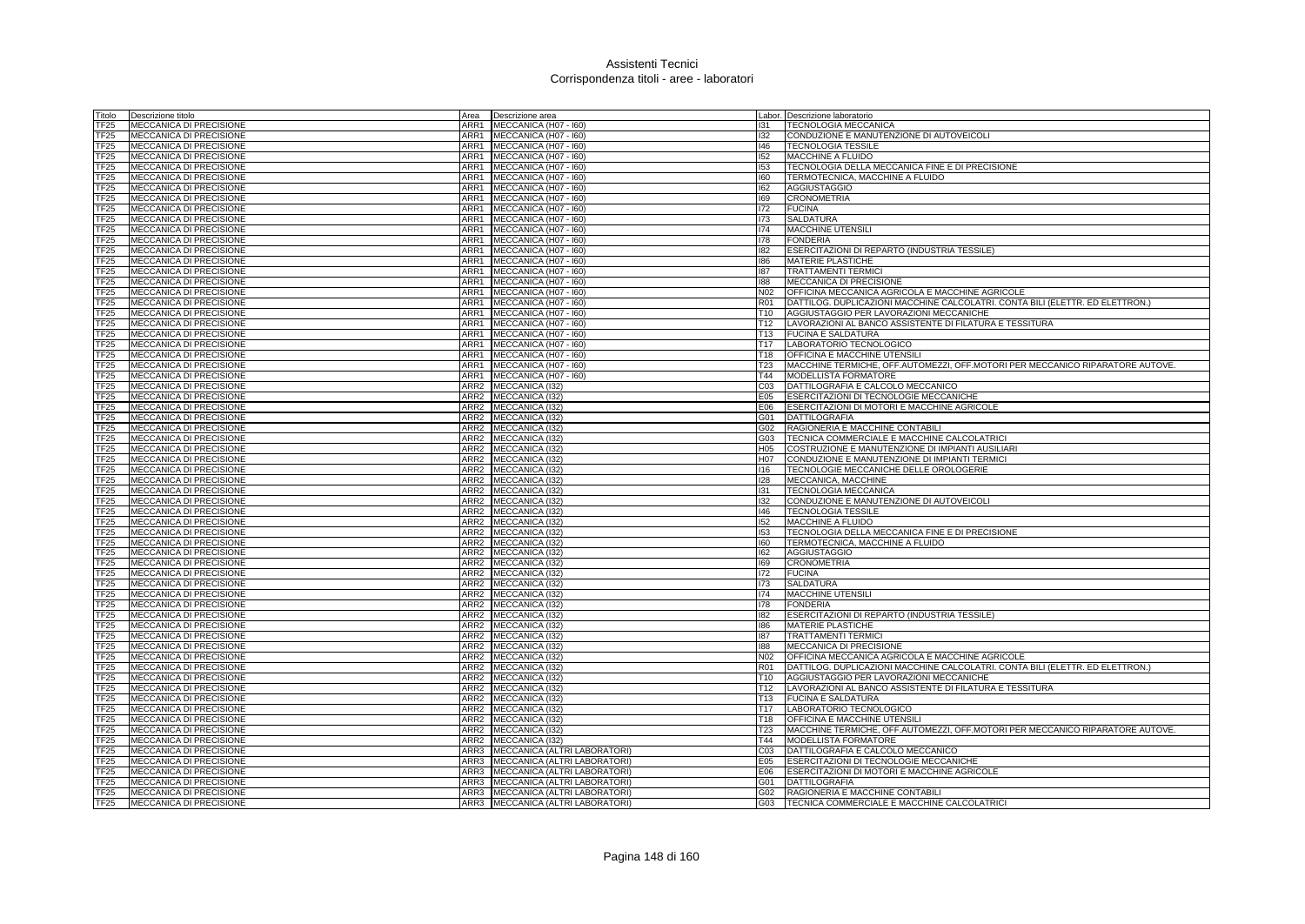| Titolo           | Descrizione titolo                                 | Area         | Descrizione area                                             |                                    | Labor. Descrizione laboratorio                                                                                |
|------------------|----------------------------------------------------|--------------|--------------------------------------------------------------|------------------------------------|---------------------------------------------------------------------------------------------------------------|
| TF25             | MECCANICA DI PRECISIONE                            | ARR3         | MECCANICA (ALTRI LABORATORI)                                 | H05                                | COSTRUZIONE E MANUTENZIONE DI IMPIANTI AUSILIARI                                                              |
| TF25             | MECCANICA DI PRECISIONE                            | ARR3         | MECCANICA (ALTRI LABORATORI)                                 | H07                                | CONDUZIONE E MANUTENZIONE DI IMPIANTI TERMICI                                                                 |
| TF25             | MECCANICA DI PRECISIONE                            | ARR3         | MECCANICA (ALTRI LABORATORI)                                 | 116                                | TECNOLOGIE MECCANICHE DELLE OROLOGERIE                                                                        |
| TF25             | MECCANICA DI PRECISIONE                            | ARR3         | MECCANICA (ALTRI LABORATORI)                                 | 128                                | MECCANICA, MACCHINE                                                                                           |
| TF25             | MECCANICA DI PRECISIONE                            | ARR3         | MECCANICA (ALTRI LABORATORI)                                 | 131                                | <b>TECNOLOGIA MECCANICA</b>                                                                                   |
| TF25             | MECCANICA DI PRECISIONE                            |              | ARR3 MECCANICA (ALTRI LABORATORI)                            | 132                                | CONDUZIONE E MANUTENZIONE DI AUTOVEICOLI                                                                      |
| TF25             | MECCANICA DI PRECISIONE                            | ARR3         | MECCANICA (ALTRI LABORATORI)                                 | 146                                | <b>TECNOLOGIA TESSILE</b>                                                                                     |
| TF25             | MECCANICA DI PRECISIONE                            | ARR3         | MECCANICA (ALTRI LABORATORI)                                 | 152                                | <b>MACCHINE A FLUIDO</b>                                                                                      |
| <b>TF25</b>      | <b>MECCANICA DI PRECISIONE</b>                     | ARR3         | MECCANICA (ALTRI LABORATORI)                                 | 153                                | TECNOLOGIA DELLA MECCANICA FINE E DI PRECISIONE                                                               |
| TF <sub>25</sub> | MECCANICA DI PRECISIONE                            |              | ARR3 MECCANICA (ALTRI LABORATORI)                            | 160                                | TERMOTECNICA, MACCHINE A FLUIDO                                                                               |
| TF25             | MECCANICA DI PRECISIONE                            |              | ARR3 MECCANICA (ALTRI LABORATORI)                            | 162                                | AGGIUSTAGGIO                                                                                                  |
| TF25             | MECCANICA DI PRECISIONE                            |              | ARR3 MECCANICA (ALTRI LABORATORI)                            | 169                                | <b>CRONOMETRIA</b>                                                                                            |
| TF25             | MECCANICA DI PRECISIONE                            | ARR3         | MECCANICA (ALTRI LABORATORI)                                 | 172                                | <b>FUCINA</b>                                                                                                 |
| TF25             | MECCANICA DI PRECISIONE                            | ARR3         | MECCANICA (ALTRI LABORATORI)                                 | 173                                | SALDATURA                                                                                                     |
| TF25             | MECCANICA DI PRECISIONE                            | ARR3         | MECCANICA (ALTRI LABORATORI)                                 | 174                                | <b>MACCHINE UTENSILI</b>                                                                                      |
| <b>TF25</b>      | MECCANICA DI PRECISIONE                            |              | ARR3 MECCANICA (ALTRI LABORATORI)                            | 178                                | <b>FONDERIA</b>                                                                                               |
| TF25             | MECCANICA DI PRECISIONE                            | ARR3         | MECCANICA (ALTRI LABORATORI)                                 | 182                                | ESERCITAZIONI DI REPARTO (INDUSTRIA TESSILE)                                                                  |
| TF25             | MECCANICA DI PRECISIONE                            | ARR3         | MECCANICA (ALTRI LABORATORI)                                 | 186                                | MATERIE PLASTICHE                                                                                             |
| <b>TF25</b>      | MECCANICA DI PRECISIONE                            |              | ARR3 MECCANICA (ALTRI LABORATORI)                            | 187                                | <b>TRATTAMENTI TERMICI</b>                                                                                    |
| TF25             | <b>MECCANICA DI PRECISIONE</b>                     | ARR3         | MECCANICA (ALTRI LABORATORI)                                 | 188                                | MECCANICA DI PRECISIONE                                                                                       |
| TF25             | MECCANICA DI PRECISIONE                            |              | ARR3 MECCANICA (ALTRI LABORATORI)                            | N02                                | OFFICINA MECCANICA AGRICOLA E MACCHINE AGRICOLE                                                               |
| TF25             | MECCANICA DI PRECISIONE                            | ARR3         | MECCANICA (ALTRI LABORATORI)                                 | <b>R01</b>                         | DATTILOG. DUPLICAZIONI MACCHINE CALCOLATRI. CONTA BILI (ELETTR. ED ELETTRON.)                                 |
| TF25             | MECCANICA DI PRECISIONE                            | ARR3         | MECCANICA (ALTRI LABORATORI)                                 | T10                                | AGGIUSTAGGIO PER LAVORAZIONI MECCANICHE                                                                       |
| TF25             | MECCANICA DI PRECISIONE                            | ARR3         | MECCANICA (ALTRI LABORATORI)                                 | T12                                | LAVORAZIONI AL BANCO ASSISTENTE DI FILATURA E TESSITURA                                                       |
| TF25             | MECCANICA DI PRECISIONE                            | ARR3         | MECCANICA (ALTRI LABORATORI)                                 | T13                                | <b>FUCINA E SALDATURA</b>                                                                                     |
| TF25             | MECCANICA DI PRECISIONE                            | ARR3<br>ARR3 | MECCANICA (ALTRI LABORATORI)                                 | T <sub>17</sub><br>T <sub>18</sub> | LABORATORIO TECNOLOGICO                                                                                       |
| TF25<br>TF25     | MECCANICA DI PRECISIONE                            | ARR3         | MECCANICA (ALTRI LABORATORI)<br>MECCANICA (ALTRI LABORATORI) | T <sub>23</sub>                    | OFFICINA E MACCHINE UTENSILI<br>MACCHINE TERMICHE, OFF.AUTOMEZZI, OFF.MOTORI PER MECCANICO RIPARATORE AUTOVE. |
| TF <sub>25</sub> | MECCANICA DI PRECISIONE<br>MECCANICA DI PRECISIONE | ARR3         | MECCANICA (ALTRI LABORATORI)                                 | T44                                | MODELLISTA FORMATORE                                                                                          |
| TF25             | <b>MECCANICA DI PRECISIONE</b>                     | AR08         | <b>FISICA</b>                                                | A01                                | GABINETTO DI FISICA E CHIMICA                                                                                 |
| <b>TF25</b>      | <b>MECCANICA DI PRECISIONE</b>                     | AR08         | <b>FISICA</b>                                                | 001                                | <b>COMPLEMENTI DI FISICA</b>                                                                                  |
| TF25             | <b>MECCANICA DI PRECISIONE</b>                     | <b>AR08</b>  | <b>FISICA</b>                                                | 127                                | <b>FISICA APPLICATA</b>                                                                                       |
| TF25             | MECCANICA DI PRECISIONE                            | AR08         | <b>FISICA</b>                                                | M03                                | <b>FISICA</b>                                                                                                 |
| TF25             | MECCANICA DI PRECISIONE                            | AR08         | <b>FISICA</b>                                                | T37                                | FISICA PER TECNICO DELLE INDUSTRIE CHIMICHE                                                                   |
| TF25             | MECCANICA DI PRECISIONE                            | AR08         | <b>FISICA</b>                                                | <b>T38</b>                         | FISICA PER TECNICO DELLE INDUSTRIE ELETTRICHE ED ELETTRONICHE                                                 |
| TF25             | MECCANICA DI PRECISIONE                            | AR08         | <b>FISICA</b>                                                | T39                                | FISICA PER TECNICO DELLE INDUSTRIE MECCANICHE                                                                 |
| TF25             | MECCANICA DI PRECISIONE                            | AR08         | <b>FISICA</b>                                                | X01                                | <b>GABINETTO SCIENTIFICO</b>                                                                                  |
| TF <sub>26</sub> | <b>METALLURGICA</b>                                | AR08         | <b>FISICA</b>                                                | A01                                | GABINETTO DI FISICA E CHIMICA                                                                                 |
| TF26             | METALLURGICA                                       | AR08         | <b>FISICA</b>                                                | 106                                | <b>COMPLEMENTI DI FISICA</b>                                                                                  |
| TF26             | METALLURGICA                                       | AR08         | <b>FISICA</b>                                                | 127                                | <b>FISICA APPLICATA</b>                                                                                       |
| TF26             | METALLURGICA                                       | AR08         | <b>FISICA</b>                                                | M03                                | <b>FISICA</b>                                                                                                 |
| TF <sub>26</sub> | <b>METALLURGICA</b>                                | AR08         | <b>FISICA</b>                                                | T37                                | FISICA PER TECNICO DELLE INDUSTRIE CHIMICHE                                                                   |
| TF <sub>26</sub> | METALLURGICA                                       | AR08         | <b>FISICA</b>                                                | T38                                | FISICA PER TECNICO DELLE INDUSTRIE ELETTRICHE ED ELETTRONICHE                                                 |
| TF26             | METALLURGICA                                       | AR08         | <b>FISICA</b>                                                | T39                                | FISICA PER TECNICO DELLE INDUSTRIE MECCANICHE                                                                 |
| TF26             | METALLURGICA                                       | AR08         | <b>FISICA</b>                                                | X01                                | GABINETTO SCIENTIFICO                                                                                         |
| TF26             | METALLURGICA                                       | AR11         | METALLURGICO-MINERARIA                                       | 133                                | MINERALOGIA, GEOLOGIA                                                                                         |
| TF26             | METALLURGICA                                       | AR11         | METALLURGICO-MINERARIA                                       | 134                                | CHIMICA METALLURGICA E MINERALURGIA                                                                           |
| TF26             | METALLURGICA                                       | AR11         | METALLURGICO-MINERARIA                                       | 136                                | <b>ARTE MINERARIA</b>                                                                                         |
| TF26             | METALLURGICA                                       | AR11         | METALLURGICO-MINERARIA                                       | 137                                | ARRICCHIMENTO DEI MINERALI                                                                                    |
| TF26             | METALLURGICA                                       | AR11         | METALLURGICO-MINERARIA                                       | 155                                | METALLURGIA, SIDERURGIA                                                                                       |
| TF <sub>26</sub> | <b>METALLURGICA</b>                                | AR11         | METALLURGICO-MINERARIA                                       | 179                                | <b>IMPIANTI MINERARI</b>                                                                                      |
| TF26             | METALLURGICA                                       | AR11         | METALLURGICO-MINERARIA                                       | 189                                | <b>METALLURGIA</b>                                                                                            |
| <b>TF27</b>      | <b>TECNOLOGIE ALIMENTARI</b>                       | AR08         | <b>FISICA</b>                                                | A01                                | GABINETTO DI FISICA E CHIMICA                                                                                 |
| TF27             | <b>TECNOLOGIE ALIMENTARI</b>                       | <b>AR08</b>  | <b>FISICA</b>                                                | 106                                | <b>COMPLEMENTI DI FISICA</b>                                                                                  |
| <b>TF27</b>      | <b>TECNOLOGIE ALIMENTARI</b>                       | AR08         | <b>FISICA</b>                                                | 127                                | <b>FISICA APPLICATA</b>                                                                                       |
| TF27             | TECNOLOGIE ALIMENTARI                              | AR08         | <b>FISICA</b>                                                | M03                                | <b>FISICA</b>                                                                                                 |
| TF27             | <b>TECNOLOGIE ALIMENTARI</b>                       | AR08         | <b>FISICA</b>                                                | <b>T37</b>                         | FISICA PER TECNICO DELLE INDUSTRIE CHIMICHE                                                                   |
| TF27             | TECNOLOGIE ALIMENTARI                              | AR08         | <b>FISICA</b>                                                | T38                                | FISICA PER TECNICO DELLE INDUSTRIE ELETTRICHE ED ELETTRONICHE                                                 |
| TF27             | TECNOLOGIE ALIMENTARI                              | AR08         | <b>FISICA</b>                                                | T39                                | FISICA PER TECNICO DELLE INDUSTRIE MECCANICHE                                                                 |
| TF27             | TECNOLOGIE ALIMENTARI                              | AR08         | <b>FISICA</b>                                                | X01                                | GABINETTO SCIENTIFICO                                                                                         |
| TF27             | TECNOLOGIE ALIMENTARI                              | AR23         | <b>CHIMICA</b>                                               | E <sub>03</sub>                    | CHIMICA ED INDUSTRIA AGRARIA                                                                                  |
| <b>TF27</b>      | <b>TECNOLOGIE ALIMENTARI</b>                       | AR23         | CHIMICA                                                      | 103                                | MERCEOLOGIA, CHIMICA, OTTICA FOTOGRAFICA                                                                      |
| <b>TF27</b>      | <b>TECNOLOGIE ALIMENTARI</b>                       | AR23         | <b>CHIMICA</b>                                               | 104                                | MICROSCOPIA, MICROBIOLOGIA CONCIARIA                                                                          |
| <b>TF27</b>      | <b>TECNOLOGIE ALIMENTARI</b>                       | AR23         | <b>CHIMICA</b>                                               | $105 -$                            | TECNOLOGIA CONCIARIA, ANALISI                                                                                 |
| TF27             | <b>TECNOLOGIE ALIMENTARI</b>                       | AR23         | <b>CHIMICA</b>                                               | 108                                | COMPLEMENTI DI FISICA ED ELETTROCHIMICA                                                                       |
| TF27             | <b>TECNOLOGIE ALIMENTARI</b>                       | AR23         | <b>CHIMICA</b>                                               | 109                                | ANALISI CHIMICA GENERALE E TECNICA                                                                            |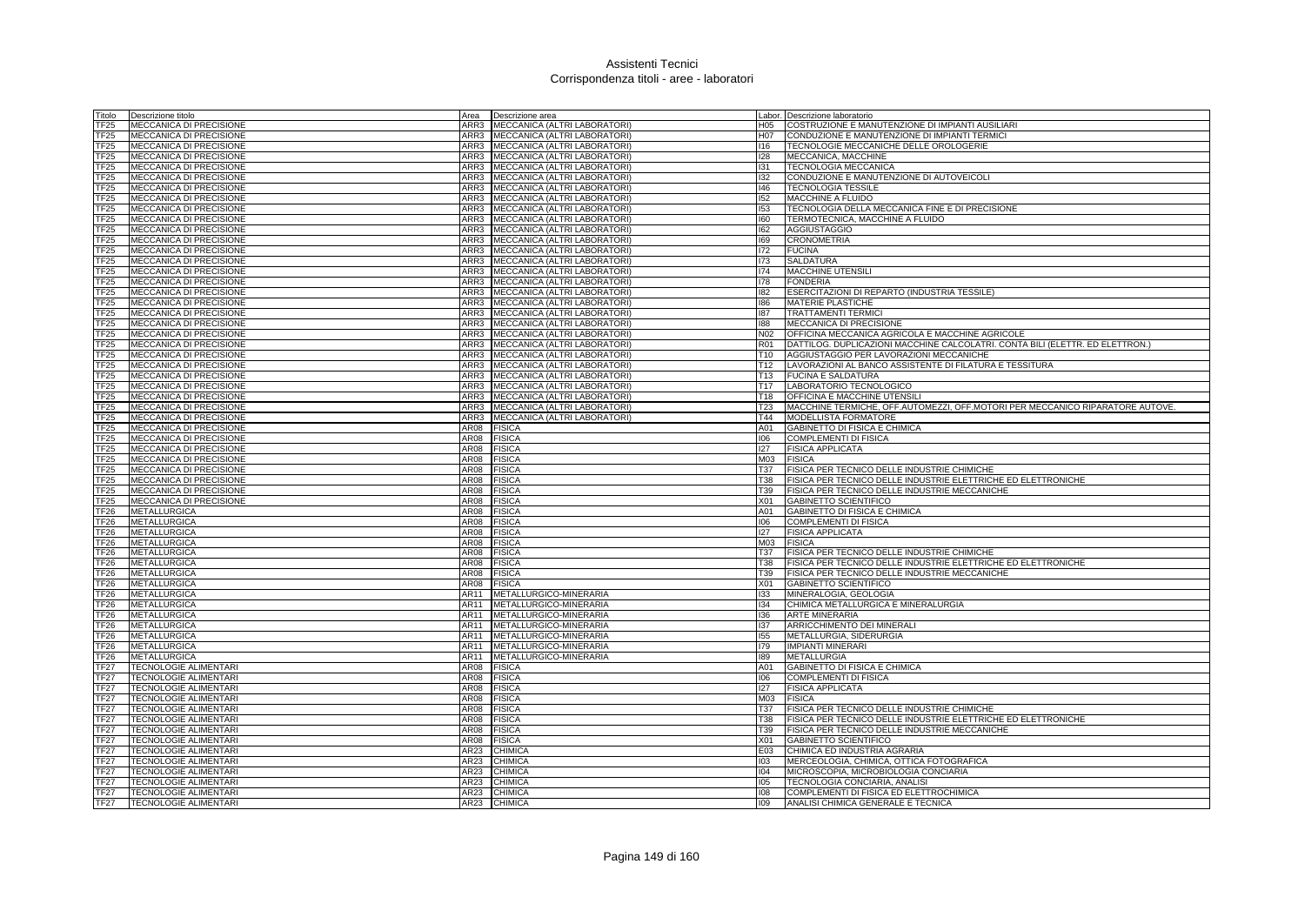| Titolo                               | Descrizione titolo                                           | Area         | Descrizione area                   |                 | abor. Descrizione laboratorio                                              |
|--------------------------------------|--------------------------------------------------------------|--------------|------------------------------------|-----------------|----------------------------------------------------------------------------|
| <b>TF27</b>                          | <b>TECNOLOGIE ALIMENTARI</b>                                 | AR23         | <b>CHIMICA</b>                     | 112             | <b>ANALISI CHIMICA</b>                                                     |
| TF27                                 | <b>TECNOLOGIE ALIMENTARI</b>                                 | AR23         | <b>CHIMICA</b>                     | 129             | <b>MICROSCOPIA</b>                                                         |
| <b>TF27</b>                          | <b>TECNOLOGIE ALIMENTARI</b>                                 | AR23         | <b>CHIMICA</b>                     | 141             | <b>RADIOCHIMICA</b>                                                        |
| TF27                                 | <b>TECNOLOGIE ALIMENTARI</b>                                 | AR23         | <b>CHIMICA</b>                     | 142             | CHIMICA TESSILE E TINTORIA                                                 |
| TF27                                 | <b>TECNOLOGIE ALIMENTARI</b>                                 | AR23         | <b>CHIMICA</b>                     | 145             | CHIMICA TINTORIA, SOSTANZE COLORANTI                                       |
| <b>TF27</b>                          | TECNOLOGIE ALIMENTARI                                        | AR23         | <b>CHIMICA</b>                     | 151             | TECNOLOGIA CHIMICA GENERALE E DELLE MATERIE PLASTICHE                      |
| TF27                                 | <b>TECNOLOGIE ALIMENTARI</b>                                 | AR23         | <b>CHIMICA</b>                     | 154             | CHIMICA ANALITICA                                                          |
| TF27                                 | TECNOLOGIE ALIMENTARI                                        | AR23         | <b>CHIMICA</b>                     | 156             | CHIMICA ORGANICA E DEGLI ALIMENTI                                          |
| <b>TF27</b>                          |                                                              | AR23         |                                    |                 | COMPLEMENTI DI BIOLOGIA, MICROBIOLOGIA GENERALE ED APPLICATA               |
| <b>TF27</b>                          | <b>TECNOLOGIE ALIMENTARI</b><br><b>TECNOLOGIE ALIMENTARI</b> | AR23         | <b>CHIMICA</b><br><b>CHIMICA</b>   | 158<br>166      | <b>TECNICA CONCIARIA</b>                                                   |
| <b>TF27</b>                          | <b>TECNOLOGIE ALIMENTARI</b>                                 |              | <b>CHIMICA</b>                     | 184             | ESERCITAZIONI DI REPARTO (INDUSTRIA TINTORIA)                              |
|                                      |                                                              | AR23         |                                    |                 |                                                                            |
| <b>TF27</b>                          | <b>TECNOLOGIE ALIMENTARI</b>                                 | AR23         | <b>CHIMICA</b>                     | 193             | CHIMICA ED ANALISI MERCEOLOGICA                                            |
| <b>TF27</b>                          | <b>TECNOLOGIE ALIMENTARI</b>                                 | <b>AR23</b>  | <b>CHIMICA</b>                     | 194             | LABORATORIO DI ANALISI CLINICHE MICROBIOLOGICHEE BROMATOLOGICHE            |
| <b>TF27</b>                          | <b>TECNOLOGIE ALIMENTARI</b>                                 | AR23         | <b>CHIMICA</b>                     | M04             | <b>CHIMICA</b>                                                             |
| <b>TF27</b>                          | <b>TECNOLOGIE ALIMENTARI</b>                                 | <b>AR23</b>  | <b>CHIMICA</b>                     | N12             | CHIMICA, CHIMICA BIOLOGICA, ANALISI MICROBIOLOGICHE                        |
| <b>TF27</b>                          | TECNOLOGIE ALIMENTARI                                        | AR23         | <b>CHIMICA</b>                     | <b>S07</b>      | ESERCITAZIONI PRATICHE PER COSMETISTA                                      |
| <b>TF27</b>                          | TECNOLOGIE ALIMENTARI                                        | AR23         | <b>CHIMICA</b>                     | S10             | <b>TECNICA CHIMICA</b>                                                     |
| <b>TF27</b>                          | <b>TECNOLOGIE ALIMENTARI</b>                                 | AR23         | <b>CHIMICA</b>                     | S <sub>11</sub> | TECNICA MICROBIOLOGICA PER PREPARATRICE DI LABORATORIO CHIMICO E BIOLOGICO |
| TF27                                 | TECNOLOGIE ALIMENTARI                                        | AR23         | <b>CHIMICA</b>                     | S <sub>13</sub> | LABORATORIO DI CHIMICA ANALITICA BROMATOLOGICA                             |
| <b>TF27</b>                          | <b>TECNOLOGIE ALIMENTARI</b>                                 | AR23         | <b>CHIMICA</b>                     | S <sub>14</sub> | LABORATORIO DI CHIMICA FISICA ED ANALISI                                   |
| <b>TF27</b>                          | <b>TECNOLOGIE ALIMENTARI</b>                                 | AR23         | <b>CHIMICA</b>                     | T24             | LABORATORIO ANALISI CHIMICHE STRUMENTALI E TECNICHE                        |
| <b>TF27</b>                          | <b>TECNOLOGIE ALIMENTARI</b>                                 | AR23         | <b>CHIMICA</b>                     | T25             | PREPARAZIONI CHIMICHE PER OPERATORE CHIMICO                                |
| <b>TF27</b>                          | <b>TECNOLOGIE ALIMENTARI</b>                                 | AR23         | <b>CHIMICA</b>                     | T26             | CHIMICA FISICA ED ANALISI                                                  |
| <b>TF27</b>                          | TECNOLOGIE ALIMENTARI                                        | AR23         | <b>CHIMICA</b>                     | T <sub>27</sub> | CHIMICA ORGANICA E PREPARAZIONI PER TECNICO DELLE INDUSTRIE CHIMICHE       |
| <b>TF27</b>                          | <b>TECNOLOGIE ALIMENTARI</b>                                 | AR23         | <b>CHIMICA</b>                     | T28             | CHIMICA PER TECNICO DELLE INDUSTRIE ELETTRICHE ED ELETTRONICHE             |
| <b>TF27</b>                          | <b>TECNOLOGIE ALIMENTARI</b>                                 | AR23         | <b>CHIMICA</b>                     | T <sub>29</sub> | CHIMICA PER TECNICO DELLE INDUSTRIE MECCANICHE                             |
| <b>TF27</b>                          | <b>TECNOLOGIE ALIMENTARI</b>                                 | AR23         | <b>CHIMICA</b>                     | T <sub>59</sub> | CHIMICA ANALITICA BROMATOLOGICA                                            |
| <b>TF27</b>                          | <b>TECNOLOGIE ALIMENTARI</b>                                 | AR23         | <b>CHIMICA</b>                     | T61             | <b>TECNICA MICROBIOLOGICA</b>                                              |
| <b>TF27</b>                          | <b>TECNOLOGIE ALIMENTARI</b>                                 | AR23         | <b>CHIMICA</b>                     | T62             | CHIM.ORG.E PREP.PER TECNICO DI LABORATORIO CHIMICO BIOLOGICO               |
| <b>TF27</b>                          | <b>TECNOLOGIE ALIMENTARI</b>                                 | <b>AR38</b>  | <b>AGROINDUSTRIALE</b>             | N07             | INDUSTRIA LATTIERO-CASEARIA                                                |
| <b>TF27</b>                          | <b>TECNOLOGIE ALIMENTARI</b>                                 | AR38         | <b>AGROINDUSTRIALE</b>             | N08             | <b>INDUSTRIA ENOLOGICA</b>                                                 |
| TF27                                 | <b>TECNOLOGIE ALIMENTARI</b>                                 | AR38         | <b>AGROINDUSTRIALE</b>             | N09             | <b>INDUSTRIA AGRARIA OLEARIA</b>                                           |
| TF <sub>27</sub>                     | <b>TECNOLOGIE ALIMENTARI</b>                                 | <b>AR38</b>  | AGROINDUSTRIALE                    | N <sub>10</sub> | INDUSTRIA CONSERVIERA                                                      |
| <b>TF27</b>                          | <b>TECNOLOGIE ALIMENTARI</b>                                 | AR38         | <b>AGROINDUSTRIALE</b>             | N11             | <b>ANALISI AGRARIE</b>                                                     |
| TF28                                 |                                                              | AR02         |                                    | F01             | ELETTRONICA, RADIO, RADARTECNICA                                           |
|                                      | TELECOMUNICAZIONI                                            | AR02         | ELETTRONICA ED ELETTROTECNICA      | 107             | <b>ELETTROTECNICA</b>                                                      |
| TF <sub>28</sub>                     | TELECOMUNICAZIONI                                            |              | ELETTRONICA ED ELETTROTECNICA      |                 |                                                                            |
| TF <sub>28</sub>                     | <b>TELECOMUNICAZIONI</b>                                     | AR02         | ELETTRONICA ED ELETTROTECNICA      | 111             | <b>ELETTRONICA</b>                                                         |
| <b>TF28</b>                          | TELECOMUNICAZIONI                                            | AR02         | ELETTRONICA ED ELETTROTECNICA      | 115             | ELETTROTECNICA, CRONOMETRIA                                                |
| TF <sub>28</sub>                     | <b>TELECOMUNICAZIONI</b>                                     | AR02         | ELETTRONICA ED ELETTROTECNICA      | 119             | ELETTROTECNICA GENERALE, MISURE ELETTRICHE                                 |
| <b>TF28</b>                          | <b>TELECOMUNICAZIONI</b>                                     | AR02         | ELETTRONICA ED ELETTROTECNICA      | 120             | ELETTRONICA GENERALE, MISURE ELETTRONICHE                                  |
| TF <sub>28</sub>                     | <b>TELECOMUNICAZIONI</b>                                     | AR02         | ELETTRONICA ED ELETTROTECNICA      | 121             | ELETTRONICA INDUSTRIALE, CONTROLLI E SERVOMECCANISMI                       |
| TF <sub>28</sub>                     | <b>TELECOMUNICAZIONI</b>                                     | AR02         | ELETTRONICA ED ELETTROTECNICA      | 122             | TECNOLOGIA GENERALE, TECNOLOGIA DELLE COSTRUZIONI ELETTRONICHE             |
| TF <sub>28</sub>                     | <b>TELECOMUNICAZIONI</b>                                     | AR02         | ELETTRONICA ED ELETTROTECNICA      | 123             | <b>MISURE ELETTRICHE</b>                                                   |
| TF <sub>28</sub>                     | TELECOMUNICAZIONI                                            | AR02         | ELETTRONICA ED ELETTROTECNICA      | 125             | ELETTRONICA GENERALE E NUCLEARE, MISURE ELETTRONICHE                       |
| TF <sub>28</sub>                     | TELECOMUNICAZIONI                                            | AR02         | ELETTRONICA ED ELETTROTECNICA      | 126             | CONTROLLI, SERVOMECCANISMI ED APPLICAZIONI                                 |
| TF28                                 | TELECOMUNICAZIONI                                            | AR02         | ELETTRONICA ED ELETTROTECNICA      | 147             | ELABORATORI, PROGRAMMAZIONE                                                |
| TF28                                 | TELECOMUNICAZIONI                                            | AR02         | ELETTRONICA ED ELETTROTECNICA      | 157             | ELETTRONICA APPLICATA                                                      |
| TF <sub>28</sub>                     | TELECOMUNICAZIONI                                            | AR02         | ELETTRONICA ED ELETTROTECNICA      | 159             | MISURE ELETTRICHE, MISURE ELETTRONICHE                                     |
| TF <sub>28</sub>                     | <b>TELECOMUNICAZIONI</b>                                     | AR02         | ELETTRONICA ED ELETTROTECNICA      | 175             | COSTRUZIONI ELETTROMECCANICHE                                              |
| TF <sub>28</sub>                     | TELECOMUNICAZIONI                                            | AR02         | ELETTRONICA ED ELETTROTECNICA      | 176             | <b>IMPIANTI ELETTRICI</b>                                                  |
| TF <sub>28</sub>                     | <b>TELECOMUNICAZIONI</b>                                     | AR02         | ELETTRONICA ED ELETTROTECNICA      | 190             | COSTRUZIONI PER TELECOMUNICAZIONI                                          |
| TF <sub>28</sub>                     | TELECOMUNICAZIONI                                            | AR02         | ELETTRONICA ED ELETTROTECNICA      | 192             | COSTRUZIONI ELETTRONICHE                                                   |
| <b>TF28</b>                          | TELECOMUNICAZIONI                                            | AR02         | ELETTRONICA ED ELETTROTECNICA      | 195             | TRATTAMENTO TESTI CONTABILITA' ELETTRONICA E APPLICAZIONI GESTIONALI       |
| TF <sub>28</sub>                     | <b>TELECOMUNICAZIONI</b>                                     | AR02         | ELETTRONICA ED ELETTROTECNICA      | L01             | LABORATORIO LINGUISTICO                                                    |
| TF <sub>28</sub>                     | TELECOMUNICAZIONI                                            | AR02         | ELETTRONICA ED ELETTROTECNICA      | <b>T30</b>      | MISURAZIONI ELETTRICHE ED ELETTRONICHE                                     |
| <b>TF28</b>                          | <b>TELECOMUNICAZIONI</b>                                     | AR02         | ELETTRONICA ED ELETTROTECNICA      | T31             | ESERCITAZIONI PRATICHE PER APPARECCHIATORE ELETTRONICO                     |
| <b>TF28</b>                          | TELECOMUNICAZIONI                                            | AR02         | ELETTRONICA ED ELETTROTECNICA      | T32             | ELETTROTECNICA ED ELETTRONICA                                              |
| <b>TF28</b>                          | TELECOMUNICAZIONI                                            | AR02         | ELETTRONICA ED ELETTROTECNICA      | <b>T33</b>      | MISURAZIONI PER TECNICO DELLE INDUSTRIE ELETTRICHE ED ELETTRONICHE         |
| TF28                                 | TELECOMUNICAZIONI                                            | AR02         | ELETTRONICA ED ELETTROTECNICA      | T34             | MISURAZIONI ELETTRICHE                                                     |
| TF28                                 | <b>TELECOMUNICAZIONI</b>                                     | AR02         | ELETTRONICA ED ELETTROTECNICA      | <b>T35</b>      | OFFICINA ELETTRICA                                                         |
| TF28                                 | TELECOMUNICAZIONI                                            | AR02         | ELETTRONICA ED ELETTROTECNICA      | <b>T36</b>      | COSTRUZIONI ELETTROMECCANICHE PER ELETTRICISTA INSTALLATORE ED ELETTROMECC |
| TF <sub>28</sub>                     | TELECOMUNICAZIONI                                            | AR02         | ELETTRONICA ED ELETTROTECNICA      | <b>T65</b>      | RADIOTELEGRAFISTA, PRATICA APPARATI E OFFICINA RADIOELETTRICA              |
|                                      |                                                              |              |                                    | T72             |                                                                            |
| TF <sub>28</sub>                     | TELECOMUNICAZIONI                                            | AR02<br>AR02 | ELETTRONICA ED ELETTROTECNICA      | T76             | <b>INFORMATICA</b>                                                         |
| TF <sub>28</sub><br>TF <sub>28</sub> | <b>TELECOMUNICAZIONI</b>                                     |              | ELETTRONICA ED ELETTROTECNICA      |                 | ESERCITAZIONI PRATICHEPER MONTATORI RIPARATORI AP PARECCHI RADIO E TV      |
|                                      | <b>TELECOMUNICAZIONI</b>                                     |              | AR02 ELETTRONICA ED ELETTROTECNICA | Z02             | IMPIANTI SERVIZI EDIFICI CIVILI, RURALI E SERRE                            |
| TF28                                 | <b>TELECOMUNICAZIONI</b>                                     | AR08         | <b>FISICA</b>                      | A01             | GABINETTO DI FISICA E CHIMICA                                              |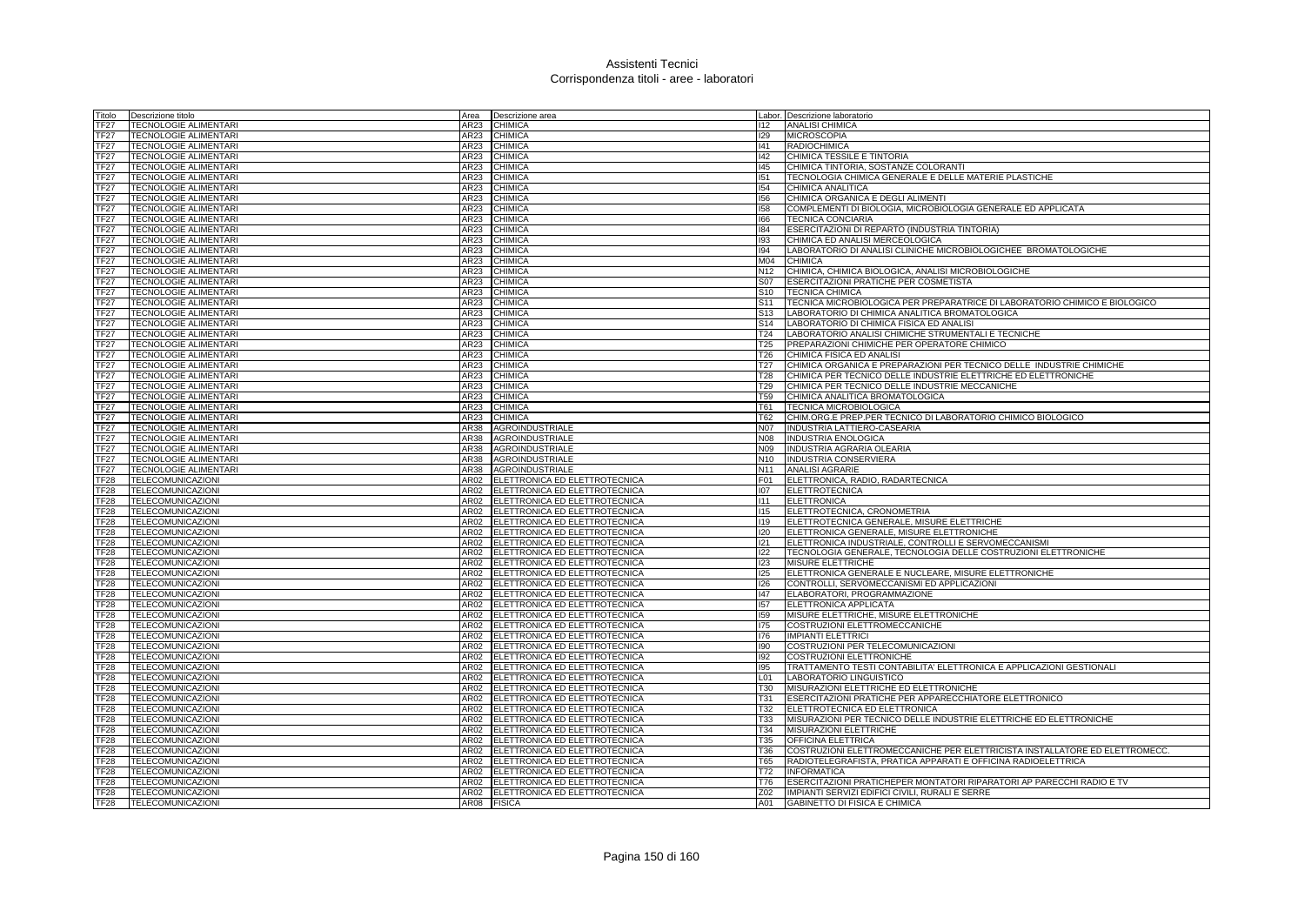| Titolo                    | Descrizione titolo       | Area             | Descrizione area           |                 | Labor. Descrizione laboratorio                                                |
|---------------------------|--------------------------|------------------|----------------------------|-----------------|-------------------------------------------------------------------------------|
| <b>TF28</b>               | TELECOMUNICAZIONI        | AR08             | <b>FISICA</b>              | 106             | COMPLEMENTI DI FISICA                                                         |
| TF <sub>28</sub>          | TELECOMUNICAZIONI        | AR08             | <b>FISICA</b>              | 127             | <b>FISICA APPLICATA</b>                                                       |
| TF <sub>28</sub>          | <b>TELECOMUNICAZIONI</b> | AR08             | <b>FISICA</b>              | M03             | <b>FISICA</b>                                                                 |
| <b>TF28</b>               | TELECOMUNICAZIONI        | AR08             | <b>FISICA</b>              | T37             | FISICA PER TECNICO DELLE INDUSTRIE CHIMICHE                                   |
| <b>TF28</b>               | TELECOMUNICAZIONI        | AR08             | <b>FISICA</b>              | <b>T38</b>      | FISICA PER TECNICO DELLE INDUSTRIE ELETTRICHE ED ELETTRONICHE                 |
| TF <sub>28</sub>          | TELECOMUNICAZIONI        | AR08             | <b>FISICA</b>              | T39             | FISICA PER TECNICO DELLE INDUSTRIE MECCANICHE                                 |
| $\overline{\text{TF}}$ 28 | <b>TELECOMUNICAZIONI</b> | AR08             | <b>FISICA</b>              | X01             | <b>GABINETTO SCIENTIFICO</b>                                                  |
| <b>TF29</b>               | <b>TERMOTECNICA</b>      | ARR1             | MECCANICA (H07 - I60)      | CO <sub>3</sub> | DATTILOGRAFIA E CALCOLO MECCANICO                                             |
| TF <sub>29</sub>          | <b>TERMOTECNICA</b>      | ARR1             | MECCANICA (H07 - I60)      | E <sub>05</sub> | ESERCITAZIONI DI TECNOLOGIE MECCANICHE                                        |
| TF <sub>29</sub>          | <b>TERMOTECNICA</b>      | ARR1             | MECCANICA (H07 - 160)      | E06             | ESERCITAZIONI DI MOTORI E MACCHINE AGRICOLE                                   |
| TF <sub>29</sub>          | <b>TERMOTECNICA</b>      | ARR1             | MECCANICA (H07 - 160)      | G01             | <b>DATTILOGRAFIA</b>                                                          |
| <b>TF29</b>               | <b>TERMOTECNICA</b>      |                  | ARR1 MECCANICA (H07 - 160) | G02             | RAGIONERIA E MACCHINE CONTABILI                                               |
| TF <sub>29</sub>          | <b>TERMOTECNICA</b>      |                  | ARR1 MECCANICA (H07 - 160) |                 | G03 TECNICA COMMERCIALE E MACCHINE CALCOLATRICI                               |
| TF29                      | <b>TERMOTECNICA</b>      | ARR1             | MECCANICA (H07 - I60)      | H <sub>05</sub> | <b>COSTRUZIONE E MANUTENZIONE DI IMPIANTI AUSILIARI</b>                       |
| TF <sub>29</sub>          | <b>TERMOTECNICA</b>      | ARR1             | MECCANICA (H07 - I60)      | H07             | CONDUZIONE E MANUTENZIONE DI IMPIANTI TERMICI                                 |
| TF <sub>29</sub>          | TERMOTECNICA             | ARR1             | MECCANICA (H07 - I60)      | 116             | TECNOLOGIE MECCANICHE DELLE OROLOGERIE                                        |
| TF <sub>29</sub>          | TERMOTECNICA             | ARR1             | MECCANICA (H07 - 160)      | 128             | MECCANICA, MACCHINE                                                           |
| TF29                      | TERMOTECNICA             | ARR1             | MECCANICA (H07 - I60)      | 131             | <b>TECNOLOGIA MECCANICA</b>                                                   |
| TF <sub>29</sub>          | <b>TERMOTECNICA</b>      | ARR1             | MECCANICA (H07 - I60)      | 132             | CONDUZIONE E MANUTENZIONE DI AUTOVEICOLI                                      |
| TF29                      | <b>TERMOTECNICA</b>      |                  | ARR1 MECCANICA (H07 - 160) | $ 46\rangle$    | <b>TECNOLOGIA TESSILE</b>                                                     |
| TF <sub>29</sub>          | TERMOTECNICA             |                  | ARR1 MECCANICA (H07 - I60) | 152             | <b>MACCHINE A FLUIDO</b>                                                      |
| TF <sub>29</sub>          | <b>TERMOTECNICA</b>      |                  | ARR1 MECCANICA (H07 - 160) | 153             | TECNOLOGIA DELLA MECCANICA FINE E DI PRECISIONE                               |
| <b>TF29</b>               | <b>TERMOTECNICA</b>      |                  | ARR1 MECCANICA (H07 - 160) | 160             | <b>TERMOTECNICA, MACCHINE A FLUIDO</b>                                        |
| TF <sub>29</sub>          | <b>TERMOTECNICA</b>      | ARR1             | MECCANICA (H07 - I60)      | 162             | <b>AGGIUSTAGGIO</b>                                                           |
| <b>TF29</b>               | <b>TERMOTECNICA</b>      |                  | ARR1 MECCANICA (H07 - 160) | 169             | <b>CRONOMETRIA</b>                                                            |
| TF29                      | <b>TERMOTECNICA</b>      |                  | ARR1 MECCANICA (H07 - 160) | 172             | <b>FUCINA</b>                                                                 |
| <b>TF29</b>               | <b>TERMOTECNICA</b>      | ARR1             | MECCANICA (H07 - I60)      | 173             | <b>SALDATURA</b>                                                              |
| TF <sub>29</sub>          | <b>TERMOTECNICA</b>      |                  | ARR1 MECCANICA (H07 - 160) | 174             | <b>MACCHINE UTENSILI</b>                                                      |
| <b>TF29</b>               | <b>TERMOTECNICA</b>      |                  | ARR1 MECCANICA (H07 - 160) | 178             | <b>FONDERIA</b>                                                               |
| TF29                      | <b>TERMOTECNICA</b>      |                  | ARR1 MECCANICA (H07 - 160) | 182             | ESERCITAZIONI DI REPARTO (INDUSTRIA TESSILE)                                  |
| TF29                      | <b>TERMOTECNICA</b>      | ARR1             | MECCANICA (H07 - I60)      | 186             | <b>MATERIE PLASTICHE</b>                                                      |
| TF <sub>29</sub>          | <b>TERMOTECNICA</b>      | ARR1             | MECCANICA (H07 - 160)      | 187             | <b>TRATTAMENTI TERMICI</b>                                                    |
| TF29                      | TERMOTECNICA             | ARR1             | MECCANICA (H07 - I60)      | 188             | <b>MECCANICA DI PRECISIONE</b>                                                |
| <b>TF29</b>               | <b>TERMOTECNICA</b>      | ARR1             | MECCANICA (H07 - 160)      | N <sub>02</sub> | OFFICINA MECCANICA AGRICOLA E MACCHINE AGRICOLE                               |
| TF <sub>29</sub>          | TERMOTECNICA             |                  | ARR1 MECCANICA (H07 - 160) | <b>R01</b>      | DATTILOG. DUPLICAZIONI MACCHINE CALCOLATRI. CONTA BILI (ELETTR. ED ELETTRON.) |
| <b>TF29</b>               | <b>TERMOTECNICA</b>      | ARR1             | MECCANICA (H07 - 160)      | T <sub>10</sub> | AGGIUSTAGGIO PER LAVORAZIONI MECCANICHE                                       |
| TF29                      | <b>TERMOTECNICA</b>      |                  | ARR1 MECCANICA (H07 - 160) | T12             | LAVORAZIONI AL BANCO ASSISTENTE DI FILATURA E TESSITURA                       |
| <b>TF29</b>               | <b>TERMOTECNICA</b>      |                  | ARR1 MECCANICA (H07 - 160) | T <sub>13</sub> | <b>FUCINA E SALDATURA</b>                                                     |
| TF <sub>29</sub>          | <b>TERMOTECNICA</b>      |                  | ARR1 MECCANICA (H07 - 160) | T17             | LABORATORIO TECNOLOGICO                                                       |
| TF <sub>29</sub>          | <b>TERMOTECNICA</b>      |                  | ARR1 MECCANICA (H07 - 160) | T18             | OFFICINA E MACCHINE UTENSILI                                                  |
| TF <sub>29</sub>          | <b>TERMOTECNICA</b>      | ARR1             | MECCANICA (H07 - I60)      | T <sub>23</sub> | MACCHINE TERMICHE, OFF.AUTOMEZZI, OFF.MOTORI PER MECCANICO RIPARATORE AUTOVE. |
| <b>TF29</b>               | <b>TERMOTECNICA</b>      |                  | ARR1 MECCANICA (H07 - 160) | T44             | <b>MODELLISTA FORMATORE</b>                                                   |
| TF <sub>29</sub>          | <b>TERMOTECNICA</b>      | ARR2             | MECCANICA (I32)            | C <sub>03</sub> | DATTILOGRAFIA E CALCOLO MECCANICO                                             |
| <b>TF29</b>               | <b>TERMOTECNICA</b>      | ARR2             | MECCANICA (I32)            | E05             | <b>ESERCITAZIONI DI TECNOLOGIE MECCANICHE</b>                                 |
| TF <sub>29</sub>          | <b>TERMOTECNICA</b>      | ARR <sub>2</sub> | MECCANICA (I32)            | E06             | ESERCITAZIONI DI MOTORI E MACCHINE AGRICOLE                                   |
| TF <sub>29</sub>          | <b>TERMOTECNICA</b>      |                  | ARR2 MECCANICA (I32)       | G01             | <b>DATTILOGRAFIA</b>                                                          |
| TF <sub>29</sub>          | <b>TERMOTECNICA</b>      | ARR2             | MECCANICA (I32)            | G02             | RAGIONERIA E MACCHINE CONTABILI                                               |
| TF <sub>29</sub>          | <b>TERMOTECNICA</b>      | ARR2             | MECCANICA (132)            | G03             | TECNICA COMMERCIALE E MACCHINE CALCOLATRICI                                   |
| TF <sub>29</sub>          | <b>TERMOTECNICA</b>      | ARR <sub>2</sub> | MECCANICA (I32)            | H <sub>05</sub> | COSTRUZIONE E MANUTENZIONE DI IMPIANTI AUSILIARI                              |
| TF <sub>29</sub>          | <b>TERMOTECNICA</b>      | ARR2             | MECCANICA (I32)            | H07             | CONDUZIONE E MANUTENZIONE DI IMPIANTI TERMICI                                 |
| <b>TF29</b>               | <b>TERMOTECNICA</b>      |                  | ARR2 MECCANICA (I32)       | 116             | TECNOLOGIE MECCANICHE DELLE OROLOGERIE                                        |
| TF <sub>29</sub>          | TERMOTECNICA             | ARR2             | MECCANICA (I32)            | 128             | MECCANICA, MACCHINE                                                           |
| <b>TF29</b>               | <b>TERMOTECNICA</b>      | ARR2             | MECCANICA (I32)            | 131             | TECNOLOGIA MECCANICA                                                          |
| TF <sub>29</sub>          | <b>TERMOTECNICA</b>      |                  | ARR2 MECCANICA (I32)       | 132             | CONDUZIONE E MANUTENZIONE DI AUTOVEICOLI                                      |
| TF <sub>29</sub>          | <b>TERMOTECNICA</b>      |                  | ARR2 MECCANICA (I32)       | $ 46\rangle$    | <b>TECNOLOGIA TESSILE</b>                                                     |
| <b>TF29</b>               | TERMOTECNICA             |                  | ARR2 MECCANICA (I32)       | 152             | MACCHINE A FLUIDO                                                             |
| <b>TF29</b>               | <b>TERMOTECNICA</b>      | ARR2             | MECCANICA (132)            | 153             | TECNOLOGIA DELLA MECCANICA FINE E DI PRECISIONE                               |
| <b>TF29</b>               | <b>TERMOTECNICA</b>      | ARR <sub>2</sub> | MECCANICA (I32)            | 160             | TERMOTECNICA, MACCHINE A FLUIDO                                               |
| TF29                      | <b>TERMOTECNICA</b>      | ARR <sub>2</sub> | MECCANICA (I32)            | 162             | <b>AGGIUSTAGGIO</b>                                                           |
| <b>TF29</b>               | <b>TERMOTECNICA</b>      | ARR2             | MECCANICA (I32)            | 169             | <b>CRONOMETRIA</b>                                                            |
| <b>TF29</b>               | TERMOTECNICA             | ARR2             | MECCANICA (132)            | 172             | <b>FUCINA</b>                                                                 |
| <b>TF29</b>               | <b>TERMOTECNICA</b>      | ARR <sub>2</sub> | MECCANICA (I32)            | 173             | <b>SALDATURA</b>                                                              |
| TF <sub>29</sub>          | <b>TERMOTECNICA</b>      |                  | ARR2 MECCANICA (I32)       | 174             | MACCHINE UTENSILI                                                             |
| <b>TF29</b>               | <b>TERMOTECNICA</b>      |                  | ARR2 MECCANICA (132)       | 178             | <b>FONDERIA</b>                                                               |
| TF <sub>29</sub>          | <b>TERMOTECNICA</b>      |                  | ARR2 MECCANICA (I32)       | 182             | ESERCITAZIONI DI REPARTO (INDUSTRIA TESSILE)                                  |
| TF29                      | <b>TERMOTECNICA</b>      |                  | ARR2 MECCANICA (I32)       | 186             | <b>MATERIE PLASTICHE</b>                                                      |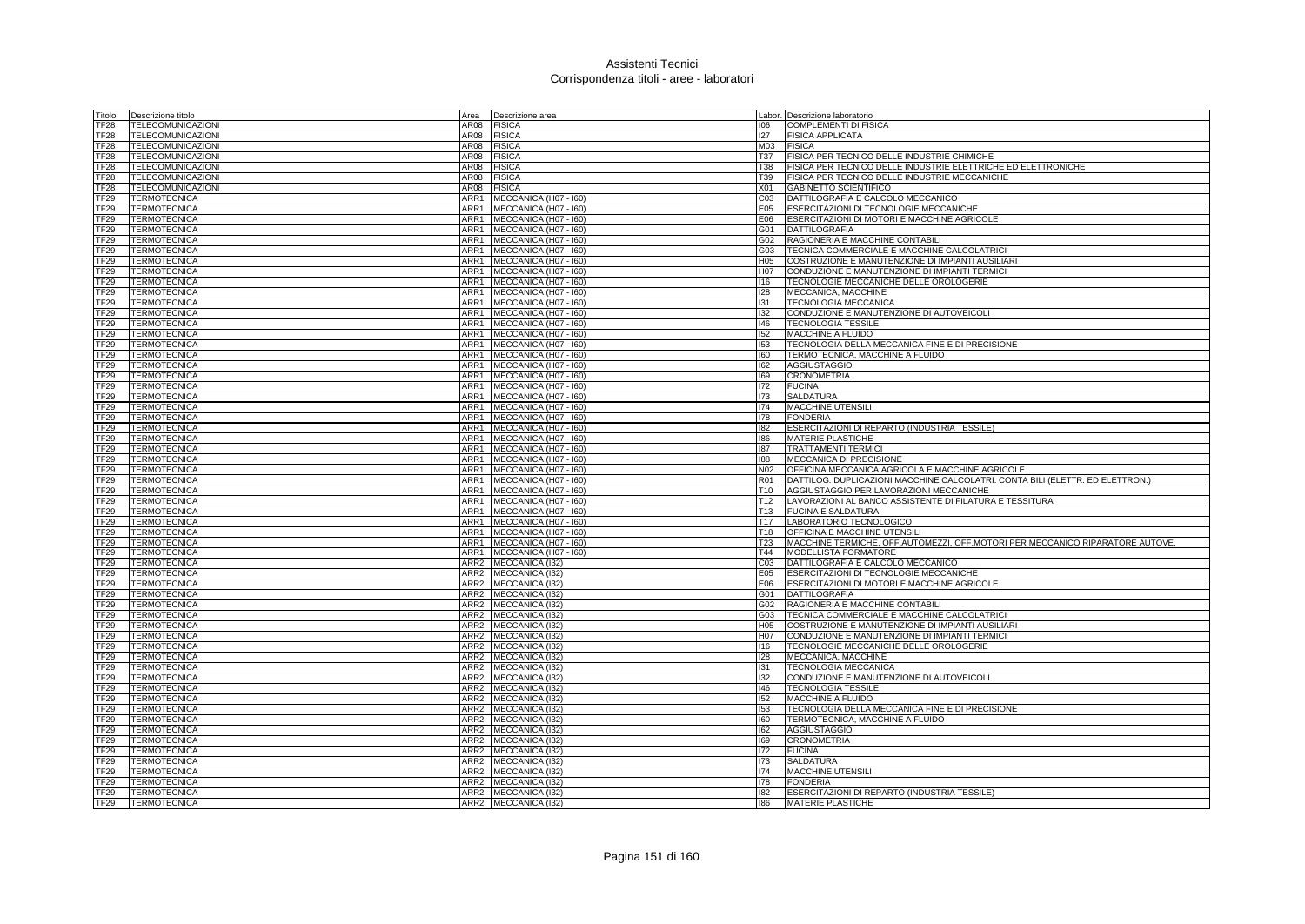| Titolo           | Descrizione titolo                       | Area             | Descrizione area                  |                 | Labor. Descrizione laboratorio                                                |
|------------------|------------------------------------------|------------------|-----------------------------------|-----------------|-------------------------------------------------------------------------------|
| TF29             | TERMOTECNICA                             | ARR2             | MECCANICA (132)                   | 187             | <b>TRATTAMENTI TERMIC</b>                                                     |
| TF29             | <b>TERMOTECNICA</b>                      | ARR <sub>2</sub> | MECCANICA (I32)                   | 188             | <b>MECCANICA DI PRECISIONE</b>                                                |
| TF29             | <b>TERMOTECNICA</b>                      |                  | ARR2 MECCANICA (I32)              | N02             | OFFICINA MECCANICA AGRICOLA E MACCHINE AGRICOLE                               |
| TF29             | <b>TERMOTECNICA</b>                      |                  | ARR2 MECCANICA (I32)              | R01             | DATTILOG. DUPLICAZIONI MACCHINE CALCOLATRI. CONTA BILI (ELETTR. ED ELETTRON.) |
| TF29             | <b>TERMOTECNICA</b>                      |                  | ARR2 MECCANICA (I32)              | T10             | AGGIUSTAGGIO PER LAVORAZIONI MECCANICHE                                       |
| TF29             | <b>TERMOTECNICA</b>                      | ARR2             | MECCANICA (I32)                   | T12             | LAVORAZIONI AL BANCO ASSISTENTE DI FILATURA E TESSITURA                       |
| TF29             | <b>TERMOTECNICA</b>                      |                  | ARR2 MECCANICA (I32)              | T13             | <b>FUCINA E SALDATURA</b>                                                     |
| TF29             | <b>TERMOTECNICA</b>                      |                  | ARR2 MECCANICA (I32)              | T <sub>17</sub> | LABORATORIO TECNOLOGICO                                                       |
| TF <sub>29</sub> | <b>TERMOTECNICA</b>                      |                  | ARR2 MECCANICA (I32)              | T18             | OFFICINA E MACCHINE UTENSILI                                                  |
| TF29             | <b>TERMOTECNICA</b>                      | ARR2             | MECCANICA (132)                   | T23             | MACCHINE TERMICHE, OFF.AUTOMEZZI, OFF.MOTORI PER MECCANICO RIPARATORE AUTOVE. |
| TF29             | <b>TERMOTECNICA</b>                      | ARR2             | MECCANICA (I32)                   | T44             | MODELLISTA FORMATORE                                                          |
| TF29             | <b>TERMOTECNICA</b>                      |                  | ARR3 MECCANICA (ALTRI LABORATORI) | CO <sub>3</sub> | DATTILOGRAFIA E CALCOLO MECCANICO                                             |
| TF29             | <b>TERMOTECNICA</b>                      | ARR3             | MECCANICA (ALTRI LABORATORI)      | E05             | ESERCITAZIONI DI TECNOLOGIE MECCANICHE                                        |
| TF29             | <b>TERMOTECNICA</b>                      | ARR3             | MECCANICA (ALTRI LABORATORI)      | E <sub>06</sub> | ESERCITAZIONI DI MOTORI E MACCHINE AGRICOLE                                   |
| TF29             | <b>TERMOTECNICA</b>                      | ARR3             | MECCANICA (ALTRI LABORATORI)      | G01             | <b>DATTILOGRAFIA</b>                                                          |
| TF29             | <b>TERMOTECNICA</b>                      |                  | ARR3 MECCANICA (ALTRI LABORATORI) | G02             | RAGIONERIA E MACCHINE CONTABILI                                               |
| TF29             | <b>TERMOTECNICA</b>                      | ARR3             | MECCANICA (ALTRI LABORATORI)      | G03             | TECNICA COMMERCIALE E MACCHINE CALCOLATRICI                                   |
| TF29             | <b>TERMOTECNICA</b>                      | ARR3             | MECCANICA (ALTRI LABORATORI)      | H <sub>05</sub> | COSTRUZIONE E MANUTENZIONE DI IMPIANTI AUSILIARI                              |
| TF29             | <b>TERMOTECNICA</b>                      | ARR3             | MECCANICA (ALTRI LABORATORI)      | H <sub>07</sub> | CONDUZIONE E MANUTENZIONE DI IMPIANTI TERMICI                                 |
| TF <sub>29</sub> | <b>TERMOTECNICA</b>                      |                  | ARR3 MECCANICA (ALTRI LABORATORI) | 116             | TECNOLOGIE MECCANICHE DELLE OROLOGERIE                                        |
| TF29             | <b>TERMOTECNICA</b>                      |                  | ARR3 MECCANICA (ALTRI LABORATORI) | 128             | MECCANICA, MACCHINE                                                           |
| TF <sub>29</sub> | <b>TERMOTECNICA</b>                      |                  | ARR3 MECCANICA (ALTRI LABORATORI) | 131             | <b>TECNOLOGIA MECCANICA</b>                                                   |
| TF29             | <b>TERMOTECNICA</b>                      | ARR3             | MECCANICA (ALTRI LABORATORI)      | 132             | CONDUZIONE E MANUTENZIONE DI AUTOVEICOLI                                      |
| TF29             | <b>TERMOTECNICA</b>                      | ARR3             | MECCANICA (ALTRI LABORATORI)      | 146             | <b>TECNOLOGIA TESSILE</b>                                                     |
| TF29             | <b>TERMOTECNICA</b>                      | ARR3             | MECCANICA (ALTRI LABORATORI)      | 152             | <b>MACCHINE A FLUIDO</b>                                                      |
| TF29             | <b>TERMOTECNICA</b>                      |                  | ARR3 MECCANICA (ALTRI LABORATORI) | 153             | TECNOLOGIA DELLA MECCANICA FINE E DI PRECISIONE                               |
| TF29             | <b>TERMOTECNICA</b>                      | ARR3             | MECCANICA (ALTRI LABORATORI)      | 160             | TERMOTECNICA, MACCHINE A FLUIDO                                               |
| TF29             | <b>TERMOTECNICA</b>                      |                  | ARR3 MECCANICA (ALTRI LABORATORI) | 162             | <b>AGGIUSTAGGIO</b>                                                           |
| TF29             | <b>TERMOTECNICA</b>                      |                  | ARR3 MECCANICA (ALTRI LABORATORI) | 169             | <b>CRONOMETRIA</b>                                                            |
| TF29             | <b>TERMOTECNICA</b>                      |                  | ARR3 MECCANICA (ALTRI LABORATORI) | 172             | <b>FUCINA</b>                                                                 |
| TF29             | <b>TERMOTECNICA</b>                      | ARR3             | MECCANICA (ALTRI LABORATORI)      | 173             | <b>SALDATURA</b>                                                              |
| TF29             | <b>TERMOTECNICA</b>                      | ARR3             | MECCANICA (ALTRI LABORATORI)      | 174             | <b>MACCHINE UTENSILI</b>                                                      |
| TF29             | <b>TERMOTECNICA</b>                      | ARR3             | MECCANICA (ALTRI LABORATORI)      | 178             | <b>FONDERIA</b>                                                               |
| TF29             | <b>TERMOTECNICA</b>                      |                  | ARR3 MECCANICA (ALTRI LABORATORI) | 182             | ESERCITAZIONI DI REPARTO (INDUSTRIA TESSILE)                                  |
| TF <sub>29</sub> | <b>TERMOTECNICA</b>                      |                  | ARR3 MECCANICA (ALTRI LABORATORI) | 186             | <b>MATERIE PLASTICHE</b>                                                      |
| TF29             | <b>TERMOTECNICA</b>                      | ARR3             | MECCANICA (ALTRI LABORATORI)      | 187             | <b>TRATTAMENTI TERMICI</b>                                                    |
| TF29             | <b>TERMOTECNICA</b>                      | ARR3             | MECCANICA (ALTRI LABORATORI)      | 188             | MECCANICA DI PRECISIONE                                                       |
| TF29             | <b>TERMOTECNICA</b>                      |                  | ARR3 MECCANICA (ALTRI LABORATORI) | N <sub>02</sub> | OFFICINA MECCANICA AGRICOLA E MACCHINE AGRICOLE                               |
| TF <sub>29</sub> | <b>TERMOTECNICA</b>                      |                  | ARR3 MECCANICA (ALTRI LABORATORI) | <b>R01</b>      | DATTILOG. DUPLICAZIONI MACCHINE CALCOLATRI. CONTA BILI (ELETTR. ED ELETTRON.) |
| TF29             | <b>TERMOTECNICA</b>                      | ARR3             | MECCANICA (ALTRI LABORATORI)      | T <sub>10</sub> | AGGIUSTAGGIO PER LAVORAZIONI MECCANICHE                                       |
| TF29             | <b>TERMOTECNICA</b>                      | ARR3             | MECCANICA (ALTRI LABORATORI)      | T <sub>12</sub> | LAVORAZIONI AL BANCO ASSISTENTE DI FILATURA E TESSITURA                       |
| TF29             | <b>TERMOTECNICA</b>                      |                  | ARR3 MECCANICA (ALTRI LABORATORI) | T13             | <b>FUCINA E SALDATURA</b>                                                     |
| TF <sub>29</sub> | <b>TERMOTECNICA</b>                      | ARR3             | MECCANICA (ALTRI LABORATORI)      | T <sub>17</sub> | LABORATORIO TECNOLOGICO                                                       |
| TF <sub>29</sub> | <b>TERMOTECNICA</b>                      | ARR3             | MECCANICA (ALTRI LABORATORI)      | T18             | OFFICINA E MACCHINE UTENSILI                                                  |
| TF29             | <b>TERMOTECNICA</b>                      | ARR3             | MECCANICA (ALTRI LABORATORI)      | <b>T23</b>      | MACCHINE TERMICHE, OFF.AUTOMEZZI, OFF.MOTORI PER MECCANICO RIPARATORE AUTOVE. |
| TF29             | <b>TERMOTECNICA</b>                      | ARR3             | MECCANICA (ALTRI LABORATORI)      | T44             | <b>MODELLISTA FORMATORE</b>                                                   |
| TF29             | <b>TERMOTECNICA</b>                      | AR08             | <b>FISICA</b>                     | A01             | GABINETTO DI FISICA E CHIMICA                                                 |
| TF29             | TERMOTECNICA                             | AR08             | <b>FISICA</b>                     | 106             | <b>COMPLEMENTI DI FISICA</b>                                                  |
| TF29             | <b>TERMOTECNICA</b>                      | AR08             | <b>FISICA</b>                     | 127             | <b>FISICA APPLICATA</b>                                                       |
| TF29             | <b>TERMOTECNICA</b>                      | AR08             | <b>FISICA</b>                     | M03             | <b>FISICA</b>                                                                 |
| TF29             | <b>TERMOTECNICA</b>                      | AR08             | <b>FISICA</b>                     | T37             | FISICA PER TECNICO DELLE INDUSTRIE CHIMICHE                                   |
| TF <sub>29</sub> | <b>TERMOTECNICA</b>                      | AR08             | <b>FISICA</b>                     | T38             | FISICA PER TECNICO DELLE INDUSTRIE ELETTRICHE ED ELETTRONICHE                 |
| <b>TF29</b>      | <b>TERMOTECNICA</b>                      | AR08             | <b>FISICA</b>                     | T39             | FISICA PER TECNICO DELLE INDUSTRIE MECCANICHE                                 |
| TF29             | <b>TERMOTECNICA</b>                      | <b>AR08</b>      | <b>FISICA</b>                     | X01             | <b>GABINETTO SCIENTIFICO</b>                                                  |
| <b>TF62</b>      | MECCANICO STAMPISTA DI MATERIE PLASTICHE | ARR1             | MECCANICA (H07 - I60)             | CO <sub>3</sub> | DATTILOGRAFIA E CALCOLO MECCANICO                                             |
| TF62             | MECCANICO STAMPISTA DI MATERIE PLASTICHE | ARR1             | MECCANICA (H07 - I60)             | E05             | ESERCITAZIONI DI TECNOLOGIE MECCANICHE                                        |
| <b>TF62</b>      | MECCANICO STAMPISTA DI MATERIE PLASTICHE | ARR1             | MECCANICA (H07 - I60)             | E06             | ESERCITAZIONI DI MOTORI E MACCHINE AGRICOLE                                   |
| <b>TF62</b>      | MECCANICO STAMPISTA DI MATERIE PLASTICHE | ARR1             | MECCANICA (H07 - I60)             | G01             | <b>DATTILOGRAFIA</b>                                                          |
| <b>TF62</b>      | MECCANICO STAMPISTA DI MATERIE PLASTICHE | ARR1             | MECCANICA (H07 - I60)             | G02             | RAGIONERIA E MACCHINE CONTABILI                                               |
| TF62             | MECCANICO STAMPISTA DI MATERIE PLASTICHE | ARR1             | MECCANICA (H07 - I60)             | G03             | TECNICA COMMERCIALE E MACCHINE CALCOLATRICI                                   |
| <b>TF62</b>      | MECCANICO STAMPISTA DI MATERIE PLASTICHE | ARR1             | MECCANICA (H07 - I60)             | H <sub>05</sub> | COSTRUZIONE E MANUTENZIONE DI IMPIANTI AUSILIARI                              |
| <b>TF62</b>      | MECCANICO STAMPISTA DI MATERIE PLASTICHE | ARR1             | MECCANICA (H07 - I60)             | H <sub>07</sub> | CONDUZIONE E MANUTENZIONE DI IMPIANTI TERMICI                                 |
| TF62             | MECCANICO STAMPISTA DI MATERIE PLASTICHE | ARR1             | MECCANICA (H07 - I60)             | 116             | TECNOLOGIE MECCANICHE DELLE OROLOGERIE                                        |
| <b>TF62</b>      | MECCANICO STAMPISTA DI MATERIE PLASTICHE | ARR1             | MECCANICA (H07 - I60)             | 128             | MECCANICA, MACCHINE                                                           |
| TF62             | MECCANICO STAMPISTA DI MATERIE PLASTICHE |                  | ARR1 MECCANICA (H07 - 160)        | 131             | <b>TECNOLOGIA MECCANICA</b>                                                   |
| TF62             | MECCANICO STAMPISTA DI MATERIE PLASTICHE |                  | ARR1 MECCANICA (H07 - 160)        | 132             | CONDUZIONE E MANUTENZIONE DI AUTOVEICOLI                                      |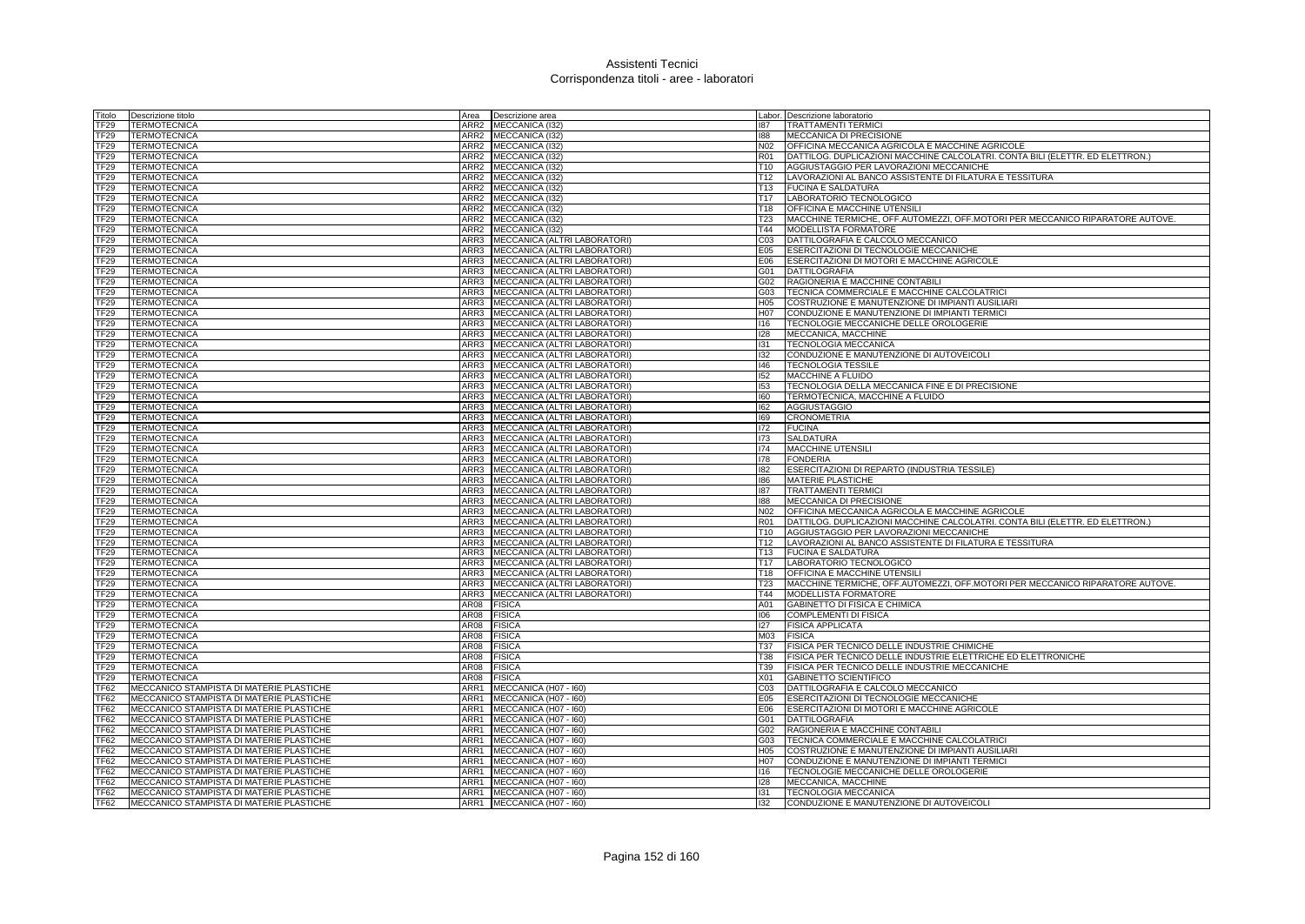| Titolo                          | Descrizione titolo                                                                   | Area                         | Descrizione area                  |                 | Labor. Descrizione laboratorio                                                |
|---------------------------------|--------------------------------------------------------------------------------------|------------------------------|-----------------------------------|-----------------|-------------------------------------------------------------------------------|
| <b>TF62</b>                     | MECCANICO STAMPISTA DI MATERIE PLASTICHE                                             | ARR1                         | MECCANICA (H07 - 160)             | 146             | <b>TECNOLOGIA TESSILE</b>                                                     |
| <b>TF62</b>                     | MECCANICO STAMPISTA DI MATERIE PLASTICHE                                             | ARR1                         | MECCANICA (H07 - 160)             | 152             | MACCHINE A FLUIDO                                                             |
| TF <sub>62</sub>                | MECCANICO STAMPISTA DI MATERIE PLASTICHE                                             | ARR1                         | MECCANICA (H07 - 160)             | 153             | TECNOLOGIA DELLA MECCANICA FINE E DI PRECISIONE                               |
| <b>TF62</b>                     | MECCANICO STAMPISTA DI MATERIE PLASTICHE                                             |                              | ARR1 MECCANICA (H07 - 160)        | 160             | TERMOTECNICA, MACCHINE A FLUIDO                                               |
| TF62                            | MECCANICO STAMPISTA DI MATERIE PLASTICHE                                             | ARR1                         | MECCANICA (H07 - I60)             | 162             | <b>AGGIUSTAGGIO</b>                                                           |
| <b>TF62</b>                     | MECCANICO STAMPISTA DI MATERIE PLASTICHE                                             | ARR1                         | MECCANICA (H07 - 160)             | 169             | <b>CRONOMETRIA</b>                                                            |
| TF62                            | MECCANICO STAMPISTA DI MATERIE PLASTICHE                                             | ARR1                         | MECCANICA (H07 - 160)             | 172             | <b>FUCINA</b>                                                                 |
| <b>TF62</b>                     | MECCANICO STAMPISTA DI MATERIE PLASTICHE                                             | ARR1                         | MECCANICA (H07 - 160)             | 173             | <b>SALDATURA</b>                                                              |
| TF62                            | MECCANICO STAMPISTA DI MATERIE PLASTICHE                                             | ARR1                         | MECCANICA (H07 - 160)             | 174             | MACCHINE UTENSIL                                                              |
| TF62                            | MECCANICO STAMPISTA DI MATERIE PLASTICHE                                             | ARR1                         | MECCANICA (H07 - 160)             | 178             | <b>FONDERIA</b>                                                               |
| TF62                            | MECCANICO STAMPISTA DI MATERIE PLASTICHE                                             |                              | ARR1 MECCANICA (H07 - 160)        | 182             | ESERCITAZIONI DI REPARTO (INDUSTRIA TESSILE)                                  |
| <b>TF62</b>                     | MECCANICO STAMPISTA DI MATERIE PLASTICHE                                             |                              | ARR1 MECCANICA (H07 - 160)        | 186             | <b>MATERIE PLASTICHE</b>                                                      |
| <b>TF62</b>                     | MECCANICO STAMPISTA DI MATERIE PLASTICHE                                             |                              | ARR1 MECCANICA (H07 - 160)        | 187             | <b>TRATTAMENTI TERMICI</b>                                                    |
| TF <sub>62</sub>                | MECCANICO STAMPISTA DI MATERIE PLASTICHE                                             | ARR1                         | MECCANICA (H07 - I60)             | 188             | MECCANICA DI PRECISIONE                                                       |
| TF62                            | MECCANICO STAMPISTA DI MATERIE PLASTICHE                                             | ARR1                         | MECCANICA (H07 - 160)             | N02             | OFFICINA MECCANICA AGRICOLA E MACCHINE AGRICOLE                               |
| TF <sub>62</sub>                | MECCANICO STAMPISTA DI MATERIE PLASTICHE                                             | ARR1                         | MECCANICA (H07 - 160)             | <b>R01</b>      | DATTILOG. DUPLICAZIONI MACCHINE CALCOLATRI. CONTA BILI (ELETTR. ED ELETTRON.) |
| <b>TF62</b>                     | MECCANICO STAMPISTA DI MATERIE PLASTICHE                                             | ARR1                         |                                   | T10             | AGGIUSTAGGIO PER LAVORAZIONI MECCANICHE                                       |
| TF62                            |                                                                                      |                              | MECCANICA (H07 - 160)             |                 |                                                                               |
|                                 | MECCANICO STAMPISTA DI MATERIE PLASTICHE                                             | ARR1                         | MECCANICA (H07 - I60)             | T12             | LAVORAZIONI AL BANCO ASSISTENTE DI FILATURA E TESSITURA                       |
| <b>TF62</b>                     | MECCANICO STAMPISTA DI MATERIE PLASTICHE                                             |                              | ARR1 MECCANICA (H07 - 160)        | T <sub>13</sub> | <b>FUCINA E SALDATURA</b>                                                     |
| <b>TF62</b>                     | MECCANICO STAMPISTA DI MATERIE PLASTICHE                                             |                              | ARR1 MECCANICA (H07 - 160)        | T <sub>17</sub> | LABORATORIO TECNOLOGICO                                                       |
| TF62                            | MECCANICO STAMPISTA DI MATERIE PLASTICHE                                             |                              | ARR1 MECCANICA (H07 - 160)        | T18             | OFFICINA E MACCHINE UTENSILI                                                  |
| TF62                            | MECCANICO STAMPISTA DI MATERIE PLASTICHE                                             |                              | ARR1 MECCANICA (H07 - 160)        | T23             | MACCHINE TERMICHE, OFF.AUTOMEZZI, OFF.MOTORI PER MECCANICO RIPARATORE AUTOVE. |
| TF62                            | MECCANICO STAMPISTA DI MATERIE PLASTICHE                                             |                              | ARR1 MECCANICA (H07 - 160)        | T44             | MODELLISTA FORMATORE                                                          |
| <b>TF62</b>                     | MECCANICO STAMPISTA DI MATERIE PLASTICHE                                             | ARR2                         | MECCANICA (I32)                   | C03             | DATTILOGRAFIA E CALCOLO MECCANICO                                             |
| <b>TF62</b>                     | MECCANICO STAMPISTA DI MATERIE PLASTICHE                                             | ARR2 MECCANICA (I32)         |                                   | E05             | ESERCITAZIONI DI TECNOLOGIE MECCANICHE                                        |
| <b>TF62</b>                     | MECCANICO STAMPISTA DI MATERIE PLASTICHE                                             | ARR2 MECCANICA (I32)         |                                   | E06             | ESERCITAZIONI DI MOTORI E MACCHINE AGRICOLE                                   |
| <b>TF62</b>                     | MECCANICO STAMPISTA DI MATERIE PLASTICHE                                             | ARR2 MECCANICA (I32)         |                                   | G01             | <b>DATTILOGRAFIA</b>                                                          |
| TF62                            | MECCANICO STAMPISTA DI MATERIE PLASTICHE                                             | ARR2 MECCANICA (I32)         |                                   | G02             | RAGIONERIA E MACCHINE CONTABILI                                               |
| <b>TF62</b>                     | MECCANICO STAMPISTA DI MATERIE PLASTICHE                                             | ARR2 MECCANICA (I32)         |                                   | G03             | TECNICA COMMERCIALE E MACCHINE CALCOLATRICI                                   |
| <b>TF62</b>                     | MECCANICO STAMPISTA DI MATERIE PLASTICHE                                             | ARR2 MECCANICA (I32)         |                                   | H05             | COSTRUZIONE E MANUTENZIONE DI IMPIANTI AUSILIARI                              |
| <b>TF62</b>                     | MECCANICO STAMPISTA DI MATERIE PLASTICHE                                             | ARR2 MECCANICA (132)         |                                   | H07             | CONDUZIONE E MANUTENZIONE DI IMPIANTI TERMICI                                 |
| TF62                            | MECCANICO STAMPISTA DI MATERIE PLASTICHE                                             | ARR2 MECCANICA (I32)         |                                   | 116             | TECNOLOGIE MECCANICHE DELLE OROLOGERIE                                        |
| TF <sub>62</sub>                | MECCANICO STAMPISTA DI MATERIE PLASTICHE                                             | ARR2 MECCANICA (I32)         |                                   | 128             | MECCANICA, MACCHINE                                                           |
| <b>TF62</b>                     | MECCANICO STAMPISTA DI MATERIE PLASTICHE                                             | ARR2 MECCANICA (I32)         |                                   | 131             | <b>TECNOLOGIA MECCANICA</b>                                                   |
| TF62                            | MECCANICO STAMPISTA DI MATERIE PLASTICHE                                             | ARR2 MECCANICA (I32)         |                                   | 132             | CONDUZIONE E MANUTENZIONE DI AUTOVEICOLI                                      |
| <b>TF62</b>                     | MECCANICO STAMPISTA DI MATERIE PLASTICHE                                             | ARR2 MECCANICA (I32)         |                                   | 146             | <b>TECNOLOGIA TESSILE</b>                                                     |
| TF <sub>62</sub>                | MECCANICO STAMPISTA DI MATERIE PLASTICHE                                             | ARR2 MECCANICA (I32)         |                                   | 152             | MACCHINE A FLUIDO                                                             |
| <b>TF62</b>                     | MECCANICO STAMPISTA DI MATERIE PLASTICHE                                             | ARR2 MECCANICA (I32)         |                                   | 153             | TECNOLOGIA DELLA MECCANICA FINE E DI PRECISIONE                               |
| <b>TF62</b>                     | MECCANICO STAMPISTA DI MATERIE PLASTICHE                                             | ARR2 MECCANICA (I32)         |                                   | 160             | TERMOTECNICA, MACCHINE A FLUIDO                                               |
| TF62                            | MECCANICO STAMPISTA DI MATERIE PLASTICHE                                             | ARR2 MECCANICA (I32)         |                                   | 162             | <b>AGGIUSTAGGIO</b>                                                           |
| TF62                            | MECCANICO STAMPISTA DI MATERIE PLASTICHE                                             | ARR2 MECCANICA (I32)         |                                   | 169             | <b>CRONOMETRIA</b>                                                            |
| <b>TF62</b><br>TF <sub>62</sub> | MECCANICO STAMPISTA DI MATERIE PLASTICHE<br>MECCANICO STAMPISTA DI MATERIE PLASTICHE | ARR2 MECCANICA (I32)         |                                   | 172<br>173      | <b>FUCINA</b><br><b>SALDATURA</b>                                             |
| TF62                            | MECCANICO STAMPISTA DI MATERIE PLASTICHE                                             | ARR2 MECCANICA (I32)<br>ARR2 | MECCANICA (I32)                   | 174             | <b>MACCHINE UTENSILI</b>                                                      |
|                                 |                                                                                      | ARR <sub>2</sub>             |                                   | 178             |                                                                               |
| <b>TF62</b>                     | MECCANICO STAMPISTA DI MATERIE PLASTICHE                                             |                              | MECCANICA (I32)                   |                 | <b>FONDERIA</b>                                                               |
| TF62                            | MECCANICO STAMPISTA DI MATERIE PLASTICHE                                             | ARR2 MECCANICA (I32)         |                                   | 182             | ESERCITAZIONI DI REPARTO (INDUSTRIA TESSILE)                                  |
| <b>TF62</b>                     | MECCANICO STAMPISTA DI MATERIE PLASTICHE                                             | ARR2                         | MECCANICA (I32)                   | 186             | MATERIE PLASTICHE                                                             |
| TF <sub>62</sub>                | MECCANICO STAMPISTA DI MATERIE PLASTICHE                                             | ARR2                         | MECCANICA (I32)                   | 187             | <b>TRATTAMENTI TERMIC</b>                                                     |
| TF62                            | MECCANICO STAMPISTA DI MATERIE PLASTICHE                                             | ARR <sub>2</sub>             | MECCANICA (I32)                   | 188             | MECCANICA DI PRECISIONE                                                       |
| TF62                            | MECCANICO STAMPISTA DI MATERIE PLASTICHE                                             | ARR2                         | MECCANICA (I32)                   | N02             | OFFICINA MECCANICA AGRICOLA E MACCHINE AGRICOLE                               |
| <b>TF62</b>                     | MECCANICO STAMPISTA DI MATERIE PLASTICHE                                             | ARR2                         | MECCANICA (I32)                   | R01             | DATTILOG. DUPLICAZIONI MACCHINE CALCOLATRI. CONTA BILI (ELETTR. ED ELETTRON.) |
| TF62                            | MECCANICO STAMPISTA DI MATERIE PLASTICHE                                             | ARR2 MECCANICA (I32)         |                                   | T10             | AGGIUSTAGGIO PER LAVORAZIONI MECCANICHE                                       |
| <b>TF62</b>                     | MECCANICO STAMPISTA DI MATERIE PLASTICHE                                             | ARR2 MECCANICA (I32)         |                                   | T <sub>12</sub> | LAVORAZIONI AL BANCO ASSISTENTE DI FILATURA E TESSITURA                       |
| <b>TF62</b>                     | MECCANICO STAMPISTA DI MATERIE PLASTICHE                                             | ARR2 MECCANICA (I32)         |                                   | T <sub>13</sub> | <b>FUCINA E SALDATURA</b>                                                     |
| <b>TF62</b>                     | MECCANICO STAMPISTA DI MATERIE PLASTICHE                                             | ARR2 MECCANICA (I32)         |                                   | T <sub>17</sub> | LABORATORIO TECNOLOGICO                                                       |
| <b>TF62</b>                     | MECCANICO STAMPISTA DI MATERIE PLASTICHE                                             | ARR2 MECCANICA (I32)         |                                   | T18             | OFFICINA E MACCHINE UTENSILI                                                  |
| TF62                            | MECCANICO STAMPISTA DI MATERIE PLASTICHE                                             | ARR2 MECCANICA (I32)         |                                   | T23             | MACCHINE TERMICHE, OFF.AUTOMEZZI, OFF.MOTORI PER MECCANICO RIPARATORE AUTOVE. |
| <b>TF62</b>                     | MECCANICO STAMPISTA DI MATERIE PLASTICHE                                             | ARR2                         | MECCANICA (I32)                   | T44             | MODELLISTA FORMATORE                                                          |
| TF62                            | MECCANICO STAMPISTA DI MATERIE PLASTICHE                                             | ARR3                         | MECCANICA (ALTRI LABORATORI)      | CO <sub>3</sub> | DATTILOGRAFIA E CALCOLO MECCANICO                                             |
| <b>TF62</b>                     | MECCANICO STAMPISTA DI MATERIE PLASTICHE                                             | ARR3                         | MECCANICA (ALTRI LABORATORI)      | E05             | ESERCITAZIONI DI TECNOLOGIE MECCANICHE                                        |
| TF62                            | MECCANICO STAMPISTA DI MATERIE PLASTICHE                                             | ARR3                         | MECCANICA (ALTRI LABORATORI)      | E06             | ESERCITAZIONI DI MOTORI E MACCHINE AGRICOLE                                   |
| <b>TF62</b>                     | MECCANICO STAMPISTA DI MATERIE PLASTICHE                                             | ARR3                         | MECCANICA (ALTRI LABORATORI)      | G01             | <b>DATTILOGRAFIA</b>                                                          |
| TF <sub>62</sub>                | MECCANICO STAMPISTA DI MATERIE PLASTICHE                                             |                              | ARR3 MECCANICA (ALTRI LABORATORI) | G02             | RAGIONERIA E MACCHINE CONTABILI                                               |
| <b>TF62</b>                     | MECCANICO STAMPISTA DI MATERIE PLASTICHE                                             | ARR3                         | MECCANICA (ALTRI LABORATORI)      | G03             | TECNICA COMMERCIALE E MACCHINE CALCOLATRICI                                   |
| TF62                            | MECCANICO STAMPISTA DI MATERIE PLASTICHE                                             |                              | ARR3 MECCANICA (ALTRI LABORATORI) | H05             | COSTRUZIONE E MANUTENZIONE DI IMPIANTI AUSILIARI                              |
| TF62                            | MECCANICO STAMPISTA DI MATERIE PLASTICHE                                             |                              | ARR3 MECCANICA (ALTRI LABORATORI) | H07             | CONDUZIONE E MANUTENZIONE DI IMPIANTI TERMICI                                 |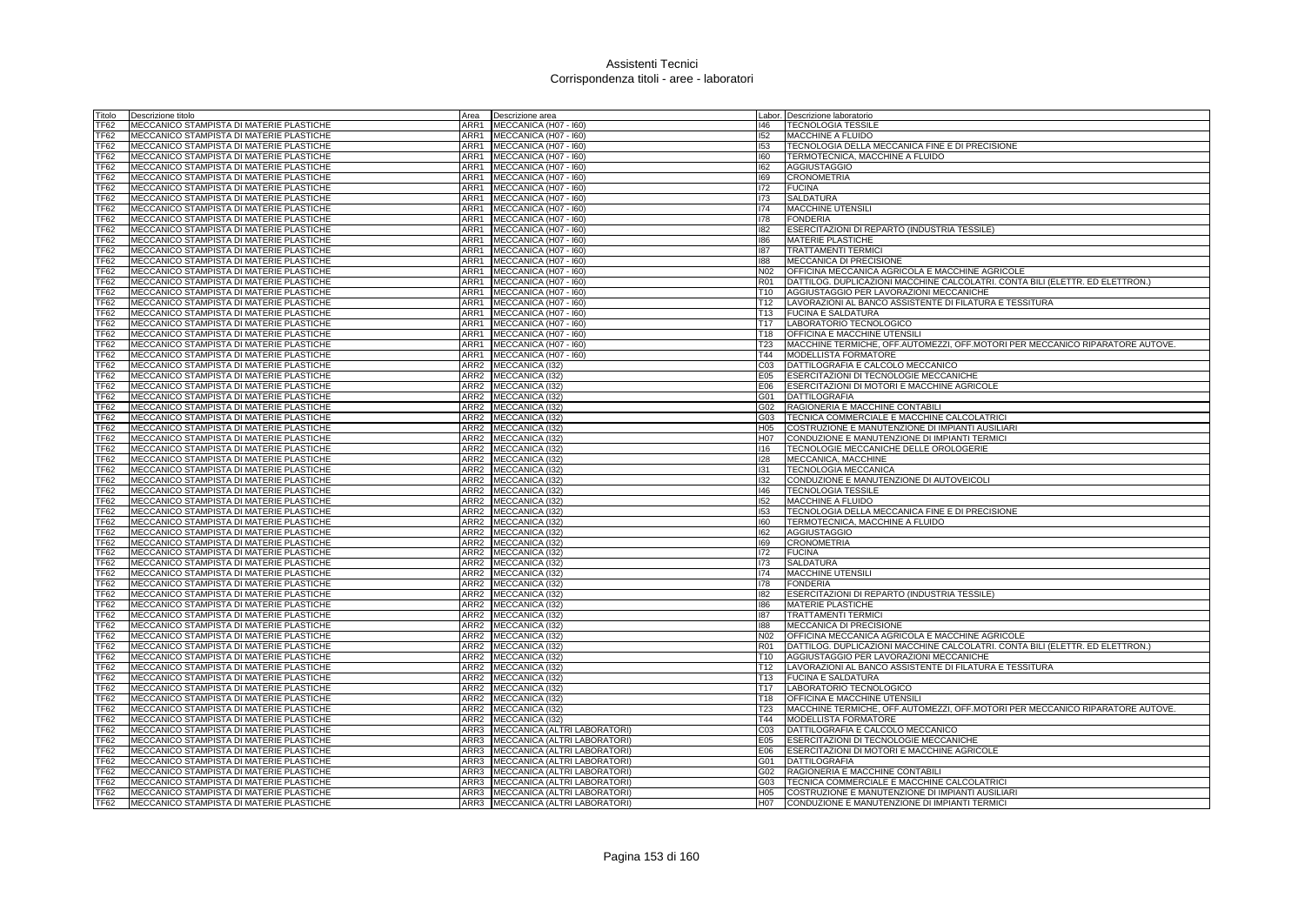| Titolo           | Descrizione titolo                              | Area        | Descrizione area                  |                  | Labor. Descrizione laboratorio                                                |
|------------------|-------------------------------------------------|-------------|-----------------------------------|------------------|-------------------------------------------------------------------------------|
| TF62             | MECCANICO STAMPISTA DI MATERIE PLASTICHE        | ARR3        | MECCANICA (ALTRI LABORATORI)      | 116              | TECNOLOGIE MECCANICHE DELLE OROLOGERIE                                        |
| <b>TF62</b>      | MECCANICO STAMPISTA DI MATERIE PLASTICHE        | ARR3        | MECCANICA (ALTRI LABORATORI)      | 128              | MECCANICA, MACCHINE                                                           |
| TF62             | MECCANICO STAMPISTA DI MATERIE PLASTICHE        | ARR3        | MECCANICA (ALTRI LABORATORI)      | 131              | <b>TECNOLOGIA MECCANICA</b>                                                   |
| TF62             | MECCANICO STAMPISTA DI MATERIE PLASTICHE        |             | ARR3 MECCANICA (ALTRI LABORATORI) | 132              | CONDUZIONE E MANUTENZIONE DI AUTOVEICOLI                                      |
| <b>TF62</b>      | MECCANICO STAMPISTA DI MATERIE PLASTICHE        | ARR3        | MECCANICA (ALTRI LABORATORI)      | 146              | <b>TECNOLOGIA TESSILE</b>                                                     |
| TF62             | MECCANICO STAMPISTA DI MATERIE PLASTICHE        | ARR3        | MECCANICA (ALTRI LABORATORI)      | 152              | MACCHINE A FLUIDO                                                             |
| TF62             | MECCANICO STAMPISTA DI MATERIE PLASTICHE        | ARR3        | MECCANICA (ALTRI LABORATORI)      | 153              | TECNOLOGIA DELLA MECCANICA FINE E DI PRECISIONE                               |
| TF62             | MECCANICO STAMPISTA DI MATERIE PLASTICHE        | ARR3        | MECCANICA (ALTRI LABORATORI)      | 160              | TERMOTECNICA, MACCHINE A FLUIDO                                               |
| <b>TF62</b>      | MECCANICO STAMPISTA DI MATERIE PLASTICHE        | ARR3        | MECCANICA (ALTRI LABORATORI)      | 162              | <b>AGGIUSTAGGIO</b>                                                           |
| TF62             | MECCANICO STAMPISTA DI MATERIE PLASTICHE        | ARR3        | MECCANICA (ALTRI LABORATORI)      | 169              | <b>CRONOMETRIA</b>                                                            |
| TF62             | MECCANICO STAMPISTA DI MATERIE PLASTICHE        | ARR3        | MECCANICA (ALTRI LABORATORI)      | 172              | <b>FUCINA</b>                                                                 |
| <b>TF62</b>      | MECCANICO STAMPISTA DI MATERIE PLASTICHE        |             | ARR3 MECCANICA (ALTRI LABORATORI) | 173              | <b>SALDATURA</b>                                                              |
| TF62             | MECCANICO STAMPISTA DI MATERIE PLASTICHE        |             | ARR3 MECCANICA (ALTRI LABORATORI) | 174              | <b>MACCHINE UTENSILI</b>                                                      |
| <b>TF62</b>      | MECCANICO STAMPISTA DI MATERIE PLASTICHE        | ARR3        | MECCANICA (ALTRI LABORATORI)      | 178              | <b>FONDERIA</b>                                                               |
| <b>TF62</b>      | MECCANICO STAMPISTA DI MATERIE PLASTICHE        | ARR3        | MECCANICA (ALTRI LABORATORI)      | 182              | ESERCITAZIONI DI REPARTO (INDUSTRIA TESSILE)                                  |
| TF62             | MECCANICO STAMPISTA DI MATERIE PLASTICHE        | ARR3        | MECCANICA (ALTRI LABORATORI)      | 186              | <b>MATERIE PLASTICHE</b>                                                      |
| TF62             | MECCANICO STAMPISTA DI MATERIE PLASTICHE        | ARR3        | MECCANICA (ALTRI LABORATORI)      | 187              | <b>TRATTAMENTI TERMICI</b>                                                    |
| <b>TF62</b>      | MECCANICO STAMPISTA DI MATERIE PLASTICHE        | ARR3        | MECCANICA (ALTRI LABORATORI)      | 188              | MECCANICA DI PRECISIONE                                                       |
| <b>TF62</b>      | MECCANICO STAMPISTA DI MATERIE PLASTICHE        | ARR3        | MECCANICA (ALTRI LABORATORI)      | N02              | OFFICINA MECCANICA AGRICOLA E MACCHINE AGRICOLE                               |
| TF62             | <b>MECCANICO STAMPISTA DI MATERIE PLASTICHE</b> |             | ARR3 MECCANICA (ALTRI LABORATORI) | <b>R01</b>       | DATTILOG, DUPLICAZIONI MACCHINE CALCOLATRI, CONTA BILI (ELETTR, ED ELETTRON.) |
| TF62             | MECCANICO STAMPISTA DI MATERIE PLASTICHE        | ARR3        | MECCANICA (ALTRI LABORATORI)      | T10              | AGGIUSTAGGIO PER LAVORAZIONI MECCANICHE                                       |
| <b>TF62</b>      | MECCANICO STAMPISTA DI MATERIE PLASTICHE        | ARR3        | MECCANICA (ALTRI LABORATORI)      | T <sub>12</sub>  | LAVORAZIONI AL BANCO ASSISTENTE DI FILATURA E TESSITURA                       |
| <b>TF62</b>      | MECCANICO STAMPISTA DI MATERIE PLASTICHE        | ARR3        | MECCANICA (ALTRI LABORATORI)      | T <sub>13</sub>  | <b>FUCINA E SALDATURA</b>                                                     |
| <b>TF62</b>      | MECCANICO STAMPISTA DI MATERIE PLASTICHE        | ARR3        | MECCANICA (ALTRI LABORATORI)      | T <sub>17</sub>  | LABORATORIO TECNOLOGICO                                                       |
| <b>TF62</b>      | MECCANICO STAMPISTA DI MATERIE PLASTICHE        | ARR3        | MECCANICA (ALTRI LABORATORI)      | T <sub>18</sub>  | OFFICINA E MACCHINE UTENSILI                                                  |
| TF <sub>62</sub> | MECCANICO STAMPISTA DI MATERIE PLASTICHE        | ARR3        | MECCANICA (ALTRI LABORATORI)      | T <sub>23</sub>  | MACCHINE TERMICHE, OFF.AUTOMEZZI, OFF.MOTORI PER MECCANICO RIPARATORE AUTOVE. |
| <b>TF62</b>      | MECCANICO STAMPISTA DI MATERIE PLASTICHE        | ARR3        | MECCANICA (ALTRI LABORATORI)      | T44              | MODELLISTA FORMATORE                                                          |
| <b>TF62</b>      | MECCANICO STAMPISTA DI MATERIE PLASTICHE        | AR08        | <b>FISICA</b>                     | A01              | GABINETTO DI FISICA E CHIMICA                                                 |
| <b>TF62</b>      | MECCANICO STAMPISTA DI MATERIE PLASTICHE        | AR08        | <b>FISICA</b>                     | 00 <sub>6</sub>  | <b>COMPLEMENTI DI FISICA</b>                                                  |
| TF <sub>62</sub> | MECCANICO STAMPISTA DI MATERIE PLASTICHE        | AR08        | <b>FISICA</b>                     | 127              | <b>FISICA APPLICATA</b>                                                       |
| TF <sub>62</sub> | MECCANICO STAMPISTA DI MATERIE PLASTICHE        | AR08        | <b>FISICA</b>                     | M <sub>0.3</sub> | <b>FISICA</b>                                                                 |
| TF62             | MECCANICO STAMPISTA DI MATERIE PLASTICHE        | <b>AR08</b> | <b>FISICA</b>                     | T37              | FISICA PER TECNICO DELLE INDUSTRIE CHIMICHE                                   |
| TF62             | MECCANICO STAMPISTA DI MATERIE PLASTICHE        | AR08        | <b>FISICA</b>                     | <b>T38</b>       | FISICA PER TECNICO DELLE INDUSTRIE ELETTRICHE ED ELETTRONICHE                 |
| TF62             | MECCANICO STAMPISTA DI MATERIE PLASTICHE        | AR08        | <b>FISICA</b>                     | T39              | FISICA PER TECNICO DELLE INDUSTRIE MECCANICHE                                 |
| <b>TF62</b>      | MECCANICO STAMPISTA DI MATERIE PLASTICHE        | AR08        | <b>FISICA</b>                     | X01              | <b>GABINETTO SCIENTIFICO</b>                                                  |
| TH01             | <b>CAPITANI</b>                                 | ARR1        | MECCANICA (H07 - I60)             | CO <sub>3</sub>  | DATTILOGRAFIA E CALCOLO MECCANICO                                             |
| TH01             | <b>CAPITANI</b>                                 | ARR1        | MECCANICA (H07 - I60)             | E05              | ESERCITAZIONI DI TECNOLOGIE MECCANICHE                                        |
| TH01             | <b>CAPITANI</b>                                 | ARR1        | MECCANICA (H07 - I60)             | E06              | ESERCITAZIONI DI MOTORI E MACCHINE AGRICOLE                                   |
| TH01             | <b>CAPITANI</b>                                 | ARR1        | MECCANICA (H07 - I60)             | G01              | <b>DATTILOGRAFIA</b>                                                          |
| TH01             | <b>CAPITAN</b>                                  | ARR1        | MECCANICA (H07 - I60)             | G02              | RAGIONERIA E MACCHINE CONTABILI                                               |
| TH01             | CAPITANI                                        | ARR1        | MECCANICA (H07 - I60)             | G03              | TECNICA COMMERCIALE E MACCHINE CALCOLATRICI                                   |
| TH01             | <b>CAPITANI</b>                                 | ARR1        | MECCANICA (H07 - I60)             | H05              | COSTRUZIONE E MANUTENZIONE DI IMPIANTI AUSILIARI                              |
| TH01             | <b>CAPITAN</b>                                  | ARR1        | MECCANICA (H07 - I60)             | H07              | CONDUZIONE E MANUTENZIONE DI IMPIANTI TERMICI                                 |
| TH <sub>01</sub> | CAPITANI                                        | ARR1        | MECCANICA (H07 - I60)             | 116              | TECNOLOGIE MECCANICHE DELLE OROLOGERIE                                        |
| TH01             | CAPITANI                                        | ARR1        | MECCANICA (H07 - 160)             | 128              | MECCANICA, MACCHINE                                                           |
| FH01             | <b>CAPITANI</b>                                 | ARR1        | MECCANICA (H07 - I60)             | 131              | TECNOLOGIA MECCANICA                                                          |
| TH01             | CAPITANI                                        | ARR1        | MECCANICA (H07 - I60)             | 132              | CONDUZIONE E MANUTENZIONE DI AUTOVEICOLI                                      |
| <b>TH01</b>      | <b>CAPITANI</b>                                 | ARR1        | MECCANICA (H07 - I60)             | 146              | <b>TECNOLOGIA TESSILE</b>                                                     |
| TH01             | CAPITAN                                         | ARR1        | MECCANICA (H07 - I60)             | 152              | MACCHINE A FLUIDO                                                             |
| TH01             | CAPITANI                                        | ARR1        | MECCANICA (H07 - I60)             | 153              | TECNOLOGIA DELLA MECCANICA FINE E DI PRECISIONE                               |
| TH01             | <b>CAPITANI</b>                                 | ARR1        | MECCANICA (H07 - I60)             | 160              | TERMOTECNICA, MACCHINE A FLUIDO                                               |
| TH01             | <b>CAPITANI</b>                                 | ARR1        | MECCANICA (H07 - I60)             | 162              | <b>AGGIUSTAGGIO</b>                                                           |
| TH01             | <b>CAPITAN</b>                                  | ARR1        | MECCANICA (H07 - I60)             | 169              | <b>CRONOMETRIA</b>                                                            |
| FH01             | <b>CAPITANI</b>                                 | ARR1        | MECCANICA (H07 - I60)             | 172              | <b>FUCINA</b>                                                                 |
| FH <sub>01</sub> | CAPITANI                                        | ARR1        | MECCANICA (H07 - I60)             | 173              | <b>SALDATURA</b>                                                              |
| <b>TH01</b>      | CAPITAN                                         | ARR1        | MECCANICA (H07 - I60)             | 174              | <b>MACCHINE UTENSILI</b>                                                      |
| TH01             | <b>CAPITAN</b>                                  | ARR1        | MECCANICA (H07 - I60)             | 178              | <b>FONDERIA</b>                                                               |
| <b>TH01</b>      | CAPITANI                                        | ARR1        | MECCANICA (H07 - I60)             | 182              | ESERCITAZIONI DI REPARTO (INDUSTRIA TESSILE)                                  |
| FH <sub>01</sub> | CAPITAN                                         | ARR1        | MECCANICA (H07 - I60)             | 186              | <b>MATERIE PLASTICHE</b>                                                      |
| TH01             | CAPITAN                                         | ARR1        | MECCANICA (H07 - I60)             | 187              | <b>TRATTAMENTI TERMICI</b>                                                    |
| <b>TH01</b>      | <b>CAPITAN</b>                                  | ARR1        | MECCANICA (H07 - I60)             | 188              | MECCANICA DI PRECISIONE                                                       |
| TH01             | <b>CAPITANI</b>                                 | ARR1        | MECCANICA (H07 - I60)             | N <sub>02</sub>  | OFFICINA MECCANICA AGRICOLA E MACCHINE AGRICOLE                               |
| FH <sub>01</sub> | CAPITANI                                        | ARR1        | MECCANICA (H07 - I60)             | R <sub>01</sub>  | DATTILOG. DUPLICAZIONI MACCHINE CALCOLATRI. CONTA BILI (ELETTR. ED ELETTRON.) |
| TH01             | CAPITAN                                         | ARR1        | MECCANICA (H07 - I60)             | T <sub>10</sub>  | AGGIUSTAGGIO PER LAVORAZIONI MECCANICHE                                       |
| TH <sub>01</sub> | <b>CAPITAN</b>                                  | ARR1        | MECCANICA (H07 - I60)             | T12              | LAVORAZIONI AL BANCO ASSISTENTE DI FILATURA E TESSITURA                       |
| <b>TH01</b>      | <b>CAPITAN</b>                                  |             | ARR1 MECCANICA (H07 - 160)        | T13              | <b>FUCINA E SALDATURA</b>                                                     |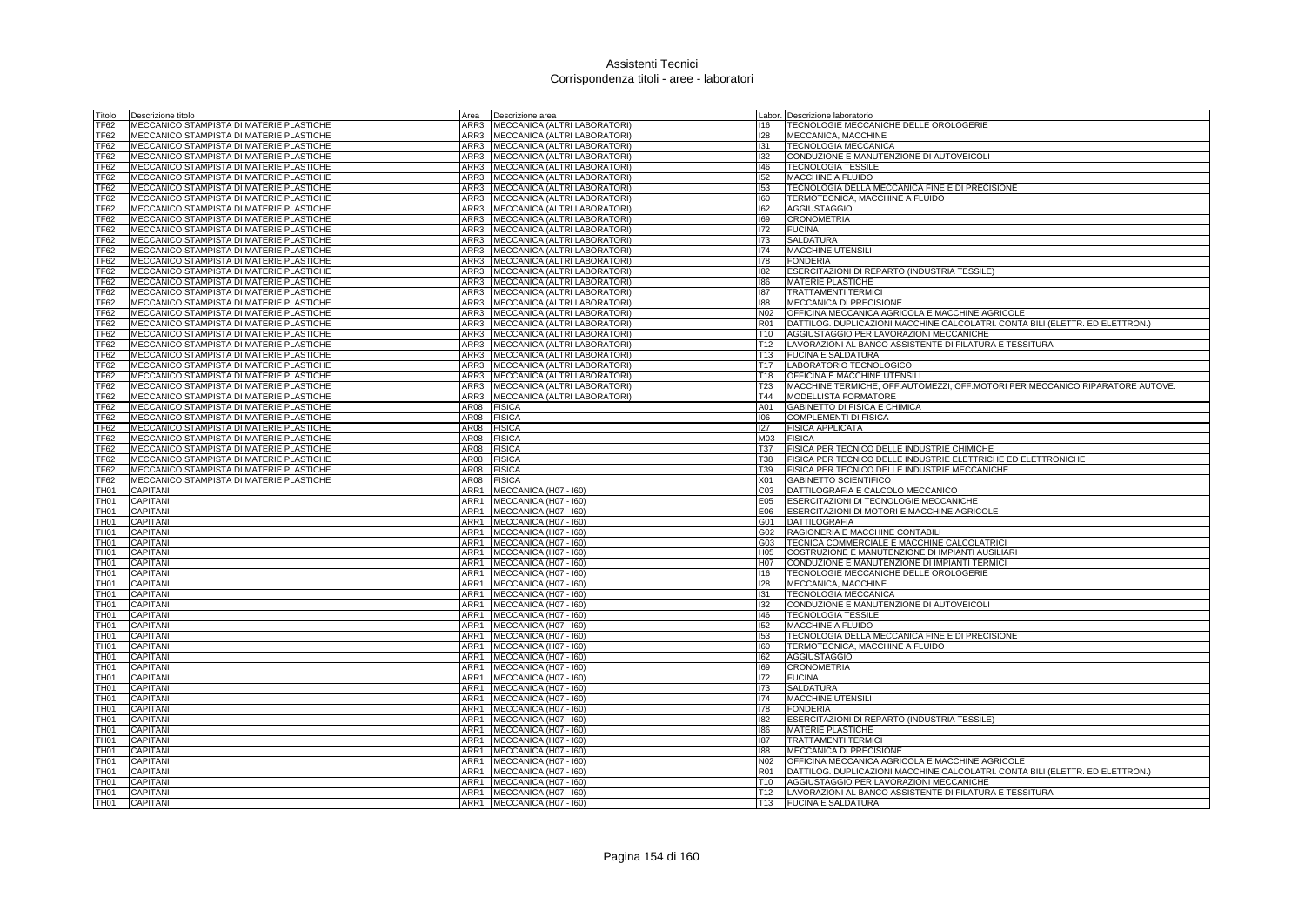| Titolo                               | Descrizione titolo                 |                  | Area <b>Descrizione</b> area                                      |                 | Labor. Descrizione laboratorio                                                 |
|--------------------------------------|------------------------------------|------------------|-------------------------------------------------------------------|-----------------|--------------------------------------------------------------------------------|
| TH <sub>01</sub>                     | CAPITANI                           |                  | ARR1 MECCANICA (H07 - 160)                                        |                 | T17 LABORATORIO TECNOLOGICO                                                    |
| TH <sub>01</sub>                     | CAPITANI                           |                  | ARR1 MECCANICA (H07 - 160)                                        | T18             | <b>OFFICINA E MACCHINE UTENSIL</b>                                             |
| TH <sub>01</sub>                     | CAPITANI                           |                  | ARR1 MECCANICA (H07 - 160)                                        | T23             | MACCHINE TERMICHE, OFF.AUTOMEZZI, OFF.MOTORI PER MECCANICO RIPARATORE AUTOVE.  |
| TH <sub>01</sub>                     | CAPITANI                           |                  | ARR1 MECCANICA (H07 - I60)                                        | T44             | MODELLISTA FORMATORE                                                           |
| TH <sub>01</sub>                     | CAPITANI                           |                  | ARR2 MECCANICA (132)                                              | CO <sub>3</sub> | DATTILOGRAFIA E CALCOLO MECCANICO                                              |
| TH <sub>01</sub>                     | CAPITANI                           | ARR2             | MECCANICA (I32)                                                   | E05             | ESERCITAZIONI DI TECNOLOGIE MECCANICHE                                         |
| TH <sub>01</sub>                     | CAPITANI                           |                  | ARR2 MECCANICA (I32)                                              | E06             | ESERCITAZIONI DI MOTORI E MACCHINE AGRICOLE                                    |
| <b>TH01</b>                          | CAPITANI                           |                  | ARR2 MECCANICA (I32)                                              | G01             | <b>DATTILOGRAFIA</b>                                                           |
| TH <sub>01</sub>                     | CAPITANI                           |                  | ARR2 MECCANICA (132)                                              | G02             | RAGIONERIA E MACCHINE CONTABILI                                                |
| TH <sub>01</sub>                     | CAPITANI                           |                  | ARR2 MECCANICA (I32)                                              |                 | G03   TECNICA COMMERCIALE E MACCHINE CALCOLATRICI                              |
| TH <sub>01</sub>                     | CAPITANI                           |                  | ARR2 MECCANICA (I32)                                              | H <sub>05</sub> | COSTRUZIONE E MANUTENZIONE DI IMPIANTI AUSILIARI                               |
| <b>TH01</b>                          | <b>CAPITANI</b>                    |                  | ARR2 MECCANICA (I32)                                              | H07             | CONDUZIONE E MANUTENZIONE DI IMPIANTI TERMICI                                  |
| <b>TH01</b>                          | CAPITANI                           |                  | ARR2 MECCANICA (I32)                                              | 116             | TECNOLOGIE MECCANICHE DELLE OROLOGERIE                                         |
| TH <sub>01</sub>                     | CAPITANI                           | ARR <sub>2</sub> | MECCANICA (I32)                                                   | 128             | MECCANICA, MACCHINE                                                            |
| TH <sub>01</sub>                     | CAPITANI                           | ARR2             | MECCANICA (I32)                                                   | 131             | <b>TECNOLOGIA MECCANICA</b>                                                    |
| <b>TH01</b>                          | CAPITANI                           |                  | ARR2 MECCANICA (I32)                                              | 132             | CONDUZIONE E MANUTENZIONE DI AUTOVEICOLI                                       |
| <b>TH01</b>                          | CAPITANI                           |                  | ARR2 MECCANICA (I32)                                              | 146             | <b>TECNOLOGIA TESSILE</b>                                                      |
| <b>TH01</b>                          | CAPITANI                           |                  | ARR2 MECCANICA (I32)                                              | 152             | MACCHINE A FLUIDO                                                              |
| TH <sub>01</sub>                     | CAPITANI                           |                  | ARR2 MECCANICA (I32)                                              | 153             | TECNOLOGIA DELLA MECCANICA FINE E DI PRECISIONE                                |
| TH <sub>01</sub>                     | <b>CAPITANI</b>                    |                  | ARR2 MECCANICA (I32)                                              | 160             | TERMOTECNICA, MACCHINE A FLUIDO                                                |
| TH <sub>01</sub>                     | <b>CAPITANI</b>                    |                  | ARR2 MECCANICA (132)                                              | 162             | <b>AGGIUSTAGGIO</b>                                                            |
| TH <sub>01</sub>                     | CAPITANI                           |                  | ARR2 MECCANICA (132)                                              | 169             | <b>CRONOMETRIA</b>                                                             |
| TH <sub>01</sub>                     | CAPITANI                           |                  | ARR2 MECCANICA (I32)                                              | 172             | <b>FUCINA</b>                                                                  |
| TH <sub>01</sub>                     | CAPITANI                           |                  | ARR2 MECCANICA (I32)                                              | 173             | <b>SALDATURA</b>                                                               |
| <b>TH01</b>                          | CAPITANI                           |                  | ARR2 MECCANICA (I32)                                              | 174             | MACCHINE UTENSILI                                                              |
| TH <sub>01</sub>                     | CAPITANI                           |                  | ARR2 MECCANICA (132)                                              | 178             | <b>FONDERIA</b>                                                                |
| TH <sub>01</sub>                     | CAPITANI                           |                  | ARR2 MECCANICA (I32)                                              | 182             | ESERCITAZIONI DI REPARTO (INDUSTRIA TESSILE)                                   |
| <b>TH01</b>                          | CAPITANI                           |                  | ARR2 MECCANICA (I32)                                              | 186             | MATERIE PLASTICHE                                                              |
| <b>TH01</b>                          | CAPITANI                           |                  | ARR2 MECCANICA (I32)                                              | 187             | <b>TRATTAMENTI TERMICI</b>                                                     |
| TH <sub>01</sub>                     | CAPITANI                           |                  | ARR2 MECCANICA (I32)                                              | 188             | MECCANICA DI PRECISIONE                                                        |
| TH <sub>01</sub>                     | CAPITANI                           |                  | ARR2 MECCANICA (I32)                                              | N02             | OFFICINA MECCANICA AGRICOLA E MACCHINE AGRICOLE                                |
| TH <sub>01</sub>                     | <b>CAPITANI</b>                    |                  | ARR2 MECCANICA (I32)                                              | <b>R01</b>      | DATTILOG. DUPLICAZIONI MACCHINE CALCOLATRI. CONTA BILI (ELETTR. ED ELETTRON.)  |
| <b>TH01</b>                          | CAPITANI                           |                  | ARR2 MECCANICA (I32)                                              | T <sub>10</sub> | AGGIUSTAGGIO PER LAVORAZIONI MECCANICHE                                        |
| <b>TH01</b>                          | <b>CAPITANI</b>                    |                  | ARR2 MECCANICA (I32)                                              |                 | T12  LAVORAZIONI AL BANCO ASSISTENTE DI FILATURA E TESSITURA                   |
| <b>TH01</b>                          | CAPITANI                           |                  | ARR2 MECCANICA (I32)                                              |                 | T13 FUCINA E SALDATURA                                                         |
| <b>TH01</b>                          | <b>CAPITANI</b>                    |                  | ARR2 MECCANICA (I32)                                              | T <sub>17</sub> | LABORATORIO TECNOLOGICO                                                        |
| <b>TH01</b>                          | <b>CAPITANI</b>                    |                  | ARR2 MECCANICA (132)                                              | T18             | <b>OFFICINA E MACCHINE UTENSILI</b>                                            |
| <b>TH01</b>                          | <b>CAPITANI</b>                    |                  | ARR2 MECCANICA (I32)                                              | T23             | MACCHINE TERMICHE, OFF.AUTOMEZZI, OFF.MOTORI PER MECCANICO RIPARATORE AUTOVE.  |
| TH <sub>01</sub>                     | CAPITANI                           |                  | ARR2 MECCANICA (I32)                                              | T44             | <b>MODELLISTA FORMATORE</b>                                                    |
| <b>TH01</b>                          | <b>CAPITANI</b>                    | ARR3             | MECCANICA (ALTRI LABORATORI)                                      | C <sub>03</sub> | DATTILOGRAFIA E CALCOLO MECCANICO                                              |
| <b>TH01</b>                          | CAPITANI                           |                  | ARR3 MECCANICA (ALTRI LABORATORI)                                 | E05             | ESERCITAZIONI DI TECNOLOGIE MECCANICHE                                         |
| TH <sub>01</sub><br>TH <sub>01</sub> | <b>CAPITANI</b><br><b>CAPITANI</b> |                  | ARR3 MECCANICA (ALTRI LABORATORI)                                 |                 | E06 ESERCITAZIONI DI MOTORI E MACCHINE AGRICOLE<br>G01 DATTILOGRAFIA           |
| TH <sub>01</sub>                     |                                    | ARR3             | ARR3 MECCANICA (ALTRI LABORATORI)                                 | G02             |                                                                                |
| <b>TH01</b>                          | CAPITANI<br><b>CAPITANI</b>        |                  | MECCANICA (ALTRI LABORATORI)<br>ARR3 MECCANICA (ALTRI LABORATORI) | G03             | RAGIONERIA E MACCHINE CONTABILI<br>TECNICA COMMERCIALE E MACCHINE CALCOLATRICI |
| TH <sub>01</sub>                     | CAPITANI                           |                  | ARR3 MECCANICA (ALTRI LABORATORI)                                 | H <sub>05</sub> | COSTRUZIONE E MANUTENZIONE DI IMPIANTI AUSILIARI                               |
| <b>TH01</b>                          | <b>CAPITANI</b>                    | ARR3             | MECCANICA (ALTRI LABORATORI)                                      | H07             | CONDUZIONE E MANUTENZIONE DI IMPIANTI TERMICI                                  |
| <b>TH01</b>                          | CAPITANI                           | ARR3             | MECCANICA (ALTRI LABORATORI)                                      | 116             | TECNOLOGIE MECCANICHE DELLE OROLOGERIE                                         |
| <b>TH01</b>                          | CAPITANI                           | ARR3             | MECCANICA (ALTRI LABORATORI)                                      | 128             | MECCANICA, MACCHINE                                                            |
| TH <sub>01</sub>                     | CAPITANI                           | ARR3             | MECCANICA (ALTRI LABORATORI)                                      | 131             | <b>TECNOLOGIA MECCANICA</b>                                                    |
| <b>TH01</b>                          | <b>CAPITANI</b>                    | ARR3             | MECCANICA (ALTRI LABORATORI)                                      | 132             | CONDUZIONE E MANUTENZIONE DI AUTOVEICOLI                                       |
| TH <sub>01</sub>                     | <b>CAPITANI</b>                    | ARR3             | MECCANICA (ALTRI LABORATORI)                                      | 146             | <b>TECNOLOGIA TESSILE</b>                                                      |
| TH <sub>01</sub>                     | <b>CAPITANI</b>                    |                  | ARR3 MECCANICA (ALTRI LABORATORI)                                 | 152             | MACCHINE A FLUIDO                                                              |
| TH <sub>01</sub>                     | CAPITANI                           |                  | ARR3 MECCANICA (ALTRI LABORATORI)                                 | 153             | TECNOLOGIA DELLA MECCANICA FINE E DI PRECISIONE                                |
| <b>TH01</b>                          | <b>CAPITANI</b>                    |                  | ARR3 MECCANICA (ALTRI LABORATORI)                                 | 160             | TERMOTECNICA, MACCHINE A FLUIDO                                                |
| TH <sub>01</sub>                     | <b>CAPITANI</b>                    | ARR3             | MECCANICA (ALTRI LABORATORI)                                      | 162             | <b>AGGIUSTAGGIO</b>                                                            |
| <b>TH01</b>                          | <b>CAPITANI</b>                    | ARR3             | MECCANICA (ALTRI LABORATORI)                                      | 169             | <b>CRONOMETRIA</b>                                                             |
| <b>TH01</b>                          | <b>CAPITANI</b>                    |                  | ARR3 MECCANICA (ALTRI LABORATORI)                                 | 172             | <b>FUCINA</b>                                                                  |
| TH <sub>01</sub>                     | <b>CAPITANI</b>                    |                  | ARR3 MECCANICA (ALTRI LABORATORI)                                 | 173             | <b>SALDATURA</b>                                                               |
| <b>TH01</b>                          | <b>CAPITANI</b>                    |                  | ARR3 MECCANICA (ALTRI LABORATORI)                                 | 174             | MACCHINE UTENSILI                                                              |
| TH <sub>01</sub>                     | <b>CAPITANI</b>                    |                  | ARR3 MECCANICA (ALTRI LABORATORI)                                 | 178             | <b>FONDERIA</b>                                                                |
| <b>TH01</b>                          | <b>CAPITANI</b>                    |                  | ARR3 MECCANICA (ALTRI LABORATORI)                                 | 182             | ESERCITAZIONI DI REPARTO (INDUSTRIA TESSILE)                                   |
| TH <sub>01</sub>                     | <b>CAPITANI</b>                    |                  | ARR3 MECCANICA (ALTRI LABORATORI)                                 | 186             | MATERIE PLASTICHE                                                              |
| TH <sub>01</sub>                     | <b>CAPITANI</b>                    |                  | ARR3 MECCANICA (ALTRI LABORATORI)                                 | 187             | <b>TRATTAMENTI TERMIC</b>                                                      |
| <b>TH01</b>                          | <b>CAPITANI</b>                    |                  | ARR3 MECCANICA (ALTRI LABORATORI)                                 | 188             | MECCANICA DI PRECISIONE                                                        |
| TH <sub>01</sub>                     | CAPITANI                           |                  | ARR3 MECCANICA (ALTRI LABORATORI)                                 | N <sub>02</sub> | OFFICINA MECCANICA AGRICOLA E MACCHINE AGRICOLE                                |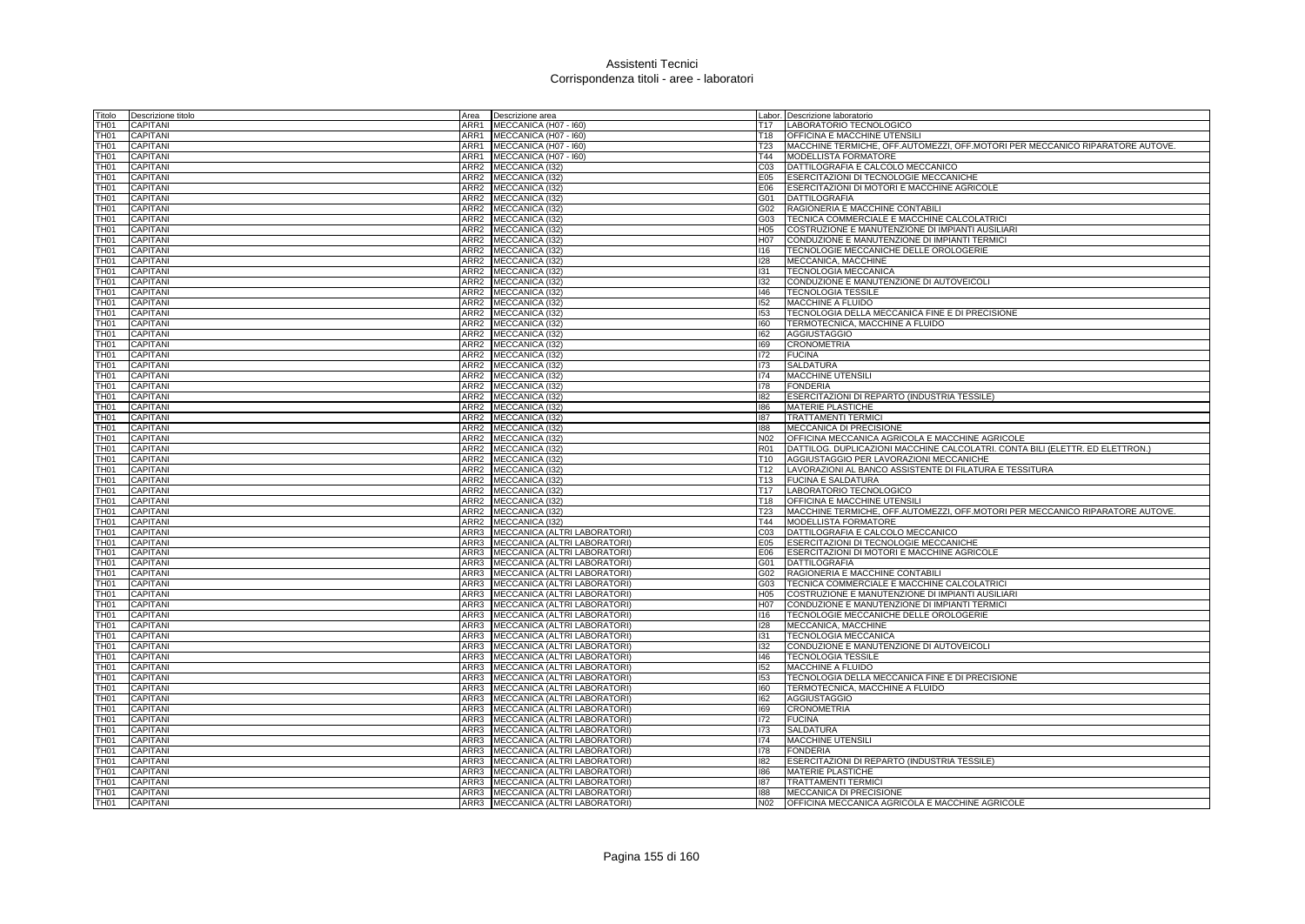| Titolo                                            | Descrizione titolo                                     |      | Area <b>Descrizione</b> area                             |                 | Labor. Descrizione laboratorio                                                |
|---------------------------------------------------|--------------------------------------------------------|------|----------------------------------------------------------|-----------------|-------------------------------------------------------------------------------|
| TH <sub>01</sub>                                  | <b>CAPITANI</b>                                        |      | ARR3   MECCANICA (ALTRI LABORATORI)                      | R01             | DATTILOG. DUPLICAZIONI MACCHINE CALCOLATRI. CONTA BILI (ELETTR. ED ELETTRON.) |
| TH <sub>01</sub>                                  | CAPITANI                                               |      | ARR3 MECCANICA (ALTRI LABORATORI)                        | T10             | AGGIUSTAGGIO PER LAVORAZIONI MECCANICHE                                       |
| <b>TH01</b>                                       | CAPITANI                                               |      | ARR3 MECCANICA (ALTRI LABORATORI)                        | T <sub>12</sub> | LAVORAZIONI AL BANCO ASSISTENTE DI FILATURA E TESSITURA                       |
| <b>TH01</b>                                       | CAPITANI                                               |      | ARR3 MECCANICA (ALTRI LABORATORI)                        | T <sub>13</sub> | <b>FUCINA E SALDATURA</b>                                                     |
| <b>TH01</b>                                       | CAPITANI                                               |      | ARR3 MECCANICA (ALTRI LABORATORI)                        | T <sub>17</sub> | LABORATORIO TECNOLOGICO                                                       |
| <b>TH01</b>                                       | CAPITANI                                               | ARR3 | MECCANICA (ALTRI LABORATORI)                             | T18             | OFFICINA E MACCHINE UTENSIL                                                   |
| <b>TH01</b>                                       | CAPITANI                                               | ARR3 | MECCANICA (ALTRI LABORATORI)                             | T <sub>23</sub> | MACCHINE TERMICHE, OFF.AUTOMEZZI, OFF.MOTORI PER MECCANICO RIPARATORE AUTOVE. |
| TH <sub>01</sub>                                  | CAPITANI                                               | ARR3 | MECCANICA (ALTRI LABORATORI)                             | T44             | MODELLISTA FORMATORE                                                          |
| TH <sub>01</sub>                                  | CAPITANI                                               | AR02 | ELETTRONICA ED ELETTROTECNICA                            | F01             | ELETTRONICA, RADIO, RADARTECNICA                                              |
| TH <sub>01</sub>                                  | <b>CAPITANI</b>                                        | AR02 | ELETTRONICA ED ELETTROTECNICA                            | 107             | <b>ELETTROTECNICA</b>                                                         |
| <b>TH01</b>                                       | <b>CAPITANI</b>                                        | AR02 | ELETTRONICA ED ELETTROTECNICA                            | 111             | <b>ELETTRONICA</b>                                                            |
| TH <sub>01</sub>                                  | CAPITANI                                               |      | AR02 ELETTRONICA ED ELETTROTECNICA                       | 115             | ELETTROTECNICA, CRONOMETRIA                                                   |
| TH <sub>01</sub>                                  | <b>CAPITANI</b>                                        |      | AR02 ELETTRONICA ED ELETTROTECNICA                       | <b>I19</b>      | ELETTROTECNICA GENERALE, MISURE ELETTRICHE                                    |
| TH <sub>01</sub>                                  | CAPITANI                                               |      | AR02 ELETTRONICA ED ELETTROTECNICA                       | 120             | ELETTRONICA GENERALE, MISURE ELETTRONICHE                                     |
| <b>TH01</b>                                       | CAPITANI                                               | AR02 | ELETTRONICA ED ELETTROTECNICA                            | 121             | ELETTRONICA INDUSTRIALE, CONTROLLI E SERVOMECCANISMI                          |
| <b>TH01</b>                                       | CAPITANI                                               |      | AR02 ELETTRONICA ED ELETTROTECNICA                       | 122             | TECNOLOGIA GENERALE, TECNOLOGIA DELLE COSTRUZIONI ELETTRONICHE                |
| TH <sub>01</sub>                                  | CAPITANI                                               |      | AR02 ELETTRONICA ED ELETTROTECNICA                       | 123             | MISURE ELETTRICHE                                                             |
| <b>TH01</b>                                       | CAPITANI                                               | AR02 | ELETTRONICA ED ELETTROTECNICA                            | 125             | ELETTRONICA GENERALE E NUCLEARE, MISURE ELETTRONICHE                          |
| <b>TH01</b>                                       | CAPITANI                                               | AR02 | ELETTRONICA ED ELETTROTECNICA                            | 126             | CONTROLLI, SERVOMECCANISMI ED APPLICAZIONI                                    |
| <b>TH01</b>                                       | CAPITANI                                               |      | AR02 ELETTRONICA ED ELETTROTECNICA                       | 147             | ELABORATORI, PROGRAMMAZIONE                                                   |
| <b>TH01</b>                                       | CAPITANI                                               |      | AR02 ELETTRONICA ED ELETTROTECNICA                       | 157             | ELETTRONICA APPLICATA                                                         |
| TH <sub>01</sub>                                  | <b>CAPITANI</b>                                        |      | AR02 ELETTRONICA ED ELETTROTECNICA                       | 159             | MISURE ELETTRICHE, MISURE ELETTRONICHE                                        |
| TH <sub>01</sub>                                  | CAPITANI                                               |      |                                                          | 175             | <b>COSTRUZIONI ELETTROMECCANICHE</b>                                          |
|                                                   |                                                        |      | AR02 ELETTRONICA ED ELETTROTECNICA                       |                 |                                                                               |
| <b>TH01</b>                                       | <b>CAPITANI</b>                                        |      | AR02 ELETTRONICA ED ELETTROTECNICA                       | 176<br>190      | <b>IMPIANTI ELETTRICI</b>                                                     |
| TH <sub>01</sub>                                  | CAPITANI                                               |      | AR02 ELETTRONICA ED ELETTROTECNICA                       |                 | COSTRUZIONI PER TELECOMUNICAZIONI                                             |
| TH <sub>01</sub>                                  | <b>CAPITANI</b>                                        |      | AR02 ELETTRONICA ED ELETTROTECNICA                       | 192             | COSTRUZIONI ELETTRONICHE                                                      |
| <b>TH01</b>                                       | <b>CAPITANI</b>                                        |      | AR02 ELETTRONICA ED ELETTROTECNICA                       | 195             | TRATTAMENTO TESTI CONTABILITA' ELETTRONICA E APPLICAZIONI GESTIONALI          |
| <b>TH01</b>                                       | CAPITANI                                               |      | AR02 ELETTRONICA ED ELETTROTECNICA                       | L <sub>01</sub> | LABORATORIO LINGUISTICO                                                       |
| <b>TH01</b>                                       | <b>CAPITANI</b>                                        |      | AR02 ELETTRONICA ED ELETTROTECNICA                       | T30             | MISURAZIONI ELETTRICHE ED ELETTRONICHE                                        |
| <b>TH01</b>                                       | CAPITANI                                               |      | AR02 ELETTRONICA ED ELETTROTECNICA                       | T31             | ESERCITAZIONI PRATICHE PER APPARECCHIATORE ELETTRONICO                        |
| <b>TH01</b>                                       | CAPITANI                                               |      | AR02 ELETTRONICA ED ELETTROTECNICA                       | T32             | ELETTROTECNICA ED ELETTRONICA                                                 |
| TH <sub>01</sub>                                  | <b>CAPITANI</b>                                        |      | AR02 ELETTRONICA ED ELETTROTECNICA                       | <b>T33</b>      | MISURAZIONI PER TECNICO DELLE INDUSTRIE ELETTRICHE ED ELETTRONICHE            |
| <b>TH01</b>                                       | <b>CAPITANI</b>                                        |      | AR02 ELETTRONICA ED ELETTROTECNICA                       | T34             | MISURAZIONI ELETTRICHE                                                        |
| TH <sub>01</sub>                                  | CAPITANI                                               |      | AR02 ELETTRONICA ED ELETTROTECNICA                       | T35             | <b>OFFICINA ELETTRICA</b>                                                     |
| TH <sub>01</sub>                                  | <b>CAPITANI</b>                                        |      | AR02 ELETTRONICA ED ELETTROTECNICA                       | T36             | COSTRUZIONI ELETTROMECCANICHE PER ELETTRICISTA INSTALLATORE ED ELETTROMECC.   |
| TH <sub>01</sub>                                  | CAPITANI                                               |      | AR02 ELETTRONICA ED ELETTROTECNICA                       | T65             | RADIOTELEGRAFISTA, PRATICA APPARATI E OFFICINA RADIOELETTRICA                 |
| <b>TH01</b>                                       | <b>CAPITANI</b>                                        |      | AR02 ELETTRONICA ED ELETTROTECNICA                       | <b>T72</b>      | <b>INFORMATICA</b>                                                            |
| TH <sub>01</sub>                                  | CAPITANI                                               |      | AR02 ELETTRONICA ED ELETTROTECNICA                       | T76             | ESERCITAZIONI PRATICHEPER MONTATORI RIPARATORI AP PARECCHI RADIO E TV         |
| TH <sub>01</sub>                                  | <b>CAPITANI</b>                                        |      | AR02 ELETTRONICA ED ELETTROTECNICA                       | Z02             | IMPIANTI SERVIZI EDIFICI CIVILI, RURALI E SERRE                               |
| <b>TH01</b>                                       | CAPITANI                                               | AR03 | COSTRUZIONI NAVALI E TECNOLOGIE METALMECCANICHE          | 138             | TECNOLOGIE NAVALMECCANICHE                                                    |
| <b>TH01</b>                                       | CAPITANI                                               | AR03 | COSTRUZIONI NAVALI E TECNOLOGIE METALMECCANICHE          | 180             | CARPENTERIA NAVALE                                                            |
| <b>TH01</b>                                       | CAPITANI                                               | AR03 | COSTRUZIONI NAVALI E TECNOLOGIE METALMECCANICHE          | T22             | MACCHINE, OFFICINA MECCANICA, MACCHINE MARINE PER MECCANICO NAVALE            |
| TH <sub>01</sub>                                  | CAPITANI                                               | AR03 | COSTRUZIONI NAVALI E TECNOLOGIE METALMECCANICHE          | T63             | COSTRUZIONI NAVALI                                                            |
| TH <sub>01</sub>                                  | CAPITANI                                               | AR03 | COSTRUZIONI NAVALI E TECNOLOGIE METALMECCANICHE          | T64             | NAVIGAZIONE, METEOROLOGIA ED OCEANOGRAFIA                                     |
| TH <sub>01</sub>                                  | CAPITANI                                               | AR03 | COSTRUZIONI NAVALI E TECNOLOGIE METALMECCANICHE          | <b>T67</b>      | IMBARCAZIONI SCUOLE OFFICINE ANNESSE: ARMAMENTO                               |
| <b>TH01</b>                                       | <b>CAPITANI</b>                                        | AR08 | <b>FISICA</b>                                            | A01             | GABINETTO DI FISICA E CHIMICA                                                 |
| <b>TH01</b>                                       | CAPITANI                                               | AR08 | <b>FISICA</b>                                            | 106             | <b>COMPLEMENTI DI FISICA</b>                                                  |
| TH <sub>01</sub>                                  | CAPITANI                                               | AR08 | <b>FISICA</b>                                            | 127             | <b>FISICA APPLICATA</b>                                                       |
| TH <sub>01</sub>                                  | CAPITANI                                               | AR08 | <b>FISICA</b>                                            | M03             | <b>FISICA</b>                                                                 |
| <b>TH01</b>                                       | <b>CAPITANI</b>                                        | AR08 | <b>FISICA</b>                                            | <b>T37</b>      | FISICA PER TECNICO DELLE INDUSTRIE CHIMICHE                                   |
| <b>TH01</b>                                       | CAPITANI                                               | AR08 | <b>FISICA</b>                                            | <b>T38</b>      | FISICA PER TECNICO DELLE INDUSTRIE ELETTRICHE ED ELETTRONICHE                 |
| TH <sub>01</sub>                                  | <b>CAPITANI</b>                                        | AR08 | <b>FISICA</b>                                            | T39             | FISICA PER TECNICO DELLE INDUSTRIE MECCANICHE                                 |
| <b>TH01</b>                                       | CAPITANI                                               | AR08 | <b>FISICA</b>                                            | X01             | <b>GABINETTO SCIENTIFICO</b>                                                  |
| TH <sub>02</sub>                                  | <b>COSTRUTTORI NAVALI</b>                              | ARR1 | MECCANICA (H07 - I60)                                    | CO <sub>3</sub> | DATTILOGRAFIA E CALCOLO MECCANICO                                             |
| <b>TH02</b>                                       | <b>COSTRUTTORI NAVALI</b>                              | ARR1 | MECCANICA (H07 - I60)                                    | E05             | ESERCITAZIONI DI TECNOLOGIE MECCANICHE                                        |
| <b>TH02</b>                                       | COSTRUTTORI NAVALI                                     |      | ARR1 MECCANICA (H07 - 160)                               | E06             | ESERCITAZIONI DI MOTORI E MACCHINE AGRICOLE                                   |
| <b>TH02</b>                                       | <b>COSTRUTTORI NAVALI</b>                              |      | ARR1 MECCANICA (H07 - 160)                               | G01             | <b>DATTILOGRAFIA</b>                                                          |
| <b>TH02</b>                                       | <b>COSTRUTTORI NAVALI</b>                              |      | ARR1 MECCANICA (H07 - 160)                               | G02             | RAGIONERIA E MACCHINE CONTABILI                                               |
| <b>TH02</b>                                       | COSTRUTTORI NAVALI                                     |      | ARR1 MECCANICA (H07 - 160)                               | G03             | TECNICA COMMERCIALE E MACCHINE CALCOLATRICI                                   |
| <b>TH02</b>                                       | COSTRUTTORI NAVALI                                     |      | ARR1 MECCANICA (H07 - 160)                               | H <sub>05</sub> | COSTRUZIONE E MANUTENZIONE DI IMPIANTI AUSILIARI                              |
|                                                   |                                                        |      | ARR1 MECCANICA (H07 - I60)                               | <b>H07</b>      | CONDUZIONE E MANUTENZIONE DI IMPIANTI TERMICI                                 |
|                                                   | <b>COSTRUTTORI NAVALI</b>                              |      |                                                          |                 |                                                                               |
|                                                   | <b>COSTRUTTORI NAVALI</b>                              |      | ARR1 MECCANICA (H07 - 160)                               | 116             | TECNOLOGIE MECCANICHE DELLE OROLOGERIE                                        |
|                                                   | <b>COSTRUTTORI NAVALI</b>                              |      | ARR1 MECCANICA (H07 - 160)                               | 128             | MECCANICA, MACCHINE                                                           |
| TH02<br><b>TH02</b><br><b>TH02</b><br><b>TH02</b> | <b>COSTRUTTORI NAVALI</b>                              |      | ARR1 MECCANICA (H07 - 160)                               | 131             | <b>TECNOLOGIA MECCANICA</b>                                                   |
| TH <sub>02</sub><br>TH02                          | <b>COSTRUTTORI NAVALI</b><br><b>COSTRUTTORI NAVALI</b> |      | ARR1 MECCANICA (H07 - 160)<br>ARR1 MECCANICA (H07 - I60) | 132<br>146      | CONDUZIONE E MANUTENZIONE DI AUTOVEICOLI<br><b>TECNOLOGIA TESSILE</b>         |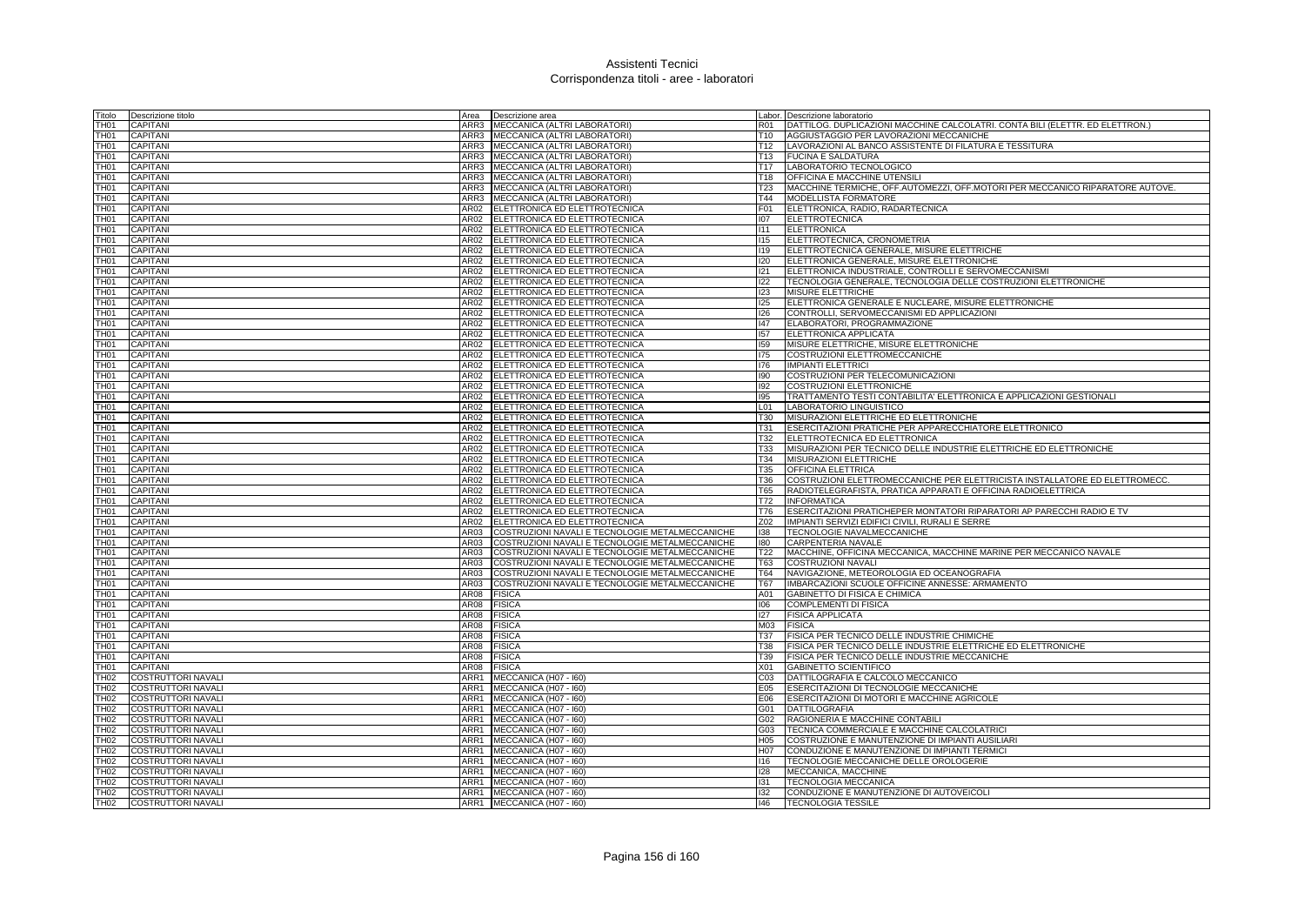| Titolo                   | Descrizione titolo<br>Area                                        | Descrizione area                          |                 | Labor. Descrizione laboratorio                                                |
|--------------------------|-------------------------------------------------------------------|-------------------------------------------|-----------------|-------------------------------------------------------------------------------|
| TH02                     | COSTRUTTORI NAVALI<br>ARR1                                        | MECCANICA (H07 - I60)                     | 152             | <b>MACCHINE A FLUIDO</b>                                                      |
| TH02                     | COSTRUTTORI NAVALI<br>ARR1                                        | MECCANICA (H07 - I60)                     | 153             | TECNOLOGIA DELLA MECCANICA FINE E DI PRECISIONE                               |
| TH02                     | <b>COSTRUTTORI NAVALI</b><br>ARR1                                 | MECCANICA (H07 - I60)                     | 160             | TERMOTECNICA, MACCHINE A FLUIDO                                               |
| TH02                     | <b>COSTRUTTORI NAVALI</b><br>ARR1                                 | MECCANICA (H07 - I60)                     | 162             | <b>AGGIUSTAGGIO</b>                                                           |
| TH02                     | <b>COSTRUTTORI NAVALI</b><br>ARR1                                 | MECCANICA (H07 - I60)                     | 169             | <b>CRONOMETRIA</b>                                                            |
| TH02                     | <b>COSTRUTTORI NAVALI</b><br>ARR1                                 | MECCANICA (H07 - I60)                     | 172             | <b>FUCINA</b>                                                                 |
| TH02                     | <b>COSTRUTTORI NAVALI</b><br>ARR1                                 | MECCANICA (H07 - I60)                     | 173             | <b>SALDATURA</b>                                                              |
| FH <sub>02</sub>         | COSTRUTTORI NAVALI<br>ARR1                                        | MECCANICA (H07 - I60)                     | 174             | MACCHINE UTENSILI                                                             |
| TH02                     | COSTRUTTORI NAVALI<br>ARR1                                        | MECCANICA (H07 - 160)                     | 178             | <b>FONDERIA</b>                                                               |
| TH02                     | <b>COSTRUTTORI NAVALI</b><br>ARR1                                 | MECCANICA (H07 - 160)                     | 182             | ESERCITAZIONI DI REPARTO (INDUSTRIA TESSILE)                                  |
| TH02                     | <b>COSTRUTTORI NAVALI</b><br>ARR1                                 | MECCANICA (H07 - I60)                     | 186             | <b>MATERIE PLASTICHE</b>                                                      |
| TH02                     | <b>COSTRUTTORI NAVALI</b><br>ARR1                                 | MECCANICA (H07 - I60)                     | 187             | <b>TRATTAMENTI TERMICI</b>                                                    |
| THO2                     | <b>COSTRUTTORI NAVALI</b><br>ARR1                                 | MECCANICA (H07 - I60)                     | 188             | MECCANICA DI PRECISIONE                                                       |
| TH02                     | <b>COSTRUTTORI NAVALI</b><br>ARR1                                 | MECCANICA (H07 - I60)                     | N <sub>02</sub> | OFFICINA MECCANICA AGRICOLA E MACCHINE AGRICOLE                               |
| TH02                     | <b>COSTRUTTORI NAVALI</b><br>ARR1                                 | MECCANICA (H07 - I60)                     | R <sub>01</sub> | DATTILOG. DUPLICAZIONI MACCHINE CALCOLATRI. CONTA BILI (ELETTR. ED ELETTRON.) |
| TH02                     | COSTRUTTORI NAVALI<br>ARR1                                        | MECCANICA (H07 - I60)                     | T10             | AGGIUSTAGGIO PER LAVORAZIONI MECCANICHE                                       |
| TH02                     | <b>COSTRUTTORI NAVALI</b><br>ARR1                                 |                                           | T <sub>12</sub> | LAVORAZIONI AL BANCO ASSISTENTE DI FILATURA E TESSITURA                       |
| TH02                     |                                                                   | MECCANICA (H07 - 160)                     |                 | T13 FUCINA E SALDATURA                                                        |
|                          | <b>COSTRUTTORI NAVALI</b><br>ARR1<br>ARR1                         | MECCANICA (H07 - I60)                     | <b>T17</b>      |                                                                               |
| TH02                     | <b>COSTRUTTORI NAVALI</b>                                         | MECCANICA (H07 - I60)                     |                 | LABORATORIO TECNOLOGICO                                                       |
| TH02                     | <b>COSTRUTTORI NAVALI</b><br>ARR1                                 | MECCANICA (H07 - I60)                     | T <sub>18</sub> | <b>OFFICINA E MACCHINE UTENSILI</b>                                           |
| TH02                     | <b>COSTRUTTORI NAVALI</b><br>ARR1                                 | MECCANICA (H07 - I60)                     | <b>T23</b>      | MACCHINE TERMICHE, OFF.AUTOMEZZI, OFF.MOTORI PER MECCANICO RIPARATORE AUTOVE. |
| FH02                     | COSTRUTTORI NAVALI<br>ARR1                                        | MECCANICA (H07 - I60)                     | T44             | MODELLISTA FORMATORE                                                          |
| TH02                     | <b>COSTRUTTORI NAVALI</b><br>ARR <sub>2</sub>                     | MECCANICA (I32)                           | CO <sub>3</sub> | DATTILOGRAFIA E CALCOLO MECCANICO                                             |
| TH02                     | COSTRUTTORI NAVALI<br>ARR2                                        | MECCANICA (132)                           | E05             | ESERCITAZIONI DI TECNOLOGIE MECCANICHE                                        |
| TH02                     | <b>COSTRUTTORI NAVALI</b><br>ARR <sub>2</sub>                     | MECCANICA (I32)                           | E06             | ESERCITAZIONI DI MOTORI E MACCHINE AGRICOLE                                   |
| TH02                     | <b>COSTRUTTORI NAVALI</b><br>ARR <sub>2</sub>                     | MECCANICA (I32)                           | G01             | <b>DATTILOGRAFIA</b>                                                          |
| TH02                     | <b>COSTRUTTORI NAVALI</b><br>ARR <sub>2</sub>                     | MECCANICA (I32)                           | G02             | RAGIONERIA E MACCHINE CONTABILI                                               |
| TH02                     | <b>COSTRUTTORI NAVALI</b><br>ARR <sub>2</sub>                     | MECCANICA (I32)                           | G03             | TECNICA COMMERCIALE E MACCHINE CALCOLATRICI                                   |
| TH02                     | <b>COSTRUTTORI NAVALI</b>                                         | ARR2 MECCANICA (I32)                      | H05             | COSTRUZIONE E MANUTENZIONE DI IMPIANTI AUSILIARI                              |
| TH02                     | <b>COSTRUTTORI NAVALI</b><br>ARR <sub>2</sub>                     | MECCANICA (I32)                           | H07             | CONDUZIONE E MANUTENZIONE DI IMPIANTI TERMICI                                 |
| TH02                     | <b>COSTRUTTORI NAVALI</b><br>ARR <sub>2</sub><br>ARR <sub>2</sub> | MECCANICA (132)                           | 116<br>128      | TECNOLOGIE MECCANICHE DELLE OROLOGERIE                                        |
| TH <sub>02</sub><br>THO2 | <b>COSTRUTTORI NAVALI</b><br><b>COSTRUTTORI NAVALI</b><br>ARR2    | <b>MECCANICA (132)</b><br>MECCANICA (I32) | 131             | MECCANICA, MACCHINE<br>TECNOLOGIA MECCANICA                                   |
| TH02                     | COSTRUTTORI NAVALI<br>ARR2                                        | MECCANICA (I32)                           | 132             | CONDUZIONE E MANUTENZIONE DI AUTOVEICOLI                                      |
| TH02                     | COSTRUTTORI NAVALI<br>ARR <sub>2</sub>                            | MECCANICA (I32)                           | 146             | <b>TECNOLOGIA TESSILE</b>                                                     |
| TH02                     | <b>COSTRUTTORI NAVALI</b><br>ARR <sub>2</sub>                     | MECCANICA (I32)                           | 152             | MACCHINE A FLUIDO                                                             |
| TH02                     | COSTRUTTORI NAVALI<br>ARR <sub>2</sub>                            | MECCANICA (132)                           | 153             | TECNOLOGIA DELLA MECCANICA FINE E DI PRECISIONE                               |
| TH02                     | <b>COSTRUTTORI NAVALI</b><br>ARR2                                 | MECCANICA (I32)                           | 160             | TERMOTECNICA, MACCHINE A FLUIDO                                               |
| TH02                     | <b>COSTRUTTORI NAVALI</b><br>ARR <sub>2</sub>                     | MECCANICA (I32)                           | 162             | <b>AGGIUSTAGGIO</b>                                                           |
| TH02                     | <b>COSTRUTTORI NAVALI</b><br>ARR2                                 | MECCANICA (I32)                           | 169             | <b>CRONOMETRIA</b>                                                            |
| TH02                     | COSTRUTTORI NAVALI<br>ARR <sub>2</sub>                            | MECCANICA (I32)                           | 172             | <b>FUCINA</b>                                                                 |
| TH02                     | <b>COSTRUTTORI NAVALI</b><br>ARR2                                 | MECCANICA (I32)                           | 173             | <b>SALDATURA</b>                                                              |
| TH <sub>02</sub>         | <b>COSTRUTTORI NAVALI</b><br>ARR2                                 | MECCANICA (132)                           | 174             | <b>MACCHINE UTENSILI</b>                                                      |
| THO2                     | COSTRUTTORI NAVALI<br>ARR2                                        | MECCANICA (I32)                           | 178             | <b>FONDERIA</b>                                                               |
| TH02                     | <b>COSTRUTTORI NAVALI</b><br>ARR <sub>2</sub>                     | MECCANICA (I32)                           | 182             | ESERCITAZIONI DI REPARTO (INDUSTRIA TESSILE)                                  |
| THO2                     | COSTRUTTORI NAVALI<br>ARR2                                        | MECCANICA (I32)                           | 186             | <b>MATERIE PLASTICHE</b>                                                      |
| FH <sub>02</sub>         | <b>COSTRUTTORI NAVALI</b><br>ARR <sub>2</sub>                     | MECCANICA (132)                           | 187             | <b>TRATTAMENTI TERMICI</b>                                                    |
| THO2                     | COSTRUTTORI NAVALI<br>ARR2                                        | MECCANICA (132)                           | 188             | MECCANICA DI PRECISIONE                                                       |
| <b>TH02</b>              | <b>COSTRUTTORI NAVALI</b><br>ARR <sub>2</sub>                     | <b>MECCANICA (I32)</b>                    | N <sub>02</sub> | OFFICINA MECCANICA AGRICOLA E MACCHINE AGRICOLE                               |
| THO2                     | <b>COSTRUTTORI NAVALI</b><br>ARR2                                 | MECCANICA (I32)                           | R <sub>01</sub> | DATTILOG. DUPLICAZIONI MACCHINE CALCOLATRI. CONTA BILI (ELETTR. ED ELETTRON.) |
| TH02                     | <b>COSTRUTTORI NAVALI</b><br>ARR2                                 | MECCANICA (I32)                           | T10             | AGGIUSTAGGIO PER LAVORAZIONI MECCANICHE                                       |
| TH02                     | COSTRUTTORI NAVALI<br>ARR <sub>2</sub>                            | MECCANICA (I32)                           | T <sub>12</sub> | LAVORAZIONI AL BANCO ASSISTENTE DI FILATURA E TESSITURA                       |
| TH02                     | COSTRUTTORI NAVALI<br>ARR <sub>2</sub>                            | MECCANICA (I32)                           | T <sub>13</sub> | <b>FUCINA E SALDATURA</b>                                                     |
| TH <sub>02</sub>         | <b>COSTRUTTORI NAVALI</b><br>ARR <sub>2</sub>                     | MECCANICA (132)                           | T <sub>17</sub> | LABORATORIO TECNOLOGICO                                                       |
| TH02                     | <b>COSTRUTTORI NAVALI</b><br>ARR <sub>2</sub>                     | MECCANICA (I32)                           | T <sub>18</sub> | <b>OFFICINA E MACCHINE UTENSILI</b>                                           |
| <b>FH02</b>              | <b>COSTRUTTORI NAVALI</b><br>ARR2                                 | MECCANICA (132)                           | T <sub>23</sub> | MACCHINE TERMICHE, OFF.AUTOMEZZI, OFF.MOTORI PER MECCANICO RIPARATORE AUTOVE. |
| TH02                     | <b>COSTRUTTORI NAVALI</b><br>ARR2                                 | MECCANICA (132)                           | T44             | MODELLISTA FORMATORE                                                          |
| TH02                     | <b>COSTRUTTORI NAVALI</b><br>ARR3                                 | MECCANICA (ALTRI LABORATORI)              | C <sub>03</sub> | DATTILOGRAFIA E CALCOLO MECCANICO                                             |
| TH02                     | COSTRUTTORI NAVALI<br>ARR3                                        | MECCANICA (ALTRI LABORATORI)              | E05             | ESERCITAZIONI DI TECNOLOGIE MECCANICHE                                        |
| FH02                     | COSTRUTTORI NAVALI<br>ARR3                                        | MECCANICA (ALTRI LABORATORI)              | E06             | ESERCITAZIONI DI MOTORI E MACCHINE AGRICOLE                                   |
| TH02                     | COSTRUTTORI NAVALI<br>ARR3                                        | MECCANICA (ALTRI LABORATORI)              | G01             | DATTILOGRAFIA                                                                 |
| TH02                     | <b>COSTRUTTORI NAVALI</b><br>ARR3                                 | MECCANICA (ALTRI LABORATORI)              | G02             | RAGIONERIA E MACCHINE CONTABILI                                               |
| TH02                     | COSTRUTTORI NAVALI<br>ARR3                                        | MECCANICA (ALTRI LABORATORI)              | G03             | TECNICA COMMERCIALE E MACCHINE CALCOLATRICI                                   |
| FH <sub>02</sub>         | <b>COSTRUTTORI NAVALI</b><br>ARR3                                 | MECCANICA (ALTRI LABORATORI)              | H05             | COSTRUZIONE E MANUTENZIONE DI IMPIANTI AUSILIARI                              |
| TH02                     | <b>COSTRUTTORI NAVALI</b>                                         | ARR3 MECCANICA (ALTRI LABORATORI)         | H07             | CONDUZIONE E MANUTENZIONE DI IMPIANTI TERMICI                                 |
| TH02                     | <b>COSTRUTTORI NAVALI</b>                                         | ARR3 MECCANICA (ALTRI LABORATORI)         | 116             | TECNOLOGIE MECCANICHE DELLE OROLOGERIE                                        |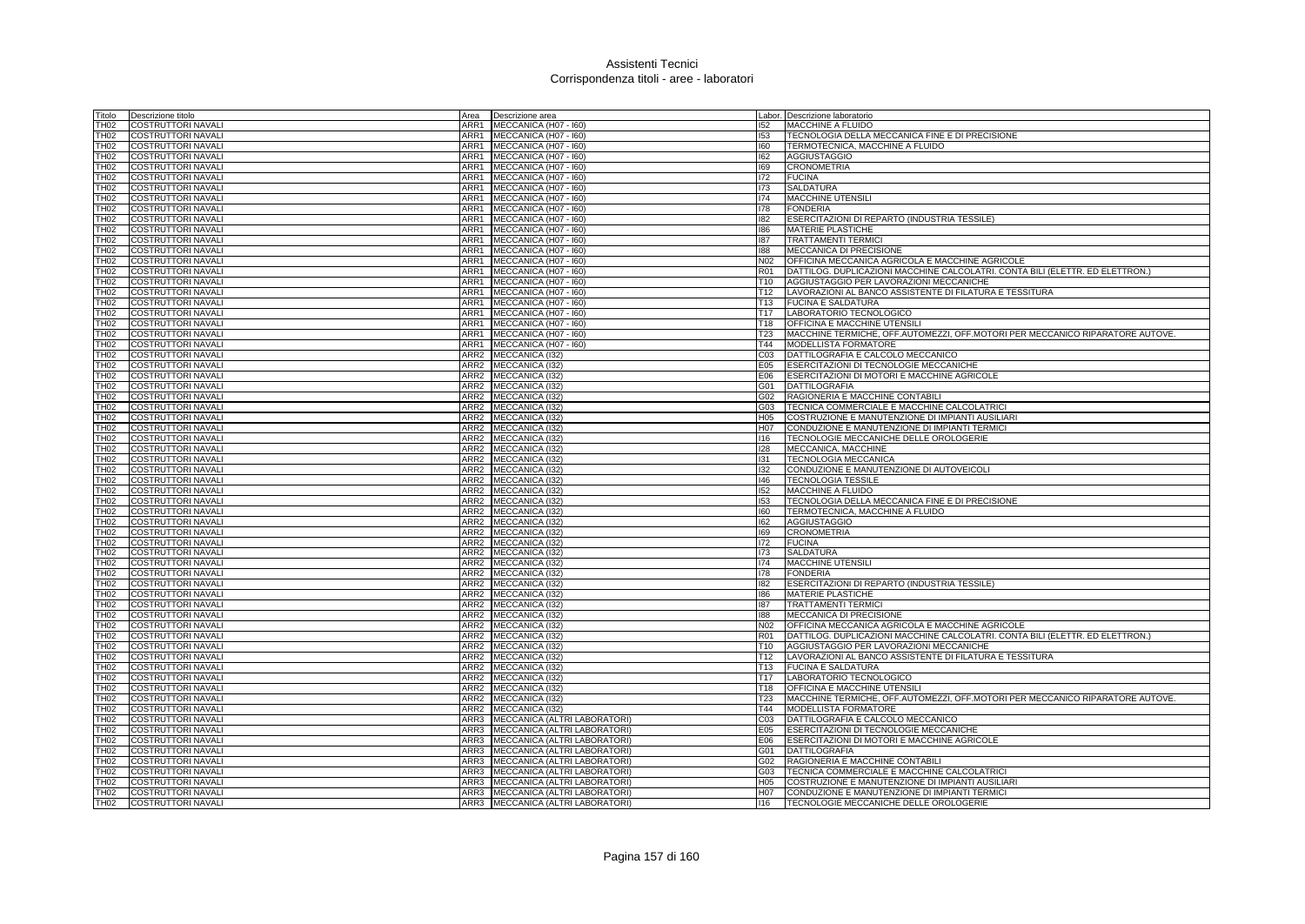| Titolo           | Descrizione titolo        |      | Area <b>Descrizione</b> area                    |                 | Labor. Descrizione laboratorio                                                |
|------------------|---------------------------|------|-------------------------------------------------|-----------------|-------------------------------------------------------------------------------|
| <b>TH02</b>      | <b>COSTRUTTORI NAVALI</b> | ARR3 | MECCANICA (ALTRI LABORATORI)                    | 128             | MECCANICA, MACCHINE                                                           |
| TH <sub>02</sub> | <b>COSTRUTTORI NAVALI</b> | ARR3 | MECCANICA (ALTRI LABORATORI)                    | 131             | TECNOLOGIA MECCANICA                                                          |
| TH02             | <b>COSTRUTTORI NAVALI</b> |      | ARR3 MECCANICA (ALTRI LABORATORI)               | 132             | CONDUZIONE E MANUTENZIONE DI AUTOVEICOLI                                      |
| TH02             | <b>COSTRUTTORI NAVALI</b> |      | ARR3 MECCANICA (ALTRI LABORATORI)               | 146             | <b>TECNOLOGIA TESSILE</b>                                                     |
| <b>TH02</b>      | <b>COSTRUTTORI NAVALI</b> | ARR3 | MECCANICA (ALTRI LABORATORI)                    | 152             | <b>MACCHINE A FLUIDO</b>                                                      |
| <b>TH02</b>      | COSTRUTTORI NAVALI        | ARR3 | MECCANICA (ALTRI LABORATORI)                    | 153             | TECNOLOGIA DELLA MECCANICA FINE E DI PRECISIONE                               |
| TH02             | <b>COSTRUTTORI NAVALI</b> | ARR3 | MECCANICA (ALTRI LABORATORI)                    | 160             | TERMOTECNICA, MACCHINE A FLUIDO                                               |
| TH02             | COSTRUTTORI NAVALI        | ARR3 | MECCANICA (ALTRI LABORATORI)                    | 162             | <b>AGGIUSTAGGIO</b>                                                           |
| <b>TH02</b>      | <b>COSTRUTTORI NAVALI</b> | ARR3 | MECCANICA (ALTRI LABORATORI)                    | 169             | <b>CRONOMETRIA</b>                                                            |
| TH02             | <b>COSTRUTTORI NAVALI</b> | ARR3 | MECCANICA (ALTRI LABORATORI)                    | 172             | <b>FUCINA</b>                                                                 |
| TH02             | <b>COSTRUTTORI NAVALI</b> | ARR3 | MECCANICA (ALTRI LABORATORI)                    | 173             | <b>SALDATURA</b>                                                              |
| <b>TH02</b>      | <b>COSTRUTTORI NAVALI</b> |      | ARR3 MECCANICA (ALTRI LABORATORI)               | 174             | MACCHINE UTENSILI                                                             |
| <b>TH02</b>      | <b>COSTRUTTORI NAVALI</b> | ARR3 | MECCANICA (ALTRI LABORATORI)                    | 178             | <b>FONDERIA</b>                                                               |
| TH <sub>02</sub> | COSTRUTTORI NAVALI        | ARR3 | MECCANICA (ALTRI LABORATORI)                    | 182             | ESERCITAZIONI DI REPARTO (INDUSTRIA TESSILE)                                  |
| <b>TH02</b>      | COSTRUTTORI NAVALI        | ARR3 | MECCANICA (ALTRI LABORATORI)                    | 186             | MATERIE PLASTICHE                                                             |
| <b>TH02</b>      | COSTRUTTORI NAVALI        | ARR3 | MECCANICA (ALTRI LABORATORI)                    | 187             | <b>TRATTAMENTI TERMIC</b>                                                     |
| <b>TH02</b>      | <b>COSTRUTTORI NAVALI</b> | ARR3 | MECCANICA (ALTRI LABORATORI)                    | 188             | MECCANICA DI PRECISIONE                                                       |
| TH <sub>02</sub> | COSTRUTTORI NAVALI        | ARR3 | MECCANICA (ALTRI LABORATORI)                    | N02             | OFFICINA MECCANICA AGRICOLA E MACCHINE AGRICOLE                               |
| TH02             | <b>COSTRUTTORI NAVALI</b> | ARR3 | MECCANICA (ALTRI LABORATORI)                    | <b>R01</b>      | DATTILOG. DUPLICAZIONI MACCHINE CALCOLATRI. CONTA BILI (ELETTR. ED ELETTRON.) |
| <b>TH02</b>      | <b>COSTRUTTORI NAVALI</b> |      | ARR3 MECCANICA (ALTRI LABORATORI)               | T <sub>10</sub> | AGGIUSTAGGIO PER LAVORAZIONI MECCANICHE                                       |
| TH02             | <b>COSTRUTTORI NAVALI</b> | ARR3 | MECCANICA (ALTRI LABORATORI)                    | T12             | LAVORAZIONI AL BANCO ASSISTENTE DI FILATURA E TESSITURA                       |
| <b>TH02</b>      | <b>COSTRUTTORI NAVALI</b> | ARR3 | MECCANICA (ALTRI LABORATORI)                    | T13             | <b>FUCINA E SALDATURA</b>                                                     |
| <b>TH02</b>      | COSTRUTTORI NAVALI        | ARR3 | MECCANICA (ALTRI LABORATORI)                    | T17             | LABORATORIO TECNOLOGICO                                                       |
| TH <sub>02</sub> | COSTRUTTORI NAVALI        | ARR3 | MECCANICA (ALTRI LABORATORI)                    | T18             | OFFICINA E MACCHINE UTENSILI                                                  |
| TH02             | COSTRUTTORI NAVALI        | ARR3 | MECCANICA (ALTRI LABORATORI)                    | <b>T23</b>      | MACCHINE TERMICHE, OFF.AUTOMEZZI, OFF.MOTORI PER MECCANICO RIPARATORE AUTOVE. |
| <b>TH02</b>      | <b>COSTRUTTORI NAVALI</b> | ARR3 | MECCANICA (ALTRI LABORATORI)                    | T44             | MODELLISTA FORMATORE                                                          |
| <b>TH02</b>      | <b>COSTRUTTORI NAVALI</b> | AR03 | COSTRUZIONI NAVALI E TECNOLOGIE METALMECCANICHE | 138             | TECNOLOGIE NAVALMECCANICHE                                                    |
| TH02             | <b>COSTRUTTORI NAVALI</b> | AR03 | COSTRUZIONI NAVALI E TECNOLOGIE METALMECCANICHE | 180             | CARPENTERIA NAVALE                                                            |
| TH02             | <b>COSTRUTTORI NAVALI</b> | AR03 | COSTRUZIONI NAVALI E TECNOLOGIE METALMECCANICHE | T22             | MACCHINE, OFFICINA MECCANICA, MACCHINE MARINE PER MECCANICO NAVALE            |
| <b>TH02</b>      | <b>COSTRUTTORI NAVALI</b> | AR03 | COSTRUZIONI NAVALI E TECNOLOGIE METALMECCANICHE | T63             | <b>COSTRUZIONI NAVALI</b>                                                     |
| <b>TH02</b>      | COSTRUTTORI NAVALI        | AR03 | COSTRUZIONI NAVALI E TECNOLOGIE METALMECCANICHE | <b>T64</b>      | NAVIGAZIONE, METEOROLOGIA ED OCEANOGRAFIA                                     |
| TH02             | <b>COSTRUTTORI NAVALI</b> | AR03 | COSTRUZIONI NAVALI E TECNOLOGIE METALMECCANICHE | T67             | IMBARCAZIONI SCUOLE OFFICINE ANNESSE: ARMAMENTO                               |
| <b>TH02</b>      | COSTRUTTORI NAVALI        | AR08 | <b>FISICA</b>                                   | A01             | GABINETTO DI FISICA E CHIMICA                                                 |
| <b>TH02</b>      | <b>COSTRUTTORI NAVALI</b> | AR08 | <b>FISICA</b>                                   | 106             | <b>COMPLEMENTI DI FISICA</b>                                                  |
| <b>TH02</b>      | <b>COSTRUTTORI NAVALI</b> | AR08 | <b>FISICA</b>                                   | 127             | <b>FISICA APPLICATA</b>                                                       |
| TH02             | <b>COSTRUTTORI NAVALI</b> | AR08 | <b>FISICA</b>                                   | M03             | <b>FISICA</b>                                                                 |
| TH02             | <b>COSTRUTTORI NAVALI</b> | AR08 | <b>FISICA</b>                                   | <b>T37</b>      | FISICA PER TECNICO DELLE INDUSTRIE CHIMICHE                                   |
| <b>TH02</b>      | <b>COSTRUTTORI NAVALI</b> | AR08 | <b>FISICA</b>                                   | <b>T38</b>      | FISICA PER TECNICO DELLE INDUSTRIE ELETTRICHE ED ELETTRONICHE                 |
| <b>TH02</b>      | COSTRUTTORI NAVALI        | AR08 | <b>FISICA</b>                                   | T39             | FISICA PER TECNICO DELLE INDUSTRIE MECCANICHE                                 |
| <b>TH02</b>      | COSTRUTTORI NAVALI        | AR08 | <b>FISICA</b>                                   | X01             | GABINETTO SCIENTIFICO                                                         |
| TH03             | <b>MACCHINISTI</b>        | ARR1 | MECCANICA (H07 - I60)                           | C <sub>03</sub> | DATTILOGRAFIA E CALCOLO MECCANICO                                             |
| TH03             | <b>MACCHINISTI</b>        | ARR1 | MECCANICA (H07 - I60)                           | E05             | <b>ESERCITAZIONI DI TECNOLOGIE MECCANICHE</b>                                 |
| TH <sub>03</sub> | <b>MACCHINIST</b>         | ARR1 | MECCANICA (H07 - I60)                           | E06             | ESERCITAZIONI DI MOTORI E MACCHINE AGRICOLE                                   |
| TH <sub>03</sub> | <b>MACCHINISTI</b>        | ARR1 | MECCANICA (H07 - I60)                           | G01             | <b>DATTILOGRAFIA</b>                                                          |
| TH <sub>03</sub> | <b>MACCHINISTI</b>        |      | ARR1 MECCANICA (H07 - 160)                      | G02             | RAGIONERIA E MACCHINE CONTABILI                                               |
| TH <sub>03</sub> | <b>MACCHINISTI</b>        |      | ARR1 MECCANICA (H07 - 160)                      | G03             | TECNICA COMMERCIALE E MACCHINE CALCOLATRICI                                   |
| <b>TH03</b>      | <b>MACCHINIST</b>         | ARR1 | MECCANICA (H07 - I60)                           | H <sub>05</sub> | COSTRUZIONE E MANUTENZIONE DI IMPIANTI AUSILIARI                              |
| TH <sub>03</sub> | <b>MACCHINIST</b>         | ARR1 | MECCANICA (H07 - I60)                           | H07             | CONDUZIONE E MANUTENZIONE DI IMPIANTI TERMICI                                 |
| TH <sub>03</sub> | <b>MACCHINISTI</b>        | ARR1 | MECCANICA (H07 - I60)                           | 116             | TECNOLOGIE MECCANICHE DELLE OROLOGERIE                                        |
| TH <sub>03</sub> | <b>MACCHINISTI</b>        | ARR1 | MECCANICA (H07 - I60)                           | 128             | MECCANICA, MACCHINE                                                           |
| <b>TH03</b>      | <b>MACCHINIST</b>         | ARR1 | MECCANICA (H07 - I60)                           | 131             | <b>TECNOLOGIA MECCANICA</b>                                                   |
| TH <sub>03</sub> | <b>MACCHINIST</b>         | ARR1 | MECCANICA (H07 - I60)                           | 132             | CONDUZIONE E MANUTENZIONE DI AUTOVEICOLI                                      |
| TH <sub>03</sub> | <b>MACCHINISTI</b>        |      | ARR1 MECCANICA (H07 - 160)                      | 146             | <b>TECNOLOGIA TESSILE</b>                                                     |
| TH03             | <b>MACCHINISTI</b>        |      | ARR1 MECCANICA (H07 - I60)                      | 152             | MACCHINE A FLUIDO                                                             |
| <b>TH03</b>      | <b>MACCHINIST</b>         | ARR1 | MECCANICA (H07 - I60)                           | 153             | TECNOLOGIA DELLA MECCANICA FINE E DI PRECISIONE                               |
| TH <sub>03</sub> | <b>MACCHINISTI</b>        | ARR1 | MECCANICA (H07 - I60)                           | 160             | TERMOTECNICA, MACCHINE A FLUIDO                                               |
| TH <sub>03</sub> | <b>MACCHINISTI</b>        | ARR1 | MECCANICA (H07 - I60)                           | 162             | <b>AGGIUSTAGGIO</b>                                                           |
| TH03             | <b>MACCHINIST</b>         | ARR1 | MECCANICA (H07 - I60)                           | 169             | <b>CRONOMETRIA</b>                                                            |
| TH <sub>03</sub> | <b>MACCHINIST</b>         | ARR1 | MECCANICA (H07 - I60)                           | 172             | <b>FUCINA</b>                                                                 |
| TH <sub>03</sub> | <b>MACCHINISTI</b>        | ARR1 | MECCANICA (H07 - I60)                           | 173             | <b>SALDATURA</b>                                                              |
| TH03             | <b>MACCHINISTI</b>        | ARR1 | MECCANICA (H07 - I60)                           | 174             | <b>MACCHINE UTENSILI</b>                                                      |
| TH03             | <b>MACCHINISTI</b>        |      | ARR1 MECCANICA (H07 - 160)                      | 178             | <b>FONDERIA</b>                                                               |
| TH <sub>03</sub> | <b>MACCHINIST</b>         | ARR1 | MECCANICA (H07 - I60)                           | 182             | ESERCITAZIONI DI REPARTO (INDUSTRIA TESSILE)                                  |
| TH <sub>03</sub> | <b>MACCHINISTI</b>        | ARR1 | MECCANICA (H07 - I60)                           | 186             | <b>MATERIE PLASTICHE</b>                                                      |
| TH <sub>03</sub> | <b>MACCHINISTI</b>        |      | ARR1 MECCANICA (H07 - 160)                      | 187             | <b>TRATTAMENTI TERMICI</b>                                                    |
| TH <sub>03</sub> | <b>MACCHINISTI</b>        |      | ARR1 MECCANICA (H07 - 160)                      | 188             | MECCANICA DI PRECISIONE                                                       |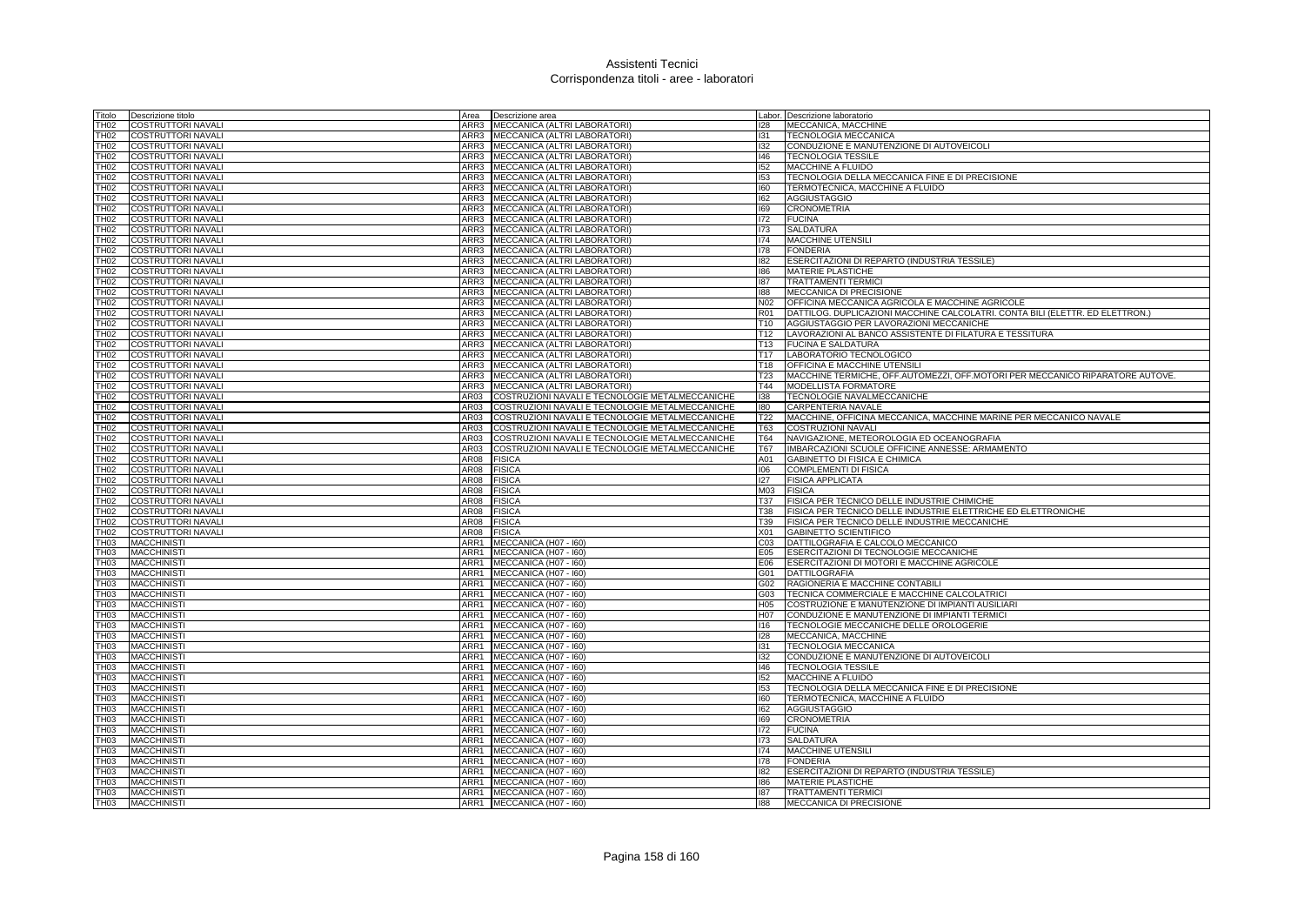| Titolo           | Descrizione titolo                       | Area                     | Descrizione area                                                  |                        | Labor. Descrizione laboratorio                                                        |
|------------------|------------------------------------------|--------------------------|-------------------------------------------------------------------|------------------------|---------------------------------------------------------------------------------------|
| ТН0З             | <b>MACCHINIST</b>                        | ARR1                     | MECCANICA (H07 - I60)                                             | N02                    | OFFICINA MECCANICA AGRICOLA E MACCHINE AGRICOLE                                       |
| TH03             | <b>MACCHINISTI</b>                       | ARR1                     | MECCANICA (H07 - I60)                                             | <b>R01</b>             | DATTILOG. DUPLICAZIONI MACCHINE CALCOLATRI. CONTA BILI (ELETTR. ED ELETTRON.)         |
| TH03             | <b>MACCHINISTI</b>                       | ARR1                     | MECCANICA (H07 - I60)                                             | T10                    | AGGIUSTAGGIO PER LAVORAZIONI MECCANICHE                                               |
| TH03             | <b>MACCHINISTI</b>                       | ARR1                     | MECCANICA (H07 - I60)                                             | T <sub>12</sub>        | LAVORAZIONI AL BANCO ASSISTENTE DI FILATURA E TESSITURA                               |
| TH03             | <b>MACCHINIST</b>                        | ARR1                     | MECCANICA (H07 - I60)                                             | T13                    | <b>FUCINA E SALDATURA</b>                                                             |
| TH03             | <b>MACCHINISTI</b>                       | ARR1                     | MECCANICA (H07 - I60)                                             | T <sub>17</sub>        | LABORATORIO TECNOLOGICO                                                               |
| TH03             | <b>MACCHINISTI</b>                       | ARR1                     | MECCANICA (H07 - I60)                                             | T18                    | OFFICINA E MACCHINE UTENSILI                                                          |
| TH03             | <b>MACCHINISTI</b>                       | ARR1                     | MECCANICA (H07 - I60)                                             | T <sub>23</sub>        | MACCHINE TERMICHE, OFF AUTOMEZZI, OFF MOTORI PER MECCANICO RIPARATORE AUTOVE.         |
| TH03             | <b>MACCHINIST</b>                        | ARR1                     | MECCANICA (H07 - I60)                                             | T44                    | MODELLISTA FORMATORE                                                                  |
| TH03             | <b>MACCHINIST</b>                        | ARR2                     | MECCANICA (132)                                                   | CO <sub>3</sub>        | DATTILOGRAFIA E CALCOLO MECCANICO                                                     |
| TH03             | <b>MACCHINISTI</b>                       |                          | ARR2 MECCANICA (I32)                                              | E05                    | ESERCITAZIONI DI TECNOLOGIE MECCANICHE                                                |
| тноз             | <b>MACCHINISTI</b>                       | ARR2                     | MECCANICA (132)                                                   | E06                    | ESERCITAZIONI DI MOTORI E MACCHINE AGRICOLE                                           |
| TH03             | <b>MACCHINISTI</b>                       |                          | ARR2 MECCANICA (I32)                                              | G01                    | DATTILOGRAFIA                                                                         |
| TH <sub>03</sub> | <b>MACCHINISTI</b>                       | ARR2                     | MECCANICA (I32)                                                   | G02                    | RAGIONERIA E MACCHINE CONTABILI                                                       |
| TH <sub>03</sub> | <b>MACCHINIST</b>                        | ARR2                     | MECCANICA (I32)                                                   | G03                    | TECNICA COMMERCIALE E MACCHINE CALCOLATRIC                                            |
| тноз             | <b>MACCHINISTI</b>                       | ARR2                     | MECCANICA (I32)                                                   | H05                    | COSTRUZIONE E MANUTENZIONE DI IMPIANTI AUSILIARI                                      |
| TH03             | <b>MACCHINIST</b>                        |                          | ARR2 MECCANICA (I32)                                              | H07                    | CONDUZIONE E MANUTENZIONE DI IMPIANTI TERMICI                                         |
| TH03             | <b>MACCHINIST</b>                        | ARR2                     | MECCANICA (I32)                                                   | 116                    | TECNOLOGIE MECCANICHE DELLE OROLOGERIE                                                |
| TH03             | <b>MACCHINISTI</b>                       |                          | ARR2 MECCANICA (I32)                                              | 128                    | MECCANICA, MACCHINE                                                                   |
| тноз             | <b>MACCHINISTI</b>                       | ARR2                     | MECCANICA (132)                                                   | 131                    | <b>TECNOLOGIA MECCANICA</b>                                                           |
| TH03             | <b>MACCHINISTI</b>                       |                          | ARR2 MECCANICA (132)                                              | 132                    | CONDUZIONE E MANUTENZIONE DI AUTOVEICOLI                                              |
| TH03             | <b>MACCHINIST</b>                        |                          | ARR2 MECCANICA (I32)                                              | 146                    | <b>TECNOLOGIA TESSILE</b>                                                             |
| TH03             | <b>MACCHINISTI</b>                       | ARR2                     | MECCANICA (I32)                                                   | 152                    | MACCHINE A FLUIDO                                                                     |
| TH03             | <b>MACCHINIST</b>                        | ARR2                     | MECCANICA (I32)                                                   | 153                    | TECNOLOGIA DELLA MECCANICA FINE E DI PRECISIONE                                       |
| TH03             | <b>MACCHINISTI</b>                       |                          | ARR2 MECCANICA (I32)                                              | 160                    | TERMOTECNICA, MACCHINE A FLUIDO                                                       |
| TH03             | <b>MACCHINISTI</b>                       |                          | ARR2 MECCANICA (I32)                                              | 162                    | <b>AGGIUSTAGGIO</b>                                                                   |
| TH03             | <b>MACCHINISTI</b>                       |                          | ARR2 MECCANICA (I32)                                              | 169                    | <b>CRONOMETRIA</b>                                                                    |
| TH03             | <b>MACCHINISTI</b>                       |                          | ARR2 MECCANICA (I32)                                              | 172                    | <b>FUCINA</b>                                                                         |
| TH03             | <b>MACCHINISTI</b>                       |                          | ARR2 MECCANICA (I32)                                              | 173                    | <b>SALDATURA</b>                                                                      |
| TH03             | <b>MACCHINISTI</b>                       |                          | ARR2 MECCANICA (I32)                                              | 174                    | <b>MACCHINE UTENSILI</b>                                                              |
| TH <sub>03</sub> | <b>MACCHINISTI</b>                       | ARR2                     | MECCANICA (132)                                                   | 178                    | <b>FONDERIA</b>                                                                       |
| TH <sub>03</sub> | <b>MACCHINIST</b>                        | ARR2                     | MECCANICA (I32)                                                   | 182                    | ESERCITAZIONI DI REPARTO (INDUSTRIA TESSILE)                                          |
| TH03             | <b>MACCHINISTI</b>                       | ARR2                     | MECCANICA (I32)                                                   | 186                    | <b>MATERIE PLASTICHE</b>                                                              |
| TH03             | <b>MACCHINIST</b>                        |                          | ARR2 MECCANICA (I32)                                              | 187                    | <b>TRATTAMENTI TERMIC</b>                                                             |
| TH03             | <b>MACCHINIST</b>                        | ARR2                     | MECCANICA (132)                                                   | 188                    | MECCANICA DI PRECISIONE                                                               |
| TH03             | <b>MACCHINIST</b>                        | ARR2                     | MECCANICA (I32)                                                   | N02                    | OFFICINA MECCANICA AGRICOLA E MACCHINE AGRICOLE                                       |
| TH <sub>03</sub> | <b>MACCHINISTI</b>                       | ARR2                     | MECCANICA (I32)                                                   | <b>R01</b>             | DATTILOG. DUPLICAZIONI MACCHINE CALCOLATRI. CONTA BILI (ELETTR. ED ELETTRON.)         |
| TH03             | <b>MACCHINISTI</b>                       |                          | ARR2 MECCANICA (I32)                                              | T <sub>10</sub>        | AGGIUSTAGGIO PER LAVORAZIONI MECCANICHE                                               |
| TH <sub>03</sub> | <b>MACCHINIST</b>                        | ARR2                     | MECCANICA (I32)                                                   | T <sub>12</sub>        | LAVORAZIONI AL BANCO ASSISTENTE DI FILATURA E TESSITURA                               |
| TH <sub>03</sub> | <b>MACCHINIST</b>                        | ARR2                     | MECCANICA (I32)                                                   | T <sub>13</sub>        | <b>FUCINA E SALDATURA</b>                                                             |
| TH03             | <b>MACCHINISTI</b>                       | ARR2                     | MECCANICA (I32)                                                   | T <sub>17</sub>        | LABORATORIO TECNOLOGICO                                                               |
| TH03             | <b>MACCHINIST</b>                        |                          | ARR2 MECCANICA (I32)                                              | T <sub>18</sub>        | OFFICINA E MACCHINE UTENSILI                                                          |
| TH03             | <b>MACCHINIST</b>                        |                          | ARR2 MECCANICA (I32)                                              | T <sub>23</sub>        | MACCHINE TERMICHE, OFF.AUTOMEZZI, OFF.MOTORI PER MECCANICO RIPARATORE AUTOVE.         |
| TH03<br>TH03     | <b>MACCHINISTI</b><br><b>MACCHINISTI</b> | ARR <sub>2</sub><br>ARR3 | MECCANICA (132)<br>MECCANICA (ALTRI LABORATORI)                   | T44<br>CO <sub>3</sub> | <b>MODELLISTA FORMATORE</b><br>DATTILOGRAFIA E CALCOLO MECCANICO                      |
|                  |                                          |                          |                                                                   |                        |                                                                                       |
| TH03<br>TH03     | <b>MACCHINISTI</b><br><b>MACCHINISTI</b> | ARR3                     | ARR3 MECCANICA (ALTRI LABORATORI)<br>MECCANICA (ALTRI LABORATORI) | E05<br>E06             | ESERCITAZIONI DI TECNOLOGIE MECCANICHE<br>ESERCITAZIONI DI MOTORI E MACCHINE AGRICOLE |
| TH03             | <b>MACCHINISTI</b>                       | ARR3                     | MECCANICA (ALTRI LABORATORI)                                      | G01                    | <b>DATTILOGRAFIA</b>                                                                  |
| TH03             | <b>MACCHINIST</b>                        | ARR3                     | MECCANICA (ALTRI LABORATORI                                       | G02                    | RAGIONERIA E MACCHINE CONTABILI                                                       |
| TH03             | <b>MACCHINISTI</b>                       | ARR3                     | MECCANICA (ALTRI LABORATORI)                                      | G03                    | TECNICA COMMERCIALE E MACCHINE CALCOLATRICI                                           |
| TH03             | <b>MACCHINIST</b>                        | ARR3                     | MECCANICA (ALTRI LABORATORI)                                      | H05                    | COSTRUZIONE E MANUTENZIONE DI IMPIANTI AUSILIARI                                      |
| TH <sub>03</sub> | <b>MACCHINISTI</b>                       | ARR3                     | MECCANICA (ALTRI LABORATORI)                                      | H07                    | CONDUZIONE E MANUTENZIONE DI IMPIANTI TERMICI                                         |
| TH03             | <b>MACCHINIST</b>                        | ARR3                     | MECCANICA (ALTRI LABORATORI                                       | 116                    | TECNOLOGIE MECCANICHE DELLE OROLOGERIE                                                |
| TH03             | <b>MACCHINISTI</b>                       | ARR3                     | MECCANICA (ALTRI LABORATORI)                                      | 128                    | MECCANICA, MACCHINE                                                                   |
| <b>FH03</b>      | <b>MACCHINISTI</b>                       | ARR3                     | MECCANICA (ALTRI LABORATORI)                                      | 131                    | <b>TECNOLOGIA MECCANICA</b>                                                           |
| TH03             | <b>MACCHINIST</b>                        | ARR3                     | MECCANICA (ALTRI LABORATORI)                                      | 132                    | CONDUZIONE E MANUTENZIONE DI AUTOVEICOLI                                              |
| TH <sub>03</sub> | <b>MACCHINIST</b>                        | ARR3                     | <b>MECCANICA (ALTRI LABORATORI)</b>                               | 146                    | <b>TECNOLOGIA TESSILE</b>                                                             |
| TH03             | <b>MACCHINISTI</b>                       | ARR3                     | MECCANICA (ALTRI LABORATORI)                                      | 152                    | MACCHINE A FLUIDO                                                                     |
| TH <sub>03</sub> | <b>MACCHINIST</b>                        | ARR3                     | MECCANICA (ALTRI LABORATORI)                                      | 153                    | TECNOLOGIA DELLA MECCANICA FINE E DI PRECISIONE                                       |
| TH <sub>03</sub> | <b>MACCHINIST</b>                        | ARR3                     | MECCANICA (ALTRI LABORATORI)                                      | 160                    | TERMOTECNICA, MACCHINE A FLUIDO                                                       |
| TH03             | <b>MACCHINISTI</b>                       | ARR3                     | MECCANICA (ALTRI LABORATORI)                                      | 162                    | <b>AGGIUSTAGGIO</b>                                                                   |
| TH03             | <b>MACCHINISTI</b>                       | ARR3                     | MECCANICA (ALTRI LABORATORI)                                      | 169                    | <b>CRONOMETRIA</b>                                                                    |
| <b>FH03</b>      | <b>MACCHINISTI</b>                       | ARR3                     | MECCANICA (ALTRI LABORATORI)                                      | 172                    | <b>FUCINA</b>                                                                         |
| TH03             | <b>MACCHINIST</b>                        | ARR3                     | MECCANICA (ALTRI LABORATORI)                                      | 173                    | <b>SALDATURA</b>                                                                      |
| TH <sub>03</sub> | <b>MACCHINIST</b>                        | ARR3                     | <b>MECCANICA (ALTRI LABORATORI)</b>                               | 174                    | <b>MACCHINE UTENSIL</b>                                                               |
| TH <sub>03</sub> | <b>MACCHINIST</b>                        |                          | ARR3 MECCANICA (ALTRI LABORATORI)                                 | 178                    | <b>FONDERIA</b>                                                                       |